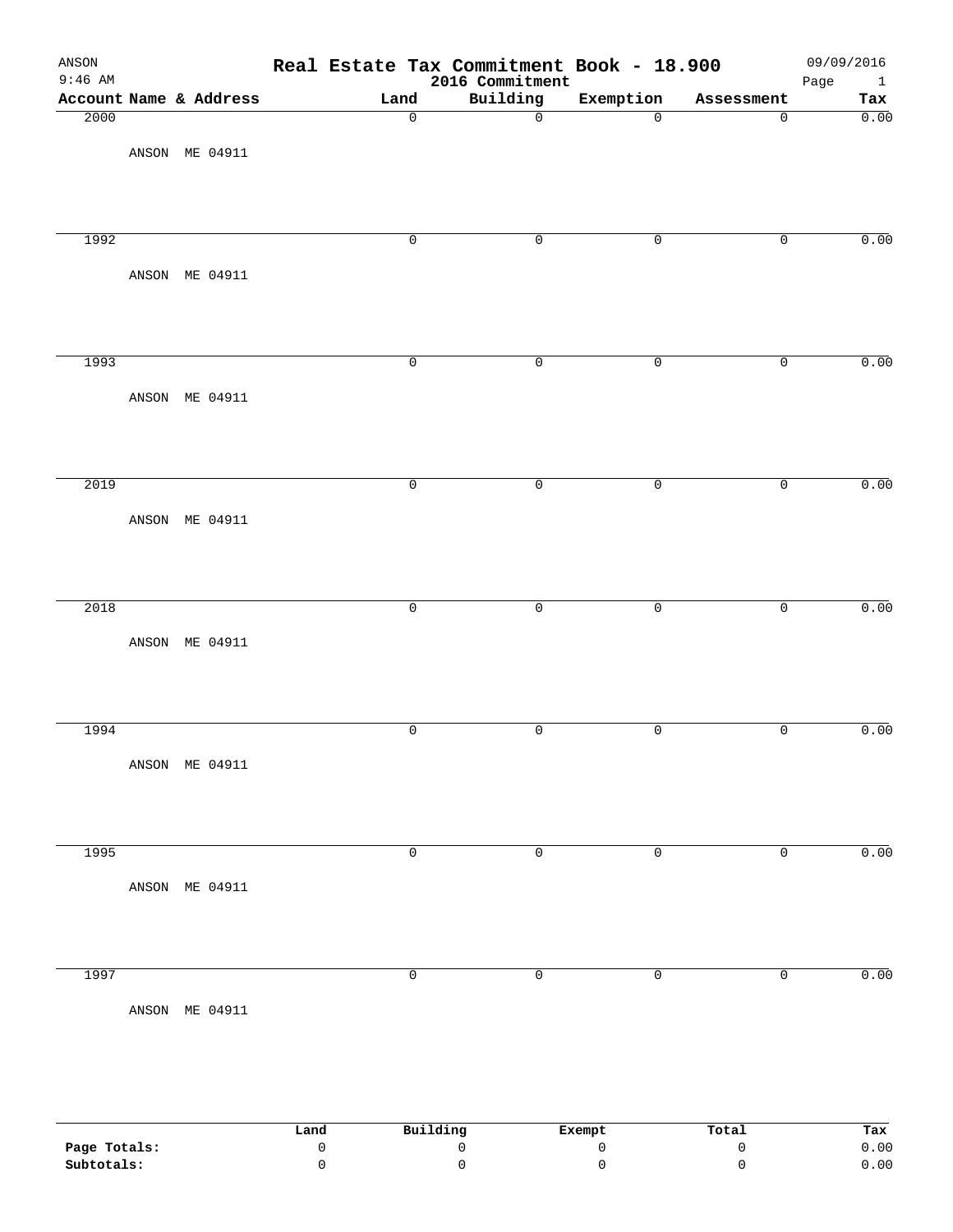| ANSON<br>$9:46$ AM |                                            |        |             |              | 2016 Commitment | Real Estate Tax Commitment Book - 18.900 |            | 09/09/2016<br>2<br>Page |
|--------------------|--------------------------------------------|--------|-------------|--------------|-----------------|------------------------------------------|------------|-------------------------|
|                    | Account Name & Address                     |        | Land        |              | Building        | Exemption                                | Assessment | Tax                     |
| 1998               |                                            |        | $\mathbf 0$ |              | 0               | $\mathbf 0$                              | 0          | 0.00                    |
|                    | ANSON ME 04911                             |        |             |              |                 |                                          |            |                         |
|                    |                                            |        |             |              |                 |                                          |            |                         |
|                    |                                            |        |             |              |                 |                                          |            |                         |
| 1999               |                                            |        | $\mathbf 0$ |              | 0               | 0                                        | 0          | 0.00                    |
|                    |                                            |        |             |              |                 |                                          |            |                         |
|                    | ANSON ME 04911                             |        |             |              |                 |                                          |            |                         |
|                    |                                            |        |             |              |                 |                                          |            |                         |
| 1002               | 200 ELM REALTY, LLC                        |        | 10,340      |              | 0               | 0                                        | 10,340     | 195.43                  |
|                    | 200 BERKELEY ST, 17TH<br>FL                | Acres  |             | 0.33         |                 |                                          |            |                         |
|                    | BOSTON MA 02116                            | Soft:  |             | 0.00         | 0               |                                          |            |                         |
|                    |                                            | Mixed: |             | 0.00         | $\mathbf 0$     |                                          |            |                         |
|                    |                                            | Hard:  |             | 0.00         | $\mathbf 0$     |                                          |            |                         |
|                    | 001 094<br>B4894P354 03/24/2015            |        |             |              |                 |                                          |            |                         |
|                    | 1003 200 ELM REALTY, LLC                   |        | 17,490      |              | 89,740          | 0                                        | 107,230    | 2,026.65                |
|                    | 200 BERKELEY ST, 17TH<br>FL                | Acres  |             | 0.34         |                 |                                          |            |                         |
|                    | BOSTON MA 02116                            | Soft:  |             | 0.00         | 0               |                                          |            |                         |
|                    |                                            | Mixed: |             | 0.00         | 0               |                                          |            |                         |
|                    |                                            | Hard:  |             | 0.00         | 0               |                                          |            |                         |
|                    | 63 MAIN ST                                 |        |             |              |                 |                                          |            |                         |
|                    | 001 095                                    |        |             |              |                 |                                          |            |                         |
|                    | B4894P354 03/24/2015<br>2001 ABBOTT, KATIE |        | 27,740      |              | 20,660          | 0                                        | 48,400     | 914.76                  |
|                    | PO BOX 496                                 | Acres  |             | 6.24         |                 |                                          |            |                         |
|                    | ANSON ME 04911-0496                        | Soft:  |             | 0.00         | 0               |                                          |            |                         |
|                    |                                            | Mixed: |             | 0.00         | 0               |                                          |            |                         |
|                    |                                            | Hard:  |             | 0.00         | 0               |                                          |            |                         |
|                    | 212 RIVER ROAD                             |        |             |              |                 |                                          |            |                         |
|                    | 015 063<br>1A                              |        |             |              |                 |                                          |            |                         |
|                    | B4833P293 08/05/2014                       |        |             |              |                 |                                          |            |                         |
|                    | 955 ABBOTT, KATIE                          | Acres  | 9,380       |              | 37,200          | 15,000                                   | 31,580     | 596.86                  |
|                    | PO BOX 496<br>ANSON ME 04911-0496          | Soft:  |             | 0.22<br>0.00 | 0               | 01 Homestead Exempt                      |            |                         |
|                    |                                            | Mixed: |             | 0.00         | 0               |                                          |            |                         |
|                    |                                            | Hard:  |             | 0.00         | 0               |                                          |            |                         |
|                    | 36 RANDALL ST                              |        |             |              |                 |                                          |            |                         |
|                    | 003 055                                    |        |             |              |                 |                                          |            |                         |
|                    | B4748P146 12/12/2013                       |        |             |              |                 |                                          |            |                         |
|                    | 1238 ABBOTT, LINDA                         |        | 0           |              | 14,700          | 14,700                                   | 0          | 0.00                    |
|                    | 17 HILLTOP RD<br>ANSON ME 04911-0000       |        |             |              |                 | 01 Homestead Exempt                      |            |                         |
|                    | 17 HILLTOP RD                              |        |             |              |                 |                                          |            |                         |
|                    | 003 017 ON                                 |        |             |              |                 |                                          |            |                         |
|                    |                                            |        |             |              |                 |                                          |            |                         |
|                    |                                            |        |             |              |                 |                                          |            |                         |
|                    |                                            |        |             |              |                 |                                          |            |                         |

|              | Land   | Building | Exempt | Total   | Tax      |
|--------------|--------|----------|--------|---------|----------|
| Page Totals: | 64,950 | 162,300  | 29,700 | 197,550 | 3,733.70 |
| Subtotals:   | 64,950 | 162,300  | 29,700 | 197,550 | 3,733.70 |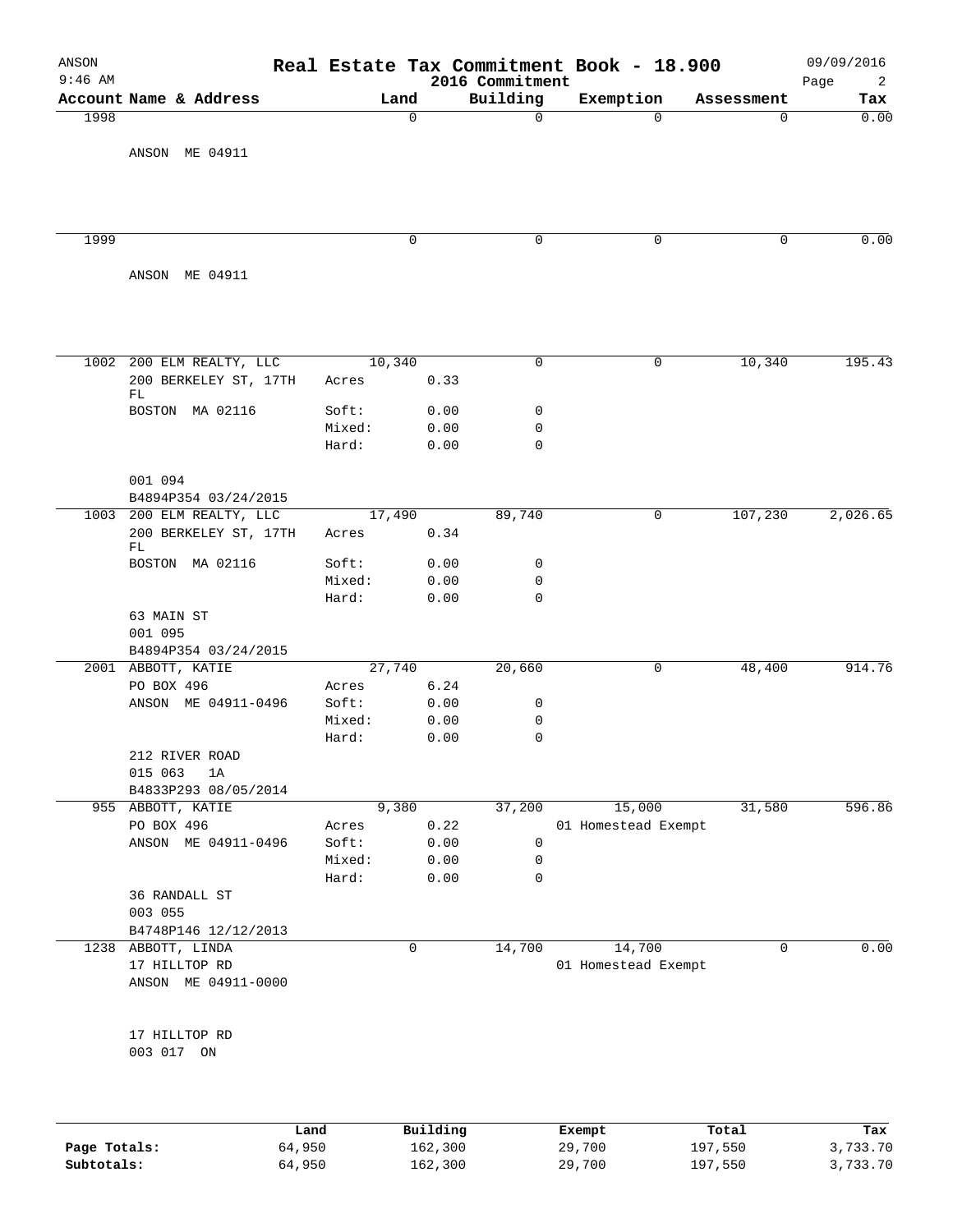| ANSON     |                                          |        |             |                 | Real Estate Tax Commitment Book - 18.900 |            | 09/09/2016 |
|-----------|------------------------------------------|--------|-------------|-----------------|------------------------------------------|------------|------------|
| $9:46$ AM |                                          |        |             | 2016 Commitment |                                          |            | Page<br>3  |
|           | Account Name & Address                   | Land   |             | Building        | Exemption                                | Assessment | Tax        |
|           | 102 ABDELRIHIM, MOHAMED A.               | 9,490  |             | 101,930         | $\mathbf 0$                              | 111,420    | 2,105.84   |
|           | 38 ASH STREET                            | Acres  | 0.10        |                 |                                          |            |            |
|           | MADISON ME 04950-0000                    | Soft:  | 0.00        | 0               |                                          |            |            |
|           |                                          | Mixed: | 0.00        | 0               |                                          |            |            |
|           |                                          | Hard:  | 0.00        | $\mathbf 0$     |                                          |            |            |
|           | 53 MAIN ST                               |        |             |                 |                                          |            |            |
|           | 001 097                                  |        |             |                 |                                          |            |            |
|           | B3401P2697 11/02/2004                    |        |             |                 |                                          |            |            |
|           | 1357 ABRUZZESE, MICHAEL A &<br>VALERIE L | 20,000 |             | 70,140          | 15,000                                   | 75,140     | 1,420.15   |
|           | 759 RIVER ROAD                           | Acres  | 1.00        |                 | 01 Homestead Exempt                      |            |            |
|           | NORTH ANSON ME<br>04958-0000             | Soft:  | 0.00        | $\mathbf 0$     |                                          |            |            |
|           |                                          | Mixed: | 0.00        | 0               |                                          |            |            |
|           |                                          | Hard:  | 0.00        | $\overline{0}$  |                                          |            |            |
|           | 759 RIVER RD                             |        |             |                 |                                          |            |            |
|           | 017 013<br>B                             |        |             |                 |                                          |            |            |
|           | B3364P329 08/19/2004                     |        |             |                 |                                          |            |            |
|           | 267 ACUMEN PROPERTIES, LLC               | 10,000 |             | 52,580          | $\mathbf 0$                              | 62,580     | 1,182.76   |
|           | C/O ERIC PATTERSON                       | Acres  | 0.25        |                 |                                          |            |            |
|           | 1958 WASHINGTON AVE                      | Soft:  | 0.00        | 0               |                                          |            |            |
|           | PORTLAND ME 04103-1630 Mixed:            |        | 0.00        | 0               |                                          |            |            |
|           |                                          | Hard:  | 0.00        | $\mathbf 0$     |                                          |            |            |
|           | 7 FRONT ST                               |        |             |                 |                                          |            |            |
|           | 001 074                                  |        |             |                 |                                          |            |            |
|           | B3927P28 10/26/2007                      |        |             |                 |                                          |            |            |
| 259       | ADAMS, BARRY JR &<br>MELISSA             | 26,000 |             | 72,760          | 15,000                                   | 83,760     | 1,583.06   |
|           | 784 PEASE HILL RD                        | Acres  | 5.00        |                 | 01 Homestead Exempt                      |            |            |
|           | ANSON ME 04911-0000                      | Soft:  | 0.00        | 0               |                                          |            |            |
|           |                                          | Mixed: | 0.00        | 0               |                                          |            |            |
|           |                                          | Hard:  | 0.00        | $\mathbf 0$     |                                          |            |            |
|           | 784 PEASE HILL RD                        |        |             |                 |                                          |            |            |
|           | 012 014<br>$\mathbf{1}$                  |        |             |                 |                                          |            |            |
|           | B2227P308                                |        |             |                 |                                          |            |            |
|           | 663 ADAMS, CYNTHIA                       |        | $\mathbf 0$ | 21,080          | $\mathbf 0$                              | 21,080     | 398.41     |
|           | 85 PATTERSON BRIDGE RD                   |        |             |                 |                                          |            |            |
|           | NORTH ANSON ME                           |        |             |                 |                                          |            |            |
|           | 04958-7608                               |        |             |                 |                                          |            |            |
|           |                                          |        |             |                 |                                          |            |            |
|           |                                          |        |             |                 |                                          |            |            |
|           |                                          |        |             |                 |                                          |            |            |
|           | 017 039<br>B<br>ON                       |        |             |                 |                                          |            |            |

|     | リエノ いっっ<br>D.<br>UN    |        |        |          |                     |        |        |
|-----|------------------------|--------|--------|----------|---------------------|--------|--------|
| 148 | ADAMS, JOANNE M        |        | 17,550 |          | 15,000              | 52,460 | 991.49 |
|     | PO BOX 175             | Acres  | 0.77   |          | 01 Homestead Exempt |        |        |
|     | ME 04911-0175<br>ANSON | Soft:  | 0.00   | 0        |                     |        |        |
|     |                        | Mixed: | 0.00   | $\Omega$ |                     |        |        |
|     |                        | Hard:  | 0.00   | 0        |                     |        |        |
|     | 67 PREBLE AVE          |        |        |          |                     |        |        |
|     | 004 014                |        |        |          |                     |        |        |
|     | B2955P66               |        |        |          |                     |        |        |

|              | Land    | Building | Exempt | Total   | Tax       |
|--------------|---------|----------|--------|---------|-----------|
| Page Totals: | 83,040  | 368,400  | 45,000 | 406,440 | .681.71   |
| Subtotals:   | 147,990 | 530,700  | 74,700 | 603,990 | 11,415.41 |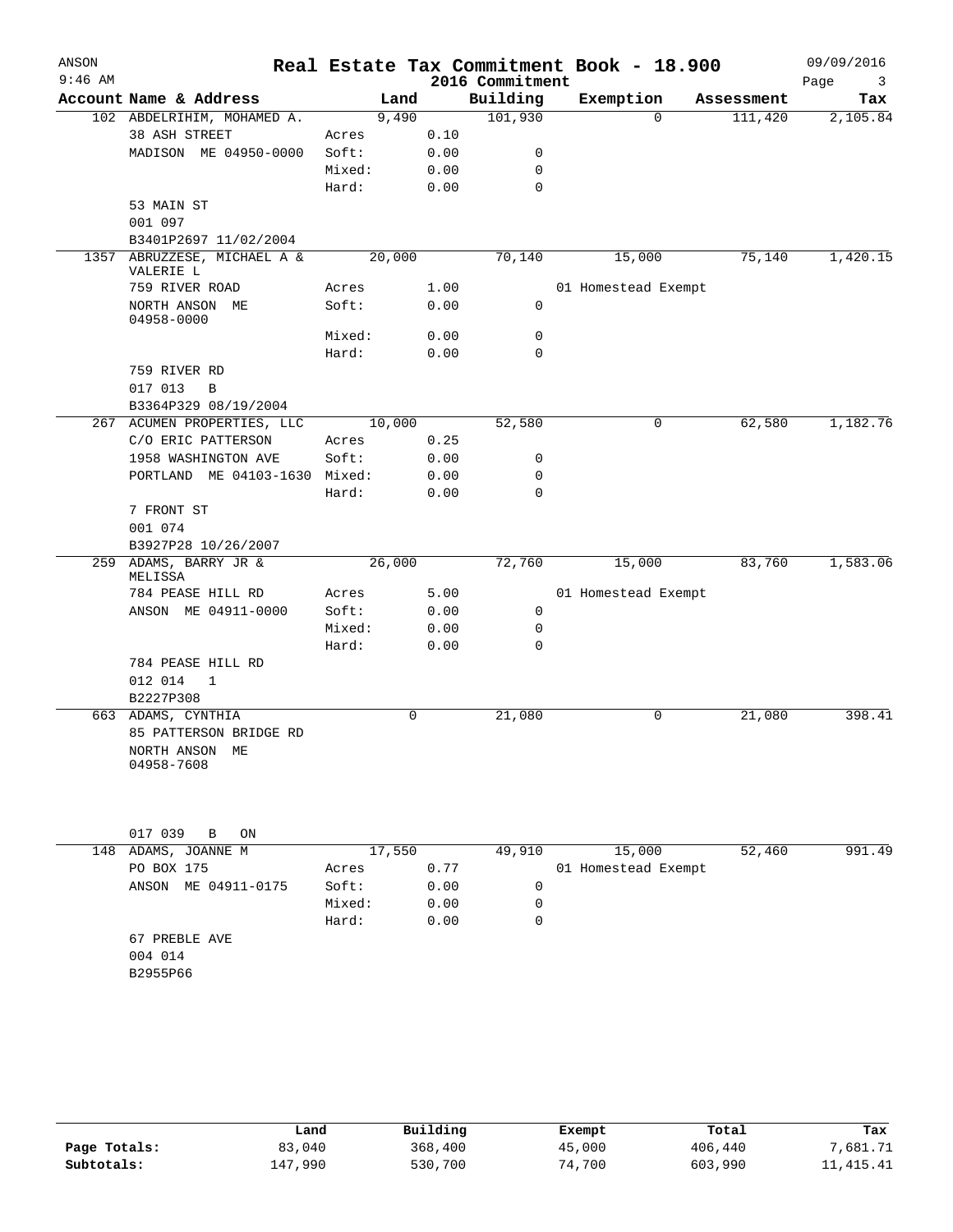| ANSON     |                                                          |        |       |                 | Real Estate Tax Commitment Book - 18.900 |            | 09/09/2016 |
|-----------|----------------------------------------------------------|--------|-------|-----------------|------------------------------------------|------------|------------|
| $9:46$ AM |                                                          |        |       | 2016 Commitment |                                          |            | Page<br>4  |
|           | Account Name & Address                                   |        | Land  | Building        | Exemption                                | Assessment | Tax        |
|           | 5 ADAMS, MARGARET                                        | 17,400 |       | $\Omega$        | $\Omega$                                 | 17,400     | 328.86     |
|           | 85 PATTERSON BRIDGE RD                                   | Acres  | 4.60  |                 |                                          |            |            |
|           | NORTH ANSON ME<br>04958-0000                             | Soft:  | 0.00  | 0               |                                          |            |            |
|           |                                                          | Mixed: | 0.00  | $\mathbf 0$     |                                          |            |            |
|           |                                                          | Hard:  | 0.00  | $\Omega$        |                                          |            |            |
|           | 017 039                                                  |        |       |                 |                                          |            |            |
|           | B1835P52<br>3 ADAMS, MARGARET &                          | 31,900 |       | 74,270          |                                          | 91,170     | 1,723.11   |
|           | CYNTHIA E.                                               |        |       |                 | 15,000                                   |            |            |
|           | 85 PATTERSON BRIDGE RD                                   | Acres  | 10.40 |                 | 01 Homestead Exempt                      |            |            |
|           | NORTH ANSON ME<br>04958-0000                             | Soft:  | 0.00  | $\mathbf 0$     |                                          |            |            |
|           |                                                          | Mixed: | 0.00  | 0               |                                          |            |            |
|           |                                                          | Hard:  | 0.00  | 0               |                                          |            |            |
|           | 85 PATTERSON BRIDGE RD                                   |        |       |                 |                                          |            |            |
|           | 017 039<br>$\, {\bf B}$                                  |        |       |                 |                                          |            |            |
|           | B4481P351 01/09/2012                                     |        |       |                 |                                          |            |            |
|           | 1968 ADAMS, MELISSA J.                                   | 45,570 |       | 9,520           | 0                                        | 55,090     | 1,041.20   |
|           | 784 PEASE HILL RD                                        | Acres  | 35.70 |                 |                                          |            |            |
|           | ANSON ME 04911                                           | Soft:  | 0.00  | 0               |                                          |            |            |
|           |                                                          | Mixed: | 0.00  | $\mathbf 0$     |                                          |            |            |
|           |                                                          | Hard:  | 0.00  | 0               |                                          |            |            |
|           | 788 PEASE HILL RD                                        |        |       |                 |                                          |            |            |
|           | 012 014 1 A                                              |        |       |                 |                                          |            |            |
|           | B2231P150 08/09/1996                                     |        |       |                 |                                          |            |            |
|           | 8 ADAMS, MICHAEL D                                       | 23,000 |       | 126,360         | 15,000                                   | 134,360    | 2,539.40   |
|           | 110 PATTERSON BRIDGE RD                                  | Acres  | 3.00  |                 | 01 Homestead Exempt                      |            |            |
|           | NORTH ANSON ME<br>04958-0000                             | Soft:  | 0.00  | 0               |                                          |            |            |
|           |                                                          | Mixed: | 0.00  | 0<br>$\Omega$   |                                          |            |            |
|           |                                                          | Hard:  | 0.00  |                 |                                          |            |            |
|           | 110 PATTERSON BRIDGE RD<br>017 041<br>B1922P253          |        |       |                 |                                          |            |            |
| 695       | ADAMS, MICHAEL D &                                       | 20,740 |       | 15,090          | 0                                        | 35,830     | 677.19     |
|           | MARGARET W                                               |        |       |                 |                                          |            |            |
|           | 110 PATTERSON BRIDGE RD Acres                            |        | 0.85  |                 |                                          |            |            |
|           | NORTH ANSON ME<br>04958-0000                             | Soft:  | 0.00  | 0               |                                          |            |            |
|           |                                                          | Mixed: | 0.00  | 0               |                                          |            |            |
|           |                                                          | Hard:  | 0.00  | $\Omega$        |                                          |            |            |
|           | 023 041<br>J<br>B4057P308 09/26/2008 B3996P69 05/12/2008 |        |       |                 |                                          |            |            |
|           | 1220 ADAMS, MICHAEL D.                                   | 20,750 |       | 37,980          | $\mathbf 0$                              | 58,730     | 1,110.00   |
|           | 110 PATTERSON BRIDGE RD Acres                            |        | 1.50  |                 |                                          |            |            |
|           | NORTH ANSON ME 04958                                     | Soft:  | 0.00  | 0               |                                          |            |            |
|           |                                                          | Mixed: | 0.00  | $\mathbf 0$     |                                          |            |            |
|           |                                                          | Hard:  | 0.00  | 0               |                                          |            |            |
|           | 558 RIVER RD                                             |        |       |                 |                                          |            |            |
|           | 016 010<br>B                                             |        |       |                 |                                          |            |            |
|           | B4542P176 06/26/2012                                     |        |       |                 |                                          |            |            |
|           |                                                          |        |       |                 |                                          |            |            |
|           |                                                          |        |       |                 |                                          |            |            |

|              | Land    | Building | Exempt  | Total   | Tax       |
|--------------|---------|----------|---------|---------|-----------|
| Page Totals: | 159,360 | 263,220  | 30,000  | 392,580 | 7,419.76  |
| Subtotals:   | 307,350 | 793,920  | 104,700 | 996,570 | 18,835.17 |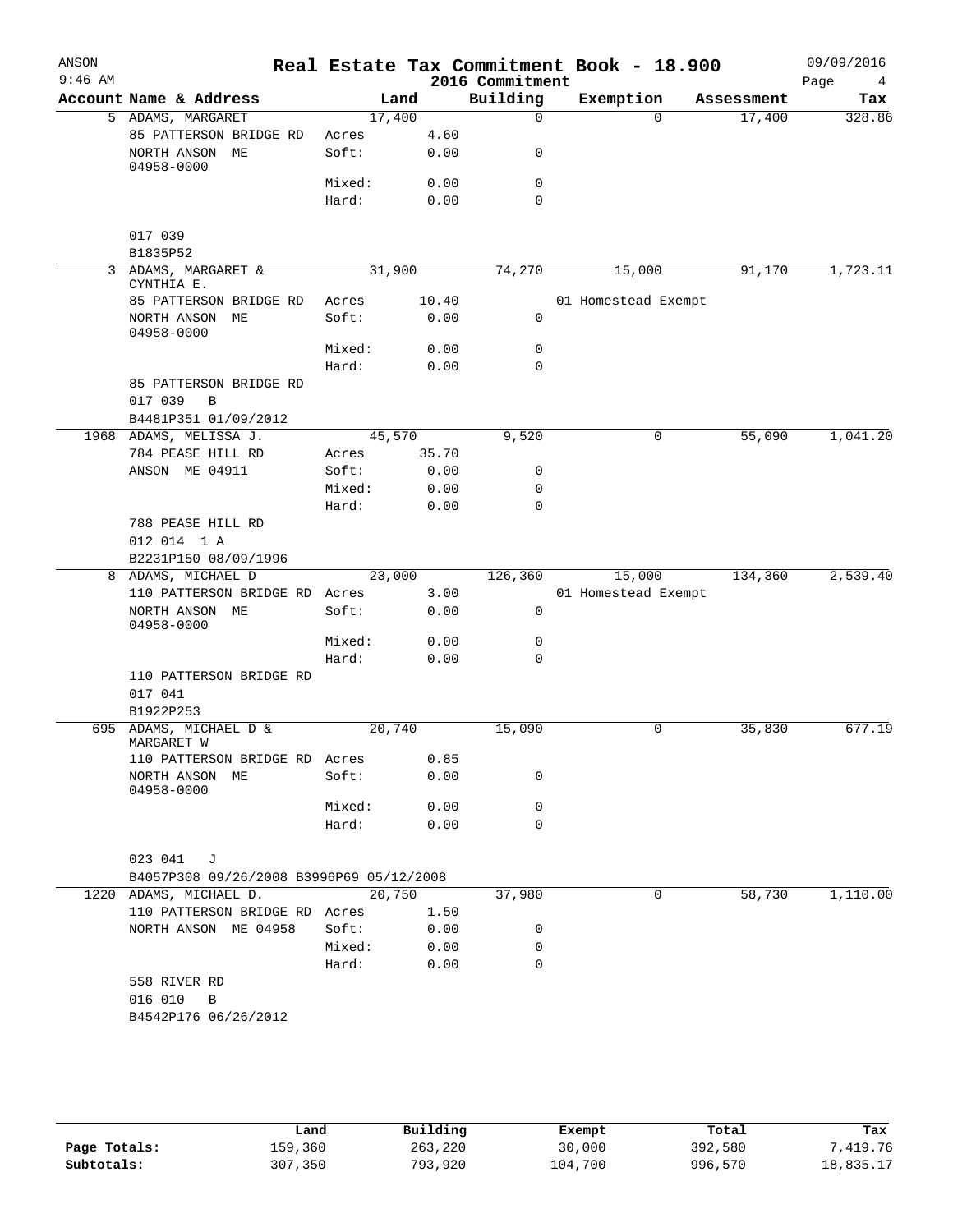| ANSON<br>$9:46$ AM |                                                 |                 |               | 2016 Commitment | Real Estate Tax Commitment Book - 18.900 |            | 09/09/2016<br>Page<br>5 |
|--------------------|-------------------------------------------------|-----------------|---------------|-----------------|------------------------------------------|------------|-------------------------|
|                    | Account Name & Address                          |                 | Land          | Building        | Exemption                                | Assessment | Tax                     |
|                    | 252 ADAMS, MICHAEL D.                           | 15,750          |               | 3,220           | $\Omega$                                 | 18,970     | 358.53                  |
|                    | 110 PATTERSON BRIDGE RD Acres<br>NORTH ANSON ME | Soft:           | 1.50<br>0.00  | 0               |                                          |            |                         |
|                    | 04958-0000                                      |                 |               |                 |                                          |            |                         |
|                    |                                                 | Mixed:          | 0.00          | 0               |                                          |            |                         |
|                    |                                                 | Hard:           | 0.00          | $\mathbf 0$     |                                          |            |                         |
|                    | 017 023<br>$\Box$<br>B4695P304 05/13/2013       |                 |               |                 |                                          |            |                         |
|                    | 710 ADAMS, SHERMAN G                            | 52,540          |               | 0               | 0                                        | 52,540     | 993.01                  |
|                    | PO BOX 369                                      | Acres           | 77.40         |                 |                                          |            |                         |
|                    | ANSON ME 04911-0369                             | Soft:           | 0.00          | 0               |                                          |            |                         |
|                    |                                                 | Mixed:          | 0.00          | 0               |                                          |            |                         |
|                    |                                                 | Hard:           | 0.00          | $\mathbf 0$     |                                          |            |                         |
|                    | 73 PARLIN RD<br>019 024                         |                 |               |                 |                                          |            |                         |
|                    | B2535P217 B2526P25                              |                 |               |                 |                                          |            |                         |
|                    | 531 ADAMS, SHERMAN, JR., &<br>SHARON            |                 | 7,210         | 24,620          | 0                                        | 31,830     | 601.59                  |
|                    | PO BOX 369                                      | Acres           | 0.13          |                 |                                          |            |                         |
|                    | ANSON ME 04911-0369                             | Soft:           | 0.00          | 0               |                                          |            |                         |
|                    |                                                 | Mixed:          | 0.00          | 0               |                                          |            |                         |
|                    |                                                 | Hard:           | 0.00          | $\Omega$        |                                          |            |                         |
|                    | 23 HIGHLAND AVE                                 |                 |               |                 |                                          |            |                         |
|                    | 003 038                                         |                 |               |                 |                                          |            |                         |
|                    | B3384P281 09/29/2004                            |                 |               |                 |                                          |            |                         |
|                    | 727 ALEXANDRIN, ALLA                            | 23,300          |               | 82,240          | 0                                        | 105,540    | 1,994.71                |
|                    | ALEXANDRIN, EUGENE                              | Acres           | 21.00         |                 |                                          |            |                         |
|                    | 1371 HIGHLAND CT<br>ALLENTOWN PA                | Soft:<br>Mixed: | 0.00<br>20.00 | 0<br>3,300      |                                          |            |                         |
|                    | 18103-6025                                      |                 |               |                 |                                          |            |                         |
|                    |                                                 | Hard:           | 0.00          | 0               |                                          |            |                         |
|                    | 191 SKIDMORE RD                                 | TREE GROWTH     |               |                 |                                          |            |                         |
|                    | 023 015<br>J<br>B4988P29 12/18/2015             |                 |               |                 |                                          |            |                         |
| 240                | ALEXANDRIN, ALLA &                              | 27,500          |               | 11,240          | 0                                        | 38,740     | 732.19                  |
|                    | <b>EUGENE</b>                                   |                 |               |                 |                                          |            |                         |
|                    | 1371 HIGHLAND COURT                             | Acres           | 6.00          | 0               |                                          |            |                         |
|                    | ALLENTOWN PA<br>18103-0000                      | Soft:<br>Mixed: | 0.00<br>0.00  | 0               |                                          |            |                         |
|                    |                                                 | Hard:           | 0.00          | 0               |                                          |            |                         |
|                    | 184 SKIDMORE RD                                 | B4996P0260      | JТ            |                 |                                          |            |                         |
|                    | $L_1$<br>023 015                                |                 |               |                 |                                          |            |                         |
|                    | B4996P260 01/27/2016                            |                 |               |                 |                                          |            | 257.04                  |
|                    | 1753 ALLAIN, PAULINE M<br>PO BOX 684            | 11,660<br>Acres | 0.34          | 16,940          | 15,000<br>01 Homestead Exempt            | 13,600     |                         |
|                    | NORRIDGEWOCK ME<br>04957-0684                   | Soft:           | 0.00          | 0               |                                          |            |                         |
|                    |                                                 | Mixed:          | 0.00          | 0               |                                          |            |                         |
|                    |                                                 | Hard:           | 0.00          | $\mathbf 0$     |                                          |            |                         |
|                    | 66 RIVER RD<br>004 028<br>B                     |                 |               |                 |                                          |            |                         |
|                    | B1260P123                                       |                 |               |                 |                                          |            |                         |

|              | Land    | Building | Exempt  | Total     | Tax       |
|--------------|---------|----------|---------|-----------|-----------|
| Page Totals: | 137,960 | 138,260  | 15,000  | 261,220   | 4,937.07  |
| Subtotals:   | 445,310 | 932,180  | 119,700 | 1,257,790 | 23,772.24 |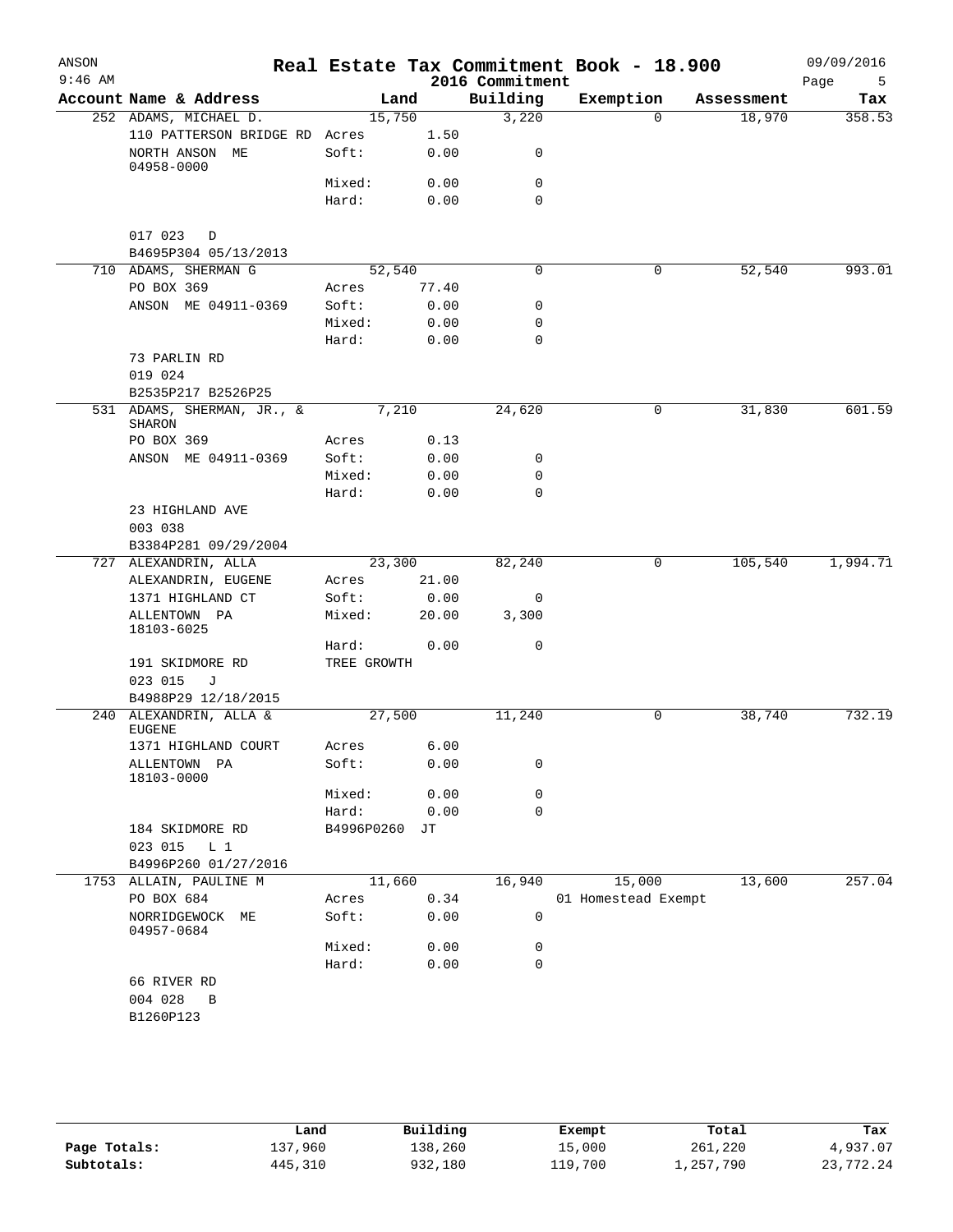| ANSON<br>$9:46$ AM |                                |                |              | Real Estate Tax Commitment Book - 18.900<br>2016 Commitment |                     |                |            | 09/09/2016<br>Page<br>6 |
|--------------------|--------------------------------|----------------|--------------|-------------------------------------------------------------|---------------------|----------------|------------|-------------------------|
|                    | Account Name & Address         |                | Land         | Building                                                    | Exemption           |                | Assessment | Tax                     |
|                    | 428 ALLEN, BENJAMIN J &        | 173,700        |              | 169,970                                                     |                     | 15,000         | 328,670    | 6,211.86                |
|                    | JAMIEE L                       |                |              |                                                             |                     |                |            |                         |
|                    | PO BOX 412                     | Acres          | 329.00       |                                                             | 01 Homestead Exempt |                |            |                         |
|                    | NORTH ANSON ME<br>04958-0412   | Soft:          | 0.00         | 0                                                           |                     |                |            |                         |
|                    |                                | Mixed:         | 0.00         | 0                                                           |                     |                |            |                         |
|                    |                                | Hard:          | 0.00         | 0                                                           |                     |                |            |                         |
|                    | 182 CARRABASSETT RD            |                |              |                                                             |                     |                |            |                         |
|                    | 022 036                        |                |              |                                                             |                     |                |            |                         |
|                    | B4208P352 10/28/2009           |                |              |                                                             |                     |                |            |                         |
| 1130               | ALLEN, BENJAMIN J &            | 15,000         |              | 0                                                           |                     | 0              | 15,000     | 283.50                  |
|                    | JAMIEE L                       |                |              |                                                             |                     |                |            |                         |
|                    | PO BOX 412                     | Acres<br>Soft: | 3.00<br>0.00 | 0                                                           |                     |                |            |                         |
|                    | NORTH ANSON ME<br>04958-0412   |                |              |                                                             |                     |                |            |                         |
|                    |                                | Mixed:         | 0.00         | 0                                                           |                     |                |            |                         |
|                    |                                | Hard:          | 0.00         | $\mathbf 0$                                                 |                     |                |            |                         |
|                    | 182 CARRABASSETT RD            |                |              |                                                             |                     |                |            |                         |
|                    | 022 024<br>B                   |                |              |                                                             |                     |                |            |                         |
|                    | B4208P352 10/28/2009           |                |              |                                                             |                     |                |            |                         |
|                    | 1988 ALLEN, JAMES R. &         |                | 7,750        | 22,600                                                      |                     | 15,000         | 15,350     | 290.12                  |
|                    | KIMBERLY J.                    |                |              |                                                             |                     |                |            |                         |
|                    | PO BOX 36                      | Acres          | 0.15         |                                                             | 01 Homestead Exempt |                |            |                         |
|                    | MADISON ME 04950               | Soft:          | 0.00         | 0                                                           |                     |                |            |                         |
|                    |                                | Mixed:         | 0.00         | 0                                                           |                     |                |            |                         |
|                    |                                | Hard:          | 0.00         | 0                                                           |                     |                |            |                         |
|                    | 9 INGALLS ST                   |                |              |                                                             |                     |                |            |                         |
|                    | 002 046 B                      |                |              |                                                             |                     |                |            |                         |
|                    | B4603P297 11/28/2012           |                |              |                                                             |                     |                |            |                         |
|                    | 1026 ALLEN, KATRINA H          | 27,560         |              | 57,740                                                      |                     | 15,000         | 70,300     | 1,328.67                |
|                    | 314 SOLON RD<br>NORTH ANSON ME | Acres<br>Soft: | 6.04<br>0.00 | 0                                                           | 01 Homestead Exempt |                |            |                         |
|                    | 04958-7622                     |                |              |                                                             |                     |                |            |                         |
|                    |                                | Mixed:         | 0.00         | 0                                                           |                     |                |            |                         |
|                    |                                | Hard:          | 0.00         | 0                                                           |                     |                |            |                         |
|                    | 314 SOLON RD                   |                |              |                                                             |                     |                |            |                         |
|                    | 024 024<br>2                   |                |              |                                                             |                     |                |            |                         |
|                    | B2776P191                      |                |              |                                                             |                     |                |            |                         |
|                    | 1480 ALOES, CHARLES P &        | 10,770         |              | 27,330                                                      |                     | $\overline{0}$ | 38,100     | 720.09                  |
|                    | ELAINE O                       |                |              |                                                             |                     |                |            |                         |
|                    | PO BOX 174                     | Acres          | 0.29         |                                                             |                     |                |            |                         |
|                    | SOLON ME 04979-0174            | Soft:          | 0.00         | 0                                                           |                     |                |            |                         |
|                    |                                | Mixed:         | 0.00         | 0                                                           |                     |                |            |                         |
|                    |                                | Hard:          | 0.00         | 0                                                           |                     |                |            |                         |
|                    | 565 RIVER RD<br>016 023        |                |              |                                                             |                     |                |            |                         |
|                    | B2598P124                      |                |              |                                                             |                     |                |            |                         |
|                    | 2004 AMBYR D. N. KNIGHT        |                | 15,000       | 0                                                           |                     | 0              | 15,000     | 283.50                  |
|                    | TRUST                          |                |              |                                                             |                     |                |            |                         |
|                    | C/O LAURIE A. KNIGHT           | Acres          | 3.00         |                                                             |                     |                |            |                         |
|                    | P.O. BOX 46                    | Soft:          | 0.00         | 0                                                           |                     |                |            |                         |
|                    | MADISON ME 04950               | Mixed:         | 0.00         | 0                                                           |                     |                |            |                         |
|                    |                                | Hard:          | 0.00         | 0                                                           |                     |                |            |                         |
|                    |                                |                |              |                                                             |                     |                |            |                         |
|                    | 015 024 B                      |                |              |                                                             |                     |                |            |                         |
|                    | B4855P188 11/24/2014           |                |              |                                                             |                     |                |            |                         |
|                    |                                |                |              |                                                             |                     |                |            |                         |

**Page Totals:** 249,780 277,640 45,000 482,420 9,117.74<br>**Subtotals:** 695,090 1,209,820 164,700 1,740,210 32,889.98 **Subtotals:** 695,090 1,209,820 164,700 1,740,210 32,889.98 **Land Building Exempt Total Tax**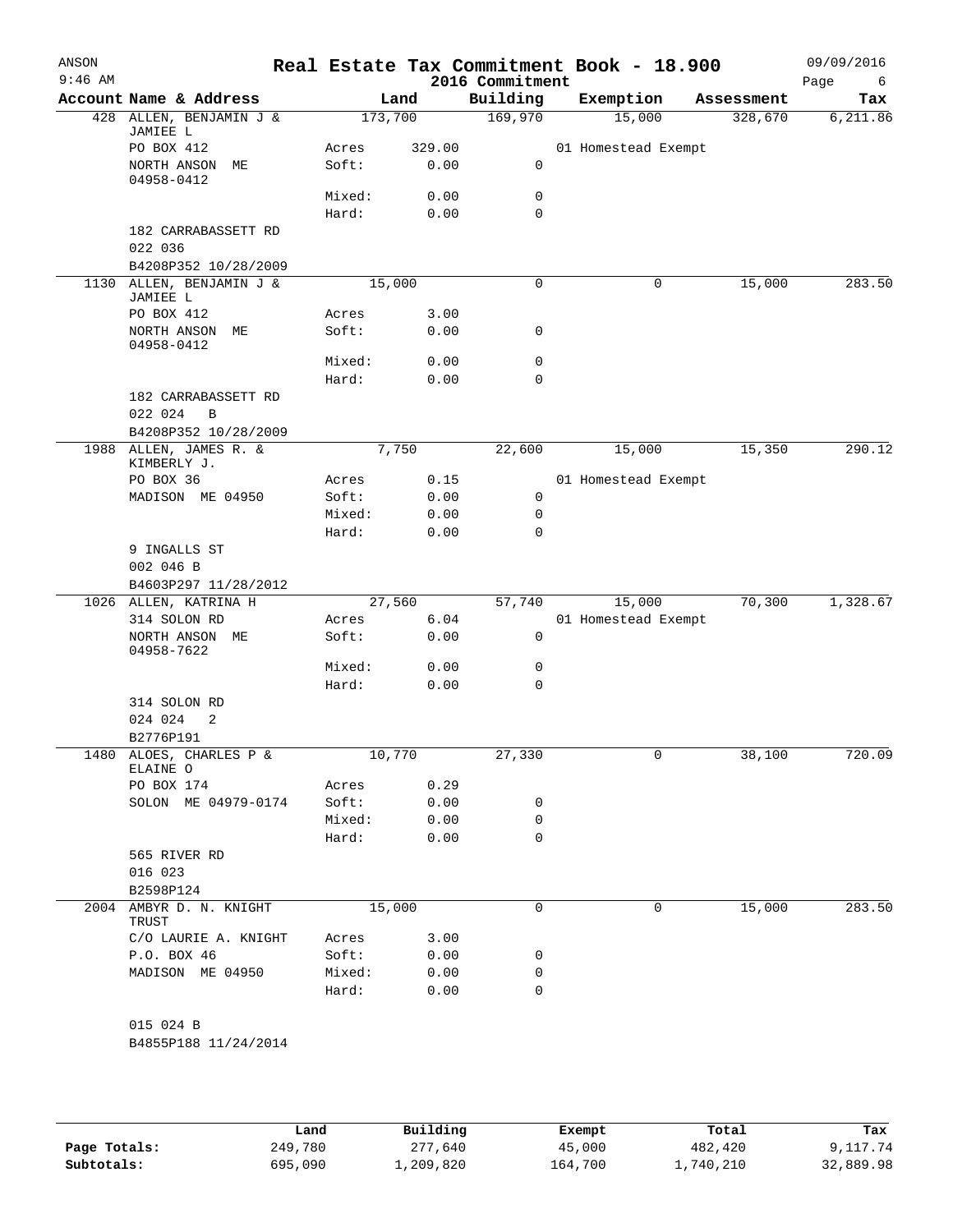| 2016 Commitment<br>Account Name & Address<br>Building<br>Exemption<br>Land<br>Tax<br>Assessment<br>38,040<br>1530 AMES REAL ESTATE<br>20,210<br>58,250<br>1,100.93<br>0<br>ENTERPRISES, INC.<br>131 HINKLEY ROAD<br>Acres<br>1.14<br>CANAAN ME 04924<br>Soft:<br>0.00<br>0<br>0<br>Mixed:<br>0.00<br>0<br>Hard:<br>0.00<br>29 NEW PORTLAND RD<br>009 005<br>B4398P346 08/12/2009<br>61,550<br>69 AMES, SCOTT R<br>33,940<br>27,610<br>0<br>42 POLIQUIN AVE<br>79.00<br>Acres<br>AUBURN ME 04210-0000<br>Soft:<br>0.00<br>$\overline{0}$<br>Mixed:<br>36.00<br>5,940<br>6,697<br>Hard:<br>37.00<br>300 HILTON HILL RD<br>TREE GROWTH<br>015 005<br>B3277P169<br>14,710<br>0<br>278.02<br>1781 AMES, SCOTT R.<br>0<br>14,710<br>89.00<br>42 POLIQUIN AVE<br>Acres<br>AUBURN ME 04210-0000<br>Soft:<br>0.00<br>0<br>Mixed:<br>57.00<br>9,405<br>Hard:<br>26.00<br>4,706<br>TREE GROWTH<br>015 006<br>B3410P266 11/22/2004<br>10,520<br>10,520<br>198.83<br>1117 AMES, SCOTT R.<br>$\Omega$<br>0<br>42 POLIQUIN AVE.<br>64.40<br>Acres<br>AUBURN ME 04210-0000<br>0.00<br>Soft:<br>0<br>Mixed:<br>54.00<br>8,910<br>Hard:<br>1,267<br>7.00<br>TREE GROWTH<br>015 010 6<br>B3786P199 12/13/2006<br>6,980<br>6,980<br>111 AMES, SCOTT R.<br>0<br>0<br>21.00<br>42 POLIQUIN AVE.<br>Acres<br>AUBURN ME 04210-0000<br>Soft:<br>0.00<br>0<br>15.00<br>Mixed:<br>2,475<br>0.00<br>0<br>Hard:<br>015 007<br>B4532P186 06/01/2012<br>36,400<br>171,570<br>17 ANDERSON, CARL A &<br>135,170<br>0<br>3,242.67<br>CAROL J<br>PO BOX 1046<br>10.90<br>Acres<br>Soft:<br>SEABRING FL 33871<br>0.00<br>0 | ANSON<br>$9:46$ AM |  |  | Real Estate Tax Commitment Book - 18.900 | 09/09/2016             |
|----------------------------------------------------------------------------------------------------------------------------------------------------------------------------------------------------------------------------------------------------------------------------------------------------------------------------------------------------------------------------------------------------------------------------------------------------------------------------------------------------------------------------------------------------------------------------------------------------------------------------------------------------------------------------------------------------------------------------------------------------------------------------------------------------------------------------------------------------------------------------------------------------------------------------------------------------------------------------------------------------------------------------------------------------------------------------------------------------------------------------------------------------------------------------------------------------------------------------------------------------------------------------------------------------------------------------------------------------------------------------------------------------------------------------------------------------------------------------------------------------------------------------------------------------------------------------------------|--------------------|--|--|------------------------------------------|------------------------|
|                                                                                                                                                                                                                                                                                                                                                                                                                                                                                                                                                                                                                                                                                                                                                                                                                                                                                                                                                                                                                                                                                                                                                                                                                                                                                                                                                                                                                                                                                                                                                                                        |                    |  |  |                                          | Page<br>$\overline{7}$ |
|                                                                                                                                                                                                                                                                                                                                                                                                                                                                                                                                                                                                                                                                                                                                                                                                                                                                                                                                                                                                                                                                                                                                                                                                                                                                                                                                                                                                                                                                                                                                                                                        |                    |  |  |                                          |                        |
|                                                                                                                                                                                                                                                                                                                                                                                                                                                                                                                                                                                                                                                                                                                                                                                                                                                                                                                                                                                                                                                                                                                                                                                                                                                                                                                                                                                                                                                                                                                                                                                        |                    |  |  |                                          |                        |
|                                                                                                                                                                                                                                                                                                                                                                                                                                                                                                                                                                                                                                                                                                                                                                                                                                                                                                                                                                                                                                                                                                                                                                                                                                                                                                                                                                                                                                                                                                                                                                                        |                    |  |  |                                          |                        |
|                                                                                                                                                                                                                                                                                                                                                                                                                                                                                                                                                                                                                                                                                                                                                                                                                                                                                                                                                                                                                                                                                                                                                                                                                                                                                                                                                                                                                                                                                                                                                                                        |                    |  |  |                                          |                        |
|                                                                                                                                                                                                                                                                                                                                                                                                                                                                                                                                                                                                                                                                                                                                                                                                                                                                                                                                                                                                                                                                                                                                                                                                                                                                                                                                                                                                                                                                                                                                                                                        |                    |  |  |                                          |                        |
|                                                                                                                                                                                                                                                                                                                                                                                                                                                                                                                                                                                                                                                                                                                                                                                                                                                                                                                                                                                                                                                                                                                                                                                                                                                                                                                                                                                                                                                                                                                                                                                        |                    |  |  |                                          |                        |
|                                                                                                                                                                                                                                                                                                                                                                                                                                                                                                                                                                                                                                                                                                                                                                                                                                                                                                                                                                                                                                                                                                                                                                                                                                                                                                                                                                                                                                                                                                                                                                                        |                    |  |  |                                          |                        |
|                                                                                                                                                                                                                                                                                                                                                                                                                                                                                                                                                                                                                                                                                                                                                                                                                                                                                                                                                                                                                                                                                                                                                                                                                                                                                                                                                                                                                                                                                                                                                                                        |                    |  |  |                                          |                        |
|                                                                                                                                                                                                                                                                                                                                                                                                                                                                                                                                                                                                                                                                                                                                                                                                                                                                                                                                                                                                                                                                                                                                                                                                                                                                                                                                                                                                                                                                                                                                                                                        |                    |  |  |                                          |                        |
|                                                                                                                                                                                                                                                                                                                                                                                                                                                                                                                                                                                                                                                                                                                                                                                                                                                                                                                                                                                                                                                                                                                                                                                                                                                                                                                                                                                                                                                                                                                                                                                        |                    |  |  |                                          | 1,163.30               |
|                                                                                                                                                                                                                                                                                                                                                                                                                                                                                                                                                                                                                                                                                                                                                                                                                                                                                                                                                                                                                                                                                                                                                                                                                                                                                                                                                                                                                                                                                                                                                                                        |                    |  |  |                                          |                        |
|                                                                                                                                                                                                                                                                                                                                                                                                                                                                                                                                                                                                                                                                                                                                                                                                                                                                                                                                                                                                                                                                                                                                                                                                                                                                                                                                                                                                                                                                                                                                                                                        |                    |  |  |                                          |                        |
|                                                                                                                                                                                                                                                                                                                                                                                                                                                                                                                                                                                                                                                                                                                                                                                                                                                                                                                                                                                                                                                                                                                                                                                                                                                                                                                                                                                                                                                                                                                                                                                        |                    |  |  |                                          |                        |
|                                                                                                                                                                                                                                                                                                                                                                                                                                                                                                                                                                                                                                                                                                                                                                                                                                                                                                                                                                                                                                                                                                                                                                                                                                                                                                                                                                                                                                                                                                                                                                                        |                    |  |  |                                          |                        |
|                                                                                                                                                                                                                                                                                                                                                                                                                                                                                                                                                                                                                                                                                                                                                                                                                                                                                                                                                                                                                                                                                                                                                                                                                                                                                                                                                                                                                                                                                                                                                                                        |                    |  |  |                                          |                        |
|                                                                                                                                                                                                                                                                                                                                                                                                                                                                                                                                                                                                                                                                                                                                                                                                                                                                                                                                                                                                                                                                                                                                                                                                                                                                                                                                                                                                                                                                                                                                                                                        |                    |  |  |                                          |                        |
|                                                                                                                                                                                                                                                                                                                                                                                                                                                                                                                                                                                                                                                                                                                                                                                                                                                                                                                                                                                                                                                                                                                                                                                                                                                                                                                                                                                                                                                                                                                                                                                        |                    |  |  |                                          |                        |
|                                                                                                                                                                                                                                                                                                                                                                                                                                                                                                                                                                                                                                                                                                                                                                                                                                                                                                                                                                                                                                                                                                                                                                                                                                                                                                                                                                                                                                                                                                                                                                                        |                    |  |  |                                          |                        |
|                                                                                                                                                                                                                                                                                                                                                                                                                                                                                                                                                                                                                                                                                                                                                                                                                                                                                                                                                                                                                                                                                                                                                                                                                                                                                                                                                                                                                                                                                                                                                                                        |                    |  |  |                                          |                        |
|                                                                                                                                                                                                                                                                                                                                                                                                                                                                                                                                                                                                                                                                                                                                                                                                                                                                                                                                                                                                                                                                                                                                                                                                                                                                                                                                                                                                                                                                                                                                                                                        |                    |  |  |                                          |                        |
|                                                                                                                                                                                                                                                                                                                                                                                                                                                                                                                                                                                                                                                                                                                                                                                                                                                                                                                                                                                                                                                                                                                                                                                                                                                                                                                                                                                                                                                                                                                                                                                        |                    |  |  |                                          |                        |
|                                                                                                                                                                                                                                                                                                                                                                                                                                                                                                                                                                                                                                                                                                                                                                                                                                                                                                                                                                                                                                                                                                                                                                                                                                                                                                                                                                                                                                                                                                                                                                                        |                    |  |  |                                          |                        |
|                                                                                                                                                                                                                                                                                                                                                                                                                                                                                                                                                                                                                                                                                                                                                                                                                                                                                                                                                                                                                                                                                                                                                                                                                                                                                                                                                                                                                                                                                                                                                                                        |                    |  |  |                                          |                        |
|                                                                                                                                                                                                                                                                                                                                                                                                                                                                                                                                                                                                                                                                                                                                                                                                                                                                                                                                                                                                                                                                                                                                                                                                                                                                                                                                                                                                                                                                                                                                                                                        |                    |  |  |                                          |                        |
|                                                                                                                                                                                                                                                                                                                                                                                                                                                                                                                                                                                                                                                                                                                                                                                                                                                                                                                                                                                                                                                                                                                                                                                                                                                                                                                                                                                                                                                                                                                                                                                        |                    |  |  |                                          |                        |
|                                                                                                                                                                                                                                                                                                                                                                                                                                                                                                                                                                                                                                                                                                                                                                                                                                                                                                                                                                                                                                                                                                                                                                                                                                                                                                                                                                                                                                                                                                                                                                                        |                    |  |  |                                          |                        |
|                                                                                                                                                                                                                                                                                                                                                                                                                                                                                                                                                                                                                                                                                                                                                                                                                                                                                                                                                                                                                                                                                                                                                                                                                                                                                                                                                                                                                                                                                                                                                                                        |                    |  |  |                                          |                        |
|                                                                                                                                                                                                                                                                                                                                                                                                                                                                                                                                                                                                                                                                                                                                                                                                                                                                                                                                                                                                                                                                                                                                                                                                                                                                                                                                                                                                                                                                                                                                                                                        |                    |  |  |                                          |                        |
|                                                                                                                                                                                                                                                                                                                                                                                                                                                                                                                                                                                                                                                                                                                                                                                                                                                                                                                                                                                                                                                                                                                                                                                                                                                                                                                                                                                                                                                                                                                                                                                        |                    |  |  |                                          |                        |
|                                                                                                                                                                                                                                                                                                                                                                                                                                                                                                                                                                                                                                                                                                                                                                                                                                                                                                                                                                                                                                                                                                                                                                                                                                                                                                                                                                                                                                                                                                                                                                                        |                    |  |  |                                          |                        |
|                                                                                                                                                                                                                                                                                                                                                                                                                                                                                                                                                                                                                                                                                                                                                                                                                                                                                                                                                                                                                                                                                                                                                                                                                                                                                                                                                                                                                                                                                                                                                                                        |                    |  |  |                                          |                        |
|                                                                                                                                                                                                                                                                                                                                                                                                                                                                                                                                                                                                                                                                                                                                                                                                                                                                                                                                                                                                                                                                                                                                                                                                                                                                                                                                                                                                                                                                                                                                                                                        |                    |  |  |                                          |                        |
|                                                                                                                                                                                                                                                                                                                                                                                                                                                                                                                                                                                                                                                                                                                                                                                                                                                                                                                                                                                                                                                                                                                                                                                                                                                                                                                                                                                                                                                                                                                                                                                        |                    |  |  |                                          | 131.92                 |
|                                                                                                                                                                                                                                                                                                                                                                                                                                                                                                                                                                                                                                                                                                                                                                                                                                                                                                                                                                                                                                                                                                                                                                                                                                                                                                                                                                                                                                                                                                                                                                                        |                    |  |  |                                          |                        |
|                                                                                                                                                                                                                                                                                                                                                                                                                                                                                                                                                                                                                                                                                                                                                                                                                                                                                                                                                                                                                                                                                                                                                                                                                                                                                                                                                                                                                                                                                                                                                                                        |                    |  |  |                                          |                        |
|                                                                                                                                                                                                                                                                                                                                                                                                                                                                                                                                                                                                                                                                                                                                                                                                                                                                                                                                                                                                                                                                                                                                                                                                                                                                                                                                                                                                                                                                                                                                                                                        |                    |  |  |                                          |                        |
|                                                                                                                                                                                                                                                                                                                                                                                                                                                                                                                                                                                                                                                                                                                                                                                                                                                                                                                                                                                                                                                                                                                                                                                                                                                                                                                                                                                                                                                                                                                                                                                        |                    |  |  |                                          |                        |
|                                                                                                                                                                                                                                                                                                                                                                                                                                                                                                                                                                                                                                                                                                                                                                                                                                                                                                                                                                                                                                                                                                                                                                                                                                                                                                                                                                                                                                                                                                                                                                                        |                    |  |  |                                          |                        |
|                                                                                                                                                                                                                                                                                                                                                                                                                                                                                                                                                                                                                                                                                                                                                                                                                                                                                                                                                                                                                                                                                                                                                                                                                                                                                                                                                                                                                                                                                                                                                                                        |                    |  |  |                                          |                        |
|                                                                                                                                                                                                                                                                                                                                                                                                                                                                                                                                                                                                                                                                                                                                                                                                                                                                                                                                                                                                                                                                                                                                                                                                                                                                                                                                                                                                                                                                                                                                                                                        |                    |  |  |                                          |                        |
|                                                                                                                                                                                                                                                                                                                                                                                                                                                                                                                                                                                                                                                                                                                                                                                                                                                                                                                                                                                                                                                                                                                                                                                                                                                                                                                                                                                                                                                                                                                                                                                        |                    |  |  |                                          |                        |
|                                                                                                                                                                                                                                                                                                                                                                                                                                                                                                                                                                                                                                                                                                                                                                                                                                                                                                                                                                                                                                                                                                                                                                                                                                                                                                                                                                                                                                                                                                                                                                                        |                    |  |  |                                          |                        |
|                                                                                                                                                                                                                                                                                                                                                                                                                                                                                                                                                                                                                                                                                                                                                                                                                                                                                                                                                                                                                                                                                                                                                                                                                                                                                                                                                                                                                                                                                                                                                                                        |                    |  |  |                                          |                        |
| Mixed:<br>0.00<br>0                                                                                                                                                                                                                                                                                                                                                                                                                                                                                                                                                                                                                                                                                                                                                                                                                                                                                                                                                                                                                                                                                                                                                                                                                                                                                                                                                                                                                                                                                                                                                                    |                    |  |  |                                          |                        |
| Hard:<br>0.00<br>0                                                                                                                                                                                                                                                                                                                                                                                                                                                                                                                                                                                                                                                                                                                                                                                                                                                                                                                                                                                                                                                                                                                                                                                                                                                                                                                                                                                                                                                                                                                                                                     |                    |  |  |                                          |                        |
| 139 CAMPGROUND RD<br>015 037                                                                                                                                                                                                                                                                                                                                                                                                                                                                                                                                                                                                                                                                                                                                                                                                                                                                                                                                                                                                                                                                                                                                                                                                                                                                                                                                                                                                                                                                                                                                                           |                    |  |  |                                          |                        |
| B1056P271                                                                                                                                                                                                                                                                                                                                                                                                                                                                                                                                                                                                                                                                                                                                                                                                                                                                                                                                                                                                                                                                                                                                                                                                                                                                                                                                                                                                                                                                                                                                                                              |                    |  |  |                                          |                        |

|              | Land    | Building  | Exempt  | Total     | Tax       |
|--------------|---------|-----------|---------|-----------|-----------|
| Page Totals: | 122,760 | 200,820   |         | 323,580   | 6,115.67  |
| Subtotals:   | 817,850 | 1,410,640 | 164,700 | 2,063,790 | 39,005.65 |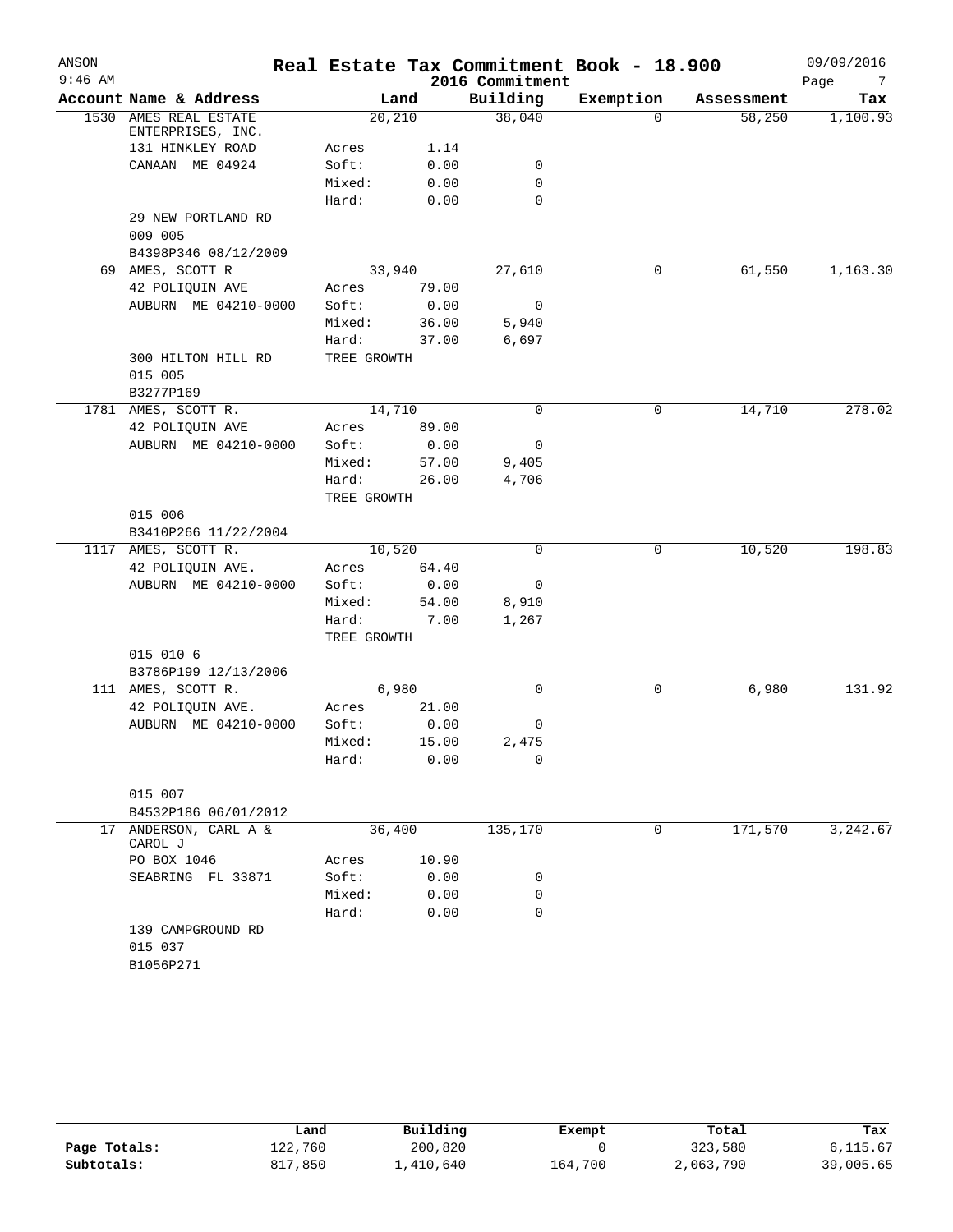| ANSON     |                                 |             |       |                 | Real Estate Tax Commitment Book - 18.900 |            | 09/09/2016 |
|-----------|---------------------------------|-------------|-------|-----------------|------------------------------------------|------------|------------|
| $9:46$ AM |                                 |             |       | 2016 Commitment |                                          |            | Page<br>8  |
|           | Account Name & Address          | Land        |       | Building        | Exemption                                | Assessment | Tax        |
|           | 66 ANDERSON, DAVID & LAURA<br>G | 15,000      |       | $\mathbf 0$     | $\Omega$                                 | 15,000     | 283.50     |
|           | 97 WALES RD                     | Acres       | 3.00  |                 |                                          |            |            |
|           | ANDOVER CT 06232-0000           | Soft:       | 0.00  | 0               |                                          |            |            |
|           |                                 | Mixed:      | 0.00  | $\mathbf 0$     |                                          |            |            |
|           |                                 | Hard:       | 0.00  | $\mathbf 0$     |                                          |            |            |
|           | 015 015<br>A                    |             |       |                 |                                          |            |            |
|           | B2436P18                        |             |       |                 |                                          |            |            |
|           | 18 ANDERSON, GARY H             | 21,500      |       | 52,470          | 15,000                                   | 58,970     | 1,114.53   |
|           | 20 CAMPGROUND RD                | Acres       | 2.00  |                 | 01 Homestead Exempt                      |            |            |
|           | NORTH ANSON ME<br>04958-0000    | Soft:       | 0.00  | $\mathbf 0$     |                                          |            |            |
|           |                                 | Mixed:      | 0.00  | 0               |                                          |            |            |
|           |                                 | Hard:       | 0.00  | 0               |                                          |            |            |
|           | 20 CAMPGROUND RD                |             |       |                 |                                          |            |            |
|           | 015 035                         |             |       |                 |                                          |            |            |
|           | B1575P316                       |             |       |                 |                                          |            |            |
|           | 1114 ANDERSON, JULIETTE M       | 43,500      |       | 53,910          | 21,000                                   | 76,410     | 1,444.15   |
|           | 352 RIVER RD                    | Acres       | 23.00 |                 | 01 Homestead Exempt                      |            |            |
|           | NORTH ANSON ME<br>04958-0000    | Soft:       | 0.00  |                 | 0 02 Resident Veteran                    |            |            |
|           |                                 | Mixed:      | 0.00  | 0               |                                          |            |            |
|           |                                 | Hard:       | 0.00  | $\mathbf 0$     |                                          |            |            |
|           | 352 RIVER RD                    | LIFE ESTATE |       |                 |                                          |            |            |
|           | 016 005                         |             |       |                 |                                          |            |            |
|           | B3370P269 09/01/2004            |             |       |                 |                                          |            |            |
|           | 1102 ANDERSON, REBECCA D.       | 38,250      |       | $\mathbf 0$     | 0                                        | 38,250     | 722.93     |
|           | PO BOX 609                      | Acres       | 28.50 |                 |                                          |            |            |
|           | EDGEWATER FL<br>32132-0609      | Soft:       | 0.00  | 0               |                                          |            |            |
|           |                                 | Mixed:      | 0.00  | 0               |                                          |            |            |
|           |                                 | Hard:       | 0.00  | $\mathbf 0$     |                                          |            |            |
|           | 019 028<br>1                    |             |       |                 |                                          |            |            |
|           | B2619P189                       |             |       |                 |                                          |            |            |
|           | 1831 ANDERSON, REBECCA D.       | 13,900      |       | 0               | 0                                        | 13,900     | 262.71     |
|           | PO BOX 609                      | Acres       | 12.30 |                 |                                          |            |            |
|           | EDGEWATER FL<br>32132-0609      | Soft:       | 0.00  | 0               |                                          |            |            |
|           |                                 | Mixed:      | 9.30  | 1,535           |                                          |            |            |
|           |                                 | Hard:       | 2.00  | 362             |                                          |            |            |
|           | 31 PARLIN RD                    | TREE GROWTH |       |                 |                                          |            |            |
|           | 019 024<br>D                    |             |       |                 |                                          |            |            |
|           | B2405P16                        |             |       |                 |                                          |            |            |
| 2003      | ANDERSON, SARAH                 | 0           |       | 3,090           | 0                                        | 3,090      | 58.40      |
|           | PO BOX 109                      |             |       |                 |                                          |            |            |
|           | ANSON ME 04911                  |             |       |                 |                                          |            |            |

018 014 2 ON

|              | Land    | Building  | Exempt  | Total     | Tax       |
|--------------|---------|-----------|---------|-----------|-----------|
| Page Totals: | 132,150 | 109,470   | 36,000  | 205,620   | 3,886.22  |
| Subtotals:   | 950,000 | 1,520,110 | 200,700 | 2,269,410 | 42,891.87 |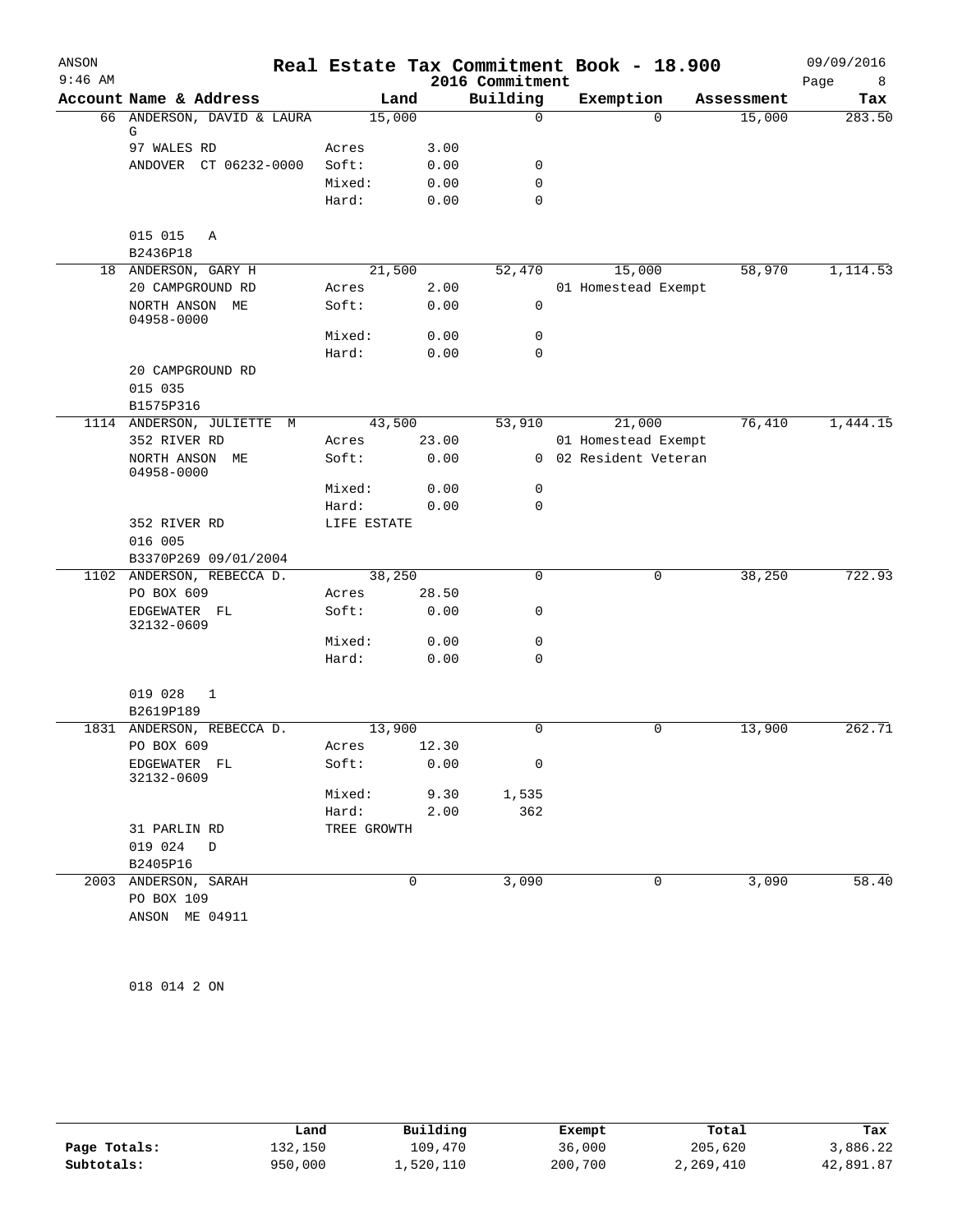| ANSON     |                                         |        |        |                 | Real Estate Tax Commitment Book - 18.900 |             | 09/09/2016  |
|-----------|-----------------------------------------|--------|--------|-----------------|------------------------------------------|-------------|-------------|
| $9:46$ AM |                                         |        |        | 2016 Commitment |                                          |             | Page<br>- 9 |
|           | Account Name & Address                  |        | Land   | Building        | Exemption                                | Assessment  | Tax         |
|           | 20 ANGSTROM, JOHN                       |        | 21,150 | 2,500           | $\Omega$                                 | 23,650      | 446.99      |
|           | 28 RAINBOW DR                           | Acres  | 5.10   |                 |                                          |             |             |
|           | HAVERHILL MA<br>01835-0000              | Soft:  | 0.00   | 0               |                                          |             |             |
|           |                                         | Mixed: | 0.00   | 0               |                                          |             |             |
|           |                                         | Hard:  | 0.00   | $\Omega$        |                                          |             |             |
|           | 022 022<br>1<br>B1306P1915              |        |        |                 |                                          |             |             |
|           | 1769 ANSON GRANGE                       |        | 7,210  | 49,280          | 56,490                                   | $\Omega$    | 0.00        |
|           | 10 ELM ST                               | Acres  | 0.13   |                 | 15 Fraternal Organization                |             |             |
|           | NORTH ANSON<br>МE<br>04958-0000         | Soft:  | 0.00   | $\mathbf 0$     |                                          |             |             |
|           |                                         | Mixed: | 0.00   | 0               |                                          |             |             |
|           |                                         | Hard:  | 0.00   | $\mathbf 0$     |                                          |             |             |
|           | 10 ELM ST                               |        |        |                 |                                          |             |             |
|           | 006 038                                 |        |        |                 |                                          |             |             |
| 22        | ANSON LTD PARTNERSHIP                   |        | 70,380 | 839,600         | 0                                        | 909,980     | 17, 198.62  |
|           | C/O FORESIDE MANAGEMENT Acres           |        | 3.25   |                 |                                          |             |             |
|           | PO BOX 957                              | Soft:  | 0.00   | 0               |                                          |             |             |
|           | PORTLAND ME 04104                       | Mixed: | 0.00   | 0               |                                          |             |             |
|           |                                         | Hard:  | 0.00   | $\Omega$        |                                          |             |             |
|           | 28 PARKWOODS DR                         |        |        |                 |                                          |             |             |
|           | 010 007<br>1, 2, 3                      |        |        |                 |                                          |             |             |
|           | B1838P58                                |        |        |                 |                                          |             |             |
| 158       | ANSON MADISON SANITARY<br>DIST          |        | 34,500 | 0               | 34,500                                   | $\mathbf 0$ | 0.00        |
|           | 52 MAIN STREET STE 1                    | Acres  | 13.00  |                 | 12 Public Municipal Corp                 |             |             |
|           | MADISON ME 04950-1221                   | Soft:  | 0.00   | $\mathbf 0$     |                                          |             |             |
|           |                                         | Mixed: | 0.00   | $\mathbf 0$     |                                          |             |             |
|           |                                         | Hard:  | 0.00   | 0               |                                          |             |             |
|           | 010 002<br>Α<br>B803P1047 03/05/1971    |        |        |                 |                                          |             |             |
|           | 1861 ANSON MADISON SANITARY             |        | 8,490  | 0               | 8,490                                    | $\mathbf 0$ | 0.00        |
|           | <b>DIST</b><br>52 MAIN STREET STE 1     | Acres  | 0.18   |                 | 12 Public Municipal Corp                 |             |             |
|           | MADISON ME 04950-1221                   | Soft:  | 0.00   | 0               |                                          |             |             |
|           |                                         | Mixed: | 0.00   | 0               |                                          |             |             |
|           |                                         | Hard:  | 0.00   | 0               |                                          |             |             |
|           | 8 SPEAR HILL RD<br>001 099<br>В         |        |        |                 |                                          |             |             |
|           | B3838P166 04/06/2007                    |        |        |                 |                                          |             |             |
| 944       | ANSON MADISON STARKS<br>EMER. SVCS. INC |        | 14,560 | 112,000         | 126,560                                  | 0           | 0.00        |
|           | PO BOX 277                              | Acres  | 0.53   |                 | 12 Public Municipal Corp                 |             |             |
|           | MADISON ME 04950-0277                   | Soft:  | 0.00   | 0               |                                          |             |             |
|           |                                         | Mixed: | 0.00   | 0               |                                          |             |             |
|           |                                         | Hard:  | 0.00   | 0               |                                          |             |             |
|           | 11 ARNOLDS LN                           |        |        |                 |                                          |             |             |
|           | 001 020                                 |        |        |                 |                                          |             |             |
|           | B4069P238 04/17/2008                    |        |        |                 |                                          |             |             |

|              | Land      | Building  | Exempt  | Total     | Tax       |
|--------------|-----------|-----------|---------|-----------|-----------|
| Page Totals: | 156,290   | ⊥,003,380 | 226,040 | 933,630   | 17,645.61 |
| Subtotals:   | 1,106,290 | 2,523,490 | 426,740 | 3,203,040 | 60,537.48 |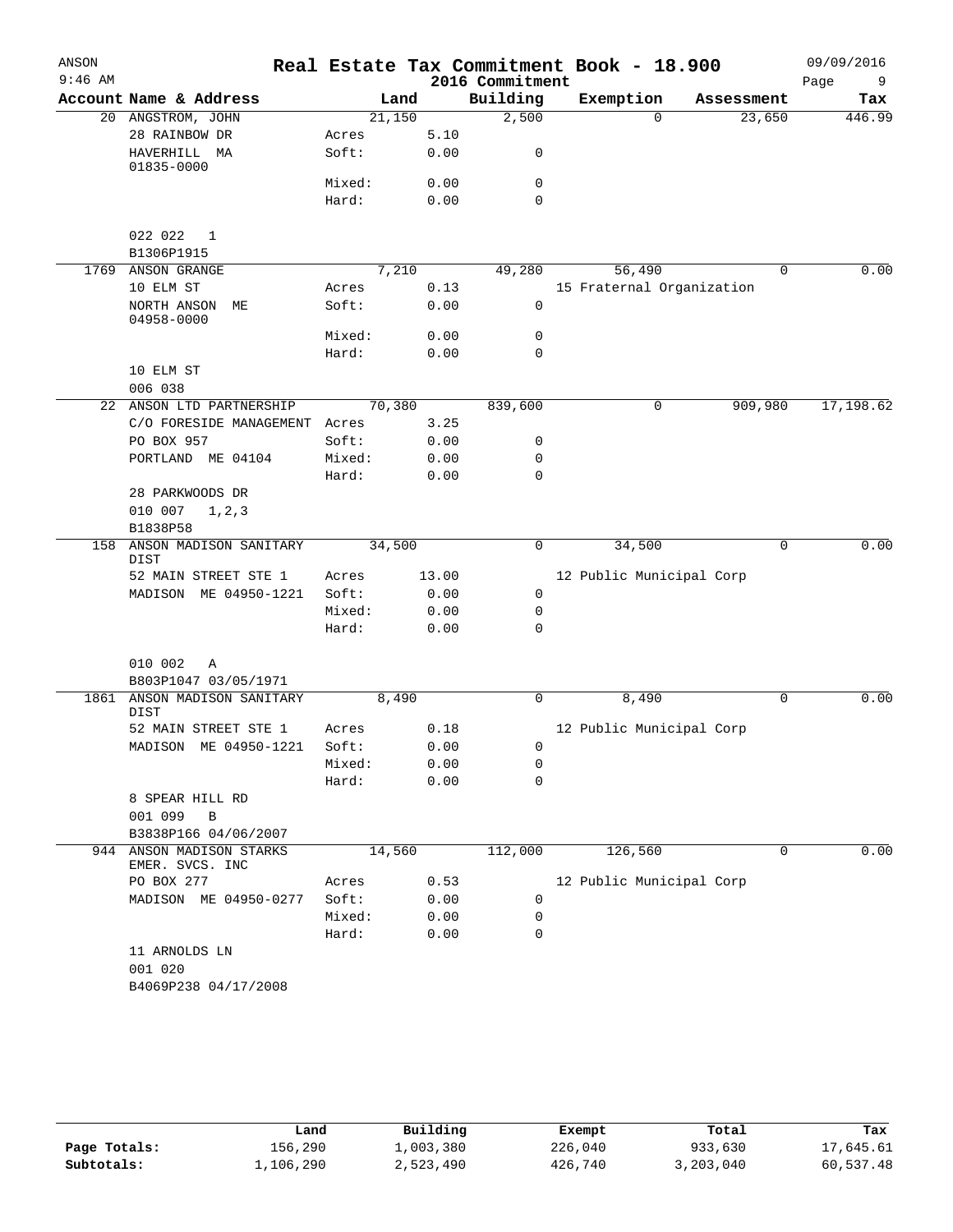| ANSON<br>$9:46$ AM |                          |        |        |       | 2016 Commitment | Real Estate Tax Commitment Book - 18.900 |            |             | 09/09/2016<br>Page | 10   |
|--------------------|--------------------------|--------|--------|-------|-----------------|------------------------------------------|------------|-------------|--------------------|------|
|                    | Account Name & Address   |        | Land   |       | Building        | Exemption                                | Assessment |             |                    | Tax  |
|                    | 1766 ANSON TOWN OF       |        | 8,050  |       | 0               | 8,050                                    |            | 0           |                    | 0.00 |
|                    | PO BOX 297               | Acres  |        | 0.45  |                 | 12 Public Municipal Corp                 |            |             |                    |      |
|                    | ANSON ME 04911-0297      | Soft:  |        | 0.00  | $\mathbf 0$     |                                          |            |             |                    |      |
|                    |                          | Mixed: |        | 0.00  | 0               |                                          |            |             |                    |      |
|                    |                          | Hard:  |        | 0.00  | 0               |                                          |            |             |                    |      |
|                    | 60 RIVER RD              |        |        |       |                 |                                          |            |             |                    |      |
|                    | 003 085                  |        |        |       |                 |                                          |            |             |                    |      |
|                    | B1434P246                |        |        |       |                 |                                          |            |             |                    |      |
|                    | 1763 ANSON TOWN OF       |        | 20,630 |       | 37,800          | 58,430                                   |            | 0           |                    | 0.00 |
|                    | PO BOX 297               | Acres  |        | 1.42  |                 | 12 Public Municipal Corp                 |            |             |                    |      |
|                    | ANSON ME 04911-0297      | Soft:  |        | 0.00  | $\mathbf 0$     |                                          |            |             |                    |      |
|                    |                          | Mixed: |        | 0.00  | $\mathbf 0$     |                                          |            |             |                    |      |
|                    |                          | Hard:  |        | 0.00  | 0               |                                          |            |             |                    |      |
|                    | 40 SPEAR HILL RD         |        |        |       |                 |                                          |            |             |                    |      |
|                    | 003 006                  |        |        |       |                 |                                          |            |             |                    |      |
|                    | 1767 ANSON TOWN OF       |        | 6,000  |       | 35,000          | 41,000                                   |            | $\Omega$    |                    | 0.00 |
|                    | PO BOX 297               | Acres  |        | 0.09  |                 | 12 Public Municipal Corp                 |            |             |                    |      |
|                    | ANSON ME 04911-0297      | Soft:  |        | 0.00  | $\mathbf 0$     |                                          |            |             |                    |      |
|                    |                          | Mixed: |        | 0.00  | 0               |                                          |            |             |                    |      |
|                    |                          | Hard:  |        | 0.00  | 0               |                                          |            |             |                    |      |
|                    | 913 RIVER RD             |        |        |       |                 |                                          |            |             |                    |      |
|                    | 005 023<br>$\mathbf 1$   |        |        |       |                 |                                          |            |             |                    |      |
|                    | 1761 ANSON TOWN OF       |        | 36,500 |       | 0               | 36,500                                   |            | $\mathbf 0$ |                    | 0.00 |
|                    | PO BOX 297               | Acres  |        | 25.00 |                 | 12 Public Municipal Corp                 |            |             |                    |      |
|                    | ANSON ME 04911-0297      | Soft:  |        | 0.00  | $\mathsf{O}$    |                                          |            |             |                    |      |
|                    |                          | Mixed: |        | 0.00  | 0               |                                          |            |             |                    |      |
|                    |                          | Hard:  |        | 0.00  | 0               |                                          |            |             |                    |      |
|                    | 017 040                  |        |        |       |                 |                                          |            |             |                    |      |
|                    | B440P351                 |        |        |       |                 |                                          |            |             |                    |      |
|                    | 1768 ANSON TOWN OF       |        | 4,900  |       | 35,000          | 39,900                                   |            | $\Omega$    |                    | 0.00 |
|                    | PO BOX 297               | Acres  |        | 0.06  |                 | 12 Public Municipal Corp                 |            |             |                    |      |
|                    | ANSON ME 04911-0297      | Soft:  |        | 0.00  | $\mathbf 0$     |                                          |            |             |                    |      |
|                    |                          | Mixed: |        | 0.00  | 0               |                                          |            |             |                    |      |
|                    |                          | Hard:  |        | 0.00  | 0               |                                          |            |             |                    |      |
|                    | 31 MADISON ST            |        |        |       |                 |                                          |            |             |                    |      |
|                    | 006 002<br>$\mathcal{C}$ |        |        |       |                 |                                          |            |             |                    |      |
|                    | 904 ANSON TOWN OF        |        | 8,250  |       | 700             | 8,950                                    |            | $\mathbf 0$ |                    | 0.00 |
|                    | PO BOX 297               | Acres  |        | 0.17  |                 | 12 Public Municipal Corp                 |            |             |                    |      |
|                    | ANSON ME 04911-0297      | Soft:  |        | 0.00  | 0               |                                          |            |             |                    |      |
|                    |                          | Mixed: |        | 0.00  | 0               |                                          |            |             |                    |      |
|                    |                          | Hard:  |        | 0.00  | 0               |                                          |            |             |                    |      |
|                    | 006 039                  |        |        |       |                 |                                          |            |             |                    |      |
|                    | B3783P11 11/22/2006      |        |        |       |                 |                                          |            |             |                    |      |
|                    | 1770 ANSON TOWN OF       |        | 8,940  |       | 23,240          | 32,180                                   |            | 0           |                    | 0.00 |
|                    | PO BOX 297               | Acres  |        | 0.20  |                 | 12 Public Municipal Corp                 |            |             |                    |      |
|                    | ANSON ME 04911-0297      | Soft:  |        | 0.00  | 0               |                                          |            |             |                    |      |
|                    |                          | Mixed: |        | 0.00  | 0               |                                          |            |             |                    |      |
|                    |                          | Hard:  |        | 0.00  | 0               |                                          |            |             |                    |      |
|                    | 22 NORTH MAIN ST         |        |        |       |                 |                                          |            |             |                    |      |
|                    | 006 054                  |        |        |       |                 |                                          |            |             |                    |      |
|                    |                          |        |        |       |                 |                                          |            |             |                    |      |

|              | Land      | Building  | Exempt  | Total     | Tax       |
|--------------|-----------|-----------|---------|-----------|-----------|
| Page Totals: | 93,270    | 131,740   | 225,010 |           | 0.00      |
| Subtotals:   | ⊥,199,560 | 2,655,230 | 651,750 | 3,203,040 | 60,537.48 |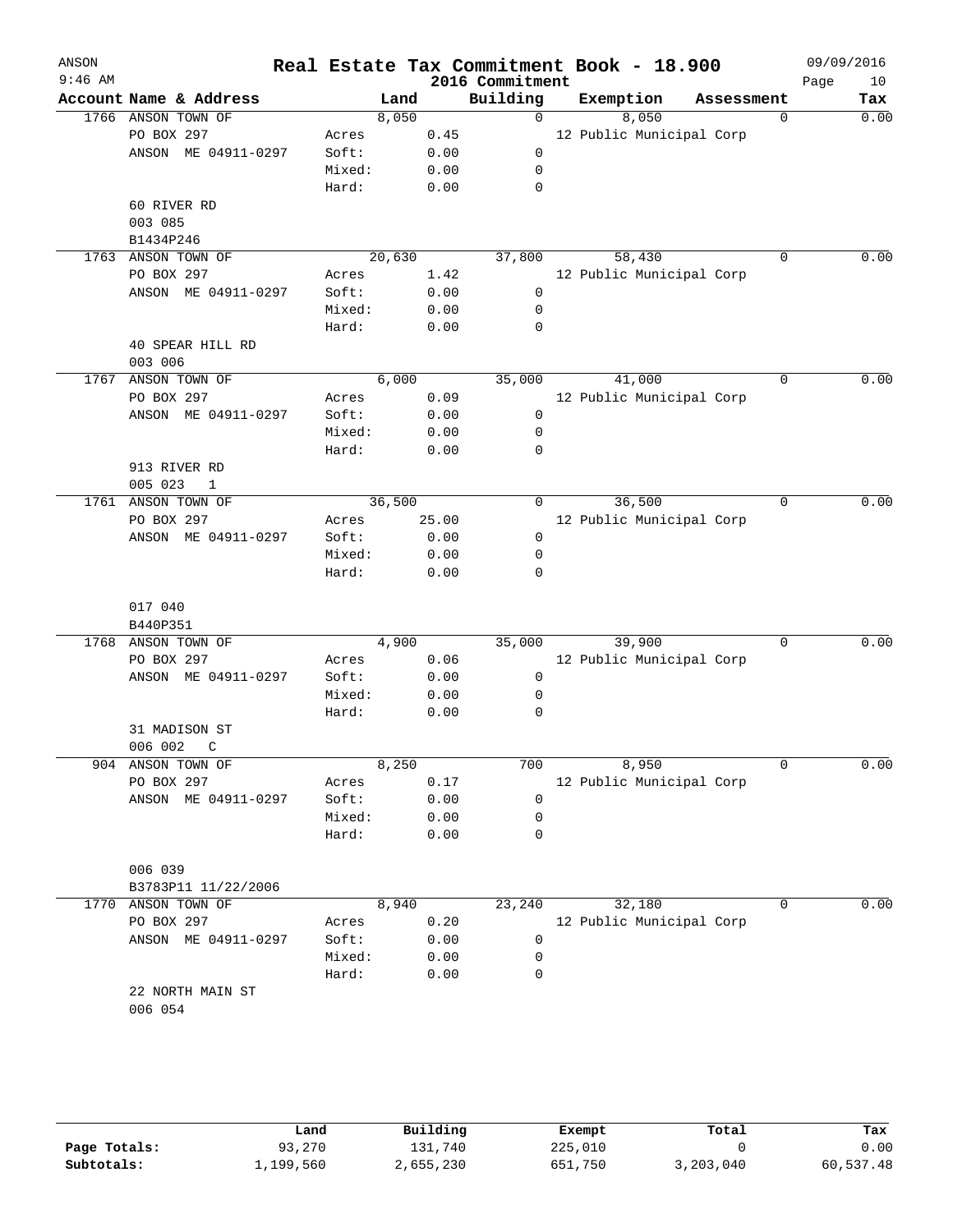| ANSON<br>$9:46$ AM |                        |                       |        | 2016 Commitment | Real Estate Tax Commitment Book - 18.900 |             | 09/09/2016<br>Page<br>11 |
|--------------------|------------------------|-----------------------|--------|-----------------|------------------------------------------|-------------|--------------------------|
|                    | Account Name & Address |                       | Land   | Building        | Exemption                                | Assessment  | Tax                      |
| 120                | ANSON TOWN OF          |                       | 23,620 | $\mathbf 0$     | 23,620                                   | 0           | 0.00                     |
|                    | PO BOX 297             | Acres                 | 0.62   |                 | 12 Public Municipal Corp                 |             |                          |
|                    | ANSON ME 04911-0297    | Soft:                 | 0.00   | 0               |                                          |             |                          |
|                    |                        | Mixed:                | 0.00   | 0               |                                          |             |                          |
|                    |                        | Hard:                 | 0.00   | $\mathbf 0$     |                                          |             |                          |
|                    | 26 NORTH MAIN ST       |                       |        |                 |                                          |             |                          |
|                    | 006 060                |                       |        |                 |                                          |             |                          |
|                    | B4651P205 04/23/2013   |                       |        |                 |                                          |             |                          |
| 750                | ANSON TOWN OF          |                       | 12,270 | 0               | 12,270                                   | $\Omega$    | 0.00                     |
|                    | PO BOX 297             | Acres                 | 1.18   |                 | 12 Public Municipal Corp                 |             |                          |
|                    | ANSON ME 04911-0297    | Soft:                 | 0.00   | 0               |                                          |             |                          |
|                    |                        | Mixed:                | 0.00   | 0               |                                          |             |                          |
|                    |                        | Hard:                 | 0.00   | 0               |                                          |             |                          |
|                    | 006 040 & 41           |                       |        |                 |                                          |             |                          |
|                    | B2609P235              |                       |        |                 |                                          |             |                          |
| 1760               | ANSON TOWN OF          |                       | 7,490  | 0               | 7,490                                    | 0           | 0.00                     |
|                    | PO BOX 297             | Acres                 | 0.39   |                 | 12 Public Municipal Corp                 |             |                          |
|                    | ANSON ME 04911-0297    | Soft:                 | 0.00   | 0               |                                          |             |                          |
|                    |                        | Mixed:                | 0.00   | 0               |                                          |             |                          |
|                    |                        | Hard:                 | 0.00   | $\mathbf 0$     |                                          |             |                          |
|                    |                        |                       |        |                 |                                          |             |                          |
|                    | 004 028<br>C           |                       |        |                 |                                          |             |                          |
| 774                | ANSON TOWN OF          |                       | 5,630  | 0               | 5,630                                    | 0           | 0.00                     |
|                    | PO BOX 297             | Acres                 | 0.22   |                 | 12 Public Municipal Corp                 |             |                          |
|                    | ANSON ME 04911-0297    | Soft:                 | 0.00   | 0               |                                          |             |                          |
|                    |                        | Mixed:                | 0.00   | 0               |                                          |             |                          |
|                    |                        | Hard:                 | 0.00   | $\mathbf 0$     |                                          |             |                          |
|                    |                        |                       |        |                 |                                          |             |                          |
|                    | 023 018<br>C           |                       |        |                 |                                          |             |                          |
| 1903               | ANSON TOWN OF          |                       | 6,930  | 35,000          | 41,930                                   | $\Omega$    | 0.00                     |
|                    | PO BOX 297             | Acres                 | 0.12   |                 | 12 Public Municipal Corp                 |             |                          |
|                    | ANSON ME 04911-0000    | Soft:                 | 0.00   | 0               |                                          |             |                          |
|                    |                        | Mixed:                | 0.00   | 0               |                                          |             |                          |
|                    | 548 RIVER RD           | Hard:<br>PUMP STATION | 0.00   | 0               |                                          |             |                          |
|                    | 016 010 E              |                       |        |                 |                                          |             |                          |
| 1873               | ANSON TOWN OF          |                       | 6,000  | 0               | 6,000                                    | $\mathbf 0$ | 0.00                     |
|                    | PO BOX 297             | Acres                 | 0.09   |                 | 12 Public Municipal Corp                 |             |                          |
|                    | ANSON ME 04911-0297    | Soft:                 | 0.00   | 0               |                                          |             |                          |
|                    |                        | Mixed:                | 0.00   | 0               |                                          |             |                          |
|                    |                        | Hard:                 | 0.00   | 0               |                                          |             |                          |
|                    | 1 BROOK ST             |                       |        |                 |                                          |             |                          |
|                    | 001 089                |                       |        |                 |                                          |             |                          |
|                    | B1620P227              |                       |        |                 |                                          |             |                          |
| 1799               | ANSON TOWN OF          |                       | 13,500 | 0               | 13,500                                   | 0           | 0.00                     |
|                    | PO BOX 297             | Acres                 | 2.00   |                 | 12 Public Municipal Corp                 |             |                          |
|                    | ANSON ME 04911-0297    | Soft:                 | 0.00   | 0               |                                          |             |                          |
|                    |                        | Mixed:                | 0.00   | 0               |                                          |             |                          |
|                    |                        | Hard:                 | 0.00   | 0               |                                          |             |                          |
|                    |                        |                       |        |                 |                                          |             |                          |

022 016

|              | Land      | Building  | Exempt  | Total     | Tax       |
|--------------|-----------|-----------|---------|-----------|-----------|
| Page Totals: | 75,440    | 35,000    | 110,440 |           | 0.00      |
| Subtotals:   | 1,275,000 | 2,690,230 | 762,190 | 3,203,040 | 60,537.48 |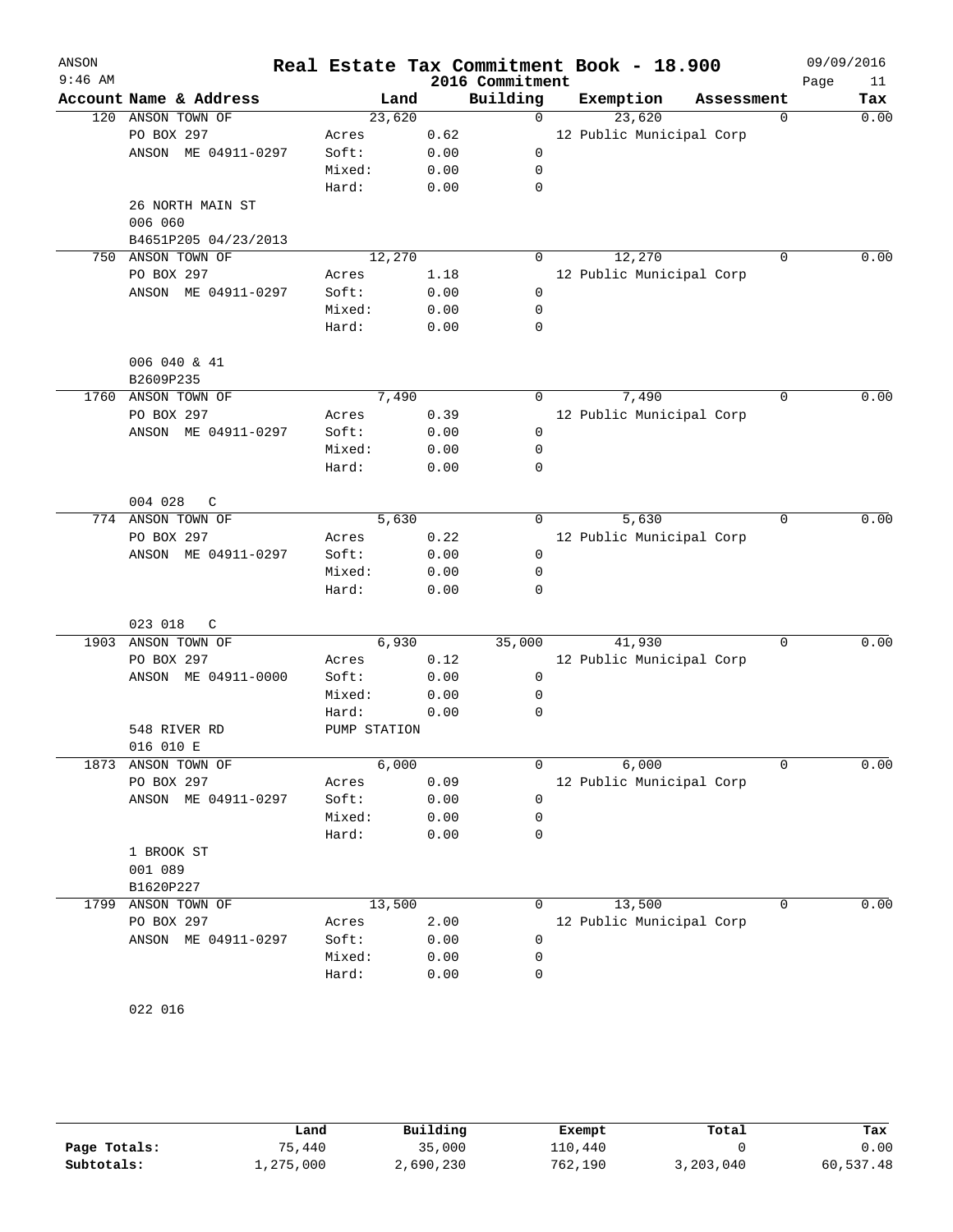| ANSON     |                        |                      |        |      |                 | Real Estate Tax Commitment Book - 18.900 |            |          | 09/09/2016 |      |
|-----------|------------------------|----------------------|--------|------|-----------------|------------------------------------------|------------|----------|------------|------|
| $9:46$ AM |                        |                      |        |      | 2016 Commitment |                                          |            |          | Page       | 12   |
|           | Account Name & Address |                      | Land   |      | Building        | Exemption                                | Assessment |          |            | Tax  |
|           | 1801 ANSON TOWN OF     |                      | 3,980  |      | $\Omega$        | 3,980                                    |            | $\Omega$ |            | 0.00 |
|           | PO BOX 297             | Acres                |        | 0.11 |                 | 12 Public Municipal Corp                 |            |          |            |      |
|           | ANSON ME 04911-0297    | Soft:                |        | 0.00 | $\mathbf 0$     |                                          |            |          |            |      |
|           |                        | Mixed:               |        | 0.00 | 0               |                                          |            |          |            |      |
|           |                        | Hard:                |        | 0.00 | 0               |                                          |            |          |            |      |
|           | 006 022 & 23           |                      |        |      |                 |                                          |            |          |            |      |
|           | 1572 ANSON TOWN OF     |                      | 4,330  |      | 1,540           | 5,870                                    |            | $\Omega$ |            | 0.00 |
|           | PO BOX 297             | Acres                |        | 0.13 |                 | 12 Public Municipal Corp                 |            |          |            |      |
|           | ANSON ME 04911-0000    | Soft:                |        | 0.00 | $\mathbf 0$     |                                          |            |          |            |      |
|           |                        | Mixed:               |        | 0.00 | 0               |                                          |            |          |            |      |
|           |                        | Hard:                |        | 0.00 | 0               |                                          |            |          |            |      |
|           | 023 036<br>C           |                      |        |      |                 |                                          |            |          |            |      |
|           | B3682P34 04/28/2006    |                      |        |      |                 |                                          |            |          |            |      |
|           | 1597 ANSON TOWN OF     |                      | 20,710 |      | 145,240         | 165,950                                  |            | $\Omega$ |            | 0.00 |
|           | PO BOX 297             | Acres                |        | 1.47 |                 | 12 Public Municipal Corp                 |            |          |            |      |
|           | ANSON ME 04911-0297    | Soft:                |        | 0.00 | $\mathbf 0$     |                                          |            |          |            |      |
|           |                        | Mixed:               |        | 0.00 | 0               |                                          |            |          |            |      |
|           |                        | Hard:                |        | 0.00 | 0               |                                          |            |          |            |      |
|           | 70 MAIN ST             |                      |        |      |                 |                                          |            |          |            |      |
|           | 001 009                |                      |        |      |                 |                                          |            |          |            |      |
|           | B4823P54 08/26/2014    |                      |        |      |                 |                                          |            |          |            |      |
|           | 1551 ANSON TOWN OF     |                      | 6,630  |      | 35,000          | 41,630                                   |            | 0        |            | 0.00 |
|           | PO BOX 297             | Acres                |        | 0.11 |                 | 12 Public Municipal Corp                 |            |          |            |      |
|           | ANSON ME 04911-0297    | Soft:                |        | 0.00 | 0               |                                          |            |          |            |      |
|           |                        | Mixed:               |        | 0.00 | 0               |                                          |            |          |            |      |
|           |                        | Hard:                |        | 0.00 | $\mathbf 0$     |                                          |            |          |            |      |
|           | 339 RIVER RD           | PUMPSTATION BUILDING |        |      |                 |                                          |            |          |            |      |
|           | 016 031<br>Α           |                      |        |      |                 |                                          |            |          |            |      |
|           | 1435 ANSON TOWN OF     |                      | 12,080 |      | $\Omega$        | 12,080                                   |            | 0        |            | 0.00 |
|           | PO BOX 297             | Acres                |        | 1.81 |                 | 12 Public Municipal Corp                 |            |          |            |      |
|           | ANSON ME 04911-0297    | Soft:                |        | 0.00 | 0               |                                          |            |          |            |      |
|           |                        | Mixed:               |        | 0.00 | 0               |                                          |            |          |            |      |
|           |                        | Hard:                |        | 0.00 | 0               |                                          |            |          |            |      |
|           | 005 017 & 18           |                      |        |      |                 |                                          |            |          |            |      |
|           | B4814P281 07/24/2014   |                      |        |      |                 |                                          |            |          |            |      |
|           | 1640 ANSON TOWN OF     |                      | 13,170 |      | $\Omega$        | 13,170                                   |            | 0        |            | 0.00 |
|           | PO BOX 297             | Acres                |        | 1.78 |                 | 12 Public Municipal Corp                 |            |          |            |      |
|           | ANSON ME 04911-0297    | Soft:                |        | 0.00 | $\mathbf 0$     |                                          |            |          |            |      |
|           |                        | Mixed:               |        | 0.00 | 0               |                                          |            |          |            |      |
|           |                        | Hard:                |        | 0.00 | 0               |                                          |            |          |            |      |
|           |                        | O'HARA PROPERTY      |        |      |                 |                                          |            |          |            |      |
|           | 004 028<br>B2683P256   |                      |        |      |                 |                                          |            |          |            |      |
|           | 1755 ANSON TOWN OF     |                      | 9,820  |      | 0               | 9,820                                    |            | 0        |            | 0.00 |
|           | PO BOX 297             | Acres                |        | 0.67 |                 | 12 Public Municipal Corp                 |            |          |            |      |
|           | ANSON ME 04911-0297    | Soft:                |        | 0.00 | 0               |                                          |            |          |            |      |
|           |                        | Mixed:               |        | 0.00 | 0               |                                          |            |          |            |      |
|           |                        | Hard:                |        | 0.00 | 0               |                                          |            |          |            |      |
|           |                        |                      |        |      |                 |                                          |            |          |            |      |
|           | 008 017                |                      |        |      |                 |                                          |            |          |            |      |

|              | Land      | Building  | Exempt    | Total     | Tax       |
|--------------|-----------|-----------|-----------|-----------|-----------|
| Page Totals: | 70,720    | 181,780   | 252,500   |           | 0.00      |
| Subtotals:   | 1,345,720 | 2,872,010 | 1,014,690 | 3,203,040 | 60,537.48 |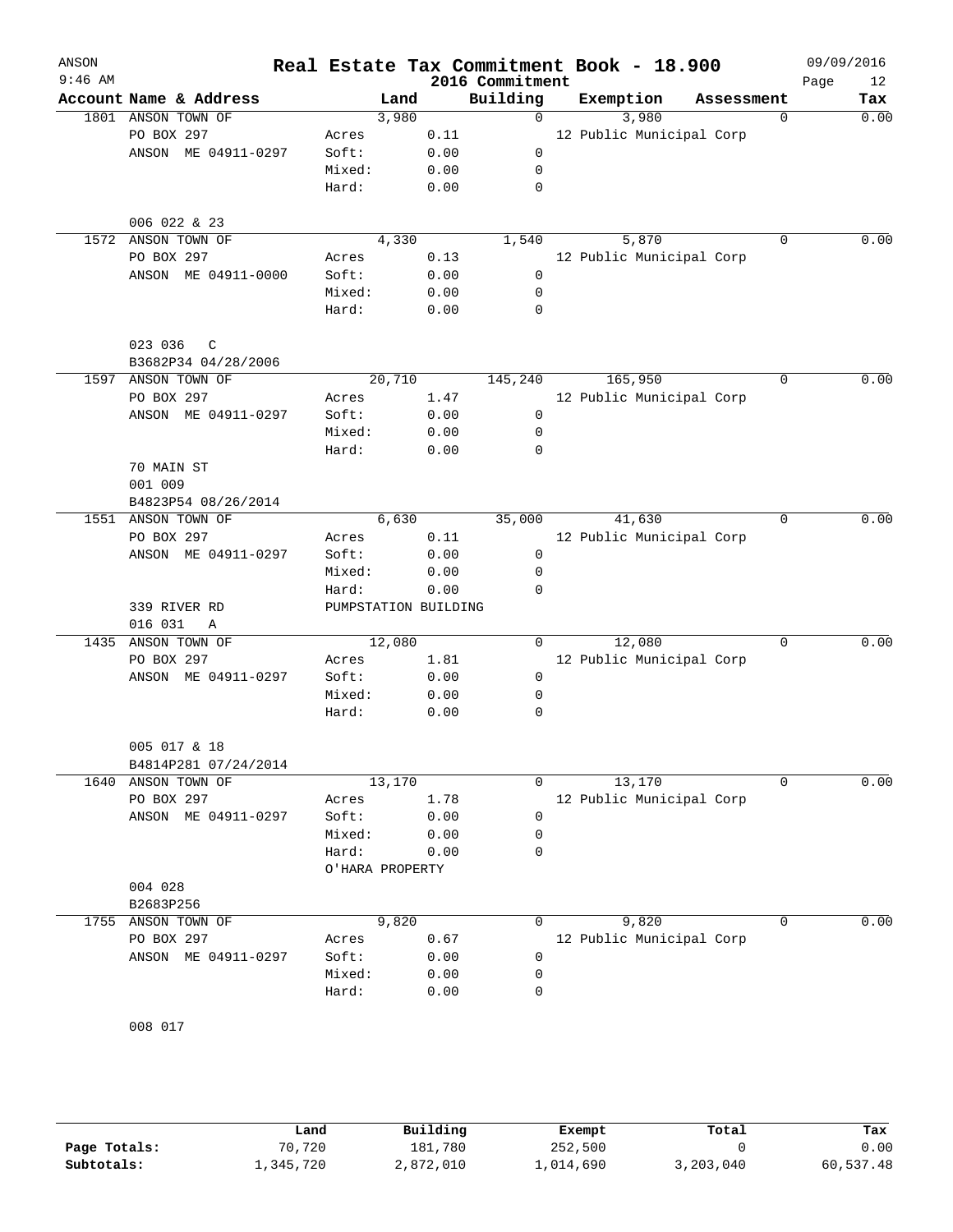| ANSON<br>$9:46$ AM |                                        |        |          | 2016 Commitment |             | Real Estate Tax Commitment Book - 18.900 |            | 09/09/2016<br>13<br>Page |
|--------------------|----------------------------------------|--------|----------|-----------------|-------------|------------------------------------------|------------|--------------------------|
|                    | Account Name & Address                 |        | Land     | Building        |             | Exemption                                | Assessment | Tax                      |
|                    | 1756 ANSON TOWN OF                     |        | 7,100    |                 | $\mathbf 0$ | 7,100                                    | 0          | 0.00                     |
|                    | PO BOX 297                             | Acres  | 0.35     |                 |             | 12 Public Municipal Corp                 |            |                          |
|                    | ANSON ME 04911-0297                    | Soft:  | 0.00     |                 | $\mathbf 0$ |                                          |            |                          |
|                    |                                        | Mixed: | 0.00     |                 | 0           |                                          |            |                          |
|                    |                                        | Hard:  | 0.00     |                 | $\mathbf 0$ |                                          |            |                          |
|                    | 009 034                                |        |          |                 |             |                                          |            |                          |
| 1757               | ANSON TOWN OF FIRE                     |        | 14,420   | 72,800          |             | 87,220                                   | 0          | 0.00                     |
|                    | ANSON FIRE STATION                     | Acres  | 0.52     |                 |             | 12 Public Municipal Corp                 |            |                          |
|                    | PO BOX 297                             | Soft:  | 0.00     |                 | $\mathbf 0$ |                                          |            |                          |
|                    | ANSON ME 04911-0297                    | Mixed: | 0.00     |                 | 0           |                                          |            |                          |
|                    |                                        | Hard:  | 0.00     |                 | $\mathbf 0$ |                                          |            |                          |
|                    | 33 MAIN ST                             |        |          |                 |             |                                          |            |                          |
|                    | 001 109                                |        |          |                 |             |                                          |            |                          |
|                    | 553 ANSON/MADISON WATER<br><b>DIST</b> |        | 5,760    |                 | $\mathbf 0$ | 5,760                                    | 0          | 0.00                     |
|                    | 13 SOUTH MAIN ST                       | Acres  | 0.23     |                 |             | 12 Public Municipal Corp                 |            |                          |
|                    | MADISON ME 04950                       | Soft:  | 0.00     |                 | 0           |                                          |            |                          |
|                    |                                        | Mixed: | 0.00     |                 | 0           |                                          |            |                          |
|                    |                                        | Hard:  | 0.00     |                 | $\mathbf 0$ |                                          |            |                          |
|                    | 48 EMBDEN POND RD                      |        |          |                 |             |                                          |            |                          |
|                    | 018 043<br>Α                           |        |          |                 |             |                                          |            |                          |
| 1862               | B2256P261<br>ANSON/MADISON WATER       |        | 32,500   |                 | 0           | 32,500                                   | 0          | 0.00                     |
|                    | <b>DIST</b>                            |        |          |                 |             |                                          |            |                          |
|                    | 13 SOUTH MAIN ST<br>MADISON ME 04950   |        |          |                 |             | 12 Public Municipal Corp                 |            |                          |
|                    |                                        |        |          |                 |             |                                          |            |                          |
|                    | 28 WARD ST<br>010 035<br>Α             |        |          |                 |             |                                          |            |                          |
| 1754               | <b>ANSON/MADISON WATER</b><br>DIST     |        | 8,940    | 67,620          |             | 76,560                                   | 0          | 0.00                     |
|                    | 13 SOUTH MAIN ST                       | Acres  | 0.20     |                 |             | 12 Public Municipal Corp                 |            |                          |
|                    | MADISON ME 04950                       | Soft:  | 0.00     |                 | $\mathbf 0$ |                                          |            |                          |
|                    |                                        | Mixed: | 0.00     |                 | 0           |                                          |            |                          |
|                    |                                        | Hard:  | 0.00     |                 | $\mathbf 0$ |                                          |            |                          |
|                    | 9 ELM ST                               |        |          |                 |             |                                          |            |                          |
|                    | 006 057 & 58                           |        |          |                 |             |                                          |            |                          |
|                    | 23 ARABASZ, JOHN B JR                  |        | 21,200   | 60,240          |             | 15,000                                   | 66,440     | 1,255.72                 |
|                    | PO BOX 218                             | Acres  | 1.80     |                 |             | 01 Homestead Exempt                      |            |                          |
|                    | ANSON ME 04911-0218                    | Soft:  | 0.00     |                 | 0           |                                          |            |                          |
|                    |                                        | Mixed: | 0.00     |                 | 0           |                                          |            |                          |
|                    |                                        | Hard:  | 0.00     |                 | $\mathbf 0$ |                                          |            |                          |
|                    | 566 PEASE HILL RD                      |        |          |                 |             |                                          |            |                          |
|                    | 011 046<br>D                           |        |          |                 |             |                                          |            |                          |
|                    | B1988P114                              |        |          |                 |             |                                          |            |                          |
| 877                | ARSENAULT, MICHAEL J. &<br>DEBORAH M.  |        | 6,330    | 34,230          |             | 15,000                                   | 25,560     | 483.08                   |
|                    | PO BOX 209                             | Acres  | 0.10     |                 |             | 01 Homestead Exempt                      |            |                          |
|                    | ANSON ME 04911-0209                    | Soft:  | 0.00     |                 | 0           |                                          |            |                          |
|                    |                                        | Mixed: | 0.00     |                 | 0           |                                          |            |                          |
|                    |                                        | Hard:  | 0.00     |                 | 0           |                                          |            |                          |
|                    | 83 MAIN ST                             |        |          |                 |             |                                          |            |                          |
|                    | 001 046                                |        |          |                 |             |                                          |            |                          |
|                    | B4499P33 02/27/2012                    |        |          |                 |             |                                          |            |                          |
|                    |                                        |        |          |                 |             |                                          |            |                          |
|                    | Land                                   |        | Building |                 |             | Exempt                                   | Total      | Tax                      |
| Page Totals:       | 96,250                                 |        | 234,890  |                 |             | 239,140                                  | 92,000     | 1,738.80                 |

**Subtotals:** 1,441,970 3,106,900 1,253,830 3,295,040 62,276.28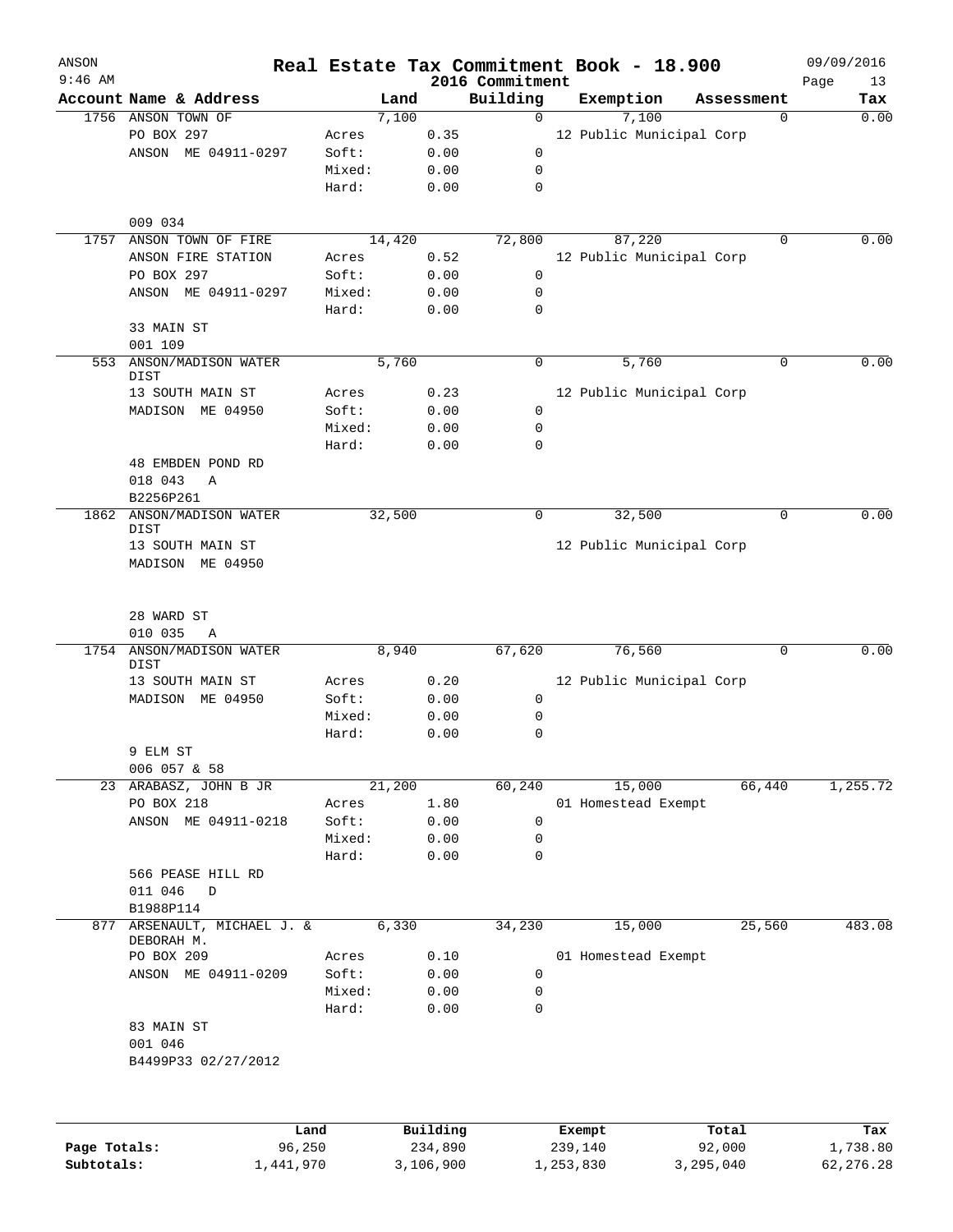| ANSON<br>$9:46$ AM |                                           |            |      | 2016 Commitment | Real Estate Tax Commitment Book - 18.900 |            | 09/09/2016<br>Page<br>14 |
|--------------------|-------------------------------------------|------------|------|-----------------|------------------------------------------|------------|--------------------------|
|                    | Account Name & Address                    | Land       |      | Building        | Exemption                                | Assessment | Tax                      |
|                    | 1476 ARSENAULT, SHERRI J.                 | 20,750     |      | 26,170          | 15,000                                   | 31,920     | 603.29                   |
|                    | 232 WEST MILLS RD                         | Acres      | 1.50 |                 | 01 Homestead Exempt                      |            |                          |
|                    | ANSON ME 04911-0000                       | Soft:      | 0.00 | 0               |                                          |            |                          |
|                    |                                           | Mixed:     | 0.00 | 0               |                                          |            |                          |
|                    |                                           | Hard:      | 0.00 | 0               |                                          |            |                          |
|                    | 232 WEST MILLS RD                         |            |      |                 |                                          |            |                          |
|                    | 011 007                                   |            |      |                 |                                          |            |                          |
|                    | B3385P248 10/01/2004                      |            |      |                 |                                          |            |                          |
|                    | 106 ATWOOD, JOSHUA C &<br>LORENE S        | 19,390     |      | 73,790          | 15,000                                   | 78,180     | 1,477.60                 |
|                    | 53 FAHI POND ROAD                         | Acres      | 0.94 |                 | 01 Homestead Exempt                      |            |                          |
|                    | NORTH ANSON ME 04958                      | Soft:      | 0.00 | 0               |                                          |            |                          |
|                    |                                           | Mixed:     | 0.00 | 0               |                                          |            |                          |
|                    |                                           | Hard:      | 0.00 | $\mathbf 0$     |                                          |            |                          |
|                    | 53 FAHI POND RD<br>007 012                | B4998P0271 |      |                 |                                          |            |                          |
|                    | B4998P271 01/28/2016 B3342P195 07/14/2004 |            |      |                 |                                          |            |                          |
|                    | 995 ATWOOD, JOSHUA C. &                   | 18,150     |      | $\mathbf 0$     | 0                                        | 18,150     | 343.04                   |
|                    | LORENE S.                                 |            |      |                 |                                          |            |                          |
|                    | 53 FAHI POND ROAD                         | Acres      | 5.10 |                 |                                          |            |                          |
|                    | NORTH ANSON ME<br>04958-0000              | Soft:      | 0.00 | 0               |                                          |            |                          |
|                    |                                           | Mixed:     | 0.00 | 0               |                                          |            |                          |
|                    |                                           | Hard:      | 0.00 | 0               |                                          |            |                          |
|                    | 023 044<br>L                              |            |      |                 |                                          |            |                          |
|                    | B4385P359 04/13/2011                      |            |      |                 |                                          |            |                          |
|                    | 367 ATWOOD, KARA A                        | 12,000     |      | 86,280          | 0                                        | 98,280     | 1,857.49                 |
|                    | 300 EMBDEN POND RD                        | Acres      | 0.16 |                 |                                          |            |                          |
|                    | NORTH ANSON ME<br>04958-0400              | Soft:      | 0.00 | 0               |                                          |            |                          |
|                    |                                           | Mixed:     | 0.00 | 0               |                                          |            |                          |
|                    |                                           | Hard:      | 0.00 | $\mathbf 0$     |                                          |            |                          |
|                    | 7 CENTER ST                               |            |      |                 |                                          |            |                          |
|                    | 006 021                                   |            |      |                 |                                          |            |                          |
|                    | B3335P303 06/30/2004                      |            |      |                 |                                          |            |                          |
|                    | 1985 ATWOOD, KARA W.                      | 30,500     |      | 140,750         | 15,000                                   | 156,250    | 2,953.13                 |
|                    | 300 EMBDEN POND RD                        | Acres      | 9.00 |                 | 01 Homestead Exempt                      |            |                          |
|                    | NORTH ANSON ME 04958                      | Soft:      | 0.00 | 0               |                                          |            |                          |
|                    |                                           | Mixed:     | 0.00 | $\mathbf 0$     |                                          |            |                          |
|                    |                                           | Hard:      | 0.00 | $\mathbf 0$     |                                          |            |                          |
|                    | 300 EMBDEN POND RD                        |            |      |                 |                                          |            |                          |
|                    | 023 036<br>D                              |            |      |                 |                                          |            |                          |
|                    | B4367P92 02/07/2011 B4287P281 06/29/2010  |            |      |                 |                                          |            |                          |
|                    | 27 ATWOOD, RAYMOND M                      | 23,000     |      | 63,670          | 15,000                                   | 71,670     | 1,354.56                 |
|                    | 422 EMBDEN POND ROAD                      | Acres      | 3.00 |                 | 01 Homestead Exempt                      |            |                          |
|                    | NORTH ANSON ME 04958                      | Soft:      | 0.00 | 0               |                                          |            |                          |
|                    |                                           | Mixed:     | 0.00 | 0               |                                          |            |                          |
|                    |                                           | Hard:      | 0.00 | 0               |                                          |            |                          |
|                    | 422 EMBDEN POND RD                        |            |      |                 |                                          |            |                          |
|                    |                                           |            |      |                 |                                          |            |                          |
|                    | 023 027<br>B877P94                        |            |      |                 |                                          |            |                          |

|              | Land      | Building  | Exempt    | Total     | Tax       |
|--------------|-----------|-----------|-----------|-----------|-----------|
| Page Totals: | 123,790   | 390,660   | 60,000    | 454,450   | 8,589.11  |
| Subtotals:   | ⊥,565,760 | 3,497,560 | 1,313,830 | 3,749,490 | 70,865.39 |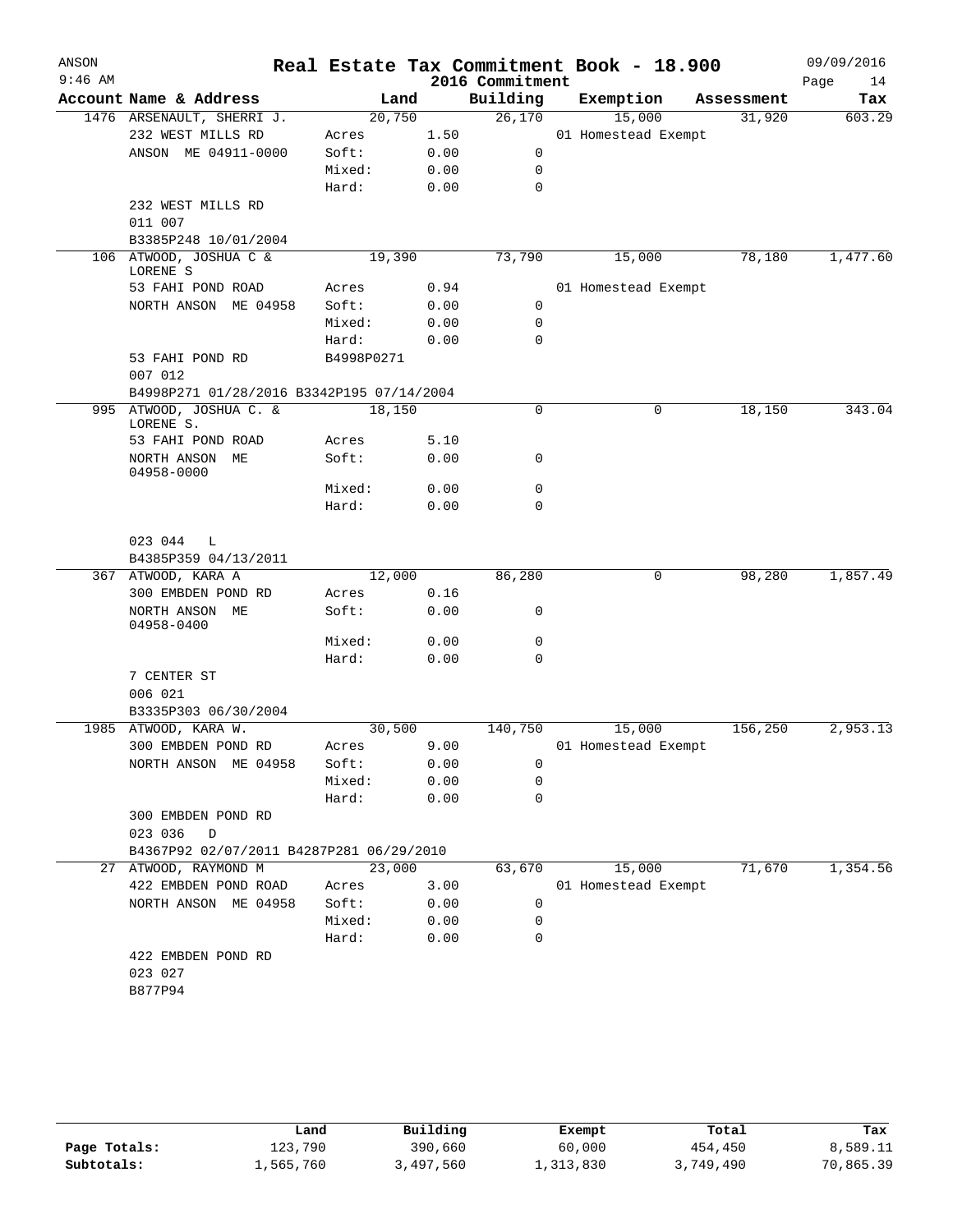| ANSON<br>$9:46$ AM |                                                 |         |                 |                | 2016 Commitment | Real Estate Tax Commitment Book - 18.900 |        |            | 09/09/2016<br>Page<br>15 |
|--------------------|-------------------------------------------------|---------|-----------------|----------------|-----------------|------------------------------------------|--------|------------|--------------------------|
|                    | Account Name & Address                          |         |                 | Land           | Building        | Exemption                                |        | Assessment | Tax                      |
|                    | 1318 AUBREY, ROBERT D.                          |         |                 | 21,500         | 29,640          |                                          | 0      | 51,140     | 966.55                   |
|                    | 26 EATON MOUNTAIN RD<br>SKOWHEGAN ME            |         | Acres<br>Soft:  | 2.00<br>0.00   | 0               |                                          |        |            |                          |
|                    | 04976-0000                                      |         | Mixed:          | 0.00           | 0               |                                          |        |            |                          |
|                    |                                                 |         | Hard:           | 0.00           | 0               |                                          |        |            |                          |
|                    | 372 PEASE HILL RD<br>011 043<br>DF              |         |                 |                |                 |                                          |        |            |                          |
|                    | B4659P10 05/13/2013                             |         |                 |                |                 |                                          |        |            |                          |
|                    | 30 AVALLONE, ROBERT M &<br>JANET L              |         |                 | 35,140         | 100,280         |                                          | 15,000 | 120,420    | 2,275.94                 |
|                    | 77 FAHI POND RD<br>NORTH ANSON ME<br>04958-0000 |         | Acres<br>Soft:  | 43.60<br>32.00 | 3,840           | 01 Homestead Exempt                      |        |            |                          |
|                    |                                                 |         | Mixed:          | 0.00           | 0               |                                          |        |            |                          |
|                    |                                                 |         | Hard:           | 0.00           | 0               |                                          |        |            |                          |
|                    | 77 FAHI POND RD                                 |         | TREE GROWTH     |                |                 |                                          |        |            |                          |
|                    | 024 001<br>B1047P53                             |         |                 |                |                 |                                          |        |            |                          |
| 1139               | AVALLONE, ROBERT M &                            |         |                 | 16,800         | $\mathbf 0$     |                                          | 0      | 16,800     | 317.52                   |
|                    | JANET L<br>77 FAHI POND RD                      |         | Acres           | 4.20           |                 |                                          |        |            |                          |
|                    | NORTH ANSON ME<br>04958-0000                    |         | Soft:           | 0.00           | 0               |                                          |        |            |                          |
|                    |                                                 |         | Mixed:          | 0.00           | 0               |                                          |        |            |                          |
|                    |                                                 |         | Hard:           | 0.00           | 0               |                                          |        |            |                          |
|                    | 007 011<br>B<br>B1427P91                        |         |                 |                |                 |                                          |        |            |                          |
| 1191               | AVERY, ANGELA J, JAMES                          |         |                 | 21,500         | 13,790          |                                          | 0      | 35,290     | 666.98                   |
|                    | &                                               |         |                 |                |                 |                                          |        |            |                          |
|                    | CURRIER, LISA                                   |         | Acres<br>Soft:  | 2.00<br>0.00   |                 |                                          |        |            |                          |
|                    | PO BOX 125<br>STRAFFORD VT                      |         | Mixed:          | 0.00           | 0<br>0          |                                          |        |            |                          |
|                    | 05072-0000                                      |         | Hard:           | 0.00           | 0               |                                          |        |            |                          |
|                    | 180 HORSEBACK RD                                |         |                 |                |                 |                                          |        |            |                          |
|                    | 015 010<br>B<br>B2722P340                       |         |                 |                |                 |                                          |        |            |                          |
|                    | 32 AYOTTE, ANTHONY                              |         |                 | 47,940         | 86,660          |                                          | 15,000 | 119,600    | 2,260.44                 |
|                    | 63 NAULT RD                                     |         | Acres           | 31.87          |                 | 01 Homestead Exempt                      |        |            |                          |
|                    | NORTH ANSON<br>МE<br>04958-0000                 |         | Soft:           | 0.00           | 0               |                                          |        |            |                          |
|                    |                                                 |         | Mixed:          | 0.00           | 0               |                                          |        |            |                          |
|                    |                                                 |         | Hard:           | 0.00           | 0               |                                          |        |            |                          |
|                    | 63 NAULT RD<br>018 018<br>В                     |         |                 |                |                 |                                          |        |            |                          |
|                    | B1634P310                                       |         |                 |                |                 |                                          |        |            |                          |
| 639                | AYOTTE, ANTHONY A &<br>STACEY A                 |         |                 | 55,720         | 0               |                                          | 0      | 55,720     | 1,053.11                 |
|                    | 63 NAULT RD                                     |         | Acres           | 63.44          |                 |                                          |        |            |                          |
|                    | NORTH ANSON<br>МE<br>04958-0000                 |         | Soft:           | 0.00           | 0               |                                          |        |            |                          |
|                    |                                                 |         | Mixed:<br>Hard: | 0.00<br>0.00   | 0<br>0          |                                          |        |            |                          |
|                    | 018 018                                         |         |                 |                |                 |                                          |        |            |                          |
|                    | B2146P255                                       |         |                 |                |                 |                                          |        |            |                          |
|                    |                                                 |         |                 |                |                 |                                          |        |            |                          |
|                    |                                                 | Land    |                 | Building       |                 | Exempt                                   |        | Total      | Tax                      |
| Page Totals:       |                                                 | 198,600 |                 | 230,370        |                 | 30,000                                   |        | 398,970    | 7,540.54                 |

**Subtotals:** 1,764,360 3,727,930 1,343,830 4,148,460 78,405.93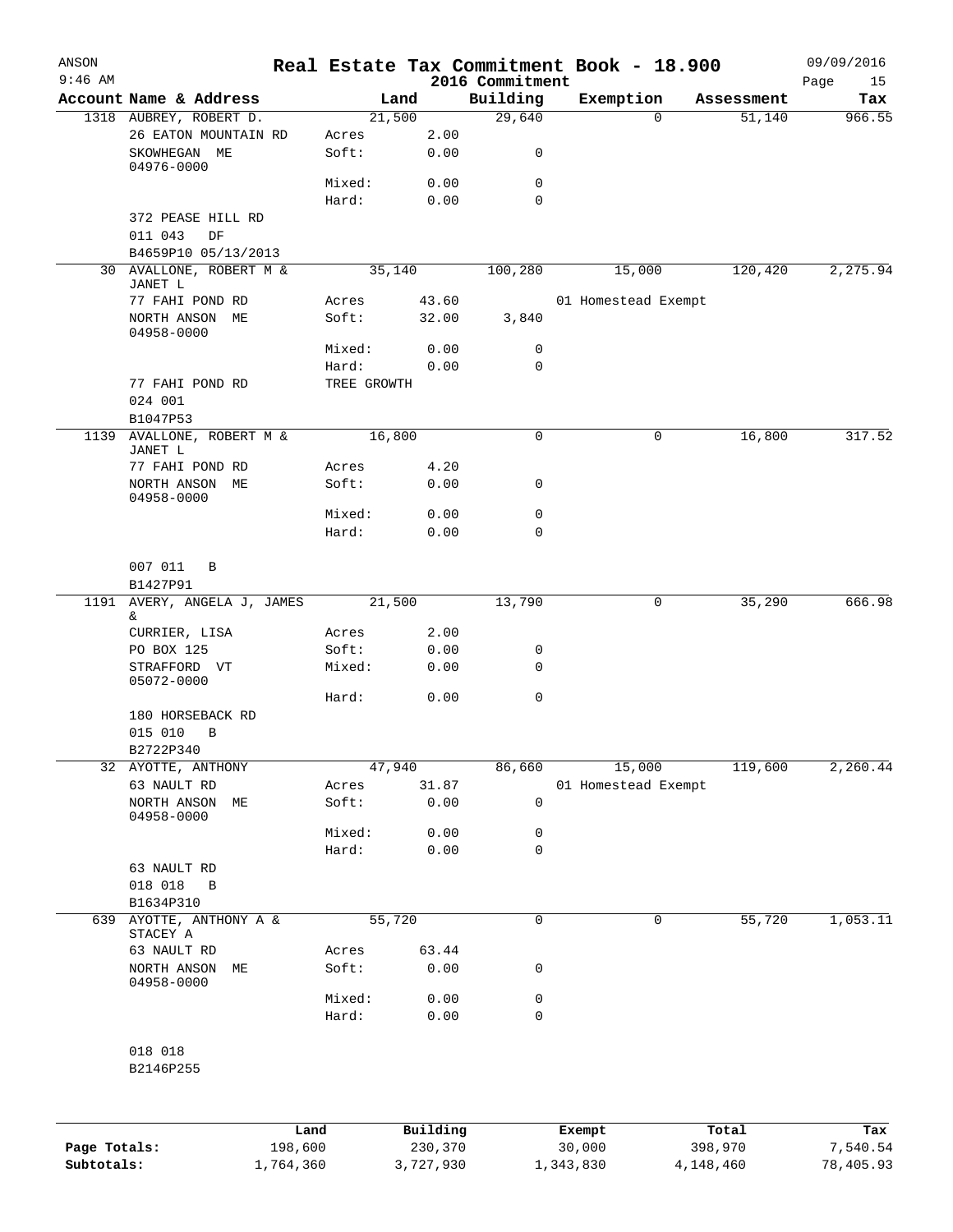| Account Name & Address<br>33 AYOTTE, CLARENCE L<br>456 CAMPGROUND RD<br>NORTH ANSON ME<br>04958-0154<br>456 CAMPGROUND RD<br>018 015<br>B2041P307<br>36 AYOTTE, CLARENCE L &<br>MARYANN D<br>456 CAMPGROUND RD<br>NORTH ANSON ME<br>04958-0154 | 71,890<br>Acres<br>Soft:<br>Mixed:<br>Hard:<br>TREE GROWTH<br>21,380<br>Acres<br>Soft:                                                                                                                            | Land<br>146.00<br>15.00<br>82.00<br>18.00                                       | Building<br>111,010<br>1,800<br>13,530<br>3,258<br>8,440                                         | Exemption<br>15,000<br>01 Homestead Exempt                                                                                                                                     | Assessment<br>167,900 | Tax<br>3, 173. 31                                                         |
|------------------------------------------------------------------------------------------------------------------------------------------------------------------------------------------------------------------------------------------------|-------------------------------------------------------------------------------------------------------------------------------------------------------------------------------------------------------------------|---------------------------------------------------------------------------------|--------------------------------------------------------------------------------------------------|--------------------------------------------------------------------------------------------------------------------------------------------------------------------------------|-----------------------|---------------------------------------------------------------------------|
|                                                                                                                                                                                                                                                |                                                                                                                                                                                                                   |                                                                                 |                                                                                                  |                                                                                                                                                                                |                       |                                                                           |
|                                                                                                                                                                                                                                                |                                                                                                                                                                                                                   |                                                                                 |                                                                                                  |                                                                                                                                                                                |                       |                                                                           |
|                                                                                                                                                                                                                                                |                                                                                                                                                                                                                   |                                                                                 |                                                                                                  |                                                                                                                                                                                |                       |                                                                           |
|                                                                                                                                                                                                                                                |                                                                                                                                                                                                                   |                                                                                 |                                                                                                  |                                                                                                                                                                                |                       |                                                                           |
|                                                                                                                                                                                                                                                |                                                                                                                                                                                                                   |                                                                                 |                                                                                                  |                                                                                                                                                                                |                       |                                                                           |
|                                                                                                                                                                                                                                                |                                                                                                                                                                                                                   |                                                                                 |                                                                                                  |                                                                                                                                                                                |                       |                                                                           |
|                                                                                                                                                                                                                                                |                                                                                                                                                                                                                   |                                                                                 |                                                                                                  |                                                                                                                                                                                |                       |                                                                           |
|                                                                                                                                                                                                                                                |                                                                                                                                                                                                                   |                                                                                 |                                                                                                  |                                                                                                                                                                                |                       |                                                                           |
|                                                                                                                                                                                                                                                |                                                                                                                                                                                                                   |                                                                                 |                                                                                                  | 0                                                                                                                                                                              | 29,820                | 563.60                                                                    |
|                                                                                                                                                                                                                                                |                                                                                                                                                                                                                   | 1.92                                                                            |                                                                                                  |                                                                                                                                                                                |                       |                                                                           |
|                                                                                                                                                                                                                                                |                                                                                                                                                                                                                   | 0.00                                                                            | 0                                                                                                |                                                                                                                                                                                |                       |                                                                           |
|                                                                                                                                                                                                                                                | Mixed:                                                                                                                                                                                                            | 0.00                                                                            | 0                                                                                                |                                                                                                                                                                                |                       |                                                                           |
|                                                                                                                                                                                                                                                | Hard:                                                                                                                                                                                                             | 0.00                                                                            | 0                                                                                                |                                                                                                                                                                                |                       |                                                                           |
| 141 SOLON RD                                                                                                                                                                                                                                   |                                                                                                                                                                                                                   |                                                                                 |                                                                                                  |                                                                                                                                                                                |                       |                                                                           |
| 017 033 C                                                                                                                                                                                                                                      |                                                                                                                                                                                                                   |                                                                                 |                                                                                                  |                                                                                                                                                                                |                       |                                                                           |
| B1530P328                                                                                                                                                                                                                                      |                                                                                                                                                                                                                   |                                                                                 |                                                                                                  |                                                                                                                                                                                |                       |                                                                           |
| 37 AYOTTE, W PATRICK                                                                                                                                                                                                                           |                                                                                                                                                                                                                   |                                                                                 | 17,580                                                                                           | 0                                                                                                                                                                              | 42,320                | 799.85                                                                    |
| 32 VALLEY RD                                                                                                                                                                                                                                   | Acres                                                                                                                                                                                                             | 4.16                                                                            |                                                                                                  |                                                                                                                                                                                |                       |                                                                           |
| NORTH ANSON ME<br>04958-0000                                                                                                                                                                                                                   | Soft:                                                                                                                                                                                                             |                                                                                 | 0                                                                                                |                                                                                                                                                                                |                       |                                                                           |
|                                                                                                                                                                                                                                                | Mixed:                                                                                                                                                                                                            |                                                                                 | 0                                                                                                |                                                                                                                                                                                |                       |                                                                           |
|                                                                                                                                                                                                                                                | Hard:                                                                                                                                                                                                             | 0.00                                                                            | 0                                                                                                |                                                                                                                                                                                |                       |                                                                           |
| 48 VALLEY RD                                                                                                                                                                                                                                   |                                                                                                                                                                                                                   |                                                                                 |                                                                                                  |                                                                                                                                                                                |                       |                                                                           |
| 018 018<br>$\mathbb{C}$                                                                                                                                                                                                                        |                                                                                                                                                                                                                   |                                                                                 |                                                                                                  |                                                                                                                                                                                |                       |                                                                           |
| B1501P306                                                                                                                                                                                                                                      |                                                                                                                                                                                                                   |                                                                                 |                                                                                                  |                                                                                                                                                                                |                       |                                                                           |
| 1140 AYOTTE, W. PATRICK                                                                                                                                                                                                                        |                                                                                                                                                                                                                   |                                                                                 | 27,800                                                                                           |                                                                                                                                                                                | 36,150                | 683.24                                                                    |
| 32 VALLEY RD                                                                                                                                                                                                                                   | Acres                                                                                                                                                                                                             |                                                                                 |                                                                                                  |                                                                                                                                                                                |                       |                                                                           |
| NORTH ANSON ME 04958                                                                                                                                                                                                                           |                                                                                                                                                                                                                   |                                                                                 |                                                                                                  |                                                                                                                                                                                |                       |                                                                           |
|                                                                                                                                                                                                                                                | Mixed:                                                                                                                                                                                                            |                                                                                 |                                                                                                  |                                                                                                                                                                                |                       |                                                                           |
|                                                                                                                                                                                                                                                |                                                                                                                                                                                                                   |                                                                                 |                                                                                                  |                                                                                                                                                                                |                       |                                                                           |
| 32 VALLEY RD<br>018 018<br>D                                                                                                                                                                                                                   |                                                                                                                                                                                                                   |                                                                                 |                                                                                                  |                                                                                                                                                                                |                       |                                                                           |
|                                                                                                                                                                                                                                                |                                                                                                                                                                                                                   |                                                                                 |                                                                                                  |                                                                                                                                                                                |                       |                                                                           |
|                                                                                                                                                                                                                                                |                                                                                                                                                                                                                   |                                                                                 |                                                                                                  |                                                                                                                                                                                |                       | 1,946.70                                                                  |
|                                                                                                                                                                                                                                                |                                                                                                                                                                                                                   |                                                                                 |                                                                                                  |                                                                                                                                                                                |                       |                                                                           |
|                                                                                                                                                                                                                                                |                                                                                                                                                                                                                   |                                                                                 |                                                                                                  |                                                                                                                                                                                |                       |                                                                           |
| HARWICH PORT<br>MA<br>02646-0000                                                                                                                                                                                                               |                                                                                                                                                                                                                   |                                                                                 |                                                                                                  |                                                                                                                                                                                |                       |                                                                           |
|                                                                                                                                                                                                                                                |                                                                                                                                                                                                                   |                                                                                 |                                                                                                  |                                                                                                                                                                                |                       |                                                                           |
|                                                                                                                                                                                                                                                |                                                                                                                                                                                                                   |                                                                                 |                                                                                                  |                                                                                                                                                                                |                       |                                                                           |
|                                                                                                                                                                                                                                                |                                                                                                                                                                                                                   |                                                                                 |                                                                                                  |                                                                                                                                                                                |                       |                                                                           |
|                                                                                                                                                                                                                                                |                                                                                                                                                                                                                   |                                                                                 |                                                                                                  |                                                                                                                                                                                |                       |                                                                           |
|                                                                                                                                                                                                                                                |                                                                                                                                                                                                                   |                                                                                 |                                                                                                  |                                                                                                                                                                                |                       | 1,083.92                                                                  |
|                                                                                                                                                                                                                                                |                                                                                                                                                                                                                   |                                                                                 |                                                                                                  |                                                                                                                                                                                |                       |                                                                           |
|                                                                                                                                                                                                                                                |                                                                                                                                                                                                                   |                                                                                 |                                                                                                  |                                                                                                                                                                                |                       |                                                                           |
|                                                                                                                                                                                                                                                | Hard:                                                                                                                                                                                                             | 0.00                                                                            | $\mathbf 0$                                                                                      |                                                                                                                                                                                |                       |                                                                           |
| 680 PEASE HILL RD                                                                                                                                                                                                                              |                                                                                                                                                                                                                   |                                                                                 |                                                                                                  |                                                                                                                                                                                |                       |                                                                           |
| 012 009<br>1                                                                                                                                                                                                                                   |                                                                                                                                                                                                                   |                                                                                 |                                                                                                  |                                                                                                                                                                                |                       |                                                                           |
|                                                                                                                                                                                                                                                |                                                                                                                                                                                                                   |                                                                                 |                                                                                                  |                                                                                                                                                                                |                       |                                                                           |
|                                                                                                                                                                                                                                                | 1294 BACON, RODGER S &<br>CARLSON BACON, MURIEL<br>PO BOX 528<br>905 VALLEY RD<br>021 001<br>B3714P67 07/19/2006<br>1723 BAGROWSKI, JOSEPH R.<br>204 ACROPOLIS RD.<br>LOWELL MA 01854-0000<br>B4728P20 10/25/2013 | Soft:<br>Hard:<br>Acres<br>Soft:<br>Mixed:<br>Hard:<br>Acres<br>Soft:<br>Mixed: | 24,740<br>23,350<br>B4650P173 04/10/2013 B3573P221 10/13/2005<br>39,240<br>TREE GROWTH<br>26,050 | 0.00<br>0.00<br>3.23<br>0.00<br>0<br>0<br>0.00<br>0.00<br>0<br>63,760<br>118.00<br>38.00<br>4,560<br>55.00<br>9,075<br>5.00<br>905<br>46,300<br>5.03<br>0.00<br>0<br>0.00<br>0 | 0<br>15,000           | 15,000<br>01 Homestead Exempt<br>103,000<br>57,350<br>01 Homestead Exempt |

|              | Land      | Building  | Exempt    | Total     | Tax       |
|--------------|-----------|-----------|-----------|-----------|-----------|
| Page Totals: | 206,650   | 274,890   | 45,000    | 436,540   | 8,250.62  |
| Subtotals:   | ⊥,971,010 | 4,002,820 | 1,388,830 | 4,585,000 | 86,656.55 |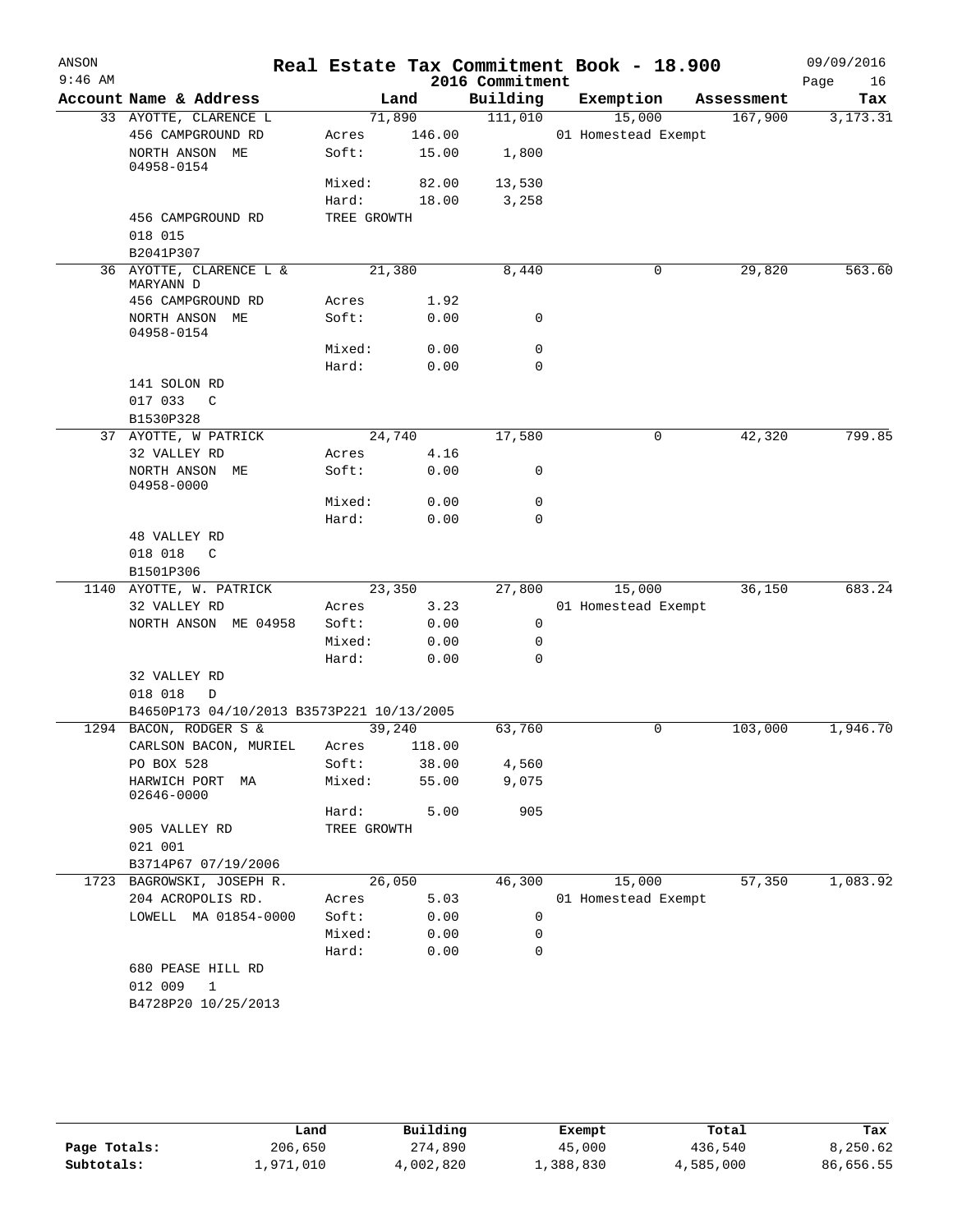| ANSON     |                                               |        |       |                 | Real Estate Tax Commitment Book - 18.900 |            | 09/09/2016 |
|-----------|-----------------------------------------------|--------|-------|-----------------|------------------------------------------|------------|------------|
| $9:46$ AM |                                               |        |       | 2016 Commitment |                                          |            | Page<br>17 |
|           | Account Name & Address                        |        | Land  | Building        | Exemption                                | Assessment | Tax        |
|           | 1056 BAILEY, JOEL E.                          | 10,200 |       | 65,930          | 15,000                                   | 61,130     | 1,155.36   |
|           | PO BOX 683                                    | Acres  | 0.26  |                 | 01 Homestead Exempt                      |            |            |
|           | NORTH ANSON ME<br>04958-0683                  | Soft:  | 0.00  | 0               |                                          |            |            |
|           |                                               | Mixed: | 0.00  | 0               |                                          |            |            |
|           |                                               | Hard:  | 0.00  | 0               |                                          |            |            |
|           | 17 MADISON ST                                 |        |       |                 |                                          |            |            |
|           | 006 005                                       |        |       |                 |                                          |            |            |
|           | B3624P254 01/24/2006                          |        |       |                 |                                          |            |            |
| 38        | BAILEY, WALTER W &<br>SYLVIA A                | 24,130 |       | 170,070         | 21,000                                   | 173,200    | 3,273.48   |
|           | 5 UNION STREET                                | Acres  | 3.75  |                 | 01 Homestead Exempt                      |            |            |
|           | NORTH ANSON ME 04958                          | Soft:  | 0.00  | 0               | 02 Resident Veteran                      |            |            |
|           |                                               | Mixed: | 0.00  | 0               |                                          |            |            |
|           |                                               | Hard:  | 0.00  | $\mathbf 0$     |                                          |            |            |
|           | 5 UNION ST                                    |        |       |                 |                                          |            |            |
|           | 005 025<br>B1363P172                          |        |       |                 |                                          |            |            |
| 39        | BAILEY, WILBERT D &                           | 37,400 |       | 130,550         | 0                                        | 167,950    | 3,174.26   |
|           | JUNE A (Life Estate)                          |        |       |                 |                                          |            |            |
|           | BAILEY, BRETT J. & COLE Acres<br>D., TRUSTEES |        | 33.00 |                 |                                          |            |            |
|           | 162 FOUR MILE SQUARE RD Soft:                 |        | 0.00  | 0               |                                          |            |            |
|           | ANSON ME 04911-0000                           | Mixed: | 0.00  | 0               |                                          |            |            |
|           |                                               | Hard:  | 0.00  | $\Omega$        |                                          |            |            |
|           | 154 FOUR MILE SQUARE RD<br>021 007            |        |       |                 |                                          |            |            |
|           | B4854P302 10/21/2014 B4631P299 02/25/2013     |        |       |                 |                                          |            |            |
|           | 1898 BAKER, AMY J                             | 25,400 |       | 24,050          | 15,000                                   | 34,450     | 651.11     |
|           | 1091 VALLEY RD                                | Acres  | 4.60  |                 | 01 Homestead Exempt                      |            |            |
|           | ANSON ME 04911                                | Soft:  | 0.00  | 0               |                                          |            |            |
|           |                                               | Mixed: | 0.00  | 0               |                                          |            |            |
|           |                                               | Hard:  | 0.00  | 0               |                                          |            |            |
|           | 1091 VALLEY RD                                |        |       |                 |                                          |            |            |
|           | 020 022 C                                     |        |       |                 |                                          |            |            |
|           | B3203P320                                     |        |       |                 |                                          |            |            |
|           | 1182 BAKER, DONNA                             |        | 0     | 10,110          | 0                                        | 10,110     | 191.08     |
|           | PO BOX 303                                    |        |       |                 |                                          |            |            |
|           | MADISON ME 04950-0303                         |        |       |                 |                                          |            |            |
|           |                                               |        |       |                 |                                          |            |            |
|           | 49 MADISON ST<br>006 002<br>ON                |        |       |                 |                                          |            |            |
|           | 1196 BAKER, LEONA                             | 23,000 |       | 14,290          | 0                                        | 37,290     | 704.78     |
|           | 204 Horseback Road                            | Acres  | 3.00  |                 |                                          |            |            |
|           | ANSON ME 04911-0564                           | Soft:  | 0.00  | 0               |                                          |            |            |
|           |                                               | Mixed: | 0.00  | 0               |                                          |            |            |
|           |                                               | Hard:  | 0.00  | 0               |                                          |            |            |
|           | 204 HORSEBACK RD                              |        |       |                 |                                          |            |            |
|           | 015 010<br>C                                  |        |       |                 |                                          |            |            |
|           | B810P898                                      |        |       |                 |                                          |            |            |
|           |                                               |        |       |                 |                                          |            |            |
|           |                                               |        |       |                 |                                          |            |            |

|              | Land      | Building  | Exempt    | Total     | Tax       |
|--------------|-----------|-----------|-----------|-----------|-----------|
| Page Totals: | 120,130   | 415,000   | 51,000    | 484,130   | 9,150.07  |
| Subtotals:   | 2,091,140 | 4,417,820 | 1,439,830 | 5,069,130 | 95,806.62 |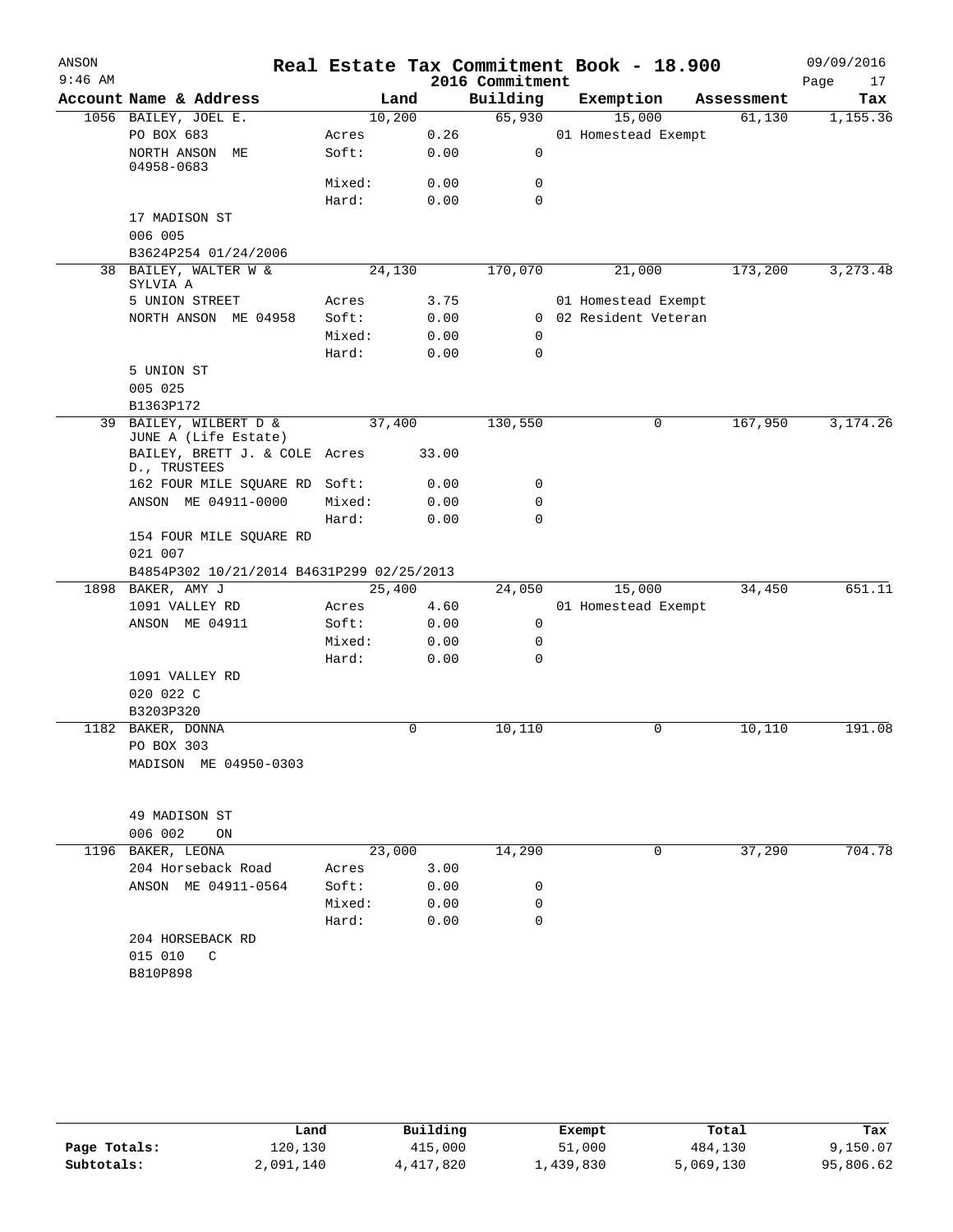| ANSON<br>$9:46$ AM |                                                       |                 |              | 2016 Commitment | Real Estate Tax Commitment Book - 18.900 |            | 09/09/2016<br>Page<br>18 |
|--------------------|-------------------------------------------------------|-----------------|--------------|-----------------|------------------------------------------|------------|--------------------------|
|                    | Account Name & Address                                | Land            |              | Building        | Exemption                                | Assessment | Tax                      |
|                    | 678 BAKER, MICHAEL J. &                               | 14,420          |              | 92,680          | 15,000                                   | 92,100     | 1,740.69                 |
|                    | DANIELLE M.<br>15 FAHI POND RD                        | Acres           | 0.52         |                 | 01 Homestead Exempt                      |            |                          |
|                    | NORTH ANSON ME<br>04958-0000                          | Soft:           | 0.00         | 0               |                                          |            |                          |
|                    |                                                       | Mixed:          | 0.00         | 0               |                                          |            |                          |
|                    |                                                       | Hard:           | 0.00         | 0               |                                          |            |                          |
|                    | 15 FAHI POND RD<br>007 016<br>B<br>B4680P3 06/28/2013 |                 |              |                 |                                          |            |                          |
|                    | 329 BAKER, NORMAN G & BECKY                           | 23,750          |              | 6,440           | 15,000                                   | 15,190     | 287.09                   |
|                    | J                                                     |                 |              |                 |                                          |            |                          |
|                    | 624 FOUR MILE SQUARE RD Acres                         |                 | 3.50         |                 | 01 Homestead Exempt                      |            |                          |
|                    | ANSON ME 04911-0000                                   | Soft:           | 0.00         | 0               |                                          |            |                          |
|                    |                                                       | Mixed:          | 0.00         | 0               |                                          |            |                          |
|                    |                                                       | Hard:           | 0.00         | 0               |                                          |            |                          |
|                    | 624 FOUR MILE SQUARE RD<br>020 025<br>$\mathbf{F}$    |                 |              |                 |                                          |            |                          |
|                    | B2073P323<br>149 BAKER, THOMAS D                      | 29,710          |              | 0               | 0                                        | 29,710     | 561.52                   |
|                    | 30 MARSH RD                                           |                 |              |                 |                                          |            |                          |
|                    | NEEDHAM MA 02492-0000                                 | Acres<br>Soft:  | 8.21<br>0.00 | 0               |                                          |            |                          |
|                    |                                                       | Mixed:          | 0.00         | 0               |                                          |            |                          |
|                    |                                                       | Hard:           | 0.00         | 0               |                                          |            |                          |
|                    |                                                       |                 |              |                 |                                          |            |                          |
|                    | 015 045                                               |                 |              |                 |                                          |            |                          |
|                    | B3630P158 01/27/2006                                  |                 |              |                 |                                          |            |                          |
|                    | 150 BAKER, THOMAS D &                                 | 26,900          |              | 106,580         | 0                                        | 133,480    | 2,522.77                 |
|                    | DRUKER, SUSAN K                                       |                 |              |                 |                                          |            |                          |
|                    | 30 MARSH RD                                           | Acres           | 5.60         |                 |                                          |            |                          |
|                    | NEEDHAM MA 02492-0000                                 | Soft:<br>Mixed: | 0.00         | 0<br>0          |                                          |            |                          |
|                    |                                                       | Hard:           | 0.00<br>0.00 | $\mathbf 0$     |                                          |            |                          |
|                    | 417 CAMPGROUND RD                                     | B4952P087 JT    |              |                 |                                          |            |                          |
|                    | 015 046 A                                             |                 |              |                 |                                          |            |                          |
|                    | B4952P87 09/04/2015 B3630P158 01/27/2006              |                 |              |                 |                                          |            |                          |
|                    | 1225 BALAS, STEVEN W                                  | 10,000          |              | 15,740          | 0                                        | 25,740     | 486.49                   |
|                    | 113 ROTONDA LAKES CIR.<br>APT 5                       | Acres           | 0.25         |                 |                                          |            |                          |
|                    | ROTONDA, WEST FL.<br>33947-2559                       | Soft:           | 0.00         | 0               |                                          |            |                          |
|                    |                                                       | Mixed:          | 0.00         | 0               |                                          |            |                          |
|                    |                                                       | Hard:           | 0.00         | $\mathbf 0$     |                                          |            |                          |
|                    | 103 EMBDEN POND RD                                    |                 |              |                 |                                          |            |                          |
|                    | 018 044<br>B                                          |                 |              |                 |                                          |            |                          |
|                    | B2476P69                                              |                 |              |                 |                                          |            |                          |
|                    | 979 BARDEN, SCOTT H &                                 | 13,710          |              | 55,610          | 0                                        | 69,320     | 1,310.15                 |
|                    | CONWAY, CATHERINE M                                   | Acres           | 0.47         |                 |                                          |            |                          |
|                    | 254 FATHER RASLE RD                                   | Soft:           | 0.00         | 0               |                                          |            |                          |
|                    | NORRIDGEWOCK ME<br>04957-0000                         | Mixed:          | 0.00         | 0               |                                          |            |                          |
|                    |                                                       | Hard:           | 0.00         | 0               |                                          |            |                          |
|                    | 27 OAK ST                                             |                 |              |                 |                                          |            |                          |
|                    | 003 002                                               |                 |              |                 |                                          |            |                          |
|                    | B3270P138                                             |                 |              |                 |                                          |            |                          |
|                    |                                                       |                 |              |                 |                                          |            |                          |
|                    |                                                       |                 |              |                 |                                          |            |                          |

|              | Land      | Building  | Exempt    | Total     | Tax        |
|--------------|-----------|-----------|-----------|-----------|------------|
| Page Totals: | 118,490   | 277,050   | 30,000    | 365,540   | 6,908.71   |
| Subtotals:   | 2,209,630 | 4,694,870 | 1,469,830 | 5,434,670 | 102,715.33 |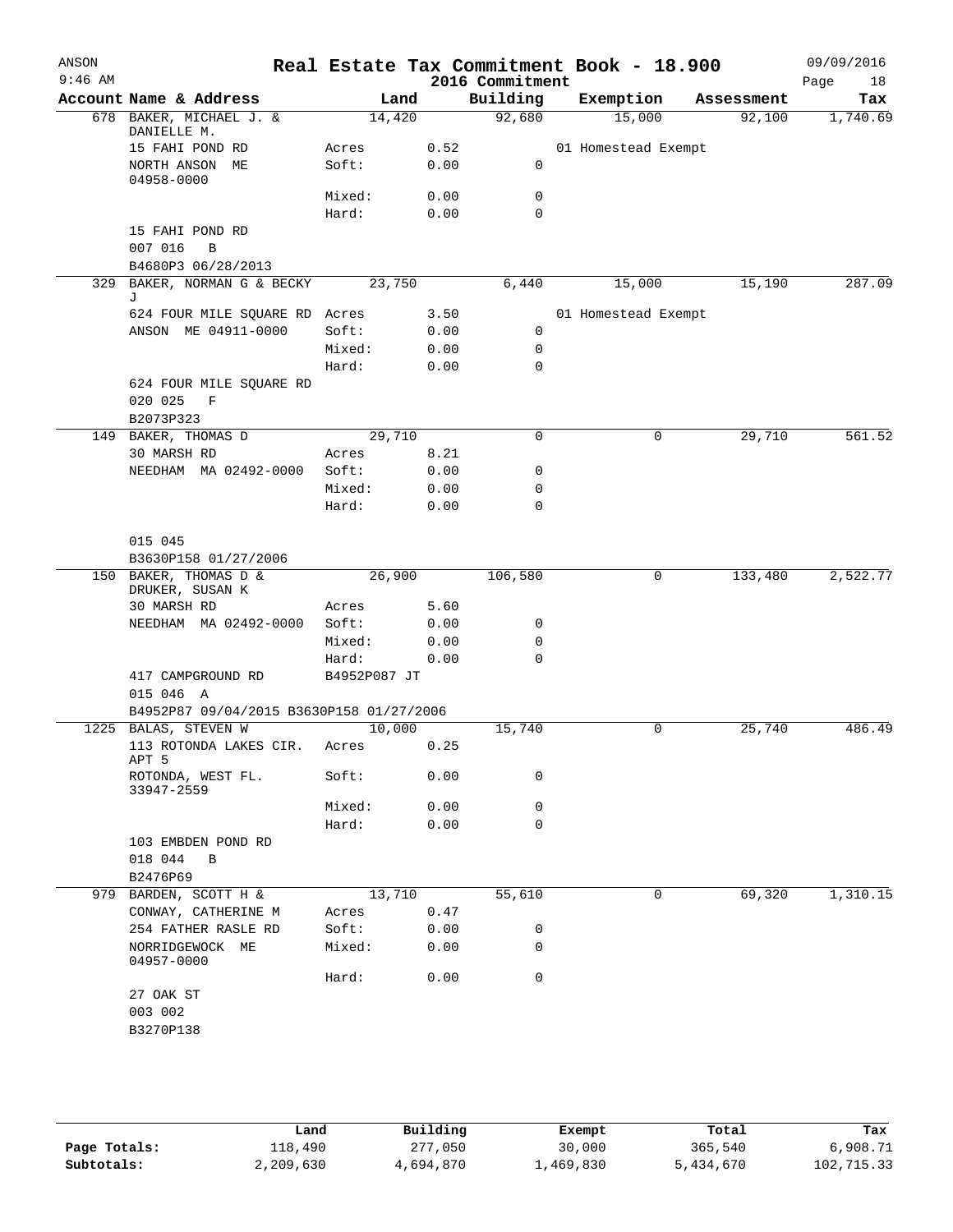| ANSON<br>$9:46$ AM |                                           |                 |               | 2016 Commitment | Real Estate Tax Commitment Book - 18.900 |            | 09/09/2016<br>19<br>Page |
|--------------------|-------------------------------------------|-----------------|---------------|-----------------|------------------------------------------|------------|--------------------------|
|                    | Account Name & Address                    |                 | Land          | Building        | Exemption                                | Assessment | Tax                      |
|                    | 1211 BARKWELL, REX H & CARLA              | 40,830          |               | $\mathbf 0$     | $\Omega$                                 | 40,830     | 771.69                   |
|                    | M<br>PO BOX 104                           | Acres           | 179.00        |                 |                                          |            |                          |
|                    | WENTWORTH NH                              | Soft:           | 0.00          | 0               |                                          |            |                          |
|                    | 03282-0000                                |                 |               |                 |                                          |            |                          |
|                    |                                           | Mixed:          | 0.00          | $\mathbf 0$     |                                          |            |                          |
|                    |                                           | Hard:           | 146.00        | 26,426          |                                          |            |                          |
|                    |                                           | TREE GROWTH     |               |                 |                                          |            |                          |
|                    | 017 025                                   |                 |               |                 |                                          |            |                          |
|                    | B2342P128                                 |                 |               |                 |                                          |            |                          |
| 1243               | BARNES, DOUGLAS K., JR.                   | 21,300          |               | $\mathbf 0$     | 0                                        | 21,300     | 402.57                   |
|                    | &.                                        |                 |               |                 |                                          |            |                          |
|                    | HOULIHAN, SARAH                           | Acres           | 7.80          |                 |                                          |            |                          |
|                    | 188 GREENLEAF ROAD<br>ANSON ME 04911-3412 | Soft:           | 0.00<br>0.00  | 0<br>0          |                                          |            |                          |
|                    |                                           | Mixed:<br>Hard: | 0.00          | $\mathbf 0$     |                                          |            |                          |
|                    | 188 GREENLEAF RD                          |                 |               |                 |                                          |            |                          |
|                    | 013 022<br>5                              |                 |               |                 |                                          |            |                          |
|                    | B4722P26 10/16/2013                       |                 |               |                 |                                          |            |                          |
|                    | 970 BARRETTE, STEVEN E &                  | 23,540          |               | 63,620          | 0                                        | 87,160     | 1,647.32                 |
|                    | JOANNE M                                  |                 |               |                 |                                          |            |                          |
|                    | PO BOX 221                                | Acres           | 3.36          |                 |                                          |            |                          |
|                    | NORTH ANSON ME<br>04958-0000              | Soft:           | 0.00          | 0               |                                          |            |                          |
|                    |                                           | Mixed:          | 0.00          | 0               |                                          |            |                          |
|                    |                                           | Hard:           | 0.00          | $\mathbf 0$     |                                          |            |                          |
|                    | 284 SOLON RD                              |                 |               |                 |                                          |            |                          |
|                    | 024 024<br>4                              |                 |               |                 |                                          |            |                          |
|                    | B2900P94                                  |                 |               |                 |                                          |            |                          |
|                    | 1200 BARRON, VICTORIA A.                  | 11,830          |               | 32,450          | 0                                        | 44,280     | 836.89                   |
|                    | 2800 KORRELL STREET                       | Acres           | 0.35          |                 |                                          |            |                          |
|                    | BELLWOOD IL 60104-1534 Soft:              |                 | 0.00          | 0               |                                          |            |                          |
|                    |                                           | Mixed:          | 0.00          | 0               |                                          |            |                          |
|                    |                                           | Hard:           | 0.00          | $\mathbf 0$     |                                          |            |                          |
|                    | 23 SECOND ST                              |                 |               |                 |                                          |            |                          |
|                    | 001 063                                   |                 |               |                 |                                          |            |                          |
|                    | B4855P164 11/14/2014 B2864P218            |                 |               |                 |                                          | 115,550    | 2,183.90                 |
|                    | 1149 BARRY, DEBRA E<br>PO BOX 111         | 31,990          |               | 98,560          | 15,000                                   |            |                          |
|                    | ANSON ME 04911-0111                       | Acres<br>Soft:  | 10.49<br>0.00 | 0               | 01 Homestead Exempt                      |            |                          |
|                    |                                           | Mixed:          | 0.00          | 0               |                                          |            |                          |
|                    |                                           | Hard:           | 0.00          | $\mathbf 0$     |                                          |            |                          |
|                    | 29 WARD ST                                |                 |               |                 |                                          |            |                          |
|                    | 010 034                                   |                 |               |                 |                                          |            |                          |
|                    | B2519P188                                 |                 |               |                 |                                          |            |                          |
|                    | 50 BARTLETT, DONNA                        | 20,890          |               | 72,640          | 15,000                                   | 78,530     | 1,484.22                 |
|                    | BARTLETT, WENDELL G.<br>ESTATE            | Acres           | 1.59          |                 | 01 Homestead Exempt                      |            |                          |
|                    | 754 RIVER RD                              | Soft:           | 0.00          | 0               |                                          |            |                          |
|                    | NORTH ANSON ME<br>04958-0000              | Mixed:          | 0.00          | 0               |                                          |            |                          |
|                    |                                           | Hard:           | 0.00          | $\mathbf 0$     |                                          |            |                          |
|                    | 754 RIVER RD                              |                 |               |                 |                                          |            |                          |
|                    | 017 008                                   |                 |               |                 |                                          |            |                          |
|                    | B845P142                                  |                 |               |                 |                                          |            |                          |
|                    |                                           |                 |               |                 |                                          |            |                          |
|                    |                                           |                 |               |                 |                                          |            |                          |

|              | Land      | Building  | Exempt    | Total     | Tax        |
|--------------|-----------|-----------|-----------|-----------|------------|
| Page Totals: | 150,380   | 267,270   | 30,000    | 387,650   | 7,326.59   |
| Subtotals:   | 2,360,010 | 4,962,140 | ⊥,499,830 | 5,822,320 | 110,041.92 |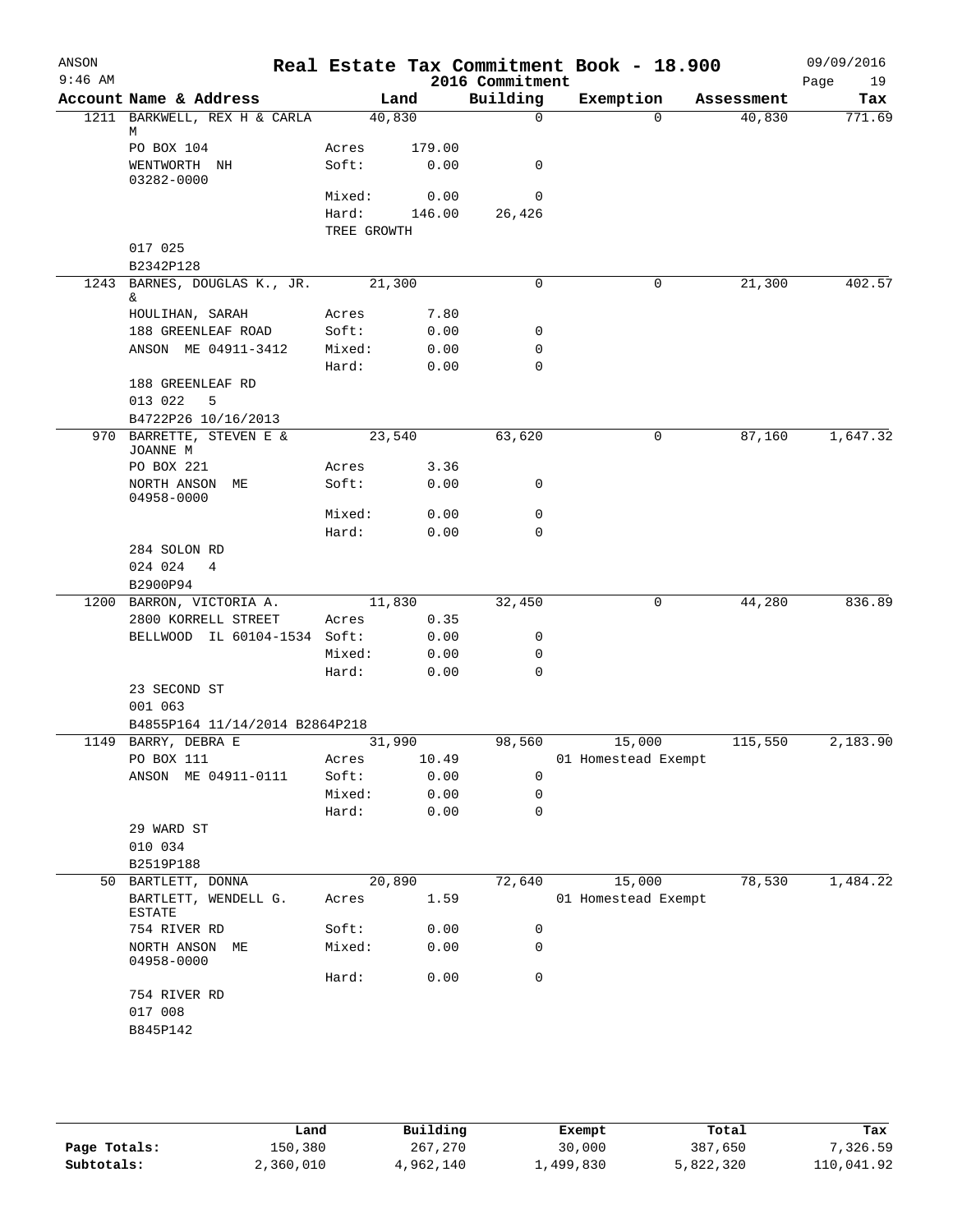| ANSON     |                                        |        |            |                             | Real Estate Tax Commitment Book - 18.900 |            | 09/09/2016        |
|-----------|----------------------------------------|--------|------------|-----------------------------|------------------------------------------|------------|-------------------|
| $9:46$ AM | Account Name & Address                 |        | Land       | 2016 Commitment<br>Building | Exemption                                | Assessment | Page<br>20<br>Tax |
|           | 1235 BARTLETT, JOHN ROBERT             |        | 67,000     | $\Omega$                    | $\Omega$                                 | 67,000     | 1,266.30          |
|           | 27 HAWKES STREET                       | Acres  | 86.00      |                             |                                          |            |                   |
|           | SAUGUS MA 01906                        | Soft:  | 0.00       | 0                           |                                          |            |                   |
|           |                                        | Mixed: | 0.00       | 0                           |                                          |            |                   |
|           |                                        | Hard:  | 0.00       | 0                           |                                          |            |                   |
|           | 013 004                                |        |            |                             |                                          |            |                   |
|           | B4827P152 08/08/2014                   |        |            |                             |                                          |            |                   |
|           | 44 BARTLETT, SYLVIA G.<br>ESTATE OF    |        | 11,830     | 61,390                      | 0                                        | 73,220     | 1,383.86          |
|           | C/O PATRICK BARTLETT                   | Acres  | 0.35       |                             |                                          |            |                   |
|           | PO BOX 116                             | Soft:  | 0.00       | 0                           |                                          |            |                   |
|           | NORTH ANSON ME<br>04958-0116           | Mixed: | 0.00       | 0                           |                                          |            |                   |
|           |                                        | Hard:  | 0.00       | 0                           |                                          |            |                   |
|           | 32 UNION ST<br>005 010                 |        |            |                             |                                          |            |                   |
|           | B783P544                               |        |            |                             |                                          |            |                   |
| 667       | BASSETT, WAYNE E &<br><b>SUZANNE</b>   |        | 6,630      | 38,710                      | 15,000                                   | 30,340     | 573.43            |
|           | PO BOX 594                             | Acres  | 0.11       |                             | 01 Homestead Exempt                      |            |                   |
|           | ANSON ME 04911-0000                    | Soft:  | 0.00       | 0                           |                                          |            |                   |
|           |                                        | Mixed: | 0.00       | 0                           |                                          |            |                   |
|           |                                        | Hard:  | 0.00       | 0                           |                                          |            |                   |
|           | 37 FINCH ST                            |        |            |                             |                                          |            |                   |
|           | 003 031<br>C                           |        |            |                             |                                          |            |                   |
|           | B4137P42 05/14/2009                    |        |            |                             |                                          |            |                   |
|           | 1797 BATES, MARTIN W.                  |        | 27,500     | 79,200                      | 0                                        | 106,700    | 2,016.63          |
|           | BATES, RAYLENE V.                      | Acres  | 11.00      |                             |                                          |            |                   |
|           | 9 REBECCA STREET                       | Soft:  | 0.00       | 0                           |                                          |            |                   |
|           | NORRIDGEWOCK ME 04957                  | Mixed: | 0.00       | 0                           |                                          |            |                   |
|           |                                        | Hard:  | 0.00       | 0                           |                                          |            |                   |
|           | 022 001<br>1 A<br>B4851P237 11/13/2014 |        |            |                             |                                          |            |                   |
|           | 619 BEANE, CARRIE M & LEO              |        | 46,000     | 68,360                      | 15,000                                   | 99,360     | 1,877.90          |
|           | 1653 LONG FALLS DAM RD. Acres          |        | 20.50      |                             | 01 Homestead Exempt                      |            |                   |
|           | LEXINGTON TWP. ME<br>04961-0000        |        | Soft: 0.00 | $\overline{0}$              |                                          |            |                   |
|           |                                        | Mixed: | 0.00       | 0                           |                                          |            |                   |
|           |                                        | Hard:  | 0.00       | 0                           |                                          |            |                   |
|           | 847 RIVER RD                           |        |            |                             |                                          |            |                   |
|           | 017 015                                |        |            |                             |                                          |            |                   |
|           | B2252P39                               |        |            |                             |                                          |            |                   |
|           | 1499 BEANE, DANA L                     |        | 21,500     | 94,290                      | 15,000                                   | 100,790    | 1,904.93          |
|           | 241 HILTON HILL ROAD                   | Acres  | 2.00       |                             | 01 Homestead Exempt                      |            |                   |
|           | ANSON ME 04911-3207                    | Soft:  | 0.00       | 0                           |                                          |            |                   |
|           |                                        | Mixed: | 0.00       | 0                           |                                          |            |                   |
|           |                                        | Hard:  | 0.00       | 0                           |                                          |            |                   |
|           | 62 FAHI POND RD<br>007 011             |        |            |                             |                                          |            |                   |
|           | B3021P329                              |        |            |                             |                                          |            |                   |
|           |                                        |        |            |                             |                                          |            |                   |

|              | Land      | Building  | Exempt    | Total     | Tax        |
|--------------|-----------|-----------|-----------|-----------|------------|
| Page Totals: | 180,460   | 341,950   | 45,000    | 477,410   | 9,023.05   |
| Subtotals:   | 2,540,470 | 5,304,090 | 1,544,830 | 6,299,730 | 119,064.97 |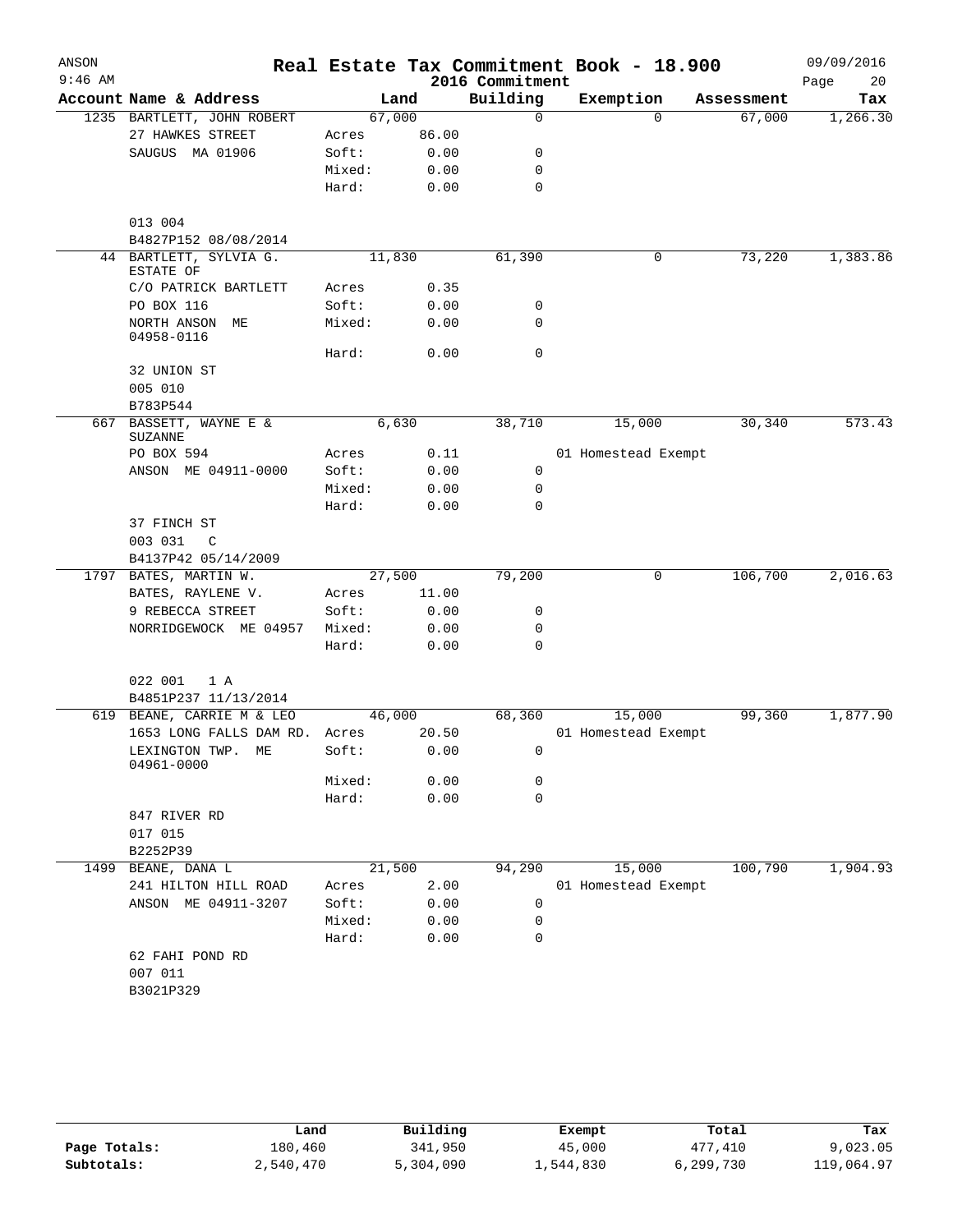| ANSON<br>$9:46$ AM |                                                                  |                        |      | 2016 Commitment | Real Estate Tax Commitment Book - 18.900 |            | 09/09/2016<br>Page<br>21 |
|--------------------|------------------------------------------------------------------|------------------------|------|-----------------|------------------------------------------|------------|--------------------------|
|                    | Account Name & Address                                           | Land                   |      | Building        | Exemption                                | Assessment | Tax                      |
|                    | 58 BEANE, DONALD W &<br>ELEANOR N                                | 22,210                 |      | 48,170          | 21,000                                   | 49,380     | 933.28                   |
|                    | 241 HILTON HILL RD                                               | Acres                  | 2.47 |                 | 01 Homestead Exempt                      |            |                          |
|                    | ANSON ME 04911-0000                                              | Soft:                  | 0.00 |                 | 0 02 Resident Veteran                    |            |                          |
|                    |                                                                  | Mixed:                 | 0.00 | $\Omega$        |                                          |            |                          |
|                    |                                                                  | Hard:                  | 0.00 | 0               |                                          |            |                          |
|                    | 241 HILTON HILL RD<br>010 022<br>$\mathbb{C}$                    | B4982P0139 LIFE ESTATE |      |                 |                                          |            |                          |
|                    | B4982P139 12/04/2015 B3251P61 12/29/2003 B3228P349<br>10/03/2003 |                        |      |                 |                                          |            |                          |
|                    | 60 BEANE, KENNETH H, TRUST                                       | 18,830                 |      | 15,760          | 0                                        | 34,590     | 653.75                   |
|                    | PO BOX 66                                                        | Acres                  | 0.55 |                 |                                          |            |                          |
|                    | NORTH ANSON ME<br>04958-0066                                     | Soft:                  | 0.00 | 0               |                                          |            |                          |
|                    |                                                                  | Mixed:                 | 0.00 | 0               |                                          |            |                          |
|                    |                                                                  | Hard:                  | 0.00 | 0               |                                          |            |                          |
|                    | 7 HIGH ST                                                        |                        |      |                 |                                          |            |                          |
|                    | 006 050 B                                                        |                        |      |                 |                                          |            |                          |
|                    | B1562P247                                                        |                        |      |                 |                                          |            |                          |
|                    | 155 BEANE, KRISTI                                                | 13,270                 |      | 53,230          | 0                                        | 66,500     | 1,256.85                 |
|                    | BEANE, LEO & CARRIE                                              | Acres                  | 0.44 |                 |                                          |            |                          |
|                    | 20 ASH ST                                                        | Soft:                  | 0.00 | 0               |                                          |            |                          |
|                    | MADISON ME 04950                                                 | Mixed:                 | 0.00 | 0               |                                          |            |                          |
|                    |                                                                  | Hard:                  | 0.00 | 0               |                                          |            |                          |
|                    | 49 UNION ST                                                      |                        |      |                 |                                          |            |                          |
|                    | 005 032                                                          |                        |      |                 |                                          |            |                          |
|                    | B4798P87 06/20/2014 B4574P31 08/06/2012                          |                        |      |                 |                                          |            |                          |
|                    | 308 BEANE, LISA M                                                | 10,000                 |      | 47,810          | 15,000                                   | 42,810     | 809.11                   |
|                    | PO BOX 484                                                       | Acres                  | 0.25 |                 | 01 Homestead Exempt                      |            |                          |
|                    | ANSON ME 04911-0000                                              | Soft:                  | 0.00 | 0               |                                          |            |                          |
|                    |                                                                  | Mixed:                 | 0.00 | 0               |                                          |            |                          |
|                    |                                                                  | Hard:                  | 0.00 | 0               |                                          |            |                          |
|                    | 11 PINE ST                                                       |                        |      |                 |                                          |            |                          |
|                    | 002 042                                                          |                        |      |                 |                                          |            |                          |
|                    | B3145P190                                                        |                        |      |                 |                                          |            |                          |
|                    | 1929 BEANE, RACHEL                                               |                        | 0    | 2,600           | 0                                        | 2,600      | 49.14                    |
|                    | PO BOX 66                                                        |                        |      |                 |                                          |            |                          |
|                    | NORTH ANSON ME                                                   |                        |      |                 |                                          |            |                          |
|                    | 04958-0000                                                       |                        |      |                 |                                          |            |                          |
|                    | 7 HIGH ST                                                        |                        |      |                 |                                          |            |                          |
|                    | 006 050B ON                                                      |                        |      |                 |                                          |            |                          |
|                    | 242 BEANE-SMITH, JAIME                                           |                        | 0    | 14,900          | 14,900                                   | 0          | 0.00                     |
|                    | PO BOX 612                                                       |                        |      |                 | 01 Homestead Exempt                      |            |                          |
|                    | NORTH ANSON<br>МE<br>04958-0000                                  |                        |      |                 |                                          |            |                          |
|                    |                                                                  |                        |      |                 |                                          |            |                          |
|                    | 845 RIVER RD                                                     |                        |      |                 |                                          |            |                          |
|                    | 017 015<br>ON                                                    |                        |      |                 |                                          |            |                          |
|                    |                                                                  |                        |      |                 |                                          |            |                          |

|              | Land      | Building  | Exempt    | Total     | Tax        |
|--------------|-----------|-----------|-----------|-----------|------------|
| Page Totals: | 64,310    | 182,470   | 50,900    | 195,880   | 3,702.13   |
| Subtotals:   | 2,604,780 | 5,486,560 | 1,595,730 | 6,495,610 | 122,767.10 |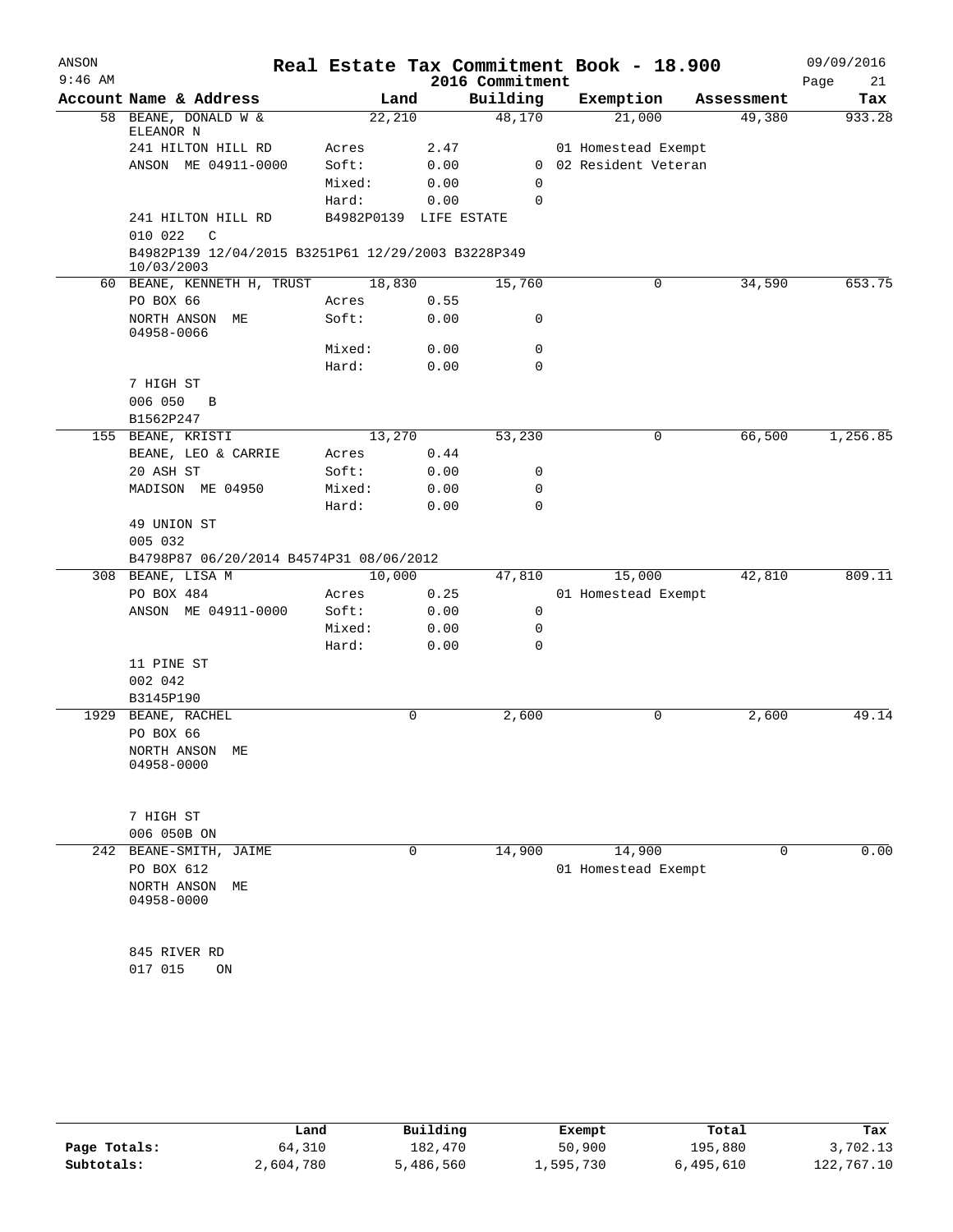| ANSON<br>$9:46$ AM |                                    |        |       | 2016 Commitment | Real Estate Tax Commitment Book - 18.900 |            | 09/09/2016<br>Page<br>22 |
|--------------------|------------------------------------|--------|-------|-----------------|------------------------------------------|------------|--------------------------|
|                    | Account Name & Address             |        | Land  | Building        | Exemption                                | Assessment | Tax                      |
|                    | 1237 BEAROR, JAMES A.              | 33,700 |       | 61,820          | 15,000                                   | 80,520     | 1,521.83                 |
|                    | 85 TOWN FARM ROAD                  | Acres  | 14.00 |                 | 01 Homestead Exempt                      |            |                          |
|                    | NORTH ANSON ME<br>04958-0000       | Soft:  | 0.00  | 0               |                                          |            |                          |
|                    |                                    | Mixed: | 0.00  | 0               |                                          |            |                          |
|                    |                                    | Hard:  | 0.00  | $\mathbf 0$     |                                          |            |                          |
|                    | 85 TOWN FARM RD                    |        |       |                 |                                          |            |                          |
|                    | 023 045                            |        |       |                 |                                          |            |                          |
|                    | B3340P121 07/08/2004               |        |       |                 |                                          |            |                          |
|                    | 64 BEAROR, STEPHEN C.              | 30,000 |       | $\mathbf 0$     | 0                                        | 30,000     | 567.00                   |
|                    | 54 LIMINGTON ROAD                  | Acres  | 30.00 |                 |                                          |            |                          |
|                    | BUXTON ME 04093-0000               | Soft:  | 0.00  | 0               |                                          |            |                          |
|                    |                                    | Mixed: | 0.00  | 0               |                                          |            |                          |
|                    |                                    | Hard:  | 0.00  | $\mathbf 0$     |                                          |            |                          |
|                    | 022 009<br>B3336P25 06/30/2004     |        |       |                 |                                          |            |                          |
|                    | 1537 BEAROR, STEPHEN C.            | 36,500 |       | $\mathbf 0$     | 0                                        | 36,500     | 689.85                   |
|                    | 54 LIMINGTON ROAD                  | Acres  | 34.00 |                 |                                          |            |                          |
|                    | BUXTON ME 04093-0000               | Soft:  | 0.00  | 0               |                                          |            |                          |
|                    |                                    | Mixed: | 0.00  | 0               |                                          |            |                          |
|                    |                                    | Hard:  | 0.00  | $\mathbf 0$     |                                          |            |                          |
|                    | 019 011                            |        |       |                 |                                          |            |                          |
|                    | B2615P66                           |        |       |                 |                                          |            |                          |
|                    | 1936 BEAUFORT, KENNETH &<br>GRACE  | 30,800 |       | 110,440         | 15,000                                   | 126,240    | 2,385.94                 |
|                    | 39 GRUMPY MEN AVE                  | Acres  | 14.30 |                 | 01 Homestead Exempt                      |            |                          |
|                    | NORTH ANSON ME 04958               | Soft:  | 0.00  | 0               |                                          |            |                          |
|                    |                                    | Mixed: | 0.00  | 0               |                                          |            |                          |
|                    |                                    | Hard:  | 0.00  | $\mathbf 0$     |                                          |            |                          |
|                    | 39 GRUMPY MEN AVE                  |        |       |                 |                                          |            |                          |
|                    | 017 045                            |        |       |                 |                                          |            |                          |
|                    | B3659P272 04/07/2006               |        |       |                 |                                          |            |                          |
|                    | 63 BEAULIEU, DANA W &<br>NARCISA B | 39,250 |       | 92,920          | 15,000                                   | 117,170    | 2,214.51                 |
|                    | 14 HILLTOP RD                      | Acres  | 17.75 |                 | 01 Homestead Exempt                      |            |                          |
|                    | ANSON ME 04911-0000                | Soft:  | 0.00  | 0               |                                          |            |                          |
|                    |                                    | Mixed: | 0.00  | 0               |                                          |            |                          |
|                    |                                    | Hard:  | 0.00  | $\mathbf 0$     |                                          |            |                          |
|                    | 14 HILLTOP RD                      |        |       |                 |                                          |            |                          |
|                    | 010 038                            |        |       |                 |                                          |            |                          |
|                    | B2359P206                          |        |       |                 |                                          |            |                          |
|                    | 549 BEAULIEU, MARIE S.             | 12,000 |       | 122,990         | 0                                        | 134,990    | 2,551.31                 |
|                    | CARREIRO, DERIVAL M.               | Acres  | 0.36  |                 |                                          |            |                          |
|                    | 84 NORTH STREET                    | Soft:  | 0.00  | 0               |                                          |            |                          |
|                    | NORTH ANSON ME 04958               | Mixed: | 0.00  | 0               |                                          |            |                          |
|                    |                                    | Hard:  | 0.00  | 0               |                                          |            |                          |
|                    | 7 COURT ST                         |        |       |                 |                                          |            |                          |
|                    | 006 029                            |        |       |                 |                                          |            |                          |
|                    | B4773P313 04/11/2014               |        |       |                 |                                          |            |                          |
|                    |                                    |        |       |                 |                                          |            |                          |

|              | Land      | Building  | Exempt    | Total    | Tax        |
|--------------|-----------|-----------|-----------|----------|------------|
| Page Totals: | 182,250   | 388,170   | 45,000    | 525,420  | 9,930.44   |
| Subtotals:   | 2,787,030 | 5,874,730 | ⊥,640,730 | ,021,030 | 132,697.54 |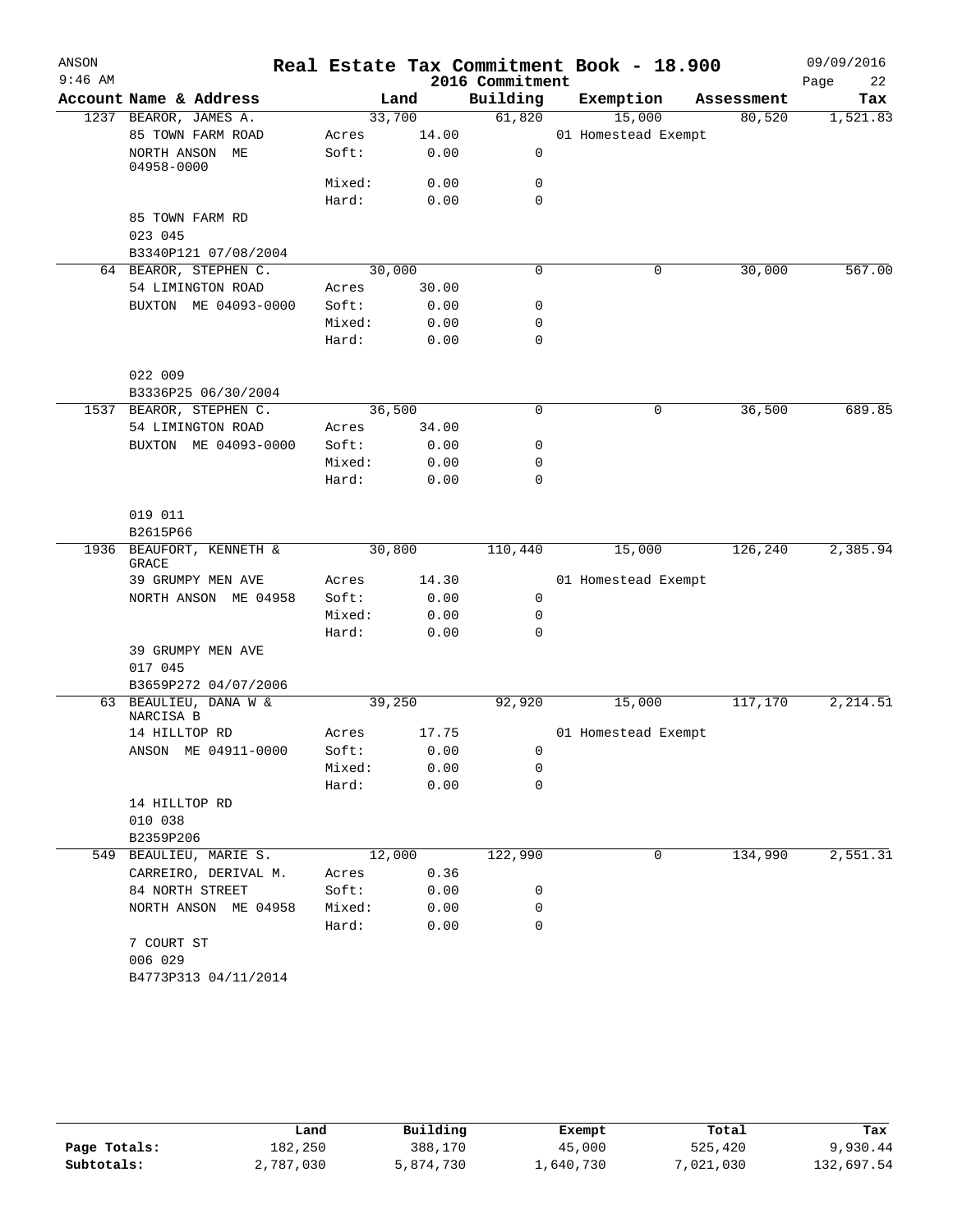| ANSON     |                                          |                |              |                 | Real Estate Tax Commitment Book - 18.900 |            | 09/09/2016 |
|-----------|------------------------------------------|----------------|--------------|-----------------|------------------------------------------|------------|------------|
| $9:46$ AM |                                          |                |              | 2016 Commitment |                                          |            | Page<br>23 |
|           | Account Name & Address                   |                | Land         | Building        | Exemption                                | Assessment | Tax        |
|           | 15 BEAULIEU, MARIE S. &                  |                | 22,700       | 43,190          | 15,000                                   | 50,890     | 961.82     |
|           | CARREIRO, GRACE N. &<br>DERIVAL          | Acres          | 2.80         |                 | 01 Homestead Exempt                      |            |            |
|           | 84 NORTH MAIN ST                         | Soft:          | 0.00         | 0               |                                          |            |            |
|           | NORTH ANSON ME 04958                     | Mixed:         | 0.00         | 0               |                                          |            |            |
|           |                                          | Hard:          | 0.00         | 0               |                                          |            |            |
|           | 84 NORTH MAIN ST                         |                |              |                 |                                          |            |            |
|           | 006 068                                  |                |              |                 |                                          |            |            |
|           | B4468P210 11/29/2011                     |                |              |                 |                                          |            |            |
|           | 1490 BEAULIEU, ROGER                     |                | 33,680       | 20,170          | 15,000                                   | 38,850     | 734.27     |
|           | 517 FOUR MILE SQUARE<br><b>ROAD</b>      | Acres          | 12.18        |                 | 01 Homestead Exempt                      |            |            |
|           | ANSON ME 04911-3815                      | Soft:          | 0.00         | 0               |                                          |            |            |
|           |                                          | Mixed:         | 0.00         | 0               |                                          |            |            |
|           |                                          | Hard:          | 0.00         | 0               |                                          |            |            |
|           | 517 FOUR MILE SQUARE RD<br>021 023<br>1  |                |              |                 |                                          |            |            |
|           | B4782P73 05/12/2014                      |                |              |                 |                                          |            |            |
|           | 822 BELANGER, IAN K.                     |                | 29,100       | 18,440          | 15,000                                   | 32,540     | 615.01     |
|           | 176 FLETCHER RD                          | Acres          | 7.60         |                 | 01 Homestead Exempt                      |            |            |
|           | ANSON ME 04911-0000                      | Soft:          | 0.00         | 0               |                                          |            |            |
|           |                                          | Mixed:         | 0.00         | 0               |                                          |            |            |
|           |                                          | Hard:          | 0.00         | $\Omega$        |                                          |            |            |
|           | 176 FLETCHER RD                          |                |              |                 |                                          |            |            |
|           | 013 008<br>$\mathcal{C}$                 |                |              |                 |                                          |            |            |
|           | B3786P197 11/11/2006                     |                |              |                 |                                          |            |            |
|           | 1515 BELANGER, ROBBIE A.                 |                | 27,500       | 38,560          | 15,000                                   | 51,060     | 965.03     |
|           | 303 WEST MILLS RD<br>ANSON ME 04911-0000 | Acres<br>Soft: | 6.00         | 0               | 01 Homestead Exempt                      |            |            |
|           |                                          | Mixed:         | 0.00<br>0.00 | 0               |                                          |            |            |
|           |                                          | Hard:          | 0.00         | 0               |                                          |            |            |
|           | 303 WEST MILLS RD                        |                |              |                 |                                          |            |            |
|           | 011 032<br>5                             |                |              |                 |                                          |            |            |
|           | B4509P340 03/27/2012                     |                |              |                 |                                          |            |            |
|           | 71 BELL, STEPHEN B                       |                | 50,500       | 76,030          | 15,000                                   | 111,530    | 2,107.92   |
|           | PO BOX 247                               | Acres          | 29.00        |                 | 01 Homestead Exempt                      |            |            |
|           | ANSON ME 04911-0247                      | Soft:          | 0.00         | 0               |                                          |            |            |
|           |                                          | Mixed:         | 0.00         | $\mathsf 0$     |                                          |            |            |
|           |                                          | Hard:          | 0.00         | 0               |                                          |            |            |
|           | 783 HOLLIN WAITE HILL<br>RD.             |                |              |                 |                                          |            |            |
|           | 020 019                                  |                |              |                 |                                          |            |            |
|           | B2006P269 B823P485 11/13/1972            |                |              |                 |                                          |            |            |
|           | 72 BENSON, CECIL                         |                | 29,460       | 10,810          | 0                                        | 40,270     | 761.10     |
|           | 97 BAR MILLS RD                          |                | Acres 69.00  |                 |                                          |            |            |
|           | HOLLIS ME 04042-0000                     | Soft:          | 21.00        | 2,520           |                                          |            |            |
|           |                                          |                | Mixed: 27.00 | 4,455           |                                          |            |            |
|           |                                          | Hard:          | 6.00         | 1,086           |                                          |            |            |
|           | 99 FOUR MILE SQUARE RD<br>021 005        | TREE GROWTH    |              |                 |                                          |            |            |
|           | B1971P6                                  |                |              |                 |                                          |            |            |
|           |                                          |                |              |                 |                                          |            |            |

|              | Land      | Building  | Exempt    | Total     | Tax        |
|--------------|-----------|-----------|-----------|-----------|------------|
| Page Totals: | 192.940   | 207,200   | 75,000    | 325,140   | 6,145.15   |
| Subtotals:   | 2,979,970 | 6,081,930 | 1,715,730 | 7,346,170 | 138,842.69 |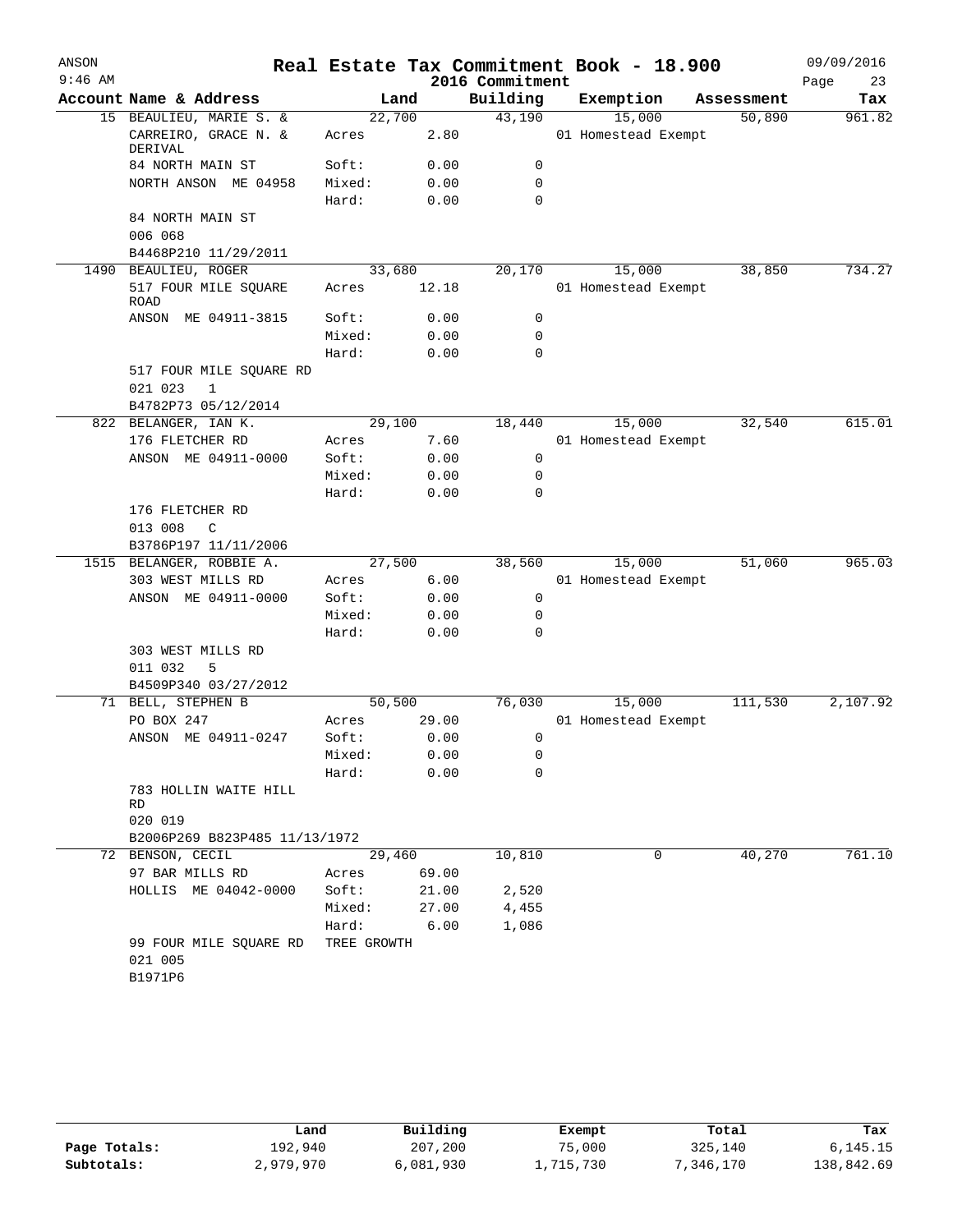| ANSON     |                                                           |                |              |                 | Real Estate Tax Commitment Book - 18.900 |             | 09/09/2016 |
|-----------|-----------------------------------------------------------|----------------|--------------|-----------------|------------------------------------------|-------------|------------|
| $9:46$ AM |                                                           |                |              | 2016 Commitment |                                          |             | Page<br>24 |
|           | Account Name & Address                                    | Land           |              | Building        | Exemption                                | Assessment  | Tax        |
|           | 1848 BENTON, DONNA                                        | 12,100         |              | $\mathbf 0$     | $\Omega$                                 | 12,100      | 228.69     |
|           | 68 MERRILL RD                                             | Acres          | 17.00        |                 |                                          |             |            |
|           | EDDINGTON ME<br>04428-0000                                | Soft:          | 0.00         | 0               |                                          |             |            |
|           |                                                           | Mixed:         | 0.00         | 0               |                                          |             |            |
|           |                                                           | Hard:          | 0.00         | $\mathbf 0$     |                                          |             |            |
|           | 014 001 B<br>B2103P249                                    |                |              |                 |                                          |             |            |
|           | 1252 BERLINGHOFF, WILLIAM P                               | 43,900         |              | $\mathbf 0$     | 0                                        | 43,900      | 829.71     |
|           | 104 COURT ST                                              | Acres          | 39.80        |                 |                                          |             |            |
|           | FARMINGTON ME<br>04938-0000                               | Soft:          | 0.00         | $\mathbf 0$     |                                          |             |            |
|           |                                                           | Mixed:         | 0.00         | $\mathbf 0$     |                                          |             |            |
|           |                                                           | Hard:          | 0.00         | $\mathbf 0$     |                                          |             |            |
|           | 011 043<br>B                                              |                |              |                 |                                          |             |            |
|           | B4352P211 12/20/2010                                      |                |              |                 |                                          |             |            |
|           | 216 BERNIER, GARY & CATHY                                 | 18,230         |              | 14,490          | 0                                        | 32,720      | 618.41     |
|           | 9 COVENTRY DR<br>LIMINGTON ME                             | Acres<br>Soft: | 3.82<br>0.00 | 0               |                                          |             |            |
|           | 04049-0000                                                | Mixed:         | 0.00         | 0               |                                          |             |            |
|           |                                                           | Hard:          | 0.00         | 0               |                                          |             |            |
|           | 014 041<br>4<br>B3683P134 05/26/2006                      |                |              |                 |                                          |             |            |
|           | 1778 BERRY, PHYLLIS H                                     |                | 0            | 2,410           | 2,410                                    | $\mathbf 0$ | 0.00       |
|           | PO BOX 162<br>NORTH ANSON ME<br>04958-0162                |                |              |                 | 01 Homestead Exempt                      |             |            |
|           | 11 EMBDEN POND RD<br>009 023<br>ON                        |                |              |                 |                                          |             |            |
| 117       | BERUBE, ZOYA                                              | 21,850         |              | 33,670          | 0                                        | 55,520      | 1,049.33   |
|           | 1 MANCHESTER STREET                                       | Acres          | 2.23         |                 |                                          |             |            |
|           | PITTSFIELD NH 03263                                       | Soft:          | 0.00         | 0               |                                          |             |            |
|           |                                                           | Mixed:         | 0.00         | 0               |                                          |             |            |
|           |                                                           | Hard:          | 0.00         | $\mathbf 0$     |                                          |             |            |
|           | 147 WEST MILLS RD<br>010 015<br>1<br>B4818P219 08/14/2014 |                |              |                 |                                          |             |            |
|           | 1274 BESSEY, JOSEPHINE A                                  | 7,040          |              | 23,360          | 0                                        | 30,400      | 574.56     |
|           | PO BOX 9                                                  | Acres          | 0.22         |                 |                                          |             |            |
|           | KINGFIELD ME<br>04947-0000                                | Soft:          | 0.00         | 0               |                                          |             |            |
|           |                                                           | Mixed:         | 0.00         | 0               |                                          |             |            |
|           |                                                           | Hard:          | 0.00         | 0               |                                          |             |            |
|           | 205 RIVER RD<br>015 064<br>A                              | B4942P0139     |              |                 |                                          |             |            |
|           | B4942P139 08/11/2015                                      |                |              |                 |                                          |             |            |

|              | Land      | Building  | Exempt    | Total     | Tax         |
|--------------|-----------|-----------|-----------|-----------|-------------|
| Page Totals: | 103,120   | 73,930    | 2,410     | 174,640   | 3,300.70    |
| Subtotals:   | 3,083,090 | 6,155,860 | 1,718,140 | 7,520,810 | 142, 143.39 |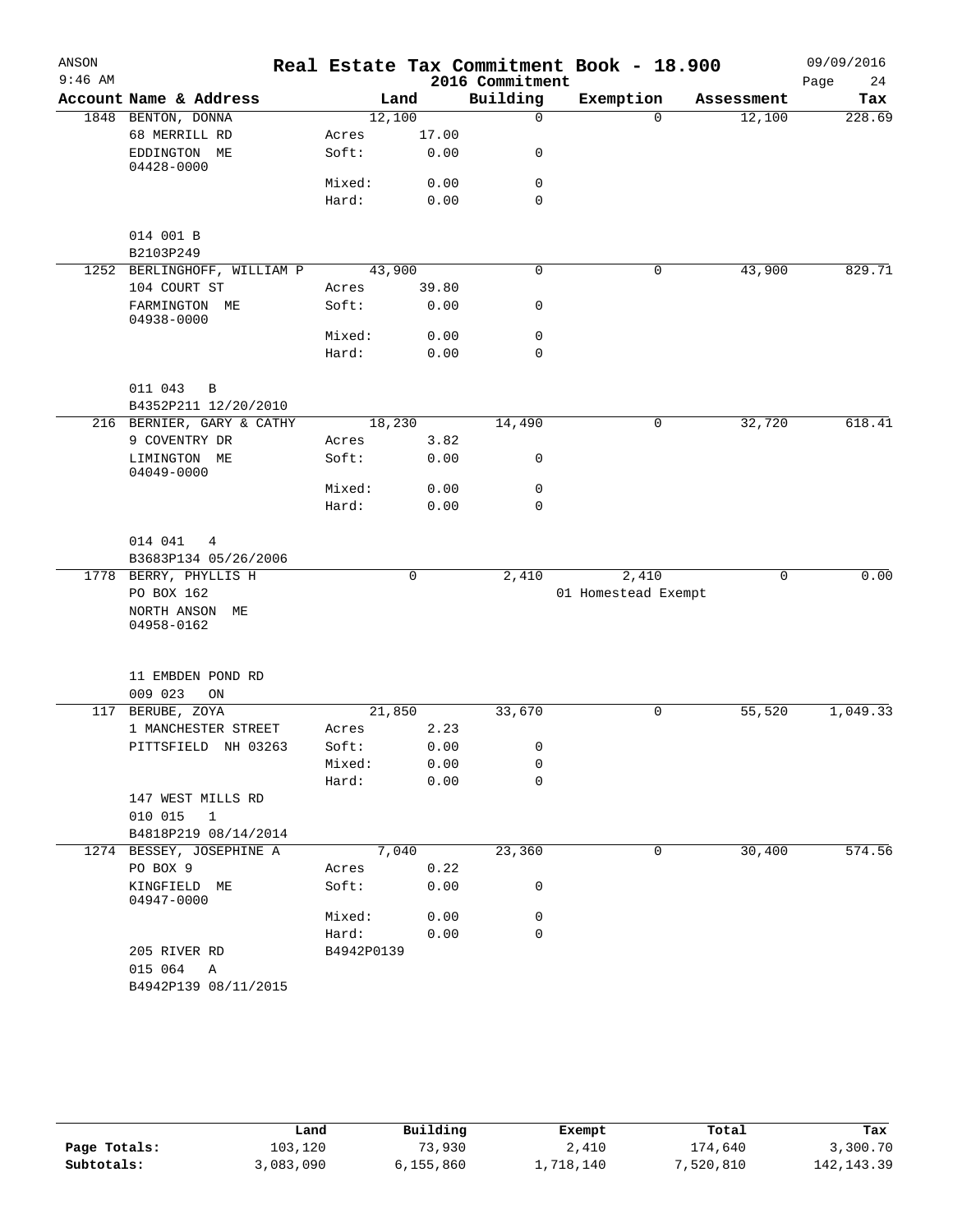| ANSON<br>$9:46$ AM |                                           |        |              | 2016 Commitment | Real Estate Tax Commitment Book - 18.900 |            | 09/09/2016<br>Page<br>25 |
|--------------------|-------------------------------------------|--------|--------------|-----------------|------------------------------------------|------------|--------------------------|
|                    | Account Name & Address                    |        | Land         | Building        | Exemption                                | Assessment | Tax                      |
| 77                 | BESSEY, VAUGHN &                          |        | 17,890       | 63,450          | 21,000                                   | 60,340     | 1,140.43                 |
|                    | EVANGELINE                                |        |              |                 |                                          |            |                          |
|                    | 835 RIVER RD                              | Acres  | 0.80         |                 | 01 Homestead Exempt                      |            |                          |
|                    | NORTH ANSON ME<br>04958-0000              | Soft:  | 0.00         |                 | 0 02 Resident Veteran                    |            |                          |
|                    |                                           | Mixed: | 0.00         | 0               |                                          |            |                          |
|                    |                                           | Hard:  | 0.00         | 0               |                                          |            |                          |
|                    | 835 RIVER RD                              |        |              |                 |                                          |            |                          |
|                    | 017 015<br>Α                              |        |              |                 |                                          |            |                          |
|                    | B1517P229                                 |        |              |                 |                                          |            |                          |
|                    | 1016 BEVANS, ANTHONY                      |        | 20,100       | 0               | 0                                        | 20,100     | 379.89                   |
|                    | BEVANS, DEBRA J.                          | Acres  | 11.10        |                 |                                          |            |                          |
|                    | 79 HOXIE ROAD                             | Soft:  | 0.00         | 0               |                                          |            |                          |
|                    | RICHMOND RI 02892                         | Mixed: | 0.00         | 0               |                                          |            |                          |
|                    |                                           | Hard:  | 0.00         | 0               |                                          |            |                          |
|                    | 024 028<br>C                              |        |              |                 |                                          |            |                          |
|                    | B4949P234 08/26/2015                      |        |              |                 |                                          |            |                          |
| 1865               | BEVANS, ANTHONY & DEBRA                   |        | 21,000       | 73,370          | 0                                        | 94,370     | 1,783.59                 |
|                    | J.                                        |        |              |                 |                                          |            |                          |
|                    | 79 HOXIE RD                               | Acres  | 5.00         |                 |                                          |            |                          |
|                    | RICHMOND RI 02832-0000 Soft:              | Mixed: | 0.00<br>0.00 | 0<br>0          |                                          |            |                          |
|                    |                                           | Hard:  | 0.00         | 0               |                                          |            |                          |
|                    | 45 WEEKS DR                               |        |              |                 |                                          |            |                          |
|                    | 024 031                                   |        |              |                 |                                          |            |                          |
|                    | B4512P289 04/03/2012                      |        |              |                 |                                          |            |                          |
|                    | 10 BIGELOW, LARRY R &                     |        | 27,200       | 38,700          | 15,000                                   | 50,900     | 962.01                   |
|                    | ALICE I ADLEY                             |        |              |                 |                                          |            |                          |
|                    | 170 EMBDEN POND RD                        | Acres  | 5.80         |                 | 01 Homestead Exempt                      |            |                          |
|                    | NORTH ANSON ME<br>04958-0000              | Soft:  | 0.00         | 0               |                                          |            |                          |
|                    |                                           | Mixed: | 0.00         | 0               |                                          |            |                          |
|                    |                                           | Hard:  | 0.00         | 0               |                                          |            |                          |
|                    | 170 EMBDEN POND RD                        |        |              |                 |                                          |            |                          |
|                    | 023 034<br>D                              |        |              |                 |                                          |            |                          |
|                    | B4908P111 05/26/2015 B4183P229 03/31/2007 |        |              |                 |                                          |            |                          |
|                    | 1483 BILLINGS, CHERYL &                   |        | 39,500       | 91,670          | 15,000                                   | 116,170    | 2,195.61                 |
|                    | TOLX, ERNEST                              | Acres  | 18.00        |                 | 01 Homestead Exempt                      |            |                          |
|                    | PO BOX 136                                | Soft:  | 0.00         | 0               |                                          |            |                          |
|                    | ANSON ME 04911-0136                       | Mixed: | 0.00         | 0<br>0          |                                          |            |                          |
|                    | 115 STARKS RD                             | Hard:  | 0.00         |                 |                                          |            |                          |
|                    | 010 011 B                                 |        |              |                 |                                          |            |                          |
|                    | B2575P105                                 |        |              |                 |                                          |            |                          |
|                    | 1894 BILLINGS, CHERYL A &                 |        | 13,500       | $\Omega$        | 0                                        | 13,500     | 255.15                   |
|                    | TOLX, ERNEST, JR.                         | Acres  | 2.00         |                 |                                          |            |                          |
|                    | PO BOX 136                                | Soft:  | 0.00         | 0               |                                          |            |                          |
|                    | ANSON ME 04911-0000                       | Mixed: | 0.00         | 0               |                                          |            |                          |
|                    |                                           | Hard:  | 0.00         | 0               |                                          |            |                          |
|                    |                                           |        |              |                 |                                          |            |                          |
|                    | 010 011<br>$B-1$                          |        |              |                 |                                          |            |                          |
|                    | B4114P122 03/20/2009                      |        |              |                 |                                          |            |                          |

|              | Land      | Building  | Exempt    | Total     | Tax        |
|--------------|-----------|-----------|-----------|-----------|------------|
| Page Totals: | 139,190   | 267,190   | 51,000    | 355,380   | 6,716.68   |
| Subtotals:   | 3,222,280 | 6,423,050 | ⊥,769,140 | 7,876,190 | 148,860.07 |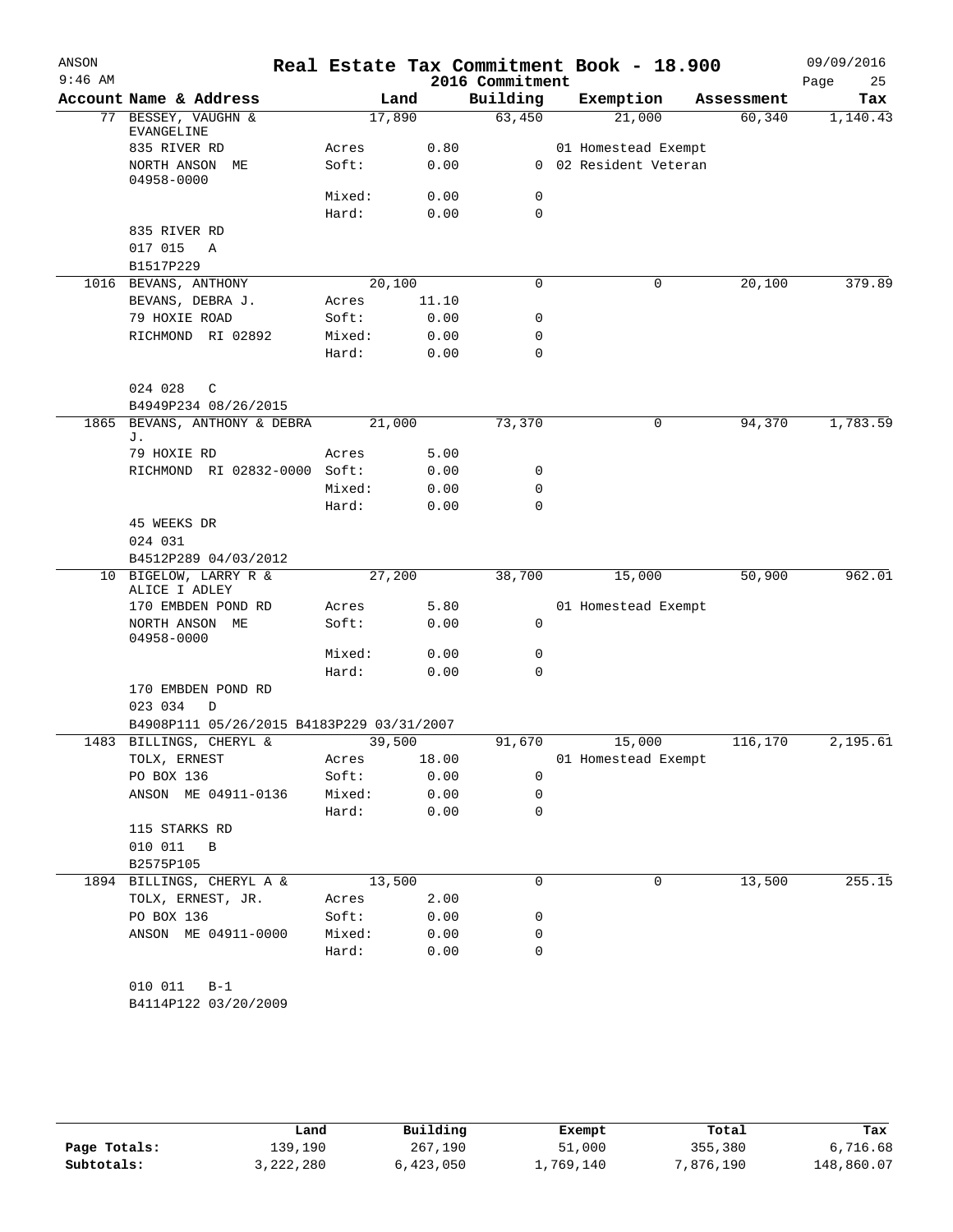| ANSON        |                                              |        |           |                             |           | Real Estate Tax Commitment Book - 18.900 |            | 09/09/2016        |
|--------------|----------------------------------------------|--------|-----------|-----------------------------|-----------|------------------------------------------|------------|-------------------|
| $9:46$ AM    | Account Name & Address                       | Land   |           | 2016 Commitment<br>Building |           | Exemption                                | Assessment | Page<br>26<br>Tax |
|              | 1255 BISHOP, BERNARD L                       | 24,000 |           | 22,620                      |           | 15,000                                   | 31,620     | 597.62            |
|              | 263 EMBDEN POND RD                           | Acres  | 6.00      |                             |           | 01 Homestead Exempt                      |            |                   |
|              | NORTH ANSON ME<br>04958-0000                 | Soft:  | 0.00      | 0                           |           |                                          |            |                   |
|              |                                              | Mixed: | 0.00      | 0                           |           |                                          |            |                   |
|              |                                              | Hard:  | 0.00      | $\Omega$                    |           |                                          |            |                   |
|              | 263 EMBDEN POND RD                           |        |           |                             |           |                                          |            |                   |
|              | 023 024<br>C<br>B2612P175                    |        |           |                             |           |                                          |            |                   |
|              | 1535 BISHOP, RICHARD & JULIA                 |        | 0         | 51,210                      |           | 15,000                                   | 36,210     | 684.37            |
|              | PO BOX 105                                   |        |           |                             |           | 01 Homestead Exempt                      |            |                   |
|              | MADISON ME 04950-0105                        |        |           |                             |           |                                          |            |                   |
|              | 812 HORSEBACK RD                             |        |           |                             |           |                                          |            |                   |
|              | 019 037<br>Α<br>ON                           |        |           |                             |           |                                          |            |                   |
|              | 2002 BISSONETTE, DANA                        | 18,900 |           | 0                           |           | 0                                        | 18,900     | 357.21            |
|              | BISSONETTE, WENDY                            | Acres  | 5.60      |                             |           |                                          |            |                   |
|              | 350 TATNIC ROAD                              | Soft:  | 0.00      | 0                           |           |                                          |            |                   |
|              | WELLS ME 04090                               | Mixed: | 0.00      | 0                           |           |                                          |            |                   |
|              |                                              | Hard:  | 0.00      | 0                           |           |                                          |            |                   |
|              | TOWN FARM ROAD                               |        |           |                             |           |                                          |            |                   |
|              | 022 012 00A                                  |        |           |                             |           |                                          |            |                   |
|              | B4894P263 04/06/2015 B4894P261 04/06/2015    |        |           |                             |           |                                          |            |                   |
|              | 825 BLACK, MICHAEL C                         | 26,450 |           | 37,620                      |           | 15,000                                   | 49,070     | 927.42            |
|              | PO BOX 279                                   | Acres  | 5.30      |                             |           | 01 Homestead Exempt                      |            |                   |
|              | ANSON ME 04911-0279                          | Soft:  | 0.00      | 0                           |           |                                          |            |                   |
|              |                                              | Mixed: | 0.00      | $\mathbf 0$                 |           |                                          |            |                   |
|              |                                              | Hard:  | 0.00      | 0                           |           |                                          |            |                   |
|              | 45 CAMPGROUND RD<br>015 037<br>1<br>B2237P47 |        |           |                             |           |                                          |            |                   |
|              | 1221 BLACK, WILLIAM L. &                     | 8,490  |           | 44,170                      |           | 0                                        | 52,660     | 995.27            |
|              | KELLY A.                                     |        |           |                             |           |                                          |            |                   |
|              | 1298 RIVER RD                                | Acres  | 0.18      |                             |           |                                          |            |                   |
|              | SOLON ME 04979-0102                          | Soft:  | 0.00      | 0                           |           |                                          |            |                   |
|              |                                              | Mixed: | 0.00      | 0                           |           |                                          |            |                   |
|              |                                              | Hard:  | 0.00      | $\mathbf 0$                 |           |                                          |            |                   |
|              | 12 CENTER ST<br>006 013                      |        |           |                             |           |                                          |            |                   |
|              | B4902P77 05/07/2015                          |        |           |                             |           |                                          |            |                   |
|              | 83 BLAKE, DEBORAH                            | 20,660 |           | $\mathbf 0$                 |           | 0                                        | 20,660     | 390.47            |
|              | 10626 FOXTROT RD                             | Acres  | 1.44      |                             |           |                                          |            |                   |
|              | CADET MO 63630-0000                          | Soft:  | 0.00      | 0                           |           |                                          |            |                   |
|              |                                              | Mixed: | 0.00      | 0                           |           |                                          |            |                   |
|              |                                              | Hard:  | 0.00      | 0                           |           |                                          |            |                   |
|              | 332 PEASE HILL RD<br>011 042<br>6 1          |        |           |                             |           |                                          |            |                   |
|              | B2043P114                                    |        |           |                             |           |                                          |            |                   |
|              | 514 BLANCHARD, MARIE E.                      | 26,150 |           | 6,890                       |           | 0                                        | 33,040     | 624.46            |
|              | PO BOX 695                                   | Acres  | 5.10      |                             |           |                                          |            |                   |
|              | SKOWHEGAN ME 04976                           | Soft:  | 0.00      | 0                           |           |                                          |            |                   |
|              |                                              | Mixed: | 0.00      | 0                           |           |                                          |            |                   |
|              |                                              | Hard:  | 0.00      | 0                           |           |                                          |            |                   |
|              | 278 HOLLIN WAITE HILL<br>RD                  |        |           |                             |           |                                          |            |                   |
|              | 014 030<br>6<br>B4817P127 08/06/2014         |        |           |                             |           |                                          |            |                   |
|              |                                              |        |           |                             |           |                                          |            |                   |
|              | Land                                         |        | Building  |                             | Exempt    |                                          | Total      | Tax               |
| Page Totals: | 124,650                                      |        | 162,510   |                             | 45,000    |                                          | 242,160    | 4,576.82          |
| Subtotals:   | 3,346,930                                    |        | 6,585,560 |                             | 1,814,140 |                                          | 8,118,350  | 153,436.89        |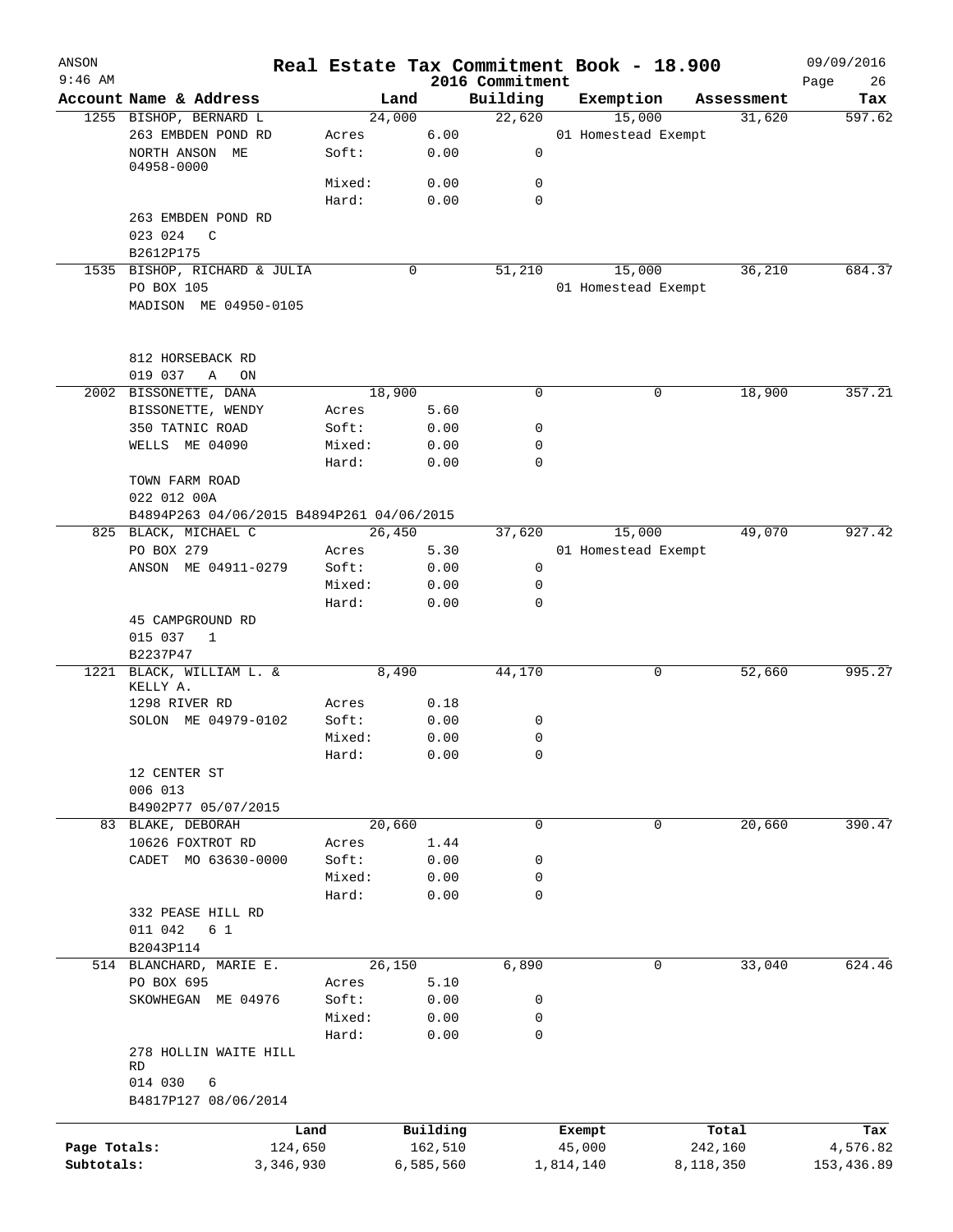| ANSON<br>$9:46$ AM |                                               |                |      | 2016 Commitment | Real Estate Tax Commitment Book - 18.900 |            | 09/09/2016<br>27<br>Page |
|--------------------|-----------------------------------------------|----------------|------|-----------------|------------------------------------------|------------|--------------------------|
|                    | Account Name & Address                        | Land           |      | Building        | Exemption                                | Assessment | Tax                      |
|                    | 739 BLAZIC, GLENNA                            | 19,900         |      | 45,250          | $\Omega$                                 | 65,150     | 1,231.34                 |
|                    | 123 NEW PORTLAND ROAD                         | Acres          | 0.44 |                 |                                          |            |                          |
|                    | NORTH ANSON ME<br>04958-0000                  | Soft:          | 0.00 | 0               |                                          |            |                          |
|                    |                                               | Mixed:         | 0.00 | 0               |                                          |            |                          |
|                    |                                               | Hard:          | 0.00 | $\mathbf 0$     |                                          |            |                          |
|                    | 25 NEW PORTLAND RD<br>009 006<br>Α<br>B2313P9 |                |      |                 |                                          |            |                          |
|                    | 478 BLAZIC, GLENNA A                          | 18,420         |      | 0               | 0                                        | 18,420     | 348.14                   |
|                    | 123 NEW PORTLAND ROAD                         | Acres          | 5.28 |                 |                                          |            |                          |
|                    | NORTH ANSON ME<br>04958-0000                  | Soft:          | 0.00 | 0               |                                          |            |                          |
|                    |                                               | Mixed:         | 0.00 | 0               |                                          |            |                          |
|                    |                                               | Hard:          | 0.00 | $\mathbf 0$     |                                          |            |                          |
|                    | 023 020<br>B3061P41                           |                |      |                 |                                          |            |                          |
|                    | 1887 BLAZIC, GLENNA A                         | 13,370         |      | $\Omega$        | $\mathbf 0$                              | 13,370     | 252.69                   |
|                    | 123 NEW PORTLAND ROAD                         | Acres          | 1.91 |                 |                                          |            |                          |
|                    | NORTH ANSON ME<br>04958-0000                  | Soft:          | 0.00 | 0               |                                          |            |                          |
|                    |                                               | Mixed:         | 0.00 | $\mathbf 0$     |                                          |            |                          |
|                    |                                               | Hard:          | 0.00 | 0               |                                          |            |                          |
|                    | 13 NEW PORTLAND RD                            |                |      |                 |                                          |            |                          |
|                    | 009 006 B                                     |                |      |                 |                                          |            |                          |
|                    | B1246P339                                     |                |      |                 |                                          |            |                          |
|                    | 1316 BLAZIC, GLENNA A                         | 26,750         |      | 90,150          | 15,000                                   | 101,900    | 1,925.91                 |
|                    | 123 NEW PORTLAND ROAD                         | Acres          | 5.50 |                 | 01 Homestead Exempt                      |            |                          |
|                    | NORTH ANSON ME<br>04958-0000                  | Soft:          | 0.00 | $\mathbf 0$     |                                          |            |                          |
|                    |                                               | Mixed:         | 0.00 | 0               |                                          |            |                          |
|                    |                                               | Hard:          | 0.00 | $\mathbf 0$     |                                          |            |                          |
|                    | 123 NEW PORTLAND RD<br>023 035<br>B           |                |      |                 |                                          |            |                          |
|                    | B3287P18                                      |                |      |                 |                                          |            |                          |
|                    | 981 BLAZIC, GLENNA A &                        | 34,500         |      | $\mathbf 0$     | $\mathbf 0$                              | 34,500     | 652.05                   |
|                    | FRANCIS P                                     |                | 0.78 |                 |                                          |            |                          |
|                    | 123 NEW PORTLAND ROAD                         | Acres<br>Soft: |      | 0               |                                          |            |                          |
|                    | NORTH ANSON ME<br>04958-0000                  |                | 0.00 |                 |                                          |            |                          |
|                    |                                               | Mixed:         | 0.00 | 0               |                                          |            |                          |
|                    |                                               | Hard:          | 0.00 | 0               |                                          |            |                          |
|                    | 7 EMBDEN POND RD<br>009 023                   |                |      |                 |                                          |            |                          |
|                    | B3474P159 04/26/2005                          |                |      |                 |                                          |            |                          |
|                    | 1681 BLAZIC, GLENNA A &<br>FRANCIS P          | 22,040         |      | 56,210          | 0                                        | 78,250     | 1,478.93                 |
|                    | 123 NEW PORTLAND ROAD                         | Acres          | 2.36 |                 |                                          |            |                          |
|                    | NORTH ANSON ME<br>04958-0000                  | Soft:          | 0.00 | 0               |                                          |            |                          |
|                    |                                               | Mixed:         | 0.00 | 0               |                                          |            |                          |
|                    |                                               | Hard:          | 0.00 | 0               |                                          |            |                          |
|                    | 24 NEW PORTLAND RD<br>008 022                 |                |      |                 |                                          |            |                          |
|                    | B3726P22 08/14/2006                           |                |      |                 |                                          |            |                          |
|                    |                                               |                |      |                 |                                          |            |                          |

|              | Land      | Building  | Exempt    | Total     | Tax        |
|--------------|-----------|-----------|-----------|-----------|------------|
| Page Totals: | 134,980   | 191,610   | 15,000    | 311,590   | 5,889.06   |
| Subtotals:   | 3,481,910 | 6,777,170 | ⊥,829,140 | 8,429,940 | 159,325.95 |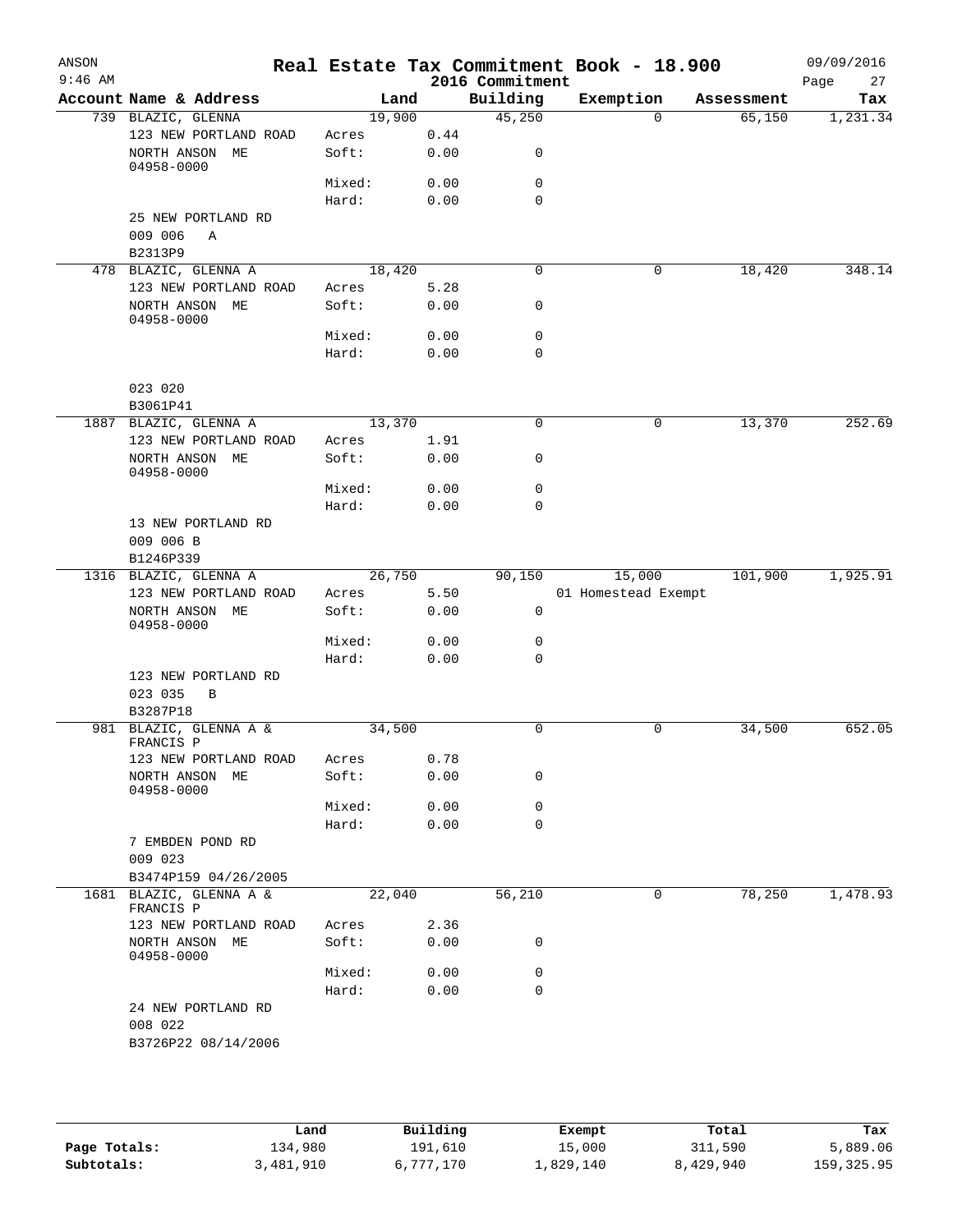| ANSON<br>$9:46$ AM |                                                    |                      |                | 2016 Commitment | Real Estate Tax Commitment Book - 18.900 |            | 09/09/2016<br>Page<br>28 |
|--------------------|----------------------------------------------------|----------------------|----------------|-----------------|------------------------------------------|------------|--------------------------|
|                    | Account Name & Address                             |                      | Land           | Building        | Exemption                                | Assessment | Tax                      |
|                    | 84 BLOOD, CHARLES A &<br>SHIRLEY A<br>PO BOX 261   | Acres                | 9,570<br>58.00 | $\mathbf 0$     | $\Omega$                                 | 9,570      | 180.87                   |
|                    | BELGRADE LAKES<br>МE<br>04918-0261                 | Soft:                | 0.00           | 0               |                                          |            |                          |
|                    |                                                    | Mixed:               | 58.00          | 9,570           |                                          |            |                          |
|                    |                                                    | Hard:<br>TREE GROWTH | 0.00           | 0               |                                          |            |                          |
|                    | 021 002<br>B807P742                                |                      |                |                 |                                          |            |                          |
|                    | 28 BLOOM, WILLIAM B.                               |                      | 3,120          | 0               | 0                                        | 3,120      | 58.97                    |
|                    | 46 NORTH MAIN<br>STREET Acres                      |                      | 0.27           |                 |                                          |            |                          |
|                    | NORTH ANSON ME<br>04958-0000                       | Soft:                | 0.00           | 0               |                                          |            |                          |
|                    |                                                    | Mixed:               | 0.00           | 0               |                                          |            |                          |
|                    |                                                    | Hard:                | 0.00           | 0               |                                          |            |                          |
|                    | 006 090<br>B3995P236 05/09/2008                    |                      |                |                 |                                          |            |                          |
|                    | 29 BLOOM, WILLIAM B.                               |                      | 23,000         | 145,630         | 15,000                                   | 153,630    | 2,903.61                 |
|                    | 46 NORTH MAIN<br>SREET                             | Acres                | 3.00           |                 | 01 Homestead Exempt                      |            |                          |
|                    | NORTH ANSON ME<br>04958-0000                       | Soft:                | 0.00           | 0               |                                          |            |                          |
|                    |                                                    | Mixed:               | 0.00           | 0               |                                          |            |                          |
|                    |                                                    | Hard:                | 0.00           | 0               |                                          |            |                          |
|                    | 46 NORTH MAIN ST                                   |                      |                |                 |                                          |            |                          |
|                    | 006 063                                            |                      |                |                 |                                          |            |                          |
|                    | B3995P236 05/09/2008<br>699 BLUEBERRY BROADCASTING |                      | 0              | 21,000          | 0                                        | 21,000     | 396.90                   |
|                    | <b>LLC</b><br>$D/B/A$ WIGY<br>PO BOX 3059          |                      |                |                 |                                          |            |                          |
|                    | KENNEBUNKPORT<br>МE<br>$04046 - 0000$              |                      |                |                 |                                          |            |                          |
|                    |                                                    | TOWER AND BLDG       |                |                 |                                          |            |                          |
|                    | 011 019<br>ON                                      |                      |                |                 |                                          |            |                          |
|                    | B2476P289                                          |                      |                |                 |                                          |            |                          |
|                    | 943 BOIARDI, LAWRENCE A &<br>SHELLEY A             |                      | 11,140         | 50,540          | 15,000                                   | 46,680     | 882.25                   |
|                    | PO BOX 656                                         | Acres                | 0.31           |                 | 01 Homestead Exempt                      |            |                          |
|                    | NORTH ANSON ME<br>04958-0000                       | Soft:                | 0.00           | 0               |                                          |            |                          |
|                    |                                                    | Mixed:               | 0.00           | 0               |                                          |            |                          |
|                    | 13 HALL ST                                         | Hard:                | 0.00           | 0               |                                          |            |                          |
|                    | 009 039                                            |                      |                |                 |                                          |            |                          |
|                    | B3937P40 11/16/2007                                |                      |                |                 |                                          |            |                          |
|                    | 1481 BOLIA, CRAIG D. &<br>SHARLENE D.              |                      | 33,500         | $\mathbf 0$     | $\mathbf 0$                              | 33,500     | 633.15                   |
|                    | 24 SOUTH SHORE DR<br>PELHAM NH 03076-0000          | Acres<br>Soft:       | 12.00<br>0.00  |                 |                                          |            |                          |
|                    |                                                    | Mixed:               | 0.00           | 0<br>0          |                                          |            |                          |
|                    |                                                    | Hard:                | 0.00           | 0               |                                          |            |                          |
|                    | 999 MAYHEW RD                                      |                      |                |                 |                                          |            |                          |
|                    | 010 011 14                                         |                      |                |                 |                                          |            |                          |
|                    | B3379P125 09/20/2004                               |                      |                |                 |                                          |            |                          |
|                    |                                                    |                      |                |                 |                                          |            |                          |
|                    |                                                    | Land                 | Building       |                 | <b>Exempt</b>                            | Total      | Tax                      |

|              | Land      | Building  | Exempt    | Total     | Tax        |
|--------------|-----------|-----------|-----------|-----------|------------|
| Page Totals: | 80,330    | 217,170   | 30,000    | 267,500   | 5,055.75   |
| Subtotals:   | 3,562,240 | 6,994,340 | ⊥,859,140 | 8,697,440 | 164,381.70 |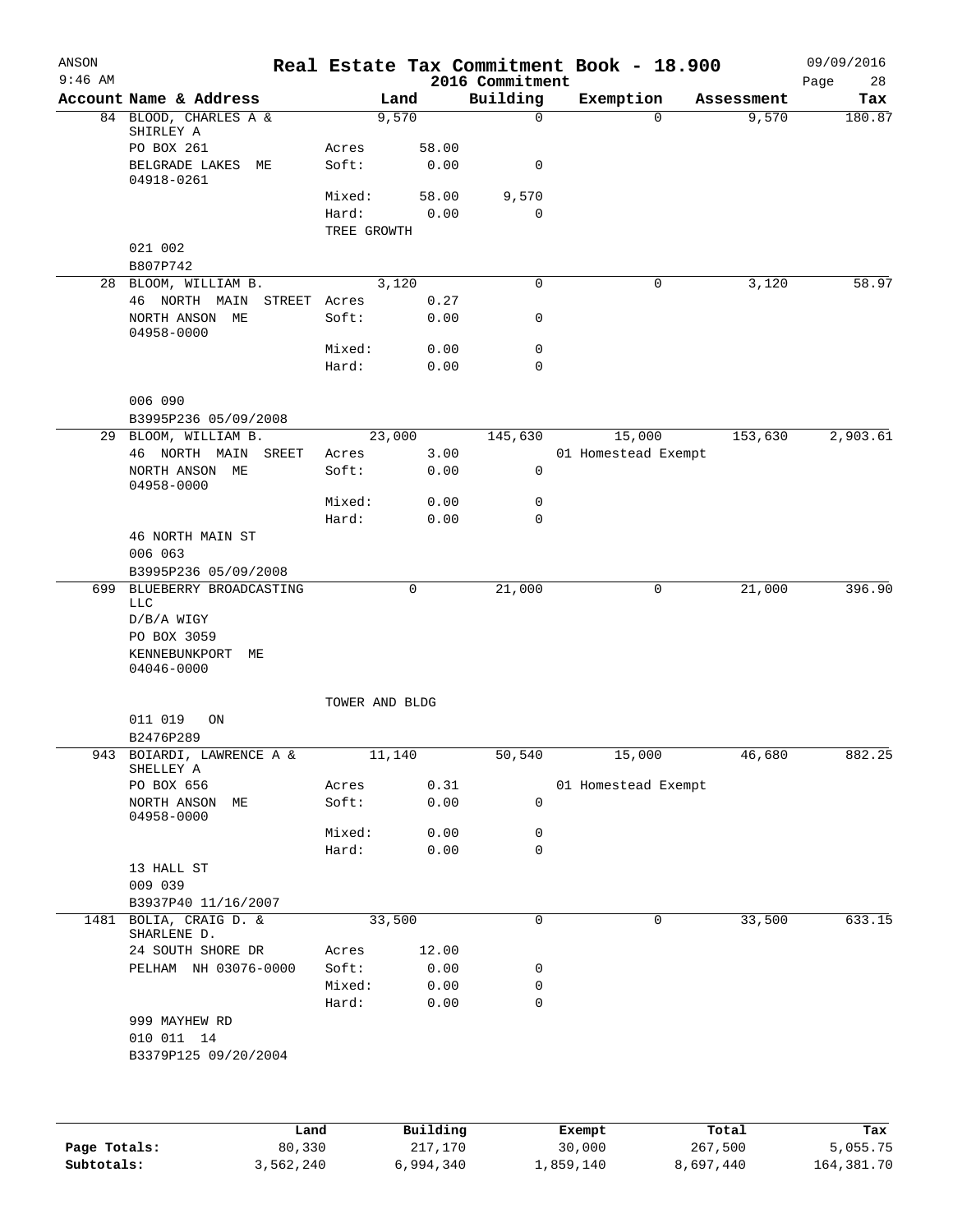| ANSON<br>$9:46$ AM |                                   |                |       | 2016 Commitment | Real Estate Tax Commitment Book - 18.900 |                               | 09/09/2016<br>29<br>Page |
|--------------------|-----------------------------------|----------------|-------|-----------------|------------------------------------------|-------------------------------|--------------------------|
|                    | Account Name & Address            | Land           |       | Building        | Exemption                                | Assessment                    | Tax                      |
|                    | 1263 BOLVIN, BETSY                | 25,200         |       | 162,430         | 21,000                                   | 166,630                       | 3,149.31                 |
|                    | 19 UNION STREET                   | Acres          | 1.80  |                 | 01 Homestead Exempt                      |                               |                          |
|                    | NORTH ANSON ME 04958              | Soft:          | 0.00  | $\mathbf{0}$    |                                          | 05 Non-resident Veteran Widow |                          |
|                    |                                   | Mixed:         | 0.00  | 0               |                                          |                               |                          |
|                    |                                   | Hard:          | 0.00  | $\mathbf 0$     |                                          |                               |                          |
|                    | 19 UNION ST                       |                |       |                 |                                          |                               |                          |
|                    | 005 027                           |                |       |                 |                                          |                               |                          |
|                    | B1646P49                          |                |       |                 |                                          |                               |                          |
| 1066               | BOOKER, RUSSELL E &<br>JENNIFER L | 25,700         |       | 61,200          | 15,000                                   | 71,900                        | 1,358.91                 |
|                    | 36 MADISON STREET                 | Acres          | 4.80  |                 | 01 Homestead Exempt                      |                               |                          |
|                    | NORTH ANSON ME<br>04958-0621      | Soft:          | 0.00  | $\mathbf 0$     |                                          |                               |                          |
|                    |                                   | Mixed:         | 0.00  | 0               |                                          |                               |                          |
|                    |                                   | Hard:          | 0.00  | 0               |                                          |                               |                          |
|                    | 36 MADISON ST                     |                |       |                 |                                          |                               |                          |
|                    | 006 098<br>B4214P300 11/17/2009   |                |       |                 |                                          |                               |                          |
| 1548               | BOOTHBY, JANET M.                 | 18,000         |       | 49,690          | 0                                        | 67,690                        | 1,279.34                 |
|                    | PO BOX 102                        | Acres          | 0.81  |                 |                                          |                               |                          |
|                    | NORTH ANSON ME 04958              | Soft:          | 0.00  | 0               |                                          |                               |                          |
|                    |                                   | Mixed:         | 0.00  | 0               |                                          |                               |                          |
|                    |                                   | Hard:          | 0.00  | 0               |                                          |                               |                          |
|                    | 566 RIVER RD                      |                |       |                 |                                          |                               |                          |
|                    | 016 010<br>D                      |                |       |                 |                                          |                               |                          |
|                    | B4919P153 06/18/2015              |                |       |                 |                                          |                               |                          |
| 89                 | BOOTHBY, PETER M &                | 9,380          |       | 76,310          | 21,000                                   | 64,690                        | 1,222.64                 |
|                    | JANET M                           |                |       |                 |                                          |                               |                          |
|                    | PO BOX 102                        | Acres          | 0.22  |                 | 01 Homestead Exempt                      |                               |                          |
|                    | NORTH ANSON ME<br>04958-0102      | Soft:          | 0.00  |                 | 0 02 Resident Veteran                    |                               |                          |
|                    |                                   | Mixed:         | 0.00  | 0               |                                          |                               |                          |
|                    |                                   | Hard:          | 0.00  | 0               |                                          |                               |                          |
|                    | 15 MADISON ST                     |                |       |                 |                                          |                               |                          |
|                    | 006 006                           |                |       |                 |                                          |                               |                          |
|                    | B1569P196                         |                |       |                 |                                          |                               |                          |
| 1264               | BORELLI, PETER                    | 28,200         |       | 46,770          | 15,000                                   | 59,970                        | 1,133.43                 |
|                    | 97 CARRABASSETT RD                | Acres          | 6.70  |                 | 01 Homestead Exempt                      |                               |                          |
|                    | NORTH ANSON ME                    | Soft:          | 0.00  | 0               |                                          |                               |                          |
|                    | 04958-0000                        |                |       |                 |                                          |                               |                          |
|                    |                                   | Mixed:         | 0.00  | 0               |                                          |                               |                          |
|                    |                                   | Hard:          | 0.00  | 0               |                                          |                               |                          |
|                    | 97 CARRABASSETT RD                |                |       |                 |                                          |                               |                          |
|                    | 022 022<br>8                      |                |       |                 |                                          |                               |                          |
|                    | B1179P114<br>1265 BORELLI, PETER  | 23,800         |       | 0               | 0                                        |                               | 449.82                   |
|                    | 97 CARRABASSETT RD                |                | 10.30 |                 |                                          | 23,800                        |                          |
|                    | NORTH ANSON ME<br>04958-0000      | Acres<br>Soft: | 0.00  | 0               |                                          |                               |                          |
|                    |                                   | Mixed:         | 0.00  | 0               |                                          |                               |                          |
|                    |                                   | Hard:          | 0.00  | 0               |                                          |                               |                          |
|                    |                                   |                |       |                 |                                          |                               |                          |
|                    | 022 021<br>1                      |                |       |                 |                                          |                               |                          |
|                    | B1179P114                         |                |       |                 |                                          |                               |                          |
|                    |                                   |                |       |                 |                                          |                               |                          |

|              | Land      | Building | Exempt    | Total     | Tax        |
|--------------|-----------|----------|-----------|-----------|------------|
| Page Totals: | 130,280   | 396,400  | 72,000    | 454,680   | 8,593.45   |
| Subtotals:   | 3,692,520 | ,390,740 | ⊥,931,140 | 9,152,120 | 172,975.15 |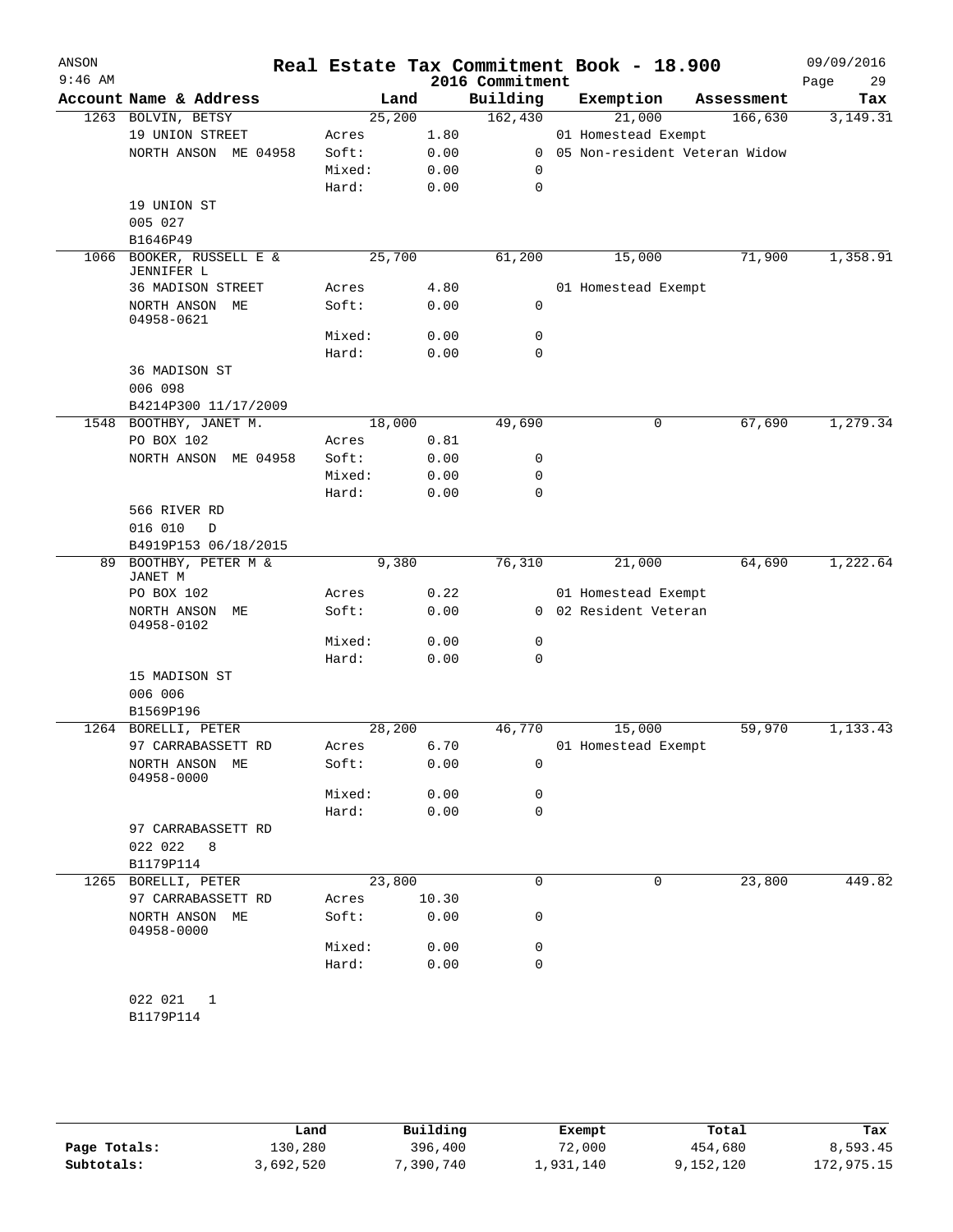|                                |                                                                                                                                                                                                                                                                                                                                                                                                                                                                                                 |                                                                                                                                                                                                      |                                                                                 | Real Estate Tax Commitment Book - 18.900                                                                                                                                                                                                                                                                                                                                     |                                          | 09/09/2016<br>Page<br>30                                                                          |
|--------------------------------|-------------------------------------------------------------------------------------------------------------------------------------------------------------------------------------------------------------------------------------------------------------------------------------------------------------------------------------------------------------------------------------------------------------------------------------------------------------------------------------------------|------------------------------------------------------------------------------------------------------------------------------------------------------------------------------------------------------|---------------------------------------------------------------------------------|------------------------------------------------------------------------------------------------------------------------------------------------------------------------------------------------------------------------------------------------------------------------------------------------------------------------------------------------------------------------------|------------------------------------------|---------------------------------------------------------------------------------------------------|
| Account Name & Address         |                                                                                                                                                                                                                                                                                                                                                                                                                                                                                                 |                                                                                                                                                                                                      | Building                                                                        | Exemption                                                                                                                                                                                                                                                                                                                                                                    |                                          | Tax                                                                                               |
| 675 BORELLI, PETER A. &        |                                                                                                                                                                                                                                                                                                                                                                                                                                                                                                 |                                                                                                                                                                                                      | 81,820                                                                          | $\Omega$                                                                                                                                                                                                                                                                                                                                                                     | 142,220                                  | 2,687.96                                                                                          |
| 97 CARRABASSETT RD             | Acres                                                                                                                                                                                                                                                                                                                                                                                                                                                                                           |                                                                                                                                                                                                      |                                                                                 |                                                                                                                                                                                                                                                                                                                                                                              |                                          |                                                                                                   |
| NORTH ANSON ME<br>04958-0000   | Soft:                                                                                                                                                                                                                                                                                                                                                                                                                                                                                           | 0.00                                                                                                                                                                                                 | 0                                                                               |                                                                                                                                                                                                                                                                                                                                                                              |                                          |                                                                                                   |
|                                | Mixed:                                                                                                                                                                                                                                                                                                                                                                                                                                                                                          | 0.00                                                                                                                                                                                                 | 0                                                                               |                                                                                                                                                                                                                                                                                                                                                                              |                                          |                                                                                                   |
|                                | Hard:                                                                                                                                                                                                                                                                                                                                                                                                                                                                                           |                                                                                                                                                                                                      | 0                                                                               |                                                                                                                                                                                                                                                                                                                                                                              |                                          |                                                                                                   |
| 275 TOWN FARM RD               |                                                                                                                                                                                                                                                                                                                                                                                                                                                                                                 |                                                                                                                                                                                                      |                                                                                 |                                                                                                                                                                                                                                                                                                                                                                              |                                          |                                                                                                   |
| 022 018                        |                                                                                                                                                                                                                                                                                                                                                                                                                                                                                                 |                                                                                                                                                                                                      |                                                                                 |                                                                                                                                                                                                                                                                                                                                                                              |                                          |                                                                                                   |
|                                |                                                                                                                                                                                                                                                                                                                                                                                                                                                                                                 |                                                                                                                                                                                                      |                                                                                 |                                                                                                                                                                                                                                                                                                                                                                              |                                          |                                                                                                   |
| MICHELLE A.                    |                                                                                                                                                                                                                                                                                                                                                                                                                                                                                                 |                                                                                                                                                                                                      |                                                                                 |                                                                                                                                                                                                                                                                                                                                                                              |                                          | 374.22                                                                                            |
|                                |                                                                                                                                                                                                                                                                                                                                                                                                                                                                                                 |                                                                                                                                                                                                      |                                                                                 |                                                                                                                                                                                                                                                                                                                                                                              |                                          |                                                                                                   |
| 04958-0000                     |                                                                                                                                                                                                                                                                                                                                                                                                                                                                                                 |                                                                                                                                                                                                      |                                                                                 |                                                                                                                                                                                                                                                                                                                                                                              |                                          |                                                                                                   |
|                                |                                                                                                                                                                                                                                                                                                                                                                                                                                                                                                 |                                                                                                                                                                                                      |                                                                                 |                                                                                                                                                                                                                                                                                                                                                                              |                                          |                                                                                                   |
|                                |                                                                                                                                                                                                                                                                                                                                                                                                                                                                                                 |                                                                                                                                                                                                      |                                                                                 |                                                                                                                                                                                                                                                                                                                                                                              |                                          |                                                                                                   |
| 022 022<br>7                   |                                                                                                                                                                                                                                                                                                                                                                                                                                                                                                 |                                                                                                                                                                                                      |                                                                                 |                                                                                                                                                                                                                                                                                                                                                                              |                                          |                                                                                                   |
| B4446P88 09/30/2011            |                                                                                                                                                                                                                                                                                                                                                                                                                                                                                                 |                                                                                                                                                                                                      |                                                                                 |                                                                                                                                                                                                                                                                                                                                                                              |                                          |                                                                                                   |
| 1919<br>BORNTRAEGER, IV, HENRY |                                                                                                                                                                                                                                                                                                                                                                                                                                                                                                 |                                                                                                                                                                                                      | 0                                                                               | 0                                                                                                                                                                                                                                                                                                                                                                            | 24,300                                   | 459.27                                                                                            |
|                                |                                                                                                                                                                                                                                                                                                                                                                                                                                                                                                 | 10.80                                                                                                                                                                                                |                                                                                 |                                                                                                                                                                                                                                                                                                                                                                              |                                          |                                                                                                   |
|                                |                                                                                                                                                                                                                                                                                                                                                                                                                                                                                                 |                                                                                                                                                                                                      |                                                                                 |                                                                                                                                                                                                                                                                                                                                                                              |                                          |                                                                                                   |
|                                |                                                                                                                                                                                                                                                                                                                                                                                                                                                                                                 |                                                                                                                                                                                                      |                                                                                 |                                                                                                                                                                                                                                                                                                                                                                              |                                          |                                                                                                   |
|                                |                                                                                                                                                                                                                                                                                                                                                                                                                                                                                                 |                                                                                                                                                                                                      | 0                                                                               |                                                                                                                                                                                                                                                                                                                                                                              |                                          |                                                                                                   |
| HOLLIN WAITE HILL RD           | B4962P099                                                                                                                                                                                                                                                                                                                                                                                                                                                                                       |                                                                                                                                                                                                      |                                                                                 |                                                                                                                                                                                                                                                                                                                                                                              |                                          |                                                                                                   |
| 020 014 11                     |                                                                                                                                                                                                                                                                                                                                                                                                                                                                                                 |                                                                                                                                                                                                      |                                                                                 |                                                                                                                                                                                                                                                                                                                                                                              |                                          |                                                                                                   |
|                                |                                                                                                                                                                                                                                                                                                                                                                                                                                                                                                 |                                                                                                                                                                                                      |                                                                                 |                                                                                                                                                                                                                                                                                                                                                                              |                                          |                                                                                                   |
|                                |                                                                                                                                                                                                                                                                                                                                                                                                                                                                                                 |                                                                                                                                                                                                      |                                                                                 |                                                                                                                                                                                                                                                                                                                                                                              |                                          | 2,115.10                                                                                          |
|                                |                                                                                                                                                                                                                                                                                                                                                                                                                                                                                                 |                                                                                                                                                                                                      |                                                                                 |                                                                                                                                                                                                                                                                                                                                                                              |                                          |                                                                                                   |
|                                |                                                                                                                                                                                                                                                                                                                                                                                                                                                                                                 |                                                                                                                                                                                                      |                                                                                 |                                                                                                                                                                                                                                                                                                                                                                              |                                          |                                                                                                   |
|                                |                                                                                                                                                                                                                                                                                                                                                                                                                                                                                                 |                                                                                                                                                                                                      |                                                                                 |                                                                                                                                                                                                                                                                                                                                                                              |                                          |                                                                                                   |
|                                |                                                                                                                                                                                                                                                                                                                                                                                                                                                                                                 |                                                                                                                                                                                                      |                                                                                 |                                                                                                                                                                                                                                                                                                                                                                              |                                          |                                                                                                   |
| 011 018                        |                                                                                                                                                                                                                                                                                                                                                                                                                                                                                                 |                                                                                                                                                                                                      |                                                                                 |                                                                                                                                                                                                                                                                                                                                                                              |                                          |                                                                                                   |
|                                |                                                                                                                                                                                                                                                                                                                                                                                                                                                                                                 |                                                                                                                                                                                                      |                                                                                 |                                                                                                                                                                                                                                                                                                                                                                              |                                          |                                                                                                   |
|                                |                                                                                                                                                                                                                                                                                                                                                                                                                                                                                                 |                                                                                                                                                                                                      |                                                                                 |                                                                                                                                                                                                                                                                                                                                                                              |                                          | 770.18                                                                                            |
|                                |                                                                                                                                                                                                                                                                                                                                                                                                                                                                                                 |                                                                                                                                                                                                      |                                                                                 |                                                                                                                                                                                                                                                                                                                                                                              |                                          |                                                                                                   |
|                                |                                                                                                                                                                                                                                                                                                                                                                                                                                                                                                 |                                                                                                                                                                                                      |                                                                                 |                                                                                                                                                                                                                                                                                                                                                                              |                                          |                                                                                                   |
|                                |                                                                                                                                                                                                                                                                                                                                                                                                                                                                                                 |                                                                                                                                                                                                      |                                                                                 |                                                                                                                                                                                                                                                                                                                                                                              |                                          |                                                                                                   |
| CAMPGROUND ROAD                |                                                                                                                                                                                                                                                                                                                                                                                                                                                                                                 |                                                                                                                                                                                                      |                                                                                 |                                                                                                                                                                                                                                                                                                                                                                              |                                          |                                                                                                   |
|                                |                                                                                                                                                                                                                                                                                                                                                                                                                                                                                                 |                                                                                                                                                                                                      |                                                                                 |                                                                                                                                                                                                                                                                                                                                                                              |                                          |                                                                                                   |
|                                |                                                                                                                                                                                                                                                                                                                                                                                                                                                                                                 |                                                                                                                                                                                                      |                                                                                 |                                                                                                                                                                                                                                                                                                                                                                              |                                          |                                                                                                   |
| C/O KEYBANK N.A.,              | Acres                                                                                                                                                                                                                                                                                                                                                                                                                                                                                           |                                                                                                                                                                                                      |                                                                                 |                                                                                                                                                                                                                                                                                                                                                                              |                                          | 941.98                                                                                            |
|                                |                                                                                                                                                                                                                                                                                                                                                                                                                                                                                                 |                                                                                                                                                                                                      |                                                                                 |                                                                                                                                                                                                                                                                                                                                                                              |                                          |                                                                                                   |
|                                |                                                                                                                                                                                                                                                                                                                                                                                                                                                                                                 |                                                                                                                                                                                                      |                                                                                 |                                                                                                                                                                                                                                                                                                                                                                              |                                          |                                                                                                   |
|                                |                                                                                                                                                                                                                                                                                                                                                                                                                                                                                                 |                                                                                                                                                                                                      |                                                                                 |                                                                                                                                                                                                                                                                                                                                                                              |                                          |                                                                                                   |
| 43 BROWN HILL RD               |                                                                                                                                                                                                                                                                                                                                                                                                                                                                                                 |                                                                                                                                                                                                      |                                                                                 |                                                                                                                                                                                                                                                                                                                                                                              |                                          |                                                                                                   |
| 014 030<br>9                   |                                                                                                                                                                                                                                                                                                                                                                                                                                                                                                 |                                                                                                                                                                                                      |                                                                                 |                                                                                                                                                                                                                                                                                                                                                                              |                                          |                                                                                                   |
| B2434P143                      |                                                                                                                                                                                                                                                                                                                                                                                                                                                                                                 |                                                                                                                                                                                                      |                                                                                 |                                                                                                                                                                                                                                                                                                                                                                              |                                          |                                                                                                   |
|                                | MICHELLE A.<br>B4603P293 12/04/2012<br>130 BORELLI, PETER P. &<br>97 CARRABASSETT RD<br>NORTH ANSON ME<br>WILLIAM &<br>MARIE<br>8 HARDY'S HILL ROAD<br>DEER ISLE ME 04627<br>B4962P99 10/05/2015<br>90 BOTTESCH, GEORGE B<br>583 WEST MILLS RD<br>ANSON ME 04911-0000<br>583 WEST MILLS RD<br>B2931P328<br>521 BOUCHARD, DALE J.<br>BOUCHARD, GERMAINE P.<br>P.O. BOX 594<br>OAKLAND ME 04963<br>015 047<br>993 BOUCHARD, LOUIS J III<br>OH-01-51-0548<br>4910 TIEDEMAN RD<br>BROOKLYN OH 44144 | Acres<br>Soft:<br>Mixed:<br>Hard:<br>QUINTAL-SMOWMAN, ANGELA Acres<br>Soft:<br>Mixed:<br>Hard:<br>Acres<br>Soft:<br>Mixed:<br>Hard:<br>Acres<br>Soft:<br>Mixed:<br>Hard:<br>Soft:<br>Mixed:<br>Hard: | Land<br>60,400<br>19,800<br>24,300<br>39,470<br>TREE GROWTH<br>40,750<br>26,150 | 60.00<br>0.00<br>0<br>6.20<br>0.00<br>0<br>$\mathbf 0$<br>0.00<br>0.00<br>$\Omega$<br>0.00<br>0<br>0.00<br>0<br>0.00<br>87,440<br>82.00<br>$\mathbf 0$<br>0.00<br>29.00<br>4,785<br>8,688<br>48.00<br>0<br>33.50<br>0.00<br>0<br>0.00<br>0<br>0.00<br>0<br>B4847P81 11/03/2014 B4847P79 04/04/2014 B2645P141<br>38,690<br>5.10<br>0.00<br>0<br>0.00<br>0<br>0.00<br>$\Omega$ | 2016 Commitment<br>0<br>15,000<br>15,000 | Assessment<br>19,800<br>111,910<br>01 Homestead Exempt<br>40,750<br>49,840<br>01 Homestead Exempt |

|              | Land      | Building | Exempt    | Total     | Tax        |
|--------------|-----------|----------|-----------|-----------|------------|
| Page Totals: | 210,870   | 207,950  | 30,000    | 388,820   | ,348.71    |
| Subtotals:   | 3,903,390 | ,598,690 | ⊥,961,140 | 9,540,940 | 180,323.86 |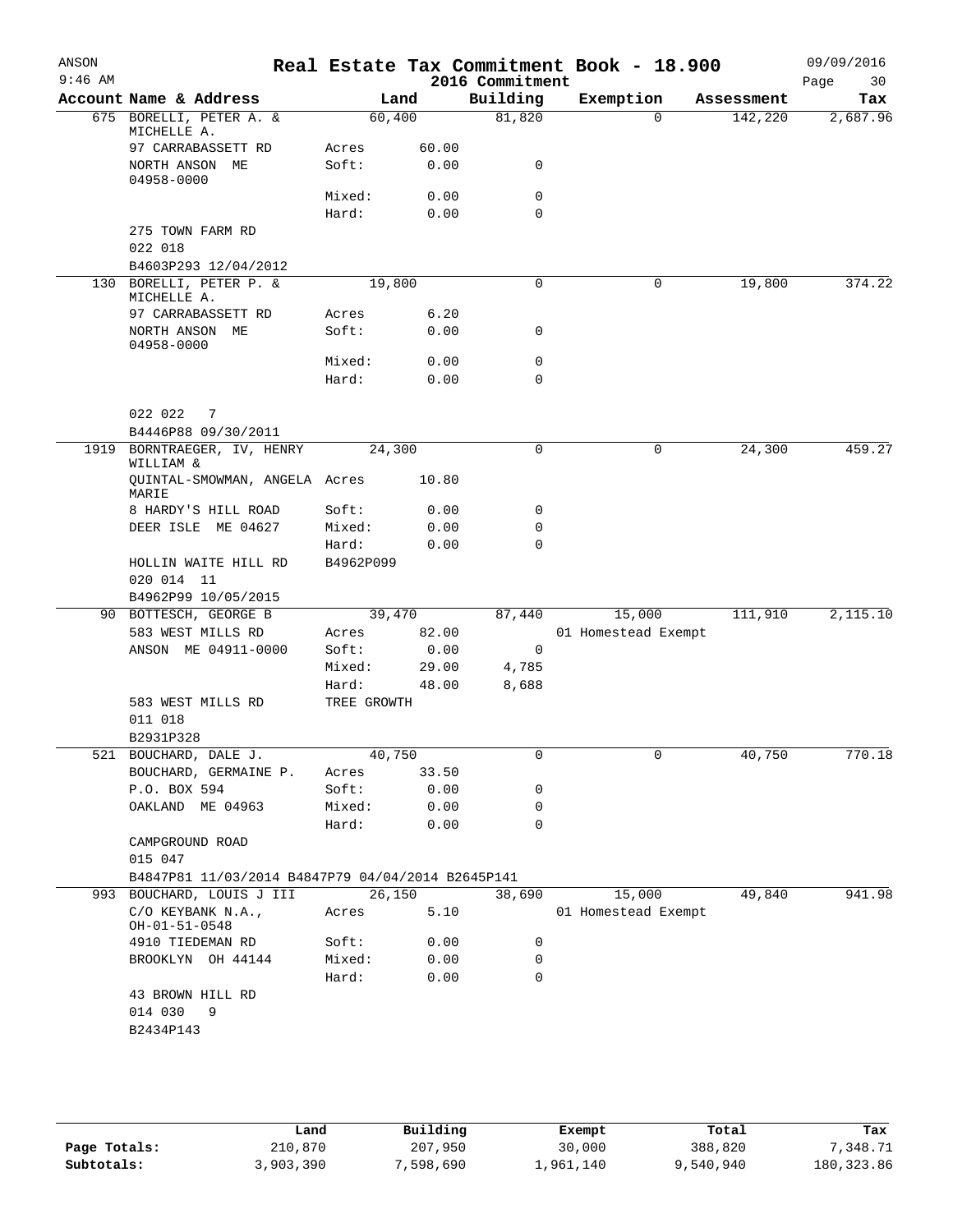| ANSON<br>$9:46$ AM |                                               |        |        | 2016 Commitment | Real Estate Tax Commitment Book - 18.900 |            | 09/09/2016<br>Page<br>31 |
|--------------------|-----------------------------------------------|--------|--------|-----------------|------------------------------------------|------------|--------------------------|
|                    | Account Name & Address                        |        | Land   | Building        | Exemption                                | Assessment | Tax                      |
|                    | 1946 BOUDREAU, MICHAEL &<br><b>JENNIFER G</b> |        | 15,000 | $\mathbf 0$     | $\Omega$                                 | 15,000     | 283.50                   |
|                    | 124 OVERLOOK ROAD                             | Acres  | 3.00   |                 |                                          |            |                          |
|                    | SOUTH WINDSOR CT 06074 Soft:                  |        | 0.00   | 0               |                                          |            |                          |
|                    |                                               | Mixed: | 0.00   | $\mathbf 0$     |                                          |            |                          |
|                    |                                               | Hard:  | 0.00   | $\Omega$        |                                          |            |                          |
|                    | 015 015B                                      |        |        |                 |                                          |            |                          |
|                    | B3588P195 11/08/2005                          |        |        |                 |                                          |            |                          |
|                    | 1222 BOULETTE, LAWRENCE R.,<br>JR.            |        | 28,500 | 52,300          | 0                                        | 80,800     | 1,527.12                 |
|                    | 94 EAST RIVER ROAD                            | Acres  | 7.00   |                 |                                          |            |                          |
|                    | SKOWHEGAN ME 04976                            | Soft:  | 0.00   | 0               |                                          |            |                          |
|                    |                                               | Mixed: | 0.00   | 0               |                                          |            |                          |
|                    |                                               | Hard:  | 0.00   | $\mathbf 0$     |                                          |            |                          |
|                    | 383 WEST MILLS RD<br>011 031                  |        |        |                 |                                          |            |                          |
|                    | B3782P166 12/05/2006                          |        |        |                 |                                          |            |                          |
|                    | 803 BOURQUE, WILLIAM R.<br>TRUSTEE            |        | 46,000 | 77,060          | 0                                        | 123,060    | 2,325.83                 |
|                    | BOURQUE, CAITRIN S.<br>TRUSTEE                | Acres  | 28.00  |                 |                                          |            |                          |
|                    | 12 BUTTONWOODS AVE                            | Soft:  | 0.00   | 0               |                                          |            |                          |
|                    | HAVERHILL MA<br>01830-0000                    | Mixed: | 0.00   | $\mathbf 0$     |                                          |            |                          |
|                    |                                               | Hard:  | 0.00   | $\mathbf 0$     |                                          |            |                          |
|                    | 497 FOUR MILE SQUARE RD<br>021 021            |        |        |                 |                                          |            |                          |
|                    | B4784P12 02/25/2014 B4478P249 12/27/2011      |        |        |                 |                                          |            |                          |
|                    | 534 BOWMAN, JAMES B &<br>CRYSTAL A            |        | 20,500 | 63,910          | 15,000                                   | 69,410     | 1,311.85                 |
|                    | 7 SOLON RD                                    | Acres  | 5.12   |                 | 01 Homestead Exempt                      |            |                          |
|                    | NORTH ANSON<br>МE<br>04958-0000               | Soft:  | 0.00   | 0               |                                          |            |                          |
|                    |                                               | Mixed: | 0.00   | 0               |                                          |            |                          |
|                    |                                               | Hard:  | 0.00   | $\mathbf 0$     |                                          |            |                          |
|                    | 7 SOLON RD                                    |        |        |                 |                                          |            |                          |
|                    | 017 021                                       |        |        |                 |                                          |            |                          |
|                    | B3147P114                                     |        |        |                 |                                          |            |                          |
| 1217               | BOWN, MATTHEW F & AMY A                       |        | 33,320 | 91,250          | 15,000                                   | 109,570    | 2,070.87                 |
|                    | PO BOX 334                                    | Acres  | 11.82  |                 | 01 Homestead Exempt                      |            |                          |
|                    | NORTH ANSON ME<br>04958-0334                  | Soft:  | 0.00   | 0               |                                          |            |                          |
|                    |                                               | Mixed: | 0.00   | 0               |                                          |            |                          |
|                    |                                               | Hard:  | 0.00   | 0               |                                          |            |                          |
|                    | 314 CAMPGROUND RD                             |        |        |                 |                                          |            |                          |
|                    | 015 043 F                                     |        |        |                 |                                          |            |                          |
|                    | B2518P126                                     |        |        |                 |                                          |            |                          |
| 97                 | BOYCE, GENE F                                 |        | 9,170  | 47,260          | 21,000                                   | 35,430     | 669.63                   |
|                    | PO BOX 76                                     | Acres  | 0.21   |                 | 01 Homestead Exempt                      |            |                          |
|                    | ANSON ME 04911-0076                           | Soft:  | 0.00   |                 | 0 02 Resident Veteran                    |            |                          |
|                    |                                               | Mixed: | 0.00   | 0               |                                          |            |                          |
|                    |                                               | Hard:  | 0.00   | 0               |                                          |            |                          |
|                    | 102 MAIN ST                                   |        |        |                 |                                          |            |                          |
|                    | 001 033                                       |        |        |                 |                                          |            |                          |
|                    | B793P116                                      |        |        |                 |                                          |            |                          |
|                    |                                               |        |        |                 |                                          |            |                          |
|                    |                                               |        |        |                 |                                          |            |                          |

|              | Land      | Building  | Exempt    | Total     | Tax        |
|--------------|-----------|-----------|-----------|-----------|------------|
| Page Totals: | 152,490   | 331,780   | 51,000    | 433,270   | 8,188.80   |
| Subtotals:   | 4,055,880 | 7,930,470 | 2,012,140 | 9,974,210 | 188,512.66 |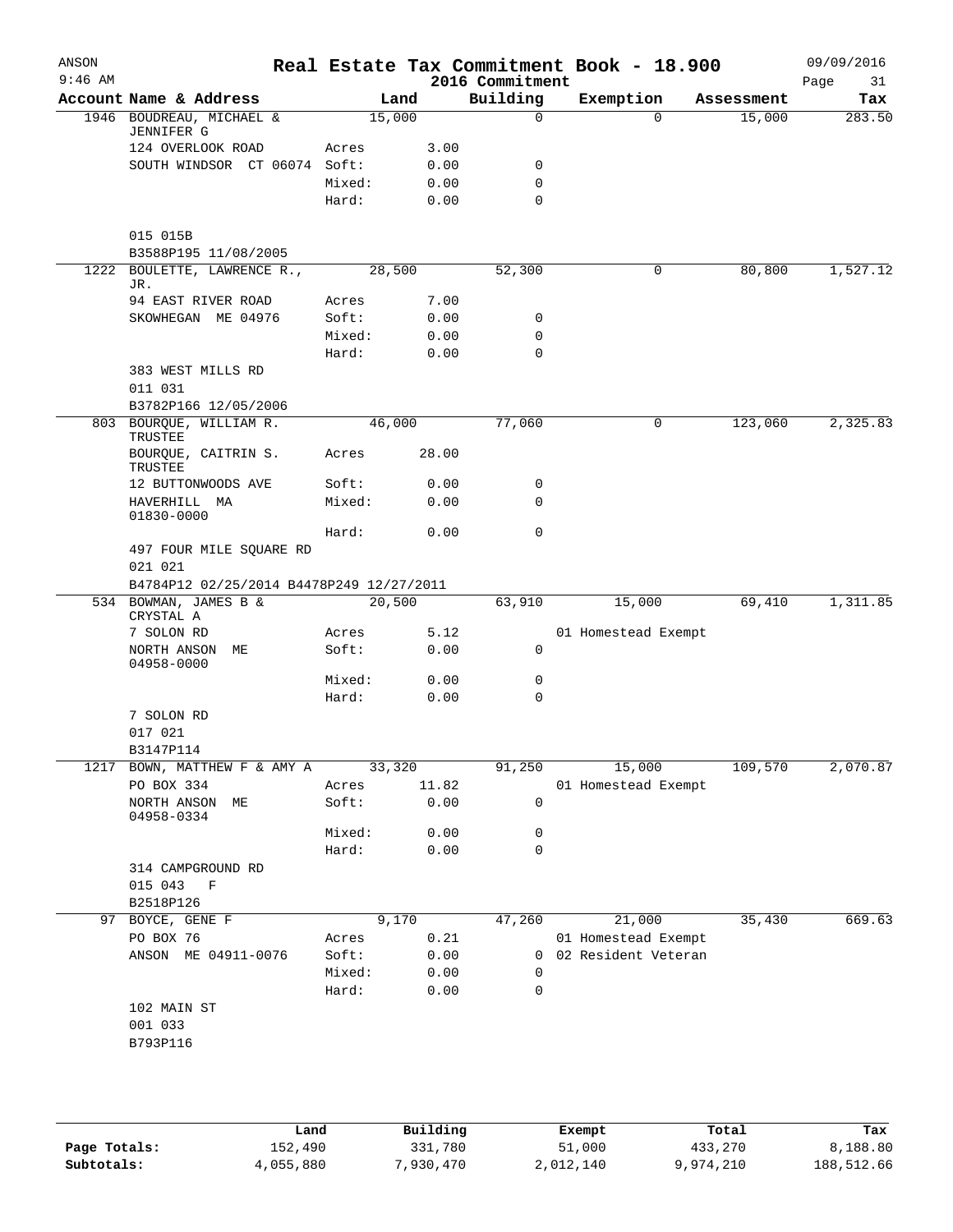| ANSON<br>$9:46$ AM |                                |             | Real Estate Tax Commitment Book - 18.900 | 2016 Commitment |           |                     |            | 09/09/2016<br>Page<br>32 |
|--------------------|--------------------------------|-------------|------------------------------------------|-----------------|-----------|---------------------|------------|--------------------------|
|                    | Account Name & Address         |             | Land                                     | Building        | Exemption |                     | Assessment | Tax                      |
|                    | 1518 BOYCE, LISA               |             | 14,970                                   | 58,800          |           | 15,000              | 58,770     | 1,110.75                 |
|                    | PO BOX 414                     | Acres       | 0.56                                     |                 |           | 01 Homestead Exempt |            |                          |
|                    | ANSON ME 04911-0414            | Soft:       | 0.00                                     | 0               |           |                     |            |                          |
|                    |                                | Mixed:      | 0.00                                     | 0               |           |                     |            |                          |
|                    |                                | Hard:       | 0.00                                     | $\mathbf 0$     |           |                     |            |                          |
|                    | 3 PINE ST                      |             |                                          |                 |           |                     |            |                          |
|                    | 001 036                        |             |                                          |                 |           |                     |            |                          |
|                    | B4325P129 10/08/2010           |             |                                          |                 |           |                     |            |                          |
| 100                | BOYCE, TIMOTHY G &             |             | 26,150                                   | 45,290          |           | 15,000              | 56,440     | 1,066.72                 |
|                    | TUCCI, KELLIE S                |             | 5.10                                     |                 |           | 01 Homestead Exempt |            |                          |
|                    | PO BOX 246                     | Acres       |                                          | 0               |           |                     |            |                          |
|                    |                                | Soft:       | 0.00                                     |                 |           |                     |            |                          |
|                    | ANSON ME 04911-0246            | Mixed:      | 0.00                                     | 0               |           |                     |            |                          |
|                    |                                | Hard:       | 0.00                                     | $\mathbf 0$     |           |                     |            |                          |
|                    | 35 BROWN HILL RD               |             |                                          |                 |           |                     |            |                          |
|                    | 014 030<br>8                   |             |                                          |                 |           |                     |            |                          |
|                    | B2339P244                      |             |                                          |                 |           |                     |            |                          |
|                    | 1517 BOYLE, JAMES &            |             | 0                                        | 28,240          |           | 15,000              | 13,240     | 250.24                   |
|                    | WILLEY, SUSAN                  |             |                                          |                 |           | 01 Homestead Exempt |            |                          |
|                    | PO BOX 101                     |             |                                          |                 |           |                     |            |                          |
|                    | ANSON ME 04911-0101            |             |                                          |                 |           |                     |            |                          |
|                    |                                |             |                                          |                 |           |                     |            |                          |
|                    | 016 005<br>Α<br>ON             |             |                                          |                 |           |                     |            |                          |
|                    | 104 BRACK, DAVID               |             | 17,320                                   | 43,530          |           | 15,000              | 45,850     | 866.57                   |
|                    | PO BOX 96                      | Acres       | 0.75                                     |                 |           | 01 Homestead Exempt |            |                          |
|                    | ANSON ME 04911-0096            | Soft:       | 0.00                                     | 0               |           |                     |            |                          |
|                    |                                | Mixed:      | 0.00                                     | 0               |           |                     |            |                          |
|                    |                                | Hard:       | 0.00                                     | 0               |           |                     |            |                          |
|                    | 11 THIRD ST                    | LIFE ESTATE |                                          |                 |           |                     |            |                          |
|                    | 001 054                        |             |                                          |                 |           |                     |            |                          |
|                    | B3976P352 03/21/2008 B2723P298 |             |                                          |                 |           |                     |            |                          |
| 1857               | BRADBURY, CHAD H               |             | 18,330                                   | 25,020          |           | 0                   | 43,350     | 819.32                   |
|                    | 1180 ROUTE 2 STE 5             | Acres       | 4.22                                     |                 |           |                     |            |                          |
|                    | RUMFORD ME 04276-3644          | Soft:       | 0.00                                     | 0               |           |                     |            |                          |
|                    |                                | Mixed:      | 0.00                                     | 0               |           |                     |            |                          |
|                    |                                | Hard:       | 0.00                                     | $\mathbf 0$     |           |                     |            |                          |
|                    |                                |             | WOOD ENERGY PROPERTY                     |                 |           |                     |            |                          |
|                    | 016 015<br>Α                   |             |                                          |                 |           |                     |            |                          |
|                    | B2599P238                      |             |                                          |                 |           |                     |            |                          |
| 107                | BRADLEY, SHIRLEY M             |             | 17,600                                   | $\mathsf{O}$    |           | $\mathbf 0$         | 17,600     | 332.64                   |
|                    | C/O PETER BRADLEY              | Acres       | 10.50                                    |                 |           |                     |            |                          |
|                    | PO BOX 397                     | Soft:       | 0.00                                     | 0               |           |                     |            |                          |
|                    | NUTTING LAKE<br>МA             | Mixed:      | 0.00                                     | 0               |           |                     |            |                          |
|                    | 01865-0000                     |             |                                          |                 |           |                     |            |                          |
|                    |                                | Hard:       | 0.00                                     | 0               |           |                     |            |                          |
|                    |                                |             |                                          |                 |           |                     |            |                          |
|                    | 015 044<br>К                   |             |                                          |                 |           |                     |            |                          |
|                    | B1292P14                       |             |                                          |                 |           |                     |            |                          |
|                    | 1921 BRADY, CHERYL             |             | 21,820                                   | 0               |           | $\mathbf 0$         | 21,820     | 412.40                   |
|                    | 70 SOUTHBRIDGE ST              | Acres       | 8.32                                     |                 |           |                     |            |                          |
|                    | WORCESTER MA                   | Soft:       | 0.00                                     | 0               |           |                     |            |                          |
|                    | 01608-0000                     |             |                                          |                 |           |                     |            |                          |
|                    |                                | Mixed:      | 0.00                                     | 0               |           |                     |            |                          |
|                    |                                | Hard:       | 0.00                                     | $\mathsf{O}$    |           |                     |            |                          |
|                    | HOLLIN WAITE HILL RD           |             |                                          |                 |           |                     |            |                          |
|                    | 020 014 13                     |             |                                          |                 |           |                     |            |                          |
|                    | B3416P7 12/02/2004             |             |                                          |                 |           |                     |            |                          |
|                    |                                |             |                                          |                 |           |                     |            |                          |
|                    |                                | Land        | Building                                 |                 | Exempt    |                     | Total      | Tax                      |
| Page Totals:       | 116,190                        |             | 200,880                                  |                 | 60,000    |                     | 257,070    | 4,858.64                 |
| Subtotals:         | 4,172,070                      |             | 8,131,350                                |                 | 2,072,140 |                     | 10,231,280 | 193, 371.30              |
|                    |                                |             |                                          |                 |           |                     |            |                          |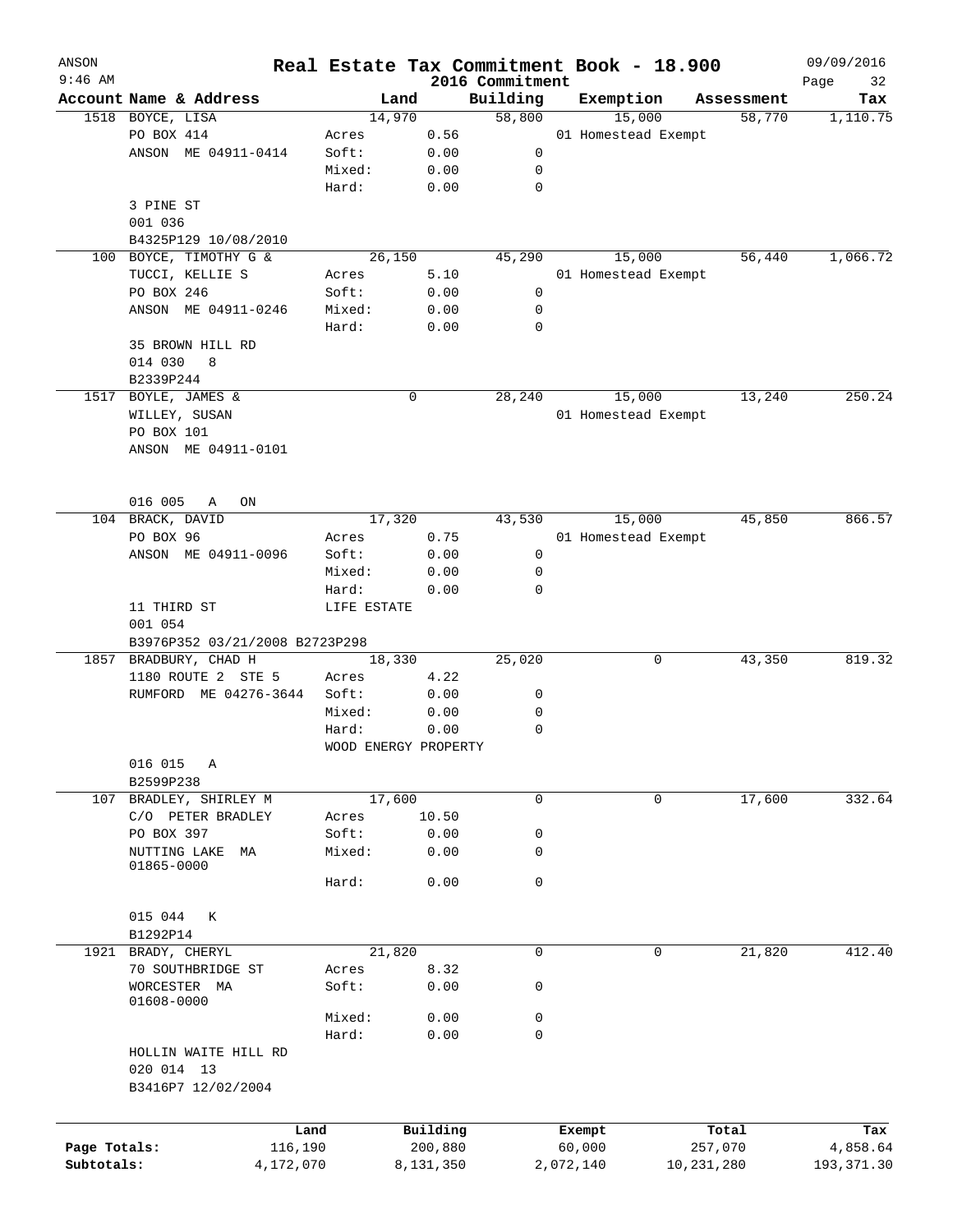| ANSON     |                                             |        |        |                 | Real Estate Tax Commitment Book - 18.900 |            | 09/09/2016 |
|-----------|---------------------------------------------|--------|--------|-----------------|------------------------------------------|------------|------------|
| $9:46$ AM |                                             |        |        | 2016 Commitment |                                          |            | Page<br>33 |
|           | Account Name & Address                      |        | Land   | Building        | Exemption                                | Assessment | Tax        |
|           | 1269 BRAKE, JACK K &                        |        | 4,700  | $\mathbf 0$     | $\Omega$                                 | 4,700      | 88.83      |
|           | SACKETT, MICHAEL                            | Acres  | 5.00   |                 |                                          |            |            |
|           | PO BOX 207                                  | Soft:  | 0.00   | 0               |                                          |            |            |
|           | SKOWHEGAN ME<br>04976-0207                  | Mixed: | 0.00   | 0               |                                          |            |            |
|           |                                             | Hard:  | 0.00   | $\mathbf 0$     |                                          |            |            |
|           | 012 011                                     |        |        |                 |                                          |            |            |
|           | B1377P286                                   |        |        |                 |                                          |            |            |
|           | 103 BRALEY, FRANK W & RUTH<br>Е             |        | 14,560 | 77,810          | 15,000                                   | 77,370     | 1,462.29   |
|           | 112 MAIN ST                                 | Acres  |        | 0.53            | 01 Homestead Exempt                      |            |            |
|           | ANSON ME 04911-0000                         | Soft:  | 0.00   | 0               |                                          |            |            |
|           |                                             | Mixed: | 0.00   | 0               |                                          |            |            |
|           |                                             | Hard:  | 0.00   | 0               |                                          |            |            |
|           | 112 MAIN ST                                 |        |        |                 |                                          |            |            |
|           | 001 035                                     |        |        |                 |                                          |            |            |
|           | B815P888                                    |        |        |                 |                                          |            |            |
| 1687      | BRALEY, FRANK W. & RUTH                     |        | 11,130 | 9,760           | 0                                        | 20,890     | 394.82     |
|           | Ε.                                          |        |        |                 |                                          |            |            |
|           | 112 MAIN ST                                 | Acres  | 1.75   |                 |                                          |            |            |
|           | ANSON ME 04911                              | Soft:  | 0.00   | 0               |                                          |            |            |
|           |                                             | Mixed: | 0.00   | 0               |                                          |            |            |
|           |                                             | Hard:  | 0.00   | $\mathbf 0$     |                                          |            |            |
|           | 24 FRONT ST                                 |        |        |                 |                                          |            |            |
|           | 001 051                                     |        |        |                 |                                          |            |            |
|           | B3532P151 08/04/2005<br>1474 BRAUER, KURT & |        | 17,320 | 37,410          | 0                                        | 54,730     | 1,034.40   |
|           | WALBRECHT, ALYSSA                           | Acres  | 0.75   |                 |                                          |            |            |
|           | 161 SAPE ROAD                               | Soft:  | 0.00   | 0               |                                          |            |            |
|           | RAYMOND ME 04071                            | Mixed: | 0.00   | 0               |                                          |            |            |
|           |                                             | Hard:  | 0.00   | 0               |                                          |            |            |
|           | 14 FRONT ST                                 |        |        |                 |                                          |            |            |
|           | 001 050                                     |        |        |                 |                                          |            |            |
|           | B4767P33 03/21/2014                         |        |        |                 |                                          |            |            |
|           | 135 BREEN, SHANE L.                         |        | 22,500 | $\Omega$        | 0                                        | 22,500     | 425.25     |
|           | 21 PARKVIEW AVENUE                          | Acres  | 9.00   |                 |                                          |            |            |
|           | LIVERMORE FALLS ME<br>04254                 | Soft:  |        | 0.00<br>0       |                                          |            |            |
|           |                                             | Mixed: | 0.00   | 0               |                                          |            |            |
|           |                                             | Hard:  | 0.00   | $\mathbf 0$     |                                          |            |            |
|           | SKIDMORE RD                                 |        |        |                 |                                          |            |            |
|           | 023 015<br>F <sub>1</sub>                   |        |        |                 |                                          |            |            |
|           | B4381P337 03/25/2011                        |        |        |                 |                                          |            |            |
|           | 110 BRIDGES, LUCIE E.                       |        | 34,000 | 80,840          | 15,000                                   | 99,840     | 1,886.98   |
|           | 329 EMBDEN POND RD                          | Acres  | 12.50  |                 | 01 Homestead Exempt                      |            |            |
|           | NORTH ANSON ME<br>04958-0000                | Soft:  | 0.00   | 0               |                                          |            |            |
|           |                                             | Mixed: | 0.00   | 0               |                                          |            |            |
|           |                                             | Hard:  | 0.00   | 0               |                                          |            |            |
|           | 329 EMBDEN POND RD<br>023 024<br>$\Box$     |        |        |                 |                                          |            |            |
|           | B3893P298 08/13/2007                        |        |        |                 |                                          |            |            |
|           |                                             |        |        |                 |                                          |            |            |

|              | Land      | Building  | Exempt    | Total      | Tax        |
|--------------|-----------|-----------|-----------|------------|------------|
| Page Totals: | 104,210   | 205,820   | 30,000    | 280,030    | 5,292.57   |
| Subtotals:   | 4,276,280 | 8,337,170 | 2,102,140 | 10,511,310 | 198,663.87 |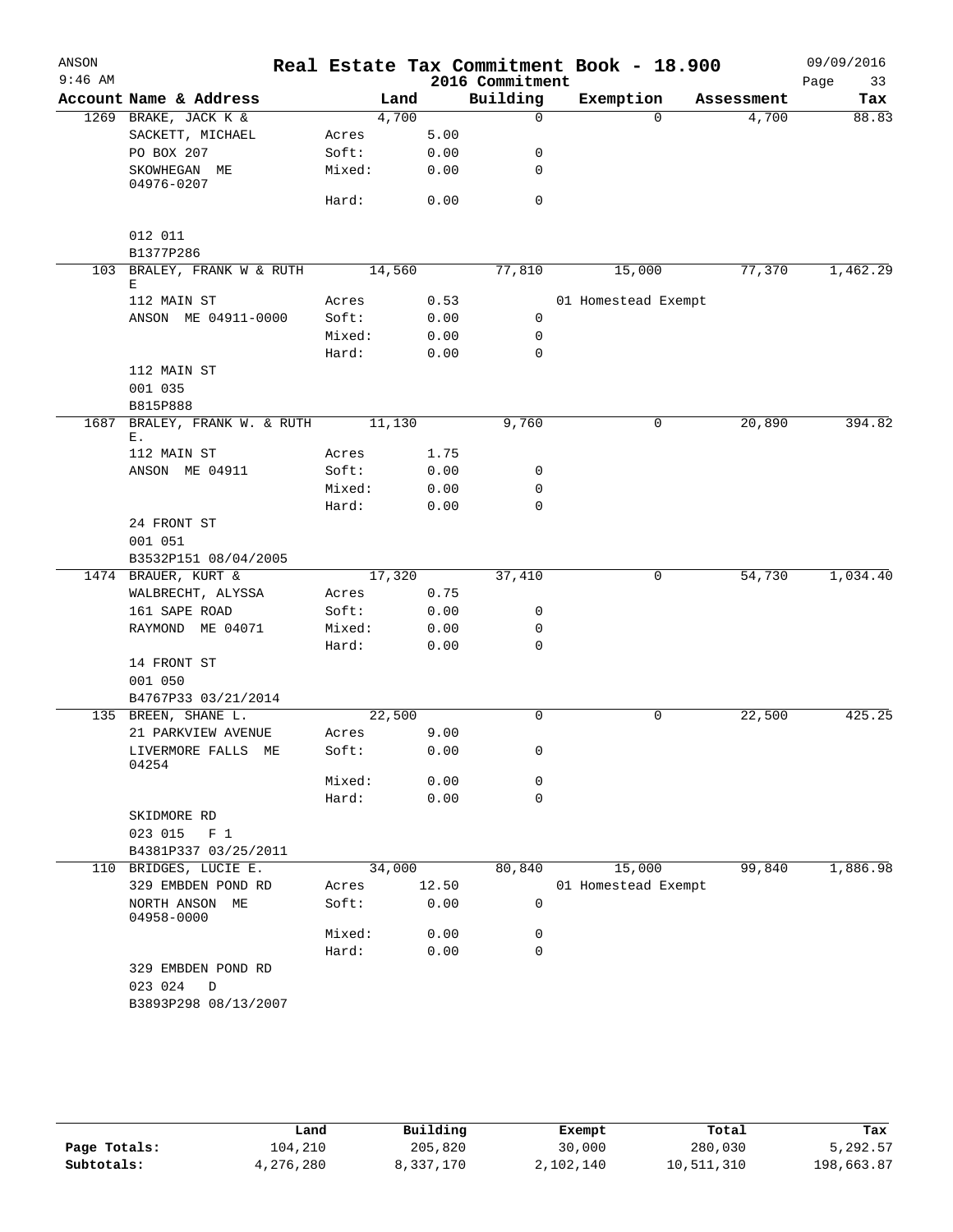| ANSON<br>$9:46$ AM |                                         |                |               |                             | Real Estate Tax Commitment Book - 18.900 |            | 09/09/2016        |
|--------------------|-----------------------------------------|----------------|---------------|-----------------------------|------------------------------------------|------------|-------------------|
|                    | Account Name & Address                  |                | Land          | 2016 Commitment<br>Building | Exemption                                | Assessment | Page<br>34<br>Tax |
| 1077               | BRIGGS, DONALD T. &                     | 21,470         |               | 0                           | $\Omega$                                 | 21,470     | 405.78            |
|                    | DIANE L.                                |                |               |                             |                                          |            |                   |
|                    | 300 HOPKINS RD                          | Acres          | 1.98          |                             |                                          |            |                   |
|                    | PLYMOUTH ME 04967                       | Soft:          | 0.00          | 0                           |                                          |            |                   |
|                    |                                         | Mixed:         | 0.00          | 0                           |                                          |            |                   |
|                    |                                         | Hard:          | 0.00          | $\Omega$                    |                                          |            |                   |
|                    | 1177 VALLEY RD                          |                |               |                             |                                          |            |                   |
|                    | 020 027<br>B 5                          |                |               |                             |                                          |            |                   |
|                    | B4595P34 10/26/2012                     |                |               |                             |                                          |            |                   |
|                    | 1261 BROWN, DANIEL M                    |                | 11,490        | 55,200                      | 0                                        | 66,690     | 1,260.44          |
|                    | PO BOX 11                               | Acres          | 0.33          |                             |                                          |            |                   |
|                    | NORTH ANSON ME<br>04958-0000            | Soft:          | 0.00          | 0                           |                                          |            |                   |
|                    |                                         | Mixed:         | 0.00          | 0                           |                                          |            |                   |
|                    |                                         | Hard:          | 0.00          | 0                           |                                          |            |                   |
|                    | 11 MADISON ST                           | B4993P001      |               |                             |                                          |            |                   |
|                    | 006 007<br>B4993P001 08/14/2016         |                |               |                             |                                          |            |                   |
|                    | 122 BROWN, DANIEL M                     |                | 43,000        | 109,360                     | 15,000                                   | 137,360    | 2,596.10          |
|                    | PO BOX 11                               | Acres          | 41.00         |                             | 01 Homestead Exempt                      |            |                   |
|                    | NORTH ANSON ME<br>04958-0011            | Soft:          | 0.00          | $\mathbf 0$                 |                                          |            |                   |
|                    |                                         | Mixed:         | 0.00          | 0                           |                                          |            |                   |
|                    |                                         | Hard:          | 0.00          | 0                           |                                          |            |                   |
|                    | 91 MADISON ST                           |                |               |                             |                                          |            |                   |
|                    | 017 027                                 |                |               |                             |                                          |            |                   |
|                    | B2346P141                               |                |               |                             |                                          |            |                   |
| 1925               | BROWN, FRED D. &<br>CHRISTINE L.        | 15,980         |               | 0                           | 0                                        | 15,980     | 302.02            |
|                    | 97 CANADA RD                            | Acres          | 20.50         |                             |                                          |            |                   |
|                    | MOSCOW ME 04920                         | Soft:          | 0.00          | 0                           |                                          |            |                   |
|                    |                                         | Mixed:         | 13.00         | 2,145                       |                                          |            |                   |
|                    |                                         | Hard:          | 6.00          | 1,086                       |                                          |            |                   |
|                    | CROSS RD                                |                |               |                             |                                          |            |                   |
|                    | 011 035 A                               |                |               |                             |                                          |            |                   |
| 651                | BROWN, JASON A & JODY M                 | 11,380         |               | 0                           | 0                                        | 11,380     | 215.08            |
|                    | 13 GARFIELD ST<br>MADISON ME 04950-0000 | Acres<br>Soft: | 24.80<br>1.00 | 120                         |                                          |            |                   |
|                    |                                         | Mixed:         | 22.80         | 3,762                       |                                          |            |                   |
|                    |                                         | Hard:          | 0.00          | 0                           |                                          |            |                   |
|                    |                                         | TREE GROWTH    |               |                             |                                          |            |                   |
|                    | 024 028<br>B                            |                |               |                             |                                          |            |                   |
|                    | B2807P168                               |                |               |                             |                                          |            |                   |
| 109                | BROWN, LESLIE R.                        |                | 0             | 27,130                      | 15,000                                   | 12,130     | 229.26            |
|                    | 4 DAISY COURT                           |                |               |                             | 01 Homestead Exempt                      |            |                   |
|                    | PITTSFIELD ME                           |                |               |                             |                                          |            |                   |
|                    | 04967-0000                              |                |               |                             |                                          |            |                   |
|                    | 382 RIVER RD                            |                |               |                             |                                          |            |                   |
|                    | 016 005 A ON                            |                |               |                             |                                          |            |                   |
|                    |                                         |                |               |                             |                                          |            |                   |

|              | Land      | Building  | Exempt    | Total      | Tax        |
|--------------|-----------|-----------|-----------|------------|------------|
| Page Totals: | 103,320   | 191,690   | 30,000    | 265,010    | 5,008.68   |
| Subtotals:   | 4,379,600 | 8,528,860 | 2,132,140 | 10,776,320 | 203,672.55 |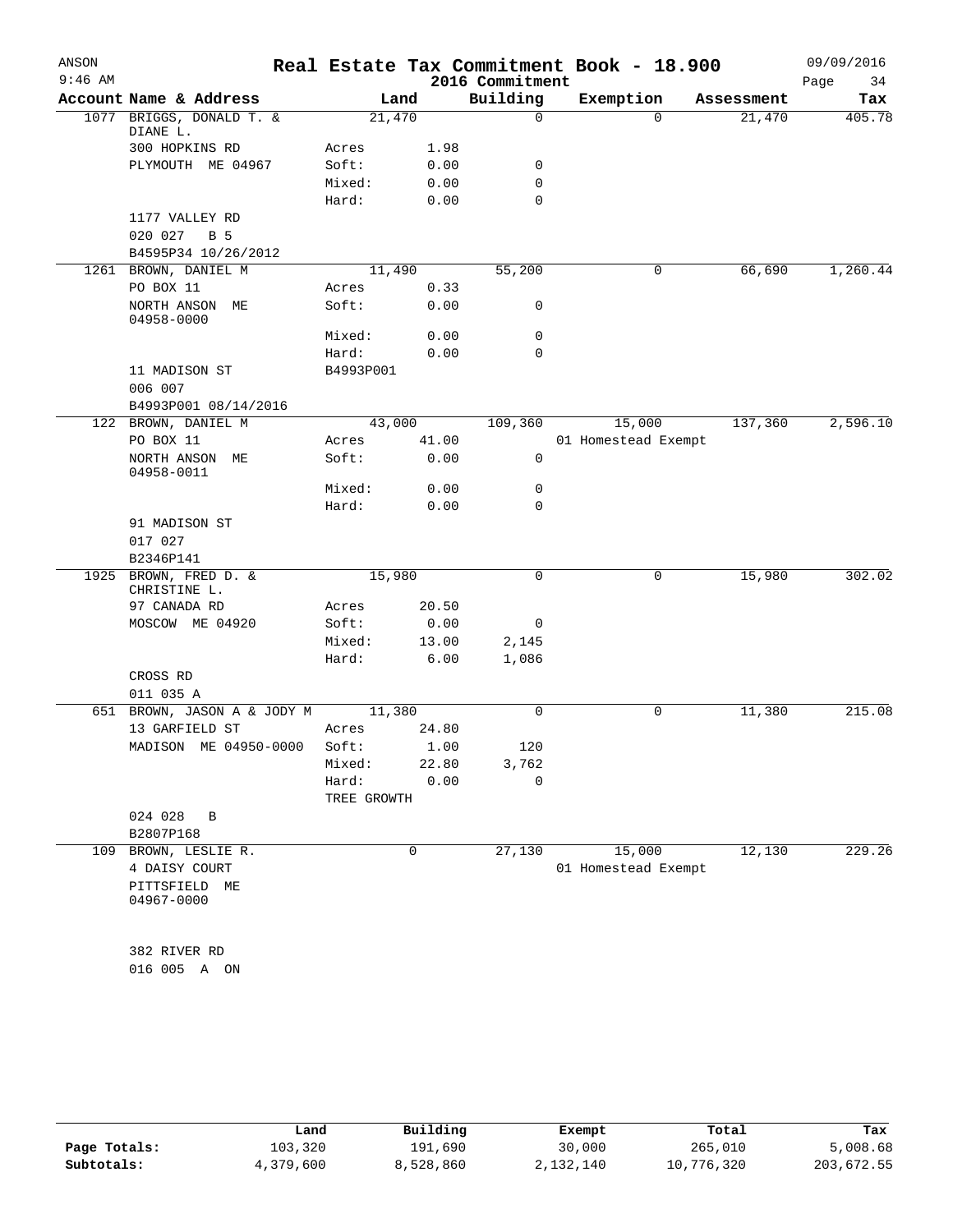| ANSON     |                                      |                |       |                 | Real Estate Tax Commitment Book - 18.900 |            | 09/09/2016 |
|-----------|--------------------------------------|----------------|-------|-----------------|------------------------------------------|------------|------------|
| $9:46$ AM |                                      |                |       | 2016 Commitment |                                          |            | Page<br>35 |
|           | Account Name & Address               |                | Land  | Building        | Exemption                                | Assessment | Tax        |
|           | 1678 BROWN, LOUISE J &               | 24,230         |       | 18,760          | 15,000                                   | 27,990     | 529.01     |
|           | DOUGLAS D, JR<br>555 PEASE HILL ROAD |                |       |                 |                                          |            |            |
|           | ANSON ME 04911                       | Acres<br>Soft: | 3.82  | 0               | 01 Homestead Exempt                      |            |            |
|           |                                      | Mixed:         | 0.00  | $\mathbf 0$     |                                          |            |            |
|           |                                      |                | 0.00  | 0               |                                          |            |            |
|           | 555 PEASE HILL RD                    | Hard:          | 0.00  |                 |                                          |            |            |
|           | 014 041<br>$\mathbf{1}$              |                |       |                 |                                          |            |            |
|           | B3326P330 06/16/2004                 |                |       |                 |                                          |            |            |
|           | 1246 BROWN, MARY D                   |                | 0     | 9,940           | 9,940                                    | $\Omega$   | 0.00       |
|           | PO BOX 126                           |                |       |                 | 01 Homestead Exempt                      |            |            |
|           | ANSON ME 04911-0126                  |                |       |                 |                                          |            |            |
|           |                                      |                |       |                 |                                          |            |            |
|           | 78 CAMPGROUND RD                     |                |       |                 |                                          |            |            |
|           | 015 036<br>5<br>ON                   |                |       |                 |                                          |            |            |
|           | 448 BROWN, RICHARD E JR              | 10,000         |       | 51,860          | 15,000                                   | 46,860     | 885.65     |
|           | PO BOX 193                           | Acres          | 0.25  |                 | 01 Homestead Exempt                      |            |            |
|           | ANSON ME 04911-0193                  | Soft:          | 0.00  | $\mathsf{O}$    |                                          |            |            |
|           |                                      | Mixed:         | 0.00  | 0               |                                          |            |            |
|           |                                      | Hard:          | 0.00  | 0               |                                          |            |            |
|           | 9 SECOND ST                          |                |       |                 |                                          |            |            |
|           | 001 067                              |                |       |                 |                                          |            |            |
|           | B2842P336                            |                |       |                 |                                          |            |            |
|           | 1855 BROWN, SHEILA W.                | 31,650         |       | 44,950          | 15,000                                   | 61,600     | 1,164.24   |
|           | 840 RIVER ROAD                       | Acres          | 10.15 |                 | 01 Homestead Exempt                      |            |            |
|           | NORTH ANSON ME<br>04958-0000         | Soft:          | 0.00  | $\mathbf 0$     |                                          |            |            |
|           |                                      | Mixed:         | 0.00  | 0               |                                          |            |            |
|           |                                      | Hard:          | 0.00  | $\mathbf 0$     |                                          |            |            |
|           | 840 RIVER RD                         |                |       |                 |                                          |            |            |
|           | 018 007 & 008                        |                |       |                 |                                          |            |            |
|           | B4275P175 05/13/2010                 |                |       |                 |                                          |            |            |
|           | 124 BROWN, STEPHEN W &               | 18,150         |       | 0               | 0                                        | 18,150     | 343.04     |
|           | PAULA D                              |                |       |                 |                                          |            |            |
|           | BOX 413                              | Acres          | 5.10  |                 |                                          |            |            |
|           | ME 04927-0000<br>CLINTON             | Soft:          | 0.00  | 0               |                                          |            |            |
|           |                                      | Mixed:         | 0.00  | 0               |                                          |            |            |
|           |                                      | Hard:          | 0.00  | $\mathbf 0$     |                                          |            |            |
|           | 014 030<br>$\overline{7}$            |                |       |                 |                                          |            |            |
|           | B2061P1409                           |                |       |                 |                                          |            |            |
|           | 116 BROWN, STEPHEN W &               | 34,100         |       | 0               | 0                                        | 34,100     | 644.49     |
|           | PAULA D                              |                |       |                 |                                          |            |            |
|           | BOX 413                              | Acres          | 12.60 |                 |                                          |            |            |
|           | CLINTON ME 04927-0000                | Soft:          | 0.00  | 0               |                                          |            |            |
|           |                                      | Mixed:         | 0.00  | 0               |                                          |            |            |
|           |                                      | Hard:          | 0.00  | 0               |                                          |            |            |
|           | 022 021<br>4                         |                |       |                 |                                          |            |            |
|           | B1974P181                            |                |       |                 |                                          |            |            |

|              | Land      | Building  | Exempt    | Total      | Tax        |
|--------------|-----------|-----------|-----------|------------|------------|
| Page Totals: | 118,130   | 125,510   | 54,940    | 188,700    | 3,566.43   |
| Subtotals:   | 4,497,730 | 8,654,370 | 2,187,080 | 10,965,020 | 207,238.98 |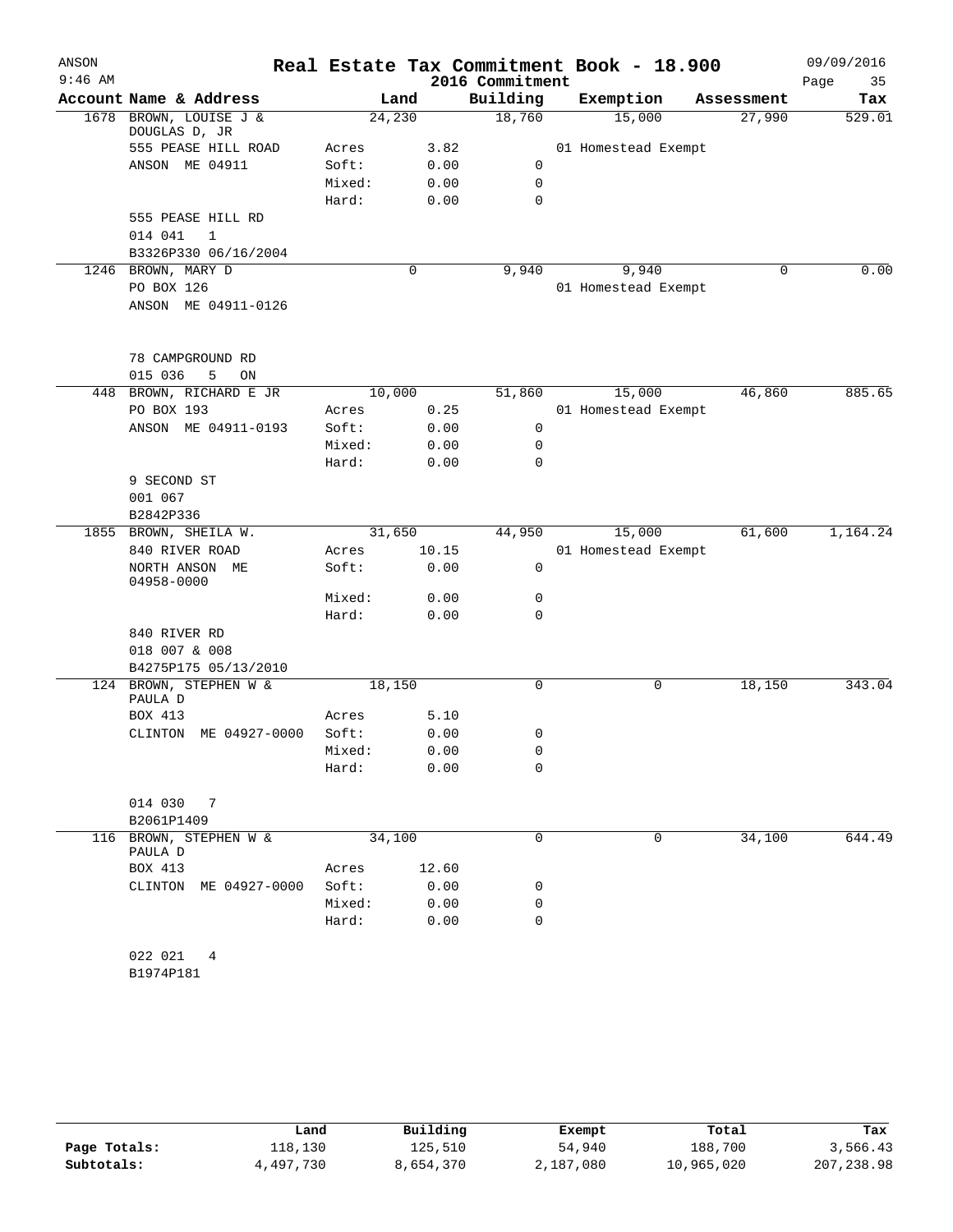| ANSON<br>$9:46$ AM |                                           |                |               | 2016 Commitment | Real Estate Tax Commitment Book - 18.900 |            | 09/09/2016<br>36<br>Page |
|--------------------|-------------------------------------------|----------------|---------------|-----------------|------------------------------------------|------------|--------------------------|
|                    | Account Name & Address                    |                | Land          | Building        | Exemption                                | Assessment | Tax                      |
|                    | 1635 BROWNE, DONALD J &<br>CHERYL A       | 32,220         |               | 9,420           | $\Omega$                                 | 41,640     | 787.00                   |
|                    | 24 WIRE BRIDGE ROAD                       | Acres          | 28.43         |                 |                                          |            |                          |
|                    | NEW PORTLAND<br>MЕ<br>04961-3605          | Soft:          | 0.00          | 0               |                                          |            |                          |
|                    |                                           | Mixed:         | 0.00          | 0               |                                          |            |                          |
|                    |                                           | Hard:          | 0.00          | 0               |                                          |            |                          |
|                    | 019 026<br>Α                              |                |               |                 |                                          |            |                          |
|                    | B2576P335                                 |                |               |                 |                                          |            |                          |
|                    | 114 BROWNE, SHAWN E                       | 30,000         |               | 122,920         | 15,000                                   | 137,920    | 2,606.69                 |
|                    | PO BOX 358<br>NORTH ANSON ME              | Acres<br>Soft: | 8.50<br>0.00  | 0               | 01 Homestead Exempt                      |            |                          |
|                    | 04958-0358                                |                |               |                 |                                          |            |                          |
|                    |                                           | Mixed:         | 0.00          | 0               |                                          |            |                          |
|                    |                                           | Hard:          | 0.00          | 0               |                                          |            |                          |
|                    | 106 VALLEY RD                             |                |               |                 |                                          |            |                          |
|                    | 018 028                                   |                |               |                 |                                          |            |                          |
|                    | B2034P142                                 |                |               |                 |                                          |            |                          |
|                    | 594 BRUCE, RANDY C                        | 19,880         |               | 20,990          | 0                                        | 40,870     | 772.44                   |
|                    | 1174 LAKEWOOD RD<br>MADISON ME 04950-0000 | Acres<br>Soft: | 10.60<br>0.00 | 0               |                                          |            |                          |
|                    |                                           | Mixed:         | 0.00          | 0               |                                          |            |                          |
|                    |                                           | Hard:          | 0.00          | $\mathbf 0$     |                                          |            |                          |
|                    |                                           |                |               |                 |                                          |            |                          |
|                    | 018 021<br>J                              |                |               |                 |                                          |            |                          |
|                    | B2732P203                                 |                |               |                 |                                          |            |                          |
|                    | 1549 BRUCE, RANDY C.                      | 13,200         |               | 0               | 0                                        | 13,200     | 249.48                   |
|                    | 1174 LAKEWOOD RD                          | Acres          | 22.00         |                 |                                          |            |                          |
|                    | MADISON ME 04950-0000                     | Soft:          | 0.00          | 0               |                                          |            |                          |
|                    |                                           | Mixed:         | 0.00          | 0               |                                          |            |                          |
|                    |                                           | Hard:          | 0.00          | $\Omega$        |                                          |            |                          |
|                    | 018 020                                   |                |               |                 |                                          |            |                          |
|                    | B3988P282 04/18/2008                      |                |               |                 |                                          |            |                          |
| 487                | BRUCE, SEAN M & MONARAY<br>L              | 21,500         |               | 72,620          | 15,000                                   | 79,120     | 1,495.37                 |
|                    | 293 CAMPGROUND RD                         | Acres          | 2.00          |                 | 01 Homestead Exempt                      |            |                          |
|                    | NORTH ANSON ME<br>04958-0000              | Soft:          | 0.00          | 0               |                                          |            |                          |
|                    |                                           | Mixed:         | 0.00          | 0               |                                          |            |                          |
|                    |                                           | Hard:          | 0.00          | 0               |                                          |            |                          |
|                    | 293 CAMPGROUND RD                         |                |               |                 |                                          |            |                          |
|                    | 015 047<br>E                              |                |               |                 |                                          |            |                          |
|                    | B3148P29                                  |                |               |                 |                                          |            |                          |
|                    | 1135 BRYAN, WENDY J., ESTATE              | 18,000         |               | 0               | $\mathbf 0$                              | 18,000     | 340.20                   |
|                    | C/O TERRY GRIFFIN                         | Acres          | 5.00          |                 |                                          |            |                          |
|                    | 340 COUNTY LINE DRIVE                     | Soft:          | 0.00          | 0               |                                          |            |                          |
|                    | MARTINSBURG WV<br>25404-0000              | Mixed:         | 0.00          | 0               |                                          |            |                          |
|                    |                                           | Hard:          | 0.00          | $\mathbf 0$     |                                          |            |                          |
|                    | 019 010<br>Α                              |                |               |                 |                                          |            |                          |
|                    | B2356P168                                 |                |               |                 |                                          |            |                          |

|              | Land      | Building  | Exempt    | Total      | Tax        |
|--------------|-----------|-----------|-----------|------------|------------|
| Page Totals: | 134,800   | 225,950   | 30,000    | 330,750    | 6.251.18   |
| Subtotals:   | 4,632,530 | 8,880,320 | 2,217,080 | 11,295,770 | 213,490.16 |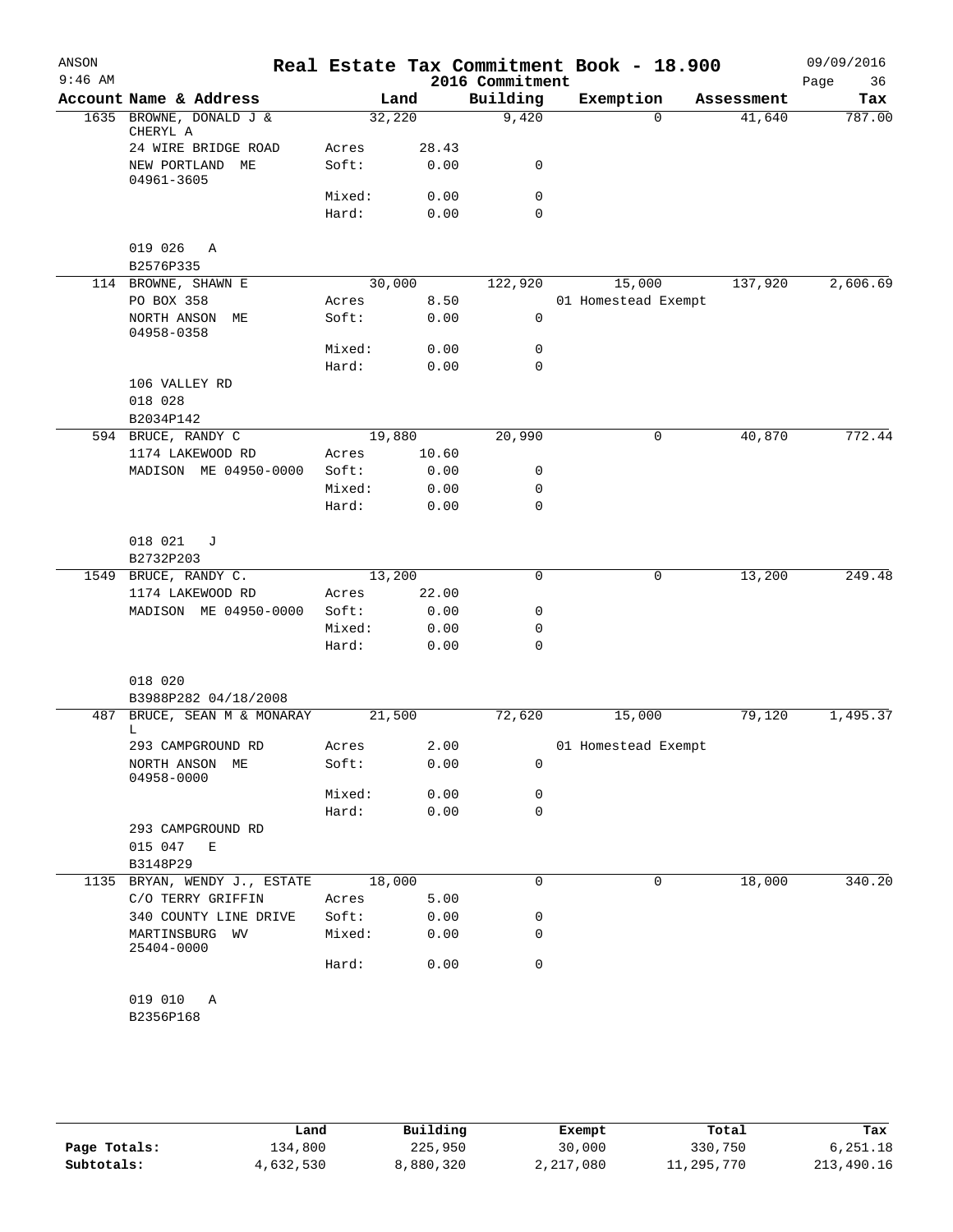| ANSON<br>$9:46$ AM |                                     |           |        |           | 2016 Commitment |           | Real Estate Tax Commitment Book - 18.900 |            | 09/09/2016<br>Page<br>37 |
|--------------------|-------------------------------------|-----------|--------|-----------|-----------------|-----------|------------------------------------------|------------|--------------------------|
|                    | Account Name & Address              |           | Land   |           | Building        |           | Exemption                                | Assessment | Tax                      |
|                    | 225 BRYANT II, BILLY                |           | 20,000 |           | 12,180          |           | 0                                        | 32,180     | 608.20                   |
|                    | 1160 VALLEY ROAD                    |           | Acres  | 1.00      |                 |           |                                          |            |                          |
|                    | ANSON ME 04911                      |           | Soft:  | 0.00      | 0               |           |                                          |            |                          |
|                    |                                     |           | Mixed: |           | 0               |           |                                          |            |                          |
|                    |                                     |           |        | 0.00      |                 |           |                                          |            |                          |
|                    |                                     |           | Hard:  | 0.00      | $\mathbf 0$     |           |                                          |            |                          |
|                    | 1160 VALLEY RD                      |           |        |           |                 |           |                                          |            |                          |
|                    | 020 024<br>Ε                        |           |        |           |                 |           |                                          |            |                          |
|                    | B4820P287 08/19/2014 B1572P165      |           |        |           |                 |           |                                          |            |                          |
| 127                | BRYANT, HARRIET R &                 |           | 26,790 |           | $\mathbf 0$     |           | 0                                        | 26,790     | 506.33                   |
|                    | JOHN H                              |           |        |           |                 |           |                                          |            |                          |
|                    | PO BOX 444                          |           | Acres  | 5.79      |                 |           |                                          |            |                          |
|                    | NORTH ANSON ME                      |           | Soft:  | 0.00      | 0               |           |                                          |            |                          |
|                    | 04958-0444                          |           | Mixed: |           | 0               |           |                                          |            |                          |
|                    |                                     |           |        | 0.00      |                 |           |                                          |            |                          |
|                    |                                     |           | Hard:  | 0.00      | 0               |           |                                          |            |                          |
|                    |                                     |           |        |           |                 |           |                                          |            |                          |
|                    | 006 002<br>B                        |           |        |           |                 |           |                                          |            |                          |
|                    | B1605P80                            |           |        |           |                 |           |                                          |            |                          |
|                    | 126 BRYANT, HARRIET R &             |           | 20,110 |           | 73,390          |           | 21,000                                   | 72,500     | 1,370.25                 |
|                    | JOHN H                              |           |        |           |                 |           |                                          |            |                          |
|                    | PO BOX 444                          |           | Acres  | 1.07      |                 |           | 01 Homestead Exempt                      |            |                          |
|                    | NORTH ANSON ME                      |           | Soft:  | 0.00      |                 |           | 0 02 Resident Veteran                    |            |                          |
|                    | 04958-0444                          |           |        |           |                 |           |                                          |            |                          |
|                    |                                     |           | Mixed: | 0.00      | 0               |           |                                          |            |                          |
|                    |                                     |           | Hard:  | 0.00      | 0               |           |                                          |            |                          |
|                    | 25 MADISON ST                       |           |        |           |                 |           |                                          |            |                          |
|                    | 006 003                             |           |        |           |                 |           |                                          |            |                          |
|                    | B1605P80                            |           |        |           |                 |           |                                          |            |                          |
|                    | 1025 BRYANT, JOHN H. &              |           | 3,370  |           | $\Omega$        |           | 0                                        | 3,370      | 63.69                    |
|                    | HARRIET R.                          |           |        |           |                 |           |                                          |            |                          |
|                    | PO BOX 444                          |           | Acres  | 0.25      |                 |           |                                          |            |                          |
|                    | NORTH ANSON ME                      |           | Soft:  | 0.00      | 0               |           |                                          |            |                          |
|                    | $04958 - 0444$                      |           |        |           |                 |           |                                          |            |                          |
|                    |                                     |           | Mixed: | 0.00      | $\mathbf 0$     |           |                                          |            |                          |
|                    |                                     |           | Hard:  | 0.00      | 0               |           |                                          |            |                          |
|                    |                                     |           |        |           |                 |           |                                          |            |                          |
|                    | 001 031<br>B                        |           |        |           |                 |           |                                          |            |                          |
|                    | B4593P157 10/17/2012                |           |        |           |                 |           |                                          |            |                          |
|                    | 1024 BRYANT, JOHN H. &              |           | 13,120 |           | 37,350          |           | 0                                        | 50,470     | 953.88                   |
|                    | HARRIET R.                          |           |        |           |                 |           |                                          |            |                          |
|                    | PO BOX 444                          |           | Acres  | 0.43      |                 |           |                                          |            |                          |
|                    | NORTH ANSON ME                      |           | Soft:  | 0.00      | 0               |           |                                          |            |                          |
|                    | 04958-0444                          |           |        |           |                 |           |                                          |            |                          |
|                    |                                     |           | Mixed: | 0.00      | 0               |           |                                          |            |                          |
|                    |                                     |           | Hard:  | 0.00      | 0               |           |                                          |            |                          |
|                    | 100 MAIN ST                         |           |        |           |                 |           |                                          |            |                          |
|                    | 001 032                             |           |        |           |                 |           |                                          |            |                          |
|                    | B4593P157 10/17/2012                |           |        |           |                 |           |                                          |            |                          |
|                    | 432 BRYSON, WILLIAM J &<br>BRENDA D |           | 26,300 |           | 15,950          |           | 0                                        | 42,250     | 798.53                   |
|                    | 626 SANTIAGO CT                     |           | Acres  | 5.20      |                 |           |                                          |            |                          |
|                    | LADY LAKE, FL                       |           | Soft:  | 0.00      | 0               |           |                                          |            |                          |
|                    | 32159-5760                          |           |        |           |                 |           |                                          |            |                          |
|                    |                                     |           | Mixed: | 0.00      | 0               |           |                                          |            |                          |
|                    |                                     |           | Hard:  | 0.00      | 0               |           |                                          |            |                          |
|                    | 203 FOUR MILE SQUARE RD             |           |        |           |                 |           |                                          |            |                          |
|                    | 021 009<br>3                        |           |        |           |                 |           |                                          |            |                          |
|                    | B3196P112                           |           |        |           |                 |           |                                          |            |                          |
|                    |                                     |           |        |           |                 |           |                                          |            |                          |
|                    |                                     |           |        |           |                 |           |                                          |            |                          |
|                    |                                     | Land      |        | Building  |                 | Exempt    |                                          | Total      | Tax                      |
| Page Totals:       |                                     | 109,690   |        | 138,870   |                 | 21,000    |                                          | 227,560    | 4,300.88                 |
| Subtotals:         |                                     | 4,742,220 |        | 9,019,190 |                 | 2,238,080 |                                          | 11,523,330 | 217,791.04               |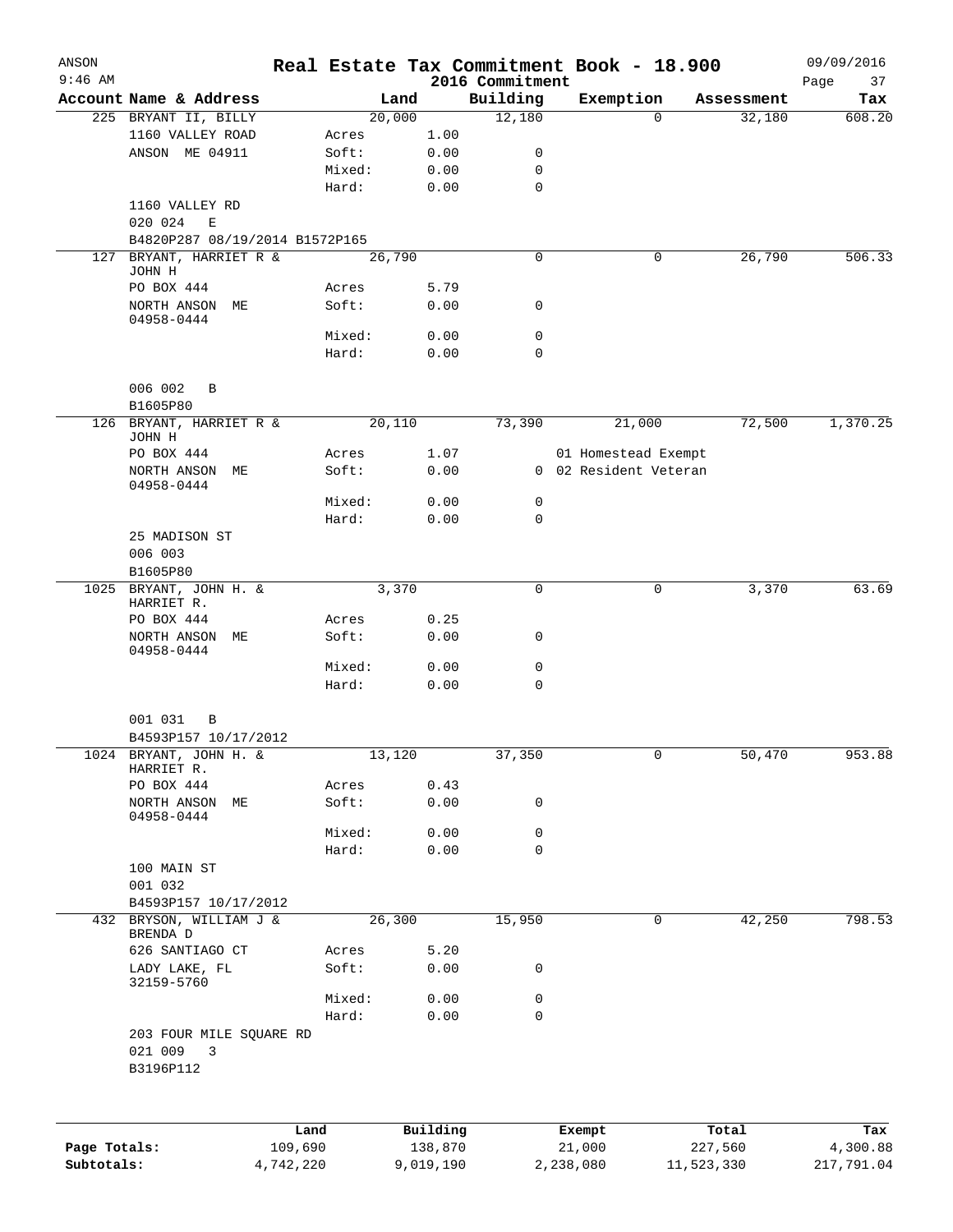| ANSON     |                                           |                 |                      |                 | Real Estate Tax Commitment Book - 18.900 |            |        | 09/09/2016 |
|-----------|-------------------------------------------|-----------------|----------------------|-----------------|------------------------------------------|------------|--------|------------|
| $9:46$ AM |                                           |                 |                      | 2016 Commitment |                                          |            |        | Page<br>38 |
|           | Account Name & Address                    | Land            |                      | Building        | Exemption                                | Assessment |        | Tax        |
|           | 398 BUBAR, RANDY G.                       | 12,650          |                      | 24,610          |                                          | $\Omega$   | 37,260 | 704.21     |
|           | 91 PREBLE AVENUE                          | Acres           | 0.40                 |                 |                                          |            |        |            |
|           | ANSON ME 04911                            | Soft:           | 0.00                 | 0               |                                          |            |        |            |
|           |                                           | Mixed:          | 0.00                 | 0               |                                          |            |        |            |
|           |                                           | Hard:           | 0.00                 | 0               |                                          |            |        |            |
|           | 91 PREBLE AVE                             |                 |                      |                 |                                          |            |        |            |
|           | 004 005<br>B                              |                 |                      |                 |                                          |            |        |            |
|           | B4828P262 09/11/2014                      |                 |                      |                 |                                          |            |        |            |
| 780       | BUBAR, RANDY G.                           | 21,650          |                      | 35,560          |                                          | 0          | 57,210 | 1,081.27   |
|           | 91 PREBLE AVENUE                          | Acres           | 2.10                 |                 |                                          |            |        |            |
|           | ANSON ME 04911                            | Soft:           | 0.00                 | 0               |                                          |            |        |            |
|           |                                           | Mixed:          | 0.00                 | 0               |                                          |            |        |            |
|           |                                           | Hard:           | 0.00                 | 0               |                                          |            |        |            |
|           | 740 RIVER RD                              | B4923P022       |                      |                 |                                          |            |        |            |
|           | 017 007                                   |                 |                      |                 |                                          |            |        |            |
|           | B4974P184 10/01/2015                      |                 |                      |                 |                                          |            |        |            |
|           | 1534 BUCKLAND, LISA A                     | 29,000          |                      | 0               |                                          | 0          | 29,000 | 548.10     |
|           | 185 SKIDMORE ROAD                         | Acres           | 7.50                 |                 |                                          |            |        |            |
|           | NORTH ANSON ME<br>04958-0000              | Soft:           | 0.00                 | 0               |                                          |            |        |            |
|           |                                           | Mixed:          | 0.00                 | 0               |                                          |            |        |            |
|           |                                           | Hard:           | 0.00                 | $\Omega$        |                                          |            |        |            |
|           |                                           |                 |                      |                 |                                          |            |        |            |
|           | 023 015<br>I                              |                 |                      |                 |                                          |            |        |            |
|           | B4891P201 12/19/2014                      |                 |                      |                 |                                          |            |        |            |
|           | 1355 BUCKNAM, CLARENCE, JR.               | 18,800          |                      | 9,610           | 15,000                                   |            | 13,410 | 253.45     |
|           | &                                         |                 |                      |                 |                                          |            |        |            |
|           | PEAVEY, ELIZABETH                         | Acres           | 12.10                | 0               | 01 Homestead Exempt                      |            |        |            |
|           | PO BOX 384<br>ANSON ME 04911-0384         | Soft:           | 0.00                 | 0               |                                          |            |        |            |
|           |                                           | Mixed:<br>Hard: | 0.00<br>0.00         | $\Omega$        |                                          |            |        |            |
|           | 126 CARRABASSETT RD                       |                 | 1/2 INTEREST IN LAND |                 |                                          |            |        |            |
|           | 022 021<br>2                              |                 |                      |                 |                                          |            |        |            |
|           | B4984P288 12/11/2015 B3951P225 12/18/2008 |                 |                      |                 |                                          |            |        |            |
|           | 131 BUNKER, CHARLES ESTATE<br>OF &        | 15,000          |                      | 0               |                                          | 0          | 15,000 | 283.50     |
|           | BUNKER RICHARD I                          | Acres           | 3.00                 |                 |                                          |            |        |            |
|           | 92 JOHN EWER RD                           | Soft:           | 0.00                 | 0               |                                          |            |        |            |
|           | SANDWICH MA 02563-0000 Mixed:             |                 | 0.00                 | 0               |                                          |            |        |            |
|           |                                           | Hard:           | 0.00                 | 0               |                                          |            |        |            |
|           |                                           |                 |                      |                 |                                          |            |        |            |
|           | 022 025                                   |                 |                      |                 |                                          |            |        |            |
|           | B725P385                                  |                 |                      |                 |                                          |            |        |            |
|           | 1784 BUNNEY, JOHN P &                     | 30,250          |                      | 0               |                                          | 0          | 30,250 | 571.73     |
|           | LUCAS, EILEEN V                           | Acres           | 40.00                |                 |                                          |            |        |            |
|           | 129 CHESTNUT HILL RD                      | Soft:           | 0.00                 | 0               |                                          |            |        |            |
|           | GROTON MA 01450-0000                      | Mixed:          | 0.00                 | 0               |                                          |            |        |            |
|           |                                           | Hard:           | 0.00                 | 0               |                                          |            |        |            |
|           |                                           |                 |                      |                 |                                          |            |        |            |
|           | 022 035                                   |                 |                      |                 |                                          |            |        |            |
|           | B2645P153                                 |                 |                      |                 |                                          |            |        |            |
|           |                                           |                 |                      |                 |                                          |            |        |            |

|              | Land      | Building  | Exempt    | Total      | Tax         |
|--------------|-----------|-----------|-----------|------------|-------------|
| Page Totals: | l 27,350  | 69,780    | 15,000    | 182,130    | 3,442.26    |
| Subtotals:   | 4,869,570 | 9,088,970 | 2,253,080 | 11,705,460 | 221, 233.30 |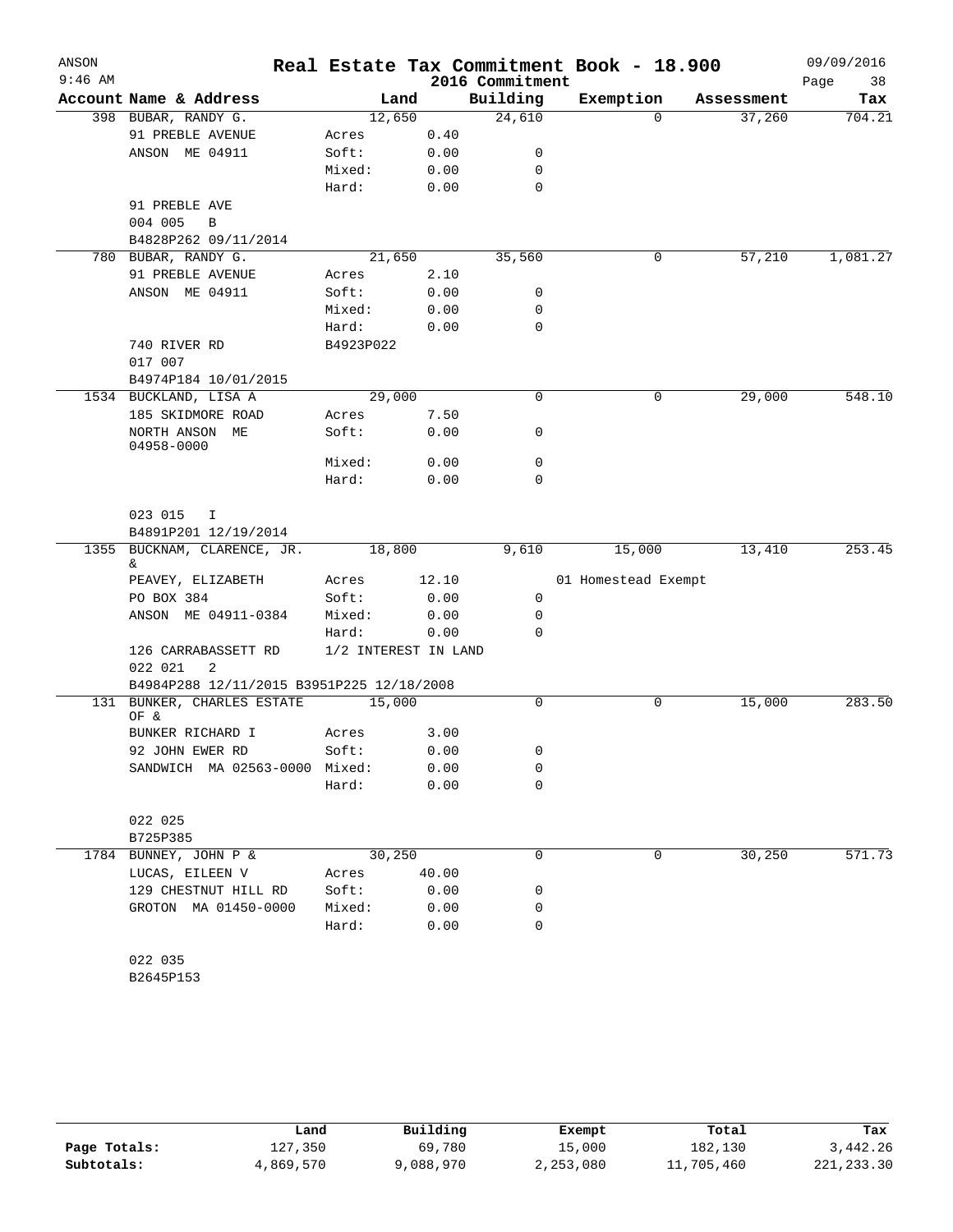| ANSON<br>$9:46$ AM |                              |             |           | 2016 Commitment | Real Estate Tax Commitment Book - 18.900 |            | 09/09/2016<br>Page<br>39 |
|--------------------|------------------------------|-------------|-----------|-----------------|------------------------------------------|------------|--------------------------|
|                    | Account Name & Address       | Land        |           | Building        | Exemption                                | Assessment | Tax                      |
|                    | 132 BUNTON, MARION           | 10,390      |           | 66,070          | 0                                        | 76,460     | 1,445.09                 |
|                    | 164 MADISON AVE BOX 13       | Acres       | 0.12      |                 |                                          |            |                          |
|                    | SKOWHEGAN ME 04976           | Soft:       | 0.00      | 0               |                                          |            |                          |
|                    |                              | Mixed:      | 0.00      | 0               |                                          |            |                          |
|                    |                              | Hard:       | 0.00      | $\mathbf 0$     |                                          |            |                          |
|                    | 17 NORTH MAIN ST             |             |           |                 |                                          |            |                          |
|                    | 006 025                      |             |           |                 |                                          |            |                          |
|                    | B3875P33 07/01/2007          |             |           |                 |                                          |            |                          |
|                    | 31 BURBANK, ALTON            | 910         |           | $\mathbf 0$     | 0                                        | 910        | 17.20                    |
|                    | 3044 BEN IVEY ROAD           |             |           |                 |                                          |            |                          |
|                    |                              | Acres       | 0.15      |                 |                                          |            |                          |
|                    | WEBB AL 36376                | Soft:       | 0.00      | 0               |                                          |            |                          |
|                    |                              | Mixed:      | 0.00      | 0               |                                          |            |                          |
|                    |                              | Hard:       | 0.00      | 0               |                                          |            |                          |
|                    |                              |             |           |                 |                                          |            |                          |
|                    | 001 111                      |             |           |                 |                                          |            |                          |
|                    | B4910P285 05/12/2015         |             |           |                 |                                          |            |                          |
|                    | 34 BURBANK, ALTON            | 11,140      |           | 47,460          | 0                                        | 58,600     | 1,107.54                 |
|                    | 3044 BEN IVEY ROAD           | Acres       | 0.31      |                 |                                          |            |                          |
|                    | WEBB AL 36376                | Soft:       | 0.00      | 0               |                                          |            |                          |
|                    |                              | Mixed:      | 0.00      | 0               |                                          |            |                          |
|                    |                              | Hard:       | 0.00      | $\mathbf 0$     |                                          |            |                          |
|                    | 29 MAIN ST                   |             |           |                 |                                          |            |                          |
|                    | 001 110                      |             |           |                 |                                          |            |                          |
|                    | B4910P287 05/12/2015         |             |           |                 |                                          |            |                          |
|                    | 286 BURNETT,<br><b>JOANN</b> | 51,000      |           | $\mathbf 0$     | 0                                        | 51,000     | 963.90                   |
|                    | 139 STEVENSON ST             | Acres       | 54.00     |                 |                                          |            |                          |
|                    |                              |             |           | 0               |                                          |            |                          |
|                    | NEW BEDFORD MA<br>02745-3514 | Soft:       | 0.00      |                 |                                          |            |                          |
|                    |                              | Mixed:      | 0.00      | 0               |                                          |            |                          |
|                    |                              | Hard:       | 0.00      | 0               |                                          |            |                          |
|                    |                              |             |           |                 |                                          |            |                          |
|                    | 019 017<br>5                 |             |           |                 |                                          |            |                          |
|                    | B1462P11                     |             |           |                 |                                          |            |                          |
|                    |                              | 17,320      |           | 0               |                                          |            | 327.35                   |
|                    | 105 BURNS, BRIAN & ALICE     |             |           |                 | 0                                        | 17,320     |                          |
|                    | PO BOX 334                   | Acres       | 70.00     |                 |                                          |            |                          |
|                    | ANSON ME 04911-0334          | Soft:       | 25.00     | 3,000           |                                          |            |                          |
|                    |                              | Mixed:      | 23.00     | 3,795           |                                          |            |                          |
|                    |                              | Hard:       | 20.00     | 3,620           |                                          |            |                          |
|                    | 94 BURNS RD                  | TREE GROWTH |           |                 |                                          |            |                          |
|                    | 011 019                      |             |           |                 |                                          |            |                          |
|                    | B889P1022                    |             |           |                 |                                          |            |                          |
|                    | 98 BURNS, BRIAN & ALICE      | 36,880      |           | $\mathbf 0$     | 0                                        | 36,880     | 697.03                   |
|                    | PO BOX 334                   | Acres       | 97.00     |                 |                                          |            |                          |
|                    | ANSON ME 04911-0334          | Soft:       | 5.00      | 600             |                                          |            |                          |
|                    |                              | Mixed:      | 12.00     | 1,980           |                                          |            |                          |
|                    |                              | Hard:       | 79.00     | 14,299          |                                          |            |                          |
|                    | BURNS ROAD                   | TREE GROWTH |           |                 |                                          |            |                          |
|                    | 011 023                      |             |           |                 |                                          |            |                          |
|                    | B859P443                     |             |           |                 |                                          |            |                          |
| 1287               | BURNS, BRIAN E & ALICE       | 20,000      |           | 39,830          | 0                                        | 59,830     | 1,130.79                 |
|                    | Е                            |             |           |                 |                                          |            |                          |
|                    | PO BOX 334                   | Acres       | 1.00      |                 |                                          |            |                          |
|                    | ANSON ME 04911-0334          | Soft:       | 0.00      | 0               |                                          |            |                          |
|                    |                              | Mixed:      | 0.00      | 0               |                                          |            |                          |
|                    |                              | Hard:       | 0.00      | 0               |                                          |            |                          |
|                    |                              |             |           |                 |                                          |            |                          |
|                    | 21 SPEAR HILL RD             |             |           |                 |                                          |            |                          |
|                    | 001 103                      |             |           |                 |                                          |            |                          |
|                    | B3758P167 10/16/2006         |             |           |                 |                                          |            |                          |
|                    | Land                         |             | Building  |                 | Exempt                                   | Total      | Tax                      |
| Page Totals:       | 147,640                      |             | 153,360   |                 | 0                                        | 301,000    | 5,688.90                 |
| Subtotals:         | 5,017,210                    |             | 9,242,330 |                 | 2,253,080                                | 12,006,460 | 226,922.20               |
|                    |                              |             |           |                 |                                          |            |                          |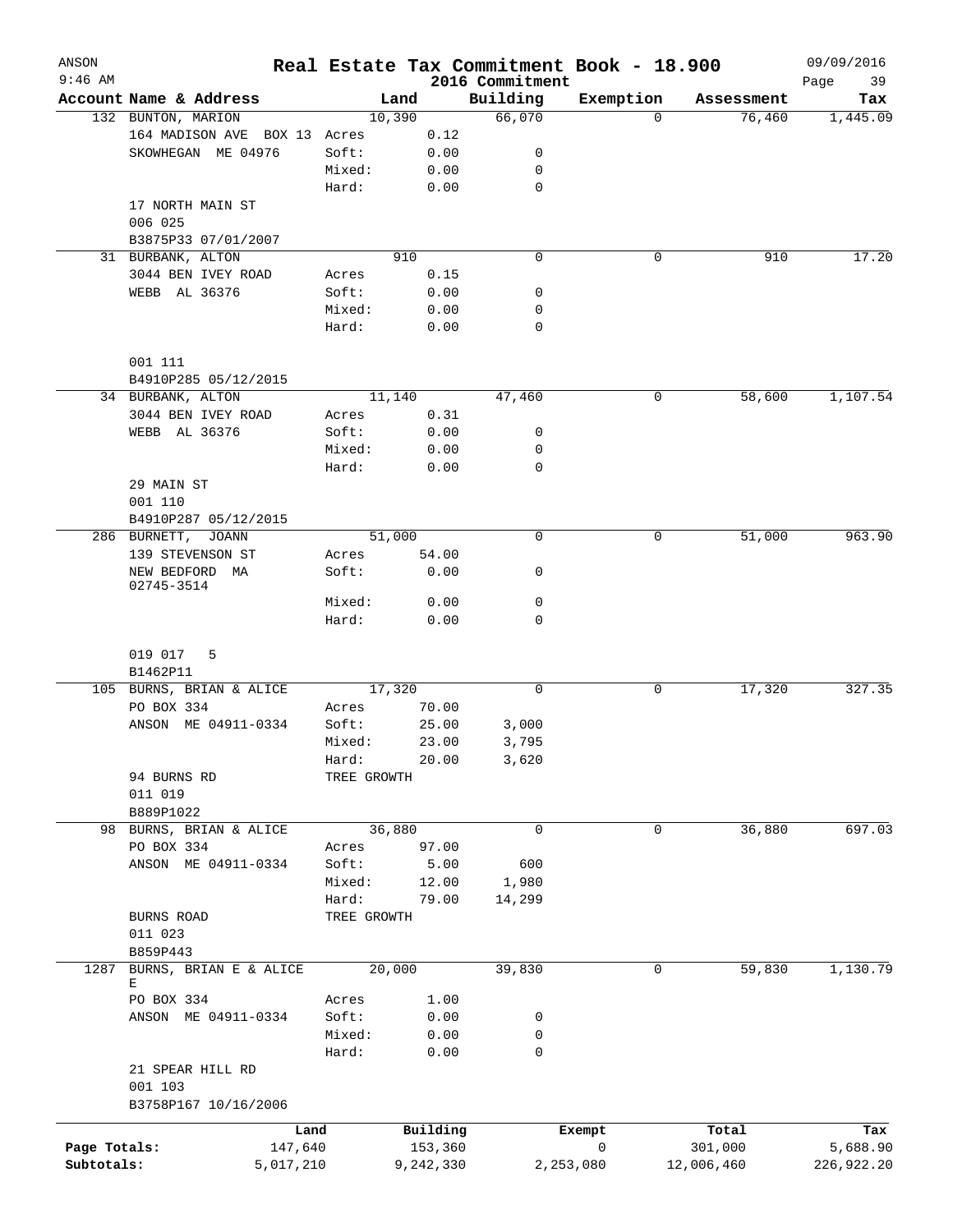| ANSON     |                                     |                |        |                 | Real Estate Tax Commitment Book - 18.900 |            | 09/09/2016 |
|-----------|-------------------------------------|----------------|--------|-----------------|------------------------------------------|------------|------------|
| $9:46$ AM |                                     |                |        | 2016 Commitment |                                          |            | Page<br>40 |
|           | Account Name & Address              |                | Land   | Building        | Exemption                                | Assessment | Tax        |
|           | 613 BURNS, BRIAN E & ALICE          |                | 6,630  | 39,730          | 15,000                                   | 31,360     | 592.70     |
|           | Е<br>PO BOX 334                     | Acres          | 0.11   |                 | 01 Homestead Exempt                      |            |            |
|           | ANSON ME 04911-0334                 | Soft:          | 0.00   | 0               |                                          |            |            |
|           |                                     | Mixed:         | 0.00   | $\mathbf 0$     |                                          |            |            |
|           |                                     | Hard:          | 0.00   | 0               |                                          |            |            |
|           | 2 BOW ST                            |                |        |                 |                                          |            |            |
|           | 003 024                             |                |        |                 |                                          |            |            |
|           | B1639P255                           |                |        |                 |                                          |            |            |
|           | 82 BURNS, DANA E.                   |                | 30,580 | 57,470          | 15,000                                   | 73,050     | 1,380.65   |
|           | BURNS, SUSAN J.                     | Acres          | 9.08   |                 | 01 Homestead Exempt                      |            |            |
|           | 572 WEST MILLS ROAD                 | Soft:          | 0.00   | 0               |                                          |            |            |
|           | PO BOX 321                          | Mixed:         | 0.00   | 0               |                                          |            |            |
|           | ANSON ME 04911-0321                 | Hard:          | 0.00   | 0               |                                          |            |            |
|           | 572 WEST MILLS RD                   |                |        |                 |                                          |            |            |
|           | 011 017<br>C                        |                |        |                 |                                          |            |            |
|           | B4830P213 09/09/2014                |                |        |                 |                                          |            |            |
|           | 91 BURNS, DANNY E.                  |                | 26,500 | 7,150           | 0                                        | 33,650     | 635.99     |
|           | 56 CROSS TOWN RD                    | Acres          | 9.00   |                 |                                          |            |            |
|           | EMBDEN ME 04958-0000                | Soft:          | 0.00   | 0               |                                          |            |            |
|           |                                     | Mixed:         | 0.00   | $\mathbf 0$     |                                          |            |            |
|           |                                     | Hard:          | 0.00   | 0               |                                          |            |            |
|           | 586 WEST MILLS RD                   |                |        |                 |                                          |            |            |
|           | 011 017<br>B                        |                |        |                 |                                          |            |            |
|           | B1450P184<br>694 BURNS, DANNY J.    |                | 21,130 | 61,760          | 0                                        | 82,890     | 1,566.62   |
|           | 137 FAHI POND RD                    | Acres          | 1.75   |                 |                                          |            |            |
|           | NORTH ANSON ME 04958                | Soft:          | 0.00   | 0               |                                          |            |            |
|           |                                     | Mixed:         | 0.00   | 0               |                                          |            |            |
|           |                                     | Hard:          | 0.00   | 0               |                                          |            |            |
|           | 137 FAHI POND RD                    |                |        |                 |                                          |            |            |
|           | 024 010<br>B                        |                |        |                 |                                          |            |            |
|           | B4648P138 04/12/2013                |                |        |                 |                                          |            |            |
|           | 255 BURNS, DUSTY-LYN M              |                | 10,580 | 46,860          | 15,000                                   | 42,440     | 802.12     |
|           | 5 EDGAR AVE                         | Acres          | 0.28   |                 | 01 Homestead Exempt                      |            |            |
|           | EMBDEN, ME 04958                    | Soft:          | 0.00   | 0               |                                          |            |            |
|           |                                     | Mixed:         | 0.00   | 0               |                                          |            |            |
|           |                                     | Hard:          | 0.00   | $\mathsf{O}$    |                                          |            |            |
|           | 73 RANDALL ST                       |                |        |                 |                                          |            |            |
|           | 003 010                             |                |        |                 |                                          |            |            |
|           | B2820P259                           |                |        |                 |                                          |            |            |
|           | 46 BURNS, KEITH E. &<br>SAMANTHA M. |                | 28,990 | 29,570          | 0                                        | 58,560     | 1,106.78   |
|           | PO BOX 185                          | Acres          | 50.80  |                 |                                          |            |            |
|           | ANSON ME 04911-0185                 | Soft:          | 0.00   | 0               |                                          |            |            |
|           |                                     | Mixed:         | 0.00   | 0               |                                          |            |            |
|           |                                     | Hard:          | 0.00   | $\Omega$        |                                          |            |            |
|           | 94 BURNS RD                         | FARMLAND CLASS |        |                 |                                          |            |            |
|           | 011 019<br>Α                        |                |        |                 |                                          |            |            |
|           | B4612P109 12/21/2012                |                |        |                 |                                          |            |            |

|              | Land      | Building  | Exempt    | Total      | Tax        |
|--------------|-----------|-----------|-----------|------------|------------|
| Page Totals: | 124,410   | 242,540   | 45,000    | 321,950    | 6,084.86   |
| Subtotals:   | 5,141,620 | 9,484,870 | 2,298,080 | 12,328,410 | 233,007.06 |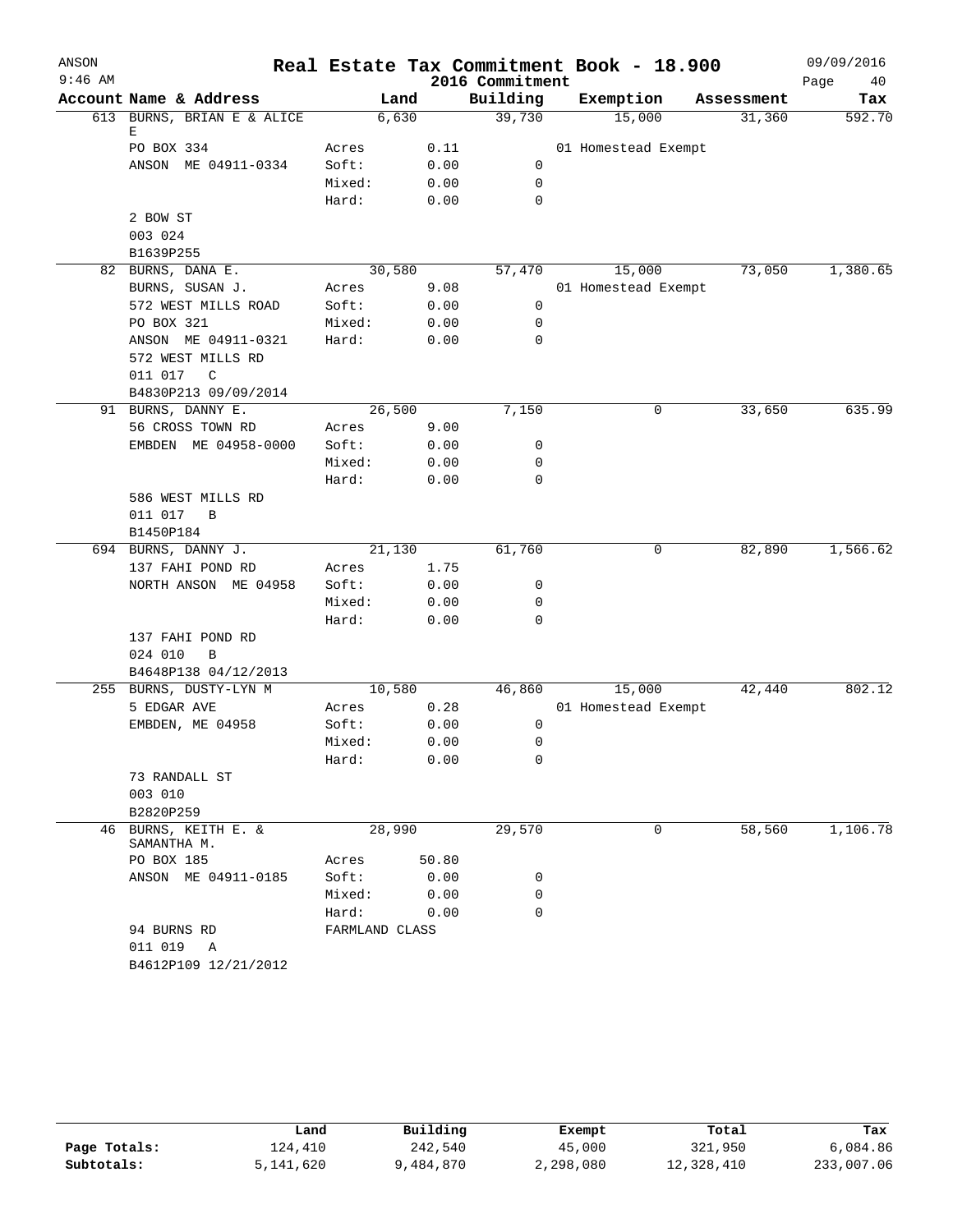| ANSON<br>$9:46$ AM |                                    |                 |               | 2016 Commitment  | Real Estate Tax Commitment Book - 18.900 |            | 09/09/2016        |
|--------------------|------------------------------------|-----------------|---------------|------------------|------------------------------------------|------------|-------------------|
|                    | Account Name & Address             |                 | Land          | Building         | Exemption                                | Assessment | Page<br>41<br>Tax |
|                    | 140 BURNS, RUSSELL A II &          | 45,400          |               | 124,870          | 15,000                                   | 155,270    | 2,934.60          |
|                    | JOANNE M                           |                 |               |                  |                                          |            |                   |
|                    | PO BOX 45                          | Acres           | 67.32         |                  | 01 Homestead Exempt                      |            |                   |
|                    | ANSON ME 04911-0045                | Soft:           | 0.00          | 0                |                                          |            |                   |
|                    |                                    | Mixed:<br>Hard: | 52.00<br>0.00 | 8,580<br>0       |                                          |            |                   |
|                    | 515 WEST MILLS RD                  | TREE GROWTH     |               |                  |                                          |            |                   |
|                    | 011 025                            |                 |               |                  |                                          |            |                   |
|                    | B1912P184                          |                 |               |                  |                                          |            |                   |
|                    | 1343 BURNS, RUSSELL A II &         | 20,750          |               | 25,820           | 0                                        | 46,570     | 880.17            |
|                    | JOANNE M                           |                 |               |                  |                                          |            |                   |
|                    | PO BOX 45                          | Acres           | 1.50          |                  |                                          |            |                   |
|                    | ANSON ME 04911-0045                | Soft:           | 0.00          | 0                |                                          |            |                   |
|                    |                                    | Mixed:<br>Hard: | 0.00          | 0<br>$\mathbf 0$ |                                          |            |                   |
|                    | 800 RIVER RD                       |                 | 0.00          |                  |                                          |            |                   |
|                    | 018 005                            |                 |               |                  |                                          |            |                   |
|                    | B2727P65                           |                 |               |                  |                                          |            |                   |
|                    | 141 BURNS, RUSSELL A II &          | 4,130           |               | $\mathbf 0$      | 0                                        | 4,130      | 78.06             |
|                    | JOANNE M                           |                 |               |                  |                                          |            |                   |
|                    | PO BOX 45                          | Acres           | 25.00         |                  |                                          |            |                   |
|                    | ANSON ME 04911-0045                | Soft:           | 0.00          | 0                |                                          |            |                   |
|                    |                                    | Mixed:          | 25.00         | 4,125            |                                          |            |                   |
|                    |                                    | Hard:           | 0.00          | 0                |                                          |            |                   |
|                    |                                    | TREE GROWTH     |               |                  |                                          |            |                   |
|                    | 011 024<br>B1924P47                |                 |               |                  |                                          |            |                   |
|                    | 827 BURNS, RUSSELL A II &          |                 | 20,000        | 17,150           | 0                                        | 37,150     | 702.14            |
|                    | JOANNE M                           |                 |               |                  |                                          |            |                   |
|                    | PO BOX 45                          | Acres           | 1.00          |                  |                                          |            |                   |
|                    | ANSON ME 04911-0045                | Soft:           | 0.00          | 0                |                                          |            |                   |
|                    |                                    | Mixed:          | 0.00          | 0                |                                          |            |                   |
|                    |                                    | Hard:           | 0.00          | $\mathbf 0$      |                                          |            |                   |
|                    | 92 UNION ST                        |                 |               |                  |                                          |            |                   |
|                    | 008 009<br>B2124P117               |                 |               |                  |                                          |            |                   |
|                    | 137 BURNS, RUSSELL A II &          | 21,800          |               | 35,310           | 0                                        | 57,110     | 1,079.38          |
|                    | JOANNE M                           |                 |               |                  |                                          |            |                   |
|                    | PO BOX 45                          | Acres           | 2.20          |                  |                                          |            |                   |
|                    | ANSON ME 04911-0045                | Soft:           | 0.00          | 0                |                                          |            |                   |
|                    |                                    | Mixed:          | 0.00          | 0                |                                          |            |                   |
|                    |                                    | Hard:           | 0.00          | $\mathbf 0$      |                                          |            |                   |
|                    | 269 SOLON RD                       |                 |               |                  |                                          |            |                   |
|                    | 024 021                            |                 |               |                  |                                          |            |                   |
| 1163               | B2746P215<br>BURNS, RUSSELL A II & |                 |               |                  |                                          |            | 606.69            |
|                    | JOANNE M                           | 13,420          |               | 18,680           | 0                                        | 32,100     |                   |
|                    | PO BOX 45                          | Acres           | 0.45          |                  |                                          |            |                   |
|                    | ANSON ME 04911-0045                | Soft:           | 0.00          | 0                |                                          |            |                   |
|                    |                                    | Mixed:          | 0.00          | 0                |                                          |            |                   |
|                    |                                    | Hard:           | 0.00          | $\mathbf 0$      |                                          |            |                   |
|                    | 197 RIVER RD                       |                 |               |                  |                                          |            |                   |
|                    | 015 070<br>B                       |                 |               |                  |                                          |            |                   |
|                    | B2613P196                          |                 |               |                  |                                          |            |                   |
|                    |                                    |                 |               |                  |                                          |            |                   |
|                    |                                    |                 |               |                  |                                          |            |                   |

|              | Land      | Building  | Exempt    | Total      | Tax        |
|--------------|-----------|-----------|-----------|------------|------------|
| Page Totals: | 125,500   | 221,830   | 15,000    | 332,330    | 6,281.04   |
| Subtotals:   | 5,267,120 | 9,706,700 | 2,313,080 | 12,660,740 | 239,288.10 |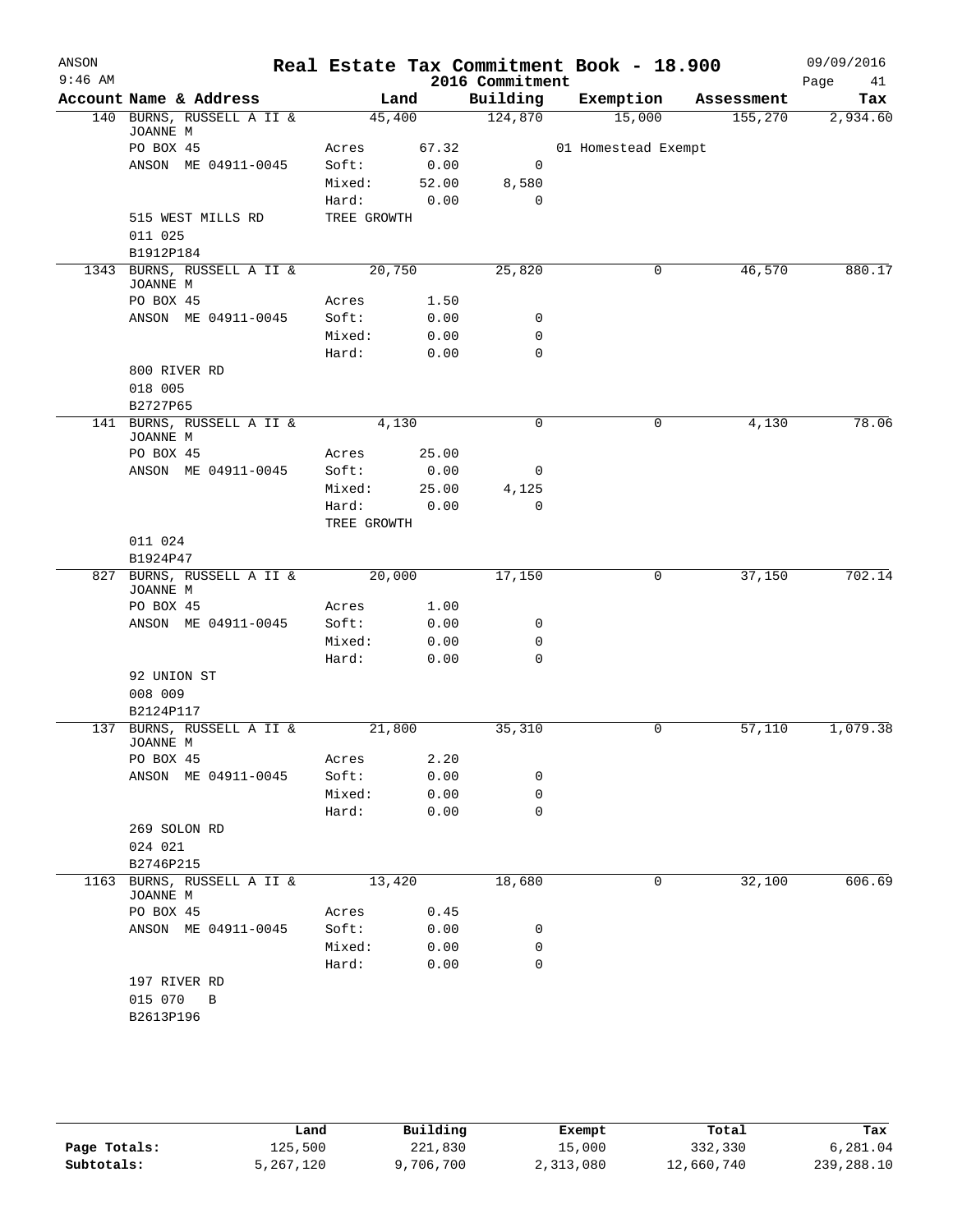| ANSON     |                                        |           |      |                 | Real Estate Tax Commitment Book - 18.900 |             | 09/09/2016 |
|-----------|----------------------------------------|-----------|------|-----------------|------------------------------------------|-------------|------------|
| $9:46$ AM |                                        |           |      | 2016 Commitment |                                          |             | 42<br>Page |
|           | Account Name & Address                 | Land      |      | Building        | Exemption                                | Assessment  | Tax        |
|           | 1175 BURNS, RUSSELL A II &<br>JOANNE M | 8,250     |      | 44,410          | $\Omega$                                 | 52,660      | 995.27     |
|           | PO BOX 45                              | Acres     | 0.17 |                 |                                          |             |            |
|           | ANSON ME 04911-0045                    | Soft:     | 0.00 | 0               |                                          |             |            |
|           |                                        | Mixed:    | 0.00 | $\mathbf 0$     |                                          |             |            |
|           |                                        | Hard:     | 0.00 | $\Omega$        |                                          |             |            |
|           | 7 ARNOLDS LN                           |           |      |                 |                                          |             |            |
|           | 001 023<br>B                           |           |      |                 |                                          |             |            |
|           | B2750P61                               |           |      |                 |                                          |             |            |
|           | 1939 BURPEE, BETSY L.                  | 26,840    |      | 108,620         | 21,000                                   | 114,460     | 2,163.29   |
|           | 58 EMBDEN POND RD                      | Acres     | 5.56 |                 | 01 Homestead Exempt                      |             |            |
|           | NORTH ANSON ME<br>04958-7424           | Soft:     | 0.00 |                 | 0 03 Resident Veteran Widow              |             |            |
|           |                                        | Mixed:    | 0.00 | 0               |                                          |             |            |
|           |                                        | Hard:     | 0.00 | $\mathbf 0$     |                                          |             |            |
|           | 58 EMBDEN POND RD                      |           |      |                 |                                          |             |            |
|           | 018 043 D                              |           |      |                 |                                          |             |            |
|           | B3504P82 06/16/2005                    |           |      |                 |                                          |             |            |
|           | 285 BURRIS, CHASELLOR &                |           | 0    | 14,090          | 14,090                                   | $\mathbf 0$ | 0.00       |
|           | JESSICA                                |           |      |                 |                                          |             |            |
|           | 81 HILLTOP RD<br>ANSON ME 04911        |           |      |                 | 01 Homestead Exempt                      |             |            |
|           |                                        |           |      |                 |                                          |             |            |
|           | 81 HILLTOP RD                          |           |      |                 |                                          |             |            |
|           | 004 026 ON1                            |           |      |                 |                                          |             |            |
|           | 1467 BURRIS, WILLIAM                   | 22,730    |      | 26,840          | 15,000                                   | 34,570      | 653.37     |
|           | 85 HOLLIN WAITE HILL RD Acres          |           | 2.82 |                 | 01 Homestead Exempt                      |             |            |
|           | ANSON ME 04911-0000                    | Soft:     | 0.00 | 0               |                                          |             |            |
|           |                                        | Mixed:    | 0.00 | $\mathbf 0$     |                                          |             |            |
|           |                                        | Hard:     | 0.00 | $\Omega$        |                                          |             |            |
|           | 85 HOLLIN WAITE HILL RD                |           |      |                 |                                          |             |            |
|           | 014 045<br>$\mathbf{1}$                |           |      |                 |                                          |             |            |
|           | B2610P69                               |           |      |                 |                                          |             |            |
|           | 649 BURROWS, VERNIE W                  | 15,650    |      | 6,780           | 0                                        | 22,430      | 423.93     |
|           | PO BOX 3                               | Acres     | 1.43 |                 |                                          |             |            |
|           | SOLON ME 04979-0000                    | Soft:     | 0.00 | 0               |                                          |             |            |
|           |                                        | Mixed:    | 0.00 | 0               |                                          |             |            |
|           |                                        | Hard:     | 0.00 | $\mathbf 0$     |                                          |             |            |
|           |                                        | B4932P085 |      |                 |                                          |             |            |
|           | 023 041 L                              |           |      |                 |                                          |             |            |
|           | B4932P85 07/08/2015                    |           |      |                 |                                          |             |            |
|           | 182 BURTT, SHAWN                       | 13,500    |      | 0               | 0                                        | 13,500      | 255.15     |
|           | 57 PLEASANT ST                         | Acres     | 2.00 |                 |                                          |             |            |
|           | LUDLOW MA 01056                        | Soft:     | 0.00 | 0               |                                          |             |            |
|           |                                        | Mixed:    | 0.00 | 0               |                                          |             |            |
|           |                                        | Hard:     | 0.00 | 0               |                                          |             |            |
|           |                                        |           |      |                 |                                          |             |            |
|           | 013 021                                |           |      |                 |                                          |             |            |

B4660P313 05/13/2013

|              | Land      | Building  | Exempt    | Total      | Tax        |
|--------------|-----------|-----------|-----------|------------|------------|
| Page Totals: | 86,970    | 200,740   | 50,090    | 237,620    | 4,491.01   |
| Subtotals:   | 5,354,090 | 9,907,440 | 2,363,170 | 12,898,360 | 243,779.11 |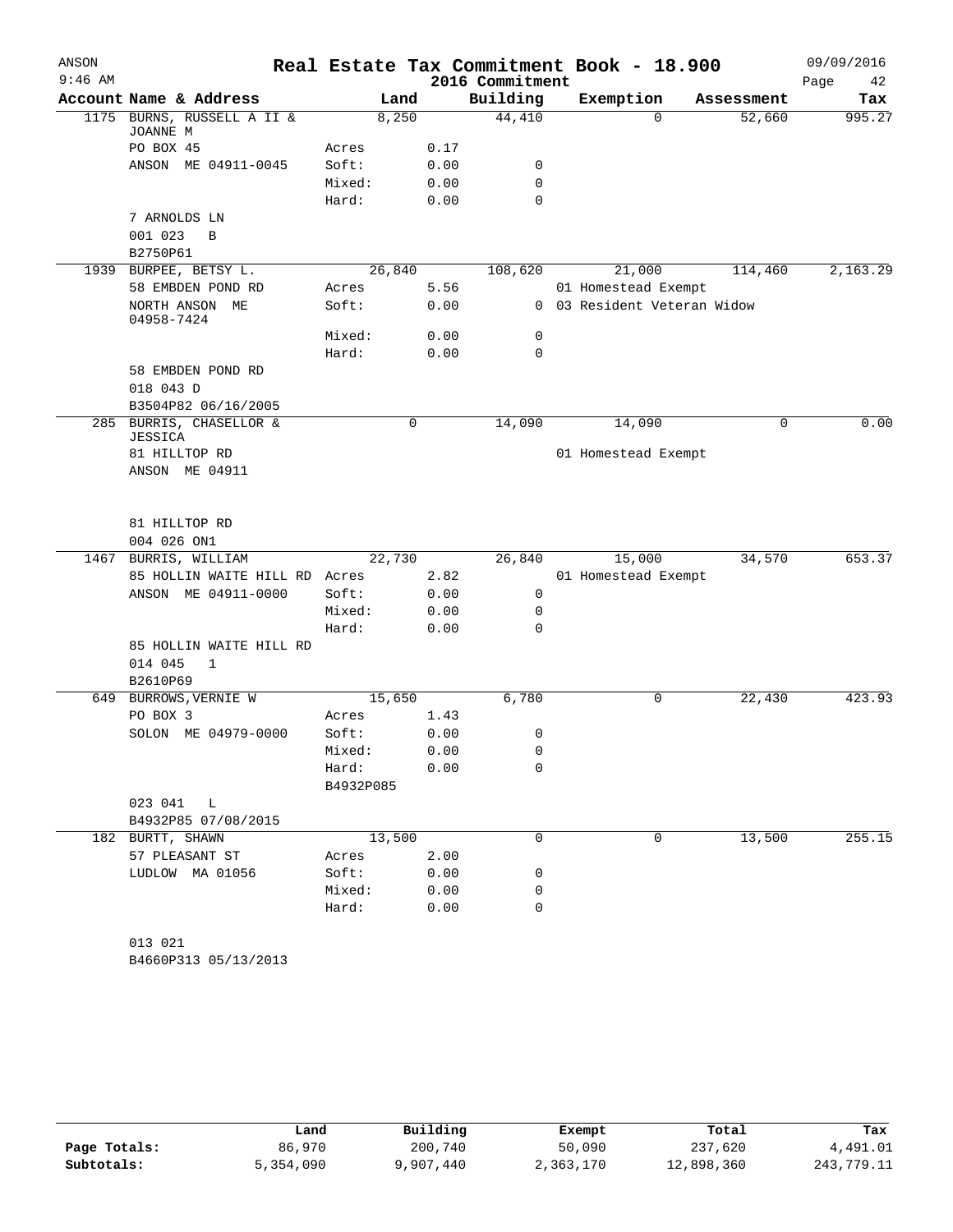| ANSON<br>$9:46$ AM |                                               |             |       | Real Estate Tax Commitment Book - 18.900<br>2016 Commitment |                       |            | 09/09/2016<br>Page | 43       |
|--------------------|-----------------------------------------------|-------------|-------|-------------------------------------------------------------|-----------------------|------------|--------------------|----------|
|                    | Account Name & Address                        |             | Land  | Building                                                    | Exemption             | Assessment |                    | Tax      |
|                    | 257 BURTT, VAUGHN A &<br>ROBERTA H            | 43,800      |       | 90,080                                                      | 15,000                | 118,880    |                    | 2,246.83 |
|                    | 35 BARTON HILL RD                             | Acres       | 23.60 |                                                             | 01 Homestead Exempt   |            |                    |          |
|                    | ANSON ME 04911-0000                           | Soft:       | 0.00  | 0                                                           |                       |            |                    |          |
|                    |                                               | Mixed:      | 0.00  | 0                                                           |                       |            |                    |          |
|                    |                                               | Hard:       | 0.00  | 0                                                           |                       |            |                    |          |
|                    | 35 BARTON HILL RD<br>013 006<br>$\mathcal{C}$ |             |       |                                                             |                       |            |                    |          |
|                    | B2106P250<br>143 BUSBY, ARCHIBALD H           | 79,500      |       |                                                             | 0                     |            |                    | 1,717.07 |
|                    | PO BOX 1251                                   | Acres       | 95.00 | 11,350                                                      |                       | 90,850     |                    |          |
|                    | DOVER NH 03821-0000                           | Soft:       | 0.00  | 0                                                           |                       |            |                    |          |
|                    |                                               | Mixed:      | 0.00  | $\mathbf 0$                                                 |                       |            |                    |          |
|                    |                                               | Hard:       | 0.00  | $\mathbf 0$                                                 |                       |            |                    |          |
|                    | 785 PEASE HILL RD<br>013 012                  |             |       |                                                             |                       |            |                    |          |
|                    | B820P133                                      |             |       |                                                             |                       |            |                    |          |
|                    | 146 BUZZELL, CLINTON A &<br>HELEN P           | 12,650      |       | 76,590                                                      | 21,000                | 68,240     |                    | 1,289.74 |
|                    | PO BOX 206                                    | Acres       | 0.40  |                                                             | 01 Homestead Exempt   |            |                    |          |
|                    | ANSON ME 04911-0206                           | Soft:       | 0.00  |                                                             | 0 02 Resident Veteran |            |                    |          |
|                    |                                               | Mixed:      | 0.00  | 0                                                           |                       |            |                    |          |
|                    |                                               | Hard:       | 0.00  | 0                                                           |                       |            |                    |          |
|                    | 11 BUSWELL ST<br>002 058<br>B                 |             |       |                                                             |                       |            |                    |          |
|                    | B869P589                                      |             |       |                                                             |                       |            |                    |          |
|                    | 806 BUZZELL, DONALD E, JR,<br>& CYNTHIA A     | 17,000      |       | 17,400                                                      | 0                     | 34,400     |                    | 650.16   |
|                    | 8 BALSAM LN                                   | Acres       | 3.00  |                                                             |                       |            |                    |          |
|                    | KENNEBUNK ME<br>04043-0000                    | Soft:       | 0.00  | 0                                                           |                       |            |                    |          |
|                    |                                               | Mixed:      | 0.00  | 0                                                           |                       |            |                    |          |
|                    |                                               | Hard:       | 0.00  | $\mathbf 0$                                                 |                       |            |                    |          |
|                    | 538 VALLEY RD<br>019 033 A                    |             |       |                                                             |                       |            |                    |          |
|                    | B4251P268 03/25/2010                          |             |       |                                                             |                       |            |                    |          |
|                    | 470 BYTHER, LICIA                             | 28,300      |       | 8,610                                                       | 0                     | 36,910     |                    | 697.60   |
|                    | 231 SOUTH WATERBORO RD                        | Acres       | 75.00 |                                                             |                       |            |                    |          |
|                    | LYMAN ME 04002-0000                           | Soft:       | 1.50  | 180                                                         |                       |            |                    |          |
|                    |                                               | Mixed:      | 0.00  | 0                                                           |                       |            |                    |          |
|                    |                                               | Hard:       | 72.50 | 13,123                                                      |                       |            |                    |          |
|                    |                                               | TREE GROWTH |       |                                                             |                       |            |                    |          |
|                    | 020 011 A 1                                   |             |       |                                                             |                       |            |                    |          |
|                    | B4631P14 02/22/2013                           |             |       |                                                             |                       |            |                    |          |
|                    | 1656 CABECEIRAS, MELISSA A                    | 23,750      |       | 1,540                                                       | 0                     | 25,290     |                    | 477.98   |
|                    | 84 CHURCH ST, 1ST FLR                         | Acres       | 3.50  |                                                             |                       |            |                    |          |
|                    | FALL RIVER MA<br>02724-0000                   | Soft:       | 0.00  | 0                                                           |                       |            |                    |          |
|                    |                                               | Mixed:      | 0.00  | 0                                                           |                       |            |                    |          |
|                    |                                               | Hard:       | 0.00  | 0                                                           |                       |            |                    |          |
|                    | 98 SMITH RD                                   |             |       |                                                             |                       |            |                    |          |
|                    | 010 011<br>6                                  |             |       |                                                             |                       |            |                    |          |
|                    | B3266P303                                     |             |       |                                                             |                       |            |                    |          |

|              | Land      | Building     | Exempt    | Total        | Tax        |
|--------------|-----------|--------------|-----------|--------------|------------|
| Page Totals: | 205,000   | 205,570      | 36,000    | 374,570      | 7,079.38   |
| Subtotals:   | 5,559,090 | 10, 113, 010 | 2,399,170 | 13, 272, 930 | 250,858.49 |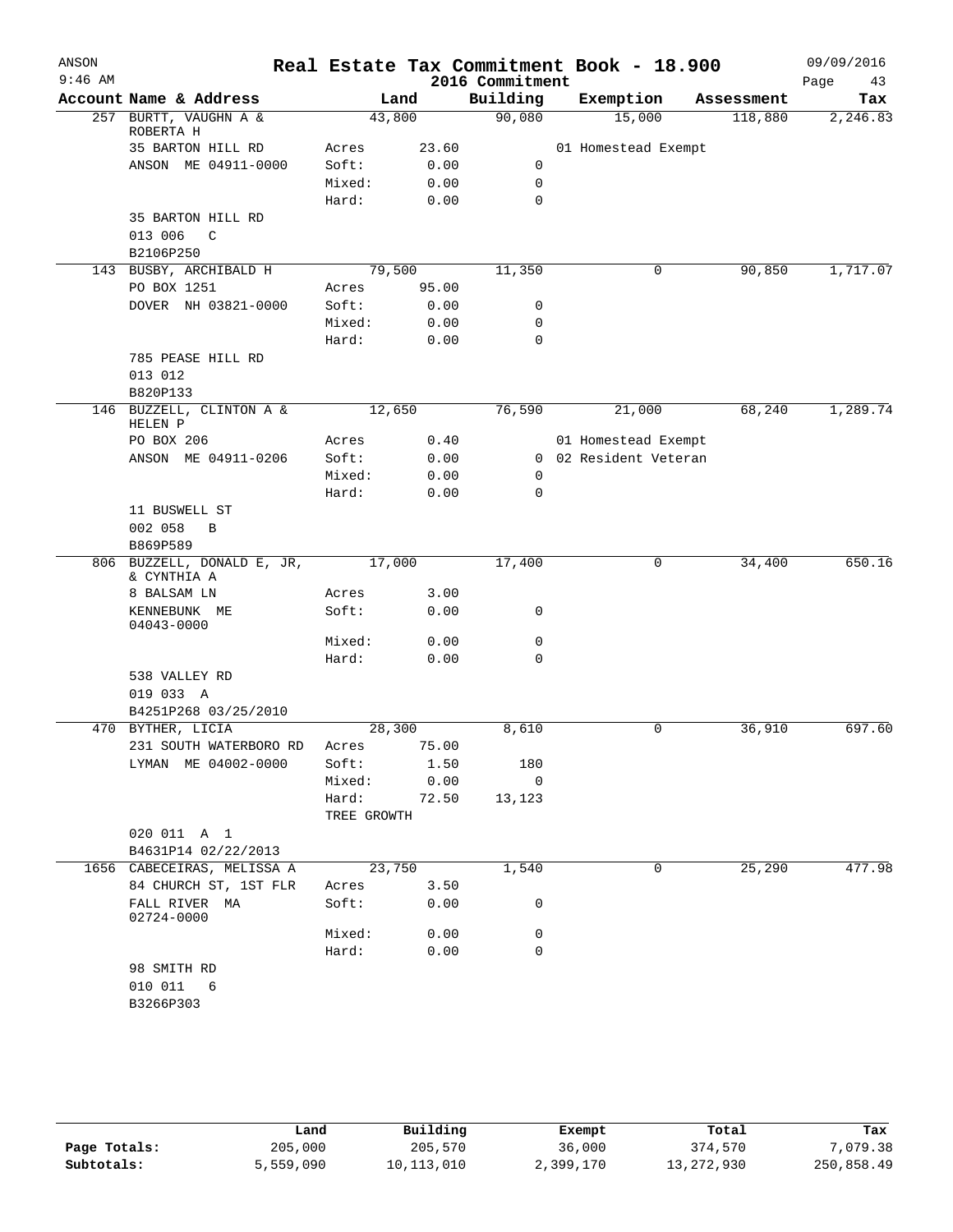| ANSON<br>$9:46$ AM |                                      |        |      | 2016 Commitment | Real Estate Tax Commitment Book - 18.900 |             | 09/09/2016<br>Page<br>44 |
|--------------------|--------------------------------------|--------|------|-----------------|------------------------------------------|-------------|--------------------------|
|                    | Account Name & Address               |        | Land | Building        | Exemption                                | Assessment  | Tax                      |
|                    | 714 CABRAL, CATHERINE R.             | 19,180 |      | 63,110          |                                          | 82,290<br>0 | 1,555.28                 |
|                    | 45 UNION STREET                      | Acres  | 0.92 |                 |                                          |             |                          |
|                    | NORTH ANSON ME 04958                 | Soft:  | 0.00 | 0               |                                          |             |                          |
|                    |                                      | Mixed: | 0.00 | 0               |                                          |             |                          |
|                    |                                      | Hard:  | 0.00 | 0               |                                          |             |                          |
|                    | 45 UNION ST                          |        |      |                 |                                          |             |                          |
|                    | 005 031                              |        |      |                 |                                          |             |                          |
|                    | B4916P283 06/08/2015                 |        |      |                 |                                          |             |                          |
| 1525               | CACCHILLO, GENNARO R &<br>DEIRDRA L  | 14,000 |      | 100,270         | 15,000                                   | 99,270      | 1,876.20                 |
|                    | PO BOX 13                            | Acres  | 0.49 |                 | 01 Homestead Exempt                      |             |                          |
|                    | NORTH ANSON ME<br>04958-0013         | Soft:  | 0.00 | 0               |                                          |             |                          |
|                    |                                      | Mixed: | 0.00 | 0               |                                          |             |                          |
|                    |                                      | Hard:  | 0.00 | $\mathbf 0$     |                                          |             |                          |
|                    | 6 UNION ST                           |        |      |                 |                                          |             |                          |
|                    | 005 015                              |        |      |                 |                                          |             |                          |
|                    | B3541P265 08/22/2005                 |        |      |                 |                                          |             |                          |
|                    | 57 CAHILL, DOUGLAS O &<br>DONNA L    | 16,490 |      | 60,510          |                                          | 77,000<br>0 | 1,455.30                 |
|                    | PO BOX 297                           | Acres  | 0.39 |                 |                                          |             |                          |
|                    | NORTH ANSON ME<br>04958-0297         | Soft:  | 0.00 | 0               |                                          |             |                          |
|                    |                                      | Mixed: | 0.00 | 0               |                                          |             |                          |
|                    |                                      | Hard:  | 0.00 | $\mathbf 0$     |                                          |             |                          |
|                    | 13 EMBDEN POND RD                    |        |      |                 |                                          |             |                          |
|                    | 009 022                              |        |      |                 |                                          |             |                          |
|                    | B2299P315                            |        |      |                 |                                          |             |                          |
|                    | 156 CAHILL, DOUGLAS O &<br>DONNA L   | 10,950 |      | 81,090          |                                          | 92,040<br>0 | 1,739.56                 |
|                    | PO BOX 297                           | Acres  | 0.30 |                 |                                          |             |                          |
|                    | NORTH ANSON ME<br>04958-0297         | Soft:  | 0.00 | 0               |                                          |             |                          |
|                    |                                      | Mixed: | 0.00 | 0               |                                          |             |                          |
|                    |                                      | Hard:  | 0.00 | 0               |                                          |             |                          |
|                    | 28 WILLOW ST<br>006 048<br>B         |        |      |                 |                                          |             |                          |
|                    | B891P202                             |        |      |                 |                                          |             |                          |
|                    | 889 CAHILL, DOUGLAS O &<br>DONNA L   | 28,050 |      | 54,280          | 15,000                                   | 67,330      | 1,272.54                 |
|                    | PO BOX 297                           | Acres  | 1.03 |                 | 01 Homestead Exempt                      |             |                          |
|                    | NORTH ANSON ME<br>04958-0000         | Soft:  | 0.00 | $\mathsf{O}$    |                                          |             |                          |
|                    |                                      | Mixed: | 0.00 | 0               |                                          |             |                          |
|                    |                                      | Hard:  | 0.00 | 0               |                                          |             |                          |
|                    | 26 EMBDEN POND RD<br>009 010         |        |      |                 |                                          |             |                          |
|                    | B868P496                             |        |      |                 |                                          |             |                          |
|                    | 115 CAHILL, DOUGLAS O. &<br>DONNA L. | 14,420 |      | 3,290           |                                          | 17,710<br>0 | 334.72                   |
|                    | PO BOX 297                           | Acres  | 0.52 |                 |                                          |             |                          |
|                    | NORTH ANSON ME<br>04958-0297         | Soft:  | 0.00 | 0               |                                          |             |                          |
|                    |                                      | Mixed: | 0.00 | 0               |                                          |             |                          |
|                    |                                      | Hard:  | 0.00 | $\mathbf 0$     |                                          |             |                          |
|                    | 15 EMBDEN POND RD<br>009 021         |        |      |                 |                                          |             |                          |

|              | Land      | Building   | Exempt    | Total      | Tax        |
|--------------|-----------|------------|-----------|------------|------------|
| Page Totals: | 103,090   | 362,550    | 30,000    | 435,640    | 8,233.60   |
| Subtotals:   | 5,662,180 | 10,475,560 | 2,429,170 | 13,708,570 | 259,092.09 |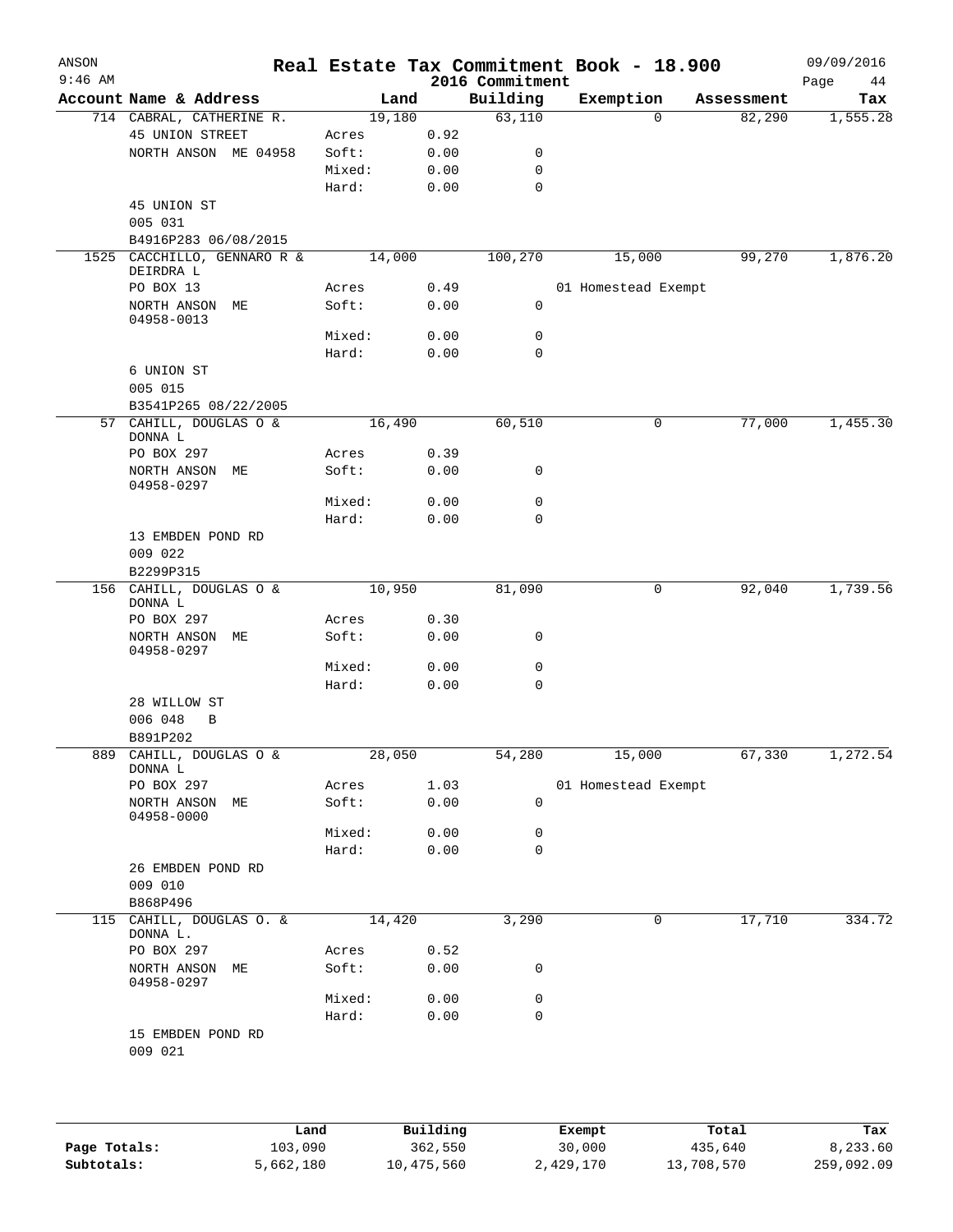| ANSON<br>$9:46$ AM |                                            |                      |               | 2016 Commitment | Real Estate Tax Commitment Book - 18.900 |            | 09/09/2016<br>Page<br>45 |
|--------------------|--------------------------------------------|----------------------|---------------|-----------------|------------------------------------------|------------|--------------------------|
|                    | Account Name & Address                     |                      | Land          | Building        | Exemption                                | Assessment | Tax                      |
|                    | 879 CALDWELL, DANIEL E.                    | 15,100               |               | 30,690          | 15,000                                   | 30,790     | 581.93                   |
|                    | PO BOX 703                                 | Acres                | 0.57          |                 | 01 Homestead Exempt                      |            |                          |
|                    | NORTH ANSON ME<br>04958-0703               | Soft:                | 0.00          | 0               |                                          |            |                          |
|                    |                                            | Mixed:               | 0.00          | 0               |                                          |            |                          |
|                    |                                            | Hard:                | 0.00          | $\mathbf 0$     |                                          |            |                          |
|                    | 78 NORTH MAIN ST                           |                      |               |                 |                                          |            |                          |
|                    | 006 067                                    |                      |               |                 |                                          |            |                          |
|                    | B4280P224 06/09/2010                       |                      |               |                 |                                          |            |                          |
|                    | 163 CALDWELL, RICHARD ALAN                 | 24,380               |               | 152,100         | 0                                        | 176,480    | 3,335.47                 |
|                    | &.                                         |                      |               |                 |                                          |            |                          |
|                    | CALDWELL, ELIZABETH R                      | Acres<br>Soft:       | 1.25          |                 |                                          |            |                          |
|                    | 189 EATON HILL ROAD<br>SOLON ME 04979-3328 | Mixed:               | 0.00          | 0<br>0          |                                          |            |                          |
|                    |                                            | Hard:                | 0.00<br>0.00  | 0               |                                          |            |                          |
|                    | 19 WILSON ST                               |                      |               |                 |                                          |            |                          |
|                    | 003 066                                    |                      |               |                 |                                          |            |                          |
|                    | B1547P126                                  |                      |               |                 |                                          |            |                          |
|                    | 1206 CAMELIO, NANCY M.                     | 21,430               |               | 88,050          | 0                                        | 109,480    | 2,069.17                 |
|                    | 208 FAHI POND RD                           | Acres                | 1.95          |                 |                                          |            |                          |
|                    | NORTH ANSON ME<br>04958-7634               | Soft:                | 0.00          | 0               |                                          |            |                          |
|                    |                                            | Mixed:               | 0.00          | 0               |                                          |            |                          |
|                    |                                            | Hard:                | 0.00          | 0               |                                          |            |                          |
|                    | 208 FAHI POND RD                           |                      |               |                 |                                          |            |                          |
|                    | 023 009<br>D                               |                      |               |                 |                                          |            |                          |
|                    | B4613P325 12/31/2012                       |                      |               |                 |                                          |            |                          |
|                    | 927 CAMPBELL, AIMEE B. &                   | 16,410               |               | 16,150          | 0                                        | 32,560     | 615.38                   |
|                    | BESS, JENNIFER A.                          | Acres                | 38.00         |                 |                                          |            |                          |
|                    | 22 SUGARLOAF LN                            | Soft:                | 0.00          | 0               |                                          |            |                          |
|                    | MADISON ME 04950-0000                      | Mixed:               | 34.00         | 5,610           |                                          |            |                          |
|                    |                                            | Hard:<br>TREEGROWTH  | 0.00          | 0               |                                          |            |                          |
|                    | 018 032                                    |                      |               |                 |                                          |            |                          |
|                    | B4429P123 08/09/2011                       |                      |               |                 |                                          |            |                          |
|                    | 164 CAMPBELL, ALAN &<br>ELIZABETH M        |                      | 2,090         | $\mathbf 0$     | 0                                        | 2,090      | 39.50                    |
|                    | PO BOX 154                                 | Acres                | 14.00         |                 |                                          |            |                          |
|                    | ANSON ME 04911-0154                        | Soft:                | 2.00          | 240             |                                          |            |                          |
|                    |                                            | Mixed:               | 10.00<br>0.00 | 1,650<br>0      |                                          |            |                          |
|                    |                                            | Hard:<br>TREE GROWTH |               |                 |                                          |            |                          |
|                    | 014 024                                    |                      |               |                 |                                          |            |                          |
|                    | B880P415                                   |                      |               |                 |                                          |            |                          |
| 1293               | CAMPBELL, ALAN S &                         | 13,800               |               | 0               | 0                                        | 13,800     | 260.82                   |
|                    | COLIN D<br>PO BOX 154                      | Acres                | 100.00        |                 |                                          |            |                          |
|                    | ANSON ME 04911-0000                        | Soft:                | 60.00         | 7,200           |                                          |            |                          |
|                    |                                            | Mixed:               | 40.00         | 6,600           |                                          |            |                          |
|                    |                                            | Hard:                | 0.00          | 0               |                                          |            |                          |
|                    |                                            | TREE GROWTH          |               |                 |                                          |            |                          |
|                    | 014 048                                    |                      |               |                 |                                          |            |                          |
|                    | B3407P160 11/15/2004                       |                      |               |                 |                                          |            |                          |
|                    |                                            |                      |               |                 |                                          |            |                          |

|              | Land      | Building   | Exempt    | Total      | Tax        |
|--------------|-----------|------------|-----------|------------|------------|
| Page Totals: | 93,210    | 286,990    | 15,000    | 365,200    | 6,902.27   |
| Subtotals:   | 5,755,390 | 10,762,550 | 2,444,170 | 14,073,770 | 265,994.36 |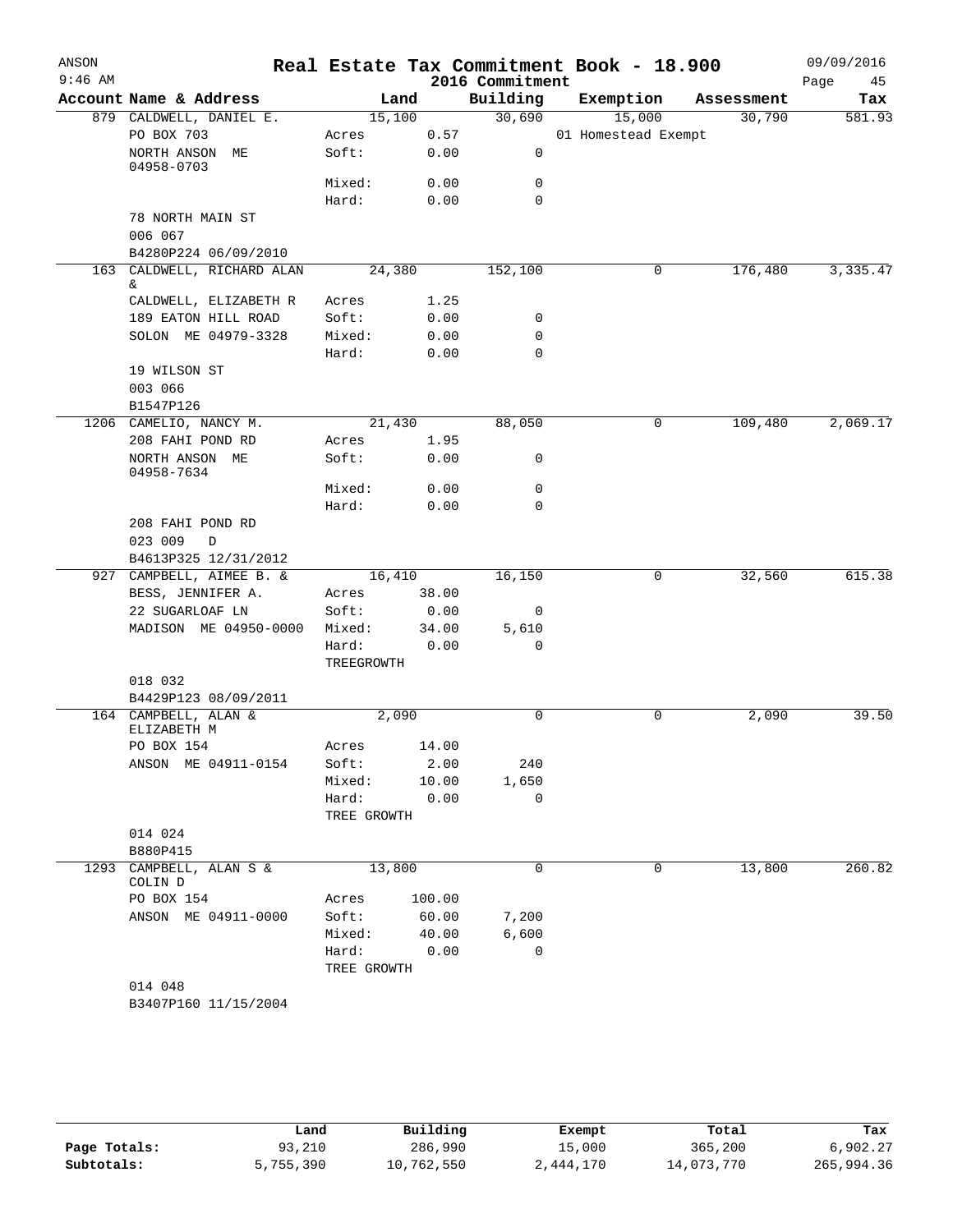| ANSON     |                                           |             |        |                 | Real Estate Tax Commitment Book - 18.900 |            | 09/09/2016 |
|-----------|-------------------------------------------|-------------|--------|-----------------|------------------------------------------|------------|------------|
| $9:46$ AM |                                           |             |        | 2016 Commitment |                                          |            | Page<br>46 |
|           | Account Name & Address                    |             | Land   | Building        | Exemption                                | Assessment | Tax        |
|           | 165 CAMPBELL, ALAN S &<br>ELIZABETH M     |             | 37,530 | 120,620         | 21,000                                   | 137,150    | 2,592.14   |
|           | PO BOX 154                                | Acres       | 99.00  |                 | 01 Homestead Exempt                      |            |            |
|           | ANSON ME 04911-0154                       | Soft:       | 0.00   |                 | 0 02 Resident Veteran                    |            |            |
|           |                                           | Mixed:      | 13.00  | 2,145           |                                          |            |            |
|           |                                           | Hard:       | 85.00  | 15,385          |                                          |            |            |
|           | 218 MILLER RD                             | TREE GROWTH |        |                 |                                          |            |            |
|           | 014 022<br>B1910P211                      |             |        |                 |                                          |            |            |
|           | 166 CAMPBELL, BEVERLY                     |             | 4,220  | $\Omega$        | 0                                        | 4,220      | 79.76      |
|           | 34 BERNIER LN                             | Acres       | 29.00  |                 |                                          |            |            |
|           | WINTHROP ME 04364-0000 Soft:              |             | 15.00  | 1,800           |                                          |            |            |
|           |                                           | Mixed:      | 7.00   | 1,155           |                                          |            |            |
|           |                                           | Hard:       | 7.00   | 1,267           |                                          |            |            |
|           |                                           | TREE GROWTH |        |                 |                                          |            |            |
|           | 014 045<br>B<br>B927P193                  |             |        |                 |                                          |            |            |
|           | 169 CAMPBELL, COLIN D                     |             | 35,500 | $\mathbf 0$     | 0                                        | 35,500     | 670.95     |
|           | CAMPBELL, REGINA P.                       | Acres       | 220.00 |                 |                                          |            |            |
|           | 72 DINSMORE RD                            | Soft:       | 33.00  | 3,960           |                                          |            |            |
|           | ANSON ME 04911-0000                       | Mixed:      | 144.00 | 23,760          |                                          |            |            |
|           |                                           | Hard:       | 43.00  | 7,783           |                                          |            |            |
|           |                                           | TREE GROWTH |        |                 |                                          |            |            |
|           | 014 028                                   |             |        |                 |                                          |            |            |
|           | B4813P71 08/04/2014 B874P581              |             |        |                 |                                          |            |            |
|           | 167 CAMPBELL, COLIN D                     |             | 26,500 | 0               | 0                                        | 26,500     | 500.85     |
|           | 72 DINSMORE RD                            | Acres       | 13.00  |                 |                                          |            |            |
|           | ANSON ME 04911-0000                       | Soft:       | 0.00   | 0               |                                          |            |            |
|           |                                           | Mixed:      | 0.00   | 0               |                                          |            |            |
|           |                                           | Hard:       | 0.00   | 0               |                                          |            |            |
|           | 011 040                                   |             |        |                 |                                          |            |            |
|           | B929P191                                  |             |        |                 |                                          |            |            |
| 1289      | CAMPBELL, COLIN D &<br>REGINA             |             | 8,040  | 0               | 0                                        | 8,040      | 151.96     |
|           | 72 DINSMORE RD                            | Acres       | 63.50  |                 |                                          |            |            |
|           | ANSON ME 04911-0000                       | Soft:       | 52.00  | 6,240           |                                          |            |            |
|           |                                           | Mixed:      | 10.00  | 1,650           |                                          |            |            |
|           |                                           | Hard:       | 0.00   | 0               |                                          |            |            |
|           |                                           | TREE GROWTH |        |                 |                                          |            |            |
|           | 014 046 B                                 |             |        |                 |                                          |            |            |
|           | B3716P341 01/01/2004 B3716P339 01/01/2004 |             |        |                 |                                          |            |            |
|           | 1054 CAMPBELL, COLIN D &<br>REGINA        |             | 16,500 | $\Omega$        | $\Omega$                                 | 16,500     | 311.85     |
|           | 72 DINSMORE RD                            | Acres       | 100.00 |                 |                                          |            |            |
|           | ANSON ME 04911-0000                       | Soft:       | 0.00   | 0               |                                          |            |            |
|           |                                           | Mixed:      | 100.00 | 16,500          |                                          |            |            |
|           |                                           | Hard:       | 0.00   | $\Omega$        |                                          |            |            |
|           |                                           | TREE GROWTH |        |                 |                                          |            |            |
|           | 014 047                                   |             |        |                 |                                          |            |            |
|           | B3878P87 07/10/2007                       |             |        |                 |                                          |            |            |

|              | Land      | Building   | Exempt    | Total      | Tax        |
|--------------|-----------|------------|-----------|------------|------------|
| Page Totals: | 128,290   | 120.620    | 21,000    | 227,910    | 4,307.51   |
| Subtotals:   | 5,883,680 | 10,883,170 | 2,465,170 | 14,301,680 | 270,301.87 |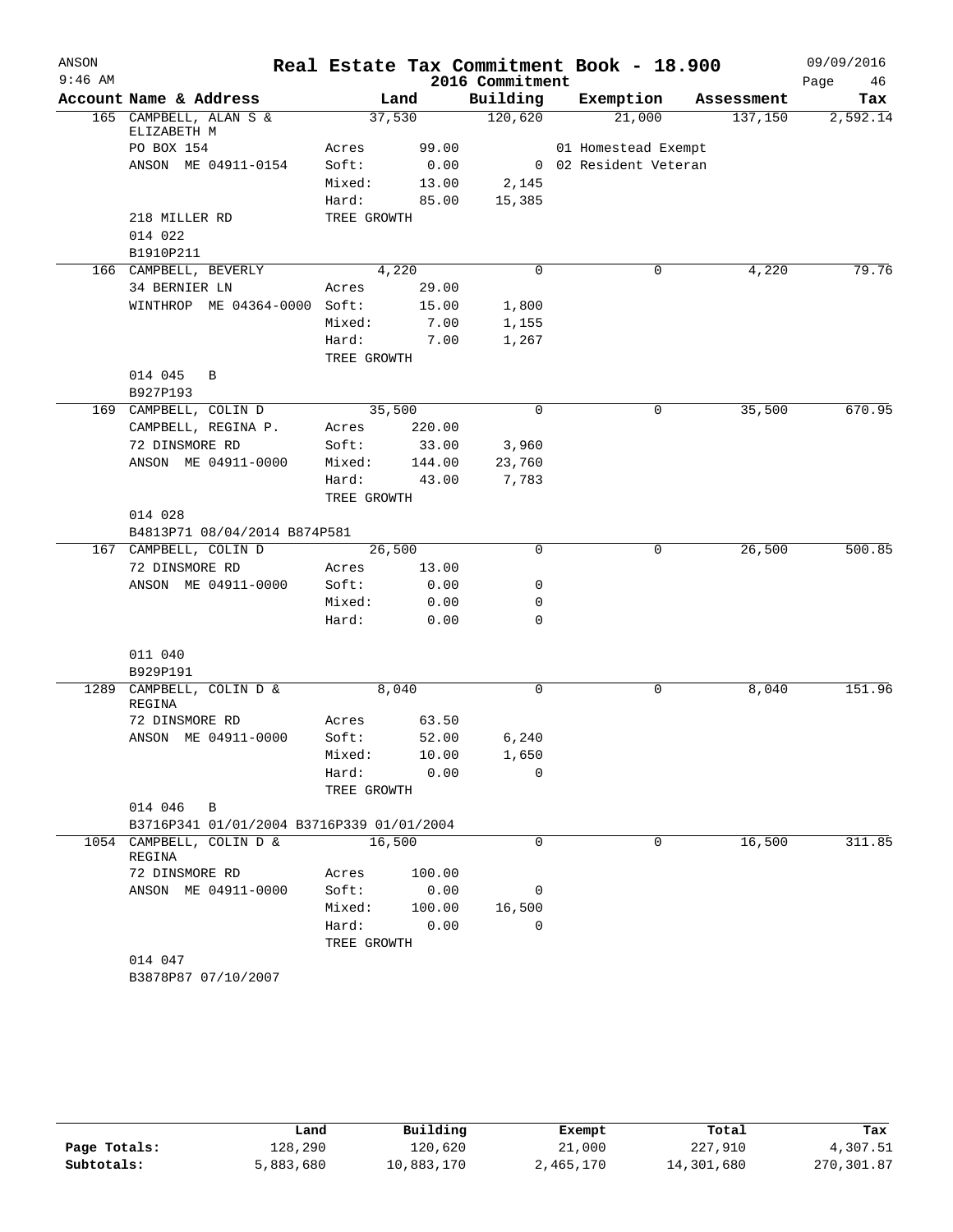| ANSON     |                                                   |                      |        |                 | Real Estate Tax Commitment Book - 18.900 |            | 09/09/2016 |
|-----------|---------------------------------------------------|----------------------|--------|-----------------|------------------------------------------|------------|------------|
| $9:46$ AM |                                                   |                      |        | 2016 Commitment |                                          |            | Page<br>47 |
|           | Account Name & Address                            |                      | Land   | Building        | Exemption                                | Assessment | Tax        |
|           | 168 CAMPBELL, COLIN D &<br>REGINA                 | 37,500               |        | 177,980         | 15,000                                   | 200,480    | 3,789.07   |
|           | 72 DINSMORE RD                                    | Acres                | 16.00  |                 | 01 Homestead Exempt                      |            |            |
|           | ANSON ME 04911-0000                               | Soft:                | 0.00   | 0               |                                          |            |            |
|           |                                                   | Mixed:               | 0.00   | $\mathbf 0$     |                                          |            |            |
|           |                                                   | Hard:                | 0.00   | $\mathbf 0$     |                                          |            |            |
|           | 72 DINSMORE RD                                    |                      |        |                 |                                          |            |            |
|           | 014 046                                           |                      |        |                 |                                          |            |            |
|           | B829P418                                          |                      |        |                 |                                          |            |            |
|           | 1122 CAMPBELL, COLIN D;<br>REGINA P & COLIN D. JR | 44,500               |        | 0               | 0                                        | 44,500     | 841.05     |
|           | 72 DINSMORE ROAD                                  | Acres                | 50.00  |                 |                                          |            |            |
|           | ANSON ME 04911-0000                               | Soft:                | 0.00   | 0               |                                          |            |            |
|           |                                                   | Mixed:               | 0.00   | 0               |                                          |            |            |
|           |                                                   | Hard:<br>B5013P0164  | 0.00   | $\mathbf 0$     |                                          |            |            |
|           | 014 001 3                                         |                      |        |                 |                                          |            |            |
|           | B5013P164 02/19/2016 B2103P251                    |                      |        |                 |                                          |            |            |
|           | 980 CAMPBELL, COLIN SR.,<br>COLIN JR., &          | 31,700               |        | $\Omega$        | 0                                        | 31,700     | 599.13     |
|           | BROCK & DOUGLAS                                   | Acres                | 176.00 |                 |                                          |            |            |
|           | 72 DINSMORE RD                                    | Soft:                | 0.00   | 0               |                                          |            |            |
|           | ANSON ME 04911-0000                               | Mixed:               | 5.00   | 825             |                                          |            |            |
|           |                                                   | Hard:<br>TREE GROWTH | 170.00 | 30,770          |                                          |            |            |
|           | 014 020                                           |                      |        |                 |                                          |            |            |
|           | B4601P257 11/22/2012                              |                      |        |                 |                                          |            |            |
|           | 1683 CAMPBELL, CRAIG I &<br>CAROL                 | 36,500               |        | 97,690          | 15,000                                   | 119,190    | 2,252.69   |
|           | 60 HOLLIN WAITE HILL RD Acres                     |                      | 24.00  |                 | 01 Homestead Exempt                      |            |            |
|           | ANSON ME 04911-0000                               | Soft:                | 0.00   | 0               |                                          |            |            |
|           |                                                   | Mixed:               | 0.00   | 0               |                                          |            |            |
|           |                                                   | Hard:                | 0.00   | $\Omega$        |                                          |            |            |
|           | 60 HOLLIN WAITE HILL RD<br>014 044                |                      |        |                 |                                          |            |            |
| 859       | CAMPBELL, MARCUS G. &                             | 9,090                |        | 0               | 0                                        | 9,090      | 171.80     |
|           | BESS, JEFFERY J.                                  | Acres                | 47.00  |                 |                                          |            |            |
|           | 22 SUGARLOAF LN                                   | Soft:                | 0.00   | 0               |                                          |            |            |
|           | MADISON ME 04950-0000                             | Mixed:               | 46.00  | 7,590           |                                          |            |            |
|           |                                                   | Hard:                | 0.00   | $\mathbf 0$     |                                          |            |            |
|           |                                                   | TREE GROWTH          |        |                 |                                          |            |            |
|           | 018 019                                           |                      |        |                 |                                          |            |            |
|           | B4306P158 08/09/2010                              |                      |        |                 |                                          |            |            |
|           | 858 CAMPBELL, MARCUS G. &                         | 17,780               |        | 0               | 0                                        | 17,780     | 336.04     |
|           | BESS, JEFFERY J.                                  | Acres                | 36.00  |                 |                                          |            |            |
|           | 22 SUGARLOAF LN                                   | Soft:                | 0.00   | 0               |                                          |            |            |
|           | MADISON ME 04950-0000                             | Mixed:               | 35.00  | 5,775           |                                          |            |            |
|           |                                                   | Hard:                | 0.00   | 0               |                                          |            |            |
|           |                                                   | TREE GROWTH          |        |                 |                                          |            |            |
|           | 018 027                                           |                      |        |                 |                                          |            |            |
|           | B4306P158 08/09/2010                              |                      |        |                 |                                          |            |            |

|              | Land      | Building   | Exempt    | Total      | Tax        |
|--------------|-----------|------------|-----------|------------|------------|
| Page Totals: | 177,070   | 275,670    | 30,000    | 422,740    | ,989.78    |
| Subtotals:   | 6,060,750 | 11,158,840 | 2,495,170 | 14,724,420 | 278,291.65 |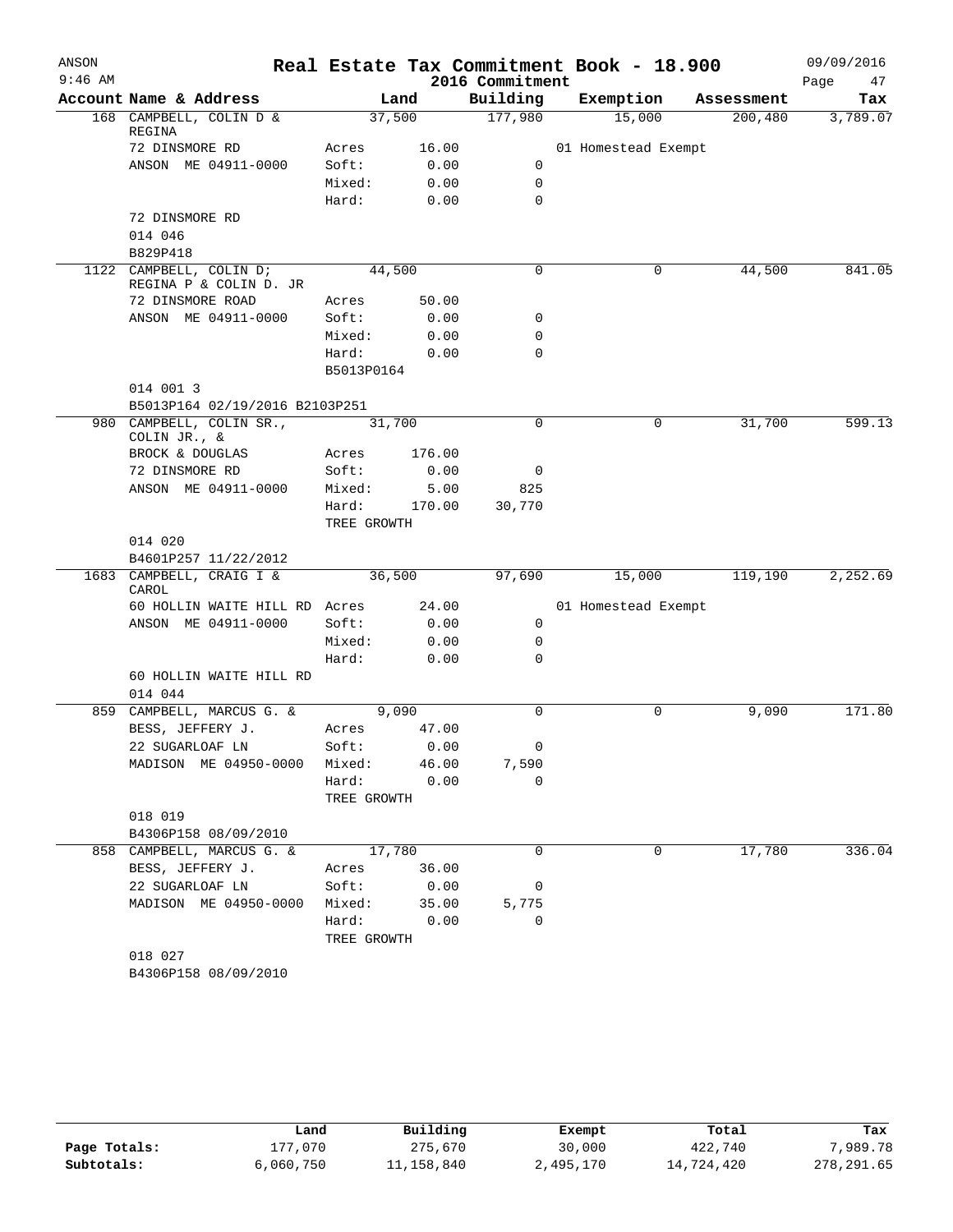| ANSON     |                                                     |             |        |                    | Real Estate Tax Commitment Book - 18.900 |                       | 09/09/2016      |
|-----------|-----------------------------------------------------|-------------|--------|--------------------|------------------------------------------|-----------------------|-----------------|
| $9:46$ AM | Account Name & Address                              |             |        | 2016 Commitment    |                                          |                       | 48<br>Page      |
|           | 171 CAMPBELL, MARK L &                              | 31,600      | Land   | Building<br>95,190 | Exemption<br>15,000                      | Assessment<br>111,790 | Tax<br>2,112.83 |
|           | DONNA A                                             |             |        |                    |                                          |                       |                 |
|           | 43 CAMPBELL RD                                      | Acres       | 29.00  |                    | 01 Homestead Exempt                      |                       |                 |
|           | ANSON ME 04911-0000                                 | Soft:       | 0.00   | 0                  |                                          |                       |                 |
|           |                                                     | Mixed:      | 0.00   | $\mathbf 0$        |                                          |                       |                 |
|           |                                                     | Hard:       | 0.00   | $\mathbf 0$        |                                          |                       |                 |
|           | 43 CAMPBELL RD                                      |             |        |                    |                                          |                       |                 |
|           | 014 027                                             |             |        |                    |                                          |                       |                 |
|           | B1497P190                                           |             |        |                    |                                          |                       |                 |
|           | 1292 CAMPBELL, MARK L &<br>DONNA A                  | 41,380      |        | 79,310             | 0                                        | 120,690               | 2,281.04        |
|           | 43 CAMPBELL RD                                      | Acres       | 100.00 |                    |                                          |                       |                 |
|           | ANSON ME 04911-0000                                 | Soft:       | 20.00  | 2,400              |                                          |                       |                 |
|           |                                                     | Mixed:      | 37.00  | 6,105              |                                          |                       |                 |
|           |                                                     | Hard:       | 38.00  | 6,878              |                                          |                       |                 |
|           | 112 CAMPBELL RD<br>014 025 & 23                     | TREE GROWTH |        |                    |                                          |                       |                 |
|           | B3953P49 04/26/2007                                 |             |        |                    |                                          |                       |                 |
|           | 1514 CAMPBELL, MARK L.                              | 16,600      |        | 0                  | 0                                        | 16,600                | 313.74          |
|           | CAMPBELL, DONNA A.                                  | Acres       | 5.00   |                    |                                          |                       |                 |
|           | 43 CAMPBELL RD                                      | Soft:       | 0.00   | 0                  |                                          |                       |                 |
|           | ANSON ME 04911-0000                                 | Mixed:      | 0.00   | 0                  |                                          |                       |                 |
|           |                                                     | Hard:       | 0.00   | 0                  |                                          |                       |                 |
|           |                                                     |             |        |                    |                                          |                       |                 |
|           | 014 037                                             |             |        |                    |                                          |                       |                 |
|           | B4846P10 08/31/2014 B2293P316<br>1394 CANCEMI, DINA | 10,000      |        | 50,550             | 0                                        | 60,550                | 1,144.40        |
|           | 685 MADISON ROAD                                    | Acres       | 0.25   |                    |                                          |                       |                 |
|           | NORRIDGEWOCK ME                                     | Soft:       | 0.00   | 0                  |                                          |                       |                 |
|           | 04957-3709                                          |             |        |                    |                                          |                       |                 |
|           |                                                     | Mixed:      | 0.00   | 0                  |                                          |                       |                 |
|           |                                                     | Hard:       | 0.00   | 0                  |                                          |                       |                 |
|           | 9 WILSON ST                                         |             |        |                    |                                          |                       |                 |
|           | 001 114                                             |             |        |                    |                                          |                       |                 |
|           | B4984P283 12/11/2015 B2548P321                      |             |        |                    |                                          |                       |                 |
|           | 473 CANCEMI, JOSEPH                                 | 14,830      |        | 63,340             | 15,000                                   | 63,170                | 1,193.91        |
|           | PO BOX 646                                          | Acres       | 0.55   |                    | 01 Homestead Exempt                      |                       |                 |
|           | NORTH ANSON ME<br>04958-0646                        | Soft:       | 0.00   | $\overline{0}$     |                                          |                       |                 |
|           |                                                     | Mixed:      | 0.00   | 0                  |                                          |                       |                 |
|           |                                                     | Hard:       | 0.00   | 0                  |                                          |                       |                 |
|           | 17 CENTER ST                                        |             |        |                    |                                          |                       |                 |
|           | 006 018                                             |             |        |                    |                                          |                       |                 |
|           | B3945P259 12/20/2007                                |             | 9,800  | 28,380             | 15,000                                   | 23,180                | 438.10          |
|           | 1019 CANTRELL, JANE A.<br>732 RIVER ROAD            | Acres       | 0.24   |                    | 01 Homestead Exempt                      |                       |                 |
|           | NORTH ANSON ME                                      | Soft:       | 0.00   | 0                  |                                          |                       |                 |
|           | 04958-0000                                          |             |        |                    |                                          |                       |                 |
|           |                                                     | Mixed:      | 0.00   | 0                  |                                          |                       |                 |
|           |                                                     | Hard:       | 0.00   | $\mathbf 0$        |                                          |                       |                 |
|           | 732 RIVER RD                                        |             |        |                    |                                          |                       |                 |
|           | 017 005                                             |             |        |                    |                                          |                       |                 |
|           | B3864P6 05/09/2007                                  |             |        |                    |                                          |                       |                 |
|           |                                                     |             |        |                    |                                          |                       |                 |
|           |                                                     |             |        |                    |                                          |                       |                 |

|              | Land      | Building   | Exempt    | Total      | Tax         |
|--------------|-----------|------------|-----------|------------|-------------|
| Page Totals: | 124,210   | 316,770    | 45,000    | 395,980    | .484.02     |
| Subtotals:   | 6,184,960 | 11,475,610 | 2,540,170 | 15,120,400 | 285, 775.67 |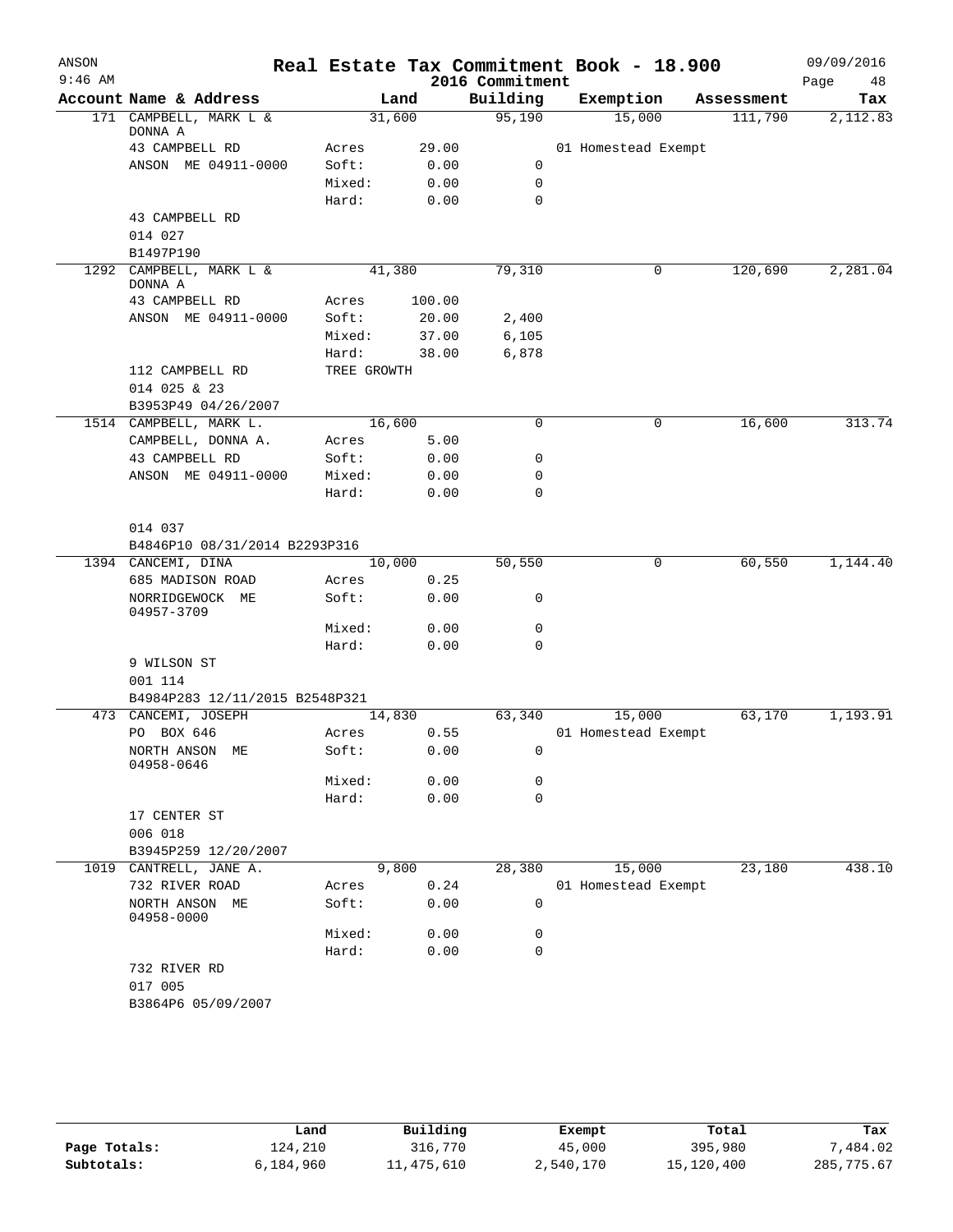|           |                                     |        |        |      |                 | Real Estate Tax Commitment Book - 18.900 |            |            |
|-----------|-------------------------------------|--------|--------|------|-----------------|------------------------------------------|------------|------------|
| $9:46$ AM |                                     |        |        |      | 2016 Commitment |                                          |            | Page<br>49 |
|           | Account Name & Address              |        | Land   |      | Building        | Exemption                                | Assessment | Tax        |
|           | 173 CARBONE, ANNA-ROSE              | 10,770 |        |      | 2,230           | 13,000                                   | $\Omega$   | 0.00       |
|           | 426 RIVER ROAD                      | Acres  |        | 0.29 |                 | 01 Homestead Exempt                      |            |            |
|           | NORTH ANSON ME<br>04958-7134        | Soft:  |        | 0.00 | 0               |                                          |            |            |
|           |                                     | Mixed: |        | 0.00 | 0               |                                          |            |            |
|           |                                     | Hard:  |        | 0.00 | $\mathbf 0$     |                                          |            |            |
|           | 426 RIVER RD                        |        |        |      |                 |                                          |            |            |
|           | 016 008<br>B                        |        |        |      |                 |                                          |            |            |
|           | B1737P110                           |        |        |      |                 |                                          |            |            |
|           | 1765 CAREY, ROSE M                  |        | 12,650 |      | 81,830          | 15,000                                   | 79,480     | 1,502.17   |
|           | PO BOX 383                          | Acres  |        | 0.40 |                 | 01 Homestead Exempt                      |            |            |
|           | ANSON ME 04911-0383                 | Soft:  |        | 0.00 | 0               |                                          |            |            |
|           |                                     | Mixed: |        | 0.00 | 0               |                                          |            |            |
|           |                                     | Hard:  |        | 0.00 | 0               |                                          |            |            |
|           | 12 HIGHLAND AVE                     |        |        |      |                 |                                          |            |            |
|           | 003 040                             |        |        |      |                 |                                          |            |            |
|           | B3033P110                           |        |        |      |                 |                                          |            |            |
|           | 261 CARLSON, NORMAN R &<br>LOUISE E | 10,000 |        |      | 47,040          | 15,000                                   | 42,040     | 794.56     |
|           | PO BOX 121                          | Acres  |        | 0.25 |                 | 01 Homestead Exempt                      |            |            |
|           | ANSON ME 04911-0121                 | Soft:  |        | 0.00 | 0               |                                          |            |            |
|           |                                     | Mixed: |        | 0.00 | 0               |                                          |            |            |
|           |                                     | Hard:  |        | 0.00 | 0               |                                          |            |            |
|           | 29 WILSON ST<br>003 029             |        |        |      |                 |                                          |            |            |
|           | B4164P317 07/20/2009                |        |        |      |                 |                                          |            |            |
|           | 175 CARMICHAEL, WELDON              | 14,280 |        |      | 490             | 0                                        | 14,770     | 279.15     |
|           | PO BOX 2000                         | Acres  |        | 0.51 |                 |                                          |            |            |
|           | SKOWHEGAN ME<br>04976-2000          | Soft:  |        | 0.00 | 0               |                                          |            |            |
|           |                                     | Mixed: |        | 0.00 | 0               |                                          |            |            |
|           |                                     | Hard:  |        | 0.00 | 0               |                                          |            |            |
|           | 010 022<br>B<br>B1817P92            |        |        |      |                 |                                          |            |            |
|           | 40 CARON, DENNIS L.                 |        | 12,810 |      | 40,870          | 0                                        | 53,680     | 1,014.55   |
|           | CARON, HELEN V.                     | Acres  |        | 0.41 |                 |                                          |            |            |
|           | 80 FOX RUN ROAD                     | Soft:  |        | 0.00 | $\mathbf{0}$    |                                          |            |            |
|           | MADISON ME 04950                    | Mixed: |        | 0.00 | 0               |                                          |            |            |
|           |                                     | Hard:  |        | 0.00 | $\Omega$        |                                          |            |            |
|           | 29 ARNOLDS LN                       |        |        |      |                 |                                          |            |            |
|           | 001 017                             |        |        |      |                 |                                          |            |            |
|           | B4817P204 07/22/2014                |        |        |      |                 |                                          |            |            |
|           | 1361 CARON, FRANCES L               |        | 20,180 |      | 115,290         | 15,000                                   | 120,470    | 2,276.88   |
|           | PO BOX 234                          | Acres  |        | 1.12 |                 | 01 Homestead Exempt                      |            |            |
|           | NORTH ANSON ME<br>04958-0234        | Soft:  |        | 0.00 | 0               |                                          |            |            |
|           |                                     | Mixed: |        | 0.00 | 0               |                                          |            |            |
|           |                                     | Hard:  |        | 0.00 | 0               |                                          |            |            |
|           | 3 SUMMER ST                         |        |        |      |                 |                                          |            |            |
|           | 006 097                             |        |        |      |                 |                                          |            |            |
|           | B2910P242                           |        |        |      |                 |                                          |            |            |
|           |                                     |        |        |      |                 |                                          |            |            |

|              | Land      | Building   | Exempt    | Total      | Tax        |
|--------------|-----------|------------|-----------|------------|------------|
| Page Totals: | 80,690    | 287,750    | 58,000    | 310,440    | 5,867.31   |
| Subtotals:   | 6,265,650 | 11,763,360 | 2,598,170 | 15,430,840 | 291,642.98 |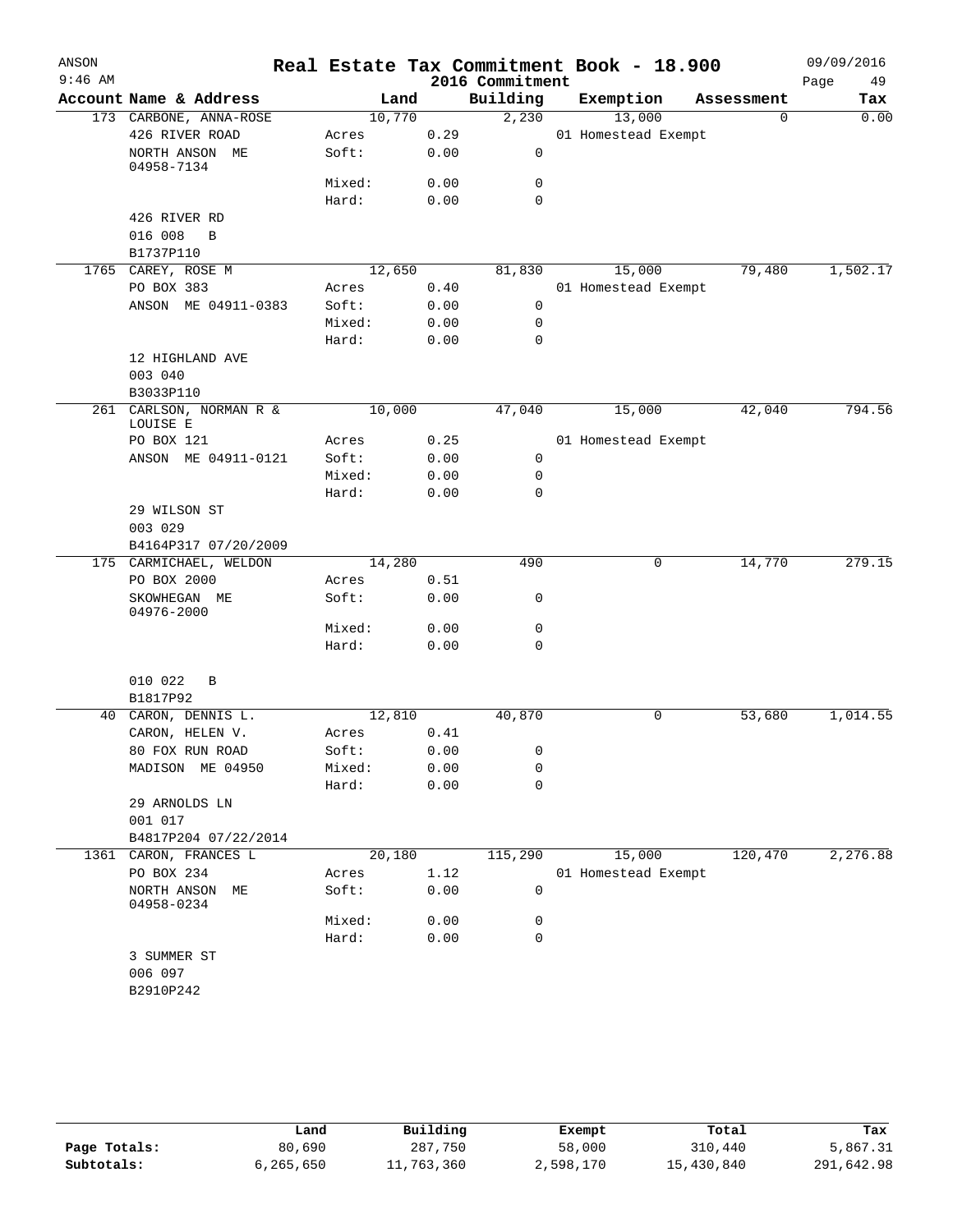| ANSON<br>$9:46$ AM |                                           |            |            |                             | Real Estate Tax Commitment Book - 18.900 |            | 09/09/2016        |
|--------------------|-------------------------------------------|------------|------------|-----------------------------|------------------------------------------|------------|-------------------|
|                    | Account Name & Address                    |            | Land       | 2016 Commitment<br>Building | Exemption                                | Assessment | Page<br>50<br>Tax |
|                    | 174 CARPENTER, SHIRLEY                    |            | 20,000     | 39,650                      | 15,000                                   | 44,650     | 843.89            |
|                    | PO BOX 267                                | Acres      | 1.00       |                             | 01 Homestead Exempt                      |            |                   |
|                    | NORTH ANSON ME<br>04958-0267              | Soft:      | 0.00       | 0                           |                                          |            |                   |
|                    |                                           | Mixed:     | 0.00       | 0                           |                                          |            |                   |
|                    |                                           | Hard:      | 0.00       | 0                           |                                          |            |                   |
|                    | 679 RIVER RD                              |            |            |                             |                                          |            |                   |
|                    | 016 016                                   |            |            |                             |                                          |            |                   |
|                    | B1370P1                                   |            |            |                             |                                          |            |                   |
|                    | 1867 CARRABEC HIGH SCHOOL                 |            | 23,000     | $\Omega$                    | 23,000                                   | $\Omega$   | 0.00              |
|                    | PO BOX 220                                | Acres      | 9.50       |                             | 12 Public Municipal Corp                 |            |                   |
|                    | NORTH ANSON ME                            | Soft:      | 0.00       | $\mathbf 0$                 |                                          |            |                   |
|                    | 04958-0220                                |            |            |                             |                                          |            |                   |
|                    |                                           | Mixed:     | 0.00       | 0                           |                                          |            |                   |
|                    |                                           | Hard:      | 0.00       | $\mathbf 0$                 |                                          |            |                   |
|                    | 017 050                                   |            |            |                             |                                          |            |                   |
|                    | 151 CARREIRO, GRACE N &                   |            | 49,890     | 57,720                      | 15,000                                   | 92,610     | 1,750.33          |
|                    | BEAULIEU, MARIE S                         | Acres      | 30.77      |                             | 01 Homestead Exempt                      |            |                   |
|                    | 370 CAMPGROUND RD                         | Soft:      | 0.00       | 0                           |                                          |            |                   |
|                    | NORTH ANSON ME                            | Mixed:     | 0.00       | 0                           |                                          |            |                   |
|                    | 04958-0000                                |            |            |                             |                                          |            |                   |
|                    |                                           | Hard:      | 0.00       | 0                           |                                          |            |                   |
|                    | 370 CAMPGROUND RD                         |            |            |                             |                                          |            |                   |
|                    | 015 045 1 & 2                             |            |            |                             |                                          |            |                   |
|                    | B3980P24 04/01/2008                       |            |            |                             |                                          |            |                   |
|                    | 1424 CARRIGAN, JOSEPH F                   |            | 16,730     | 68,220                      | 0                                        | 84,950     | 1,605.56          |
|                    | 68 OLD POINT AVENUE                       | Acres      | 0.70       |                             |                                          |            |                   |
|                    | MADISON ME 04950                          | Soft:      | 0.00       | 0                           |                                          |            |                   |
|                    |                                           | Mixed:     | 0.00       | 0                           |                                          |            |                   |
|                    |                                           | Hard:      | 0.00       | 0                           |                                          |            |                   |
|                    | 166 RIVER RD                              | B4957P0320 |            |                             |                                          |            |                   |
|                    | 004 009                                   |            |            |                             |                                          |            |                   |
|                    | B5004P264 02/25/2016 B4957P320 08/25/2015 |            |            |                             |                                          |            |                   |
| 1459               | CARRIGAN, VICTOR                          |            | 0          | 11,180                      | 0                                        | 11,180     | 211.30            |
|                    | PO BOX 42                                 |            |            |                             |                                          |            |                   |
|                    | MADISON ME 04950                          |            |            |                             |                                          |            |                   |
|                    | 25 PREBLE AVE                             |            |            |                             |                                          |            |                   |
|                    | 004 019<br>ON                             |            |            |                             |                                          |            |                   |
|                    | 1097 CARRIGAN, VICTOR H                   |            | 12,170     | 58,620                      | 21,000                                   | 49,790     | 941.03            |
|                    | PO BOX 42                                 | Acres      | 0.37       |                             | 01 Homestead Exempt                      |            |                   |
|                    | MADISON ME 04950                          | Soft:      | 0.00       | $\Omega$                    | 02 Resident Veteran                      |            |                   |
|                    |                                           | Mixed:     | 0.00       | 0                           |                                          |            |                   |
|                    |                                           | Hard:      | 0.00       | $\mathbf 0$                 |                                          |            |                   |
|                    | 167 RIVER RD                              |            |            |                             |                                          |            |                   |
|                    | 004 010<br>B                              |            |            |                             |                                          |            |                   |
|                    | B2264P80                                  |            |            |                             |                                          |            |                   |
|                    | 1422 CARRIGAN, VICTOR H.                  |            | 16,500     | $\mathbf 0$                 | 0                                        | 16,500     | 311.85            |
|                    | PO BOX 42                                 | Acres      | 4.00       |                             |                                          |            |                   |
|                    | MADISON ME 04950                          | Soft:      | 0.00       | 0                           |                                          |            |                   |
|                    |                                           | Mixed:     | 0.00       | 0                           |                                          |            |                   |
|                    |                                           | Hard:      | 0.00       | 0                           |                                          |            |                   |
|                    | 015 032<br>B4369P28 02/16/2011            |            |            |                             |                                          |            |                   |
|                    |                                           | Land       | Building   |                             | Exempt                                   | Total      | Tax               |
| Page Totals:       |                                           | 138,290    | 235,390    |                             | 74,000                                   | 299,680    | 5,663.96          |
| Subtotals:         | 6,403,940                                 |            | 11,998,750 |                             | 2,672,170                                | 15,730,520 | 297,306.94        |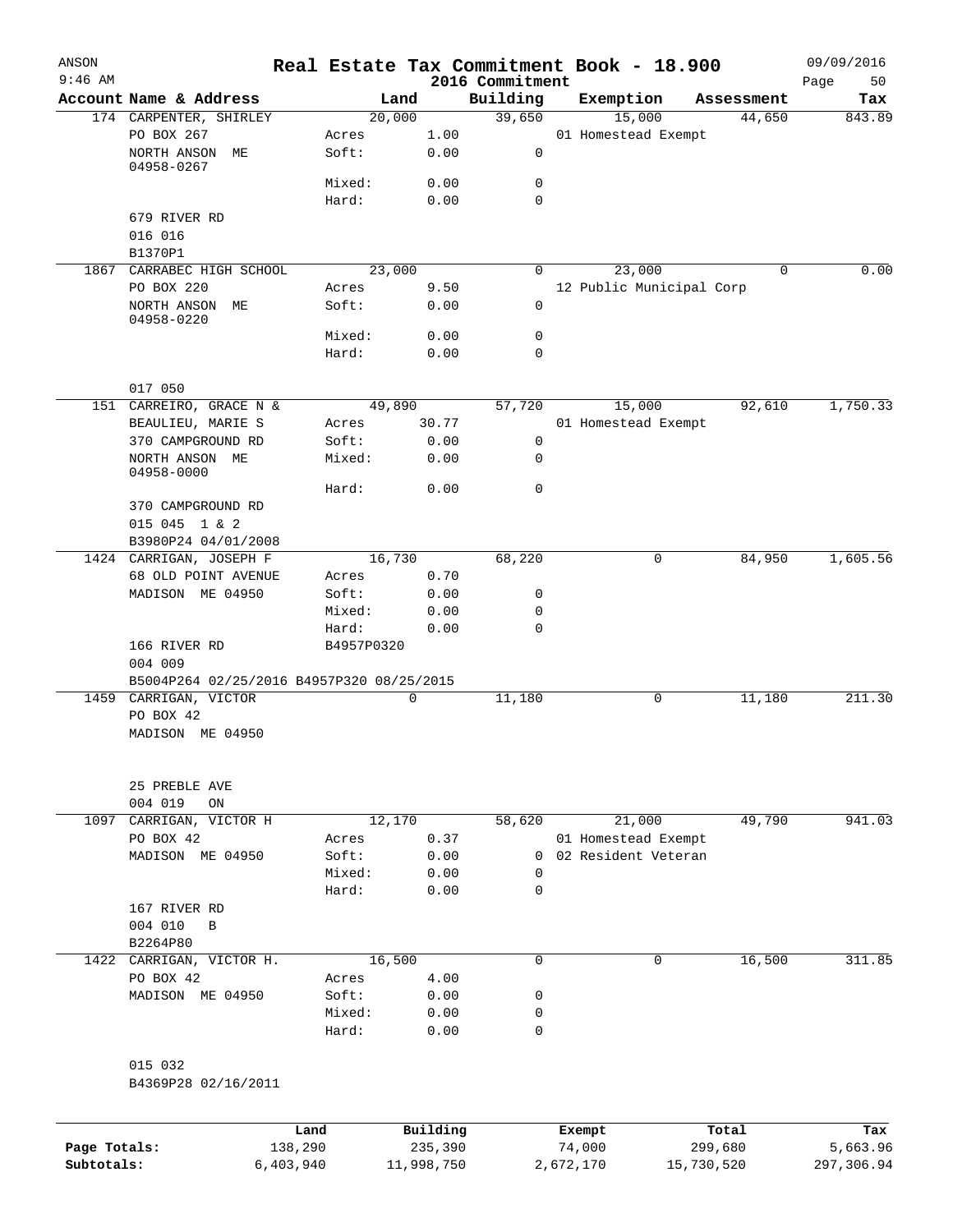| ANSON        |                                               |                 |              |                             | Real Estate Tax Commitment Book - 18.900 |            | 09/09/2016        |
|--------------|-----------------------------------------------|-----------------|--------------|-----------------------------|------------------------------------------|------------|-------------------|
| $9:46$ AM    | Account Name & Address                        |                 | Land         | 2016 Commitment<br>Building | Exemption                                | Assessment | Page<br>51<br>Tax |
|              | 54 CARTER, KENNETH R.                         |                 | 31,800       | 50,050                      | $\Omega$                                 | 81,850     | 1,546.97          |
|              | CARTER, BETH-ANN                              | Acres           | 10.30        |                             |                                          |            |                   |
|              | 754 LOWELL STREET                             | Soft:           | 0.00         | 0                           |                                          |            |                   |
|              | PEABODY MA 01960                              | Mixed:          | 0.00         | 0                           |                                          |            |                   |
|              |                                               | Hard:           | 0.00         | $\mathbf 0$                 |                                          |            |                   |
|              | 204 SKIDMORE RD                               | BK 4764/PG 8    |              |                             |                                          |            |                   |
|              | 023 015<br>E                                  |                 |              |                             |                                          |            |                   |
|              | B5001P145 02/16/2016                          |                 |              |                             |                                          |            |                   |
|              | 1871 CARTER, RENEE                            |                 | 0            | 7,250                       | 7,250                                    | 0          | 0.00              |
|              | 703 HORSEBACK RD                              |                 |              |                             | 01 Homestead Exempt                      |            |                   |
|              | ANSON ME 04911                                |                 |              |                             |                                          |            |                   |
|              | 703 HORSEBACK RD                              | MOBILE HOME     |              |                             |                                          |            |                   |
|              | 019 004<br>В<br>ON                            |                 |              |                             |                                          |            |                   |
|              | 477 CASAVOLA, JOSEPH P.                       |                 | 11,660       | 64,990                      | 15,000                                   | 61,650     | 1,165.19          |
|              | 10 EMBDEN POND RD                             | Acres           | 0.34         |                             | 01 Homestead Exempt                      |            |                   |
|              | NORTH ANSON ME<br>04958-0000                  | Soft:           | 0.00         | 0                           |                                          |            |                   |
|              |                                               | Mixed:          | 0.00         | 0                           |                                          |            |                   |
|              |                                               | Hard:           | 0.00         | $\Omega$                    |                                          |            |                   |
|              | 10 EMBDEN POND RD<br>009 007                  |                 |              |                             |                                          |            |                   |
|              | B3956P109 01/02/2008                          |                 |              |                             |                                          |            |                   |
|              | 899 CASEY, ALEXIS & LISA                      |                 | 9,060        | 18,180                      | 0                                        | 27,240     | 514.84            |
|              | PO BOX 372                                    | Acres           | 0.57         |                             |                                          |            |                   |
|              | ANSON ME 04911-0000                           | Soft:           | 0.00         | 0                           |                                          |            |                   |
|              |                                               | Mixed:          | 0.00         | 0                           |                                          |            |                   |
|              |                                               | Hard:           | 0.00         | $\Omega$                    |                                          |            |                   |
|              | 9 RANDALL ST<br>003 051                       | B4979P0157 JT   |              |                             |                                          |            |                   |
|              | B4979P157 11/24/2015                          |                 |              |                             |                                          |            |                   |
|              | 176 CASEY, ALEXIS M JR                        |                 | 13,420       | 82,570                      | 0                                        | 95,990     | 1,814.21          |
|              | PO BOX 372                                    | Acres           | 0.20         |                             |                                          |            |                   |
|              | ANSON ME 04911-0372                           | Soft:           | 0.00         | 0                           |                                          |            |                   |
|              |                                               | Mixed:          | 0.00         | 0                           |                                          |            |                   |
|              |                                               | Hard:           | 0.00         | 0                           |                                          |            |                   |
|              | 3 MAIN ST                                     |                 |              |                             |                                          |            |                   |
|              | 003 074                                       |                 |              |                             |                                          |            |                   |
|              | B2255P59                                      |                 |              |                             |                                          |            |                   |
|              | 785 CASEY'S MARKET, LLC                       |                 | 15,270       | 0                           | 0                                        | 15,270     | 288.60            |
|              | PO BOX 372                                    | Acres           | 0.72         |                             |                                          |            |                   |
|              | ANSON ME 04911-0000                           | Soft:           | 0.00         | 0<br>0                      |                                          |            |                   |
|              |                                               | Mixed:<br>Hard: | 0.00<br>0.00 | 0                           |                                          |            |                   |
|              | 7 MAIN ST                                     |                 |              |                             |                                          |            |                   |
|              | 003 073                                       |                 |              |                             |                                          |            |                   |
|              | B4388P108 04/27/2011                          |                 |              |                             |                                          |            |                   |
|              | 178 CASWELL, LINTON A &                       |                 | 26,150       | 83,370                      | 21,000                                   | 88,520     | 1,673.03          |
|              | MARLENE E                                     |                 |              |                             |                                          |            |                   |
|              | PO BOX 144                                    | Acres           | 5.10         |                             | 01 Homestead Exempt                      |            |                   |
|              | ANSON ME 04911-0144                           | Soft:           | 0.00         | 0                           | 08 Vietnam Veteran                       |            |                   |
|              |                                               | Mixed:          | 0.00         | 0                           |                                          |            |                   |
|              |                                               | Hard:           | 0.00         | 0                           |                                          |            |                   |
|              | 40 CAMPGROUND RD<br>015 036<br>1<br>B1072P338 |                 |              |                             |                                          |            |                   |
|              |                                               |                 |              |                             |                                          |            |                   |
|              |                                               | Land            | Building     |                             | Exempt                                   | Total      | Tax               |
| Page Totals: | 107,360                                       |                 | 306,410      |                             | 43,250                                   | 370,520    | 7,002.84          |
| Subtotals:   | 6,511,300                                     |                 | 12,305,160   |                             | 2,715,420                                | 16,101,040 | 304,309.78        |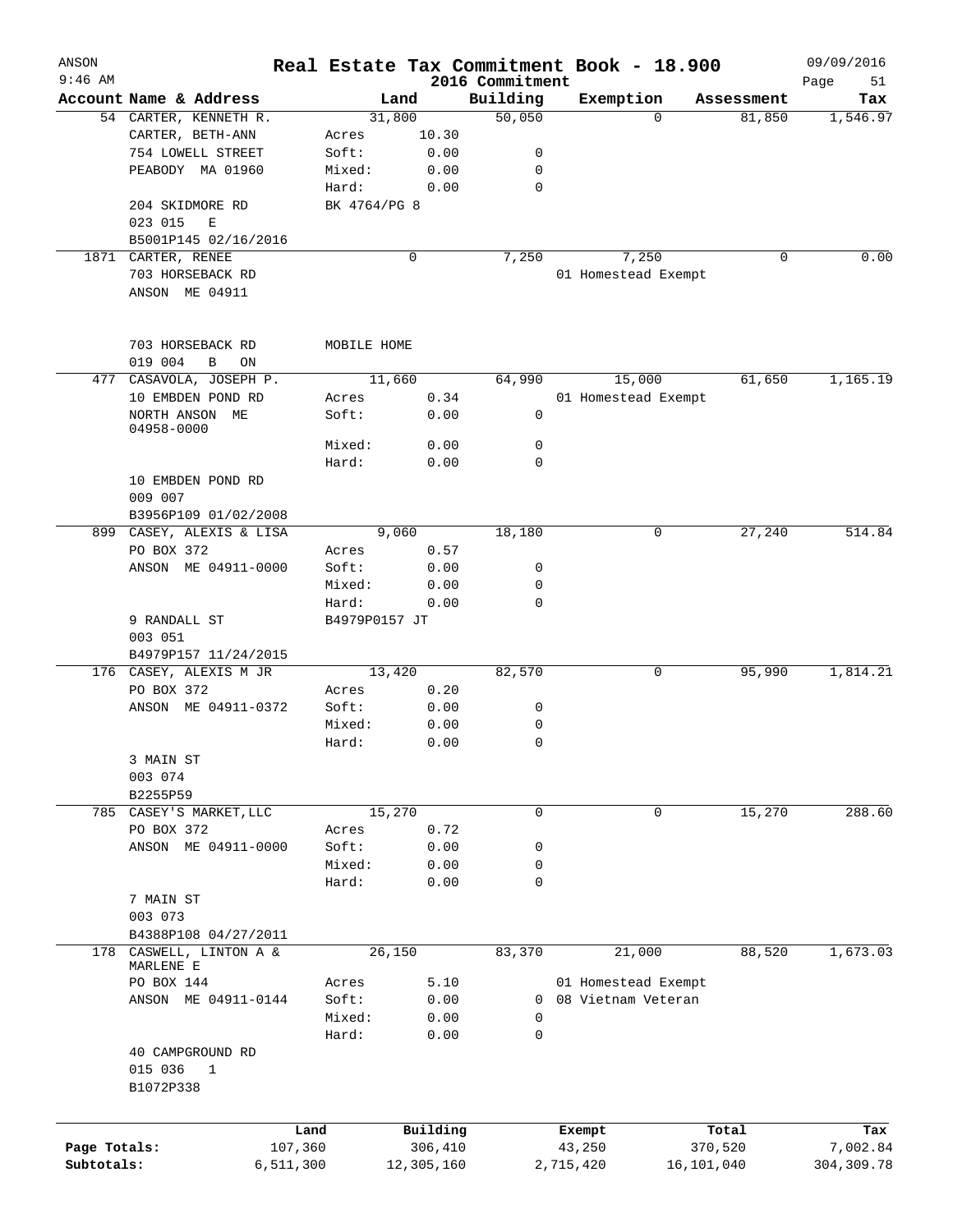| ANSON     |                                   |                 |              |                  | Real Estate Tax Commitment Book - 18.900 |            | 09/09/2016 |
|-----------|-----------------------------------|-----------------|--------------|------------------|------------------------------------------|------------|------------|
| $9:46$ AM |                                   |                 |              | 2016 Commitment  |                                          |            | Page<br>52 |
|           | Account Name & Address            |                 | Land         | Building         | Exemption                                | Assessment | Tax        |
|           | 177 CASWELL, SHAWN L              |                 | 21,650       | 61,870           | 15,000                                   | 68,520     | 1,295.03   |
|           | PO BOX 216<br>NORTH ANSON ME      | Acres<br>Soft:  | 2.10<br>0.00 | 0                | 01 Homestead Exempt                      |            |            |
|           | 04958-0216                        |                 |              |                  |                                          |            |            |
|           |                                   | Mixed:          | 0.00         | $\mathbf 0$      |                                          |            |            |
|           |                                   | Hard:           | 0.00         | 0                |                                          |            |            |
|           | 230 FAHI POND RD                  |                 |              |                  |                                          |            |            |
|           | 023 013                           |                 |              |                  |                                          |            |            |
|           | B2522P94                          |                 |              |                  |                                          |            |            |
| 1648      | CATALYST PAPER<br>OPERATIONS INC. |                 | 42,500       | 40,600           | 0                                        | 83,100     | 1,570.59   |
|           | C/O FINANCE DEPARTMENT            | Acres           | 31.00        |                  |                                          |            |            |
|           | 35 HARTFORD STREET                | Soft:           | 0.00         | 0                |                                          |            |            |
|           | RUMFORD ME 04276                  | Mixed:          | 0.00         | 0                |                                          |            |            |
|           |                                   | Hard:           | 0.00         | $\mathbf 0$      |                                          |            |            |
|           | 696 RIVER RD                      |                 |              |                  |                                          |            |            |
|           | 016 015<br>$\, {\bf B}$           |                 |              |                  |                                          |            |            |
|           | B4867P35 12/30/2014               |                 |              |                  |                                          |            |            |
| 187       | CATES, AGNES E, ESTATE            |                 | 15,490       | 37,980           | 0                                        | 53,470     | 1,010.58   |
|           | C/O JAMES FRENCH, II              | Acres           | 0.60         |                  |                                          |            |            |
|           | 1121 RIVER RD                     | Soft:           | 0.00         | 0                |                                          |            |            |
|           | SOLON ME 04979-0000               | Mixed:<br>Hard: | 0.00<br>0.00 | 0<br>$\mathbf 0$ |                                          |            |            |
|           | 115 NORTH MAIN ST                 |                 |              |                  |                                          |            |            |
|           | 007 007                           |                 |              |                  |                                          |            |            |
|           | B806P1128                         |                 |              |                  |                                          |            |            |
|           | 984 CATES, BRANDON R & AMY        |                 | 21,200       | 62,870           | 15,000                                   | 69,070     | 1,305.42   |
|           | PO BOX 37                         | Acres           | 1.80         |                  | 01 Homestead Exempt                      |            |            |
|           | ANSON ME 04911-0037               | Soft:           | 0.00         | 0                |                                          |            |            |
|           |                                   | Mixed:          | 0.00         | 0                |                                          |            |            |
|           |                                   | Hard:           | 0.00         | $\mathbf 0$      |                                          |            |            |
|           | 248 RIVER RD                      |                 |              |                  |                                          |            |            |
|           | 015 067                           |                 |              |                  |                                          |            |            |
|           | B3072P67                          |                 |              |                  |                                          |            |            |
|           | 698 CATES, CATHY                  |                 | 0            | 30,090           | 0                                        | 30,090     | 568.70     |
|           | 349 EMBDEN POND RD                |                 |              |                  |                                          |            |            |
|           | NORTH ANSON ME                    |                 |              |                  |                                          |            |            |
|           | 04958-0000                        |                 |              |                  |                                          |            |            |
|           |                                   |                 |              |                  |                                          |            |            |
|           | 349 EMBDEN POND RD                |                 |              |                  |                                          |            |            |
|           | 023 026 C ON                      |                 |              |                  |                                          |            |            |
|           | B1649P108                         |                 |              |                  |                                          |            |            |
|           | 1298 CATES, DEAN & LINDA          |                 | 23,000       | 1,260            | 0                                        | 24,260     | 458.51     |
|           | 628 VALLEY RD                     | Acres           | 3.00         |                  |                                          |            |            |
|           | ANSON ME 04911-0000               | Soft:           | 0.00         | 0                |                                          |            |            |
|           |                                   | Mixed:          | 0.00         | 0                |                                          |            |            |
|           |                                   | Hard:           | 0.00         | $\mathbf 0$      |                                          |            |            |
|           | 606 VALLEY RD                     |                 |              |                  |                                          |            |            |
|           | 019 028 A                         |                 |              |                  |                                          |            |            |
|           | B1025P32                          |                 |              |                  |                                          |            |            |
|           |                                   |                 |              |                  |                                          |            |            |

|              | Land      | Building   | Exempt    | Total      | Tax        |
|--------------|-----------|------------|-----------|------------|------------|
| Page Totals: | 123,840   | 234,670    | 30,000    | 328,510    | 6,208.83   |
| Subtotals:   | 6,635,140 | 12,539,830 | 2,745,420 | 16,429,550 | 310,518.61 |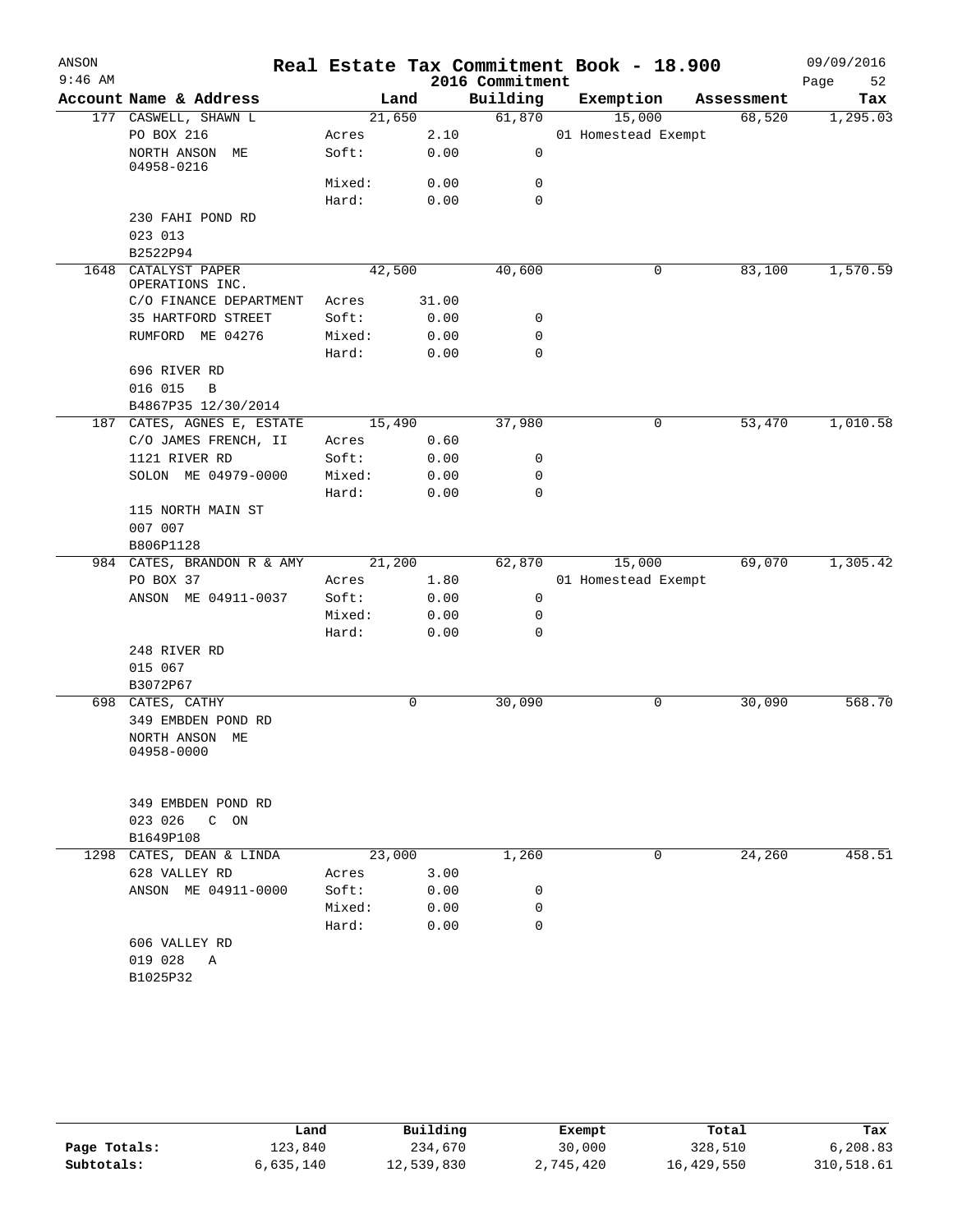| ANSON<br>$9:46$ AM |                                           |                |                                  |                             | Real Estate Tax Commitment Book - 18.900 |            |            | 09/09/2016        |
|--------------------|-------------------------------------------|----------------|----------------------------------|-----------------------------|------------------------------------------|------------|------------|-------------------|
|                    | Account Name & Address                    |                | Land                             | 2016 Commitment<br>Building | Exemption                                |            | Assessment | Page<br>53<br>Tax |
|                    | 184 CATES, DEAN F & LINDA M               |                | 36,500                           | 75,590                      | 15,000                                   |            | 97,090     | 1,835.00          |
|                    | 628 VALLEY RD                             | Acres          | 15.00                            |                             | 01 Homestead Exempt                      |            |            |                   |
|                    | ANSON ME 04911-0000                       | Soft:          | 0.00                             | 0                           |                                          |            |            |                   |
|                    |                                           | Mixed:         | 0.00                             | 0                           |                                          |            |            |                   |
|                    |                                           | Hard:          | 0.00                             | 0                           |                                          |            |            |                   |
|                    | 628 VALLEY RD                             |                |                                  |                             |                                          |            |            |                   |
|                    | 019 028<br>B                              |                |                                  |                             |                                          |            |            |                   |
|                    | B1873P35                                  |                |                                  |                             |                                          |            |            |                   |
| 1338               | CENTRAL MAINE POWER CO                    | 4,339,800      |                                  | 0                           |                                          | 0          | 4,339,800  | 82,022.22         |
|                    | IUMC - LOCAL TAXES<br>70 FARM VIEW DR     |                |                                  |                             |                                          |            |            |                   |
|                    | NEW GLOUCESTER ME<br>04260-0000           |                |                                  |                             |                                          |            |            |                   |
|                    |                                           |                | TRANS & DIST SYSTEM, SUBSTATIONS |                             |                                          |            |            |                   |
|                    | 1830 CENTRAL MAINE POWER CO               | 374,400        |                                  | 0                           |                                          | 0          | 374,400    | 7,076.16          |
|                    |                                           |                | 416.00                           |                             |                                          |            |            |                   |
|                    | IUMC - LOCAL TAXES<br>70 FARM VIEW DR     | Acres<br>Soft: |                                  | 0                           |                                          |            |            |                   |
|                    | NEW GLOUCESTER ME                         |                | 0.00<br>0.00                     | 0                           |                                          |            |            |                   |
|                    | 04260-0000                                | Mixed:         |                                  |                             |                                          |            |            |                   |
|                    |                                           | Hard:          | 0.00                             | $\mathbf 0$                 |                                          |            |            |                   |
|                    |                                           |                | TRANSMISSION LINE ROW            |                             |                                          |            |            |                   |
|                    | 010 008                                   |                |                                  |                             |                                          |            |            |                   |
|                    | 1304 CENTRAL MAINE POWER CO               |                | 5,740                            | 0                           |                                          | 0          | 5,740      | 108.49            |
|                    | IUMC - LOCAL TAXES                        | Acres          | 0.26                             |                             |                                          |            |            |                   |
|                    | 70 FARM VIEW DR                           | Soft:          | 0.00                             | 0                           |                                          |            |            |                   |
|                    | NEW GLOUCESTER ME                         | Mixed:         | 0.00                             | 0                           |                                          |            |            |                   |
|                    | 04260-0000                                |                |                                  |                             |                                          |            |            |                   |
|                    |                                           | Hard:          | 0.00                             | 0                           |                                          |            |            |                   |
|                    |                                           |                |                                  |                             |                                          |            |            |                   |
|                    | 005 024<br>B                              |                |                                  |                             |                                          |            |            |                   |
|                    | 1303 CENTRAL MAINE POWER CO               |                | 7,350                            | 0                           |                                          | 0          | 7,350      | 138.92            |
|                    | IUMC - LOCAL TAXES                        | Acres          | 0.06                             |                             |                                          |            |            |                   |
|                    | 70 FARM VIEW DR                           | Soft:          | 0.00                             | 0                           |                                          |            |            |                   |
|                    | NEW GLOUCESTER ME                         | Mixed:         | 0.00                             | 0                           |                                          |            |            |                   |
|                    | 04260-0000                                | Hard:          | 0.00                             | 0                           |                                          |            |            |                   |
|                    |                                           |                |                                  |                             |                                          |            |            |                   |
|                    | 005 038                                   |                |                                  |                             |                                          |            |            |                   |
| 1308               | CESARINI, ROBERT F.                       |                | 42,300                           | 10,370                      |                                          | 0          | 52,670     | 995.46            |
|                    | PO BOX 357                                | Acres          | 20.80                            |                             |                                          |            |            |                   |
|                    | ANSON ME 04911-0357                       | Soft:          | 0.00                             | 0                           |                                          |            |            |                   |
|                    |                                           | Mixed:         | 0.00                             | 0                           |                                          |            |            |                   |
|                    |                                           | Hard:          | 0.00                             | $\mathbf 0$                 |                                          |            |            |                   |
|                    | 31 BARTON HILL RD                         |                |                                  |                             |                                          |            |            |                   |
|                    | 013 006<br>$\mathbb{A}$                   |                |                                  |                             |                                          |            |            |                   |
|                    | B4354P125 12/21/2010 B3673P289 05/10/2006 |                |                                  |                             |                                          |            |            |                   |
| 1782               | CHADWICK, GLENN A. &                      |                | 29,680                           | 63,270                      | 15,000                                   |            | 77,950     | 1,473.26          |
|                    | ANNETTE G.                                |                |                                  |                             |                                          |            |            |                   |
|                    | 501 FOUR MILE SQUARE RD Acres             |                | 8.18                             |                             | 01 Homestead Exempt                      |            |            |                   |
|                    | ANSON ME 04911                            | Soft:          | 0.00                             | 0                           |                                          |            |            |                   |
|                    |                                           | Mixed:         | 0.00                             | 0                           |                                          |            |            |                   |
|                    |                                           | Hard:          | 0.00                             | 0                           |                                          |            |            |                   |
|                    | 501 FOUR MILE SQUARE RD                   |                |                                  |                             |                                          |            |            |                   |
|                    | 021 022&22B                               |                |                                  |                             |                                          |            |            |                   |
|                    | B3378P108 09/16/2004                      |                |                                  |                             |                                          |            |            |                   |
|                    |                                           |                |                                  |                             |                                          |            |            |                   |
|                    | Land                                      |                | Building                         |                             | Exempt                                   |            | Total      | Tax               |
| Page Totals:       | 4,835,770                                 |                | 149,230                          |                             | 30,000                                   | 4,955,000  |            | 93,649.51         |
| Subtotals:         | 11,470,910                                |                | 12,689,060                       |                             | 2,775,420                                | 21,384,550 |            | 404,168.12        |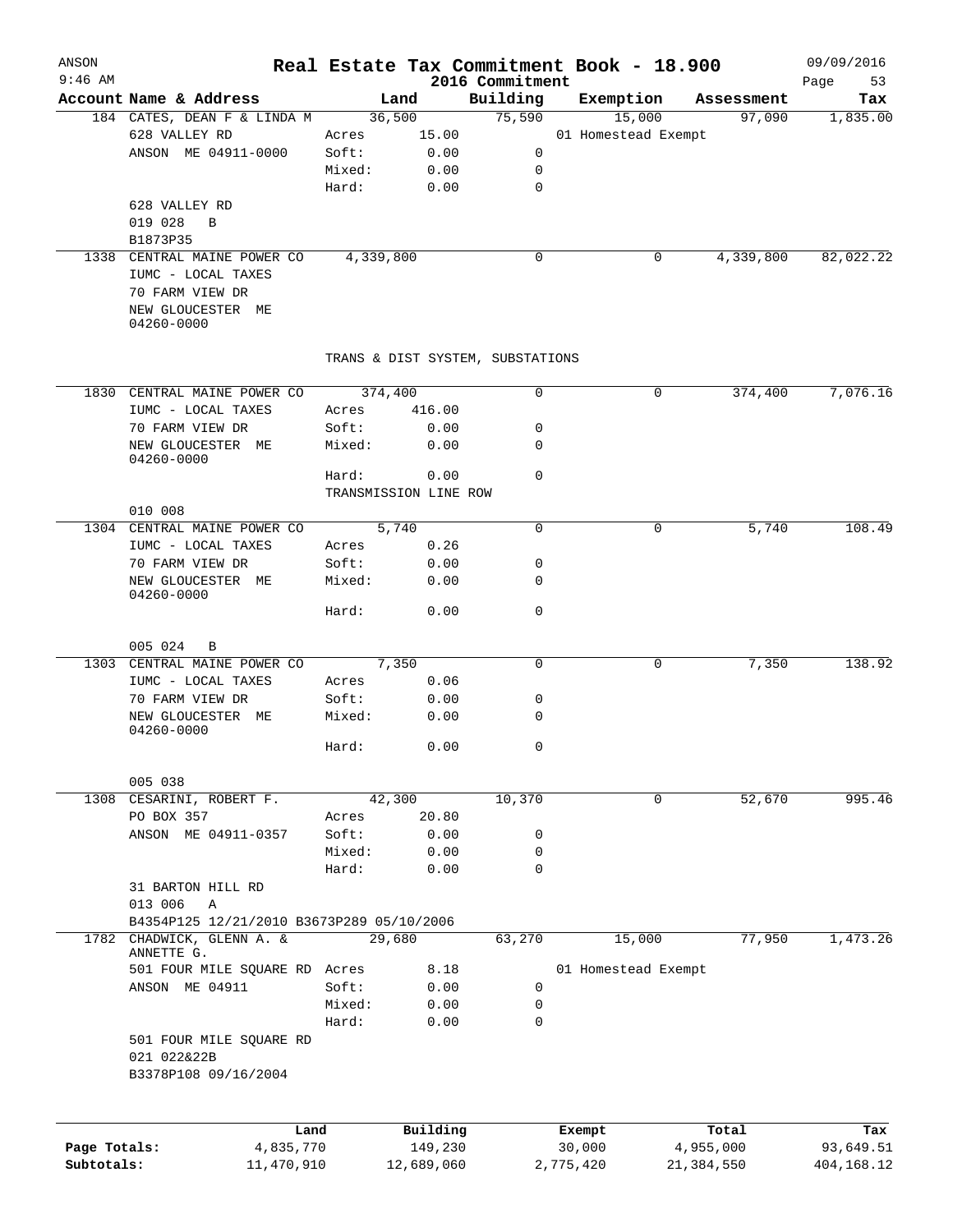| ANSON<br>$9:46$ AM |                                             |        |        | 2016 Commitment | Real Estate Tax Commitment Book - 18.900 |            | 09/09/2016<br>Page<br>54 |
|--------------------|---------------------------------------------|--------|--------|-----------------|------------------------------------------|------------|--------------------------|
|                    | Account Name & Address                      |        | Land   | Building        | Exemption                                | Assessment | Tax                      |
|                    | 1311 CHAMPION, ROGER L &<br>LORRAINE I      |        | 44,630 | 243,280         | 21,000                                   | 266,910    | 5,044.60                 |
|                    | PO BOX 166                                  | Acres  | 25.25  |                 | 01 Homestead Exempt                      |            |                          |
|                    | NORTH ANSON ME<br>04958-0160                | Soft:  | 0.00   |                 | 0 02 Resident Veteran                    |            |                          |
|                    |                                             | Mixed: | 0.00   | 0               |                                          |            |                          |
|                    |                                             | Hard:  | 0.00   | 0               |                                          |            |                          |
|                    | 461 SOLON RD                                |        |        |                 |                                          |            |                          |
|                    | 024 034<br>$\mathbf B$                      |        |        |                 |                                          |            |                          |
|                    | B1390P97                                    |        |        |                 |                                          |            |                          |
| 1312               | CHAREST, ROBERT T &<br>PATRICIA             |        | 26,750 | 46,960          | 15,000                                   | 58,710     | 1,109.62                 |
|                    | PO BOX 464                                  | Acres  | 5.50   |                 | 01 Homestead Exempt                      |            |                          |
|                    | NORTH ANSON ME<br>04958-0464                | Soft:  | 0.00   | 0               |                                          |            |                          |
|                    |                                             | Mixed: | 0.00   | 0               |                                          |            |                          |
|                    |                                             | Hard:  | 0.00   | 0               |                                          |            |                          |
|                    | 311 VALLEY RD<br>023 044<br>Ε               |        |        |                 |                                          |            |                          |
| 188                | CHARETTE, JOHN E &<br>KRISTIE S             |        | 67,000 | $\mathbf 0$     | 0                                        | 67,000     | 1,266.30                 |
|                    | 28 MIGHTY ST                                | Acres  | 111.00 |                 |                                          |            |                          |
|                    | GORHAM ME 04038-0000                        | Soft:  | 0.00   | 0               |                                          |            |                          |
|                    |                                             | Mixed: | 0.00   | 0               |                                          |            |                          |
|                    |                                             | Hard:  | 0.00   | 0               |                                          |            |                          |
|                    | 021 012                                     |        |        |                 |                                          |            |                          |
|                    | B2059P316                                   |        |        |                 |                                          |            |                          |
|                    | 385 CHARTIER, GLORIA                        |        | 21,520 | 163,370         | 15,000                                   | 169,890    | 3,210.92                 |
|                    | 27 PARKWOODS DR                             | Acres  | 2.01   |                 | 01 Homestead Exempt                      |            |                          |
|                    | ANSON ME 04911-0000                         | Soft:  | 0.00   | 0               |                                          |            |                          |
|                    |                                             | Mixed: | 0.00   | 0               |                                          |            |                          |
|                    |                                             | Hard:  | 0.00   | 0               |                                          |            |                          |
|                    | 27 PARKWOODS DR<br>010 007<br>9<br>B3020P77 |        |        |                 |                                          |            |                          |
| 1128               | CHASE, WAYNE M.                             |        | 31,500 | 16,790          | 0                                        | 48,290     | 912.68                   |
|                    | 88 MEECH RD                                 | Acres  | 10.00  |                 |                                          |            |                          |
|                    | MIDDLETOWN CT<br>06457-2515                 | Soft:  | 0.00   | 0               |                                          |            |                          |
|                    |                                             | Mixed: | 0.00   | 0               |                                          |            |                          |
|                    |                                             | Hard:  | 0.00   | 0               |                                          |            |                          |
|                    | 209 MILLER RD                               |        |        |                 |                                          |            |                          |
|                    | 014 021                                     |        |        |                 |                                          |            |                          |
|                    | B1611P331                                   |        |        |                 |                                          |            |                          |
| 297                | CHASE, WILLIAM D & EVA<br>S                 |        | 37,000 | 0               | 0                                        | 37,000     | 699.30                   |
|                    | 22 GRAY ST                                  | Acres  | 26.00  |                 |                                          |            |                          |
|                    | WATERVILLE ME<br>04901-0000                 | Soft:  | 0.00   | 0               |                                          |            |                          |
|                    |                                             | Mixed: | 0.00   | 0               |                                          |            |                          |
|                    |                                             | Hard:  | 0.00   | $\Omega$        |                                          |            |                          |
|                    |                                             |        |        |                 |                                          |            |                          |
|                    | 020 029                                     |        |        |                 |                                          |            |                          |
|                    | B3518P101 07/15/2005                        |        |        |                 |                                          |            |                          |

|              | Land       | Building   | Exempt    | Total      | Tax         |
|--------------|------------|------------|-----------|------------|-------------|
| Page Totals: | 228,400    | 470,400    | 51,000    | 647,800    | 12, 243. 42 |
| Subtotals:   | 11,699,310 | 13,159,460 | 2,826,420 | 22,032,350 | 416, 411.54 |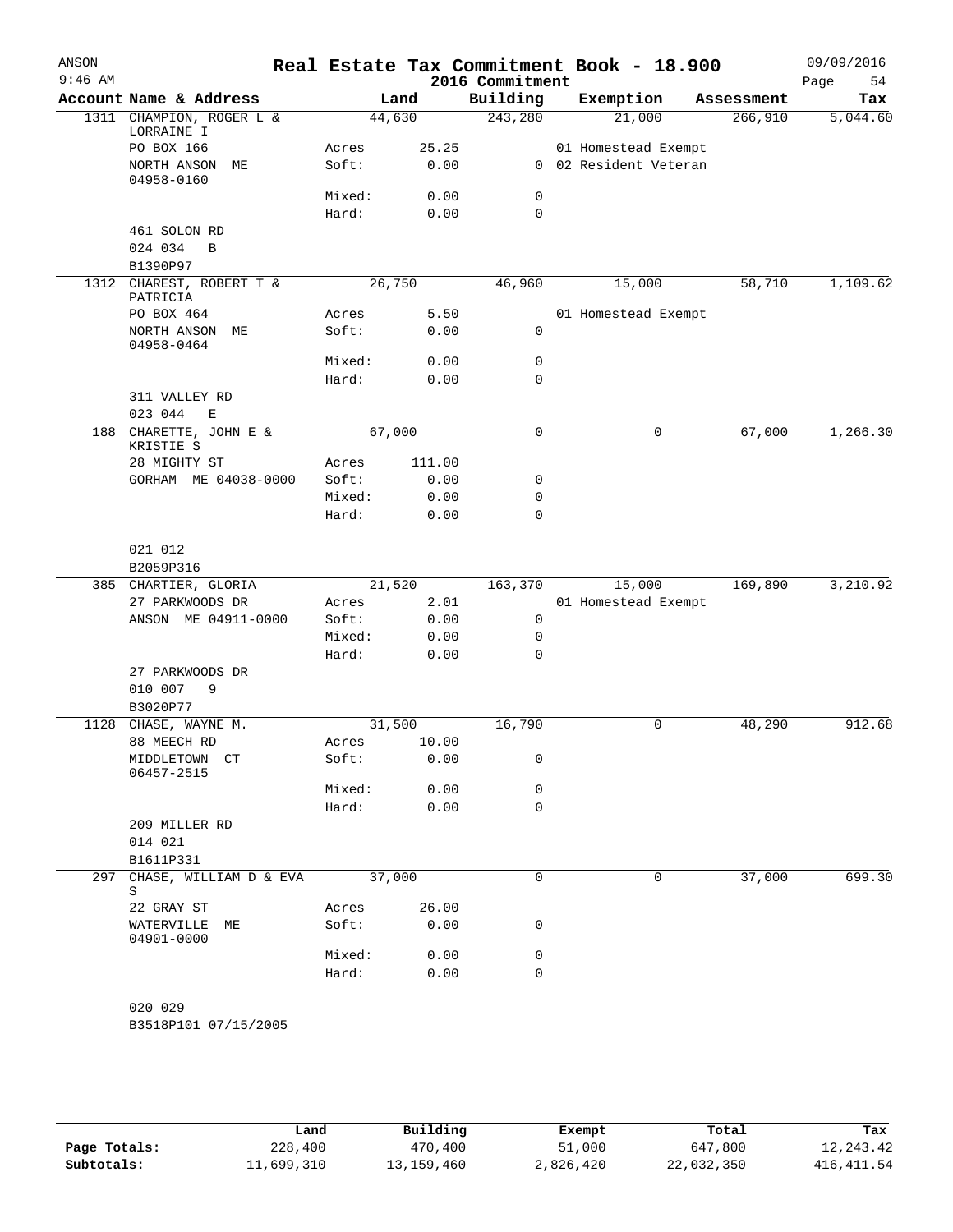| ANSON<br>$9:46$ AM |                                           |         |              | 2016 Commitment | Real Estate Tax Commitment Book - 18.900 |                       | 09/09/2016        |
|--------------------|-------------------------------------------|---------|--------------|-----------------|------------------------------------------|-----------------------|-------------------|
|                    | Account Name & Address                    |         | Land         | Building        | Exemption                                | Assessment            | Page<br>55<br>Tax |
|                    | 334 CHASSE, CLAUDETTE P                   | 13,570  |              | 52,000          |                                          | 65,570<br>$\mathbf 0$ | 1,239.27          |
|                    | 31 CLINTON ST                             | Acres   | 0.46         |                 |                                          |                       |                   |
|                    | MILO ME 04463-0000                        | Soft:   | 0.00         | 0               |                                          |                       |                   |
|                    |                                           | Mixed:  | 0.00         | 0               |                                          |                       |                   |
|                    |                                           | Hard:   | 0.00         | $\mathbf 0$     |                                          |                       |                   |
|                    | 45 ELM ST                                 |         |              |                 |                                          |                       |                   |
|                    | 006 042                                   |         |              |                 |                                          |                       |                   |
|                    | B3222P248                                 |         |              |                 |                                          |                       |                   |
| 1349               | CHESSMAN, JAMES C &                       | 27,200  |              | 48,610          | 15,000                                   | 60,810                | 1,149.31          |
|                    | MARCIA L                                  |         |              |                 |                                          |                       |                   |
|                    | 106 FLETCHER RD                           | Acres   | 5.80         |                 | 01 Homestead Exempt                      |                       |                   |
|                    | ANSON ME 04911-0000                       | Soft:   | 0.00         | $\mathbf 0$     |                                          |                       |                   |
|                    |                                           | Mixed:  | 0.00         | 0               |                                          |                       |                   |
|                    |                                           | Hard:   | 0.00         | $\mathbf 0$     |                                          |                       |                   |
|                    | 106 FLETCHER RD                           |         |              |                 |                                          |                       |                   |
|                    | 013 011<br>C                              |         |              |                 |                                          |                       |                   |
|                    | B4236P172 01/26/2010                      |         |              |                 |                                          |                       |                   |
| 1099               | CHESTNUT, GEORGE E.,<br>III               | 47,500  |              | 0               |                                          | 47,500<br>0           | 897.75            |
|                    | 168 FAHI POND ROAD                        | Acres   | 47.00        |                 |                                          |                       |                   |
|                    | NORTH ANSON ME 04958                      | Soft:   | 0.00         | 0               |                                          |                       |                   |
|                    |                                           | Mixed:  | 0.00         | 0               |                                          |                       |                   |
|                    |                                           | Hard:   | 0.00         | $\mathbf 0$     |                                          |                       |                   |
|                    |                                           |         |              |                 |                                          |                       |                   |
|                    | 019 032                                   |         |              |                 |                                          |                       |                   |
|                    | B3807P114 01/26/2007                      |         |              |                 |                                          |                       |                   |
|                    | 1573 CHICK, FREEMAN I                     | 16,500  |              | 0               |                                          | 16,500<br>0           | 311.85            |
|                    | 96 CHICK RD                               | Acres   | 4.00         |                 |                                          |                       |                   |
|                    | INDUSTRY ME 04938-0000 Soft:              |         | 0.00         | 0               |                                          |                       |                   |
|                    |                                           | Mixed:  | 0.00         | 0               |                                          |                       |                   |
|                    |                                           | Hard:   | 0.00         | $\mathbf 0$     |                                          |                       |                   |
|                    |                                           |         |              |                 |                                          |                       |                   |
|                    | 019 040<br>D                              |         |              |                 |                                          |                       |                   |
|                    | B22376P245                                |         |              |                 |                                          |                       |                   |
|                    | 1574 CHICK, FREEMAN I                     | 27,500  |              | 0               |                                          | 27,500<br>0           | 519.75            |
|                    | 96 CHICK RD                               | Acres   | 36.00        |                 |                                          |                       |                   |
|                    | INDUSTRY ME 04938-0000 Soft:              |         | 0.00         | 0               |                                          |                       |                   |
|                    |                                           | Mixed:  | 0.00         | 0               |                                          |                       |                   |
|                    |                                           | Hard:   | 0.00         | 0               |                                          |                       |                   |
|                    |                                           |         |              |                 |                                          |                       |                   |
|                    | 019 040<br>Е                              |         |              |                 |                                          |                       |                   |
|                    | B2376P245                                 |         |              |                 |                                          |                       |                   |
| 561                | CHICK, FREEMAN I                          | 35, 140 |              | 0               |                                          | 35,140<br>0           | 664.15            |
|                    | 96 CHICK RD                               | Acres   | 9.64         |                 |                                          |                       |                   |
|                    | INDUSTRY ME 04938-0000                    | Soft:   | 0.00         | 0               |                                          |                       |                   |
|                    |                                           |         |              |                 |                                          |                       |                   |
|                    |                                           | Mixed:  | 0.00         | 0               |                                          |                       |                   |
|                    |                                           | Hard:   | 0.00         | 0               |                                          |                       |                   |
|                    | 703 HORSEBACK RD                          |         |              |                 |                                          |                       |                   |
|                    | 019 004<br>$\, {\bf B}$                   |         |              |                 |                                          |                       |                   |
|                    | B2376P245                                 |         |              |                 |                                          |                       |                   |
| 773                | CHICK, FREEMAN L.                         |         | 9,170        | 21,270          |                                          | 30,440<br>0           | 575.32            |
|                    | CHICK, FREEMAN T.                         | Acres   | 0.21         |                 |                                          |                       |                   |
|                    | 97 CHICK ROAD                             | Soft:   | 0.00         | 0               |                                          |                       |                   |
|                    | INDUSTRY ME 04938                         | Mixed:  | 0.00         | 0               |                                          |                       |                   |
|                    |                                           | Hard:   | 0.00         | 0               |                                          |                       |                   |
|                    | 77 MAIN ST                                |         |              |                 |                                          |                       |                   |
|                    | 001 090                                   |         |              |                 |                                          |                       |                   |
|                    | B4862P298 12/19/2014 B4712P224 09/19/2013 |         |              |                 |                                          |                       |                   |
|                    | Land                                      |         | Building     |                 | Exempt                                   | Total                 | Tax               |
| Page Totals:       | 176,580                                   |         | 121,880      |                 | 15,000                                   | 283,460               | 5,357.40          |
| Subtotals:         | 11,875,890                                |         | 13, 281, 340 |                 | 2,841,420                                | 22, 315, 810          | 421,768.94        |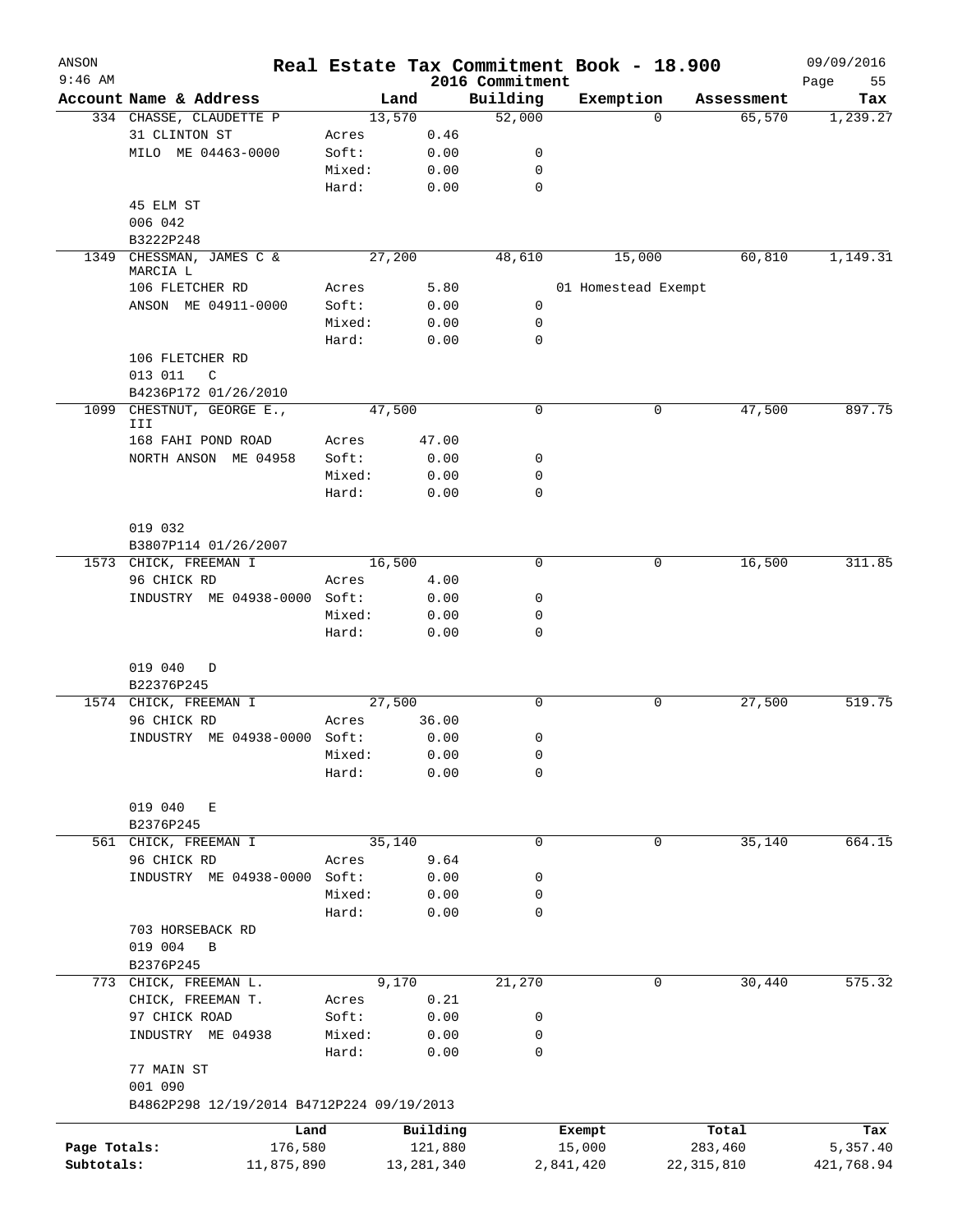| ANSON     |                                       |             |       |                 | Real Estate Tax Commitment Book - 18.900 |            | 09/09/2016 |
|-----------|---------------------------------------|-------------|-------|-----------------|------------------------------------------|------------|------------|
| $9:46$ AM |                                       |             |       | 2016 Commitment |                                          |            | Page<br>56 |
|           | Account Name & Address                | Land        |       | Building        | Exemption                                | Assessment | Tax        |
|           | 1074 CHICK, FREEMAN L. &              | 22,010      |       | $\mathbf 0$     | $\Omega$                                 | 22,010     | 415.99     |
|           | FREEMAN T.<br>96 CHICK RD             | Acres       | 2.34  |                 |                                          |            |            |
|           | INDUSTRY ME 04938-0000 Soft:          |             | 0.00  | 0               |                                          |            |            |
|           |                                       | Mixed:      | 0.00  | 0               |                                          |            |            |
|           |                                       | Hard:       | 0.00  | 0               |                                          |            |            |
|           | 1195 VALLEY RD                        |             |       |                 |                                          |            |            |
|           | 020 027<br>B 2                        |             |       |                 |                                          |            |            |
|           | B4632P176 05/27/2008 B2893P256        |             |       |                 |                                          |            |            |
|           | 1075 CHICK, FREEMAN L. &              | 14,420      |       | 0               | 0                                        | 14,420     | 272.54     |
|           | FREEMAN T.                            |             |       |                 |                                          |            |            |
|           | 96 CHICK RD                           | Acres       | 2.61  |                 |                                          |            |            |
|           | INDUSTRY ME 04938-0000 Soft:          |             | 0.00  | 0               |                                          |            |            |
|           |                                       | Mixed:      | 0.00  | 0               |                                          |            |            |
|           |                                       | Hard:       | 0.00  | 0               |                                          |            |            |
|           |                                       |             |       |                 |                                          |            |            |
|           | 020 027<br>B 3                        |             |       |                 |                                          |            |            |
|           | B4362P176 05/27/2008 B2893P256        |             |       |                 |                                          |            |            |
|           | 771 CHICK, FREEMAN L. &<br>FREEMAN T. | 14,580      |       | 15,630          | 0                                        | 30,210     | 570.97     |
|           | 97 CHICK ROAD                         | Acres       | 0.83  |                 |                                          |            |            |
|           | INDUSTRY ME 04938                     | Soft:       | 0.00  | 0               |                                          |            |            |
|           |                                       | Mixed:      | 0.00  | 0               |                                          |            |            |
|           |                                       | Hard:       | 0.00  | 0               |                                          |            |            |
|           | 118 RIVER RD                          |             |       |                 |                                          |            |            |
|           | 004 030                               |             |       |                 |                                          |            |            |
|           | B4674P155 06/17/2013                  |             |       |                 |                                          |            |            |
|           | 498 CHICK, FREEMAN TRAVIS &           | 21,380      |       | 7,450           | 0                                        | 28,830     | 544.89     |
|           | CHICK, AMANDA D                       | Acres       | 1.92  |                 |                                          |            |            |
|           | 61 RAND RD                            | Soft:       | 0.00  | 0               |                                          |            |            |
|           | INDUSTRY ME 04938-0000 Mixed:         |             | 0.00  | 0               |                                          |            |            |
|           |                                       | Hard:       | 0.00  | 0               |                                          |            |            |
|           | 326 PEASE HILL RD                     |             |       |                 |                                          |            |            |
|           | 011 042<br>5 4                        |             |       |                 |                                          |            |            |
|           | B2695P313                             |             |       |                 |                                          |            |            |
|           | 193 CHURCHILL, EDWIN B JR.            | 15,360      |       | 43,970          | 15,000                                   | 44,330     | 837.84     |
|           | CHURCHILL, EDWIN B SR.                | Acres       | 0.59  |                 | 01 Homestead Exempt                      |            |            |
|           | PO BOX 167                            | Soft:       | 0.00  | 0               |                                          |            |            |
|           | ANSON ME 04911-0167                   | Mixed:      | 0.00  | 0               |                                          |            |            |
|           |                                       | Hard:       | 0.00  | 0               |                                          |            |            |
|           | 11 BEANE ST                           | LIFE ESTATE |       |                 |                                          |            |            |
|           | 002 015                               |             |       |                 |                                          |            |            |
|           | B4834P106 09/23/2014                  |             |       |                 |                                          |            |            |
|           | 1317 CHURCHILL, EDWIN B JR.           | 18,500      |       | 0               | 0                                        | 18,500     | 349.65     |
|           | CHURCHILL, EDWIN B SR.                | Acres       | 16.00 |                 |                                          |            |            |
|           | PO BOX 167                            | Soft:       | 0.00  | 0               |                                          |            |            |
|           | ANSON ME 04911-0167                   | Mixed:      | 0.00  | 0               |                                          |            |            |
|           |                                       | Hard:       | 0.00  | 0               |                                          |            |            |
|           | 010 004                               |             |       |                 |                                          |            |            |
|           | B4834P106 09/23/2014                  |             |       |                 |                                          |            |            |
|           |                                       |             |       |                 |                                          |            |            |

|              | Land       | Building   | Exempt    | Total      | Tax        |
|--------------|------------|------------|-----------|------------|------------|
| Page Totals: | 106,250    | 67,050     | 15,000    | 158,300    | 2,991.88   |
| Subtotals:   | 11,982,140 | 13,348,390 | 2,856,420 | 22,474,110 | 424,760.82 |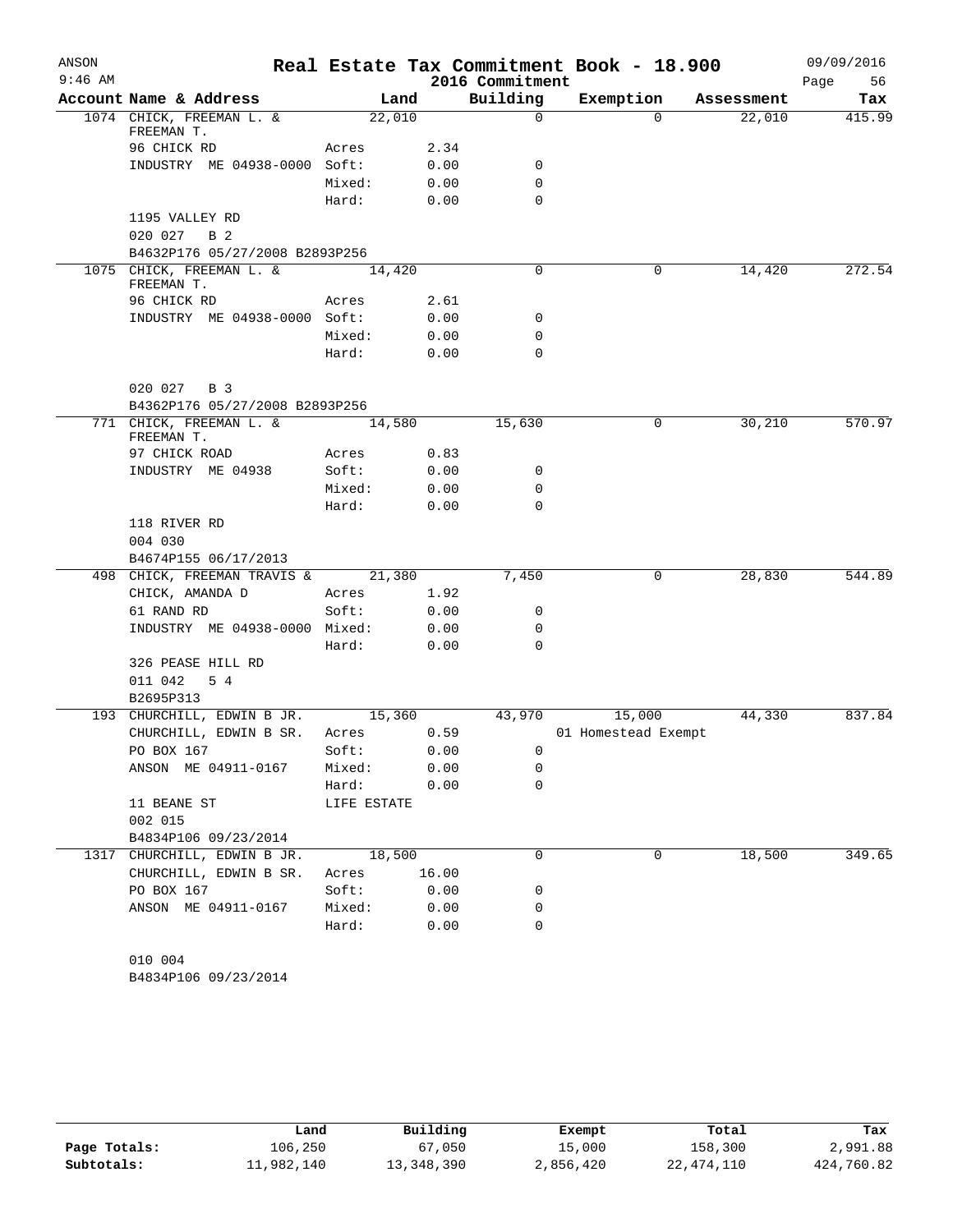| ANSON<br>$9:46$ AM |                                        |        |              |                             | Real Estate Tax Commitment Book - 18.900 |            | 09/09/2016        |
|--------------------|----------------------------------------|--------|--------------|-----------------------------|------------------------------------------|------------|-------------------|
|                    | Account Name & Address                 |        | Land         | 2016 Commitment<br>Building | Exemption                                | Assessment | 57<br>Page<br>Tax |
|                    | 194 CHURCHILL, EDWIN B JR.             |        | 15,990       | 10,230                      | $\Omega$                                 | 26,220     | 495.56            |
|                    | CHURCHILL, EDWIN B SR.                 | Acres  | 1.66         |                             |                                          |            |                   |
|                    | PO BOX 167                             | Soft:  | 0.00         | 0                           |                                          |            |                   |
|                    | ANSON ME 04911-0167                    | Mixed: | 0.00         | $\mathbf 0$                 |                                          |            |                   |
|                    |                                        | Hard:  | 0.00         | $\mathbf 0$                 |                                          |            |                   |
|                    | 002 014                                |        |              |                             |                                          |            |                   |
|                    | B4834P106 09/23/2014                   |        |              |                             |                                          |            |                   |
|                    | 301 CICCHINO, JOSHUA                   |        | 21,470       | 3,200                       | 0                                        | 24,670     | 466.26            |
|                    | MOORE, IMAGE                           | Acres  | 1.98         |                             |                                          |            |                   |
|                    | PO BOX 95                              | Soft:  | 0.00         | 0                           |                                          |            |                   |
|                    | NORTH ANSON ME<br>04958-0095           | Mixed: | 0.00         | $\mathbf 0$                 |                                          |            |                   |
|                    |                                        | Hard:  | 0.00         | $\mathbf 0$                 |                                          |            |                   |
|                    | 461 FOUR MILE SQUARE RD                |        |              |                             |                                          |            |                   |
|                    | 021 019<br>B                           |        |              |                             |                                          |            |                   |
|                    | B49P999 03/16/2015                     |        |              |                             |                                          |            |                   |
|                    | 412 CICHOCKI, TIMOTHY S. &<br>BETTY J. |        | 49,900       | 20,770                      | 15,000                                   | 55,670     | 1,052.16          |
|                    | 483 PEASE HILL ROAD                    | Acres  | 43.00        |                             | 01 Homestead Exempt                      |            |                   |
|                    | ANSON ME 04911                         | Soft:  | 0.00         | 0                           |                                          |            |                   |
|                    |                                        | Mixed: | 0.00         | 0                           |                                          |            |                   |
|                    |                                        | Hard:  | 0.00         | $\mathbf 0$                 |                                          |            |                   |
|                    | 483 PEASE HILL RD                      |        |              |                             |                                          |            |                   |
|                    | 014 042                                |        |              |                             |                                          |            |                   |
|                    | B4283P51 06/18/2010                    |        |              |                             |                                          |            |                   |
|                    | 769 CINSOV, JAMES                      |        | 25,950       | $\mathbf 0$                 | 0                                        | 25,950     | 490.46            |
|                    | BURKE-CINSOV, LINDSAY                  | Acres  | 12.45        |                             |                                          |            |                   |
|                    | 147 GREENLEAF ROAD                     | Soft:  | 0.00         | 0                           |                                          |            |                   |
|                    | ANSON ME 04911-0000                    | Mixed: | 0.00         | 0                           |                                          |            |                   |
|                    |                                        | Hard:  | 0.00         | $\mathbf 0$                 |                                          |            |                   |
|                    | 013 023 8                              |        |              |                             |                                          |            |                   |
|                    | B4912P35 06/06/2015                    |        |              |                             |                                          |            |                   |
|                    | 596 CINSOV, JAMES &                    |        | 33,910       | 60,680                      | 15,000                                   | 79,590     | 1,504.25          |
|                    | BURKE, LINDSAY E.                      | Acres  | 12.41        |                             | 01 Homestead Exempt                      |            |                   |
|                    | 147 GREENLEAF RD                       | Soft:  | 0.00         | 0                           |                                          |            |                   |
|                    | ANSON ME 04911-0000                    | Mixed: | 0.00         | $\mathsf 0$                 |                                          |            |                   |
|                    |                                        | Hard:  | 0.00         | 0                           |                                          |            |                   |
|                    | 147 GREENLEAF RD                       |        |              |                             |                                          |            |                   |
|                    | 013 023<br>7                           |        |              |                             |                                          |            |                   |
|                    | B4627P261 02/05/2013                   |        |              |                             |                                          |            |                   |
|                    | 195 CLARK, ALTON S                     |        | 12,650       | 700                         | 6,000                                    | 7,350      | 138.92            |
|                    | 1147 VALLEY RD                         | Acres  | 0.40         |                             |                                          |            |                   |
|                    | ANSON ME 04911-0000                    | Soft:  | 0.00         | 0                           | 06 Disabled Vet. Res.                    |            |                   |
|                    |                                        | Mixed: | 0.00         | $\mathbf 0$                 |                                          |            |                   |
|                    |                                        | Hard:  | 0.00         | $\mathbf 0$                 |                                          |            |                   |
|                    | 1147 VALLEY RD                         |        |              |                             |                                          |            |                   |
|                    | 020 025<br>E                           |        |              |                             |                                          |            |                   |
|                    | B821P1050                              |        |              |                             |                                          |            |                   |
|                    | 196 CLARK, ARNOLD ESTATE               |        | 11,830       | 0                           | 0                                        | 11,830     | 223.59            |
|                    | C/O SUSAN NILE WHITE                   | Acres  | 0.35         |                             |                                          |            |                   |
|                    | 15 SHELBY LANE                         | Soft:  | 0.00         | 0                           |                                          |            |                   |
|                    | SO PORTLAND ME 04106                   | Mixed: | 0.00         | 0                           |                                          |            |                   |
|                    |                                        | Hard:  | 0.00         | 0                           |                                          |            |                   |
|                    | 1142 VALLEY RD                         |        |              |                             |                                          |            |                   |
|                    | 020 024<br>C                           |        |              |                             |                                          |            |                   |
|                    | B1028P11                               |        |              |                             |                                          |            |                   |
|                    | Land                                   |        | Building     |                             | Exempt                                   | Total      | Tax               |
| Page Totals:       | 171,700                                |        | 95,580       |                             | 36,000                                   | 231,280    | 4,371.20          |
| Subtotals:         | 12, 153, 840                           |        | 13, 443, 970 |                             | 2,892,420                                | 22,705,390 | 429,132.02        |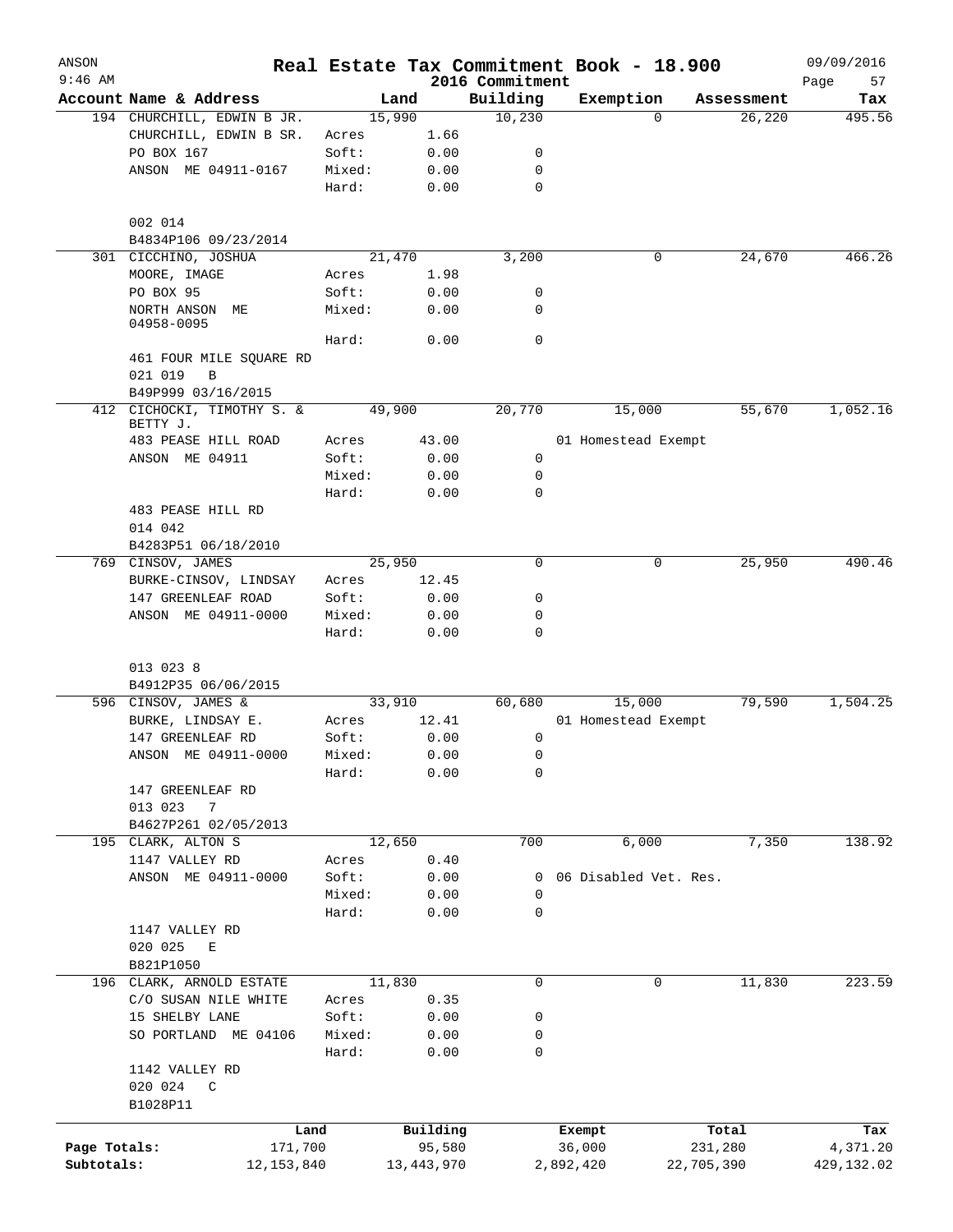| ANSON<br>$9:46$ AM |                                   |        |        |            | 2016 Commitment | Real Estate Tax Commitment Book - 18.900 |            |            | 09/09/2016<br>58<br>Page |
|--------------------|-----------------------------------|--------|--------|------------|-----------------|------------------------------------------|------------|------------|--------------------------|
|                    | Account Name & Address            |        | Land   |            | Building        | Exemption                                |            | Assessment | Tax                      |
|                    | 1634 CLARK, CARLTON &             |        | 9,800  |            | $\mathbf 0$     |                                          | $\Omega$   | 9,800      | 185.22                   |
|                    | PATRICIA                          |        |        |            |                 |                                          |            |            |                          |
|                    | PO BOX 306                        | Acres  |        | 0.24       |                 |                                          |            |            |                          |
|                    | ANSON ME 04911-0306               | Soft:  |        | 0.00       | 0               |                                          |            |            |                          |
|                    |                                   | Mixed: |        | 0.00       | $\mathbf 0$     |                                          |            |            |                          |
|                    |                                   | Hard:  |        | 0.00       | $\mathbf 0$     |                                          |            |            |                          |
|                    | 003 035                           |        |        |            |                 |                                          |            |            |                          |
|                    | B2646P216 B1872P43                |        |        |            |                 |                                          |            |            |                          |
|                    | 1320 CLARK, CARLTON &             |        | 14,970 |            | 53,170          | 15,000                                   |            | 53,140     | 1,004.35                 |
|                    | PATRICIA                          |        |        |            |                 |                                          |            |            |                          |
|                    | PO BOX 306                        | Acres  |        | 0.56       |                 | 01 Homestead Exempt                      |            |            |                          |
|                    | ANSON ME 04911-0306               | Soft:  |        | 0.00       | 0               |                                          |            |            |                          |
|                    |                                   | Mixed: |        | 0.00       | 0               |                                          |            |            |                          |
|                    |                                   | Hard:  |        | 0.00       | $\mathbf 0$     |                                          |            |            |                          |
|                    | 52 RANDALL ST                     |        |        |            |                 |                                          |            |            |                          |
|                    | 003 034                           |        |        |            |                 |                                          |            |            |                          |
|                    | 456 CLARK, CARLTON &<br>PATRICIA  |        | 6,930  |            | 4,510           |                                          | 0          | 11,440     | 216.22                   |
|                    | PO BOX 306                        | Acres  |        | 0.12       |                 |                                          |            |            |                          |
|                    | ANSON ME 04911-0306               | Soft:  |        | 0.00       | 0               |                                          |            |            |                          |
|                    |                                   | Mixed: |        | 0.00       | $\mathbf 0$     |                                          |            |            |                          |
|                    |                                   | Hard:  |        | 0.00       | $\mathbf 0$     |                                          |            |            |                          |
|                    | 24 BOW ST                         |        |        |            |                 |                                          |            |            |                          |
|                    | 003 032                           |        |        |            |                 |                                          |            |            |                          |
|                    | B2279P350                         |        |        |            |                 |                                          |            |            |                          |
|                    | 457 CLARK, CARLTON &              |        | 5,630  |            | 0               |                                          | 0          | 5,630      | 106.41                   |
|                    | PATRICIA                          |        |        |            |                 |                                          |            |            |                          |
|                    | PO BOX 306                        | Acres  |        | 0.22       |                 |                                          |            |            |                          |
|                    | ANSON ME 04911-0306               | Soft:  |        | 0.00       | 0               |                                          |            |            |                          |
|                    |                                   | Mixed: |        | 0.00       | 0               |                                          |            |            |                          |
|                    |                                   | Hard:  |        | 0.00       | $\mathbf 0$     |                                          |            |            |                          |
|                    | 003 033                           |        |        |            |                 |                                          |            |            |                          |
|                    | B2279P348                         |        |        |            |                 |                                          |            |            |                          |
| 1109               | CLARK, CARROL & KELLY             |        | 0      |            | 5,980           |                                          | 0          | 5,980      | 113.02                   |
|                    | 243 EAST MADRID RD                |        |        |            |                 |                                          |            |            |                          |
|                    | PHILLIPS ME 04966-0000            |        |        |            |                 |                                          |            |            |                          |
|                    |                                   |        |        |            |                 |                                          |            |            |                          |
|                    |                                   |        |        |            |                 |                                          |            |            |                          |
|                    | 580 FOUR MILE SQUARE RD           |        |        |            |                 |                                          |            |            |                          |
|                    | 020 025<br>ON                     |        |        |            |                 |                                          |            |            |                          |
| 200                | CLARK, DALE F                     |        | 27,650 |            | 108,310         | 15,000                                   |            | 120,960    | 2,286.14                 |
|                    | 221 FOUR MILE SQUARE RD           | Acres  |        | 6.10       |                 | 01 Homestead Exempt                      |            |            |                          |
|                    | ANSON ME 04911-0000               | Soft:  |        | 0.00       | 0               |                                          |            |            |                          |
|                    |                                   | Mixed: |        | 0.00       | 0               |                                          |            |            |                          |
|                    |                                   | Hard:  |        | 0.00       | 0               |                                          |            |            |                          |
|                    | 221 FOUR MILE SQUARE RD           |        |        |            |                 |                                          |            |            |                          |
|                    | 021 009<br>5<br>B2720P45 B1364P19 |        |        |            |                 |                                          |            |            |                          |
| 1682               | CLARK, DANIEL W. &                |        | 32,000 |            | $\mathbf 0$     |                                          | 0          | 32,000     | 604.80                   |
|                    | TRAVIS T.                         |        |        |            |                 |                                          |            |            |                          |
|                    | PO BOX 1142                       | Acres  |        | 25.00      |                 |                                          |            |            |                          |
|                    | DOUGLAS MA 01516-1142             | Soft:  |        | 0.00       | 0               |                                          |            |            |                          |
|                    |                                   | Mixed: |        | 0.00       | 0               |                                          |            |            |                          |
|                    |                                   | Hard:  |        | 0.00       | $\mathbf 0$     |                                          |            |            |                          |
|                    |                                   |        |        |            |                 |                                          |            |            |                          |
|                    | 014 001 4                         |        |        |            |                 |                                          |            |            |                          |
|                    | B4592P291 08/23/2012              |        |        |            |                 |                                          |            |            |                          |
|                    | Land                              |        |        | Building   |                 | Exempt                                   |            | Total      | Tax                      |
| Page Totals:       | 96,980                            |        |        | 171,970    |                 | 30,000                                   |            | 238,950    | 4,516.16                 |
| Subtotals:         | 12,250,820                        |        |        | 13,615,940 |                 | 2,922,420                                | 22,944,340 |            | 433,648.18               |
|                    |                                   |        |        |            |                 |                                          |            |            |                          |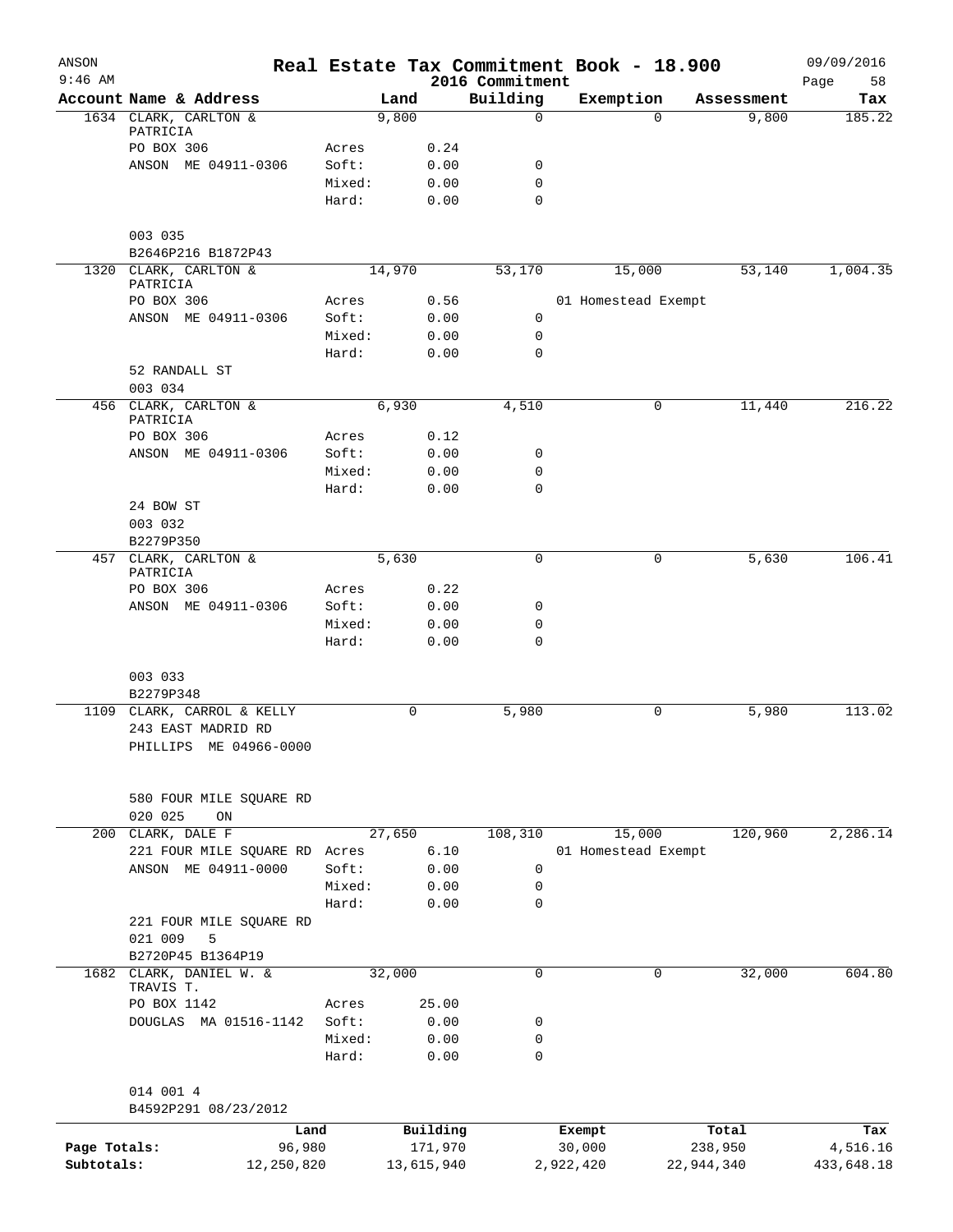| ANSON     |                                         |        |        |       |                 | Real Estate Tax Commitment Book - 18.900 |            | 09/09/2016 |
|-----------|-----------------------------------------|--------|--------|-------|-----------------|------------------------------------------|------------|------------|
| $9:46$ AM |                                         |        |        |       | 2016 Commitment |                                          |            | Page<br>59 |
|           | Account Name & Address                  |        | Land   |       | Building        | Exemption                                | Assessment | Tax        |
|           | 201 CLARK, DARRELL & TROY               |        | 18,000 |       | 22,540          | 15,000                                   | 25,540     | 482.71     |
|           | 602 CAMPGROUND RD                       | Acres  |        | 0.81  |                 | 01 Homestead Exempt                      |            |            |
|           | NORTH ANSON ME<br>04958-0000            | Soft:  |        | 0.00  | 0               |                                          |            |            |
|           |                                         | Mixed: |        | 0.00  | 0               |                                          |            |            |
|           |                                         | Hard:  |        | 0.00  | $\mathbf 0$     |                                          |            |            |
|           | 602 CAMPGROUND RD                       |        |        |       |                 |                                          |            |            |
|           | 008 003 & 04                            |        |        |       |                 |                                          |            |            |
|           | B1298P177                               |        |        |       |                 |                                          |            |            |
|           | 599 CLARK, ELLOUISE &<br>JAMMIE         |        | 0      |       | 9,920           | 9,920                                    | $\Omega$   | 0.00       |
|           | 612 FOUR MILE SQUARE                    |        |        |       |                 | 01 Homestead Exempt                      |            |            |
|           | ROAD<br>ANSON ME 04911-3824             |        |        |       |                 |                                          |            |            |
|           |                                         |        |        |       |                 |                                          |            |            |
|           |                                         |        |        |       |                 |                                          |            |            |
|           | 612 FOUR MILE SQUARE RD                 |        |        |       |                 |                                          |            |            |
|           | 020 025<br>G<br>ON                      |        |        |       |                 |                                          |            |            |
|           | 1962 CLARK, ELLOUISE A.                 |        | 7,950  |       | 0               | 0                                        | 7,950      | 150.26     |
|           | 612 FOUR MILE SQUARE<br><b>ROAD</b>     | Acres  |        | 1.80  |                 |                                          |            |            |
|           | ANSON ME 04911-3824                     | Soft:  |        | 0.00  | 0               |                                          |            |            |
|           |                                         | Mixed: |        | 0.00  | 0               |                                          |            |            |
|           |                                         | Hard:  |        | 0.00  | 0               |                                          |            |            |
|           |                                         |        |        |       |                 |                                          |            |            |
|           | 020 025<br>$H_1$<br>B2826P337           |        |        |       |                 |                                          |            |            |
|           | 1331 CLARK, GLADYS, HEIRS               |        | 31,500 |       | 8,970           | 0                                        | 40,470     | 764.88     |
|           | C/O CARROLL CLARK                       | Acres  |        | 10.00 |                 |                                          |            |            |
|           | 243 EAST MADRID RD                      | Soft:  |        | 0.00  | 0               |                                          |            |            |
|           | PHILLIPS ME 04966-0000 Mixed:           |        |        | 0.00  | 0               |                                          |            |            |
|           |                                         | Hard:  |        | 0.00  | $\mathbf 0$     |                                          |            |            |
|           | 582 FOUR MILE SQUARE RD                 |        |        |       |                 |                                          |            |            |
|           | 020 025                                 |        |        |       |                 |                                          |            |            |
| 1329      | CLARK, JASON                            |        | 24,880 |       | 34,750          | 15,000                                   | 44,630     | 843.51     |
|           | 350 HOLLIN WAITE HILL<br>RD             | Acres  |        | 4.25  |                 | 01 Homestead Exempt                      |            |            |
|           | ANSON ME 04911-0000                     | Soft:  |        | 0.00  | 0               |                                          |            |            |
|           |                                         | Mixed: |        | 0.00  | 0               |                                          |            |            |
|           |                                         | Hard:  |        | 0.00  | 0               |                                          |            |            |
|           | 350 HOLLIN WAITE HILL<br>RD             |        |        |       |                 |                                          |            |            |
|           | 014 030<br>2 A                          |        |        |       |                 |                                          |            |            |
|           | B3146P253                               |        |        |       |                 |                                          |            |            |
|           | 210 CLARK, LINDA                        |        | 19,490 |       | 43,360          | 15,000                                   | 47,850     | 904.37     |
|           | 604 FOUR MILE SQUARE RD                 | Acres  |        | 0.60  |                 | 01 Homestead Exempt                      |            |            |
|           | ANSON ME 04911-0000                     | Soft:  |        | 0.00  | 0               |                                          |            |            |
|           |                                         | Mixed: |        | 0.00  | 0               |                                          |            |            |
|           |                                         | Hard:  |        | 0.00  | $\Omega$        |                                          |            |            |
|           | 604 FOUR MILE SQUARE RD<br>020 025<br>G |        |        |       |                 |                                          |            |            |
|           | B4984P287 12/11/2015 B856P979           |        |        |       |                 |                                          |            |            |
|           |                                         |        |        |       |                 |                                          |            |            |
|           |                                         |        |        |       |                 |                                          |            |            |

|              | Land       | Building   | Exempt    | Total        | Tax        |
|--------------|------------|------------|-----------|--------------|------------|
| Page Totals: | 101,820    | 119,540    | 54,920    | 166,440      | 3, 145, 73 |
| Subtotals:   | 12,352,640 | 13,735,480 | 2,977,340 | 23, 110, 780 | 436,793.91 |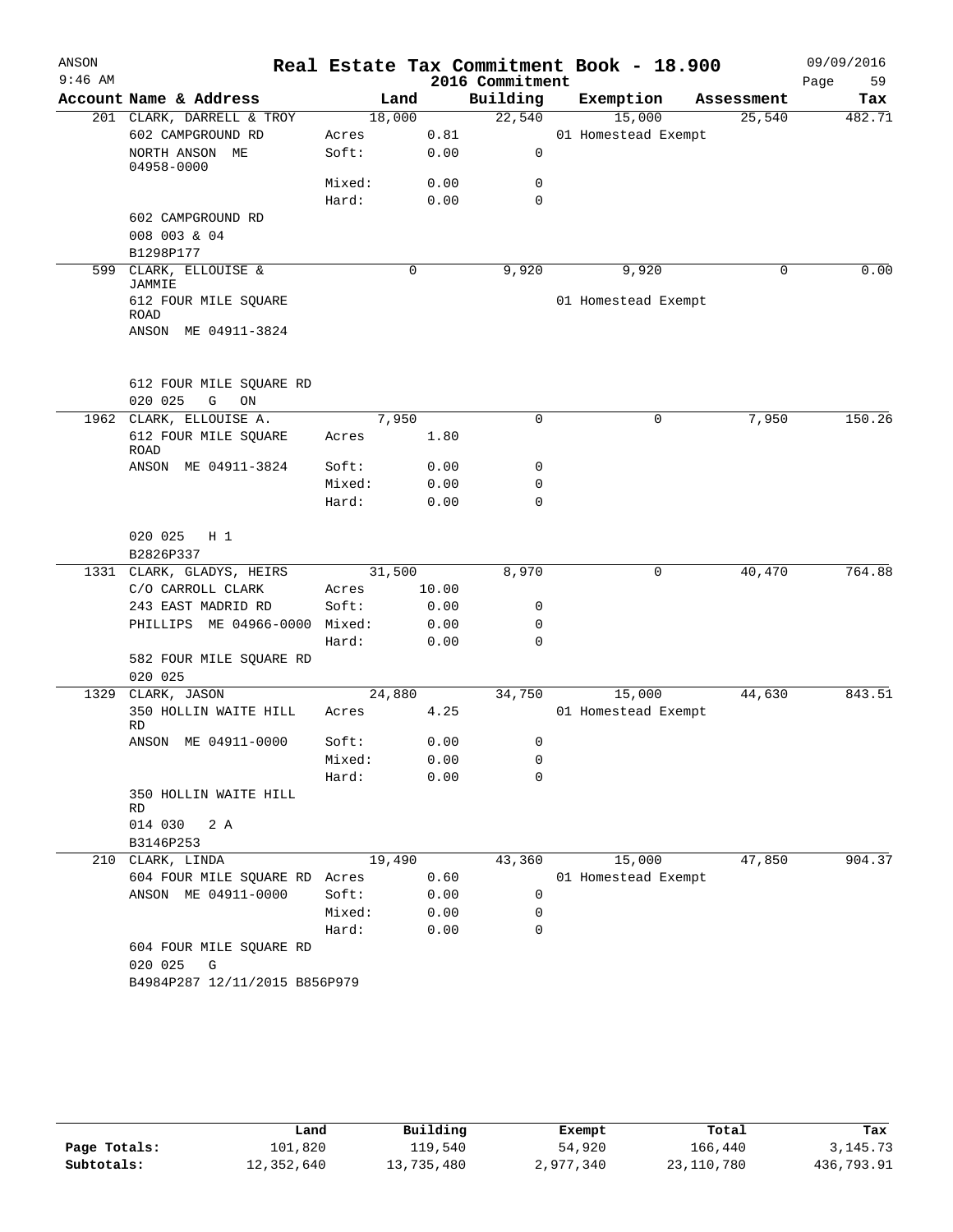| ANSON<br>$9:46$ AM |                                          |                 |              | 2016 Commitment  |           | Real Estate Tax Commitment Book - 18.900 |              | 09/09/2016<br>Page<br>60 |
|--------------------|------------------------------------------|-----------------|--------------|------------------|-----------|------------------------------------------|--------------|--------------------------|
|                    | Account Name & Address                   |                 | Land         | Building         |           | Exemption                                | Assessment   | Tax                      |
|                    | 736 CLARK, NATHAN R &                    | 26,750          |              | $\mathbf 0$      |           | $\Omega$                                 | 26,750       | 505.58                   |
|                    | MICHELLE L                               |                 |              |                  |           |                                          |              |                          |
|                    | 11 HEMLOCK DR                            | Acres           | 26.00        |                  |           |                                          |              |                          |
|                    | MILLBURY MA 01527-0000 Soft:             |                 | 0.00         | 0                |           |                                          |              |                          |
|                    |                                          | Mixed:          | 0.00         | $\mathbf 0$      |           |                                          |              |                          |
|                    |                                          | Hard:           | 0.00         | 0                |           |                                          |              |                          |
|                    | 011 044                                  |                 |              |                  |           |                                          |              |                          |
|                    | B3095P94                                 |                 |              |                  |           |                                          |              |                          |
|                    | 209 CLARK, PAMELA L                      |                 | 8,000        | 50,360           |           | 15,000                                   | 43,360       | 819.50                   |
|                    | PO BOX 307                               | Acres           | 0.16         |                  |           | 01 Homestead Exempt                      |              |                          |
|                    | ANSON ME 04911-0307                      | Soft:           | 0.00         | $\mathbf 0$      |           |                                          |              |                          |
|                    |                                          | Mixed:          | 0.00         | $\mathbf 0$      |           |                                          |              |                          |
|                    |                                          | Hard:           | 0.00         | $\mathbf 0$      |           |                                          |              |                          |
|                    | 24 FINCH ST                              |                 |              |                  |           |                                          |              |                          |
|                    | 003 065                                  |                 |              |                  |           |                                          |              |                          |
|                    | B853P444                                 |                 |              |                  |           |                                          |              |                          |
|                    | 202 CLARK, RENA E & DANA E<br>PO BOX 554 | 24,500          |              | 7,480            |           | 15,000                                   | 16,980       | 320.92                   |
|                    | NORTH ANSON ME                           | Acres<br>Soft:  | 4.00<br>0.00 | 0                |           | 01 Homestead Exempt                      |              |                          |
|                    | 04958-0554                               |                 |              |                  |           |                                          |              |                          |
|                    |                                          | Mixed:          | 0.00         | 0                |           |                                          |              |                          |
|                    |                                          | Hard:           | 0.00         | $\mathbf 0$      |           |                                          |              |                          |
|                    | 1139 VALLEY RD                           |                 |              |                  |           |                                          |              |                          |
|                    | 020 025<br>C&D                           |                 |              |                  |           |                                          |              |                          |
|                    | B4282P313 06/08/2010                     |                 |              |                  |           |                                          |              |                          |
|                    | 203 CLARK, RICHARD R JR                  | 13,050          |              | $\mathbf 0$      |           | 0                                        | 13,050       | 246.65                   |
|                    | 395 FOUR MILE SQUARE RD                  | Acres           | 1.70         |                  |           |                                          |              |                          |
|                    | ANSON ME 04911-0000                      | Soft:           | 0.00         | 0                |           |                                          |              |                          |
|                    |                                          | Mixed:<br>Hard: | 0.00<br>0.00 | 0<br>$\mathbf 0$ |           |                                          |              |                          |
|                    |                                          |                 |              |                  |           |                                          |              |                          |
|                    | 020 023                                  |                 |              |                  |           |                                          |              |                          |
|                    | B3212P184                                |                 |              |                  |           |                                          |              |                          |
|                    | 1166 CLARK, RICHARD R, JR.               | 28,750          |              | 9,480            |           | 15,000                                   | 23,230       | 439.05                   |
|                    | 395 FOUR MILE SQUARE RD Acres            |                 | 7.25         |                  |           | 01 Homestead Exempt                      |              |                          |
|                    | ANSON ME 04911-0000                      | Soft:           | 0.00         | 0                |           |                                          |              |                          |
|                    |                                          | Mixed:          | 0.00         | $\mathsf 0$      |           |                                          |              |                          |
|                    |                                          | Hard:           | 0.00         | 0                |           |                                          |              |                          |
|                    | 395 FOUR MILE SQUARE RD                  |                 |              |                  |           |                                          |              |                          |
|                    | 021 018<br>C                             |                 |              |                  |           |                                          |              |                          |
|                    | B3698P223 06/21/2006                     |                 |              | 0                |           |                                          |              |                          |
| 207                | CLARKE, JUANITA A<br>C/O ROBERT LECLAIR  | 20,510<br>Acres | 7.01         |                  |           | 0                                        | 20,510       | 387.64                   |
|                    | 17 MIDDLE STREET                         | Soft:           | 0.00         | 0                |           |                                          |              |                          |
|                    | MADISON ME 04950-0000                    | Mixed:          | 0.00         | 0                |           |                                          |              |                          |
|                    |                                          | Hard:           | 0.00         | $\mathbf 0$      |           |                                          |              |                          |
|                    |                                          |                 |              |                  |           |                                          |              |                          |
|                    | 010 015<br>2                             |                 |              |                  |           |                                          |              |                          |
|                    | B1954P209                                |                 |              |                  |           |                                          |              |                          |
|                    | 206 CLARKE, JUANITA A                    | 39,260          |              | 28,630           |           | 15,000                                   | 52,890       | 999.62                   |
|                    | C/O ROBERT LECLAIR                       | Acres           | 13.76        |                  |           | 01 Homestead Exempt                      |              |                          |
|                    | 17 MIDDLE ROAD                           | Soft:           | 0.00         | 0                |           |                                          |              |                          |
|                    | MADISON ME 04950-0000                    | Mixed:          | 0.00         | 0                |           |                                          |              |                          |
|                    |                                          | Hard:           | 0.00         | 0                |           |                                          |              |                          |
|                    | 64 PEASE HILL RD                         |                 |              |                  |           |                                          |              |                          |
|                    | 010 015<br>3                             |                 |              |                  |           |                                          |              |                          |
|                    | B1954P209                                |                 |              |                  |           |                                          |              |                          |
|                    | Land                                     |                 | Building     |                  | Exempt    |                                          | Total        | Tax                      |
| Page Totals:       | 160,820                                  |                 | 95,950       |                  | 60,000    |                                          | 196,770      | 3,718.96                 |
| Subtotals:         | 12,513,460                               |                 | 13,831,430   |                  | 3,037,340 |                                          | 23, 307, 550 | 440,512.87               |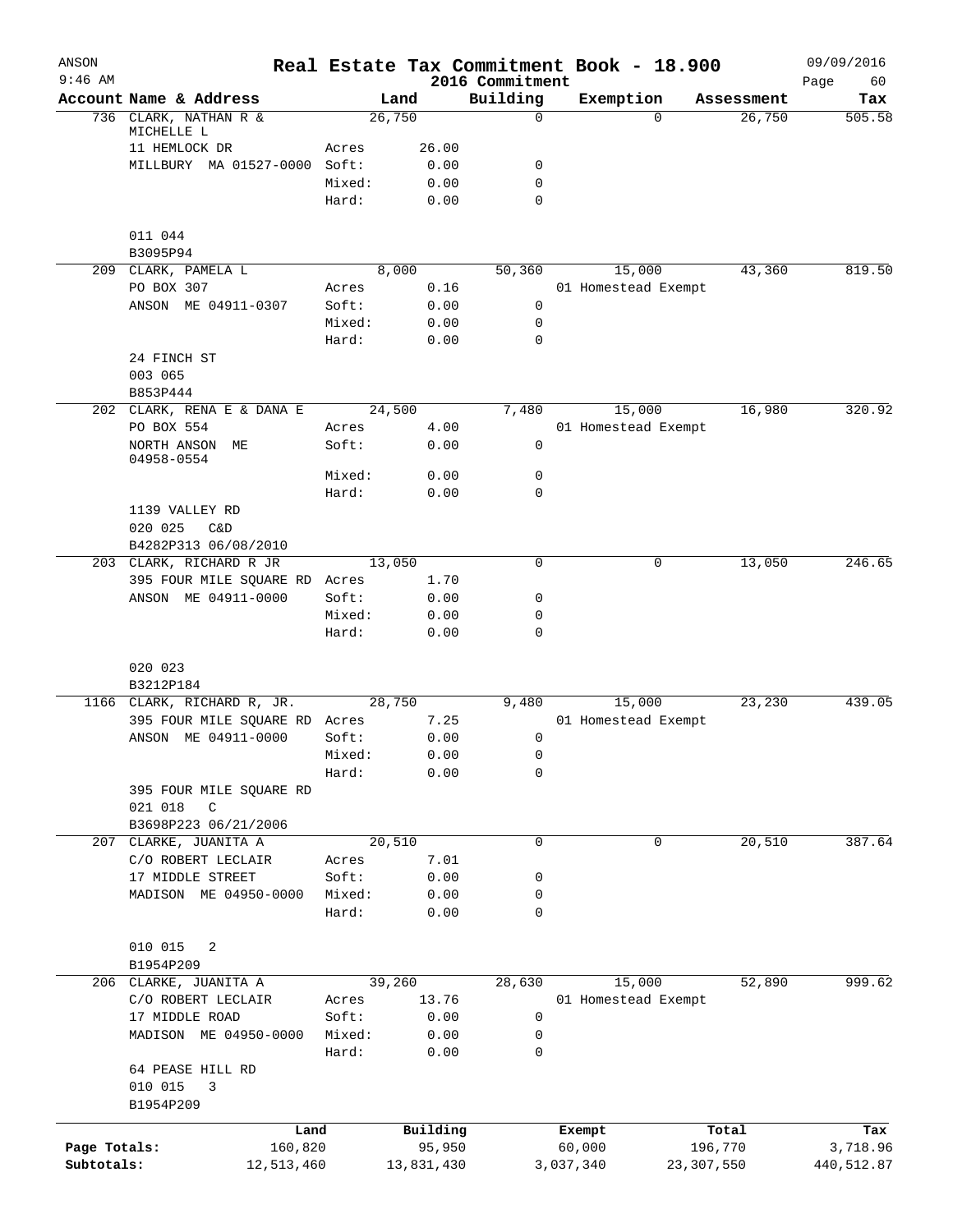| ANSON     |                                            |             |        |                 | Real Estate Tax Commitment Book - 18.900 |            | 09/09/2016 |
|-----------|--------------------------------------------|-------------|--------|-----------------|------------------------------------------|------------|------------|
| $9:46$ AM |                                            |             |        | 2016 Commitment |                                          |            | Page<br>61 |
|           | Account Name & Address                     |             | Land   | Building        | Exemption                                | Assessment | Tax        |
|           | 1924 CLARKIN, DAVID D.                     |             | 27,780 | 24,400          | 15,000                                   | 37,180     | 702.70     |
|           | PO BOX 655                                 | Acres       | 6.28   |                 | 01 Homestead Exempt                      |            |            |
|           | ANSON ME 04911-0655                        | Soft:       | 0.00   | 0               |                                          |            |            |
|           |                                            | Mixed:      | 0.00   | 0               |                                          |            |            |
|           |                                            | Hard:       | 0.00   | 0               |                                          |            |            |
|           | 70 MOUNTAIN VIEW RD<br>012 009<br>9        |             |        |                 |                                          |            |            |
|           | B3336P243 07/01/2004                       |             |        |                 |                                          |            |            |
|           | 212 CLEMENT, CODY A.                       |             | 10,000 | 61,320          | 15,000                                   | 56,320     | 1,064.45   |
|           | PO BOX 81                                  | Acres       | 0.25   |                 | 01 Homestead Exempt                      |            |            |
|           | ANSON ME 04911-0081                        | Soft:       | 0.00   | 0               |                                          |            |            |
|           |                                            | Mixed:      | 0.00   | 0               |                                          |            |            |
|           |                                            | Hard:       | 0.00   | 0               |                                          |            |            |
|           | 13 SECOND ST                               |             |        |                 |                                          |            |            |
|           | 001 066                                    |             |        |                 |                                          |            |            |
|           | B4341P279 11/19/2010                       |             |        |                 |                                          |            |            |
|           | 1589 CLEMENT, DALE C.                      |             | 20,750 | 30,910          | 0                                        | 51,660     | 976.37     |
|           | 471 TABAR HILL RD                          | Acres       | 1.50   |                 |                                          |            |            |
|           | VASSALBORO ME                              | Soft:       | 0.00   | 0               |                                          |            |            |
|           | 04989-0000                                 |             |        |                 |                                          |            |            |
|           |                                            | Mixed:      | 0.00   | 0               |                                          |            |            |
|           |                                            | Hard:       | 0.00   | $\mathbf 0$     |                                          |            |            |
|           | 349 SOLON RD                               |             |        |                 |                                          |            |            |
|           | 024 026<br>A                               |             |        |                 |                                          |            |            |
|           | B4255P135 04/01/2010<br>1922 CLEMENT, JOEL |             | 16,700 | $\mathbf 0$     | 0                                        | 16,700     | 315.63     |
|           | 14 EAST DYER ST                            | Acres       | 10.40  |                 |                                          |            |            |
|           | SKOWHEGAN ME                               | Soft:       | 0.00   | 0               |                                          |            |            |
|           | 04976-0000                                 |             |        |                 |                                          |            |            |
|           |                                            | Mixed:      | 0.00   | 0               |                                          |            |            |
|           |                                            | Hard:       | 0.00   | 0               |                                          |            |            |
|           |                                            |             |        |                 |                                          |            |            |
|           | 019 037<br>Е                               |             |        |                 |                                          |            |            |
|           | B3936P198 11/21/2007                       |             |        |                 |                                          |            |            |
|           | 856 CLEMENT, JOEL K.                       |             | 9,390  | 0               | 0                                        | 9,390      | 177.47     |
|           | 14 E DYER ST                               | Acres       | 5.90   |                 |                                          |            |            |
|           | SKOWHEGAN ME<br>04976-0000                 | Soft:       | 0.00   | 0               |                                          |            |            |
|           |                                            | Mixed:      | 0.00   | 0               |                                          |            |            |
|           |                                            | Hard:       | 0.00   | $\mathbf 0$     |                                          |            |            |
|           |                                            |             |        |                 |                                          |            |            |
|           | 019 037 C                                  |             |        |                 |                                          |            |            |
|           | B4209P264 10/14/2009                       |             |        |                 |                                          |            |            |
|           | 138 CLOUGH, NORRIS                         |             | 13,860 | $\mathbf 0$     | 0                                        | 13,860     | 261.95     |
|           | 644 WHITE SCHOOLHOUSE<br>RD                | Acres       | 84.00  |                 |                                          |            |            |
|           | MADISON ME 04950-0000                      | Soft:       | 0.00   | 0               |                                          |            |            |
|           |                                            | Mixed:      | 84.00  | 13,860          |                                          |            |            |
|           |                                            | Hard:       | 0.00   | 0               |                                          |            |            |
|           |                                            | TREE GROWTH |        |                 |                                          |            |            |
|           | 019 027                                    |             |        |                 |                                          |            |            |
|           | B2341P258                                  |             |        |                 |                                          |            |            |

|              | Land       | Building   | Exempt    | Total      | Tax        |
|--------------|------------|------------|-----------|------------|------------|
| Page Totals: | 98,480     | 116,630    | 30,000    | 185,110    | 3,498.57   |
| Subtotals:   | 12,611,940 | 13,948,060 | 3,067,340 | 23,492,660 | 444,011.44 |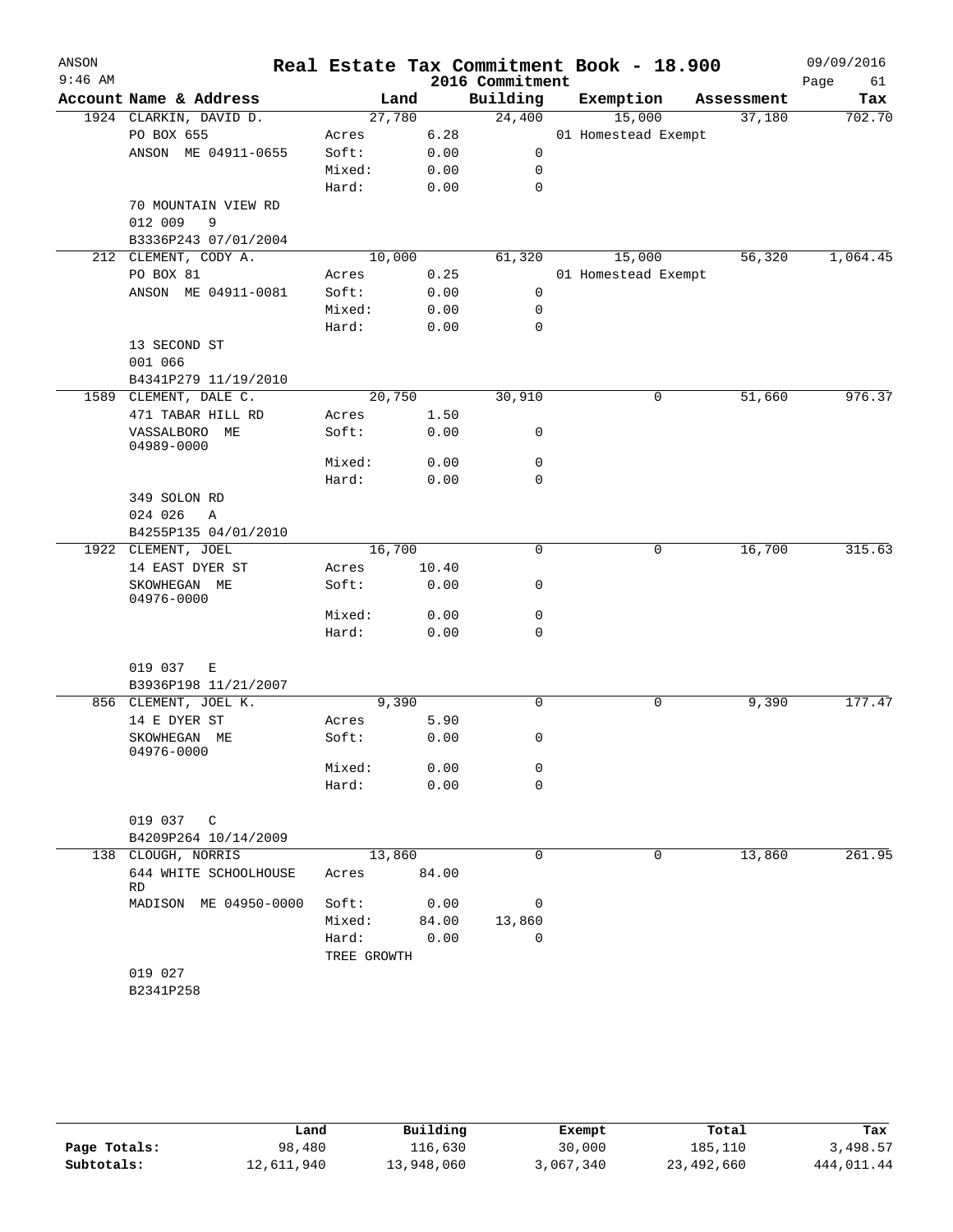| ANSON<br>$9:46$ AM |                                    |                      |              | 2016 Commitment            | Real Estate Tax Commitment Book - 18.900 |            | 09/09/2016<br>Page<br>62 |
|--------------------|------------------------------------|----------------------|--------------|----------------------------|------------------------------------------|------------|--------------------------|
|                    | Account Name & Address             |                      | Land         | Building                   | Exemption                                | Assessment | Tax                      |
|                    | 213 CLOUGH, NORRIS A & MARY<br>C   |                      | 18,720       | $\mathbf 0$                | $\Omega$                                 | 18,720     | 353.81                   |
|                    | 644 WHITE SCHOOLHOUSE<br><b>RD</b> | Acres                | 33.00        |                            |                                          |            |                          |
|                    | MADISON ME 04950-0000              | Soft:                | 0.00         | 0                          |                                          |            |                          |
|                    |                                    | Mixed:               | 28.00        | 4,620                      |                                          |            |                          |
|                    | 596 VALLEY RD                      | Hard:<br>TREE GROWTH | 0.00         | $\mathbf 0$                |                                          |            |                          |
|                    | 019 029                            |                      |              |                            |                                          |            |                          |
|                    | B2073P191                          |                      |              |                            |                                          |            |                          |
| 197                | CLOUGH, NORRIS A & MARY<br>C       |                      | 7,330        | $\mathbf 0$                | 0                                        | 7,330      | 138.54                   |
|                    | 644 WHITE SCHOOLHOUSE<br>RD        | Acres                | 26.00        |                            |                                          |            |                          |
|                    | MADISON ME 04950-0000              | Soft:                | 0.00         | 0                          |                                          |            |                          |
|                    |                                    | Mixed:               | 25.00        | 4,125                      |                                          |            |                          |
|                    |                                    | Hard:                | 0.00         | $\mathbf 0$                |                                          |            |                          |
|                    |                                    | TREE GROWTH          |              |                            |                                          |            |                          |
|                    | 019 030<br>B1811P39                |                      |              |                            |                                          |            |                          |
|                    | 575 CLOUTIER, BRIAN D &            |                      | 9,170        | 59,350                     | 15,000                                   | 53,520     | 1,011.53                 |
|                    | THERESA A                          |                      |              |                            |                                          |            |                          |
|                    | PO BOX 555<br>NORTH ANSON ME       | Acres<br>Soft:       | 0.21<br>0.00 | 0                          | 01 Homestead Exempt                      |            |                          |
|                    | 04958-0555                         |                      |              |                            |                                          |            |                          |
|                    |                                    | Mixed:<br>Hard:      | 0.00         | $\mathbf 0$<br>$\mathbf 0$ |                                          |            |                          |
|                    | 12 HALL ST                         |                      | 0.00         |                            |                                          |            |                          |
|                    | 009 028<br>B3561P238 09/26/2005    |                      |              |                            |                                          |            |                          |
|                    | 354 CLOUTIER, RAYMOND J            |                      | 23,450       | 57,670                     | 15,000                                   | 66,120     | 1,249.67                 |
|                    | PO BOX 543                         | Acres                | 3.30         |                            | 01 Homestead Exempt                      |            |                          |
|                    | NORTH ANSON ME<br>04958-0543       | Soft:                | 0.00         | 0                          |                                          |            |                          |
|                    |                                    | Mixed:               | 0.00         | 0                          |                                          |            |                          |
|                    |                                    | Hard:                | 0.00         | $\mathbf 0$                |                                          |            |                          |
|                    | 297 VALLEY RD<br>023 044<br>B      |                      |              |                            |                                          |            |                          |
|                    | B2784P236                          |                      |              |                            |                                          |            |                          |
|                    | 488 COBB, NATHAN T &               |                      | 15,490       | 52,390                     | 15,000                                   | 52,880     | 999.43                   |
|                    | JESSICA L                          |                      |              |                            |                                          |            |                          |
|                    | PO BOX 229<br>ANSON ME 04911-0229  | Acres<br>Soft:       | 0.60<br>0.00 | 0                          | 01 Homestead Exempt                      |            |                          |
|                    |                                    | Mixed:               | 0.00         | 0                          |                                          |            |                          |
|                    |                                    | Hard:                | 0.00         | 0                          |                                          |            |                          |
|                    | 19 PINE ST                         |                      |              |                            |                                          |            |                          |
|                    | 002 040                            |                      |              |                            |                                          |            |                          |
|                    | B2541P151                          |                      |              |                            |                                          |            |                          |
| 215                | CODY, BRUCE E & ALBERTA<br>L       |                      | 8,940        | 49,420                     | 15,000                                   | 43,360     | 819.50                   |
|                    | PO BOX 214                         | Acres                | 0.20         |                            | 01 Homestead Exempt                      |            |                          |
|                    | ANSON ME 04911-0214                | Soft:                | 0.00         | 0                          |                                          |            |                          |
|                    |                                    | Mixed:               | 0.00         | 0                          |                                          |            |                          |
|                    |                                    | Hard:                | 0.00         | 0                          |                                          |            |                          |
|                    | 33 RANDALL ST<br>003 045           |                      |              |                            |                                          |            |                          |
|                    | B1847P171                          |                      |              |                            |                                          |            |                          |
|                    |                                    |                      |              |                            |                                          |            |                          |
|                    |                                    |                      |              |                            |                                          |            |                          |
|                    |                                    |                      |              |                            |                                          |            |                          |
|                    |                                    |                      |              |                            |                                          |            |                          |

|              | Land       | Building   | Exempt    | Total      | Tax        |
|--------------|------------|------------|-----------|------------|------------|
| Page Totals: | 83,100     | 218,830    | 60,000    | 241,930    | 4,572.48   |
| Subtotals:   | 12,695,040 | 14,166,890 | 3,127,340 | 23,734,590 | 448,583.92 |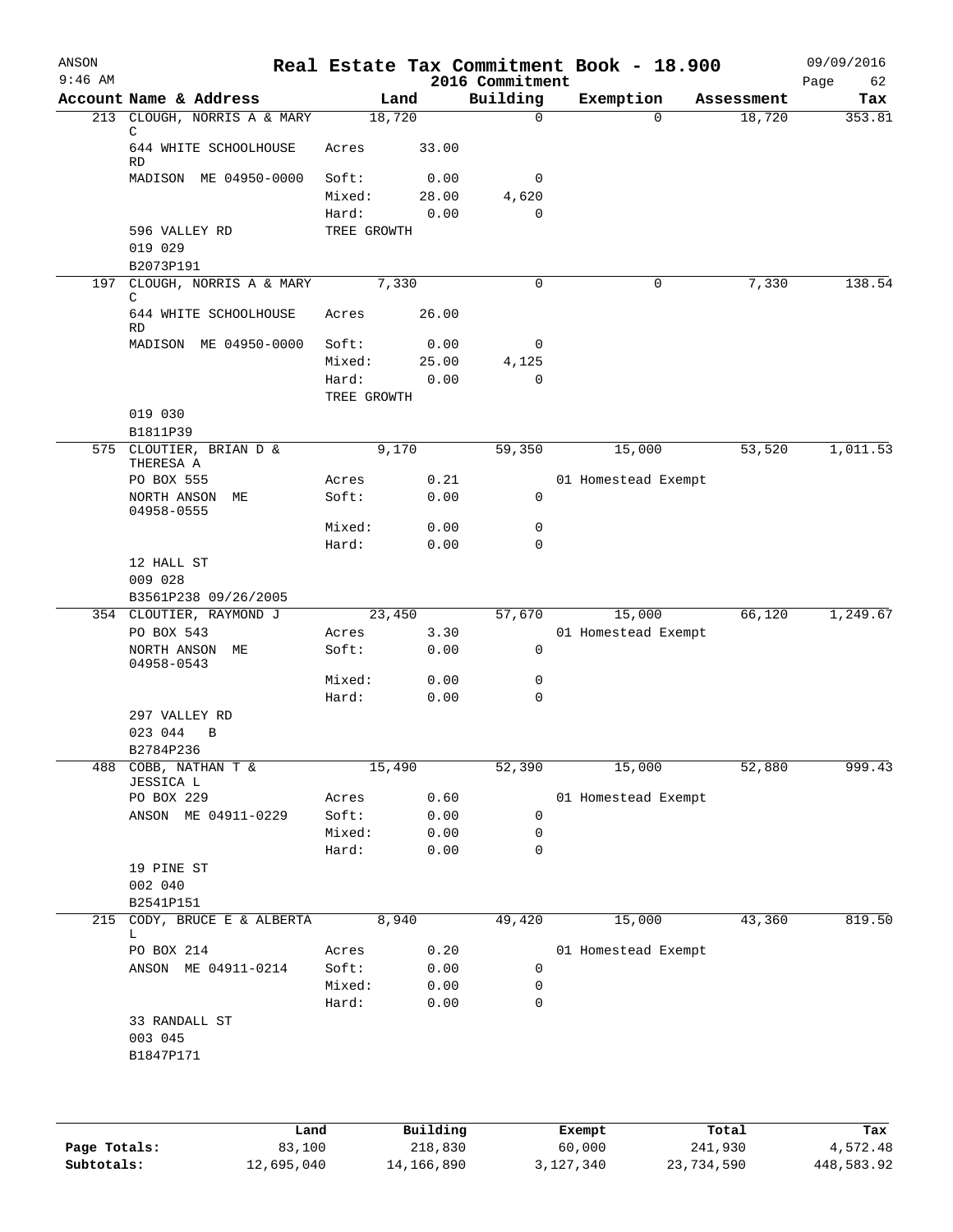| ANSON     |                                           |             |       |                 | Real Estate Tax Commitment Book - 18.900 |            | 09/09/2016 |
|-----------|-------------------------------------------|-------------|-------|-----------------|------------------------------------------|------------|------------|
| $9:46$ AM |                                           |             |       | 2016 Commitment |                                          |            | Page<br>63 |
|           | Account Name & Address                    | Land        |       | Building        | Exemption                                | Assessment | Tax        |
|           | 219 COLE, BETTY J & JEROME                | 17,550      |       | 89,210          | 15,000                                   | 91,760     | 1,734.26   |
|           | 110 PREBLE AVE                            | Acres       | 0.77  |                 | 01 Homestead Exempt                      |            |            |
|           | ANSON ME 04911-0000                       | Soft:       | 0.00  | 0               |                                          |            |            |
|           |                                           | Mixed:      | 0.00  | 0               |                                          |            |            |
|           |                                           | Hard:       | 0.00  | 0               |                                          |            |            |
|           | 110 PREBLE AVE                            |             |       |                 |                                          |            |            |
|           | $\mathbf E$<br>004 003                    |             |       |                 |                                          |            |            |
|           | B3764P207 10/25/2006                      |             |       |                 |                                          |            |            |
| 666       | COLE, CHRISTOPHER M                       | 6,630       |       | 29,390          | 0                                        | 36,020     | 680.78     |
|           | COLE, RHONDA                              | Acres       | 0.11  |                 |                                          |            |            |
|           | 84 MADISON ST.                            | Soft:       | 0.00  | 0               |                                          |            |            |
|           | NORTH ANSON ME 04958                      | Mixed:      | 0.00  | 0               |                                          |            |            |
|           |                                           | Hard:       | 0.00  | 0               |                                          |            |            |
|           | 29 BOW ST                                 |             |       |                 |                                          |            |            |
|           | 003 056<br>B                              |             |       |                 |                                          |            |            |
|           | B4038P93 07/14/2008                       |             |       |                 |                                          |            |            |
| 608       | COLE, JEAN                                | 20,000      |       | 19,390          | 21,000                                   | 18,390     | 347.57     |
|           | 51 MADISON ST                             | Acres       | 1.00  |                 | 01 Homestead Exempt                      |            |            |
|           | NORTH ANSON ME 04958                      | Soft:       | 0.00  |                 | 0 03 Resident Veteran Widow              |            |            |
|           |                                           | Mixed:      | 0.00  | 0               |                                          |            |            |
|           |                                           | Hard:       | 0.00  | 0               |                                          |            |            |
|           | 51 MADISON ST                             |             |       |                 |                                          |            |            |
|           | 006 001                                   |             |       |                 |                                          |            |            |
|           | B3321P5 06/08/2004                        |             |       |                 |                                          |            |            |
| 763       | COLE, JESSE R &                           | 14,140      |       | 24,010          | 15,000                                   | 23,150     | 437.54     |
|           | COLE, CARRIE E                            | Acres       | 0.50  |                 | 01 Homestead Exempt                      |            |            |
|           | PO BOX 414                                | Soft:       | 0.00  | 0               |                                          |            |            |
|           | NORTH ANSON ME                            | Mixed:      | 0.00  | 0               |                                          |            |            |
|           | 04958-0000                                |             |       |                 |                                          |            |            |
|           |                                           | Hard:       | 0.00  | $\mathbf 0$     |                                          |            |            |
|           | 124 SOLON RD                              |             |       |                 |                                          |            |            |
|           | 017 044<br>F                              |             |       |                 |                                          |            |            |
|           | B4908P112 05/26/2015 B3336P217 07/01/2004 |             |       |                 |                                          |            |            |
|           | 392 COLLINS, DEBORAH S                    | 48,000      |       | 48,690          | 15,000                                   | 81,690     | 1,543.94   |
|           | 386 WEST MILLS ROAD                       | Acres       | 32.00 |                 | 01 Homestead Exempt                      |            |            |
|           | ANSON ME 04911-0520                       | Soft:       | 0.00  | 0               |                                          |            |            |
|           |                                           | Mixed:      | 0.00  | 0               |                                          |            |            |
|           |                                           | Hard:       | 0.00  | 0               |                                          |            |            |
|           | 386 WEST MILLS RD                         |             |       |                 |                                          |            |            |
|           | 011 013<br>B                              |             |       |                 |                                          |            |            |
|           | B2858P90                                  |             |       |                 |                                          |            |            |
| 1337      | COLLINS, PATSY L. &<br>JOHN N.            | 22,250      |       | 75,660          | 15,000                                   | 82,910     | 1,567.00   |
|           | 171 SOLON RD                              | Acres       | 2.50  |                 | 01 Homestead Exempt                      |            |            |
|           | NORTH ANSON ME<br>04958-7613              | Soft:       | 0.00  | 0               |                                          |            |            |
|           |                                           | Mixed:      | 0.00  | 0               |                                          |            |            |
|           |                                           | Hard:       | 0.00  | 0               |                                          |            |            |
|           | 171 SOLON RD<br>017 034                   | LIFE ESTATE |       |                 |                                          |            |            |
|           | B4388P145 04/26/2011                      |             |       |                 |                                          |            |            |
|           |                                           |             |       |                 |                                          |            |            |

|              | Land       | Building     | Exempt    | Total      | Tax        |
|--------------|------------|--------------|-----------|------------|------------|
| Page Totals: | 128,570    | 286,350      | 81,000    | 333,920    | 6,311.09   |
| Subtotals:   | 12,823,610 | 14, 453, 240 | 3,208,340 | 24,068,510 | 454,895.01 |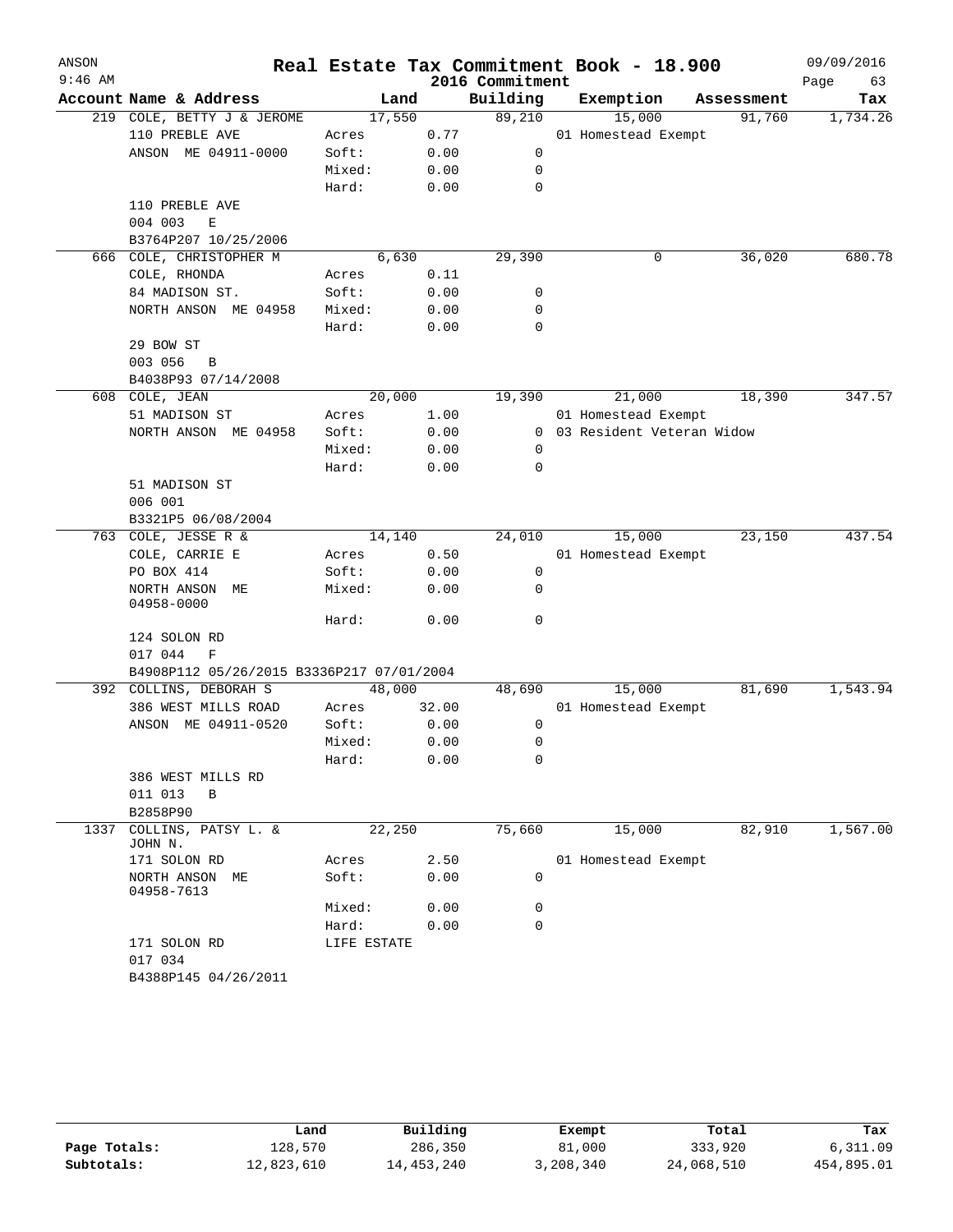| ANSON<br>$9:46$ AM |                                  |                |       |              | Real Estate Tax Commitment Book - 18.900<br>2016 Commitment |                                                    |            |      | 09/09/2016 |
|--------------------|----------------------------------|----------------|-------|--------------|-------------------------------------------------------------|----------------------------------------------------|------------|------|------------|
|                    | Account Name & Address           |                | Land  |              | Building                                                    | Exemption                                          | Assessment | Page | 64<br>Tax  |
|                    | 223 COLLINS, RAYMOND A &         | 26,000         |       |              | 23,690                                                      | 15,000                                             | 34,690     |      | 655.64     |
|                    | CAROL J                          |                |       |              |                                                             |                                                    |            |      |            |
|                    | PO BOX 64                        | Acres          |       | 5.00         |                                                             | 01 Homestead Exempt                                |            |      |            |
|                    | NORTH ANSON ME<br>04958-0064     | Soft:          |       | 0.00         | 0                                                           |                                                    |            |      |            |
|                    |                                  | Mixed:         |       | 0.00         | 0                                                           |                                                    |            |      |            |
|                    |                                  | Hard:          |       | 0.00         | 0                                                           |                                                    |            |      |            |
|                    | 156 EMBDEN POND RD               |                |       |              |                                                             |                                                    |            |      |            |
|                    | 023 034<br>C                     |                |       |              |                                                             |                                                    |            |      |            |
|                    | B9111P117                        |                |       |              |                                                             |                                                    |            |      |            |
|                    | 882 COLON, ZAIDA &               | 26,300         |       |              | $\mathbf 0$                                                 | 0                                                  | 26,300     |      | 497.07     |
|                    | MELENDEZ, SONIA                  | Acres          |       | 5.20         |                                                             |                                                    |            |      |            |
|                    | 61 CHARLES ST                    | Soft:          |       | 0.00         | 0                                                           |                                                    |            |      |            |
|                    | HYDE PARK MA<br>02136-0000       | Mixed:         |       | 0.00         | 0                                                           |                                                    |            |      |            |
|                    |                                  | Hard:          |       | 0.00         | $\mathbf 0$                                                 |                                                    |            |      |            |
|                    | 149 CARRABASSETT RD              |                |       |              |                                                             |                                                    |            |      |            |
|                    | 022 022<br>4                     |                |       |              |                                                             |                                                    |            |      |            |
|                    | B2965P343                        |                |       |              |                                                             |                                                    |            |      |            |
|                    | 1339 COMEAU, CHRYSTAL ANN        |                | 9,590 |              | 39,790                                                      | 15,000                                             | 34,380     |      | 649.78     |
|                    | PO BOX 156                       | Acres          |       | 0.23         |                                                             | 01 Homestead Exempt                                |            |      |            |
|                    | ANSON ME 04911-0156              | Soft:          |       | 0.00         | $\mathbf 0$                                                 |                                                    |            |      |            |
|                    |                                  | Mixed:         |       | 0.00         | 0                                                           |                                                    |            |      |            |
|                    |                                  | Hard:          |       | 0.00         | 0                                                           |                                                    |            |      |            |
|                    | 55 RANDALL ST                    |                |       |              |                                                             |                                                    |            |      |            |
|                    | 003 036<br>$\mathsf{C}$          |                |       |              |                                                             |                                                    |            |      |            |
|                    | B3826P338 01/14/2007             |                |       |              |                                                             |                                                    |            |      |            |
|                    | 224 COMEAU, GLORIA<br>PO BOX 362 | 10,390         |       |              | 25,750                                                      | 21,000                                             | 15,140     |      | 286.15     |
|                    | ANSON ME 04911-0362              | Acres<br>Soft: |       | 0.27<br>0.00 |                                                             | 01 Homestead Exempt<br>0 03 Resident Veteran Widow |            |      |            |
|                    |                                  | Mixed:         |       | 0.00         | 0                                                           |                                                    |            |      |            |
|                    |                                  | Hard:          |       | 0.00         | 0                                                           |                                                    |            |      |            |
|                    | 59 RANDALL ST                    |                |       |              |                                                             |                                                    |            |      |            |
|                    | 003 036                          |                |       |              |                                                             |                                                    |            |      |            |
|                    | B1470P280                        |                |       |              |                                                             |                                                    |            |      |            |
| 1413               | CONCORD LAND COMPANY<br>LLC,     | 30,500         |       |              | 0                                                           | 0                                                  | 30,500     |      | 576.45     |
|                    | PO BOX 481                       | Acres          |       | 17.00        |                                                             |                                                    |            |      |            |
|                    | NORTH ANSON ME<br>04958-0000     | Soft:          |       | 0.00         | 0                                                           |                                                    |            |      |            |
|                    |                                  | Mixed:         |       | 0.00         | 0                                                           |                                                    |            |      |            |
|                    |                                  | Hard:          |       | 0.00         | 0                                                           |                                                    |            |      |            |
|                    | 015 016                          |                |       |              |                                                             |                                                    |            |      |            |
|                    | B4865P284 12/30/2014             |                |       |              |                                                             |                                                    |            |      |            |
| 227                | CONNERS, GLENN D &               | 24,850         |       |              | 81,860                                                      | 15,000                                             | 91,710     |      | 1,733.32   |
|                    | TAMMY L                          |                |       |              |                                                             |                                                    |            |      |            |
|                    | 46 FAHI POND RD                  | Acres          |       | 4.23         |                                                             | 01 Homestead Exempt                                |            |      |            |
|                    | NORTH ANSON<br>МE<br>04958-0000  | Soft:          |       | 0.00         | 0                                                           |                                                    |            |      |            |
|                    |                                  | Mixed:         |       | 0.00         | 0                                                           |                                                    |            |      |            |
|                    |                                  | Hard:          |       | 0.00         | $\mathbf 0$                                                 |                                                    |            |      |            |
|                    | 46 FAHI POND RD                  |                |       |              |                                                             |                                                    |            |      |            |
|                    | 007 009<br>В                     |                |       |              |                                                             |                                                    |            |      |            |
|                    | B1690P282 B1077P215              |                |       |              |                                                             |                                                    |            |      |            |
|                    |                                  |                |       |              |                                                             |                                                    |            |      |            |
|                    |                                  |                |       |              |                                                             |                                                    |            |      |            |

|              | Land       | Building   | Exempt    | Total      | Tax          |
|--------------|------------|------------|-----------|------------|--------------|
| Page Totals: | 127,630    | 171,090    | 66,000    | 232,720    | 4,398.41     |
| Subtotals:   | 12,951,240 | 14,624,330 | 3,274,340 | 24,301,230 | 459, 293. 42 |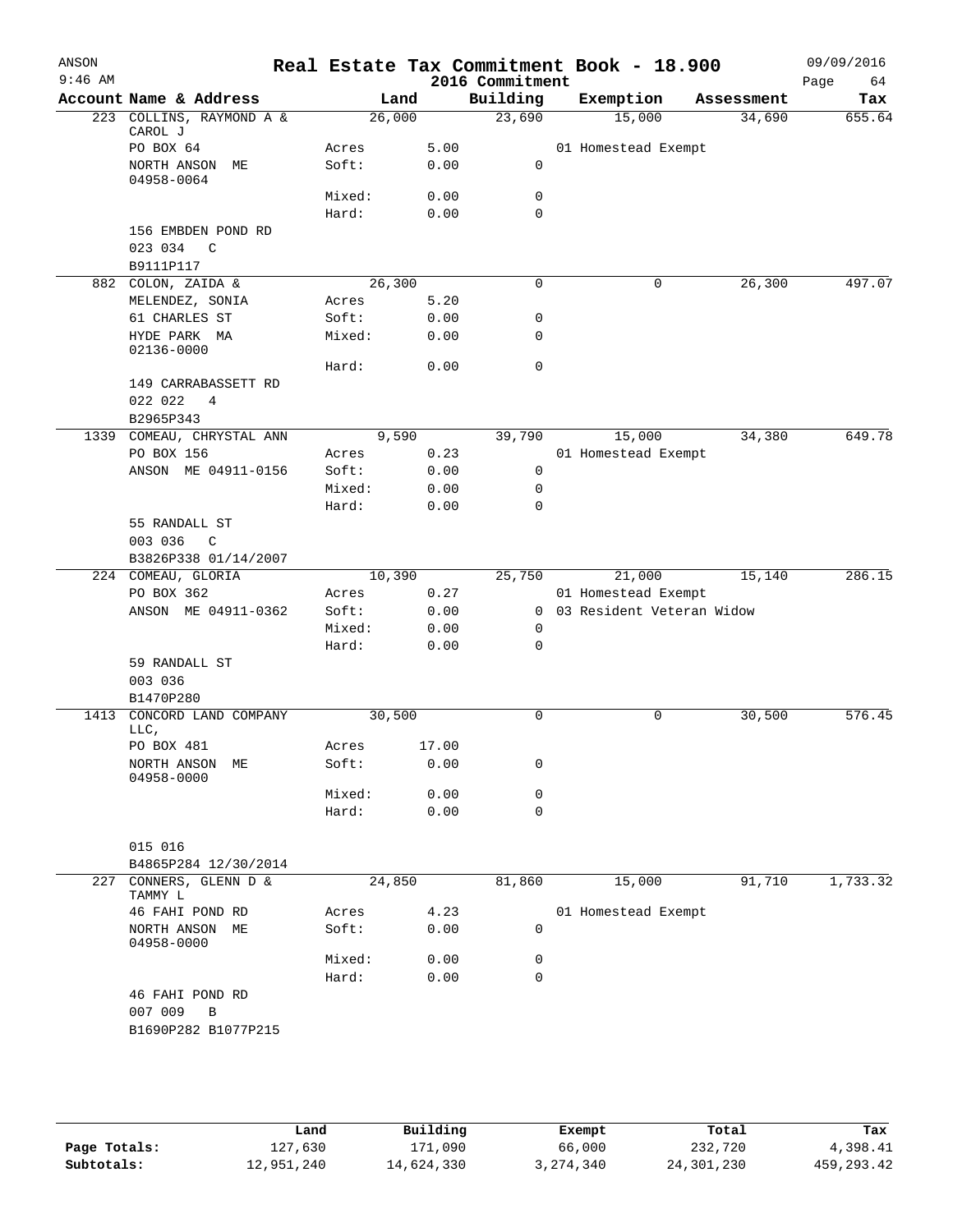| ANSON<br>$9:46$ AM |                                              |           |      | 2016 Commitment | Real Estate Tax Commitment Book - 18.900 |            | 09/09/2016<br>65<br>Page |
|--------------------|----------------------------------------------|-----------|------|-----------------|------------------------------------------|------------|--------------------------|
|                    | Account Name & Address                       | Land      |      | Building        | Exemption                                | Assessment | Tax                      |
|                    | 1931 CONNOR, SEAN                            | 22,250    |      | 12,680          | 15,000                                   | 19,930     | 376.68                   |
|                    | 948 VALLEY RD                                | Acres     | 2.50 |                 | 01 Homestead Exempt                      |            |                          |
|                    | ANSON ME 04911                               | Soft:     | 0.00 | 0               |                                          |            |                          |
|                    |                                              | Mixed:    | 0.00 | 0               |                                          |            |                          |
|                    |                                              | Hard:     | 0.00 | 0               |                                          |            |                          |
|                    | 948 VALLEY RD                                |           |      |                 |                                          |            |                          |
|                    | 020 017B ON                                  |           |      |                 |                                          |            |                          |
|                    | B4380P225 11/12/2010                         |           |      |                 |                                          |            |                          |
|                    | 632 CONNOR, WILLIAM J                        | 26,150    |      | 20,110          | 15,000                                   | 31,260     | 590.81                   |
|                    | 87 MOUNTAIN VIEW ROAD                        | Acres     | 5.10 |                 | 01 Homestead Exempt                      |            |                          |
|                    | ANSON ME 04911-0000                          | Soft:     | 0.00 | 0               |                                          |            |                          |
|                    |                                              | Mixed:    | 0.00 | 0               |                                          |            |                          |
|                    |                                              | Hard:     | 0.00 | 0               |                                          |            |                          |
|                    | 87 MOUNTAIN VIEW RD<br>012 009 15            | B4981P057 |      |                 |                                          |            |                          |
|                    | B4981P57 11/19/2015 B3942P283 12/10/2007     |           |      |                 |                                          |            |                          |
| 230                | CONTOIS, SHARON R &                          | 5,060     |      | $\mathbf 0$     | 0                                        | 5,060      | 95.63                    |
|                    | THOMAS                                       |           |      |                 |                                          |            |                          |
|                    | 200 BARRON ROAD                              | Acres     | 3.37 |                 |                                          |            |                          |
|                    | EMBDEN ME 04958                              | Soft:     | 0.00 | 0               |                                          |            |                          |
|                    |                                              | Mixed:    | 0.00 | 0               |                                          |            |                          |
|                    |                                              | Hard:     | 0.00 | 0               |                                          |            |                          |
|                    | 022 002<br>1                                 |           |      |                 |                                          |            |                          |
|                    | B3450P172 02/25/2005                         |           |      |                 |                                          |            |                          |
|                    | 1625 COOKINHAM, HARRY, III &                 | 26,000    |      | 31,270          | 0                                        | 57,270     | 1,082.40                 |
|                    | PAULA                                        |           |      |                 |                                          |            |                          |
|                    | 898 CRANDALL RD                              | Acres     | 5.00 |                 |                                          |            |                          |
|                    | TIVERTON RI 02878-0000 Soft:                 |           | 0.00 | 0               |                                          |            |                          |
|                    |                                              | Mixed:    | 0.00 | 0               |                                          |            |                          |
|                    |                                              | Hard:     | 0.00 | 0               |                                          |            |                          |
|                    | 32 BROWN HILL RD                             |           |      |                 |                                          |            |                          |
|                    | 014 034<br>4                                 |           |      |                 |                                          |            |                          |
|                    | B3461P83 03/24/2005                          |           |      |                 |                                          |            |                          |
|                    | 231 COOLEY, GLYNES W                         | 15,490    |      | 4,230           | 15,000                                   | 4,720      | 89.21                    |
|                    | 727 RIVER RD                                 | Acres     | 0.60 |                 | 01 Homestead Exempt                      |            |                          |
|                    | NORTH ANSON ME<br>04958-0000                 | Soft:     | 0.00 | 0               |                                          |            |                          |
|                    |                                              | Mixed:    | 0.00 | 0               |                                          |            |                          |
|                    |                                              | Hard:     | 0.00 | 0               |                                          |            |                          |
|                    | 727 RIVER RD                                 |           |      |                 |                                          |            |                          |
|                    | 017 003                                      |           |      |                 |                                          |            |                          |
|                    | B579P454                                     |           |      |                 |                                          |            |                          |
| 233                | COOLEY, INEZ Q. &                            | 6,000     |      | 33,320          | 0                                        | 39,320     | 743.15                   |
|                    | CORSON, ROBIN L.                             | Acres     | 0.09 |                 |                                          |            |                          |
|                    | C/O ROBIN CORSON                             | Soft:     | 0.00 | 0               |                                          |            |                          |
|                    | PO BOX 284                                   | Mixed:    | 0.00 | 0               |                                          |            |                          |
|                    | KENDUSKEAG<br>МE<br>04450-0000<br>4 COURT ST | Hard:     | 0.00 | 0               |                                          |            |                          |
|                    | 006 028                                      |           |      |                 |                                          |            |                          |
|                    |                                              |           |      |                 |                                          |            |                          |
|                    | B3731P217 08/24/2006                         |           |      |                 |                                          |            |                          |
|                    |                                              |           |      |                 |                                          |            |                          |

|              | Land       | Building   | Exempt    | Total      | Tax         |
|--------------|------------|------------|-----------|------------|-------------|
| Page Totals: | 100,950    | 101,610    | 45,000    | 157,560    | 2,977.88    |
| Subtotals:   | 13,052,190 | 14,725,940 | 3,319,340 | 24,458,790 | 462, 271.30 |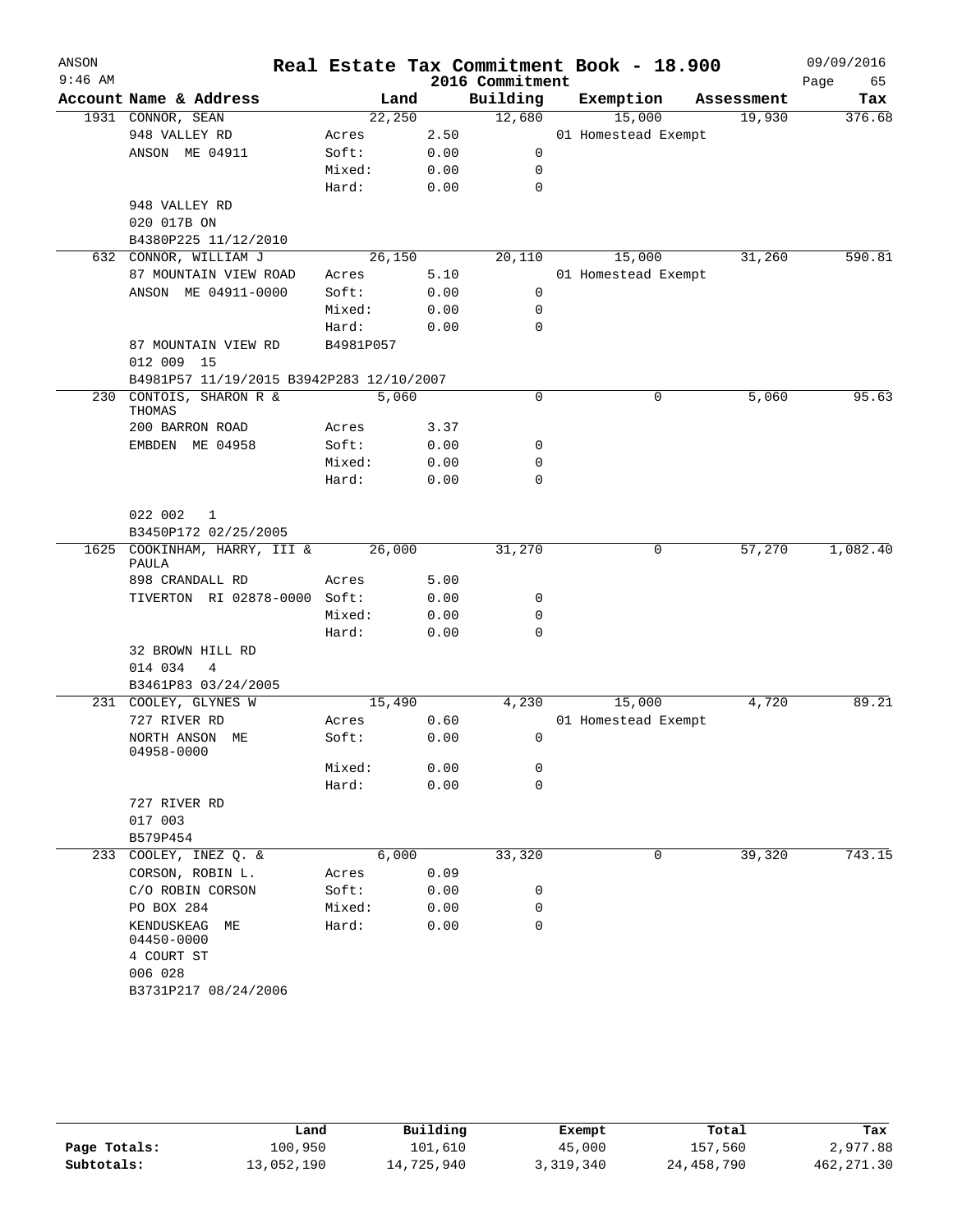| ANSON<br>$9:46$ AM |                              |             |            |                             | Real Estate Tax Commitment Book - 18.900 |            | 09/09/2016        |
|--------------------|------------------------------|-------------|------------|-----------------------------|------------------------------------------|------------|-------------------|
|                    | Account Name & Address       |             | Land       | 2016 Commitment<br>Building | Exemption                                | Assessment | Page<br>66<br>Tax |
|                    | 1694 CORNELIA, RAINBOW       |             | 35,840     | 13,380                      | 21,000                                   | 28,220     | 533.36            |
|                    | PO BOX 516                   | Acres       | 97.00      |                             | 01 Homestead Exempt                      |            |                   |
|                    | ANSON ME 04911-0516          | Soft:       | 0.00       |                             | 0 05 Non-resident Veteran Widow          |            |                   |
|                    |                              | Mixed:      | 96.00      | 15,840                      |                                          |            |                   |
|                    |                              | Hard:       | 0.00       | 0                           |                                          |            |                   |
|                    |                              |             |            |                             |                                          |            |                   |
|                    | 157 SPENCER RD               | TREE GROWTH |            |                             |                                          |            |                   |
|                    | 020 009                      |             |            |                             |                                          |            |                   |
| 1649               | CORNELL, STEPHEN &           |             | 8,740      | $\mathbf 0$                 | 0                                        | 8,740      | 165.19            |
|                    | KRAUSE, KAREN                | Acres       | 11.28      |                             |                                          |            |                   |
|                    | 205 GREENLEAF RD             | Soft:       | 0.00       | 0                           |                                          |            |                   |
|                    | ANSON ME 04911-0000          | Mixed:      | 0.00       | 0                           |                                          |            |                   |
|                    |                              | Hard:       | 0.00       | 0                           |                                          |            |                   |
|                    | 013 023<br>2                 |             |            |                             |                                          |            |                   |
|                    | B3291P215 04/09/2004         |             |            |                             |                                          |            |                   |
|                    | 480 CORNELL, STEPHEN T &     |             | 36,310     | 20,440                      | 15,000                                   | 41,750     | 789.08            |
|                    | KRAUSE, KAREN D              | Acres       | 14.81      |                             | 01 Homestead Exempt                      |            |                   |
|                    | 205 GREENLEAF RD             | Soft:       | 0.00       | $\mathbf 0$                 |                                          |            |                   |
|                    | ANSON ME 04911-0000          | Mixed:      | 0.00       | 0                           |                                          |            |                   |
|                    |                              | Hard:       | 0.00       | 0                           |                                          |            |                   |
|                    | 205 GREENLEAF RD             |             |            |                             |                                          |            |                   |
|                    | 013 023<br>3                 |             |            |                             |                                          |            |                   |
|                    | B2819P122                    |             |            |                             |                                          |            |                   |
|                    | 1344 CORO, PATRICIA          |             | 14,140     | 47,070                      | 15,000                                   | 46,210     | 873.37            |
|                    |                              |             |            |                             |                                          |            |                   |
|                    | 808 RIVER RD                 | Acres       | 0.50       |                             | 01 Homestead Exempt                      |            |                   |
|                    | NORTH ANSON ME<br>04958-0000 | Soft:       | 0.00       | 0                           |                                          |            |                   |
|                    |                              | Mixed:      | 0.00       | 0                           |                                          |            |                   |
|                    |                              | Hard:       | 0.00       | $\mathbf 0$                 |                                          |            |                   |
|                    | 808 RIVER RD                 |             |            |                             |                                          |            |                   |
|                    | 018 005<br>Α                 |             |            |                             |                                          |            |                   |
|                    | B1283P28                     |             |            |                             |                                          |            |                   |
|                    | 507 CORSON, GREGORY          |             | 20,000     | 82,240                      | 15,000                                   | 87,240     | 1,648.84          |
|                    | 116 CAMPGROUND RD            | Acres       | 1.00       |                             | 01 Homestead Exempt                      |            |                   |
|                    | NORTH ANSON ME               | Soft:       | 0.00       | 0                           |                                          |            |                   |
|                    | 04958-0000                   |             |            |                             |                                          |            |                   |
|                    |                              | Mixed:      | 0.00       | 0                           |                                          |            |                   |
|                    |                              | Hard:       | 0.00       | $\Omega$                    |                                          |            |                   |
|                    | 116 CAMPGROUND RD            |             |            |                             |                                          |            |                   |
|                    | 015 036<br>9                 |             |            |                             |                                          |            |                   |
| 489                | CORSON, GREGORY              |             | 13,860     | 23,790                      | 0                                        | 37,650     | 711.59            |
|                    | 116 CAMPGROUND RD            | Acres       | 0.48       |                             |                                          |            |                   |
|                    | NORTH ANSON ME 04958         | Soft:       | 0.00       | 0                           |                                          |            |                   |
|                    |                              | Mixed:      | 0.00       |                             |                                          |            |                   |
|                    |                              |             |            | 0                           |                                          |            |                   |
|                    |                              | Hard:       | 0.00       | 0                           |                                          |            |                   |
|                    | 108 CAMPGROUND RD            |             |            |                             |                                          |            |                   |
|                    | 015 036<br>7 <sub>1</sub>    |             |            |                             |                                          |            |                   |
|                    | B3819P299 03/07/2007         |             |            |                             |                                          |            |                   |
| 548                | CORSON, GREGORY              |             | 10,390     | 44,830                      | 0                                        | 55,220     | 1,043.66          |
|                    | 116 CAMPGROUND RD            | Acres       | 0.27       |                             |                                          |            |                   |
|                    | NORTH ANSON ME               | Soft:       | 0.00       | 0                           |                                          |            |                   |
|                    | 04958-0000                   |             |            |                             |                                          |            |                   |
|                    |                              | Mixed:      | 0.00       | 0                           |                                          |            |                   |
|                    |                              | Hard:       | 0.00       | 0                           |                                          |            |                   |
|                    | 87 MAIN ST                   |             |            |                             |                                          |            |                   |
|                    | 001 045                      |             |            |                             |                                          |            |                   |
|                    | B2294P83                     |             |            |                             |                                          |            |                   |
|                    |                              |             |            |                             |                                          |            |                   |
|                    |                              | Land        | Building   |                             | Exempt                                   | Total      | Tax               |
| Page Totals:       | 139,280                      |             | 231,750    |                             | 66,000                                   | 305,030    | 5,765.09          |
| Subtotals:         | 13, 191, 470                 |             | 14,957,690 |                             | 3,385,340                                | 24,763,820 | 468,036.39        |
|                    |                              |             |            |                             |                                          |            |                   |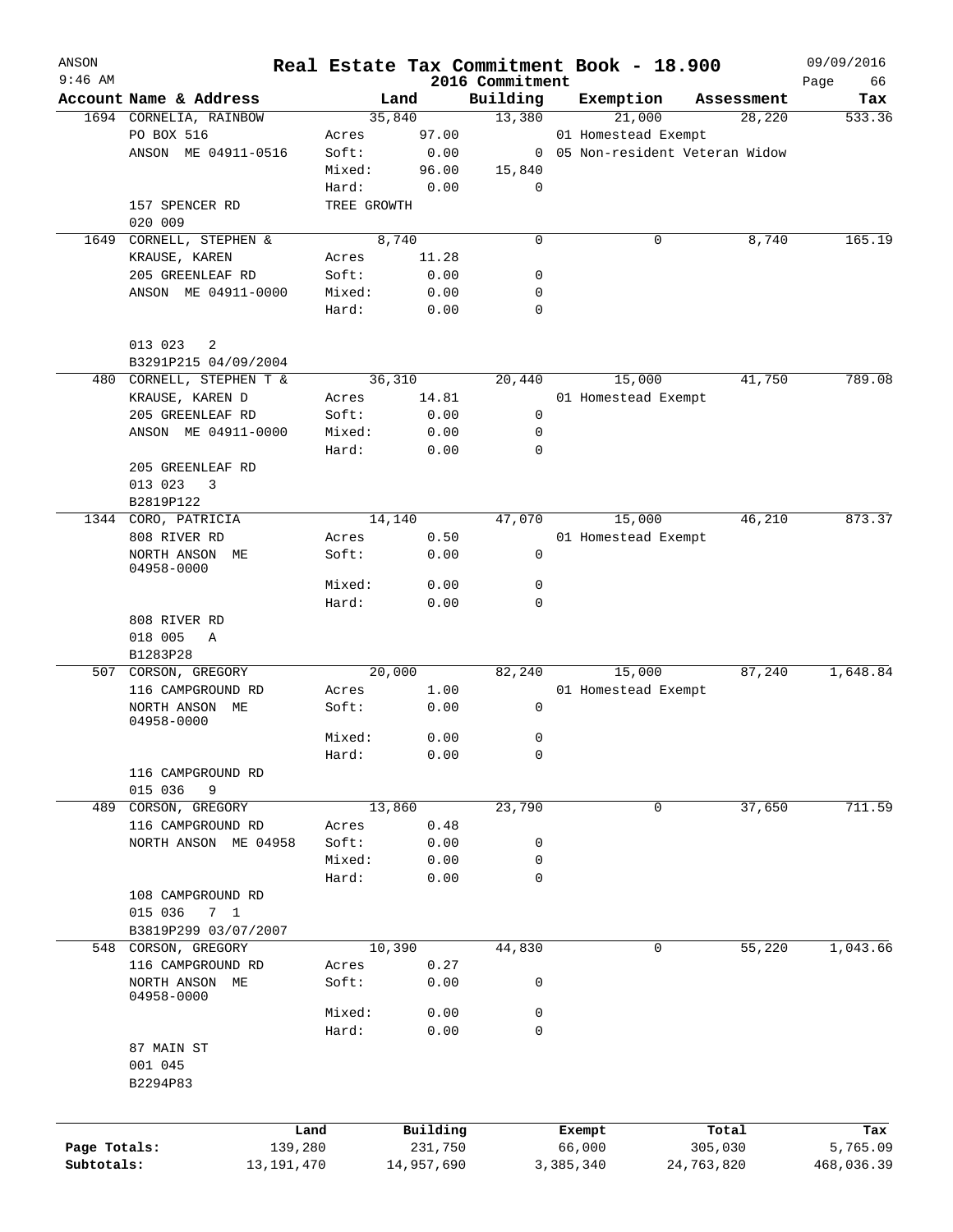| ANSON     |                                            |        |       |                 | Real Estate Tax Commitment Book - 18.900 |            | 09/09/2016 |
|-----------|--------------------------------------------|--------|-------|-----------------|------------------------------------------|------------|------------|
| $9:46$ AM |                                            |        |       | 2016 Commitment |                                          |            | Page<br>67 |
|           | Account Name & Address                     |        | Land  | Building        | Exemption                                | Assessment | Tax        |
|           | 236 CORSON, MARIE S                        | 14,070 |       | 89,640          | $\mathbf 0$                              | 103,710    | 1,960.12   |
|           | PO BOX 322                                 | Acres  | 0.22  |                 |                                          |            |            |
|           | ANSON ME 04911-0322                        | Soft:  | 0.00  | 0               |                                          |            |            |
|           |                                            | Mixed: | 0.00  | 0               |                                          |            |            |
|           |                                            | Hard:  | 0.00  | 0               |                                          |            |            |
|           | 7 CHURCH ST                                |        |       |                 |                                          |            |            |
|           | 001 079                                    |        |       |                 |                                          |            |            |
| 237       | B1672P46<br>CORSON, RANDELL A              | 58,000 |       | 24,950          | 0                                        | 82,950     | 1,567.76   |
|           | 13 COLONIAL LN UNIT 6                      | Acres  | 52.00 |                 |                                          |            |            |
|           | NORRIDGEWOCK ME<br>04957-0000              | Soft:  | 0.00  | 0               |                                          |            |            |
|           |                                            | Mixed: | 0.00  | 0               |                                          |            |            |
|           |                                            | Hard:  | 0.00  | 0               |                                          |            |            |
|           | 113 BROWN HILL RD                          |        |       |                 |                                          |            |            |
|           | 013 003                                    |        |       |                 |                                          |            |            |
|           | B1854P184                                  |        |       |                 |                                          |            |            |
|           | 232 COULTHARD, BRIANE &<br><b>JUDITH E</b> | 26,000 |       | $\mathsf{O}$    | 0                                        | 26,000     | 491.40     |
|           | PO BOX 366                                 | Acres  | 17.00 |                 |                                          |            |            |
|           | BUCKFIELD ME<br>04220-0366                 | Soft:  | 0.00  | 0               |                                          |            |            |
|           |                                            | Mixed: | 0.00  | $\mathbf 0$     |                                          |            |            |
|           |                                            | Hard:  | 0.00  | 0               |                                          |            |            |
|           |                                            |        |       |                 |                                          |            |            |
|           | 024 026<br>D                               |        |       |                 |                                          |            |            |
|           | B613P403                                   |        |       |                 |                                          |            |            |
| 1345      | COULTHARD, BRIANE &                        |        | 6,890 | 700             | 0                                        | 7,590      | 143.45     |
|           | JUDITH E<br>PO BOX 366                     | Acres  | 0.33  |                 |                                          |            |            |
|           | BUCKFIELD ME                               | Soft:  | 0.00  | 0               |                                          |            |            |
|           | 04220-0366                                 |        |       |                 |                                          |            |            |
|           |                                            | Mixed: | 0.00  | 0               |                                          |            |            |
|           |                                            | Hard:  | 0.00  | 0               |                                          |            |            |
|           |                                            |        |       |                 |                                          |            |            |
|           | 024 022                                    |        |       |                 |                                          |            |            |
| 217       | COULTHARD, BRIANE &                        | 41,500 |       | 15,220          | 0                                        | 56,720     | 1,072.01   |
|           | JUDITH E<br>PO BOX 366                     | Acres  | 20.00 |                 |                                          |            |            |
|           | BUCKFIELD ME                               | Soft:  | 0.00  | 0               |                                          |            |            |
|           | 04220-0366                                 |        |       |                 |                                          |            |            |
|           |                                            | Mixed: | 0.00  | 0               |                                          |            |            |
|           |                                            | Hard:  | 0.00  | 0               |                                          |            |            |
|           | 285 SOLON RD                               |        |       |                 |                                          |            |            |
|           | 024 026<br>C                               |        |       |                 |                                          |            |            |
|           | B843P364                                   |        |       |                 |                                          |            |            |
|           | 796 COURTNEY, AMOS R.                      | 16,000 |       | 55,220          | 15,000                                   | 56,220     | 1,062.56   |
|           | PO BOX 353                                 | Acres  | 0.64  |                 | 01 Homestead Exempt                      |            |            |
|           | MADISON ME 04950-0000                      | Soft:  | 0.00  | 0               |                                          |            |            |
|           |                                            | Mixed: | 0.00  | 0               |                                          |            |            |
|           |                                            | Hard:  | 0.00  | $\mathbf 0$     |                                          |            |            |
|           | 64 UNION ST                                |        |       |                 |                                          |            |            |
|           | 005 004                                    |        |       |                 |                                          |            |            |
|           | B3589P204 11/10/2005                       |        |       |                 |                                          |            |            |
|           |                                            |        |       |                 |                                          |            |            |

|              | Land         | Building   | Exempt    | Total      | Tax         |
|--------------|--------------|------------|-----------|------------|-------------|
| Page Totals: | 162,460      | 185,730    | 15,000    | 333,190    | 6,297.30    |
| Subtotals:   | 13, 353, 930 | 15,143,420 | 3,400,340 | 25,097,010 | 474, 333.69 |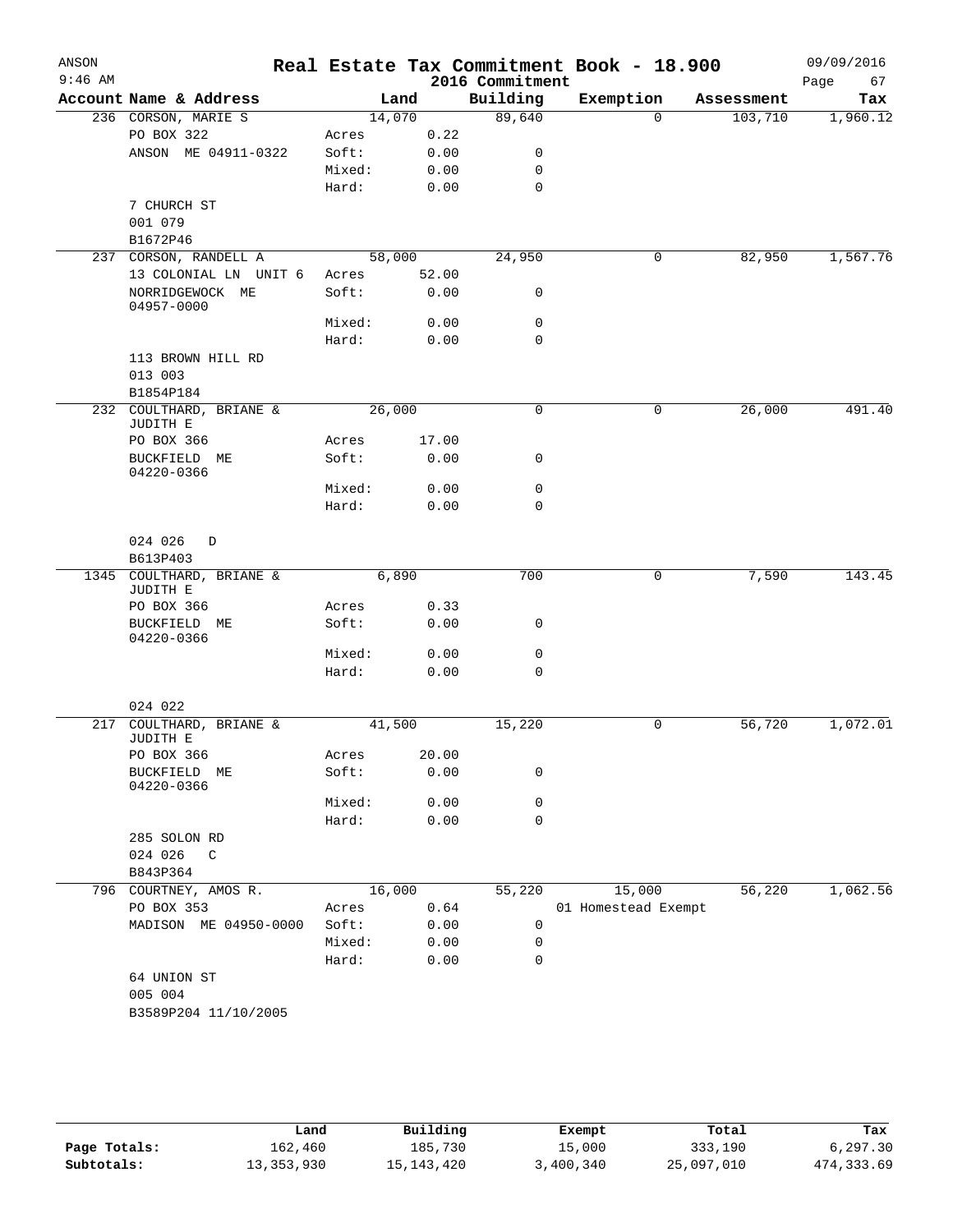| ANSON<br>$9:46$ AM |                                                |        |        | 2016 Commitment |             | Real Estate Tax Commitment Book - 18.900 |            | 09/09/2016<br>Page<br>68 |
|--------------------|------------------------------------------------|--------|--------|-----------------|-------------|------------------------------------------|------------|--------------------------|
|                    | Account Name & Address                         |        | Land   | Building        |             | Exemption                                | Assessment | Tax                      |
|                    | 241 COURTNEY, THOMAS J                         |        | 32,940 |                 | 25,580      | 15,000                                   | 43,520     | 822.53                   |
|                    | 242 PEASE HILL RD                              | Acres  | 11.44  |                 |             | 01 Homestead Exempt                      |            |                          |
|                    | ANSON ME 04911-0000                            | Soft:  | 0.00   |                 | 0           |                                          |            |                          |
|                    |                                                | Mixed: | 0.00   |                 | 0           |                                          |            |                          |
|                    |                                                | Hard:  | 0.00   |                 | $\mathbf 0$ |                                          |            |                          |
|                    | 242 PEASE HILL RD<br>011 042<br>1<br>B1247P109 |        |        |                 |             |                                          |            |                          |
|                    | 1172 COURTNEY, THOMAS J.<br>VIII               |        | 8,490  |                 | 46,090      | 0                                        | 54,580     | 1,031.56                 |
|                    | PO BOX 117                                     | Acres  | 0.18   |                 |             |                                          |            |                          |
|                    | ANSON ME 04911-0000                            | Soft:  | 0.00   |                 | 0           |                                          |            |                          |
|                    |                                                | Mixed: | 0.00   |                 | 0           |                                          |            |                          |
|                    |                                                | Hard:  | 0.00   |                 | 0           |                                          |            |                          |
|                    | 3 HILLTOP RD<br>003 018                        |        |        |                 |             |                                          |            |                          |
|                    | B4199P133 10/05/2009                           |        |        |                 |             |                                          |            |                          |
|                    | 1011 COUSINEAU WOOD PRODUCTS<br>LLC            |        | 4,500  |                 | 0           | 0                                        | 4,500      | 85.05                    |
|                    | PO BOX 58                                      | Acres  | 3.00   |                 |             |                                          |            |                          |
|                    | NORTH ANSON ME<br>04958-0000                   | Soft:  | 0.00   |                 | 0           |                                          |            |                          |
|                    |                                                | Mixed: | 0.00   |                 | 0           |                                          |            |                          |
|                    |                                                | Hard:  | 0.00   |                 | 0           |                                          |            |                          |
|                    | 008 016<br>B2875P197                           |        |        |                 |             |                                          |            |                          |
| 1010               | COUSINEAU WOOD PRODUCTS<br>LLC                 |        | 11,000 |                 | 0           | 0                                        | 11,000     | 207.90                   |
|                    | PO BOX 58                                      | Acres  | 22.00  |                 |             |                                          |            |                          |
|                    | NORTH ANSON ME<br>04958-0000                   | Soft:  | 0.00   |                 | 0           |                                          |            |                          |
|                    |                                                | Mixed: | 0.00   |                 | 0           |                                          |            |                          |
|                    |                                                | Hard:  | 0.00   |                 | $\mathbf 0$ |                                          |            |                          |
|                    | 018 026                                        |        |        |                 |             |                                          |            |                          |
|                    | B2875P197                                      |        |        |                 |             |                                          |            |                          |
|                    | 1008 COUSINEAU WOOD PRODUCTS<br>LLC            |        | 60,000 | 840,250         |             | 0                                        | 900, 250   | 17,014.72                |
|                    | PO BOX 58                                      | Acres  | 34.00  |                 |             |                                          |            |                          |
|                    | NORTH ANSON ME<br>04958-0000                   | Soft:  | 0.00   |                 | 0           |                                          |            |                          |
|                    |                                                | Mixed: | 0.00   |                 | 0           |                                          |            |                          |
|                    |                                                | Hard:  | 0.00   |                 | 0           |                                          |            |                          |
|                    | 3 VALLEY RD<br>008 015                         |        |        |                 |             |                                          |            |                          |
|                    | B2875P197                                      |        |        |                 |             |                                          |            |                          |
| 1009               | COUSINEAU WOOD PRODUCTS<br>LLC                 |        | 14,370 |                 | 0           | 0                                        | 14,370     | 271.59                   |
|                    | PO BOX 58                                      | Acres  | 2.58   |                 |             |                                          |            |                          |
|                    | NORTH ANSON ME<br>04958-0000                   | Soft:  | 0.00   |                 | 0           |                                          |            |                          |
|                    |                                                | Mixed: | 0.00   |                 | 0           |                                          |            |                          |
|                    |                                                | Hard:  | 0.00   |                 | $\mathbf 0$ |                                          |            |                          |
|                    | 008 005 A<br>B2875P197                         |        |        |                 |             |                                          |            |                          |
|                    |                                                |        |        |                 |             |                                          |            |                          |

|              | Land       | Building   | Exempt    | Total        | Tax        |
|--------------|------------|------------|-----------|--------------|------------|
| Page Totals: | 131,300    | 911,920    | 15,000    | 1,028,220    | 19,433.35  |
| Subtotals:   | 13,485,230 | 16,055,340 | 3,415,340 | 26, 125, 230 | 493,767.04 |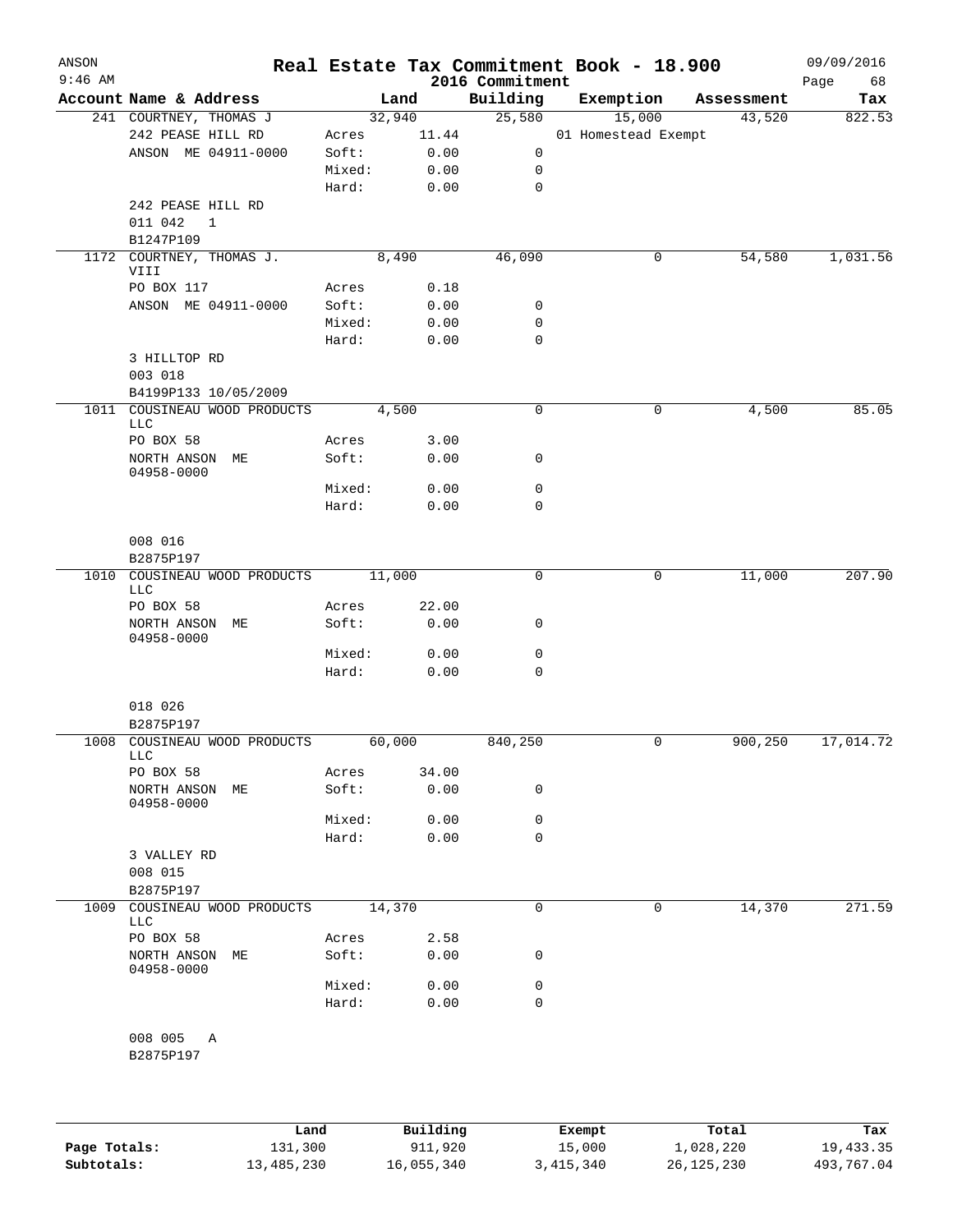| ANSON<br>$9:46$ AM |                                                   |        |      | Real Estate Tax Commitment Book - 18.900<br>2016 Commitment |           |            | 09/09/2016<br>69<br>Page |
|--------------------|---------------------------------------------------|--------|------|-------------------------------------------------------------|-----------|------------|--------------------------|
|                    | Account Name & Address                            | Land   |      | Building                                                    | Exemption | Assessment | Tax                      |
|                    | 1954 COUTU, MICHAEL L                             | 18,090 |      | $\mathbf 0$                                                 | $\Omega$  | 18,090     | 341.90                   |
|                    | 620 COLWELL RD                                    | Acres  | 5.06 |                                                             |           |            |                          |
|                    | HARRISVILLE RI 02830                              | Soft:  | 0.00 | 0                                                           |           |            |                          |
|                    |                                                   | Mixed: | 0.00 | 0                                                           |           |            |                          |
|                    |                                                   | Hard:  | 0.00 | 0                                                           |           |            |                          |
|                    | 651 HOLLIN WAITE HILL                             |        |      |                                                             |           |            |                          |
|                    | RD                                                |        |      |                                                             |           |            |                          |
|                    | 020 015 4<br>B3629P225 02/03/2006                 |        |      |                                                             |           |            |                          |
|                    | 1952 COUTU, MICHAEL L                             | 17,640 |      | 0                                                           | 0         | 17,640     | 333.40                   |
|                    | 620 COLWELL RD                                    | Acres  | 4.76 |                                                             |           |            |                          |
|                    | HARRISVILLE RI 02830                              | Soft:  | 0.00 | 0                                                           |           |            |                          |
|                    |                                                   | Mixed: | 0.00 | 0                                                           |           |            |                          |
|                    |                                                   | Hard:  | 0.00 | 0                                                           |           |            |                          |
|                    | 673 HOLLIN WAITE HILL                             |        |      |                                                             |           |            |                          |
|                    | RD                                                |        |      |                                                             |           |            |                          |
|                    | 020 015 2                                         |        |      |                                                             |           |            |                          |
|                    | B3629P225 02/03/2006                              |        |      |                                                             |           |            |                          |
|                    | 1955 COUTU, MICHAEL L                             | 17,370 |      | $\mathbf 0$                                                 | 0         | 17,370     | 328.29                   |
|                    | 620 COLWELL RD                                    | Acres  | 4.58 |                                                             |           |            |                          |
|                    | HARRISVILLE RI 02830                              | Soft:  | 0.00 | 0                                                           |           |            |                          |
|                    |                                                   | Mixed: | 0.00 | 0                                                           |           |            |                          |
|                    |                                                   | Hard:  | 0.00 | $\Omega$                                                    |           |            |                          |
|                    | 637 HOLLIN WAITE HILL                             |        |      |                                                             |           |            |                          |
|                    | RD                                                |        |      |                                                             |           |            |                          |
|                    | 020 015 5                                         |        |      |                                                             |           |            |                          |
|                    | B3629P225 02/03/2006                              |        |      |                                                             |           |            |                          |
|                    | 1951 COUTU, MICHAEL L                             | 16,460 |      | 0                                                           | 0         | 16,460     | 311.09                   |
|                    | 620 COLWELL RD                                    | Acres  | 3.97 |                                                             |           |            |                          |
|                    | HARRISVILLE RI 02830                              | Soft:  | 0.00 | 0                                                           |           |            |                          |
|                    |                                                   | Mixed: | 0.00 | 0                                                           |           |            |                          |
|                    |                                                   | Hard:  | 0.00 | 0                                                           |           |            |                          |
|                    | 675 HOLLIN WAITE HILL<br>RD                       |        |      |                                                             |           |            |                          |
|                    | 020 015 1                                         |        |      |                                                             |           |            |                          |
|                    | B3629P225 02/03/2006                              |        |      |                                                             |           |            |                          |
|                    | 1953 COUTU, MICHAEL L                             | 18,140 |      | 0                                                           | 0         | 18,140     | 342.85                   |
|                    | 620 COLWELL RD                                    | Acres  | 5.09 |                                                             |           |            |                          |
|                    | HARRISVILLE RI 02830                              | Soft:  | 0.00 | 0                                                           |           |            |                          |
|                    |                                                   | Mixed: | 0.00 | 0                                                           |           |            |                          |
|                    |                                                   | Hard:  | 0.00 | $\mathbf 0$                                                 |           |            |                          |
|                    | 653 HOLLIN WAITE HILL                             |        |      |                                                             |           |            |                          |
|                    | RD                                                |        |      |                                                             |           |            |                          |
|                    | 020 015 3                                         |        |      |                                                             |           |            |                          |
|                    | B3629P225 02/03/2006                              |        |      |                                                             |           |            |                          |
| 1047               | COVENEY, DANIEL &<br>DENISE &                     | 26,000 |      | 81,610                                                      | 0         | 107,610    | 2,033.83                 |
|                    | COWEN, EDWARD J, HEIRS                            | Acres  | 1.00 |                                                             |           |            |                          |
|                    | C/O ALICE COWEN                                   | Soft:  | 0.00 | 0                                                           |           |            |                          |
|                    | 175 FREMONT ST                                    | Mixed: | 0.00 | 0                                                           |           |            |                          |
|                    | TAUNTON MA 02780                                  | Hard:  | 0.00 | 0                                                           |           |            |                          |
|                    | 433 RIVER RD                                      |        |      |                                                             |           |            |                          |
|                    | 016 028                                           |        |      |                                                             |           |            |                          |
|                    | B3976P92 03/21/2008 B3813P110 02/15/2007 B3682P67 |        |      |                                                             |           |            |                          |
|                    | 04/27/2006 B3628P166 01/27/2006                   |        |      |                                                             |           |            |                          |
|                    |                                                   |        |      |                                                             |           |            |                          |
|                    |                                                   |        |      |                                                             |           |            |                          |

|              | Land       | Building     | Exempt    | Total      | Tax        |
|--------------|------------|--------------|-----------|------------|------------|
| Page Totals: | 113,700    | 81,610       |           | 195,310    | 3,691.36   |
| Subtotals:   | 13,598,930 | 16, 136, 950 | 3,415,340 | 26,320,540 | 497,458.40 |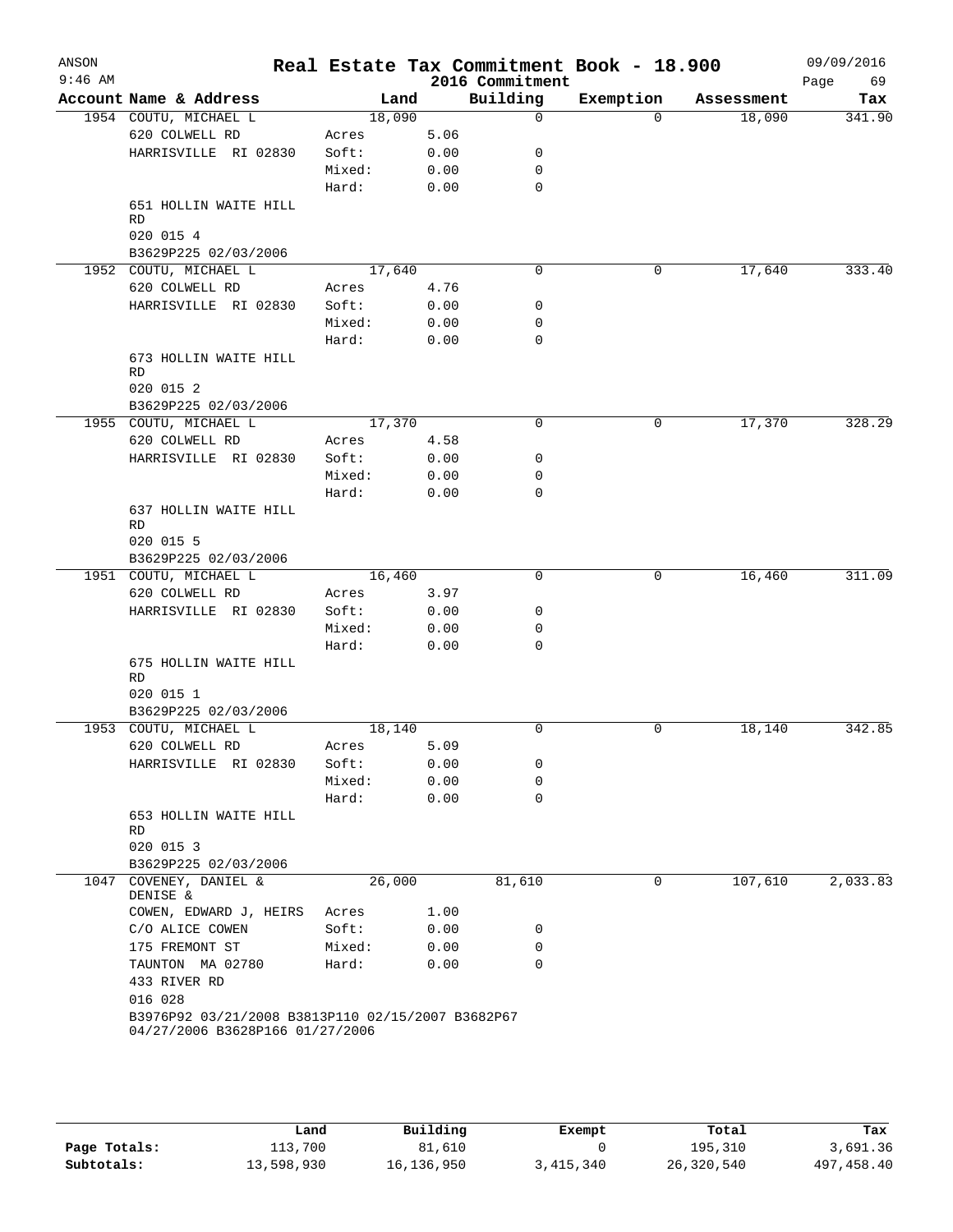| 70<br>Page<br>Assessment<br>Tax<br>97,780<br>1,848.04 |
|-------------------------------------------------------|
|                                                       |
|                                                       |
|                                                       |
|                                                       |
|                                                       |
|                                                       |
|                                                       |
|                                                       |
|                                                       |
|                                                       |
| 10,240<br>193.54                                      |
|                                                       |
|                                                       |
|                                                       |
|                                                       |
| 332.64<br>17,600                                      |
|                                                       |
|                                                       |
|                                                       |
|                                                       |
|                                                       |
|                                                       |
| 37,200<br>703.08                                      |
|                                                       |
|                                                       |
|                                                       |
|                                                       |
|                                                       |
|                                                       |
| 1,322.62<br>69,980                                    |
|                                                       |
|                                                       |
|                                                       |
|                                                       |
|                                                       |
|                                                       |
|                                                       |
| 29,590<br>559.25                                      |
|                                                       |
|                                                       |
|                                                       |
|                                                       |
|                                                       |
|                                                       |

|              | Land       | Building   | Exempt    | Total      | Tax        |
|--------------|------------|------------|-----------|------------|------------|
| Page Totals: | 105,650    | 201,740    | 45,000    | 262,390    | 4,959.17   |
| Subtotals:   | 13,704,580 | 16,338,690 | 3,460,340 | 26,582,930 | 502,417.57 |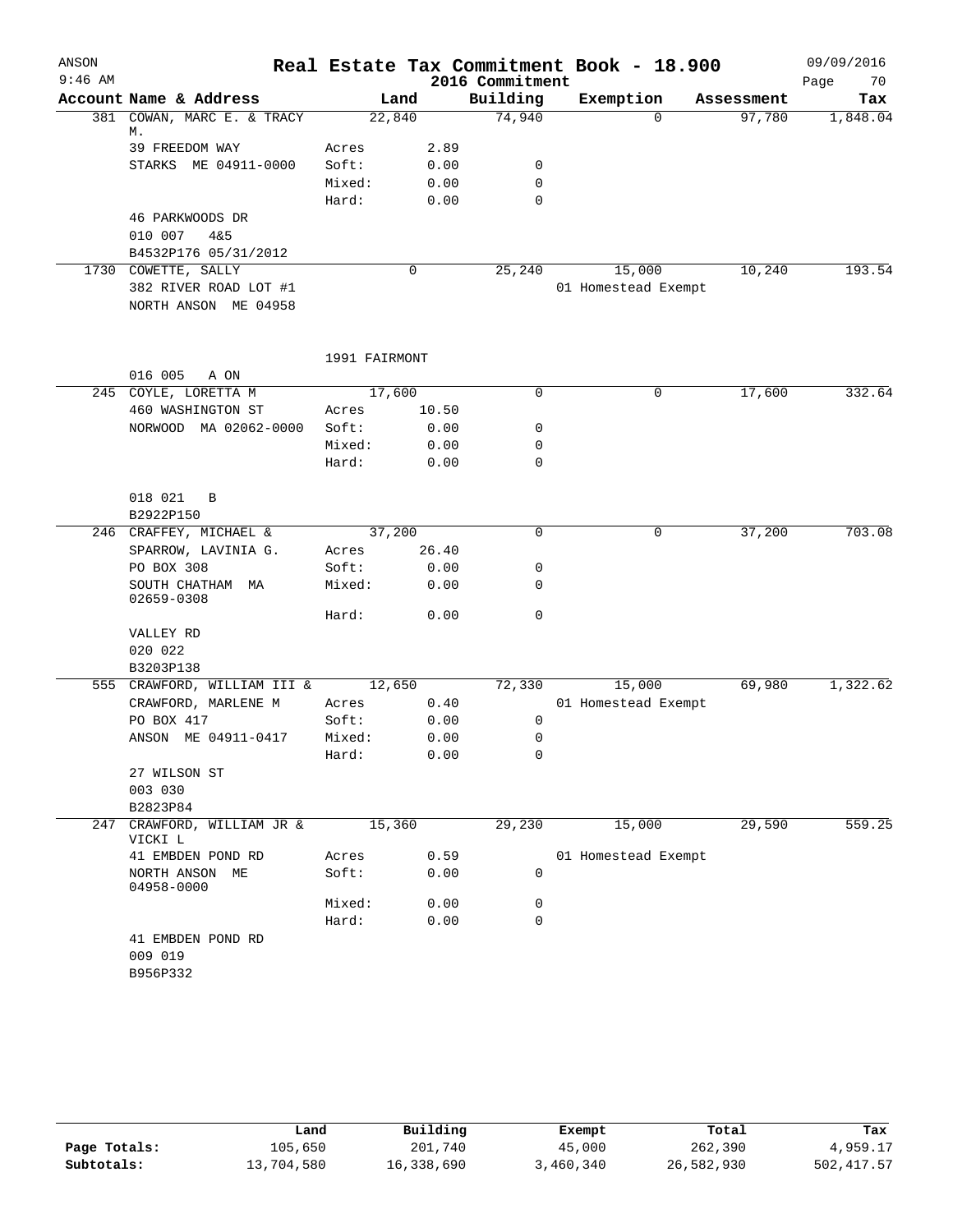| ANSON<br>$9:46$ AM |                                                      |                |              | 2016 Commitment |           | Real Estate Tax Commitment Book - 18.900 |            | 09/09/2016        |
|--------------------|------------------------------------------------------|----------------|--------------|-----------------|-----------|------------------------------------------|------------|-------------------|
|                    | Account Name & Address                               | Land           |              | Building        |           | Exemption                                | Assessment | Page<br>71<br>Tax |
|                    | 250 CROCKER, LOIS ANN                                | 22,700         |              | 38,500          |           | $\Omega$                                 | 61,200     | 1,156.68          |
|                    | PO BOX 162                                           | Acres          | 2.80         |                 |           |                                          |            |                   |
|                    | ANSON ME 04911-0318                                  | Soft:          | 0.00         | 0               |           |                                          |            |                   |
|                    |                                                      | Mixed:         | 0.00         | $\mathbf 0$     |           |                                          |            |                   |
|                    |                                                      | Hard:          | 0.00         | $\mathbf 0$     |           |                                          |            |                   |
|                    | 43 HILLTOP RD                                        |                |              |                 |           |                                          |            |                   |
|                    | 003 013                                              |                |              |                 |           |                                          |            |                   |
|                    | B3326P196 06/16/2004 B1516P251                       |                |              |                 |           |                                          |            |                   |
| 1012               | CROMPTON, JOHN J. &                                  | 20,000         |              | 39,440          |           | 0                                        | 59,440     | 1,123.42          |
|                    | BRENDA L.                                            |                |              |                 |           |                                          |            |                   |
|                    | 11 DOUGLAS CIRCLE                                    | Acres          | 1.00         |                 |           |                                          |            |                   |
|                    | GREENVILLE RI 02828                                  | Soft:          | 0.00         | 0               |           |                                          |            |                   |
|                    |                                                      | Mixed:         | 0.00         | $\mathbf 0$     |           |                                          |            |                   |
|                    |                                                      | Hard:          | 0.00         | $\mathbf 0$     |           |                                          |            |                   |
|                    |                                                      |                |              |                 |           |                                          |            |                   |
|                    | 010 034<br>B                                         |                |              |                 |           |                                          |            |                   |
|                    | B3431P186 01/05/2005<br>950 CROSBY, RONALD           |                |              |                 |           |                                          |            | 141.75            |
|                    |                                                      | 20,000         |              | 2,500           |           | 15,000<br>01 Homestead Exempt            | 7,500      |                   |
|                    | 1153 VALLEY ROAD<br>ANSON ME 04911                   | Acres<br>Soft: | 1.00<br>0.00 | 0               |           |                                          |            |                   |
|                    |                                                      | Mixed:         | 0.00         | $\mathbf 0$     |           |                                          |            |                   |
|                    |                                                      | Hard:          | 0.00         | $\mathbf 0$     |           |                                          |            |                   |
|                    | 1153 VALLEY RD                                       |                |              |                 |           |                                          |            |                   |
|                    | 020 026<br>$\mathbf B$                               |                |              |                 |           |                                          |            |                   |
|                    | B4527P254 05/04/2012                                 |                |              |                 |           |                                          |            |                   |
|                    | 511 CROTEAU, CHERYL A                                | 9,380          |              | 72,790          |           | 15,000                                   | 67,170     | 1,269.51          |
|                    | PO BOX 547                                           | Acres          | 0.22         |                 |           | 01 Homestead Exempt                      |            |                   |
|                    | ANSON ME 04911-0547                                  | Soft:          | 0.00         | 0               |           |                                          |            |                   |
|                    |                                                      | Mixed:         | 0.00         | $\mathbf 0$     |           |                                          |            |                   |
|                    |                                                      | Hard:          | 0.00         | $\mathbf 0$     |           |                                          |            |                   |
|                    | 18 HIGHLAND AVE                                      |                |              |                 |           |                                          |            |                   |
|                    | 003 041                                              |                |              |                 |           |                                          |            |                   |
|                    | B2493P215                                            |                |              |                 |           |                                          |            |                   |
|                    | 251 CROWE, KENNETH M                                 | 60,630         |              | 10,960          |           | 0                                        | 71,590     | 1,353.05          |
|                    | 19 CHAGNON LN                                        | Acres          | 57.26        |                 |           |                                          |            |                   |
|                    | HUDSON NH 03051-3433                                 | Soft:          | 0.00         | 0               |           |                                          |            |                   |
|                    |                                                      | Mixed:         | 0.00         | $\mathbf 0$     |           |                                          |            |                   |
|                    |                                                      | Hard:          | 0.00         | 0               |           |                                          |            |                   |
|                    | 165 FOUR MILE SQUARE RD                              |                |              |                 |           |                                          |            |                   |
|                    | 021 008                                              |                |              |                 |           |                                          |            |                   |
|                    | B1415P343 03/11/1988                                 |                |              |                 |           |                                          |            |                   |
|                    | 254 CROWE, WILLIAM L                                 | 27,110         |              | $\mathbf 0$     |           | $\mathbf 0$                              | 27,110     | 512.38            |
|                    | 19 CHAGNON LN                                        | Acres          | 33.72        |                 |           |                                          |            |                   |
|                    | HUDSON NH 03051-3433                                 | Soft:          | 0.00         | 0               |           |                                          |            |                   |
|                    |                                                      | Mixed:         | 0.00         | 0               |           |                                          |            |                   |
|                    |                                                      | Hard:          | 0.00         | $\mathbf 0$     |           |                                          |            |                   |
|                    |                                                      |                |              |                 |           |                                          |            |                   |
|                    | 021 011<br>4                                         |                |              |                 |           |                                          |            |                   |
|                    | B1601P223                                            | 13,710         |              |                 |           | $\mathbf 0$                              | 120,960    |                   |
|                    | 1053 CROWE, ZACHARY<br>4456 MAPLE LANE, UNIT 4 Acres |                | 0.47         | 107,250         |           |                                          |            | 2,286.14          |
|                    | ANDREWS AFB MD 20762                                 | Soft:          | 0.00         | 0               |           |                                          |            |                   |
|                    |                                                      | Mixed:         | 0.00         | 0               |           |                                          |            |                   |
|                    |                                                      | Hard:          | 0.00         | 0               |           |                                          |            |                   |
|                    | 16 MADISON ST                                        |                |              |                 |           |                                          |            |                   |
|                    | 006 094                                              |                |              |                 |           |                                          |            |                   |
|                    | B4741P151 11/25/2013                                 |                |              |                 |           |                                          |            |                   |
|                    |                                                      |                |              |                 |           |                                          |            |                   |
|                    | Land                                                 |                | Building     |                 | Exempt    |                                          | Total      | Tax               |
| Page Totals:       | 173,530                                              |                | 271,440      |                 | 30,000    |                                          | 414,970    | 7,842.93          |
| Subtotals:         | 13,878,110                                           |                | 16,610,130   |                 | 3,490,340 | 26,997,900                               |            | 510,260.50        |
|                    |                                                      |                |              |                 |           |                                          |            |                   |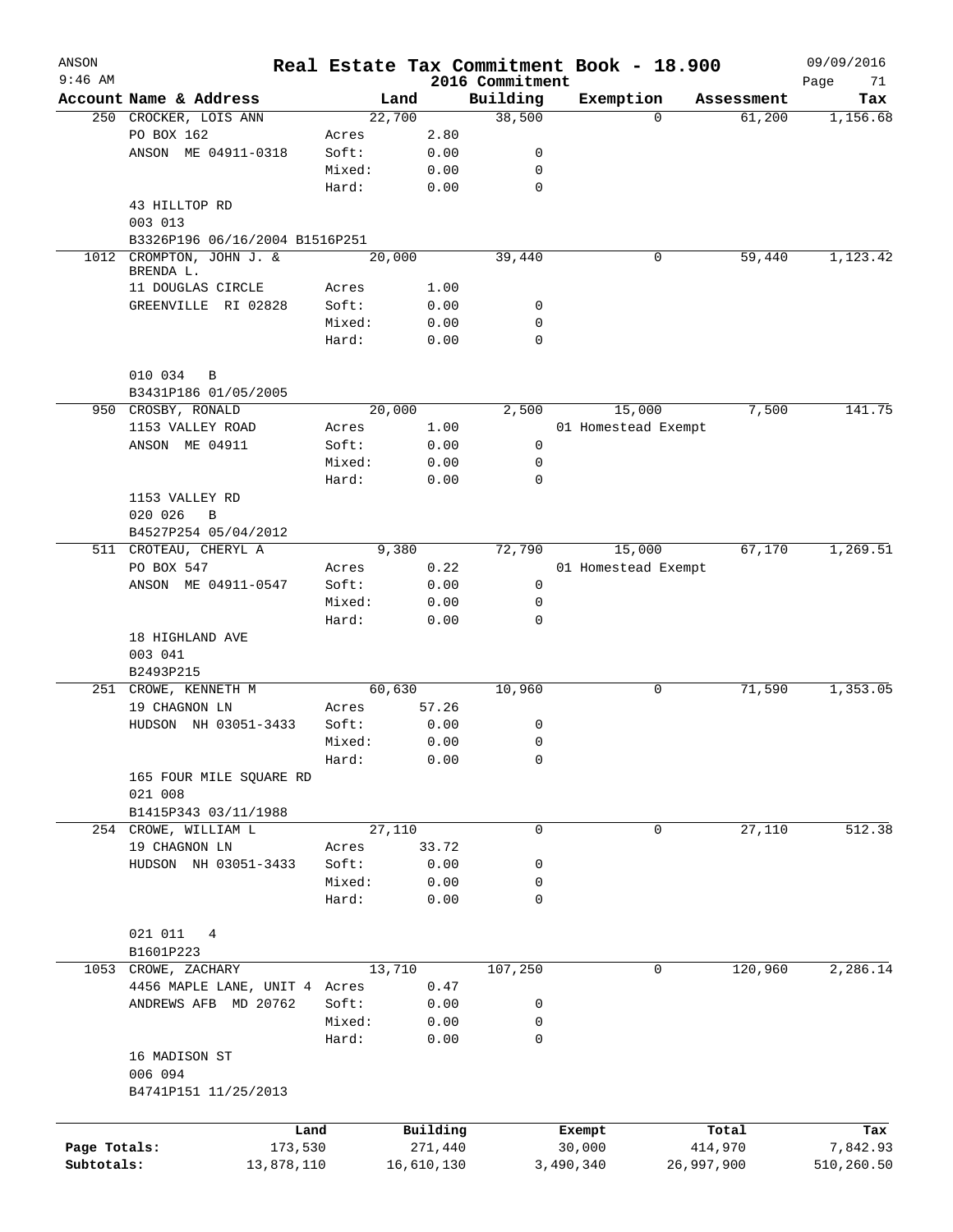| ANSON     |                                           |        |        |                 | Real Estate Tax Commitment Book - 18.900 |                    | 09/09/2016 |
|-----------|-------------------------------------------|--------|--------|-----------------|------------------------------------------|--------------------|------------|
| $9:46$ AM |                                           |        |        | 2016 Commitment |                                          |                    | Page<br>72 |
|           | Account Name & Address                    |        | Land   | Building        | Exemption                                | Assessment         | Tax        |
|           | 1388 CULVER, RAYMOND E &<br><b>JEAN B</b> |        | 15,000 | $\Omega$        |                                          | $\Omega$<br>15,000 | 283.50     |
|           | 42 HILLTOP ROAD                           | Acres  | 3.00   |                 |                                          |                    |            |
|           | ANSON ME 04911-0000                       | Soft:  | 0.00   | 0               |                                          |                    |            |
|           |                                           | Mixed: | 0.00   | $\mathbf 0$     |                                          |                    |            |
|           |                                           | Hard:  | 0.00   | $\mathbf 0$     |                                          |                    |            |
|           | 017 041<br>B                              |        |        |                 |                                          |                    |            |
|           | B3942P278 12/12/2007                      |        |        |                 |                                          |                    |            |
|           | 1578 CULVER, RAYMOND E &<br>JEAN B        |        | 27,290 | 212,860         | 15,000                                   | 225,150            | 4,255.34   |
|           | 42 HILLTOP RD                             | Acres  | 3.19   |                 | 01 Homestead Exempt                      |                    |            |
|           | ANSON ME 04911-0000                       | Soft:  | 0.00   | 0               |                                          |                    |            |
|           |                                           | Mixed: | 0.00   | 0               |                                          |                    |            |
|           |                                           | Hard:  | 0.00   | 0               |                                          |                    |            |
|           | 42 HILLTOP RD<br>010 036                  |        |        |                 |                                          |                    |            |
|           | B3942P278 12/12/2007                      |        |        |                 |                                          |                    |            |
| 260       | CURRIE, STEPHEN A &<br>JANE E             |        | 57,500 | 49,980          |                                          | 107,480<br>0       | 2,031.37   |
|           | 412 THOMPSON ST                           | Acres  | 53.00  |                 |                                          |                    |            |
|           | HALIFAX MA 02338-0000                     | Soft:  | 0.00   | 0               |                                          |                    |            |
|           |                                           | Mixed: | 0.00   | 0               |                                          |                    |            |
|           |                                           | Hard:  | 0.00   | $\mathbf 0$     |                                          |                    |            |
|           | 1060 PEASE HILL RD                        |        |        |                 |                                          |                    |            |
|           | 012 018                                   |        |        |                 |                                          |                    |            |
|           | B2006P205                                 |        |        |                 |                                          |                    |            |
|           | 1532 CURRIER, SCOTT                       |        | 23,750 | 22,140          |                                          | 0<br>45,890        | 867.32     |
|           | 33 FOREST AVE                             | Acres  | 3.50   |                 |                                          |                    |            |
|           | NORRIDGEWOCK ME                           | Soft:  | 0.00   | 0               |                                          |                    |            |
|           | 04957-0000                                |        |        |                 |                                          |                    |            |
|           |                                           | Mixed: | 0.00   | 0               |                                          |                    |            |
|           |                                           | Hard:  | 0.00   | $\mathbf 0$     |                                          |                    |            |
|           | 294 RIVER RD                              |        |        |                 |                                          |                    |            |
|           | 016 001<br>E                              |        |        |                 |                                          |                    |            |
|           | B3036P151                                 |        |        |                 |                                          |                    |            |
| 1085      | CURRIER, SCOTT J                          |        | 6,630  | 18,130          |                                          | 0<br>24,760        | 467.96     |
|           | 33 FOREST AVE                             | Acres  | 0.11   |                 |                                          |                    |            |
|           | NORRIDGEWOCK<br>МE<br>04957-0000          | Soft:  | 0.00   | 0               |                                          |                    |            |
|           |                                           | Mixed: | 0.00   | 0               |                                          |                    |            |
|           |                                           | Hard:  | 0.00   | 0               |                                          |                    |            |
|           | 39 BOW ST                                 |        |        |                 |                                          |                    |            |
|           | 003 043                                   |        |        |                 |                                          |                    |            |
|           | B3036P151                                 |        |        |                 |                                          |                    |            |
| 513       | CWIKLA, JASON E. &                        |        | 29,280 | 44,630          | 15,000                                   | 58,910             | 1,113.40   |
|           | BAKER, AMANDA ANN                         | Acres  | 7.78   |                 | 01 Homestead Exempt                      |                    |            |
|           | 25 FOUR MILE SQUARE RD                    | Soft:  | 0.00   | 0               |                                          |                    |            |
|           | ANSON ME 04911-0000                       | Mixed: | 0.00   | 0               |                                          |                    |            |
|           |                                           | Hard:  | 0.00   | 0               |                                          |                    |            |
|           | 25 FOUR MILE SQUARE RD                    |        |        |                 |                                          |                    |            |
|           | 020 022<br>$2 \quad 4$                    |        |        |                 |                                          |                    |            |
|           | B4615P322 12/31/2012                      |        |        |                 |                                          |                    |            |
|           |                                           |        |        |                 |                                          |                    |            |
|           |                                           |        |        |                 |                                          |                    |            |

|              | Land       | Building   | Exempt    | Total      | Tax         |
|--------------|------------|------------|-----------|------------|-------------|
| Page Totals: | 159,450    | 347,740    | 30,000    | 477,190    | 9,018.89    |
| Subtotals:   | 14,037,560 | 16,957,870 | 3,520,340 | 27,475,090 | 519, 279.39 |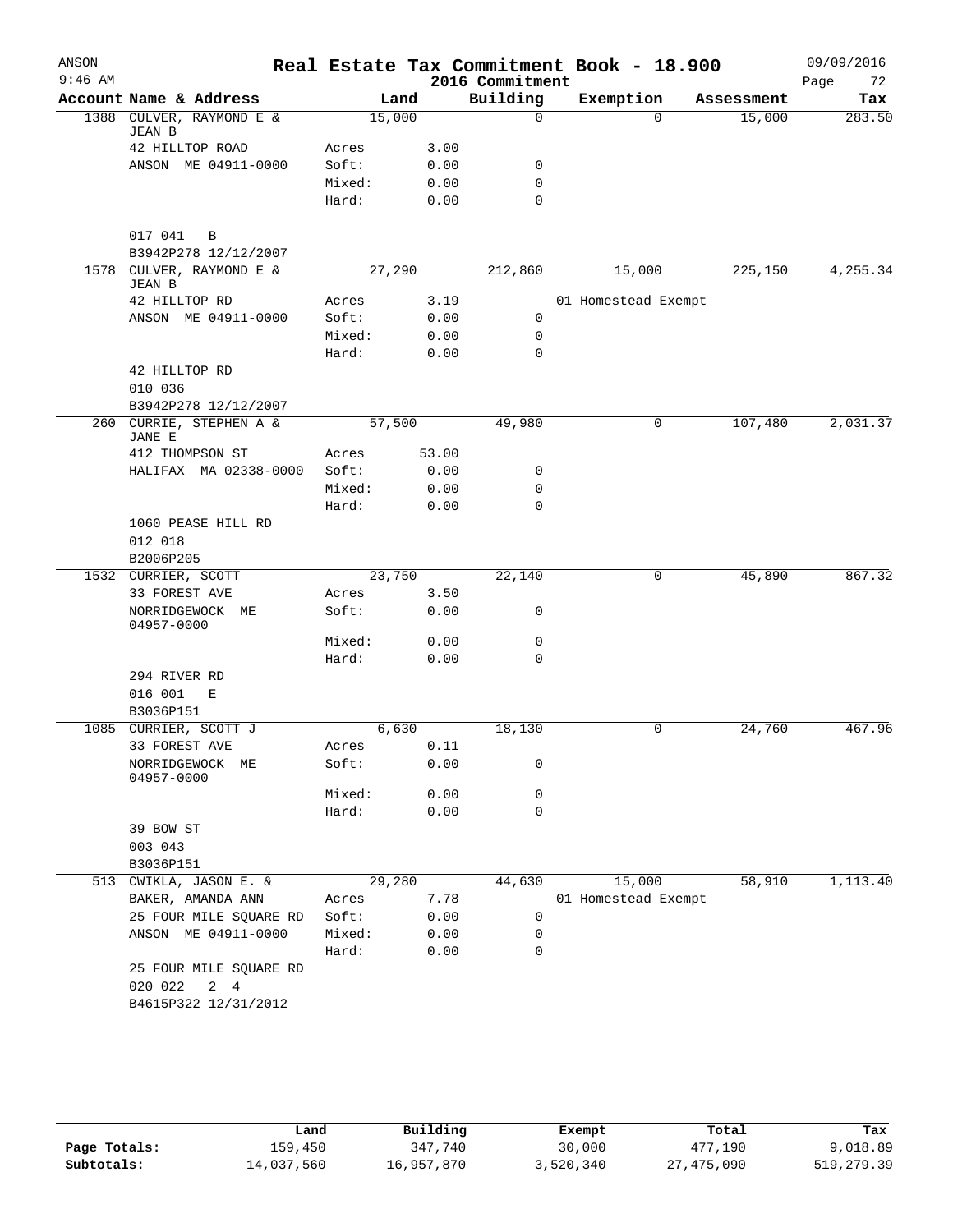| ANSON<br>$9:46$ AM |                                                    |        |            | 2016 Commitment | Real Estate Tax Commitment Book - 18.900 |            | 09/09/2016<br>73<br>Page |
|--------------------|----------------------------------------------------|--------|------------|-----------------|------------------------------------------|------------|--------------------------|
|                    | Account Name & Address                             |        | Land       | Building        | Exemption                                | Assessment | Tax                      |
|                    | 266 CYRUS, WM THOMAS &                             |        | 32,500     | 10,720          | $\Omega$                                 | 43,220     | 816.86                   |
|                    | GERHARDT-CYRUS, JEANNE                             | Acres  | 11.00      |                 |                                          |            |                          |
|                    | PO BOX 15                                          | Soft:  | 0.00       | 0               |                                          |            |                          |
|                    | KIANA AK 99749-0015                                | Mixed: | 0.00       | $\mathbf 0$     |                                          |            |                          |
|                    |                                                    | Hard:  | 0.00       | $\mathbf 0$     |                                          |            |                          |
|                    | 90 FISH RD                                         |        |            |                 |                                          |            |                          |
|                    | 013 017                                            |        |            |                 |                                          |            |                          |
|                    | B995P159                                           |        |            |                 |                                          |            |                          |
| 268                | DAGGETT, GERALD                                    |        | 10,950     | 66,490          | 15,000                                   | 62,440     | 1,180.12                 |
|                    | PO BOX 275                                         | Acres  | 0.30       |                 | 01 Homestead Exempt                      |            |                          |
|                    | ANSON ME 04911-0275                                | Soft:  | 0.00       | 0               |                                          |            |                          |
|                    |                                                    | Mixed: | 0.00       | $\mathbf 0$     |                                          |            |                          |
|                    |                                                    | Hard:  | 0.00       | $\mathbf 0$     |                                          |            |                          |
|                    | 25 KENNEBEC ST                                     |        |            |                 |                                          |            |                          |
|                    | 001 006                                            |        |            |                 |                                          |            |                          |
|                    |                                                    |        |            |                 |                                          |            |                          |
|                    | B2262P309                                          |        |            |                 |                                          |            |                          |
|                    | 270 DAIGLE, PATRICK J.                             |        | 22,280     | 0               | 0                                        | 22,280     | 421.09                   |
|                    | 168 OLD POINT AVE                                  | Acres  | 24.28      |                 |                                          |            |                          |
|                    | MADISON ME 04950-0000                              | Soft:  | 0.00       | 0               |                                          |            |                          |
|                    |                                                    | Mixed: | 0.00       | 0               |                                          |            |                          |
|                    |                                                    | Hard:  | 0.00       | $\mathbf 0$     |                                          |            |                          |
|                    |                                                    |        |            |                 |                                          |            |                          |
|                    | 010 028                                            |        |            |                 |                                          |            |                          |
|                    | B4188P142 09/08/2009                               |        |            |                 |                                          |            |                          |
|                    | 271 DAIGLE, PATRICK JASON                          |        | 46,300     | 126,410         | 15,000                                   | 157,710    | 2,980.72                 |
|                    | 168 OLD POINT AVE                                  | Acres  | 25.30      |                 | 01 Homestead Exempt                      |            |                          |
|                    | MADISON ME 04950-0000                              | Soft:  | 0.00       | 0               |                                          |            |                          |
|                    |                                                    | Mixed: | 0.00       | 0               |                                          |            |                          |
|                    |                                                    | Hard:  | 0.00       | $\mathbf 0$     |                                          |            |                          |
|                    | 18 DAIGLE DR<br>010 040<br>3&2                     |        |            |                 |                                          |            |                          |
|                    | B4188P142 09/08/2009 B3992P127 04/30/2008 B1768P32 |        |            |                 |                                          |            |                          |
| 272                | DAIGLE, PAUL J III &                               |        | 23,950     | 100,400         | 15,000                                   | 109,350    | 2,066.72                 |
|                    | CHERYL M                                           |        |            |                 |                                          |            |                          |
|                    | 221 MAIN ST                                        | Acres  | 3.63       |                 | 01 Homestead Exempt                      |            |                          |
|                    | ANSON ME 04911-0000                                | Soft:  | 0.00       | 0               |                                          |            |                          |
|                    |                                                    | Mixed: | 0.00       | 0               |                                          |            |                          |
|                    |                                                    | Hard:  | 0.00       | 0               |                                          |            |                          |
|                    | 221 MAIN ST                                        |        |            |                 |                                          |            |                          |
|                    | 010 040<br>5                                       |        |            |                 |                                          |            |                          |
|                    | B3984P39 04/04/2008                                |        |            |                 |                                          |            |                          |
|                    | 273 DAIGLE, PRESCOTT HEIRS                         |        | 27,500     | 65,660          | 0                                        | 93,160     | 1,760.72                 |
|                    | DAIGLE, DEVAN J. JARRAD Acres                      |        | 6.00       |                 |                                          |            |                          |
|                    | JOSEPH                                             |        |            |                 |                                          |            |                          |
|                    | C/O JENNIFER FOTTER                                | Soft:  | 0.00       | 0               |                                          |            |                          |
|                    | 9 DAIGLE DR                                        | Mixed: | 0.00       | 0               |                                          |            |                          |
|                    | ANSON ME 04911-0000                                | Hard:  | 0.00       | $\mathbf 0$     |                                          |            |                          |
|                    | 9 DAIGLE DR                                        |        |            |                 |                                          |            |                          |
|                    | 010 040<br>4                                       |        |            |                 |                                          |            |                          |
|                    | B4948P183 08/28/2015                               |        |            |                 |                                          |            |                          |
|                    | 1544 DAVIS, ANDREW L.                              |        | 28,760     | 0               | 0                                        | 28,760     | 543.56                   |
|                    | DAVIS, JENNIFER L.                                 | Acres  | 15.26      |                 |                                          |            |                          |
|                    | 44 HARRIS ROAD                                     | Soft:  | 0.00       | 0               |                                          |            |                          |
|                    | MINOT ME 04258                                     | Mixed: | 0.00       | 0               |                                          |            |                          |
|                    |                                                    | Hard:  | 0.00       | $\mathbf 0$     |                                          |            |                          |
|                    |                                                    |        |            |                 |                                          |            |                          |
|                    | 022 005<br>B 1                                     |        |            |                 |                                          |            |                          |
|                    | B4802P124 06/30/2014                               |        |            |                 |                                          |            |                          |
|                    |                                                    | Land   | Building   |                 | Exempt                                   | Total      | Tax                      |
| Page Totals:       | 192,240                                            |        | 369,680    |                 | 45,000                                   | 516,920    | 9,769.79                 |
| Subtotals:         | 14,229,800                                         |        | 17,327,550 |                 | 3,565,340                                | 27,992,010 | 529,049.18               |
|                    |                                                    |        |            |                 |                                          |            |                          |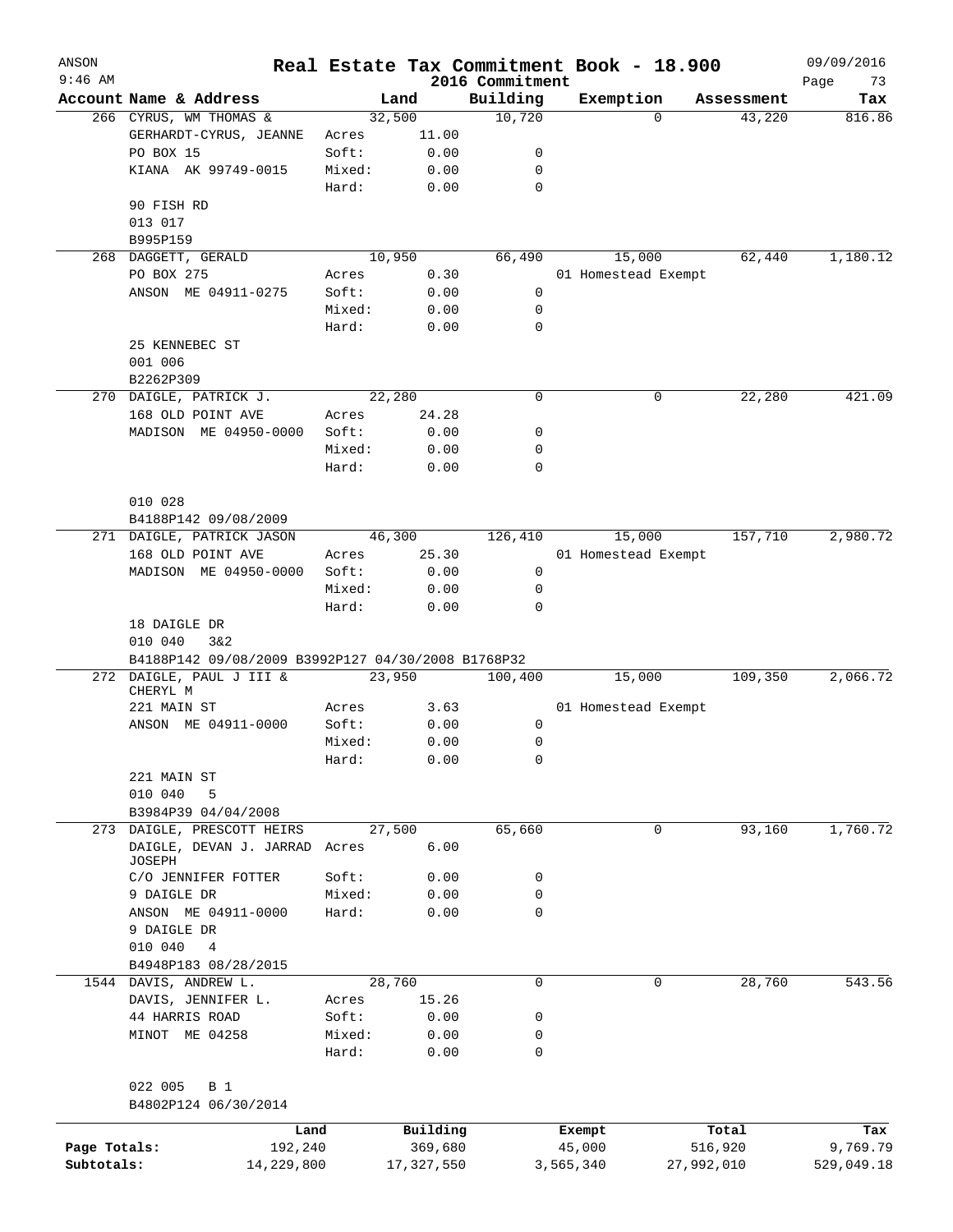| ANSON<br>$9:46$ AM |                               | Real Estate Tax Commitment Book - 18.900 |            | 2016 Commitment |           |                     |              |            | 09/09/2016<br>Page<br>74 |
|--------------------|-------------------------------|------------------------------------------|------------|-----------------|-----------|---------------------|--------------|------------|--------------------------|
|                    | Account Name & Address        | Land                                     |            | Building        |           | Exemption           |              | Assessment | Tax                      |
|                    | 42 DAVIS, JOHN P.             | 9,380                                    |            | 49,840          |           | 15,000              |              | 44,220     | 835.76                   |
|                    | PO BOX 131                    | Acres                                    | 0.22       |                 |           | 01 Homestead Exempt |              |            |                          |
|                    | ANSON ME 04911-0000           | Soft:                                    | 0.00       | 0               |           |                     |              |            |                          |
|                    |                               | Mixed:                                   | 0.00       | 0               |           |                     |              |            |                          |
|                    |                               | Hard:                                    | 0.00       | $\mathbf 0$     |           |                     |              |            |                          |
|                    |                               |                                          |            |                 |           |                     |              |            |                          |
|                    | 19 CHURCH ST                  |                                          |            |                 |           |                     |              |            |                          |
|                    | 001 076                       |                                          |            |                 |           |                     |              |            |                          |
|                    | B4021P19 07/03/2008           |                                          |            |                 |           |                     |              |            |                          |
|                    | 370 DAVIS, KIM                | 33,000                                   |            | 15,190          |           | 15,000              |              | 33,190     | 627.29                   |
|                    | 607 FOUR MILE SQUARE RD Acres |                                          | 7.50       |                 |           | 01 Homestead Exempt |              |            |                          |
|                    | ANSON ME 04911-0000           | Soft:                                    | 0.00       | 0               |           |                     |              |            |                          |
|                    |                               | Mixed:                                   | 0.00       | 0               |           |                     |              |            |                          |
|                    |                               | Hard:                                    | 0.00       | $\mathbf 0$     |           |                     |              |            |                          |
|                    | 607 FOUR MILE SQUARE RD       |                                          |            |                 |           |                     |              |            |                          |
|                    | 020 026<br>Е                  |                                          |            |                 |           |                     |              |            |                          |
|                    | B2303P348                     |                                          |            |                 |           |                     |              |            |                          |
|                    | 278 DAVIS, LAWNY A. &         | 21,230                                   |            | 65,540          |           | 15,000              |              | 71,770     | 1,356.45                 |
|                    | CHARLENE E.                   |                                          |            |                 |           |                     |              |            |                          |
|                    | PO BOX 518                    | Acres                                    | 1.82       |                 |           | 01 Homestead Exempt |              |            |                          |
|                    | ANSON ME 04911-0518           | Soft:                                    | 0.00       | 0               |           |                     |              |            |                          |
|                    |                               | Mixed:                                   | 0.00       | 0               |           |                     |              |            |                          |
|                    |                               | Hard:                                    | 0.00       | $\mathbf 0$     |           |                     |              |            |                          |
|                    | 10 WARD ST                    |                                          |            |                 |           |                     |              |            |                          |
|                    | 004 036                       |                                          |            |                 |           |                     |              |            |                          |
|                    | B4131P201 05/08/2009          |                                          |            |                 |           |                     |              |            |                          |
|                    | 515 DAVIS, MARY LOU           | 8,940                                    |            | 39,620          |           | 0                   |              | 48,560     | 917.78                   |
|                    | C/O OLIVER PELLETIER          | Acres                                    | 0.20       |                 |           |                     |              |            |                          |
|                    | 132 MAIN STREET               | Soft:                                    | 0.00       | 0               |           |                     |              |            |                          |
|                    | ANSON ME 04911-0000           | Mixed:                                   | 0.00       | $\mathbf 0$     |           |                     |              |            |                          |
|                    |                               | Hard:                                    | 0.00       | $\mathbf 0$     |           |                     |              |            |                          |
|                    | 132 MAIN ST                   |                                          |            |                 |           |                     |              |            |                          |
|                    | 002 005                       |                                          |            |                 |           |                     |              |            |                          |
|                    |                               |                                          |            |                 |           |                     |              |            |                          |
|                    | B4661P6 05/16/2013            |                                          |            |                 |           |                     |              |            |                          |
|                    | 1417 DAWES, AARON A.          | 10,200                                   |            | 72,690          |           | 0                   |              | 82,890     | 1,566.62                 |
|                    | PO BOX 115                    | Acres                                    | 0.26       |                 |           |                     |              |            |                          |
|                    | ANSON ME 04911-0115           | Soft:                                    | 0.00       | 0               |           |                     |              |            |                          |
|                    |                               | Mixed:                                   | 0.00       | 0               |           |                     |              |            |                          |
|                    |                               | Hard:                                    | 0.00       | 0               |           |                     |              |            |                          |
|                    | 94 MAIN ST                    |                                          |            |                 |           |                     |              |            |                          |
|                    | 001 031                       |                                          |            |                 |           |                     |              |            |                          |
|                    | B4241P8 02/16/2010            |                                          |            |                 |           |                     |              |            |                          |
|                    | 282 DAWES, KENNETH & MARY     | 14,420                                   |            | 42,770          |           | 15,000              |              | 42,190     | 797.39                   |
|                    | PO BOX 82                     | Acres                                    | 0.52       |                 |           | 01 Homestead Exempt |              |            |                          |
|                    | ANSON ME 04911-0082           | Soft:                                    | 0.00       | 0               |           |                     |              |            |                          |
|                    |                               | Mixed:                                   | 0.00       | 0               |           |                     |              |            |                          |
|                    |                               | Hard:                                    | 0.00       | $\mathbf 0$     |           |                     |              |            |                          |
|                    | 14 PINE ST                    |                                          |            |                 |           |                     |              |            |                          |
|                    | 002 045                       |                                          |            |                 |           |                     |              |            |                          |
|                    | B2113P279                     |                                          |            |                 |           |                     |              |            |                          |
| 283                | DAWES, NEAL T. & ROBIN        | 14,560                                   |            | 45,920          |           | 0                   |              | 60,480     | 1,143.07                 |
|                    | $\mathbb{C}$ .                |                                          |            |                 |           |                     |              |            |                          |
|                    | 387 WARD HILL RD              | Acres                                    | 0.53       |                 |           |                     |              |            |                          |
|                    | MADISON ME 04950              | Soft:                                    | 0.00       | 0               |           |                     |              |            |                          |
|                    |                               | Mixed:                                   | 0.00       | 0               |           |                     |              |            |                          |
|                    |                               | Hard:                                    | 0.00       | $\mathbf 0$     |           |                     |              |            |                          |
|                    | 5 PINE ST                     |                                          |            |                 |           |                     |              |            |                          |
|                    | 002 043                       |                                          |            |                 |           |                     |              |            |                          |
|                    | B4379P258 03/23/2011          |                                          |            |                 |           |                     |              |            |                          |
|                    |                               |                                          |            |                 |           |                     |              |            |                          |
|                    | Land                          |                                          | Building   |                 |           | Exempt              |              | Total      | Tax                      |
| Page Totals:       | 111,730                       |                                          | 331,570    |                 |           | 60,000              | 383,300      |            | 7,244.36                 |
| Subtotals:         | 14, 341, 530                  |                                          | 17,659,120 |                 | 3,625,340 |                     | 28, 375, 310 |            | 536,293.54               |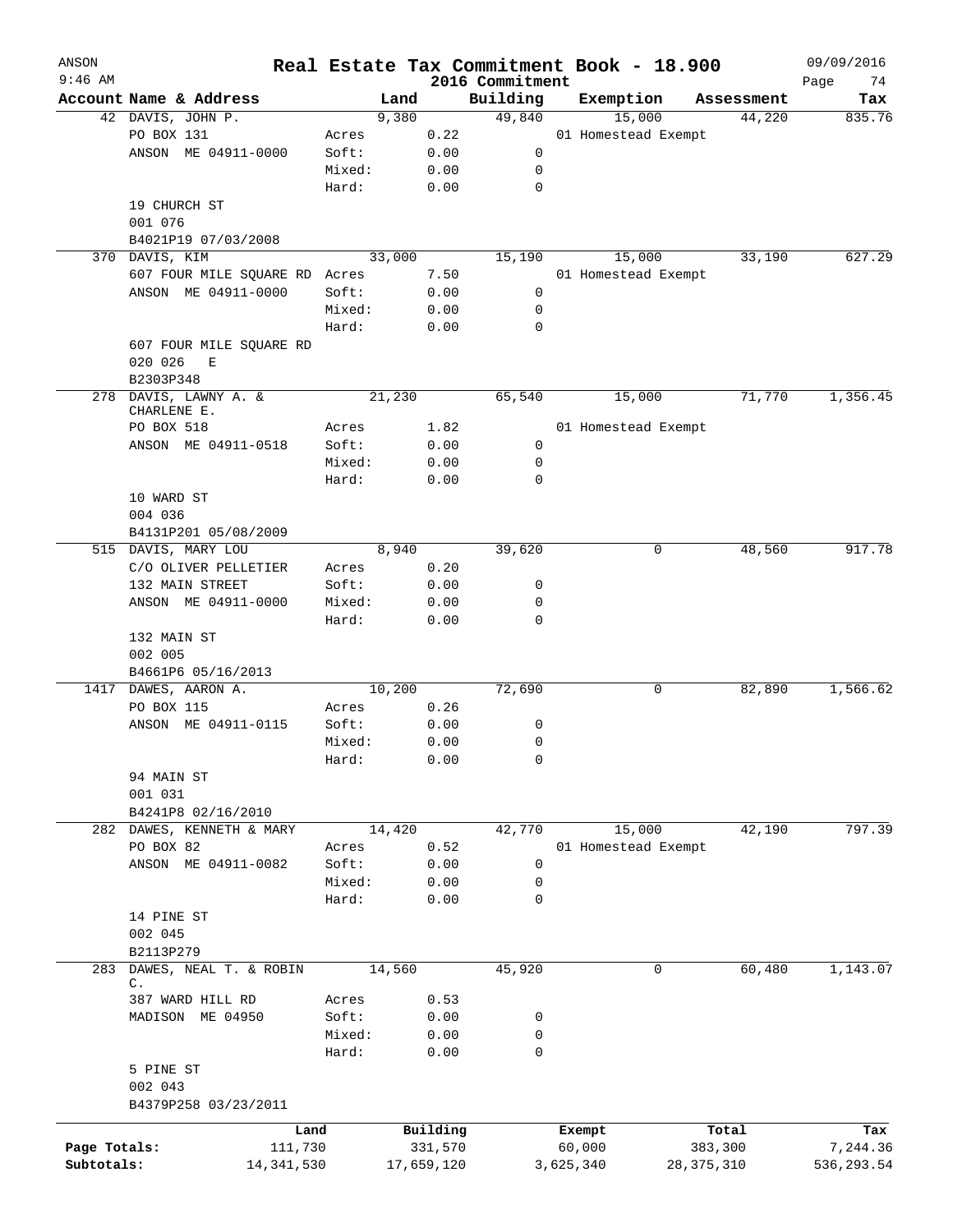| ANSON<br>$9:46$ AM |                                             |             |        | 2016 Commitment | Real Estate Tax Commitment Book - 18.900 |            | 09/09/2016<br>Page<br>75 |
|--------------------|---------------------------------------------|-------------|--------|-----------------|------------------------------------------|------------|--------------------------|
|                    | Account Name & Address                      |             | Land   | Building        | Exemption                                | Assessment | Tax                      |
|                    | 1283 DAWES, TRACY A                         |             | 8,720  | 50,090          | 15,000                                   | 43,810     | 828.01                   |
|                    | 36 UNION STREET                             | Acres       | 0.19   |                 | 01 Homestead Exempt                      |            |                          |
|                    | NORTH ANSON ME 04958                        | Soft:       | 0.00   | 0               |                                          |            |                          |
|                    |                                             | Mixed:      | 0.00   | 0               |                                          |            |                          |
|                    |                                             | Hard:       | 0.00   | 0               |                                          |            |                          |
|                    | 36 UNION ST                                 |             |        |                 |                                          |            |                          |
|                    | 005 009                                     |             |        |                 |                                          |            |                          |
|                    | B2376P97                                    |             |        |                 |                                          |            |                          |
|                    | 725 DAWES, TRACY A.                         |             | 10,130 | 3,780           | 0                                        | 13,910     | 262.90                   |
|                    | 36 UNION ST.                                | Acres       | 2.00   |                 |                                          |            |                          |
|                    | NORTH ANSON ME<br>04958-0000                | Soft:       | 0.00   | 0               |                                          |            |                          |
|                    |                                             | Mixed:      | 0.00   | 0               |                                          |            |                          |
|                    |                                             | Hard:       | 0.00   | 0               |                                          |            |                          |
|                    | 1322 VALLEY RD                              |             |        |                 |                                          |            |                          |
|                    | 020 031                                     |             |        |                 |                                          |            |                          |
|                    | B4694P324 07/30/2013                        |             |        |                 |                                          |            |                          |
|                    | 1731 DAY, IRA                               |             | 35,250 | 99,530          | 15,000                                   | 119,780    | 2,263.84                 |
|                    | PO BOX 315                                  | Acres       | 13.75  |                 | 01 Homestead Exempt                      |            |                          |
|                    | ANSON ME 04911-0000                         | Soft:       | 0.00   | 0               |                                          |            |                          |
|                    |                                             | Mixed:      | 0.00   | 0               |                                          |            |                          |
|                    |                                             | Hard:       | 0.00   | 0               |                                          |            |                          |
|                    | 611 HORSEBACK RD                            |             |        |                 |                                          |            |                          |
|                    | 019 001<br>1                                |             |        |                 |                                          |            |                          |
|                    | B2978P1                                     |             |        |                 |                                          |            |                          |
|                    | 284 DEANE, ROBERT A &                       |             | 34,780 | $\Omega$        | 0                                        | 34,780     | 657.34                   |
|                    | RANDALL, BERNARD C                          | Acres       | 114.80 |                 |                                          |            |                          |
|                    | PO BOX 433                                  | Soft:       | 0.00   | 0               |                                          |            |                          |
|                    | BERNARDSTON MA<br>01337-0433                | Mixed:      | 110.80 | 18,282          |                                          |            |                          |
|                    |                                             | Hard:       | 0.00   | 0               |                                          |            |                          |
|                    |                                             | TREE GROWTH |        |                 |                                          |            |                          |
|                    | 021 015 & 16                                |             |        |                 |                                          |            |                          |
|                    | B1455P258                                   |             |        |                 |                                          |            |                          |
|                    | 730 DEBLOIS, TRAVIS N. &                    |             | 37,060 | 1,500           | 0                                        | 38,560     | 728.78                   |
|                    | BERDINA L.<br>445 ROUTE 133, WAYNE RD Acres |             | 40.22  |                 |                                          |            |                          |
|                    | WINTHROP ME 04364-0000 Soft:                |             | 4.30   | 516             |                                          |            |                          |
|                    |                                             | Mixed:      | 4.70   | 775             |                                          |            |                          |
|                    |                                             | Hard:       | 20.70  | 3,747           |                                          |            |                          |
|                    | 825 VALLEY RD                               | TREE GROWTH |        |                 |                                          |            |                          |
|                    | 019 017<br>$\overline{4}$                   |             |        |                 |                                          |            |                          |
|                    | B4754P269 01/14/2014                        |             |        |                 |                                          |            |                          |
| 287                | DELEONARDIS, ANNA                           |             | 22,550 | 22,300          | 15,000                                   | 29,850     | 564.17                   |
|                    | 197 EMBDEN POND RD                          | Acres       | 0.86   |                 | 01 Homestead Exempt                      |            |                          |
|                    | NORTH ANSON ME<br>04958-0000                | Soft:       | 0.00   | 0               |                                          |            |                          |
|                    |                                             | Mixed:      | 0.00   | 0               |                                          |            |                          |
|                    |                                             | Hard:       | 0.00   | 0               |                                          |            |                          |
|                    | 197 EMBDEN POND RD                          |             |        |                 |                                          |            |                          |
|                    | 023 020<br>$\mathbf{B}$                     |             |        |                 |                                          |            |                          |
|                    | B1802P154                                   |             |        |                 |                                          |            |                          |
|                    |                                             |             |        |                 |                                          |            |                          |

|              | Land       | Building   | Exempt    | Total      | Tax        |
|--------------|------------|------------|-----------|------------|------------|
| Page Totals: | 148,490    | 177,200    | 45,000    | 280,690    | 5,305.04   |
| Subtotals:   | 14,490,020 | 17,836,320 | 3,670,340 | 28,656,000 | 541,598.58 |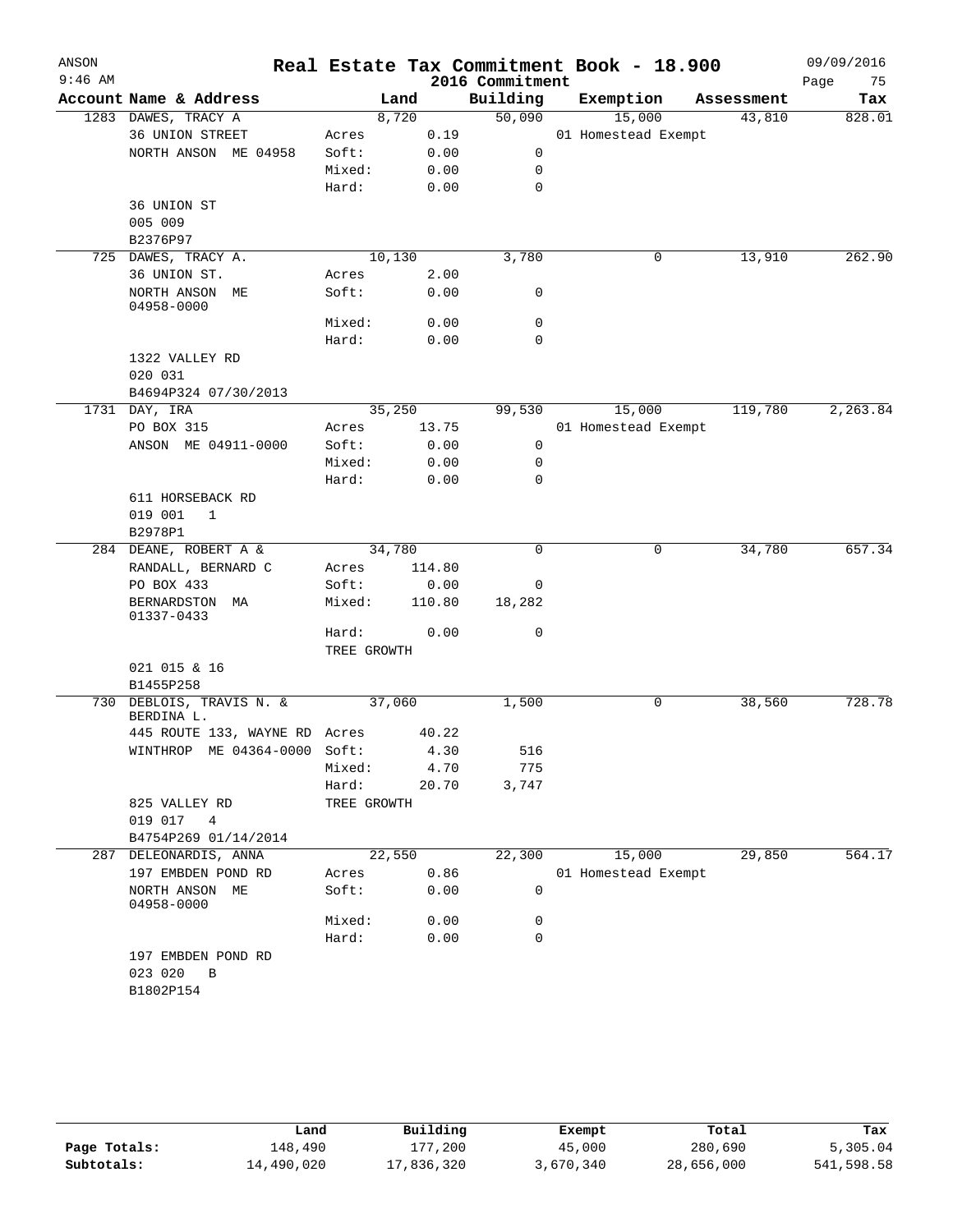| ANSON     |                                    |        |             |                 | Real Estate Tax Commitment Book - 18.900 |            | 09/09/2016 |
|-----------|------------------------------------|--------|-------------|-----------------|------------------------------------------|------------|------------|
| $9:46$ AM |                                    |        |             | 2016 Commitment |                                          |            | Page<br>76 |
|           | Account Name & Address             | Land   |             | Building        | Exemption                                | Assessment | Tax        |
|           | 360 DELEONARDIS, FREDERICK         |        | $\mathbf 0$ | 12,430          | $\Omega$                                 | 12,430     | 234.93     |
|           | PO BOX 362                         |        |             |                 |                                          |            |            |
|           | NORTH ANSON<br>МE                  |        |             |                 |                                          |            |            |
|           | 04958-0000                         |        |             |                 |                                          |            |            |
|           |                                    |        |             |                 |                                          |            |            |
|           | 199 EMBDEN POND RD                 |        |             |                 |                                          |            |            |
|           | 023 020<br>$\, {\bf B}$<br>ON      |        |             |                 |                                          |            |            |
| 757       | DELEONARDIS, FREDERICK<br>& AMANDA | 10,950 |             | 44,110          | 15,000                                   | 40,060     | 757.13     |
|           | PO BOX 362                         | Acres  | 0.30        |                 | 01 Homestead Exempt                      |            |            |
|           | NORTH ANSON<br>MЕ<br>04958-0000    | Soft:  | 0.00        | $\mathbf 0$     |                                          |            |            |
|           |                                    | Mixed: | 0.00        | 0               |                                          |            |            |
|           |                                    | Hard:  | 0.00        | $\Omega$        |                                          |            |            |
|           | 23 SUMMER ST                       |        |             |                 |                                          |            |            |
|           | 006 084                            |        |             |                 |                                          |            |            |
|           | B3779P281 11/16/2006               |        |             |                 |                                          |            |            |
|           | 289 DEMCHAK, EDWARD J              | 12,170 |             | 59,950          | 15,000                                   | 57,120     | 1,079.57   |
|           | C/O GEORGE DEMCHAK                 | Acres  | 0.37        |                 | 01 Homestead Exempt                      |            |            |
|           | 16 VAUGHN STREET                   | Soft:  | 0.00        | 0               |                                          |            |            |
|           | MADISON ME 04950-0128              | Mixed: | 0.00        | $\mathbf 0$     |                                          |            |            |
|           |                                    | Hard:  | 0.00        | 0               |                                          |            |            |
|           | 55 SPEAR HILL RD<br>003 019        |        |             |                 |                                          |            |            |
| 1185      | DEMCHAK, ROBERT E &<br>MARGARET A  | 28,500 |             | 73,290          | 15,000                                   | 86,790     | 1,640.33   |
|           | 790 HORSEBACK RD                   | Acres  | 7.00        |                 | 01 Homestead Exempt                      |            |            |
|           | ANSON ME 04911-0000                | Soft:  | 0.00        | 0               |                                          |            |            |
|           |                                    | Mixed: | 0.00        | 0               |                                          |            |            |
|           |                                    | Hard:  | 0.00        | 0               |                                          |            |            |
|           | 790 HORSEBACK RD                   |        |             |                 |                                          |            |            |
|           | 019 037<br>B                       |        |             |                 |                                          |            |            |
|           | B3257P237                          |        |             |                 |                                          |            |            |
|           | 290 DENNER, JOHN J JR              | 33,500 |             | 0               | 0                                        | 33,500     | 633.15     |
|           | 565 STANWICH ROAD                  | Acres  | 28.00       |                 |                                          |            |            |
|           | GREENWICH CT<br>06831-0000         | Soft:  | 0.00        | 0               |                                          |            |            |
|           |                                    | Mixed: | 0.00        | 0               |                                          |            |            |
|           |                                    | Hard:  | 0.00        | 0               |                                          |            |            |
|           |                                    |        |             |                 |                                          |            |            |
|           | 020 030                            |        |             |                 |                                          |            |            |
| 1299      | B778P999<br>DESILVA, MAUREEN       | 26,750 |             | 16,020          | 15,000                                   | 27,770     | 524.85     |
|           | PO BOX 393                         | Acres  | 5.50        |                 | 01 Homestead Exempt                      |            |            |
|           | NORTH ANSON<br>МE<br>04958-0393    | Soft:  | 0.00        | $\mathbf 0$     |                                          |            |            |
|           |                                    | Mixed: | 0.00        | 0               |                                          |            |            |
|           |                                    | Hard:  | 0.00        | 0               |                                          |            |            |
|           | 111 CAMPGROUND RD                  |        |             |                 |                                          |            |            |
|           | 015 037<br>4                       |        |             |                 |                                          |            |            |
|           | B3123P68                           |        |             |                 |                                          |            |            |
|           |                                    |        |             |                 |                                          |            |            |
|           |                                    |        |             |                 |                                          |            |            |

|              | Land       | Building   | Exempt    | Total      | Tax        |
|--------------|------------|------------|-----------|------------|------------|
| Page Totals: | 111,870    | 205,800    | 60,000    | 257,670    | 4,869.96   |
| Subtotals:   | 14,601,890 | 18,042,120 | 3,730,340 | 28,913,670 | 546,468.54 |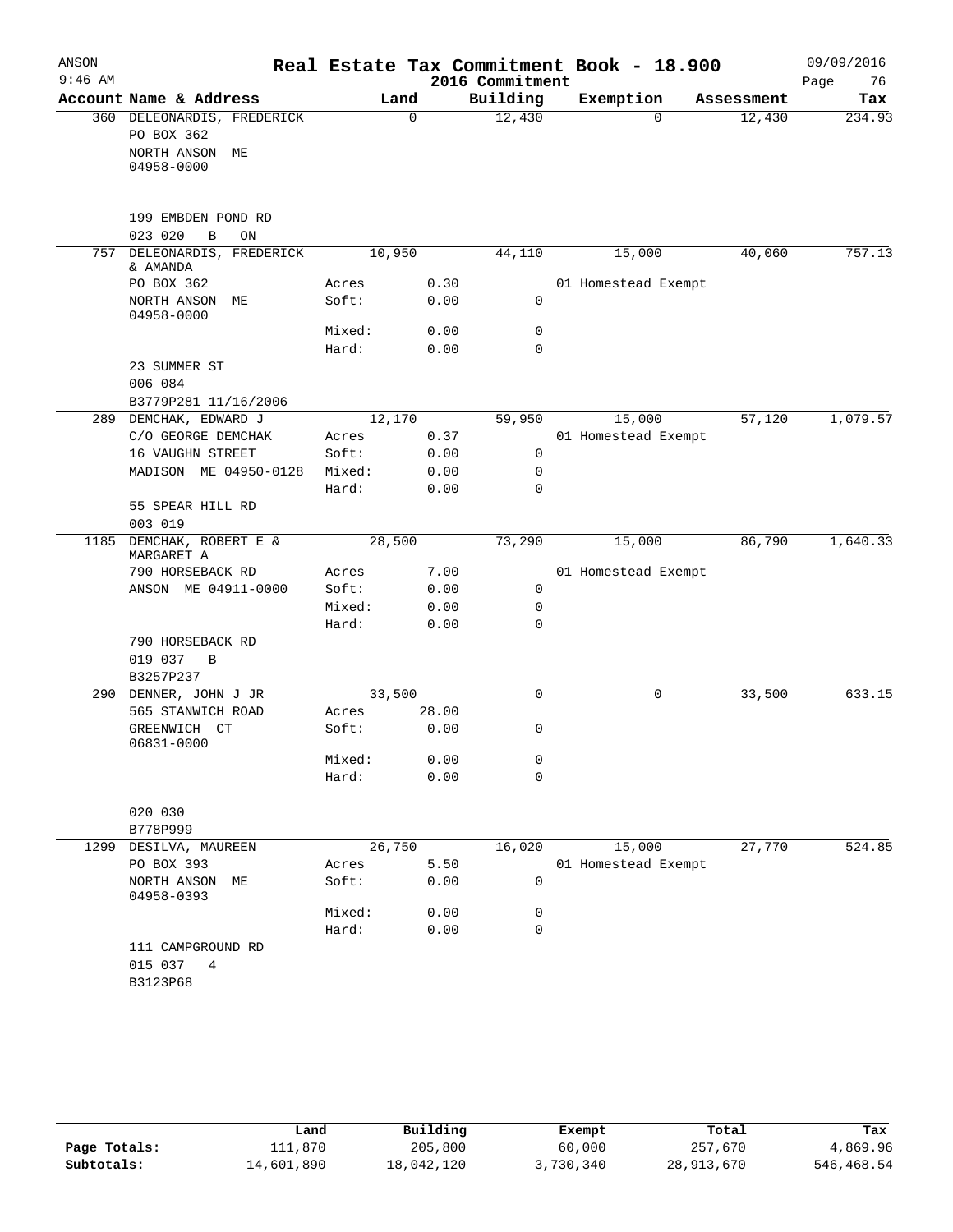| Account Name & Address<br>462 DESROCHERS, ROGER L &<br>BETTY E<br>151 EMERY CORNER RD<br>LIMERICK ME 04048-0000 Soft:<br>022 029 B<br>B3962P346 02/05/2008<br>293 DEVINE, LAWRENCE<br>ATTN: AMANDA<br>TERWILLIGER<br>78 WHITE STREET<br>SOUTH HAMPTON NY | 13,950<br>Acres<br>Mixed:<br>Hard:<br>Acres | Land<br>2.30<br>0.00<br>0.00<br>0.00<br>61,000 | Building<br>$\mathbf 0$<br>0<br>0<br>$\Omega$ | Exemption<br>$\Omega$ | Assessment<br>13,950 | Tax<br>263.66 |
|----------------------------------------------------------------------------------------------------------------------------------------------------------------------------------------------------------------------------------------------------------|---------------------------------------------|------------------------------------------------|-----------------------------------------------|-----------------------|----------------------|---------------|
|                                                                                                                                                                                                                                                          |                                             |                                                |                                               |                       |                      |               |
|                                                                                                                                                                                                                                                          |                                             |                                                |                                               |                       |                      |               |
|                                                                                                                                                                                                                                                          |                                             |                                                |                                               |                       |                      |               |
|                                                                                                                                                                                                                                                          |                                             |                                                |                                               |                       |                      |               |
|                                                                                                                                                                                                                                                          |                                             |                                                |                                               |                       |                      |               |
|                                                                                                                                                                                                                                                          |                                             |                                                |                                               |                       |                      |               |
|                                                                                                                                                                                                                                                          |                                             |                                                |                                               |                       |                      |               |
|                                                                                                                                                                                                                                                          |                                             |                                                |                                               |                       |                      |               |
|                                                                                                                                                                                                                                                          |                                             |                                                |                                               |                       |                      |               |
|                                                                                                                                                                                                                                                          |                                             |                                                | 57,960                                        | 0                     | 118,960              | 2,248.34      |
|                                                                                                                                                                                                                                                          |                                             | 58.00                                          |                                               |                       |                      |               |
|                                                                                                                                                                                                                                                          | Soft:                                       | 0.00                                           | 0                                             |                       |                      |               |
|                                                                                                                                                                                                                                                          | Mixed:                                      | 0.00                                           | 0                                             |                       |                      |               |
| 11968-0000                                                                                                                                                                                                                                               | Hard:                                       | 0.00                                           | 0                                             |                       |                      |               |
| 25 DEER WANDER RIDGE RD                                                                                                                                                                                                                                  |                                             |                                                |                                               |                       |                      |               |
| 011 046                                                                                                                                                                                                                                                  |                                             |                                                |                                               |                       |                      |               |
| B830P452                                                                                                                                                                                                                                                 |                                             |                                                |                                               |                       |                      |               |
| 697 DEVINE, LAWRENCE L.                                                                                                                                                                                                                                  |                                             | 39,500                                         | 32,460                                        | 0                     | 71,960               | 1,360.04      |
| ATTN: AMANDA<br>TERWILLIGER                                                                                                                                                                                                                              | Acres                                       | 18.00                                          |                                               |                       |                      |               |
| 78 WHITE STREET                                                                                                                                                                                                                                          | Soft:                                       | 0.00                                           | 0                                             |                       |                      |               |
| SOUTH HAMPTON NY                                                                                                                                                                                                                                         | Mixed:                                      | 0.00                                           | 0                                             |                       |                      |               |
| 11968-0000                                                                                                                                                                                                                                               | Hard:                                       | 0.00                                           | 0                                             |                       |                      |               |
| 51 DEER WANDER RIDGE RD                                                                                                                                                                                                                                  |                                             |                                                |                                               |                       |                      |               |
| 011 046<br>B                                                                                                                                                                                                                                             |                                             |                                                |                                               |                       |                      |               |
| B4319P262 09/15/2010                                                                                                                                                                                                                                     |                                             |                                                |                                               |                       |                      |               |
| 298 DEXTER, RICKY                                                                                                                                                                                                                                        |                                             | 23,050                                         | 27,630                                        | $\mathbf 0$           | 50,680               | 957.85        |
| 268 SOLON ROAD                                                                                                                                                                                                                                           | Acres                                       | 3.03                                           |                                               |                       |                      |               |
| NORTH ANSON ME<br>04958-0000                                                                                                                                                                                                                             | Soft:                                       | 0.00                                           | 0                                             |                       |                      |               |
|                                                                                                                                                                                                                                                          | Mixed:                                      | 0.00                                           | 0                                             |                       |                      |               |
|                                                                                                                                                                                                                                                          | Hard:                                       | 0.00                                           | 0                                             |                       |                      |               |
| 268 SOLON RD                                                                                                                                                                                                                                             |                                             |                                                |                                               |                       |                      |               |
| 024 024                                                                                                                                                                                                                                                  |                                             |                                                |                                               |                       |                      |               |
| B2685P261 06/20/2000                                                                                                                                                                                                                                     |                                             |                                                |                                               |                       |                      |               |
| 1270 DIAMOND, ROBERT E.                                                                                                                                                                                                                                  | 19,390                                      |                                                | 85,330                                        |                       | 104,720              | 1,979.21      |
| 618 DUNBAR HILL RD.                                                                                                                                                                                                                                      | Acres                                       | 0.94                                           |                                               |                       |                      |               |
| EMBDEN ME 04958                                                                                                                                                                                                                                          | Soft:<br>Mixed:                             | 0.00                                           | 0<br>0                                        |                       |                      |               |
|                                                                                                                                                                                                                                                          | Hard:                                       | 0.00<br>0.00                                   | $\Omega$                                      |                       |                      |               |
| 17 OAK ST                                                                                                                                                                                                                                                |                                             |                                                |                                               |                       |                      |               |
| 003 003                                                                                                                                                                                                                                                  |                                             |                                                |                                               |                       |                      |               |
| B3456P36 03/10/2005                                                                                                                                                                                                                                      |                                             |                                                |                                               |                       |                      |               |
| 306 DICKEY, CHRISTOPHER A,                                                                                                                                                                                                                               |                                             | 18,600                                         | 2,940                                         | 0                     | 21,540               | 407.11        |
| JOSEPH P. &                                                                                                                                                                                                                                              |                                             |                                                |                                               |                       |                      |               |
| PARADIS, ANGEL D.                                                                                                                                                                                                                                        | Acres                                       | 3.40                                           |                                               |                       |                      |               |
| 29 TROLLEY LINE DR                                                                                                                                                                                                                                       | Soft:                                       | 0.00                                           | 0                                             |                       |                      |               |
| MADISON ME 04950-0000 Mixed:                                                                                                                                                                                                                             |                                             | 0.00                                           | 0                                             |                       |                      |               |
|                                                                                                                                                                                                                                                          | Hard:                                       | 0.00                                           | 0                                             |                       |                      |               |

|              | Land       | Building     | Exempt    | Total        | Tax        |
|--------------|------------|--------------|-----------|--------------|------------|
| Page Totals: | L75,490    | 206,320      |           | 381,810      | 7,216.21   |
| Subtotals:   | 14,777,380 | 18, 248, 440 | 3,730,340 | 29, 295, 480 | 553,684.75 |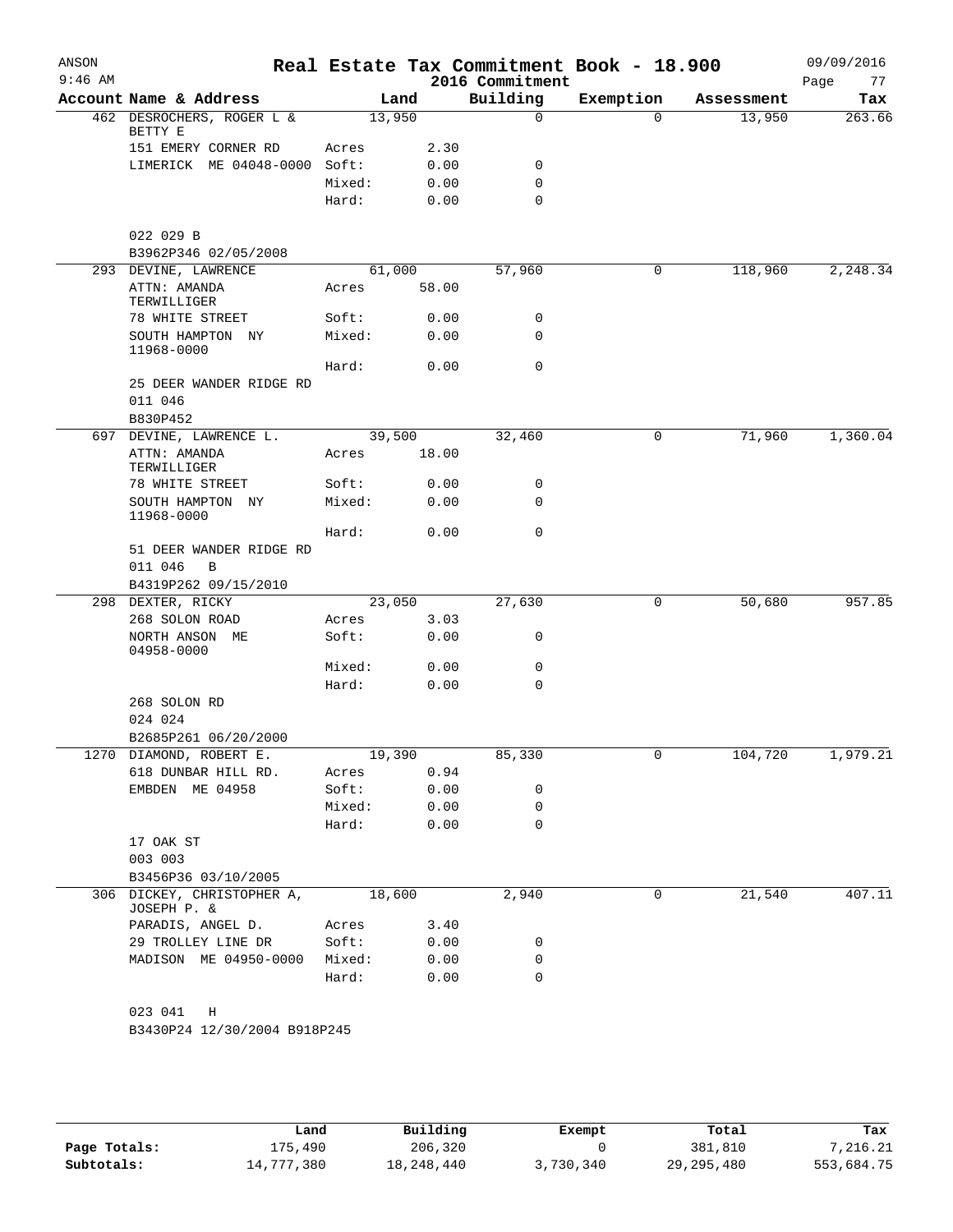| ANSON     |                                                    |             |       |                 | Real Estate Tax Commitment Book - 18.900 |            | 09/09/2016 |
|-----------|----------------------------------------------------|-------------|-------|-----------------|------------------------------------------|------------|------------|
| $9:46$ AM |                                                    |             |       | 2016 Commitment |                                          |            | 78<br>Page |
|           | Account Name & Address                             |             | Land  | Building        | Exemption                                | Assessment | Tax        |
|           | 205 DICKEY, DALE                                   | 12,000      |       | $\mathbf 0$     | $\Omega$                                 | 12,000     | 226.80     |
|           | 88 FAHI POND RD                                    | Acres       | 1.00  |                 |                                          |            |            |
|           | NORTH ANSON ME<br>04958-0000                       | Soft:       | 0.00  | 0               |                                          |            |            |
|           |                                                    | Mixed:      | 0.00  | 0               |                                          |            |            |
|           |                                                    | Hard:       | 0.00  | $\mathbf 0$     |                                          |            |            |
|           | 017 007 A<br>B4542P177 06/26/2012                  |             |       |                 |                                          |            |            |
|           | 189 DICKEY, DALE                                   | 12,650      |       | 4,820           | 0                                        | 17,470     | 330.18     |
|           | 88 FAHI POND RD.                                   | Acres       | 0.40  |                 |                                          |            |            |
|           | NORTH ANSON ME 04958                               | Soft:       | 0.00  | 0               |                                          |            |            |
|           |                                                    | Mixed:      | 0.00  | 0               |                                          |            |            |
|           |                                                    | Hard:       | 0.00  | $\mathbf 0$     |                                          |            |            |
|           | 563 RIVER RD<br>016 023<br>Α                       |             |       |                 |                                          |            |            |
|           | B4404P316 06/14/2011                               |             |       |                 |                                          |            |            |
|           | 1771 DICKEY, DALE & DAWN A.                        |             | 4,900 | 2,000           | 0                                        | 6,900      | 130.41     |
|           | 88 FAHI POND RD                                    | Acres       | 0.06  |                 |                                          |            |            |
|           | NORTH ANSON ME<br>04958-0000                       | Soft:       | 0.00  | 0               |                                          |            |            |
|           |                                                    | Mixed:      | 0.00  | 0               |                                          |            |            |
|           |                                                    | Hard:       | 0.00  | 0               |                                          |            |            |
|           | 31 EMBDEN POND RD                                  |             |       |                 |                                          |            |            |
|           | 009 020<br>B                                       |             |       |                 |                                          |            |            |
|           | B4271P163 04/06/2010                               |             |       |                 |                                          |            |            |
|           | 458 DICKEY, DALE W.                                | 11,660      |       | 67,650          | 0                                        | 79,310     | 1,498.96   |
|           | 670 PREBLE AVE                                     | Acres       | 0.34  |                 |                                          |            |            |
|           | MADISON ME 04950                                   | Soft:       | 0.00  | 0               |                                          |            |            |
|           |                                                    | Mixed:      | 0.00  | 0               |                                          |            |            |
|           |                                                    | Hard:       | 0.00  | 0               |                                          |            |            |
|           | 24 WILSON ST<br>001 101                            |             |       |                 |                                          |            |            |
|           | B4921P233 06/11/2015                               |             |       |                 |                                          |            |            |
| 1513      | DICKEY, DALE W. & DAWN<br>Α.                       |             | 8,940 | 20,290          | 0                                        | 29,230     | 552.45     |
|           | 88 FAHI POND RD                                    | Acres       | 0.20  |                 |                                          |            |            |
|           | NORTH ANSON ME<br>04958-0000                       | Soft:       | 0.00  | 0               |                                          |            |            |
|           |                                                    | Mixed:      | 0.00  | 0               |                                          |            |            |
|           |                                                    | Hard:       | 0.00  | $\mathbf 0$     |                                          |            |            |
|           | 16 CENTER ST                                       |             |       |                 |                                          |            |            |
|           | 006 014                                            |             |       |                 |                                          |            |            |
|           | B4071P54 11/06/2008<br>310 DICKEY, KEITH R & BETTY | 33,500      |       | 44,860          | 15,000                                   | 63,360     | 1,197.50   |
|           | Α                                                  |             |       |                 |                                          |            |            |
|           | 243 FAHI POND RD                                   | Acres       | 12.00 |                 | 01 Homestead Exempt                      |            |            |
|           | NORTH ANSON ME<br>04958-0000                       | Soft:       | 0.00  | 0               |                                          |            |            |
|           |                                                    | Mixed:      | 0.00  | 0               |                                          |            |            |
|           |                                                    | Hard:       | 0.00  | 0               |                                          |            |            |
|           | 243 FAHI POND RD<br>024 015                        | LIFE ESTATE |       |                 |                                          |            |            |
|           | B4532P64 05/31/2012                                |             |       |                 |                                          |            |            |
|           |                                                    |             |       |                 |                                          |            |            |

|              | Land       | Building   | Exempt    | Total      | Tax        |
|--------------|------------|------------|-----------|------------|------------|
| Page Totals: | 83,650     | 139,620    | 15,000    | 208,270    | 3,936.30   |
| Subtotals:   | 14,861,030 | 18,388,060 | 3,745,340 | 29,503,750 | 557,621.05 |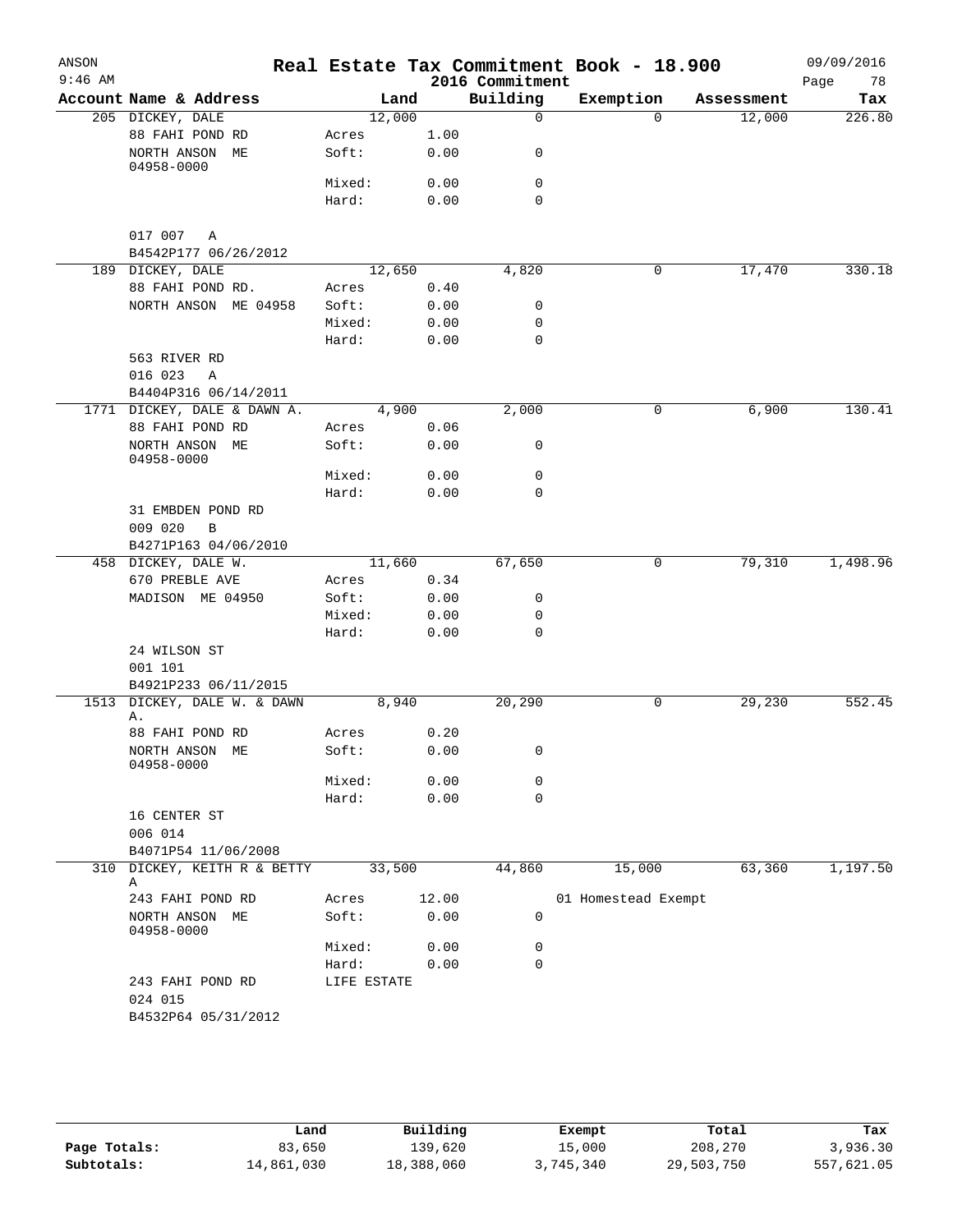| ANSON<br>$9:46$ AM |                                     |        |                    | 2016 Commitment | Real Estate Tax Commitment Book - 18.900 |            | 09/09/2016<br>Page<br>79 |
|--------------------|-------------------------------------|--------|--------------------|-----------------|------------------------------------------|------------|--------------------------|
|                    | Account Name & Address              |        | Land               | Building        | Exemption                                | Assessment | Tax                      |
|                    | 312 DICKEY, KEVON                   |        | 10,500             | $\mathbf 0$     | $\Omega$                                 | 10,500     | 198.45                   |
|                    | 52 HIDDEN ACRES DR                  | Acres  | 3.00               |                 |                                          |            |                          |
|                    | MADISON ME 04950                    | Soft:  | 0.00               | 0               |                                          |            |                          |
|                    |                                     | Mixed: | 0.00               | 0               |                                          |            |                          |
|                    |                                     | Hard:  | 0.00               | 0               |                                          |            |                          |
|                    | OFF INGALLS STREET<br>002 039       |        | INCL. MAP 1 LOT 52 |                 |                                          |            |                          |
|                    | B1570P332                           |        |                    |                 |                                          |            |                          |
| 836                | DICKEY, MYRON R &<br>SANDRA J       |        | 57,500             | 132,920         | 15,000                                   | 175,420    | 3, 315.44                |
|                    | 301 FAHI POND ROAD                  | Acres  | 55.00              |                 | 01 Homestead Exempt                      |            |                          |
|                    | NORTH ANSON ME<br>04958-0000        | Soft:  | 0.00               | $\mathbf 0$     |                                          |            |                          |
|                    |                                     | Mixed: | 0.00               | 0               |                                          |            |                          |
|                    |                                     | Hard:  | 0.00               | 0               |                                          |            |                          |
|                    | 301 FAHI POND RD                    |        |                    |                 |                                          |            |                          |
|                    | 024 017                             |        |                    |                 |                                          |            |                          |
|                    | B3303P119 05/06/2004                |        |                    |                 |                                          |            |                          |
| 269                | DICKEY, PAMELA J.                   |        | 25,500             | 82,210          | 15,000                                   | 92,710     | 1,752.22                 |
|                    | PO BOX 317                          | Acres  | 2.00               |                 | 01 Homestead Exempt                      |            |                          |
|                    | MADISON ME 04950-0317               | Soft:  | 0.00               | 0               |                                          |            |                          |
|                    |                                     | Mixed: | 0.00               | 0               |                                          |            |                          |
|                    |                                     | Hard:  | 0.00               | $\Omega$        |                                          |            |                          |
|                    | 171 MAIN ST                         |        |                    |                 |                                          |            |                          |
|                    | 010 040                             |        |                    |                 |                                          |            |                          |
|                    | B4188P145 09/08/2009                |        |                    |                 |                                          |            |                          |
|                    | 314 DICKEY, PHILLIP W SR &          |        | 19,180             | 34,160          | 0                                        | 53,340     | 1,008.13                 |
|                    | TAYLOR, JUDY                        | Acres  | 0.92               |                 |                                          |            |                          |
|                    | PO BOX 1645                         | Soft:  | 0.00               | 0               |                                          |            |                          |
|                    | WATERVILLE ME<br>04901-0000         | Mixed: | 0.00               | 0               |                                          |            |                          |
|                    |                                     | Hard:  | 0.00               | 0               |                                          |            |                          |
|                    | 383 NEW PORTLAND RD<br>023 042<br>Α |        |                    |                 |                                          |            |                          |
|                    | B4907P49 05/22/2015                 |        |                    |                 |                                          |            |                          |
|                    | 304 DICKEY, SHIRLEY                 |        | 16,500             | 770             | 0                                        | 17,270     | 326.40                   |
|                    | C/O CLAYTON DICKEY                  | Acres  | 2.00               |                 |                                          |            |                          |
|                    | 24 NAOMI AVE                        | Soft:  | 0.00               | 0               |                                          |            |                          |
|                    | MADISON ME 04950-0000               | Mixed: | 0.00               | 0               |                                          |            |                          |
|                    |                                     | Hard:  | 0.00               | 0               |                                          |            |                          |
|                    | 402 NEW PORTLAND RD<br>023 041<br>Е |        |                    |                 |                                          |            |                          |
|                    | B2504P346 B1470P218                 |        |                    |                 |                                          |            |                          |
|                    | 316 DICKEY, TIMOTHY                 |        | 22,700             | 28,780          | 15,000                                   | 36,480     | 689.47                   |
|                    | PO BOX 46                           | Acres  | 2.80               |                 | 01 Homestead Exempt                      |            |                          |
|                    | NORTH ANSON ME<br>04958-0046        | Soft:  | 0.00               | 0               |                                          |            |                          |
|                    |                                     | Mixed: | 0.00               | 0               |                                          |            |                          |
|                    |                                     | Hard:  | 0.00               | $\mathbf 0$     |                                          |            |                          |
|                    | 410 NEW PORTLAND RD                 |        |                    |                 |                                          |            |                          |
|                    | 023 041<br>D                        |        |                    |                 |                                          |            |                          |
|                    | B1133P235                           |        |                    |                 |                                          |            |                          |

|              | Land       | Building   | Exempt    | Total      | Tax          |
|--------------|------------|------------|-----------|------------|--------------|
| Page Totals: | 151,880    | 278,840    | 45,000    | 385,720    | 7,290.11     |
| Subtotals:   | 15,012,910 | 18,666,900 | 3,790,340 | 29,889,470 | 564, 911, 16 |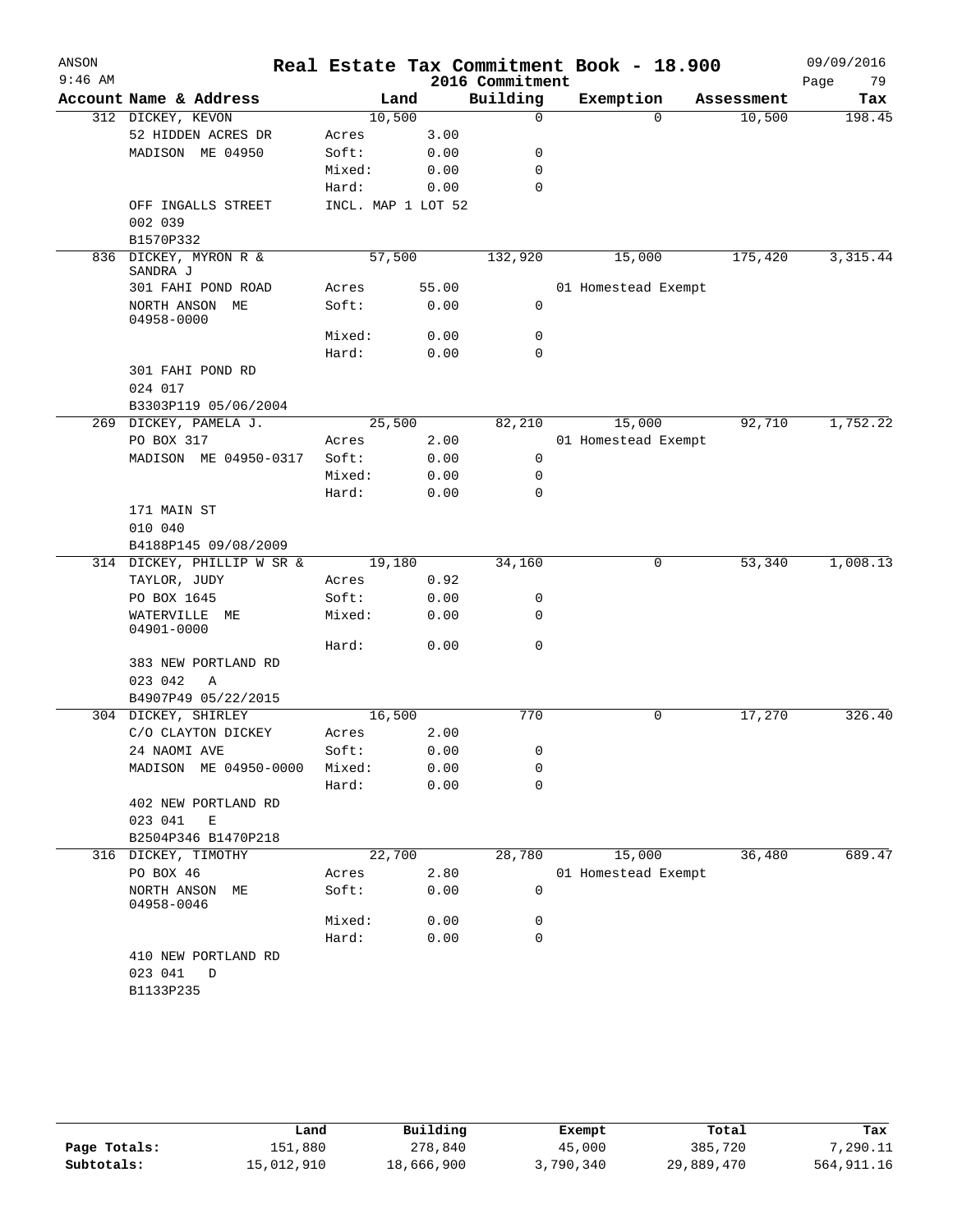| ANSON     |                                        |                 |       |       |                             | Real Estate Tax Commitment Book - 18.900 |                     | 09/09/2016   |
|-----------|----------------------------------------|-----------------|-------|-------|-----------------------------|------------------------------------------|---------------------|--------------|
| $9:46$ AM | Account Name & Address                 |                 | Land  |       | 2016 Commitment<br>Building |                                          |                     | Page<br>80   |
|           |                                        |                 | 5,090 |       | $\mathbf 0$                 | Exemption<br>$\Omega$                    | Assessment<br>5,090 | Tax<br>96.20 |
|           | 1780 DICKEY, TIMOTHY S.<br>PO BOX 46   | Acres           |       | 3.39  |                             |                                          |                     |              |
|           | NORTH ANSON ME<br>04958-0046           | Soft:           |       | 0.00  | 0                           |                                          |                     |              |
|           |                                        | Mixed:          |       | 0.00  | 0                           |                                          |                     |              |
|           |                                        | Hard:           |       | 0.00  | $\mathbf 0$                 |                                          |                     |              |
|           |                                        |                 |       |       |                             |                                          |                     |              |
|           | 023 041<br>D 1<br>B4531P306 05/25/2012 |                 |       |       |                             |                                          |                     |              |
|           | 317 DICKEY, WAYNE                      | 13,600          |       |       | 0                           | 0                                        | 13,600              | 257.04       |
|           | 88 FAHI POND RD                        | Acres           |       | 6.00  |                             |                                          |                     |              |
|           | NORTH ANSON ME<br>04958-0000           | Soft:           |       | 0.00  | 0                           |                                          |                     |              |
|           |                                        | Mixed:          |       | 0.00  | 0                           |                                          |                     |              |
|           |                                        | Hard:           |       | 0.00  | 0                           |                                          |                     |              |
|           |                                        |                 |       |       |                             |                                          |                     |              |
|           | 023 001                                |                 |       |       |                             |                                          |                     |              |
|           | B847P229                               |                 |       |       |                             |                                          |                     |              |
|           | 1350 DICKEY, WAYNE                     | 14,140          |       |       | 41,620                      | 21,000                                   | 34,760              | 656.96       |
|           | 88 FAHI POND RD                        | Acres           |       | 0.50  |                             | 01 Homestead Exempt                      |                     |              |
|           | NORTH ANSON ME<br>04958-0000           | Soft:           |       | 0.00  |                             | 0 02 Resident Veteran                    |                     |              |
|           |                                        | Mixed:          |       | 0.00  | 0                           |                                          |                     |              |
|           |                                        | Hard:           |       | 0.00  | $\mathbf 0$                 |                                          |                     |              |
|           | 88 FAHI POND RD                        |                 |       |       |                             |                                          |                     |              |
|           | 023 004                                |                 |       |       |                             |                                          |                     |              |
|           | B795P44                                |                 |       |       |                             |                                          |                     |              |
|           | 309 DICKEY, WAYNE                      | 20,300          |       |       | 2,800                       | 0                                        | 23,100              | 436.59       |
|           | 88 FAHI POND RD                        | Acres           |       | 1.20  |                             |                                          |                     |              |
|           | NORTH ANSON ME<br>04958-0000           | Soft:           |       | 0.00  | 0                           |                                          |                     |              |
|           |                                        | Mixed:          |       | 0.00  | 0                           |                                          |                     |              |
|           |                                        | Hard:           |       | 0.00  | $\mathbf 0$                 |                                          |                     |              |
|           | 251 FAHI POND RD                       |                 |       |       |                             |                                          |                     |              |
|           | 024 016                                |                 |       |       |                             |                                          |                     |              |
|           | B2300P68                               |                 |       |       |                             |                                          |                     |              |
| 1810      | DICKEY, WAYNE A                        | 31,990          |       |       | 0                           | 0                                        | 31,990              | 604.61       |
|           | 88 FAHI POND RD                        | Acres           |       | 35.59 |                             |                                          |                     |              |
|           | NORTH ANSON ME<br>04958-0000           | Soft:<br>Mixed: |       | 0.00  | 0                           |                                          |                     |              |
|           |                                        |                 |       | 0.00  | 0                           |                                          |                     |              |
|           |                                        | Hard:           |       | 0.00  | $\mathbf 0$                 |                                          |                     |              |
|           | 023 002                                |                 |       |       |                             |                                          |                     |              |
|           | B3324P86 06/14/2004 B2837P312          |                 |       |       |                             |                                          |                     |              |
|           | 1405 DILLINGHAM, REBECCA J.            | 21,350          |       |       | 8,370                       | 0                                        | 29,720              | 561.71       |
|           | 1074 CANAAN RD                         | Acres           |       | 1.90  |                             |                                          |                     |              |
|           | SKOWHEGAN ME                           | Soft:           |       | 0.00  | 0                           |                                          |                     |              |
|           | 04976-0000                             |                 |       |       |                             |                                          |                     |              |
|           |                                        | Mixed:          |       | 0.00  | 0                           |                                          |                     |              |
|           |                                        | Hard:           |       | 0.00  | $\mathbf 0$                 |                                          |                     |              |
|           | 312 PEASE HILL RD                      |                 |       |       |                             |                                          |                     |              |
|           | 011 042<br>5 3                         |                 |       |       |                             |                                          |                     |              |
|           | B4442P150 09/21/2011                   |                 |       |       |                             |                                          |                     |              |
|           |                                        |                 |       |       |                             |                                          |                     |              |
|           |                                        |                 |       |       |                             |                                          |                     |              |
|           |                                        |                 |       |       |                             |                                          |                     |              |

|              | Land       | Building   | Exempt    | Total      | Tax        |
|--------------|------------|------------|-----------|------------|------------|
| Page Totals: | 106,470    | 52,790     | 21,000    | 138,260    | 2,613.11   |
| Subtotals:   | 15,119,380 | 18,719,690 | 3,811,340 | 30,027,730 | 567,524.27 |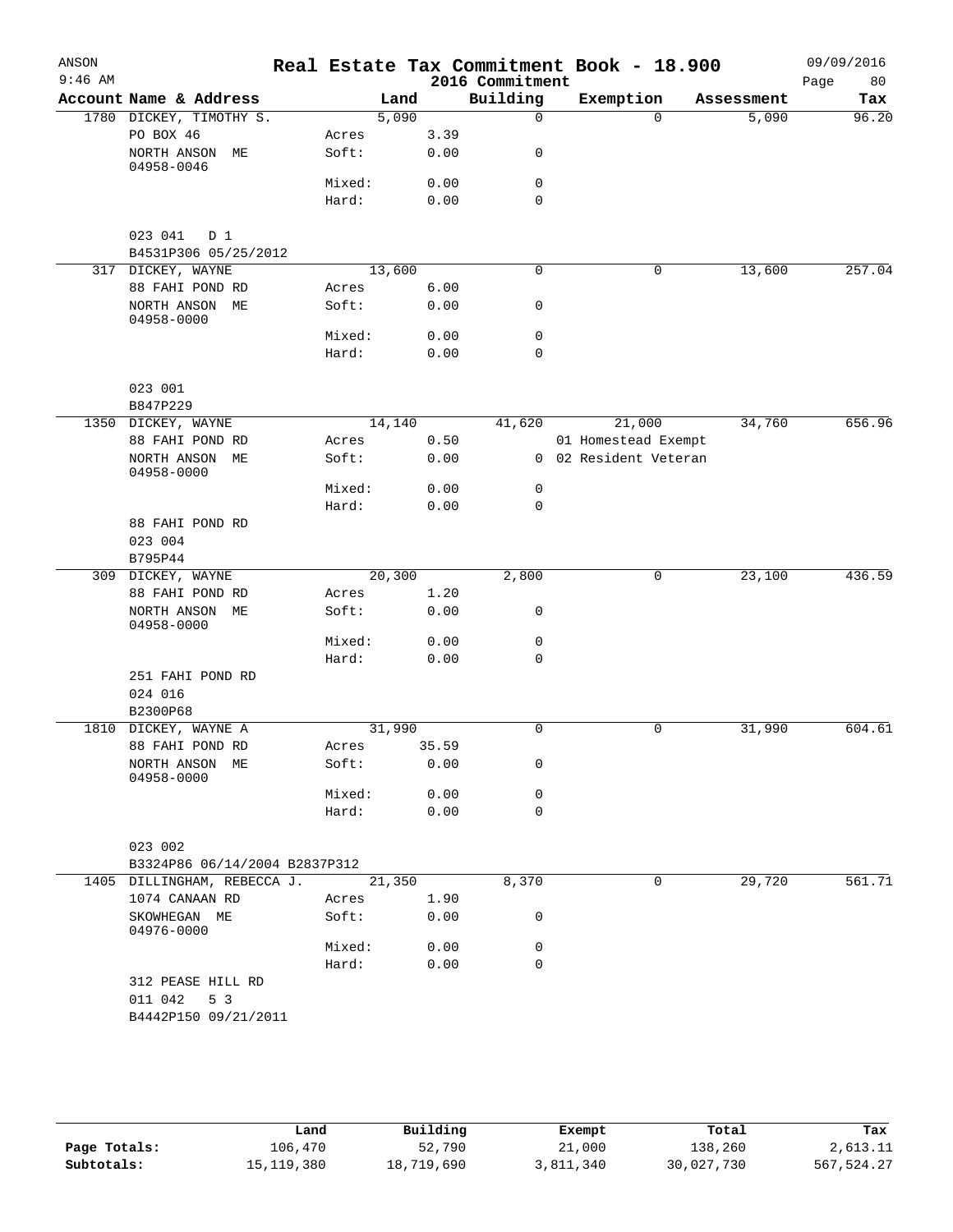| 2016 Commitment | 09/09/2016<br>Real Estate Tax Commitment Book - 18.900<br>Page | 81       |
|-----------------|----------------------------------------------------------------|----------|
| Building        | Exemption<br>Assessment                                        | Tax      |
| 57,720          | 15,000<br>56,290<br>1,063.88                                   |          |
|                 | 01 Homestead Exempt                                            |          |
| 0               |                                                                |          |
| 0               |                                                                |          |
| 0               |                                                                |          |
|                 |                                                                |          |
|                 |                                                                |          |
|                 |                                                                |          |
| 0               | 15,000<br>0                                                    | 283.50   |
|                 |                                                                |          |
| 0               |                                                                |          |
| 0               |                                                                |          |
| 0               |                                                                |          |
|                 |                                                                |          |
|                 |                                                                |          |
| 171,230         | 15,000<br>182,680                                              | 3,452.65 |
|                 | 01 Homestead Exempt                                            |          |
| 0               |                                                                |          |
| 0               |                                                                |          |
| 0               |                                                                |          |
|                 |                                                                |          |
|                 |                                                                |          |
| 0               |                                                                | 725.76   |
|                 | 0<br>38,400                                                    |          |
|                 |                                                                |          |
| 0               |                                                                |          |
| 0               |                                                                |          |
| 0               |                                                                |          |
|                 |                                                                |          |
| 77,460          | 1,769.42<br>93,620<br>0                                        |          |
|                 |                                                                |          |
| 0               |                                                                |          |
| 0               |                                                                |          |
| 0               |                                                                |          |
|                 |                                                                |          |
|                 |                                                                |          |
|                 |                                                                |          |
| 0               | 4,500<br>0                                                     | 85.05    |
| 0               |                                                                |          |
| 1,320           |                                                                |          |
| 3,077           |                                                                |          |
|                 |                                                                |          |
|                 |                                                                |          |

|              | Land         | Building   | Exempt    | Total        | Tax        |
|--------------|--------------|------------|-----------|--------------|------------|
| Page Totals: | 114,080      | 306,410    | 30,000    | 390,490      | 7,380.26   |
| Subtotals:   | 15, 233, 460 | 19,026,100 | 3,841,340 | 30, 418, 220 | 574,904.53 |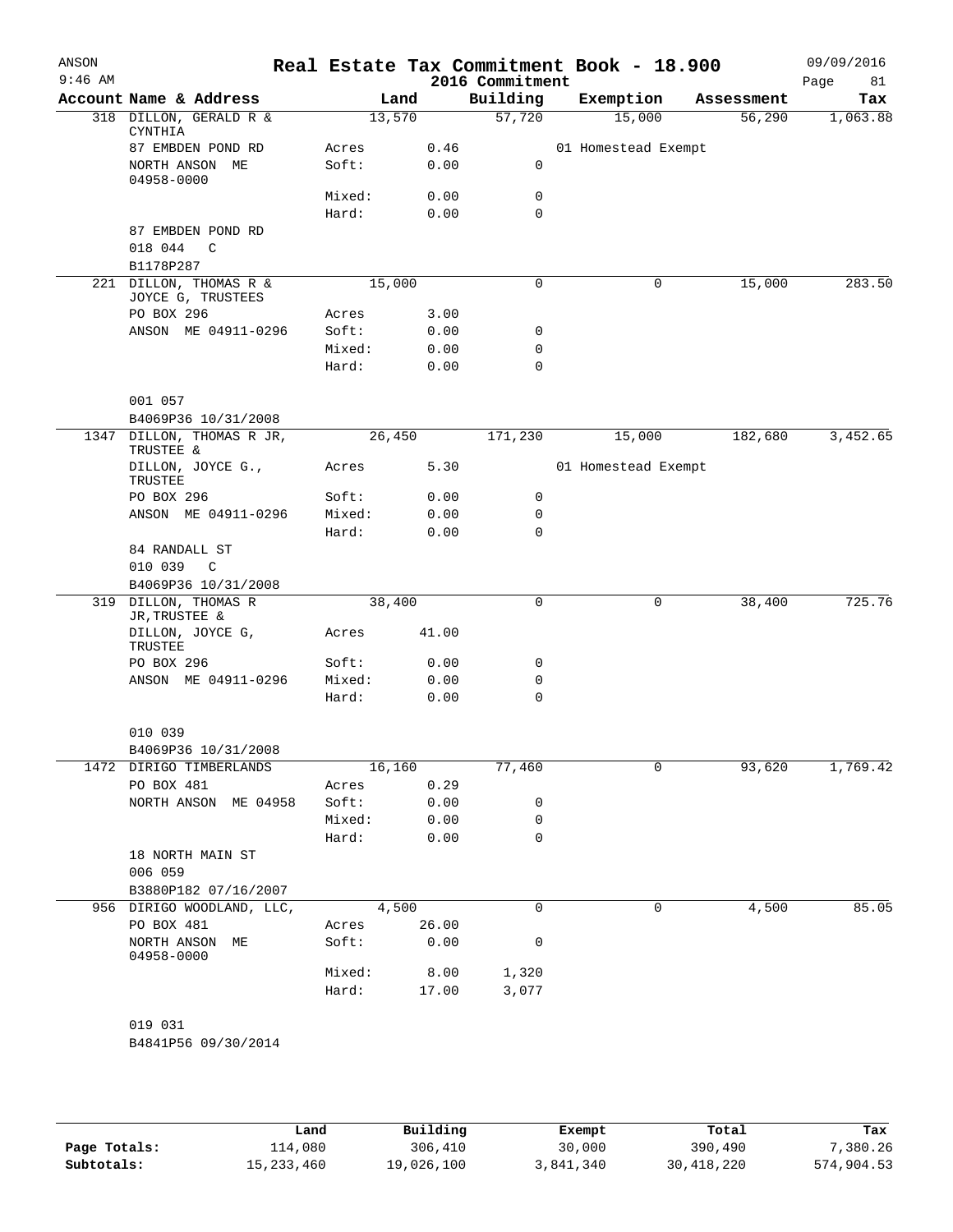| ANSON<br>$9:46$ AM |                                                                             |                 |              |                             | Real Estate Tax Commitment Book - 18.900         |            |        | 09/09/2016 |
|--------------------|-----------------------------------------------------------------------------|-----------------|--------------|-----------------------------|--------------------------------------------------|------------|--------|------------|
|                    | Account Name & Address                                                      |                 | Land         | 2016 Commitment<br>Building | Exemption                                        | Assessment | Page   | 82<br>Tax  |
|                    | 957 DIRIGO WOODLANDS LLC                                                    |                 | 9,760        | $\mathbf 0$                 |                                                  | $\Omega$   | 9,760  | 184.46     |
|                    | PO BOX 481                                                                  | Acres           | 40.00        |                             |                                                  |            |        |            |
|                    | N. ANSON ME 04958-0000                                                      | Soft:           | 6.00         | 720                         |                                                  |            |        |            |
|                    |                                                                             | Mixed:          | 6.00         | 990                         |                                                  |            |        |            |
|                    |                                                                             | Hard:           | 0.00         | 0                           |                                                  |            |        |            |
|                    | 019 039<br>B4861P194 12/15/2014 B4846P311 08/10/2014 B4827P78<br>08/10/2014 |                 |              |                             |                                                  |            |        |            |
|                    | 321 DIRKMAN, JOHN                                                           |                 | 11,830       | 0                           |                                                  | 0          | 11,830 | 223.59     |
|                    | 17 MERRILL ST                                                               | Acres           | 72.00        |                             |                                                  |            |        |            |
|                    | WATERVILLE ME<br>04901-0000                                                 | Soft:           | 10.00        | 1,200                       |                                                  |            |        |            |
|                    |                                                                             | Mixed:          | 37.00        | 6,105                       |                                                  |            |        |            |
|                    |                                                                             | Hard:           | 25.00        | 4,525                       |                                                  |            |        |            |
|                    | 011 017                                                                     | TREE GROWTH     |              |                             |                                                  |            |        |            |
|                    | 323 DOBSON, CLINTON K JR                                                    |                 | 18,140       | 10,500                      |                                                  | 0          | 28,640 | 541.30     |
|                    | 400 NORTH RAYMOND RD                                                        | Acres           | 6.12         |                             |                                                  |            |        |            |
|                    | POLAND ME 04274-0000                                                        | Soft:           | 0.00         | 0                           |                                                  |            |        |            |
|                    |                                                                             | Mixed:          | 0.00         | 0                           |                                                  |            |        |            |
|                    |                                                                             | Hard:           | 0.00         | $\mathbf 0$                 |                                                  |            |        |            |
|                    | 35 GRAY RD                                                                  |                 |              |                             |                                                  |            |        |            |
|                    | 022 038<br>6                                                                |                 |              |                             |                                                  |            |        |            |
|                    | B1753P185                                                                   |                 |              |                             |                                                  |            |        |            |
|                    | 113 DODGE, JEREMIAH N.                                                      |                 | 35,500       | 15,140                      | 15,000                                           |            | 35,640 | 673.60     |
|                    | PO BOX 620                                                                  | Acres           | 10.00        |                             | 01 Homestead Exempt                              |            |        |            |
|                    | ANSON ME 04911                                                              | Soft:           | 0.00         | 0                           |                                                  |            |        |            |
|                    |                                                                             | Mixed:<br>Hard: | 0.00         | 0<br>0                      |                                                  |            |        |            |
|                    | 342 HOLLIN WAITE HILL                                                       |                 | 0.00         |                             |                                                  |            |        |            |
|                    | RD                                                                          |                 |              |                             |                                                  |            |        |            |
|                    | 014 030<br>3                                                                |                 |              |                             |                                                  |            |        |            |
|                    | B4348P216 11/24/2010                                                        |                 |              |                             |                                                  |            |        |            |
|                    | 181 DOIRON, FRANCIS T.                                                      |                 | 25,550       | 7,790                       | 15,000                                           |            | 18,340 | 346.63     |
|                    | 128 CAMPGROUND RD                                                           | Acres           | 4.70         |                             | 01 Homestead Exempt                              |            |        |            |
|                    | NORTH ANSON ME<br>04958-0000                                                | Soft:           | 0.00         | 0                           |                                                  |            |        |            |
|                    |                                                                             | Mixed:          | 0.00         | 0                           |                                                  |            |        |            |
|                    |                                                                             | Hard:           | 0.00         | 0                           |                                                  |            |        |            |
|                    | 128 CAMPGROUND RD                                                           |                 |              |                             |                                                  |            |        |            |
|                    | 015 036                                                                     |                 |              |                             |                                                  |            |        |            |
|                    | B2218P291                                                                   |                 |              |                             |                                                  |            |        |            |
|                    | 325 DOLAN, HARRIET M                                                        |                 | 20,900       | 81,300                      | 21,000                                           |            | 81,200 | 1,534.68   |
|                    | PO BOX 253<br>NORTH ANSON<br>МE                                             | Acres<br>Soft:  | 1.60<br>0.00 | $\Omega$                    | 01 Homestead Exempt<br>03 Resident Veteran Widow |            |        |            |
|                    | 04958-0253                                                                  |                 |              |                             |                                                  |            |        |            |
|                    |                                                                             | Mixed:<br>Hard: | 0.00<br>0.00 | 0<br>0                      |                                                  |            |        |            |
|                    | 4 NEW PORTLAND RD                                                           |                 |              |                             |                                                  |            |        |            |
|                    | 008 020                                                                     |                 |              |                             |                                                  |            |        |            |
|                    | B586P19                                                                     |                 |              |                             |                                                  |            |        |            |
| 1872               | DOMER, DEBRA                                                                |                 | 0            | 33,340                      | 15,000                                           |            | 18,340 | 346.63     |
|                    | PO BOX 534                                                                  |                 |              |                             | 01 Homestead Exempt                              |            |        |            |
|                    | ANSON ME 04911-0534                                                         |                 |              |                             |                                                  |            |        |            |
|                    |                                                                             |                 |              |                             |                                                  |            |        |            |
|                    | 14 PEASE HILL RD<br>010 015<br>ON                                           |                 |              |                             |                                                  |            |        |            |
|                    | Land                                                                        |                 | Building     |                             | Exempt                                           | Total      |        | Tax        |
| Page Totals:       | 121,680                                                                     |                 | 148,070      |                             | 66,000                                           | 203,750    |        | 3,850.89   |
| Subtotals:         | 15, 355, 140                                                                |                 | 19, 174, 170 |                             | 3,907,340                                        | 30,621,970 |        | 578,755.42 |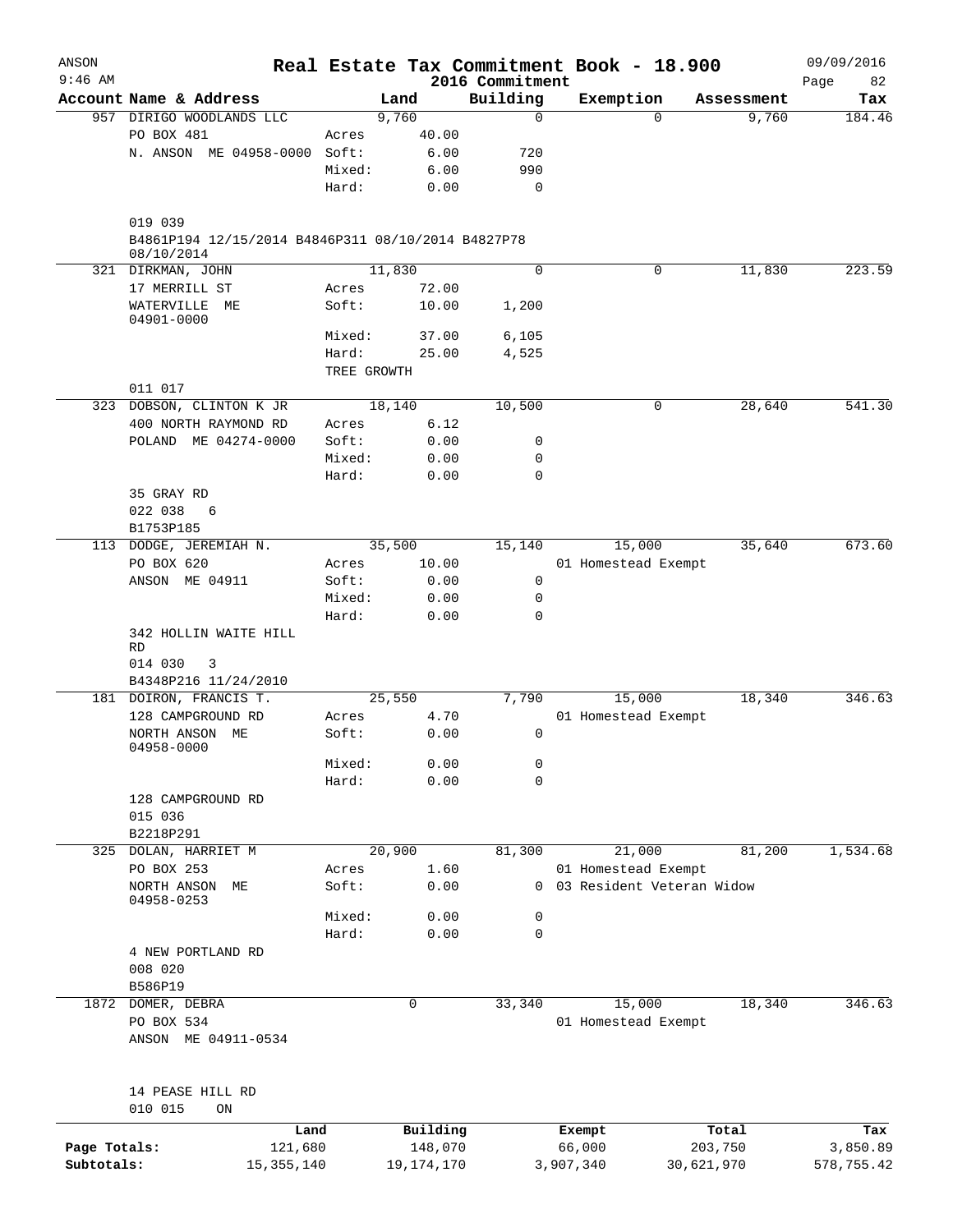| ANSON<br>$9:46$ AM |                                          |            |                |        |               | 2016 Commitment | Real Estate Tax Commitment Book - 18.900 |              | 09/09/2016<br>Page<br>83 |
|--------------------|------------------------------------------|------------|----------------|--------|---------------|-----------------|------------------------------------------|--------------|--------------------------|
|                    | Account Name & Address                   |            |                | Land   |               | Building        | Exemption                                | Assessment   | Tax                      |
|                    | 1100 DOMINSKI, ROBERT J &                |            |                | 41,250 |               | 0               | $\Omega$                                 | 41,250       | 779.63                   |
|                    | <b>BRENDA</b><br><b>36 PREBLE AVE</b>    |            |                |        |               |                 |                                          |              |                          |
|                    | ANSON ME 04911                           |            | Acres<br>Soft: |        | 43.50<br>0.00 | 0               |                                          |              |                          |
|                    |                                          |            | Mixed:         |        | 0.00          | 0               |                                          |              |                          |
|                    |                                          |            | Hard:          |        | 0.00          | $\Omega$        |                                          |              |                          |
|                    |                                          |            | B4987P0214     |        |               |                 |                                          |              |                          |
|                    | 022 030<br>3                             |            |                |        |               |                 |                                          |              |                          |
|                    | B4987P214 12/21/2015 B4237P11 02/02/2010 |            |                |        |               |                 |                                          |              |                          |
|                    | 56 DOMINSKI, ROBERT J &<br>BRENDA L      |            |                | 14,830 |               | 56,270          | 15,000                                   | 56,100       | 1,060.29                 |
|                    | 36 PREBLE AVE                            |            | Acres          |        | 0.55          |                 | 01 Homestead Exempt                      |              |                          |
|                    | ANSON ME 04911-0000                      |            | Soft:          |        | 0.00          | 0               |                                          |              |                          |
|                    |                                          |            | Mixed:         |        | 0.00          | 0               |                                          |              |                          |
|                    |                                          |            | Hard:          |        | 0.00          | 0               |                                          |              |                          |
|                    | 36 PREBLE AVE<br>004 021                 |            |                |        |               |                 |                                          |              |                          |
|                    | B2194P265                                |            |                |        |               |                 |                                          |              |                          |
| 759                | DONAHUE, MICHAEL                         |            |                | 8,940  |               | 61,910          | 15,000                                   | 55,850       | 1,055.57                 |
|                    | PO BOX 108                               |            | Acres          |        | 0.20          |                 | 01 Homestead Exempt                      |              |                          |
|                    | ANSON ME 04911-0108                      |            | Soft:          |        | 0.00          | 0               |                                          |              |                          |
|                    |                                          |            | Mixed:         |        | 0.00          | 0               |                                          |              |                          |
|                    |                                          |            | Hard:          |        | 0.00          | 0               |                                          |              |                          |
|                    | 12 INGALLS ST<br>002 052                 |            |                |        |               |                 |                                          |              |                          |
|                    | B4212P127 11/10/2009                     |            |                |        |               |                 |                                          |              |                          |
| 327                | DONOVAN, JACK W                          |            |                | 9,000  |               | 71,850          | 0                                        | 80,850       | 1,528.07                 |
|                    | 21 NASON RD                              |            | Acres          |        | 0.09          |                 |                                          |              |                          |
|                    | GORHAM ME 04038-0000                     |            | Soft:          |        | 0.00          | 0               |                                          |              |                          |
|                    |                                          |            | Mixed:         |        | 0.00          | 0               |                                          |              |                          |
|                    |                                          |            | Hard:          |        | 0.00          | 0               |                                          |              |                          |
|                    | 6 ELM ST                                 |            |                |        |               |                 |                                          |              |                          |
|                    | 006 035                                  |            |                |        |               |                 |                                          |              |                          |
|                    | B1001P58                                 |            |                |        |               |                 |                                          |              |                          |
|                    | 669 DOUCETTE, LORIE K.                   |            |                | 25,850 |               | 54,530          | 0                                        | 80,380       | 1,519.18                 |
|                    | 186 MAIN STREET                          |            | Acres          |        | 4.90          |                 |                                          |              |                          |
|                    | ANSON ME 04911                           |            | Soft:          |        | 0.00          | 0               |                                          |              |                          |
|                    |                                          |            | Mixed:         |        | 0.00          | 0               |                                          |              |                          |
|                    |                                          |            | Hard:          |        | 0.00          | 0               |                                          |              |                          |
|                    | 129 CAMPGROUND RD                        |            |                |        |               |                 |                                          |              |                          |
|                    | 015 037<br>6 A                           |            |                |        |               |                 |                                          |              |                          |
|                    | B4812P51 07/23/2014                      |            |                |        |               |                 |                                          |              |                          |
| 330                | DOUGLAS, DEBORAH A.                      |            |                | 39,030 |               | 110,700         | 0                                        | 149,730      | 2,829.90                 |
|                    | DOUGLAS, ROLAND H.                       |            | Acres          |        | 17.53         |                 |                                          |              |                          |
|                    | PO BOX 137                               |            | Soft:          |        | 0.00          | 0               |                                          |              |                          |
|                    | ANSON ME 04911-0137                      |            | Mixed:         |        | 0.00          | 0               |                                          |              |                          |
|                    |                                          |            | Hard:          |        | 0.00          | 0               |                                          |              |                          |
|                    | 288 CAMPGROUND RD                        |            |                |        |               |                 |                                          |              |                          |
|                    | 015 043<br>$\mathsf C$                   |            |                |        |               |                 |                                          |              |                          |
|                    | B4878P228 02/11/2015 B4668P14 05/28/2013 |            |                |        |               |                 |                                          |              |                          |
| 1528               | DOVER, MARK III                          |            |                | 23,560 |               | 48,930          | 15,000                                   | 57,490       | 1,086.56                 |
|                    | PO BOX 269                               |            | Acres          |        | 3.37          |                 | 01 Homestead Exempt                      |              |                          |
|                    | ANSON ME 04911-0269                      |            | Soft:          |        | 0.00          | 0               |                                          |              |                          |
|                    |                                          |            | Mixed:         |        | 0.00          | 0               |                                          |              |                          |
|                    |                                          |            | Hard:          |        | 0.00          | 0               |                                          |              |                          |
|                    | 8 DOVER LANE                             |            |                |        |               |                 |                                          |              |                          |
|                    | 018 014 1                                |            |                |        |               |                 |                                          |              |                          |
|                    | B3006P9                                  |            |                |        |               |                 |                                          |              |                          |
|                    |                                          | Land       |                |        | Building      |                 | Exempt                                   | Total        | Tax                      |
| Page Totals:       |                                          | 162,460    |                |        | 404,190       |                 | 45,000                                   | 521,650      | 9,859.20                 |
| Subtotals:         |                                          | 15,517,600 |                |        | 19,578,360    |                 | 3,952,340                                | 31, 143, 620 | 588,614.62               |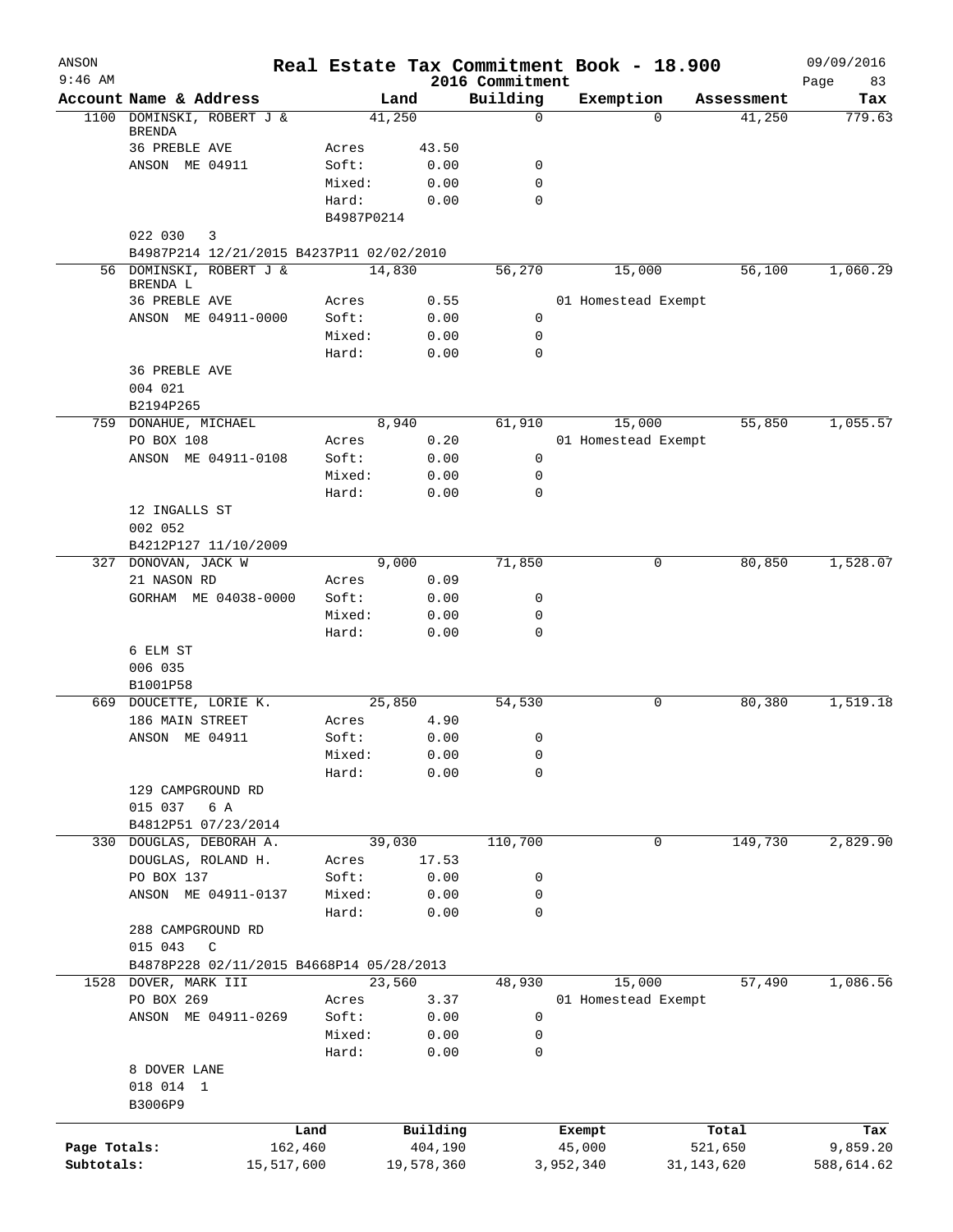| ANSON     |                                          |        |              |                 | Real Estate Tax Commitment Book - 18.900 |            | 09/09/2016 |
|-----------|------------------------------------------|--------|--------------|-----------------|------------------------------------------|------------|------------|
| $9:46$ AM |                                          |        |              | 2016 Commitment |                                          |            | Page<br>84 |
|           | Account Name & Address                   |        | Land         | Building        | Exemption                                | Assessment | Tax        |
|           | 1906 DOVER, MARK III                     |        | 26,780       | $\mathbf 0$     | $\Omega$                                 | 26,780     | 506.14     |
|           | PO BOX 269                               | Acres  | 17.78        |                 |                                          |            |            |
|           | ANSON ME 04911-0269                      | Soft:  | 0.00         | 0               |                                          |            |            |
|           |                                          | Mixed: | 0.00         | 0               |                                          |            |            |
|           |                                          | Hard:  | 0.00         | $\mathbf 0$     |                                          |            |            |
|           | DOVER LANE<br>018 014 4                  |        |              |                 |                                          |            |            |
|           | B3006P9                                  |        |              |                 |                                          |            |            |
| 459       | DOW, MERVIN L & CELIA M                  |        | 9,800        | 40,450          | 0                                        | 50,250     | 949.73     |
|           | Ε                                        |        |              |                 |                                          |            |            |
|           | 762 MUTTON LANE                          | Acres  | 0.24         |                 |                                          |            |            |
|           | CLINTON ME 04927-0000                    | Soft:  | 0.00         | 0               |                                          |            |            |
|           |                                          | Mixed: | 0.00         | 0               |                                          |            |            |
|           |                                          | Hard:  | 0.00         | 0               |                                          |            |            |
|           | 5 BOW ST                                 |        |              |                 |                                          |            |            |
|           | 001 102                                  |        |              |                 |                                          |            |            |
|           | B3258P203                                |        |              |                 |                                          |            |            |
|           | 935 DOW, PETER N & DORCAS M              |        | 9,800        | 50,950          | 15,000                                   | 45,750     | 864.68     |
|           | PO BOX 384                               | Acres  | 0.24         |                 | 01 Homestead Exempt                      |            |            |
|           | NORTH ANSON ME<br>04958-0384             | Soft:  | 0.00         | 0               |                                          |            |            |
|           |                                          | Mixed: | 0.00         | 0               |                                          |            |            |
|           |                                          | Hard:  | 0.00         | 0               |                                          |            |            |
|           | 11 UNION ST                              |        |              |                 |                                          |            |            |
|           | 005 026                                  |        |              |                 |                                          |            |            |
|           | B2999P335                                |        |              |                 |                                          |            |            |
| 1177      | DOWD, GREGG A                            |        | 18,280       | 1,000           | 0                                        | 19,280     | 364.39     |
|           | 301 STATE ST                             | Acres  | 10.10        |                 |                                          |            |            |
|           | GUILFORD CT 06437-0000 Soft:             | Mixed: | 0.00<br>0.00 | 0<br>0          |                                          |            |            |
|           |                                          | Hard:  | 0.00         | 0               |                                          |            |            |
|           |                                          |        |              |                 |                                          |            |            |
|           | 018 021<br>Α                             |        |              |                 |                                          |            |            |
|           | B2876P114                                |        |              |                 |                                          |            |            |
|           | 337 DRAFFIN, ROBERT E                    |        | 63,700       | $\mathbf 0$     | 0                                        | 63,700     | 1,203.93   |
|           | 493 SECOND AVENUE                        | Acres  | 122.00       |                 |                                          |            |            |
|           | BAYPORT NY 11705                         | Soft:  | 0.00         | 0               |                                          |            |            |
|           |                                          | Mixed: | 0.00         | 0               |                                          |            |            |
|           |                                          | Hard:  | 0.00         | 0               |                                          |            |            |
|           |                                          |        |              |                 |                                          |            |            |
|           | 023 003                                  |        |              |                 |                                          |            |            |
| 1089      | B1187P125 04/29/1985<br>DREW, REBECCA L. |        | 21,860       | $\mathbf 0$     | 0                                        | 21,860     | 413.15     |
|           | 30 DEARBORN ST                           | Acres  | 8.36         |                 |                                          |            |            |
|           | WESTBROOK ME                             | Soft:  | 0.00         | 0               |                                          |            |            |
|           | 04092-0000                               |        |              |                 |                                          |            |            |
|           |                                          | Mixed: | 0.00         | 0               |                                          |            |            |
|           |                                          | Hard:  | 0.00         | $\mathbf 0$     |                                          |            |            |
|           |                                          |        |              |                 |                                          |            |            |
|           | 013 022<br>1                             |        |              |                 |                                          |            |            |
|           | B4377P155 02/25/2011                     |        |              |                 |                                          |            |            |
|           |                                          |        |              |                 |                                          |            |            |

|              | Land       | Building   | Exempt    | Total        | Tax        |
|--------------|------------|------------|-----------|--------------|------------|
| Page Totals: | 150,220    | 92,400     | 15,000    | 227,620      | 4,302.02   |
| Subtotals:   | 15,667,820 | 19,670,760 | 3,967,340 | 31, 371, 240 | 592,916.64 |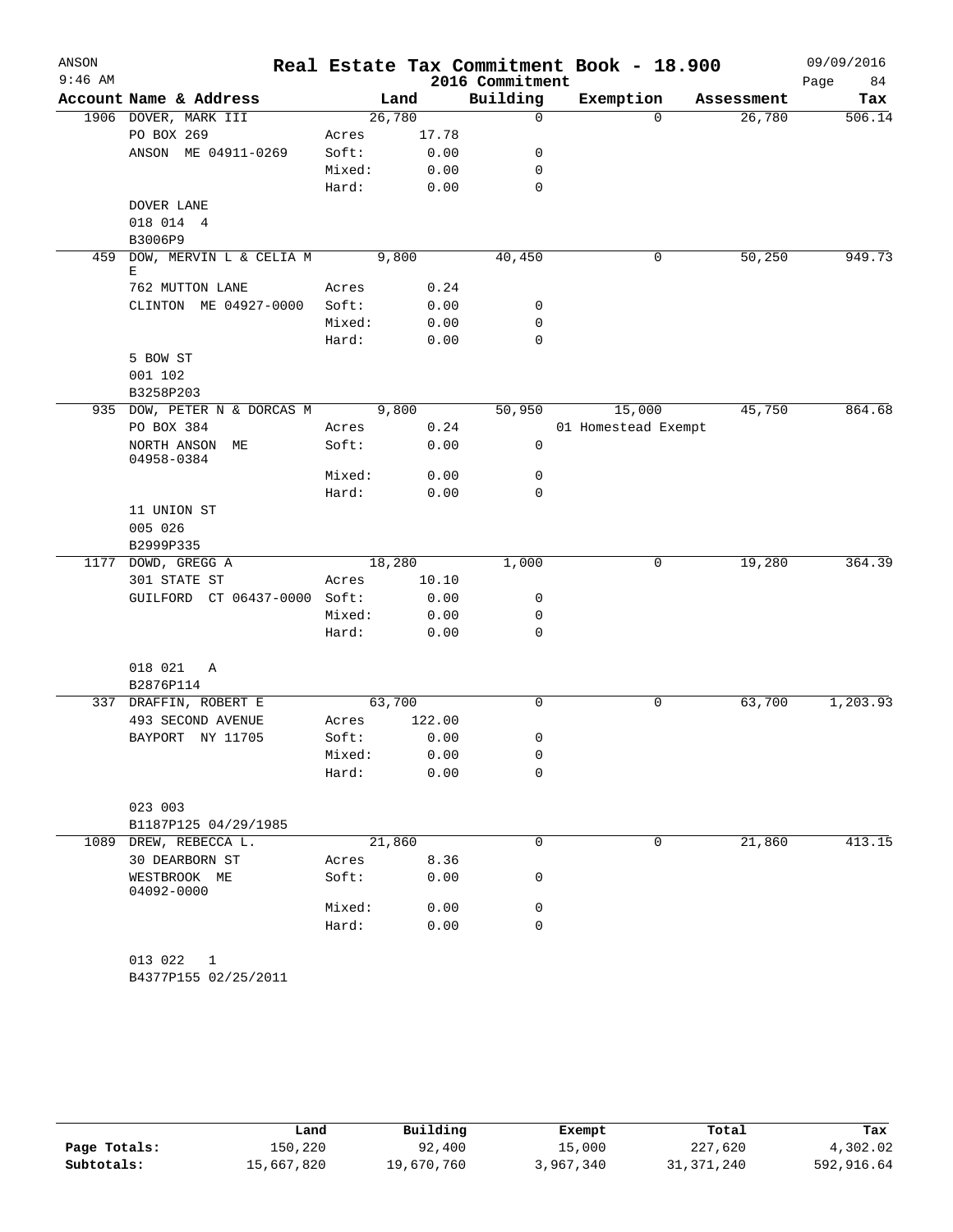| ANSON     |                                      |        |      |                 | Real Estate Tax Commitment Book - 18.900 |            | 09/09/2016 |
|-----------|--------------------------------------|--------|------|-----------------|------------------------------------------|------------|------------|
| $9:46$ AM |                                      |        |      | 2016 Commitment |                                          |            | 85<br>Page |
|           | Account Name & Address               | Land   |      | Building        | Exemption                                | Assessment | Tax        |
|           | 1090 DREW, REBECCA L.                | 22,050 |      | $\mathbf 0$     | $\Omega$                                 | 22,050     | 416.75     |
|           | 30 DEARBORN ST                       | Acres  | 8.55 |                 |                                          |            |            |
|           | WESTBROOK ME<br>04092-0000           | Soft:  | 0.00 | 0               |                                          |            |            |
|           |                                      | Mixed: | 0.00 | 0               |                                          |            |            |
|           |                                      | Hard:  | 0.00 | $\mathbf 0$     |                                          |            |            |
|           | 013 022<br>2<br>B4377P155 02/25/2011 |        |      |                 |                                          |            |            |
|           | 812 DRISCOLL, ROBERT J.              | 21,600 |      | 15,170          | 0                                        | 36,770     | 694.95     |
|           | DRISCOLL, PATRICIA A.                | Acres  | 8.10 |                 |                                          |            |            |
|           | PO BOX 40                            | Soft:  | 0.00 | 0               |                                          |            |            |
|           | GREENE ME 04236-0000                 | Mixed: | 0.00 | 0               |                                          |            |            |
|           |                                      | Hard:  | 0.00 | 0               |                                          |            |            |
|           | 023 044<br>Η<br>B4828P264 09/12/2014 |        |      |                 |                                          |            |            |
|           | 959 DRIVER, BILLIE A.                | 17,510 |      | 0               | 0                                        | 17,510     | 330.94     |
|           | 10 WHIPPLE STREET                    | Acres  | 4.67 |                 |                                          |            |            |
|           | WINSLOW ME 04901                     | Soft:  | 0.00 | 0               |                                          |            |            |
|           |                                      | Mixed: | 0.00 | 0               |                                          |            |            |
|           |                                      | Hard:  | 0.00 | 0               |                                          |            |            |
|           | 014 030<br>1                         |        |      |                 |                                          |            |            |
|           | B4685P355 04/12/2013                 |        |      |                 |                                          |            |            |
|           | 1526 DUBE, TRACY A.                  | 8,250  |      | 31,370          | 0                                        | 39,620     | 748.82     |
|           | PO BOX 194                           | Acres  | 0.17 |                 |                                          |            |            |
|           | ANSON ME 04911-0194                  | Soft:  | 0.00 | 0               |                                          |            |            |
|           |                                      | Mixed: | 0.00 | 0               |                                          |            |            |
|           |                                      | Hard:  | 0.00 | 0               |                                          |            |            |
|           | 27 RANDALL ST                        |        |      |                 |                                          |            |            |
|           | 003 047                              |        |      |                 |                                          |            |            |
|           | B4172P223 07/30/2009                 |        |      |                 |                                          |            |            |
|           | 340 DULEY, HAROLD K &<br>SHIRLEY A   | 12,810 |      | 68,630          | 21,000                                   | 60,440     | 1,142.32   |
|           | PO BOX 72                            | Acres  | 0.41 |                 | 01 Homestead Exempt                      |            |            |
|           | ANSON ME 04911-0072                  | Soft:  | 0.00 |                 | 0 02 Resident Veteran                    |            |            |
|           |                                      | Mixed: | 0.00 | $\overline{0}$  |                                          |            |            |
|           |                                      | Hard:  | 0.00 | 0               |                                          |            |            |
|           | 5 SCHOOL ST                          |        |      |                 |                                          |            |            |
|           | 001 030                              |        |      |                 |                                          |            |            |
|           | B1421P93                             |        |      |                 |                                          |            |            |
|           | 341 DULEY, RICHARD                   | 9,590  |      | 28,810          | 21,000                                   | 17,400     | 328.86     |
|           | PO BOX 217                           | Acres  | 0.23 |                 | 01 Homestead Exempt                      |            |            |
|           | ANSON ME 04911-0217                  | Soft:  | 0.00 | 0               | 02 Resident Veteran                      |            |            |
|           |                                      | Mixed: | 0.00 | $\Omega$        |                                          |            |            |
|           |                                      | Hard:  | 0.00 | 0               |                                          |            |            |
|           | 10 MOORE ST                          |        |      |                 |                                          |            |            |
|           | 002 003                              |        |      |                 |                                          |            |            |
|           | B4396P343 05/20/2011                 |        |      |                 |                                          |            |            |

|              | Land       | Building   | Exempt    | Total      | Tax        |
|--------------|------------|------------|-----------|------------|------------|
| Page Totals: | 91,810     | 143,980    | 42,000    | 193,790    | 3,662.64   |
| Subtotals:   | 15,759,630 | 19,814,740 | 4,009,340 | 31,565,030 | 596,579.28 |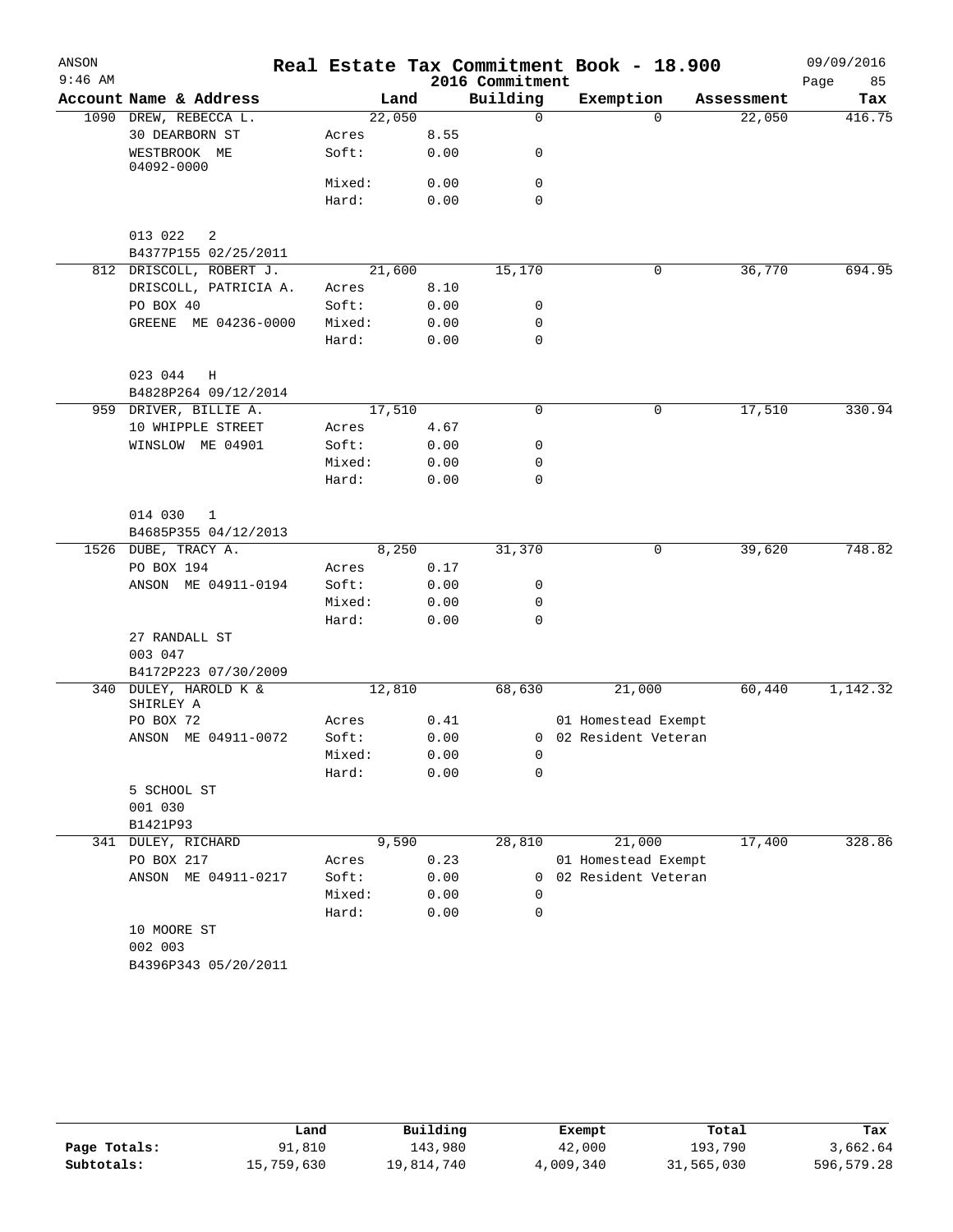| ANSON<br>$9:46$ AM |                                                 |        |       | 2016 Commitment | Real Estate Tax Commitment Book - 18.900 |            | 09/09/2016<br>86<br>Page |
|--------------------|-------------------------------------------------|--------|-------|-----------------|------------------------------------------|------------|--------------------------|
|                    | Account Name & Address                          |        | Land  | Building        | Exemption                                | Assessment | Tax                      |
|                    | 869 DULEY, ROSE A & ROBERT                      | 10,000 |       | 30,930          | 15,000                                   | 25,930     | 490.08                   |
|                    | т                                               |        |       |                 |                                          |            |                          |
|                    | PO BOX 157                                      | Acres  | 0.25  |                 | 01 Homestead Exempt                      |            |                          |
|                    | ANSON ME 04911-0157                             | Soft:  | 0.00  | 0               |                                          |            |                          |
|                    |                                                 | Mixed: | 0.00  | 0               |                                          |            |                          |
|                    |                                                 | Hard:  | 0.00  | 0               |                                          |            |                          |
|                    | 14 THIRD ST<br>001 060                          |        |       |                 |                                          |            |                          |
|                    |                                                 |        |       |                 |                                          |            |                          |
|                    | B3532P150 08/04/2005<br>1203 DUNHAM, KENNETH W. | 22,850 |       | 10,930          | 0                                        | 33,780     | 638.44                   |
|                    | DUNHAM, DIANE L.                                | Acres  | 2.90  |                 |                                          |            |                          |
|                    | 115 INTERVALE ROAD                              | Soft:  | 0.00  | 0               |                                          |            |                          |
|                    | TEMPLE ME 04984                                 | Mixed: | 0.00  | $\mathbf 0$     |                                          |            |                          |
|                    |                                                 | Hard:  | 0.00  | $\mathbf 0$     |                                          |            |                          |
|                    | 132 GREENLEAF RD                                |        |       |                 |                                          |            |                          |
|                    | 013 022 10                                      |        |       |                 |                                          |            |                          |
|                    | B4823P26 08/27/2014                             |        |       |                 |                                          |            |                          |
|                    | 1881 DUNHAM, REBEKAH K                          | 10,500 |       | 0               | 0                                        | 10,500     | 198.45                   |
|                    | 115 INTERVALE RD                                | Acres  | 3.00  |                 |                                          |            |                          |
|                    | TEMPLE ME 04984-0000                            | Soft:  | 0.00  | 0               |                                          |            |                          |
|                    |                                                 | Mixed: | 0.00  | 0               |                                          |            |                          |
|                    |                                                 | Hard:  | 0.00  | 0               |                                          |            |                          |
|                    |                                                 |        |       |                 |                                          |            |                          |
|                    | 013 022 10 A                                    |        |       |                 |                                          |            |                          |
|                    | B3003P193                                       |        |       |                 |                                          |            |                          |
|                    | 345 DUNLAP, EVERETT G &<br>GLENDA A             | 21,250 |       | 108,910         | 15,000                                   | 115,160    | 2,176.52                 |
|                    | 438 SOLON RD                                    | Acres  | 2.50  |                 | 01 Homestead Exempt                      |            |                          |
|                    | NORTH ANSON ME<br>04958-0000                    | Soft:  | 0.00  | 0               |                                          |            |                          |
|                    |                                                 | Mixed: | 0.00  | 0               |                                          |            |                          |
|                    |                                                 | Hard:  | 0.00  | 0               |                                          |            |                          |
|                    | 438 SOLON RD                                    |        |       |                 |                                          |            |                          |
|                    | 024 035<br>$\overline{B}$                       |        |       |                 |                                          |            |                          |
|                    | B1833P177                                       |        |       |                 |                                          |            |                          |
|                    | 153 DUNLAP, EVERETT G &                         | 9,380  |       | 0               | 0                                        | 9,380      | 177.28                   |
|                    | GLENDA A                                        |        |       |                 |                                          |            |                          |
|                    | 438 SOLON RD                                    | Acres  | 18.50 |                 |                                          |            |                          |
|                    | NORTH ANSON ME<br>04958-0000                    | Soft:  | 0.00  | 0               |                                          |            |                          |
|                    |                                                 | Mixed: | 0.00  | 0               |                                          |            |                          |
|                    |                                                 | Hard:  | 0.00  | $\mathbf 0$     |                                          |            |                          |
|                    | 398 SOLON RD                                    |        |       |                 |                                          |            |                          |
|                    | 024 032                                         |        |       |                 |                                          |            |                          |
| 1779               | B4184P326 08/26/2009<br>DUNLAP, EVERETT G &     | 5,470  |       | $\mathbf 0$     | 0                                        |            | 103.38                   |
|                    | GLENDA A                                        |        |       |                 |                                          | 5,470      |                          |
|                    | 438 SOLON RD                                    | Acres  | 12.04 |                 |                                          |            |                          |
|                    | NORTH ANSON ME<br>04958-0000                    | Soft:  | 0.00  | 0               |                                          |            |                          |
|                    |                                                 | Mixed: | 0.00  | 0               |                                          |            |                          |
|                    |                                                 | Hard:  | 0.00  | $\mathbf 0$     |                                          |            |                          |
|                    | SOLON RD                                        |        |       |                 |                                          |            |                          |
|                    | 024 027<br>Α                                    |        |       |                 |                                          |            |                          |
|                    | B4035P222 08/07/2008                            |        |       |                 |                                          |            |                          |

|              | Land       | Building   | Exempt    | Total      | Tax         |
|--------------|------------|------------|-----------|------------|-------------|
| Page Totals: | 79,450     | 150,770    | 30,000    | 200,220    | 3,784.15    |
| Subtotals:   | 15,839,080 | 19,965,510 | 4,039,340 | 31,765,250 | 600, 363.43 |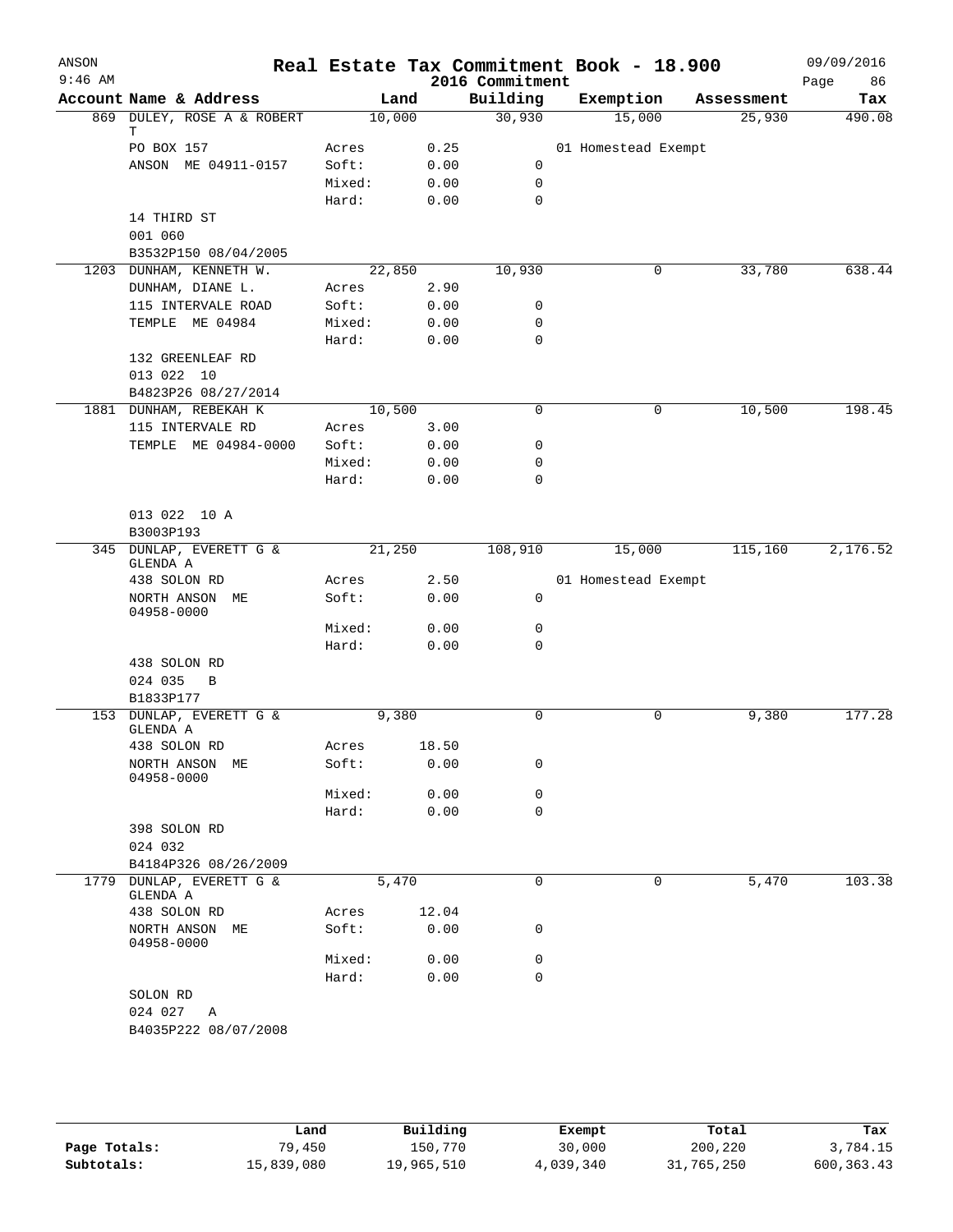| ANSON     |                                            |             |        |                 | Real Estate Tax Commitment Book - 18.900 |            | 09/09/2016 |
|-----------|--------------------------------------------|-------------|--------|-----------------|------------------------------------------|------------|------------|
| $9:46$ AM |                                            |             |        | 2016 Commitment |                                          |            | Page<br>87 |
|           | Account Name & Address                     |             | Land   | Building        | Exemption                                | Assessment | Tax        |
|           | 344 DUNLAP, WENDELL E                      | 33,150      |        | 91,780          | 15,000                                   | 109,930    | 2,077.68   |
|           | 438 SOLON ROAD                             | Acres       | 11.65  |                 | 01 Homestead Exempt                      |            |            |
|           | NORTH ANSON ME<br>04958-0000               | Soft:       | 0.00   | 0               |                                          |            |            |
|           |                                            | Mixed:      | 0.00   | 0               |                                          |            |            |
|           |                                            | Hard:       | 0.00   | $\mathbf 0$     |                                          |            |            |
|           | 374 SOLON RD                               |             |        |                 |                                          |            |            |
|           | 024 027                                    |             |        |                 |                                          |            |            |
|           | B2852P133                                  |             |        |                 |                                          |            |            |
|           | 709 DUNLAP, WENDELL E.                     | 2,020       |        | $\mathbf 0$     | $\mathbf 0$                              | 2,020      | 38.18      |
|           | 438 SOLON RD                               | Acres       | 11.60  |                 |                                          |            |            |
|           | NORTH ANSON ME<br>04958-0000               | Soft:       | 0.00   | $\mathbf 0$     |                                          |            |            |
|           |                                            | Mixed:      | 5.00   | 825             |                                          |            |            |
|           |                                            | Hard:       | 6.60   | 1,195           |                                          |            |            |
|           |                                            | TREE GROWTH |        |                 |                                          |            |            |
|           | 024 038                                    |             |        |                 |                                          |            |            |
|           | B4735P215 11/22/2013                       |             |        |                 |                                          |            |            |
|           | 1884 DUNLAP, WENDELL E.                    | 25,210      |        | $\mathbf 0$     | 0                                        | 25,210     | 476.47     |
|           | 438 SOLON RD                               | Acres       | 120.80 |                 |                                          |            |            |
|           | NORTH ANSON ME<br>04958-0000               | Soft:       | 11.00  | 1,320           |                                          |            |            |
|           |                                            | Mixed:      | 46.00  | 7,590           |                                          |            |            |
|           |                                            | Hard:       | 60.20  | 10,896          |                                          |            |            |
|           |                                            | TREE GROWTH |        |                 |                                          |            |            |
|           | 024 031 A                                  |             |        |                 |                                          |            |            |
|           | B4735P215 11/22/2013                       |             |        |                 |                                          |            |            |
|           | 353 DUNLAP, WENDELL E.                     | 18,550      |        | 29,650          | 0                                        | 48,200     | 910.98     |
|           | 438 SOLON RD                               | Acres       | 0.86   |                 |                                          |            |            |
|           | NORTH ANSON ME<br>04958-0000               | Soft:       | 0.00   | 0               |                                          |            |            |
|           |                                            | Mixed:      | 0.00   | 0               |                                          |            |            |
|           |                                            | Hard:       | 0.00   | 0               |                                          |            |            |
|           | 390 SOLON RD                               |             |        |                 |                                          |            |            |
|           | 024 027<br>$\overline{B}$                  |             |        |                 |                                          |            |            |
|           | B4070P105 11/04/2008                       |             |        |                 |                                          |            |            |
|           | 917 DUNN, SCOTT E.                         | 24,700      |        | 14,500          | 0                                        | 39,200     | 740.88     |
|           | 46 BEAVER DAM RD                           | Acres       | 11.20  |                 |                                          |            |            |
|           | NORTH ANSON ME<br>04958-0000               | Soft:       | 0.00   | 0               |                                          |            |            |
|           |                                            | Mixed:      | 0.00   | 0               |                                          |            |            |
|           |                                            | Hard:       | 0.00   | 0               |                                          |            |            |
|           | 46 BEAVER DAM RD<br>015 043<br>$\mathbf I$ |             |        |                 |                                          |            |            |
|           | B3446P343 02/15/2005                       |             |        |                 |                                          |            |            |
| 1042      | DUNPHY, BONNIE J.                          | 31,500      |        | 51,390          | 0                                        | 82,890     | 1,566.62   |
|           | 126 KENNEBEC RIVER RD                      | Acres       | 10.00  |                 |                                          |            |            |
|           | EMBDEN ME 04958-0000                       | Soft:       | 0.00   | 0               |                                          |            |            |
|           |                                            | Mixed:      | 0.00   | 0               |                                          |            |            |
|           |                                            | Hard:       | 0.00   | 0               |                                          |            |            |
|           | 333 SOLON RD<br>024 026                    |             |        |                 |                                          |            |            |
|           | B3661P9 04/14/2006                         |             |        |                 |                                          |            |            |
|           |                                            |             |        |                 |                                          |            |            |

|              | Land       | Building     | Exempt    | Total      | Tax        |
|--------------|------------|--------------|-----------|------------|------------|
| Page Totals: | 135,130    | 187,320      | 15,000    | 307,450    | 5,810.81   |
| Subtotals:   | 15,974,210 | 20, 152, 830 | 4,054,340 | 32,072,700 | 606,174.24 |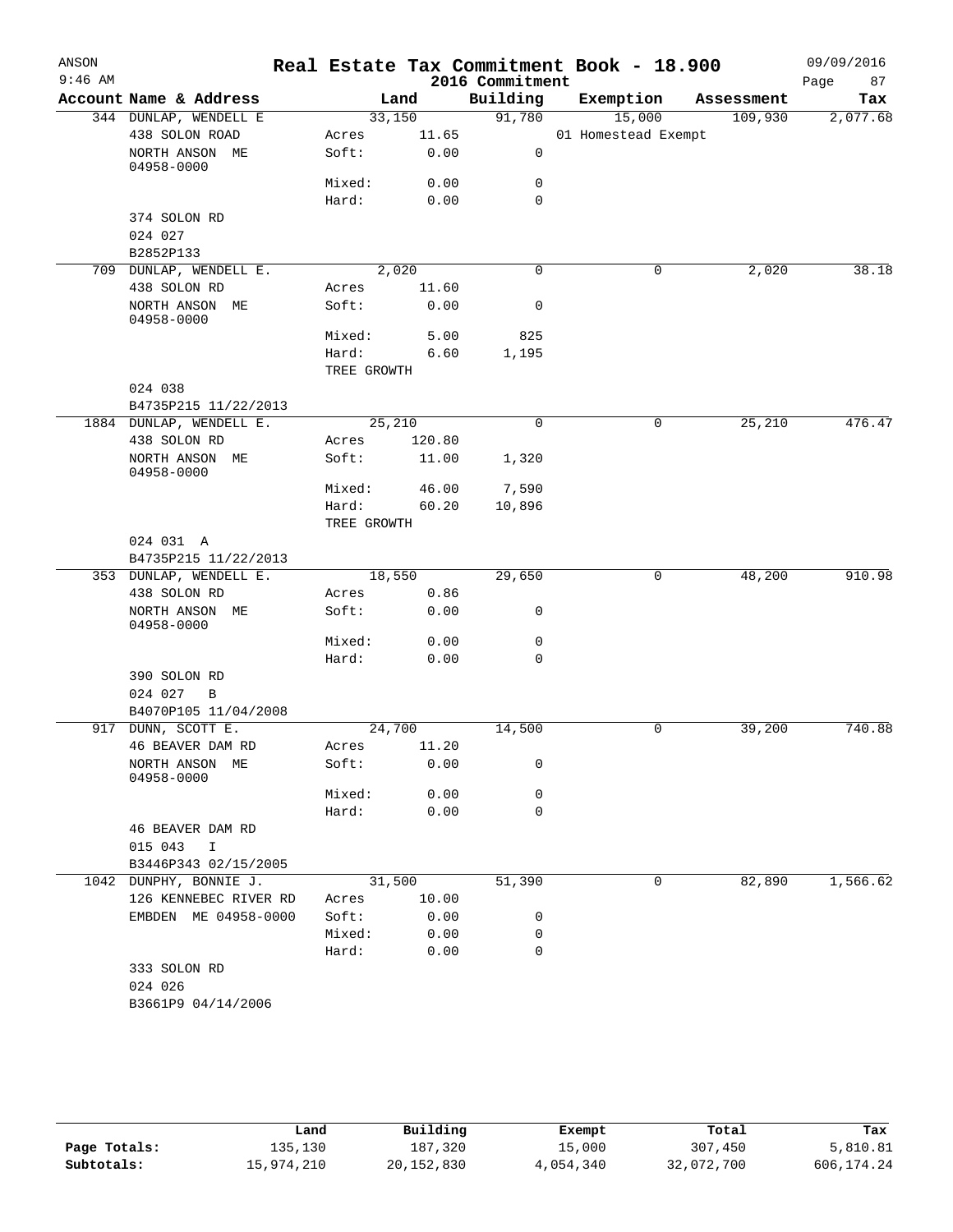| ANSON     |                                           |        |       |                 | Real Estate Tax Commitment Book - 18.900 |            | 09/09/2016 |
|-----------|-------------------------------------------|--------|-------|-----------------|------------------------------------------|------------|------------|
| $9:46$ AM |                                           |        |       | 2016 Commitment |                                          |            | 88<br>Page |
|           | Account Name & Address                    |        | Land  | Building        | Exemption<br>$\Omega$                    | Assessment | Tax        |
|           | 1330 DUNPHY, BRYCE K &<br>TAMERA A        | 36,000 |       | 39,850          |                                          | 75,850     | 1,433.57   |
|           | 34 TOWN FARM RD                           | Acres  | 41.00 |                 |                                          |            |            |
|           | NORTH ANSON ME 04958                      | Soft:  | 0.00  | 0               |                                          |            |            |
|           |                                           | Mixed: | 0.00  | 0               |                                          |            |            |
|           |                                           | Hard:  | 0.00  | $\mathbf 0$     |                                          |            |            |
|           | 33 CLARK RD                               |        |       |                 |                                          |            |            |
|           | 021 009                                   |        |       |                 |                                          |            |            |
|           | B2977P14                                  |        |       |                 |                                          |            |            |
| 908       | DUNPHY, BRYCE K &<br>TAMERA A             | 28,150 |       | 63,290          | 15,000                                   | 76,440     | 1,444.72   |
|           | 34 TOWN FARM RD                           | Acres  | 19.96 |                 | 01 Homestead Exempt                      |            |            |
|           | NORTH ANSON ME 04958                      | Soft:  | 0.00  | 0               |                                          |            |            |
|           |                                           | Mixed: | 0.00  | 0               |                                          |            |            |
|           |                                           | Hard:  | 0.00  | $\mathbf 0$     |                                          |            |            |
|           | 34 TOWN FARM RD                           |        |       |                 |                                          |            |            |
|           | 019 008<br>3                              |        |       |                 |                                          |            |            |
|           | B4125P216 04/23/2009 B4067P111 10/27/2008 |        |       |                 |                                          |            |            |
|           | 346 DUNPHY, GARY                          | 14,000 |       | $\mathbf 0$     | 0                                        | 14,000     | 264.60     |
|           | PO BOX 339                                | Acres  | 2.33  |                 |                                          |            |            |
|           | NORTH ANSON ME<br>04958-0339              | Soft:  | 0.00  | 0               |                                          |            |            |
|           |                                           | Mixed: | 0.00  | $\mathsf{O}$    |                                          |            |            |
|           |                                           | Hard:  | 0.00  | $\mathbf 0$     |                                          |            |            |
|           |                                           |        |       |                 |                                          |            |            |
|           | 017 033<br>B                              |        |       |                 |                                          |            |            |
|           | B1951P246                                 |        |       |                 |                                          |            |            |
|           | 347 DUNPHY, GARY L                        | 30,000 |       | 99,500          | 15,000                                   | 114,500    | 2,164.05   |
|           | PO BOX 339                                | Acres  | 8.50  | $\mathbf 0$     | 01 Homestead Exempt                      |            |            |
|           | NORTH ANSON ME<br>04958-0339              | Soft:  | 0.00  |                 |                                          |            |            |
|           |                                           | Mixed: | 0.00  | 0               |                                          |            |            |
|           |                                           | Hard:  | 0.00  | $\Omega$        |                                          |            |            |
|           | 5 HANNAH'S WAY                            |        |       |                 |                                          |            |            |
|           | 017 031<br>C                              |        |       |                 |                                          |            |            |
|           | B2424P97                                  |        |       |                 |                                          |            |            |
|           | 1419 DUNPHY, GARY L.                      |        | 0     | 9,310           | 0                                        | 9,310      | 175.96     |
|           | PO BOX 339                                |        |       |                 |                                          |            |            |
|           | NORTH ANSON ME<br>04958-0339              |        |       |                 |                                          |            |            |
|           |                                           |        |       |                 |                                          |            |            |
|           |                                           |        |       |                 |                                          |            |            |
|           | 6 HANNAH'S WAY                            |        |       |                 |                                          |            |            |
|           | 017 031<br>ON                             |        |       |                 |                                          |            |            |
| 735       | DUNPHY, TROY & JUDITH                     |        | 7,740 | 0               | $\mathbf 0$                              | 7,740      | 146.29     |
|           | PO BOX 490                                | Acres  | 1.16  |                 |                                          |            |            |
|           | NORTH ANSON ME<br>04958-0490              | Soft:  | 0.00  | 0               |                                          |            |            |
|           |                                           | Mixed: | 0.00  | 0               |                                          |            |            |
|           |                                           | Hard:  | 0.00  | 0               |                                          |            |            |
|           | 008 014<br>B                              |        |       |                 |                                          |            |            |
|           | B2348P172                                 |        |       |                 |                                          |            |            |
|           |                                           |        |       |                 |                                          |            |            |
|           |                                           |        |       |                 |                                          |            |            |

|              | Land       | Building     | Exempt    | Total      | Tax        |
|--------------|------------|--------------|-----------|------------|------------|
| Page Totals: | 115,890    | 211,950      | 30,000    | 297,840    | 5,629.19   |
| Subtotals:   | 16,090,100 | 20, 364, 780 | 4,084,340 | 32,370,540 | 611,803.43 |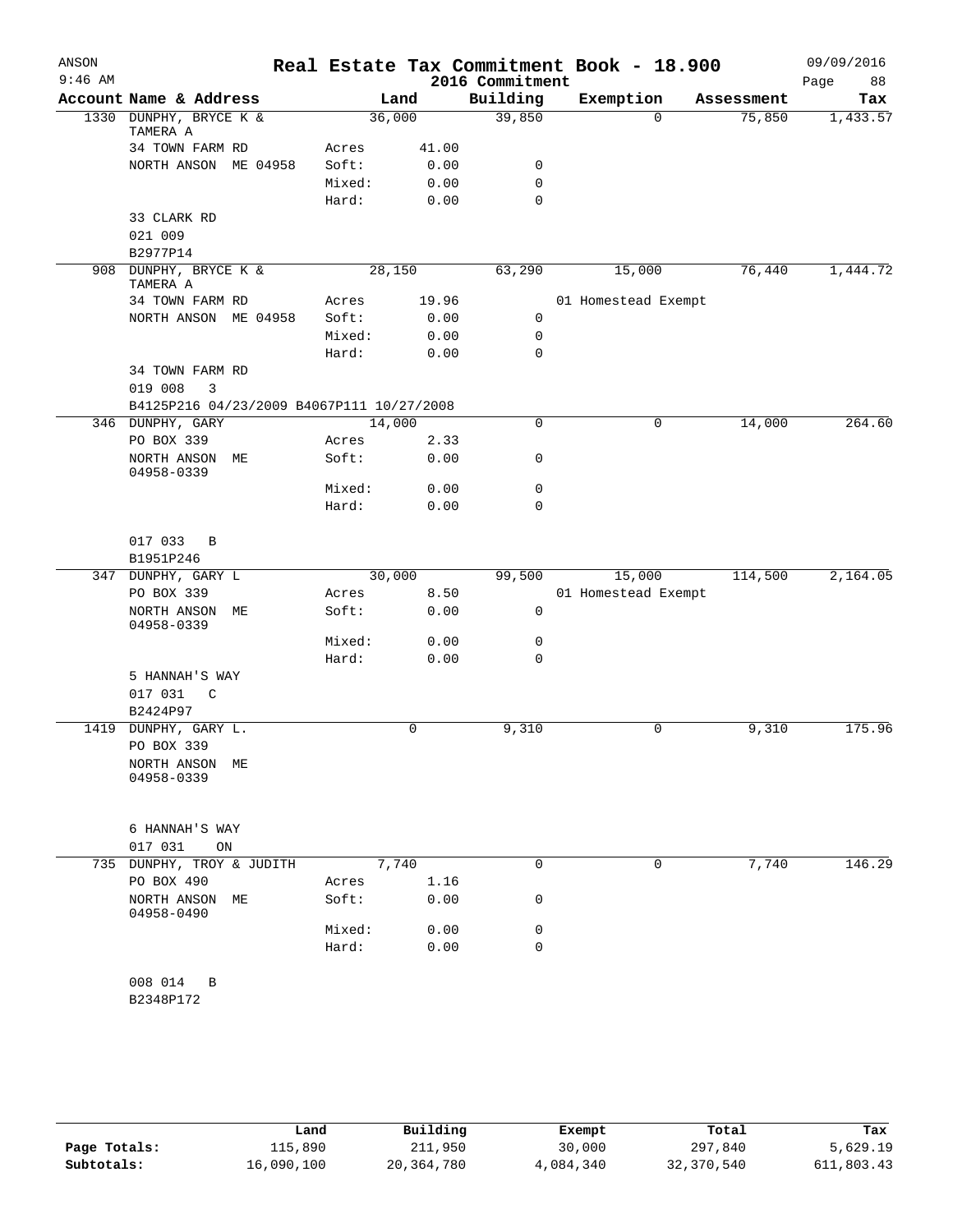| ANSON<br>$9:46$ AM |                                     |        |         |       | 2016 Commitment | Real Estate Tax Commitment Book - 18.900 |            | 09/09/2016<br>89<br>Page |
|--------------------|-------------------------------------|--------|---------|-------|-----------------|------------------------------------------|------------|--------------------------|
|                    | Account Name & Address              |        | Land    |       | Building        | Exemption                                | Assessment | Tax                      |
|                    | 336 DUNPHY, TROY T                  |        | 20, 260 |       | 93,760          | 15,000                                   | 99,020     | 1,871.48                 |
|                    | PO BOX 490                          | Acres  |         |       | 1.17            | 01 Homestead Exempt                      |            |                          |
|                    | NORTH ANSON ME<br>04958-0490        | Soft:  |         | 0.00  | 0               |                                          |            |                          |
|                    |                                     | Mixed: |         | 0.00  | 0               |                                          |            |                          |
|                    |                                     | Hard:  |         | 0.00  | $\mathbf 0$     |                                          |            |                          |
|                    | 71 NORTH MAIN ST                    |        |         |       |                 |                                          |            |                          |
|                    | 006 076                             |        |         |       |                 |                                          |            |                          |
|                    | B2120P259                           |        |         |       |                 |                                          |            |                          |
|                    | 1869 DUNPHY, TROY T & JUDITH 57,120 |        |         |       | 172,330         | 0                                        | 229,450    | 4,336.61                 |
|                    | PO BOX 490                          | Acres  |         | 42.23 |                 |                                          |            |                          |
|                    | NORTH ANSON ME<br>04958-0490        | Soft:  |         | 0.00  | 0               |                                          |            |                          |
|                    |                                     | Mixed: |         | 0.00  | 0               |                                          |            |                          |
|                    |                                     | Hard:  |         | 0.00  | $\mathbf 0$     |                                          |            |                          |
|                    | 56 HANNAH'S WAY<br>017 031<br>B     |        |         |       |                 |                                          |            |                          |
|                    | B4542P299 06/28/2012 B2914P282      |        |         |       |                 |                                          |            |                          |
|                    |                                     |        |         |       | 0               | 0                                        |            | 266.49                   |
|                    | 913 DUNPHY, TROY T & JUDITH<br>R    | 14,100 |         |       |                 |                                          | 14,100     |                          |
|                    | PO BOX 490                          | Acres  |         | 2.40  |                 |                                          |            |                          |
|                    | NORTH ANSON ME<br>04958-0490        | Soft:  |         | 0.00  | 0               |                                          |            |                          |
|                    |                                     | Mixed: |         | 0.00  | 0               |                                          |            |                          |
|                    |                                     | Hard:  |         | 0.00  | $\mathbf 0$     |                                          |            |                          |
|                    | 005 035                             |        |         |       |                 |                                          |            |                          |
|                    | B2348P169                           |        |         |       |                 |                                          |            |                          |
|                    | 923 DUNPHY, TROY T & JUDITH         | 16,750 |         |       | 0               | 0                                        | 16,750     | 316.58                   |
|                    | R                                   |        |         |       |                 |                                          |            |                          |
|                    | PO BOX 490                          | Acres  |         | 8.25  |                 |                                          |            |                          |
|                    | NORTH ANSON ME<br>04958-0490        | Soft:  |         | 0.00  | 0               |                                          |            |                          |
|                    |                                     | Mixed: |         | 0.00  | 0               |                                          |            |                          |
|                    |                                     | Hard:  |         | 0.00  | 0               |                                          |            |                          |
|                    | 005 037                             |        |         |       |                 |                                          |            |                          |
|                    | B2348P169                           |        |         |       |                 |                                          |            |                          |
|                    | 409 DUNPHY, TROY T.                 |        | 8,000   |       | 0               | 0                                        | 8,000      | 151.20                   |
|                    | DUNPHY, JUDITH R.                   | Acres  |         | 0.16  |                 |                                          |            |                          |
|                    | PO BOX 490                          | Soft:  |         | 0.00  | 0               |                                          |            |                          |
|                    | NORTH ANSON ME<br>04958-0000        | Mixed: |         | 0.00  | 0               |                                          |            |                          |
|                    |                                     | Hard:  |         | 0.00  | 0               |                                          |            |                          |
|                    | 75 NORTH MAIN ST                    |        |         |       |                 |                                          |            |                          |
|                    | 006 075                             |        |         |       |                 |                                          |            |                          |
|                    | B4827P54 09/03/2014                 |        |         |       |                 |                                          |            |                          |
|                    | 331 DWYER, LARRY A & SALLY          |        | 20,180  |       | 60,100          | 0                                        | 80,280     | 1,517.29                 |
|                    | Α                                   |        |         |       |                 |                                          |            |                          |
|                    | 149 WARD HILL RD                    | Acres  |         | 1.12  |                 |                                          |            |                          |
|                    | MADISON ME 04950-0000               | Soft:  |         | 0.00  | 0               |                                          |            |                          |
|                    |                                     | Mixed: |         | 0.00  | 0               |                                          |            |                          |
|                    |                                     | Hard:  |         | 0.00  | $\mathbf 0$     |                                          |            |                          |
|                    | 12 SPEAR HILL RD<br>001 099         |        |         |       |                 |                                          |            |                          |
|                    | B1583P75                            |        |         |       |                 |                                          |            |                          |
|                    |                                     |        |         |       |                 |                                          |            |                          |
|                    |                                     |        |         |       |                 |                                          |            |                          |
|                    |                                     |        |         |       |                 |                                          |            |                          |

|              | Land       | Building   | Exempt    | Total      | Tax         |
|--------------|------------|------------|-----------|------------|-------------|
| Page Totals: | 136,410    | 326,190    | 15,000    | 447,600    | 8,459.65    |
| Subtotals:   | 16,226,510 | 20,690,970 | 4,099,340 | 32,818,140 | 620, 263.08 |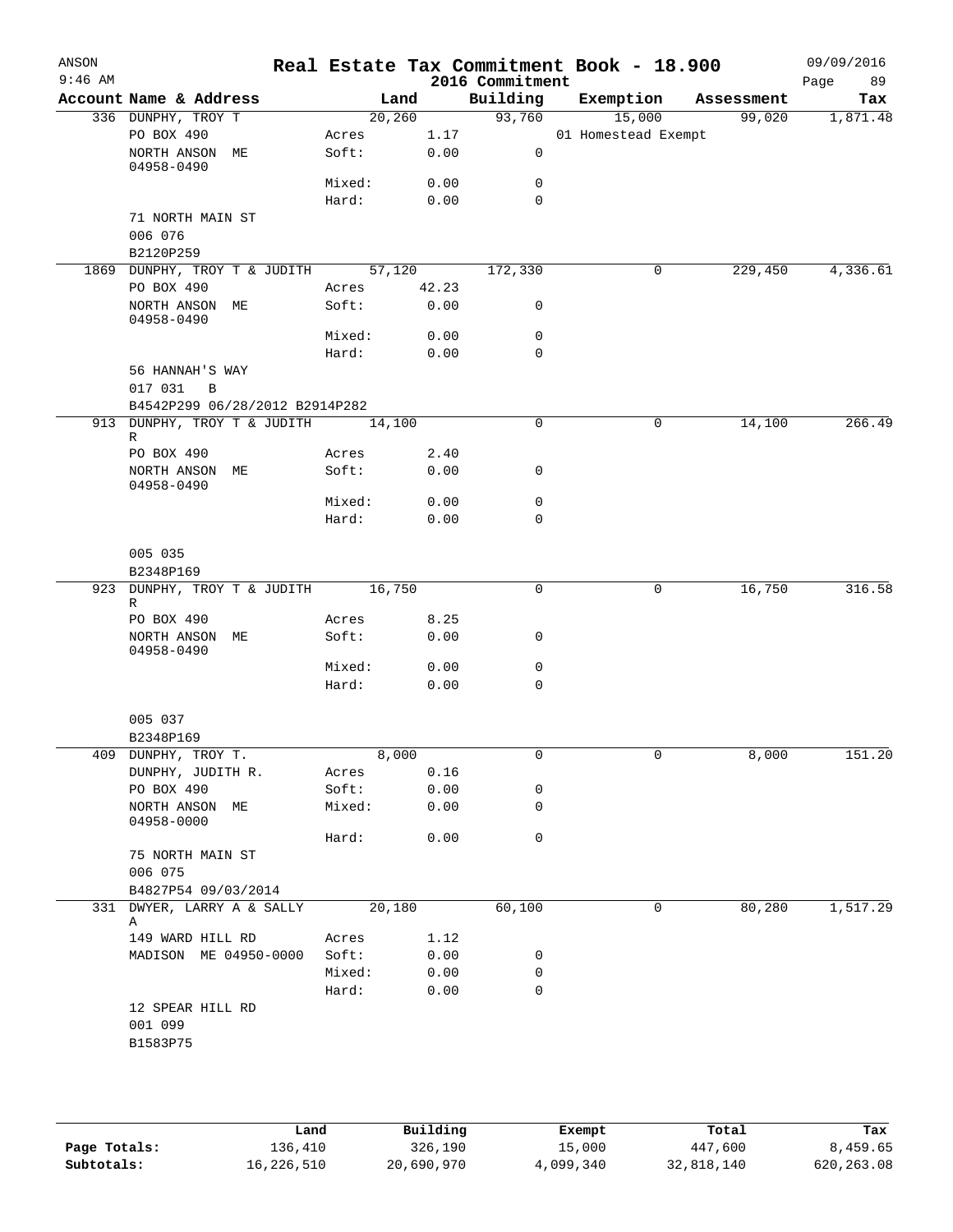| ANSON<br>$9:46$ AM |                                           |            |            | 2016 Commitment | Real Estate Tax Commitment Book - 18.900 |            | 09/09/2016<br>90<br>Page |
|--------------------|-------------------------------------------|------------|------------|-----------------|------------------------------------------|------------|--------------------------|
|                    | Account Name & Address                    | Land       |            | Building        | Exemption                                | Assessment | Tax                      |
|                    | 357 DYER, GARY R & TERRI M                | 10,390     |            | $\mathbf 0$     | $\Omega$                                 | 10,390     | 196.37                   |
|                    | 6 FALL ST                                 | Acres      | 0.75       |                 |                                          |            |                          |
|                    | MADISON ME 04950-0000                     | Soft:      | 0.00       | 0               |                                          |            |                          |
|                    |                                           | Mixed:     | 0.00       | 0               |                                          |            |                          |
|                    |                                           | Hard:      | 0.00       | 0               |                                          |            |                          |
|                    | 001 086                                   |            |            |                 |                                          |            |                          |
|                    | B1548P176                                 |            |            |                 |                                          |            |                          |
|                    | 361 DYER, STAFFORD                        | 16,500     |            | $\mathbf 0$     | 0                                        | 16,500     | 311.85                   |
|                    | 24 EAST HOUGHTON ST                       | Acres      | 4.00       |                 |                                          |            |                          |
|                    | MADISON ME 04950-0000                     | Soft:      | 0.00       | 0               |                                          |            |                          |
|                    |                                           | Mixed:     | 0.00       | 0               |                                          |            |                          |
|                    |                                           | Hard:      | 0.00       | 0               |                                          |            |                          |
|                    |                                           |            |            |                 |                                          |            |                          |
|                    | 015 025                                   |            |            |                 |                                          |            |                          |
|                    | 708 EAGEN, AARON                          | 24,500     |            | 98,280          | 0                                        | 122,780    | 2,320.54                 |
|                    | 41 ELM STREET                             | Acres      | 4.00       |                 |                                          |            |                          |
|                    | NORTH ANSON ME 04958                      | Soft:      | 0.00       | 0               |                                          |            |                          |
|                    |                                           | Mixed:     | 0.00       | 0               |                                          |            |                          |
|                    |                                           | Hard:      | 0.00       | 0               |                                          |            |                          |
|                    | 70 NORTH MAIN ST                          |            |            |                 |                                          |            |                          |
|                    | 006 066                                   |            |            |                 |                                          |            |                          |
|                    | B4861P145 12/16/2014 B3715P258 07/26/2006 |            |            |                 |                                          |            |                          |
| 423                | EAGEN, AARON T.                           | 12,810     |            | 34,640          | 0                                        | 47,450     | 896.81                   |
|                    | 41 ELM STREET                             | Acres      | 0.41       |                 |                                          |            |                          |
|                    | NORTH ANSON ME 04958                      | Soft:      | 0.00       | 0               |                                          |            |                          |
|                    |                                           | Mixed:     | 0.00       | 0               |                                          |            |                          |
|                    |                                           | Hard:      | 0.00       | 0               |                                          |            |                          |
|                    | 15 RANDALL ST                             | B4933P0159 |            |                 |                                          |            |                          |
|                    | 003 050                                   |            |            |                 |                                          |            |                          |
|                    | B4999P349 11/24/2015                      |            |            |                 |                                          |            |                          |
|                    | 752 EARLE, GRACE                          | 10,040     |            | 0               | 0                                        | 10,040     | 189.76                   |
|                    | 7 FAUNCE MOUNTAIN RD                      | Acres      | 0.70       |                 |                                          |            |                          |
|                    | SANDWICH MA 02563-0000                    | Soft:      | 0.00       | 0               |                                          |            |                          |
|                    |                                           | Mixed:     | 0.00       | 0               |                                          |            |                          |
|                    |                                           | Hard:      | 0.00       | 0               |                                          |            |                          |
|                    | FOUR MILE SQUARE RD                       |            |            |                 |                                          |            |                          |
|                    | 020 026<br>D                              |            |            |                 |                                          |            |                          |
|                    | B3302P350 05/06/2004                      |            |            |                 |                                          |            |                          |
|                    | 133 ECCLESTON, WILLIAM C &                | 24,500     |            | 79,840          | 0                                        | 104,340    | 1,972.03                 |
|                    | ECCLESTON, ELAINE M                       | Acres      | 4.00       |                 |                                          |            |                          |
|                    | 224 STUBBLE BROOK RD                      | Soft:      | 0.00       | 0               |                                          |            |                          |
|                    | WEST GREENWICH RI                         | Mixed:     | 0.00       | 0               |                                          |            |                          |
|                    | 02817-0000                                |            |            |                 |                                          |            |                          |
|                    |                                           | Hard:      | 0.00       | 0               |                                          |            |                          |
|                    | 54 HILTON HILL RD                         |            |            |                 |                                          |            |                          |
|                    | 010 014<br>Α                              |            |            |                 |                                          |            |                          |
|                    | B2459P176                                 |            |            |                 |                                          |            |                          |
|                    | 1284 EDELL, EDISON E                      | 25,980     |            | 36,900          | 15,000                                   | 47,880     | 904.93                   |
|                    | C/O RACHEL WENTWORTH                      | Acres      | 2.32       |                 | 01 Homestead Exempt                      |            |                          |
|                    | 116 EASY STREET                           | Soft:      | 0.00       | 0               |                                          |            |                          |
|                    | CANAAN ME 04924-0000                      | Mixed:     | 0.00       | 0               |                                          |            |                          |
|                    |                                           | Hard:      | 0.00       | 0               |                                          |            |                          |
|                    | 26 NEW PORTLAND RD                        |            |            |                 |                                          |            |                          |
|                    | 008 023                                   |            |            |                 |                                          |            |                          |
|                    | B2231P220                                 |            |            |                 |                                          |            |                          |
|                    |                                           |            |            |                 |                                          |            |                          |
|                    | Land                                      |            | Building   |                 | Exempt                                   | Total      | Tax                      |
| Page Totals:       | 124,720                                   |            | 249,660    |                 | 15,000                                   | 359,380    | 6,792.29                 |
| Subtotals:         | 16,351,230                                |            | 20,940,630 |                 | 4,114,340                                | 33,177,520 | 627,055.37               |
|                    |                                           |            |            |                 |                                          |            |                          |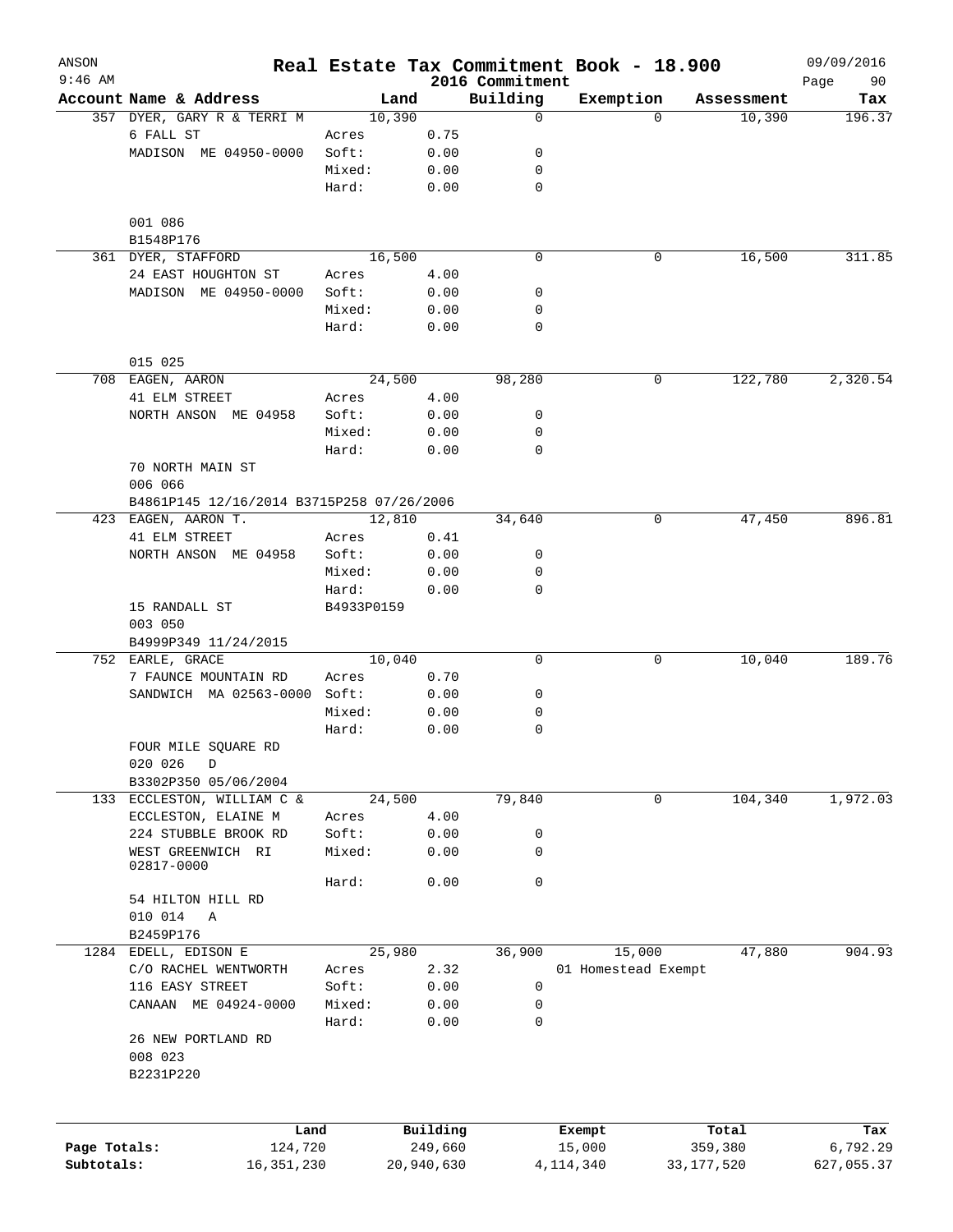| ANSON     |                                                                |                        |             |                                  | Real Estate Tax Commitment Book - 18.900 |            | 09/09/2016 |
|-----------|----------------------------------------------------------------|------------------------|-------------|----------------------------------|------------------------------------------|------------|------------|
| $9:46$ AM |                                                                |                        |             | 2016 Commitment                  |                                          |            | Page<br>91 |
|           | Account Name & Address                                         | Land                   |             | Building                         | Exemption                                | Assessment | Tax        |
|           | 363 EDES, DONALD W. TRUSTEE                                    | 13,420                 |             | 50,040                           | 21,000                                   | 42,460     | 802.49     |
|           | DARRELL W & ELLEANOR A. Acres                                  |                        | 0.45        |                                  | 01 Homestead Exempt                      |            |            |
|           | EDES LIVING TRUST<br>79 EMBDEN POND ROAD                       | Soft:                  | 0.00        |                                  | 0 02 Resident Veteran                    |            |            |
|           | NORTH ANSON ME 04958                                           | Mixed:                 | 0.00        | 0                                |                                          |            |            |
|           |                                                                | Hard:                  | 0.00        | 0                                |                                          |            |            |
|           | 79 EMBDEN POND RD                                              |                        |             | LIFE ESTATE TO DARRELL & ELEANOR |                                          |            |            |
|           | 009 015                                                        |                        |             |                                  |                                          |            |            |
|           | B4840P240 10/09/2014                                           |                        |             |                                  |                                          |            |            |
|           | 1041 EDES, KENNETH F &                                         | 25,480                 |             | 69,400                           | 15,000                                   | 79,880     | 1,509.73   |
|           | HERTLEIN, CHANTELL M                                           | Acres                  | 4.65        |                                  | 01 Homestead Exempt                      |            |            |
|           | 246 HORSEBACK RD                                               | Soft:                  | 0.00        | 0                                |                                          |            |            |
|           | ANSON ME 04911-0000                                            | Mixed:                 | 0.00        | $\Omega$                         |                                          |            |            |
|           |                                                                | Hard:                  | 0.00        | $\Omega$                         |                                          |            |            |
|           | 246 HORSEBACK RD                                               |                        |             |                                  |                                          |            |            |
|           | 015 010<br>D                                                   |                        |             |                                  |                                          |            |            |
|           | B2321P1                                                        |                        |             |                                  |                                          |            |            |
|           | 1594 EDGERLY, DONALD J &                                       | 23,050                 |             | 9,310                            | 0                                        | 32,360     | 611.60     |
|           | CHERYL E<br>PO BOX 5                                           | Acres                  | 5.70        |                                  |                                          |            |            |
|           | LIMERICK ME 04048-0005 Soft:                                   |                        | 0.00        | 0                                |                                          |            |            |
|           |                                                                | Mixed:                 | 0.00        | 0                                |                                          |            |            |
|           |                                                                | Hard:                  | 0.00        | $\Omega$                         |                                          |            |            |
|           | 321 CARRABASSETT RD                                            |                        |             |                                  |                                          |            |            |
|           | 022 029                                                        |                        |             |                                  |                                          |            |            |
|           | B3180P238                                                      |                        |             |                                  |                                          |            |            |
|           | 1804 EDINGTON, LORI ELLEN                                      | 25,700                 | $\mathbf 0$ | 0                                | 25,700                                   | 485.73     |            |
|           | AKA TOZIER                                                     |                        |             |                                  |                                          |            |            |
|           | 5331 HUMBOLDT DRIVE                                            | Acres                  | 85.00       |                                  |                                          |            |            |
|           | ROCKLIN CA 95765                                               | Soft:                  | 6.00        | 720                              |                                          |            |            |
|           |                                                                | Mixed:                 | 66.00       | 10,890                           |                                          |            |            |
|           |                                                                | Hard:                  | 11.00       | 1,991                            |                                          |            |            |
|           |                                                                | TREE GROWTH B4960P0345 |             |                                  |                                          |            |            |
|           | 013 009<br>B4960P345 09/30/2015 B3701P316 05/30/2006 B2594P193 |                        |             |                                  |                                          |            |            |
|           | 1087 EDINGTON, LORI ELLEN                                      | 42,550                 |             | $\Omega$                         | $\Omega$                                 | 42,550     | 804.20     |
|           | AKA TOZIER                                                     |                        |             |                                  |                                          |            |            |
|           | 5331 HUMBOLDT DRIVE                                            | Acres                  | 94.00       |                                  |                                          |            |            |
|           | ROCKLIN CA 95765                                               | Soft:                  | 13.00       | 1,560                            |                                          |            |            |
|           |                                                                | Mixed:                 | 2.00        | 330                              |                                          |            |            |
|           |                                                                | Hard:                  | 60.00       | 10,860                           |                                          |            |            |
|           | FLETCHER RD                                                    | TREE GROWTH B4960P0345 |             |                                  |                                          |            |            |
|           | 013 002                                                        |                        |             |                                  |                                          |            |            |
|           | B4960P345 09/30/2015 B3701P316 05/30/2006 B2594P193            |                        |             |                                  |                                          |            |            |
|           | 365 EDWARDS, JANET                                             | 26,750                 |             | 32,750                           | 15,000                                   | 44,500     | 841.05     |
|           | 858 PEASE HILL RD                                              | Acres                  | 5.50        |                                  | 01 Homestead Exempt                      |            |            |
|           | ANSON ME 04911-0000                                            | Soft:                  | 0.00        | 0                                |                                          |            |            |
|           |                                                                | Mixed:                 | 0.00        | 0                                |                                          |            |            |
|           |                                                                | Hard:                  | 0.00        | 0                                |                                          |            |            |
|           | 858 PEASE HILL RD                                              |                        |             |                                  |                                          |            |            |
|           | 012 015<br>Е                                                   |                        |             |                                  |                                          |            |            |
|           | B1016P210                                                      |                        |             |                                  |                                          |            |            |
|           |                                                                |                        |             |                                  |                                          |            |            |

|              | Land       | Building   | Exempt    | Total        | Tax        |
|--------------|------------|------------|-----------|--------------|------------|
| Page Totals: | 156,950    | 161,500    | 51,000    | 267,450      | 5,054.80   |
| Subtotals:   | 16,508,180 | 21,102,130 | 4,165,340 | 33, 444, 970 | 632,110.17 |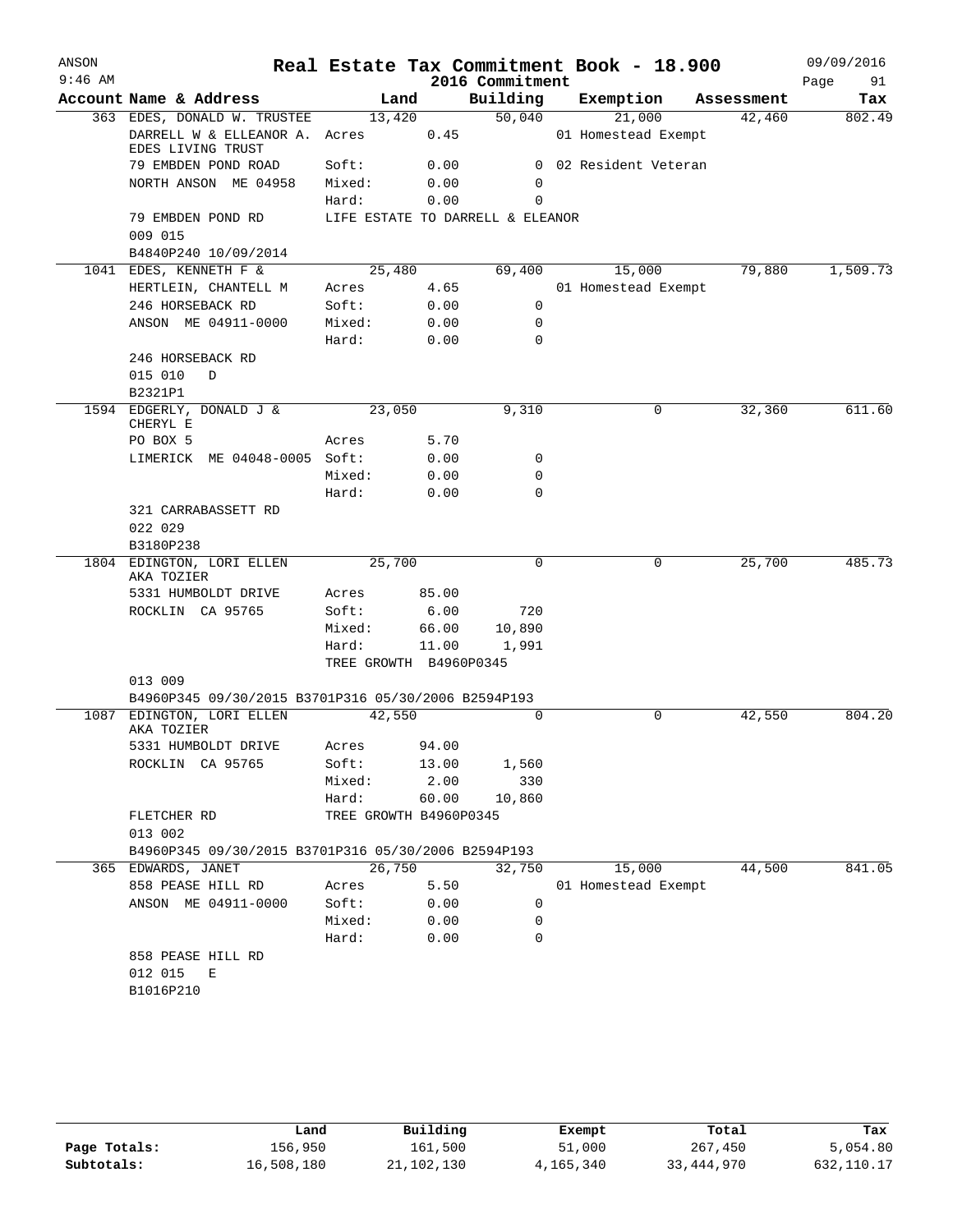| ANSON<br>$9:46$ AM |                                |                |              | 2016 Commitment | Real Estate Tax Commitment Book - 18.900 |            | 09/09/2016<br>Page<br>92 |
|--------------------|--------------------------------|----------------|--------------|-----------------|------------------------------------------|------------|--------------------------|
|                    | Account Name & Address         | Land           |              | Building        | Exemption                                | Assessment | Tax                      |
|                    | 144 ELA, DAVID C.              | 22,060         |              | 72,210          | 15,000                                   | 79,270     | 1,498.20                 |
|                    | 51 PARKWOODS DRIVE             | Acres          | 2.37         |                 | 01 Homestead Exempt                      |            |                          |
|                    | ANSON ME 04911                 | Soft:          | 0.00         | 0               |                                          |            |                          |
|                    |                                | Mixed:         | 0.00         | 0               |                                          |            |                          |
|                    |                                | Hard:          | 0.00         | $\mathbf 0$     |                                          |            |                          |
|                    | 51 Parkwoods Drive             |                |              |                 |                                          |            |                          |
|                    | 010 007<br>6                   |                |              |                 |                                          |            |                          |
|                    | B4609P119 12/17/2012           |                |              |                 |                                          |            |                          |
| 1587               | ELLIS, ALLEN J. &              | 43,500         |              | 111,260         | 0                                        | 154,760    | 2,924.96                 |
|                    | LUCE, JAMIE L.                 | Acres          | 23.00        |                 |                                          |            |                          |
|                    | 25 GREENLEAF ROAD              | Soft:          | 0.00         | 0               |                                          |            |                          |
|                    | ANSON ME 04911-3407            | Mixed:         | 0.00         | 0               |                                          |            |                          |
|                    |                                | Hard:          | 0.00         | $\mathbf 0$     |                                          |            |                          |
|                    | 25 GREENLEAF RD                |                |              |                 |                                          |            |                          |
|                    | 013 013<br>Α                   |                |              |                 |                                          |            |                          |
|                    | B4410P150 06/01/2010           |                |              |                 |                                          |            |                          |
| 371                | ELLIS, EDWARD G &              | 20,650         |              | 74,090          | 15,000                                   | 79,740     | 1,507.09                 |
|                    | PRISCILLA<br>PO BOX 275        |                |              |                 |                                          |            |                          |
|                    | NORTH ANSON ME                 | Acres<br>Soft: | 1.43<br>0.00 | 0               | 01 Homestead Exempt                      |            |                          |
|                    | 04958-0275                     |                |              |                 |                                          |            |                          |
|                    |                                | Mixed:         | 0.00         | 0               |                                          |            |                          |
|                    |                                | Hard:          | 0.00         | $\mathbf 0$     |                                          |            |                          |
|                    | 40 EMBDEN POND RD              |                |              |                 |                                          |            |                          |
|                    | 009 013                        |                |              |                 |                                          |            |                          |
|                    | B821P512                       |                |              |                 |                                          |            |                          |
| 854                | EMERY, BRIAN I & BRANDI<br>Α   | 10,580         |              | 47,530          | 15,000                                   | 43,110     | 814.78                   |
|                    | PO BOX 204                     | Acres          | 0.28         |                 | 01 Homestead Exempt                      |            |                          |
|                    | ANSON ME 04911-0204            | Soft:          | 0.00         | 0               |                                          |            |                          |
|                    |                                | Mixed:         | 0.00         | 0               |                                          |            |                          |
|                    |                                | Hard:          | 0.00         | 0               |                                          |            |                          |
|                    | 51 SPEAR HILL RD               |                |              |                 |                                          |            |                          |
|                    | 003 020                        |                |              |                 |                                          |            |                          |
|                    | B3689P9 06/02/2006             |                |              |                 |                                          |            |                          |
| 373                | EMERY, CHARLES H &<br>MARTHA K | 29,760         |              | 56,880          | 21,000                                   | 65,640     | 1,240.60                 |
|                    | 323 FOUR MILE SQUARE RD Acres  |                | 8.26         |                 | 01 Homestead Exempt                      |            |                          |
|                    | ANSON ME 04911-0000            | Soft:          | 0.00         | 0               | 04 Non-resident Veteran                  |            |                          |
|                    |                                | Mixed:         | 0.00         | $\Omega$        |                                          |            |                          |
|                    |                                | Hard:          | 0.00         | 0               |                                          |            |                          |
|                    | 323 FOUR MILE SQUARE RD        |                |              |                 |                                          |            |                          |
|                    | 021 016<br>1                   |                |              |                 |                                          |            |                          |
|                    | 374 ERICKSON, CHRISTOPHER      | 26,300         |              | 73,540          | 15,000                                   | 84,840     | 1,603.48                 |
|                    | PO BOX 342                     | Acres          | 5.20         |                 | 01 Homestead Exempt                      |            |                          |
|                    | ANSON ME 04911-0342            | Soft:          | 0.00         | 0               |                                          |            |                          |
|                    |                                | Mixed:         | 0.00         | 0               |                                          |            |                          |
|                    |                                | Hard:          | 0.00         | 0               |                                          |            |                          |
|                    | 209 FOUR MILE SQUARE RD        |                |              |                 |                                          |            |                          |
|                    | 021 009<br>4                   |                |              |                 |                                          |            |                          |
|                    | B1354P202                      |                |              |                 |                                          |            |                          |
|                    |                                |                |              |                 |                                          |            |                          |

|              | Land       | Building   | Exempt    | Total      | Tax        |
|--------------|------------|------------|-----------|------------|------------|
| Page Totals: | 152,850    | 435,510    | 81,000    | 507,360    | 9,589.11   |
| Subtotals:   | 16,661,030 | 21,537,640 | 4,246,340 | 33,952,330 | 641,699.28 |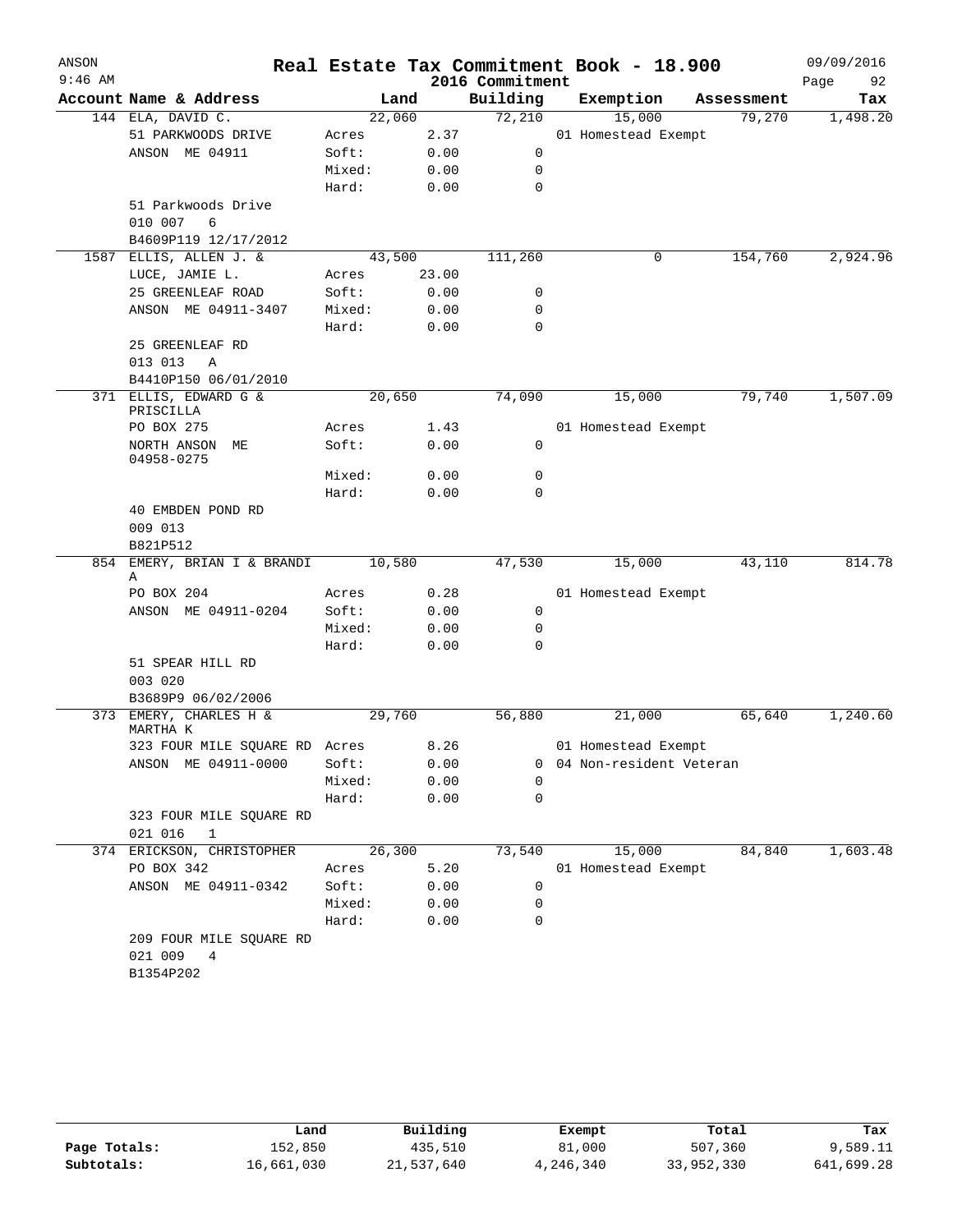| ANSON<br>$9:46$ AM |                                       |                 |                     | 2016 Commitment | Real Estate Tax Commitment Book - 18.900 |                  |            | 09/09/2016<br>93 |
|--------------------|---------------------------------------|-----------------|---------------------|-----------------|------------------------------------------|------------------|------------|------------------|
|                    | Account Name & Address                |                 | Land                | Building        | Exemption                                |                  | Assessment | Page<br>Tax      |
|                    | 85 ESTES, RICHARD E.                  | 21,500          |                     | 57,880          |                                          | 0                | 79,380     | 1,500.28         |
|                    | 358 VALLEY RD                         | Acres           | 2.00                |                 |                                          |                  |            |                  |
|                    | ANSON ME 04911                        | Soft:           | 0.00                | 0               |                                          |                  |            |                  |
|                    |                                       | Mixed:          | 0.00                | $\mathbf 0$     |                                          |                  |            |                  |
|                    |                                       | Hard:           | 0.00                | $\mathbf 0$     |                                          |                  |            |                  |
|                    | 358 VALLEY RD                         |                 |                     |                 |                                          |                  |            |                  |
|                    | 018 039<br>C                          |                 |                     |                 |                                          |                  |            |                  |
|                    | B4720P298 10/08/2013                  |                 |                     |                 |                                          |                  |            |                  |
|                    | 376 ESTY, HENRY A & BETTY A           | 45,500          |                     | 85,370          | 15,000                                   |                  | 115,870    | 2,189.94         |
|                    | 469 CAMPGROUND RD                     | Acres           | 27.00               |                 | 01 Homestead Exempt                      |                  |            |                  |
|                    | NORTH ANSON ME<br>04958-0000          | Soft:           | 0.00                | 0               |                                          |                  |            |                  |
|                    |                                       | Mixed:          | 0.00                | $\mathbf 0$     |                                          |                  |            |                  |
|                    |                                       | Hard:           | 0.00                | $\mathbf 0$     |                                          |                  |            |                  |
|                    | 469 CAMPGROUND RD                     |                 |                     |                 |                                          |                  |            |                  |
|                    | 018 013<br>BC                         |                 |                     |                 |                                          |                  |            |                  |
|                    | B1375P300                             |                 |                     |                 |                                          |                  |            |                  |
|                    | 1098 ESTY, HENRY A & BETTY A          | 1,200           |                     | $\mathbf 0$     |                                          | 0                | 1,200      | 22.68            |
|                    | 469 CAMPGROUND RD                     | Acres           | 0.25                |                 |                                          |                  |            |                  |
|                    | NORTH ANSON ME 04958                  | Soft:           | 0.00                | 0               |                                          |                  |            |                  |
|                    |                                       | Mixed:          | 0.00                | $\mathbf 0$     |                                          |                  |            |                  |
|                    |                                       | Hard:           | 0.00                | $\mathbf 0$     |                                          |                  |            |                  |
|                    | 473 CAMPGROUND RD                     |                 |                     |                 |                                          |                  |            |                  |
|                    | 018 013                               |                 |                     |                 |                                          |                  |            |                  |
|                    | B3758P97 07/31/2006                   |                 |                     |                 |                                          |                  |            |                  |
|                    | 43 EUGENE HUTCHINS ESTATE             | 25,430          |                     | 38,370          |                                          | 0                | 63,800     | 1,205.82         |
|                    | 96 CAMPGROUND RD                      | Acres           | 4.62                |                 |                                          |                  |            |                  |
|                    | NORTH ANSON ME 04958                  | Soft:           | 0.00                | 0               |                                          |                  |            |                  |
|                    |                                       | Mixed:          | 0.00                | $\mathbf 0$     |                                          |                  |            |                  |
|                    |                                       | Hard:           | 0.00                | $\mathbf 0$     |                                          |                  |            |                  |
|                    | 96 CAMPGROUND RD                      |                 |                     |                 |                                          |                  |            |                  |
|                    | 015 036<br>7                          |                 |                     |                 |                                          |                  |            |                  |
|                    | B1294P237                             |                 |                     |                 |                                          |                  |            |                  |
|                    | 1300 EVANS, WALTER E                  | 27,970          |                     | 7,270           | 15,000                                   |                  | 20,240     | 382.54           |
|                    | PO BOX 220                            | Acres           | 6.47                |                 | 01 Homestead Exempt                      |                  |            |                  |
|                    | ANSON ME 04911-0220                   | Soft:           | 0.00                | $\mathbf 0$     |                                          |                  |            |                  |
|                    |                                       | Mixed:          | 0.00                | 0               |                                          |                  |            |                  |
|                    |                                       | Hard:           | 0.00                | 0               |                                          |                  |            |                  |
|                    | 1203 VALLEY RD                        |                 |                     |                 |                                          |                  |            |                  |
|                    | 020 027<br>$\, {\bf B}$               |                 |                     |                 |                                          |                  |            |                  |
|                    | B3059P242                             |                 |                     |                 |                                          |                  |            |                  |
|                    | 383 EVERETT, LEVI ESTATE OF           | 23,000          |                     | 3,500           |                                          | 0                | 26,500     | 500.85           |
|                    | C/O JOSEPH A. EVERETT                 | Acres           | 3.00                |                 |                                          |                  |            |                  |
|                    | 4423 SIMPSON CT. NW                   | Soft:           | 0.00                | 0               |                                          |                  |            |                  |
|                    | KENNESAW GA 30144-0000                | Mixed:          | 0.00                | $\mathbf 0$     |                                          |                  |            |                  |
|                    |                                       | Hard:           | 0.00                | $\mathbf 0$     |                                          |                  |            |                  |
|                    | 50 VALLEY RD                          |                 |                     |                 |                                          |                  |            |                  |
|                    | 018 024 & 25                          |                 |                     |                 |                                          |                  |            |                  |
|                    | B819P610                              |                 |                     |                 |                                          |                  |            |                  |
|                    | 384 EVERETT, MICHAEL<br>41 HILLTOP RD | 14,420          |                     | 19,630          | 15,000                                   |                  | 19,050     | 360.05           |
|                    |                                       | Acres           | 0.52<br>0.00        |                 | 01 Homestead Exempt                      |                  |            |                  |
|                    | ANSON ME 04911-3358                   | Soft:<br>Mixed: | 0.00                | 0<br>0          |                                          |                  |            |                  |
|                    |                                       | Hard:           | 0.00                | 0               |                                          |                  |            |                  |
|                    | 41 HILLTOP RD                         |                 |                     |                 |                                          |                  |            |                  |
|                    | 003 014                               |                 |                     |                 |                                          |                  |            |                  |
|                    | B1004P43                              |                 |                     |                 |                                          |                  |            |                  |
|                    |                                       |                 |                     |                 |                                          |                  |            |                  |
|                    |                                       |                 |                     |                 |                                          |                  |            |                  |
| Page Totals:       | Land<br>159,020                       |                 | Building<br>212,020 |                 | Exempt<br>45,000                         | Total<br>326,040 |            | Tax<br>6,162.16  |
| Subtotals:         | 16,820,050                            |                 | 21,749,660          |                 | 4,291,340                                | 34, 278, 370     |            | 647,861.44       |
|                    |                                       |                 |                     |                 |                                          |                  |            |                  |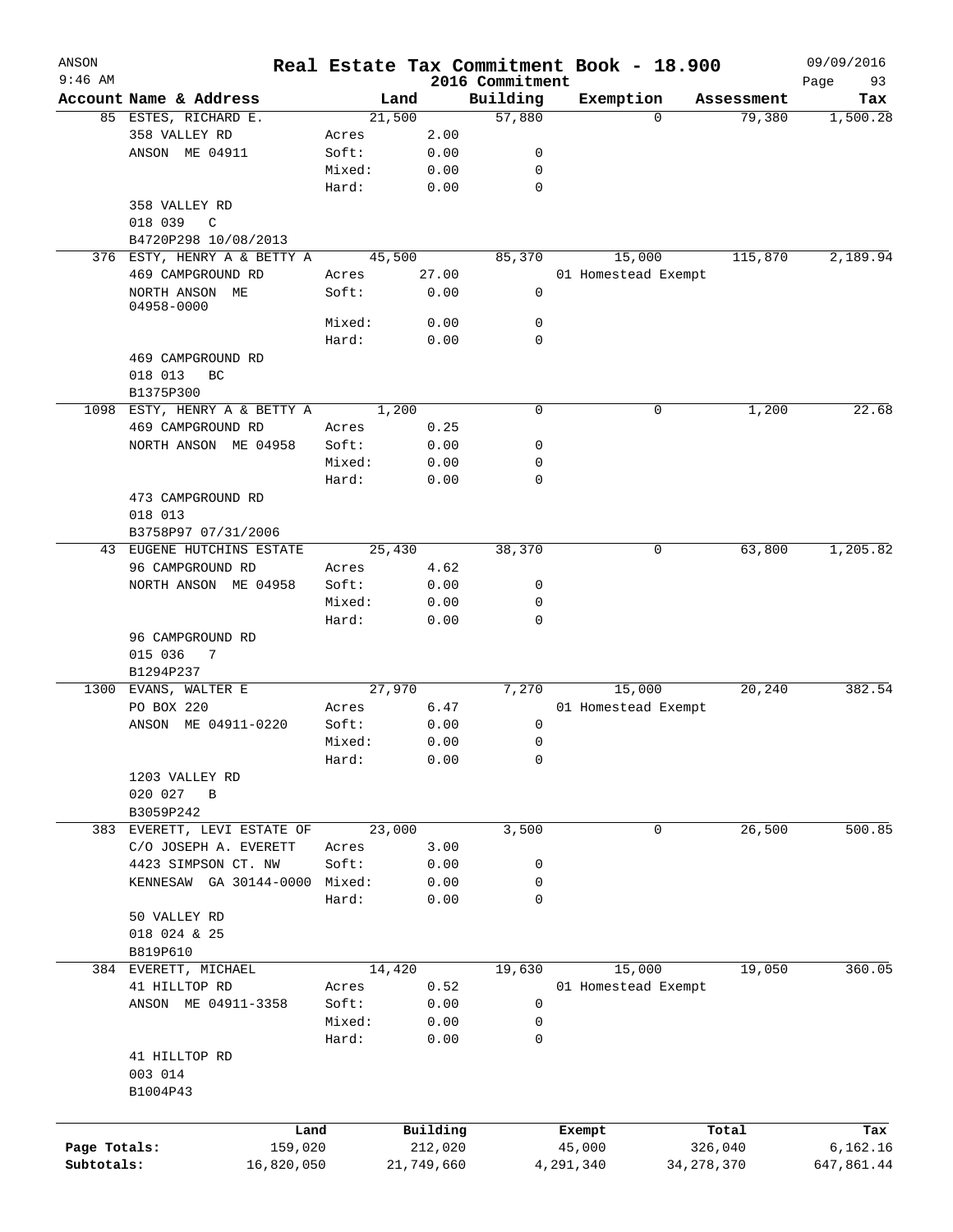| ANSON     |                                    |        |        |       |                 | Real Estate Tax Commitment Book - 18.900 |            | 09/09/2016 |
|-----------|------------------------------------|--------|--------|-------|-----------------|------------------------------------------|------------|------------|
| $9:46$ AM |                                    |        |        |       | 2016 Commitment |                                          |            | Page<br>94 |
|           | Account Name & Address             |        | Land   |       | Building        | Exemption                                | Assessment | Tax        |
|           | 1457 EVERETT, STEVEN A             |        | 9,060  |       | 0               | $\Omega$                                 | 9,060      | 171.23     |
|           | PO BOX 198                         | Acres  |        | 0.57  |                 |                                          |            |            |
|           | ANSON ME 04911-0198                | Soft:  |        | 0.00  | 0               |                                          |            |            |
|           |                                    | Mixed: |        | 0.00  | 0               |                                          |            |            |
|           |                                    | Hard:  |        | 0.00  | 0               |                                          |            |            |
|           | 003 008                            |        |        |       |                 |                                          |            |            |
|           | B2355P45                           |        |        |       |                 |                                          |            |            |
|           | 388 EVERETT, STEVEN A              |        | 23,300 |       | 105,630         | 15,000                                   | 113,930    | 2,153.28   |
|           | PO BOX 198                         | Acres  |        | 3.20  |                 | 01 Homestead Exempt                      |            |            |
|           | ANSON ME 04911-0198                | Soft:  |        | 0.00  | 0               |                                          |            |            |
|           |                                    | Mixed: |        | 0.00  | 0               |                                          |            |            |
|           |                                    | Hard:  |        | 0.00  | 0               |                                          |            |            |
|           | 54 SPEAR HILL RD                   |        |        |       |                 |                                          |            |            |
|           | 003 007<br>B                       |        |        |       |                 |                                          |            |            |
|           | B2168P52                           |        |        |       |                 |                                          |            |            |
|           | 378 EVERETT, STEVEN A              |        | 48,620 |       | 0               | 0                                        | 48,620     | 918.92     |
|           | PO BOX 198                         | Acres  |        | 63.14 |                 |                                          |            |            |
|           | ANSON ME 04911-0198                | Soft:  |        | 0.00  | 0               |                                          |            |            |
|           |                                    | Mixed: |        | 0.00  | 0               |                                          |            |            |
|           |                                    | Hard:  |        | 0.00  | 0               |                                          |            |            |
|           | 010 007                            |        |        |       |                 |                                          |            |            |
|           | B1504P85                           |        |        |       |                 |                                          |            |            |
|           | 389 EVERETT, STEVEN A              |        | 7,940  |       | 47,420          | 0                                        | 55,360     | 1,046.30   |
|           | ANSON COIN LAUNDRY                 | Acres  |        | 0.07  |                 |                                          |            |            |
|           | PO BOX 198                         | Soft:  |        | 0.00  | 0               |                                          |            |            |
|           | ANSON ME 04911-0198                | Mixed: |        | 0.00  | 0               |                                          |            |            |
|           |                                    | Hard:  |        | 0.00  | 0               |                                          |            |            |
|           | 49 MAIN ST                         |        |        |       |                 |                                          |            |            |
|           | 001 098                            |        |        |       |                 |                                          |            |            |
|           | B2168P52                           |        |        |       |                 |                                          |            |            |
| 382       | EVERETT, STEVEN A.,                |        | 27,800 |       | 113,040         | 0                                        | 140,840    | 2,661.88   |
|           | TRUSTEE                            |        |        |       |                 |                                          |            |            |
|           | PO BOX 198                         | Acres  |        | 6.80  |                 |                                          |            |            |
|           | ANSON ME 04911-0198                | Soft:  |        | 0.00  | 0               |                                          |            |            |
|           |                                    | Mixed: |        | 0.00  | 0               |                                          |            |            |
|           |                                    | Hard:  |        | 0.00  | 0               |                                          |            |            |
|           | 61 HILLTOP RD                      |        |        |       |                 |                                          |            |            |
|           | 004 027                            |        |        |       |                 |                                          |            |            |
|           | B4647P93 04/09/2013                |        |        |       |                 |                                          |            |            |
|           | 145 EVERETT, STEVEN A.,<br>TRUSTEE |        | 23,830 |       | 0               | 0                                        | 23,830     | 450.39     |
|           | PO BOX 198                         | Acres  |        | 10.33 |                 |                                          |            |            |
|           | ANSON ME 04911-0198                | Soft:  |        | 0.00  | 0               |                                          |            |            |
|           |                                    | Mixed: |        | 0.00  | 0               |                                          |            |            |
|           |                                    | Hard:  |        | 0.00  | $\Omega$        |                                          |            |            |
|           | 010 040<br>1                       |        |        |       |                 |                                          |            |            |
|           | B4647P93 04/09/2013                |        |        |       |                 |                                          |            |            |

|              | Land       | Building   | Exempt    | Total      | Tax         |
|--------------|------------|------------|-----------|------------|-------------|
| Page Totals: | 140,550    | 266,090    | 15,000    | 391,640    | .402.00     |
| Subtotals:   | 16,960,600 | 22,015,750 | 4,306,340 | 34,670,010 | 655, 263.44 |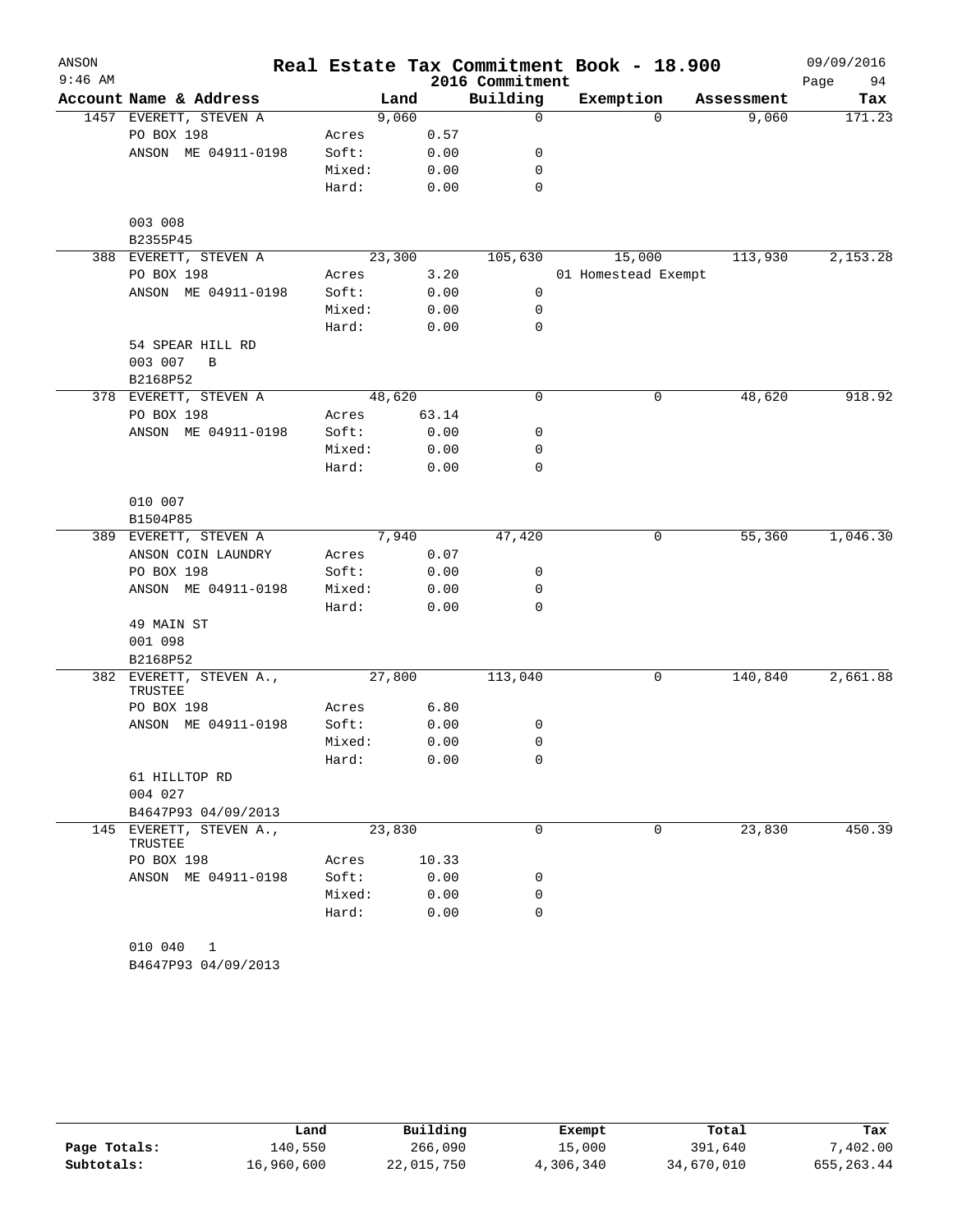| ANSON     |                                   |          |        |       |                             | Real Estate Tax Commitment Book - 18.900 |                     | 09/09/2016    |
|-----------|-----------------------------------|----------|--------|-------|-----------------------------|------------------------------------------|---------------------|---------------|
| $9:46$ AM | Account Name & Address            |          | Land   |       | 2016 Commitment<br>Building | Exemption                                |                     | 95<br>Page    |
|           | 147 EVERETT, STEVEN A.,           |          | 7,780  |       | $\mathbf 0$                 | $\Omega$                                 | Assessment<br>7,780 | Tax<br>147.04 |
|           | TRUSTEE                           |          |        |       |                             |                                          |                     |               |
|           | PO BOX 198                        | Acres    |        | 0.42  |                             |                                          |                     |               |
|           | ANSON ME 04911-0198               | Soft:    |        | 0.00  | 0                           |                                          |                     |               |
|           |                                   | Mixed:   |        | 0.00  | $\mathbf 0$                 |                                          |                     |               |
|           |                                   | Hard:    |        | 0.00  | $\mathbf 0$                 |                                          |                     |               |
|           | 002 032                           |          |        |       |                             |                                          |                     |               |
|           | B4647P93 04/09/2013               |          |        |       |                             |                                          |                     |               |
|           | 387 EVERLITH, RONALD              |          | 25,700 |       | 33,610                      | 15,000                                   | 44,310              | 837.46        |
|           | PO BOX 382                        | Acres    |        | 4.80  |                             | 01 Homestead Exempt                      |                     |               |
|           | ANSON ME 04911-0382               | Soft:    |        | 0.00  | $\mathbf 0$                 |                                          |                     |               |
|           |                                   | Mixed:   |        | 0.00  | $\mathbf 0$                 |                                          |                     |               |
|           |                                   | Hard:    |        | 0.00  | $\mathbf 0$                 |                                          |                     |               |
|           | 230 SPENCER RD                    |          |        |       |                             |                                          |                     |               |
|           | 020 009<br>$\mathbf F$            |          |        |       |                             |                                          |                     |               |
|           | B1997P212                         |          |        |       |                             |                                          |                     |               |
|           | 390 FAGERQUIST, HELENE            |          | 49,200 |       | 68,140                      | 0                                        | 117,340             | 2, 217.73     |
|           | 7622 STAMPEDE DR                  | Acres    |        | 34.40 |                             |                                          |                     |               |
|           | COLORADO SPRINGS CO<br>80920-3717 | Soft:    |        | 0.00  | 0                           |                                          |                     |               |
|           |                                   | Mixed:   |        | 0.00  | 0                           |                                          |                     |               |
|           |                                   | Hard:    |        | 0.00  | $\mathbf 0$                 |                                          |                     |               |
|           | 101 NEW PORTLAND RD               |          |        |       |                             |                                          |                     |               |
|           | 018 042                           |          |        |       |                             |                                          |                     |               |
|           | B1523P233                         |          |        |       |                             |                                          |                     |               |
| 121       | FAHY, THOMAS E & FARON<br>D       |          | 11,800 |       | $\mathbf 0$                 | 0                                        | 11,800              | 223.02        |
|           | 2017 FOX HOLLOW RD                | Acres    |        | 12.00 |                             |                                          |                     |               |
|           | CARRABASSETT VALLEY<br>04947-0000 | ME Soft: |        | 0.00  | 0                           |                                          |                     |               |
|           |                                   | Mixed:   |        | 0.00  | 0                           |                                          |                     |               |
|           |                                   | Hard:    |        | 0.00  | $\mathbf 0$                 |                                          |                     |               |
|           | 023 016                           |          |        |       |                             |                                          |                     |               |
|           | B4090P327 01/21/2009              |          |        |       |                             |                                          |                     |               |
|           | 391 FANCY, ERIC N &               |          | 21,040 |       | 103,280                     | 15,000                                   | 109,320             | 2,066.15      |
|           | BERGERON, MARY ANN                | Acres    |        | 1.69  |                             | 01 Homestead Exempt                      |                     |               |
|           | PO BOX 1                          | Soft:    |        | 0.00  | 0                           |                                          |                     |               |
|           | ANSON ME 04911-0001               | Mixed:   |        | 0.00  | 0                           |                                          |                     |               |
|           |                                   | Hard:    |        | 0.00  | $\mathbf 0$                 |                                          |                     |               |
|           | 85 RANDALL ST                     |          |        |       |                             |                                          |                     |               |
|           | 010 039<br>D                      |          |        |       |                             |                                          |                     |               |
|           | B1694P316                         |          |        |       |                             |                                          |                     |               |
|           | 394 FARINA, FRANK J. &<br>LINDA   |          | 10,000 |       | 55,570                      | 15,000                                   | 50,570              | 955.77        |
|           | PO BOX 286                        | Acres    |        | 0.25  |                             | 01 Homestead Exempt                      |                     |               |
|           | ANSON ME 04911                    | Soft:    |        | 0.00  | 0                           |                                          |                     |               |
|           |                                   | Mixed:   |        | 0.00  | 0                           |                                          |                     |               |
|           |                                   | Hard:    |        | 0.00  | 0                           |                                          |                     |               |
|           | 46 RIVER RD                       |          |        |       |                             |                                          |                     |               |
|           | 003 083                           |          |        |       |                             |                                          |                     |               |
|           | B4681P172 06/28/2013              |          |        |       |                             |                                          |                     |               |
|           |                                   |          |        |       |                             |                                          |                     |               |

|              | Land       | Building     | Exempt    | Total      | Tax        |
|--------------|------------|--------------|-----------|------------|------------|
| Page Totals: | 125,520    | 260,600      | 45,000    | 341,120    | 6,447.17   |
| Subtotals:   | 17,086,120 | 22, 276, 350 | 4,351,340 | 35,011,130 | 661,710.61 |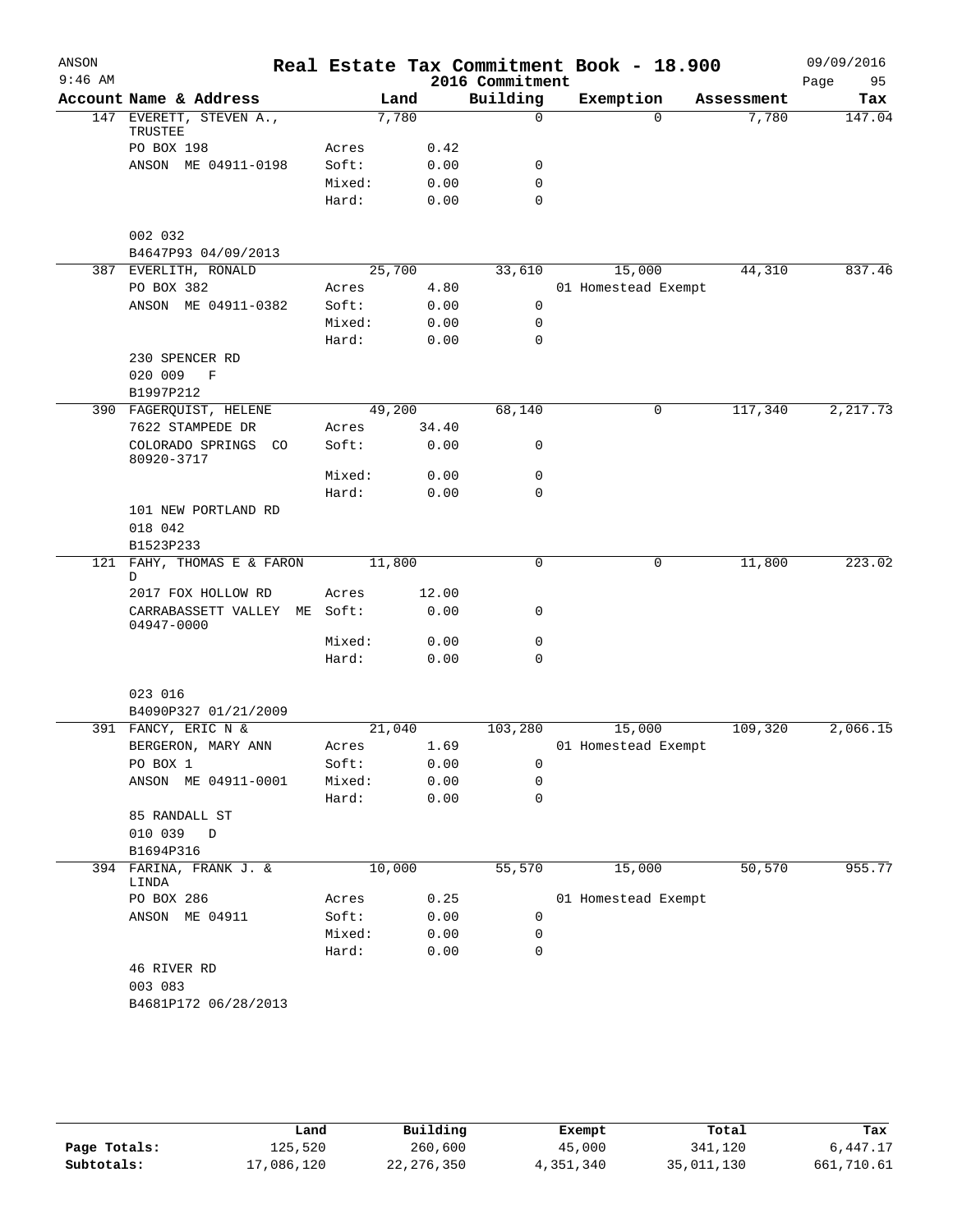| ANSON     |                                               |             |       |                 | Real Estate Tax Commitment Book - 18.900 |            | 09/09/2016 |
|-----------|-----------------------------------------------|-------------|-------|-----------------|------------------------------------------|------------|------------|
| $9:46$ AM |                                               |             |       | 2016 Commitment |                                          |            | Page<br>96 |
|           | Account Name & Address                        | Land        |       | Building        | Exemption                                | Assessment | Tax        |
|           | 343 FARLEY DUNTON, MARY E.                    | 21,780      |       | 49,570          | 15,000                                   | 56,350     | 1,065.02   |
|           | PO BOX 104                                    | Acres       | 0.79  |                 | 01 Homestead Exempt                      |            |            |
|           | NORTH ANSON ME<br>04958-0104                  | Soft:       | 0.00  | $\mathbf 0$     |                                          |            |            |
|           |                                               | Mixed:      | 0.00  | 0               |                                          |            |            |
|           |                                               | Hard:       | 0.00  | 0               |                                          |            |            |
|           | 5 DEPOT ST                                    | LIFE ESTATE |       |                 |                                          |            |            |
|           | 005 002                                       |             |       |                 |                                          |            |            |
|           | B1404P60                                      |             |       |                 |                                          |            |            |
|           | 1470 FARRINGTON, DEBORAH L & 23,000           |             |       | 74,780          | 15,000                                   | 82,780     | 1,564.54   |
|           | LEVASSEUR, KATHLEEN                           | Acres       | 3.00  |                 | 01 Homestead Exempt                      |            |            |
|           | PO BOX 195                                    | Soft:       | 0.00  | $\mathbf 0$     |                                          |            |            |
|           | ANSON ME 04911-0195                           | Mixed:      | 0.00  | 0               |                                          |            |            |
|           |                                               | Hard:       | 0.00  | 0               |                                          |            |            |
|           | 133 CAMPGROUND RD                             |             |       |                 |                                          |            |            |
|           | 015 037 6                                     |             |       |                 |                                          |            |            |
|           | B3112P321                                     |             |       |                 |                                          |            |            |
|           | 393 FAUCETT, GREGORY &<br>CYNTHIA             | 31,110      |       | 47,390          | 15,000                                   | 63,500     | 1,200.15   |
|           | 574 FOUR MILE SQUARE RD Acres                 |             | 9.61  |                 | 01 Homestead Exempt                      |            |            |
|           | ANSON ME 04911-0000                           | Soft:       | 0.00  | $\overline{0}$  |                                          |            |            |
|           |                                               | Mixed:      | 0.00  | 0               |                                          |            |            |
|           |                                               | Hard:       | 0.00  | $\Omega$        |                                          |            |            |
|           | 574 FOUR MILE SQUARE RD                       |             |       |                 |                                          |            |            |
|           | 020 025 J                                     |             |       |                 |                                          |            |            |
|           | B1880P246                                     |             |       |                 |                                          |            |            |
|           | 1860 FENLASON, JOHN BRUCE                     | 27,500      |       | 32,020          | 0                                        | 59,520     | 1,124.93   |
|           | PO BOX 431                                    | Acres       | 6.00  |                 |                                          |            |            |
|           | SARATOGA WY 82331-0431 Soft:                  |             | 0.00  | 0               |                                          |            |            |
|           |                                               | Mixed:      | 0.00  | 0               |                                          |            |            |
|           |                                               | Hard:       | 0.00  | 0               |                                          |            |            |
|           | 230 TOWN FARM RD                              |             |       |                 |                                          |            |            |
|           | 022 014<br>$\mathbf{1}$                       |             |       |                 |                                          |            |            |
|           | B3475P334 04/28/2005<br>1937 FENLASON, JOHN R | 43,200      |       | $\Omega$        | 0                                        | 43,200     | 816.48     |
|           | PO BOX 431                                    | Acres       | 56.00 |                 |                                          |            |            |
|           | SARATOGA WY 82331-0431 Soft:                  |             | 0.00  | 0               |                                          |            |            |
|           |                                               | Mixed: 0.00 |       | $\mathsf 0$     |                                          |            |            |
|           |                                               | Hard:       | 0.00  | 0               |                                          |            |            |
|           | TOWN FARM RD                                  |             |       |                 |                                          |            |            |
|           | 022 014                                       |             |       |                 |                                          |            |            |
|           | B3475P332 04/28/2005                          |             |       |                 |                                          |            |            |
|           | 1120 FENLASON, JOHN R. &                      | 29,700      |       | $\Omega$        | $\Omega$                                 | 29,700     | 561.33     |
|           | PAINE, SIRENA                                 | Acres       | 16.20 |                 |                                          |            |            |
|           | PO BOX 431                                    | Soft:       | 0.00  | 0               |                                          |            |            |
|           | SARATOGA WY 82331-0431 Mixed:                 |             | 0.00  | 0               |                                          |            |            |
|           |                                               | Hard:       | 0.00  | $\Omega$        |                                          |            |            |
|           |                                               |             |       |                 |                                          |            |            |
|           | 022 013 A                                     |             |       |                 |                                          |            |            |
|           | B3475P330 04/17/2005                          |             |       |                 |                                          |            |            |

|              | Land       | Building   | Exempt    | Total        | Tax        |
|--------------|------------|------------|-----------|--------------|------------|
| Page Totals: | 176,290    | 203,760    | 45,000    | 335,050      | 6,332.45   |
| Subtotals:   | 17,262,410 | 22,480,110 | 4,396,340 | 35, 346, 180 | 668,043.06 |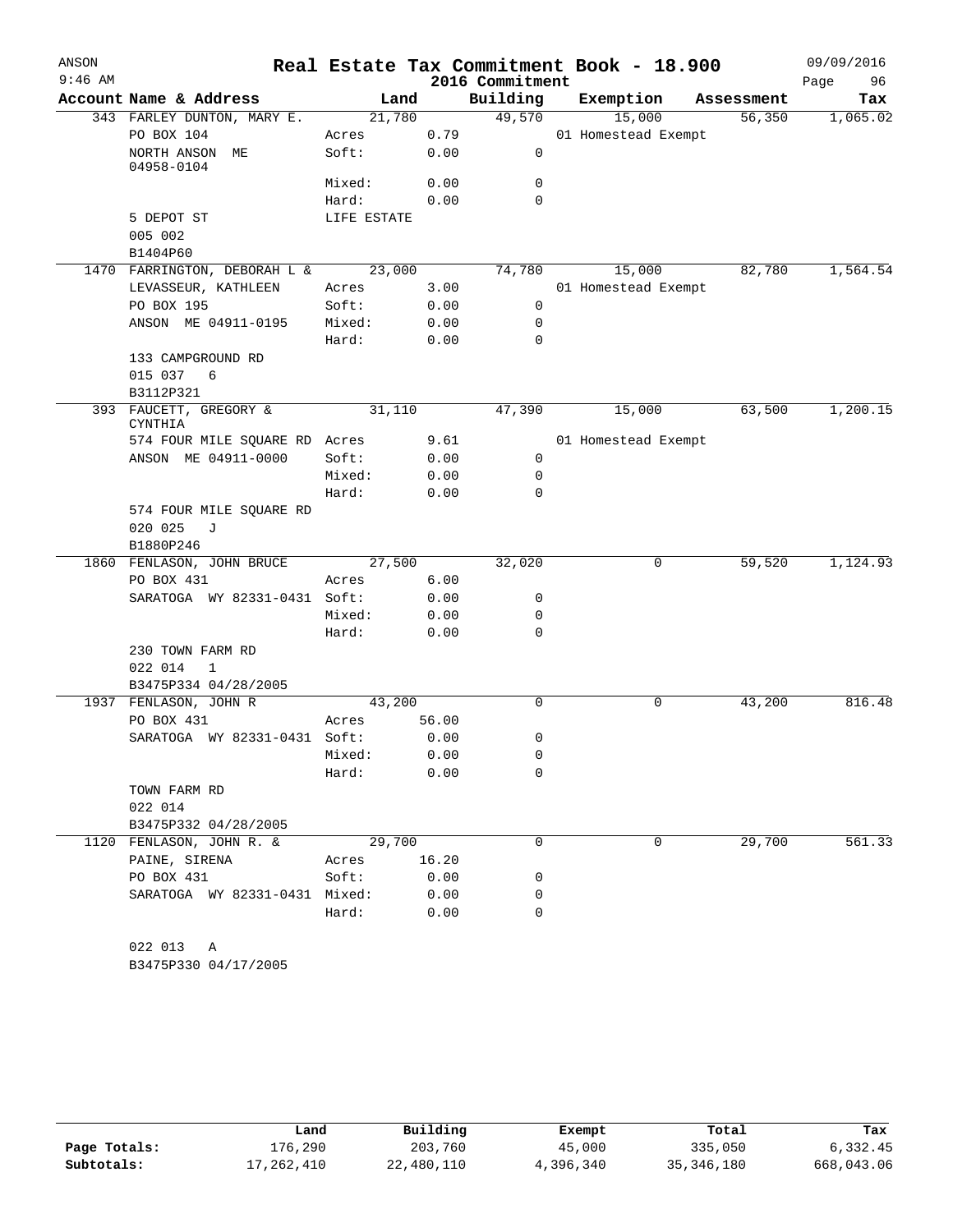| ANSON     |                                                                            |                |       | Real Estate Tax Commitment Book - 18.900 |                       |            | 09/09/2016 |
|-----------|----------------------------------------------------------------------------|----------------|-------|------------------------------------------|-----------------------|------------|------------|
| $9:46$ AM |                                                                            |                |       | 2016 Commitment                          |                       |            | Page<br>97 |
|           | Account Name & Address                                                     |                | Land  | Building                                 | Exemption             | Assessment | Tax        |
|           | 395 FENLASON, RONALD B &<br>GAIL A                                         | 24,000         |       | 37,160                                   | 21,000                | 40,160     | 759.02     |
|           | 326 TOWN FARM RD                                                           | Acres          | 1.00  |                                          | 01 Homestead Exempt   |            |            |
|           | ANSON ME 04911-0000                                                        | Soft:          | 0.00  |                                          | 0 02 Resident Veteran |            |            |
|           |                                                                            | Mixed:         | 0.00  | 0                                        |                       |            |            |
|           |                                                                            | Hard:          | 0.00  | $\mathbf 0$                              |                       |            |            |
|           | 326 TOWN FARM RD                                                           |                |       |                                          |                       |            |            |
|           | 022 014B                                                                   |                |       |                                          |                       |            |            |
|           | B1921P1 B1034P97                                                           |                |       |                                          |                       |            |            |
|           | 1144 FERNALD, JOHN R &                                                     | 42,750         |       | 125,920                                  | 15,000                | 153,670    | 2,904.36   |
|           | COWAN, TERI J                                                              | Acres          | 21.50 |                                          | 01 Homestead Exempt   |            |            |
|           | 948 MAYHEW RD                                                              | Soft:          | 0.00  | $\mathsf{O}$                             |                       |            |            |
|           | ANSON ME 04911-0000                                                        | Mixed:         | 0.00  | 0                                        |                       |            |            |
|           |                                                                            | Hard:          | 0.00  | $\mathbf 0$                              |                       |            |            |
|           | 948 MAYHEW RD                                                              |                |       |                                          |                       |            |            |
|           | 011 009<br>$\mathbb D$                                                     |                |       |                                          |                       |            |            |
|           | B4310P78 06/16/2010 B4171P138 07/29/2009 B4163P167<br>07/14/2009 B2258P229 |                |       |                                          |                       |            |            |
|           | 1901 FERREIRA, JOSEPH &<br>LIBELIA                                         | 39,250         |       | $\mathbf 0$                              | 0                     | 39,250     | 741.83     |
|           | 47 WATUPPA RD                                                              | Acres          | 30.50 |                                          |                       |            |            |
|           | WESTPORT ME 02790-0000 Soft:                                               |                | 0.00  | 0                                        |                       |            |            |
|           |                                                                            | Mixed:         | 0.00  | 0                                        |                       |            |            |
|           |                                                                            | Hard:          | 0.00  | 0                                        |                       |            |            |
|           |                                                                            |                |       |                                          |                       |            |            |
|           | 020 014<br>$\mathbf{1}$                                                    |                |       |                                          |                       |            |            |
|           | B3263P181                                                                  |                |       |                                          |                       |            |            |
|           | 73 FIELD, CATHERINE H                                                      | 18,550         |       | 17,310                                   | 0                     | 35,860     | 677.75     |
|           | PO BOX 294                                                                 | Acres          | 0.86  |                                          |                       |            |            |
|           | NORTH ANSON ME<br>04958-0294                                               | Soft:          | 0.00  | 0                                        |                       |            |            |
|           |                                                                            | Mixed:         | 0.00  | 0                                        |                       |            |            |
|           |                                                                            | Hard:          | 0.00  | $\Omega$                                 |                       |            |            |
|           | 35 EMBDEN POND RD                                                          |                |       |                                          |                       |            |            |
|           | 009 020<br>C                                                               |                |       |                                          |                       |            |            |
|           | B2399P1                                                                    |                |       |                                          |                       |            | 1,210.36   |
|           | 400 FIFIELD, MICHAEL G<br>1123 TERRY HILL RD                               | 48,250         | 50.00 | 15,790                                   | 0                     | 64,040     |            |
|           | FAIRLEE VT 05045-0000                                                      | Acres<br>Soft: | 0.00  | 0                                        |                       |            |            |
|           |                                                                            | Mixed:         | 0.00  | 0                                        |                       |            |            |
|           |                                                                            | Hard:          | 0.00  | 0                                        |                       |            |            |
|           |                                                                            |                |       |                                          |                       |            |            |
|           | 019 025                                                                    |                |       |                                          |                       |            |            |
|           | B1645P292                                                                  |                |       |                                          |                       |            |            |
|           | 1272 FILES, CATHERINE                                                      | 13,650         |       | 0                                        | 0                     | 13,650     | 257.99     |
|           | 62 BUTTON RD                                                               | Acres          | 11.00 |                                          |                       |            |            |
|           | N. STONINGTON CT<br>06359-0000                                             | Soft:          | 0.00  | 0                                        |                       |            |            |
|           |                                                                            | Mixed:         | 10.00 | 1,650                                    |                       |            |            |
|           |                                                                            | Hard:          | 0.00  | $\mathbf 0$                              |                       |            |            |
|           | 242 FAHI POND RD                                                           | TG             |       |                                          |                       |            |            |
|           | 023 015<br>3                                                               |                |       |                                          |                       |            |            |
|           | B3996P140 04/17/2008                                                       |                |       |                                          |                       |            |            |
|           |                                                                            |                |       |                                          |                       |            |            |

|              | Land       | Building   | Exempt    | Total      | Tax        |  |
|--------------|------------|------------|-----------|------------|------------|--|
| Page Totals: | 186.450    | 196,180    | 36,000    | 346,630    | 6,551.31   |  |
| Subtotals:   | 17,448,860 | 22,676,290 | 4,432,340 | 35,692,810 | 674,594.37 |  |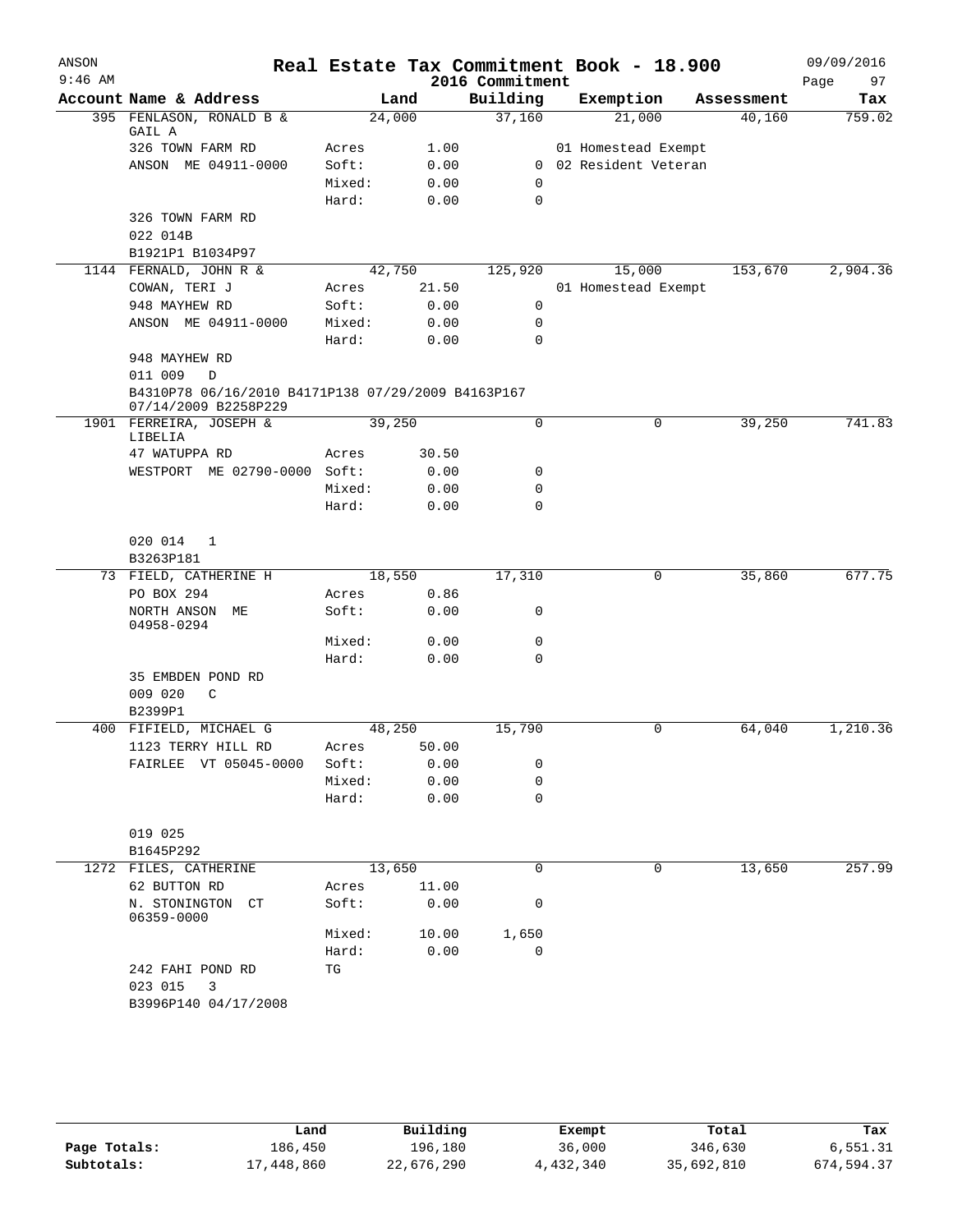| ANSON     |                                       |                                       |        |       |                             | Real Estate Tax Commitment Book - 18.900 |            | 09/09/2016 |
|-----------|---------------------------------------|---------------------------------------|--------|-------|-----------------------------|------------------------------------------|------------|------------|
| $9:46$ AM | Account Name & Address                |                                       |        |       | 2016 Commitment<br>Building |                                          |            | Page<br>98 |
|           |                                       |                                       | Land   |       | $\mathbf 0$                 | Exemption<br>$\Omega$                    | Assessment | Tax        |
|           | 1271 FILES, CATHERINE<br>62 BUTTON RD |                                       | 1,820  | 11.00 |                             |                                          | 1,820      | 34.40      |
|           | N. STONINGTON<br>CT                   | Acres<br>Soft:                        |        | 0.00  | 0                           |                                          |            |            |
|           | 06359-0000                            |                                       |        |       |                             |                                          |            |            |
|           |                                       | Mixed:                                |        | 11.00 | 1,815                       |                                          |            |            |
|           |                                       | Hard:<br>$\operatorname{\mathbb{T}G}$ |        | 0.00  | $\mathbf 0$                 |                                          |            |            |
|           | 023 015<br>G                          |                                       |        |       |                             |                                          |            |            |
|           | B3996P140 04/17/2008                  |                                       |        |       |                             |                                          |            |            |
|           | 1859 FIRST CONGREGATIONAL             |                                       | 9,590  |       | 206,370                     | 215,960                                  |            | 0.00<br>0  |
|           | <b>CHURCH</b>                         | Acres                                 |        | 0.23  |                             | 14 Church 652-1G                         |            |            |
|           | PO BOX 247                            | Soft:                                 |        | 0.00  | $\mathbf 0$                 |                                          |            |            |
|           | NORTH ANSON ME<br>04958-0247          | Mixed:                                |        | 0.00  | 0                           |                                          |            |            |
|           |                                       | Hard:                                 |        | 0.00  | 0                           |                                          |            |            |
|           | 21 ELM ST                             |                                       |        |       |                             |                                          |            |            |
|           | 006 055                               |                                       |        |       |                             |                                          |            |            |
| 1340      | FIRST CONGREGATIONAL                  |                                       | 21,500 |       | 82,770                      | 20,000                                   | 84,270     | 1,592.70   |
|           | CHURCH OF NORTH ANSON                 | Acres                                 |        | 2.00  |                             | 16 Parsonage 652-1G                      |            |            |
|           | PO BOX 247                            | Soft:                                 |        | 0.00  | 0                           |                                          |            |            |
|           | NORTH ANSON ME<br>04958-0247          | Mixed:                                |        | 0.00  | 0                           |                                          |            |            |
|           |                                       | Hard:                                 |        | 0.00  | $\mathbf 0$                 |                                          |            |            |
|           | 23 ELM ST                             |                                       |        |       |                             |                                          |            |            |
|           | 006 053                               |                                       |        |       |                             |                                          |            |            |
|           | B1936P1                               |                                       |        |       |                             |                                          |            |            |
|           | 401 FISHER, ALBERT G III              |                                       | 35,500 |       | 50,510                      | 15,000                                   | 71,010     | 1,342.09   |
|           | PO BOX 594                            | Acres                                 |        | 14.00 |                             | 01 Homestead Exempt                      |            |            |
|           | NORTH ANSON ME<br>04958-0594          | Soft:                                 |        | 0.00  | $\mathbf 0$                 |                                          |            |            |
|           |                                       | Mixed:                                |        | 0.00  | 0                           |                                          |            |            |
|           |                                       | Hard:                                 |        | 0.00  | 0                           |                                          |            |            |
|           | 140 SKIDMORE RD                       |                                       |        |       |                             |                                          |            |            |
|           | 023 014<br>1                          |                                       |        |       |                             |                                          |            |            |
|           | B1453P119                             |                                       |        |       |                             |                                          |            |            |
|           | 871 FISHER, W CLIFFORD                |                                       | 21,500 |       | 69,310                      | 0                                        | 90,810     | 1,716.31   |
|           | 13 SCHOOL ST                          | Acres                                 |        | 2.00  |                             |                                          |            |            |
|           | BRUNSWICK ME<br>04011-0000            | Soft:                                 |        | 0.00  | 0                           |                                          |            |            |
|           |                                       | Mixed:                                |        | 0.00  | 0                           |                                          |            |            |
|           |                                       | Hard:                                 |        | 0.00  | $\mathbf 0$                 |                                          |            |            |
|           | 26 UNION ST                           |                                       |        |       |                             |                                          |            |            |
|           | 005 011                               |                                       |        |       |                             |                                          |            |            |
|           | B1733P156                             |                                       |        |       |                             |                                          |            |            |
|           | 1134 FISHER, WAYNE E & MARIA          |                                       | 53,500 |       | 22,450                      | 0                                        | 75,950     | 1,435.46   |
|           | 26 PEQUOT RD                          | Acres                                 |        | 47.00 |                             |                                          |            |            |
|           | MASHPEE MA 02649-0000                 | Soft:                                 |        | 0.00  | 0                           |                                          |            |            |
|           |                                       | Mixed:                                |        | 0.00  | 0                           |                                          |            |            |
|           |                                       | Hard:                                 |        | 0.00  | $\mathbf 0$                 |                                          |            |            |
|           | 838 HORSEBACK RD                      |                                       |        |       |                             |                                          |            |            |
|           | 019 036                               |                                       |        |       |                             |                                          |            |            |
|           | B2982P290                             |                                       |        |       |                             |                                          |            |            |
|           |                                       |                                       |        |       |                             |                                          |            |            |
|           |                                       |                                       |        |       |                             |                                          |            |            |

|              | Land       | Building   | Exempt    | Total      | Tax        |
|--------------|------------|------------|-----------|------------|------------|
| Page Totals: | 143,410    | 431,410    | 250,960   | 323,860    | 6,120.96   |
| Subtotals:   | 17,592,270 | 23,107,700 | 4,683,300 | 36,016,670 | 680,715.33 |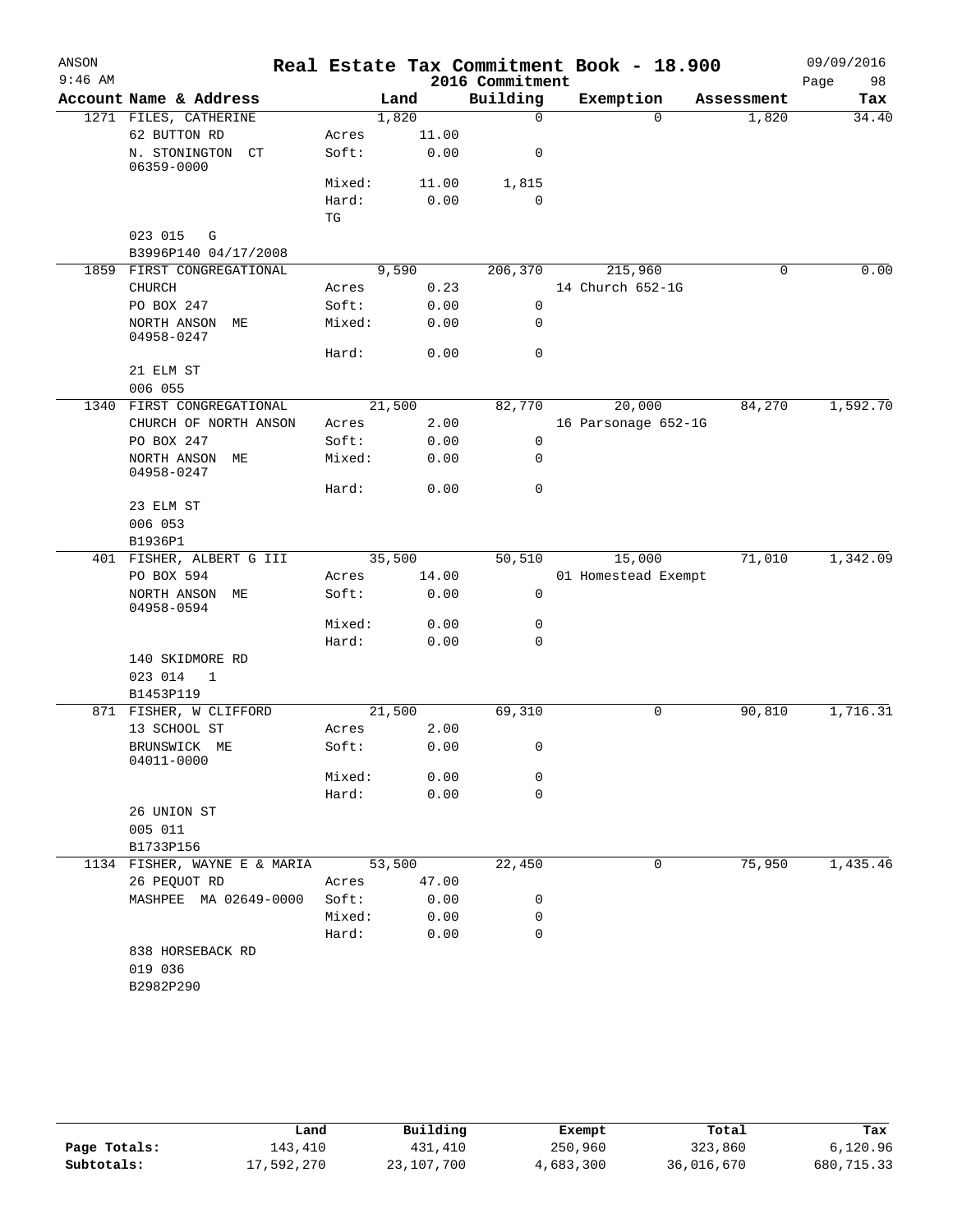| ANSON        |                                       |             |              |                             | Real Estate Tax Commitment Book - 18.900 |            | 09/09/2016    |
|--------------|---------------------------------------|-------------|--------------|-----------------------------|------------------------------------------|------------|---------------|
| $9:46$ AM    | Account Name & Address                |             | Land         | 2016 Commitment<br>Building | Exemption                                | Assessment | 99<br>Page    |
|              | 1219 FITZGERALD, EDWARD L &           |             | 16,550       | $\mathbf 0$                 | $\Omega$                                 | 16,550     | Tax<br>312.80 |
|              | FITZGERALD, CHERYL L                  | Acres       | 15.00        |                             |                                          |            |               |
|              | 42 HANCOCK POND RD                    | Soft:       | 0.00         | 0                           |                                          |            |               |
|              | SEBAGO ME 04075-0000                  | Mixed:      | 0.00         | 0                           |                                          |            |               |
|              |                                       | Hard:       | 0.00         | 0                           |                                          |            |               |
|              | 022 035<br>B                          |             |              |                             |                                          |            |               |
|              | B2645P148                             |             |              |                             |                                          |            |               |
|              | 404 FITZGERALD, SALMA                 |             | 40,280       | 10,740                      | 0                                        | 51,020     | 964.28        |
|              | 9 FAYETTE ST                          | Acres       | 21.78        |                             |                                          |            |               |
|              | UNIT <sub>2</sub>                     | Soft:       | 0.00         | 0                           |                                          |            |               |
|              | BEVERLY MA 01915-0000                 | Mixed:      | 0.00         | 0                           |                                          |            |               |
|              |                                       | Hard:       | 0.00         | 0                           |                                          |            |               |
|              | 151 FOUR MILE SQUARE RD               |             |              |                             |                                          |            |               |
|              | 021 008<br>2                          |             |              |                             |                                          |            |               |
|              | B2861P7                               |             |              |                             |                                          |            |               |
|              | 894 FLAGG, MELISSA &                  |             | 17,750       | 30,860                      | 0                                        | 48,610     | 918.73        |
|              | VOTER, MICHAEL                        | Acres       | 2.83         |                             |                                          |            |               |
|              | PO BOX 287                            | Soft:       | 0.00         | 0                           |                                          |            |               |
|              | ANSON ME 04911-0000                   | Mixed:      | 0.00         | 0                           |                                          |            |               |
|              |                                       | Hard:       | 0.00         | 0                           |                                          |            |               |
|              | 195 FAHI POND RD                      |             |              |                             |                                          |            |               |
|              |                                       |             |              |                             |                                          |            |               |
|              | 024 011 C                             |             |              |                             |                                          |            |               |
|              | B2355P79                              |             |              |                             |                                          |            |               |
|              | 407 FLANAGIN, CHESTER                 |             | 0            | 9,460                       | 0                                        | 9,460      | 178.79        |
|              | PO BOX 278<br>ANSON ME 04911-0278     |             |              |                             |                                          |            |               |
|              |                                       |             |              |                             |                                          |            |               |
|              |                                       |             |              |                             |                                          |            |               |
|              | 107 PREBLE AVE                        | LIFE ESTATE |              |                             |                                          |            |               |
|              | 004 004<br>ON                         |             |              |                             |                                          |            |               |
|              | 406 FLANAGIN, CHESTER E &             |             | 31,500       | 69,540                      | 15,000                                   | 86,040     | 1,626.16      |
|              | ELAINE                                |             |              |                             |                                          |            |               |
|              | PO BOX 278                            | Acres       | 6.50         |                             | 01 Homestead Exempt                      |            |               |
|              | ANSON ME 04911-0278                   | Soft:       | 0.00         | 0                           |                                          |            |               |
|              |                                       | Mixed:      | 0.00         | 0                           |                                          |            |               |
|              |                                       | Hard:       | 0.00         | 0                           |                                          |            |               |
|              | 101 PREBLE AVE                        | LIFE ESTATE |              |                             |                                          |            |               |
|              | 004 004                               |             |              |                             |                                          |            |               |
|              | B4001P63 05/22/2008                   |             |              |                             |                                          |            |               |
| 1773         | FLANAGIN, CINDY J &<br><b>JASON P</b> |             | 22,700       | 46,980                      | 15,000                                   | 54,680     | 1,033.45      |
|              | 524 HORSEBACK RD                      | Acres       | 2.80         |                             | 01 Homestead Exempt                      |            |               |
|              | ANSON ME 04911-0000                   | Soft:       | 0.00         | 0                           |                                          |            |               |
|              |                                       | Mixed:      | 0.00         | 0                           |                                          |            |               |
|              |                                       | Hard:       | 0.00         | 0                           |                                          |            |               |
|              | 524 HORSEBACK RD                      |             |              |                             |                                          |            |               |
|              | 014 011 E                             |             |              |                             |                                          |            |               |
|              | B3191P308                             |             |              |                             |                                          |            |               |
|              | 2010 FLANAGIN, CINDY J.               |             | 17,560       | 0                           | 0                                        | 17,560     | 331.88        |
|              | 524 HORSEBACK ROAD                    | Acres       | 19.20        |                             |                                          |            |               |
|              | ANSON ME 04911                        | Soft:       | 1.00         | 120                         |                                          |            |               |
|              |                                       | Mixed:      | 14.20        | 2,343                       |                                          |            |               |
|              |                                       | Hard:       | 0.00         | 0                           |                                          |            |               |
|              | HORSEBACK ROAD                        |             |              |                             |                                          |            |               |
|              | 014 011 I                             |             |              |                             |                                          |            |               |
|              |                                       |             |              |                             |                                          |            |               |
|              |                                       |             |              |                             |                                          |            |               |
|              | Land                                  |             | Building     |                             | Exempt                                   | Total      | Tax           |
| Page Totals: | 146,340                               |             | 167,580      |                             | 30,000                                   | 283,920    | 5,366.09      |
| Subtotals:   | 17,738,610                            |             | 23, 275, 280 |                             | 4,713,300                                | 36,300,590 | 686,081.42    |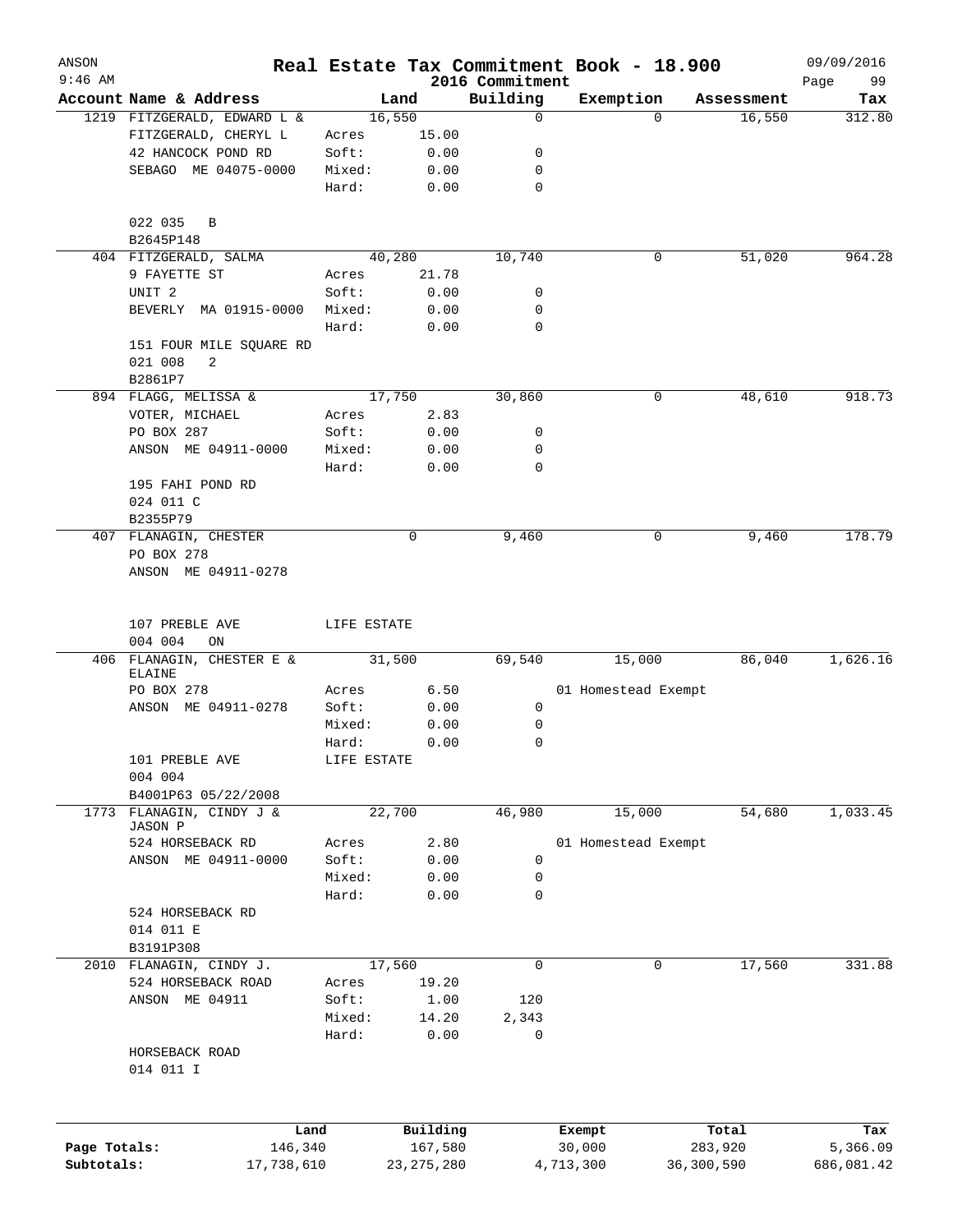| ANSON     |                                     |        |        |                 | Real Estate Tax Commitment Book - 18.900 |            | 09/09/2016  |
|-----------|-------------------------------------|--------|--------|-----------------|------------------------------------------|------------|-------------|
| $9:46$ AM |                                     |        |        | 2016 Commitment |                                          |            | 100<br>Page |
|           | Account Name & Address              |        | Land   | Building        | Exemption                                | Assessment | Tax         |
| 848       | FLANAGIN, JAMES R &<br>BRENDA E     |        | 6,630  | 47,310          | $\Omega$                                 | 53,940     | 1,019.47    |
|           | 29 PARK STREET                      | Acres  | 0.11   |                 |                                          |            |             |
|           | MADISON ME 04950-0000               | Soft:  | 0.00   | 0               |                                          |            |             |
|           |                                     | Mixed: | 0.00   | 0               |                                          |            |             |
|           |                                     | Hard:  | 0.00   | 0               |                                          |            |             |
|           | 17 FINCH ST                         |        |        |                 |                                          |            |             |
|           | 003 060                             |        |        |                 |                                          |            |             |
|           | B4084P196 12/22/2008                |        |        |                 |                                          |            |             |
|           | 833 FLANAGIN, PATRICK M.            |        | 10,770 | 52,840          | 15,000                                   | 48,610     | 918.73      |
|           | PO BOX 522                          | Acres  | 0.29   |                 | 01 Homestead Exempt                      |            |             |
|           | ANSON ME 04911-0522                 | Soft:  | 0.00   | $\mathbf 0$     |                                          |            |             |
|           |                                     | Mixed: | 0.00   | 0               |                                          |            |             |
|           |                                     | Hard:  | 0.00   | 0               |                                          |            |             |
|           | 13 FINCH ST                         |        |        |                 |                                          |            |             |
|           | 003 061                             |        |        |                 |                                          |            |             |
|           | B4050P282 09/05/2008                |        |        |                 |                                          |            |             |
|           | 410 FLETCHER, DAVID W &<br>DENNIS E |        | 42,500 | 0               | 0                                        | 42,500     | 803.25      |
|           | 160 HILTON HILL ROAD                | Acres  | 53.00  |                 |                                          |            |             |
|           | ANSON ME 04911-0000                 | Soft:  | 0.00   | 0               |                                          |            |             |
|           |                                     | Mixed: | 0.00   | 0               |                                          |            |             |
|           |                                     | Hard:  | 0.00   | 0               |                                          |            |             |
|           | HILTON HILL ROAD                    |        |        |                 |                                          |            |             |
|           | 010 025                             |        |        |                 |                                          |            |             |
|           | B4109P163 03/12/2009                |        |        |                 |                                          |            |             |
|           | 411 FLETCHER, DAVID W.              |        | 36,000 | 43,500          | 15,000                                   | 64,500     | 1,219.05    |
|           | 160 HILTON HILL RD                  | Acres  | 14.50  |                 | 01 Homestead Exempt                      |            |             |
|           | ANSON ME 04911-0000                 | Soft:  | 0.00   | 0               |                                          |            |             |
|           |                                     | Mixed: | 0.00   | 0               |                                          |            |             |
|           |                                     | Hard:  | 0.00   | 0               |                                          |            |             |
|           | 160 HILTON HILL RD                  |        |        |                 |                                          |            |             |
|           | 010 018                             |        |        |                 |                                          |            |             |
|           | B4872P246 01/26/2015                |        |        |                 |                                          |            |             |
|           | 1813 FLETCHER, DAVID, II            |        | 2,430  | 0               | 0                                        | 2,430      | 45.93       |
|           | 145 MADISON AVE                     | Acres  | 0.42   |                 |                                          |            |             |
|           | MADISON ME 04950                    | Soft:  | 0.00   | 0               |                                          |            |             |
|           |                                     | Mixed: | 0.00   | 0               |                                          |            |             |
|           |                                     | Hard:  | 0.00   | 0               |                                          |            |             |
|           |                                     |        |        |                 |                                          |            |             |
|           | 004 005<br><b>B</b> 1               |        |        |                 |                                          |            |             |
|           | B4429P122 08/09/2011                |        |        |                 |                                          |            |             |
|           | 408 FLETCHER, DENNIS &<br>LINDA     |        | 15,360 | 75,420          | 15,000                                   | 75,780     | 1,432.24    |
|           | 221 RIVER RD                        | Acres  | 0.59   |                 | 01 Homestead Exempt                      |            |             |
|           | NORTH ANSON ME<br>04958-0000        | Soft:  | 0.00   | 0               |                                          |            |             |
|           |                                     | Mixed: | 0.00   | 0               |                                          |            |             |
|           |                                     | Hard:  | 0.00   | 0               |                                          |            |             |
|           | 221 RIVER RD                        |        |        |                 |                                          |            |             |
|           | 015 069<br>Α                        |        |        |                 |                                          |            |             |
|           | B1105P143                           |        |        |                 |                                          |            |             |
|           |                                     |        |        |                 |                                          |            |             |

|              | Land       | Building     | Exempt    | Total      | Tax        |
|--------------|------------|--------------|-----------|------------|------------|
| Page Totals: | 113,690    | 219,070      | 45,000    | 287,760    | 5,438.67   |
| Subtotals:   | 17,852,300 | 23, 494, 350 | 4,758,300 | 36,588,350 | 691,520.09 |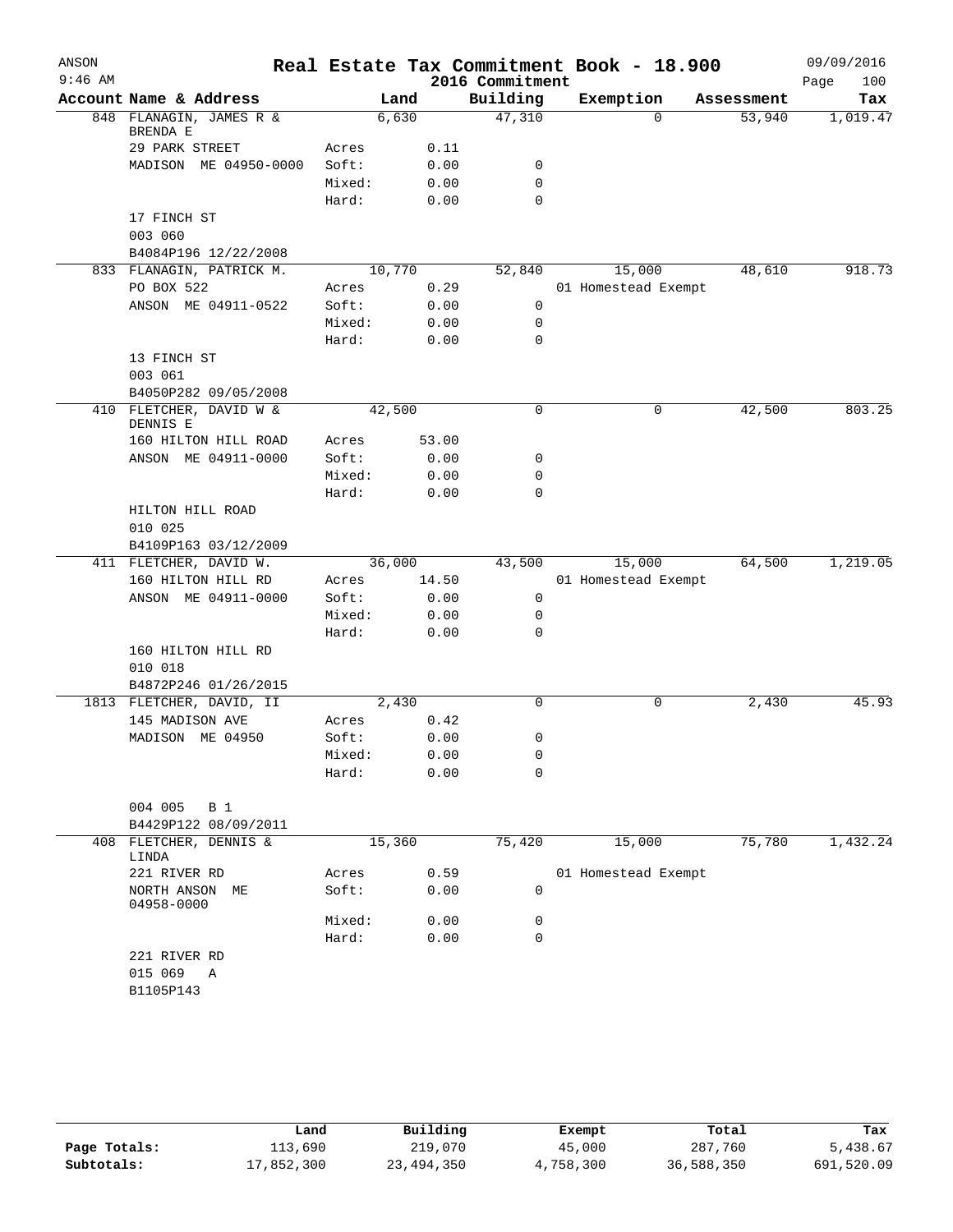| ANSON     |                                            |                 |               |                 | Real Estate Tax Commitment Book - 18.900 |            | 09/09/2016      |
|-----------|--------------------------------------------|-----------------|---------------|-----------------|------------------------------------------|------------|-----------------|
| $9:46$ AM |                                            |                 |               | 2016 Commitment |                                          |            | Page<br>101     |
|           | Account Name & Address                     |                 | Land          | Building        | Exemption<br>$\Omega$                    | Assessment | Tax<br>1,730.67 |
|           | 2005 FLETCHER, DENNIS E.<br>221 RIVER ROAD | 72,300<br>Acres | 83.00         | 19,270          |                                          | 91,570     |                 |
|           | NORTH ANSON ME 04958                       | Soft:           | 0.00          | 0               |                                          |            |                 |
|           |                                            | Mixed:          | 0.00          | 0               |                                          |            |                 |
|           |                                            | Hard:           | 0.00          | 0               |                                          |            |                 |
|           | PEASE HILL ROAD                            |                 |               |                 |                                          |            |                 |
|           | $010 - 018$<br>Α                           |                 |               |                 |                                          |            |                 |
|           | B4872P245 01/26/2015                       |                 |               |                 |                                          |            |                 |
|           | 1334 FLETCHER, JANET F                     | 36,170          |               | 28,960          | 21,000                                   | 44,130     | 834.06          |
|           | 152 WEST MILLS RD                          | Acres           | 14.67         |                 | 01 Homestead Exempt                      |            |                 |
|           | ANSON ME 04911-0000                        | Soft:           | 0.00          |                 | 0 03 Resident Veteran Widow              |            |                 |
|           |                                            | Mixed:          | 0.00          | $\mathbf 0$     |                                          |            |                 |
|           |                                            | Hard:           | 0.00          | $\mathbf 0$     |                                          |            |                 |
|           | 152 WEST MILLS RD<br>010 012<br>B          | LIFE ESTATE     |               |                 |                                          |            |                 |
|           | B4240P263 02/11/2010                       |                 |               |                 |                                          |            |                 |
|           | 963 FLETCHER, ZANE &<br>CYNTHIA LYNN       | 28,090          |               | 78,860          | 15,000                                   | 91,950     | 1,737.86        |
|           | PO BOX 119                                 | Acres           | 6.59          |                 | 01 Homestead Exempt                      |            |                 |
|           | ANSON ME 04911-0119                        | Soft:           | 0.00          | 0               |                                          |            |                 |
|           |                                            | Mixed:          | 0.00          | 0               |                                          |            |                 |
|           |                                            | Hard:           | 0.00          | 0               |                                          |            |                 |
|           | 368 HOLLIN WAITE HILL<br>RD                |                 |               |                 |                                          |            |                 |
|           | 014 030                                    |                 |               |                 |                                          |            |                 |
|           | B3622P107 01/12/2006                       |                 |               |                 |                                          |            |                 |
|           | 413 FOGERTY, KATHY E &<br>DAVID M          | 37,650          |               | 0               | 0                                        | 37,650     | 711.59          |
|           | 42 COOK RD                                 | Acres           | 43.50         |                 |                                          |            |                 |
|           | CUMBERLAND<br>RI.<br>02864-0000            | Soft:           | 0.00          | 0               |                                          |            |                 |
|           |                                            | Mixed:          | 0.00          | 0               |                                          |            |                 |
|           |                                            | Hard:           | 0.00          | 0               |                                          |            |                 |
|           | 021 014                                    |                 |               |                 |                                          |            |                 |
|           | B1437P144                                  |                 |               |                 |                                          |            |                 |
|           | 417 FORRISTER, GLEN                        | 23,900          |               | 0               | 0                                        | 23,900     | 451.71          |
|           | 39 CROWN ST<br>CLINTON MA 01510-0000       | Acres<br>Soft:  | 10.40<br>0.00 | 0               |                                          |            |                 |
|           |                                            | Mixed:          | 0.00          | 0               |                                          |            |                 |
|           |                                            | Hard:           | 0.00          | 0               |                                          |            |                 |
|           | 022 021                                    |                 |               |                 |                                          |            |                 |
|           | B1179P116                                  |                 |               |                 |                                          |            |                 |
|           | 418 FORRISTER, GLEN                        | 28,800          |               | 35,010          | 0                                        | 63,810     | 1,206.01        |
|           | 39 CROWN ST                                | Acres           | 7.30          |                 |                                          |            |                 |
|           | CLINTON MA 01510-0000                      | Soft:           | 0.00          | 0               |                                          |            |                 |
|           |                                            | Mixed:          | 0.00          | 0               |                                          |            |                 |
|           |                                            | Hard:           | 0.00          | 0               |                                          |            |                 |
|           | 95 CARRABASSETT RD<br>022 022<br>9         |                 |               |                 |                                          |            |                 |
|           | B1179P116                                  |                 |               |                 |                                          |            |                 |
|           |                                            |                 |               |                 |                                          |            |                 |

|              | Land       | Building   | Exempt    | Total      | Tax        |
|--------------|------------|------------|-----------|------------|------------|
| Page Totals: | 226,910    | 162,100    | 36,000    | 353,010    | 6,671.90   |
| Subtotals:   | 18,079,210 | 23,656,450 | 4,794,300 | 36,941,360 | 698,191.99 |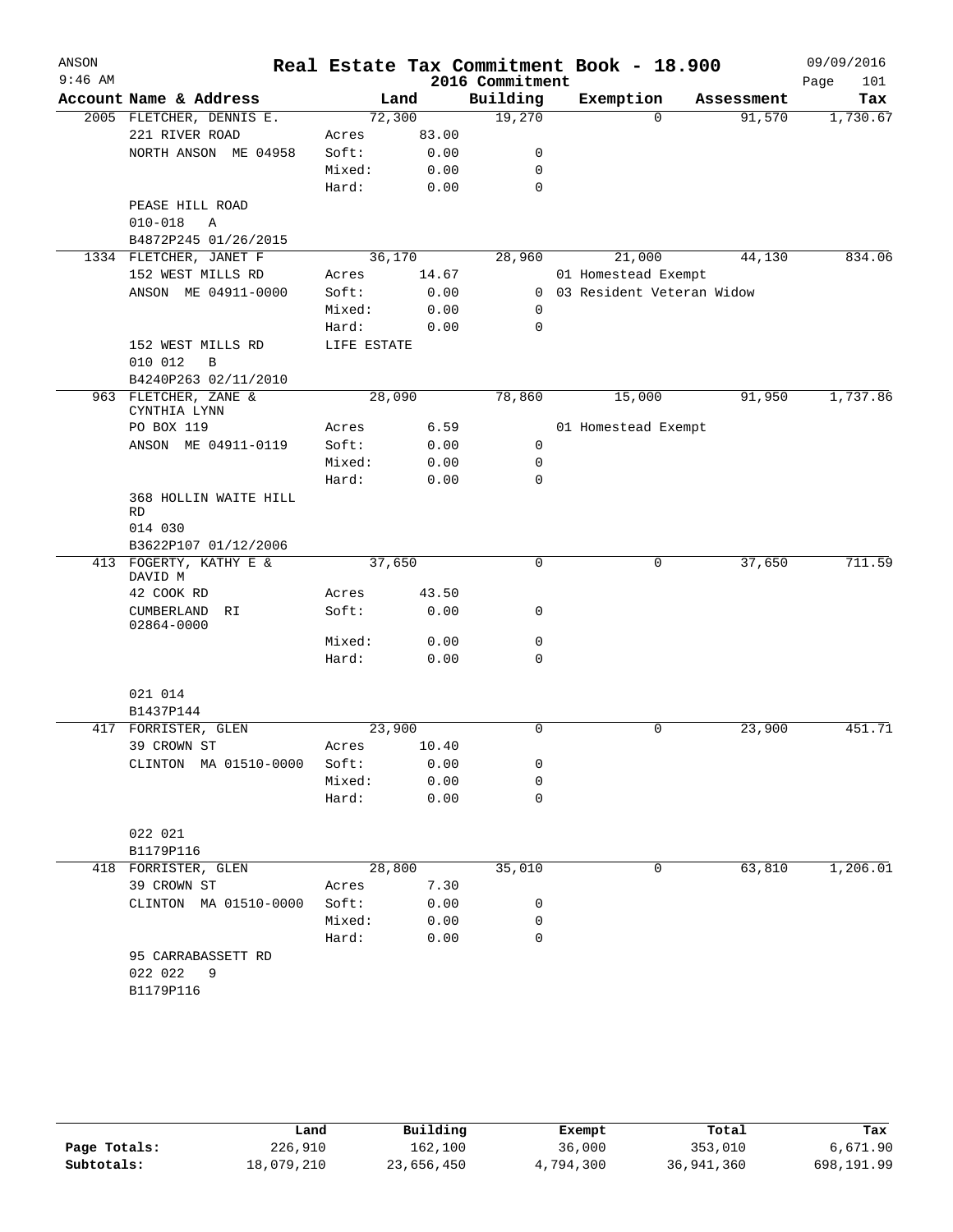| ANSON<br>$9:46$ AM |                                           |                                                    |              | 2016 Commitment | Real Estate Tax Commitment Book - 18.900 |            | 09/09/2016<br>102<br>Page |
|--------------------|-------------------------------------------|----------------------------------------------------|--------------|-----------------|------------------------------------------|------------|---------------------------|
|                    | Account Name & Address                    |                                                    | Land         | Building        | Exemption                                | Assessment | Tax                       |
|                    | 99 FORTIER, JOSEPH                        |                                                    | 9,170        | 36,570          | $\Omega$                                 | 45,740     | 864.49                    |
|                    | 70 WARD HILL ROAD                         | Acres                                              | 0.21         |                 |                                          |            |                           |
|                    | PO BOX 103                                | Soft:                                              | 0.00         | 0               |                                          |            |                           |
|                    | ANSON ME 04911                            | Mixed:                                             | 0.00         | 0               |                                          |            |                           |
|                    |                                           | Hard:                                              | 0.00         | $\mathbf 0$     |                                          |            |                           |
|                    | 25 ARNOLDS LN                             |                                                    |              |                 |                                          |            |                           |
|                    | 001 018                                   |                                                    |              |                 |                                          |            |                           |
|                    | B4801P241 07/30/2014                      |                                                    |              |                 |                                          |            |                           |
|                    | 362 FORTIER, LEE C. & IRENE<br>М.         | 13,710                                             |              | 36,130          | 15,000                                   | 34,840     | 658.48                    |
|                    | 183 EMBDEN POND RD                        | Acres                                              | 0.47         |                 | 01 Homestead Exempt                      |            |                           |
|                    | NORTH ANSON ME<br>04958-0000              | Soft:                                              | 0.00         | $\mathbf 0$     |                                          |            |                           |
|                    |                                           | Mixed:                                             | 0.00         | 0               |                                          |            |                           |
|                    |                                           | Hard:                                              | 0.00         | $\Omega$        |                                          |            |                           |
|                    | 183 EMBDEN POND RD                        |                                                    |              |                 |                                          |            |                           |
|                    | 023 019                                   |                                                    |              |                 |                                          |            |                           |
|                    | B3606P347 11/28/2005 B3606P343 11/28/2005 |                                                    |              |                 |                                          |            |                           |
|                    | 415 FORTIN, BARRY                         | 26,170                                             |              | 87,150          | 15,000                                   | 98,320     | 1,858.25                  |
|                    | 52 SMITH RD                               | Acres                                              | 5.11         |                 | 01 Homestead Exempt                      |            |                           |
|                    | ANSON ME 04911-0000                       | Soft:                                              | 0.00         | 0               |                                          |            |                           |
|                    |                                           | Mixed:                                             | 0.00         | 0               |                                          |            |                           |
|                    |                                           | Hard:                                              | 0.00         | 0               |                                          |            |                           |
|                    | 52 SMITH RD                               |                                                    |              |                 |                                          |            |                           |
|                    | 010 011<br>4                              |                                                    |              |                 |                                          |            |                           |
|                    | B992P100                                  |                                                    |              |                 |                                          |            |                           |
|                    | 421 FORTIN, BRUCE P.                      | 13,070                                             |              | 0               | 0                                        | 13,070     | 247.02                    |
|                    | 48 PLUM ROAD                              | Acres                                              | 1.71         |                 |                                          |            |                           |
|                    | N GROSVENORDALE<br>CT<br>06255-0000       | Soft:                                              | 0.00         | 0               |                                          |            |                           |
|                    |                                           | Mixed:                                             | 0.00         | 0               |                                          |            |                           |
|                    |                                           | Hard:                                              | 0.00         | $\Omega$        |                                          |            |                           |
|                    | 010 011<br>8 B                            |                                                    |              |                 |                                          |            |                           |
|                    | B3093P354                                 |                                                    |              | $\Omega$        | $\mathbf 0$                              |            |                           |
|                    | 422 FORTIN, DUANE P.<br>9C SUMMIT LANE    | 13,140                                             |              |                 |                                          | 13,140     | 248.35                    |
|                    | YORK ME 03909-1026                        | Acres<br>Soft:                                     | 1.76<br>0.00 | 0               |                                          |            |                           |
|                    |                                           | Mixed:                                             | 0.00         | 0               |                                          |            |                           |
|                    |                                           | Hard:                                              | 0.00         | 0               |                                          |            |                           |
|                    | 010 011<br>8                              |                                                    |              |                 |                                          |            |                           |
|                    | B3865P284 06/04/2007                      |                                                    |              |                 |                                          |            |                           |
|                    | 419 FORTIN, JEFFREY & NORMA               | 24,650                                             |              | 75,500          | 15,000                                   | 85,150     | 1,609.34                  |
|                    | 113 FAHI POND RD                          | Acres                                              | 4.10         |                 | 01 Homestead Exempt                      |            |                           |
|                    | NORTH ANSON ME<br>04958-0000              | Soft:                                              | 0.00         | 0               |                                          |            |                           |
|                    |                                           | Mixed:                                             | 0.00         | 0               |                                          |            |                           |
|                    |                                           | Hard:                                              | 0.00         | 0               |                                          |            |                           |
|                    | 113 FAHI POND RD<br>024 007               |                                                    |              |                 |                                          |            |                           |
|                    |                                           | B4294P289 07/21/2010 B3818P266 03/05/2007 B890P792 |              |                 |                                          |            |                           |

|              | Land         | Building   | Exempt    | Total        | Tax        |
|--------------|--------------|------------|-----------|--------------|------------|
| Page Totals: | 99,910       | 235,350    | 45,000    | 290,260      | 5,485.93   |
| Subtotals:   | 18, 179, 120 | 23,891,800 | 4,839,300 | 37, 231, 620 | 703,677.92 |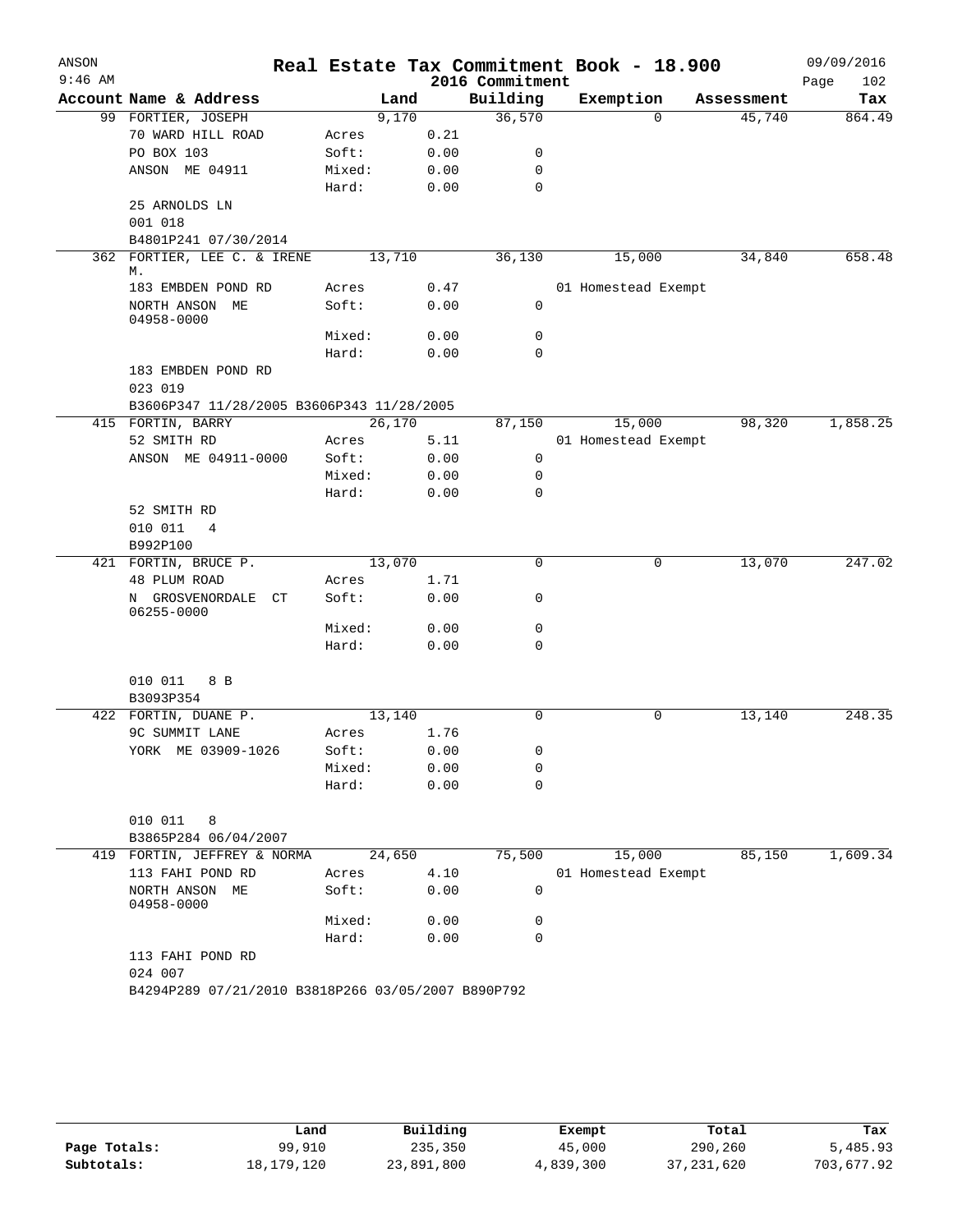| ANSON<br>$9:46$ AM |                                      |                |       | 2016 Commitment | Real Estate Tax Commitment Book - 18.900 |            | 09/09/2016<br>Page<br>103 |
|--------------------|--------------------------------------|----------------|-------|-----------------|------------------------------------------|------------|---------------------------|
|                    | Account Name & Address               | Land           |       | Building        | Exemption                                | Assessment | Tax                       |
|                    | 380 FORTIN, JORDAN T                 | 21,860         |       | 79,470          | $\Omega$                                 | 101,330    | 1,915.14                  |
|                    | 43 PARKWOODS DRIVE                   | Acres          | 2.24  |                 |                                          |            |                           |
|                    | ANSON ME 04911-0000                  | Soft:          | 0.00  | 0               |                                          |            |                           |
|                    |                                      | Mixed:         | 0.00  | 0               |                                          |            |                           |
|                    |                                      | Hard:          | 0.00  | 0               |                                          |            |                           |
|                    | 43 PARKWOODS DR                      | B4974P0145     |       |                 |                                          |            |                           |
|                    | 010 007<br>-7                        |                |       |                 |                                          |            |                           |
|                    | B4974P145 11/06/2015                 |                |       |                 |                                          |            |                           |
| 1829               | FOSKETT, RICHARD &<br>WANDA SUE      | 26,150         |       | 29,930          | 0                                        | 56,080     | 1,059.91                  |
|                    | 488 STAFFORD ST                      | Acres          | 5.10  |                 |                                          |            |                           |
|                    | CHARLTON MA 01507-0000 Soft:         |                | 0.00  | 0               |                                          |            |                           |
|                    |                                      | Mixed:         | 0.00  | 0               |                                          |            |                           |
|                    |                                      | Hard:          | 0.00  | 0               |                                          |            |                           |
|                    | 99 MOUNTAIN VIEW RD<br>012 009 13    |                |       |                 |                                          |            |                           |
|                    | B3641P253 03/04/2006                 |                |       |                 |                                          |            |                           |
|                    | 1704 FOSS, DANVILLE G &              | 12,000         |       | 44,830          | 15,000                                   | 41,830     | 790.59                    |
|                    | FOSS, JESSICA LYNN                   | Acres          | 0.36  |                 | 01 Homestead Exempt                      |            |                           |
|                    | 147 N MAIN STREET                    | Soft:          | 0.00  | $\mathbf 0$     |                                          |            |                           |
|                    | NORTH ANSON ME<br>04958-7626         | Mixed:         | 0.00  | $\mathbf 0$     |                                          |            |                           |
|                    |                                      | Hard:          | 0.00  | $\mathbf 0$     |                                          |            |                           |
|                    | 147 NORTH MAIN ST<br>007 001         | BK 2649 PG 204 |       |                 |                                          |            |                           |
|                    | B2649P204                            |                |       |                 |                                          |            |                           |
|                    | 424 FOSS, JAMES D & BEVERLY          | 10,950         |       | 57,810          | 15,000                                   | 53,760     | 1,016.06                  |
|                    | Α<br>BOX 195                         | Acres          | 0.30  |                 | 01 Homestead Exempt                      |            |                           |
|                    | NORTH ANSON ME<br>04958-0195         | Soft:          | 0.00  | 0               |                                          |            |                           |
|                    |                                      | Mixed:         | 0.00  | 0               |                                          |            |                           |
|                    |                                      | Hard:          | 0.00  | 0               |                                          |            |                           |
|                    | 98 NORTH MAIN ST                     |                |       |                 |                                          |            |                           |
|                    | 006 070                              |                |       |                 |                                          |            |                           |
|                    | B867P711                             |                |       |                 |                                          |            |                           |
|                    | 62 FOSS, RICHARD E. &<br>TERRY L.    | 15,000         |       | 0               | 0                                        | 15,000     | 283.50                    |
|                    | 13 OLD SUMNER RD                     | Acres          | 3.00  |                 |                                          |            |                           |
|                    | BUCKFIELD ME<br>04220-0000           | Soft:          | 0.00  | 0               |                                          |            |                           |
|                    |                                      | Mixed:         | 0.00  | 0               |                                          |            |                           |
|                    |                                      | Hard:          | 0.00  | 0               |                                          |            |                           |
|                    | 023 015<br>F<br>B4678P260 06/17/2013 |                |       |                 |                                          |            |                           |
|                    | 2014 FOSTER, HENRY M.                | 3,190          |       | 0               | 0                                        | 3,190      | 60.29                     |
|                    | 15 RUMFORD AVENUE                    | Acres          | 19.00 |                 |                                          |            |                           |
|                    | RUMFORD ME 04276-0000                | Soft:          | 2.00  | 240             |                                          |            |                           |
|                    |                                      | Mixed:         | 8.00  | 1,320           |                                          |            |                           |
|                    |                                      | Hard:          | 9.00  | 1,629           |                                          |            |                           |
|                    | 014 038 003                          |                |       |                 |                                          |            |                           |
|                    | B4999P60 01/26/2016                  |                |       |                 |                                          |            |                           |

|              | Land       | Building     | Exempt    | Total      | Tax        |  |
|--------------|------------|--------------|-----------|------------|------------|--|
| Page Totals: | 89,150     | 212,040      | 30,000    | 271,190    | 5,125.49   |  |
| Subtotals:   | 18,268,270 | 24, 103, 840 | 4,869,300 | 37,502,810 | 708,803.41 |  |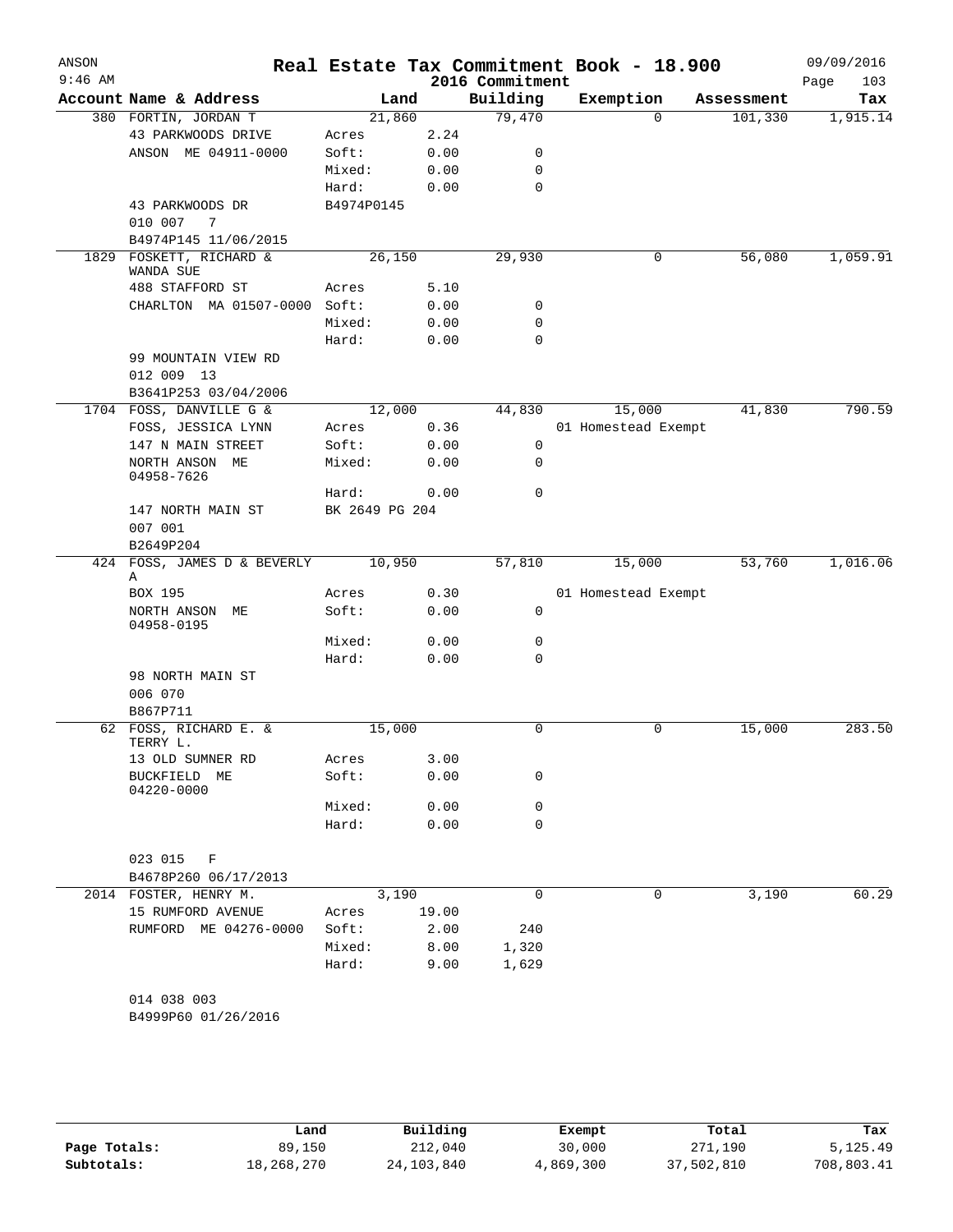| ANSON<br>$9:46$ AM |                                                     |        |        | 2016 Commitment | Real Estate Tax Commitment Book - 18.900 |             | 09/09/2016<br>104<br>Page |
|--------------------|-----------------------------------------------------|--------|--------|-----------------|------------------------------------------|-------------|---------------------------|
|                    | Account Name & Address                              |        | Land   | Building        | Exemption                                | Assessment  | Tax                       |
|                    | 2013 FOSTER, HENRY M.                               |        | 2,620  | $\mathbf 0$     | $\Omega$                                 | 2,620       | 49.52                     |
|                    | 15 RUMFORD AVENUE                                   | Acres  | 15.00  |                 |                                          |             |                           |
|                    | RUMFORD ME 04276-0000                               | Soft:  | 1.00   | 120             |                                          |             |                           |
|                    |                                                     | Mixed: | 2.00   | 330             |                                          |             |                           |
|                    |                                                     | Hard:  | 12.00  | 2,172           |                                          |             |                           |
|                    | 014 038 002                                         |        |        |                 |                                          |             |                           |
|                    | B4999P60 01/26/2016                                 |        |        |                 |                                          |             |                           |
| 427                | FOTTER, LAWRENCE &<br>SHIRLEY                       |        | 21,500 | 36,650          | 15,000                                   | 43,150      | 815.54                    |
|                    | 250 WEST MILLS RD                                   | Acres  | 2.00   |                 | 01 Homestead Exempt                      |             |                           |
|                    | ANSON ME 04911-0000                                 | Soft:  | 0.00   | 0               |                                          |             |                           |
|                    |                                                     | Mixed: | 0.00   | $\mathbf 0$     |                                          |             |                           |
|                    |                                                     | Hard:  | 0.00   | $\mathbf 0$     |                                          |             |                           |
|                    | 250 WEST MILLS RD                                   |        |        |                 |                                          |             |                           |
|                    | 011 009<br>Α                                        |        |        |                 |                                          |             |                           |
|                    | B2334P109                                           |        |        |                 |                                          |             |                           |
|                    | 170 FRAPPIER, LINDA M                               |        | 20,600 | 41,100          | 15,000                                   | 46,700      | 882.63                    |
|                    | PO BOX 696                                          | Acres  | 1.40   |                 | 01 Homestead Exempt                      |             |                           |
|                    | NORRIDGEWOCK<br>МE<br>04957-0000                    | Soft:  | 0.00   | 0               |                                          |             |                           |
|                    |                                                     | Mixed: | 0.00   | 0               |                                          |             |                           |
|                    |                                                     | Hard:  | 0.00   | $\mathbf 0$     |                                          |             |                           |
|                    | 53 UNION ST                                         |        |        |                 |                                          |             |                           |
|                    | 005 034                                             |        |        |                 |                                          |             |                           |
|                    | B3498P70 06/08/2005                                 |        |        |                 |                                          |             |                           |
| 429                | FRATERNITY HALL                                     |        | 10,390 | $\mathbf 0$     | 0                                        | 10,390      | 196.37                    |
|                    | C/O RANDALL TURNER                                  | Acres  | 0.12   |                 |                                          |             |                           |
|                    | PO BOX 355                                          | Soft:  | 0.00   | 0               |                                          |             |                           |
|                    | ANSON ME 04911-0355                                 | Mixed: | 0.00   | 0               |                                          |             |                           |
|                    |                                                     | Hard:  | 0.00   | $\mathbf 0$     |                                          |             |                           |
|                    | 13 NORTH MAIN ST                                    |        |        |                 |                                          |             |                           |
|                    | 006 027                                             |        |        |                 |                                          |             |                           |
|                    | B1392P73                                            |        |        |                 |                                          |             |                           |
| 1015               | FRATERNITY HALL ASSOC.,<br>LTD                      |        | 20,600 | 237,360         | 257,960                                  | $\mathbf 0$ | 0.00                      |
|                    | PO BOX 355                                          | Acres  | 1.40   |                 | 15 Fraternal Organization                |             |                           |
|                    | ANSON ME 04911-0000                                 | Soft:  | 0.00   | 0               |                                          |             |                           |
|                    |                                                     | Mixed: | 0.00   | 0               |                                          |             |                           |
|                    |                                                     | Hard:  | 0.00   | $\mathbf 0$     |                                          |             |                           |
|                    | 173 NORTH MAIN ST                                   |        |        |                 |                                          |             |                           |
|                    | 017 019 C-1                                         |        |        |                 |                                          |             |                           |
|                    | B4280P356 08/27/2009<br>1032 FREESE, ROBERT C, JR & |        | 18,110 | 59,790          | 15,000                                   | 62,900      | 1,188.81                  |
|                    | SUSAN                                               |        |        |                 |                                          |             |                           |
|                    | 397 RIVER ROAD                                      | Acres  | 0.82   |                 | 01 Homestead Exempt                      |             |                           |
|                    | NORTH ANSON ME<br>04958-0394                        | Soft:  | 0.00   | 0               |                                          |             |                           |
|                    |                                                     | Mixed: | 0.00   | 0               |                                          |             |                           |
|                    |                                                     | Hard:  | 0.00   | 0               |                                          |             |                           |
|                    | 397 RIVER RD                                        |        |        |                 |                                          |             |                           |
|                    | 016 030                                             |        |        |                 |                                          |             |                           |
|                    | B4078P199 11/26/2008                                |        |        |                 |                                          |             |                           |
|                    |                                                     |        |        |                 |                                          |             |                           |

|              | Land       | Building     | Exempt    | Total      | Tax        |
|--------------|------------|--------------|-----------|------------|------------|
| Page Totals: | 93,820     | 374,900      | 302,960   | 165,760    | 3,132.87   |
| Subtotals:   | 18,362,090 | 24, 478, 740 | 5,172,260 | 37,668,570 | 711,936.28 |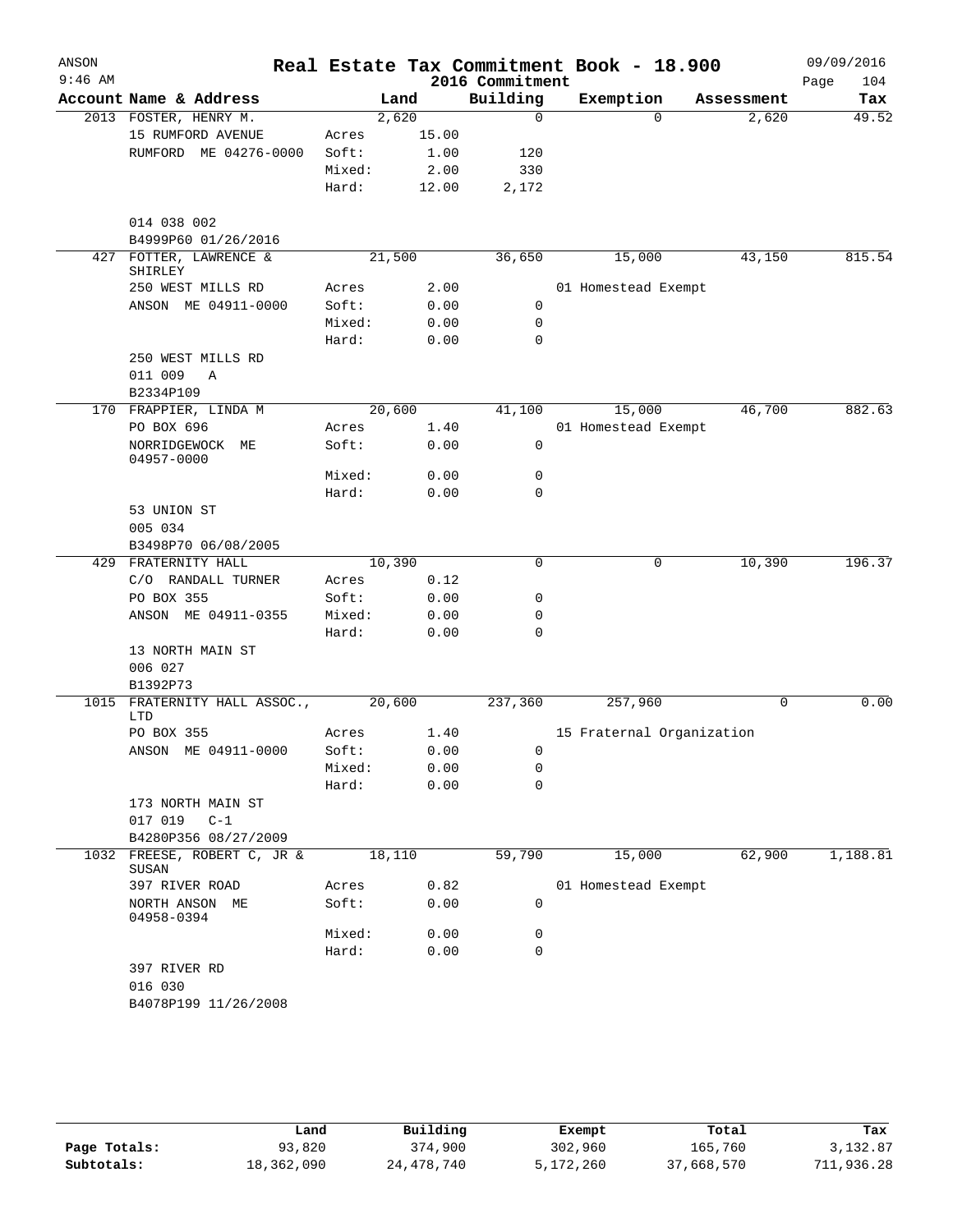| ANSON     |                                                     |        |        |                 | Real Estate Tax Commitment Book - 18.900 |            | 09/09/2016  |
|-----------|-----------------------------------------------------|--------|--------|-----------------|------------------------------------------|------------|-------------|
| $9:46$ AM |                                                     |        |        | 2016 Commitment |                                          |            | Page<br>105 |
|           | Account Name & Address                              |        | Land   | Building        | Exemption                                | Assessment | Tax         |
|           | 433 FREITAS, CAETANO                                | 95,700 |        | 17,990          | $\Omega$                                 | 113,690    | 2,148.74    |
|           | 30 BIRCHWOOD DR                                     | Acres  | 134.00 |                 |                                          |            |             |
|           | E TAUNTON MA<br>02718-0000                          | Soft:  | 0.00   | 0               |                                          |            |             |
|           |                                                     | Mixed: | 0.00   | 0               |                                          |            |             |
|           |                                                     | Hard:  | 0.00   | $\Omega$        |                                          |            |             |
|           | 718 PEASE HILL RD<br>012 013<br>D                   |        |        |                 |                                          |            |             |
|           | B1226P316                                           |        |        |                 |                                          |            |             |
|           | 431 FREITAS, CAETANO L                              | 7,510  |        | $\mathbf 0$     | 0                                        | 7,510      | 141.94      |
|           | 30 BIRCHWOOD DR                                     | Acres  | 0.80   |                 |                                          |            |             |
|           | E TAUNTON MA<br>02718-0000                          | Soft:  | 0.00   | 0               |                                          |            |             |
|           |                                                     | Mixed: | 0.00   | 0               |                                          |            |             |
|           |                                                     | Hard:  | 0.00   | $\mathbf 0$     |                                          |            |             |
|           | 012 013                                             |        |        |                 |                                          |            |             |
|           | B2073P144                                           |        |        |                 |                                          |            |             |
|           | 1942 FRENCH, ROBERT P. &<br>LAURIE A.               | 23,600 |        | 69,190          | 15,000                                   | 77,790     | 1,470.23    |
|           | PO BOX 225                                          | Acres  | 3.40   |                 | 01 Homestead Exempt                      |            |             |
|           | ANSON ME 04911-0225                                 | Soft:  | 0.00   | 0               |                                          |            |             |
|           |                                                     | Mixed: | 0.00   | 0               |                                          |            |             |
|           |                                                     | Hard:  | 0.00   | $\mathbf 0$     |                                          |            |             |
|           | 272 RIVER RD<br>015 068<br>$\mathbb{C}$             |        |        |                 |                                          |            |             |
|           | B4908P295 05/21/2015 B4908P293 05/21/2015 B4067P128 |        |        |                 |                                          |            |             |
|           | 10/22/2008<br>439 FRIEND, DARREN L                  | 16,150 |        | $\mathbf 0$     | $\mathbf 0$                              | 16,150     | 305.24      |
|           | 194 HILTON HILL RD                                  | Acres  | 8.50   |                 |                                          |            |             |
|           | ANSON ME 04911-0000                                 | Soft:  | 0.00   | 0               |                                          |            |             |
|           |                                                     | Mixed: | 0.00   | 0               |                                          |            |             |
|           |                                                     | Hard:  | 0.00   | $\mathbf 0$     |                                          |            |             |
|           |                                                     |        |        |                 |                                          |            |             |
|           | 022 017<br>B2237P99                                 |        |        |                 |                                          |            |             |
|           | 443 FRIEND, DARREN L &<br><b>BERTHA</b>             | 50,400 |        | 43,980          | 15,000                                   | 79,380     | 1,500.28    |
|           | 194 HILTON HILL RD                                  | Acres  | 32.00  |                 | 01 Homestead Exempt                      |            |             |
|           | ANSON ME 04911-0000                                 | Soft:  | 0.00   | 0               |                                          |            |             |
|           |                                                     | Mixed: | 0.00   | 0               |                                          |            |             |
|           |                                                     | Hard:  | 0.00   | 0               |                                          |            |             |
|           | 194 HILTON HILL RD<br>010 019                       |        |        |                 |                                          |            |             |
|           | FRIEND, DARREN L &                                  |        |        | $\mathbf 0$     | 0                                        | 22,720     | 429.41      |
| 442       | BERTHA M                                            | 22,720 |        |                 |                                          |            |             |
|           | 194 HILTON HILL RD                                  | Acres  | 18.22  |                 |                                          |            |             |
|           | ANSON ME 04911-0000                                 | Soft:  | 0.00   | 0               |                                          |            |             |
|           |                                                     | Mixed: | 0.00   | 0               |                                          |            |             |
|           |                                                     | Hard:  | 0.00   | 0               |                                          |            |             |

010 024

|              | Land       | Building   | Exempt    | Total      | Tax        |
|--------------|------------|------------|-----------|------------|------------|
| Page Totals: | 216,080    | 131,160    | 30,000    | 317,240    | 5,995.84   |
| Subtotals:   | 18,578,170 | 24,609,900 | 5,202,260 | 37,985,810 | 717,932.12 |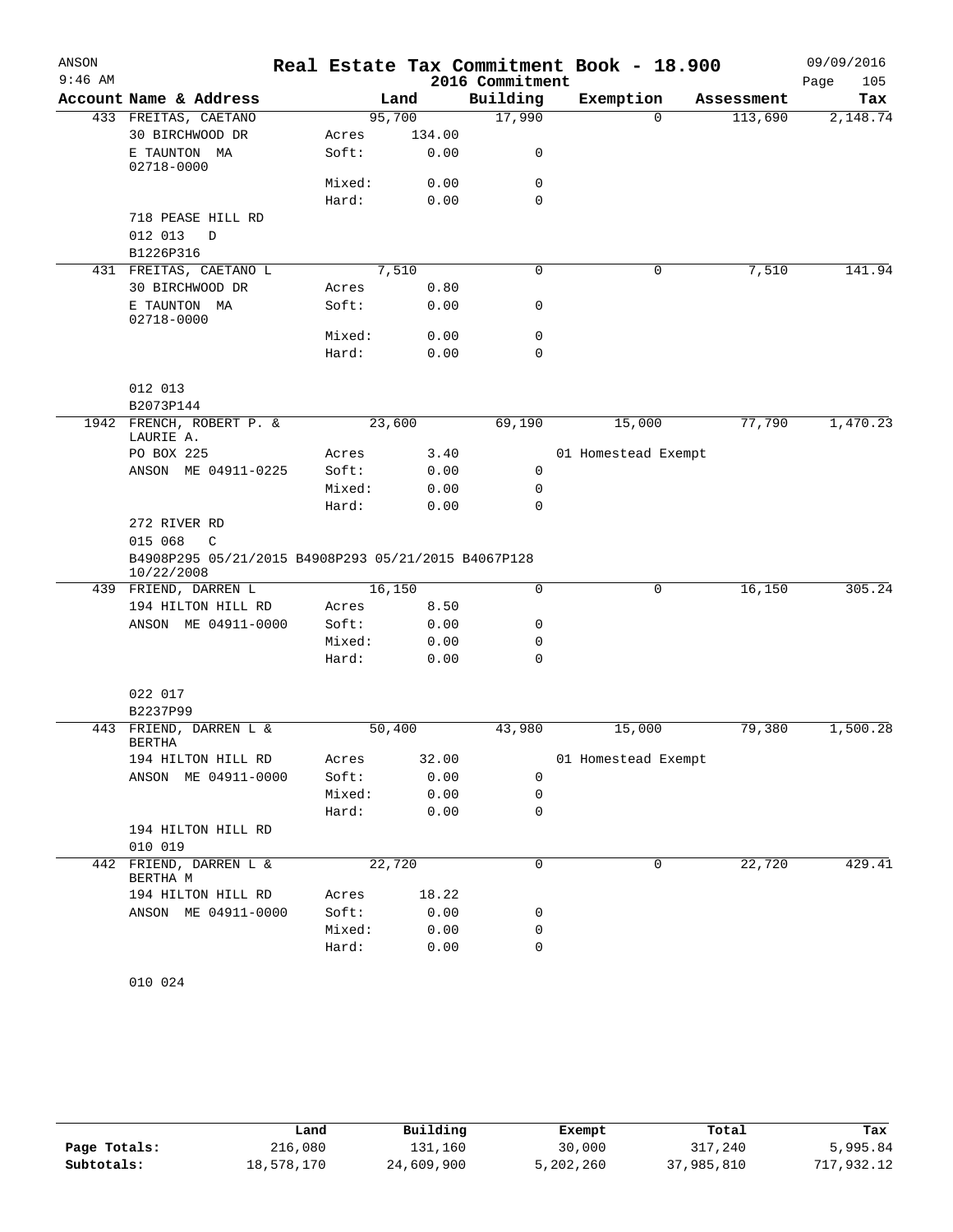| ANSON<br>$9:46$ AM |                                                     |                 |                 | 2016 Commitment  | Real Estate Tax Commitment Book - 18.900 |            | 09/09/2016<br>106<br>Page |
|--------------------|-----------------------------------------------------|-----------------|-----------------|------------------|------------------------------------------|------------|---------------------------|
|                    | Account Name & Address                              |                 | Land            | Building         | Exemption                                | Assessment | Tax                       |
|                    | 445 FRIEND, DOROTHY M &                             |                 | 124,100         | $\mathbf 0$      | $\Omega$                                 | 124,100    | 2,345.49                  |
|                    | KELVIN R<br>699 NEW PORTLAND HILL<br><b>RD</b>      | Acres           | 205.00          |                  |                                          |            |                           |
|                    | NEW PORTLAND ME<br>04961-0000                       | Soft:           | 0.00            | 0                |                                          |            |                           |
|                    |                                                     | Mixed:          | 0.00            | $\mathbf 0$      |                                          |            |                           |
|                    |                                                     | Hard:           | 0.00            | $\mathbf 0$      |                                          |            |                           |
|                    | 868 VALLEY RD                                       |                 |                 |                  |                                          |            |                           |
|                    | 019 018                                             |                 |                 |                  |                                          |            |                           |
|                    | B4122P257 04/10/2009<br>68 FRIEND, KELVIN R         |                 | 0               | 101,080          | 15,000                                   | 86,080     | 1,626.91                  |
|                    | 868 VALLEY ROAD                                     |                 |                 |                  | 01 Homestead Exempt                      |            |                           |
|                    | NIORTH ANSON ME<br>04958-0000                       |                 |                 |                  |                                          |            |                           |
|                    | 868 VALLEY RD                                       |                 |                 |                  |                                          |            |                           |
|                    | 019 018 ON                                          |                 |                 |                  |                                          |            |                           |
| 447                | FRIEND, RALPH EST OF<br>699 NEW PORTLAND HILL<br>RD | Acres           | 63,200<br>88.00 | 0                | 0                                        | 63,200     | 1,194.48                  |
|                    | NEW PORTLAND<br>MЕ<br>04961-0000                    | Soft:           | 0.00            | 0                |                                          |            |                           |
|                    |                                                     | Mixed:          | 0.00            | $\mathsf{O}$     |                                          |            |                           |
|                    |                                                     | Hard:           | 0.00            | $\mathbf 0$      |                                          |            |                           |
|                    | 022 033 & 34<br>B1034P91                            |                 |                 |                  |                                          |            |                           |
|                    | 446 FRIEND, RALPH EST OF &                          |                 | 13,500          | 0                | 0                                        | 13,500     | 255.15                    |
|                    | FRIEND, DARREN                                      | Acres           | 2.00            |                  |                                          |            |                           |
|                    | 699 NEW PORTLAND HILL<br>RD                         | Soft:           | 0.00            | 0                |                                          |            |                           |
|                    | NEW PORTLAND<br>МE<br>04961-0000                    | Mixed:          | 0.00            | 0                |                                          |            |                           |
|                    |                                                     | Hard:           | 0.00            | $\mathbf 0$      |                                          |            |                           |
|                    | 020 009<br>B                                        |                 |                 |                  |                                          |            |                           |
|                    | B1034P92<br>1154 FRIEND, STEPHEN M &                |                 |                 | 56,270           | 15,000                                   |            |                           |
|                    | ANGELA M<br>PO BOX 593                              | Acres           | 17,320<br>0.75  |                  | 01 Homestead Exempt                      | 58,590     | 1,107.35                  |
|                    | ANSON ME 04911-0593                                 | Soft:           | 0.00            | 0                |                                          |            |                           |
|                    |                                                     | Mixed:          | 0.00            | 0                |                                          |            |                           |
|                    |                                                     | Hard:           | 0.00            | 0                |                                          |            |                           |
|                    | 168 MAIN ST                                         |                 |                 |                  |                                          |            |                           |
|                    | 002 019&19B                                         |                 |                 |                  |                                          |            |                           |
| 1256               | B2310P153<br>FRITH, BERNARD P. &                    |                 | 24,500          | 76,650           | 15,000                                   | 86,150     | 1,628.24                  |
|                    | MONICA L.                                           |                 |                 |                  |                                          |            |                           |
|                    | 262 EMBDEN POND RD                                  | Acres           | 4.00            |                  | 01 Homestead Exempt                      |            |                           |
|                    | NORTH ANSON ME<br>04958-0000                        | Soft:           | 0.00            | 0                |                                          |            |                           |
|                    |                                                     | Mixed:<br>Hard: | 0.00<br>0.00    | 0<br>$\mathbf 0$ |                                          |            |                           |
|                    | 262 EMBDEN POND RD<br>023 030                       |                 |                 |                  |                                          |            |                           |
|                    | B4534P328 06/07/2012                                |                 |                 |                  |                                          |            |                           |
|                    |                                                     |                 |                 |                  |                                          |            |                           |
|                    | Land                                                |                 | Building        |                  | Exempt                                   | Total      | Tax                       |
| Page Totals:       | 242,620                                             |                 | 234,000         |                  | 45,000                                   | 431,620    | 8,157.62                  |

**Subtotals:** 18,820,790 24,843,900 5,247,260 38,417,430 726,089.74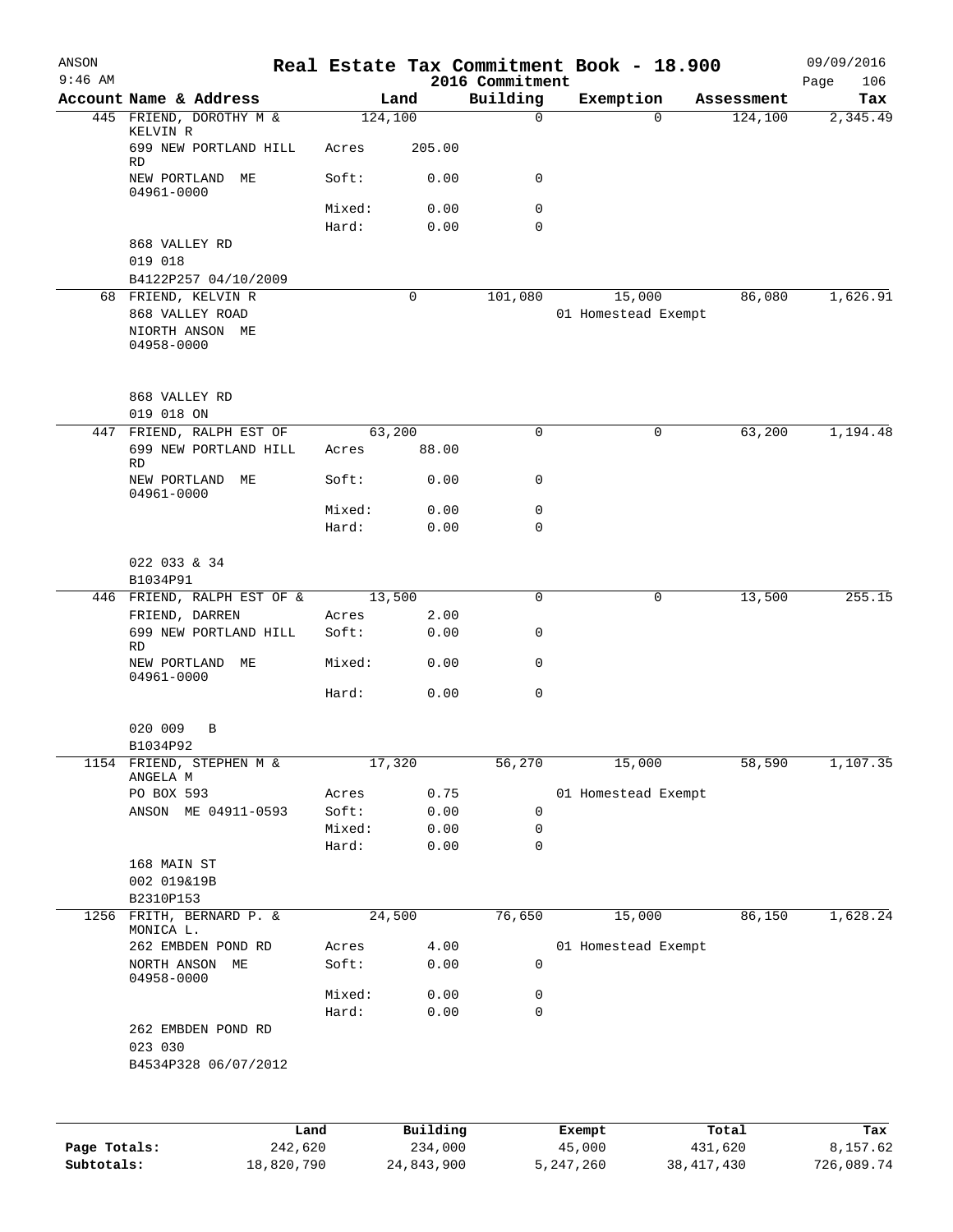| ANSON     |                                           |              |               |                 | Real Estate Tax Commitment Book - 18.900 |            | 09/09/2016  |
|-----------|-------------------------------------------|--------------|---------------|-----------------|------------------------------------------|------------|-------------|
| $9:46$ AM |                                           |              |               | 2016 Commitment |                                          |            | 107<br>Page |
|           | Account Name & Address                    |              | Land          | Building        | Exemption                                | Assessment | Tax         |
|           | 1960 FRITH, DONALD A &<br>CRYSTAL A       |              | 28,890        | 58,750          | 15,000                                   | 72,640     | 1,372.90    |
|           | PO BOX 35                                 | Acres        | 16.89         |                 | 01 Homestead Exempt                      |            |             |
|           | ANSON ME 04911-0035                       | Soft:        | 0.00          | 0               |                                          |            |             |
|           |                                           | Mixed:       | 0.00          | 0               |                                          |            |             |
|           |                                           | Hard:        | 0.00          | 0               |                                          |            |             |
|           | 29 Whitetail Way                          |              |               |                 |                                          |            |             |
|           | 015 010 5                                 |              |               |                 |                                          |            |             |
|           | B3725P155 08/10/2006                      |              |               |                 |                                          |            |             |
|           | 179 FROST, DIANE M. & BAUM,<br>LAWRENCE J |              | 17,320        | 32,090          | 15,000                                   | 34,410     | 650.35      |
|           | PO BOX 488                                | Acres        | 0.75          |                 | 01 Homestead Exempt                      |            |             |
|           | ANSON ME 04911-0000                       | Soft:        | 0.00          | 0               |                                          |            |             |
|           |                                           | Mixed:       | 0.00          | 0               |                                          |            |             |
|           |                                           | Hard:        | 0.00          | $\mathbf 0$     |                                          |            |             |
|           | 387 RIVER RD                              | B5013P070 JT |               |                 |                                          |            |             |
|           | 016 030<br>$\mathcal{C}$                  |              |               |                 |                                          |            |             |
|           | B5013P070 03/30/2016 B3425P318 12/21/2004 |              |               |                 |                                          |            |             |
|           | 450 FROST, JACK H & ROBIN M               | Acres        | 3,980<br>0.11 | $\Omega$        | 0                                        | 3,980      | 75.22       |
|           | PO BOX 445<br>ANSON ME 04911-0062         | Soft:        | 0.00          | 0               |                                          |            |             |
|           |                                           | Mixed:       | 0.00          | 0               |                                          |            |             |
|           |                                           | Hard:        | 0.00          | $\mathbf 0$     |                                          |            |             |
|           |                                           |              |               |                 |                                          |            |             |
|           | 003 057<br>B876P816                       |              |               |                 |                                          |            |             |
|           | 449 FROST, JACK H & ROBIN M               |              | 16,490        | 59,040          | 15,000                                   | 60,530     | 1,144.02    |
|           | PO BOX 445                                | Acres        | 0.39          |                 | 01 Homestead Exempt                      |            |             |
|           | ANSON ME 04911-0062                       | Soft:        | 0.00          | 0               |                                          |            |             |
|           |                                           | Mixed:       | 0.00          | 0               |                                          |            |             |
|           |                                           | Hard:        | 0.00          | 0               |                                          |            |             |
|           | 23 FINCH ST                               |              |               |                 |                                          |            |             |
|           | 003 058                                   |              |               |                 |                                          |            |             |
|           | B876P816                                  |              |               |                 |                                          |            |             |
| 847       | FROST, PHILLIP L SR &                     |              | 20,600        | 47,210          | 21,000                                   | 46,810     | 884.71      |
|           | FROST, CLAUDETTE G                        | Acres        | 1.40          |                 | 01 Homestead Exempt                      |            |             |
|           | PO BOX 512                                | Soft:        | 0.00          |                 | 0 02 Resident Veteran                    |            |             |
|           | ANSON ME 04911-0512                       | Mixed:       | 0.00          |                 |                                          |            |             |
|           |                                           | Hard:        | 0.00          | 0               |                                          |            |             |
|           | 652 HORSEBACK RD<br>019 042 B             |              |               |                 |                                          |            |             |
|           | B1384P117                                 |              |               |                 |                                          |            |             |
|           | 1280 FROST, ROBIN M                       |              | 6,630         | 3,050           | 0                                        | 9,680      | 182.95      |
|           | PO BOX 445                                | Acres        | 0.11          |                 |                                          |            |             |
|           | ANSON ME 04911-0445                       | Soft:        | 0.00          | 0               |                                          |            |             |
|           |                                           | Mixed:       | 0.00          | 0               |                                          |            |             |
|           |                                           | Hard:        | 0.00          | $\mathbf 0$     |                                          |            |             |
|           | 29 FINCH ST                               |              |               |                 |                                          |            |             |
|           | 003 056                                   |              |               |                 |                                          |            |             |
|           | B3162P214                                 |              |               |                 |                                          |            |             |

|              | Land       | Building   | Exempt      | Total      | Tax        |
|--------------|------------|------------|-------------|------------|------------|
| Page Totals: | 93,910     | 200,140    | 66,000      | 228,050    | 4,310.15   |
| Subtotals:   | 18,914,700 | 25,044,040 | 5, 313, 260 | 38,645,480 | 730,399.89 |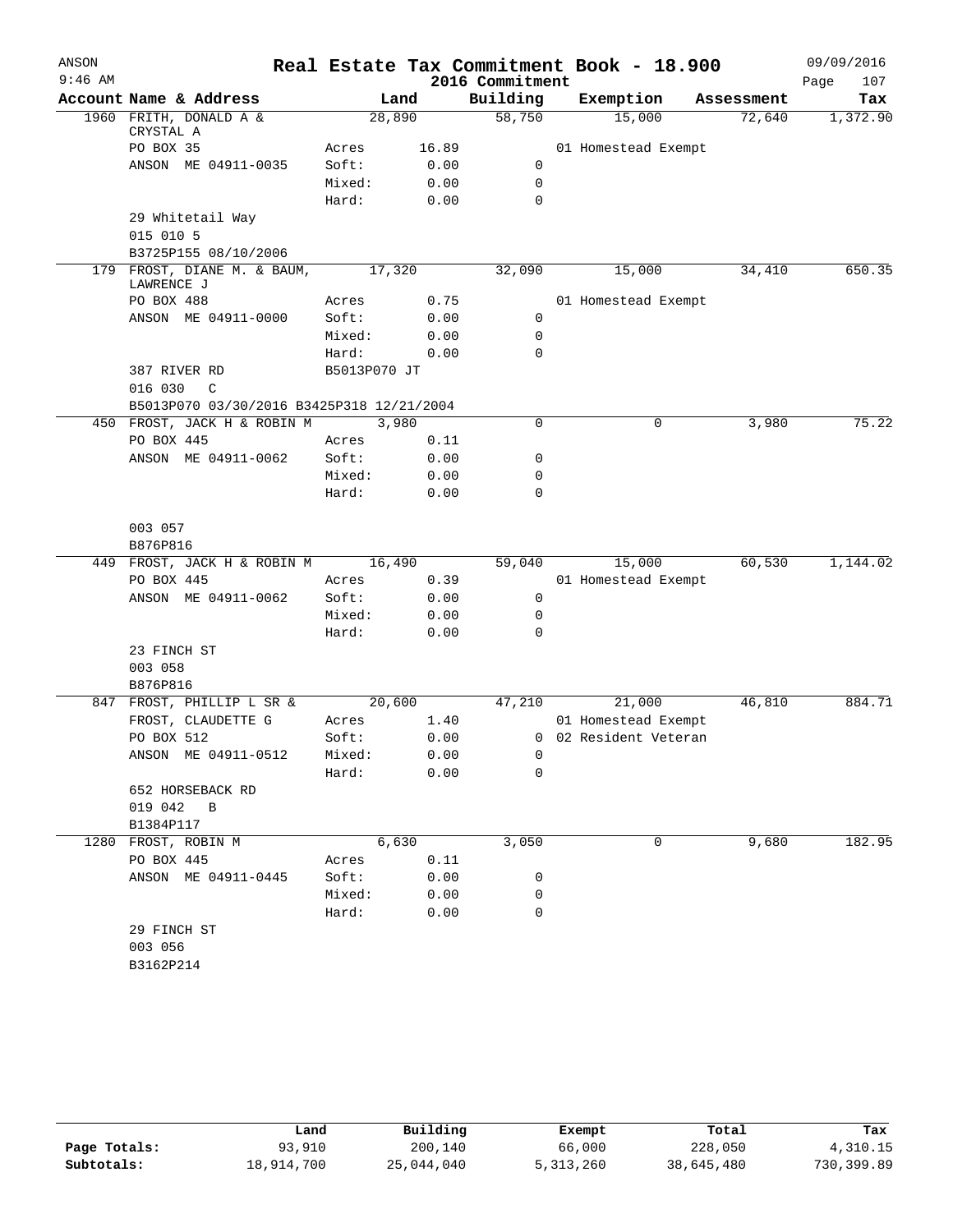| ANSON<br>$9:46$ AM |                                    |                 |              | 2016 Commitment | Real Estate Tax Commitment Book - 18.900 |            | 09/09/2016<br>108<br>Page |
|--------------------|------------------------------------|-----------------|--------------|-----------------|------------------------------------------|------------|---------------------------|
|                    | Account Name & Address             | Land            |              | Building        | Exemption                                | Assessment | Tax                       |
|                    | 485 FURLONG, JOHN E &              | 22,550          |              | 210, 120        | 15,000                                   | 217,670    | 4, 113.96                 |
|                    | <b>JEANNINE A</b>                  |                 |              |                 |                                          |            |                           |
|                    | PO BOX 146                         | Acres           | 2.70         | 0               | 01 Homestead Exempt                      |            |                           |
|                    | NORTH ANSON ME<br>04958-0146       | Soft:           | 0.00         |                 |                                          |            |                           |
|                    |                                    | Mixed:          | 0.00         | 0               |                                          |            |                           |
|                    |                                    | Hard:           | 0.00         | 0               |                                          |            |                           |
|                    | 132 NORTH MAIN ST                  |                 |              |                 |                                          |            |                           |
|                    | 007 019 B & 15                     |                 |              |                 |                                          |            |                           |
|                    | B3715P328 07/25/2006               |                 |              |                 |                                          |            |                           |
|                    | 1923 GAGNON, CHERYL A. &           | 53,600          |              | 9,980           | 0                                        | 63,580     | 1,201.66                  |
|                    | GAGNON, CHRISTOPHER J.             | Acres           | 53.20        |                 |                                          |            |                           |
|                    | PO BOX 525                         | Soft:           | 0.00         | 0               |                                          |            |                           |
|                    | NORRIDGEWOCK ME<br>04957-0000      | Mixed:          | 0.00         | 0               |                                          |            |                           |
|                    |                                    | Hard:           | 0.00         | $\mathbf 0$     |                                          |            |                           |
|                    | 934 VALLEY RD                      |                 |              |                 |                                          |            |                           |
|                    | 020 017                            |                 |              |                 |                                          |            |                           |
|                    | B3877P83 07/05/2007                |                 |              |                 |                                          |            |                           |
|                    | 1017 GAGNON, NOAH & AMANDA L       | 11,310          |              | 37,580          | 15,000                                   | 33,890     | 640.52                    |
|                    | PO BOX 572                         | Acres           | 0.32         |                 | 01 Homestead Exempt                      |            |                           |
|                    | NORTH ANSON ME<br>04958-0572       | Soft:           | 0.00         | 0               |                                          |            |                           |
|                    |                                    | Mixed:          | 0.00         | 0               |                                          |            |                           |
|                    |                                    | Hard:           | 0.00         | 0               |                                          |            |                           |
|                    | 104 NORTH MAIN ST                  |                 |              |                 |                                          |            |                           |
|                    | 006 071                            |                 |              |                 |                                          |            |                           |
|                    | B4096P129 01/23/2009               |                 |              |                 |                                          |            |                           |
|                    | 724 GALLANT, RONALD H &            | 13,420          |              | 45,630          | 15,000                                   | 44,050     | 832.55                    |
|                    | GALLANT, CHRISTINE A<br>PO BOX 388 | Acres<br>Soft:  | 0.45<br>0.00 | 0               | 01 Homestead Exempt                      |            |                           |
|                    | ANSON ME 04911-0388                | Mixed:          | 0.00         | 0               |                                          |            |                           |
|                    |                                    | Hard:           | 0.00         | $\Omega$        |                                          |            |                           |
|                    | 4 BEANE ST                         |                 |              |                 |                                          |            |                           |
|                    | 002 012                            |                 |              |                 |                                          |            |                           |
|                    | B2789P161 B2640P84 B2607P342       |                 |              |                 |                                          |            |                           |
|                    | 453 GARGAS, JOHN &                 | 26,170          |              | 0               | 0                                        | 26,170     | 494.61                    |
|                    | BODELL, BARBARA E                  | Acres           | 5.11         |                 |                                          |            |                           |
|                    | 17 STEARNS RD                      | Soft:           | 0.00         | 0               |                                          |            |                           |
|                    | WATERTOWN MA<br>02472-1327         | Mixed:          | 0.00         | 0               |                                          |            |                           |
|                    |                                    | Hard:           | 0.00         | 0               |                                          |            |                           |
|                    | MOUNTAIN VIEW ROAD                 |                 |              |                 |                                          |            |                           |
|                    | 012 009 11                         |                 |              |                 |                                          |            |                           |
|                    | B1420P128                          |                 |              |                 |                                          |            |                           |
| 1917               | GARIS, HARRY J., JR. &<br>JOYCE L. | 22,350          |              | 12,310          | 0                                        | 34,660     | 655.07                    |
|                    | 5680 INDIAN WAY                    | Acres           | 5.90         |                 |                                          |            |                           |
|                    | RIEGELSVILLE PA 18077              | Soft:           | 0.00         | 0               |                                          |            |                           |
|                    |                                    | Mixed:<br>Hard: | 0.00<br>0.00 | 0<br>0          |                                          |            |                           |
|                    | HOLLIN WAITE HILL RD               |                 |              |                 |                                          |            |                           |
|                    | 020 014<br>9                       |                 |              |                 |                                          |            |                           |
|                    | B4715P142 09/11/2013               |                 |              |                 |                                          |            |                           |

|              | Land       | Building   | Exempt    | Total      | Tax        |
|--------------|------------|------------|-----------|------------|------------|
| Page Totals: | 149,400    | 315,620    | 45,000    | 420,020    | .938.37    |
| Subtotals:   | 19,064,100 | 25,359,660 | 5,358,260 | 39,065,500 | 738,338.26 |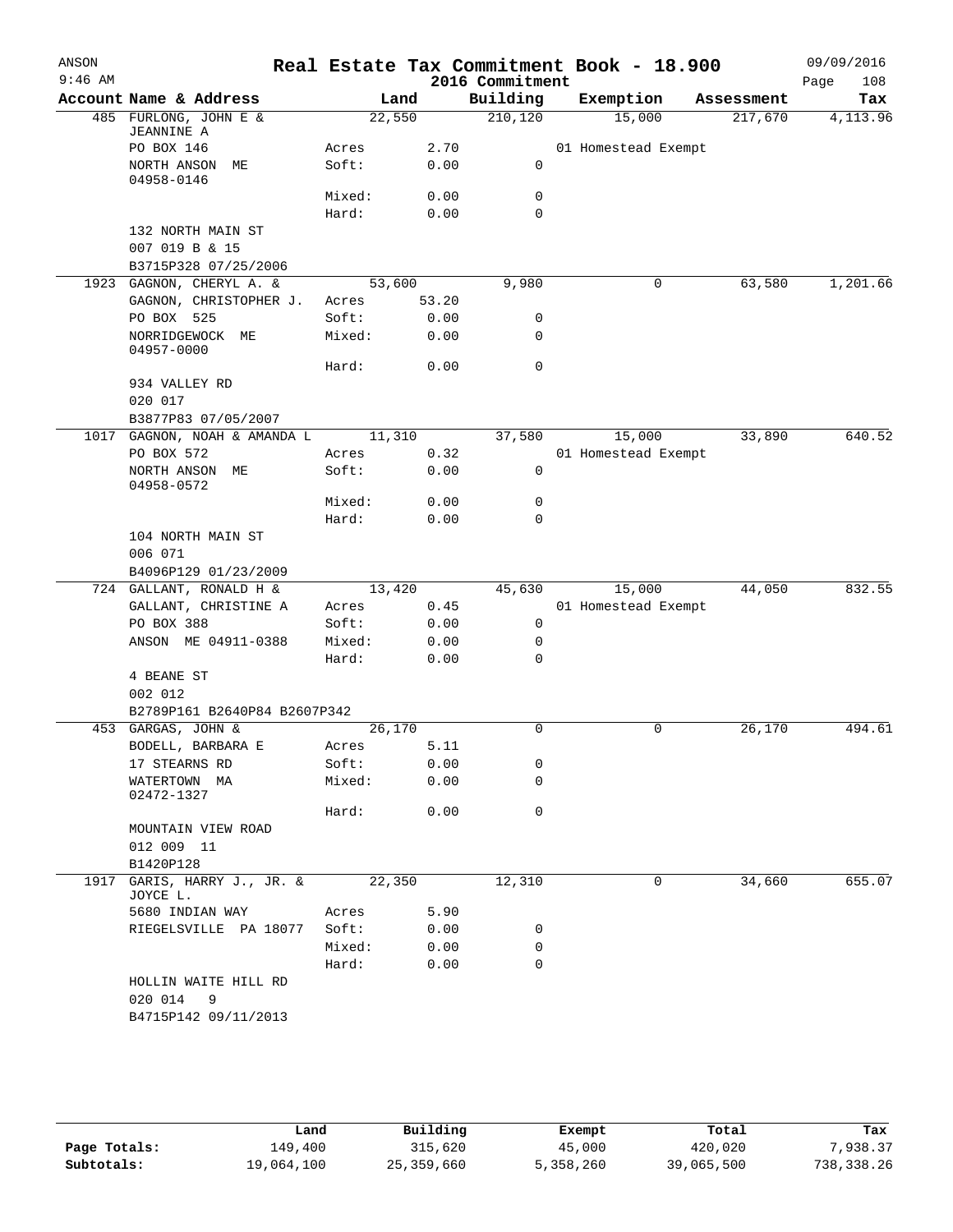| ANSON     |                                  |        |        |                 | Real Estate Tax Commitment Book - 18.900 |            | 09/09/2016  |
|-----------|----------------------------------|--------|--------|-----------------|------------------------------------------|------------|-------------|
| $9:46$ AM |                                  |        |        | 2016 Commitment |                                          |            | Page<br>109 |
|           | Account Name & Address           |        | Land   | Building        | Exemption                                | Assessment | Tax         |
|           | 464 GARLAND, BRENDA L            |        | 10,950 | 70,850          | 21,000                                   | 60,800     | 1,149.12    |
|           | PO BOX 85                        | Acres  | 0.30   |                 | 01 Homestead Exempt                      |            |             |
|           | ANSON ME 04911-0085              | Soft:  | 0.00   |                 | 0 03 Resident Veteran Widow              |            |             |
|           |                                  | Mixed: | 0.00   | 0               |                                          |            |             |
|           |                                  | Hard:  | 0.00   | 0               |                                          |            |             |
|           | 3 BUSWELL ST                     |        |        |                 |                                          |            |             |
|           | 002 059                          |        |        |                 |                                          |            |             |
|           | B1742P44                         |        |        |                 |                                          |            |             |
|           | 1464 GARLAND, BRENDA L           |        | 31,910 | 73,160          | 0                                        | 105,070    | 1,985.82    |
|           | PO BOX 85                        | Acres  | 10.41  |                 |                                          |            |             |
|           | ANSON ME 04911-0085              | Soft:  | 0.00   | 0               |                                          |            |             |
|           |                                  | Mixed: | 0.00   | 0               |                                          |            |             |
|           |                                  | Hard:  | 0.00   | 0               |                                          |            |             |
|           | 42 HORSEBACK RD                  |        |        |                 |                                          |            |             |
|           | 015 003<br>2                     |        |        |                 |                                          |            |             |
|           | B2420P233                        |        |        |                 |                                          |            |             |
|           | 454 GARLAND, NANCY &<br>KATHARYN |        | 10,950 | 46,540          | 15,000                                   | 42,490     | 803.06      |
|           | PO BOX 105                       | Acres  | 0.30   |                 | 01 Homestead Exempt                      |            |             |
|           | ANSON ME 04911-0105              | Soft:  | 0.00   | 0               |                                          |            |             |
|           |                                  | Mixed: | 0.00   | 0               |                                          |            |             |
|           |                                  | Hard:  | 0.00   | $\mathbf 0$     |                                          |            |             |
|           | 37 WILSON ST                     |        |        |                 |                                          |            |             |
|           | 003 027                          |        |        |                 |                                          |            |             |
|           | B2144P224                        |        |        |                 |                                          |            |             |
|           | 749 GARLOFF, CHRISTY M           |        | 11,010 | $\mathbf 0$     | $\mathbf 0$                              | 11,010     | 208.09      |
|           | 7646 8TH HOLE DRIVE              | Acres  | 3.34   |                 |                                          |            |             |
|           | WINDSOR CA 95492                 | Soft:  | 0.00   | 0               |                                          |            |             |
|           |                                  | Mixed: | 0.00   | 0               |                                          |            |             |
|           |                                  | Hard:  | 0.00   | $\mathbf 0$     |                                          |            |             |
|           |                                  |        |        |                 |                                          |            |             |
|           | 024 024<br>2 A                   |        |        |                 |                                          |            |             |
|           | B2418P125                        |        |        |                 |                                          |            |             |
| 463       | GARNETT, ROBERT E &<br>ADELAIDE  |        | 20,080 | 61,540          | 21,000                                   | 60,620     | 1,145.72    |
|           | 36 EMBDEN POND RD                | Acres  | 1.05   |                 | 01 Homestead Exempt                      |            |             |
|           | NORTH ANSON ME                   | Soft:  | 0.00   |                 | 0 02 Resident Veteran                    |            |             |
|           | 04958-0000                       |        |        |                 |                                          |            |             |
|           |                                  | Mixed: | 0.00   | 0               |                                          |            |             |
|           |                                  | Hard:  | 0.00   | 0               |                                          |            |             |
|           | 36 EMBDEN POND RD                |        |        |                 |                                          |            |             |
|           | 009 012                          |        |        |                 |                                          |            |             |
|           | B821P573                         |        |        |                 |                                          |            |             |
| 618       | GASSERT, WILLIAM K &<br>KAREN A  |        | 10,000 | 59,300          | 0                                        | 69,300     | 1,309.77    |
|           | 776 FAHI POND ROAD               | Acres  | 0.25   |                 |                                          |            |             |
|           | EMBDEN ME 04958-3313             | Soft:  | 0.00   | 0               |                                          |            |             |
|           |                                  | Mixed: | 0.00   | 0               |                                          |            |             |
|           |                                  | Hard:  | 0.00   | 0               |                                          |            |             |
|           | 51 UNION ST                      |        |        |                 |                                          |            |             |
|           | 005 033                          |        |        |                 |                                          |            |             |
|           | B3112P288                        |        |        |                 |                                          |            |             |
|           |                                  |        |        |                 |                                          |            |             |

|              | Land       | Building   | Exempt    | Total        | Tax        |
|--------------|------------|------------|-----------|--------------|------------|
| Page Totals: | 94,900     | 311,390    | 57,000    | 349,290      | 6,601.58   |
| Subtotals:   | 19,159,000 | 25,671,050 | 5,415,260 | 39, 414, 790 | 744,939.84 |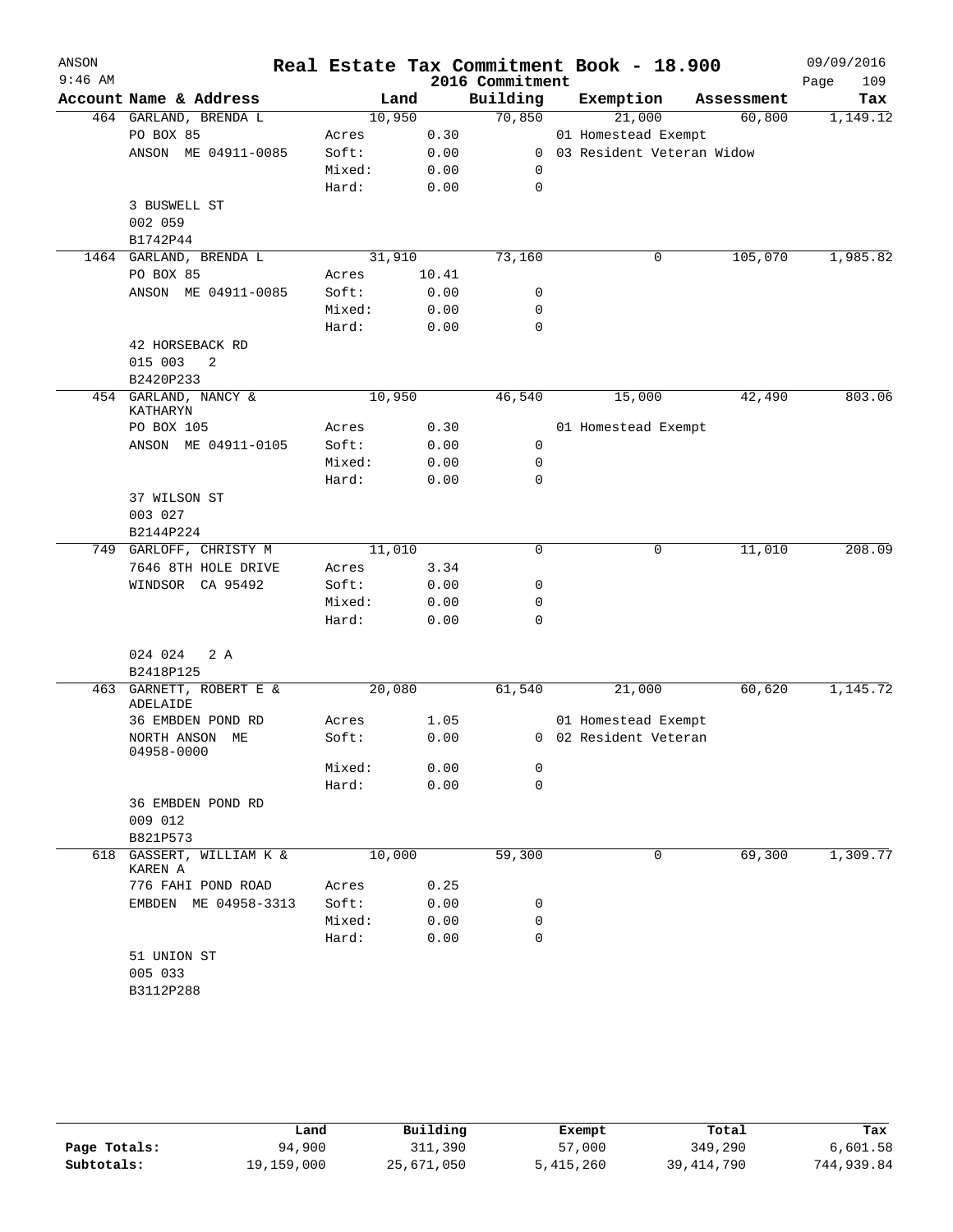| ANSON<br>$9:46$ AM |                                         |             |         | 2016 Commitment | Real Estate Tax Commitment Book - 18.900 |             | 09/09/2016<br>Page<br>110 |
|--------------------|-----------------------------------------|-------------|---------|-----------------|------------------------------------------|-------------|---------------------------|
|                    | Account Name & Address                  |             | Land    | Building        | Exemption                                | Assessment  | Tax                       |
|                    | 1883 GAUDETTE, JAY G. & AMY             |             | 26, 240 | 38,670          | 15,000                                   | 49,910      | 943.30                    |
|                    | М.                                      |             |         |                 |                                          |             |                           |
|                    | 13 ROLLING RIDGE DR                     | Acres       | 5.16    |                 | 01 Homestead Exempt                      |             |                           |
|                    | ANSON ME 04911                          | Soft:       | 0.00    | 0               |                                          |             |                           |
|                    |                                         | Mixed:      | 0.00    | 0               |                                          |             |                           |
|                    |                                         | Hard:       | 0.00    | 0               |                                          |             |                           |
|                    | 13 ROLLING RIDGE DR                     |             |         |                 |                                          |             |                           |
|                    | 010 036<br>A 1                          |             |         |                 |                                          |             |                           |
|                    | B4501P12 03/07/2012 B4485P99 01/17/2012 |             |         |                 |                                          |             |                           |
|                    | 466 GAYNE, DAVID A                      |             | 8,960   | 0               | 0                                        | 8,960       | 169.34                    |
|                    | 645 MAIN ST                             | Acres       | 51.00   |                 |                                          |             |                           |
|                    | MADISON ME 04950-0000                   | Soft:       | 0.00    | 0               |                                          |             |                           |
|                    |                                         | Mixed:      | 17.00   | 2,805           |                                          |             |                           |
|                    |                                         | Hard:       | 34.00   | 6,154           |                                          |             |                           |
|                    |                                         | TREE GROWTH |         |                 |                                          |             |                           |
|                    | 020 005                                 |             |         |                 |                                          |             |                           |
|                    | B1617P45                                |             |         |                 |                                          |             |                           |
|                    | 468 GEHRKE, ERIC E.                     |             | 28,500  | 0               | 0                                        | 28,500      | 538.65                    |
|                    | 197 MOORES MILL RD                      | Acres       | 15.00   |                 |                                          |             |                           |
|                    | SKOWHEGAN ME<br>04976-0000              | Soft:       | 0.00    | 0               |                                          |             |                           |
|                    |                                         | Mixed:      | 0.00    | 0               |                                          |             |                           |
|                    |                                         | Hard:       | 0.00    | 0               |                                          |             |                           |
|                    | 118 MILLER RD                           |             |         |                 |                                          |             |                           |
|                    | 014 019                                 |             |         |                 |                                          |             |                           |
|                    | B4347P131 12/06/2010                    |             |         |                 |                                          |             |                           |
|                    | 469 GEHRKE, JEANETTE WACOME             |             | 27,500  | 7,040           | 15,000                                   | 19,540      | 369.31                    |
|                    | 44 FOUR MILE SQUARE RD                  | Acres       | 6.00    |                 | 01 Homestead Exempt                      |             |                           |
|                    | ANSON ME 04911                          | Soft:       | 0.00    | 0               |                                          |             |                           |
|                    |                                         | Mixed:      | 0.00    | 0               |                                          |             |                           |
|                    |                                         | Hard:       | 0.00    | $\mathbf 0$     |                                          |             |                           |
|                    | 44 FOUR MILE SQUARE RD                  |             |         |                 |                                          |             |                           |
|                    | 020 025<br>B                            |             |         |                 |                                          |             |                           |
|                    | B1274P218                               |             |         |                 |                                          |             |                           |
|                    | 471 GERMINI, DAVID A                    | 13,350      |         | 0               | 0                                        | 13,350      | 252.32                    |
|                    | 1708 RICKERT ST                         | Acres       | 1.90    |                 |                                          |             |                           |
|                    | FAIRBANKS AK                            | Soft:       | 0.00    | 0               |                                          |             |                           |
|                    | 99701-0000                              |             |         |                 |                                          |             |                           |
|                    |                                         | Mixed:      | 0.00    | 0               |                                          |             |                           |
|                    |                                         | Hard:       | 0.00    | 0               |                                          |             |                           |
|                    |                                         |             |         |                 |                                          |             |                           |
|                    | 013 018<br>В                            |             |         |                 |                                          |             |                           |
|                    | B1629P287                               |             |         |                 |                                          |             |                           |
|                    | 1964 GERVAIS, JENNIFER P.               |             | 0       | 7,440           | 7,440                                    | $\mathbf 0$ | 0.00                      |
|                    | PO BOX 121                              | Acres       | 21.00   |                 | 01 Homestead Exempt                      |             |                           |
|                    | ALBION ME 04910                         | Soft:       | 0.00    | 0               |                                          |             |                           |
|                    |                                         | Mixed:      | 2.00    | 330             |                                          |             |                           |
|                    |                                         | Hard:       | 15.00   | 2,715           |                                          |             |                           |
|                    | 563 HORSEBACK RD                        |             |         |                 |                                          |             |                           |
|                    | 014 010 C                               |             |         |                 |                                          |             |                           |
|                    | B4798P85 06/11/2014                     |             |         |                 |                                          |             |                           |
|                    |                                         |             |         |                 |                                          |             |                           |

|              | Land       | Building   | Exempt    | Total      | Tax          |
|--------------|------------|------------|-----------|------------|--------------|
| Page Totals: | 104,550    | 53,150     | 37,440    | 120,260    | 2,272.92     |
| Subtotals:   | 19,263,550 | 25,724,200 | 5,452,700 | 39,535,050 | 747, 212, 76 |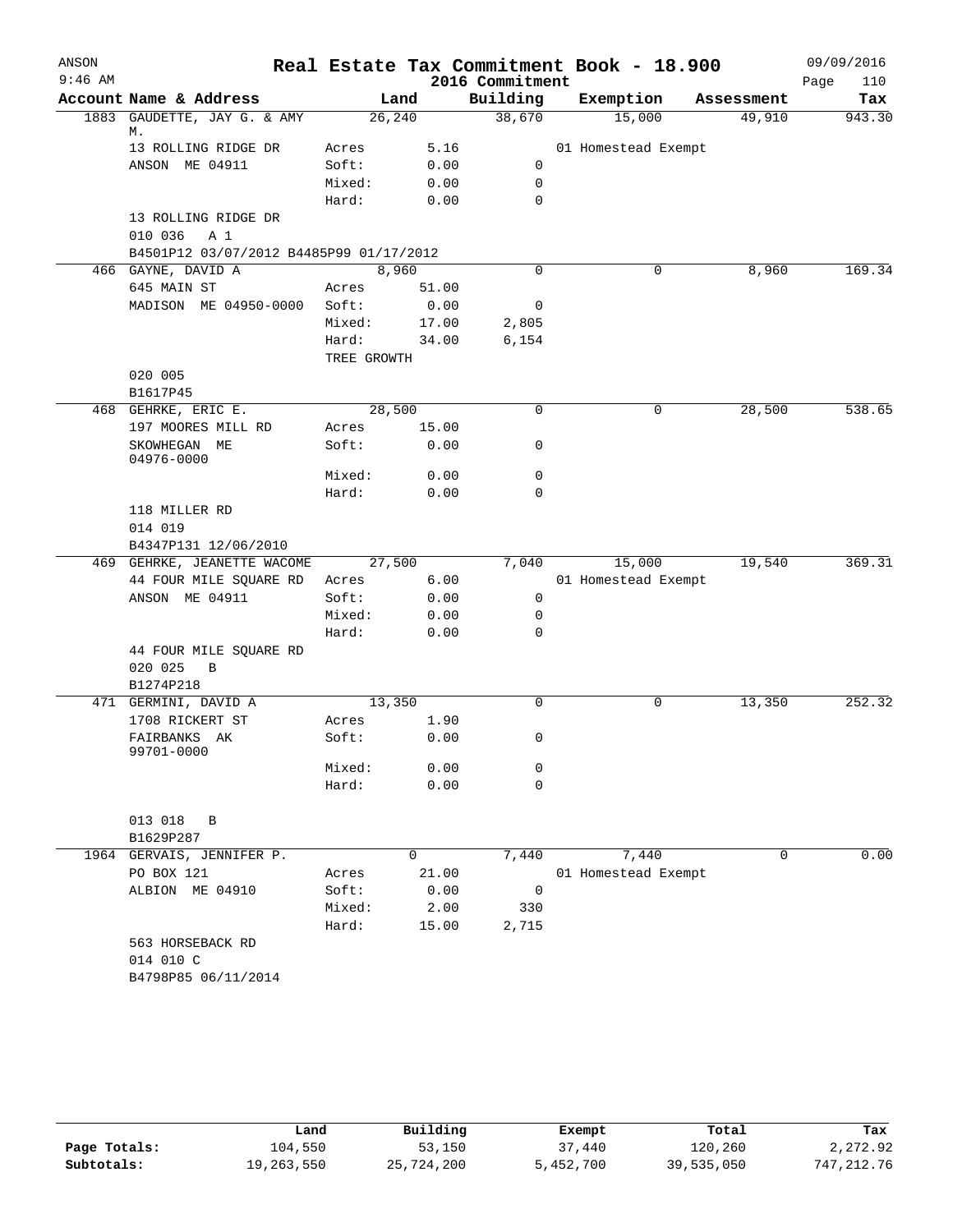| ANSON     |                                      |                      |       |                 | Real Estate Tax Commitment Book - 18.900 |            | 09/09/2016  |
|-----------|--------------------------------------|----------------------|-------|-----------------|------------------------------------------|------------|-------------|
| $9:46$ AM |                                      |                      |       | 2016 Commitment |                                          |            | Page<br>111 |
|           | Account Name & Address               |                      | Land  | Building        | Exemption                                | Assessment | Tax         |
| 280       | GIBSON, FRANCIS,<br>TRUSTEE          | 49,000               |       | $\mathbf 0$     | $\Omega$                                 | 49,000     | 926.10      |
|           | 15 DARIA DR                          | Acres                | 59.00 |                 |                                          |            |             |
|           | RINDGE NH 03461-0000                 | Soft:                | 0.00  | 0               |                                          |            |             |
|           |                                      | Mixed:               | 0.00  | 0               |                                          |            |             |
|           |                                      | Hard:                | 0.00  | $\mathbf 0$     |                                          |            |             |
|           | 013 005                              |                      |       |                 |                                          |            |             |
|           | B3949P97 12/11/2007                  |                      |       |                 |                                          |            |             |
| 1430      | GIGUERE, CHRISTINE                   | 14,200               |       | 11,020          | 15,000                                   | 10,220     | 193.16      |
|           | 211 RIVER ROAD                       | Acres                | 0.26  |                 | 01 Homestead Exempt                      |            |             |
|           | NORTH ANSON ME<br>04958-7117         | Soft:                | 0.00  | $\mathsf{O}$    |                                          |            |             |
|           |                                      | Mixed:               | 0.00  | 0               |                                          |            |             |
|           |                                      | Hard:                | 0.00  | 0               |                                          |            |             |
|           | 211 RIVER RD                         |                      |       |                 |                                          |            |             |
|           | 015 064<br>$\, {\bf B}$<br>B2091P341 |                      |       |                 |                                          |            |             |
| 476       | GIGUERE, SCOTT J                     | 29,000               |       | 58,620          | 15,000                                   | 72,620     | 1,372.52    |
|           | PO BOX 433                           | Acres                | 7.50  |                 | 01 Homestead Exempt                      |            |             |
|           | NORTH ANSON ME<br>04958-0433         | Soft:                | 0.00  | 0               |                                          |            |             |
|           |                                      | Mixed:               | 0.00  | 0               |                                          |            |             |
|           |                                      | Hard:                | 0.00  | $\mathbf 0$     |                                          |            |             |
|           | 64 CAMPGROUND RD                     |                      |       |                 |                                          |            |             |
|           | 015 036<br>4                         |                      |       |                 |                                          |            |             |
|           | B1963P236                            |                      |       |                 |                                          |            |             |
| 479       | GILBERT, DAVID W &                   | 18,800               |       | 28,560          | 15,000                                   | 32,360     | 611.60      |
|           | GERTRUDE M                           |                      |       |                 |                                          |            |             |
|           | 134 CARRABASSETT ROAD                | Acres                | 12.10 |                 | 01 Homestead Exempt                      |            |             |
|           | NORTH ANSON ME<br>04958-0491         | Soft:                | 0.00  | 0               |                                          |            |             |
|           |                                      | Mixed:               | 0.00  | 0               |                                          |            |             |
|           |                                      | Hard:                | 0.00  | 0               |                                          |            |             |
|           | 134 CARRABASSETT RD<br>2<br>022 021  | 1/2 INTEREST IN LAND |       |                 |                                          |            |             |
|           | B3951P225 12/18/2008                 |                      |       |                 |                                          |            |             |
|           | 444 GILE, BRANDON W.                 | 10,580               |       | 49,450          | 0                                        | 60,030     | 1,134.57    |
|           | GILE, HEATHER                        | Acres                | 0.28  |                 |                                          |            |             |
|           | PO BOX 265                           | Soft:                | 0.00  | 0               |                                          |            |             |
|           | ANSON ME 04911-0265                  | Mixed:               | 0.00  | 0               |                                          |            |             |
|           |                                      | Hard:                | 0.00  | $\mathbf 0$     |                                          |            |             |
|           | 20 CHURCH ST                         |                      |       |                 |                                          |            |             |
|           | 001 085                              |                      |       |                 |                                          |            |             |
|           | B4819P61 08/14/2014                  |                      |       |                 |                                          |            |             |
|           | 804 GIROUX, KATHY M.                 | 28,200               |       | 75,290          | 15,000                                   | 88,490     | 1,672.46    |
|           | 32 HORSEBACK RD                      | Acres                | 6.70  |                 | 01 Homestead Exempt                      |            |             |
|           | ANSON ME 04911-0000                  | Soft:                | 0.00  | 0               |                                          |            |             |
|           |                                      | Mixed:               | 0.00  | 0               |                                          |            |             |
|           |                                      | Hard:                | 0.00  | 0               |                                          |            |             |
|           | 32 HORSEBACK RD                      |                      |       |                 |                                          |            |             |
|           | 015 003<br>1                         |                      |       |                 |                                          |            |             |
|           | B3844P99 04/26/2007                  |                      |       |                 |                                          |            |             |
|           |                                      |                      |       |                 |                                          |            |             |

|              | Land       | Building   | Exempt    | Total      | Tax          |
|--------------|------------|------------|-----------|------------|--------------|
| Page Totals: | 149.780    | 222,940    | 60,000    | 312,720    | 5,910.41     |
| Subtotals:   | 19,413,330 | 25,947,140 | 5,512,700 | 39,847,770 | 753, 123. 17 |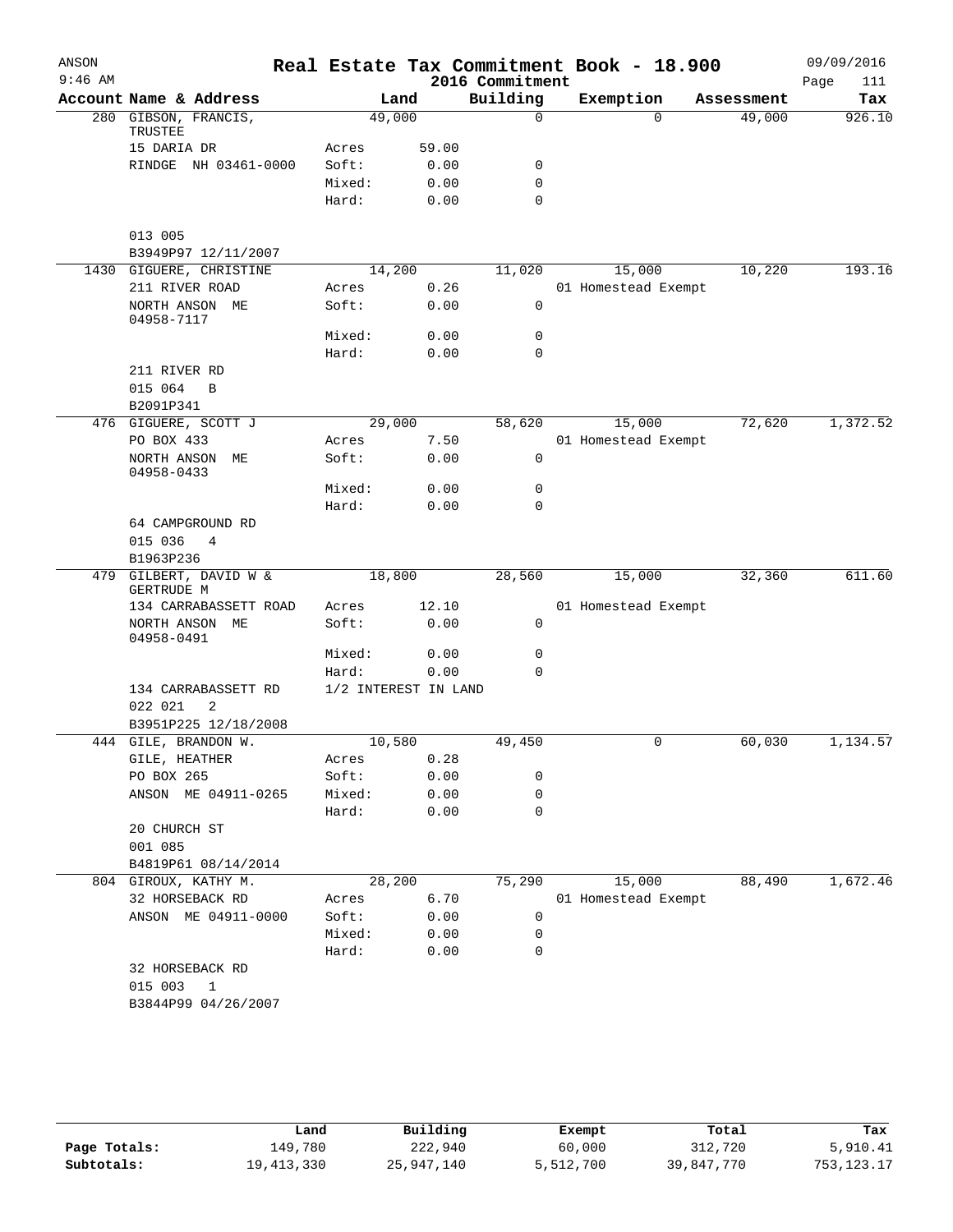| ANSON     |                                    |        |             |                 | Real Estate Tax Commitment Book - 18.900 |            | 09/09/2016  |
|-----------|------------------------------------|--------|-------------|-----------------|------------------------------------------|------------|-------------|
| $9:46$ AM |                                    |        |             | 2016 Commitment |                                          |            | 112<br>Page |
|           | Account Name & Address             |        | Land        | Building        | Exemption                                | Assessment | Tax         |
|           | 1577 GLEASON, FRANK III            |        | $\mathbf 0$ | 14,860          | $\Omega$                                 | 14,860     | 280.85      |
|           | PO BOX 59                          |        |             |                 |                                          |            |             |
|           | ANSON ME 04911-0059                |        |             |                 |                                          |            |             |
|           | 97 CAMPGROUND RD                   |        |             |                 |                                          |            |             |
|           | 015 037<br>3<br>ON                 |        |             |                 |                                          |            |             |
| 484       | GLEASON, MARY ALICE                |        | 20,000      | 59,300          | 15,000                                   | 64,300     | 1,215.27    |
|           | PO BOX 59                          | Acres  | 1.00        |                 | 01 Homestead Exempt                      |            |             |
|           | ANSON ME 04911-0059                | Soft:  | 0.00        | $\mathbf 0$     |                                          |            |             |
|           |                                    | Mixed: | 0.00        | 0               |                                          |            |             |
|           |                                    | Hard:  | 0.00        | $\Omega$        |                                          |            |             |
|           | 479 WEST MILLS RD                  |        |             |                 |                                          |            |             |
|           | 011 025<br>C                       |        |             |                 |                                          |            |             |
|           | B890P25                            |        |             |                 |                                          |            |             |
| 483       | GLEASON, RONALD, ROLAND<br>&       |        | 39,770      | 55,780          | 21,000                                   | 74,550     | 1,409.00    |
|           | GLEASON, FRANK III                 | Acres  | 10.27       |                 | 01 Homestead Exempt                      |            |             |
|           | PO BOX 171                         | Soft:  | 0.00        | $\Omega$        | 02 Resident Veteran                      |            |             |
|           | ANSON ME 04911-0171                | Mixed: | 0.00        | $\mathbf 0$     |                                          |            |             |
|           |                                    | Hard:  | 0.00        | $\mathbf 0$     |                                          |            |             |
|           | 89 CAMPGROUND RD                   |        |             |                 |                                          |            |             |
|           | 015 037<br>3                       |        |             |                 |                                          |            |             |
|           | B2087P282                          |        |             |                 |                                          |            |             |
|           | 809 GOFF, MICHAEL J.               |        | 22,780      | 68,960          | 15,000                                   | 76,740     | 1,450.39    |
|           | PO BOX 54                          | Acres  | 2.85        |                 | 01 Homestead Exempt                      |            |             |
|           | ANSON ME 04911-0054                | Soft:  | 0.00        | 0               |                                          |            |             |
|           |                                    | Mixed: | 0.00        | $\mathbf 0$     |                                          |            |             |
|           |                                    | Hard:  | 0.00        | $\Omega$        |                                          |            |             |
|           | 264 HORSEBACK RD                   |        |             |                 |                                          |            |             |
|           | 015 011<br>B                       |        |             |                 |                                          |            |             |
|           | B4908P89 05/26/2015                |        |             |                 |                                          |            |             |
| 276       | GOODINE, LUKE S. &<br>JOANNE M.    |        | 10,770      | 52,740          | 15,000                                   | 48,510     | 916.84      |
|           | 281 UNIVERSITY CENTER              | Acres  | 0.29        |                 | 01 Homestead Exempt                      |            |             |
|           | HOOKSETT NH 03106                  | Soft:  | 0.00        | 0               |                                          |            |             |
|           |                                    | Mixed: | 0.00        | 0               |                                          |            |             |
|           |                                    | Hard:  | 0.00        | 0               |                                          |            |             |
|           | 76 PREBLE AVE                      |        |             |                 |                                          |            |             |
|           | 004 002                            |        |             |                 |                                          |            |             |
|           | B3758P334 10/17/2006               |        |             |                 |                                          |            |             |
| 1305      | GOOGINS, ROBERT G SR &<br>CAROL A  |        | 21,500      | 61,250          | 0                                        | 82,750     | 1,563.98    |
|           | 62 LAWN AVE                        | Acres  | 2.00        |                 |                                          |            |             |
|           | SOUTH PORTLAND<br>МE<br>04106-0000 | Soft:  | 0.00        | 0               |                                          |            |             |
|           |                                    | Mixed: | 0.00        | 0               |                                          |            |             |
|           |                                    | Hard:  | 0.00        | $\Omega$        |                                          |            |             |
|           | 313 TOWN FARM RD                   |        |             |                 |                                          |            |             |
|           | 022 019<br>1                       |        |             |                 |                                          |            |             |
|           | B3031P97                           |        |             |                 |                                          |            |             |

|              | Land       | Building     | Exempt    | Total      | Tax        |
|--------------|------------|--------------|-----------|------------|------------|
| Page Totals: | 114,820    | 312,890      | 66,000    | 361,710    | 6,836.33   |
| Subtotals:   | 19,528,150 | 26, 260, 030 | 5,578,700 | 40,209,480 | 759,959.50 |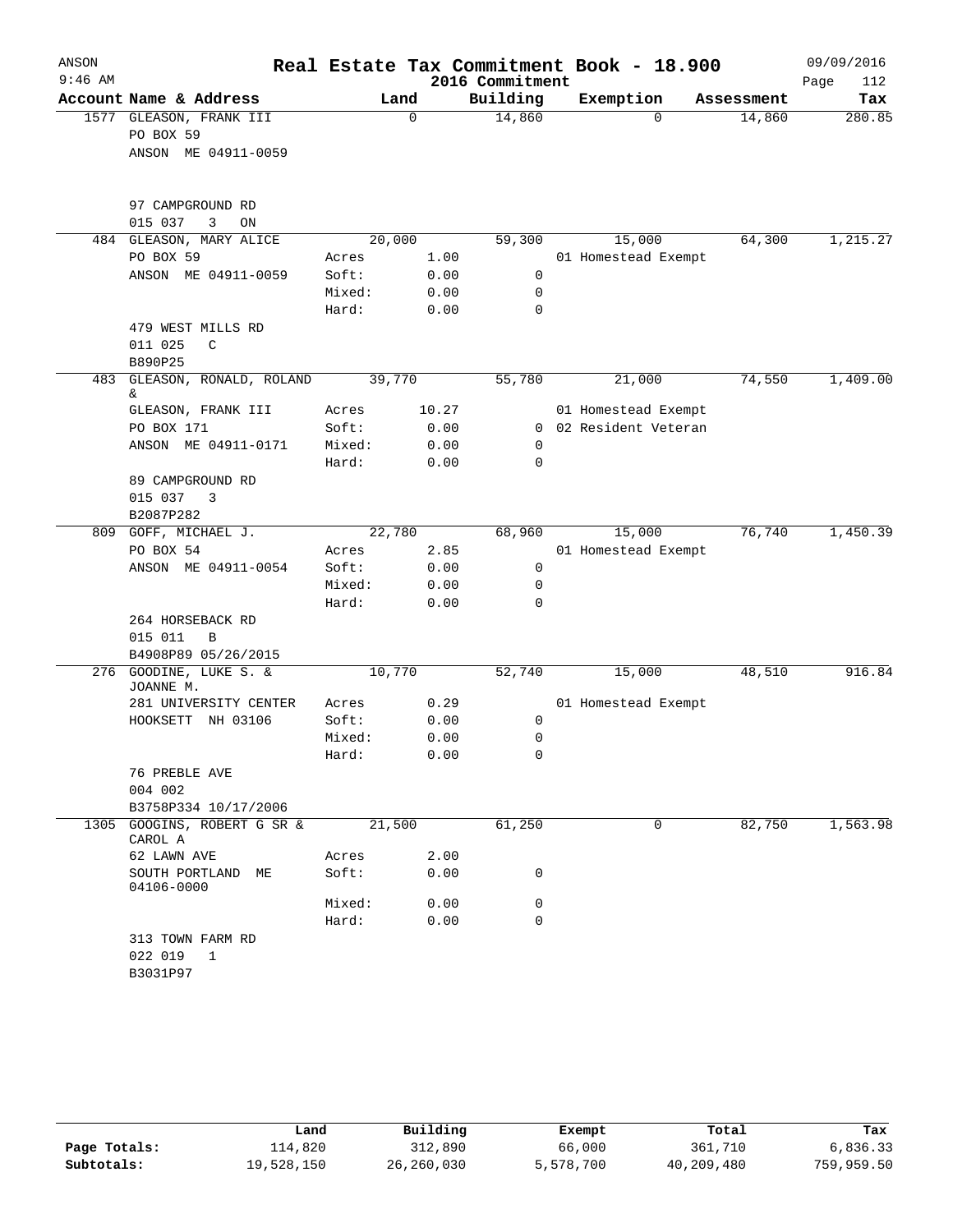| ANSON<br>$9:46$ AM |                                               |                 |                 | Real Estate Tax Commitment Book - 18.900<br>2016 Commitment |                     |                           | 09/09/2016<br>Page<br>113 |
|--------------------|-----------------------------------------------|-----------------|-----------------|-------------------------------------------------------------|---------------------|---------------------------|---------------------------|
|                    | Account Name & Address                        | Land            |                 | Building                                                    | Exemption           | Assessment                | Tax                       |
|                    | 1325 GORDON, ANNE F                           | 27,740          |                 | $\mathbf 0$                                                 | $\Omega$            | 27,740                    | 524.29                    |
|                    | 264 HILTON HILL RD                            | Acres           | 46.75           |                                                             |                     |                           |                           |
|                    | ANSON ME 04911-0000                           | Soft:           | 0.00            | 0                                                           |                     |                           |                           |
|                    |                                               | Mixed:          | 10.00           | 1,650                                                       |                     |                           |                           |
|                    |                                               | Hard:           | 29.50           | 5,340                                                       |                     |                           |                           |
|                    |                                               | TREE GROWTH     |                 |                                                             |                     |                           |                           |
|                    | 010 022                                       |                 |                 |                                                             |                     |                           |                           |
|                    | B1281P287                                     |                 |                 |                                                             |                     |                           |                           |
|                    | 1324 GORDON, ANNE F                           | 47,120          |                 | 19,600                                                      | 21,000              | 45,720                    | 864.11                    |
|                    | 264 HILTON HILL RD                            | Acres           | 74.40           |                                                             | 01 Homestead Exempt |                           |                           |
|                    | ANSON ME 04911-0000                           | Soft:           | 0.00            | $\mathbf{0}$                                                |                     | 03 Resident Veteran Widow |                           |
|                    |                                               | Mixed:<br>Hard: | 29.00<br>30.00  | 4,785<br>5,430                                              |                     |                           |                           |
|                    | 264 HILTON HILL RD                            | TREE GROWTH     |                 |                                                             |                     |                           |                           |
|                    | 010 021                                       |                 |                 |                                                             |                     |                           |                           |
|                    | B1281P287                                     |                 |                 |                                                             |                     |                           |                           |
| 572                | GORDON, DANNY B. &                            | 33,450          |                 | 53,410                                                      | 15,000              | 71,860                    | 1,358.15                  |
|                    | JENNIFER S.                                   |                 |                 |                                                             |                     |                           |                           |
|                    | 340 CAMPGROUND RD                             | Acres           | 11.95           |                                                             | 01 Homestead Exempt |                           |                           |
|                    | NORTH ANSON ME<br>04958-0000                  | Soft:           | 0.00            | 0                                                           |                     |                           |                           |
|                    |                                               | Mixed:          | 0.00            | 0                                                           |                     |                           |                           |
|                    |                                               | Hard:           | 0.00            | $\Omega$                                                    |                     |                           |                           |
|                    | 340 CAMPGROUND RD                             |                 |                 |                                                             |                     |                           |                           |
|                    | 015 043<br>GH                                 |                 |                 |                                                             |                     |                           |                           |
|                    | B3230P144                                     |                 |                 |                                                             |                     |                           |                           |
| 1213               | GORDON, DAVID H & JANET<br>L                  | 16,490          |                 | 77,000                                                      | 0                   | 93,490                    | 1,766.96                  |
|                    | PO BOX 961                                    | Acres           | 0.68            |                                                             |                     |                           |                           |
|                    | FARMINGTON ME<br>04938-0000                   | Soft:           | 0.00            | 0                                                           |                     |                           |                           |
|                    |                                               | Mixed:          | 0.00            | 0                                                           |                     |                           |                           |
|                    |                                               | Hard:           | 0.00            | $\mathbf 0$                                                 |                     |                           |                           |
|                    | 64 HILLTOP RD                                 | B4968P0289      |                 |                                                             |                     |                           |                           |
|                    | 010 036<br>B                                  |                 |                 |                                                             |                     |                           |                           |
|                    | B4968P289 10/26/2015                          |                 |                 |                                                             |                     |                           |                           |
|                    | 496 GORDON, EDWARD M. &                       | 66,910          |                 | 35,590                                                      | $\mathsf{O}$        | 102,500                   | 1,937.25                  |
|                    | RICHARD M. Trustees<br>GORDON, NANCY M. TRUST | Acres           | 196.00          |                                                             |                     |                           |                           |
|                    | 7/17/2015                                     |                 |                 |                                                             |                     |                           |                           |
|                    | PO BOX 594<br>AMHERST MA 01004-0594           | Soft:<br>Mixed: | 21.00<br>118.00 | 2,520<br>19,470                                             |                     |                           |                           |
|                    |                                               | Hard:           | 41.00           | 7,421                                                       |                     |                           |                           |
|                    | 31 MUTTON HILL RD                             | TREE GROWTH     |                 |                                                             |                     |                           |                           |
|                    | 015 026,27,28                                 |                 |                 |                                                             |                     |                           |                           |
|                    | B4998P153 01/21/2016                          |                 |                 |                                                             |                     |                           |                           |
|                    | 953 GORDON, GEORGETTE                         | 20,000          |                 | 59,980                                                      | 15,000              | 64,980                    | 1,228.12                  |
|                    | PO BOX 12                                     | Acres           | 1.00            |                                                             | 01 Homestead Exempt |                           |                           |
|                    | ANSON ME 04911-0012                           | Soft:           | 0.00            | 0                                                           |                     |                           |                           |
|                    |                                               | Mixed:          | 0.00            | 0                                                           |                     |                           |                           |
|                    |                                               | Hard:           | 0.00            | 0                                                           |                     |                           |                           |
|                    | 1037 VALLEY RD                                | MH AND GARAGE   |                 |                                                             |                     |                           |                           |
|                    | 020 021                                       |                 |                 |                                                             |                     |                           |                           |
|                    |                                               |                 |                 |                                                             |                     |                           |                           |

|              | Land       | Building   | Exempt    | Total      | Tax        |
|--------------|------------|------------|-----------|------------|------------|
| Page Totals: | 211,710    | 245,580    | 51,000    | 406,290    | 7,678.88   |
| Subtotals:   | 19,739,860 | 26,505,610 | 5,629,700 | 40,615,770 | 767,638.38 |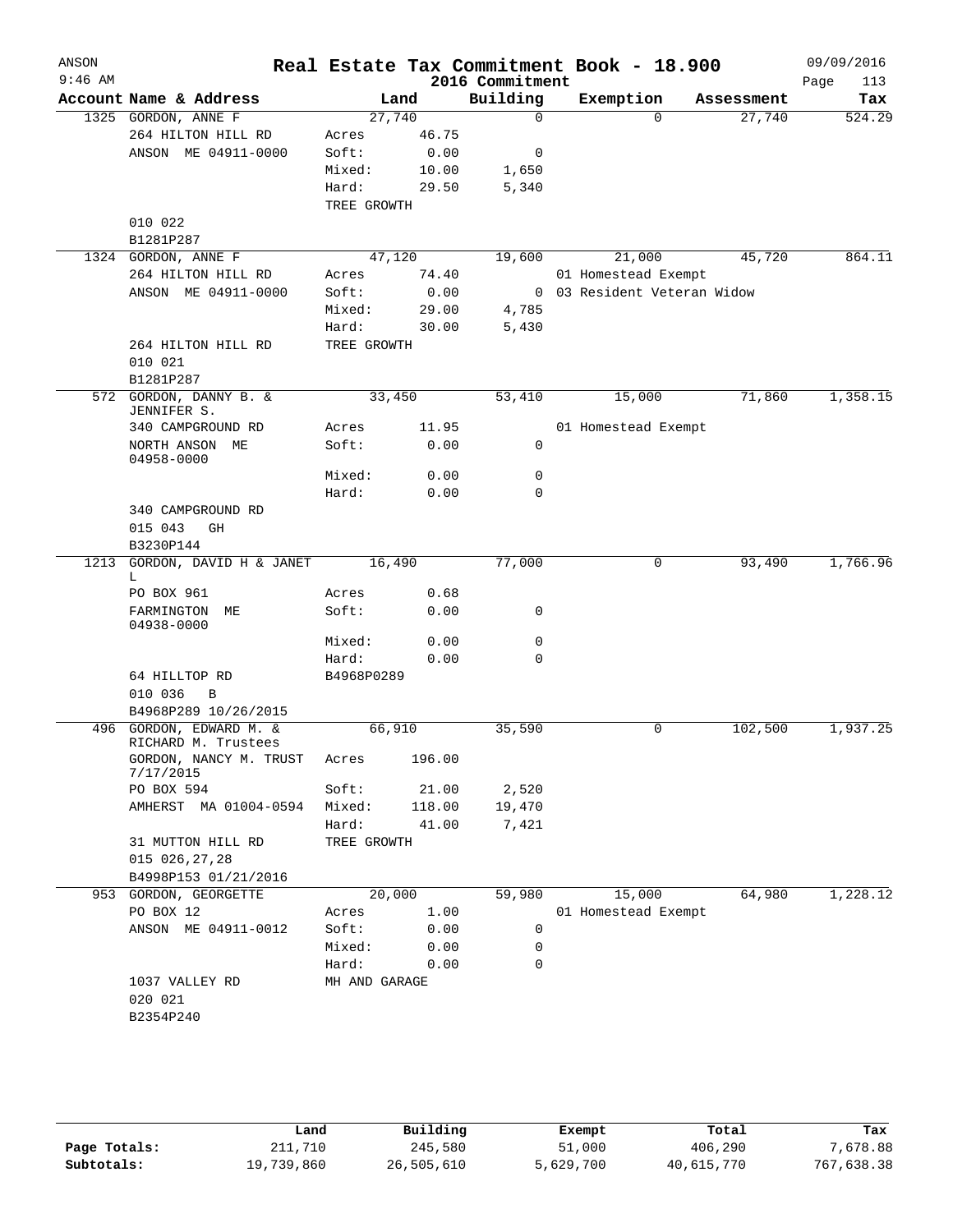| ANSON<br>$9:46$ AM |                                      |        |             | 2016 Commitment | Real Estate Tax Commitment Book - 18.900 |            | 09/09/2016<br>Page<br>114 |
|--------------------|--------------------------------------|--------|-------------|-----------------|------------------------------------------|------------|---------------------------|
|                    | Account Name & Address               | Land   |             | Building        | Exemption                                | Assessment | Tax                       |
|                    | 1663 GORDON, HAZEL L                 | 23,900 |             | 10,920          | $\Omega$                                 | 34,820     | 658.10                    |
|                    | 264 HILTON HILL ROAD                 | Acres  | 3.60        |                 |                                          |            |                           |
|                    | ANSON ME 04911-0000                  | Soft:  | 0.00        | 0               |                                          |            |                           |
|                    |                                      | Mixed: | 0.00        | 0               |                                          |            |                           |
|                    |                                      | Hard:  | 0.00        | 0               |                                          |            |                           |
|                    | 010 021<br>B                         |        |             |                 |                                          |            |                           |
|                    | B2654P19                             |        |             |                 |                                          |            |                           |
| 1507               | GORDON, JAMES                        |        | 0           | 8,810           | 0                                        | 8,810      | 166.51                    |
|                    | PO BOX 411<br>ANSON ME 04911-0411    |        |             |                 |                                          |            |                           |
|                    |                                      |        |             |                 |                                          |            |                           |
|                    | 26 CROSS RD                          |        |             |                 |                                          |            |                           |
|                    | 011 032 3 ON                         |        |             |                 |                                          | 14,210     |                           |
| 70                 | GORDON, KENNETH P.,<br><b>ESTATE</b> | 13,710 |             | 500             | 0                                        |            | 268.57                    |
|                    | C/O CHARLEEN H. GORDON               | Acres  | 0.47        |                 |                                          |            |                           |
|                    | 556 BROWNS CORNER ROAD               | Soft:  | 0.00        | 0               |                                          |            |                           |
|                    | CANAAN ME 04924-3060                 | Mixed: | 0.00        | 0               |                                          |            |                           |
|                    |                                      | Hard:  | 0.00        | $\mathbf 0$     |                                          |            |                           |
|                    | <b>45 PREBLE AVE</b>                 |        |             |                 |                                          |            |                           |
|                    | 004 017                              |        |             |                 |                                          |            |                           |
|                    | B3631P207 02/08/2006                 |        |             |                 |                                          |            |                           |
|                    | 1933 GORDON, RAYMOND                 |        | $\mathbf 0$ | 5,060           | $\mathbf 0$                              | 5,060      | 95.63                     |
|                    | 26 PATTEN LN                         |        |             |                 |                                          |            |                           |
|                    | NORTH ANSON ME<br>04958-7652         |        |             |                 |                                          |            |                           |
|                    | 41 PATTEN LN                         |        |             |                 |                                          |            |                           |
|                    | 023 026<br>C 1 ON                    |        |             |                 |                                          |            |                           |
|                    | 495 GORDON, REGGIE                   | 12,300 |             | $\mathbf 0$     | 0                                        | 12,300     | 232.47                    |
|                    | 264 HILTON HILL ROAD                 | Acres  | 2.20        |                 |                                          |            |                           |
|                    | ANSON ME 04911                       | Soft:  | 0.00        | 0               |                                          |            |                           |
|                    |                                      | Mixed: | 0.00        | 0               |                                          |            |                           |
|                    |                                      | Hard:  | 0.00        | 0               |                                          |            |                           |
|                    | 015 007 A<br>B2604P336               |        |             |                 |                                          |            |                           |
| 948                | GORDON, RICKY E & SUSAN              | 26,300 |             | 59,600          | 15,000                                   | 70,900     | 1,340.01                  |
|                    | V                                    |        |             |                 |                                          |            |                           |
|                    | PO BOX 411                           | Acres  | 5.20        |                 | 01 Homestead Exempt                      |            |                           |
|                    | ANSON ME 04911-0411                  | Soft:  | 0.00        | 0               |                                          |            |                           |
|                    |                                      | Mixed: | 0.00        | 0               |                                          |            |                           |
|                    |                                      | Hard:  | 0.00        | 0               |                                          |            |                           |
|                    | 36 CROSS RD                          |        |             |                 |                                          |            |                           |
|                    | 011 032<br>2                         |        |             |                 |                                          |            |                           |
|                    | B3647P166 03/17/2006                 |        |             |                 |                                          |            |                           |
|                    | 12 GORDON, RICKY E, SR, &<br>SUSAN V | 30,450 |             | 0               | 0                                        | 30,450     | 575.51                    |
|                    | PO BOX 411                           | Acres  | 5.30        |                 |                                          |            |                           |
|                    | ANSON ME 04911-0000                  | Soft:  | 0.00        | 0               |                                          |            |                           |
|                    |                                      | Mixed: | 0.00        | 0               |                                          |            |                           |
|                    |                                      | Hard:  | 0.00        | 0               |                                          |            |                           |
|                    | 26 CROSS RD                          |        |             |                 |                                          |            |                           |
|                    | 011 032<br>3                         |        |             |                 |                                          |            |                           |
|                    | B3844P267 05/09/2007                 |        |             |                 |                                          |            |                           |
|                    | Land                                 |        | Building    |                 | Exempt                                   | Total      | Tax                       |
| Page Totals:       | 106,660                              |        | 84,890      |                 | 15,000                                   | 176,550    | 3,336.80                  |
| Subtotals:         | 19,846,520                           |        | 26,590,500  |                 | 5,644,700                                | 40,792,320 | 770,975.18                |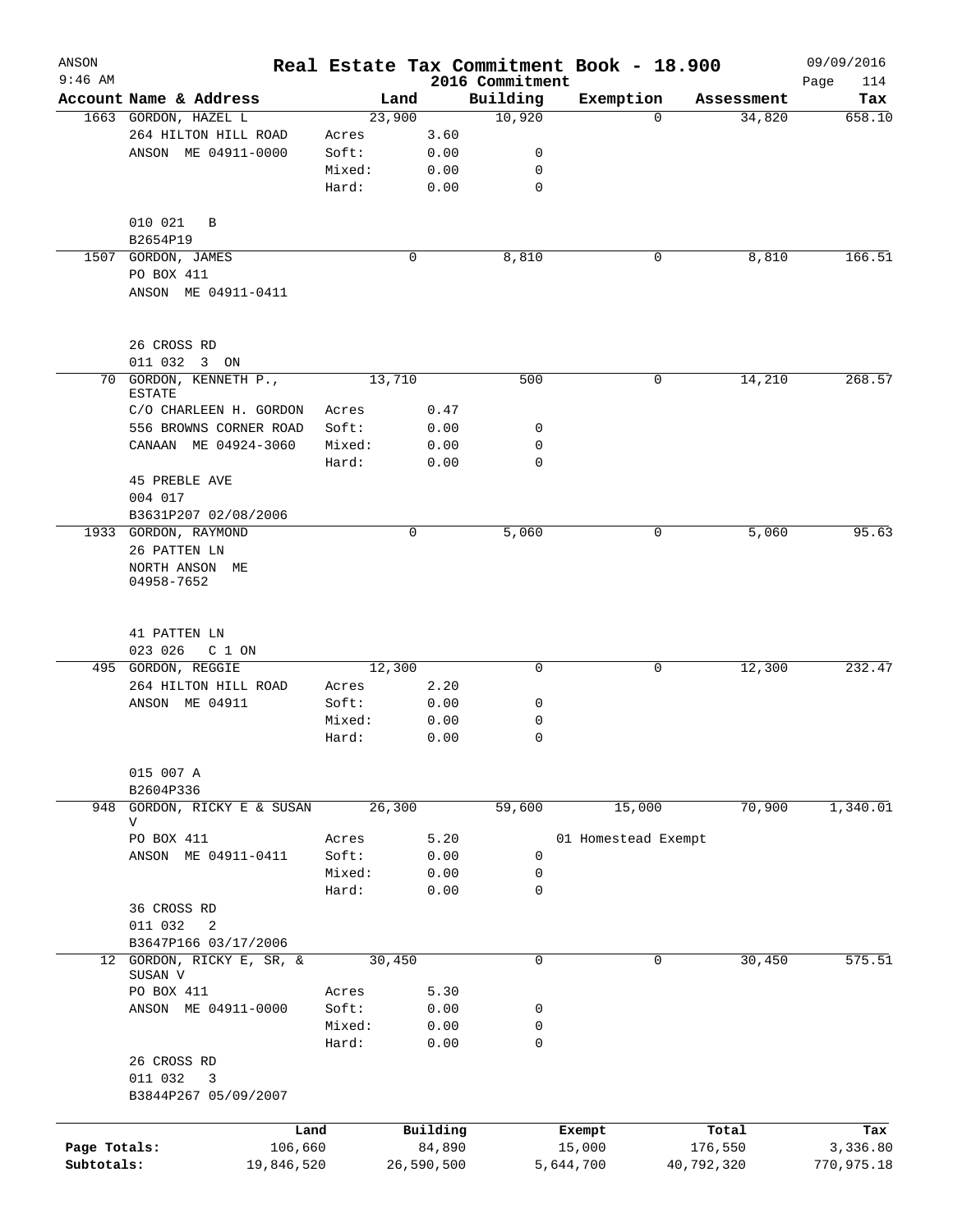| ANSON        |                                               |                |                |                             | Real Estate Tax Commitment Book - 18.900 |            | 09/09/2016         |
|--------------|-----------------------------------------------|----------------|----------------|-----------------------------|------------------------------------------|------------|--------------------|
| $9:46$ AM    | Account Name & Address                        |                | Land           | 2016 Commitment<br>Building | Exemption                                | Assessment | Page<br>115<br>Tax |
|              | 1505 GORDON, RICKY E., JR.                    |                | $\mathbf 0$    | 9,220                       | $\Omega$                                 | 9,220      | 174.26             |
|              | PO BOX 411                                    | Acres          | 17.53          |                             |                                          |            |                    |
|              | ANSON ME 04911                                | Soft:          | 0.00           | 0                           |                                          |            |                    |
|              |                                               | Mixed:         | 0.00           | 0                           |                                          |            |                    |
|              |                                               | Hard:          | 0.00           | $\mathbf 0$                 |                                          |            |                    |
|              | 26 CROSS RD                                   |                |                |                             |                                          |            |                    |
|              | 011 032 3 ON                                  |                |                |                             |                                          |            |                    |
|              | 1644 GORDON, ROBERT B SR                      |                | 26,500         | 3,360                       | 0                                        | 29,860     | 564.35             |
|              | 279 HILTON HILL ROAD                          | Acres          | 9.00           |                             |                                          |            |                    |
|              | ANSON ME 04911                                | Soft:          | 0.00           | 0                           |                                          |            |                    |
|              |                                               | Mixed:         | 0.00           | 0                           |                                          |            |                    |
|              |                                               | Hard:          | 0.00           | $\mathbf 0$                 |                                          |            |                    |
|              | 023 044 F                                     |                |                |                             |                                          |            |                    |
|              | B2589P317                                     |                |                |                             |                                          |            |                    |
|              | 1296 GORDON, ROBERT B., JR.                   |                | 20,380         | 63,700                      | 0                                        | 84,080     | 1,589.11           |
|              | 265 HILTON HILL ROAD                          | Acres          | 1.25           |                             |                                          |            |                    |
|              | ANSON ME 04911-3207                           | Soft:          | 0.00           | 0                           |                                          |            |                    |
|              |                                               | Mixed:         | 0.00           | 0                           |                                          |            |                    |
|              |                                               | Hard:          | 0.00           | $\mathbf 0$                 |                                          |            |                    |
|              | 265 HILTON HILL RD                            |                |                |                             |                                          |            |                    |
|              | 010 022 D                                     |                |                |                             |                                          |            |                    |
|              | B4044P324 06/23/2007                          |                |                |                             |                                          |            |                    |
|              | 2007 GORDON, ROBERT JR                        |                | 17,000         | $\mathbf 0$                 | 0                                        | 17,000     | 321.30             |
|              | 265 HILTON HILL ROAD                          | Acres          | 17.00          |                             |                                          |            |                    |
|              | ANSON ME 04911                                | Soft:          | 0.00           | 0                           |                                          |            |                    |
|              |                                               | Mixed:         | 0.00           | 0                           |                                          |            |                    |
|              |                                               | Hard:          | 0.00           | $\mathbf 0$                 |                                          |            |                    |
|              | 015 004 A                                     |                |                |                             |                                          |            |                    |
|              | B4891P90 03/27/2015                           |                |                |                             |                                          |            |                    |
|              | 1559 GORDON, ROBERT SR.                       |                | 38,140         | 43,340                      | 0                                        | 81,480     | 1,539.97           |
|              | 279 HILTON HILL ROAD                          | Acres          | 16.64          |                             |                                          |            |                    |
|              | ANSON ME 04911                                | Soft:          | 0.00           | 0                           |                                          |            |                    |
|              |                                               | Mixed:         | 0.00           | 0                           |                                          |            |                    |
|              |                                               | Hard:          | 0.00           | 0                           |                                          |            |                    |
|              | 279 HILTON HILL RD<br>010 022<br>$\mathbf{1}$ |                |                |                             |                                          |            |                    |
|              | B3919P201 10/03/2007 B1457P23                 |                |                |                             |                                          |            |                    |
|              |                                               |                |                | 39,210                      | 15,000                                   | 52,710     | 996.22             |
|              | 1621 GORDON, SHIRLEY &                        |                | 28,500<br>7.00 |                             |                                          |            |                    |
|              | PATTEN, MERTON<br>26 PATTEN LN                | Acres<br>Soft: | 0.00           |                             | 01 Homestead Exempt                      |            |                    |
|              | NORTH ANSON ME                                | Mixed:         | 0.00           | $\mathsf 0$<br>0            |                                          |            |                    |
|              | 04958-7652                                    | Hard:          | 0.00           | $\mathsf{O}$                |                                          |            |                    |
|              | 26 PATTEN LN                                  |                |                |                             |                                          |            |                    |
|              | 023 026<br>C <sub>2</sub>                     |                |                |                             |                                          |            |                    |
|              | B1835P35                                      |                |                |                             |                                          |            |                    |
|              | 494 GORDON, TRACY L.                          |                | 18,060         | $\mathbf 0$                 | 0                                        | 18,060     | 341.33             |
|              | PO BOX 483                                    | Acres          | 101.00         |                             |                                          |            |                    |
|              | STRONG ME 04983-0483                          | Soft:          | 0.00           | 0                           |                                          |            |                    |
|              |                                               | Mixed:         | 14.00          | 2,310                       |                                          |            |                    |
|              |                                               | Hard:          | 87.00          | 15,747                      |                                          |            |                    |
|              |                                               | TREE GROWTH    |                |                             |                                          |            |                    |
|              | 020 007<br>B4101P136 02/10/2009               |                |                |                             |                                          |            |                    |
|              |                                               | Land           | Building       |                             | Exempt                                   | Total      | Tax                |
| Page Totals: |                                               | 148,580        | 158,830        |                             | 15,000                                   | 292,410    | 5,526.54           |
| Subtotals:   | 19,995,100                                    |                | 26,749,330     |                             | 5,659,700                                | 41,084,730 | 776,501.72         |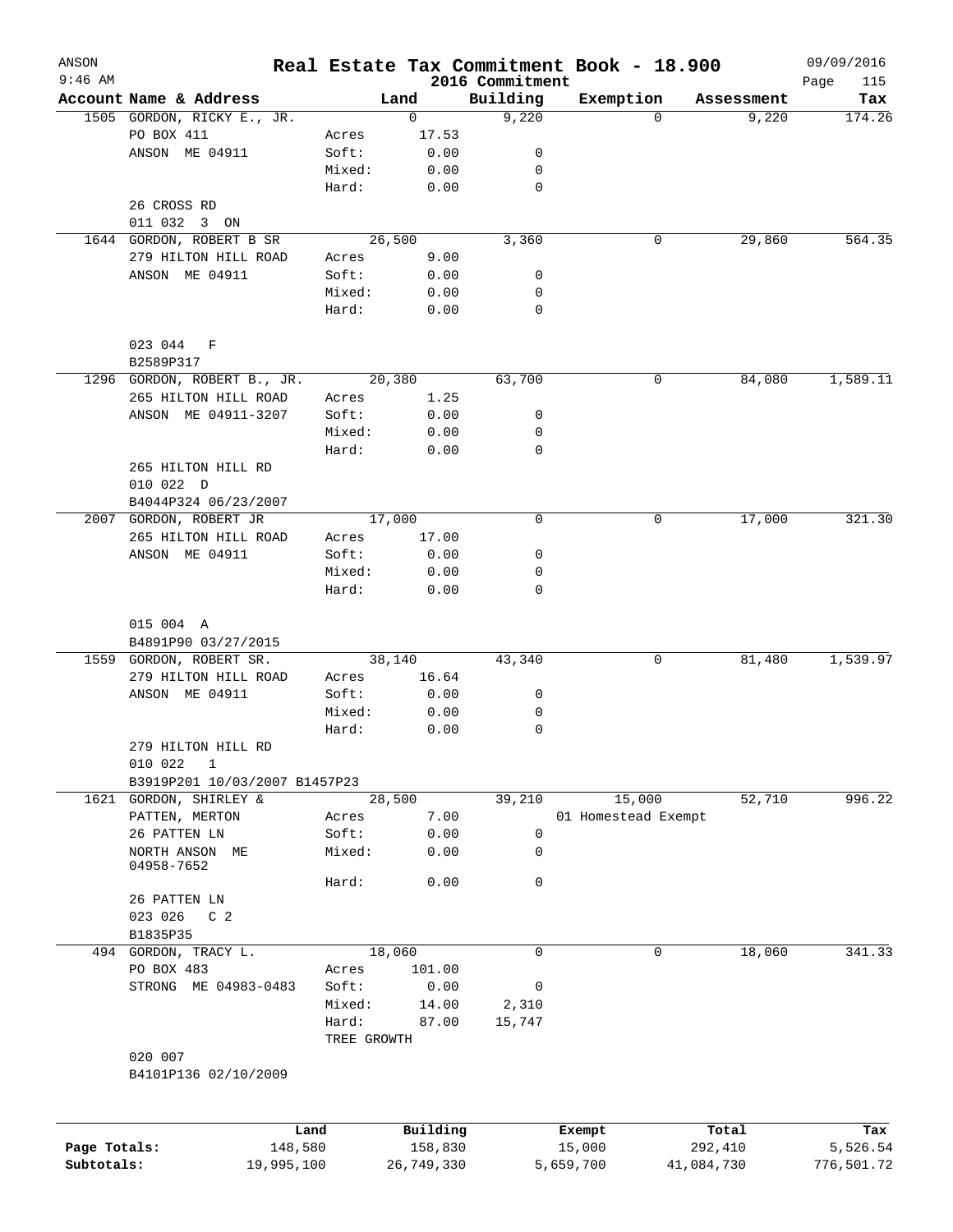| ANSON     |                                  |        |       |                 | Real Estate Tax Commitment Book - 18.900 |            | 09/09/2016  |
|-----------|----------------------------------|--------|-------|-----------------|------------------------------------------|------------|-------------|
| $9:46$ AM |                                  |        |       | 2016 Commitment |                                          |            | Page<br>116 |
|           | Account Name & Address           | Land   |       | Building        | Exemption                                | Assessment | Tax         |
|           | 142 GOREY, DAVID A & JOANNE<br>D | 30,180 |       | 49,360          | 15,000                                   | 64,540     | 1,219.81    |
|           | 495 WEST MILLS RD                | Acres  | 8.68  |                 | 01 Homestead Exempt                      |            |             |
|           | ANSON ME 04911-0000              | Soft:  | 0.00  | 0               |                                          |            |             |
|           |                                  | Mixed: | 0.00  | $\mathbf 0$     |                                          |            |             |
|           |                                  | Hard:  | 0.00  | $\mathbf 0$     |                                          |            |             |
|           | 495 WEST MILLS RD                |        |       |                 |                                          |            |             |
|           | 011 025<br>$\mathbb D$           |        |       |                 |                                          |            |             |
|           | B3819P132 02/28/2007             |        |       |                 |                                          |            |             |
|           | 139 GOREY, DAVID A & JOANNE      | 10,000 |       | 1,960           | 0                                        | 11,960     | 226.04      |
|           | D                                |        |       |                 |                                          |            |             |
|           | 495 WEST MILLS RD                | Acres  | 1.00  |                 |                                          |            |             |
|           | ANSON ME 04911-0000              | Soft:  | 0.00  | 0               |                                          |            |             |
|           |                                  | Mixed: | 0.00  | $\mathbf 0$     |                                          |            |             |
|           |                                  | Hard:  | 0.00  | $\mathbf 0$     |                                          |            |             |
|           | 011 015                          |        |       |                 |                                          |            |             |
|           | B3819P132 02/28/2007             |        |       |                 |                                          |            |             |
|           | 691 GOREY, DAVID A & JOANNE      | 47,800 |       | $\mathbf 0$     | 0                                        | 47,800     | 903.42      |
|           | D                                |        |       |                 |                                          |            |             |
|           | 495 WEST MILLS RD                | Acres  | 59.00 |                 |                                          |            |             |
|           | ANSON ME 04911-0000              | Soft:  | 0.00  | 0               |                                          |            |             |
|           |                                  | Mixed: | 0.00  | $\mathbf 0$     |                                          |            |             |
|           |                                  | Hard:  | 0.00  | $\mathbf 0$     |                                          |            |             |
|           | 022 010                          |        |       |                 |                                          |            |             |
|           | B2961P36                         |        |       |                 |                                          |            |             |
|           | 1044 GORISS, GEORGE F JR         | 20,230 |       | 5,390           | 0                                        | 25,620     | 484.22      |
|           | 41 NARRAGANSETT ST               | Acres  | 1.15  |                 |                                          |            |             |
|           | GORHAM ME 04038-0000             | Soft:  | 0.00  | 0               |                                          |            |             |
|           |                                  | Mixed: | 0.00  | 0               |                                          |            |             |
|           |                                  | Hard:  | 0.00  | $\mathbf 0$     |                                          |            |             |
|           | 170 VALLEY RD                    |        |       |                 |                                          |            |             |
|           | 018 035<br>A                     |        |       |                 |                                          |            |             |
|           | B3233P128                        |        |       |                 |                                          |            |             |
|           | 7 GORISS, GEORGE F JR &          | 52,980 |       | $\mathbf 0$     | 0                                        | 52,980     | 1,001.32    |
|           | BRIGGS, RONALD & DAVID           | Acres  | 57.95 |                 |                                          |            |             |
|           | 41 NARRAGANSETT ST               | Soft:  | 0.00  | 0               |                                          |            |             |
|           | GORHAM ME 04038-0000             | Mixed: | 0.00  | 0               |                                          |            |             |
|           |                                  | Hard:  | 0.00  | 0               |                                          |            |             |
|           |                                  |        |       |                 |                                          |            |             |
|           | 018 035<br>B2980P49              |        |       |                 |                                          |            |             |
|           | 125 GORISS, GEORGE F JR &        | 32,000 |       | $\mathsf{O}$    | 0                                        | 32,000     | 604.80      |
|           | BRIGGS, DAVID & RONALD           | Acres  | 18.50 |                 |                                          |            |             |
|           | 41 NARRAGANSETT ST               | Soft:  | 0.00  | 0               |                                          |            |             |
|           | GORHAM ME 04038-0000             | Mixed: | 0.00  | 0               |                                          |            |             |
|           |                                  | Hard:  | 0.00  | 0               |                                          |            |             |
|           |                                  |        |       |                 |                                          |            |             |
|           | 018 036                          |        |       |                 |                                          |            |             |
|           | B2980P49                         |        |       |                 |                                          |            |             |

|              | Land       | Building   | Exempt    | Total      | Tax        |
|--------------|------------|------------|-----------|------------|------------|
| Page Totals: | 193,190    | 56,710     | 15,000    | 234,900    | 4,439.61   |
| Subtotals:   | 20,188,290 | 26,806,040 | 5,674,700 | 41,319,630 | 780,941.33 |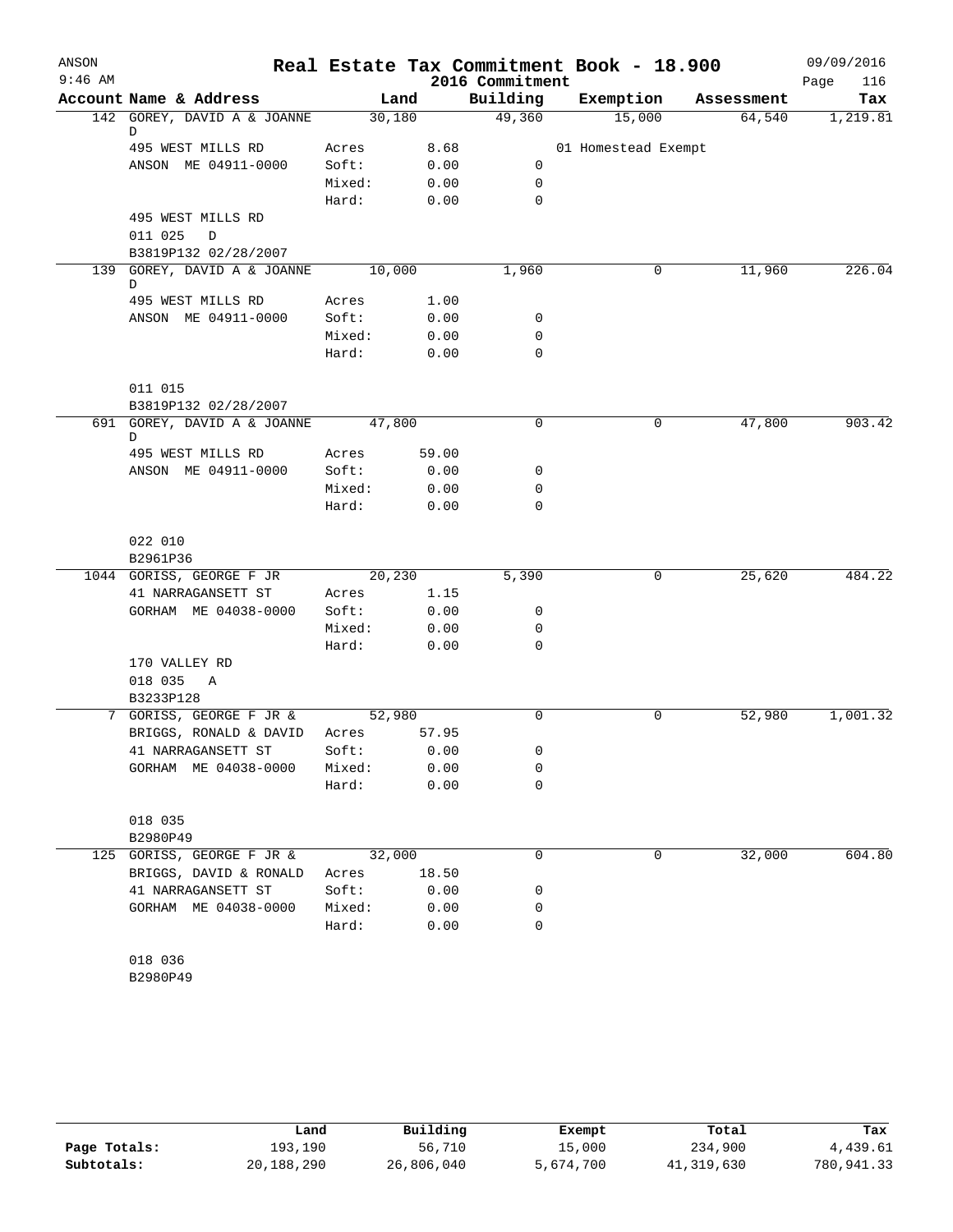| ANSON<br>$9:46$ AM |                                                                             |                |              | 2016 Commitment | Real Estate Tax Commitment Book - 18.900           |            | 09/09/2016<br>Page<br>117 |
|--------------------|-----------------------------------------------------------------------------|----------------|--------------|-----------------|----------------------------------------------------|------------|---------------------------|
|                    | Account Name & Address                                                      |                | Land         | Building        | Exemption                                          | Assessment | Tax                       |
|                    | 1278 GORISS, GEORGE F JR &                                                  |                | 6,960        | $\Omega$        | $\Omega$                                           | 6,960      | 131.54                    |
|                    | BRIGGS, DAVID & RONALD                                                      | Acres          | 0.86         |                 |                                                    |            |                           |
|                    | 41 NARRAGANSETT ST                                                          | Soft:          | 0.00         | 0               |                                                    |            |                           |
|                    | GORHAM ME 04038-0000                                                        | Mixed:         | 0.00         | 0               |                                                    |            |                           |
|                    |                                                                             | Hard:          | 0.00         | 0               |                                                    |            |                           |
|                    | 018 036<br>1                                                                |                |              |                 |                                                    |            |                           |
|                    | B2980P49                                                                    |                |              |                 |                                                    |            |                           |
|                    | 1076 GORMAN, FLORENCE E<br>ONE MADISON AVE, APT 3B<br>MADISON ME 04950-0000 |                | 0            | 13,110          | 0                                                  | 13,110     | 247.78                    |
|                    | 4 GORMAN RD                                                                 | MOBILE HOME    |              |                 |                                                    |            |                           |
|                    | 013 001<br>B<br>ON                                                          |                |              |                 |                                                    |            |                           |
|                    | 1036 GOSPODAREK, MICHAEL &<br>ROBIN                                         |                | 26,960       | 0               | 0                                                  | 26,960     | 509.54                    |
|                    | 19 CARSON CIRCLE                                                            | Acres          | 13.46        |                 |                                                    |            |                           |
|                    | NASHUA NH 03062-0000                                                        | Soft:          | 0.00         | 0               |                                                    |            |                           |
|                    |                                                                             | Mixed:         | 0.00         | 0               |                                                    |            |                           |
|                    |                                                                             | Hard:          | 0.00         | 0               |                                                    |            |                           |
|                    | 011 042<br>7                                                                |                |              |                 |                                                    |            |                           |
|                    | B1249P194                                                                   |                |              |                 |                                                    |            |                           |
|                    | 1674 GOULD, FRANCES J                                                       |                | 25,920       | 92,600          | 15,000                                             | 103,520    | 1,956.53                  |
|                    | 125 NORTH MAIN ST                                                           | Acres          | 2.28         |                 | 01 Homestead Exempt                                |            |                           |
|                    | NORTH ANSON ME<br>04958-0000                                                | Soft:          | 0.00         | 0               |                                                    |            |                           |
|                    |                                                                             | Mixed:         | 0.00         | 0               |                                                    |            |                           |
|                    |                                                                             | Hard:          | 0.00         | 0               |                                                    |            |                           |
|                    | 125 NORTH MAIN ST<br>007 005                                                | LIFE ESTATE    |              |                 |                                                    |            |                           |
|                    | B3896P43 08/06/2007                                                         |                |              |                 |                                                    |            |                           |
|                    | 504 GOUTHRO, THOMAS                                                         |                | 40,600       | $\mathbf 0$     | 0                                                  | 40,600     | 767.34                    |
|                    | 94 PLEASANT ST                                                              | Acres          | 50.00        |                 |                                                    |            |                           |
|                    | WOBURN MA 01801-0000                                                        | Soft:          | 0.00         | 0               |                                                    |            |                           |
|                    |                                                                             | Mixed:         | 0.00         | 0               |                                                    |            |                           |
|                    |                                                                             | Hard:          | 0.00         | 0               |                                                    |            |                           |
|                    | 020 018                                                                     |                |              |                 |                                                    |            |                           |
|                    | B903P941                                                                    |                |              |                 |                                                    |            |                           |
| 41                 | GOWER, KEVIN & LISA, &                                                      |                | 11,660       | 29,950          | 0                                                  | 41,610     | 786.43                    |
|                    | DAVIS, DEAN A.                                                              | Acres          | 0.34         |                 |                                                    |            |                           |
|                    | 526 BELLSQUEEZE RD                                                          | Soft:          | 0.00         | 0               |                                                    |            |                           |
|                    | CLINTON ME 04927-0000                                                       | Mixed:         | 0.00         | 0               |                                                    |            |                           |
|                    | 18 RIVER RD                                                                 | Hard:          | 0.00         | 0               |                                                    |            |                           |
|                    | 003 077                                                                     |                |              |                 |                                                    |            |                           |
|                    | B4274P311 04/15/2010 B4274P309 04/14/2010                                   |                |              |                 |                                                    |            |                           |
| 597                | GRAF, PAMELA H                                                              |                | 20,900       | 70,460          | 21,000                                             | 70,360     | 1,329.80                  |
|                    | 56 FAHI POND RD<br>NORTH ANSON ME<br>04958-0000                             | Acres<br>Soft: | 1.60<br>0.00 |                 | 01 Homestead Exempt<br>0 03 Resident Veteran Widow |            |                           |
|                    |                                                                             | Mixed:         | 0.00         | 0               |                                                    |            |                           |
|                    |                                                                             | Hard:          | 0.00         | 0               |                                                    |            |                           |
|                    | 56 FAHI POND RD<br>007 010                                                  |                |              |                 |                                                    |            |                           |
|                    | B2010P115                                                                   |                |              |                 |                                                    |            |                           |
|                    | Land                                                                        |                | Building     |                 | Exempt                                             | Total      | Tax                       |
| Page Totals:       | 133,000                                                                     |                | 206,120      |                 | 36,000                                             | 303,120    | 5,728.96                  |
| Subtotals:         | 20, 321, 290                                                                |                | 27,012,160   |                 | 5,710,700                                          | 41,622,750 | 786,670.29                |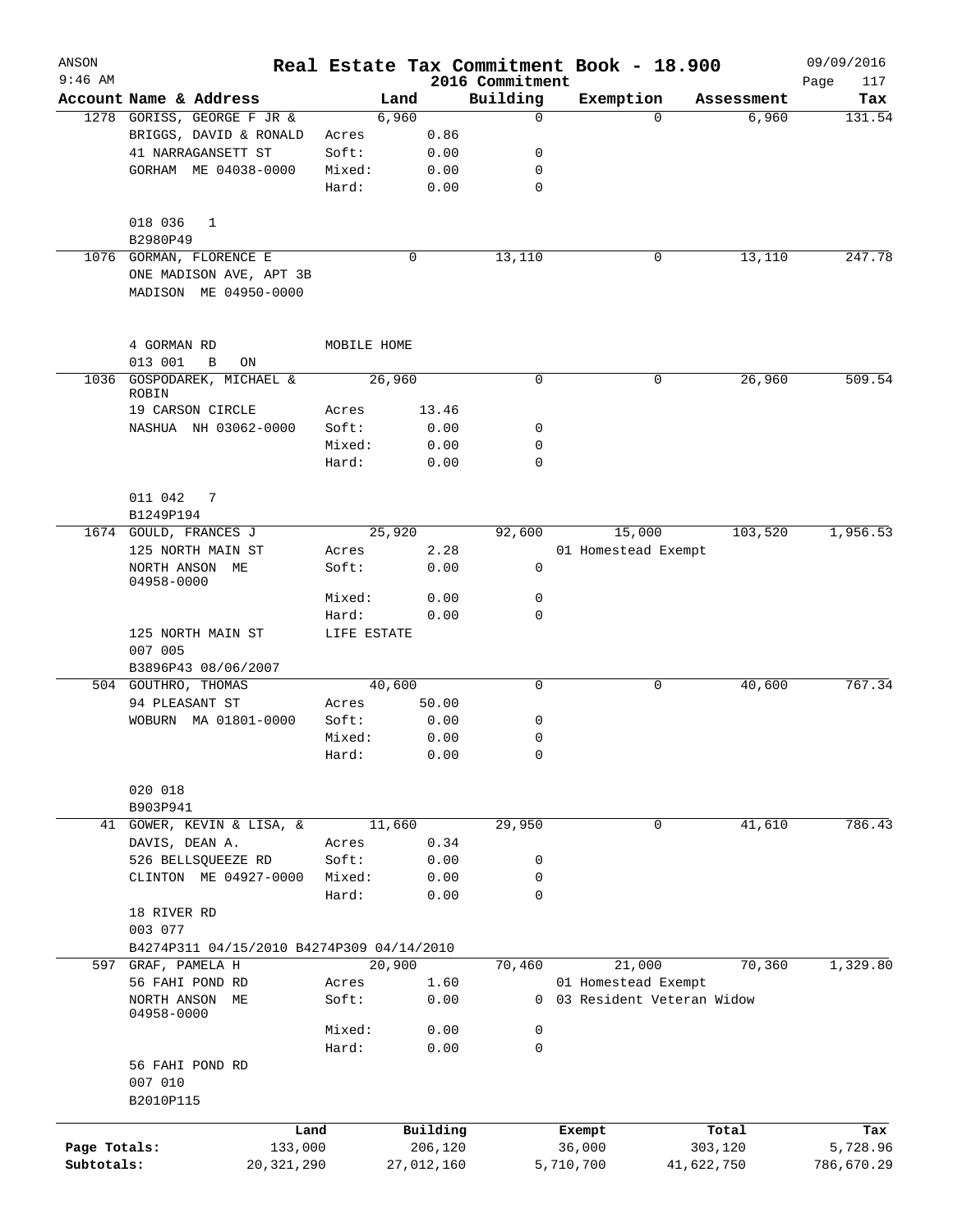| ANSON     |                              |        |       |                 | Real Estate Tax Commitment Book - 18.900 |            | 09/09/2016  |
|-----------|------------------------------|--------|-------|-----------------|------------------------------------------|------------|-------------|
| $9:46$ AM |                              |        |       | 2016 Commitment |                                          |            | Page<br>118 |
|           | Account Name & Address       |        | Land  | Building        | Exemption                                | Assessment | Tax         |
|           | 1285 GRAHAM, DOUGLAS         | 36,500 |       | 35,060          | 0                                        | 71,560     | 1,352.48    |
|           | 52 LYNBROOK DRIVE            | Acres  | 15.00 |                 |                                          |            |             |
|           | SOUND BEACH NY<br>11789-0000 | Soft:  | 0.00  | 0               |                                          |            |             |
|           |                              | Mixed: | 0.00  | 0               |                                          |            |             |
|           |                              | Hard:  | 0.00  | $\mathbf 0$     |                                          |            |             |
|           | 107 EMBDEN POND RD           |        |       |                 |                                          |            |             |
|           | 018 044                      |        |       |                 |                                          |            |             |
|           | B4883P250 03/05/2015         |        |       |                 |                                          |            |             |
|           | 1629 GRAM, CHRISTOPHER       | 41,000 |       | 0               | 0                                        | 41,000     | 774.90      |
|           | 2 MCKENZIE AVENUE            | Acres  | 34.00 |                 |                                          |            |             |
|           | FAIRFIELD ME<br>04937-0000   | Soft:  | 0.00  | 0               |                                          |            |             |
|           |                              | Mixed: | 0.00  | 0               |                                          |            |             |
|           |                              | Hard:  | 0.00  | $\mathbf 0$     |                                          |            |             |
|           | 218 HILTON HILL RD           |        |       |                 |                                          |            |             |
|           | 010 020 B&C                  |        |       |                 |                                          |            |             |
|           | B2573P206                    |        |       |                 |                                          |            |             |
| 829       | GRAVEL, KURTIS W. &          |        | 4,900 | 44,460          | 15,000                                   | 34,360     | 649.40      |
|           | GRAVEL, AMY L.               | Acres  | 0.06  |                 | 01 Homestead Exempt                      |            |             |
|           | PO BOX 476                   | Soft:  | 0.00  | 0               |                                          |            |             |
|           | ANSON ME 04911-0476          | Mixed: | 0.00  | 0               |                                          |            |             |
|           |                              | Hard:  | 0.00  | $\mathbf 0$     |                                          |            |             |
|           | 31 SPEAR HILL RD             |        |       |                 |                                          |            |             |
|           | 003 023                      |        |       |                 |                                          |            |             |
|           | B3816P299 02/28/2007         |        |       |                 |                                          |            |             |
| 1539      | GRAY, BARRY A & SUSAN E      | 21,710 |       | 103,760         | 15,000                                   | 110,470    | 2,087.88    |
|           | PO BOX 353                   | Acres  | 2.14  |                 | 01 Homestead Exempt                      |            |             |
|           | ANSON ME 04911-0353          | Soft:  | 0.00  | 0               |                                          |            |             |
|           |                              | Mixed: | 0.00  | 0               |                                          |            |             |
|           |                              | Hard:  | 0.00  | $\mathbf 0$     |                                          |            |             |
|           | 35 PARKWOODS DR              |        |       |                 |                                          |            |             |
|           | 010 007<br>8                 |        |       |                 |                                          |            |             |
|           | B1504P85                     |        |       |                 |                                          |            |             |
| 523       | GRAY, DANA A.                | 21,500 |       | 35,010          | 15,000                                   | 41,510     | 784.54      |
|           | 561 CAMPGROUND RD            | Acres  | 2.00  |                 | 01 Homestead Exempt                      |            |             |
|           | NORTH ANSON ME<br>04958-7106 | Soft:  | 0.00  | 0               |                                          |            |             |
|           |                              | Mixed: | 0.00  | 0               |                                          |            |             |
|           |                              | Hard:  | 0.00  | $\mathbf 0$     |                                          |            |             |
|           | 561 CAMPGROUND RD            |        |       |                 |                                          |            |             |
|           | 018 010<br>Α                 |        |       |                 |                                          |            |             |
|           | B4280P23 05/17/2010          |        |       |                 |                                          |            |             |
|           | 1614 GRAY, DARLENE           | 36,990 |       | 85,590          | 21,000                                   | 101,580    | 1,919.86    |
|           | 242 HILTON HILL RD           | Acres  | 15.49 |                 | 01 Homestead Exempt                      |            |             |
|           | ANSON ME 04911-0000          | Soft:  | 0.00  |                 | 0 02 Resident Veteran                    |            |             |
|           |                              | Mixed: | 0.00  | 0               |                                          |            |             |
|           |                              | Hard:  | 0.00  | 0               |                                          |            |             |
|           | 242 HILTON HILL RD           |        |       |                 |                                          |            |             |
|           | 010 021<br>Α                 |        |       |                 |                                          |            |             |
|           | B1634P8                      |        |       |                 |                                          |            |             |
|           |                              |        |       |                 |                                          |            |             |

|              | Land       | Building   | Exempt    | Total      | Tax        |
|--------------|------------|------------|-----------|------------|------------|
| Page Totals: | 162,600    | 303,880    | 66,000    | 400,480    | 7,569.06   |
| Subtotals:   | 20,483,890 | 27,316,040 | 5,776,700 | 42,023,230 | 794,239.35 |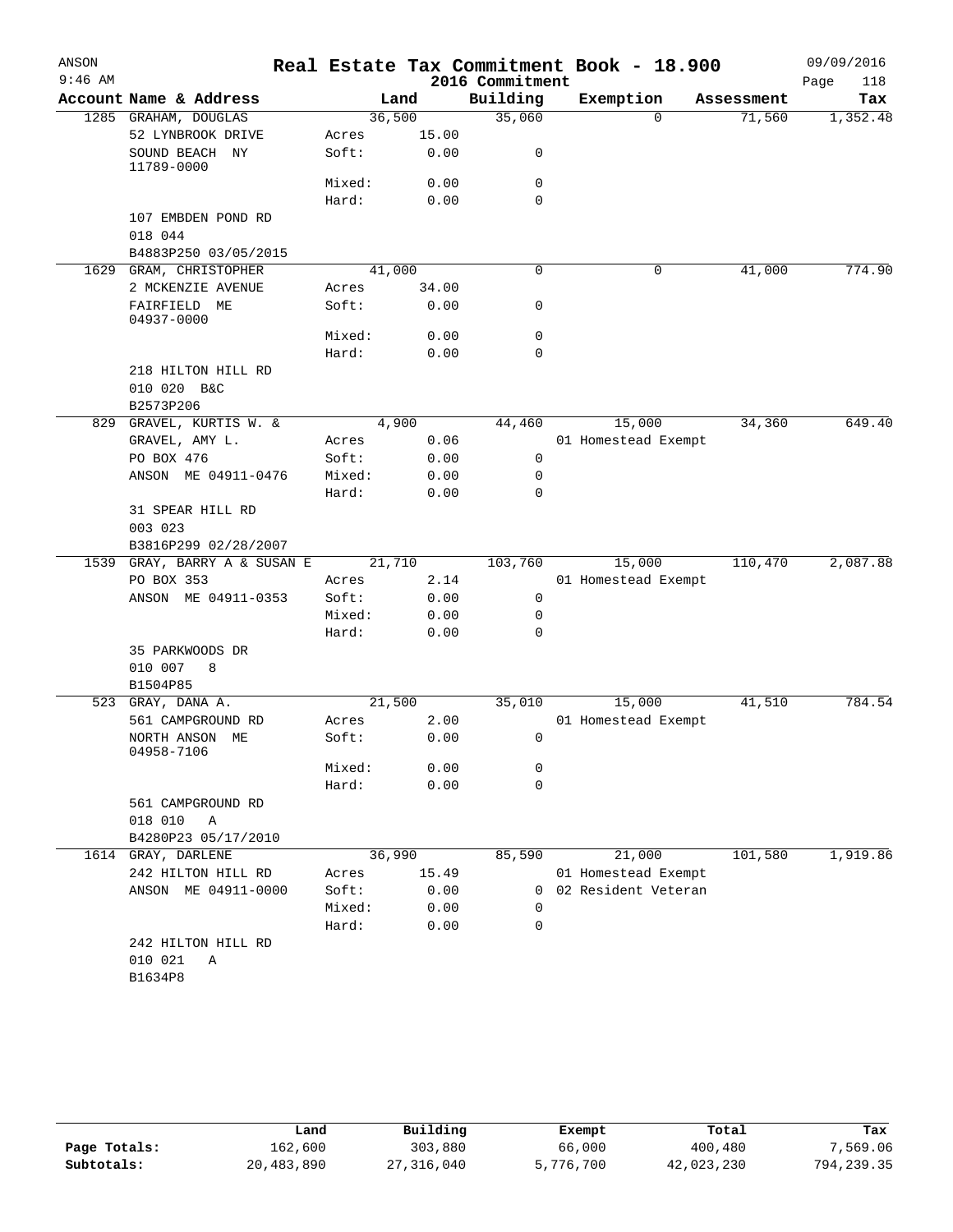| ANSON<br>$9:46$ AM   |                                         |                                                                                                               |       | 2016 Commitment | Real Estate Tax Commitment Book - 18.900 |            | 09/09/2016<br>119 |
|----------------------|-----------------------------------------|---------------------------------------------------------------------------------------------------------------|-------|-----------------|------------------------------------------|------------|-------------------|
|                      | Account Name & Address                  |                                                                                                               | Land  | Building        | Exemption                                | Assessment | Page<br>Tax       |
|                      | 1288 GRAY, RICHARD E.                   | 32,930                                                                                                        |       | $\mathbf 0$     | $\Omega$                                 | 32,930     | 622.38            |
|                      | 1294 ANSON RD                           | Acres                                                                                                         | 33.00 |                 |                                          |            |                   |
|                      | STARKS ME 04911-0000                    | Soft:                                                                                                         | 0.00  | 0               |                                          |            |                   |
|                      |                                         | Mixed:                                                                                                        | 4.00  | 660             |                                          |            |                   |
|                      |                                         | Hard:                                                                                                         | 7.00  | 1,267           |                                          |            |                   |
|                      |                                         | TREE GROWTH                                                                                                   |       |                 |                                          |            |                   |
|                      | 010 010                                 |                                                                                                               |       |                 |                                          |            |                   |
|                      | B4237P5 01/22/2010 B4236P357 01/22/2010 |                                                                                                               |       |                 |                                          |            |                   |
|                      | 112 GRAY, TAMMY J & ALAN                | 26,150                                                                                                        |       | $\mathbf 0$     | 0                                        | 26,150     | 494.24            |
|                      | 11 ORDWAY STREET                        | Acres                                                                                                         | 5.10  |                 |                                          |            |                   |
|                      | GEORGETOWN, MA 01833                    | Soft:                                                                                                         | 0.00  | 0               |                                          |            |                   |
|                      |                                         | Mixed:                                                                                                        | 0.00  | 0               |                                          |            |                   |
|                      |                                         | Hard:                                                                                                         | 0.00  | 0               |                                          |            |                   |
|                      | 015 036<br>5                            |                                                                                                               |       |                 |                                          |            |                   |
|                      | B2175P86                                |                                                                                                               |       |                 |                                          |            |                   |
|                      | 1260 GREEN, GLORIA J                    | 19,620                                                                                                        |       | 36,850          | 15,000                                   | 41,470     | 783.78            |
|                      | PO BOX 14                               | Acres                                                                                                         | 0.61  |                 | 01 Homestead Exempt                      |            |                   |
|                      | NORTH ANSON ME<br>04958-0014            | Soft:                                                                                                         | 0.00  | 0               |                                          |            |                   |
|                      |                                         | Mixed:                                                                                                        | 0.00  | 0               |                                          |            |                   |
|                      |                                         | Hard:                                                                                                         | 0.00  | $\mathbf 0$     |                                          |            |                   |
|                      | 50 UNION ST                             |                                                                                                               |       |                 |                                          |            |                   |
|                      | 005 005<br>B                            |                                                                                                               |       |                 |                                          |            |                   |
|                      | B791P478                                |                                                                                                               |       |                 |                                          |            |                   |
|                      | 1382 GREENE, JAMES & DORIANE            | 14,140                                                                                                        |       | 54,050          | 15,000                                   | 53,190     | 1,005.29          |
|                      | PO BOX 255                              | Acres                                                                                                         | 0.50  |                 | 01 Homestead Exempt                      |            |                   |
|                      | NORTH ANSON ME<br>04958-0255            | Soft:                                                                                                         | 0.00  | 0               |                                          |            |                   |
|                      |                                         | Mixed:                                                                                                        | 0.00  | 0               |                                          |            |                   |
|                      |                                         | Hard:                                                                                                         | 0.00  | $\mathbf 0$     |                                          |            |                   |
|                      | 62 SOLON RD                             |                                                                                                               |       |                 |                                          |            |                   |
|                      | 017 044<br>A                            |                                                                                                               |       |                 |                                          |            |                   |
|                      | B2872P237                               |                                                                                                               |       |                 |                                          |            |                   |
|                      | 969 GREENE, JAMES &<br>PATRICIA L       | 31,560                                                                                                        |       | 51,660          | 15,000                                   | 68,220     | 1,289.36          |
|                      | PO BOX 185                              | Acres                                                                                                         | 10.06 |                 | 01 Homestead Exempt                      |            |                   |
|                      | NORTH ANSON ME<br>04958-0185            | Soft:                                                                                                         | 0.00  | $\mathbf{0}$    |                                          |            |                   |
|                      |                                         | Mixed:                                                                                                        | 0.00  | 0               |                                          |            |                   |
|                      |                                         | Hard:                                                                                                         | 0.00  | $\mathbf 0$     |                                          |            |                   |
|                      | 288 SOLON RD                            |                                                                                                               |       |                 |                                          |            |                   |
|                      | 024 024<br>3                            |                                                                                                               |       |                 |                                          |            |                   |
|                      | B3212P193                               |                                                                                                               |       |                 |                                          |            |                   |
|                      | 1262 GREENE, JAMES A.                   | 54,450                                                                                                        |       | 32,510          | 0                                        | 86,960     | 1,643.54          |
|                      | CAROLINE I<br>PO BOX 255                | Acres                                                                                                         | 16.95 |                 |                                          |            |                   |
|                      | NORTH ANSON ME<br>04958-0255            | Soft:                                                                                                         | 0.00  | 0               |                                          |            |                   |
|                      |                                         | Mixed:                                                                                                        | 0.00  | 0               |                                          |            |                   |
|                      |                                         | Hard: The Manus of the Manus of the Manus of the Manus of the Manus of the Manus of the Manus of the Manus of | 0.00  | 0               |                                          |            |                   |
|                      | 62 SOLON RD                             | B4974P0139 JT                                                                                                 |       |                 |                                          |            |                   |
| B4974P139 06/02/2015 | 017 044                                 |                                                                                                               |       |                 |                                          |            |                   |
|                      |                                         |                                                                                                               |       |                 |                                          |            |                   |

|              | Land       | Building   | Exempt    | Total      | Tax        |
|--------------|------------|------------|-----------|------------|------------|
| Page Totals: | 178,850    | 175.070    | 45,000    | 308,920    | 5,838.59   |
| Subtotals:   | 20,662,740 | 27,491,110 | 5,821,700 | 42,332,150 | 800,077.94 |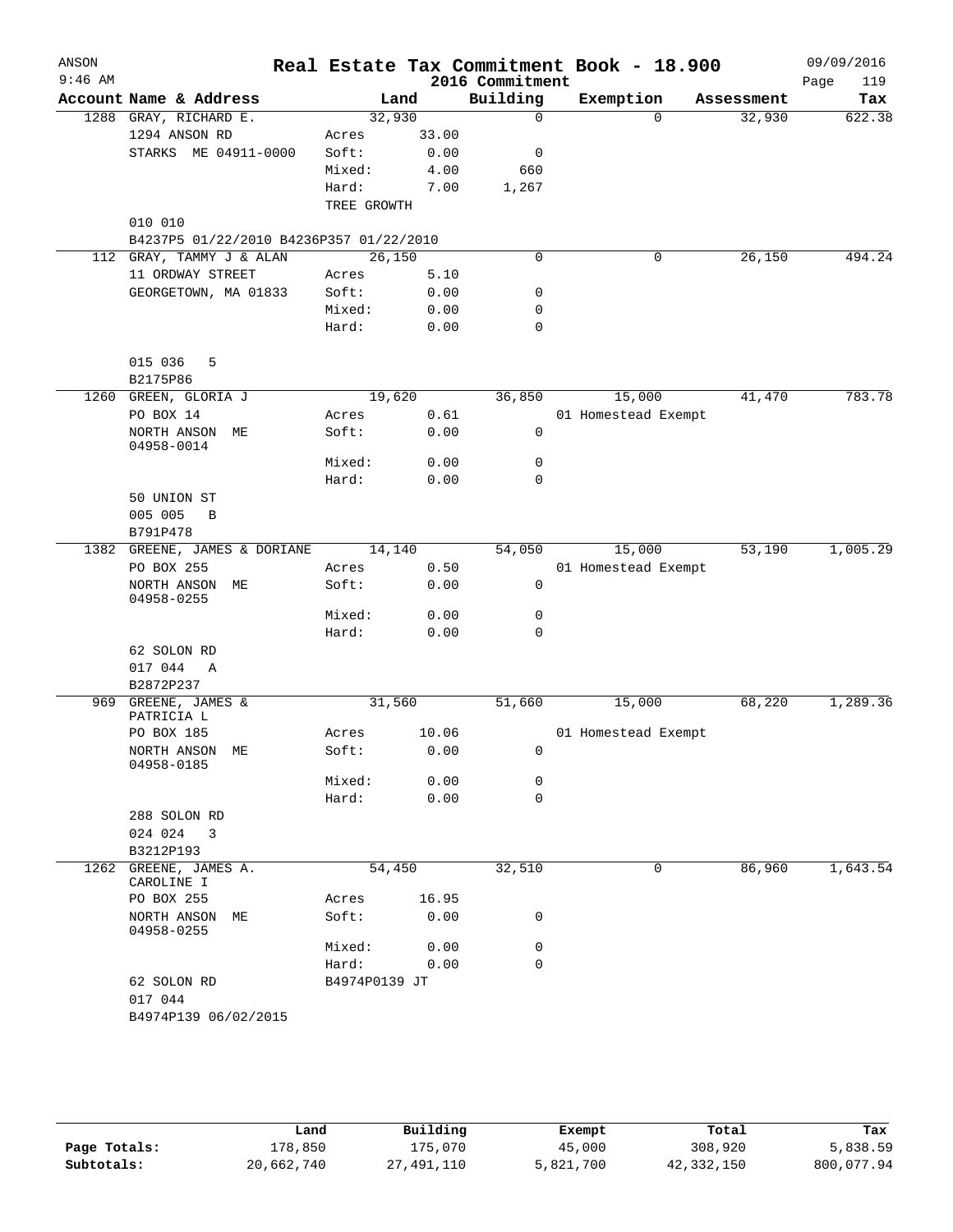| ANSON<br>$9:46$ AM |                                          |             |        |      | Real Estate Tax Commitment Book - 18.900<br>2016 Commitment |                     |           |            | Page | 09/09/2016<br>120 |
|--------------------|------------------------------------------|-------------|--------|------|-------------------------------------------------------------|---------------------|-----------|------------|------|-------------------|
|                    | Account Name & Address                   |             | Land   |      | Building                                                    |                     | Exemption | Assessment |      | Tax               |
|                    | 721 GREENE, JAMES L. &                   |             | 14,140 |      | 36,190                                                      |                     | $\Omega$  | 50,330     |      | 951.24            |
|                    | PATRICIA L                               |             |        |      |                                                             |                     |           |            |      |                   |
|                    | PO BOX 185                               | Acres       |        | 0.50 |                                                             |                     |           |            |      |                   |
|                    | NORTH ANSON ME<br>04958-0000             | Soft:       |        | 0.00 | $\mathsf{O}$                                                |                     |           |            |      |                   |
|                    |                                          | Mixed:      |        | 0.00 | 0                                                           |                     |           |            |      |                   |
|                    |                                          | Hard:       |        | 0.00 | $\Omega$                                                    |                     |           |            |      |                   |
|                    | 110 EMBDEN POND RD<br>018 043 E          | B5006P230   |        |      |                                                             |                     |           |            |      |                   |
|                    | B5006P230 03/08/2016 B4759P45 02/20/2014 |             |        |      |                                                             |                     |           |            |      |                   |
|                    | 1282 GREENE, JULIA N                     |             | 22,630 |      | 9,360                                                       |                     | 15,000    | 16,990     |      | 321.11            |
|                    | PO BOX 178                               | Acres       |        | 2.75 |                                                             | 01 Homestead Exempt |           |            |      |                   |
|                    | NORTH ANSON ME<br>04958-0178             | Soft:       |        | 0.00 | 0                                                           |                     |           |            |      |                   |
|                    |                                          | Mixed:      |        | 0.00 | 0                                                           |                     |           |            |      |                   |
|                    |                                          | Hard:       |        | 0.00 | $\mathbf 0$                                                 |                     |           |            |      |                   |
|                    | 37 FOUR MILE SQUARE RD                   |             |        |      |                                                             |                     |           |            |      |                   |
|                    | 020 022<br>$2 \quad 3$                   |             |        |      |                                                             |                     |           |            |      |                   |
|                    | B1889P193                                |             |        |      |                                                             |                     |           |            |      |                   |
| 1928               | GREENLAW, JARRET                         |             | 10,580 |      | 16,230                                                      |                     | 15,000    | 11,810     |      | 223.21            |
|                    | PO BOX 67                                | Acres       |        | 0.28 |                                                             | 01 Homestead Exempt |           |            |      |                   |
|                    | ANSON ME 04911                           | Soft:       |        | 0.00 | 0                                                           |                     |           |            |      |                   |
|                    |                                          | Mixed:      |        | 0.00 | 0                                                           |                     |           |            |      |                   |
|                    |                                          | Hard:       |        | 0.00 | $\mathbf 0$                                                 |                     |           |            |      |                   |
|                    | 27 PINE ST                               |             |        |      |                                                             |                     |           |            |      |                   |
|                    | 002 037A                                 |             |        |      |                                                             |                     |           |            |      |                   |
|                    | B4418P54 07/22/2011                      |             |        |      |                                                             |                     |           |            |      |                   |
|                    | 1254 GREENLEAF, LESLIE E &<br>MARIE J    |             | 22,700 |      | 78,050                                                      |                     | 21,000    | 79,750     |      | 1,507.28          |
|                    | PO BOX 477                               | Acres       |        | 2.80 |                                                             | 01 Homestead Exempt |           |            |      |                   |
|                    | ANSON ME 04911-0477                      | Soft:       |        | 0.00 | $\Omega$                                                    | 02 Resident Veteran |           |            |      |                   |
|                    |                                          | Mixed:      |        | 0.00 | 0                                                           |                     |           |            |      |                   |
|                    |                                          | Hard:       |        | 0.00 | $\mathbf 0$                                                 |                     |           |            |      |                   |
|                    | 232 MAIN ST                              | LIFE ESTATE |        |      |                                                             |                     |           |            |      |                   |
|                    | 010 007<br>Α                             |             |        |      |                                                             |                     |           |            |      |                   |
|                    | B4442P45 09/19/2011                      |             |        |      |                                                             |                     |           |            |      |                   |
|                    | 546 GREENWOOD, DALE SR &<br>LORRAINE A   |             | 24,880 |      | 0                                                           |                     | 0         | 24,880     |      | 470.23            |
|                    | PO BOX 7088                              | Acres       |        | 4.25 |                                                             |                     |           |            |      |                   |
|                    | LOUDON NH 03307-7088                     | Soft:       |        | 0.00 | 0                                                           |                     |           |            |      |                   |
|                    |                                          | Mixed:      |        | 0.00 | 0                                                           |                     |           |            |      |                   |
|                    |                                          | Hard:       |        | 0.00 | 0                                                           |                     |           |            |      |                   |
|                    |                                          |             |        |      |                                                             |                     |           |            |      |                   |
|                    | 354 HOLLIN WAITE HILL<br>RD              |             |        |      |                                                             |                     |           |            |      |                   |
|                    | 014 030<br>2                             |             |        |      |                                                             |                     |           |            |      |                   |
|                    | B3327P270 06/17/2004                     |             |        |      |                                                             |                     |           |            |      |                   |
|                    | 1346 GRIMES, LORI L.                     |             | 10,580 |      | 59,220                                                      |                     | 0         | 69,800     |      | 1,319.22          |
|                    | PO BOX 177                               | Acres       |        | 0.28 |                                                             |                     |           |            |      |                   |
|                    | ANSON ME 04911-0177                      | Soft:       |        | 0.00 | 0                                                           |                     |           |            |      |                   |
|                    |                                          | Mixed:      |        | 0.00 | 0                                                           |                     |           |            |      |                   |
|                    |                                          |             |        |      |                                                             |                     |           |            |      |                   |
|                    |                                          | Hard:       |        | 0.00 | 0                                                           |                     |           |            |      |                   |
|                    | 13 ARNOLDS LN<br>001 019                 |             |        |      |                                                             |                     |           |            |      |                   |
|                    | B2408P179                                |             |        |      |                                                             |                     |           |            |      |                   |
|                    |                                          |             |        |      |                                                             |                     |           |            |      |                   |
|                    |                                          |             |        |      |                                                             |                     |           |            |      |                   |
|                    |                                          |             |        |      |                                                             |                     |           |            |      |                   |
|                    |                                          |             |        |      |                                                             |                     |           |            |      |                   |

|              | Land       | Building   | Exempt    | Total      | Tax        |
|--------------|------------|------------|-----------|------------|------------|
| Page Totals: | 105,510    | 199,050    | 51,000    | 253,560    | 4,792.29   |
| Subtotals:   | 20,768,250 | 27,690,160 | 5,872,700 | 42,585,710 | 804,870.23 |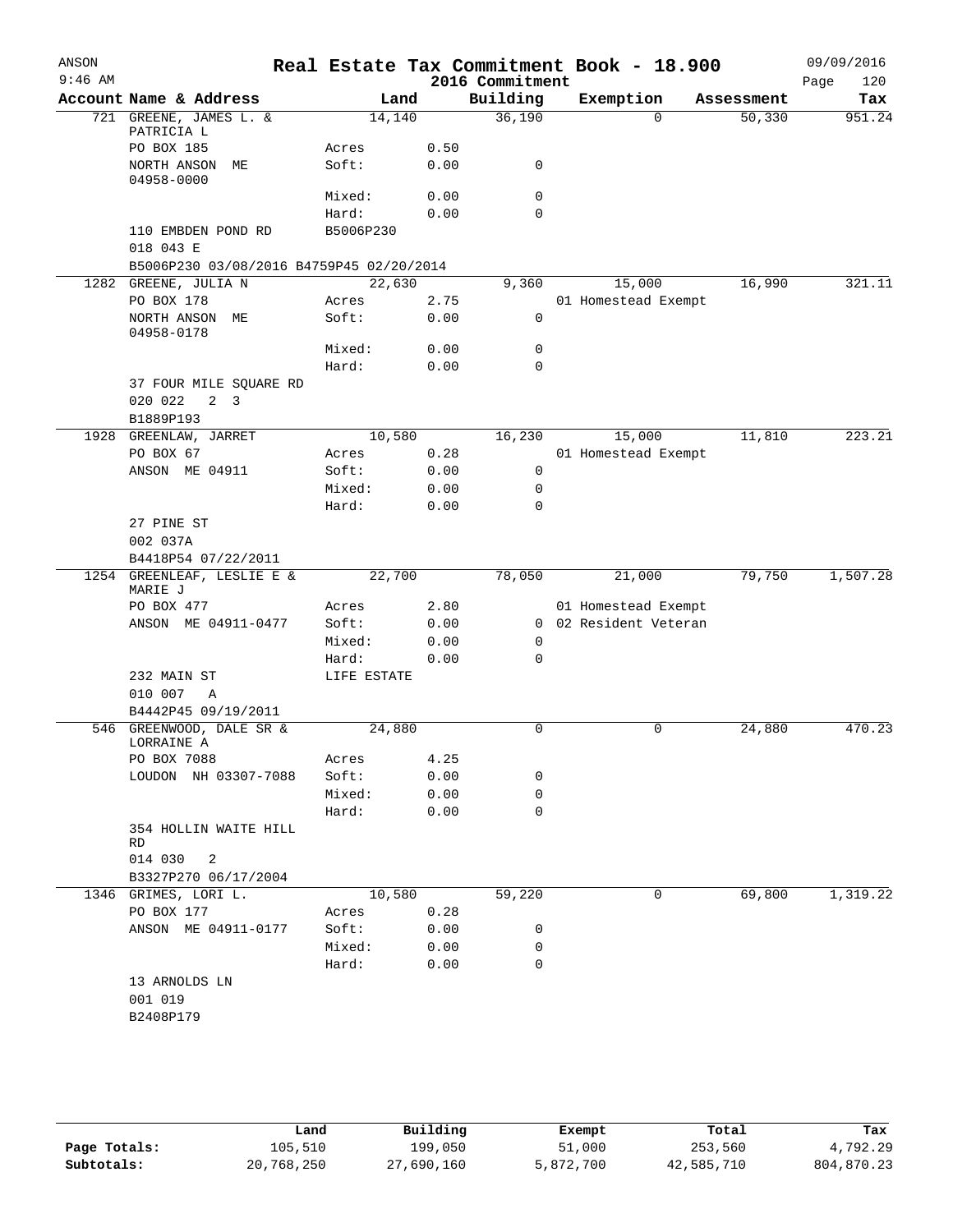| ANSON     |                                          |        |       |                 | Real Estate Tax Commitment Book - 18.900 |             | 09/09/2016  |
|-----------|------------------------------------------|--------|-------|-----------------|------------------------------------------|-------------|-------------|
| $9:46$ AM |                                          |        |       | 2016 Commitment |                                          |             | Page<br>121 |
|           | Account Name & Address                   | Land   |       | Building        | Exemption                                | Assessment  | Tax         |
|           | 1033 GRODER, TIMOTHY A.                  | 12,650 |       | 55,480          | 15,000                                   | 53,130      | 1,004.16    |
|           | PO BOX 404                               | Acres  | 0.40  |                 | 01 Homestead Exempt                      |             |             |
|           | ANSON ME 04911-0404                      | Soft:  | 0.00  | 0               |                                          |             |             |
|           |                                          | Mixed: | 0.00  | $\mathbf 0$     |                                          |             |             |
|           |                                          | Hard:  | 0.00  | $\mathbf 0$     |                                          |             |             |
|           | 10 INGALLS ST                            |        |       |                 |                                          |             |             |
|           | 002 051<br>B3969P334 02/29/2008          |        |       |                 |                                          |             |             |
|           | 1354 GROVER, GALEN G & JULIE             | 24,290 |       | 41,100          | 15,000                                   | 50,390      | 952.37      |
|           | Α                                        |        |       |                 |                                          |             |             |
|           | 539 PEASE HILL RD                        | Acres  | 3.86  |                 | 01 Homestead Exempt                      |             |             |
|           | ANSON ME 04911-0000                      | Soft:  | 0.00  | 0               |                                          |             |             |
|           |                                          | Mixed: | 0.00  | $\mathbf 0$     |                                          |             |             |
|           |                                          | Hard:  | 0.00  | $\mathbf 0$     |                                          |             |             |
|           | 539 PEASE HILL RD                        |        |       |                 |                                          |             |             |
|           | 014 041<br>3                             |        |       |                 |                                          |             |             |
|           | B1830P301                                |        |       |                 |                                          |             |             |
|           | 1849 GROVER, NANCY                       |        | 0     | 12,320          | 12,320                                   | $\mathbf 0$ | 0.00        |
|           | 347 EMBDEN POND RD                       |        |       |                 | 01 Homestead Exempt                      |             |             |
|           | NORTH ANSON ME                           |        |       |                 |                                          |             |             |
|           | 04958-0000                               |        |       |                 |                                          |             |             |
|           |                                          |        |       |                 |                                          |             |             |
|           |                                          |        |       |                 |                                          |             |             |
|           | 347 EMBDEN POND RD<br>023 026<br>C<br>ON |        |       |                 |                                          |             |             |
|           | 1356 GUBBINS, DAVID R &                  | 11,310 |       | 27,520          | 15,000                                   | 23,830      | 450.39      |
|           | CHRISTINE                                |        |       |                 |                                          |             |             |
|           | PO BOX 6                                 | Acres  | 0.32  |                 | 01 Homestead Exempt                      |             |             |
|           | ANSON ME 04911-0006                      | Soft:  | 0.00  | 0               |                                          |             |             |
|           |                                          | Mixed: | 0.00  | 0               |                                          |             |             |
|           |                                          | Hard:  | 0.00  | 0               |                                          |             |             |
|           | 17 RANDALL ST                            |        |       |                 |                                          |             |             |
|           | 003 049                                  |        |       |                 |                                          |             |             |
|           | B963P158                                 |        |       |                 |                                          |             |             |
|           | 1359 GUTOWSKI, STANLEY A,                | 17,280 |       | 0               | 0                                        | 17,280      | 326.59      |
|           | TRUSTEE                                  |        |       |                 |                                          |             |             |
|           | 111 LILAC ST                             | Acres  | 10.10 |                 |                                          |             |             |
|           | PENACOOK NH 03303-0000 Soft:             |        | 0.00  | 0               |                                          |             |             |
|           |                                          | Mixed: | 0.00  | 0               |                                          |             |             |
|           |                                          | Hard:  | 0.00  | 0               |                                          |             |             |
|           | 015 044<br>G                             |        |       |                 |                                          |             |             |
|           | B3911P354 09/20/2007                     |        |       |                 |                                          |             |             |
| 1363      | HALEY, CHARLES J JR &                    | 24,860 |       | 96,350          | 21,000                                   | 100,210     | 1,893.97    |
|           | LINDA S                                  |        |       |                 |                                          |             |             |
|           | PO BOX 58                                | Acres  | 1.57  |                 | 01 Homestead Exempt                      |             |             |
|           | ANSON ME 04911-0058                      | Soft:  | 0.00  | 0               | 04 Non-resident Veteran                  |             |             |
|           |                                          | Mixed: | 0.00  | $\Omega$        |                                          |             |             |
|           |                                          | Hard:  | 0.00  | 0               |                                          |             |             |
|           | 162 MAIN ST                              |        |       |                 |                                          |             |             |
|           | 002 018                                  |        |       |                 |                                          |             |             |
|           | B1516P242                                |        |       |                 |                                          |             |             |
|           |                                          |        |       |                 |                                          |             |             |

|              | Land       | Building   | Exempt    | Total      | Tax        |
|--------------|------------|------------|-----------|------------|------------|
| Page Totals: | 90,390     | 232,770    | 78,320    | 244,840    | 4,627.48   |
| Subtotals:   | 20,858,640 | 27,922,930 | 5,951,020 | 42,830,550 | 809,497.71 |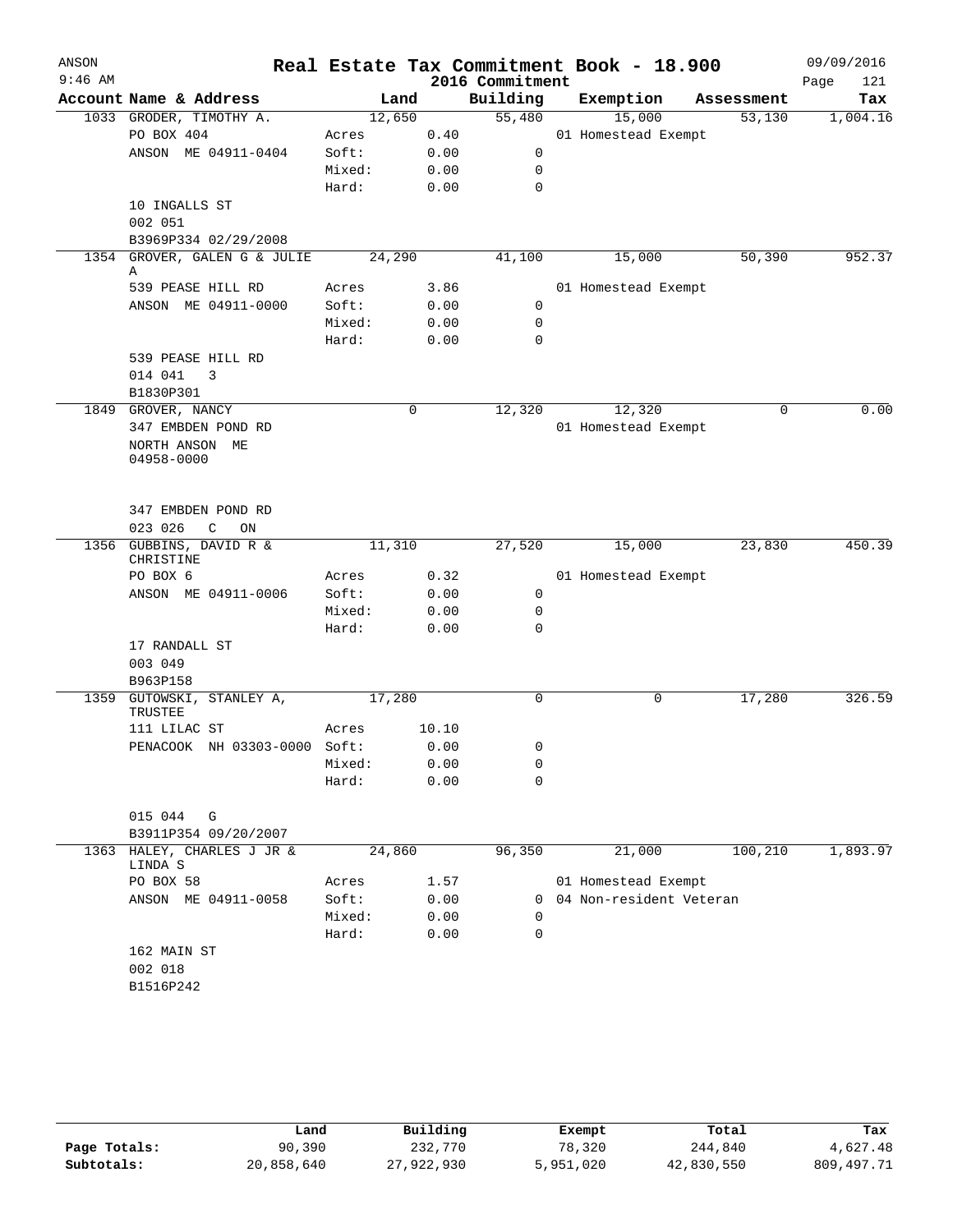| ANSON     |                                                        |                 |       |                 | Real Estate Tax Commitment Book - 18.900 |            | 09/09/2016  |
|-----------|--------------------------------------------------------|-----------------|-------|-----------------|------------------------------------------|------------|-------------|
| $9:46$ AM |                                                        |                 |       | 2016 Commitment |                                          |            | 122<br>Page |
|           | Account Name & Address                                 |                 | Land  | Building        | Exemption                                | Assessment | Tax         |
|           | 1367 HAMBLIN, JUDITH C<br>539 WHITE SCHOOL HOUSE<br>RD | 64,500<br>Acres | 90.00 | $\mathbf 0$     | $\Omega$                                 | 64,500     | 1,219.05    |
|           | MADISON ME 04950-0000                                  | Soft:           | 0.00  | 0               |                                          |            |             |
|           |                                                        | Mixed:          | 0.00  | $\mathbf 0$     |                                          |            |             |
|           |                                                        | Hard:           | 0.00  | $\mathbf 0$     |                                          |            |             |
|           | 020 010                                                |                 |       |                 |                                          |            |             |
|           | B893P848                                               |                 |       |                 |                                          |            |             |
|           | 559 HANDLEY, CARROLL E SR                              | 14,700          |       | 31,000          | 15,000                                   | 30,700     | 580.23      |
|           | PO BOX 361                                             | Acres           | 0.54  |                 | 01 Homestead Exempt                      |            |             |
|           | ANSON ME 04911-0361                                    | Soft:           | 0.00  | 0               |                                          |            |             |
|           |                                                        | Mixed:          | 0.00  | $\mathbf 0$     |                                          |            |             |
|           |                                                        | Hard:           | 0.00  | $\mathbf 0$     |                                          |            |             |
|           | 13 FREDRICK ST                                         |                 |       |                 |                                          |            |             |
|           | 001 037                                                |                 |       |                 |                                          |            |             |
|           | B2947P75                                               |                 |       |                 |                                          |            |             |
| 1372      | HANNAN, RICHARD L &<br>LINDA B                         | 27,740          |       | 87,260          | 0                                        | 115,000    | 2,173.50    |
|           | 41 BURNHAM RD                                          | Acres           | 6.16  |                 |                                          |            |             |
|           | SCARBOROUGH ME<br>04074-0000                           | Soft:           | 0.00  | 0               |                                          |            |             |
|           |                                                        | Mixed:          | 0.00  | $\mathbf 0$     |                                          |            |             |
|           |                                                        | Hard:           | 0.00  | 0               |                                          |            |             |
|           | 76 TOWN FARM RD                                        |                 |       |                 |                                          |            |             |
|           | 019 008<br>$\mathbf{1}$<br>B1545P249                   |                 |       |                 |                                          |            |             |
|           | 1434 HANSEN, JOSHUA J. &                               | 21,500          |       | 124,350         | 15,000                                   | 130,850    | 2,473.07    |
|           | CARON, MARY E.                                         | Acres           | 2.00  |                 | 01 Homestead Exempt                      |            |             |
|           | 878 RIVER RD                                           | Soft:           | 0.00  | 0               |                                          |            |             |
|           | NORTH ANSON ME 04958                                   | Mixed:          | 0.00  | 0               |                                          |            |             |
|           |                                                        | Hard:           | 0.00  | 0               |                                          |            |             |
|           | 878 RIVER RD                                           |                 |       |                 |                                          |            |             |
|           | 005 021                                                |                 |       |                 |                                          |            |             |
|           | B4718P92 10/01/2013                                    |                 |       |                 |                                          |            |             |
|           | 1747 HANSON, CHERYL G.                                 | 21,500          |       | $\mathbf 0$     | 0                                        | 21,500     | 406.35      |
|           | PO BOX 41                                              | Acres           | 8.00  |                 |                                          |            |             |
|           | NORTH WATERBORO ME<br>04061-0041                       | Soft:           | 0.00  | 0               |                                          |            |             |
|           |                                                        | Mixed:          | 0.00  | 0               |                                          |            |             |
|           |                                                        | Hard:           | 0.00  | $\mathbf 0$     |                                          |            |             |
|           | CARRABASSETT RD                                        |                 |       |                 |                                          |            |             |
|           | 022 029 A                                              |                 |       |                 |                                          |            |             |
|           | B2096P278                                              |                 |       |                 |                                          |            |             |
|           | 277 HANSON, CHERYL G.                                  | 13,200          |       | 0               | 0                                        | 13,200     | 249.48      |
|           | PO BOX 41                                              | Acres           | 1.80  |                 |                                          |            |             |
|           | N. WATERBORO ME<br>04061-0000                          | Soft:           | 0.00  | 0               |                                          |            |             |
|           |                                                        | Mixed:          | 0.00  | 0               |                                          |            |             |
|           |                                                        | Hard:           | 0.00  | 0               |                                          |            |             |
|           | 015 036<br>2 A<br>B4201P197 10/07/2009                 |                 |       |                 |                                          |            |             |

|              | Land       | Building     | Exempt    | Total      | Tax        |
|--------------|------------|--------------|-----------|------------|------------|
| Page Totals: | 163,140    | 242,610      | 30,000    | 375,750    | 7,101.68   |
| Subtotals:   | 21,021,780 | 28, 165, 540 | 5,981,020 | 43,206,300 | 816,599.39 |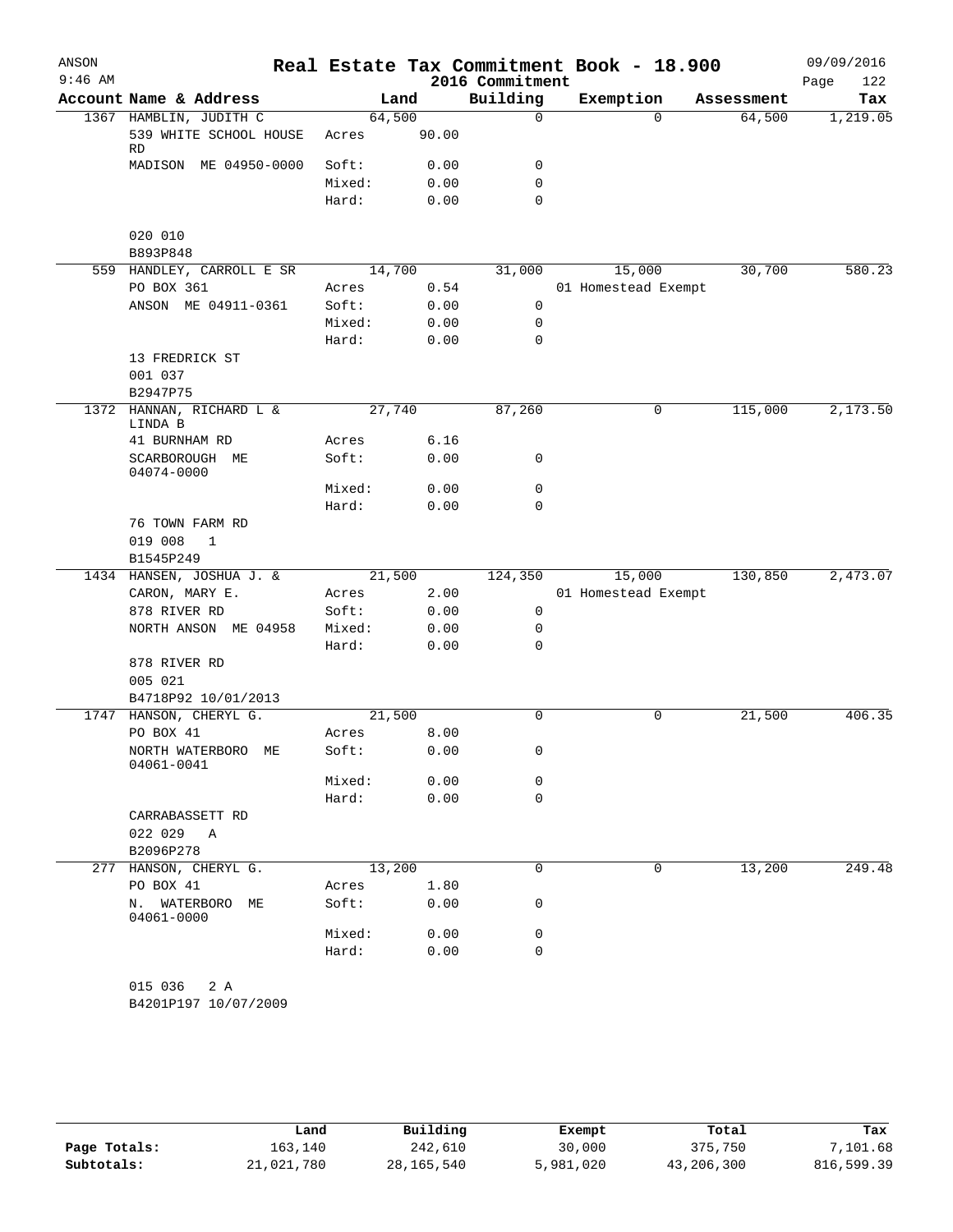| ANSON<br>$9:46$ AM |                                                                                 |                    |       |                             | Real Estate Tax Commitment Book - 18.900 |                       | 09/09/2016         |
|--------------------|---------------------------------------------------------------------------------|--------------------|-------|-----------------------------|------------------------------------------|-----------------------|--------------------|
|                    | Account Name & Address                                                          |                    | Land  | 2016 Commitment<br>Building | Exemption                                |                       | Page<br>123<br>Tax |
|                    | 562 HANSON, CHERYL G.                                                           | 38,400             |       | 77,090                      | $\Omega$                                 | Assessment<br>115,490 | 2,182.76           |
|                    | PO BOX 41                                                                       | Acres              | 16.90 |                             |                                          |                       |                    |
|                    | N. WATERBORO<br>МE<br>04061-0000                                                | Soft:              | 0.00  | 0                           |                                          |                       |                    |
|                    |                                                                                 | Mixed:             | 0.00  | 0                           |                                          |                       |                    |
|                    |                                                                                 | Hard:              | 0.00  | 0                           |                                          |                       |                    |
|                    | 231 VALLEY RD                                                                   |                    |       |                             |                                          |                       |                    |
|                    | 018 037<br>A                                                                    |                    |       |                             |                                          |                       |                    |
|                    | B3534P137 08/08/2005                                                            |                    |       |                             |                                          |                       |                    |
|                    | 1371 HANSON, PHILIP                                                             |                    | 0     | 8,020                       | 8,020                                    | 0                     | 0.00               |
|                    | 382 RIVER RD LOT #7<br>NORTH ANSON ME<br>04958-0000                             |                    |       |                             | 01 Homestead Exempt                      |                       |                    |
|                    |                                                                                 |                    |       |                             |                                          |                       |                    |
|                    | 016 005<br>A<br>ON                                                              |                    |       |                             |                                          | 40,690                | 769.04             |
|                    | 1384 HARDY, RUTH L<br>822 HORSEBACK RD                                          | 24,500<br>Acres    | 4.00  | 31,190                      | 15,000<br>01 Homestead Exempt            |                       |                    |
|                    | ANSON ME 04911-0000                                                             | Soft:              | 0.00  | 0                           |                                          |                       |                    |
|                    |                                                                                 | Mixed:             | 0.00  | 0                           |                                          |                       |                    |
|                    |                                                                                 | Hard:              | 0.00  | 0                           |                                          |                       |                    |
|                    | 822 HORSEBACK RD                                                                |                    |       |                             |                                          |                       |                    |
|                    | 019 037                                                                         |                    |       |                             |                                          |                       |                    |
|                    | B1471P201                                                                       |                    |       |                             |                                          |                       |                    |
| 1401               | HARMON, BETSY BROWN<br>Trustee                                                  | 36,750             |       | 0                           | 0                                        | 36,750                | 694.58             |
|                    | 806 NORTH FREDRICK ST                                                           | Acres              | 25.50 |                             |                                          |                       |                    |
|                    | ARLINGTON VA<br>22205-0000                                                      | Soft:              | 0.00  | 0                           |                                          |                       |                    |
|                    |                                                                                 | Mixed:             | 0.00  | 0                           |                                          |                       |                    |
|                    |                                                                                 | Hard:              | 0.00  | $\Omega$                    |                                          |                       |                    |
|                    | 011 046<br>Е<br>B4772P73 04/08/2014 B4771P174 03/24/2014 B1212P55<br>03/27/1985 |                    |       |                             |                                          |                       |                    |
| 328                | HARNEY, JAMES SR. &<br>JAMES JR.                                                | 26,030             |       | 32,850                      | 0                                        | 58,880                | 1,112.83           |
|                    | 102A JOHN EWER ROAD                                                             | Acres              | 5.02  |                             |                                          |                       |                    |
|                    | SANDWICH MA 02563-0000 Soft:                                                    |                    | 0.00  | 0                           |                                          |                       |                    |
|                    |                                                                                 | Mixed:             | 0.00  | 0                           |                                          |                       |                    |
|                    | 678 PEASE HILL RD                                                               | Hard:<br>B4966P029 | 0.00  | 0                           |                                          |                       |                    |
|                    | 012 009<br>2                                                                    |                    |       |                             |                                          |                       |                    |
|                    | B4966P299 10/16/2015                                                            |                    |       |                             |                                          |                       |                    |
|                    | 1373 HARRINGTON, DAVID M &                                                      | 18,000             |       | 0                           | 0                                        | 18,000                | 340.20             |
|                    | DEBORAH                                                                         |                    |       |                             |                                          |                       |                    |
|                    | 24 MEADOW LN                                                                    | Acres              | 5.00  |                             |                                          |                       |                    |
|                    | WESTFORD MA 01886-0000 Soft:                                                    |                    | 0.00  | 0                           |                                          |                       |                    |
|                    |                                                                                 | Mixed:             | 0.00  | 0                           |                                          |                       |                    |
|                    |                                                                                 | Hard:              | 0.00  | 0                           |                                          |                       |                    |
|                    | 023 044<br>J<br>B1295P181                                                       |                    |       |                             |                                          |                       |                    |

|              | Land         | Building   | Exempt    | Total      | Tax        |
|--------------|--------------|------------|-----------|------------|------------|
| Page Totals: | 143,680      | 149,150    | 23,020    | 269,810    | 5,099.41   |
| Subtotals:   | 21, 165, 460 | 28,314,690 | 6.004.040 | 43,476,110 | 821,698.80 |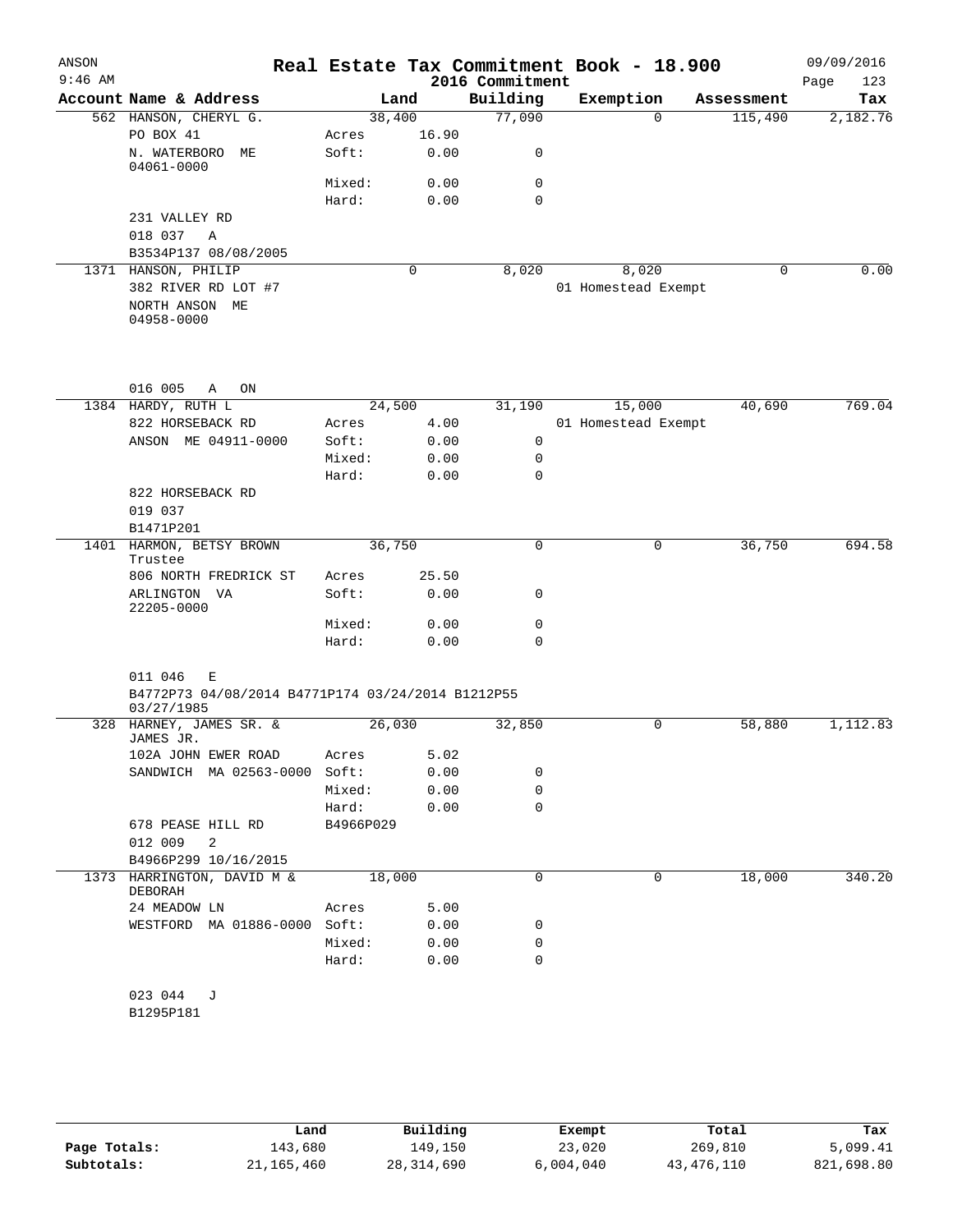| ANSON     |                                                     |             |       |                 | Real Estate Tax Commitment Book - 18.900 |            | 09/09/2016  |
|-----------|-----------------------------------------------------|-------------|-------|-----------------|------------------------------------------|------------|-------------|
| $9:46$ AM |                                                     |             |       | 2016 Commitment |                                          |            | Page<br>124 |
|           | Account Name & Address                              |             | Land  | Building        | Exemption                                | Assessment | Tax         |
|           | 1700 HARRIS, GREGORY J &<br>ANDREA                  | 37,890      |       | 41,970          | $\mathbf 0$                              | 79,860     | 1,509.35    |
|           | 9 BRIERWOOD CT                                      | Acres       | 24.49 |                 |                                          |            |             |
|           | GLOUCESTER MA<br>01930-0000                         | Soft:       | 0.00  | 0               |                                          |            |             |
|           |                                                     | Mixed:      | 0.00  | 0               |                                          |            |             |
|           |                                                     | Hard:       | 0.00  | $\Omega$        |                                          |            |             |
|           | 247 FOUR MILE SQUARE RD<br>021 014<br>B<br>B2249P64 |             |       |                 |                                          |            |             |
|           | 1834 HARTE, LAURETTA A.                             | 32,200      |       | 93,020          | 0                                        | 125,220    | 2,366.66    |
|           | 367 ROCKLAND ST                                     | Acres       | 10.70 |                 |                                          |            |             |
|           | ABINGTON MA 02351-1544 Soft:                        |             | 0.00  | 0               |                                          |            |             |
|           |                                                     | Mixed:      | 0.00  | 0               |                                          |            |             |
|           |                                                     | Hard:       | 0.00  | 0               |                                          |            |             |
|           | 4 CLARK RD                                          |             |       |                 |                                          |            |             |
|           | 021 009<br>B                                        |             |       |                 |                                          |            |             |
|           | B3941P167 12/07/2007                                |             |       |                 |                                          |            |             |
|           | 1375 HARTWICK, RICHARD                              | 10,580      |       | 31,750          | 15,000                                   | 27,330     | 516.54      |
|           | PO BOX 445                                          | Acres       | 0.28  |                 | 01 Homestead Exempt                      |            |             |
|           | NORTH ANSON ME<br>04958-0445                        | Soft:       | 0.00  | 0               |                                          |            |             |
|           |                                                     | Mixed:      | 0.00  | 0               |                                          |            |             |
|           |                                                     | Hard:       | 0.00  | 0               |                                          |            |             |
|           | 63 NEW PORTLAND RD                                  |             |       |                 |                                          |            |             |
|           | 009 001                                             |             |       |                 |                                          |            |             |
|           | B3352P237 07/30/2004                                |             |       |                 |                                          |            |             |
|           | 567 HARVIE, LINDA                                   |             | 0     | 17,490          | 15,000                                   | 2,490      | 47.06       |
|           | PO BOX 256                                          |             |       |                 | 01 Homestead Exempt                      |            |             |
|           | MADISON ME 04950-0256                               |             |       |                 |                                          |            |             |
|           |                                                     |             |       |                 |                                          |            |             |
|           | 171 EMBDEN POND RD<br>023 018<br>ON                 |             |       |                 |                                          |            |             |
|           | 1440 HARWOOD, LYNNE                                 |             | 8,650 | 0               | $\mathbf 0$                              | 8,650      | 163.49      |
|           | 608 PEASE HILL RD                                   | Acres       | 50.00 |                 |                                          |            |             |
|           | ANSON ME 04911-0000                                 | Soft:       | 0.00  | 0               |                                          |            |             |
|           |                                                     | Mixed:      | 0.00  | 0               |                                          |            |             |
|           |                                                     | Hard:       | 45.00 | 8,145           |                                          |            |             |
|           |                                                     | TREE GROWTH |       |                 |                                          |            |             |
|           | 012 010                                             |             |       |                 |                                          |            |             |
|           | B1108P62                                            |             |       |                 |                                          |            |             |
|           | 1366 HARWOOD, LYNNE                                 | 21,500      |       | 48,220          | 15,000                                   | 54,720     | 1,034.21    |
|           | 608 PEASE HILL RD                                   | Acres       | 2.00  |                 | 01 Homestead Exempt                      |            |             |
|           | ANSON ME 04911-0000                                 | Soft:       | 0.00  | 0               |                                          |            |             |
|           |                                                     | Mixed:      | 0.00  | 0               |                                          |            |             |
|           |                                                     | Hard:       | 0.00  | 0               |                                          |            |             |
|           | 608 PEASE HILL RD                                   |             |       |                 |                                          |            |             |
|           | 011 046<br>$\mathbb{C}$                             |             |       |                 |                                          |            |             |
|           | B1067P307                                           |             |       |                 |                                          |            |             |
|           |                                                     |             |       |                 |                                          |            |             |

|              | Land         | Building   | Exempt    | Total      | Tax        |
|--------------|--------------|------------|-----------|------------|------------|
| Page Totals: | 110,820      | 232,450    | 45,000    | 298,270    | 5,637.31   |
| Subtotals:   | 21, 276, 280 | 28,547,140 | 6,049,040 | 43,774,380 | 827,336.11 |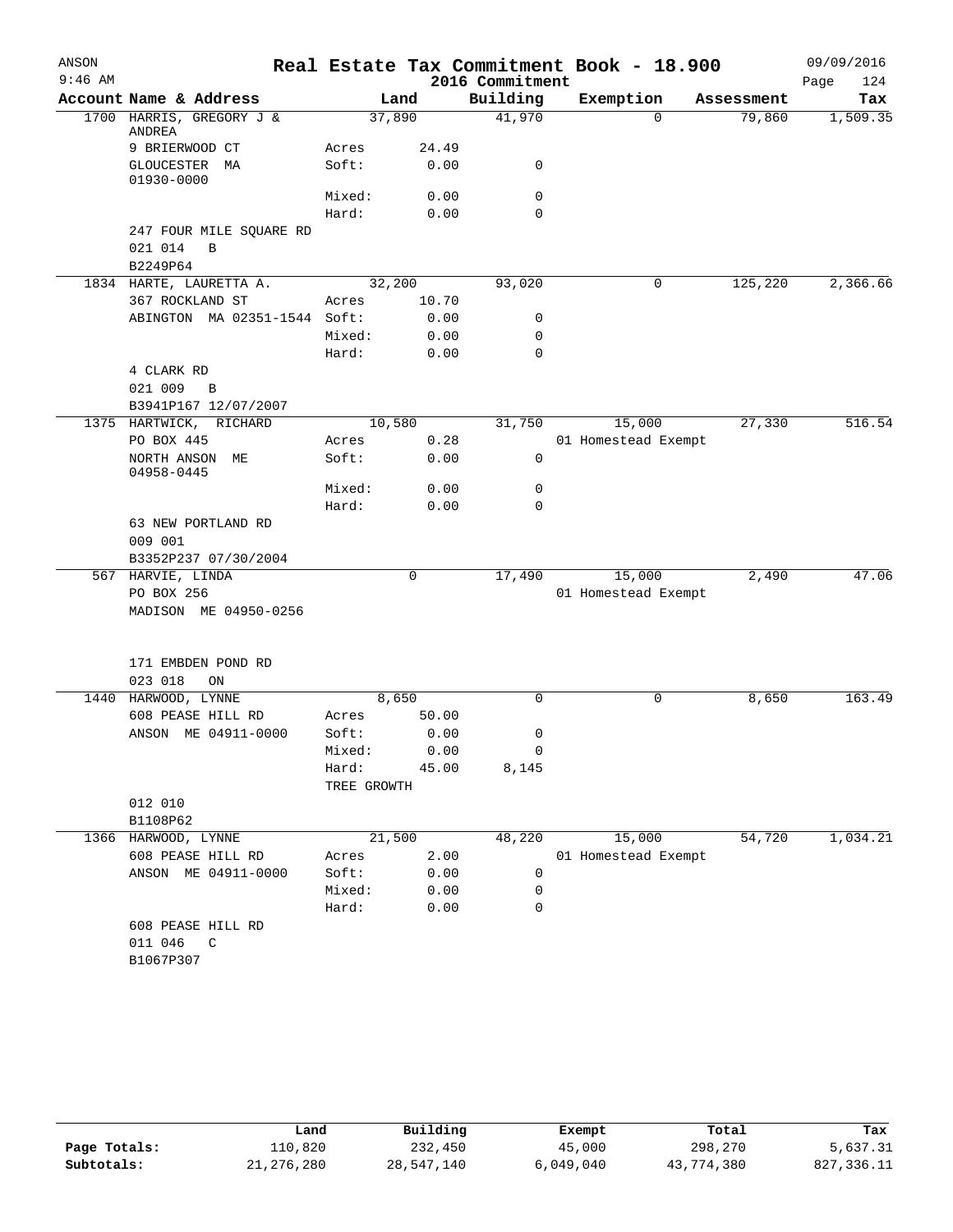| ANSON     |                                           |        |       |      |                 | Real Estate Tax Commitment Book - 18.900 |            |        | 09/09/2016 |          |
|-----------|-------------------------------------------|--------|-------|------|-----------------|------------------------------------------|------------|--------|------------|----------|
| $9:46$ AM |                                           |        |       |      | 2016 Commitment |                                          |            |        | Page       | 125      |
|           | Account Name & Address                    | Land   |       |      | Building        | Exemption                                | Assessment |        |            | Tax      |
|           | 928 HATCH, STACEY E.                      | 14,140 |       |      | 97,120          | 15,000                                   |            | 96,260 |            | 1,819.31 |
|           | PO BOX 56                                 | Acres  |       | 0.50 |                 | 01 Homestead Exempt                      |            |        |            |          |
|           | NORTH ANSON ME<br>04958-0056              | Soft:  |       | 0.00 | $\mathsf{O}$    |                                          |            |        |            |          |
|           |                                           | Mixed: |       | 0.00 | 0               |                                          |            |        |            |          |
|           |                                           | Hard:  |       | 0.00 | $\mathbf 0$     |                                          |            |        |            |          |
|           | 20 MADISON ST                             |        |       |      |                 |                                          |            |        |            |          |
|           | 006 095                                   |        |       |      |                 |                                          |            |        |            |          |
|           | B3508P112 06/24/2005                      |        |       |      |                 |                                          |            |        |            |          |
|           | 1387 HATHEWAY, EDWIN III                  | 14,560 |       |      | 53,210          | 15,000                                   |            | 52,770 |            | 997.35   |
|           | PO BOX 306                                | Acres  |       | 0.53 |                 | 01 Homestead Exempt                      |            |        |            |          |
|           | NORTH ANSON ME<br>04958-0306              | Soft:  |       | 0.00 | $\mathsf{O}$    |                                          |            |        |            |          |
|           |                                           | Mixed: |       | 0.00 | $\mathbf 0$     |                                          |            |        |            |          |
|           |                                           | Hard:  |       | 0.00 | $\mathbf 0$     |                                          |            |        |            |          |
|           | 51 ELM ST                                 |        |       |      |                 |                                          |            |        |            |          |
|           | 009 043                                   |        |       |      |                 |                                          |            |        |            |          |
|           | B1392P249                                 |        |       |      |                 |                                          |            |        |            |          |
|           | 1411 HATHEWAY, EDWIN R III                | 14,730 |       |      | 6,430           | 0                                        |            | 21,160 |            | 399.92   |
|           | PO BOX 306                                | Acres  |       | 0.67 |                 |                                          |            |        |            |          |
|           | NORTH ANSON ME<br>04958-0306              | Soft:  |       | 0.00 | 0               |                                          |            |        |            |          |
|           |                                           | Mixed: |       | 0.00 | 0               |                                          |            |        |            |          |
|           |                                           | Hard:  |       | 0.00 | 0               |                                          |            |        |            |          |
|           | 49 ELM ST                                 |        |       |      |                 |                                          |            |        |            |          |
|           | 009 044                                   |        |       |      |                 |                                          |            |        |            |          |
|           | B2500P157                                 |        |       |      |                 |                                          |            |        |            |          |
|           | 1680 HATT, MARGARET M.                    | 33,200 |       |      | $\mathbf 0$     | 0                                        |            | 33,200 |            | 627.48   |
|           | PO BOX 6217                               | Acres  | 33.40 |      |                 |                                          |            |        |            |          |
|           | CAPE ELIZABETH ME<br>04107-6217           | Soft:  |       | 0.00 | 0               |                                          |            |        |            |          |
|           |                                           | Mixed: |       | 0.00 | 0               |                                          |            |        |            |          |
|           |                                           | Hard:  |       | 0.00 | 0               |                                          |            |        |            |          |
|           | 015 044 1                                 |        |       |      |                 |                                          |            |        |            |          |
|           | B1388P75                                  |        |       |      |                 |                                          |            |        |            |          |
|           | 1395 HAYDEN, DOROTHY G                    | 11,140 |       |      | 15,070          | 21,000                                   |            | 5,210  |            | 98.47    |
|           | 33 NEW PORTLAND ROAD                      | Acres  |       | 0.31 |                 | 01 Homestead Exempt                      |            |        |            |          |
|           | NORTH ANSON ME 04958                      | Soft:  |       | 0.00 |                 | 0 03 Resident Veteran Widow              |            |        |            |          |
|           |                                           | Mixed: |       | 0.00 | 0               |                                          |            |        |            |          |
|           |                                           | Hard:  |       | 0.00 | 0               |                                          |            |        |            |          |
|           | 33 NEW PORTLAND RD                        |        |       |      |                 |                                          |            |        |            |          |
|           | 009 004                                   |        |       |      |                 |                                          |            |        |            |          |
|           | B2011P81                                  |        |       |      |                 |                                          |            |        |            |          |
|           | 1121 HAYDEN, JEFFREY S., JR.              | 22,500 |       |      | 44,250          | 0                                        |            | 66,750 |            | 1,261.58 |
|           | 24 HEALD ROAD                             | Acres  |       | 6.00 |                 |                                          |            |        |            |          |
|           | ANSON ME 04911-3231                       | Soft:  |       | 0.00 | 0               |                                          |            |        |            |          |
|           |                                           | Mixed: |       | 0.00 | 0               |                                          |            |        |            |          |
|           |                                           | Hard:  |       | 0.00 | 0               |                                          |            |        |            |          |
|           | OFF WEST MILLS ROAD                       |        |       |      |                 |                                          |            |        |            |          |
|           | 011 009 G                                 |        |       |      |                 |                                          |            |        |            |          |
|           | B4920P310 06/18/2015 B4339P270 11/04/2010 |        |       |      |                 |                                          |            |        |            |          |
|           |                                           |        |       |      |                 |                                          |            |        |            |          |

|              | Land       | Building   | Exempt    | Total      | Tax        |
|--------------|------------|------------|-----------|------------|------------|
| Page Totals: | 110,270    | 216,080    | 51,000    | 275,350    | 5,204.11   |
| Subtotals:   | 21,386,550 | 28,763,220 | 6,100,040 | 44,049,730 | 832,540.22 |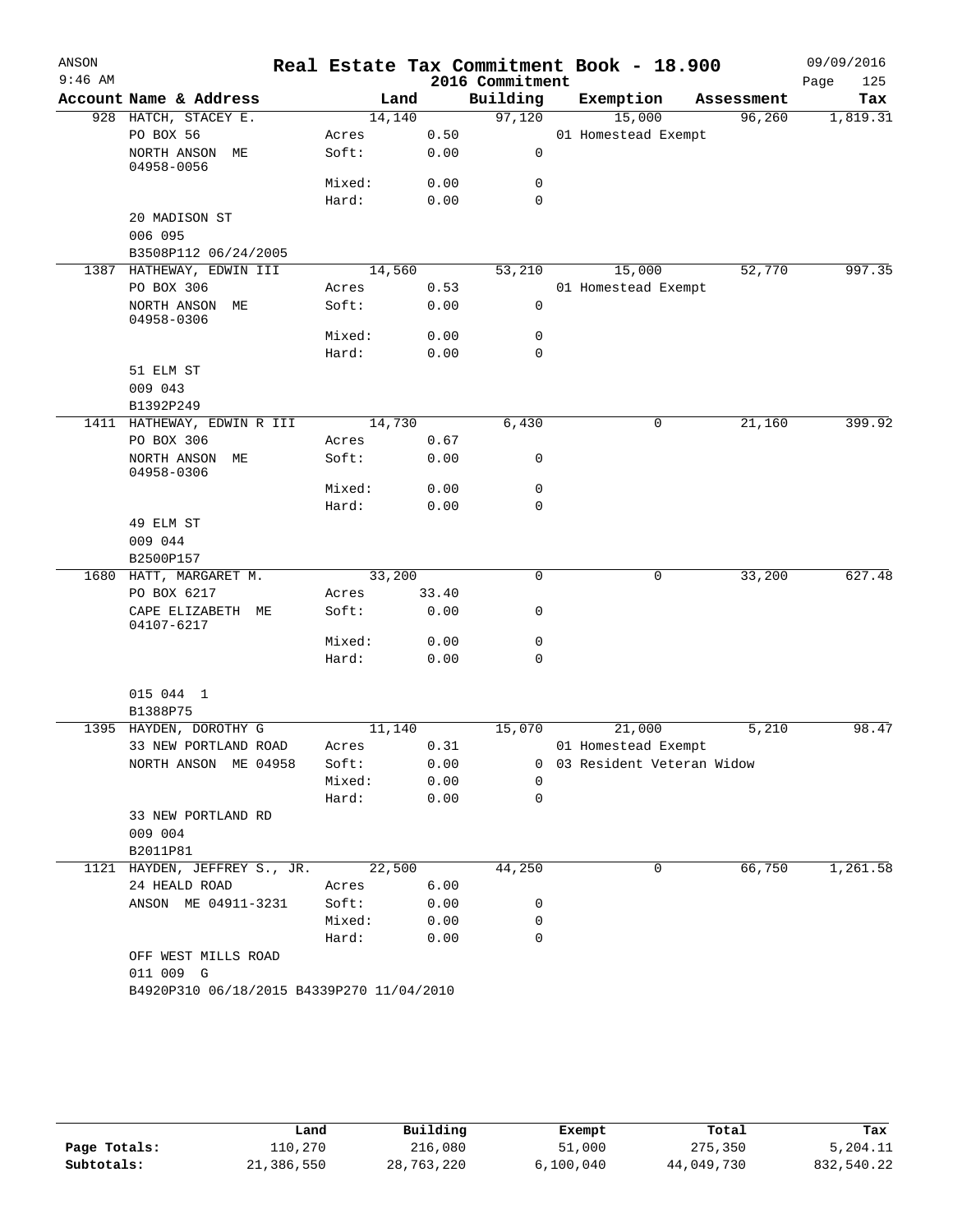| ANSON     |                                       |        |       |                             | Real Estate Tax Commitment Book - 18.900 |            | 09/09/2016         |
|-----------|---------------------------------------|--------|-------|-----------------------------|------------------------------------------|------------|--------------------|
| $9:46$ AM | Account Name & Address                |        | Land  | 2016 Commitment<br>Building | Exemption                                | Assessment | 126<br>Page<br>Tax |
|           | 1974 HAYNES, JOEL                     |        | 0     | 13,000                      | $\Omega$                                 | 13,000     | 245.70             |
|           | 47 FLETCHER RD                        |        |       |                             |                                          |            |                    |
|           | ANSON ME 04911                        |        |       |                             |                                          |            |                    |
|           |                                       |        |       |                             |                                          |            |                    |
|           | 47 FLETCHER RD                        |        |       |                             |                                          |            |                    |
|           | 013 001 ON                            |        |       |                             |                                          |            |                    |
| 712       | HAYNES, JONATHAN P &<br>TIMOTHY A     | 50,000 |       | 25,050                      | 15,000                                   | 60,050     | 1,134.95           |
|           | 49 FLETCHER RD                        | Acres  | 28.00 |                             | 01 Homestead Exempt                      |            |                    |
|           | ANSON ME 04911-0000                   | Soft:  | 0.00  | 0                           |                                          |            |                    |
|           |                                       | Mixed: | 0.00  | 0                           |                                          |            |                    |
|           |                                       | Hard:  | 0.00  | $\mathbf 0$                 |                                          |            |                    |
|           | 49 FLETCHER RD                        |        |       |                             |                                          |            |                    |
|           | 013 001                               |        |       |                             |                                          |            |                    |
|           | B3340P281 07/09/2004                  |        |       |                             |                                          |            |                    |
|           | 75 HAYNES, SAMUEL D. &<br>HARMONY S.  | 14,830 |       | 47,500                      | 0                                        | 62,330     | 1,178.04           |
|           | 121 MAIN ST                           | Acres  | 0.55  |                             |                                          |            |                    |
|           | ANSON ME 04911-0000                   | Soft:  | 0.00  | 0                           |                                          |            |                    |
|           |                                       | Mixed: | 0.00  | 0<br>$\mathbf 0$            |                                          |            |                    |
|           | 121 MAIN ST                           | Hard:  | 0.00  |                             |                                          |            |                    |
|           | 002 048                               |        |       |                             |                                          |            |                    |
|           | B4515P267 04/17/2012                  |        |       |                             |                                          |            |                    |
| 1398      | HAYNES, TIMOTHY A &                   | 44,000 |       | 61,380                      | 15,000                                   | 90,380     | 1,708.18           |
|           | SUSAN L<br>5 FLETCHER RD              | Acres  | 18.50 |                             | 01 Homestead Exempt                      |            |                    |
|           | ANSON ME 04911-0000                   | Soft:  | 0.00  | 0                           |                                          |            |                    |
|           |                                       | Mixed: | 0.00  | 0                           |                                          |            |                    |
|           |                                       | Hard:  | 0.00  | $\Omega$                    |                                          |            |                    |
|           | 5 FLETCHER RD                         |        |       |                             |                                          |            |                    |
|           | 013 001<br>D                          |        |       |                             |                                          |            |                    |
|           | B2200P12 B1920P268                    |        |       |                             |                                          |            |                    |
|           | 1399 HAYWARD, DAVID A &<br>PATRICIA L | 26,000 |       | 53,700                      | 15,000                                   | 64,700     | 1,222.83           |
|           | 74 HORSEBACK RD                       | Acres  | 5.00  |                             | 01 Homestead Exempt                      |            |                    |
|           | ANSON ME 04911-0000                   | Soft:  | 0.00  | 0                           |                                          |            |                    |
|           |                                       | Mixed: | 0.00  | 0                           |                                          |            |                    |
|           |                                       | Hard:  | 0.00  | 0                           |                                          |            |                    |
|           | 74 HORSEBACK RD                       |        |       |                             |                                          |            |                    |
|           | 015 008<br>$\mathbf 1$                |        |       |                             |                                          |            |                    |
|           | B1491P59                              |        |       |                             |                                          | 81,470     | 1,539.78           |
| 686       | HAYWARD, SUMNER H &<br>BARBARA H      | 14,140 |       | 67,330                      | 0                                        |            |                    |
|           | 40 MORRILL AVENUE                     | Acres  | 0.50  |                             |                                          |            |                    |
|           | WATERVILLE<br>МE<br>04901-0000        | Soft:  | 0.00  | 0                           |                                          |            |                    |
|           |                                       | Mixed: | 0.00  | 0                           |                                          |            |                    |
|           |                                       | Hard:  | 0.00  | 0                           |                                          |            |                    |
|           | 10 SECOND ST                          |        |       |                             |                                          |            |                    |
|           | 001 071                               |        |       |                             |                                          |            |                    |
|           | B4088P32 12/18/2008                   |        |       |                             |                                          |            |                    |
|           |                                       |        |       |                             |                                          |            |                    |

|              | Land       | Building   | Exempt    | Total      | Tax        |
|--------------|------------|------------|-----------|------------|------------|
| Page Totals: | 148,970    | 267,960    | 45,000    | 371,930    | 7,029.48   |
| Subtotals:   | 21,535,520 | 29,031,180 | 6,145,040 | 44,421,660 | 839,569.70 |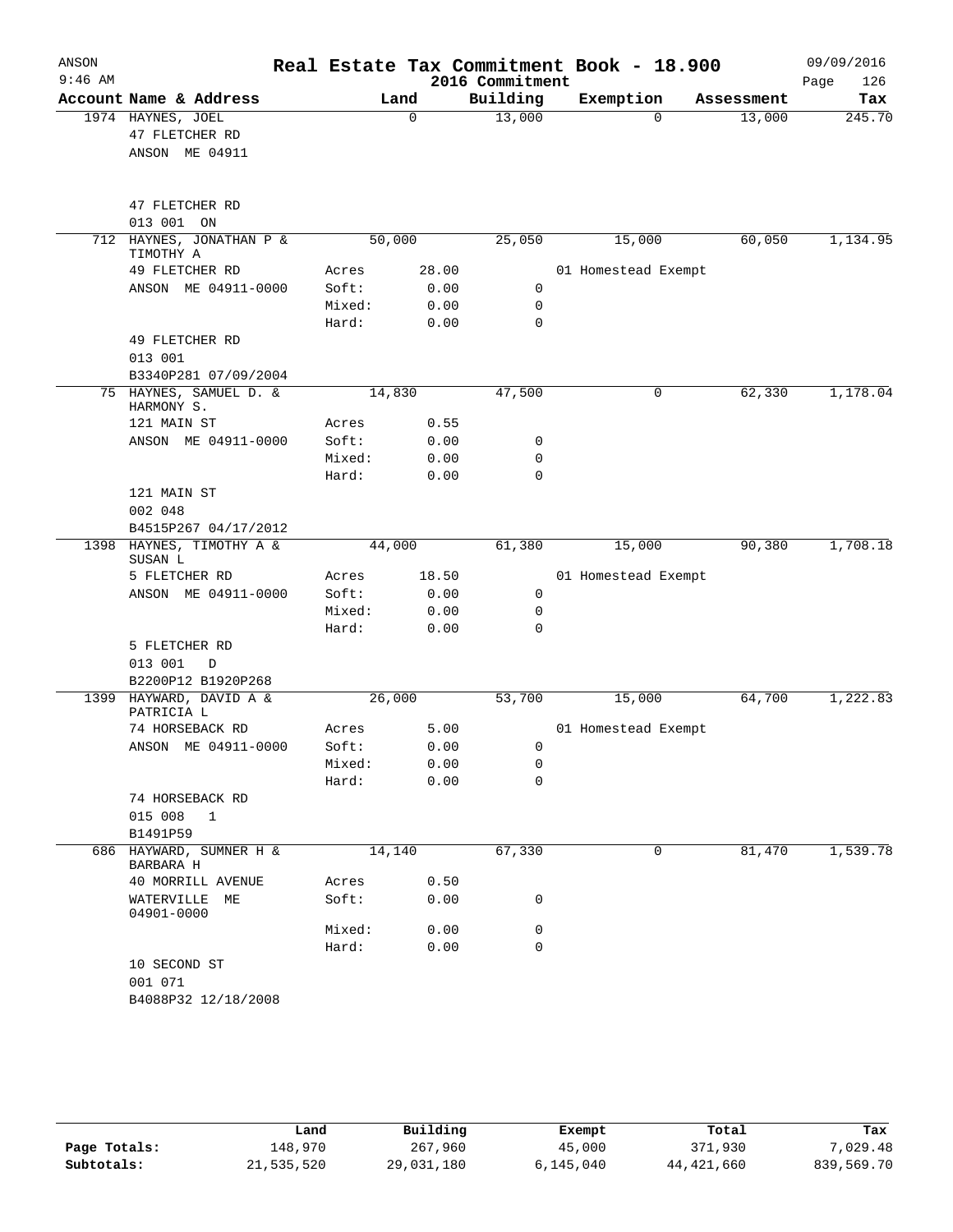| ANSON<br>$9:46$ AM         |                                       | Real Estate Tax Commitment Book - 18.900 |                         | 2016 Commitment |                     |        |                       | 09/09/2016<br>127<br>Page |
|----------------------------|---------------------------------------|------------------------------------------|-------------------------|-----------------|---------------------|--------|-----------------------|---------------------------|
|                            | Account Name & Address                | Land                                     |                         | Building        | Exemption           |        | Assessment            | Tax                       |
|                            | 1403 HEALD, FRED L & PAULETT          | 29,500                                   |                         | 33,900          |                     | 15,000 | 48,400                | 914.76                    |
|                            | А                                     |                                          |                         |                 |                     |        |                       |                           |
|                            | 23 HEALD RD                           | Acres                                    | 8.00                    |                 | 01 Homestead Exempt |        |                       |                           |
|                            | ANSON ME 04911-0000                   | Soft:<br>Mixed:                          | 0.00<br>0.00            | 0<br>0          |                     |        |                       |                           |
|                            |                                       | Hard:                                    | 0.00                    | $\mathbf 0$     |                     |        |                       |                           |
|                            | 23 HEALD RD                           |                                          |                         |                 |                     |        |                       |                           |
|                            | 011 009                               |                                          |                         |                 |                     |        |                       |                           |
|                            | B2660P104                             |                                          |                         |                 |                     |        |                       |                           |
|                            | 1802 HEALD, FRED L.                   | 21,850                                   |                         | 0               |                     | 0      | 21,850                | 412.97                    |
|                            | HEALD, PAULETT A.                     | Acres                                    | 26.70                   |                 |                     |        |                       |                           |
|                            | 23 HEALD ST.                          | Soft:                                    | 0.00                    | 0               |                     |        |                       |                           |
|                            | ANSON ME 04950-0000                   | Mixed:                                   | 0.00                    | $\mathbf 0$     |                     |        |                       |                           |
|                            |                                       | Hard:                                    | 0.00                    | $\mathbf 0$     |                     |        |                       |                           |
|                            | 011 032 A                             |                                          |                         |                 |                     |        |                       |                           |
|                            | B4914P267 06/09/2015                  |                                          |                         |                 |                     |        |                       |                           |
|                            | 516 HEALD, KRISTIAN F.                | 39,000                                   |                         | 86,350          |                     | 0      | 125,350               | 2,369.12                  |
|                            | PO BOX 346                            | Acres                                    | 24.00                   |                 |                     |        |                       |                           |
|                            | ALBION ME 04910                       | Soft:                                    | 0.00                    | 0               |                     |        |                       |                           |
|                            |                                       | Mixed:                                   | 0.00                    | $\mathbf 0$     |                     |        |                       |                           |
|                            |                                       | Hard:                                    | 0.00                    | $\mathbf 0$     |                     |        |                       |                           |
|                            | 276 B WEST MILLS RD                   |                                          |                         |                 |                     |        |                       |                           |
|                            | 011 009<br>$\,$ F                     |                                          |                         |                 |                     |        |                       |                           |
|                            | B4410P63 06/28/2011                   |                                          |                         |                 |                     |        |                       |                           |
|                            | 1406 HEBERT, DAVID L. &<br>JILLANE M. | 19,860                                   |                         | $\Omega$        |                     | 0      | 19,860                | 375.35                    |
|                            | 3108 FARRIOR CIRCLE                   | Acres                                    | 6.36                    |                 |                     |        |                       |                           |
|                            | NEW BERN NC 28562                     | Soft:                                    | 0.00                    | 0               |                     |        |                       |                           |
|                            |                                       | Mixed:                                   | 0.00                    | 0               |                     |        |                       |                           |
|                            |                                       | Hard:                                    | 0.00                    | $\mathbf 0$     |                     |        |                       |                           |
|                            | 014 030<br>Α                          |                                          |                         |                 |                     |        |                       |                           |
|                            | B4708P250 09/09/2013                  |                                          |                         |                 |                     |        |                       |                           |
|                            | 1408 HEBERT, ERROL K.                 | 12,760                                   |                         | $\Omega$        |                     | 0      | 12,760                | 241.16                    |
|                            | HEBERT, SUN JA                        | Acres                                    | 72.00                   |                 |                     |        |                       |                           |
|                            | 901 BANFIELD ROAD                     | Soft:                                    | 0.00                    | 0               |                     |        |                       |                           |
|                            | PORTSMOUTH NH 03801                   | Mixed:                                   | 17.00                   | 2,805           |                     |        |                       |                           |
|                            |                                       | Hard:                                    | 55.00                   | 9,955           |                     |        |                       |                           |
|                            |                                       | TREE GROWTH                              |                         |                 |                     |        |                       |                           |
|                            | 019 047                               |                                          |                         |                 |                     |        |                       |                           |
|                            | B4983P349 12/08/2015                  |                                          |                         |                 |                     |        |                       |                           |
|                            | 2022 HEBERT, ERROL K.                 | 12,430                                   |                         | $\Omega$        |                     | 0      | 12,430                | 234.93                    |
|                            | HEBERT, SUN JA                        | Acres                                    | 70.00                   |                 |                     |        |                       |                           |
|                            | 901 BANFIELD ROAD                     | Soft:                                    | 0.00                    | 0               |                     |        |                       |                           |
|                            | PORTSMOUTH NH 03801                   | Mixed:                                   | 15.00                   | 2,475           |                     |        |                       |                           |
|                            |                                       | Hard:                                    | 55.00                   | 9,955           |                     |        |                       |                           |
|                            | 014 029<br>C                          |                                          |                         |                 |                     |        |                       |                           |
|                            | B4983P349 12/08/2015                  |                                          |                         |                 |                     |        |                       |                           |
|                            | 1409 HEBERT, KERRY D                  | 20,780                                   |                         | 0               |                     | 0      | 20,780                | 392.74                    |
|                            | PO BOX 582                            | Acres                                    | 152.00                  |                 |                     |        |                       |                           |
|                            | ANSON ME 04911-0582                   | Soft:                                    | 87.00                   | 10,440          |                     |        |                       |                           |
|                            |                                       | Mixed:                                   | 59.00                   | 9,735           |                     |        |                       |                           |
|                            |                                       | Hard:                                    | 0.00                    | 0               |                     |        |                       |                           |
|                            |                                       | TREE GROWTH                              |                         |                 |                     |        |                       |                           |
|                            | 023 020D&23&25                        |                                          |                         |                 |                     |        |                       |                           |
|                            |                                       |                                          |                         |                 |                     |        |                       |                           |
|                            | Land                                  |                                          | Building                |                 | Exempt              |        | Total                 | Tax                       |
| Page Totals:<br>Subtotals: | 156,180<br>21,691,700                 |                                          | 120,250<br>29, 151, 430 |                 | 15,000<br>6,160,040 |        | 261,430<br>44,683,090 | 4,941.03<br>844,510.73    |
|                            |                                       |                                          |                         |                 |                     |        |                       |                           |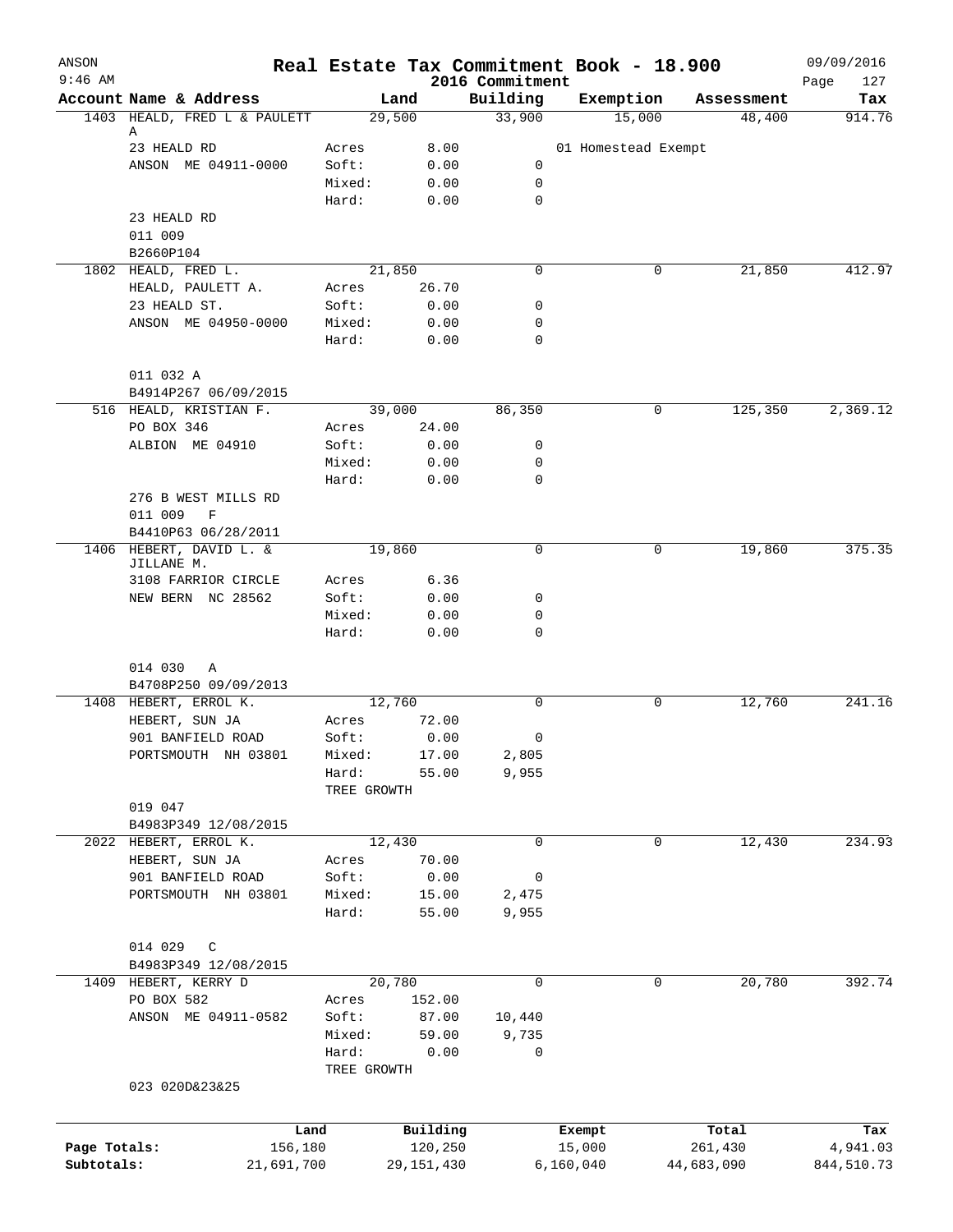| ANSON<br>$9:46$ AM |                                    |             |        | 2016 Commitment |             | Real Estate Tax Commitment Book - 18.900 |            | 09/09/2016<br>Page<br>128 |
|--------------------|------------------------------------|-------------|--------|-----------------|-------------|------------------------------------------|------------|---------------------------|
|                    | Account Name & Address             |             | Land   | Building        |             | Exemption                                | Assessment | Tax                       |
|                    | 123 HEFFNER, THOMAS A &            |             | 8,940  | 28,810          |             | 0                                        | 37,750     | 713.48                    |
|                    | NOREEN M<br>5560 WATSON COURT      | Acres       | 0.20   |                 |             |                                          |            |                           |
|                    | ELDERSBURG<br>MD<br>21784-0000     | Soft:       | 0.00   |                 | 0           |                                          |            |                           |
|                    |                                    | Mixed:      | 0.00   |                 | 0           |                                          |            |                           |
|                    |                                    | Hard:       | 0.00   |                 | $\mathbf 0$ |                                          |            |                           |
|                    | 6 KEN TAYLOR ST<br>001 034         |             |        |                 |             |                                          |            |                           |
|                    | B3364P280 08/19/2004               |             |        |                 |             |                                          |            |                           |
|                    | 1905 HEIDENSTROM, MELISSA          |             | 16,530 | 14,820          |             | 0                                        | 31,350     | 592.52                    |
|                    | 890 MAIN ST, STE 205               | Acres       |        | 5.02            |             |                                          |            |                           |
|                    | SANFORD ME 04073-0000              | Soft:       | 0.00   |                 | 0           |                                          |            |                           |
|                    |                                    | Mixed:      | 0.00   |                 | 0           |                                          |            |                           |
|                    |                                    | Hard:       | 0.00   |                 | 0           |                                          |            |                           |
|                    | 53 DOVER LANE                      |             |        |                 |             |                                          |            |                           |
|                    | 018 014 3                          |             |        |                 |             |                                          |            |                           |
|                    | B4046P188 08/15/2008               |             |        |                 |             |                                          |            |                           |
|                    | 1415 HENRY, JOHN R                 |             | 44,400 | 75,730          |             | 15,000                                   | 105,130    | 1,986.96                  |
|                    | PO BOX 124                         | Acres       | 24.80  |                 |             | 01 Homestead Exempt                      |            |                           |
|                    | ANSON ME 04911-0124                | Soft:       | 0.00   |                 | 0           |                                          |            |                           |
|                    |                                    | Mixed:      | 0.00   |                 | 0           |                                          |            |                           |
|                    |                                    | Hard:       | 0.00   |                 | 0           |                                          |            |                           |
|                    | 81 BARTON HILL RD                  |             |        |                 |             |                                          |            |                           |
|                    | 013 006<br>Ε                       |             |        |                 |             |                                          |            |                           |
|                    | B1748P98                           |             |        |                 |             |                                          |            |                           |
|                    | 1057 HEREDIA, MAYRA                |             | 38,010 |                 | 0           | 0                                        | 38,010     | 718.39                    |
|                    | 4529 COTTAGE PLACE                 | B-4 Acres   | 16.51  |                 |             |                                          |            |                           |
|                    | UNION CITY NJ<br>07087-0000        | Soft:       | 0.00   |                 | 0           |                                          |            |                           |
|                    |                                    | Mixed:      | 0.00   |                 | 0           |                                          |            |                           |
|                    |                                    | Hard:       | 0.00   |                 | 0           |                                          |            |                           |
|                    | 2 GRAY RD                          | B4952P112   |        |                 |             |                                          |            |                           |
|                    | 022 038<br>2                       |             |        |                 |             |                                          |            |                           |
|                    | B4952P112 09/10/2015 B3011P336     |             |        |                 |             |                                          |            |                           |
|                    | 1875 HEWEY, PAULINE                |             | 20,110 | 56,360          |             | 21,000                                   | 55,470     | 1,048.38                  |
|                    | PO BOX 123                         | Acres       |        | 1.07            |             | 01 Homestead Exempt                      |            |                           |
|                    | ANSON ME 04911-0123                | Soft:       |        | 0.00            |             | 0 03 Resident Veteran Widow              |            |                           |
|                    |                                    | Mixed:      | 0.00   |                 | 0           |                                          |            |                           |
|                    |                                    | Hard:       |        | 0.00            | $\mathbf 0$ |                                          |            |                           |
|                    | 10 BEANE ST                        | LIFE ESTATE |        |                 |             |                                          |            |                           |
|                    | 002 013                            |             |        |                 |             |                                          |            |                           |
|                    | B4410P290 06/03/2011               |             |        |                 |             |                                          |            |                           |
|                    | 1920 HEWITT, MICHAEL A.            |             | 25,070 |                 | $\mathbf 0$ | 0                                        | 25,070     | 473.82                    |
|                    | 544 OAKLAND BEACH AVE              | Acres       | 11.57  |                 |             |                                          |            |                           |
|                    | WARWICK RI 02889-0000              | Soft:       | 0.00   |                 | 0           |                                          |            |                           |
|                    |                                    | Mixed:      |        | 0.00            | 0           |                                          |            |                           |
|                    |                                    | Hard:       |        | 0.00            | 0           |                                          |            |                           |
|                    | HOLLIN WAITE HILL RD<br>020 014 12 |             |        |                 |             |                                          |            |                           |
|                    | B3420P179 12/10/2004               |             |        |                 |             |                                          |            |                           |
|                    |                                    |             |        |                 |             |                                          |            |                           |

|              | Land       | Building     | Exempt    | Total      | Tax        |
|--------------|------------|--------------|-----------|------------|------------|
| Page Totals: | 153,060    | 175,720      | 36,000    | 292,780    | 5,533.55   |
| Subtotals:   | 21,844,760 | 29, 327, 150 | 6,196,040 | 44,975,870 | 850,044.28 |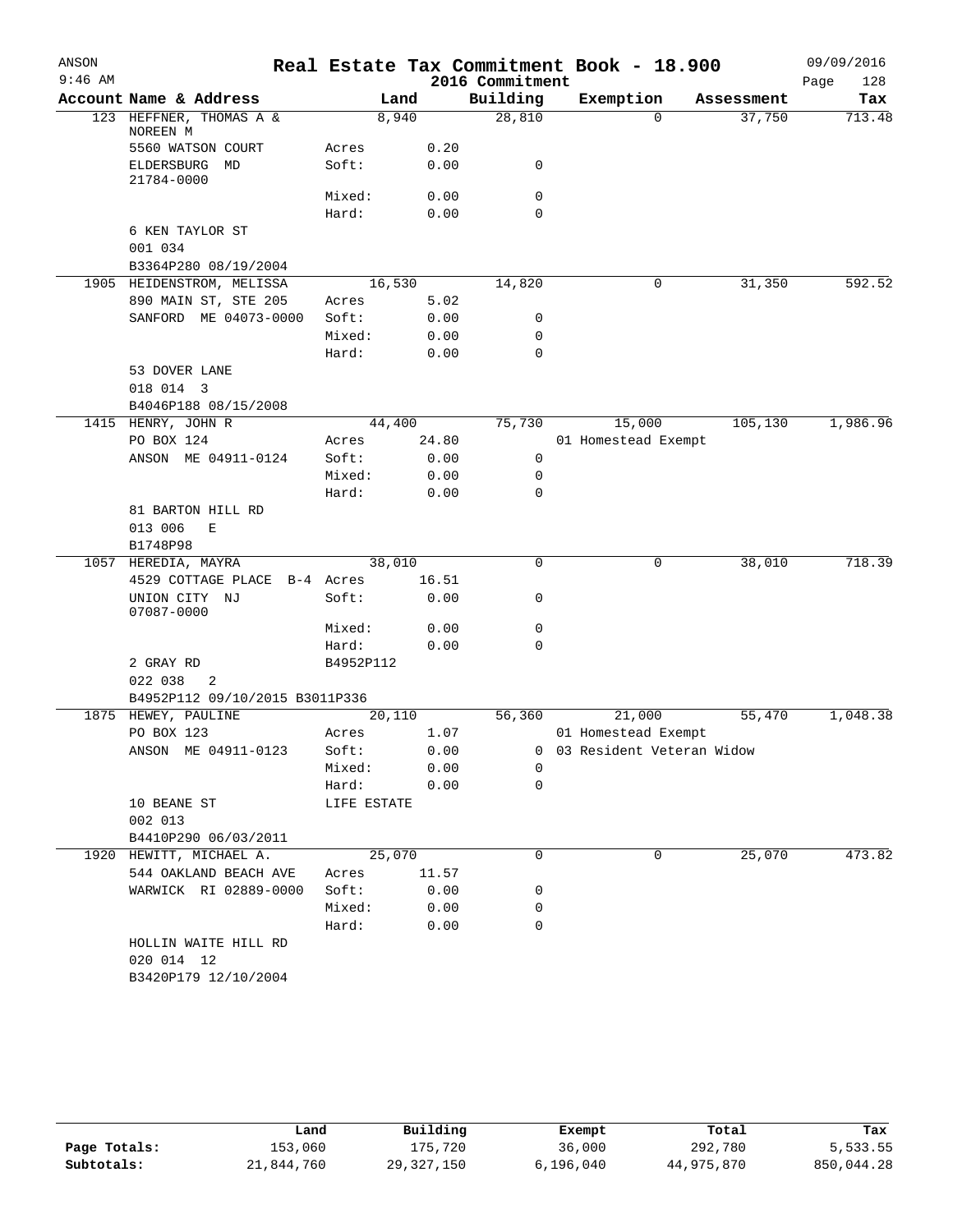| ANSON<br>$9:46$ AM |                                           |                 |        |              | 2016 Commitment | Real Estate Tax Commitment Book - 18.900 |            | 09/09/2016<br>Page<br>129 |
|--------------------|-------------------------------------------|-----------------|--------|--------------|-----------------|------------------------------------------|------------|---------------------------|
|                    | Account Name & Address                    |                 | Land   |              | Building        | Exemption                                | Assessment | Tax                       |
|                    | 1420 HICKEY, LLOYD W. &                   |                 | 5,290  |              | 21,390          | 15,000                                   | 11,680     | 220.75                    |
|                    | HUNT, JENNIFER L.                         | Acres           |        | 0.07         |                 | 01 Homestead Exempt                      |            |                           |
|                    | PO BOX 354                                | Soft:           |        | 0.00         | 0               |                                          |            |                           |
|                    | ANSON ME 04911-000                        | Mixed:          |        | 0.00         | 0               |                                          |            |                           |
|                    |                                           | Hard:           |        | 0.00         | $\mathbf 0$     |                                          |            |                           |
|                    | 5 BROOK ST                                |                 |        |              |                 |                                          |            |                           |
|                    | 001 088                                   |                 |        |              |                 |                                          |            |                           |
|                    | B4730P90 11/07/2013                       |                 |        |              |                 |                                          |            |                           |
|                    | 493 HICKS, CATHERINE J                    |                 | 22,300 |              | 47,110          | 0                                        | 69,410     | 1,311.85                  |
|                    | PO BOX 413                                | Acres           |        | 2.53         |                 |                                          |            |                           |
|                    | WEST KENNEBUNK ME<br>04094-0000           | Soft:           |        | 0.00         | 0               |                                          |            |                           |
|                    |                                           | Mixed:          |        | 0.00         | 0               |                                          |            |                           |
|                    |                                           | Hard:           |        | 0.00         | 0               |                                          |            |                           |
|                    | 211 CAMPGROUND RD                         | B4941P0894      |        |              |                 |                                          |            |                           |
|                    | 015 049                                   |                 |        |              |                 |                                          |            |                           |
|                    | B4941P084 08/05/2015                      |                 |        |              |                 |                                          |            |                           |
|                    | 891 HIETSCH, THOMAS M &<br>EVELYN M, TR.  |                 | 36,500 |              | 60,400          | 0                                        | 96,900     | 1,831.41                  |
|                    | 111 GREGORY ST                            | Acres           |        | 15.00        |                 |                                          |            |                           |
|                    | WALTHAM MA 02451                          | Soft:           |        | 0.00         | 0               |                                          |            |                           |
|                    |                                           | Mixed:          |        | 0.00         | 0               |                                          |            |                           |
|                    |                                           | Hard:           |        | 0.00         | $\mathbf 0$     |                                          |            |                           |
|                    | 111 FLETCHER RD                           |                 |        |              |                 |                                          |            |                           |
|                    | 013 002<br>Α<br>B4698P25 08/13/2013       |                 |        |              |                 |                                          |            |                           |
|                    | 1938 HILBERT, BRUCE B &                   |                 | 32,000 |              | 0               | 0                                        | 32,000     | 604.80                    |
|                    | AMANDA L                                  |                 |        |              |                 |                                          |            |                           |
|                    | 7A LEBLANC ROAD                           | Acres           |        | 25.00        |                 |                                          |            |                           |
|                    | PELHAM NH 03076                           | Soft:           |        | 0.00         | 0               |                                          |            |                           |
|                    |                                           | Mixed:          |        | 0.00         | 0               |                                          |            |                           |
|                    |                                           | Hard:           |        | 0.00         | 0               |                                          |            |                           |
|                    |                                           |                 |        |              |                 |                                          |            |                           |
|                    | 014 001 4A                                |                 |        |              |                 |                                          |            |                           |
|                    | B3502P273 06/14/2005<br>1446 HILL, NOREEN |                 | 15,100 |              | 40,640          | 0                                        | 55,740     | 1,053.49                  |
|                    | PO BOX 604                                | Acres           |        | 0.57         |                 |                                          |            |                           |
|                    | NORTH ANSON ME 04958                      |                 |        |              | 0               |                                          |            |                           |
|                    |                                           | Soft:<br>Mixed: |        | 0.00<br>0.00 |                 |                                          |            |                           |
|                    |                                           | Hard:           |        | 0.00         | 0<br>0          |                                          |            |                           |
|                    | 4 DEPOT ST                                |                 |        |              |                 |                                          |            |                           |
|                    | 005 003                                   |                 |        |              |                 |                                          |            |                           |
|                    | B3649P238 03/17/2006                      |                 |        |              |                 |                                          |            |                           |
|                    | 1310 HILPERT, LAURIE K                    |                 | 23,700 |              | 0               | $\mathbf 0$                              | 23,700     | 447.93                    |
|                    | PO BOX 1734                               | Acres           |        | 10.20        |                 |                                          |            |                           |
|                    | WATERVILLE ME 04903                       | Soft:           |        | 0.00         | 0               |                                          |            |                           |
|                    |                                           | Mixed:          |        | 0.00         | 0               |                                          |            |                           |
|                    |                                           | Hard:           |        | 0.00         | 0               |                                          |            |                           |
|                    |                                           | LIFE ESTATE     |        |              |                 |                                          |            |                           |
|                    | 019 017<br>3                              |                 |        |              |                 |                                          |            |                           |
|                    | B2446P284                                 |                 |        |              |                 |                                          |            |                           |
|                    |                                           |                 |        |              |                 |                                          |            |                           |

|              | Land       | Building   | Exempt    | Total      | Tax        |
|--------------|------------|------------|-----------|------------|------------|
| Page Totals: | 134,890    | 169,540    | 15,000    | 289,430    | 5,470.23   |
| Subtotals:   | 21,979,650 | 29,496,690 | 6,211,040 | 45,265,300 | 855,514.51 |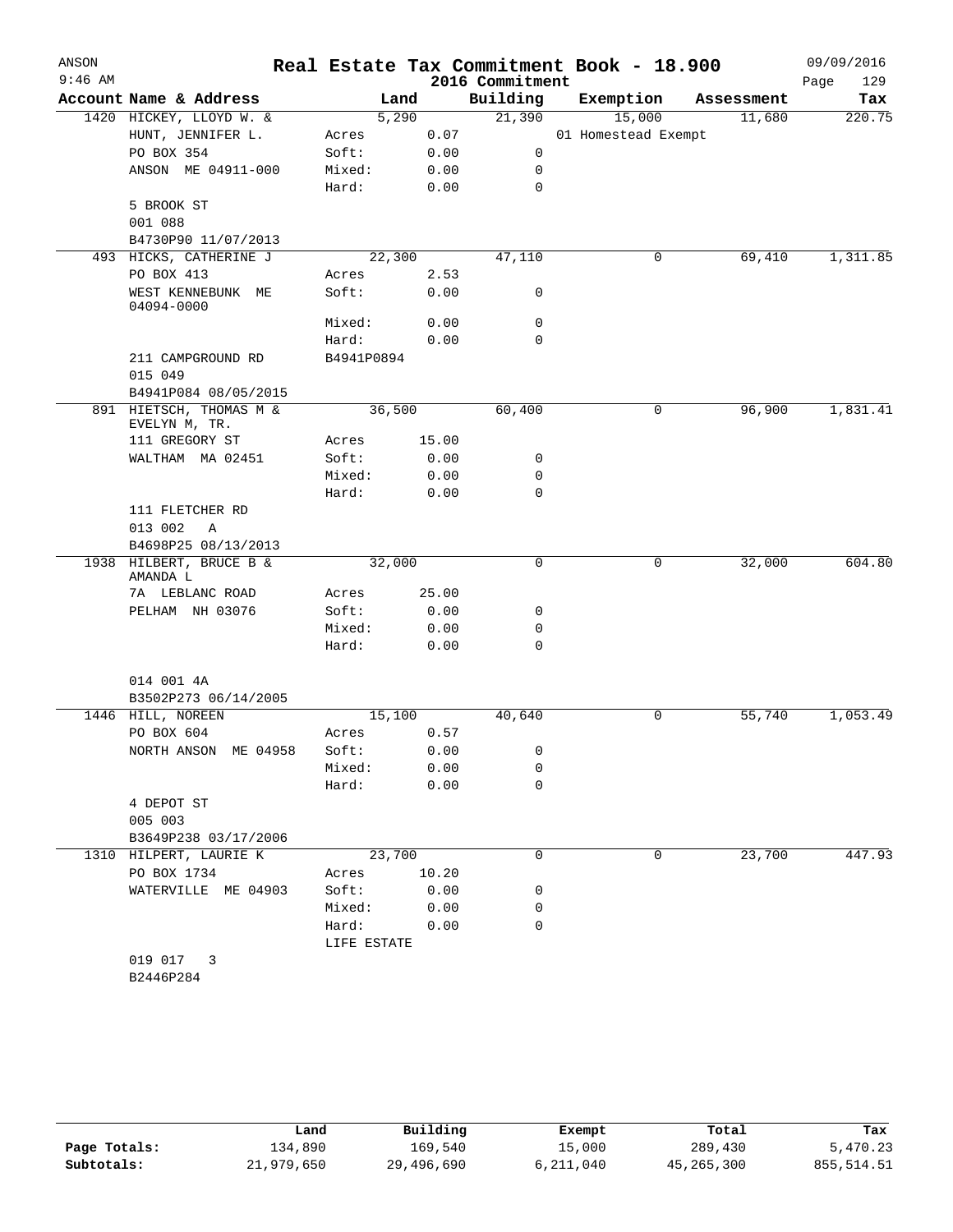| ANSON     |                                                 |                 |       |                             | Real Estate Tax Commitment Book - 18.900 |            | 09/09/2016         |
|-----------|-------------------------------------------------|-----------------|-------|-----------------------------|------------------------------------------|------------|--------------------|
| $9:46$ AM | Account Name & Address                          |                 | Land  | 2016 Commitment<br>Building | Exemption                                | Assessment | 130<br>Page<br>Tax |
|           | 655 HILPERT, LAURIE K                           | 18,180          |       | $\mathbf 0$                 | $\Omega$                                 | 18,180     | 343.60             |
|           | PO BOX 1734                                     | Acres           | 5.12  |                             |                                          |            |                    |
|           | WATERVILLE ME<br>04903-1734                     | Soft:           | 0.00  | 0                           |                                          |            |                    |
|           |                                                 | Mixed:          | 0.00  | 0                           |                                          |            |                    |
|           |                                                 | Hard:           | 0.00  | $\mathbf 0$                 |                                          |            |                    |
|           | 019 022<br>6<br>B2825P167 B2446P284             |                 |       |                             |                                          |            |                    |
|           | 1309 HILPERT, LAURIE K                          | 31,700          |       | 26,560                      | $\mathbf 0$                              | 58,260     | 1,101.11           |
|           | PO BOX 1734                                     | Acres           | 10.20 |                             |                                          |            |                    |
|           | WATERVILLE ME 04903                             | Soft:           | 0.00  | 0                           |                                          |            |                    |
|           |                                                 | Mixed:          | 0.00  | 0                           |                                          |            |                    |
|           |                                                 | Hard:           | 0.00  | $\mathbf 0$                 |                                          |            |                    |
|           | 797 VALLEY RD                                   | LIFE ESTATE     |       |                             |                                          |            |                    |
|           | 019 017<br>$\overline{\phantom{a}}^2$           |                 |       |                             |                                          |            |                    |
|           | B2446P284                                       |                 |       |                             |                                          |            |                    |
|           | 656 HILPERT, LAURIE K                           |                 | 8,310 | $\mathbf 0$                 | 0                                        | 8,310      | 157.06             |
|           | PO BOX 1734                                     | Acres           | 5.81  |                             |                                          |            |                    |
|           | WATERVILLE ME<br>04903-1734                     | Soft:           | 0.00  | 0                           |                                          |            |                    |
|           |                                                 | Mixed:          | 0.00  | 0                           |                                          |            |                    |
|           |                                                 | Hard:           | 0.00  | 0                           |                                          |            |                    |
|           | 019 022<br>7                                    |                 |       |                             |                                          |            |                    |
|           | B2825P167 B2446P284                             |                 |       |                             |                                          |            |                    |
|           | 1429 HILTON, BERNARD L &<br>GUILLETTE, ROSEMARY | 10,890<br>Acres | 66.00 | $\mathbf 0$                 | 0                                        | 10,890     | 205.82             |
|           | 151 UPPER RD                                    | Soft:           | 0.00  | 0                           |                                          |            |                    |
|           | DEERFIELD MA<br>01342-0000                      | Mixed:          | 66.00 | 10,890                      |                                          |            |                    |
|           |                                                 | Hard:           | 0.00  | 0                           |                                          |            |                    |
|           |                                                 | TREE GROWTH     |       |                             |                                          |            |                    |
|           | 011 016<br>B3584P101 10/29/2005                 |                 |       |                             |                                          |            |                    |
|           | 681 HILTON, KENNETH A., JR.                     | 14,140          |       | 127,890                     | 15,000                                   | 127,030    | 2,400.87           |
|           | PO BOX 692                                      | Acres           | 0.50  |                             | 01 Homestead Exempt                      |            |                    |
|           | NORTH ANSON ME<br>04958-0692                    | Soft:           | 0.00  | $\overline{0}$              |                                          |            |                    |
|           |                                                 | Mixed:          | 0.00  | 0                           |                                          |            |                    |
|           |                                                 | Hard:           | 0.00  | $\mathbf 0$                 |                                          |            |                    |
|           | 14 MILK ST<br>006 078                           |                 |       |                             |                                          |            |                    |
|           | B3638P29 02/22/2006                             |                 |       |                             |                                          |            |                    |
|           | 366 HILTON, KENNETH A., JR.<br>PO BOX 692       | 18,110<br>Acres | 0.82  | 0                           | 0                                        | 18,110     | 342.28             |
|           | NORTH ANSON ME<br>04958-0692                    | Soft:           | 0.00  | 0                           |                                          |            |                    |
|           |                                                 | Mixed:          | 0.00  | 0                           |                                          |            |                    |
|           |                                                 | Hard:           | 0.00  | 0                           |                                          |            |                    |
|           | 14 SUMMER ST                                    |                 |       |                             |                                          |            |                    |
|           | 006 087                                         |                 |       |                             |                                          |            |                    |
|           | B4425P207 08/01/2011                            |                 |       |                             |                                          |            |                    |
|           |                                                 |                 |       |                             |                                          |            |                    |

|              | Land       | Building   | Exempt    | Total      | Tax        |
|--------------|------------|------------|-----------|------------|------------|
| Page Totals: | 101,330    | 154,450    | 15,000    | 240,780    | 4,550.74   |
| Subtotals:   | 22,080,980 | 29,651,140 | 6,226,040 | 45,506,080 | 860,065.25 |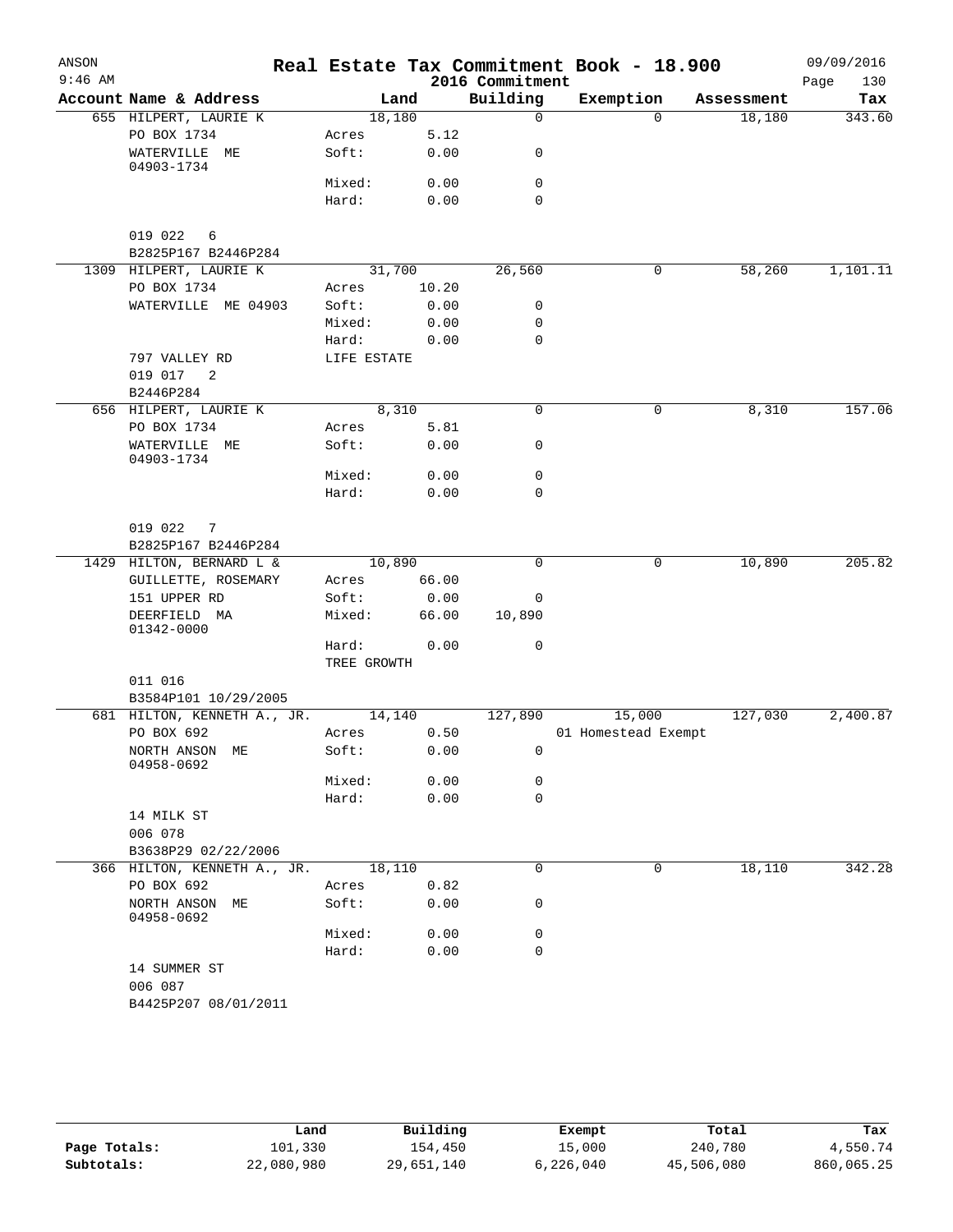| ANSON     |                                       |                 |       |                 | Real Estate Tax Commitment Book - 18.900 |            | 09/09/2016  |
|-----------|---------------------------------------|-----------------|-------|-----------------|------------------------------------------|------------|-------------|
| $9:46$ AM | Account Name & Address                |                 |       | 2016 Commitment |                                          |            | Page<br>131 |
|           |                                       | Land            |       | Building        | Exemption                                | Assessment | Tax         |
|           | 1822 HILTON, LEISA C<br>56 LLOYD ROAD | 17,100          | 2.40  | 61,630          | 15,000                                   | 63,730     | 1,204.50    |
|           | ANSON ME 04911-0145                   | Acres<br>Soft:  | 0.00  | $\mathsf{O}$    | 01 Homestead Exempt                      |            |             |
|           |                                       | Mixed:          | 0.00  | 0               |                                          |            |             |
|           |                                       | Hard:           | 0.00  | $\mathbf 0$     |                                          |            |             |
|           | 56 LLOYD RD                           |                 |       |                 |                                          |            |             |
|           | 010 034<br>A                          |                 |       |                 |                                          |            |             |
|           | B3474P151 04/26/2005                  |                 |       |                 |                                          |            |             |
|           | 1439 HINES, ROBERT E &                | 15,490          |       | 62,310          | 15,000                                   | 62,800     | 1,186.92    |
|           | PRISCILLA A                           |                 | 0.60  |                 | 01 Homestead Exempt                      |            |             |
|           | PO BOX 183<br>NORTH ANSON ME          | Acres<br>Soft:  | 0.00  | $\mathbf 0$     |                                          |            |             |
|           | 04958-0183                            | Mixed:          | 0.00  | 0               |                                          |            |             |
|           |                                       | Hard:           | 0.00  | $\mathbf 0$     |                                          |            |             |
|           | 121 NORTH MAIN ST                     |                 |       |                 |                                          |            |             |
|           | 007 006                               |                 |       |                 |                                          |            |             |
|           | B2555P100                             |                 |       |                 |                                          |            |             |
|           | 1438 HINKLE, ROBERT L &<br>IRENE F    | 17,600          |       | $\mathbf 0$     | 0                                        | 17,600     | 332.64      |
|           | 16 DEBBIE DR                          | Acres           | 10.50 |                 |                                          |            |             |
|           | PELHAM NH 03076-0000                  | Soft:           | 0.00  | 0               |                                          |            |             |
|           |                                       | Mixed:          | 0.00  | 0               |                                          |            |             |
|           |                                       | Hard:           | 0.00  | 0               |                                          |            |             |
|           | 018 021<br>Е                          |                 |       |                 |                                          |            |             |
|           | B1289P24                              |                 |       |                 |                                          |            |             |
|           | 1691 HINMAN, HENRY J III              | 36,480          |       | $\mathbf 0$     | 0                                        | 36,480     | 689.47      |
|           | 7165 PROCTOR RD                       | Acres           | 10.82 |                 |                                          |            |             |
|           | SARASOTA FL 34241-0000 Soft:          |                 | 0.00  | 0               |                                          |            |             |
|           |                                       | Mixed:<br>Hard: | 0.00  | 0<br>0          |                                          |            |             |
|           |                                       |                 | 0.00  |                 |                                          |            |             |
|           | 008 005                               |                 |       |                 |                                          |            |             |
|           | B2609P243                             |                 |       |                 |                                          |            |             |
|           | 751 HINMAN, HENRY J III,<br>TRUSTEE   | 44,000          |       | 0               | 0                                        | 44,000     | 831.60      |
|           | 1243 STARBOARD LANE                   | Acres           | 40.00 |                 |                                          |            |             |
|           | SARASOTA FL 34242-0000 Soft:          |                 | 0.00  | 0               |                                          |            |             |
|           |                                       | Mixed:          | 0.00  | 0               |                                          |            |             |
|           |                                       | Hard:           | 0.00  | $\mathbf 0$     |                                          |            |             |
|           | 018 010                               |                 |       |                 |                                          |            |             |
|           | B4276P5 05/21/2010                    |                 |       |                 |                                          |            |             |
|           | 912 HINMAN, JEREMY C                  | 37,900          |       | 0               | 0                                        | 37,900     | 716.31      |
|           | 162 VINEYARD DR                       | Acres           | 27.80 |                 |                                          |            |             |
|           | MOORESVILLE NC<br>28117-0000          | Soft:           | 0.00  | 0               |                                          |            |             |
|           |                                       | Mixed:          | 0.00  | 0               |                                          |            |             |
|           |                                       | Hard:           | 0.00  | 0               |                                          |            |             |
|           | 018 045                               |                 |       |                 |                                          |            |             |
|           | B2609P241                             |                 |       |                 |                                          |            |             |
|           |                                       |                 |       |                 |                                          |            |             |
|           |                                       |                 |       |                 |                                          |            |             |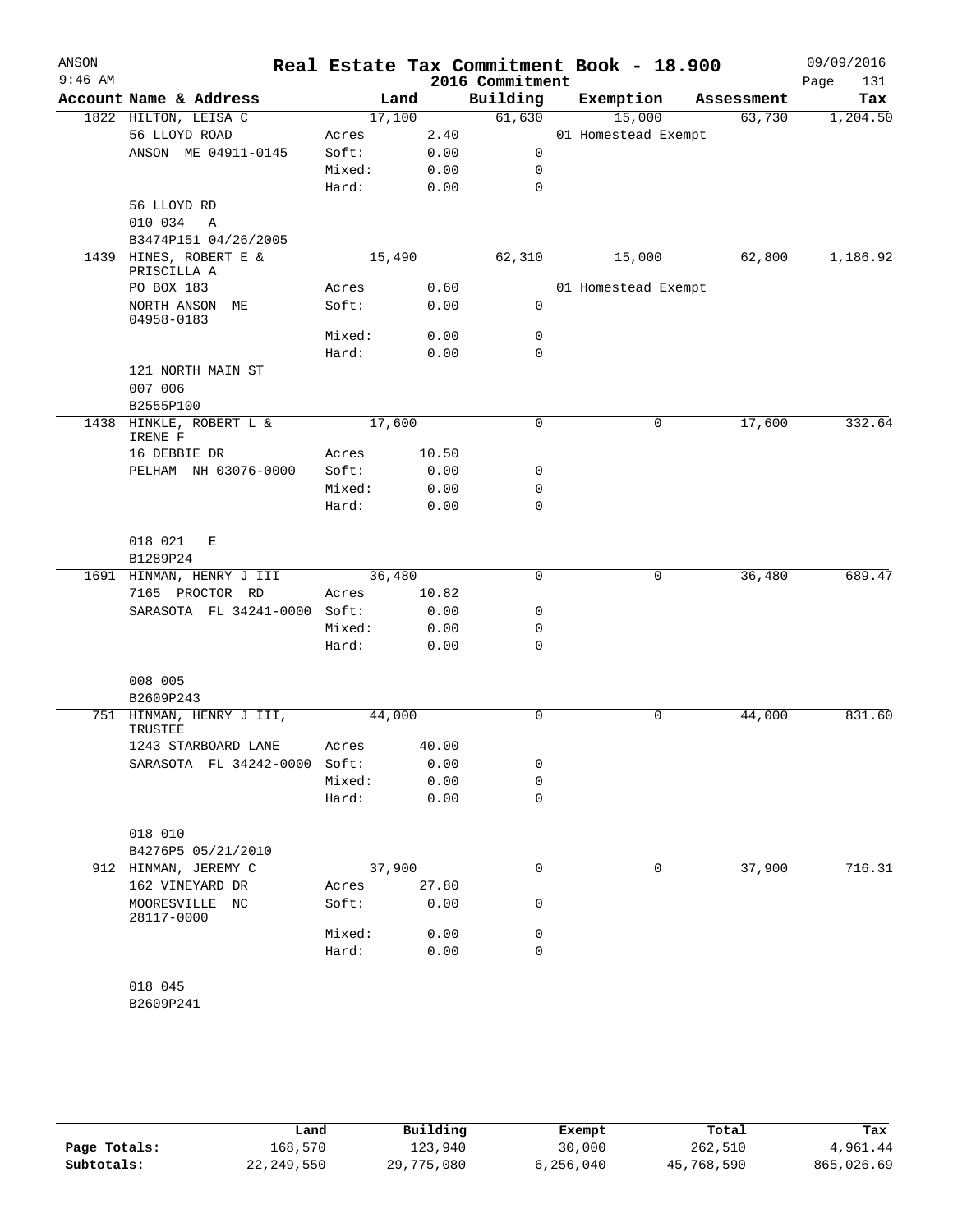| ANSON     |                                           |            |       |                 | Real Estate Tax Commitment Book - 18.900 |            | 09/09/2016  |
|-----------|-------------------------------------------|------------|-------|-----------------|------------------------------------------|------------|-------------|
| $9:46$ AM |                                           |            |       | 2016 Commitment |                                          |            | Page<br>132 |
|           | Account Name & Address                    |            | Land  | Building        | Exemption                                | Assessment | Tax         |
|           | 1745 HOBSON, ERIC                         | 72,500     |       | 82,990          | $\Omega$                                 | 155,490    | 2,938.76    |
|           | 1450 LEBANON RD                           | Acres      | 85.00 |                 |                                          |            |             |
|           | NORTH BERWICK ME<br>03906-0000            | Soft:      | 0.00  | 0               |                                          |            |             |
|           |                                           | Mixed:     | 0.00  | 0               |                                          |            |             |
|           |                                           | Hard:      | 0.00  | $\mathbf 0$     |                                          |            |             |
|           | 022 031                                   |            |       |                 |                                          |            |             |
|           | B4064P200 10/14/2008                      |            |       |                 |                                          |            |             |
|           | 1972 HOLMES, WILLIAM &<br><b>JENNIFER</b> |            | 0     | 67,880          | 15,000                                   | 52,880     | 999.43      |
|           | 95 NORTH MAIN ST                          |            |       |                 | 01 Homestead Exempt                      |            |             |
|           | NORTH ANSON ME 04958                      |            |       |                 |                                          |            |             |
|           | 95 NORTH MAIN ST                          |            |       |                 |                                          |            |             |
|           | 006 072<br>ON                             |            |       |                 |                                          |            |             |
| 335       | HOLT, DONALD E SR. &<br>SHARON G &        | 6,930      |       | 48,940          | 15,000                                   | 40,870     | 772.44      |
|           | HOLT, DONALD E. JR.                       | Acres      | 0.12  |                 | 01 Homestead Exempt                      |            |             |
|           | PO BOX 624                                | Soft:      | 0.00  | 0               |                                          |            |             |
|           | ANSON ME 04911-0000                       | Mixed:     | 0.00  | 0               |                                          |            |             |
|           |                                           | Hard:      | 0.00  | $\mathbf 0$     |                                          |            |             |
|           | 69 MAIN ST                                |            |       |                 |                                          |            |             |
|           | 001 093                                   |            |       |                 |                                          |            |             |
|           | B3350P355 07/29/2004                      |            |       |                 |                                          |            |             |
|           | 305 HOLT, KAYLA J.                        | 10,000     |       | 36,960          | 15,000                                   | 31,960     | 604.04      |
|           | HOLT, CHRISTOPHER B.                      | Acres      | 0.25  |                 | 01 Homestead Exempt                      |            |             |
|           | PO BOX 238                                | Soft:      | 0.00  | 0               |                                          |            |             |
|           | ANSON ME 04911-0238                       | Mixed:     | 0.00  | 0               |                                          |            |             |
|           |                                           | Hard:      | 0.00  | 0               |                                          |            |             |
|           | 26 OAK ST                                 |            |       |                 |                                          |            |             |
|           | 001 058                                   |            |       |                 |                                          |            |             |
|           | B4690P302 07/19/2013                      |            |       |                 |                                          |            |             |
| 1701      | HOLT, MICHAEL D &<br>DALENE L             | 22,100     |       | 46,270          | 15,000                                   | 53,370     | 1,008.69    |
|           | 296 VALLEY RD                             | Acres      | 2.40  |                 | 01 Homestead Exempt                      |            |             |
|           | NORTH ANSON ME<br>04958-0000              | Soft:      | 0.00  | 0               |                                          |            |             |
|           |                                           | Mixed:     | 0.00  | 0               |                                          |            |             |
|           |                                           | Hard:      | 0.00  | 0               |                                          |            |             |
|           | 296 VALLEY RD<br>018 039 A                |            |       |                 |                                          |            |             |
|           | B4122P319 04/14/2009                      |            |       |                 |                                          |            |             |
|           | 1013 HOMISKI, JOHN W JR &<br>GLORIA A     | 60,500     |       | 13,110          | 0                                        | 73,610     | 1,391.23    |
|           | 377 OLD JEWETT CITY RD                    | Acres      | 57.00 |                 |                                          |            |             |
|           | PRESTON CT 06365-0000                     | Soft:      | 0.00  | 0               |                                          |            |             |
|           |                                           | Mixed:     | 0.00  | 0               |                                          |            |             |
|           |                                           | Hard:      | 0.00  | $\Omega$        |                                          |            |             |
|           | 144 VALLEY RD                             | B4930P0168 |       |                 |                                          |            |             |
|           | 018 031                                   |            |       |                 |                                          |            |             |
|           | B4930P168 06/30/2015                      |            |       |                 |                                          |            |             |
|           |                                           |            |       |                 |                                          |            |             |

|              | Land         | Building   | Exempt    | Total      | Tax        |
|--------------|--------------|------------|-----------|------------|------------|
| Page Totals: | 172,030      | 296,150    | 60,000    | 408,180    | .714.59    |
| Subtotals:   | 22, 421, 580 | 30,071,230 | 6,316,040 | 46,176,770 | 872,741.28 |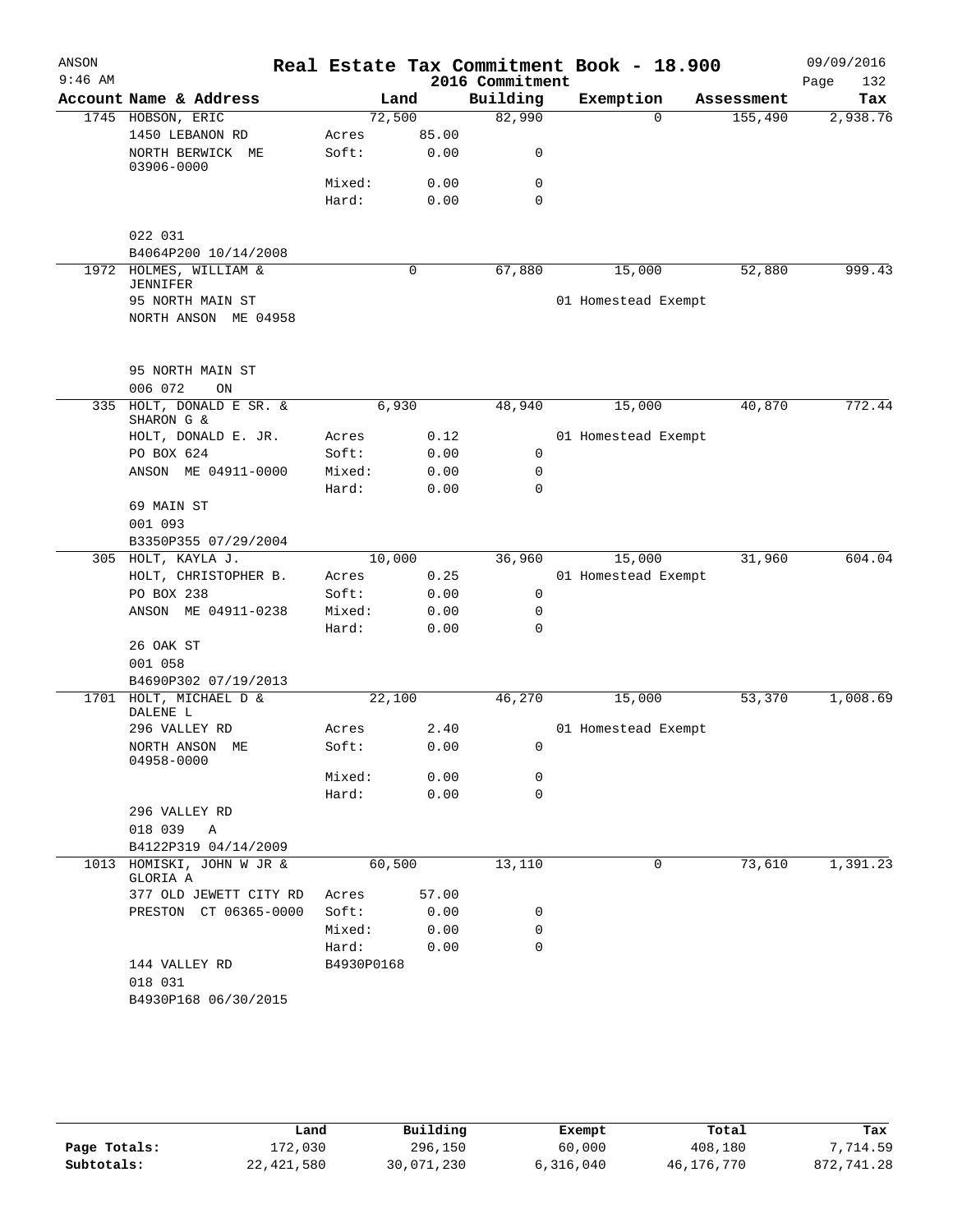| ANSON<br>$9:46$ AM |                                    |        |        |      | 2016 Commitment | Real Estate Tax Commitment Book - 18.900 |            | 09/09/2016<br>Page<br>133 |
|--------------------|------------------------------------|--------|--------|------|-----------------|------------------------------------------|------------|---------------------------|
|                    | Account Name & Address             |        | Land   |      | Building        | Exemption                                | Assessment | Tax                       |
|                    | 1444 HOOKER, DAVID                 |        | 15,450 |      | $\mathbf 0$     | $\Omega$                                 | 15,450     | 292.01                    |
|                    | 137 WILLARD RD                     | Acres  |        | 6.45 |                 |                                          |            |                           |
|                    | NEW IPSWICH NH                     | Soft:  |        | 0.00 | 0               |                                          |            |                           |
|                    | 03071-0481                         | Mixed: |        | 0.00 | 0               |                                          |            |                           |
|                    |                                    | Hard:  |        | 0.00 | $\mathbf 0$     |                                          |            |                           |
|                    |                                    |        |        |      |                 |                                          |            |                           |
|                    | 015 036<br>3A<br>B1530P192         |        |        |      |                 |                                          |            |                           |
|                    | 1314 HOOPER, DAVID E &<br>ARLENE M |        | 10,770 |      | 50,750          | 15,000                                   | 46,520     | 879.23                    |
|                    | PO BOX 43                          | Acres  |        | 0.29 |                 | 01 Homestead Exempt                      |            |                           |
|                    | NORTH ANSON<br>МE<br>04958-0043    | Soft:  |        | 0.00 | 0               |                                          |            |                           |
|                    |                                    | Mixed: |        | 0.00 | 0               |                                          |            |                           |
|                    |                                    | Hard:  |        | 0.00 | $\mathbf 0$     |                                          |            |                           |
|                    | 24 WILLOW ST                       |        |        |      |                 |                                          |            |                           |
|                    | 006 047                            |        |        |      |                 |                                          |            |                           |
|                    | B2480P266                          |        |        |      |                 |                                          |            |                           |
|                    | 190 HOOPER, SCOTT E.               |        | 17,550 |      | 38,660          | 15,000                                   | 41,210     | 778.87                    |
|                    | PO BOX 131                         | Acres  |        | 0.77 |                 | 01 Homestead Exempt                      |            |                           |
|                    | NORTH ANSON ME<br>04958-0131       | Soft:  |        | 0.00 | $\mathsf{O}$    |                                          |            |                           |
|                    |                                    | Mixed: |        | 0.00 | 0               |                                          |            |                           |
|                    |                                    | Hard:  |        | 0.00 | $\mathbf 0$     |                                          |            |                           |
|                    | 39 ELM ST                          |        |        |      |                 |                                          |            |                           |
|                    | 006 043<br>$\, {\bf B}$            |        |        |      |                 |                                          |            |                           |
|                    | B3892P315 08/10/2007               |        |        |      |                 |                                          |            |                           |
|                    | 1468 HORR, JANICE L                |        | 21,650 |      | 50,260          | 15,000                                   | 56,910     | 1,075.60                  |
|                    | 145 FAHI POND RD                   | Acres  |        | 2.10 |                 | 01 Homestead Exempt                      |            |                           |
|                    | NORTH ANSON ME<br>04958-0000       | Soft:  |        | 0.00 | 0               |                                          |            |                           |
|                    |                                    | Mixed: |        | 0.00 | 0               |                                          |            |                           |
|                    |                                    | Hard:  |        | 0.00 | 0               |                                          |            |                           |
|                    | 145 FAHI POND RD                   |        |        |      |                 |                                          |            |                           |
|                    | 024 010<br>D                       |        |        |      |                 |                                          |            |                           |
|                    | B2524P67                           |        |        |      |                 |                                          |            |                           |
|                    | 1916 HORTON, WILLIAM J., JR.       |        | 22,230 |      | 0               | 0                                        | 22,230     | 420.15                    |
|                    | 3812 WILHEM ROAD                   | Acres  |        | 8.73 |                 |                                          |            |                           |
|                    | BETHLEHEM, PA<br>18015-5934        | Soft:  |        | 0.00 | 0               |                                          |            |                           |
|                    |                                    | Mixed: |        | 0.00 | 0               |                                          |            |                           |
|                    |                                    | Hard:  |        | 0.00 | $\mathbf 0$     |                                          |            |                           |
|                    | 750 HOLLIN WAITE HILL<br><b>RD</b> |        |        |      |                 |                                          |            |                           |
|                    | 020 014<br>8                       |        |        |      |                 |                                          |            |                           |
|                    | B4707P45 08/27/2013                |        |        |      |                 |                                          |            |                           |
|                    | 784 HOSKINS, NEAL P                |        | 20,080 |      | 14,860          | 0                                        | 34,940     | 660.37                    |
|                    | C/O JOSEPH HOULE                   | Acres  |        | 1.05 |                 |                                          |            |                           |
|                    | 30 EMBDEN POND RD                  | Soft:  |        | 0.00 | 0               |                                          |            |                           |
|                    | NORTH ANSON ME<br>04958-0000       | Mixed: |        | 0.00 | 0               |                                          |            |                           |
|                    |                                    | Hard:  |        | 0.00 | $\mathbf 0$     |                                          |            |                           |
|                    | 30 EMBDEN POND RD<br>009 011       |        |        |      |                 |                                          |            |                           |
|                    | B3942P305 12/13/2007               |        |        |      |                 |                                          |            |                           |
|                    |                                    |        |        |      |                 |                                          |            |                           |
|                    |                                    |        |        |      |                 |                                          |            |                           |
|                    |                                    |        |        |      |                 |                                          |            |                           |
|                    |                                    |        |        |      |                 |                                          |            |                           |

|              | Land       | Building     | Exempt    | Total      | Tax        |
|--------------|------------|--------------|-----------|------------|------------|
| Page Totals: | 107,730    | 154,530      | 45,000    | 217,260    | 4,106.23   |
| Subtotals:   | 22,529,310 | 30, 225, 760 | 6,361,040 | 46,394,030 | 876,847.51 |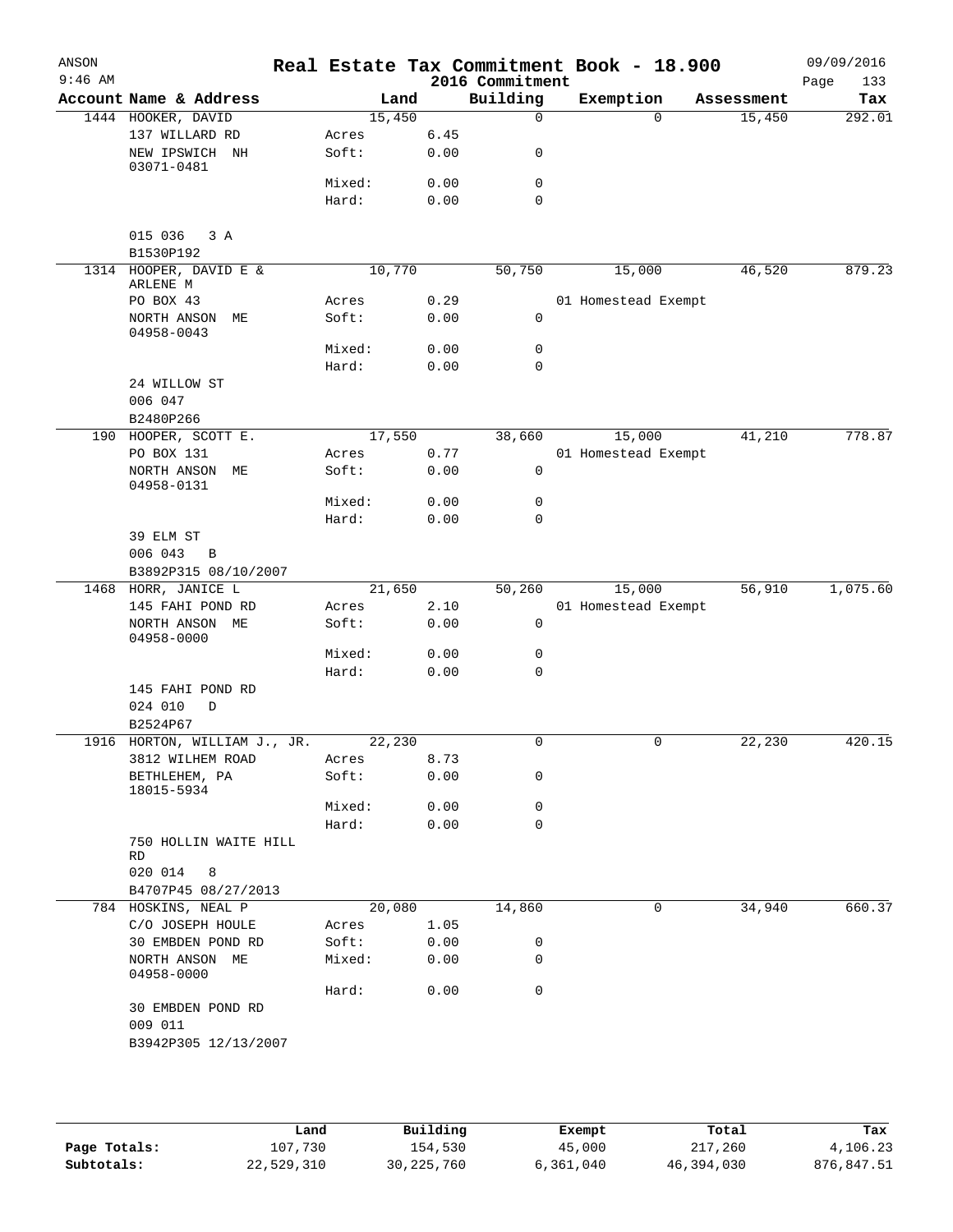| ANSON     |                                       |        |      |                 | Real Estate Tax Commitment Book - 18.900 |            | 09/09/2016  |
|-----------|---------------------------------------|--------|------|-----------------|------------------------------------------|------------|-------------|
| $9:46$ AM |                                       |        |      | 2016 Commitment |                                          |            | Page<br>134 |
|           | Account Name & Address                | Land   |      | Building        | Exemption                                | Assessment | Tax         |
|           | 1510 HOULE, EUGENE O & WANDA          | 11,140 |      | 81,230          | 15,000                                   | 77,370     | 1,462.29    |
|           | 40 NEW PORTLAND RD                    | Acres  | 0.31 |                 | 01 Homestead Exempt                      |            |             |
|           | NORTH ANSON ME<br>04958-0000          | Soft:  | 0.00 | 0               |                                          |            |             |
|           |                                       | Mixed: | 0.00 | 0               |                                          |            |             |
|           |                                       | Hard:  | 0.00 | $\mathbf 0$     |                                          |            |             |
|           | 40 NEW PORTLAND RD                    |        |      |                 |                                          |            |             |
|           | 008 023<br>A                          |        |      |                 |                                          |            |             |
|           | B3932P126 10/31/2007                  |        |      |                 |                                          |            |             |
|           | 1147 HOWARD, JUDITH G                 | 26,050 |      | 57,890          | 15,000                                   | 68,940     | 1,302.97    |
|           | 116 SMITH RD                          | Acres  | 5.03 |                 | 01 Homestead Exempt                      |            |             |
|           | ANSON ME 04911-0000                   | Soft:  | 0.00 | 0               |                                          |            |             |
|           |                                       | Mixed: | 0.00 | 0               |                                          |            |             |
|           |                                       | Hard:  | 0.00 | $\mathbf 0$     |                                          |            |             |
|           | 116 SMITH RD                          |        |      |                 |                                          |            |             |
|           | 010 011<br>7                          |        |      |                 |                                          |            |             |
|           | B2338P116                             |        |      |                 |                                          |            |             |
|           | 1448 HOWELL, PHYLLIS E                | 13,570 |      | 58,580          | 15,000                                   | 57,150     | 1,080.14    |
|           | PO BOX 73                             | Acres  | 0.46 |                 | 01 Homestead Exempt                      |            |             |
|           | NORTH ANSON ME<br>04958-0073          | Soft:  | 0.00 | 0               |                                          |            |             |
|           |                                       | Mixed: | 0.00 | 0               |                                          |            |             |
|           |                                       | Hard:  | 0.00 | 0               |                                          |            |             |
|           | 15 SUMMER ST                          |        |      |                 |                                          |            |             |
|           | 006 086                               |        |      |                 |                                          |            |             |
|           | B801P909                              |        |      |                 |                                          |            |             |
| 1452      | HOYT, GAIL & MICHAEL<br>LTD PART      | 25,500 |      | 9,570           | 0                                        | 35,070     | 662.82      |
|           | 1354 US RT 202                        | Acres  | 2.00 |                 |                                          |            |             |
|           | WINTHROP ME 04364-0000 Soft:          |        | 0.00 | 0               |                                          |            |             |
|           |                                       | Mixed: | 0.00 | 0               |                                          |            |             |
|           |                                       | Hard:  | 0.00 | 0               |                                          |            |             |
|           | 639 HORSEBACK RD                      |        |      |                 |                                          |            |             |
|           | 019 002                               |        |      |                 |                                          |            |             |
|           | B3775P261 11/16/2006                  |        |      |                 |                                          |            |             |
|           | 1908 HOYT, GAIL & MICHAEL<br>LTD PART | 16,610 |      | 0               | 0                                        | 16,610     | 313.93      |
|           | 1354 US RT 202                        | Acres  | 4.07 |                 |                                          |            |             |
|           | WINTHROP ME 04364-0000 Soft:          |        | 0.00 | 0               |                                          |            |             |
|           |                                       | Mixed: | 0.00 | 0               |                                          |            |             |
|           |                                       | Hard:  | 0.00 | 0               |                                          |            |             |
|           | HORSEBACK RD                          |        |      |                 |                                          |            |             |
|           | 019 005 3                             |        |      |                 |                                          |            |             |
|           | B1922P220                             |        |      |                 |                                          |            |             |
| 1909      | HOYT, GAIL & MICHAEL                  | 18,470 |      | 0               | 0                                        | 18,470     | 349.08      |
|           | LTD PART<br>1354 US RT 202            | Acres  | 5.31 |                 |                                          |            |             |
|           | WINTHROP ME 04364-0000                | Soft:  | 0.00 | 0               |                                          |            |             |
|           |                                       | Mixed: | 0.00 | 0               |                                          |            |             |
|           |                                       | Hard:  | 0.00 | $\mathbf 0$     |                                          |            |             |
|           | HORSEBACK RD                          |        |      |                 |                                          |            |             |
|           | 019 005 5                             |        |      |                 |                                          |            |             |
|           | B1922P220                             |        |      |                 |                                          |            |             |
|           |                                       |        |      |                 |                                          |            |             |

|              | Land       | Building   | Exempt    | Total      | Tax        |
|--------------|------------|------------|-----------|------------|------------|
| Page Totals: | 111,340    | 207,270    | 45,000    | 273,610    | 5, 171, 23 |
| Subtotals:   | 22,640,650 | 30,433,030 | 6,406,040 | 46,667,640 | 882,018.74 |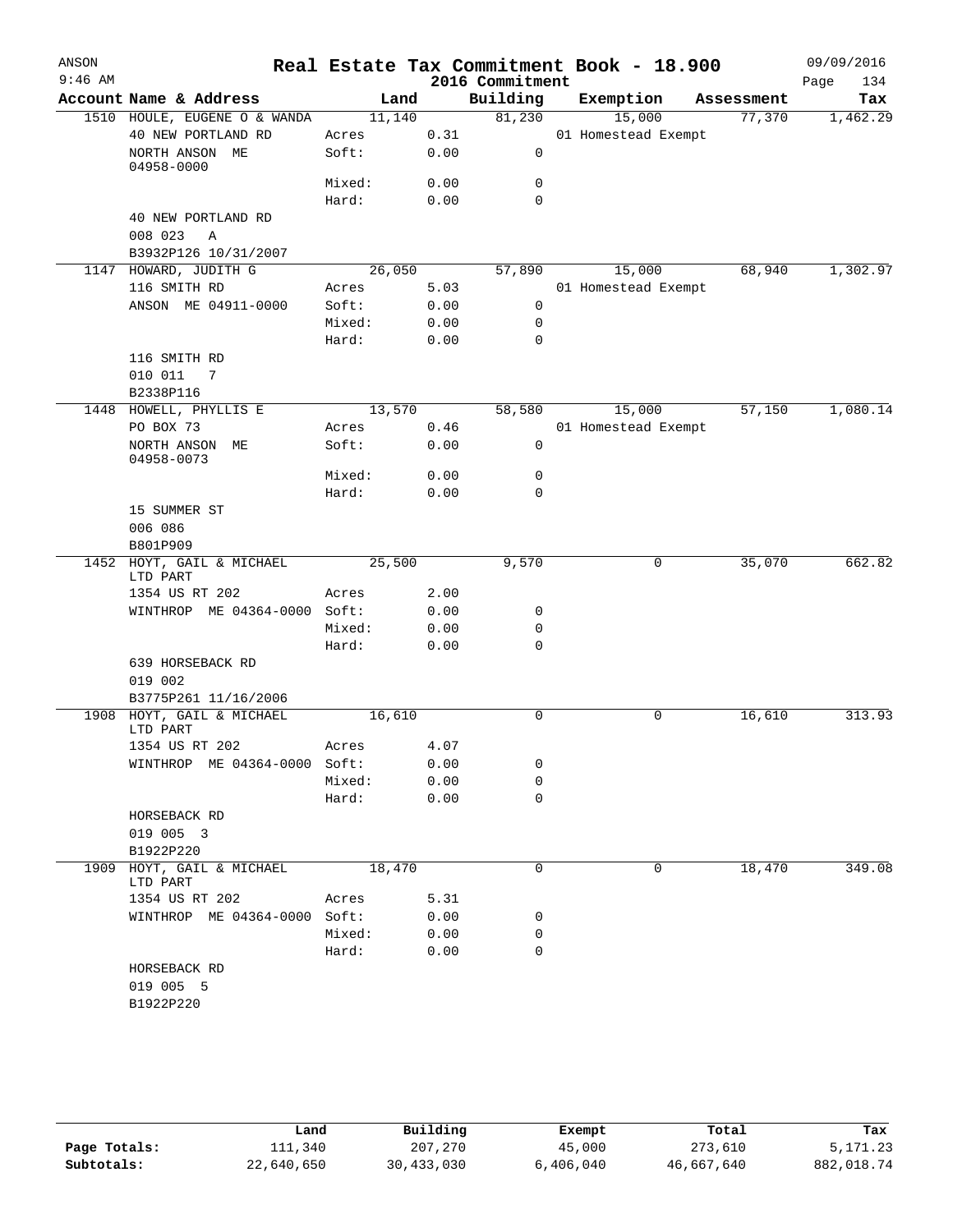| ANSON     |                                                |                |              |                 | Real Estate Tax Commitment Book - 18.900 |            | 09/09/2016  |
|-----------|------------------------------------------------|----------------|--------------|-----------------|------------------------------------------|------------|-------------|
| $9:46$ AM |                                                |                |              | 2016 Commitment |                                          |            | Page<br>135 |
|           | Account Name & Address                         | Land           |              | Building        | Exemption                                | Assessment | Tax         |
|           | 1910 HOYT, GAIL & MICHAEL                      | 18,960         |              | $\mathbf 0$     | $\Omega$                                 | 18,960     | 358.34      |
|           | LTD PART                                       |                |              |                 |                                          |            |             |
|           | 1354 US RT 202<br>WINTHROP ME 04364-0000 Soft: | Acres          | 5.64         |                 |                                          |            |             |
|           |                                                |                | 0.00         | 0               |                                          |            |             |
|           |                                                | Mixed:         | 0.00         | 0               |                                          |            |             |
|           |                                                | Hard:          | 0.00         | $\mathbf 0$     |                                          |            |             |
|           | HORSEBACK RD                                   |                |              |                 |                                          |            |             |
|           | 019 005 6                                      |                |              |                 |                                          |            |             |
|           | B1922P220<br>579 HOYT, GAIL & MICHAEL          | 20,000         |              | 420             | 0                                        | 20,420     | 385.94      |
|           | LTD PART                                       |                |              |                 |                                          |            |             |
|           | 1354 US RT 202                                 | Acres          | 1.00         |                 |                                          |            |             |
|           | WINTHROP ME 04364-0000 Soft:                   |                | 0.00         | 0               |                                          |            |             |
|           |                                                | Mixed:         | 0.00         | 0               |                                          |            |             |
|           |                                                | Hard:          | 0.00         | $\mathbf 0$     |                                          |            |             |
|           | 735 HORSEBACK RD                               |                |              |                 |                                          |            |             |
|           | 019 005<br>$\, {\bf B}$                        |                |              |                 |                                          |            |             |
|           | B3775P261 11/16/2006                           |                |              |                 |                                          |            |             |
| 1449      | HOYT, IVAN E & ARLENE D                        | 6,930          |              | 63,480          | 21,000                                   | 49,410     | 933.85      |
|           | PO BOX 351                                     | Acres          | 0.12         |                 | 01 Homestead Exempt                      |            |             |
|           | ANSON ME 04911-0351                            | Soft:          | 0.00         |                 | 0 02 Resident Veteran                    |            |             |
|           |                                                | Mixed:         | 0.00         | 0               |                                          |            |             |
|           |                                                | Hard:          | 0.00         | 0               |                                          |            |             |
|           | 7 SCHOOL ST                                    |                |              |                 |                                          |            |             |
|           | 001 029                                        |                |              |                 |                                          |            |             |
|           | B818P901                                       |                |              |                 |                                          |            |             |
| 1451      | HOYT, MICHAEL A & GAIL                         | 6,350          |              | 0               | 0                                        | 6,350      | 120.02      |
|           | R<br>1354 US RT 202                            | Acres          | 0.28         |                 |                                          |            |             |
|           | WINTHROP ME 04364-0000 Soft:                   |                | 0.00         | 0               |                                          |            |             |
|           |                                                | Mixed:         | 0.00         | 0               |                                          |            |             |
|           |                                                | Hard:          | 0.00         | 0               |                                          |            |             |
|           |                                                |                |              |                 |                                          |            |             |
|           | 004 008                                        |                |              |                 |                                          |            |             |
|           | B3130P355                                      |                |              |                 |                                          |            |             |
|           | 1450 HOYT, MICHAEL A & GAIL                    | 12,490         |              | 44,510          | 0                                        | 57,000     | 1,077.30    |
|           | R                                              |                |              |                 |                                          |            |             |
|           | 1354 US RT 202                                 | Acres          | 0.39         |                 |                                          |            |             |
|           | WINTHROP ME 04364-0000 Soft:                   |                | 0.00         | 0               |                                          |            |             |
|           |                                                | Mixed:         | 0.00         | 0               |                                          |            |             |
|           |                                                | Hard:          | 0.00         | 0               |                                          |            |             |
|           | 158 RIVER RD                                   |                |              |                 |                                          |            |             |
|           | 004 007                                        |                |              |                 |                                          |            |             |
|           | B3130P355<br>892 HUBBARD, CLARE C.             | 18,500         |              | 0               | 0                                        | 18,500     | 349.65      |
|           | PO BOX 213                                     |                |              |                 |                                          |            |             |
|           | NORTH ANSON ME                                 | Acres<br>Soft: | 9.50<br>0.00 | 0               |                                          |            |             |
|           | 04958-0213                                     |                |              |                 |                                          |            |             |
|           |                                                | Mixed:         | 0.00         | 0               |                                          |            |             |
|           |                                                | Hard:          | 0.00         | 0               |                                          |            |             |
|           | 187 CARRABASSETT RD                            |                |              |                 |                                          |            |             |
|           | 022 023                                        |                |              |                 |                                          |            |             |
|           | B4364P158 01/28/2011                           |                |              |                 |                                          |            |             |
|           |                                                |                |              |                 |                                          |            |             |

|              | Land       | Building   | Exempt    | Total      | Tax         |
|--------------|------------|------------|-----------|------------|-------------|
| Page Totals: | 83,230     | 108,410    | 21,000    | 170,640    | 3,225.10    |
| Subtotals:   | 22,723,880 | 30,541,440 | 6,427,040 | 46,838,280 | 885, 243.84 |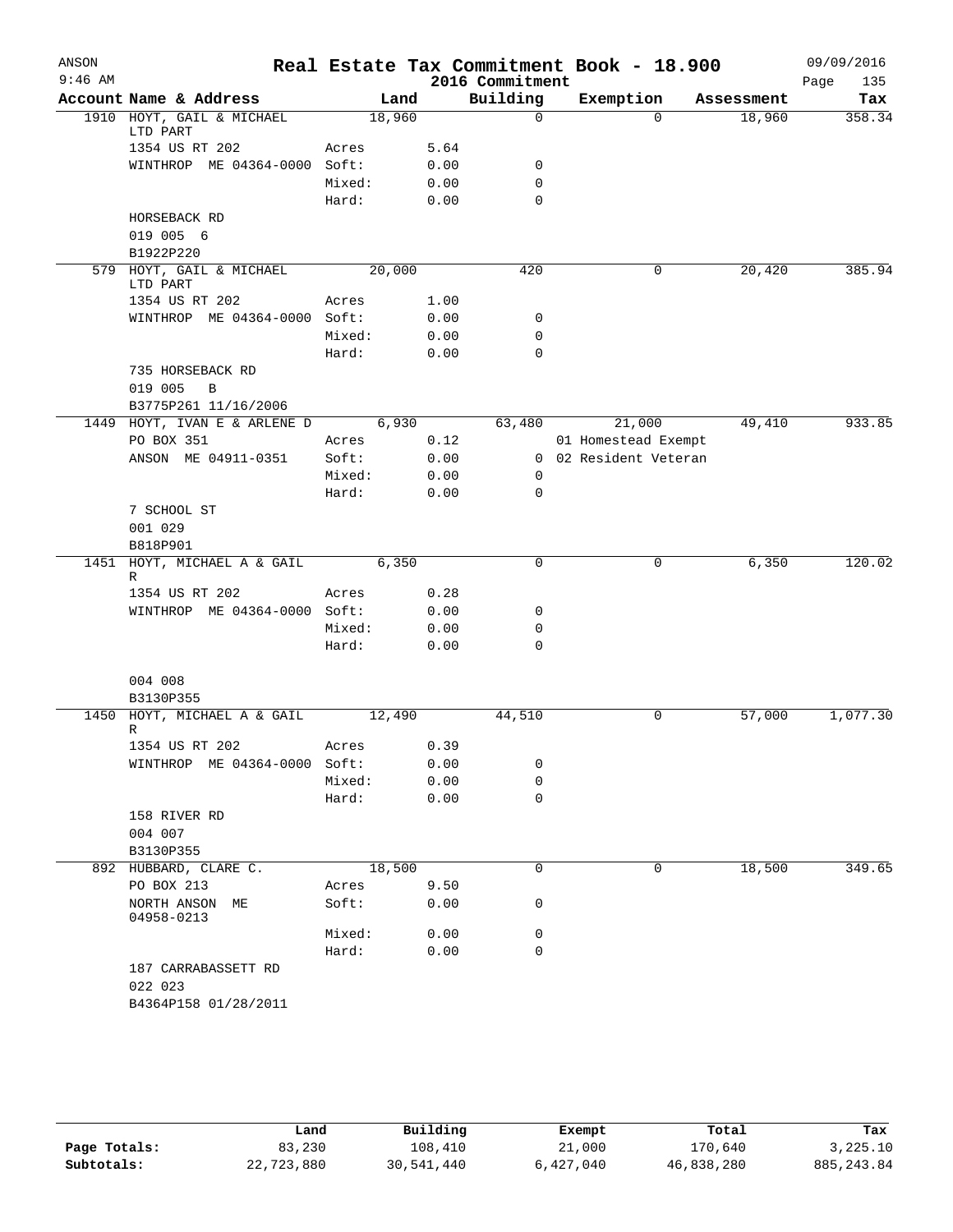| ANSON     |                                                                     |        |        |                 | Real Estate Tax Commitment Book - 18.900 |            | 09/09/2016  |
|-----------|---------------------------------------------------------------------|--------|--------|-----------------|------------------------------------------|------------|-------------|
| $9:46$ AM |                                                                     |        |        | 2016 Commitment |                                          |            | Page<br>136 |
|           | Account Name & Address                                              |        | Land   | Building        | Exemption                                | Assessment | Tax         |
|           | 538 HUNTER, ANSON S.                                                |        | 31,380 | 63,240          | 15,000                                   | 79,620     | 1,504.82    |
|           | PO BOX 8                                                            | Acres  | 5.92   |                 | 01 Homestead Exempt                      |            |             |
|           | ANSON ME 04911-0163                                                 | Soft:  | 0.00   | 0               |                                          |            |             |
|           |                                                                     | Mixed: | 0.00   | 0               |                                          |            |             |
|           |                                                                     | Hard:  | 0.00   | 0               |                                          |            |             |
|           | 627 PEASE HILL RD                                                   |        |        |                 |                                          |            |             |
|           | 013 001<br>E                                                        |        |        |                 |                                          |            |             |
|           | B3907P36 09/12/2007 B3224P309                                       |        |        |                 |                                          |            |             |
|           | 1465 HUPPER, ANDREW P &<br>RACHEL A                                 |        | 34,500 | 106,050         | 15,000                                   | 125,550    | 2,372.90    |
|           | 696 PEASE HILL RD                                                   | Acres  | 13.00  |                 | 01 Homestead Exempt                      |            |             |
|           | ANSON ME 04911-0000                                                 | Soft:  | 0.00   | $\mathbf 0$     |                                          |            |             |
|           |                                                                     | Mixed: | 0.00   | 0               |                                          |            |             |
|           |                                                                     | Hard:  | 0.00   | 0               |                                          |            |             |
|           | 696 PEASE HILL RD                                                   |        |        |                 |                                          |            |             |
|           | 012 013<br>B                                                        |        |        |                 |                                          |            |             |
|           | B3463P174 03/30/2005                                                |        |        |                 |                                          |            |             |
|           | 1421 HUPPER, BLANCHARD G.                                           |        | 10,000 | 19,590          | 0                                        | 29,590     | 559.25      |
|           | HUPPER, DAVID P. &<br>JUSTIN D.                                     | Acres  | 0.25   |                 |                                          |            |             |
|           | 693 PEASE HILL ROAD                                                 | Soft:  | 0.00   | 0               |                                          |            |             |
|           | ANSON ME 04911-0000                                                 | Mixed: | 0.00   | 0               |                                          |            |             |
|           |                                                                     | Hard:  | 0.00   | $\Omega$        |                                          |            |             |
|           | 76 FLETCHER RD                                                      |        |        |                 |                                          |            |             |
|           | 013 010                                                             |        |        |                 |                                          |            |             |
|           | B4808P201 03/10/2014                                                |        |        |                 |                                          |            |             |
|           | 1463 HUPPER, BLANCHARD G.                                           |        | 74,000 | 58,230          | 15,000                                   | 117,230    | 2,215.65    |
|           | 693 PEASE HILL RD                                                   | Acres  | 84.00  |                 | 01 Homestead Exempt                      |            |             |
|           | ANSON ME 04911-0000                                                 | Soft:  | 0.00   | 0               |                                          |            |             |
|           |                                                                     | Mixed: | 0.00   | 0               |                                          |            |             |
|           |                                                                     | Hard:  | 0.00   | 0               |                                          |            |             |
|           | 693 PEASE HILL RD                                                   |        |        |                 |                                          |            |             |
|           | 013 011                                                             |        |        |                 |                                          |            |             |
|           | B822P949                                                            |        |        |                 |                                          |            |             |
|           | 1665 HUPPER, DAVID & RAMONA                                         |        | 25,100 | 36,900          | 15,000                                   | 47,000     | 888.30      |
|           | 80 FLETCHER RD                                                      | Acres  | 4.40   |                 | 01 Homestead Exempt                      |            |             |
|           | ANSON ME 04911-0000                                                 | Soft:  | 0.00   | 0               |                                          |            |             |
|           |                                                                     | Mixed: | 0.00   | 0               |                                          |            |             |
|           |                                                                     | Hard:  | 0.00   | 0               |                                          |            |             |
|           | 80 FLETCHER RD                                                      |        |        |                 |                                          |            |             |
|           | 013 011 D                                                           |        |        |                 |                                          |            |             |
|           | B2122P260                                                           |        |        |                 |                                          |            |             |
|           | 93 HUPPER, RAMONA A.                                                |        | 20,000 | 70,140          | 15,000                                   | 75,140     | 1,420.15    |
|           | 716 HORSEBACK ROAD                                                  | Acres  | 1.00   |                 | 01 Homestead Exempt                      |            |             |
|           | ANSON ME 04911-0000                                                 | Soft:  | 0.00   | 0               |                                          |            |             |
|           |                                                                     | Mixed: | 0.00   | $\mathbf 0$     |                                          |            |             |
|           |                                                                     | Hard:  | 0.00   | 0               |                                          |            |             |
|           | 716 HORSEBACK RD<br>019 038<br>$\mathbb{A}$<br>B4799P168 06/18/2014 |        |        |                 |                                          |            |             |
|           |                                                                     |        |        |                 |                                          |            |             |

|              | Land       | Building   | Exempt    | Total      | Tax        |
|--------------|------------|------------|-----------|------------|------------|
| Page Totals: | 194,980    | 354,150    | 75,000    | 474,130    | 8,961.07   |
| Subtotals:   | 22,918,860 | 30,895,590 | 6,502,040 | 47,312,410 | 894,204.91 |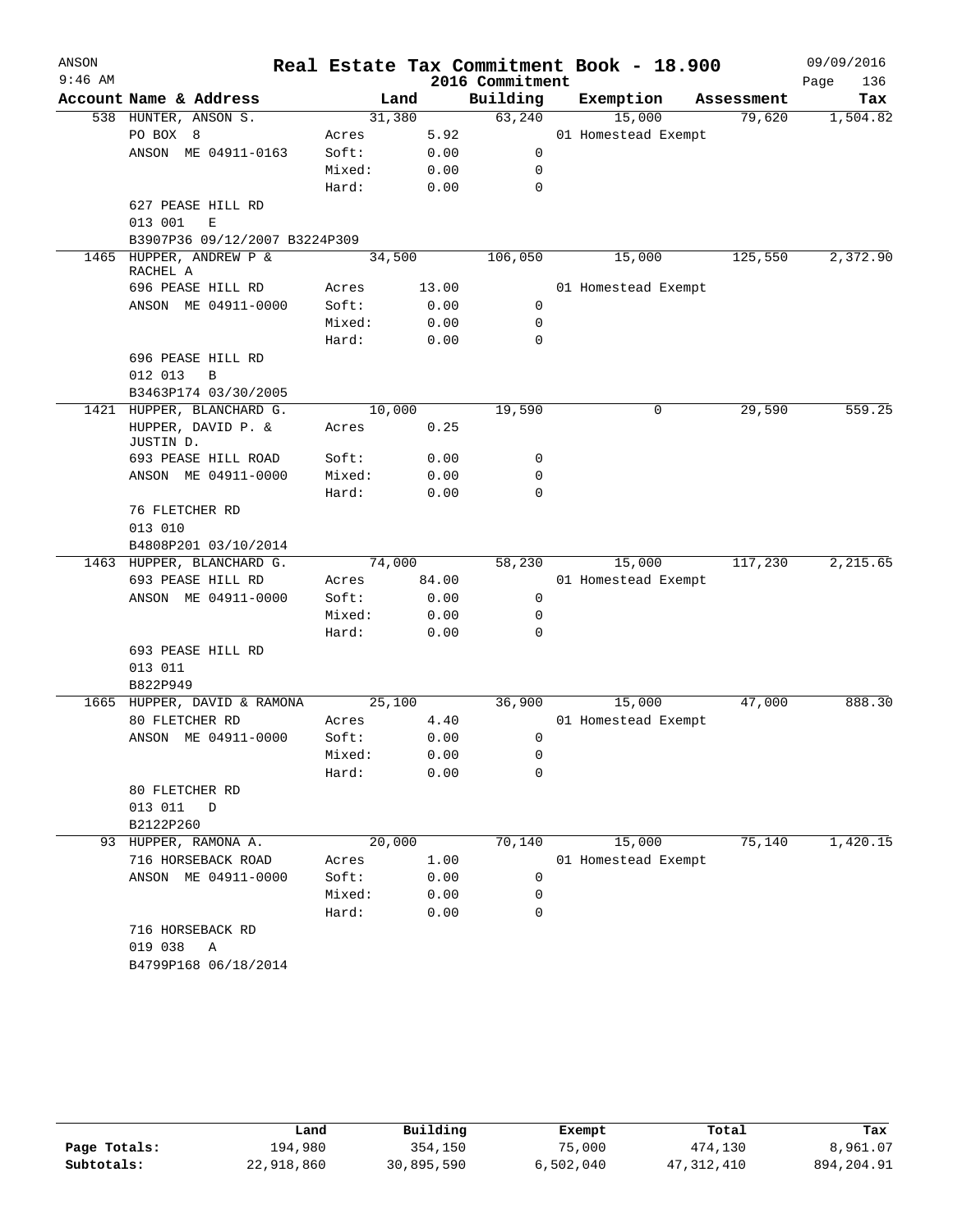| ANSON     |                                          |                 |        |              | Real Estate Tax Commitment Book - 18.900 |                     |            | 09/09/2016         |
|-----------|------------------------------------------|-----------------|--------|--------------|------------------------------------------|---------------------|------------|--------------------|
| $9:46$ AM | Account Name & Address                   |                 | Land   |              | 2016 Commitment<br>Building              | Exemption           | Assessment | 137<br>Page<br>Tax |
|           | 1385 HURD, HOWARD D., JR.                |                 | 6,890  |              | $\mathbf 0$                              | $\Omega$            | 6,890      | 130.22             |
|           | PO BOX 181                               | Acres           |        | 0.33         |                                          |                     |            |                    |
|           | NORTH ANSON ME<br>04958-0181             | Soft:           |        | 0.00         | 0                                        |                     |            |                    |
|           |                                          | Mixed:          |        | 0.00         | 0                                        |                     |            |                    |
|           |                                          | Hard:           |        | 0.00         | $\mathbf 0$                              |                     |            |                    |
|           | 006 048                                  |                 |        |              |                                          |                     |            |                    |
|           | B4475P319 12/20/2011                     |                 |        |              |                                          |                     |            |                    |
|           | 1111 HURD, LINDA J                       |                 | 14,140 |              | 5,730                                    | 15,000              | 4,870      | 92.04              |
|           | PO BOX 602                               | Acres           |        | 0.50         |                                          | 01 Homestead Exempt |            |                    |
|           | NORTH ANSON ME<br>04958-0000             | Soft:           |        | 0.00         | $\mathbf 0$                              |                     |            |                    |
|           |                                          | Mixed:          |        | 0.00         | 0                                        |                     |            |                    |
|           |                                          | Hard:           |        | 0.00         | $\mathbf 0$                              |                     |            |                    |
|           | 12 HIGH ST<br>006 049                    |                 |        |              |                                          |                     |            |                    |
|           | B3331P50 06/22/2004                      |                 |        |              |                                          |                     |            |                    |
|           | 1984 HUTCHINSON, RANDY C.,<br>SR.        |                 | 12,000 |              | $\mathbf 0$                              | 0                   | 12,000     | 226.80             |
|           | 234 SWAN RD                              | Acres           |        | 1.00         |                                          |                     |            |                    |
|           | NEW SHARON ME 04955                      | Soft:           |        | 0.00         | 0                                        |                     |            |                    |
|           |                                          | Mixed:<br>Hard: |        | 0.00<br>0.00 | 0<br>0                                   |                     |            |                    |
|           | 711 VALLEY RD                            |                 |        |              |                                          |                     |            |                    |
|           | 019 015 C                                |                 |        |              |                                          |                     |            |                    |
|           | B4908P113 05/26/2015 B3758P96 07/31/2006 |                 |        |              |                                          |                     |            |                    |
|           | 294 HUTCHISON, DANIELLE R.               |                 | 11,310 |              | 57,180                                   | 0                   | 68,490     | 1,294.46           |
|           | C/O PATRICIA LEVASSEUR Acres             |                 |        | 0.32         |                                          |                     |            |                    |
|           | PO BOX 276                               | Soft:           |        | 0.00         | 0                                        |                     |            |                    |
|           | ANSON ME 04911-0276                      | Mixed:          |        | 0.00         | 0                                        |                     |            |                    |
|           |                                          | Hard:           |        | 0.00         | 0                                        |                     |            |                    |
|           | 16 MAIN ST                               |                 |        |              |                                          |                     |            |                    |
|           | 001 120                                  |                 |        |              |                                          |                     |            |                    |
|           | B4241P214 02/11/2010                     |                 |        |              |                                          |                     |            |                    |
|           | 560 IANNONE, AUGUSTO J. JR<br>&          |                 | 25,030 |              | 66,630                                   | 0                   | 91,660     | 1,732.37           |
|           | IANNONE, JILL M                          | Acres           |        | 4.35         |                                          |                     |            |                    |
|           | 10 MEADOWLARK TERR                       | Soft:           |        | 0.00         | 0                                        |                     |            |                    |
|           | RICHMOND RI 02898-0000 Mixed:            |                 |        | 0.00         | 0                                        |                     |            |                    |
|           |                                          | Hard:           |        | 0.00         | $\mathbf 0$                              |                     |            |                    |
|           | 242 CAMPGROUND RD                        |                 |        |              |                                          |                     |            |                    |
|           | 015 041                                  |                 |        |              |                                          |                     |            |                    |
|           | B3332P107 06/24/2004                     |                 |        |              |                                          |                     |            |                    |
|           | 1058 IBANEZ, JEANNETTE                   |                 | 23,080 |              | 9,090                                    | 0                   | 32,170     | 608.01             |
|           | 5754 FOXFIELD LANE                       | Acres           |        | 5.05         |                                          |                     |            |                    |
|           | LAKE IN THE HILLS IL<br>60156            | Soft:           |        | 0.00         | 0                                        |                     |            |                    |
|           |                                          | Mixed:          |        | 0.00         | 0                                        |                     |            |                    |
|           |                                          | Hard:           |        | 0.00         | 0                                        |                     |            |                    |
|           | 383 TOWN FARM RD                         |                 |        |              |                                          |                     |            |                    |
|           | 022 038<br>4                             |                 |        |              |                                          |                     |            |                    |
|           | B2470P184                                |                 |        |              |                                          |                     |            |                    |
|           |                                          |                 |        |              |                                          |                     |            |                    |

|              | Land       | Building   | Exempt    | Total      | Tax        |
|--------------|------------|------------|-----------|------------|------------|
| Page Totals: | 92,450     | 138,630    | 15,000    | 216,080    | 4,083.90   |
| Subtotals:   | 23,011,310 | 31,034,220 | 6,517,040 | 47,528,490 | 898,288.81 |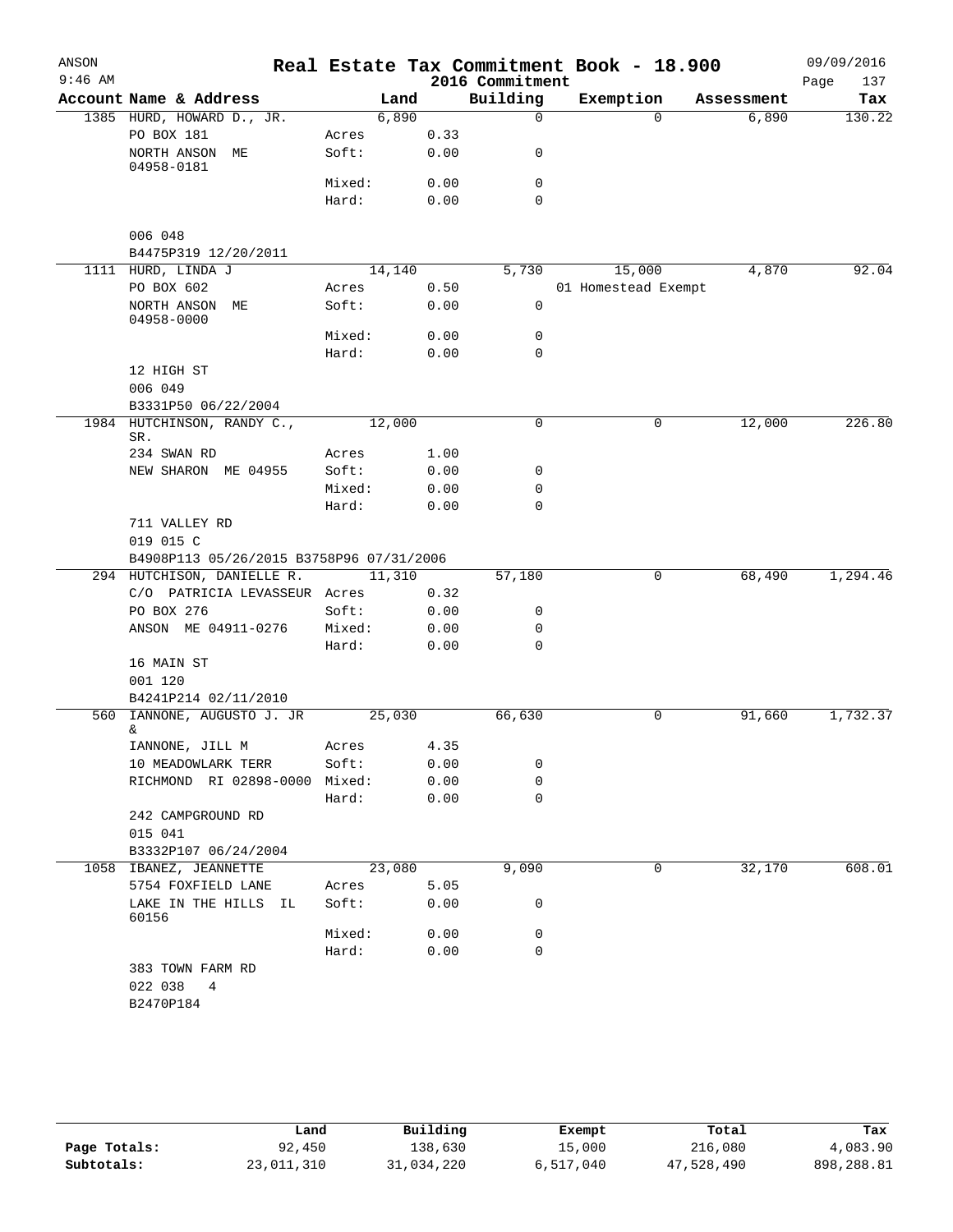| ANSON<br>$9:46$ AM |                                                |                 |              | 2016 Commitment  | Real Estate Tax Commitment Book - 18.900 |            | 09/09/2016<br>Page<br>138 |
|--------------------|------------------------------------------------|-----------------|--------------|------------------|------------------------------------------|------------|---------------------------|
|                    | Account Name & Address                         | Land            |              | Building         | Exemption                                | Assessment | Tax                       |
|                    | 1686 INGERSOLL, ERIN N. &                      | 23,110          |              | 16,880           | 15,000                                   | 24,990     | 472.31                    |
|                    | DUBE, PATRICK H.                               | Acres           | 3.07         |                  | 01 Homestead Exempt                      |            |                           |
|                    | 103 HOLLIN WAITE HILL<br>RD.                   | Soft:           | 0.00         | 0                |                                          |            |                           |
|                    | ANSON ME 04911-0000                            | Mixed:          | 0.00         | 0                |                                          |            |                           |
|                    |                                                | Hard:           | 0.00         | $\mathbf 0$      |                                          |            |                           |
|                    | 103 HOLLIN WAITE HILL<br>RD                    |                 |              |                  |                                          |            |                           |
|                    | 014 045<br>3                                   |                 |              |                  |                                          |            |                           |
|                    | B4984P286 12/11/2015 B3493P106 06/01/2005      |                 |              |                  |                                          |            |                           |
|                    | 1805 INGERSOLL, GERRY L. &                     | 22,550          |              | 12,210           | 15,000                                   | 19,760     | 373.46                    |
|                    | THIBODEAU, MICHELE M.                          | Acres           | 2.70         |                  | 01 Homestead Exempt                      |            |                           |
|                    | C/O RICHARD GOULD                              | Soft:           | 0.00         | 0                |                                          |            |                           |
|                    | 663 BIGELOW HILL RD                            | Mixed:          | 0.00         | 0                |                                          |            |                           |
|                    | SKOWHEGAN ME<br>04976-5227                     | Hard:           | 0.00         | 0                |                                          |            |                           |
|                    | 317 WEST MILLS RD                              |                 |              |                  |                                          |            |                           |
|                    | 011 032<br>6 A                                 |                 |              |                  |                                          |            |                           |
|                    | B3996P65 05/12/2008                            |                 |              |                  |                                          |            |                           |
| 679                | INLAND HOSPITAL                                | 31,500          |              | 145,680          | 177,180                                  | 0          | 0.00                      |
|                    | 200 KENNEDY MEMORIAL DR Acres<br>WATERVILLE ME | Soft:           | 2.00<br>0.00 | 0                | 19 Hospital 652-1K                       |            |                           |
|                    | 04901-0000                                     |                 |              | 0                |                                          |            |                           |
|                    |                                                | Mixed:          | 0.00         | 0                |                                          |            |                           |
|                    |                                                | Hard:           | 0.00         |                  |                                          |            |                           |
|                    | 167 NORTH MAIN ST<br>017 019<br>C              |                 |              |                  |                                          |            |                           |
|                    | B3640P273 12/30/2005                           |                 |              |                  |                                          |            |                           |
|                    | 875 IRELAND, JEANICE T &                       | 14,550          |              | 0                | $\mathbf 0$                              | 14,550     | 275.00                    |
|                    | <b>JAYDEN G</b>                                |                 |              |                  |                                          |            |                           |
|                    | PO BOX 12                                      | Acres           | 2.70         |                  |                                          |            |                           |
|                    | ATHENS ME 04912-0000                           | Soft:           | 0.00         | 0                |                                          |            |                           |
|                    |                                                | Mixed:          | 0.00         | 0                |                                          |            |                           |
|                    |                                                | Hard:           | 0.00         | $\mathbf 0$      |                                          |            |                           |
|                    | 011 009<br>E 1                                 |                 |              |                  |                                          |            |                           |
|                    | B2700P157                                      |                 |              |                  |                                          |            |                           |
|                    | 839 IRISH, CYNTHIA M                           | 14,140          |              | 47,140           | 15,000                                   | 46,280     | 874.69                    |
|                    | 36 SOLON ROAD                                  | Acres           | 0.50         |                  | 01 Homestead Exempt                      |            |                           |
|                    | NORTH ANSON ME 04958                           | Soft:           | 0.00         | 0                |                                          |            |                           |
|                    |                                                | Mixed:<br>Hard: | 0.00<br>0.00 | 0<br>$\mathbf 0$ |                                          |            |                           |
|                    | 36 SOLON RD                                    |                 |              |                  |                                          |            |                           |
|                    | 017 046                                        |                 |              |                  |                                          |            |                           |
|                    | B2421P218                                      |                 |              |                  |                                          |            |                           |
|                    | 281 IRWIN, DAVID A. &<br>BRENDA L.             | 12,330          |              | 94,050           | 21,000                                   | 85,380     | 1,613.68                  |
|                    | PO BOX 487                                     | Acres           | 0.38         |                  | 01 Homestead Exempt                      |            |                           |
|                    | ANSON ME 04911-0487                            | Soft:           | 0.00         | $\Omega$         | 06 Disabled Vet. Res.                    |            |                           |
|                    |                                                | Mixed:          | 0.00         | 0                |                                          |            |                           |
|                    |                                                | Hard:           | 0.00         | 0                |                                          |            |                           |
|                    | 4 SUMMER ST                                    |                 |              |                  |                                          |            |                           |
|                    | 006 096                                        |                 |              |                  |                                          |            |                           |
|                    | B4484P122 01/17/2012                           |                 |              |                  |                                          |            |                           |
|                    |                                                |                 |              |                  |                                          |            |                           |

**Page Totals:** 118,180 315,960 243,180 190,960 3,609.14<br>**Subtotals:** 23,129,490 31,350,180 6,760,220 47,719,450 901,897.95 **Subtotals:** 23,129,490 31,350,180 6,760,220 47,719,450 901,897.95 **Land Building Exempt Total Tax**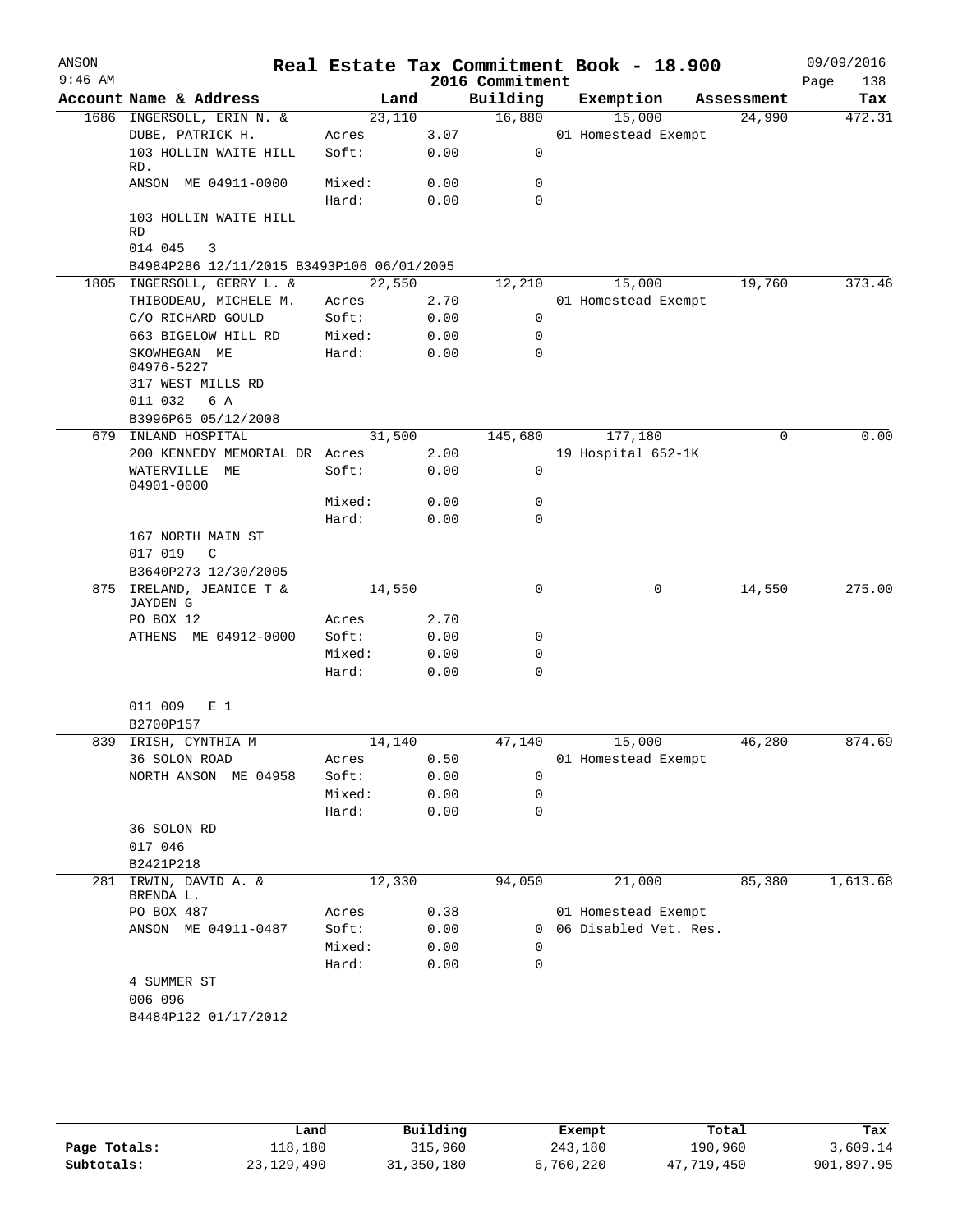| ANSON     |                                       |             |              | Real Estate Tax Commitment Book - 18.900 |                           |        |            | 09/09/2016  |
|-----------|---------------------------------------|-------------|--------------|------------------------------------------|---------------------------|--------|------------|-------------|
| $9:46$ AM |                                       |             |              | 2016 Commitment                          |                           |        |            | 139<br>Page |
|           | Account Name & Address                | Land        |              | Building                                 | Exemption                 |        | Assessment | Tax         |
|           | 874 JACKSON, CRAIG LEE &<br>CECELIA O | 23,980      |              | 81,790                                   |                           | 21,000 | 84,770     | 1,602.15    |
|           | PO BOX 495                            | Acres       | 3.65         |                                          | 01 Homestead Exempt       |        |            |             |
|           | NORTH ANSON ME<br>04958-0495          | Soft:       | 0.00         |                                          | 0 04 Non-resident Veteran |        |            |             |
|           |                                       | Mixed:      | 0.00         | 0                                        |                           |        |            |             |
|           |                                       | Hard:       | 0.00         | $\mathbf 0$                              |                           |        |            |             |
|           | 226 EMBDEN POND RD<br>023 034<br>Α    |             |              |                                          |                           |        |            |             |
|           | B2686P133                             |             |              |                                          |                           |        |            |             |
| 1475      | JACKSON, DAVID L. &<br>JEFFREY A.     | 20,110      |              | 71,070                                   |                           | 15,000 | 76,180     | 1,439.80    |
|           | PO BOX 33                             | Acres       | 1.07         |                                          | 01 Homestead Exempt       |        |            |             |
|           | ANSON ME 04911-0033                   | Soft:       | 0.00         | 0                                        |                           |        |            |             |
|           |                                       | Mixed:      | 0.00         | 0                                        |                           |        |            |             |
|           |                                       | Hard:       | 0.00         | 0                                        |                           |        |            |             |
|           | 176 MAIN ST                           | LIFE ESTATE |              |                                          |                           |        |            |             |
|           | 002 020                               |             |              |                                          |                           |        |            |             |
|           | B2817P87                              |             |              |                                          |                           |        |            |             |
|           | 1332 JACOB, KELLY L                   | 18,550      |              | 67,350                                   |                           | 0      | 85,900     | 1,623.51    |
|           | 30 CHAPMAN ST, UNIT 308 Acres         |             | 0.86         |                                          |                           |        |            |             |
|           | WEYMOUTH MA 02189                     | Soft:       | 0.00         | 0                                        |                           |        |            |             |
|           |                                       | Mixed:      | 0.00         | 0                                        |                           |        |            |             |
|           |                                       | Hard:       | 0.00         | 0                                        |                           |        |            |             |
|           | 52 FAHI POND RD<br>007 009            |             |              |                                          |                           |        |            |             |
|           | B3784P98 12/08/2006                   |             |              |                                          |                           |        |            |             |
|           | 1473 JACOBS, ARLENE A                 | 13,860      |              | 41,820                                   |                           | 15,000 | 40,680     | 768.85      |
|           | PO BOX 174                            | Acres       | 0.48         |                                          | 01 Homestead Exempt       |        |            |             |
|           | ANSON ME 04911-0174                   | Soft:       | 0.00         | 0                                        |                           |        |            |             |
|           |                                       | Mixed:      | 0.00         | 0                                        |                           |        |            |             |
|           |                                       | Hard:       | 0.00         | $\Omega$                                 |                           |        |            |             |
|           | 7 WILSON ST                           |             |              |                                          |                           |        |            |             |
|           | 003 069                               |             |              |                                          |                           |        |            |             |
|           | B1374P66                              |             |              |                                          |                           |        |            |             |
|           | 976 JACQUES, MELINDA L.               | 18,970      |              | 66,320                                   |                           | 15,000 | 70,290     | 1,328.48    |
|           | 1582 EAST MADISON ROAD                | Acres       | 0.90         |                                          | 01 Homestead Exempt       |        |            |             |
|           | MADISON, ME 04950                     | Soft:       | 0.00         | $\mathbf{0}$                             |                           |        |            |             |
|           |                                       | Mixed:      | 0.00         | 0                                        |                           |        |            |             |
|           |                                       | Hard:       | 0.00         | 0                                        |                           |        |            |             |
|           | 81 NORTH MAIN ST<br>006 074           |             |              |                                          |                           |        |            |             |
|           |                                       |             |              |                                          |                           |        |            |             |
|           | B4366P68 08/02/2010                   |             |              |                                          |                           | 0      |            | 1,115.67    |
|           | 279 JACYSSIN, KYLE E.<br>39 LINDA RD  | 12,650      | 0.40         | 46,380                                   |                           |        | 59,030     |             |
|           |                                       | Acres       |              |                                          |                           |        |            |             |
|           | TIVERTON RI 02878-0000 Soft:          | Mixed:      | 0.00<br>0.00 | 0<br>0                                   |                           |        |            |             |
|           |                                       | Hard:       | 0.00         | 0                                        |                           |        |            |             |
|           | 21 KENNEBEC ST                        |             |              |                                          |                           |        |            |             |
|           | 001 007                               |             |              |                                          |                           |        |            |             |
|           | B3632P328 02/09/2006                  |             |              |                                          |                           |        |            |             |

|              | Land         | Building   | Exempt    | Total      | Tax        |
|--------------|--------------|------------|-----------|------------|------------|
| Page Totals: | 108,120      | 374,730    | 66,000    | 416,850    | 7,878.46   |
| Subtotals:   | 23, 237, 610 | 31,724,910 | 6,826,220 | 48,136,300 | 909,776.41 |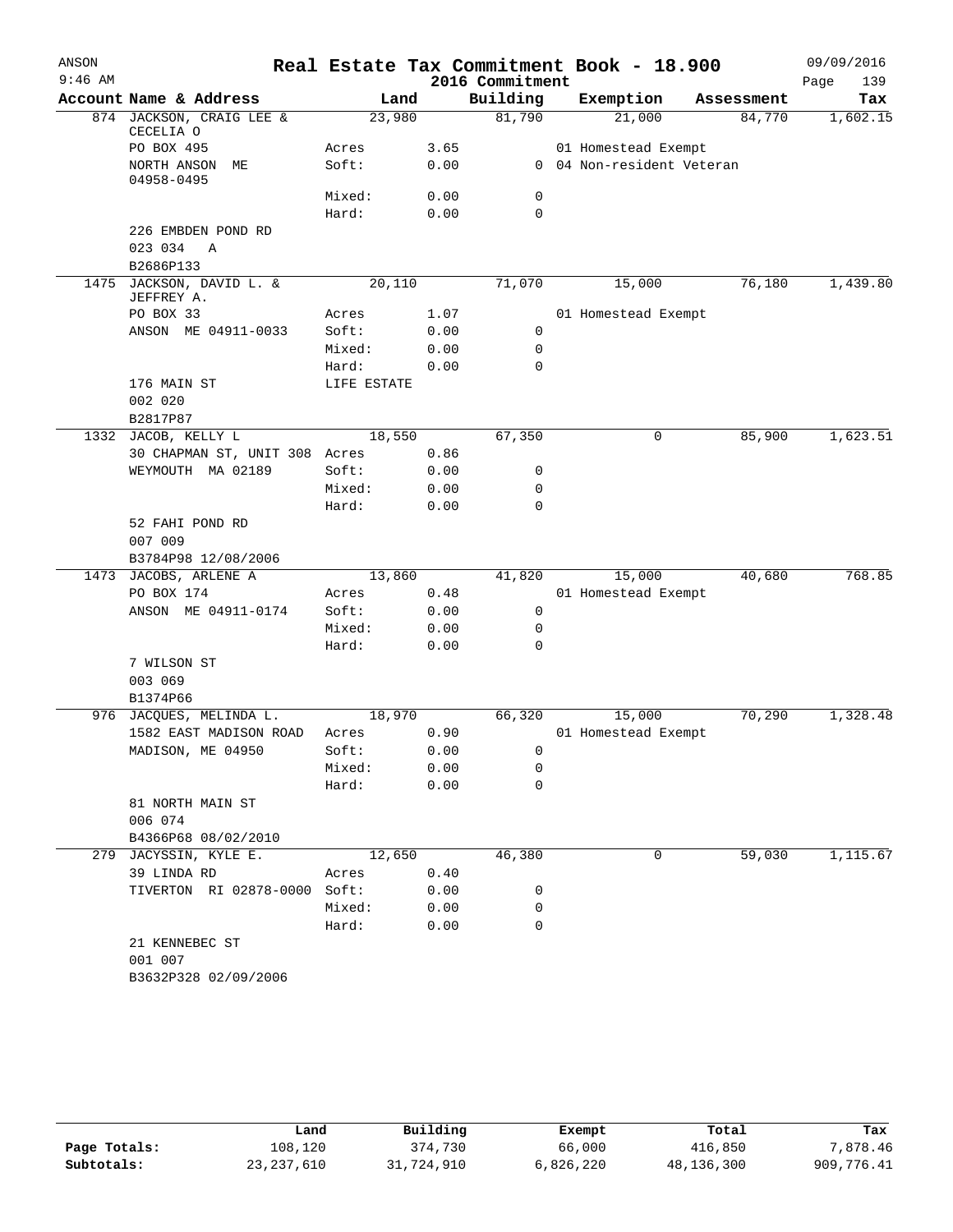| ANSON     |                                                  |             |        |                 | Real Estate Tax Commitment Book - 18.900 |            | 09/09/2016  |
|-----------|--------------------------------------------------|-------------|--------|-----------------|------------------------------------------|------------|-------------|
| $9:46$ AM |                                                  |             |        | 2016 Commitment |                                          |            | 140<br>Page |
|           | Account Name & Address                           |             | Land   | Building        | Exemption                                | Assessment | Tax         |
|           | 1553 JAMES, JEFFREY F.,<br>ESTATE                |             | 2,700  | $\mathbf 0$     | $\Omega$                                 | 2,700      | 51.03       |
|           | C/O JESSICA JAMES                                | Acres       | 1.80   |                 |                                          |            |             |
|           | PO BOX 643                                       | Soft:       | 0.00   | 0               |                                          |            |             |
|           | ALFRED ME 04002-0643                             | Mixed:      | 0.00   | $\mathbf 0$     |                                          |            |             |
|           |                                                  | Hard:       | 0.00   | $\mathbf 0$     |                                          |            |             |
|           | 011 009<br>B<br>B2487P83                         |             |        |                 |                                          |            |             |
|           | 897 JARVIS, JONATHAN M.                          |             | 10,500 | 0               | 0                                        | 10,500     | 198.45      |
|           | PO BOX 2838                                      | Acres       | 3.00   |                 |                                          |            |             |
|           | WATERVILLE<br>ME<br>04901-0000                   | Soft:       | 0.00   | 0               |                                          |            |             |
|           |                                                  | Mixed:      | 0.00   | 0               |                                          |            |             |
|           |                                                  | Hard:       | 0.00   | $\mathbf 0$     |                                          |            |             |
|           | 011 009<br>F <sub>2</sub><br>B4410P62 06/28/2011 |             |        |                 |                                          |            |             |
| 467       | JENNINGS, RYAN A. &                              |             | 14,560 | 71,480          | 15,000                                   | 71,040     | 1,342.66    |
|           | GLORIA J. ROBERTSON                              |             |        |                 |                                          |            |             |
|           | PO BOX 52                                        | Acres       | 0.53   |                 | 01 Homestead Exempt                      |            |             |
|           | ANSON ME 04911-0052                              | Soft:       | 0.00   | 0               |                                          |            |             |
|           |                                                  | Mixed:      | 0.00   | 0               |                                          |            |             |
|           |                                                  | Hard:       | 0.00   | 0               |                                          |            |             |
|           | 15 PINE ST<br>002 041                            |             |        |                 |                                          |            |             |
|           | B4360P57 01/18/2011                              |             |        |                 |                                          |            |             |
|           | 1478 JEWELL, DAVID E &<br>CHRISTINE A            |             | 12,730 | 27,660          | 0                                        | 40,390     | 763.37      |
|           | 19 JOHN ST                                       | Acres       | 0.18   |                 |                                          |            |             |
|           | MADISON ME 04950-0000                            | Soft:       | 0.00   | 0               |                                          |            |             |
|           |                                                  | Mixed:      | 0.00   | 0               |                                          |            |             |
|           |                                                  | Hard:       | 0.00   | $\mathbf 0$     |                                          |            |             |
|           | 20 MAIN ST                                       |             |        |                 |                                          |            |             |
|           | 001 121                                          |             |        |                 |                                          |            |             |
|           | B1995P198                                        |             |        |                 |                                          |            |             |
|           | 86 JOHNSON, BONNIE J.                            |             | 39,420 | 63,460          | 15,000                                   | 87,880     | 1,660.93    |
|           | 523 HORSEBACK ROAD                               | Acres       | 23.00  |                 | 01 Homestead Exempt                      |            |             |
|           | ANSON ME 04911-0000                              | Soft:       | 7.00   | 840             |                                          |            |             |
|           |                                                  | Mixed:      | 12.00  | 1,980           |                                          |            |             |
|           |                                                  | Hard:       | 0.00   | 0               |                                          |            |             |
|           | 523 HORSEBACK RD<br>014 010                      | TREE GROWTH |        |                 |                                          |            |             |
|           | B4794P219 06/11/2014                             |             |        |                 |                                          |            |             |
|           | 672 JOHNSON, HARRY J &<br>DEBRA                  |             | 13,500 | 0               | 0                                        | 13,500     | 255.15      |
|           | PO BOX 157                                       | Acres       | 2.00   |                 |                                          |            |             |
|           | KINGFIELD ME<br>04947-0000                       | Soft:       | 0.00   | 0               |                                          |            |             |
|           |                                                  | Mixed:      | 0.00   | 0               |                                          |            |             |
|           |                                                  | Hard:       | 0.00   | $\mathbf 0$     |                                          |            |             |
|           | 013 023<br>B<br>B3601P241 10/24/2005             |             |        |                 |                                          |            |             |
|           |                                                  |             |        |                 |                                          |            |             |

|              | Land         | Building   | Exempt    | Total      | Tax        |
|--------------|--------------|------------|-----------|------------|------------|
| Page Totals: | 93,410       | 162,600    | 30,000    | 226,010    | 4,271.59   |
| Subtotals:   | 23, 331, 020 | 31,887,510 | 6,856,220 | 48,362,310 | 914,048.00 |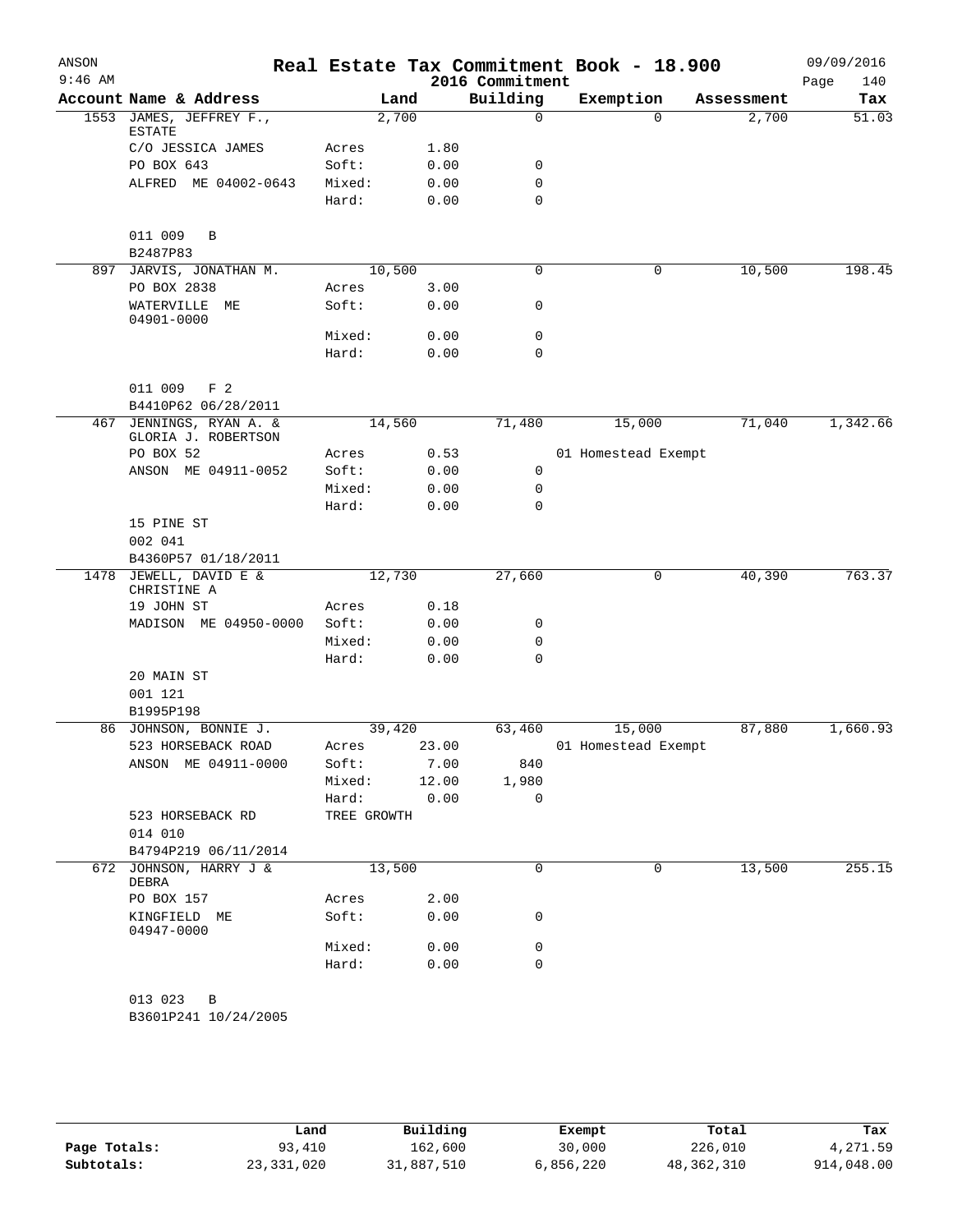| $9:46$ AM |                                                    |        |       | 2016 Commitment | Real Estate Tax Commitment Book - 18.900 |            |                    |
|-----------|----------------------------------------------------|--------|-------|-----------------|------------------------------------------|------------|--------------------|
|           | Account Name & Address                             | Land   |       | Building        | Exemption                                | Assessment | Page<br>141<br>Tax |
|           | 1377 JOHNSON, JEREMY L.                            | 17,400 |       | $\mathbf 0$     | $\Omega$                                 | 17,400     | 328.86             |
|           | 487 TOWN FARM RD                                   | Acres  | 4.60  |                 |                                          |            |                    |
|           | HARTFORD ME 04220                                  | Soft:  | 0.00  | 0               |                                          |            |                    |
|           |                                                    | Mixed: | 0.00  | 0               |                                          |            |                    |
|           |                                                    | Hard:  | 0.00  | $\mathbf 0$     |                                          |            |                    |
|           |                                                    |        |       |                 |                                          |            |                    |
|           | 020 024<br>$\mathbb D$                             |        |       |                 |                                          |            |                    |
|           | B3378P347 09/17/2004<br>1326 JOHNSON, PHILLIP S. & | 20,780 |       | 82,100          | $\mathbf 0$                              |            |                    |
|           | DEBORAH L.                                         |        |       |                 |                                          | 102,880    | 1,944.43           |
|           | PO BOX 312                                         | Acres  | 1.52  |                 |                                          |            |                    |
|           | NORTH ANSON ME<br>04958-0312                       | Soft:  | 0.00  | 0               |                                          |            |                    |
|           |                                                    | Mixed: | 0.00  | 0               |                                          |            |                    |
|           |                                                    | Hard:  | 0.00  | $\mathbf 0$     |                                          |            |                    |
|           | 22 UNION ST                                        |        |       |                 |                                          |            |                    |
|           | 005 012                                            |        |       |                 |                                          |            |                    |
|           | B4495P25 02/17/2012                                |        |       |                 |                                          |            |                    |
|           | 1718 JOHNSON, ROBERT                               | 20,600 |       | 24,080          | 0                                        | 44,680     | 844.45             |
|           | 548 HORSEBACK RD                                   | Acres  | 1.40  |                 |                                          |            |                    |
|           | ANSON ME 04911-0000                                | Soft:  | 0.00  | 0               |                                          |            |                    |
|           |                                                    | Mixed: | 0.00  | 0               |                                          |            |                    |
|           |                                                    | Hard:  | 0.00  | $\mathbf 0$     |                                          |            |                    |
|           | 548 HORSEBACK RD                                   |        |       |                 |                                          |            |                    |
|           | 014 011 D                                          |        |       |                 |                                          |            |                    |
|           | B4699P214 08/15/2013                               |        |       |                 |                                          |            |                    |
| 1880      | JOHNSON, TERRY V &<br>DONNA                        | 21,200 |       | 0               | 0                                        | 21,200     | 400.68             |
|           | 1622 RICHMOND RD                                   | Acres  | 7.70  |                 |                                          |            |                    |
|           | LITCHFIELD ME<br>04350-0000                        | Soft:  | 0.00  | 0               |                                          |            |                    |
|           |                                                    | Mixed: | 0.00  | $\mathsf{O}$    |                                          |            |                    |
|           |                                                    | Hard:  | 0.00  | $\mathbf 0$     |                                          |            |                    |
|           | 019 036<br>Е                                       |        |       |                 |                                          |            |                    |
|           | B4138P185 05/19/2009                               |        |       |                 |                                          |            |                    |
|           | 819 JONES, MICHAEL A. &<br>BRENDA L.               | 37,500 |       | 4,760           | 0                                        | 42,260     | 798.71             |
|           | 125 BLACKPOINT ROAD                                | Acres  | 16.00 |                 |                                          |            |                    |
|           | NEW GLOUCESTER ME<br>04260                         | Soft:  | 0.00  | 0               |                                          |            |                    |
|           |                                                    | Mixed: | 0.00  | 0               |                                          |            |                    |
|           |                                                    | Hard:  | 0.00  | 0               |                                          |            |                    |
|           | 595 FOUR MILE SQUARE RD<br>020 026<br>F            |        |       |                 |                                          |            |                    |
|           | B4563P249 08/17/2012                               |        |       |                 |                                          |            |                    |
| 687       | JONES, SCOTT C & LARRY<br>Α                        | 10,000 |       | 43,110          | 0                                        | 53,110     | 1,003.78           |
|           | PO BOX 361                                         | Acres  | 0.25  |                 |                                          |            |                    |
|           | NORRIDGEWOCK ME<br>04957-0361                      | Soft:  | 0.00  | 0               |                                          |            |                    |
|           |                                                    | Mixed: | 0.00  | 0               |                                          |            |                    |
|           |                                                    | Hard:  | 0.00  | 0               |                                          |            |                    |
|           | 38 UNION ST                                        |        |       |                 |                                          |            |                    |
|           | 005 008                                            |        |       |                 |                                          |            |                    |
|           | B3048P326                                          |        |       |                 |                                          |            |                    |

|              | Land       | Building   | Exempt    | Total      | Tax        |
|--------------|------------|------------|-----------|------------|------------|
| Page Totals: | 127,480    | 154,050    |           | 281,530    | 5,320.91   |
| Subtotals:   | 23,458,500 | 32,041,560 | 6,856,220 | 48,643,840 | 919,368.91 |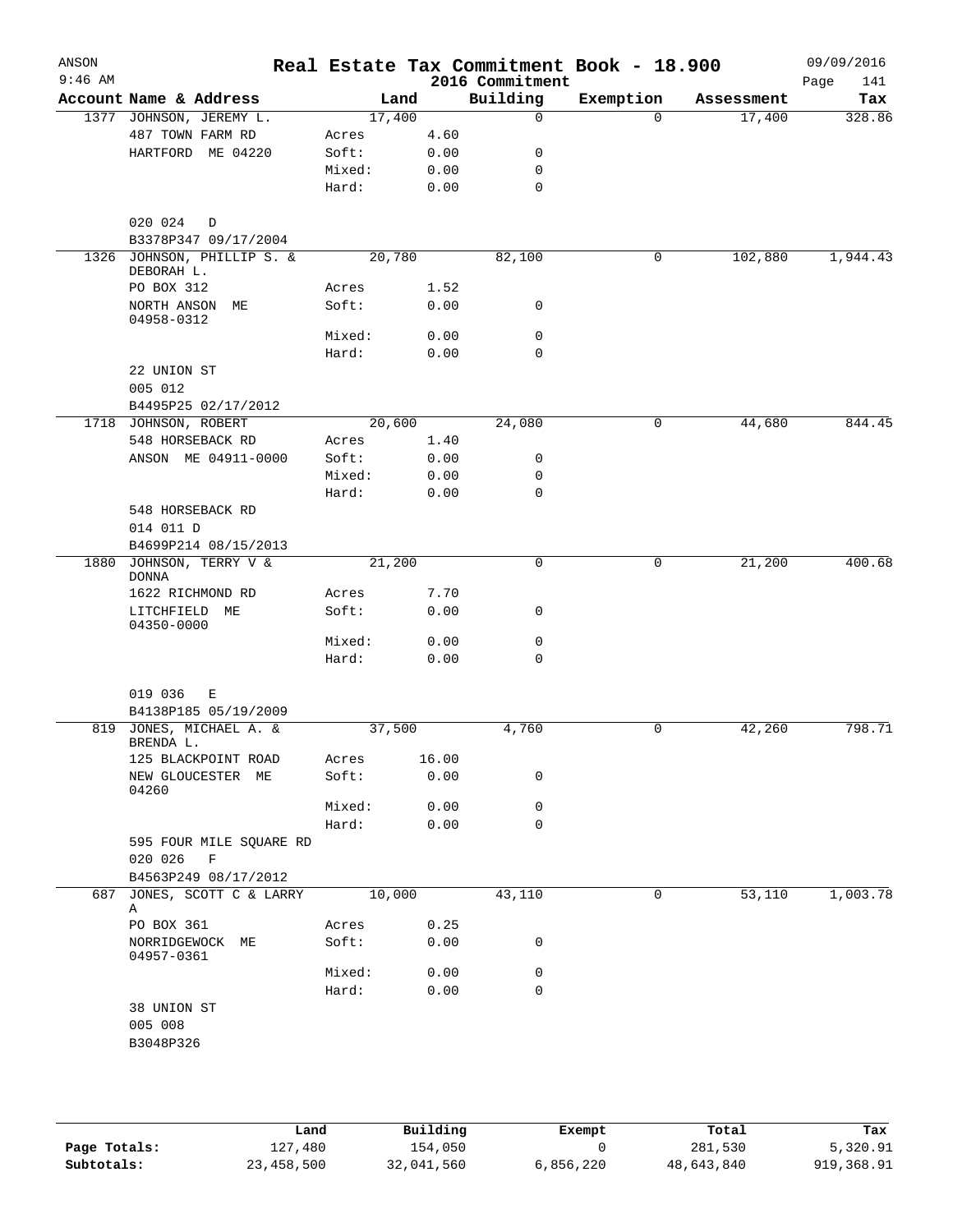| ANSON<br>$9:46$ AM |                                         |                |        |      |                             | Real Estate Tax Commitment Book - 18.900 |            | 09/09/2016         |
|--------------------|-----------------------------------------|----------------|--------|------|-----------------------------|------------------------------------------|------------|--------------------|
|                    | Account Name & Address                  |                | Land   |      | 2016 Commitment<br>Building | Exemption                                | Assessment | 142<br>Page<br>Tax |
|                    | 1276 JORDAN, JOHN B &                   |                | 12,000 |      | 83,820                      | $\Omega$                                 | 95,820     | 1,811.00           |
|                    | REBECCA B                               |                |        |      |                             |                                          |            |                    |
|                    | PO BOX 607                              | Acres          |        | 0.36 |                             |                                          |            |                    |
|                    | SKOWHEGAN ME                            | Soft:          |        | 0.00 | 0                           |                                          |            |                    |
|                    | 04976-0000                              |                |        |      |                             |                                          |            |                    |
|                    |                                         | Mixed:         |        | 0.00 | $\mathbf 0$                 |                                          |            |                    |
|                    |                                         | Hard:          |        | 0.00 | 0                           |                                          |            |                    |
|                    | 13 MAIN ST                              |                |        |      |                             |                                          |            |                    |
|                    | 003 070                                 |                |        |      |                             |                                          |            |                    |
|                    | B3833P246 04/10/2007                    |                |        |      |                             |                                          |            |                    |
|                    | 118 JORDAN, JOHN B &<br>REBECCA B       |                | 12,750 |      | 0                           | 0                                        | 12,750     | 240.98             |
|                    | PO BOX 607                              | Acres          |        | 2.00 |                             |                                          |            |                    |
|                    | SKOWHEGAN ME                            | Soft:          |        | 0.00 | 0                           |                                          |            |                    |
|                    | 04976-0000                              |                |        |      |                             |                                          |            |                    |
|                    |                                         | Mixed:         |        | 0.00 | $\mathsf{O}$                |                                          |            |                    |
|                    |                                         | Hard:          |        | 0.00 | 0                           |                                          |            |                    |
|                    |                                         |                |        |      |                             |                                          |            |                    |
|                    | 019 024<br>B                            |                |        |      |                             |                                          |            |                    |
|                    | B3833P246 04/10/2007                    |                |        |      |                             |                                          |            |                    |
|                    | 119 JORDAN, JOHN B &                    |                | 12,650 |      | 28,420                      | 0                                        | 41,070     | 776.22             |
|                    | REBECCA B                               |                |        |      |                             |                                          |            |                    |
|                    | PO BOX 607                              | Acres<br>Soft: |        | 0.40 | 0                           |                                          |            |                    |
|                    | SKOWHEGAN ME<br>04976-0000              |                |        | 0.00 |                             |                                          |            |                    |
|                    |                                         | Mixed:         |        | 0.00 | $\mathsf{O}$                |                                          |            |                    |
|                    |                                         | Hard:          |        | 0.00 | 0                           |                                          |            |                    |
|                    | 4 MAIN ST                               |                |        |      |                             |                                          |            |                    |
|                    | 003 072                                 |                |        |      |                             |                                          |            |                    |
|                    | B3833P246 04/10/2007                    |                |        |      |                             |                                          |            |                    |
|                    | 1484 JORDAN, MARK & BARBARA             |                | 12,490 |      | 72,310                      | 15,000                                   | 69,800     | 1,319.22           |
|                    | PO BOX 71                               | Acres          |        | 0.39 |                             | 01 Homestead Exempt                      |            |                    |
|                    | ANSON ME 04911-0071                     | Soft:          |        | 0.00 | $\mathbf 0$                 |                                          |            |                    |
|                    |                                         | Mixed:         |        | 0.00 | $\mathbf 0$                 |                                          |            |                    |
|                    |                                         | Hard:          |        | 0.00 | 0                           |                                          |            |                    |
|                    | 19 FINCH ST                             |                |        |      |                             |                                          |            |                    |
|                    | 003 059                                 |                |        |      |                             |                                          |            |                    |
|                    | B1230P168                               |                |        |      |                             |                                          |            |                    |
| 1393               | JORDAN, MARK & BARBARA<br>C.            | 12,650         |        |      | 11,920                      |                                          | 24,570     | 464.37             |
|                    | PO BOX 71                               | Acres          |        | 0.40 |                             |                                          |            |                    |
|                    | ANSON ME 04911-0000                     | Soft:          |        | 0.00 | 0                           |                                          |            |                    |
|                    |                                         | Mixed:         |        | 0.00 | 0                           |                                          |            |                    |
|                    |                                         | Hard:          |        | 0.00 | $\Omega$                    |                                          |            |                    |
|                    | 11 WILSON ST                            |                |        |      |                             |                                          |            |                    |
|                    | 003 068                                 |                |        |      |                             |                                          |            |                    |
|                    | B3972P14 03/06/2008 B3881P30 07/12/2007 |                |        |      |                             |                                          |            |                    |
|                    | 192 JORDAN, MARK A &                    |                | 18,740 |      | 65,630                      | 0                                        | 84,370     | 1,594.59           |
|                    | BARBARA C                               |                |        |      |                             |                                          |            |                    |
|                    | PO BOX 71                               | Acres          |        | 0.39 |                             |                                          |            |                    |
|                    | ANSON ME 04911-0071                     | Soft:          |        | 0.00 | 0                           |                                          |            |                    |
|                    |                                         | Mixed:         |        | 0.00 | 0                           |                                          |            |                    |
|                    |                                         | Hard:          |        | 0.00 | $\mathbf 0$                 |                                          |            |                    |
|                    | 18 FINCH ST                             |                |        |      |                             |                                          |            |                    |
|                    | 003 064                                 |                |        |      |                             |                                          |            |                    |
|                    | B2479P18                                |                |        |      |                             |                                          |            |                    |
|                    |                                         |                |        |      |                             |                                          |            |                    |
|                    |                                         |                |        |      |                             |                                          |            |                    |
|                    |                                         |                |        |      |                             |                                          |            |                    |

|              | Land       | Building   | Exempt    | Total      | Tax        |
|--------------|------------|------------|-----------|------------|------------|
| Page Totals: | 81,280     | 262,100    | 15,000    | 328,380    | 6,206.38   |
| Subtotals:   | 23,539,780 | 32,303,660 | 6,871,220 | 48,972,220 | 925,575.29 |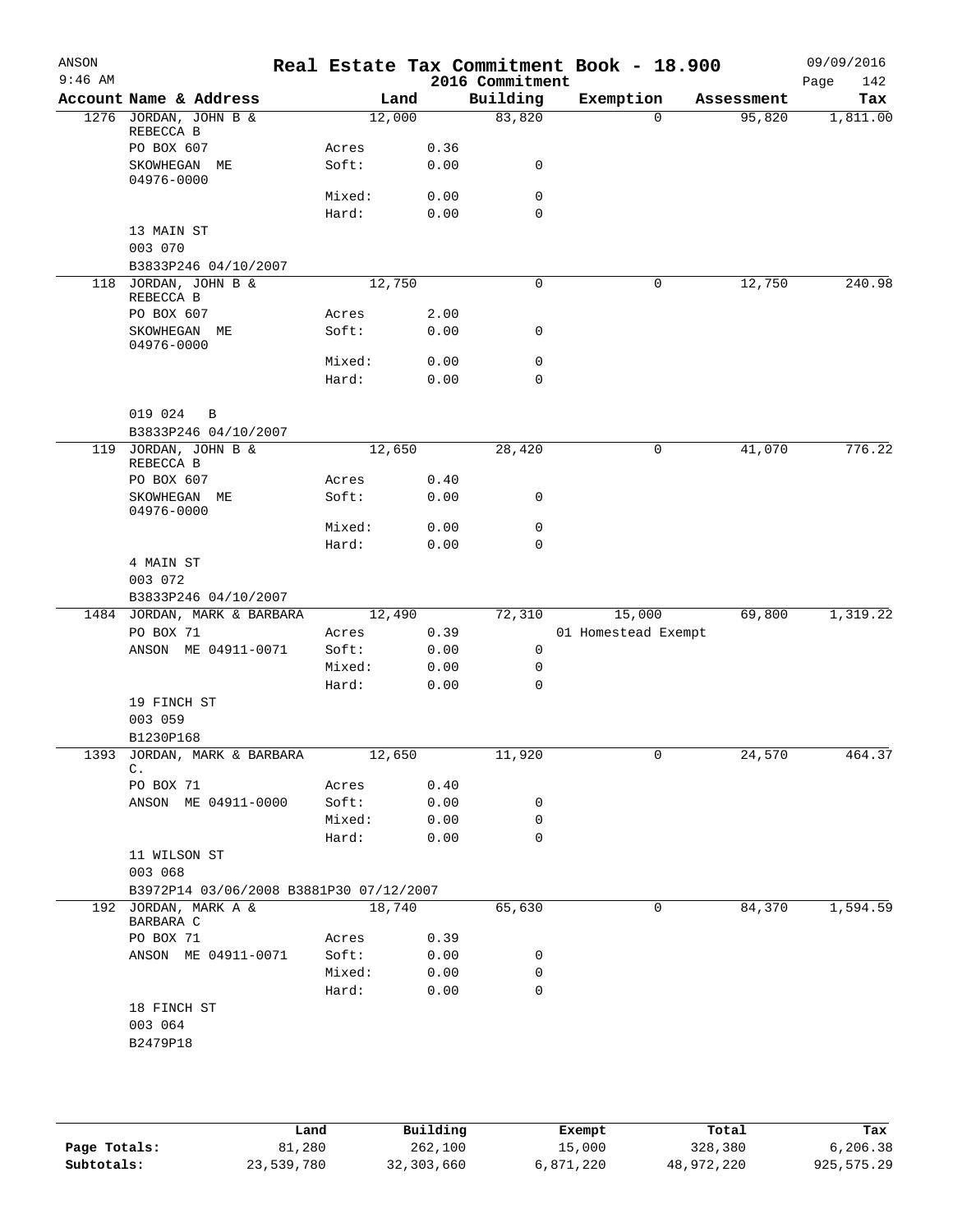| ANSON     |                                                                  |               |       |                 | Real Estate Tax Commitment Book - 18.900 |                    | 09/09/2016  |
|-----------|------------------------------------------------------------------|---------------|-------|-----------------|------------------------------------------|--------------------|-------------|
| $9:46$ AM |                                                                  |               |       | 2016 Commitment |                                          |                    | 143<br>Page |
|           | Account Name & Address                                           |               | Land  | Building        | Exemption                                | Assessment         | Tax         |
|           | 718 JORDAN, MARK A &<br>BARBARA C                                | 26,300        |       | 19,960          |                                          | 46,260<br>$\Omega$ | 874.31      |
|           | PO BOX 71                                                        | Acres         | 5.20  |                 |                                          |                    |             |
|           | ANSON ME 04911-0071                                              | Soft:         | 0.00  |                 | 0                                        |                    |             |
|           |                                                                  | Mixed:        | 0.00  |                 | $\mathbf 0$                              |                    |             |
|           |                                                                  | Hard:         | 0.00  |                 | $\mathbf 0$                              |                    |             |
|           | 50 CROSS RD                                                      |               |       |                 |                                          |                    |             |
|           | 011 032<br>1                                                     |               |       |                 |                                          |                    |             |
|           | B3836P174 04/18/2007                                             |               |       |                 |                                          |                    |             |
|           | 79 JORDAN, MARK A &<br>BARBARA C                                 | 16,000        |       | 31,510          |                                          | 47,510<br>0        | 897.94      |
|           | PO BOX 71                                                        | Acres         | 0.36  |                 |                                          |                    |             |
|           | ANSON ME 04911                                                   | Soft:         | 0.00  |                 | 0                                        |                    |             |
|           |                                                                  | Mixed:        | 0.00  |                 | 0                                        |                    |             |
|           |                                                                  | Hard:         | 0.00  |                 | $\mathbf 0$                              |                    |             |
|           | 4 FINCH ST                                                       | B4950P0351 JT |       |                 |                                          |                    |             |
|           | 003 071                                                          |               |       |                 |                                          |                    |             |
|           | B4950P351 09/01/2015 B3760P136 08/15/2006<br>734 JORDAN, MICHAEL | 15,490        |       | 50,580          |                                          | 66,070<br>0        | 1,248.72    |
|           | JORDAN, KAYLA                                                    | Acres         | 0.33  |                 |                                          |                    |             |
|           | 31A PREBLE AVE                                                   | Soft:         | 0.00  |                 | 0                                        |                    |             |
|           | ANSON ME 04911-0000                                              | Mixed:        | 0.00  |                 | 0                                        |                    |             |
|           |                                                                  | Hard:         | 0.00  |                 | $\mathbf 0$                              |                    |             |
|           | 31 PREBLE AVE                                                    |               |       |                 |                                          |                    |             |
|           | 004 019                                                          |               |       |                 |                                          |                    |             |
|           | B4787P110 05/23/2014                                             |               |       |                 |                                          |                    |             |
| 1485      | JORDAN, MICHAEL S                                                | 18,300        |       |                 | 0                                        | 18,300<br>0        | 345.87      |
|           | 32 ANTHONY ST                                                    | Acres         | 5.20  |                 |                                          |                    |             |
|           | EAST PROVIDENCE RI<br>02914-0000                                 | Soft:         | 0.00  |                 | 0                                        |                    |             |
|           |                                                                  | Mixed:        | 0.00  |                 | 0                                        |                    |             |
|           |                                                                  | Hard:         | 0.00  |                 | 0                                        |                    |             |
|           | 023 044<br>$\mathbb{P}$                                          |               |       |                 |                                          |                    |             |
|           | B1393P158                                                        |               |       |                 |                                          |                    |             |
|           | 1488 JUBILEE REVIVALS, INC                                       | 42,500        |       | 100,760         | 119,640                                  | 23,620             | 446.42      |
|           | C/O FLORENCE GORMAN                                              | Acres         | 17.00 |                 | 17 Jubilee                               |                    |             |
|           | ONE MADISON AVE APT 3B Soft:                                     |               | 0.00  |                 | $\mathbf{0}$                             |                    |             |
|           | MADISON ME 04950                                                 | Mixed:        | 0.00  |                 | 0                                        |                    |             |
|           |                                                                  | Hard:         | 0.00  |                 | 0                                        |                    |             |
|           | 54 GORMAN RD                                                     |               |       |                 |                                          |                    |             |
|           | 013 001 B                                                        |               |       |                 |                                          |                    |             |
|           | B1553P198                                                        |               |       |                 |                                          |                    |             |
| 264       | KACHNOVICH, TOBY J &<br>JENNIFER                                 | 48,900        |       | 4,930           |                                          | 53,830<br>0        | 1,017.39    |
|           | 216 MACOMBER HILL RD                                             | Acres         | 45.00 |                 |                                          |                    |             |
|           | JAY ME 04239-0000                                                | Soft:         | 0.00  |                 | 0                                        |                    |             |
|           |                                                                  | Mixed:        | 0.00  |                 | 0                                        |                    |             |
|           |                                                                  | Hard:         | 0.00  |                 | 0                                        |                    |             |
|           | 223 SOLON RD                                                     |               |       |                 |                                          |                    |             |
|           | 024 020                                                          |               |       |                 |                                          |                    |             |
|           | B3931P190 11/02/2007                                             |               |       |                 |                                          |                    |             |

|              | Land       | Building   | Exempt    | Total        | Tax        |
|--------------|------------|------------|-----------|--------------|------------|
| Page Totals: | 167,490    | 207,740    | 119,640   | 255,590      | 4,830.65   |
| Subtotals:   | 23,707,270 | 32,511,400 | 6,990,860 | 49, 227, 810 | 930,405.94 |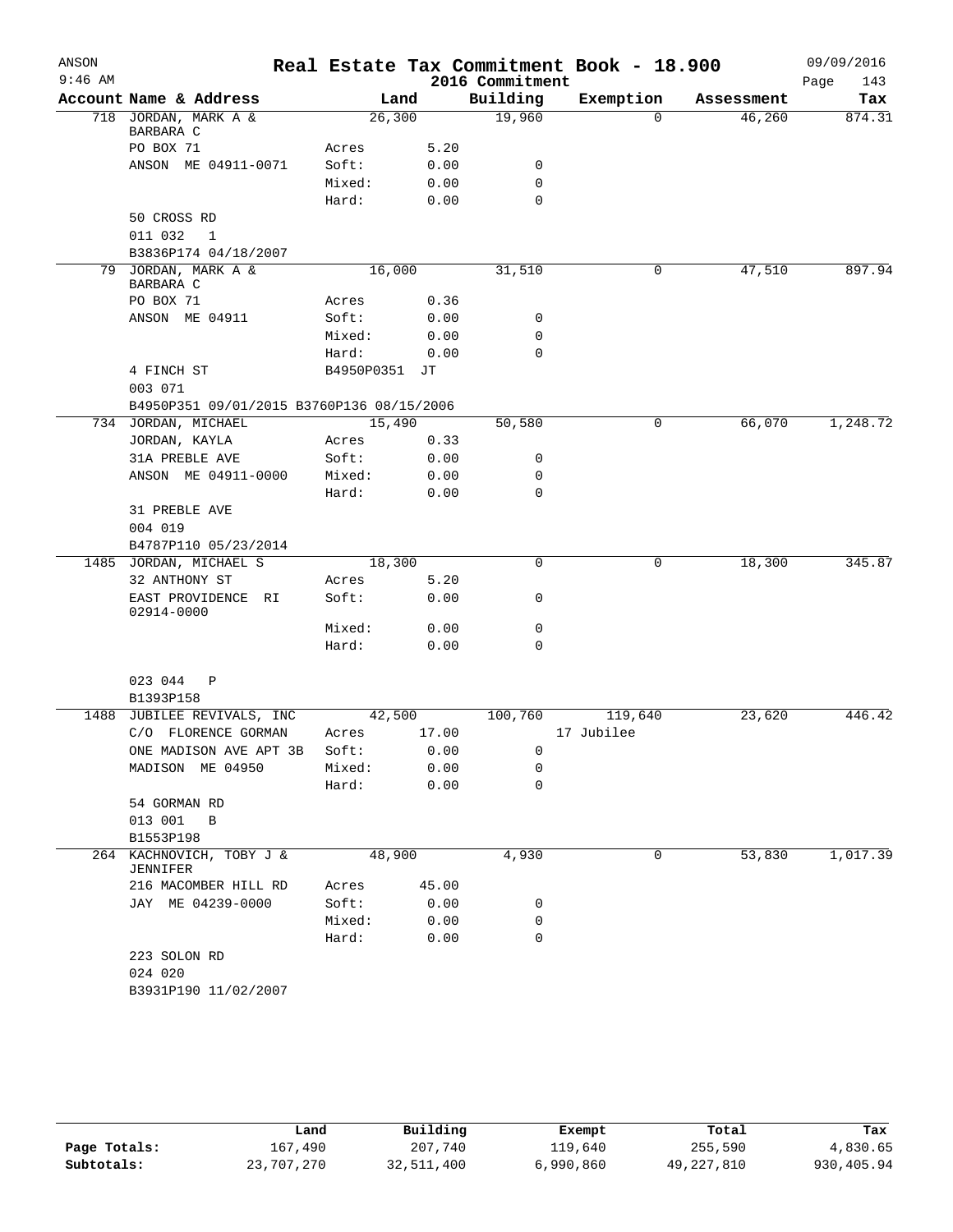| ANSON     |                                 |                |       |                             | Real Estate Tax Commitment Book - 18.900 |                      | 09/09/2016    |
|-----------|---------------------------------|----------------|-------|-----------------------------|------------------------------------------|----------------------|---------------|
| $9:46$ AM | Account Name & Address          |                |       | 2016 Commitment<br>Building |                                          |                      | Page<br>144   |
|           | 1073 KAKUK, LASZLO SR           | 14,720         | Land  | $\mathbf 0$                 | Exemption<br>$\Omega$                    | Assessment<br>14,720 | Tax<br>278.21 |
|           | PO BOX 196                      |                | 2.81  |                             |                                          |                      |               |
|           | ANSON ME 04911-0000             | Acres<br>Soft: | 0.00  | 0                           |                                          |                      |               |
|           |                                 | Mixed:         | 0.00  | 0                           |                                          |                      |               |
|           |                                 | Hard:          | 0.00  | 0                           |                                          |                      |               |
|           | 562 FOUR MILE SQUARE RD         |                |       |                             |                                          |                      |               |
|           | 021 025<br>$\overline{4}$       |                |       |                             |                                          |                      |               |
|           | B4865P1 01/02/2015              |                |       |                             |                                          |                      |               |
|           | 1491 KALDRO, RANDY J.           | 17,550         |       | 58,590                      | 15,000                                   | 61,140               | 1,155.55      |
|           | 17 ELM STREET                   | Acres          | 0.77  |                             | 01 Homestead Exempt                      |                      |               |
|           | NORTH ANSON ME 04958            | Soft:          | 0.00  | 0                           |                                          |                      |               |
|           |                                 | Mixed:         | 0.00  | 0                           |                                          |                      |               |
|           |                                 | Hard:          | 0.00  | 0                           |                                          |                      |               |
|           | 17 ELM ST                       |                |       |                             |                                          |                      |               |
|           | 006 056                         |                |       |                             |                                          |                      |               |
|           | B4380P31 03/25/2011             |                |       |                             |                                          |                      |               |
| 1762      | KANAGY, CURTISS L. &            | 22,100         |       | 25,710                      | 0                                        | 47,810               | 903.61        |
|           | ROBIN L.                        |                |       |                             |                                          |                      |               |
|           | 707 WHITE SCHOOLHOUSE           | Acres          | 5.73  |                             |                                          |                      |               |
|           | <b>RD</b>                       |                |       |                             |                                          |                      |               |
|           | MADISON ME 04950-0000           | Soft:          | 0.00  | 0                           |                                          |                      |               |
|           |                                 | Mixed:         | 0.00  | 0                           |                                          |                      |               |
|           |                                 | Hard:          | 0.00  | 0                           |                                          |                      |               |
|           | 30 JOYVILLE LANE                |                |       |                             |                                          |                      |               |
|           | 019 037 02                      |                |       |                             |                                          |                      |               |
|           | B4396P235 05/20/2011            |                |       |                             |                                          |                      |               |
|           | 369 KANDEL, MATTHEW A. &        | 46,800         |       | 15,020                      | 0                                        | 61,820               | 1,168.40      |
|           | PENNINGTON, GRACE               | Acres          | 39.60 |                             |                                          |                      |               |
|           | 58 E MORRIS LANE                | Soft:          | 0.00  | 0                           |                                          |                      |               |
|           | MORRIS CT 06763-0000            | Mixed:         | 0.00  | 0                           |                                          |                      |               |
|           |                                 | Hard:          | 0.00  | 0                           |                                          |                      |               |
|           | 111 BURNS RD                    |                |       |                             |                                          |                      |               |
|           | 011 020                         |                |       |                             |                                          |                      |               |
|           | B3713P99 07/20/2006             |                |       |                             |                                          |                      |               |
| 1479      | KANGAS, PETER W & KAREN         | 24,430         |       | 63,840                      | 15,000                                   | 73,270               | 1,384.80      |
|           | PO BOX 616                      | Acres          | 3.95  |                             | 01 Homestead Exempt                      |                      |               |
|           | NORTH ANSON ME<br>04958-0000    | Soft:          | 0.00  | 0                           |                                          |                      |               |
|           |                                 | Mixed:         | 0.00  | 0                           |                                          |                      |               |
|           |                                 | Hard:          | 0.00  | 0                           |                                          |                      |               |
|           | 23 WILLOW ST                    |                |       |                             |                                          |                      |               |
|           | 006 050                         |                |       |                             |                                          |                      |               |
|           | B2564P317                       |                |       |                             |                                          |                      |               |
|           | 1236 KARIOTIS, DEANA L          | 14,000         |       | 53,890                      | 0                                        | 67,890               | 1,283.12      |
|           | 15 MAJESTIC WAY                 | Acres          | 0.49  |                             |                                          |                      |               |
|           | NEW GLOUCESTER ME<br>04260-0000 | Soft:          | 0.00  | 0                           |                                          |                      |               |
|           |                                 | Mixed:         | 0.00  | 0                           |                                          |                      |               |
|           |                                 | Hard:          | 0.00  | 0                           |                                          |                      |               |
|           | 49 EMBDEN POND RD               | B4993P0145     |       |                             |                                          |                      |               |
|           | 009 017                         |                |       |                             |                                          |                      |               |
|           | B4993P145 01/15/2016            |                |       |                             |                                          |                      |               |
|           |                                 |                |       |                             |                                          |                      |               |

|              | Land       | Building   | Exempt    | Total      | Tax        |
|--------------|------------|------------|-----------|------------|------------|
| Page Totals: | 139,600    | 217,050    | 30,000    | 326,650    | 6,173.69   |
| Subtotals:   | 23,846,870 | 32,728,450 | 7,020,860 | 49,554,460 | 936,579.63 |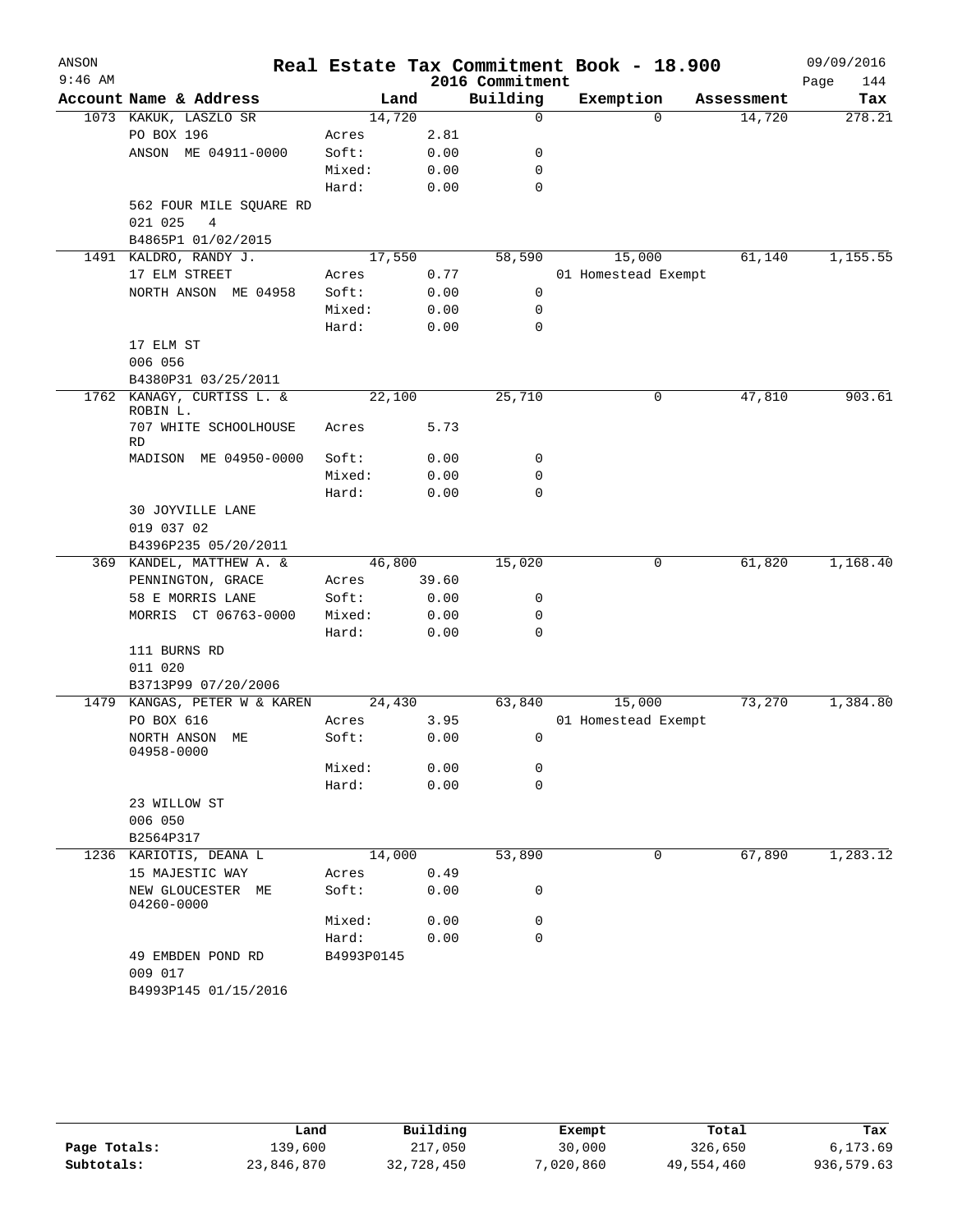| ANSON        |                                 |                 |              |                             | Real Estate Tax Commitment Book - 18.900 |            | 09/09/2016         |
|--------------|---------------------------------|-----------------|--------------|-----------------------------|------------------------------------------|------------|--------------------|
| $9:46$ AM    | Account Name & Address          |                 | Land         | 2016 Commitment<br>Building | Exemption                                | Assessment | Page<br>145<br>Tax |
|              | 1749 KAWA, RUSSELL              |                 | 52,990       | 40,080                      | $\Omega$                                 | 93,070     | 1,759.02           |
|              | 225C WEAVER HILL RD             | Acres           | 37.98        |                             |                                          |            |                    |
|              | WEST GREENWICH RI<br>02817-0000 | Soft:           | 0.00         | 0                           |                                          |            |                    |
|              |                                 | Mixed:          | 0.00         | $\mathbf 0$                 |                                          |            |                    |
|              |                                 | Hard:           | 0.00         | $\mathbf 0$                 |                                          |            |                    |
|              | 50 HILTON HILL RD               |                 |              |                             |                                          |            |                    |
|              | 010 014                         |                 |              |                             |                                          |            |                    |
|              | B4383P215 03/18/2011            |                 |              |                             |                                          |            |                    |
|              | 1498 KEEN, CAROLYN F            |                 | 21,500       | 81,560                      | 21,000                                   | 82,060     | 1,550.93           |
|              | BOX 122                         | Acres           | 2.00         |                             | 01 Homestead Exempt                      |            |                    |
|              | NORTH ANSON ME                  | Soft:           | 0.00         |                             | 0 03 Resident Veteran Widow              |            |                    |
|              | 04958-0000                      |                 |              |                             |                                          |            |                    |
|              |                                 | Mixed:          | 0.00         | 0                           |                                          |            |                    |
|              |                                 | Hard:           | 0.00         | $\mathbf 0$                 |                                          |            |                    |
|              | 96 EMBDEN POND RD               | LIFE ESTATE     |              |                             |                                          |            |                    |
|              | 018 043<br>B                    |                 |              |                             |                                          |            |                    |
|              | B3776P303 11/22/2006            |                 |              |                             |                                          |            |                    |
|              | 1323 KEENE, DONNA M, TRUSTEE    |                 | 16,730       | 40,550                      | 0                                        | 57,280     | 1,082.59           |
|              | THE AXILLA REALTY TRUST Acres   |                 | 0.70         |                             |                                          |            |                    |
|              | 3 NIRA ST                       | Soft:           | 0.00         | 0                           |                                          |            |                    |
|              | MALDEN MA 02148-0000            | Mixed:          | 0.00         | 0                           |                                          |            |                    |
|              |                                 | Hard:           | 0.00         | $\mathbf 0$                 |                                          |            |                    |
|              | 38 QUINCY WOOD RD               |                 |              |                             |                                          |            |                    |
|              | 014 009 1                       |                 |              |                             |                                          |            |                    |
|              | B2793P114                       |                 |              |                             |                                          |            |                    |
|              | 403 KEENE, JULIE A.             |                 | 45,000       | 24,580                      | 0                                        | 69,580     | 1,315.06           |
|              | 54 JORDAN SHORE DR              | Acres           | 26.00        |                             |                                          |            |                    |
|              | POLAND ME 04274-0000            | Soft:<br>Mixed: | 0.00         | 0<br>0                      |                                          |            |                    |
|              |                                 | Hard:           | 0.00<br>0.00 | $\mathbf 0$                 |                                          |            |                    |
|              | 134 SKIDMORE RD                 |                 |              |                             |                                          |            |                    |
|              | 023 014<br>Α                    |                 |              |                             |                                          |            |                    |
|              | B4623P338 01/24/2013            |                 |              |                             |                                          |            |                    |
|              | 668 KELLER, MELISSA             |                 | 14,140       | 77,880                      | 15,000                                   | 77,020     | 1,455.68           |
|              | PO BOX 370                      | Acres           | 0.50         |                             | 01 Homestead Exempt                      |            |                    |
|              | ANSON ME 04911-0370             | Soft:           | 0.00         | 0                           |                                          |            |                    |
|              |                                 | Mixed:          | 0.00         | 0                           |                                          |            |                    |
|              |                                 | Hard:           | 0.00         | 0                           |                                          |            |                    |
|              | 10 THIRD ST                     |                 |              |                             |                                          |            |                    |
|              | 001 059                         |                 |              |                             |                                          |            |                    |
|              | B3730P322 08/23/2006            |                 |              |                             |                                          |            |                    |
|              | 248 KELLEY, TERESA              |                 | 23,600       | 56,630                      | 0                                        | 80,230     | 1,516.35           |
|              | 13 NAULT ROAD                   | Acres           | 3.40         |                             |                                          |            |                    |
|              | NORTH ANSON ME 04958            | Soft:           | 0.00         | 0                           |                                          |            |                    |
|              |                                 | Mixed:          | 0.00         | 0                           |                                          |            |                    |
|              |                                 | Hard:           | 0.00         | $\mathbf 0$                 |                                          |            |                    |
|              | 13 NAULT RD                     |                 |              |                             |                                          |            |                    |
|              | 008 001                         |                 |              |                             |                                          |            |                    |
|              | B4751P208 01/17/2014            |                 |              |                             |                                          |            |                    |
|              | 1501 KELLY, BARBARA LAGASSE     |                 | 35,500       | 0                           | 0                                        | 35,500     | 670.95             |
|              | 10 GODFREY ST                   | Acres           | 23.00        |                             |                                          |            |                    |
|              | MYSTIC CT 06355-0000            | Soft:           | 0.00         | 0                           |                                          |            |                    |
|              |                                 | Mixed:          | 0.00         | 0                           |                                          |            |                    |
|              |                                 | Hard:           | 0.00         | $\mathbf 0$                 |                                          |            |                    |
|              |                                 |                 |              |                             |                                          |            |                    |
|              | 011 043                         |                 |              |                             |                                          |            |                    |
|              | B837P373                        |                 |              |                             |                                          |            |                    |
|              | Land                            |                 | Building     |                             | Exempt                                   | Total      | Tax                |
| Page Totals: | 209,460                         |                 | 321,280      |                             | 36,000                                   | 494,740    | 9,350.58           |
| Subtotals:   | 24,056,330                      |                 | 33,049,730   |                             | 7,056,860<br>50,049,200                  |            | 945, 930.21        |
|              |                                 |                 |              |                             |                                          |            |                    |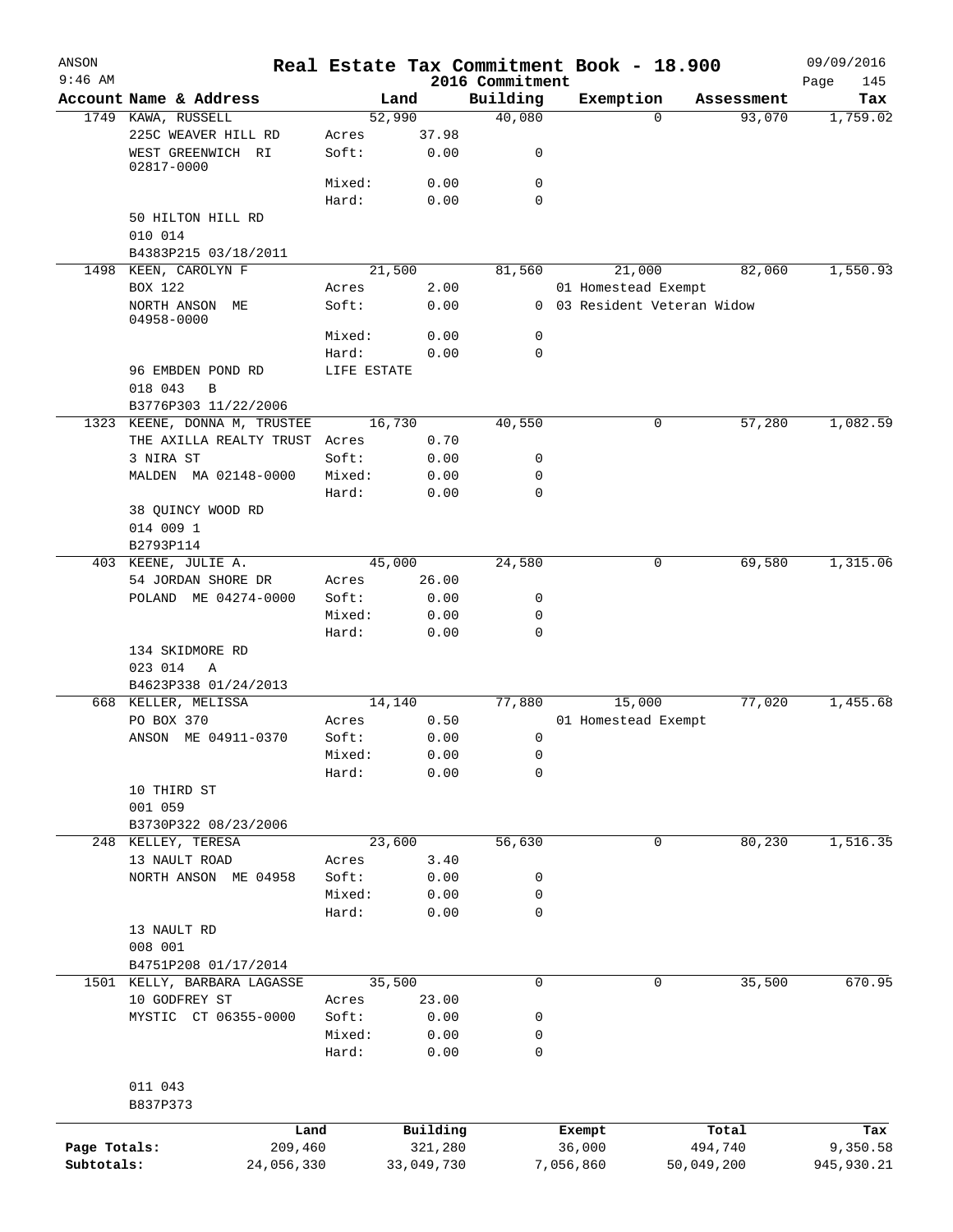| ANSON     |                                  |              |        |                 | Real Estate Tax Commitment Book - 18.900 |            | 09/09/2016  |
|-----------|----------------------------------|--------------|--------|-----------------|------------------------------------------|------------|-------------|
| $9:46$ AM |                                  |              |        | 2016 Commitment |                                          |            | Page<br>146 |
|           | Account Name & Address           |              | Land   | Building        | Exemption                                | Assessment | Tax         |
|           | 2021 KELLY, SHAWNA M.            | 6,120        |        | $\mathbf 0$     | $\Omega$                                 | 6,120      | 115.67      |
|           | KELLY, HUGH M.                   | Acres        | 38.00  |                 |                                          |            |             |
|           | 50 TROY ROAD                     | Soft:        | 9.00   | 1,080           |                                          |            |             |
|           | DETROIT ME 04929                 | Mixed:       | 13.00  | 2,145           |                                          |            |             |
|           |                                  | Hard:        | 0.00   | 0               |                                          |            |             |
|           | HOLLAND WAITE ROAD               |              |        |                 |                                          |            |             |
|           | 014 029<br>B                     |              |        |                 |                                          |            |             |
|           | B4983P348 12/08/2015             |              |        |                 |                                          |            |             |
|           | 1503 KENNEY, EMIL                | 17,890       |        | 62,940          | 21,000                                   | 59,830     | 1,130.79    |
|           | PO BOX 11                        | Acres        | 0.80   |                 | 01 Homestead Exempt                      |            |             |
|           | ANSON ME 04911-0011              | Soft:        | 0.00   |                 | 0 02 Resident Veteran                    |            |             |
|           |                                  | Mixed:       | 0.00   | 0               |                                          |            |             |
|           |                                  | Hard:        | 0.00   | 0               |                                          |            |             |
|           | 4 BUSWELL ST                     |              |        |                 |                                          |            |             |
|           | 002 024                          |              |        |                 |                                          |            |             |
|           | B2533P1                          |              |        |                 |                                          |            |             |
|           | 1504 Kerr, John R.               | 30,150       |        | 18,220          | 0                                        | 48,370     | 914.19      |
|           | 294 Hollin Waite Hill<br>Rd      | Acres        | 5.10   |                 |                                          |            |             |
|           | Anson ME 04911                   | Soft:        | 0.00   | 0               |                                          |            |             |
|           |                                  | Mixed:       | 0.00   | 0               |                                          |            |             |
|           |                                  | Hard:        | 0.00   | 0               |                                          |            |             |
|           | 294 HOLLIN WAITE HILL            |              |        |                 |                                          |            |             |
|           | RD                               |              |        |                 |                                          |            |             |
|           | 014 030<br>5                     |              |        |                 |                                          |            |             |
|           | B4601P312 11/21/2012             |              |        |                 |                                          |            |             |
|           | 1506 KIERNAN, EDWARD             | 44,400       |        | 0               | 0                                        | 44,400     | 839.16      |
|           | 34 SCUDDER RD                    | Acres        | 44.00  |                 |                                          |            |             |
|           | NEWTON CT 06470-0000             | Soft:        | 0.00   | 0               |                                          |            |             |
|           |                                  | Mixed:       | 0.00   | 0               |                                          |            |             |
|           |                                  | Hard:        | 0.00   | 0               |                                          |            |             |
|           |                                  |              |        |                 |                                          |            |             |
|           | 020 009<br>CD                    |              |        |                 |                                          |            |             |
|           | B2364P169                        |              |        |                 |                                          |            |             |
|           | 501 KIERNAN, EDWARD T            | 77,400       |        | 14,280          | 0                                        | 91,680     | 1,732.75    |
|           | 34 SCUDDER RD                    | Acres        | 122.00 |                 |                                          |            |             |
|           | NEWTOWN CT 06470-0000            | Soft:        | 0.00   | 0               |                                          |            |             |
|           |                                  | Mixed:       | 0.00   | 0               |                                          |            |             |
|           |                                  | Hard:        | 0.00   | 0               |                                          |            |             |
|           | 514 HOLLIN WAITE HILL            |              |        |                 |                                          |            |             |
|           | RD                               |              |        |                 |                                          |            |             |
|           | 020 001                          |              |        |                 |                                          |            |             |
|           | B2385P132                        |              |        |                 |                                          |            |             |
|           | 1541 KIERNAN, EDWARD T.          |              | 4,250  | 0               | 0                                        | 4,250      | 80.33       |
|           | 34 SCUDDER RD                    | Acres 25.00  |        |                 |                                          |            |             |
|           | NEWTOWN CT 06470                 | Soft: 0.00   |        | 0               |                                          |            |             |
|           |                                  | Mixed: 17.00 |        | 2,805           |                                          |            |             |
|           |                                  | Hard: 8.00   |        | 1,448           |                                          |            |             |
|           |                                  | TREE GROWTH  |        |                 |                                          |            |             |
|           | 014 029 A<br>B4640P33 03/08/2013 |              |        |                 |                                          |            |             |
|           |                                  |              |        |                 |                                          |            |             |

|              | Land         | Building     | Exempt    | Total      | Tax        |
|--------------|--------------|--------------|-----------|------------|------------|
| Page Totals: | 180,210      | 95,440       | 21,000    | 254,650    | 4,812.89   |
| Subtotals:   | 24, 236, 540 | 33, 145, 170 | 7,077,860 | 50,303,850 | 950,743.10 |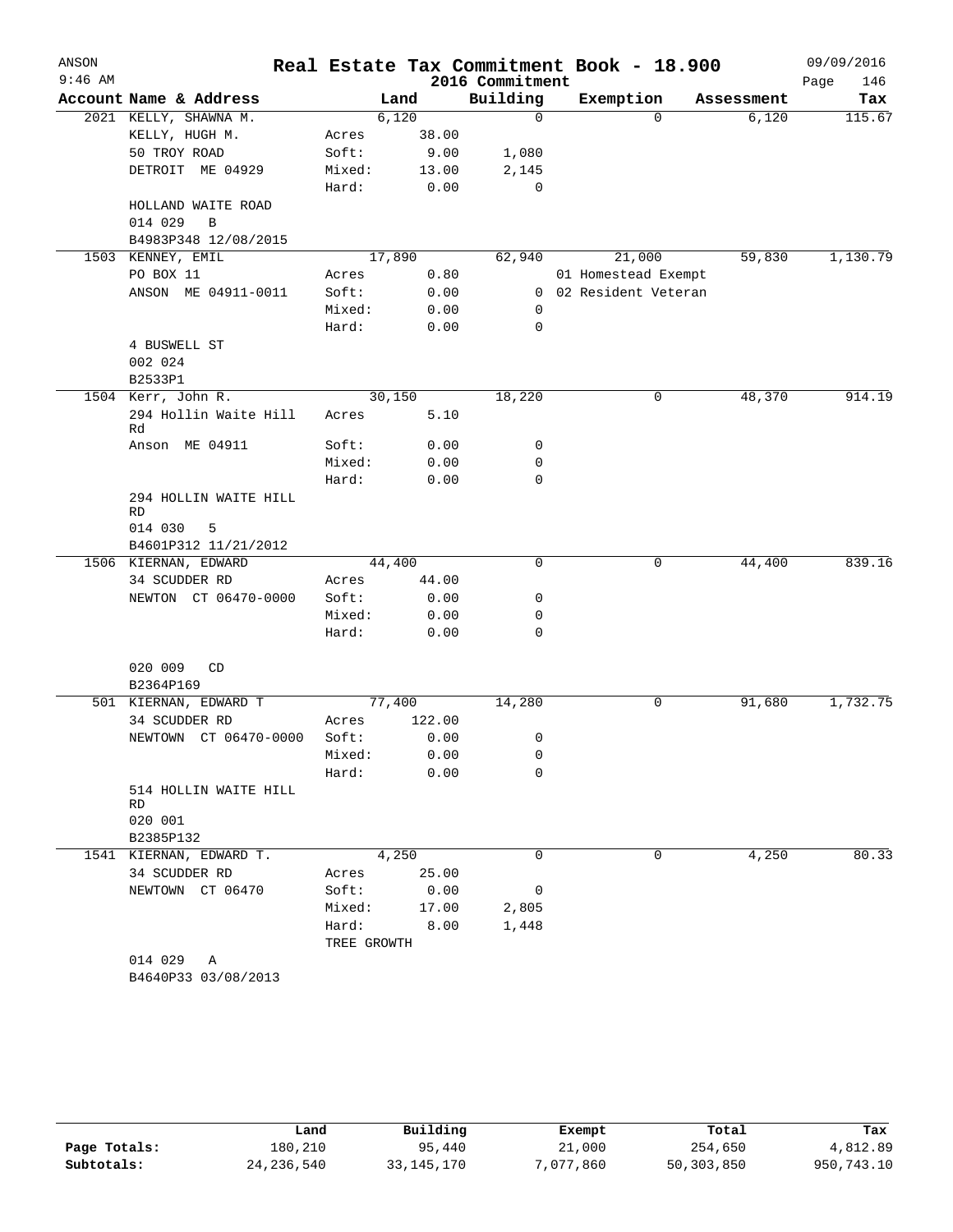| ANSON     |                                      |         |       |                 | Real Estate Tax Commitment Book - 18.900 |            | 09/09/2016  |
|-----------|--------------------------------------|---------|-------|-----------------|------------------------------------------|------------|-------------|
| $9:46$ AM |                                      |         |       | 2016 Commitment |                                          |            | Page<br>147 |
|           | Account Name & Address               | Land    |       | Building        | Exemption                                | Assessment | Tax         |
|           | 1508 KIERSTEAD, ROY & SHARON         | 28,700  |       | $\mathbf 0$     | $\Omega$                                 | 28,700     | 542.43      |
|           | 14 GERRY AVE                         | Acres   | 15.20 |                 |                                          |            |             |
|           | SOUTH PORTLAND<br>MЕ<br>04106-0000   | Soft:   | 0.00  | 0               |                                          |            |             |
|           |                                      | Mixed:  | 0.00  | 0               |                                          |            |             |
|           |                                      | Hard:   | 0.00  | 0               |                                          |            |             |
|           | 014 043<br>1<br>B1457P29             |         |       |                 |                                          |            |             |
|           | 1115 KIGER, LAURIE                   | 9,450   |       | 0               | 0                                        | 9,450      | 178.61      |
|           | PO BOX 188                           | Acres   | 6.95  |                 |                                          |            |             |
|           | ANSON ME 04911-0188                  | Soft:   | 0.00  | $\mathbf 0$     |                                          |            |             |
|           |                                      | Mixed:  | 0.00  | 0               |                                          |            |             |
|           |                                      | Hard:   | 0.00  | $\mathbf 0$     |                                          |            |             |
|           | 022 002                              |         |       |                 |                                          |            |             |
|           | 738 KIMBALL, LEMUEL C &<br>MELISSA L | 23,510  |       | 13,470          | 15,000                                   | 21,980     | 415.42      |
|           | PO BOX 601                           | Acres   | 3.34  |                 | 01 Homestead Exempt                      |            |             |
|           | ANSON ME 04911-0000                  | Soft:   | 0.00  | 0               |                                          |            |             |
|           |                                      | Mixed:  | 0.00  | 0               |                                          |            |             |
|           |                                      | Hard:   | 0.00  | $\mathbf 0$     |                                          |            |             |
|           | 354 PEASE HILL RD                    |         |       |                 |                                          |            |             |
|           | 011 042<br>6 4                       |         |       |                 |                                          |            |             |
|           | B4169P267 07/14/2009                 |         |       |                 |                                          |            |             |
|           | 425 KING, ROXANN & JOSEPH            | 40,200  |       | 36,890          | 15,000                                   | 62,090     | 1,173.50    |
|           | 205 EMBDEN POND RD                   | Acres   | 18.70 |                 | 01 Homestead Exempt                      |            |             |
|           | NORTH ANSON ME<br>04958-0000         | Soft:   | 0.00  | 0               |                                          |            |             |
|           |                                      | Mixed:  | 0.00  | 0               |                                          |            |             |
|           |                                      | Hard:   | 0.00  | 0               |                                          |            |             |
|           | 205 EMBDEN POND RD                   | $\circ$ |       |                 |                                          |            |             |
|           | 023 020<br>E                         |         |       |                 |                                          |            |             |
|           | B3406P345 11/15/2004                 |         |       |                 |                                          |            |             |
|           | 1133 KNEELAND, MICHAEL A             | 41,500  |       | 14,180          | $\mathbf 0$                              | 55,680     | 1,052.35    |
|           | PO BOX 113                           | Acres   | 27.00 |                 |                                          |            |             |
|           | ANSON ME 04911-0000                  | Soft:   | 0.00  | 0               |                                          |            |             |
|           |                                      | Mixed:  | 0.00  | $\Omega$        |                                          |            |             |
|           |                                      | Hard:   | 0.00  | 0               |                                          |            |             |
|           | 847 HORSEBACK ROAD                   |         |       |                 |                                          |            |             |
|           | 019 007                              |         |       |                 |                                          |            |             |
|           | B3325P357 06/15/2004                 |         |       |                 |                                          |            |             |
| 1519      | KNIFFIN, RICKY R &<br>TRACY L        | 44,500  |       | 108,100         | 15,000                                   | 137,600    | 2,600.64    |
|           | 404 EMBDEN POND ROAD                 | Acres   | 17.00 |                 | 01 Homestead Exempt                      |            |             |
|           | NORTH ANSON ME<br>04958-0000         | Soft:   | 0.00  | 0               |                                          |            |             |
|           |                                      | Mixed:  | 0.00  | 0               |                                          |            |             |
|           |                                      | Hard:   | 0.00  | 0               |                                          |            |             |
|           | 404 EMBDEN POND RD                   |         |       |                 |                                          |            |             |
|           | 023 029 C                            |         |       |                 |                                          |            |             |
|           | B3229P283                            |         |       |                 |                                          |            |             |

|              | Land         | Building     | Exempt    | Total      | Tax        |
|--------------|--------------|--------------|-----------|------------|------------|
| Page Totals: | 187.860      | 172.640      | 45,000    | 315,500    | 5,962.95   |
| Subtotals:   | 24, 424, 400 | 33, 317, 810 | 7,122,860 | 50,619,350 | 956,706.05 |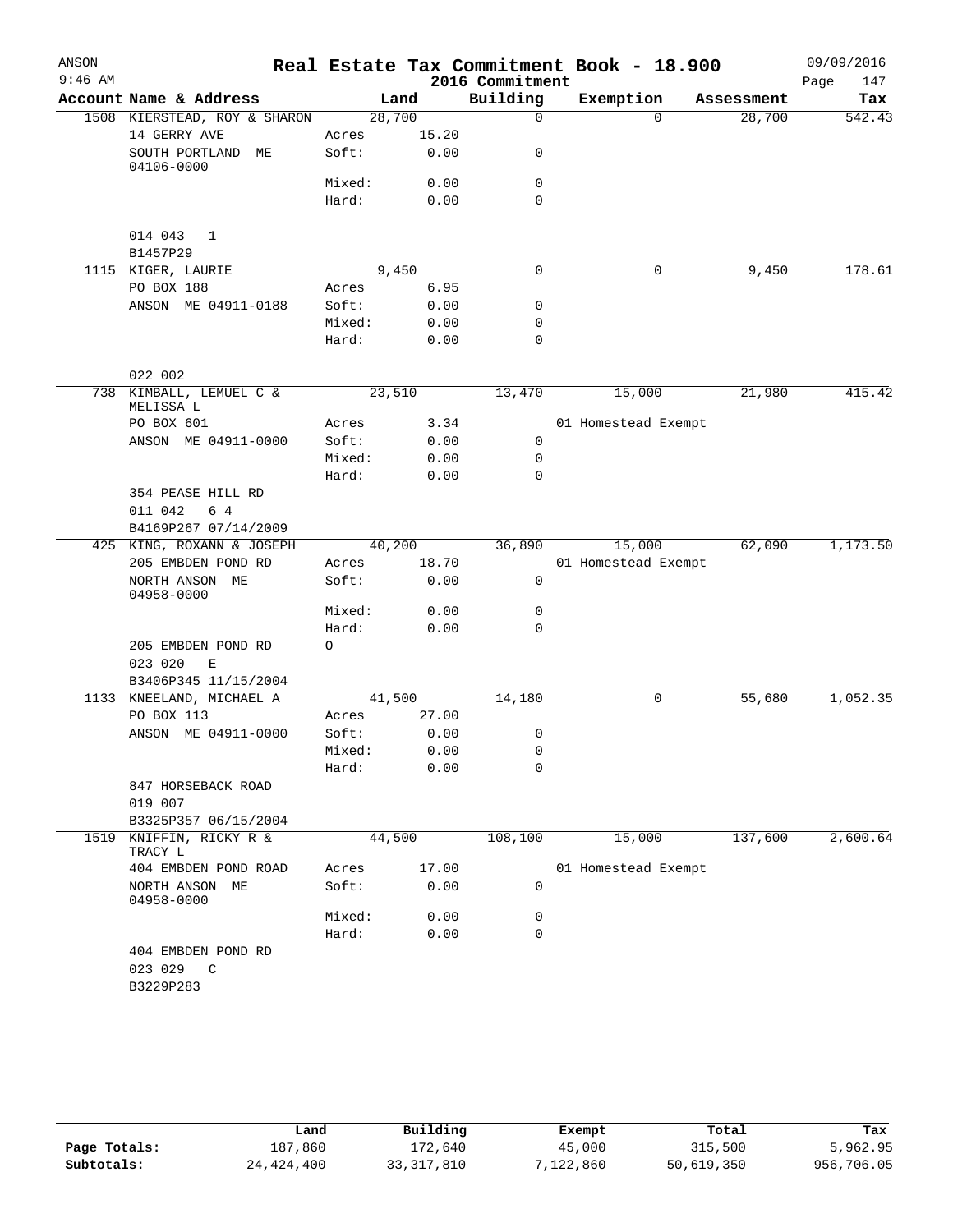| ANSON     |                                 |             |        |                 | Real Estate Tax Commitment Book - 18.900 |            | 09/09/2016  |
|-----------|---------------------------------|-------------|--------|-----------------|------------------------------------------|------------|-------------|
| $9:46$ AM |                                 |             |        | 2016 Commitment |                                          |            | 148<br>Page |
|           | Account Name & Address          |             | Land   | Building        | Exemption                                | Assessment | Tax         |
|           | 503 KNIGHT, CRAIG &<br>RAELYNNE | 14,280      |        | 87,910          | 15,000                                   | 87,190     | 1,647.89    |
|           | PO BOX 333                      | Acres       | 0.51   |                 | 01 Homestead Exempt                      |            |             |
|           | ANSON ME 04911-0333             | Soft:       | 0.00   | 0               |                                          |            |             |
|           |                                 | Mixed:      | 0.00   | $\mathbf 0$     |                                          |            |             |
|           |                                 | Hard:       | 0.00   | $\mathbf 0$     |                                          |            |             |
|           | 47 SPEAR HILL RD                |             |        |                 |                                          |            |             |
|           | 003 021                         |             |        |                 |                                          |            |             |
|           | B1696P297                       |             |        |                 |                                          |            |             |
|           | 1080 KNIGHT, SAMUEL W. &        | 46,000      |        | 0               | 0                                        | 46,000     | 869.40      |
|           | DEMERS, BRIGITTE H.             | Acres       | 53.00  |                 |                                          |            |             |
|           | 1445 NORTH RD                   | Soft:       | 0.00   | 0               |                                          |            |             |
|           | NORTH YARMOUTH ME<br>04097-0000 | Mixed:      | 0.00   | 0               |                                          |            |             |
|           |                                 | Hard:       | 0.00   | $\mathbf 0$     |                                          |            |             |
|           | 021 022 A                       |             |        |                 |                                          |            |             |
|           | B4187P217 09/04/2009            |             |        |                 |                                          |            |             |
|           | 1524 KNOWLES, CALVIN F          |             | 5,770  | $\Omega$        | 0                                        | 5,770      | 109.05      |
|           | 726 WILSON POND ROAD            | Acres       | 33.00  |                 |                                          |            |             |
|           | WINTHROP ME 04364-0000          | Soft:       | 0.00   | 0               |                                          |            |             |
|           |                                 | Mixed:      | 13.00  | 2,145           |                                          |            |             |
|           |                                 | Hard:       | 20.00  | 3,620           |                                          |            |             |
|           |                                 | TREE GROWTH |        |                 |                                          |            |             |
|           | 020 003                         |             |        |                 |                                          |            |             |
|           | B2383P83                        |             |        |                 |                                          |            |             |
|           | 1523 KNOWLES, CALVIN F          | 49,610      |        | $\Omega$        | 0                                        | 49,610     | 937.63      |
|           | 726 WILSON POND ROAD            | Acres       | 171.00 |                 |                                          |            |             |
|           | WINTHROP ME 04364-0000 Soft:    |             | 0.00   | 0               |                                          |            |             |
|           |                                 | Mixed:      | 87.00  | 14,355          |                                          |            |             |
|           |                                 | Hard:       | 76.00  | 13,756          |                                          |            |             |
|           | 591 HOLLIN WAITE HILL<br>RD     | TREE GROWTH |        |                 |                                          |            |             |
|           | 020 002<br>B2383P83             |             |        |                 |                                          |            |             |
|           | 2006 KNOX, LARRY WAYNE JR.      | 27,500      |        | $\Omega$        | 0                                        | 27,500     | 519.75      |
|           | 149 MADISON AVE.                | Acres       | 6.00   |                 |                                          |            |             |
|           | MADISON ME 04950                | Soft:       | 0.00   | 0               |                                          |            |             |
|           |                                 | Mixed:      | 0.00   | 0               |                                          |            |             |
|           |                                 | Hard:       | 0.00   | 0               |                                          |            |             |
|           | WEST MILLS ROAD                 |             |        |                 |                                          |            |             |
|           | 011 028 A                       |             |        |                 |                                          |            |             |
|           | B4880P74 02/19/2015             |             |        |                 |                                          |            |             |
| 228       | KOLLAR, FRANCIS &<br>SANDRA     | 26,150      |        | 0               | 0                                        | 26,150     | 494.24      |
|           | 380 RUSSELL RD                  | Acres       | 5.10   |                 |                                          |            |             |
|           | SKOWHEGAN ME 04976              | Soft:       | 0.00   | 0               |                                          |            |             |
|           |                                 | Mixed:      | 0.00   | 0               |                                          |            |             |
|           |                                 | Hard:       | 0.00   | 0               |                                          |            |             |
|           | 86 CAMPGROUND RD                |             |        |                 |                                          |            |             |
|           | 015 036<br>- 6                  |             |        |                 |                                          |            |             |
|           | B4284P9 06/18/2010              |             |        |                 |                                          |            |             |
|           |                                 |             |        |                 |                                          |            |             |

|              | Land       | Building   | Exempt    | Total      | Tax        |
|--------------|------------|------------|-----------|------------|------------|
| Page Totals: | 169,310    | 87,910     | 15,000    | 242,220    | 4,577.96   |
| Subtotals:   | 24,593,710 | 33,405,720 | 7,137,860 | 50,861,570 | 961,284.01 |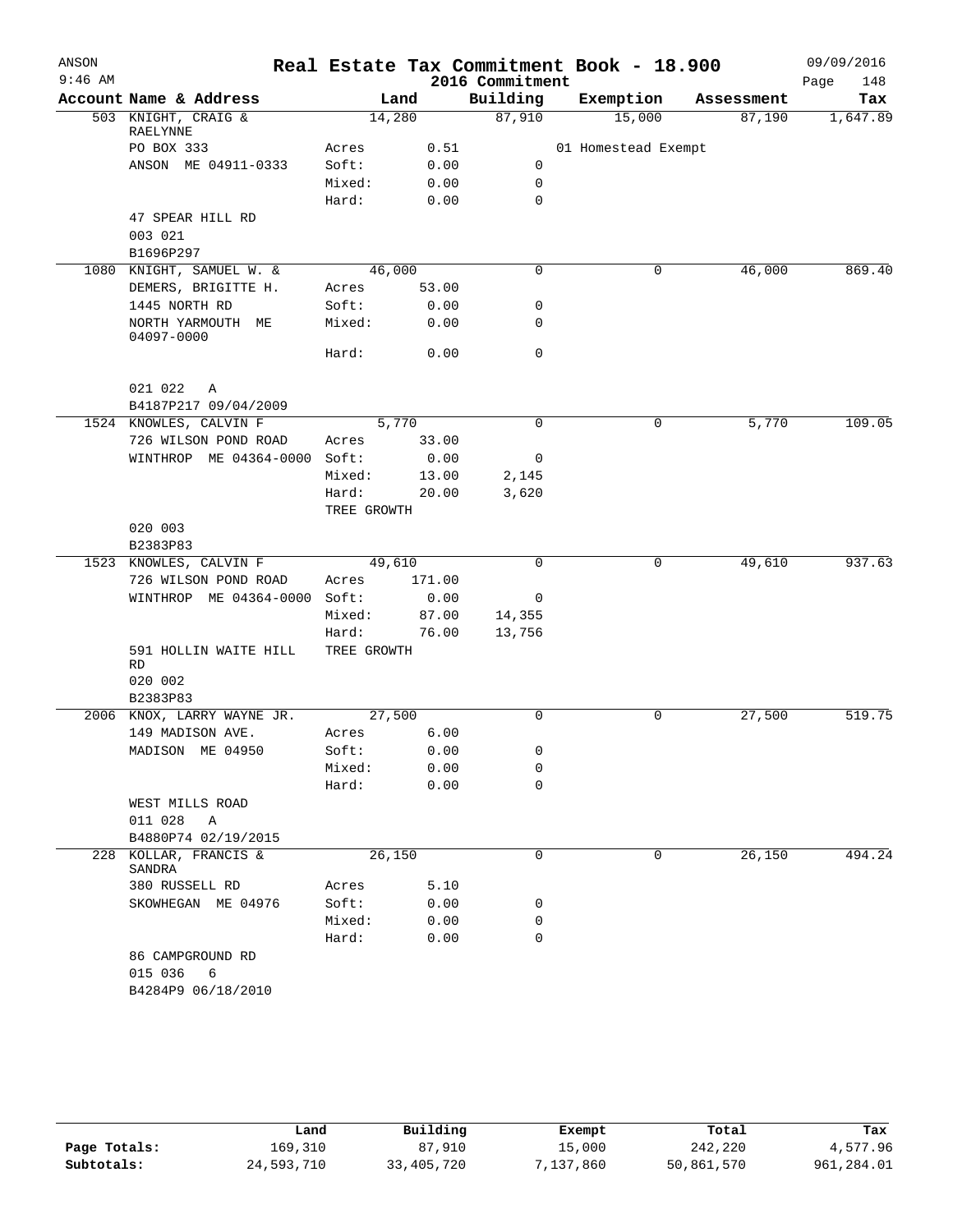| ANSON        |                                       |                |                       |                             | Real Estate Tax Commitment Book - 18.900 |            | 09/09/2016         |
|--------------|---------------------------------------|----------------|-----------------------|-----------------------------|------------------------------------------|------------|--------------------|
| $9:46$ AM    | Account Name & Address                |                | Land                  | 2016 Commitment<br>Building | Exemption                                | Assessment | 149<br>Page<br>Tax |
|              | 1441 KOVACS, IRENE                    |                | $\mathbf 0$           | 17,600                      | 15,000                                   | 2,600      | 49.14              |
|              | PO BOX 2                              |                |                       |                             | 01 Homestead Exempt                      |            |                    |
|              | NORTH ANSON ME                        |                |                       |                             |                                          |            |                    |
|              | 04958-0002                            |                |                       |                             |                                          |            |                    |
|              |                                       |                |                       |                             |                                          |            |                    |
|              | 15 EMBDEN POND RD                     |                |                       |                             |                                          |            |                    |
|              | 009 021 ON                            |                |                       |                             |                                          |            |                    |
|              | 1527 KREGER, ROBERTA M                |                | 43,900                | 0                           | 0                                        | 43,900     | 829.71             |
|              | 87 JOBS POND RD                       | Acres          | 39.80                 |                             |                                          |            |                    |
|              | PORTLAND CT 06480-1747 Soft:          |                | 0.00                  | 0                           |                                          |            |                    |
|              |                                       | Mixed:         | 0.00                  | 0                           |                                          |            |                    |
|              |                                       | Hard:          | 0.00                  | $\mathbf 0$                 |                                          |            |                    |
|              | 011 043<br>G                          |                |                       |                             |                                          |            |                    |
|              | B4352P210 12/14/2010                  |                |                       |                             |                                          |            |                    |
|              | 355 LABAGH, TODD M & LISA A           |                | 44,500                | 21,430                      | 0                                        | 65,930     | 1,246.08           |
|              | 98 HORSEBACK ROAD                     | Acres          | 25.00                 |                             |                                          |            |                    |
|              | ANSON ME 04911-0000                   | Soft:          | 0.00                  | 0                           |                                          |            |                    |
|              |                                       | Mixed:         | 0.00                  | 0                           |                                          |            |                    |
|              |                                       | Hard:          | 0.00                  | 0                           |                                          |            |                    |
|              | 98 HORSEBACK RD                       |                |                       |                             |                                          |            |                    |
|              | 015 008                               |                |                       |                             |                                          |            |                    |
|              | B3688P88 05/26/2006                   |                |                       |                             |                                          |            |                    |
|              | 1397 LAKE, LINDA MARIE                |                | 20,800                | 9,180                       | 0                                        | 29,980     | 566.62             |
|              | 12 TARBOX ST                          | Acres          | 1.53                  |                             |                                          |            |                    |
|              | BATH ME 04530-1713                    | Soft:          | 0.00                  | $\mathsf{O}$                |                                          |            |                    |
|              |                                       | Mixed:         | 0.00                  | 0                           |                                          |            |                    |
|              |                                       | Hard:          | 0.00                  | $\mathbf 0$                 |                                          |            |                    |
|              | 304 PEASE HILL RD                     |                |                       |                             |                                          |            |                    |
|              | 011 042<br>5 <sub>1</sub><br>B2781P42 |                |                       |                             |                                          |            |                    |
|              | 1201 LAKE, SHELLY L                   |                | 30, 250               | 0                           | 0                                        | 30,250     | 571.73             |
|              | 18 ROSS ROAD                          | Acres          | 40.00                 |                             |                                          |            |                    |
|              | SCARBOROUGH ME 04074                  | Soft:          | 0.00                  | 0                           |                                          |            |                    |
|              |                                       | Mixed:         | 0.00                  | 0                           |                                          |            |                    |
|              |                                       | Hard:          | 0.00                  | 0                           |                                          |            |                    |
|              |                                       |                |                       |                             |                                          |            |                    |
|              | 022 035<br>$\mathsf{C}$               |                |                       |                             |                                          |            |                    |
|              | B2645P146                             |                |                       |                             |                                          |            |                    |
|              | 292 LAKEVILLE SHORES, INC             |                | 38,920                | 0                           | 0                                        | 38,920     | 735.59             |
|              | PO BOX 95<br>WINN ME 04495            | Acres<br>Soft: | 215.00                |                             |                                          |            |                    |
|              |                                       | Mixed:         | 0.00<br>0.00          | 0<br>0                      |                                          |            |                    |
|              |                                       | Hard:          | 215.00                | 38,915                      |                                          |            |                    |
|              |                                       |                | TREE GROWTH B4968P028 |                             |                                          |            |                    |
|              | 019 046                               |                |                       |                             |                                          |            |                    |
|              | B4968P28 10/19/2015                   |                |                       |                             |                                          |            |                    |
|              | 1333 LANCASTER, LAURA R               |                | 17,270                | 18,910                      | 15,000                                   | 21,180     | 400.30             |
|              | 71 PARLIN RD                          | Acres          | 1.18                  |                             | 01 Homestead Exempt                      |            |                    |
|              | ANSON ME 04911-0000                   | Soft:          | 0.00                  | 0                           |                                          |            |                    |
|              |                                       | Mixed:         | 0.00                  | 0                           |                                          |            |                    |
|              |                                       | Hard:          | 0.00                  | 0                           |                                          |            |                    |
|              | 71 PARLIN RD                          |                |                       |                             |                                          |            |                    |
|              | 019 024<br>C                          |                |                       |                             |                                          |            |                    |
|              | B2403P63                              |                |                       |                             |                                          |            |                    |
|              |                                       |                |                       |                             |                                          |            |                    |
|              | Land                                  |                | Building              |                             | Exempt                                   | Total      | Tax                |
| Page Totals: | 195,640                               |                | 67,120                |                             | 30,000                                   | 232,760    | 4,399.17           |
| Subtotals:   | 24,789,350                            |                | 33, 472, 840          |                             | 7,167,860                                | 51,094,330 | 965,683.18         |
|              |                                       |                |                       |                             |                                          |            |                    |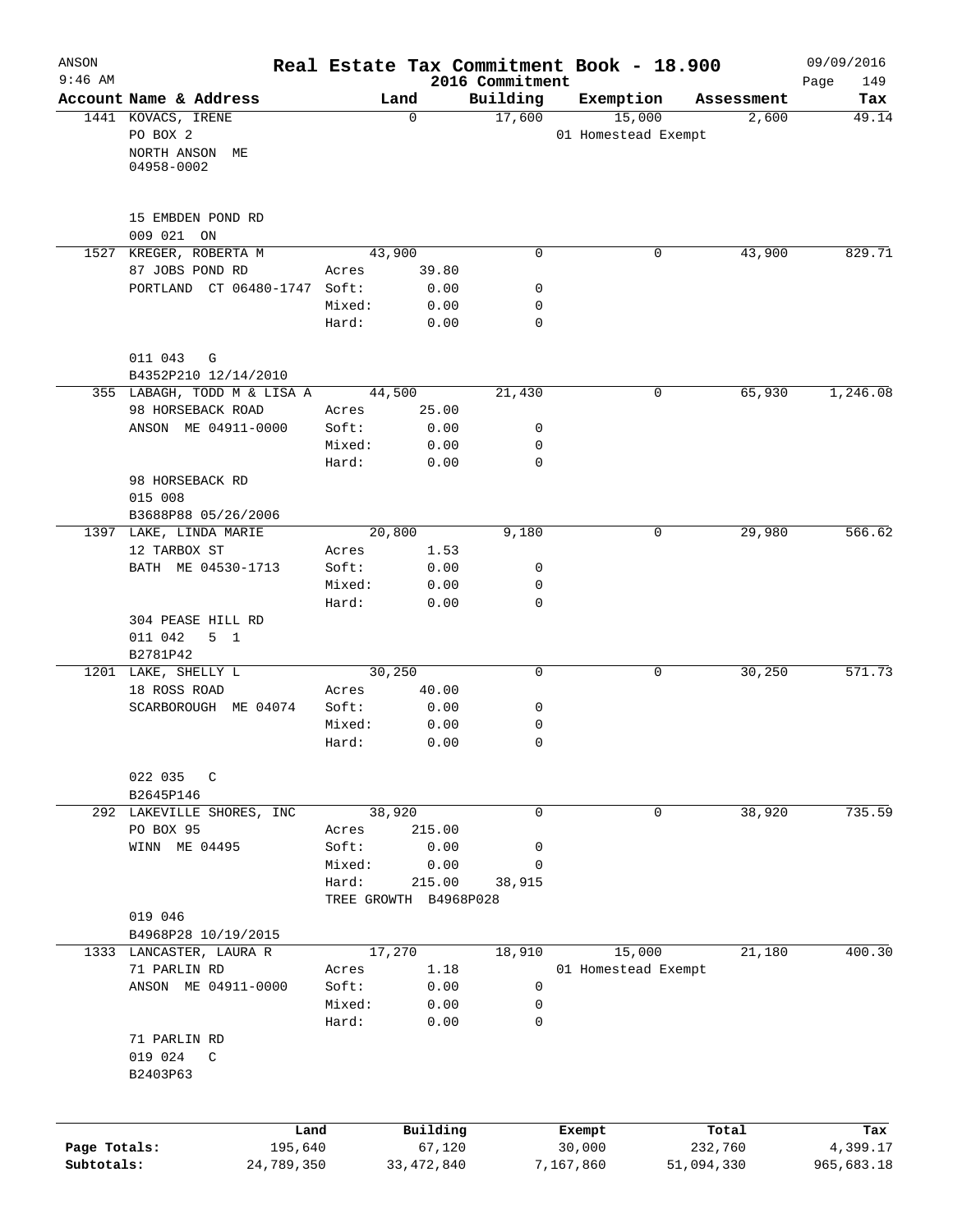| ANSON<br>$9:46$ AM |                                           |                 |              | 2016 Commitment | Real Estate Tax Commitment Book - 18.900 |            | 09/09/2016<br>150<br>Page |
|--------------------|-------------------------------------------|-----------------|--------------|-----------------|------------------------------------------|------------|---------------------------|
|                    | Account Name & Address                    |                 | Land         | Building        | Exemption                                | Assessment | Tax                       |
|                    | 664 LANDRY MERRILL, MAGEN                 |                 | 12,150       | $\Omega$        | $\Omega$                                 | 12,150     | 229.64                    |
|                    | L.<br>302 CAMPGROUND RD                   | Acres           | 1.60         |                 |                                          |            |                           |
|                    | NORTH ANSON ME                            | Soft:           | 0.00         | $\mathbf 0$     |                                          |            |                           |
|                    | 04958-0000                                |                 |              | $\mathbf 0$     |                                          |            |                           |
|                    |                                           | Mixed:<br>Hard: | 0.00<br>0.00 | $\Omega$        |                                          |            |                           |
|                    |                                           |                 |              |                 |                                          |            |                           |
|                    | 023 041<br>G                              |                 |              |                 |                                          |            |                           |
|                    | B4908P116 05/26/2015 B4115P256 03/24/2009 |                 |              |                 |                                          |            |                           |
|                    | 505 LANDRY, ARMAND E &<br>SALLY A         |                 | 31,500       | 74,240          | 15,000                                   | 90,740     | 1,714.99                  |
|                    | PO BOX 442                                | Acres           | 10.00        |                 | 01 Homestead Exempt                      |            |                           |
|                    | NORTH ANSON ME<br>04958-0442              | Soft:           | 0.00         | 0               |                                          |            |                           |
|                    |                                           | Mixed:          | 0.00         | 0               |                                          |            |                           |
|                    |                                           | Hard:           | 0.00         | $\Omega$        |                                          |            |                           |
|                    | 97 SKIDMORE RD                            |                 |              |                 |                                          |            |                           |
|                    | 023 015<br>М                              |                 |              |                 |                                          |            |                           |
|                    | B1417P158                                 |                 |              |                 |                                          |            |                           |
|                    | 924 LANDRY, CHARLES                       |                 | 0            | 9,560           | 9,560                                    | 0          | 0.00                      |
|                    | 18 PREBLE AVENUE                          |                 |              |                 | 01 Homestead Exempt                      |            |                           |
|                    | ANSON ME 04911                            |                 |              |                 |                                          |            |                           |
|                    | 16 PREBLE AVE                             |                 |              |                 |                                          |            |                           |
|                    | 003 086<br>$\, {\bf B}$<br>ON             |                 |              |                 |                                          |            |                           |
|                    | 506 LANDRY, GARY F JR                     |                 | 48,000       | 25,720          | 0                                        | 73,720     | 1,393.31                  |
|                    | 166 CAMPGROUND RD                         | Acres           | 32.00        |                 |                                          |            |                           |
|                    | NORTH ANSON ME<br>04958-0000              | Soft:           | 0.00         | 0               |                                          |            |                           |
|                    |                                           | Mixed:          | 0.00         | $\mathbf 0$     |                                          |            |                           |
|                    |                                           | Hard:           | 0.00         | $\Omega$        |                                          |            |                           |
|                    | 015 039                                   |                 |              |                 |                                          |            |                           |
|                    | B2659P69                                  |                 |              |                 |                                          |            |                           |
|                    | 88 LANDRY, GARY F JR,<br>TRUSTEE          |                 | 48,270       | 54,910          | 0                                        | 103,180    | 1,950.10                  |
|                    | IRON HORSE REALTY TRUST Acres             |                 | 32.53        |                 |                                          |            |                           |
|                    | 166 CAMPGROUND RD                         | Soft:           | 0.00         | 0               |                                          |            |                           |
|                    | NORTH ANSON ME<br>04958-0000              | Mixed:          | 0.00         | 0               |                                          |            |                           |
|                    |                                           | Hard:           | 0.00         | 0               |                                          |            |                           |
|                    | 166 CAMPGROUND RD                         |                 |              |                 |                                          |            |                           |
|                    | 015 038                                   |                 |              |                 |                                          |            |                           |
|                    | B2227P130                                 |                 |              |                 |                                          |            |                           |
|                    | 1667 LANDRY, JOSEPH                       |                 | 0            | 4,850           | 4,850                                    | 0          | 0.00                      |
|                    | 9 EMBDEN POND RD                          |                 |              |                 | 01 Homestead Exempt                      |            |                           |
|                    | NORTH ANSON ME<br>04958-0000              |                 |              |                 |                                          |            |                           |
|                    |                                           |                 |              |                 |                                          |            |                           |
|                    | 9 EMBDEN POND RD                          |                 |              |                 |                                          |            |                           |
|                    | 009 023<br>ON                             |                 |              |                 |                                          |            |                           |
|                    |                                           |                 |              |                 |                                          |            |                           |
|                    |                                           |                 |              |                 |                                          |            |                           |

|              | Land       | Building   | Exempt    | Total        | Tax        |
|--------------|------------|------------|-----------|--------------|------------|
| Page Totals: | 139,920    | 169,280    | 29,410    | 279,790      | 5,288.04   |
| Subtotals:   | 24,929,270 | 33,642,120 | 7,197,270 | 51, 374, 120 | 970,971.22 |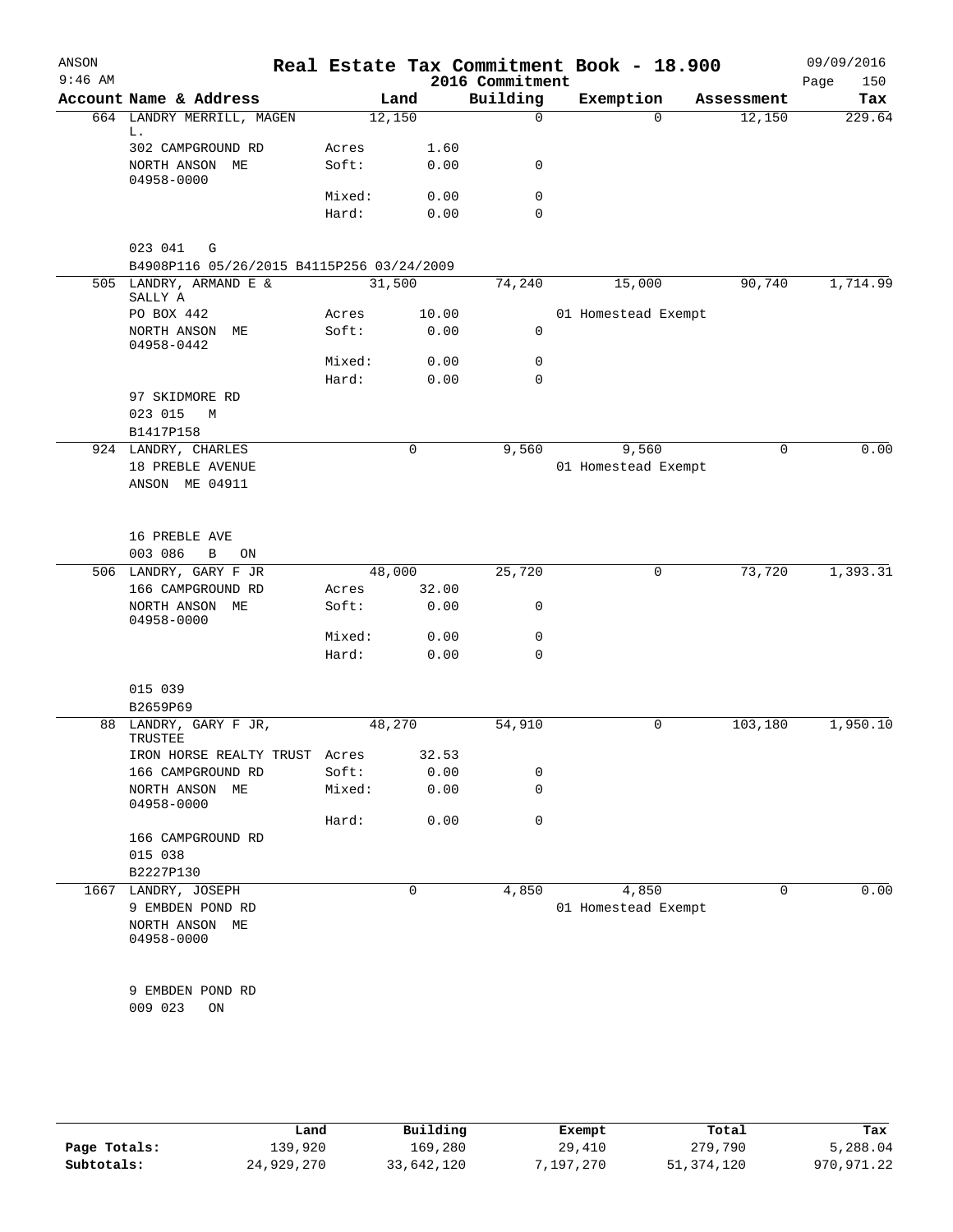| ANSON     |                                                      |            |       |                 | Real Estate Tax Commitment Book - 18.900 |            | 09/09/2016  |
|-----------|------------------------------------------------------|------------|-------|-----------------|------------------------------------------|------------|-------------|
| $9:46$ AM |                                                      |            |       | 2016 Commitment |                                          |            | Page<br>151 |
|           | Account Name & Address                               |            | Land  | Building        | Exemption                                | Assessment | Tax         |
|           | 660 LANDRY, MAGEN L.                                 | 17,550     |       | 43,780          | 15,000                                   | 46,330     | 875.64      |
|           | 302 CAMPGROUND RD                                    | Acres      | 0.77  |                 | 01 Homestead Exempt                      |            |             |
|           | NORTH ANSON ME<br>04958-0000                         | Soft:      | 0.00  | 0               |                                          |            |             |
|           |                                                      | Mixed:     | 0.00  | $\mathbf 0$     |                                          |            |             |
|           |                                                      | Hard:      | 0.00  | 0               |                                          |            |             |
|           | 302 CAMPGROUND RD                                    |            |       |                 |                                          |            |             |
|           | 015 043<br>D<br>B3720P214 08/04/2006                 |            |       |                 |                                          |            |             |
|           | 1471 LANE, AARON M. & TAMARA<br>Α.                   | 19,750     |       | 31,080          | 0                                        | 50,830     | 960.69      |
|           | 42 CAMPGROUND RD                                     | Acres      | 3.50  |                 |                                          |            |             |
|           | NORTH ANSON ME<br>04958-7108                         | Soft:      | 0.00  | 0               |                                          |            |             |
|           |                                                      | Mixed:     | 0.00  | 0               |                                          |            |             |
|           |                                                      | Hard:      | 0.00  | 0               |                                          |            |             |
|           | 42 CAMPGROUND RD<br>015 036<br>-2                    |            |       |                 |                                          |            |             |
|           | B4387P242 04/26/2011                                 |            |       |                 |                                          |            |             |
|           | 1043 LANE, BRANDON A.                                | 22,220     |       | 53,880          | 15,000                                   | 61,100     | 1,154.79    |
|           | 627 VALLEY RD                                        | Acres      | 2.48  |                 | 01 Homestead Exempt                      |            |             |
|           | ANSON ME 04911-0000                                  | Soft:      | 0.00  | 0               |                                          |            |             |
|           |                                                      | Mixed:     | 0.00  | 0               |                                          |            |             |
|           |                                                      | Hard:      | 0.00  | $\mathbf 0$     |                                          |            |             |
|           | 627 VALLEY RD                                        |            |       |                 |                                          |            |             |
|           | 019 014 A                                            |            |       |                 |                                          |            |             |
|           | B4383P136 04/06/2011                                 |            |       |                 |                                          |            |             |
|           | 1895 LANE, CHARLOTTE WHITNEY<br>& WEBBER, TONY ALLEN | 19,180     |       | 73,330          | 0                                        | 92,510     | 1,748.44    |
|           | 1336 INDUSTRY ROAD                                   | Acres      | 0.92  |                 |                                          |            |             |
|           | INDUSTRY ME 04938-0000 Soft:                         |            | 0.00  | 0               |                                          |            |             |
|           |                                                      | Mixed:     | 0.00  | 0               |                                          |            |             |
|           |                                                      | Hard:      | 0.00  | 0               |                                          |            |             |
|           | 97 MERRY RD                                          | B4955P0249 | JТ    |                 |                                          |            |             |
|           | 014 049<br>Α                                         |            |       |                 |                                          |            |             |
|           | B4955P249 09/16/2015                                 |            |       |                 |                                          |            |             |
|           | 1536 LANE, FLOYD A                                   | 20,600     |       | 71,200          | 15,000                                   | 76,800     | 1,451.52    |
|           | 655 VALLEY RD                                        | Acres      | 1.40  |                 | 01 Homestead Exempt                      |            |             |
|           | ANSON ME 04911-0000                                  | Soft:      | 0.00  | 0               |                                          |            |             |
|           |                                                      | Mixed:     | 0.00  | 0               |                                          |            |             |
|           |                                                      | Hard:      | 0.00  | 0               |                                          |            |             |
|           | 655 VALLEY RD<br>019 014<br>1                        |            |       |                 |                                          |            |             |
| 440       | LANE, FLOYD A. & TAMARA                              | 35,750     |       | 0               | 0                                        | 35,750     | 675.68      |
|           | Α.                                                   |            |       |                 |                                          |            |             |
|           | 655 VALLEY RD                                        | Acres      | 27.50 |                 |                                          |            |             |
|           | ANSON ME 04911-0000                                  | Soft:      | 0.00  | 0               |                                          |            |             |
|           |                                                      | Mixed:     | 0.00  | 0               |                                          |            |             |
|           |                                                      | Hard:      | 0.00  | 0               |                                          |            |             |
|           | 019 014                                              |            |       |                 |                                          |            |             |
|           | B4383P134 04/06/2011                                 |            |       |                 |                                          |            |             |
|           |                                                      |            |       |                 |                                          |            |             |

|              | Land       | Building   | Exempt    | Total      | Tax        |
|--------------|------------|------------|-----------|------------|------------|
| Page Totals: | 135,050    | 273,270    | 45,000    | 363,320    | 6,866.76   |
| Subtotals:   | 25,064,320 | 33,915,390 | 7,242,270 | 51,737,440 | 977,837.98 |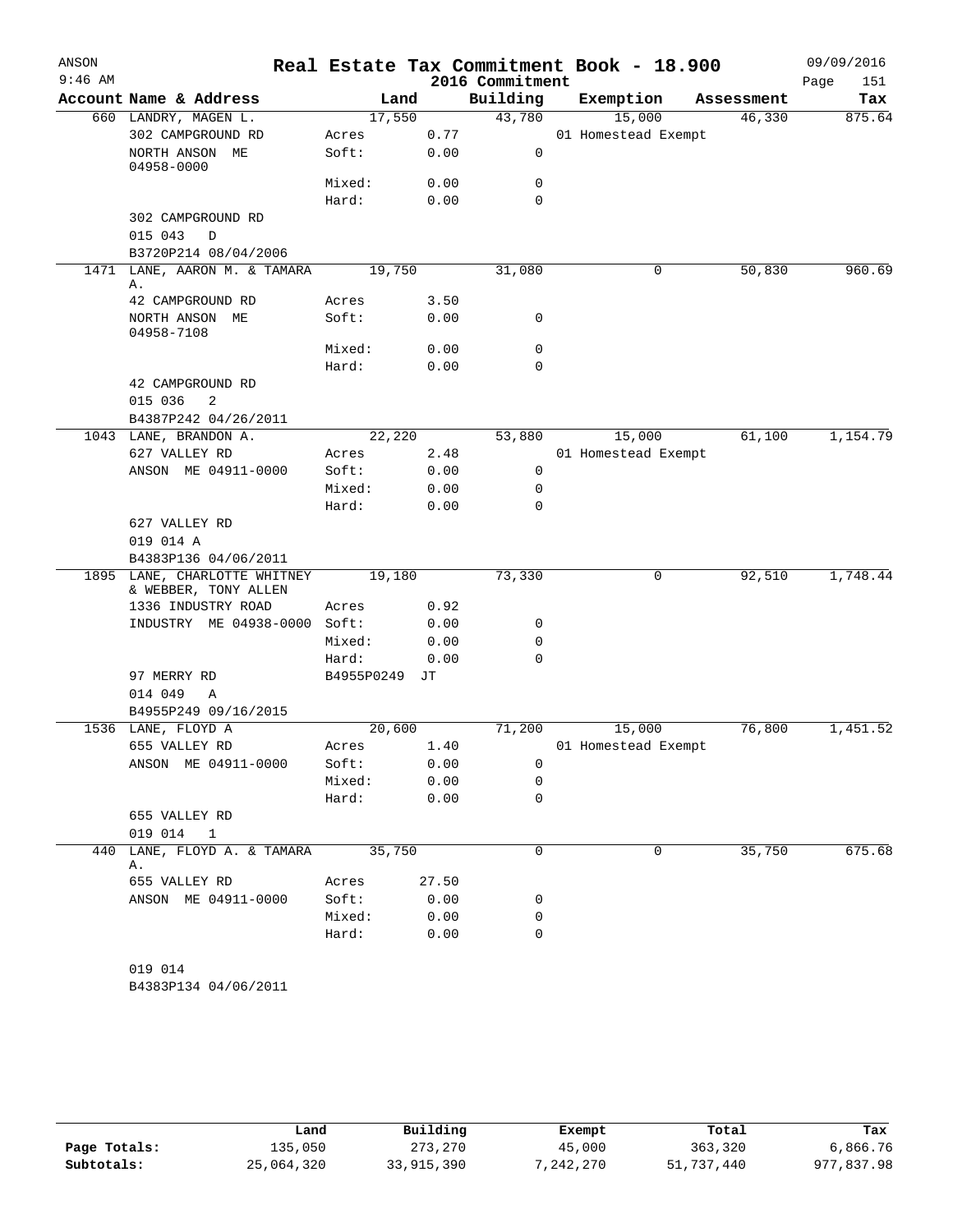| ANSON     |                                     |                 |      |                 | Real Estate Tax Commitment Book - 18.900 |            | 09/09/2016  |
|-----------|-------------------------------------|-----------------|------|-----------------|------------------------------------------|------------|-------------|
| $9:46$ AM |                                     |                 |      | 2016 Commitment |                                          |            | 152<br>Page |
|           | Account Name & Address              | Land            |      | Building        | Exemption                                | Assessment | Tax         |
|           | 1542 LANE, LAUREL A, TRUSTEE        | 10,000          |      | 83,010          | $\Omega$                                 | 93,010     | 1,757.89    |
|           | 84 DUNSTER LN                       | Acres           | 0.25 |                 |                                          |            |             |
|           | WINCHESTER MA<br>01890-3636         | Soft:           | 0.00 | 0               |                                          |            |             |
|           |                                     | Mixed:          | 0.00 | $\mathbf 0$     |                                          |            |             |
|           |                                     | Hard:           | 0.00 | $\Omega$        |                                          |            |             |
|           | 3 SECOND ST                         |                 |      |                 |                                          |            |             |
|           | 001 068                             |                 |      |                 |                                          |            |             |
|           | B3514P14 07/07/2005                 |                 |      |                 |                                          |            |             |
|           | 414 LANE, LAUREL A, TRUSTEE         | 24,010          |      | 50,880          | 0                                        | 74,890     | 1,415.42    |
|           | 84 DUNSTER LN                       | Acres           | 3.67 |                 |                                          |            |             |
|           | WINCHESTER MA<br>01890-0000         | Soft:           | 0.00 | 0               |                                          |            |             |
|           |                                     | Mixed:          | 0.00 | 0               |                                          |            |             |
|           |                                     | Hard:           | 0.00 | $\mathbf 0$     |                                          |            |             |
|           | 77 PREBLE AVE                       |                 |      |                 |                                          |            |             |
|           | 004 005                             |                 |      |                 |                                          |            |             |
|           | B3522P25 07/22/2005                 |                 |      |                 |                                          |            |             |
|           | 1295 LANE, SHANE                    | 24,700          |      | 34,540          | 0                                        | 59,240     | 1,119.64    |
|           | 76 RIVERSIDE ST                     | Acres           | 8.20 |                 |                                          |            |             |
|           | KINGFIELD ME<br>04947-0000          | Soft:           | 0.00 | 0               |                                          |            |             |
|           |                                     | Mixed:          | 0.00 | $\mathbf 0$     |                                          |            |             |
|           |                                     | Hard:           | 0.00 | 0               |                                          |            |             |
|           | 297 NEW PORTLAND RD<br>023 039<br>A |                 |      |                 |                                          |            |             |
|           | B4745P266 12/18/2013                |                 |      |                 |                                          |            |             |
|           | 508 LANEY, JAMES P                  | 8,250           |      | 33,460          | 15,000                                   | 26,710     | 504.82      |
|           | 451 NORTH AVE                       | Acres           | 0.17 |                 | 01 Homestead Exempt                      |            |             |
|           | SKOWHEGAN ME 04976                  | Soft:           | 0.00 | 0               |                                          |            |             |
|           |                                     | Mixed:          | 0.00 | 0               |                                          |            |             |
|           |                                     | Hard:           | 0.00 | 0               |                                          |            |             |
|           | 22 HIGHLAND AVE                     |                 |      |                 |                                          |            |             |
|           | 003 042                             |                 |      |                 |                                          |            |             |
|           | B2493P215                           |                 |      |                 |                                          |            |             |
|           | 509 LANEY, JAMES P                  | 8,940           |      | $\mathbf 0$     | 0                                        | 8,940      | 168.97      |
|           | 451 NORTH AVE                       | Acres           | 0.20 |                 |                                          |            |             |
|           | SKOWHEGAN ME 04976                  | Soft:<br>Mixed: | 0.00 | 0               |                                          |            |             |
|           |                                     |                 | 0.00 | 0<br>0          |                                          |            |             |
|           | 19 HIGHLAND AVE                     | Hard:           | 0.00 |                 |                                          |            |             |
|           | 003 038 B                           |                 |      |                 |                                          |            |             |
|           | B2493P215                           |                 |      |                 |                                          |            |             |
|           | 805 LANEY, JAMES P                  | 6,930           |      | 12,600          | 0                                        | 19,530     | 369.12      |
|           | 451 NORTH AVE                       | Acres           | 0.12 |                 |                                          |            |             |
|           | SKOWHEGAN ME 04976                  | Soft:           | 0.00 | 0               |                                          |            |             |
|           |                                     | Mixed:          | 0.00 | 0               |                                          |            |             |
|           |                                     | Hard:           | 0.00 | 0               |                                          |            |             |
|           | 17 HIGHLAND AVE                     |                 |      |                 |                                          |            |             |
|           | 003 038 A                           |                 |      |                 |                                          |            |             |
|           | B2493P215                           |                 |      |                 |                                          |            |             |
|           |                                     |                 |      |                 |                                          |            |             |

|              | Land         | Building   | Exempt    | Total      | Tax         |
|--------------|--------------|------------|-----------|------------|-------------|
| Page Totals: | 82,830       | 214,490    | 15,000    | 282,320    | 5,335.86    |
| Subtotals:   | 25, 147, 150 | 34,129,880 | 7,257,270 | 52,019,760 | 983, 173.84 |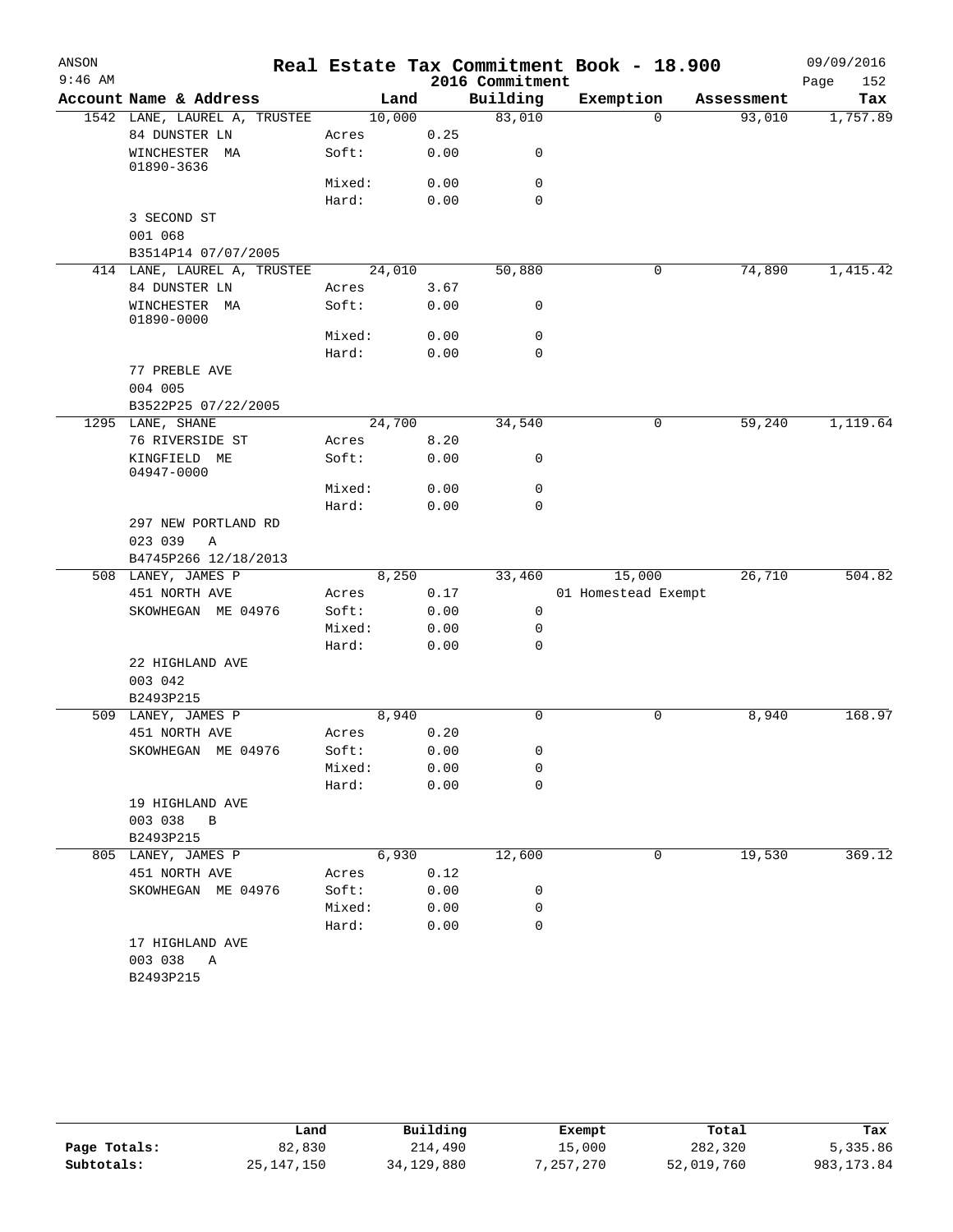| ANSON     |                                      |                 |              |                             | Real Estate Tax Commitment Book - 18.900 |            | 09/09/2016         |
|-----------|--------------------------------------|-----------------|--------------|-----------------------------|------------------------------------------|------------|--------------------|
| $9:46$ AM | Account Name & Address               | Land            |              | 2016 Commitment<br>Building | Exemption                                | Assessment | Page<br>153<br>Tax |
|           | 1947 LANEY, RYAN W. & NONA           | 15,490          |              | 57,740                      | 15,000                                   | 58,230     | 1,100.55           |
|           | В.                                   |                 |              |                             |                                          |            |                    |
|           | PO BOX 431                           | Acres           | 0.60         |                             | 01 Homestead Exempt                      |            |                    |
|           | NORTH ANSON ME 04958                 | Soft:           | 0.00         | 0                           |                                          |            |                    |
|           |                                      | Mixed:          | 0.00         | $\mathbf 0$                 |                                          |            |                    |
|           |                                      | Hard:           | 0.00         | $\mathbf 0$                 |                                          |            |                    |
|           | 107 NEW PORTLAND RD                  |                 |              |                             |                                          |            |                    |
|           | 018 042<br>Α                         |                 |              |                             |                                          |            |                    |
|           | B3589P156 11/02/2005                 |                 |              |                             |                                          |            |                    |
|           | 1538 LANGSTON, GLYNN W & ANN<br>М    | 17,250          |              | 0                           | 0                                        | 17,250     | 326.02             |
|           | 3805 MILLS ST                        | Acres           | 4.50         |                             |                                          |            |                    |
|           | CARENCRO LA 70520-0000 Soft:         |                 | 0.00         | 0                           |                                          |            |                    |
|           |                                      | Mixed:          | 0.00         | 0                           |                                          |            |                    |
|           |                                      | Hard:           | 0.00         | 0                           |                                          |            |                    |
|           |                                      |                 |              |                             |                                          |            |                    |
|           | 013 011<br>B                         |                 |              |                             |                                          |            |                    |
|           | B900P782                             |                 |              |                             |                                          |            |                    |
|           | 502 LAPOINTE, CHRISTINA M.           | 23,000          |              | 74,680                      | 0                                        | 97,680     | 1,846.15           |
|           | 23 MUTTON HILL ROAD                  | Acres           | 3.00         |                             |                                          |            |                    |
|           | ANSON ME 04911                       | Soft:           | 0.00         | 0                           |                                          |            |                    |
|           |                                      | Mixed:          | 0.00         | 0                           |                                          |            |                    |
|           |                                      | Hard:           | 0.00         | 0                           |                                          |            |                    |
|           | 23 MUTTON HILL RD                    |                 |              |                             |                                          |            |                    |
|           | 015 027<br>B                         |                 |              |                             |                                          |            |                    |
|           | B4726P232 10/28/2013                 |                 |              |                             |                                          |            |                    |
|           | 510 LAPOINTE, CHRISTINA M.           | 1,310           |              | 3,780                       | 0                                        | 5,090      | 96.20              |
|           | 23 MUTTON HILL ROAD                  | Acres           | 0.87         |                             |                                          |            |                    |
|           | ANSON ME 04911                       | Soft:           | 0.00         | 0                           |                                          |            |                    |
|           |                                      | Mixed:<br>Hard: | 0.00<br>0.00 | 0<br>$\mathbf 0$            |                                          |            |                    |
|           |                                      |                 |              |                             |                                          |            |                    |
|           | 015 024<br>Α                         |                 |              |                             |                                          |            |                    |
|           | B4726P232 10/28/2013                 |                 |              |                             |                                          |            |                    |
|           | 1092 LARLEE, HAL J. & ANGELA         | 36,800          |              | 69,450                      | 15,000                                   | 91,250     | 1,724.63           |
|           | Ε.                                   |                 |              |                             |                                          |            |                    |
|           | PO BOX 243                           | Acres           | 15.30        |                             | 01 Homestead Exempt                      |            |                    |
|           | NORTH ANSON ME<br>04958-0243         | Soft:           | 0.00         | 0                           |                                          |            |                    |
|           |                                      | Mixed:          | 0.00         | 0                           |                                          |            |                    |
|           |                                      | Hard:           | 0.00         | $\mathbf 0$                 |                                          |            |                    |
|           | 186 FAHI POND RD                     |                 |              |                             |                                          |            |                    |
|           | 023 009                              |                 |              |                             |                                          |            |                    |
|           | B4431P169 08/19/2011                 |                 |              |                             |                                          |            |                    |
|           | 1547 LASLOW, SHEILA A &<br>CATHY M & | 11,830          |              | 40,980                      | 15,000                                   | 37,810     | 714.61             |
|           | LASLOW, MICHAEL L                    | Acres           | 0.35         |                             | 01 Homestead Exempt                      |            |                    |
|           | 35 SPEAR HILL ROAD                   | Soft:           | 0.00         | 0                           |                                          |            |                    |
|           | ANSON ME 04911-0554                  | Mixed:          | 0.00         | 0                           |                                          |            |                    |
|           |                                      | Hard:           | 0.00         | 0                           |                                          |            |                    |
|           | 35 SPEAR HILL RD                     |                 |              |                             |                                          |            |                    |
|           | 003 022                              |                 |              |                             |                                          |            |                    |
|           | B1627P12                             |                 |              |                             |                                          |            |                    |
|           |                                      |                 |              |                             |                                          |            |                    |

|              | Land         | Building     | Exempt    | Total      | Tax        |
|--------------|--------------|--------------|-----------|------------|------------|
| Page Totals: | 105,680      | 246,630      | 45,000    | 307,310    | 5,808.16   |
| Subtotals:   | 25, 252, 830 | 34, 376, 510 | 7,302,270 | 52,327,070 | 988,982.00 |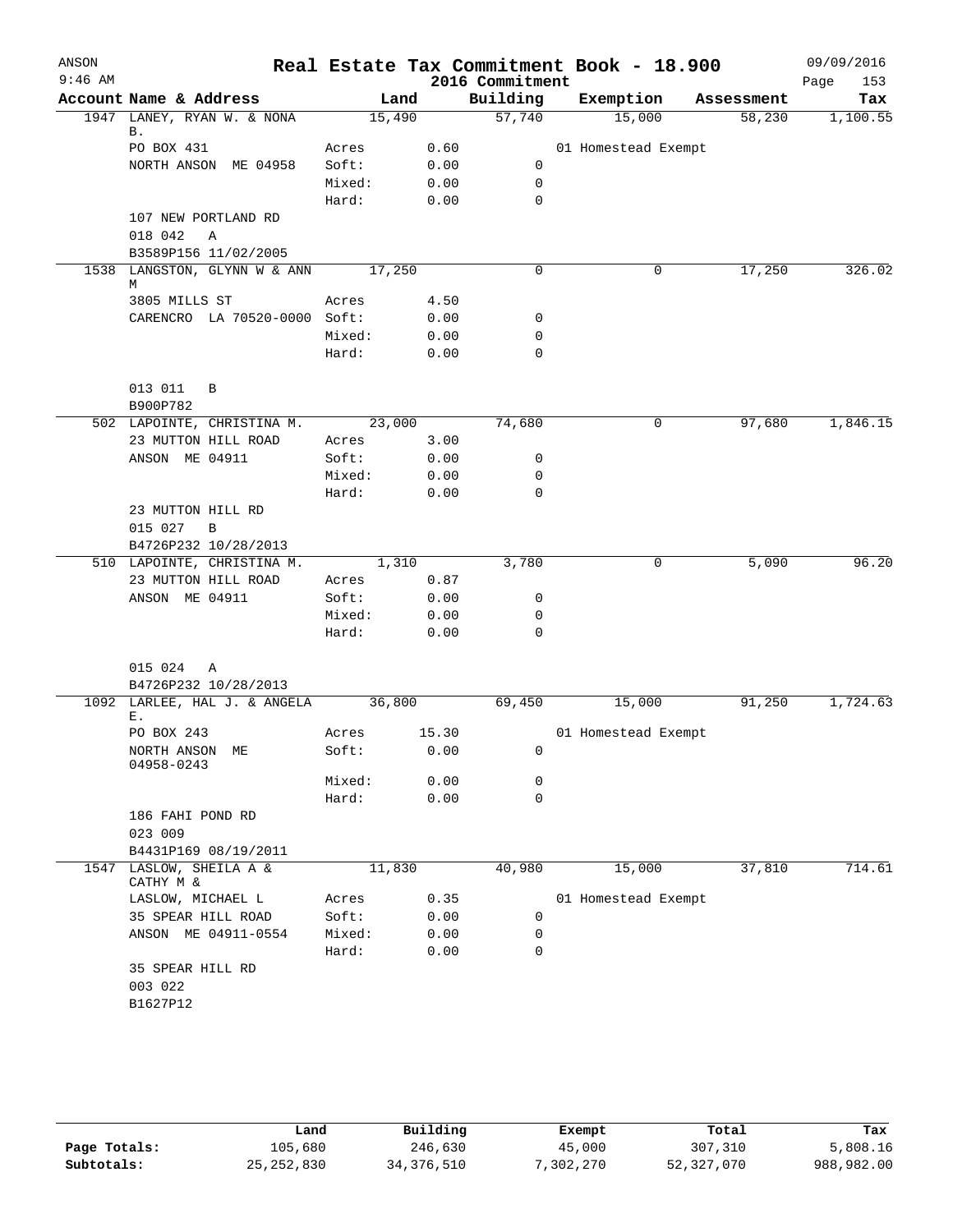| ANSON<br>$9:46$ AM |                                            |                      |        | 2016 Commitment | Real Estate Tax Commitment Book - 18.900 |            | 09/09/2016<br>154 |
|--------------------|--------------------------------------------|----------------------|--------|-----------------|------------------------------------------|------------|-------------------|
|                    | Account Name & Address                     |                      | Land   | Building        | Exemption                                | Assessment | Page<br>Tax       |
|                    | 1772 LATHAM, BONITA M.                     |                      | 17,680 | 135,210         | 15,000                                   | 137,890    | 2,606.12          |
|                    | PO BOX 86                                  | Acres                | 0.50   |                 | 01 Homestead Exempt                      |            |                   |
|                    | NORTH ANSON ME<br>04958-0000               | Soft:                | 0.00   | $\mathsf{O}$    |                                          |            |                   |
|                    |                                            | Mixed:               | 0.00   | 0               |                                          |            |                   |
|                    |                                            | Hard:                | 0.00   | $\Omega$        |                                          |            |                   |
|                    | 1 WINTER ST<br>006 016                     |                      |        |                 |                                          |            |                   |
|                    | B3747P258 09/18/2006 B2265P138             |                      |        |                 |                                          |            |                   |
|                    | 932 LATHROP, THEODORE S. &                 |                      | 28,200 | 69,960          | 0                                        | 98,160     | 1,855.22          |
|                    | BUCKLAND, LISA A.                          | Acres                | 6.70   |                 |                                          |            |                   |
|                    | 158 Skidmore Rd                            | Soft:                | 0.00   | 0               |                                          |            |                   |
|                    | North Anson ME<br>04958-0000               | Mixed:               | 0.00   | 0               |                                          |            |                   |
|                    |                                            | Hard:                | 0.00   | $\mathbf 0$     |                                          |            |                   |
|                    | 158 SKIDMORE RD<br>023 015<br>$\mathbb{L}$ |                      |        |                 |                                          |            |                   |
|                    | B3533P298 08/08/2005                       |                      |        |                 |                                          |            |                   |
|                    | 568 LATOUCHE, CHRISAUNDRA L                | 33,990               |        | 4,280           | 0                                        | 38,270     | 723.30            |
|                    | 174 BARTON HILL RD                         | Acres                | 140.00 |                 |                                          |            |                   |
|                    | ANSON ME 04911-3425                        | Soft:                | 0.00   | 0               |                                          |            |                   |
|                    |                                            | Mixed:               | 0.00   | 0               |                                          |            |                   |
|                    |                                            | Hard:                | 138.40 | 25,050          |                                          |            |                   |
|                    | BARTON HILL RD                             | TREE GROWTH          |        |                 |                                          |            |                   |
|                    | 013 006<br>B                               |                      |        |                 |                                          |            |                   |
|                    | B2726P64                                   |                      |        |                 |                                          |            |                   |
| 1983               | LATOUCHE, CHRISAUNDRA<br>L. &              |                      | 23,420 | 75,350          | 15,000                                   | 83,770     | 1,583.25          |
|                    | ROBBINS, CAROL L.                          | Acres                | 15.00  |                 | 01 Homestead Exempt                      |            |                   |
|                    | 174 BARTON HILL RD                         | Soft:                | 0.00   | 0               |                                          |            |                   |
|                    | ANSON ME 04911-3425                        | Mixed:               | 0.00   | 0               |                                          |            |                   |
|                    |                                            | Hard:<br>TREE GROWTH | 13.60  | 2,462           |                                          |            |                   |
|                    | 174 BARTON HILL RD<br>013 006<br>$B-1$     |                      |        |                 |                                          |            |                   |
|                    | B3755P238 10/02/2006                       |                      |        |                 |                                          |            |                   |
|                    | 644 LATOUCHE, RODNEY P &<br>NABELLA E      | 33,500               |        | 0               | 0                                        | 33,500     | 633.15            |
|                    | 170 COVENTRY RD                            | Acres                | 15.00  |                 |                                          |            |                   |
|                    | MANSFIELD CENTER CT<br>06250-0000          | Soft:                | 0.00   | 0               |                                          |            |                   |
|                    |                                            | Mixed:               | 0.00   | 0               |                                          |            |                   |
|                    |                                            | Hard:                | 0.00   | 0               |                                          |            |                   |
|                    | 688 PEASE HILL RD                          |                      |        |                 |                                          |            |                   |
|                    | 012 012                                    |                      |        |                 |                                          |            |                   |
|                    | B4089P323 01/19/2009                       |                      |        |                 |                                          |            |                   |
|                    | 262 LATTIN, JASON B.,                      |                      | 9,490  | 64,520          | 0                                        | 74,010     | 1,398.79          |
|                    | TRUSTEE<br>627 NEW PORTLAND HILL<br>RD     | Acres                | 0.10   |                 |                                          |            |                   |
|                    | NORTH NEW PORTLAND ME<br>04961-0000        | Soft:                | 0.00   | 0               |                                          |            |                   |
|                    |                                            | Mixed:               | 0.00   | 0               |                                          |            |                   |
|                    |                                            | Hard:                | 0.00   | 0               |                                          |            |                   |
|                    | 19 NORTH MAIN ST<br>006 024                |                      |        |                 |                                          |            |                   |
|                    | B4380P85 02/28/2011                        |                      |        |                 |                                          |            |                   |
|                    |                                            |                      |        |                 |                                          |            |                   |
|                    |                                            |                      |        |                 |                                          |            |                   |

|              | Land       | Building   | Exempt    | Total      | Tax        |
|--------------|------------|------------|-----------|------------|------------|
| Page Totals: | 146,280    | 349,320    | 30,000    | 465,600    | 8,799.83   |
| Subtotals:   | 25,399,110 | 34,725,830 | 7,332,270 | 52,792,670 | 997,781.83 |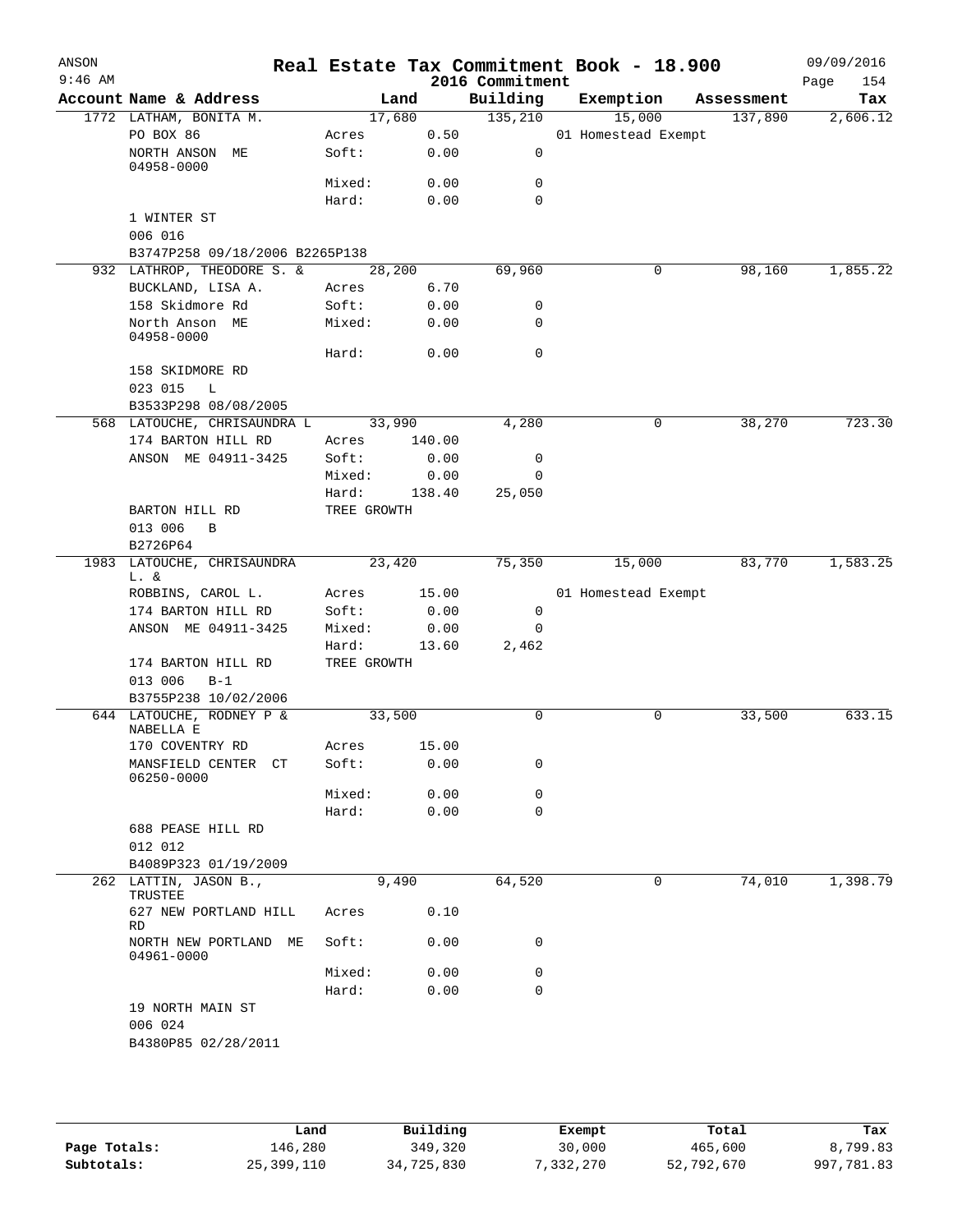| ANSON<br>$9:46$ AM |                                           |                 |              | 2016 Commitment   | Real Estate Tax Commitment Book - 18.900 |            | 09/09/2016<br>Page | 155      |
|--------------------|-------------------------------------------|-----------------|--------------|-------------------|------------------------------------------|------------|--------------------|----------|
|                    | Account Name & Address                    |                 | Land         | Building          | Exemption                                | Assessment |                    | Tax      |
|                    | 1004 LATTIN, NATHAN                       | 34,500          |              | 197,100           | 15,000                                   | 216,600    |                    | 4,093.74 |
|                    | 602 NEW PORTLAND HILL<br>RD               | Acres           | 13.00        |                   | 01 Homestead Exempt                      |            |                    |          |
|                    | NEW PORTLAND ME<br>04961-0000             | Soft:           | 0.00         | 0                 |                                          |            |                    |          |
|                    |                                           | Mixed:          | 0.00         | 0                 |                                          |            |                    |          |
|                    |                                           | Hard:           | 0.00         | $\mathbf 0$       |                                          |            |                    |          |
|                    | 379 CARRABASSETT RD                       |                 |              |                   |                                          |            |                    |          |
|                    | 022 032<br>B3923P138 10/10/2007           |                 |              |                   |                                          |            |                    |          |
|                    | 1734 LAWRENCE, CHRISTOPHER P              |                 | 28,050       | 15,300            | 15,000                                   | 28,350     |                    | 535.82   |
|                    | 133B SKIDMORE RD                          | Acres           | 3.70         |                   | 01 Homestead Exempt                      |            |                    |          |
|                    | NORTH ANSON ME<br>04958-0000              | Soft:           | 0.00         | 0                 |                                          |            |                    |          |
|                    |                                           | Mixed:          | 0.00         | 0                 |                                          |            |                    |          |
|                    |                                           | Hard:           | 0.00         | 0                 |                                          |            |                    |          |
|                    | 133 B SKIDMORE RD<br>023 015<br>I 1       |                 |              |                   |                                          |            |                    |          |
|                    | B2710P201                                 |                 |              |                   |                                          |            |                    |          |
|                    | 326 LAWRENCE, GORDON                      |                 | 26,270       | 5,840             | 0                                        | 32,110     |                    | 606.88   |
|                    | 498 MEADOW RD                             | Acres           | 5.18         |                   |                                          |            |                    |          |
|                    | TOPSHAM ME 04086-0000                     | Soft:           | 0.00         | 0                 |                                          |            |                    |          |
|                    |                                           | Mixed:          | 0.00         | 0                 |                                          |            |                    |          |
|                    |                                           | Hard:           | 0.00         | $\mathbf 0$       |                                          |            |                    |          |
|                    | 019 022<br>$\overline{\phantom{a}}^2$     |                 |              |                   |                                          |            |                    |          |
|                    | B4700P8 08/12/2013                        |                 |              |                   |                                          |            |                    |          |
|                    | 1212 LEACH, TRAVIS C &                    |                 | 18,550       | 40,920            | 15,000                                   | 44,470     |                    | 840.48   |
|                    | JENNIFER A                                |                 |              |                   |                                          |            |                    |          |
|                    | PO BOX 485                                | Acres           | 0.86         |                   | 01 Homestead Exempt                      |            |                    |          |
|                    | ANSON ME 04911-0485                       | Soft:<br>Mixed: | 0.00         | $\mathsf{O}$<br>0 |                                          |            |                    |          |
|                    |                                           | Hard:           | 0.00<br>0.00 | $\mathbf 0$       |                                          |            |                    |          |
|                    | 58 HILLTOP RD                             |                 |              |                   |                                          |            |                    |          |
|                    | 010 036<br>E                              |                 |              |                   |                                          |            |                    |          |
|                    | B2453P319                                 |                 |              |                   |                                          |            |                    |          |
|                    | 520 LEBEAU, GERARD H &                    | 20,750          |              | 88,560            | 15,000                                   | 94,310     |                    | 1,782.46 |
|                    | LINDA L                                   |                 |              |                   |                                          |            |                    |          |
|                    | PO BOX 98                                 | Acres           | 1.50         |                   | 01 Homestead Exempt                      |            |                    |          |
|                    | NORTH ANSON ME<br>04958-0098              | Soft:           | 0.00         | 0                 |                                          |            |                    |          |
|                    |                                           | Mixed:          | 0.00         | 0                 |                                          |            |                    |          |
|                    |                                           | Hard:           | 0.00         | 0                 |                                          |            |                    |          |
|                    | 663 RIVER RD                              |                 |              |                   |                                          |            |                    |          |
|                    | 016 017 A                                 |                 |              |                   |                                          |            |                    |          |
|                    | B1734P77 10/30/1991<br>522 LEBEAU, MARK R | 20,000          |              | 79,280            | 15,000                                   | 84,280     |                    | 1,592.89 |
|                    | PO BOX 144                                | Acres           | 1.00         |                   | 01 Homestead Exempt                      |            |                    |          |
|                    | NORTH ANSON ME<br>04958-0144              | Soft:           | 0.00         | 0                 |                                          |            |                    |          |
|                    |                                           | Mixed:          | 0.00         | 0                 |                                          |            |                    |          |
|                    |                                           | Hard:           | 0.00         | $\mathbf 0$       |                                          |            |                    |          |
|                    | 179 EMBDEN POND RD<br>C                   |                 |              |                   |                                          |            |                    |          |
|                    | 023 019<br>B1642P93                       |                 |              |                   |                                          |            |                    |          |
|                    |                                           |                 |              |                   |                                          |            |                    |          |

|              | Land       | Building     | Exempt    | Total      | Tax          |
|--------------|------------|--------------|-----------|------------|--------------|
| Page Totals: | 148,120    | 427,000      | 75,000    | 500,120    | 9,452.27     |
| Subtotals:   | 25,547,230 | 35, 152, 830 | 7,407,270 | 53,292,790 | 1,007,234.10 |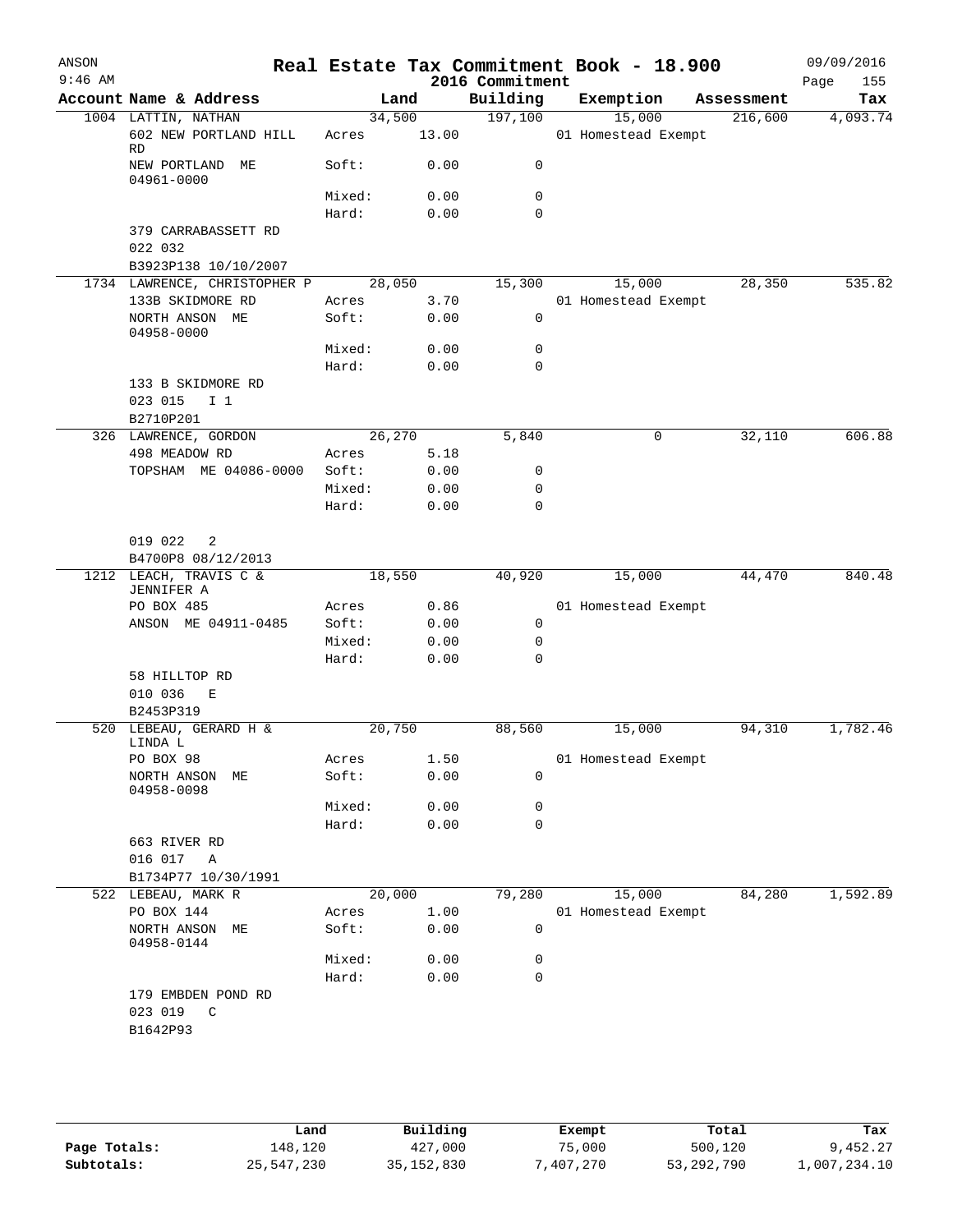| ANSON     |                                     |        |       |                             | Real Estate Tax Commitment Book - 18.900 |            | 09/09/2016         |
|-----------|-------------------------------------|--------|-------|-----------------------------|------------------------------------------|------------|--------------------|
| $9:46$ AM | Account Name & Address              |        | Land  | 2016 Commitment<br>Building | Exemption                                | Assessment | Page<br>156<br>Tax |
|           | 798 LEEK, JAMES R. & SABRE          | 63,500 |       | 35,000                      | $\Omega$                                 | 98,500     | 1,861.65           |
|           | М.                                  |        |       |                             |                                          |            |                    |
|           | 158 MAIN ST.                        | Acres  | 63.00 |                             |                                          |            |                    |
|           | KINGSTON NH 03848-0000 Soft:        |        | 0.00  | 0                           |                                          |            |                    |
|           |                                     | Mixed: | 0.00  | 0                           |                                          |            |                    |
|           |                                     | Hard:  | 0.00  | $\mathbf 0$                 |                                          |            |                    |
|           | 475 VALLEY RD                       |        |       |                             |                                          |            |                    |
|           | 019 010<br>B                        |        |       |                             |                                          |            |                    |
|           | B4719P313 10/04/2013                |        |       |                             |                                          |            |                    |
|           | 525 LEEMAN, DIANE B                 | 11,130 |       | 2,970                       | 0                                        | 14,100     | 266.49             |
|           | PO BOX 226                          | Acres  | 0.86  |                             |                                          |            |                    |
|           | ANSON ME 04911-0226                 | Soft:  | 0.00  | 0                           |                                          |            |                    |
|           |                                     | Mixed: | 0.00  | 0                           |                                          |            |                    |
|           |                                     | Hard:  | 0.00  | $\mathbf 0$                 |                                          |            |                    |
|           | 011 010<br>Α                        |        |       |                             |                                          |            |                    |
|           | B1509P222                           |        |       |                             |                                          |            |                    |
|           | 524 LEEMAN, DIANE B                 | 11,490 |       | 49,030                      | 15,000                                   | 45,520     | 860.33             |
|           | PO BOX 226                          | Acres  | 0.33  |                             | 01 Homestead Exempt                      |            |                    |
|           | ANSON ME 04911-0226                 | Soft:  | 0.00  | 0                           |                                          |            |                    |
|           |                                     | Mixed: | 0.00  | 0                           |                                          |            |                    |
|           |                                     | Hard:  | 0.00  | 0                           |                                          |            |                    |
|           | 20 ARNOLDS LN                       |        |       |                             |                                          |            |                    |
|           | 001 011                             |        |       |                             |                                          |            |                    |
|           | B1617P58                            |        |       |                             |                                          |            |                    |
|           | 781 LEEMAN, DIANE B.                | 11,310 |       | 0                           | 0                                        | 11,310     | 213.76             |
|           | PO BOX 226                          | Acres  | 0.32  |                             |                                          |            |                    |
|           | ANSON ME 04911                      | Soft:  | 0.00  | 0                           |                                          |            |                    |
|           |                                     | Mixed: | 0.00  | 0                           |                                          |            |                    |
|           |                                     | Hard:  | 0.00  | 0                           |                                          |            |                    |
|           | 22 ARNOLDS LN                       |        |       |                             |                                          |            |                    |
|           | 001 012                             |        |       |                             |                                          |            |                    |
|           | B4809P103 07/14/2014                |        |       |                             |                                          |            |                    |
|           | 157 LEEMAN, JOSHUA R &<br>HEATHER M | 20,000 |       | 63,880                      | 15,000                                   | 68,880     | 1,301.83           |
|           | 20 CROSS RD                         | Acres  | 1.00  |                             | 01 Homestead Exempt                      |            |                    |
|           | ANSON ME 04911-0000                 | Soft:  | 0.00  | 0                           |                                          |            |                    |
|           |                                     | Mixed: | 0.00  | 0                           |                                          |            |                    |
|           |                                     | Hard:  | 0.00  | 0                           |                                          |            |                    |
|           | 20 CROSS RD                         |        |       |                             |                                          |            |                    |
|           | 011 033 A                           |        |       |                             |                                          |            |                    |
|           | B4022P109 07/03/2008                |        |       |                             |                                          |            |                    |
| 527       | LEEMAN, RICHARD D &<br>JAMIE        | 38,000 |       | 113,300                     | 15,000                                   | 136,300    | 2,576.07           |
|           | 468 WEST MILLS RD                   | Acres  | 16.50 |                             | 01 Homestead Exempt                      |            |                    |
|           | ANSON ME 04911-0000                 | Soft:  | 0.00  | $\mathbf 0$                 |                                          |            |                    |
|           |                                     | Mixed: | 0.00  | 0                           |                                          |            |                    |
|           |                                     | Hard:  | 0.00  | 0                           |                                          |            |                    |
|           | 468 WEST MILLS RD                   |        |       |                             |                                          |            |                    |
|           | 011 013<br>D                        |        |       |                             |                                          |            |                    |
|           | B1808P270                           |        |       |                             |                                          |            |                    |
|           |                                     |        |       |                             |                                          |            |                    |

|              | Land       | Building     | Exempt    | Total      | Tax          |
|--------------|------------|--------------|-----------|------------|--------------|
| Page Totals: | 155,430    | 264,180      | 45,000    | 374,610    | 7,080.13     |
| Subtotals:   | 25,702,660 | 35, 417, 010 | 7,452,270 | 53,667,400 | 1,014,314.23 |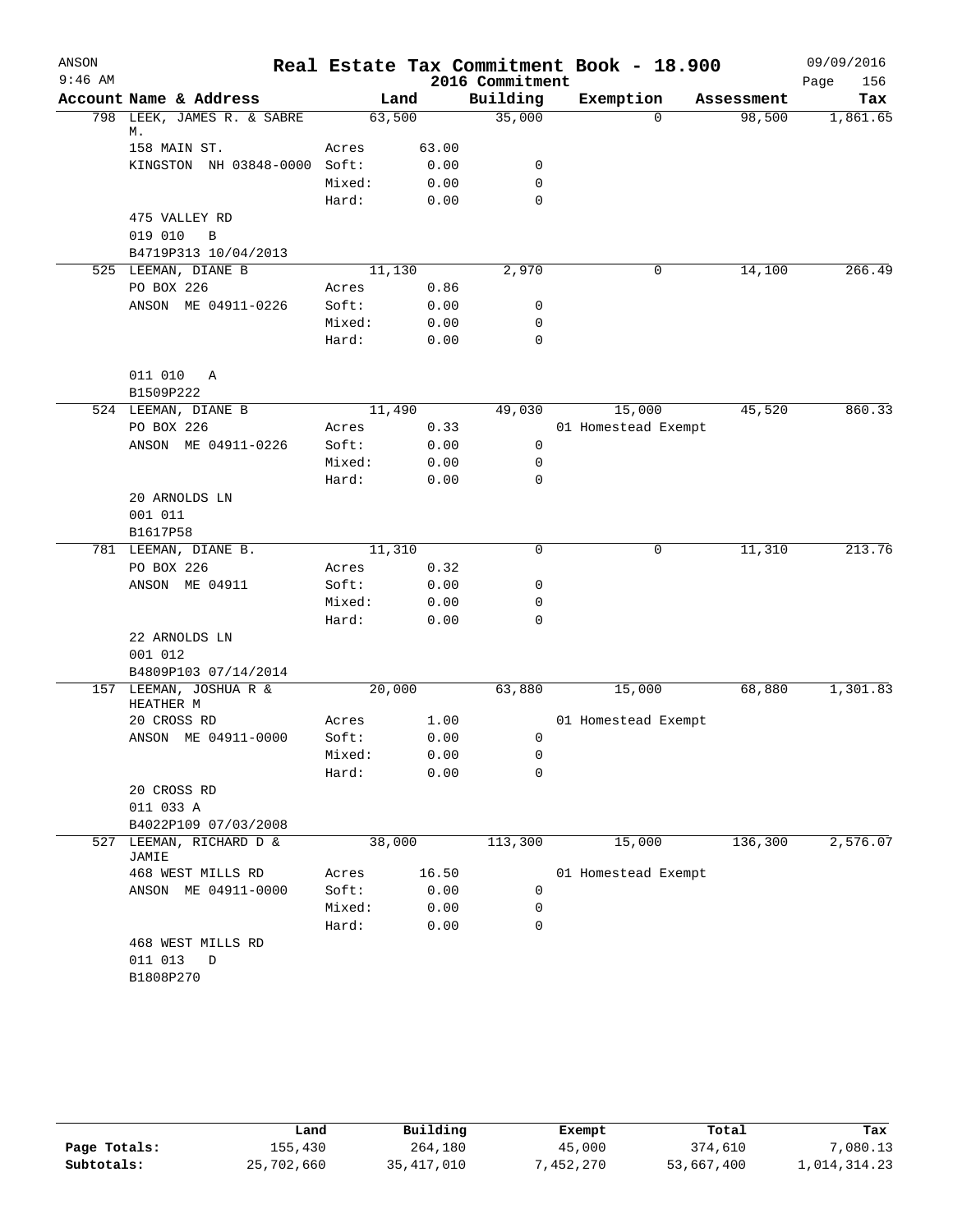| ANSON<br>$9:46$ AM |                                     |             |       | 2016 Commitment | Real Estate Tax Commitment Book - 18.900 |            | 09/09/2016<br>Page<br>157 |
|--------------------|-------------------------------------|-------------|-------|-----------------|------------------------------------------|------------|---------------------------|
|                    | Account Name & Address              | Land        |       | Building        | Exemption                                | Assessment | Tax                       |
|                    | 1554 LEEMAN, SHIRLEY E              | 24,500      |       | 58,310          | 15,000                                   | 67,810     | 1,281.61                  |
|                    | 255 WEST MILLS RD                   | Acres       | 4.00  |                 | 01 Homestead Exempt                      |            |                           |
|                    | ANSON ME 04911-0000                 | Soft:       | 0.00  | 0               |                                          |            |                           |
|                    |                                     | Mixed:      | 0.00  | 0               |                                          |            |                           |
|                    |                                     | Hard:       | 0.00  | $\mathbf 0$     |                                          |            |                           |
|                    | 255 WEST MILLS RD                   | LIFE ESTATE |       |                 |                                          |            |                           |
|                    | 011 033                             |             |       |                 |                                          |            |                           |
|                    | B4212P136 11/06/2009                |             |       |                 |                                          |            |                           |
|                    | 526 LEEMAN, STEVEN &<br>KATHARINE M | 20,690      |       | 66,020          | 15,000                                   | 71,710     | 1,355.32                  |
|                    | 268 WEST MILLS RD                   | Acres       | 1.46  |                 | 01 Homestead Exempt                      |            |                           |
|                    | ANSON ME 04911-0000                 | Soft:       | 0.00  | 0               |                                          |            |                           |
|                    |                                     | Mixed:      | 0.00  | 0               |                                          |            |                           |
|                    |                                     | Hard:       | 0.00  | 0               |                                          |            |                           |
|                    | 268 WEST MILLS RD                   |             |       |                 |                                          |            |                           |
|                    | 011 010                             |             |       |                 |                                          |            |                           |
|                    | B2812P209 B1642P10 B1608P244        |             |       |                 |                                          |            |                           |
|                    | 528 LEHAY, ANGELINE G               | 1,920       |       | $\mathbf 0$     | 0                                        | 1,920      | 36.29                     |
|                    | 640 WINSLOW RD                      | Acres       | 12.00 |                 |                                          |            |                           |
|                    | ALBION ME 04910-0000                | Soft:       | 0.00  | 0               |                                          |            |                           |
|                    |                                     | Mixed:      | 11.00 | 1,815           |                                          |            |                           |
|                    |                                     | Hard:       | 0.00  | 0               |                                          |            |                           |
|                    |                                     | TREE GROWTH |       |                 |                                          |            |                           |
|                    | 018 001                             |             |       |                 |                                          |            |                           |
|                    | B2269P282                           |             |       |                 |                                          |            |                           |
|                    | 1617 LEHAY, MICHAEL A               | 14,140      |       | 57,640          | 15,000                                   | 56,780     | 1,073.14                  |
|                    | 8 CAMPGROUND RD                     | Acres       | 0.50  |                 | 01 Homestead Exempt                      |            |                           |
|                    | NORTH ANSON ME<br>04958-0000        | Soft:       | 0.00  | 0               |                                          |            |                           |
|                    |                                     | Mixed:      | 0.00  | 0               |                                          |            |                           |
|                    |                                     | Hard:       | 0.00  | $\mathbf 0$     |                                          |            |                           |
|                    | 8 CAMPGROUND RD                     |             |       |                 |                                          |            |                           |
|                    | 015 034                             |             |       |                 |                                          |            |                           |
|                    | B3140P353                           |             |       |                 |                                          |            |                           |
|                    | 533 LEHAY, WILLIE E &<br>ANGELINE G | 16,790      |       | 13,680          | 0                                        | 30,470     | 575.88                    |
|                    | 640 WINSLOW RD                      | Acres       | 13.00 |                 |                                          |            |                           |
|                    | ALBION ME 04910-0000                | Soft:       | 0.00  | 0               |                                          |            |                           |
|                    |                                     | Mixed:      | 9.00  | 1,485           |                                          |            |                           |
|                    |                                     | Hard:       | 0.00  | 0               |                                          |            |                           |
|                    | 714 RIVER RD                        | TREE GROWTH |       |                 |                                          |            |                           |
|                    | 017 004                             |             |       |                 |                                          |            |                           |
|                    | B3097P41 B1814P43                   |             |       |                 |                                          |            |                           |
|                    | 1442 LEHTO, CAROL A.                | 20,000      |       | 69,820          | 0                                        | 89,820     | 1,697.60                  |
|                    | PO BOX 164                          | Acres       | 1.00  |                 |                                          |            |                           |
|                    | NORTH ANSON ME 04958                | Soft:       | 0.00  | 0               |                                          |            |                           |
|                    |                                     | Mixed:      | 0.00  | 0               |                                          |            |                           |
|                    |                                     | Hard:       | 0.00  | 0               |                                          |            |                           |
|                    | 18 NEW PORTLAND RD                  |             |       |                 |                                          |            |                           |
|                    | 008 021                             |             |       |                 |                                          |            |                           |
|                    | B4908P167 05/12/2015                |             |       |                 |                                          |            |                           |

|              | Land       | Building   | Exempt    | Total      | Tax          |
|--------------|------------|------------|-----------|------------|--------------|
| Page Totals: | 98,040     | 265,470    | 45,000    | 318,510    | 6,019.84     |
| Subtotals:   | 25,800,700 | 35,682,480 | 7,497,270 | 53,985,910 | 1,020,334.07 |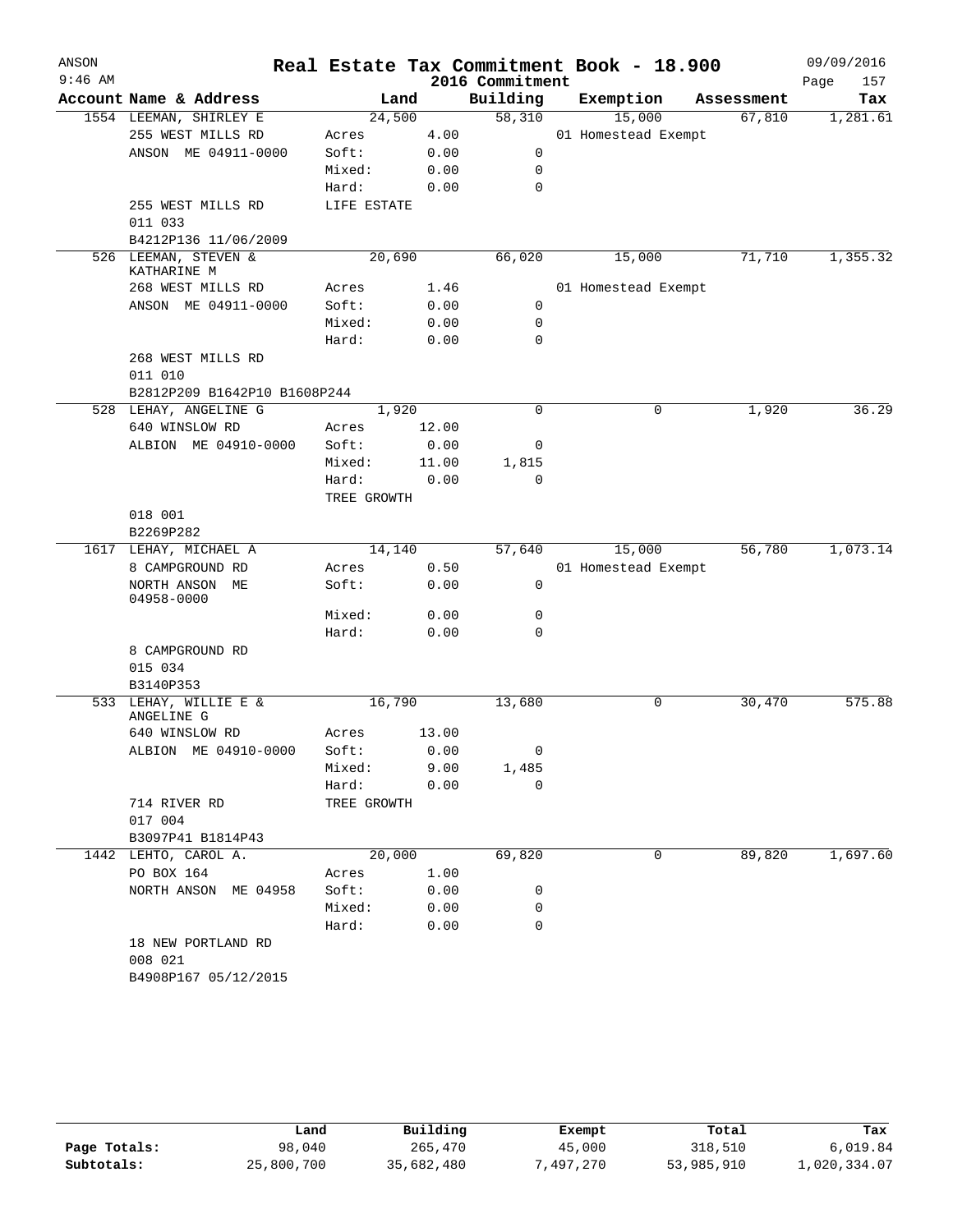| ANSON     |                              |                |              |                 | Real Estate Tax Commitment Book - 18.900 |                                 | 09/09/2016  |
|-----------|------------------------------|----------------|--------------|-----------------|------------------------------------------|---------------------------------|-------------|
| $9:46$ AM |                              |                |              | 2016 Commitment |                                          |                                 | 158<br>Page |
|           | Account Name & Address       |                | Land         | Building        | Exemption                                | Assessment                      | Tax         |
|           | 1714 LEHTO, CAROL A.         | 18,750         |              | $\mathbf 0$     | $\Omega$                                 | 18,750                          | 354.38      |
|           | PO BOX 164<br>NORTH ANSON ME | Acres<br>Soft: | 5.50<br>0.00 | 0               |                                          |                                 |             |
|           | 04958-0164                   |                |              |                 |                                          |                                 |             |
|           |                              | Mixed:         | 0.00         | 0               |                                          |                                 |             |
|           |                              | Hard:          | 0.00         | $\mathbf 0$     |                                          |                                 |             |
|           | 005 024                      |                |              |                 |                                          |                                 |             |
|           | B4589P332 10/08/2012         |                |              |                 |                                          |                                 |             |
|           | 1816 LEHTO, CAROL A.         | 46,200         |              | $\mathbf 0$     | 0                                        | 46,200                          | 873.18      |
|           | PO BOX 164                   | Acres          | 76.69        |                 |                                          |                                 |             |
|           | NORTH ANSON ME<br>04958-0164 | Soft:          | 0.00         | 0               |                                          |                                 |             |
|           |                              | Mixed:         | 0.00         | $\mathbf 0$     |                                          |                                 |             |
|           |                              | Hard:          | 0.00         | $\mathbf 0$     |                                          |                                 |             |
|           | 021 011                      |                |              |                 |                                          |                                 |             |
|           | B4717P321 09/20/2013         |                |              |                 |                                          |                                 |             |
|           | 529 LEHTO, IRJA N            | 19,000         |              | $\mathbf 0$     | 0                                        | 19,000                          | 359.10      |
|           | PO BOX 164                   | Acres          | 10.00        |                 |                                          |                                 |             |
|           | NORTH ANSON ME<br>04958-0164 | Soft:          | 0.00         | 0               |                                          |                                 |             |
|           |                              | Mixed:         | 0.00         | 0               |                                          |                                 |             |
|           |                              | Hard:          | 0.00         | 0               |                                          |                                 |             |
|           |                              |                |              |                 |                                          |                                 |             |
|           | 017 016<br>B1338P207         |                |              |                 |                                          |                                 |             |
|           | 1560 LEHTO, IRJA N           | 33,910         |              | 89,070          | 21,000                                   | 101,980                         | 1,927.42    |
|           | PO BOX 164                   | Acres          | 12.91        |                 | 01 Homestead Exempt                      |                                 |             |
|           | NORTH ANSON ME<br>04958-0164 | Soft:          | 0.00         |                 |                                          | 0 05 Non-resident Veteran Widow |             |
|           |                              | Mixed:         | 0.00         | 0               |                                          |                                 |             |
|           |                              | Hard:          | 0.00         | $\mathbf 0$     |                                          |                                 |             |
|           | 905 RIVER RD                 |                |              |                 |                                          |                                 |             |
|           | 005 023                      |                |              |                 |                                          |                                 |             |
|           | B584P251                     |                |              |                 |                                          |                                 |             |
|           | 530 LEHTO, KATHRYN           | 25,150         |              | $\mathsf{O}$    | 0                                        | 25,150                          | 475.34      |
|           | PO BOX 164                   | Acres          | 11.65        |                 |                                          |                                 |             |
|           | NORTH ANSON ME<br>04958-0164 | Soft:          | 0.00         | 0               |                                          |                                 |             |
|           |                              | Mixed:         | 0.00         | 0               |                                          |                                 |             |
|           |                              | Hard:          | 0.00         | $\mathbf 0$     |                                          |                                 |             |
|           | 018 011<br>BC                |                |              |                 |                                          |                                 |             |
|           | B1226P315                    |                |              |                 |                                          |                                 |             |
|           | 1231 LEHTO, KATHRYN E        | 38,790         |              | $\mathbf 0$     | 0                                        | 38,790                          | 733.13      |
|           | PO BOX 164                   | Acres          | 29.58        |                 |                                          |                                 |             |
|           | NORTH ANSON ME<br>04958-0164 | Soft:          | 0.00         | 0               |                                          |                                 |             |
|           |                              | Mixed:         | 0.00         | 0               |                                          |                                 |             |
|           |                              | Hard:          | 0.00         | $\mathbf 0$     |                                          |                                 |             |
|           |                              |                |              |                 |                                          |                                 |             |
|           | 018 011                      |                |              |                 |                                          |                                 |             |
|           | B2259P333                    |                |              |                 |                                          |                                 |             |
|           |                              |                |              |                 |                                          |                                 |             |

|              | Land       | Building   | Exempt    | Total        | Tax          |
|--------------|------------|------------|-----------|--------------|--------------|
| Page Totals: | 181,800    | 89,070     | 21,000    | 249,870      | 4,722.55     |
| Subtotals:   | 25,982,500 | 35,771,550 | 7,518,270 | 54, 235, 780 | 1,025,056.62 |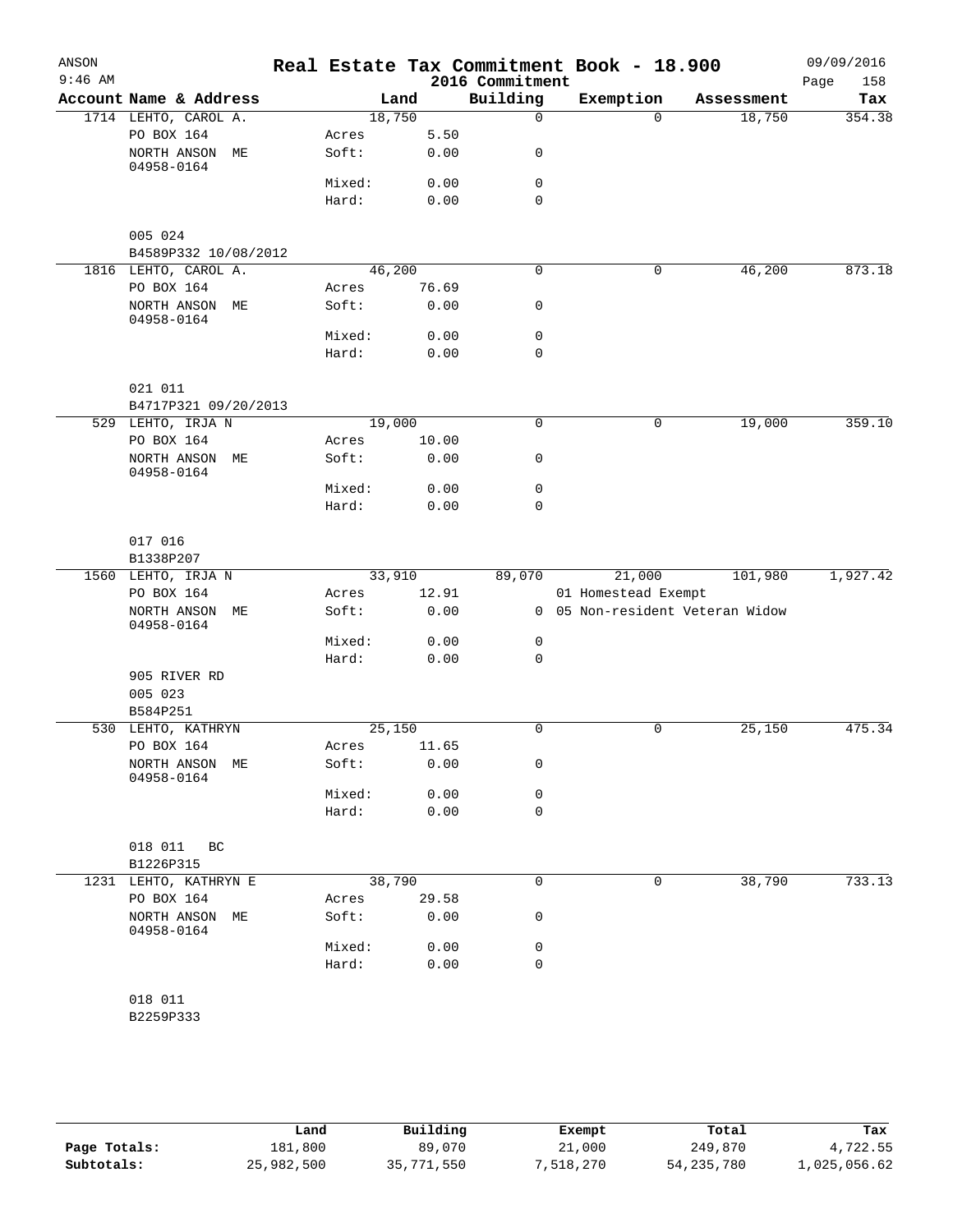| ANSON     |                                              |        |       |                             | Real Estate Tax Commitment Book - 18.900 |            | 09/09/2016         |
|-----------|----------------------------------------------|--------|-------|-----------------------------|------------------------------------------|------------|--------------------|
| $9:46$ AM | Account Name & Address                       |        | Land  | 2016 Commitment<br>Building | Exemption                                | Assessment | 159<br>Page<br>Tax |
|           | 536 LEMAY, GEORGE E                          | 36,220 |       | 36,830                      | 15,000                                   | 58,050     | 1,097.15           |
|           | 282 PEASE HILL ROAD                          | Acres  | 14.72 |                             | 01 Homestead Exempt                      |            |                    |
|           | ANSON ME 04911-0000                          | Soft:  | 0.00  | $\mathsf{O}$                |                                          |            |                    |
|           |                                              | Mixed: | 0.00  | 0                           |                                          |            |                    |
|           |                                              |        |       | $\mathbf 0$                 |                                          |            |                    |
|           |                                              | Hard:  | 0.00  |                             |                                          |            |                    |
|           | 282 PEASE HILL RD                            |        |       |                             |                                          |            |                    |
|           | 011 042<br>$\overline{\mathbf{3}}$           |        |       |                             |                                          |            |                    |
|           | B1481P157                                    |        |       |                             |                                          |            |                    |
|           | 823 LEPAGE, KATHRYN &<br>RICHARDSON, GARRETT | 26,000 |       | 86,350                      | 15,000                                   | 97,350     | 1,839.92           |
|           | 48 BENNETT AVE, APT 3                        | Acres  | 5.00  |                             | 01 Homestead Exempt                      |            |                    |
|           | SKOWHEGAN ME                                 | Soft:  | 0.00  | $\mathbf 0$                 |                                          |            |                    |
|           | 04976-0000                                   |        |       |                             |                                          |            |                    |
|           |                                              | Mixed: | 0.00  | $\mathbf 0$                 |                                          |            |                    |
|           |                                              | Hard:  | 0.00  | $\mathbf 0$                 |                                          |            |                    |
|           | 64 SMITH RD                                  |        |       |                             |                                          |            |                    |
|           | 010 011<br>5                                 |        |       |                             |                                          |            |                    |
|           | B4903P210 05/11/2015                         |        |       |                             |                                          |            |                    |
|           | 1091 LESCAULT, MICHAEL                       | 23,300 |       | 48,760                      | 15,000                                   | 57,060     | 1,078.43           |
|           | 64 MADISON ST                                | Acres  | 6.00  |                             | 01 Homestead Exempt                      |            |                    |
|           | NORTH ANSON ME                               | Soft:  | 0.00  | 0                           |                                          |            |                    |
|           | 04958-0000                                   |        |       |                             |                                          |            |                    |
|           |                                              | Mixed: | 0.00  | 0                           |                                          |            |                    |
|           |                                              | Hard:  | 0.00  | 0                           |                                          |            |                    |
|           | 64 MADISON ST                                |        |       |                             |                                          |            |                    |
|           | 017 019                                      |        |       |                             |                                          |            |                    |
|           | B4586P346 10/11/2012                         |        |       |                             |                                          |            |                    |
|           | 1567 LESPERANCE, SEAN T                      | 26,090 |       | 49,780                      | 0                                        | 75,870     | 1,433.94           |
|           | PO BOX 222                                   | Acres  | 5.06  |                             |                                          |            |                    |
|           | NORTH ANSON ME                               | Soft:  | 0.00  | 0                           |                                          |            |                    |
|           | 04958-0373                                   |        |       |                             |                                          |            |                    |
|           |                                              | Mixed: | 0.00  | 0                           |                                          |            |                    |
|           |                                              | Hard:  | 0.00  | $\Omega$                    |                                          |            |                    |
|           | 522 NEW PORTLAND RD                          |        |       |                             |                                          |            |                    |
|           | 022 005<br>B                                 |        |       |                             |                                          |            |                    |
|           | B4224P299 12/15/2009                         |        |       |                             |                                          |            |                    |
|           | 974 LESTER F THOMAS INTER                    | 21,950 |       | 0                           | 0                                        | 21,950     | 414.86             |
|           | VIVOS TRUST                                  |        |       |                             |                                          |            |                    |
|           | C/O CRYSTAL MCKAY                            | Acres  | 2.30  |                             |                                          |            |                    |
|           | 25 EAST ANDREWS HILL RD                      | Soft:  | 0.00  | 0                           |                                          |            |                    |
|           | OTISFIELD ME<br>04270-0000                   | Mixed: | 0.00  | 0                           |                                          |            |                    |
|           |                                              | Hard:  | 0.00  | $\mathbf 0$                 |                                          |            |                    |
|           | 43 FOUR MILE SQUARE RD                       |        |       |                             |                                          |            |                    |
|           | 020 022<br>$2 \quad 2$                       |        |       |                             |                                          |            |                    |
|           | B3962P34 01/25/2008                          |        |       |                             |                                          |            |                    |
|           | 541 LEWIS, EARLON V JR                       | 29,900 |       | 55,860                      | 15,000                                   | 70,760     | 1,337.36           |
|           | 520 FOUR MILE SQUARE RD Acres                |        | 8.40  |                             | 01 Homestead Exempt                      |            |                    |
|           | ANSON ME 04911-0000                          | Soft:  | 0.00  | 0                           |                                          |            |                    |
|           |                                              | Mixed: | 0.00  | 0                           |                                          |            |                    |
|           |                                              |        |       |                             |                                          |            |                    |
|           |                                              | Hard:  | 0.00  | 0                           |                                          |            |                    |
|           | 520 FOUR MILE SQUARE RD                      |        |       |                             |                                          |            |                    |
|           | 021 025<br>D                                 |        |       |                             |                                          |            |                    |
|           | B1712P280                                    |        |       |                             |                                          |            |                    |
|           |                                              |        |       |                             |                                          |            |                    |
|           |                                              |        |       |                             |                                          |            |                    |

|              | Land         | Building   | Exempt    | Total      | Tax          |
|--------------|--------------|------------|-----------|------------|--------------|
| Page Totals: | 163.460      | 277,580    | 60,000    | 381,040    | 7,201.66     |
| Subtotals:   | 26, 145, 960 | 36,049,130 | 7,578,270 | 54,616,820 | 1,032,258.28 |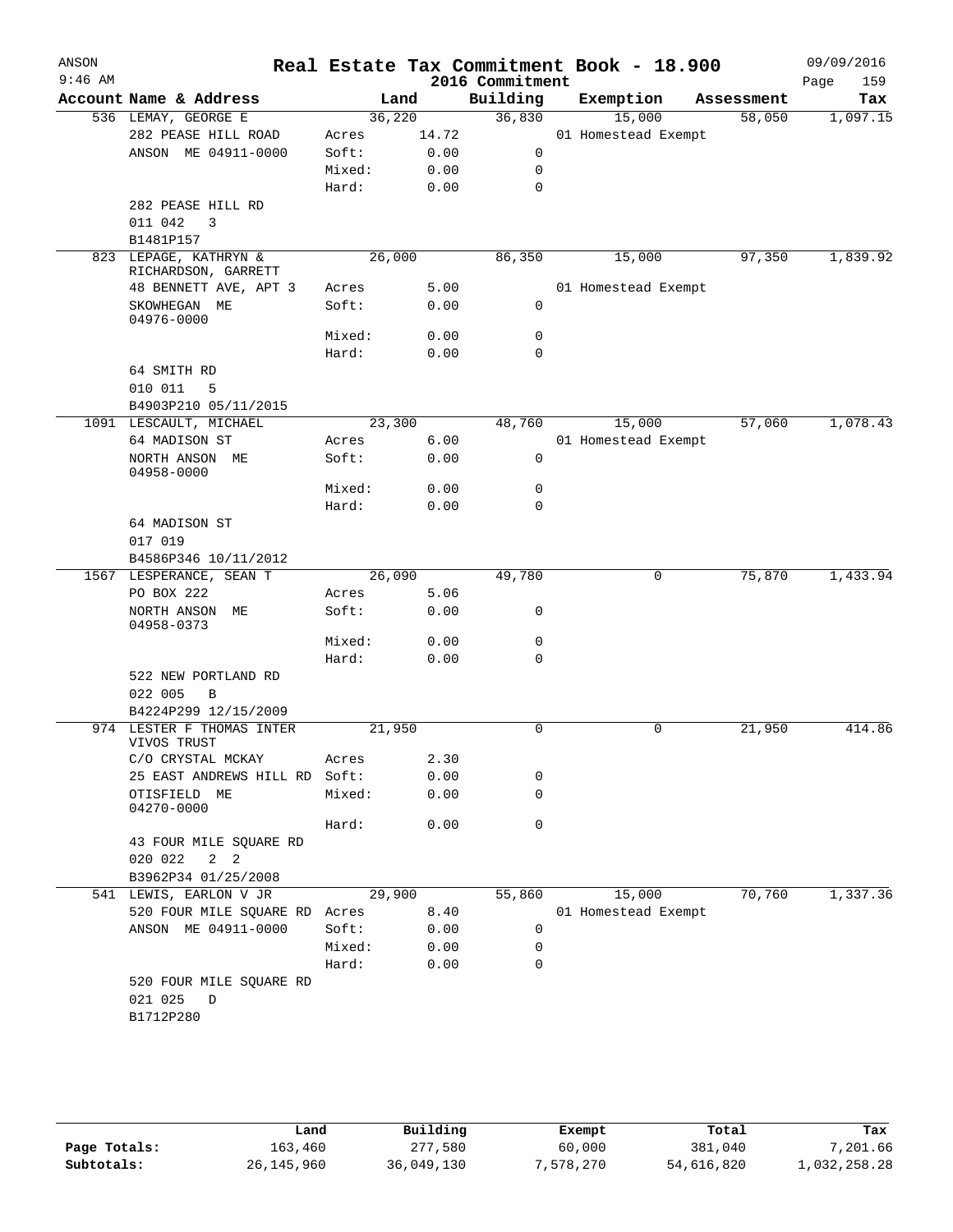| ANSON     |                                     |                |                |                           | Real Estate Tax Commitment Book - 18.900           |            | 09/09/2016  |
|-----------|-------------------------------------|----------------|----------------|---------------------------|----------------------------------------------------|------------|-------------|
| $9:46$ AM |                                     |                |                | 2016 Commitment           |                                                    |            | Page<br>160 |
|           | Account Name & Address              |                | Land           | Building                  | Exemption                                          | Assessment | Tax         |
|           | 6 LEWIS, EARLON V SR &              |                | 9,900          | $\Omega$                  | $\Omega$                                           | 9,900      | 187.11      |
|           | ENID F<br>C/O EARLON LEWIS JR       |                | 1.60           |                           |                                                    |            |             |
|           | 520 FOUR MILE SQUARE RD             | Acres<br>Soft: | 0.00           | 0                         |                                                    |            |             |
|           | ANSON ME 04911-0000                 | Mixed:         | 0.00           | 0                         |                                                    |            |             |
|           |                                     | Hard:          | 0.00           | 0                         |                                                    |            |             |
|           |                                     |                |                |                           |                                                    |            |             |
|           | 021 025<br>D 1                      |                |                |                           |                                                    |            |             |
|           | B2295P168                           |                |                |                           |                                                    |            |             |
|           | 728 LEWIS, RICHARD M &              |                | 1,850          | 0                         | 0                                                  | 1,850      | 34.97       |
|           | NELSON, JUDY L                      | Acres          | 11.20          |                           |                                                    |            |             |
|           | 35 BLAIS RD                         | Soft:          | 0.00           | 0                         |                                                    |            |             |
|           | UNCASVILLE CT<br>06382-0000         | Mixed:         | 11.20          | 1,848                     |                                                    |            |             |
|           |                                     | Hard:          | 0.00           | $\mathbf 0$               |                                                    |            |             |
|           |                                     | TREE GROWTH    |                |                           |                                                    |            |             |
|           | 023 015<br>К                        |                |                |                           |                                                    |            |             |
|           | B2890P54                            |                |                |                           |                                                    |            |             |
| 2017      | LEWIS, RICHARD M.                   |                | 47,950         | 0                         | 0                                                  | 47,950     | 906.26      |
|           | 35 BLAIS ROAD                       | Acres          | 42.90          |                           |                                                    |            |             |
|           | UNCASZILLE CT 06382                 | Soft:          | 0.00           | 0                         |                                                    |            |             |
|           |                                     | Mixed:         | 0.00           | 0                         |                                                    |            |             |
|           |                                     | Hard:          | 0.00           | 0                         |                                                    |            |             |
|           | SKIDMORE ROAD                       |                |                |                           |                                                    |            |             |
|           | 023 014 C                           |                |                |                           |                                                    |            |             |
|           | B4919P150                           |                |                |                           |                                                    |            |             |
|           | 1851 LIBBY, TINA M.<br>382 RIVER RD |                | 69,700<br>6.20 | 21,390                    | 21,000                                             | 70,090     | 1,324.70    |
|           | NORTH ANSON ME                      | Acres<br>Soft: | 0.00           |                           | 01 Homestead Exempt<br>0 03 Resident Veteran Widow |            |             |
|           | 04958-0000                          |                |                |                           |                                                    |            |             |
|           |                                     | Mixed:         | 0.00           | 0                         |                                                    |            |             |
|           |                                     | Hard:          | 0.00           | 0                         |                                                    |            |             |
|           | 382 RIVER RD                        |                |                |                           |                                                    |            |             |
|           | 016 005<br>Α                        |                |                |                           |                                                    |            |             |
|           | B4830P194 09/12/2014                |                |                |                           |                                                    |            |             |
|           | 968 LIBBY, TINA M.                  |                | 0              | 31,820                    | 0                                                  | 31,820     | 601.40      |
|           | 382 RIVER RD                        |                |                |                           |                                                    |            |             |
|           | NORTH ANSON ME<br>04958-0000        |                |                |                           |                                                    |            |             |
|           |                                     |                |                | 2 MOBILE HOMES AND GARAGE |                                                    |            |             |
|           | 016 005<br>Α<br>ON                  |                |                |                           |                                                    |            |             |
|           | B4830P194 09/12/2014                |                |                |                           |                                                    |            |             |
|           | 1893 LIBBY, TROY M & ERIN A         |                | 21,200         | 68,800                    | 15,000                                             | 75,000     | 1,417.50    |
|           | PO BOX 269                          | Acres          | 1.80           |                           | 01 Homestead Exempt                                |            |             |
|           | ANSON ME 04911-0269                 | Soft:          | 0.00           | 0                         |                                                    |            |             |
|           |                                     | Mixed:         | 0.00           | 0                         |                                                    |            |             |
|           |                                     | Hard:          | 0.00           | 0                         |                                                    |            |             |
|           | 457 CAMPGROUND RD                   |                |                |                           |                                                    |            |             |
|           | 018 014-5                           |                |                |                           |                                                    |            |             |
|           | B3150P302                           |                |                |                           |                                                    |            |             |

|              | Land         | Building     | Exempt    | Total      | Tax          |
|--------------|--------------|--------------|-----------|------------|--------------|
| Page Totals: | 150,600      | 122,010      | 36,000    | 236,610    | 4,471.94     |
| Subtotals:   | 26, 296, 560 | 36, 171, 140 | 7,614,270 | 54,853,430 | 1,036,730.22 |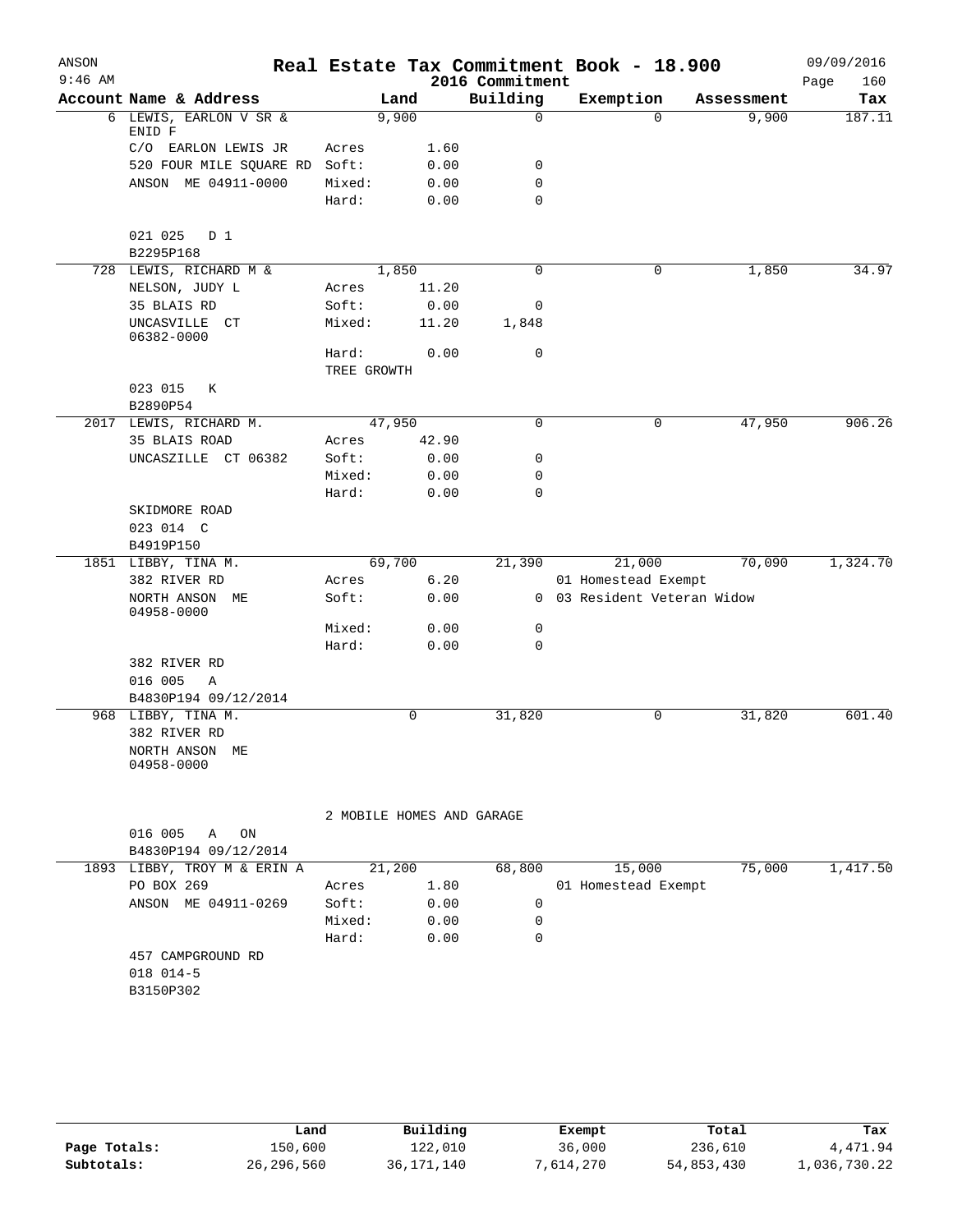| ANSON     |                                          |            |        |      |                 | Real Estate Tax Commitment Book - 18.900 |            | 09/09/2016  |
|-----------|------------------------------------------|------------|--------|------|-----------------|------------------------------------------|------------|-------------|
| $9:46$ AM |                                          |            |        |      | 2016 Commitment |                                          |            | Page<br>161 |
|           | Account Name & Address                   |            | Land   |      | Building        | Exemption                                | Assessment | Tax         |
|           | 543 LIBERTI, ANNE M                      |            | 9,380  |      | 71,760          | 15,000                                   | 66,140     | 1,250.05    |
|           | PO BOX 158                               | Acres      |        | 0.22 |                 | 01 Homestead Exempt                      |            |             |
|           | ANSON ME 04911-0158                      | Soft:      |        | 0.00 | 0               |                                          |            |             |
|           |                                          | Mixed:     |        | 0.00 | 0               |                                          |            |             |
|           |                                          | Hard:      |        | 0.00 | 0               |                                          |            |             |
|           | 23 CHURCH ST                             |            |        |      |                 |                                          |            |             |
|           | 001 075<br>B4807P97 06/30/2014 B2613P208 |            |        |      |                 |                                          |            |             |
|           | 1564 LIGHTBODY, ELIZABETH M              |            | 15,360 |      | 50,820          | 15,000                                   | 51,180     | 967.30      |
|           | PO BOX 23                                | Acres      |        | 0.59 |                 | 01 Homestead Exempt                      |            |             |
|           | NORTH ANSON ME                           | Soft:      |        | 0.00 | 0               |                                          |            |             |
|           | 04958-0023                               |            |        |      |                 |                                          |            |             |
|           |                                          | Mixed:     |        | 0.00 | 0               |                                          |            |             |
|           |                                          | Hard:      |        | 0.00 | $\mathbf 0$     |                                          |            |             |
|           | 44 EMBDEN POND RD                        |            |        |      |                 |                                          |            |             |
|           | 009 014                                  |            |        |      |                 |                                          |            |             |
|           | B2673P261 B533P370                       |            |        |      |                 |                                          |            |             |
|           | 1562 LIGHTBODY, KATHRYN A                |            | 19,600 |      | 39,860          | 15,000                                   | 44,460     | 840.29      |
|           | PO BOX 54                                | Acres      |        | 0.96 |                 | 01 Homestead Exempt                      |            |             |
|           | NORTH ANSON ME                           | Soft:      |        | 0.00 | 0               |                                          |            |             |
|           | 04958-0054                               |            |        |      |                 |                                          |            |             |
|           |                                          | Mixed:     |        | 0.00 | 0               |                                          |            |             |
|           | 14 SOLON RD                              | Hard:      |        | 0.00 | 0               |                                          |            |             |
|           | 017 047                                  |            |        |      |                 |                                          |            |             |
|           | B3176P245                                |            |        |      |                 |                                          |            |             |
|           | 547 LIGHTBODY, LARRY W &                 |            | 8,000  |      | 63,380          | 15,000                                   | 56,380     | 1,065.58    |
|           | CAROLYN                                  |            |        |      |                 |                                          |            |             |
|           | PO BOX 263                               | Acres      |        | 0.16 |                 | 01 Homestead Exempt                      |            |             |
|           | ANSON ME 04911-0263                      | Soft:      |        | 0.00 | 0               |                                          |            |             |
|           |                                          | Mixed:     |        | 0.00 | 0               |                                          |            |             |
|           |                                          | Hard:      |        | 0.00 | 0               |                                          |            |             |
|           | 42 RIVER RD                              |            |        |      |                 |                                          |            |             |
|           | 003 082                                  |            |        |      |                 |                                          |            |             |
|           | B1645P252                                |            |        |      |                 |                                          |            |             |
|           | 1249 LIGHTBODY, MEGHAN E.                |            | 16,300 |      | $\Omega$        | 0                                        | 16,300     | 308.07      |
|           | 180 FAHI POND RD.                        | Acres      | 21.00  |      |                 |                                          |            |             |
|           | NORTH ANSON ME<br>04958-0000             | Soft: 0.00 |        |      | $\Omega$        |                                          |            |             |
|           |                                          | Mixed:     |        | 0.00 | 0               |                                          |            |             |
|           |                                          | Hard:      |        | 0.00 | 0               |                                          |            |             |
|           |                                          |            |        |      |                 |                                          |            |             |
|           | 017 036                                  |            |        |      |                 |                                          |            |             |
|           | B2654P233 03/08/2000                     |            |        |      |                 |                                          |            |             |
| 1807      | LIGHTBODY, ROBERT D &                    |            | 15,880 |      | 75,910          | 15,000                                   | 76,790     | 1,451.33    |
|           | MEGHAN E                                 |            |        |      |                 |                                          |            |             |
|           | 180 FAHI POND RD                         | Acres      |        | 0.63 |                 | 01 Homestead Exempt                      |            |             |
|           | NORTH ANSON ME<br>04958-0000             | Soft:      |        | 0.00 | 0               |                                          |            |             |
|           |                                          | Mixed:     |        | 0.00 | 0               |                                          |            |             |
|           |                                          | Hard:      |        | 0.00 | 0               |                                          |            |             |
|           | 180 FAHI POND RD                         |            |        |      |                 |                                          |            |             |
|           | 023 010                                  |            |        |      |                 |                                          |            |             |
|           | B4102P138 02/23/2009                     |            |        |      |                 |                                          |            |             |
|           |                                          |            |        |      |                 |                                          |            |             |
|           |                                          |            |        |      |                 |                                          |            |             |

|              | Land       | Building   | Exempt    | Total      | Tax          |
|--------------|------------|------------|-----------|------------|--------------|
| Page Totals: | 84,520     | 301,730    | 75,000    | 311,250    | 5,882.62     |
| Subtotals:   | 26,381,080 | 36,472,870 | 7,689,270 | 55,164,680 | 1,042,612.84 |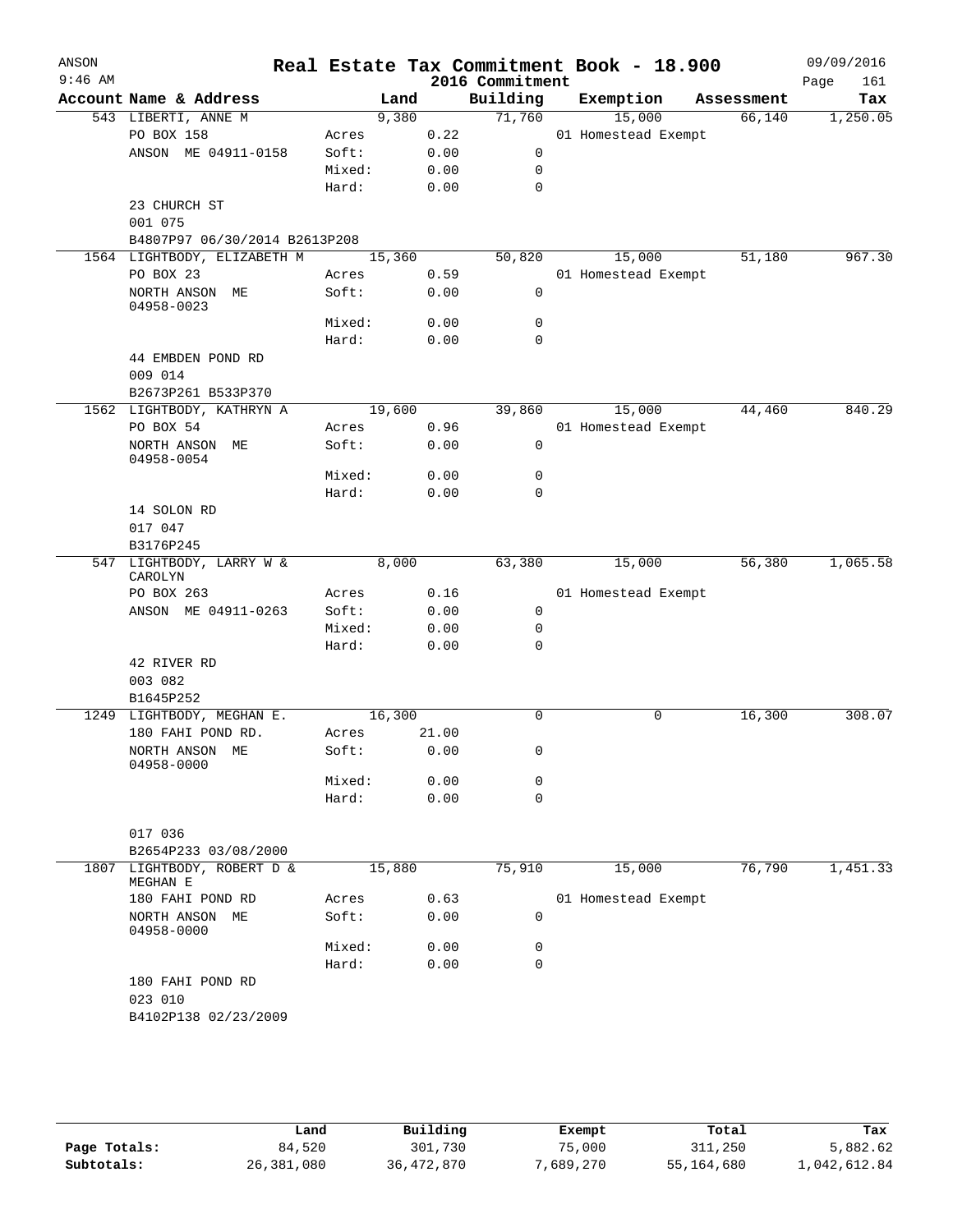| ANSON<br>$9:46$ AM |                                     |                      |        | 2016 Commitment | Real Estate Tax Commitment Book - 18.900 |            | 09/09/2016         |
|--------------------|-------------------------------------|----------------------|--------|-----------------|------------------------------------------|------------|--------------------|
|                    | Account Name & Address              |                      | Land   | Building        | Exemption                                | Assessment | 162<br>Page<br>Tax |
|                    | 351 LINDHOLM, NILS C.               |                      | 14,830 | 20,900          | $\Omega$                                 | 35,730     | 675.30             |
|                    | 11 MAPLE ST                         | Acres                | 0.55   |                 |                                          |            |                    |
|                    | MILO ME 04463                       | Soft:                | 0.00   | 0               |                                          |            |                    |
|                    |                                     | Mixed:               | 0.00   | 0               |                                          |            |                    |
|                    |                                     | Hard:                | 0.00   | $\mathbf 0$     |                                          |            |                    |
|                    | 84 FAHI POND RD                     |                      |        |                 |                                          |            |                    |
|                    | 023 002<br>$\overline{A}$           |                      |        |                 |                                          |            |                    |
|                    | B4379P269 03/21/2011                |                      |        |                 |                                          |            |                    |
|                    | 791 LINKLETTER TIMBERLANDS,         |                      | 15,650 | $\mathbf 0$     | 0                                        | 15,650     | 295.79             |
|                    | LLC                                 |                      |        |                 |                                          |            |                    |
|                    | PO BOX 135                          | Acres                | 96.00  |                 |                                          |            |                    |
|                    | ATHENS ME 04912-0135                | Soft:                | 0.00   | 0               |                                          |            |                    |
|                    |                                     | Mixed:               | 93.00  | 15,345          |                                          |            |                    |
|                    |                                     | Hard:<br>TREE GROWTH | 0.00   | 0               |                                          |            |                    |
|                    | 021 011<br>Α                        |                      |        |                 |                                          |            |                    |
|                    | B3317P120 06/01/2004                |                      |        |                 |                                          |            |                    |
|                    | 1647 LINKLETTER TIMBERLANDS,        |                      | 46,610 | 0               | 0                                        | 46,610     | 880.93             |
|                    | LLC                                 |                      |        |                 |                                          |            |                    |
|                    | PO BOX 135                          | Acres                | 252.00 |                 |                                          |            |                    |
|                    | ATHENS ME 04912-0135                | Soft:                | 0.00   | 0               |                                          |            |                    |
|                    |                                     | Mixed:               | 161.00 | 26,565          |                                          |            |                    |
|                    |                                     | Hard:                | 87.00  | 15,747          |                                          |            |                    |
|                    |                                     | TREE GROWTH          |        |                 |                                          |            |                    |
|                    | 020 028                             |                      |        |                 |                                          |            |                    |
|                    | B3317P120 06/01/2004                |                      |        |                 |                                          |            |                    |
|                    | 550 LIVINGSTON, GARRY J &<br>GLORIA |                      | 44,000 | 60,910          | 15,000                                   | 89,910     | 1,699.30           |
|                    | PO BOX 37                           | Acres                | 24.00  |                 | 01 Homestead Exempt                      |            |                    |
|                    | NORTH ANSON ME<br>04958-0037        | Soft:                | 0.00   | 0               |                                          |            |                    |
|                    |                                     | Mixed:               | 0.00   | 0               |                                          |            |                    |
|                    |                                     | Hard:                | 0.00   | $\mathbf 0$     |                                          |            |                    |
|                    | 192 CAMPGROUND RD                   |                      |        |                 |                                          |            |                    |
|                    | 015 040<br>B                        |                      |        |                 |                                          |            |                    |
|                    | B858P486                            |                      |        |                 |                                          |            |                    |
|                    | 552 LIVINGSTON, LARRY &<br>SHARON A |                      | 12,000 | 0               | 0                                        | 12,000     | 226.80             |
|                    | 37 FOREST LANE                      | Acres                | 4.00   |                 |                                          |            |                    |
|                    | HOLLIS ME 04042                     | Soft:                | 0.00   | 0               |                                          |            |                    |
|                    |                                     | Mixed:               | 0.00   | 0               |                                          |            |                    |
|                    |                                     | Hard:                | 0.00   | $\mathbf 0$     |                                          |            |                    |
|                    |                                     |                      |        |                 |                                          |            |                    |
|                    | 024 002                             |                      |        |                 |                                          |            |                    |
|                    | B4020P339 05/21/2008                |                      |        |                 |                                          |            |                    |
|                    | 1568 LIVINGSTON, MURRAY             |                      | 22,390 | 51,590          | 21,000                                   | 52,980     | 1,001.32           |
|                    | PO BOX 34                           | Acres                | 2.59   |                 | 01 Homestead Exempt                      |            |                    |
|                    | NORTH ANSON ME<br>04958-0034        | Soft:                | 0.00   |                 | 0 02 Resident Veteran                    |            |                    |
|                    |                                     | Mixed:               | 0.00   | 0               |                                          |            |                    |
|                    |                                     | Hard:                | 0.00   | $\mathbf 0$     |                                          |            |                    |
|                    | 26 SUMMER ST                        |                      |        |                 |                                          |            |                    |
|                    | 006 080                             |                      |        |                 |                                          |            |                    |
|                    | B1555P123                           |                      |        |                 |                                          |            |                    |
|                    |                                     |                      |        |                 |                                          |            |                    |
|                    |                                     |                      |        |                 |                                          |            |                    |
|                    |                                     |                      |        |                 |                                          |            |                    |

|              | Land       | Building   | Exempt    | Total        | Tax          |
|--------------|------------|------------|-----------|--------------|--------------|
| Page Totals: | 155,480    | 133,400    | 36,000    | 252,880      | 4,779.44     |
| Subtotals:   | 26,536,560 | 36,606,270 | 7,725,270 | 55, 417, 560 | 1,047,392.28 |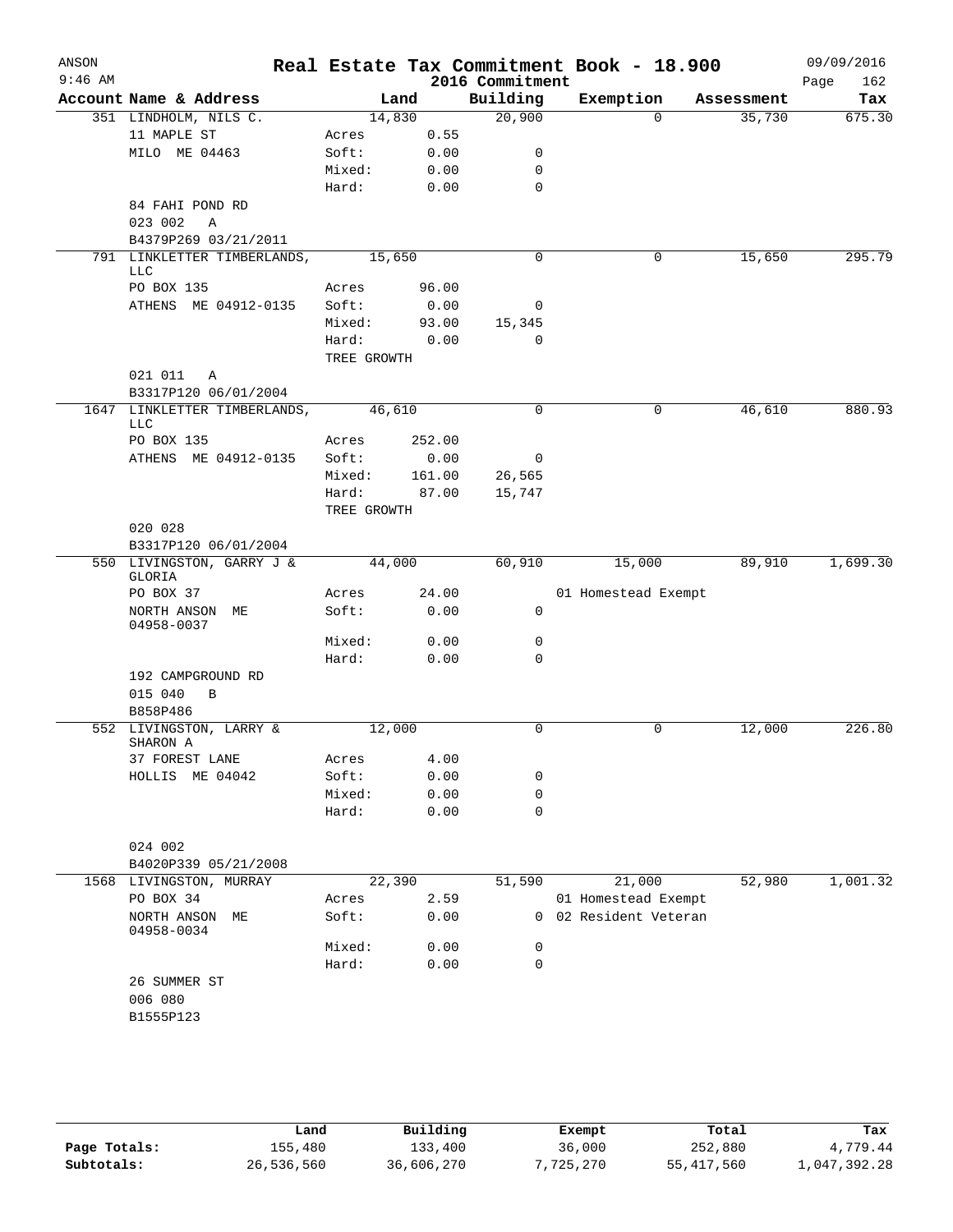| ANSON<br>$9:46$ AM |                                               |                 |              |                             | Real Estate Tax Commitment Book - 18.900 |                    | 09/09/2016         |
|--------------------|-----------------------------------------------|-----------------|--------------|-----------------------------|------------------------------------------|--------------------|--------------------|
|                    | Account Name & Address                        |                 | Land         | 2016 Commitment<br>Building | Exemption                                | Assessment         | Page<br>163<br>Tax |
|                    | 554 LLOYD, JEFFERY A &                        | 12,000          |              | 63,740                      |                                          | 75,740<br>$\Omega$ | 1,431.49           |
|                    | HENDERSON, LINDA L, ET<br>UX                  | Acres           | 0.16         |                             |                                          |                    |                    |
|                    | PO BOX 421                                    | Soft:           | 0.00         | 0                           |                                          |                    |                    |
|                    | ANSON ME 04911-0421                           | Mixed:          | 0.00         | 0                           |                                          |                    |                    |
|                    |                                               | Hard:           | 0.00         | $\mathbf 0$                 |                                          |                    |                    |
|                    | 45 MAIN ST                                    |                 |              |                             |                                          |                    |                    |
|                    | 001 106                                       |                 |              |                             |                                          |                    |                    |
|                    | B4328P356 10/18/2010 B2926P316                |                 |              |                             |                                          |                    |                    |
|                    | 556 LLOYD, JEFFERY A, &                       | 64,370          |              | $\Omega$                    |                                          | 0<br>64,370        | 1,216.59           |
|                    | HENDERSON, LINDA L, ET<br>UX                  | Acres           | 86.94        |                             |                                          |                    |                    |
|                    | PO BOX 421                                    | Soft:           | 0.00         | 0                           |                                          |                    |                    |
|                    | ANSON ME 04911-0421                           | Mixed:          | 0.00         | 0                           |                                          |                    |                    |
|                    |                                               | Hard:           | 0.00         | $\mathbf 0$                 |                                          |                    |                    |
|                    | 010 033                                       |                 |              |                             |                                          |                    |                    |
|                    | B4328P356 10/18/2010 B2926P316                |                 |              |                             |                                          |                    |                    |
|                    | 1570 LLOYD, MERLE L & SONS,<br><b>INC</b>     | 28,100          |              | 49,450                      |                                          | 77,550<br>0        | 1,465.70           |
|                    | PO BOX 421                                    | Acres           | 6.60         |                             |                                          |                    |                    |
|                    | ANSON ME 04911-0421                           | Soft:           | 0.00         | 0                           |                                          |                    |                    |
|                    |                                               | Mixed:<br>Hard: | 0.00<br>0.00 | 0<br>0                      |                                          |                    |                    |
|                    | 66 LLOYD RD                                   |                 |              |                             |                                          |                    |                    |
|                    | 010 034 G                                     |                 |              |                             |                                          |                    |                    |
|                    | B1512P272                                     |                 |              |                             |                                          |                    |                    |
|                    | 226 LOCKE, CHRISTINE L                        | 15,490          |              | 58,580                      | 15,000                                   | 59,070             | 1,116.42           |
|                    | PO BOX 219                                    | Acres           | 0.60         |                             | 01 Homestead Exempt                      |                    |                    |
|                    | ANSON ME 04911-0219                           | Soft:           | 0.00         | 0                           |                                          |                    |                    |
|                    |                                               | Mixed:          | 0.00         | 0                           |                                          |                    |                    |
|                    |                                               | Hard:           | 0.00         | 0                           |                                          |                    |                    |
|                    | 13 GARDNER ST                                 |                 |              |                             |                                          |                    |                    |
|                    | 002 053                                       |                 |              |                             |                                          |                    |                    |
|                    | B2545P187                                     |                 |              |                             |                                          |                    |                    |
|                    | 461 LONG, STEPHEN D<br>PO BOX 371             |                 | 7,750        | 66,940                      | 15,000                                   | 59,690             | 1,128.14           |
|                    | NORTH ANSON ME                                | Acres<br>Soft:  | 0.15<br>0.00 | 0                           | 01 Homestead Exempt                      |                    |                    |
|                    | 04958-0371                                    |                 |              |                             |                                          |                    |                    |
|                    |                                               | Mixed:          | 0.00         | 0                           |                                          |                    |                    |
|                    |                                               | Hard:           | 0.00         | $\mathbf 0$                 |                                          |                    |                    |
|                    | 12 MADISON ST                                 |                 |              |                             |                                          |                    |                    |
|                    | 006 093                                       |                 |              |                             |                                          |                    |                    |
|                    | B3343P309 07/15/2004                          |                 |              |                             |                                          |                    |                    |
|                    | 1418 LONGFELLOW MOUNTAINVIEW<br><b>ESTATE</b> | 7,420           |              | 0                           |                                          | 0<br>7,420         | 140.24             |
|                    | C/O JOHN SIMON                                | Acres           | 3.09         |                             |                                          |                    |                    |
|                    | 23 RIVER MEADOWS DR                           | Soft:           | 0.00         | 0                           |                                          |                    |                    |
|                    | STEEP FALLS ME<br>04085-0000                  | Mixed:          | 0.00         | 0                           |                                          |                    |                    |
|                    |                                               | Hard:           | 0.00         | $\mathbf 0$                 |                                          |                    |                    |
|                    | 013 000<br><b>RD</b>                          |                 |              |                             |                                          |                    |                    |
|                    | B2150P218                                     |                 |              |                             |                                          |                    |                    |
|                    |                                               |                 |              |                             |                                          |                    |                    |

|              | Land       | Building   | Exempt   | Total      | Tax          |
|--------------|------------|------------|----------|------------|--------------|
| Page Totals: | 135,130    | 238,710    | 30,000   | 343,840    | 6,498.58     |
| Subtotals:   | 26,671,690 | 36,844,980 | ,755,270 | 55,761,400 | 1,053,890.86 |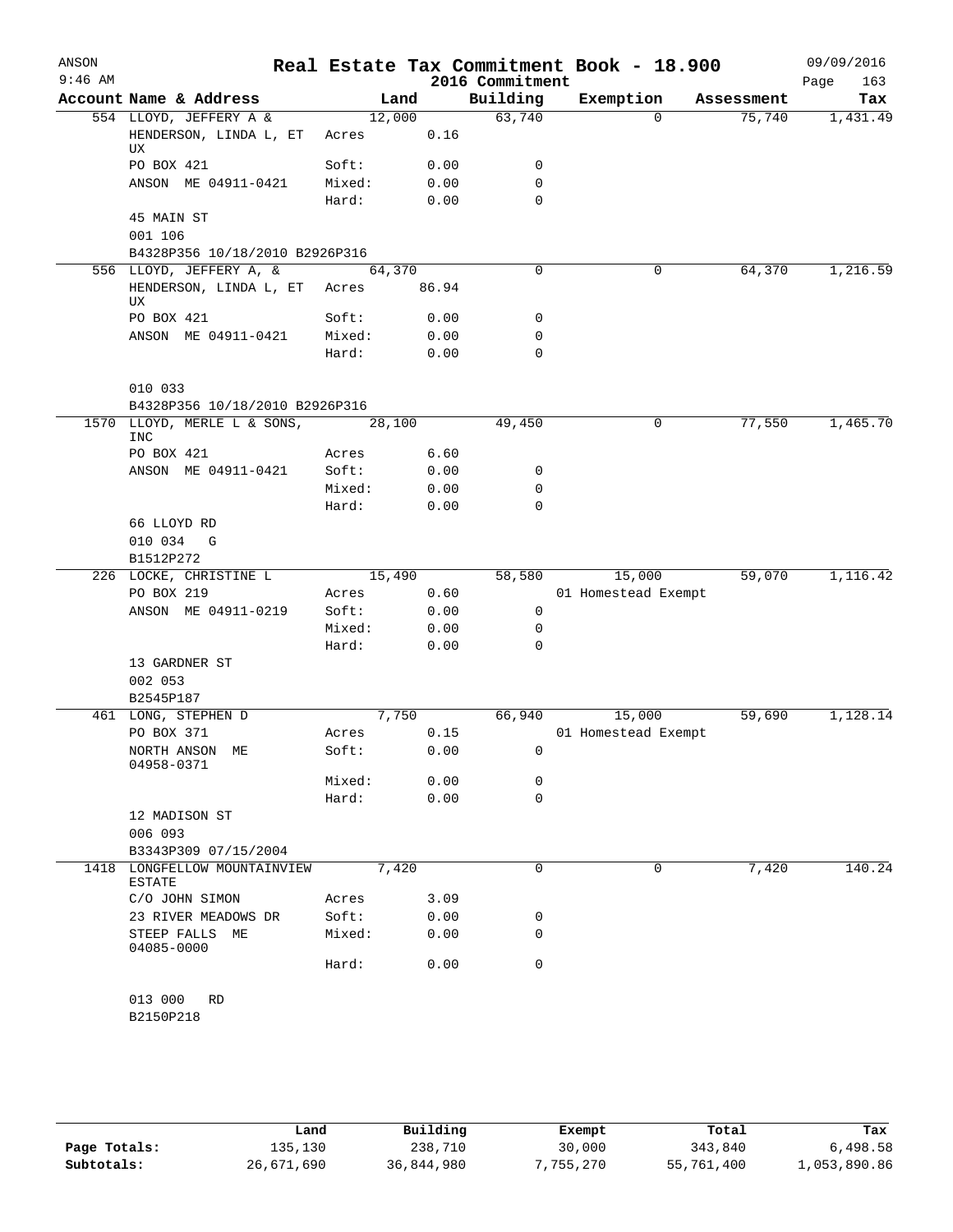| ANSON     |                                     |        |        |       |                 | Real Estate Tax Commitment Book - 18.900 |            | 09/09/2016  |
|-----------|-------------------------------------|--------|--------|-------|-----------------|------------------------------------------|------------|-------------|
| $9:46$ AM |                                     |        |        |       | 2016 Commitment |                                          |            | 164<br>Page |
|           | Account Name & Address              |        | Land   |       | Building        | Exemption                                | Assessment | Tax         |
|           | 1370 LONGLEY, SHARON K              |        | 9,590  |       | 56,460          | 15,000                                   | 51,050     | 964.85      |
|           | PO BOX 374                          | Acres  |        | 0.23  |                 | 01 Homestead Exempt                      |            |             |
|           | NORTH ANSON ME<br>04958-0374        | Soft:  |        | 0.00  | 0               |                                          |            |             |
|           |                                     | Mixed: |        | 0.00  | 0               |                                          |            |             |
|           |                                     | Hard:  |        | 0.00  | $\mathbf 0$     |                                          |            |             |
|           | 900 RIVER RD                        |        |        |       |                 |                                          |            |             |
|           | 005 016                             |        |        |       |                 |                                          |            |             |
|           | B3642P319 02/08/2006                |        |        |       |                 |                                          |            |             |
|           | 1081 LONGLEY, WENDY                 |        | 0      |       | 7,510           | 0                                        | 7,510      | 141.94      |
|           | 3 WILLARD COURT                     |        |        |       |                 |                                          |            |             |
|           | UNITY ME 04988                      |        |        |       |                 |                                          |            |             |
|           | 606 VALLEY RD                       |        |        |       |                 |                                          |            |             |
|           | 019 028<br>A ON                     |        |        |       |                 |                                          |            |             |
|           | 564 LORD, MARY ROSE L &             |        | 18,300 |       | 0               | 0                                        | 18,300     | 345.87      |
|           | MERRITHEW, JANA                     | Acres  |        | 5.20  |                 |                                          |            |             |
|           | 114 OLD FIELDS RD                   | Soft:  |        | 0.00  | 0               |                                          |            |             |
|           | SOUTH BERWICK ME<br>03908-0000      | Mixed: |        | 0.00  | 0               |                                          |            |             |
|           |                                     | Hard:  |        | 0.00  | $\mathbf 0$     |                                          |            |             |
|           | 023 044 N                           |        |        |       |                 |                                          |            |             |
|           | B1409P347                           |        |        |       |                 |                                          |            |             |
|           | 563 LORD, MARY ROSE L &             |        | 18,300 |       | 0               | 0                                        | 18,300     | 345.87      |
|           | MERRITHEW, JANA                     | Acres  |        | 5.20  |                 |                                          |            |             |
|           | 114 OLD FIELDS RD                   | Soft:  |        | 0.00  | 0               |                                          |            |             |
|           | SOUTH BERWICK ME<br>03908-0000      | Mixed: |        | 0.00  | 0               |                                          |            |             |
|           |                                     | Hard:  |        | 0.00  | $\mathbf 0$     |                                          |            |             |
|           | 023 044<br>$\circ$                  |        |        |       |                 |                                          |            |             |
|           | B1409P347                           |        |        |       |                 |                                          |            |             |
|           | 437 LORD, MICHAEL D &<br>JENNIFER L |        | 20,640 |       | 26,630          | 0                                        | 47,270     | 893.40      |
|           | 49 DAY RD                           | Acres  |        | 10.50 |                 |                                          |            |             |
|           | LYMAN ME 04002-0000                 | Soft:  |        | 0.00  | 0               |                                          |            |             |
|           |                                     | Mixed: |        | 0.00  | 0               |                                          |            |             |
|           |                                     | Hard:  |        | 0.00  | 0               |                                          |            |             |
|           | 180 PULLEN CORNER RD                |        |        |       |                 |                                          |            |             |
|           | 018 021<br>C                        |        |        |       |                 |                                          |            |             |
|           | B3315P46 05/28/2004                 |        |        |       |                 |                                          |            |             |
|           | 565 LOVELL, MARY N                  |        | 16,370 |       | 65,940          | 21,000                                   | 61,310     | 1,158.76    |
|           | 111 MAIN ST                         | Acres  |        | 0.67  |                 | 01 Homestead Exempt                      |            |             |
|           | ANSON ME 04911-0000                 | Soft:  |        | 0.00  | 0               | 03 Resident Veteran Widow                |            |             |
|           |                                     | Mixed: |        | 0.00  | 0               |                                          |            |             |
|           |                                     | Hard:  |        | 0.00  | $\mathbf 0$     |                                          |            |             |
|           | 111 MAIN ST                         |        |        |       |                 |                                          |            |             |
|           | 001 040                             |        |        |       |                 |                                          |            |             |
|           | B611P324                            |        |        |       |                 |                                          |            |             |

|              | Land       | Building   | Exempt    | Total      | Tax          |
|--------------|------------|------------|-----------|------------|--------------|
| Page Totals: | 83,200     | 156.540    | 36,000    | 203,740    | 3,850.69     |
| Subtotals:   | 26,754,890 | 37,001,520 | 7,791,270 | 55,965,140 | 1,057,741.55 |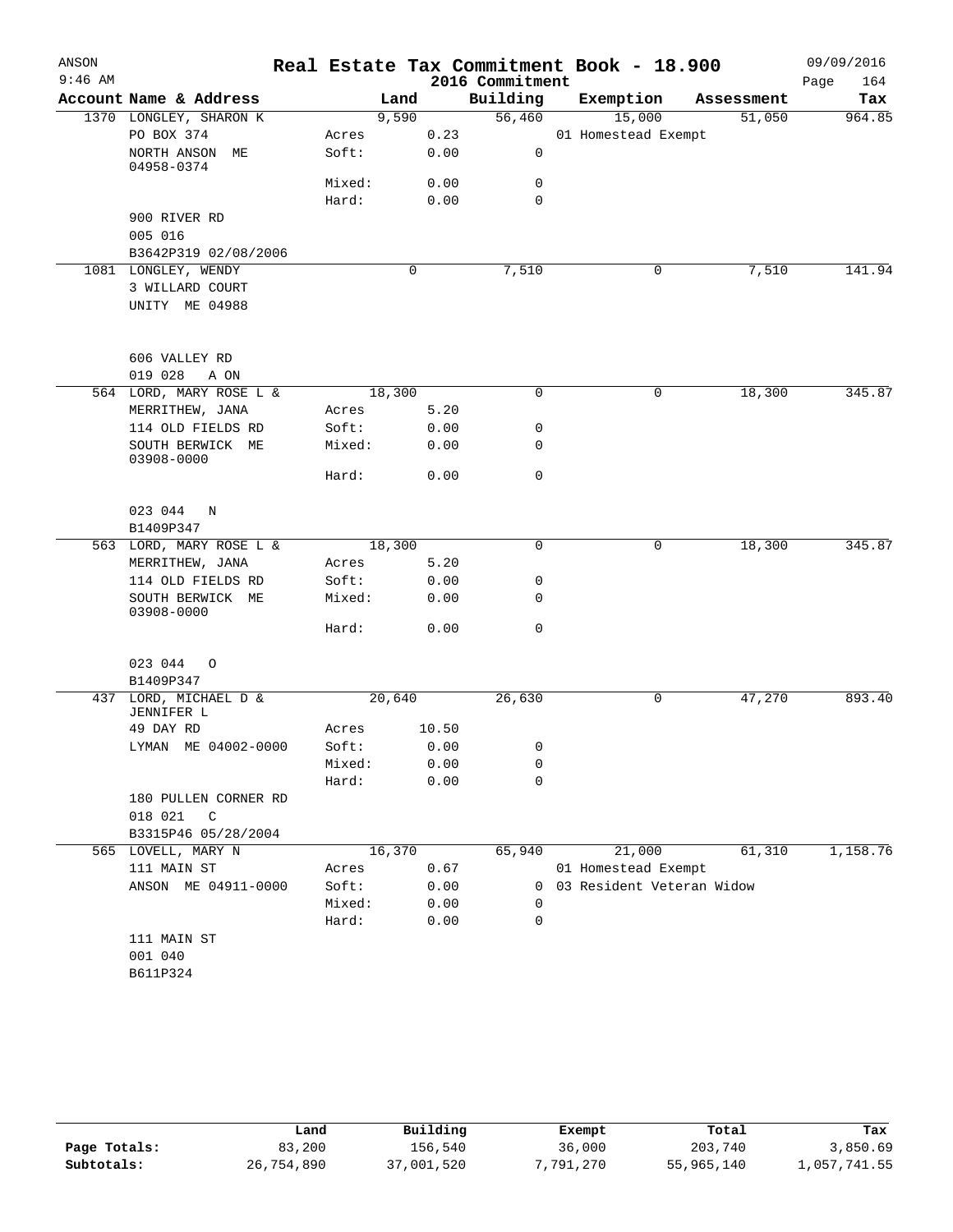| ANSON<br>$9:46$ AM |                                  |             |              |          | 2016 Commitment | Real Estate Tax Commitment Book - 18.900 |              | 09/09/2016<br>165<br>Page |
|--------------------|----------------------------------|-------------|--------------|----------|-----------------|------------------------------------------|--------------|---------------------------|
|                    | Account Name & Address           |             | Land         |          | Building        | Exemption                                | Assessment   | Tax                       |
|                    | 359 LOWELL, ROGER J.             |             | 23,380       |          | 24,380          | 15,000                                   | 32,760       | 619.16                    |
|                    | PO BOX 95                        | Acres       |              | 3.25     |                 | 01 Homestead Exempt                      |              |                           |
|                    | ANSON ME 04911-0095              | Soft:       |              | 0.00     | 0               |                                          |              |                           |
|                    |                                  | Mixed:      |              | 0.00     | 0               |                                          |              |                           |
|                    |                                  |             |              |          |                 |                                          |              |                           |
|                    |                                  | Hard:       |              | 0.00     | 0               |                                          |              |                           |
|                    | 177 CAMPGROUND RD                |             |              |          |                 |                                          |              |                           |
|                    | 015 050                          |             |              |          |                 |                                          |              |                           |
|                    | B3539P147 08/17/2005             |             |              |          |                 |                                          |              |                           |
|                    | 1328 LUCE, ARNOLD P & ELAINE     |             | 10,750       |          | 5,180           | 0                                        | 15,930       | 301.08                    |
|                    | 54 SUGAR MAPLE DR                | Acres       |              | 0.40     |                 |                                          |              |                           |
|                    | ANSON ME 04911-0000              | Soft:       |              | 0.00     | 0               |                                          |              |                           |
|                    |                                  | Mixed:      |              | 0.00     | 0               |                                          |              |                           |
|                    |                                  | Hard:       |              | 0.00     | 0               |                                          |              |                           |
|                    | 3 FISH RD                        |             |              |          |                 |                                          |              |                           |
|                    | 013 016 A                        |             |              |          |                 |                                          |              |                           |
|                    | B1535P229                        |             |              |          |                 |                                          |              |                           |
|                    | 566 LUCE, ARNOLD P & ELAINE<br>Α |             | 33,940       |          | 119,690         | 15,000                                   | 138,630      | 2,620.11                  |
|                    | 54 SUGAR MAPLE DR                | Acres       |              | 24.00    |                 | 01 Homestead Exempt                      |              |                           |
|                    | ANSON ME 04911-0000              | Soft:       |              | 0.00     | 0               |                                          |              |                           |
|                    |                                  | Mixed:      |              | 6.00     | 990             |                                          |              |                           |
|                    |                                  | Hard:       |              | 8.00     | 1,448           |                                          |              |                           |
|                    | 54 SUGAR MAPLE DR                | TREE GROWTH |              |          |                 |                                          |              |                           |
|                    | 013 016                          |             |              |          |                 |                                          |              |                           |
|                    | B1535P229                        |             |              |          |                 |                                          |              |                           |
|                    | 862 LUCE, ARNOLD P & ELAINE      |             | 52,000       |          | 115,780         | 0                                        | 167,780      | 3,171.04                  |
|                    | Α                                |             |              |          |                 |                                          |              |                           |
|                    | 54 SUGAR MAPLE DR                | Acres       |              | 40.00    |                 |                                          |              |                           |
|                    | ANSON ME 04911-0000              | Soft:       |              | 0.00     | 0               |                                          |              |                           |
|                    |                                  | Mixed:      |              | 0.00     | 0               |                                          |              |                           |
|                    |                                  | Hard:       |              | 0.00     | 0               |                                          |              |                           |
|                    | 366 EMBDEN POND RD               |             |              |          |                 |                                          |              |                           |
|                    | 023 029<br>B                     |             |              |          |                 |                                          |              |                           |
|                    | B2733P246                        |             |              |          |                 |                                          |              |                           |
|                    | 1803 LUCE, BRIAN                 |             | 16,500       |          | 0               | 0                                        | 16,500       | 311.85                    |
|                    | PO BOX 22                        | Acres       |              | 4.00     |                 |                                          |              |                           |
|                    | ANSON ME 04911-0022              | Soft:       |              | 0.00     | 0               |                                          |              |                           |
|                    |                                  | Mixed:      |              | 0.00     | 0               |                                          |              |                           |
|                    |                                  | Hard:       |              | 0.00     | 0               |                                          |              |                           |
|                    |                                  |             |              |          |                 |                                          |              |                           |
|                    | 021 024                          |             |              |          |                 |                                          |              |                           |
|                    | B2589P316                        |             |              |          |                 |                                          |              |                           |
|                    | 53 LUCE, BRIAN R & NORMAN        |             | 17,250       |          | 0               | 0                                        | 17,250       | 326.02                    |
|                    | F                                |             |              |          |                 |                                          |              |                           |
|                    | PO BOX 22                        | Acres       |              | 4.50     |                 |                                          |              |                           |
|                    | ANSON ME 04911-0022              | Soft:       |              | 0.00     | 0               |                                          |              |                           |
|                    |                                  | Mixed:      |              | 0.00     | 0               |                                          |              |                           |
|                    |                                  | Hard:       |              | 0.00     | 0               |                                          |              |                           |
|                    |                                  |             |              |          |                 |                                          |              |                           |
|                    | 012 015<br>A                     |             |              |          |                 |                                          |              |                           |
|                    | B2442P324                        |             |              |          |                 |                                          |              |                           |
| 1581               | LUCE, GARY R & MARY W            |             | 22,700       |          | 85,760          | 15,000                                   | 93,460       | 1,766.39                  |
|                    | 212 MAIN ST                      | Acres       |              | 2.80     |                 | 01 Homestead Exempt                      |              |                           |
|                    | ANSON ME 04911-0000              | Soft:       |              | 0.00     | 0               |                                          |              |                           |
|                    |                                  | Mixed:      |              | 0.00     | 0               |                                          |              |                           |
|                    |                                  | Hard:       |              | 0.00     | 0               |                                          |              |                           |
|                    | 212 MAIN ST                      |             |              |          |                 |                                          |              |                           |
|                    | 010 007<br>B                     |             |              |          |                 |                                          |              |                           |
|                    |                                  |             |              |          |                 |                                          |              |                           |
|                    |                                  | Land        |              | Building |                 | Exempt                                   | Total        | Tax                       |
| Page Totals:       |                                  | 176,520     |              | 350,790  |                 | 45,000                                   | 482,310      | 9,115.65                  |
| Subtotals:         | 26,931,410                       |             | 37, 352, 310 |          |                 | 7,836,270                                | 56, 447, 450 | 1,066,857.20              |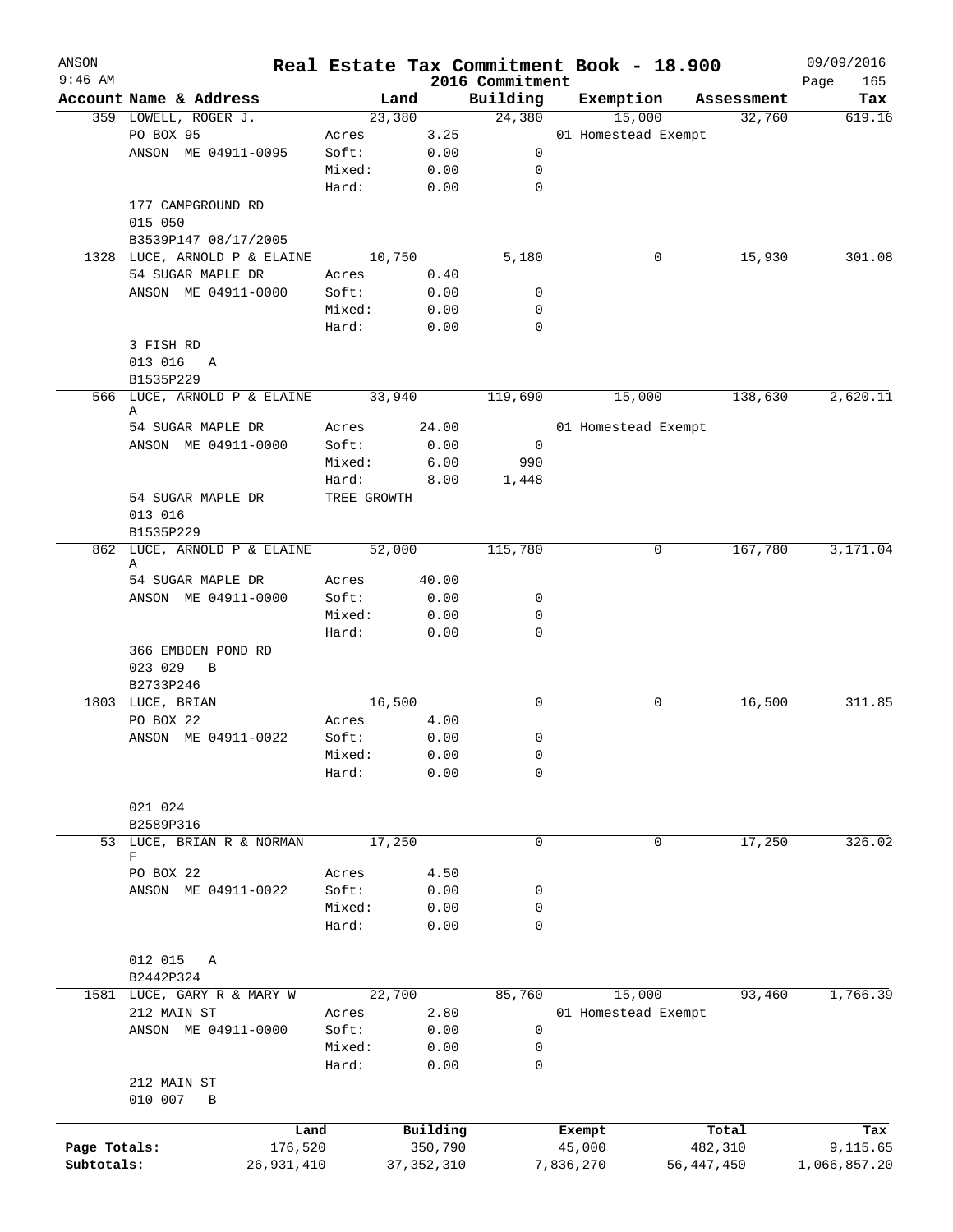| ANSON<br>$9:46$ AM |                                             | Real Estate Tax Commitment Book - 18.900 |            | 2016 Commitment |                             |          |            | 09/09/2016<br>166 |
|--------------------|---------------------------------------------|------------------------------------------|------------|-----------------|-----------------------------|----------|------------|-------------------|
|                    | Account Name & Address                      | Land                                     |            | Building        | Exemption                   |          | Assessment | Page<br>Tax       |
|                    | 1157 LUCE, GARY R. & MARY W.                | 14,830                                   |            | 44,510          |                             | $\Omega$ | 59,340     | 1,121.53          |
|                    | 212 MAIN ST                                 | Acres                                    | 0.55       |                 |                             |          |            |                   |
|                    | ANSON ME 04911-0000                         | Soft:                                    | 0.00       | 0               |                             |          |            |                   |
|                    |                                             | Mixed:                                   | 0.00       | 0               |                             |          |            |                   |
|                    |                                             | Hard:                                    | 0.00       | 0               |                             |          |            |                   |
|                    | 10 FREDRICK ST                              |                                          |            |                 |                             |          |            |                   |
|                    |                                             |                                          |            |                 |                             |          |            |                   |
|                    | 002 044                                     |                                          |            |                 |                             |          |            |                   |
|                    | B3606P154 12/08/2005                        |                                          |            |                 |                             |          |            |                   |
|                    | 1592 LUCE, NORMA S                          | 26,260                                   |            | 58,380          |                             | 25,000   | 59,640     | 1,127.20          |
|                    | 984 PEASE HILL RD                           | Acres                                    | 5.17       |                 | 01 Homestead Exempt         |          |            |                   |
|                    | ANSON ME 04911-0000                         | Soft:                                    | 0.00       |                 | 0 03 Resident Veteran Widow |          |            |                   |
|                    |                                             | Mixed:                                   | 0.00       | 0               | 09 Blind                    |          |            |                   |
|                    |                                             | Hard:                                    | 0.00       | 0               |                             |          |            |                   |
|                    | 984 PEASE HILL RD                           | LIFE STATE                               |            |                 |                             |          |            |                   |
|                    | 012 016<br>$\mathbf{1}$                     |                                          |            |                 |                             |          |            |                   |
|                    | B3329P175 06/21/2004                        |                                          |            |                 |                             |          |            |                   |
|                    | 1582 LUCE, NORMAN                           | 12,750                                   |            | $\mathbf 0$     |                             | 0        | 12,750     | 240.98            |
|                    | PO BOX 22                                   | Acres                                    | 1.50       |                 |                             |          |            |                   |
|                    | ANSON ME 04911-0022                         | Soft:                                    | 0.00       | 0               |                             |          |            |                   |
|                    |                                             | Mixed:                                   | 0.00       | 0               |                             |          |            |                   |
|                    |                                             | Hard:                                    | 0.00       | 0               |                             |          |            |                   |
|                    |                                             |                                          |            |                 |                             |          |            |                   |
|                    | 010 011<br>6 A                              |                                          |            |                 |                             |          |            |                   |
|                    | B801P934                                    |                                          |            |                 |                             |          |            |                   |
|                    | 1583 LUCE, NORMAN                           | 28,720                                   |            | $\mathbf 0$     |                             | 0        | 28,720     | 542.81            |
|                    | PO BOX 22                                   | Acres                                    | 24.40      |                 |                             |          |            |                   |
|                    | ANSON ME 04911-0022                         | Soft:                                    | 0.00       | 0               |                             |          |            |                   |
|                    |                                             | Mixed:                                   | 0.00       | 0               |                             |          |            |                   |
|                    |                                             | Hard:                                    | 0.00       | 0               |                             |          |            |                   |
|                    | 010 011 10<br>B801P934<br>1591 LUCE, NORMAN | 26,570                                   |            | 39,700          |                             | 0        | 66,270     | 1,252.50          |
|                    |                                             |                                          |            |                 |                             |          |            |                   |
|                    | PO BOX 22                                   | Acres                                    | 5.38       |                 |                             |          |            |                   |
|                    | ANSON ME 04911-0022                         | Soft:                                    | 0.00       | 0               |                             |          |            |                   |
|                    |                                             | Mixed:                                   | 0.00       | 0               |                             |          |            |                   |
|                    |                                             | Hard:                                    | 0.00       | 0               |                             |          |            |                   |
|                    | 4 WEST MILLS RD<br>010 011<br>2<br>B801P934 |                                          |            |                 |                             |          |            |                   |
|                    | 569 LUCE, NORMAN F & BETH B                 | 16,270                                   |            | 0               |                             | 0        | 16,270     | 307.50            |
|                    | PO BOX 22                                   | Acres                                    | 71.00      |                 |                             |          |            |                   |
|                    | ANSON ME 04911-0022                         | Soft:                                    | 0.00       | 0               |                             |          |            |                   |
|                    |                                             | Mixed:                                   | 0.00       | 0               |                             |          |            |                   |
|                    |                                             | Hard:                                    | 0.00       | 0               |                             |          |            |                   |
|                    |                                             | FARMLAND CLASS                           |            |                 |                             |          |            |                   |
|                    | 013 015                                     |                                          |            |                 |                             |          |            |                   |
|                    | B1535P231                                   |                                          |            |                 |                             |          |            |                   |
|                    |                                             |                                          |            |                 |                             | 0        |            | 2,415.61          |
|                    | 570 LUCE, NORMAN F & BETH B                 | 100,100                                  |            | 27,710          |                             |          | 127,810    |                   |
|                    | PO BOX 22                                   | Acres                                    | 387.00     |                 |                             |          |            |                   |
|                    | ANSON ME 04911-0022                         | Soft:                                    | 0.00       | 0               |                             |          |            |                   |
|                    |                                             | Mixed:                                   | 0.00       | 0               |                             |          |            |                   |
|                    |                                             | Hard:                                    | 0.00       | 0               |                             |          |            |                   |
|                    | 902 PEASE HILL RD                           | FARMLAND CLASS                           |            |                 |                             |          |            |                   |
|                    | 012 016                                     |                                          |            |                 |                             |          |            |                   |
|                    | B1535P231                                   |                                          |            |                 |                             |          |            |                   |
|                    |                                             |                                          |            |                 |                             |          |            |                   |
|                    | Land                                        |                                          | Building   |                 | Exempt                      |          | Total      | Tax               |
| Page Totals:       | 225,500                                     |                                          | 170,300    |                 | 25,000                      |          | 370,800    | 7,008.13          |
| Subtotals:         | 27, 156, 910                                |                                          | 37,522,610 |                 | 7,861,270                   |          | 56,818,250 | 1,073,865.33      |
|                    |                                             |                                          |            |                 |                             |          |            |                   |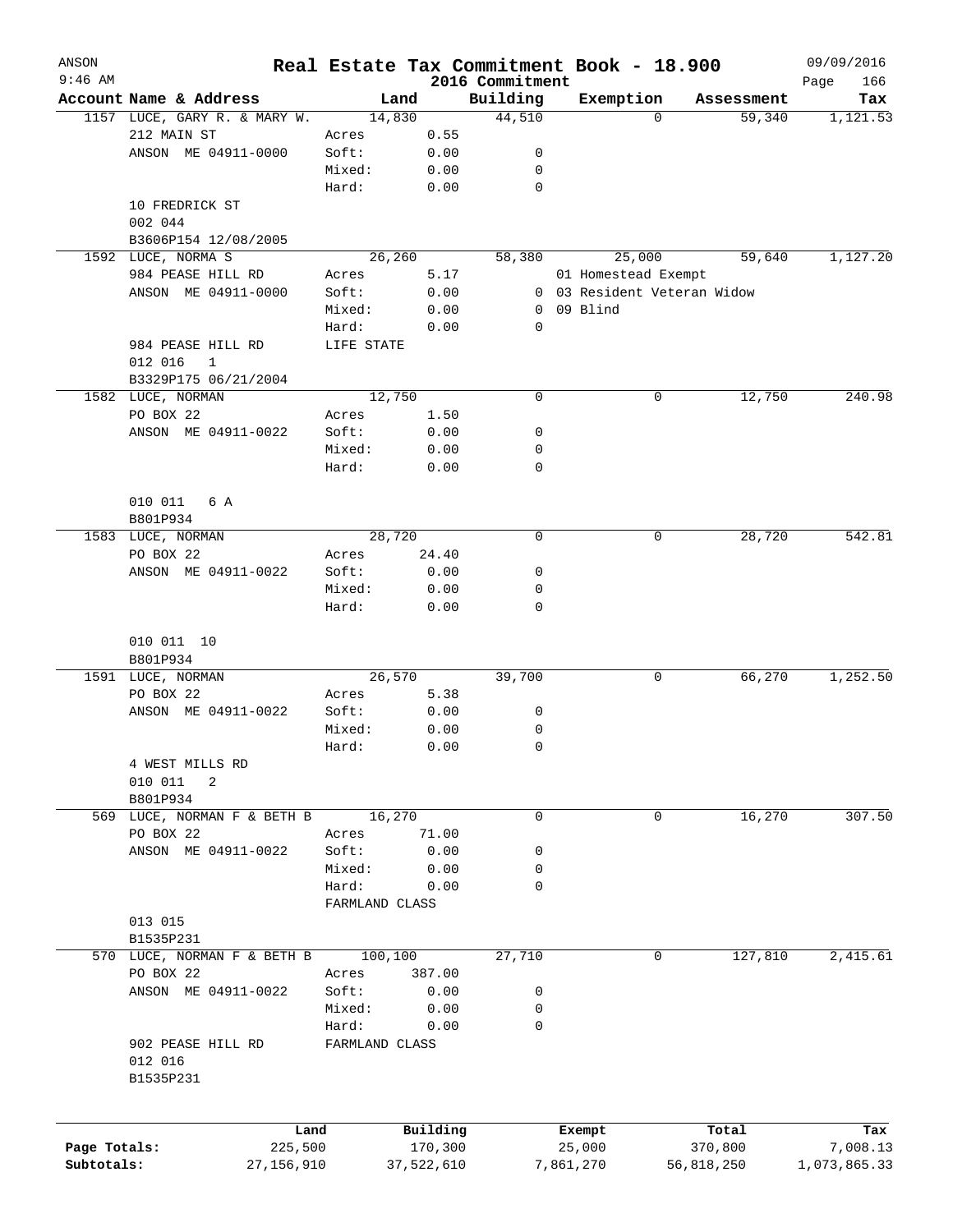| ANSON     |                                   |                |        |                 | Real Estate Tax Commitment Book - 18.900 |            | 09/09/2016  |
|-----------|-----------------------------------|----------------|--------|-----------------|------------------------------------------|------------|-------------|
| $9:46$ AM |                                   |                |        | 2016 Commitment |                                          |            | 167<br>Page |
|           | Account Name & Address            |                | Land   | Building        | Exemption                                | Assessment | Tax         |
|           | 755 LUCE, NORMAN F & BETH B       | 40,500         |        | $\mathbf 0$     | $\Omega$                                 | 40,500     | 765.45      |
|           | PO BOX 22                         | Acres          | 33.00  |                 |                                          |            |             |
|           | ANSON ME 04911-0022               | Soft:          | 0.00   | 0               |                                          |            |             |
|           |                                   | Mixed:         | 0.00   | 0               |                                          |            |             |
|           |                                   | Hard:          | 0.00   | 0               |                                          |            |             |
|           | 013 018 A<br>B2735P188            |                |        |                 |                                          |            |             |
|           | 275 LUCE, NORMAN F.               | 13,500         |        | $\mathbf 0$     | 0                                        | 13,500     | 255.15      |
|           | LUCE, BETH B.                     | Acres          | 2.00   |                 |                                          |            |             |
|           | PO BOX 22                         | Soft:          | 0.00   | 0               |                                          |            |             |
|           | ANSON ME 04911-0000               | Mixed:         | 0.00   | 0               |                                          |            |             |
|           |                                   | Hard:          | 0.00   | 0               |                                          |            |             |
|           | 013 014                           |                |        |                 |                                          |            |             |
|           | B4871P316 01/20/2015              |                |        |                 |                                          |            |             |
|           | 274 LUCE, NORMAN F.               | 27,130         |        | 5,310           | 0                                        | 32,440     | 613.12      |
|           | LUCE, BETH B.                     | Acres          | 31.00  |                 |                                          |            |             |
|           | PO BOX 22                         | Soft:          | 0.00   | 0               |                                          |            |             |
|           | ANSON ME 04911-0000               | Mixed:         | 0.00   | 0               |                                          |            |             |
|           |                                   | Hard:          | 0.00   | 0               |                                          |            |             |
|           | 843 PEASE HILL RD                 |                |        |                 |                                          |            |             |
|           | $\, {\bf B}$<br>013 013           |                |        |                 |                                          |            |             |
|           | B4871P316 01/20/2015              |                |        |                 |                                          |            |             |
|           | 1132 LUCE, NORMAN F. & BETH<br>Β. | 79,930         |        | 17,210          | 0                                        | 97,140     | 1,835.95    |
|           | PO BOX 22                         | Acres          | 125.00 |                 |                                          |            |             |
|           | ANSON ME 04911-0022               | Soft:          | 0.00   | 0               |                                          |            |             |
|           |                                   | Mixed:         | 0.00   | 0               |                                          |            |             |
|           |                                   | Hard:          | 0.00   | 0               |                                          |            |             |
|           |                                   | FARMLAND CLASS |        |                 |                                          |            |             |
|           | 013 013                           |                |        |                 |                                          |            |             |
|           | B1535P231                         |                |        |                 |                                          |            |             |
|           | 606 LUCE, PATRICIA L              | 24,050         |        | 79,490          | 15,000                                   | 88,540     | 1,673.41    |
|           | 824 PEASE HILL RD                 | Acres          | 3.70   |                 | 01 Homestead Exempt                      |            |             |
|           | ANSON ME 04911-0000               | Soft:          | 0.00   | 0               |                                          |            |             |
|           |                                   | Mixed:         | 0.00   | 0               |                                          |            |             |
|           |                                   | Hard:          | 0.00   | 0               |                                          |            |             |
|           | 824 PEASE HILL RD                 |                |        |                 |                                          |            |             |
|           | 012 015<br>DF<br>B2887P309        |                |        |                 |                                          |            |             |
|           | 517 LUKER, BRADFORD &<br>CHANDA   | 22,270         |        | 32,720          | 0                                        | 54,990     | 1,039.31    |
|           | PO BOX 24                         | Acres          | 47.00  |                 |                                          |            |             |
|           | MONSON ME 04464-0024              | Soft:          | 1.00   | 120             |                                          |            |             |
|           |                                   | Mixed:         | 0.00   | $\overline{0}$  |                                          |            |             |
|           |                                   | Hard:          | 45.00  | 8,145           |                                          |            |             |
|           |                                   | TREE GROWTH    |        |                 |                                          |            |             |
|           | 020 011 A                         |                |        |                 |                                          |            |             |
|           | B4525P85 04/24/2012               |                |        |                 |                                          |            |             |
|           |                                   |                |        |                 |                                          |            |             |

|              | Land       | Building   | Exempt    | Total        | Tax          |
|--------------|------------|------------|-----------|--------------|--------------|
| Page Totals: | 207,380    | 134,730    | 15,000    | 327,110      | 6,182.39     |
| Subtotals:   | 27,364,290 | 37,657,340 | 7,876,270 | 57, 145, 360 | 1,080,047.72 |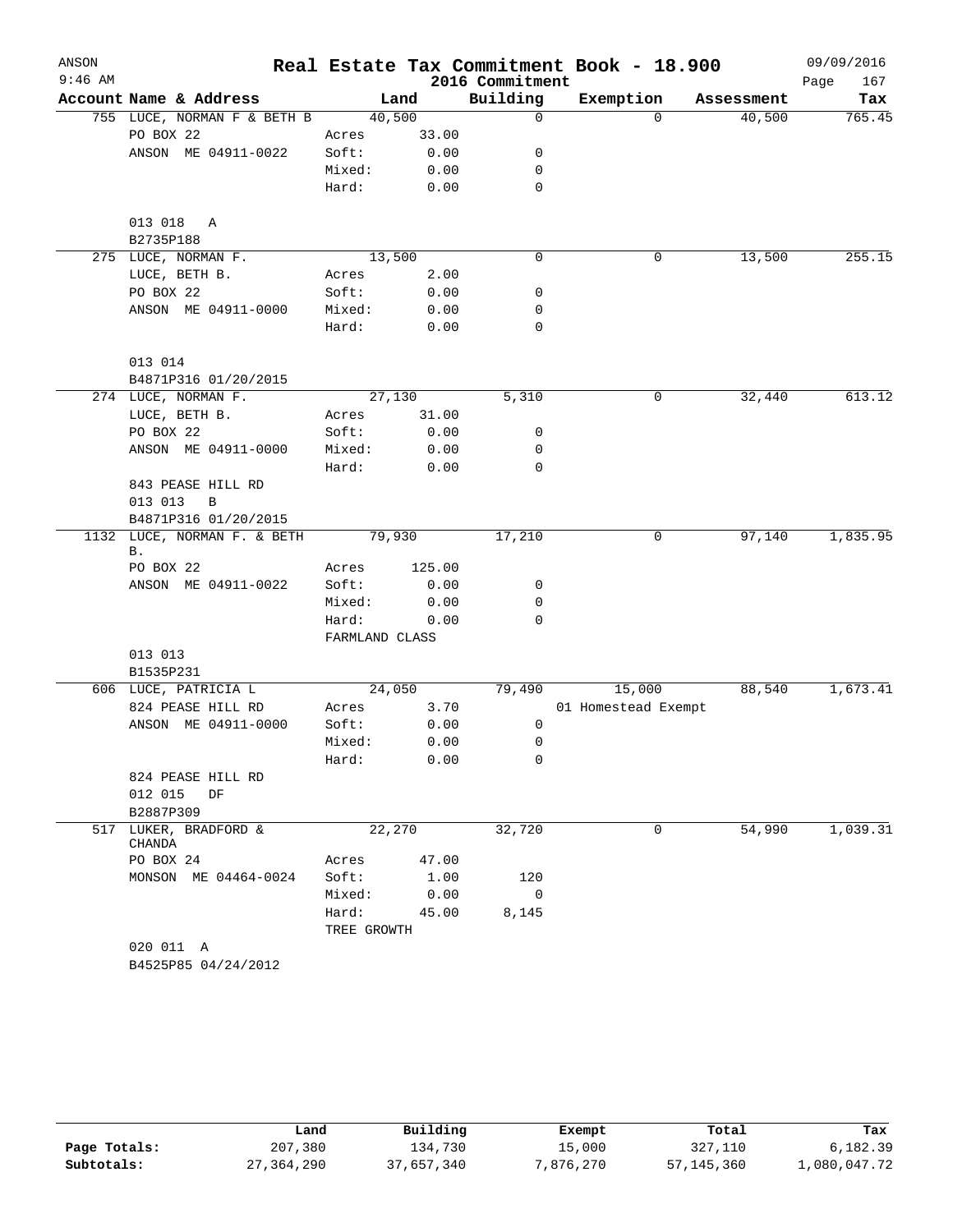| ANSON     |                                                |        |                    |       |                 | Real Estate Tax Commitment Book - 18.900 |            | 09/09/2016  |
|-----------|------------------------------------------------|--------|--------------------|-------|-----------------|------------------------------------------|------------|-------------|
| $9:46$ AM |                                                |        |                    |       | 2016 Commitment |                                          |            | 168<br>Page |
|           | Account Name & Address                         |        | Land               |       | Building        | Exemption                                | Assessment | Tax         |
|           | 1436 LUSKY, ROSEMARY G. &<br>JULIE R.          |        | 8,570              |       | $\Omega$        | $\Omega$                                 | 8,570      | 161.97      |
|           | PO BOX 274                                     | Acres  |                    | 0.51  |                 |                                          |            |             |
|           | Fryeburg ME 04037                              | Soft:  |                    | 0.00  | $\mathbf 0$     |                                          |            |             |
|           |                                                | Mixed: |                    | 0.00  | $\mathbf 0$     |                                          |            |             |
|           |                                                | Hard:  |                    | 0.00  | $\Omega$        |                                          |            |             |
|           | 005 014<br>B3397P162 10/25/2004                |        |                    |       |                 |                                          |            |             |
|           | 671 LYNCH, JONATHAN P &<br>HELEN R             |        | 34,690             |       | 194,560         | 0                                        | 229,250    | 4,332.83    |
|           | 109 VIENNA ROAD                                | Acres  |                    | 90.00 |                 |                                          |            |             |
|           | CHESTERVILLE ME 04938                          | Soft:  |                    | 0.00  | 0               |                                          |            |             |
|           |                                                | Mixed: |                    | 0.00  | $\mathbf 0$     |                                          |            |             |
|           |                                                | Hard:  |                    | 0.00  | $\mathbf 0$     |                                          |            |             |
|           | 321 HOLLIN WAITE HILL<br><b>RD</b>             |        | FARMLAND B4968P032 |       |                 |                                          |            |             |
|           | 014 025 B                                      |        |                    |       |                 |                                          |            |             |
|           | B4968P32 10/16/2015 B4461P63 11/04/2011        |        |                    |       |                 |                                          |            |             |
|           | 1595 LYNDS, PATRICIA                           |        | 34,760             |       | 94,160          | 21,000                                   | 107,920    | 2,039.69    |
|           | 229 HILTON HILL RD                             | Acres  |                    | 13.26 |                 | 01 Homestead Exempt                      |            |             |
|           | ANSON ME 04911-0000                            | Soft:  |                    | 0.00  |                 | 0 03 Resident Veteran Widow              |            |             |
|           |                                                | Mixed: |                    | 0.00  | $\mathbf 0$     |                                          |            |             |
|           |                                                | Hard:  |                    | 0.00  | $\mathbf 0$     |                                          |            |             |
|           | 229 HILTON HILL RD                             |        |                    |       |                 |                                          |            |             |
|           | 010 023                                        |        |                    |       |                 |                                          |            |             |
|           | B1770P330                                      |        |                    |       |                 |                                          |            |             |
|           | 1248 LYNDS, WILLIAM I &<br>JANETTE F, TRUSTEES |        | 27,740             |       | 113,370         | 15,000                                   | 126,110    | 2,383.48    |
|           | PO BOX 94                                      | Acres  |                    | 6.24  |                 | 01 Homestead Exempt                      |            |             |
|           | ANSON ME 04911-0094                            | Soft:  |                    | 0.00  | 0               |                                          |            |             |
|           |                                                | Mixed: |                    | 0.00  | $\mathbf 0$     |                                          |            |             |
|           |                                                | Hard:  |                    | 0.00  | $\Omega$        |                                          |            |             |
|           | 21 ROLLING RIDGE DR                            |        |                    |       |                 |                                          |            |             |
|           | 010 036<br>A 2                                 |        |                    |       |                 |                                          |            |             |
|           | B4509P151 03/27/2012                           |        |                    |       |                 |                                          |            |             |
|           | 574 MACALUSO, DOMENIC J                        |        | 18,580             |       | 0               | 0                                        | 18,580     | 351.16      |
|           | 10 NIRA ST                                     | Acres  |                    | 11.73 |                 |                                          |            |             |
|           | MALDEN MA 02148-2916                           | Soft:  |                    | 0.00  | 0               |                                          |            |             |
|           |                                                | Mixed: |                    | 0.00  | 0               |                                          |            |             |
|           |                                                | Hard:  |                    | 0.00  | $\mathbf 0$     |                                          |            |             |
|           | PULLEN ROAD                                    |        |                    |       |                 |                                          |            |             |
|           | 015 044 F                                      |        |                    |       |                 |                                          |            |             |
|           | B1285P339                                      |        |                    |       |                 |                                          |            |             |
|           | 630 MACFARLANE, RETA A                         |        | 21,500             |       | 12,040          | 0                                        | 33,540     | 633.91      |
|           | 95 PROSPECT STREET                             | Acres  |                    | 2.00  |                 |                                          |            |             |
|           | MILFORD, NH 03055-3728                         | Soft:  |                    | 0.00  | 0               |                                          |            |             |
|           |                                                | Mixed: |                    | 0.00  | 0               |                                          |            |             |
|           |                                                | Hard:  |                    | 0.00  | $\mathbf 0$     |                                          |            |             |
|           | 475 FOUR MILE SQUARE RD                        |        |                    |       |                 |                                          |            |             |
|           | 021 019<br>A                                   |        |                    |       |                 |                                          |            |             |
|           | B2087P287                                      |        |                    |       |                 |                                          |            |             |
|           |                                                |        |                    |       |                 |                                          |            |             |

|              | Land       | Building   | Exempt    | Total      | Tax          |
|--------------|------------|------------|-----------|------------|--------------|
| Page Totals: | 145,840    | 414,130    | 36,000    | 523,970    | 9,903.04     |
| Subtotals:   | 27,510,130 | 38,071,470 | 7,912,270 | 57,669,330 | 1,089,950.76 |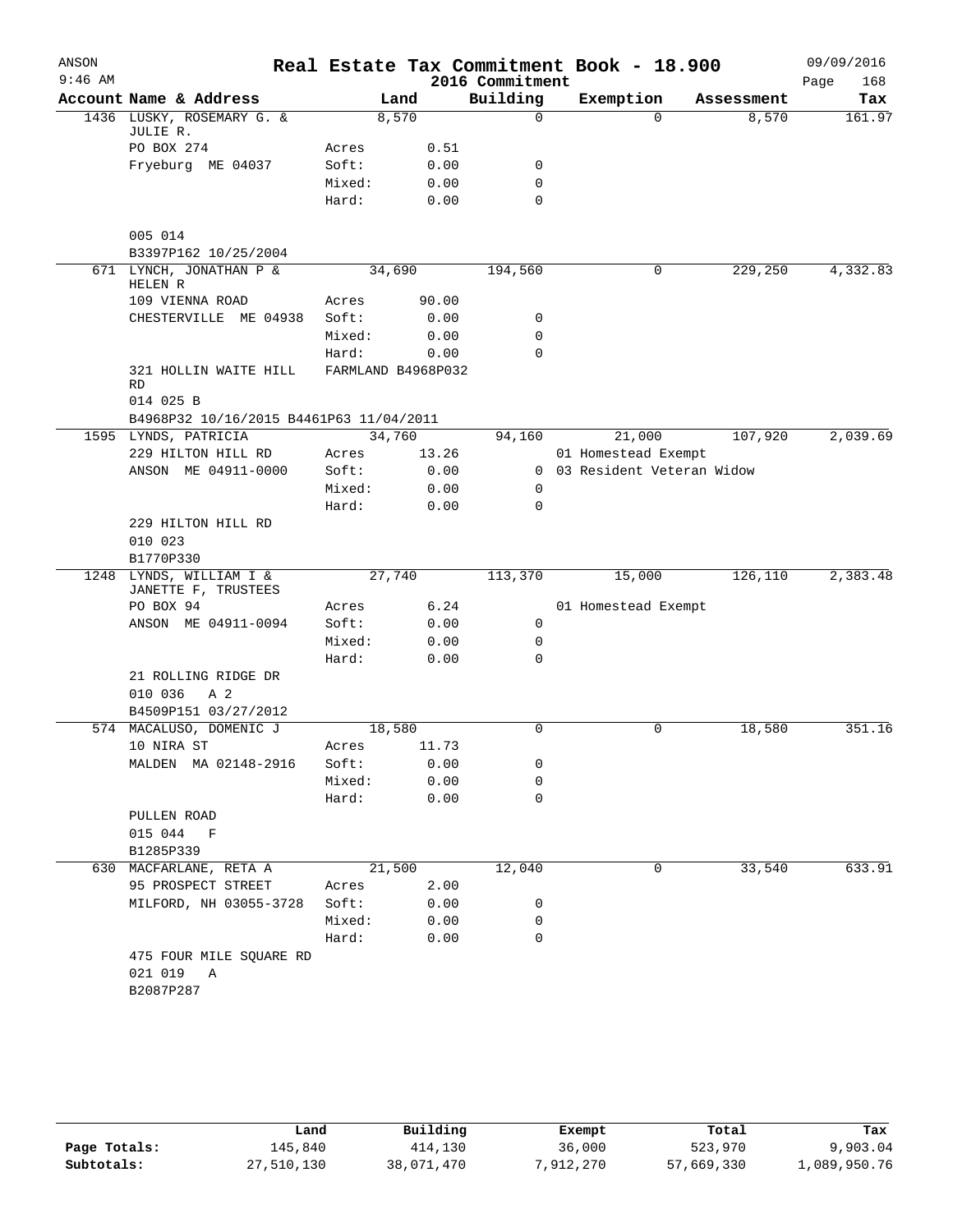| ANSON        |                                                    |             |            |                             | Real Estate Tax Commitment Book - 18.900 |              | 09/09/2016         |
|--------------|----------------------------------------------------|-------------|------------|-----------------------------|------------------------------------------|--------------|--------------------|
| $9:46$ AM    | Account Name & Address                             | Land        |            | 2016 Commitment<br>Building | Exemption                                | Assessment   | 169<br>Page<br>Tax |
|              | 1806 MACPHERSON, RICHARD H &                       | 42,080      |            | 38,090                      | 15,000                                   | 65,170       | 1,231.71           |
|              | MEADE, MELINDA                                     | Acres       | 20.58      |                             | 01 Homestead Exempt                      |              |                    |
|              | 74 MADISON ST                                      | Soft:       | 0.00       | 0                           |                                          |              |                    |
|              | NORTH ANSON ME                                     | Mixed:      | 0.00       | 0                           |                                          |              |                    |
|              | 04958-0000                                         |             |            |                             |                                          |              |                    |
|              |                                                    | Hard:       | 0.00       | $\mathbf 0$                 |                                          |              |                    |
|              | 74 MADISON ST                                      |             |            |                             |                                          |              |                    |
|              | 017 019<br>$\Box$<br>B2839P167                     |             |            |                             |                                          |              |                    |
|              | 49 MADDEN, BRENDA G                                | 32,930      |            | 110,360                     | 15,000                                   | 128,290      | 2,424.68           |
|              | 807 HORSEBACK RD                                   | Acres       | 47.00      |                             | 01 Homestead Exempt                      |              |                    |
|              | ANSON ME 04911-0000                                | Soft:       | 0.00       | 0                           |                                          |              |                    |
|              |                                                    | Mixed:      | 42.00      | 6,930                       |                                          |              |                    |
|              |                                                    | Hard:       | 0.00       | $\mathbf 0$                 |                                          |              |                    |
|              | 807 HORSEBACK RD                                   | TREE GROWTH |            |                             |                                          |              |                    |
|              | 019 006                                            |             |            |                             |                                          |              |                    |
|              | B2750P196                                          |             |            |                             |                                          |              |                    |
|              | 1876 MADISON ELECTRIC WORKS                        | 20,680      |            | $\overline{0}$              | 20,680                                   | $\Omega$     | 0.00               |
|              | 6 BUSINESS PARK DR                                 | Acres       | 11.68      |                             | 12 Public Municipal Corp                 |              |                    |
|              | MADISON ME 04950-0000                              | Soft:       | 0.00       | 0                           |                                          |              |                    |
|              |                                                    | Mixed:      | 0.00       | 0                           |                                          |              |                    |
|              |                                                    | Hard:       | 0.00       | 0                           |                                          |              |                    |
|              | 190 MAIN ST                                        |             |            |                             |                                          |              |                    |
|              | 010 003<br>A                                       |             |            |                             |                                          |              |                    |
|              | B3823P322 03/15/2007 B3709P121 07/13/2006 B987P228 |             |            |                             |                                          |              |                    |
|              | 1601 MADISON PAPER                                 | 5,967,000   |            | 1,700,000                   | 0                                        | 7,667,000    | 144,906.30         |
|              | INDUSTRIES                                         |             |            |                             |                                          |              |                    |
|              | PO BOX 129                                         |             |            |                             |                                          |              |                    |
|              | 60 MAIN ST                                         |             |            |                             |                                          |              |                    |
|              | 001 003                                            |             |            |                             |                                          |              |                    |
| 1602         | MADISON PAPER<br>INDUSTRIES                        | 12,000      |            | 0                           | 0                                        | 12,000       | 226.80             |
|              | PO BOX 129                                         | Acres       | 0.64       |                             |                                          |              |                    |
|              | MADISON ME 04950-0129                              | Soft:       | 0.00       | 0                           |                                          |              |                    |
|              |                                                    | Mixed:      | 0.00       | 0                           |                                          |              |                    |
|              |                                                    | Hard:       | 0.00       | $\mathbf 0$                 |                                          |              |                    |
|              | 001 004                                            |             |            |                             |                                          |              |                    |
| 1603         | <b>MADISON PAPER</b>                               | 8,000       |            | 0                           | $\mathbf 0$                              | 8,000        | 151.20             |
|              | INDUSTRIES                                         |             |            |                             |                                          |              |                    |
|              | PO BOX 129                                         | Acres       | 0.16       |                             |                                          |              |                    |
|              | MADISON ME 04950-0129                              | Soft:       | 0.00       | 0                           |                                          |              |                    |
|              |                                                    | Mixed:      | 0.00       | 0                           |                                          |              |                    |
|              |                                                    | Hard:       | 0.00       | 0                           |                                          |              |                    |
|              |                                                    |             |            |                             |                                          |              |                    |
|              | 001 016                                            |             |            |                             |                                          |              |                    |
| 1607         | MADISON PAPER<br>INDUSTRIES                        | 8,490       |            | 0                           | $\mathbf 0$                              | 8,490        | 160.46             |
|              | PO BOX 129                                         | Acres       | 0.50       |                             |                                          |              |                    |
|              | MADISON ME 04950-0129                              | Soft:       | 0.00       | 0                           |                                          |              |                    |
|              |                                                    | Mixed:      | 0.00       | 0                           |                                          |              |                    |
|              |                                                    | Hard:       | 0.00       | 0                           |                                          |              |                    |
|              |                                                    |             |            |                             |                                          |              |                    |
|              | 003 075                                            |             |            |                             |                                          |              |                    |
|              | Land                                               |             | Building   |                             | Exempt                                   | Total        | Tax                |
| Page Totals: | 6,091,180                                          |             | 1,848,450  |                             | 50,680                                   | 7,888,950    | 149,101.15         |
| Subtotals:   | 33,601,310                                         |             | 39,919,920 |                             | 7,962,950                                | 65, 558, 280 | 1,239,051.91       |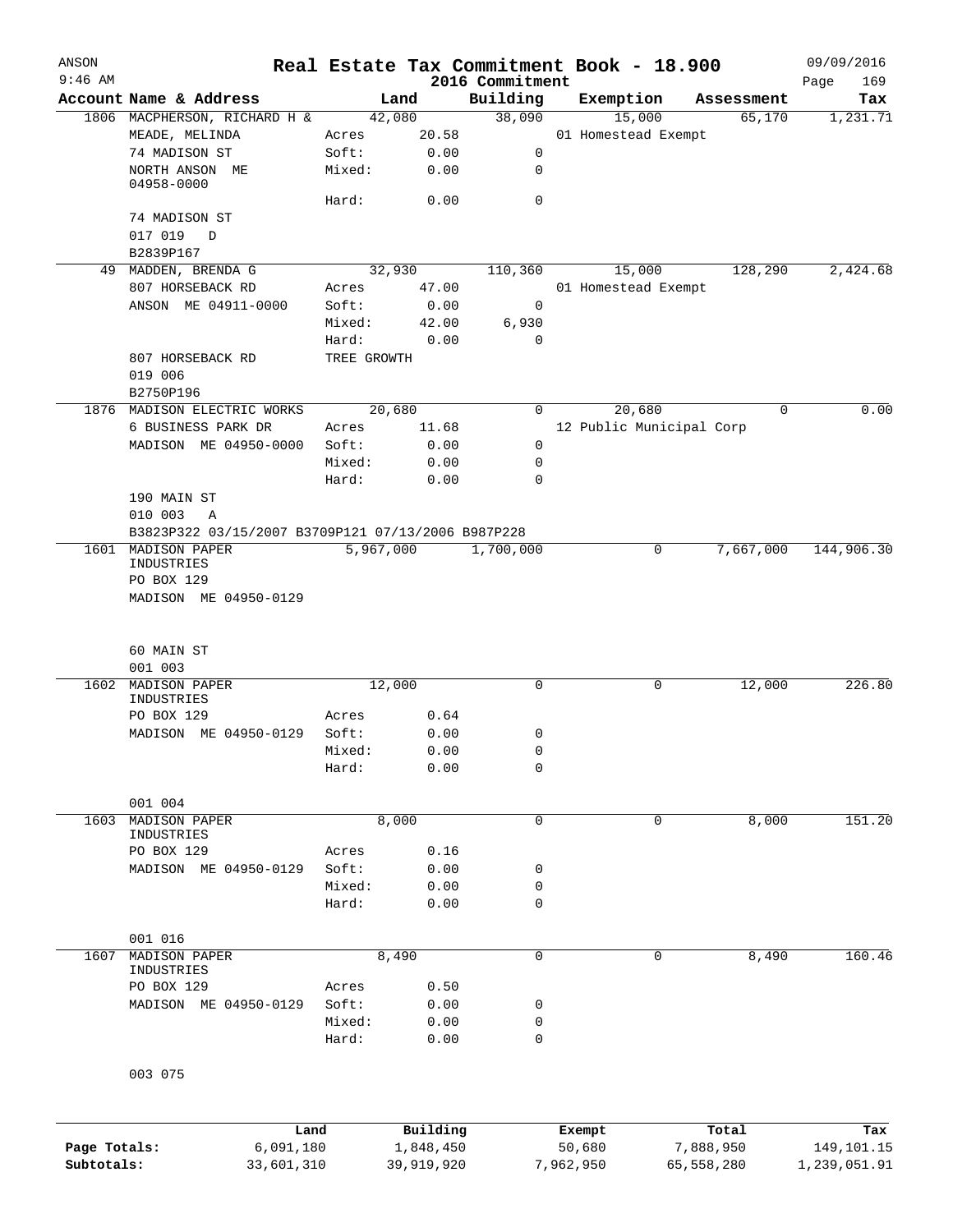| ANSON<br>$9:46$ AM |                                            |        |             |       | Real Estate Tax Commitment Book - 18.900<br>2016 Commitment |             |            | 09/09/2016<br>170<br>Page |
|--------------------|--------------------------------------------|--------|-------------|-------|-------------------------------------------------------------|-------------|------------|---------------------------|
|                    | Account Name & Address                     |        | Land        |       | Building                                                    | Exemption   | Assessment | Tax                       |
| 1610               | MADISON PAPER                              |        | 12,000      |       | $\mathbf 0$                                                 | $\Omega$    | 12,000     | 226.80                    |
|                    | INDUSTRIES                                 |        |             |       |                                                             |             |            |                           |
|                    | PO BOX 129                                 | Acres  |             | 0.36  |                                                             |             |            |                           |
|                    | MADISON ME 04950-0129                      | Soft:  |             | 0.00  | 0                                                           |             |            |                           |
|                    |                                            | Mixed: |             | 0.00  | 0<br>$\mathbf 0$                                            |             |            |                           |
|                    |                                            | Hard:  |             | 0.00  |                                                             |             |            |                           |
|                    | 001 001                                    |        |             |       |                                                             |             |            |                           |
| 1608               | <b>MADISON PAPER</b><br>INDUSTRIES         |        | 18,380      |       | $\mathbf 0$                                                 | 0           | 18,380     | 347.38                    |
|                    | PO BOX 129                                 | Acres  |             | 5.25  |                                                             |             |            |                           |
|                    | MADISON ME 04950-0129                      | Soft:  |             | 0.00  | 0                                                           |             |            |                           |
|                    |                                            | Mixed: |             | 0.00  | 0                                                           |             |            |                           |
|                    |                                            | Hard:  |             | 0.00  | 0                                                           |             |            |                           |
|                    | 015 070                                    |        |             |       |                                                             |             |            |                           |
| 1600               | MADISON PAPER<br>INDUSTRIES                |        | 7,350       |       | 0                                                           | 0           | 7,350      | 138.92                    |
|                    | PO BOX 129                                 | Acres  |             | 0.96  |                                                             |             |            |                           |
|                    | MADISON ME 04950-0129                      | Soft:  |             | 0.00  | 0                                                           |             |            |                           |
|                    |                                            | Mixed: |             | 0.00  | 0                                                           |             |            |                           |
|                    |                                            | Hard:  |             | 0.00  | $\mathbf 0$                                                 |             |            |                           |
|                    | 001 026                                    |        |             |       |                                                             |             |            |                           |
| 1604               | MADISON PAPER                              |        | 6, 615, 000 |       | 0                                                           | 0           | 6,615,000  | 125,023.50                |
|                    | INDUSTRIES                                 |        |             |       |                                                             |             |            |                           |
|                    | PO BOX 129                                 | Acres  |             | 14.00 |                                                             |             |            |                           |
|                    | MADISON ME 04950-0129                      | Soft:  |             | 0.00  | 0                                                           |             |            |                           |
|                    |                                            | Mixed: |             | 0.00  | 0                                                           |             |            |                           |
|                    |                                            | Hard:  |             | 0.00  | 0                                                           |             |            |                           |
|                    | 010 001                                    |        |             |       |                                                             |             |            |                           |
| 1940               | <b>MADISON PAPER</b><br>INDUSTRIES         |        | 7,200       |       | $\mathbf 0$                                                 | 0           | 7,200      | 136.08                    |
|                    | PO BOX 129                                 | Acres  |             | 0.36  |                                                             |             |            |                           |
|                    | MADISON ME 04950-0000                      | Soft:  |             | 0.00  | 0                                                           |             |            |                           |
|                    |                                            | Mixed: |             | 0.00  | 0                                                           |             |            |                           |
|                    |                                            | Hard:  |             | 0.00  | $\mathbf 0$                                                 |             |            |                           |
|                    |                                            |        |             |       |                                                             |             |            |                           |
|                    | 017 023 C                                  |        |             |       |                                                             |             |            |                           |
|                    | B3506P170 06/21/2005<br>1941 MADISON PAPER |        | 15,740      |       | $\mathbf 0$                                                 | $\mathbf 0$ | 15,740     | 297.49                    |
|                    | INDUSTRIES                                 |        |             |       |                                                             |             |            |                           |
|                    | PO BOX 129                                 | Acres  |             | 3.49  |                                                             |             |            |                           |
|                    | MADISON ME 04950-0000                      | Soft:  |             | 0.00  | 0                                                           |             |            |                           |
|                    |                                            | Mixed: |             | 0.00  | 0                                                           |             |            |                           |
|                    |                                            | Hard:  |             | 0.00  | $\mathbf 0$                                                 |             |            |                           |
|                    | 017 024 A                                  |        |             |       |                                                             |             |            |                           |
|                    | B3506P170 06/21/2005                       |        |             |       |                                                             |             |            |                           |
| 1605               | MADISON PAPER<br>INDUSTRIES                |        | 26,000      |       | 0                                                           | 0           | 26,000     | 491.40                    |
|                    | PO BOX 129                                 | Acres  |             | 5.00  |                                                             |             |            |                           |
|                    | MADISON ME 04950-0129                      | Soft:  |             | 0.00  | 0                                                           |             |            |                           |
|                    |                                            | Mixed: |             | 0.00  | 0                                                           |             |            |                           |
|                    |                                            | Hard:  |             | 0.00  | 0                                                           |             |            |                           |
|                    | 001 025                                    |        |             |       |                                                             |             |            |                           |
|                    |                                            |        |             |       |                                                             |             |            |                           |
|                    |                                            |        |             |       |                                                             |             |            |                           |

|              | Land       | Building   | Exempt    | Total      | Tax          |
|--------------|------------|------------|-----------|------------|--------------|
| Page Totals: | 6,701,670  |            |           | 6,701,670  | 126,661.57   |
| Subtotals:   | 40,302,980 | 39,919,920 | 7,962,950 | 72,259,950 | 1,365,713.48 |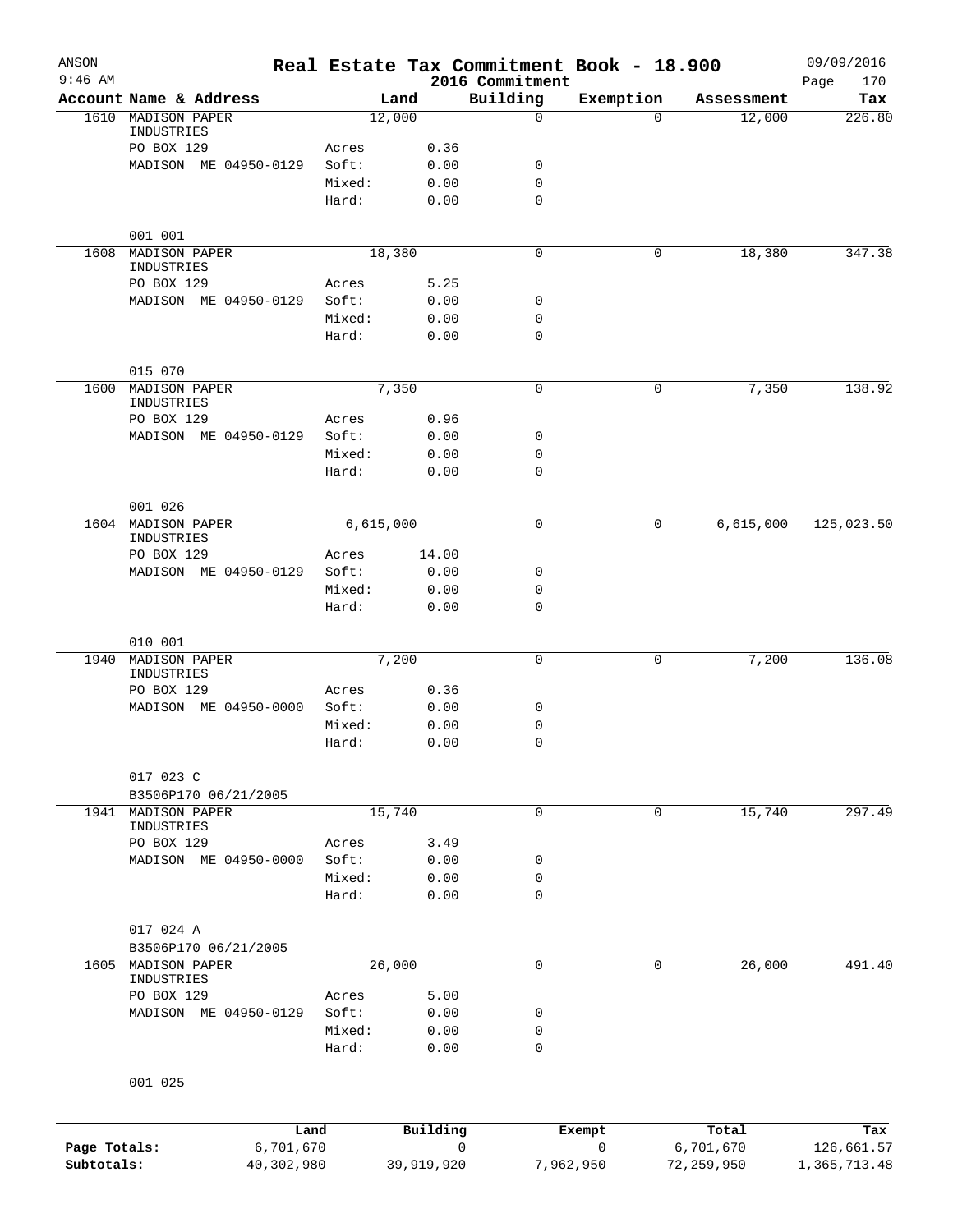| ANSON     |                                 |        |       |                             | Real Estate Tax Commitment Book - 18.900 |             | 09/09/2016         |
|-----------|---------------------------------|--------|-------|-----------------------------|------------------------------------------|-------------|--------------------|
| $9:46$ AM | Account Name & Address          |        | Land  | 2016 Commitment<br>Building | Exemption                                | Assessment  | Page<br>171<br>Tax |
| 1606      | MADISON PAPER                   | 57,000 |       | $\mathbf 0$                 | $\Omega$                                 | 57,000      | 1,077.30           |
|           | INDUSTRIES                      |        |       |                             |                                          |             |                    |
|           | PO BOX 129                      | Acres  | 66.00 |                             |                                          |             |                    |
|           | MADISON ME 04950-0129           | Soft:  | 0.00  | 0                           |                                          |             |                    |
|           |                                 | Mixed: | 0.00  | 0                           |                                          |             |                    |
|           |                                 | Hard:  | 0.00  | $\mathbf 0$                 |                                          |             |                    |
|           | 37 KENNEBEC ST                  |        |       |                             |                                          |             |                    |
|           | 010 002                         |        |       |                             |                                          |             |                    |
|           | B943P17                         |        |       |                             |                                          |             |                    |
| 1877      | MADISON TOWN OF                 | 14,000 |       | 0                           | 14,000                                   | $\Omega$    | 0.00               |
|           | PO BOX 190                      | Acres  | 10.00 |                             | 12 Public Municipal Corp                 |             |                    |
|           | MADISON ME 04950-0190           | Soft:  | 0.00  | 0                           |                                          |             |                    |
|           |                                 | Mixed: | 0.00  | $\mathbf 0$                 |                                          |             |                    |
|           |                                 | Hard:  | 0.00  | $\mathbf 0$                 |                                          |             |                    |
|           | 190 MAIN ST                     |        |       |                             |                                          |             |                    |
|           | 010 005                         |        |       |                             |                                          |             |                    |
|           | B897P76                         |        |       |                             |                                          |             |                    |
|           | 1886 MADISON, TOWN OF           | 17,500 |       | 0                           | 17,500                                   | $\mathbf 0$ | 0.00               |
|           | PO BOX 190                      | Acres  | 13.00 |                             | 12 Public Municipal Corp                 |             |                    |
|           | MADISON ME 04950-0112           | Soft:  | 0.00  | 0                           |                                          |             |                    |
|           |                                 | Mixed: | 0.00  | 0                           |                                          |             |                    |
|           |                                 | Hard:  | 0.00  | $\mathbf 0$                 |                                          |             |                    |
|           | 190 MAIN ST                     |        |       |                             |                                          |             |                    |
|           | 010 005 A                       |        |       |                             |                                          |             |                    |
|           | B3493P68 05/31/2005             |        |       |                             |                                          |             |                    |
|           | 1712 MADORE, BRUCE A. & TINA    | 12,960 |       | 35,620                      | 15,000                                   | 33,580      | 634.66             |
|           | 44 UNION ST                     | Acres  | 0.42  |                             | 01 Homestead Exempt                      |             |                    |
|           | NORTH ANSON<br>МE<br>04958-0000 | Soft:  | 0.00  | 0                           |                                          |             |                    |
|           |                                 | Mixed: | 0.00  | 0                           |                                          |             |                    |
|           |                                 | Hard:  | 0.00  | $\mathbf 0$                 |                                          |             |                    |
|           | 44 UNION ST                     |        |       |                             |                                          |             |                    |
|           | 005 006                         |        |       |                             |                                          |             |                    |
|           | B4226P139 12/17/2009            |        |       |                             |                                          | 109,230     |                    |
| 1613      | MAGEE, WALTER S &<br>LAURIE ANN | 43,800 | 26.00 | 80,430                      | 15,000                                   |             | 2,064.45           |
|           | 168 HOLLIN WAITE HILL<br>RD     | Acres  |       |                             | 01 Homestead Exempt                      |             |                    |
|           | ANSON ME 04911-0000             | Soft:  | 0.00  | 0                           |                                          |             |                    |
|           |                                 | Mixed: | 0.00  | $\mathbf 0$                 |                                          |             |                    |
|           |                                 | Hard:  | 0.00  | $\mathbf 0$                 |                                          |             |                    |
|           | 168 HOLLIN WAITE HILL<br>RD     |        |       |                             |                                          |             |                    |
|           | 014 036                         |        |       |                             |                                          |             |                    |
|           | 1818 MAGNIFICO, MARK B          | 27,500 |       | 86,300                      | 0                                        | 113,800     | 2,150.82           |
|           | MAGNIFICO, KAREN G              | Acres  | 6.00  |                             |                                          |             |                    |
|           | 31 FOREST ST                    | Soft:  | 0.00  | 0                           |                                          |             |                    |
|           | MIDDLETON MA<br>01949-0000      | Mixed: | 0.00  | 0                           |                                          |             |                    |
|           |                                 | Hard:  | 0.00  | $\mathbf 0$                 |                                          |             |                    |
|           | 431 HORSEBACK RD                |        |       |                             |                                          |             |                    |
|           | 014 006                         |        |       |                             |                                          |             |                    |
|           | B4907P179 04/08/2015 B2334P125  |        |       |                             |                                          |             |                    |

|              | Land         | Building   | Exempt    | Total      | Tax          |
|--------------|--------------|------------|-----------|------------|--------------|
| Page Totals: | 172,760      | 202,350    | 61,500    | 313,610    | 5,927.23     |
| Subtotals:   | 40, 475, 740 | 40,122,270 | 8,024,450 | 72,573,560 | 1,371,640.71 |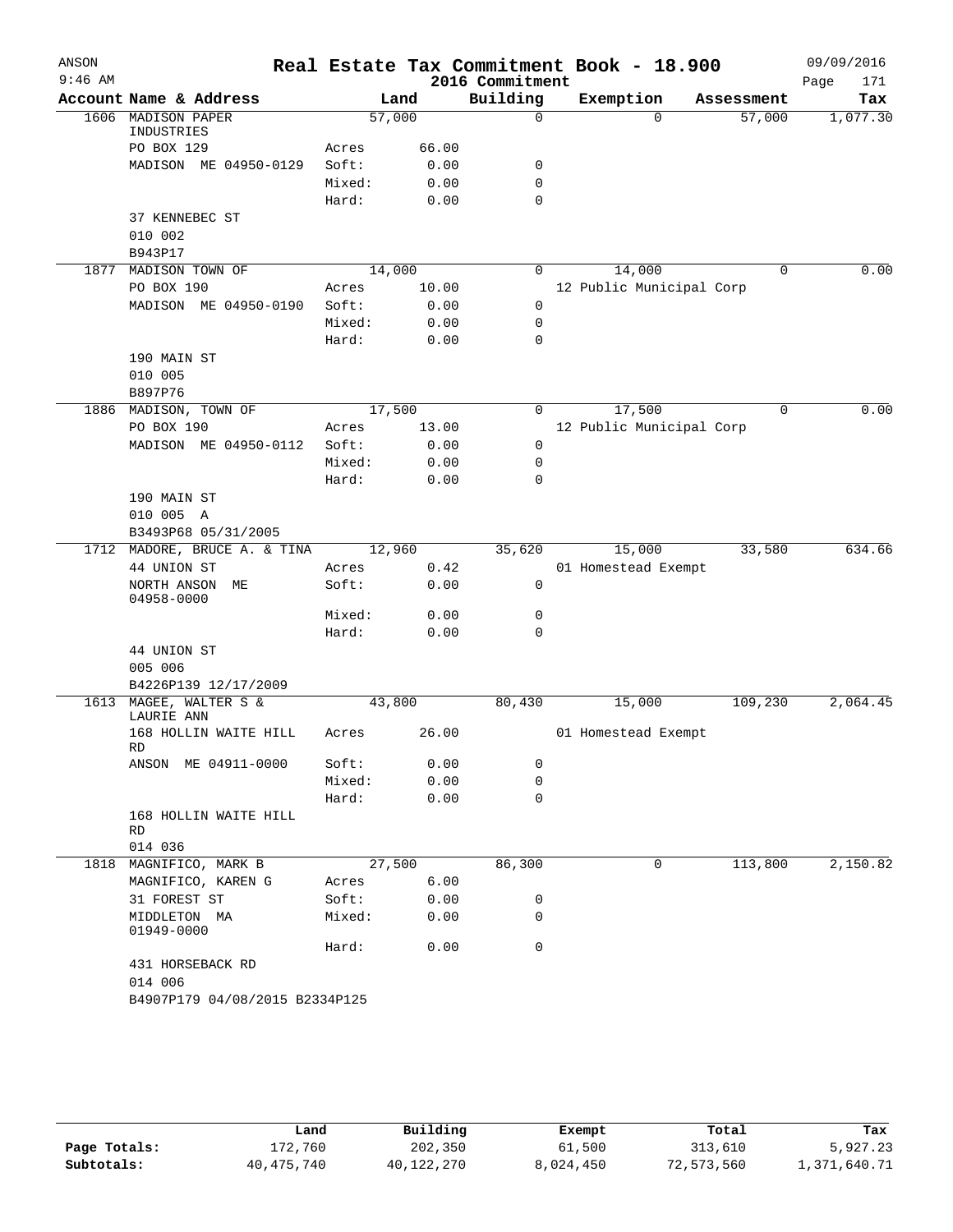| ANSON<br>$9:46$ AM |                                    |        |                      | 2016 Commitment | Real Estate Tax Commitment Book - 18.900 |            | 09/09/2016<br>172<br>Page |
|--------------------|------------------------------------|--------|----------------------|-----------------|------------------------------------------|------------|---------------------------|
|                    | Account Name & Address             |        | Land                 | Building        | Exemption                                | Assessment | Tax                       |
|                    | 1615 MAHEU, ROBERT R &             |        | 9,800                | 24,400          | 21,000                                   | 13,200     | 249.48                    |
|                    | CATHERINE S<br>PO BOX 228          | Acres  | 0.24                 |                 | 01 Homestead Exempt                      |            |                           |
|                    | ANSON ME 04911-0228                | Soft:  | 0.00                 |                 | 0 02 Resident Veteran                    |            |                           |
|                    |                                    | Mixed: | 0.00                 | $\Omega$        |                                          |            |                           |
|                    |                                    | Hard:  | 0.00                 | 0               |                                          |            |                           |
|                    | 36 RIVER RD                        |        |                      |                 |                                          |            |                           |
|                    | 003 080                            |        |                      |                 |                                          |            |                           |
|                    | B1350P93                           |        |                      |                 |                                          |            |                           |
|                    | 1179 MAHONEY, DANIEL F             |        | 35,000               | 3,300           | 0                                        | 38,300     | 723.87                    |
|                    | 13 PLUM ISLAND BLVD                | Acres  | 16.50                |                 |                                          |            |                           |
|                    | NEWBURY MA 01951-0000              | Soft:  | 0.00                 | 0               |                                          |            |                           |
|                    |                                    | Mixed: | 0.00                 | 0               |                                          |            |                           |
|                    |                                    | Hard:  | 0.00                 | $\mathbf 0$     |                                          |            |                           |
|                    |                                    |        |                      |                 |                                          |            |                           |
|                    | 013 019<br>1<br>B2503P184          |        |                      |                 |                                          |            |                           |
|                    | 578 MAHONEY, PATRICK               |        | 18,230               | 0               | 0                                        | 18,230     | 344.55                    |
|                    | 246 BEECH RIDGE ROAD               | Acres  | 5.15                 |                 |                                          |            |                           |
|                    | YORK, ME 03909                     | Soft:  | 0.00                 | 0               |                                          |            |                           |
|                    |                                    | Mixed: | 0.00                 | 0               |                                          |            |                           |
|                    |                                    | Hard:  | 0.00                 | 0               |                                          |            |                           |
|                    |                                    |        |                      |                 |                                          |            |                           |
|                    | 019 022<br>5                       |        |                      |                 |                                          |            |                           |
|                    | B2820P86                           |        |                      |                 |                                          |            |                           |
| 589                | MAINE CENTRAL RAILROAD<br>CO       |        | 13,500               | 0               | 0                                        | 13,500     | 255.15                    |
|                    | C/O GUILFORD TRAN IND              | Acres  | 2.00                 |                 |                                          |            |                           |
|                    | <b>INC</b>                         |        |                      |                 |                                          |            |                           |
|                    | REAL ESTATE DEPT-CARL              | Soft:  | 0.00                 | 0               |                                          |            |                           |
|                    | PLOURDE<br>IRON HORSE PARK         | Mixed: | 0.00                 | 0               |                                          |            |                           |
|                    | NORTH BILLERICA MA                 | Hard:  | 0.00                 | 0               |                                          |            |                           |
|                    | 01862-1676                         |        |                      |                 |                                          |            |                           |
|                    | RANDALL STREET                     |        |                      |                 |                                          |            |                           |
|                    | 003 088                            |        |                      |                 |                                          |            |                           |
| 634                | MAINE CENTRAL RAILROAD             |        | 35,070               | 0               | 0                                        | 35,070     | 662.82                    |
|                    | CO                                 |        |                      |                 |                                          |            |                           |
|                    | C/O GUILFORD TRAN IND Acres<br>INC |        | 25.62                |                 |                                          |            |                           |
|                    | REAL ESTATE DEPT-CARL              | Soft:  | 0.00                 | 0               |                                          |            |                           |
|                    | PLOURDE                            |        |                      |                 |                                          |            |                           |
|                    | IRON HORSE PARK                    | Mixed: | 0.00                 | 0               |                                          |            |                           |
|                    | NORTH BILLERICA MA<br>01862-1676   | Hard:  | 0.00                 | 0               |                                          |            |                           |
|                    |                                    |        |                      |                 |                                          |            |                           |
|                    | 009 038<br>B1793P321               |        |                      |                 |                                          |            |                           |
|                    | 1896 MAINE RSA #1, INC             |        | 9,590                | 145,770         | 0                                        | 155,360    | 2,936.30                  |
|                    | $C/O$ $D\&P$ #:                    | Acres  | 0.23                 |                 |                                          |            |                           |
|                    | 444-ME-0000444368                  |        |                      |                 |                                          |            |                           |
|                    | PO BOX 2629                        | Soft:  | 0.00                 | 0               |                                          |            |                           |
|                    | ADDISON TX 75001                   | Mixed: | 0.00                 | 0               |                                          |            |                           |
|                    |                                    | Hard:  | 0.00                 | 0               |                                          |            |                           |
|                    | 448 CAMPGROUND RD                  |        | TENANT IN POSSESSION |                 |                                          |            |                           |
|                    | 018 015<br>ON                      |        |                      |                 |                                          |            |                           |

|              | Land       | Building   | Exempt    | Total      | Tax          |
|--------------|------------|------------|-----------|------------|--------------|
| Page Totals: | 121,190    | 173,470    | 21,000    | 273,660    | 5,172.17     |
| Subtotals:   | 40,596,930 | 40,295,740 | 8,045,450 | 72,847,220 | 1,376,812.88 |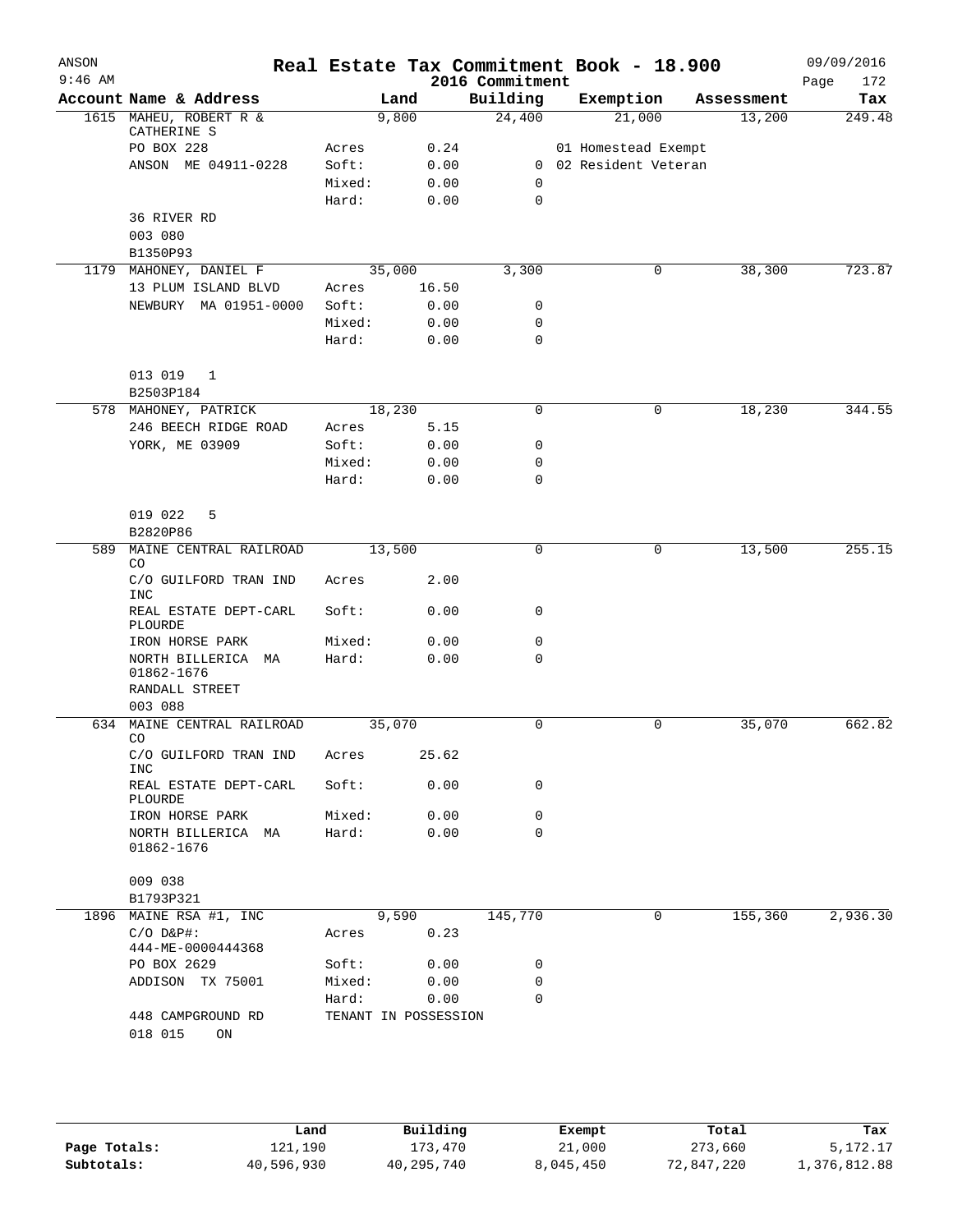| ANSON     |                                  |             |        |                 | Real Estate Tax Commitment Book - 18.900 |                    | 09/09/2016  |
|-----------|----------------------------------|-------------|--------|-----------------|------------------------------------------|--------------------|-------------|
| $9:46$ AM |                                  |             |        | 2016 Commitment |                                          |                    | 173<br>Page |
|           | Account Name & Address           |             | Land   | Building        | Exemption                                | Assessment         | Tax         |
| 729       | MAINE STATE HOUSING<br>AUTHORITY | 25,100      |        | 33,540          |                                          | 58,640<br>$\Omega$ | 1,108.30    |
|           | C/O CHARLES NICKERSON,<br>JR     | Acres       | 5.73   |                 |                                          |                    |             |
|           | 1647 LAKEWOOD ROAD               | Soft:       | 0.00   | 0               |                                          |                    |             |
|           | MADISON ME 04950-0000            | Mixed:      | 0.00   | 0               |                                          |                    |             |
|           |                                  | Hard:       | 0.00   | $\mathbf 0$     |                                          |                    |             |
|           | 517 CAMPGROUND RD                |             |        |                 |                                          |                    |             |
|           | 018 012<br>D                     |             |        |                 |                                          |                    |             |
|           | B2567P198                        |             |        |                 |                                          |                    |             |
|           | 583 MALONEY, DALE                | 13,500      |        | $\mathbf 0$     |                                          | 0<br>13,500        | 255.15      |
|           | PO BOX 324                       | Acres       | 5.00   |                 |                                          |                    |             |
|           | ANSON ME 04911-0324              | Soft:       | 0.00   | 0               |                                          |                    |             |
|           |                                  | Mixed:      | 0.00   | 0               |                                          |                    |             |
|           |                                  | Hard:       | 0.00   | $\mathbf 0$     |                                          |                    |             |
|           | 020 024<br>F                     |             |        |                 |                                          |                    |             |
|           | B1478P286                        |             |        |                 |                                          |                    |             |
|           | 584 MALONEY, DALE R              |             | 26,000 | 17,920          | 15,000                                   | 28,920             | 546.59      |
|           | PO BOX 324                       | Acres       | 5.00   |                 | 01 Homestead Exempt                      |                    |             |
|           | ANSON ME 04911-0324              | Soft:       | 0.00   | 0               |                                          |                    |             |
|           |                                  | Mixed:      | 0.00   | 0               |                                          |                    |             |
|           |                                  | Hard:       | 0.00   | 0               |                                          |                    |             |
|           | 183 SPENCER RD                   |             |        |                 |                                          |                    |             |
|           | 020 012<br>$\, {\bf B}$          |             |        |                 |                                          |                    |             |
|           | B870P756                         |             |        |                 |                                          |                    |             |
| 1809      | MALONEY, KEVIN G.                |             | 34,400 | 11,260          |                                          | 0<br>45,660        | 862.97      |
|           | 195 WEST MAINE STREET            | Acres       | 12.90  |                 |                                          |                    |             |
|           | NORTON MA 02766-0000             | Soft:       | 0.00   | 0               |                                          |                    |             |
|           |                                  | Mixed:      | 0.00   | 0               |                                          |                    |             |
|           |                                  | Hard:       | 0.00   | 0               |                                          |                    |             |
|           | 255 VALLEY RD                    |             |        |                 |                                          |                    |             |
|           | 018 037                          |             |        |                 |                                          |                    |             |
|           | B4789P299 05/28/2014             |             |        |                 |                                          |                    |             |
| 1697      | MANIATAKOS, ROULA                |             | 44,000 | $\mathbf 0$     |                                          | 0<br>44,000        | 831.60      |
|           | PO BOX 366                       | Acres       | 40.00  |                 |                                          |                    |             |
|           | FARMINGTON ME<br>04938-0000      | Soft:       | 0.00   | 0               |                                          |                    |             |
|           |                                  | Mixed:      | 0.00   | 0               |                                          |                    |             |
|           |                                  | Hard:       | 0.00   | 0               |                                          |                    |             |
|           | 018 039<br>B3333P92 06/25/2004   |             |        |                 |                                          |                    |             |
|           | 585 MANZER, BRUCE A &            | 15,920      |        | 23,740          |                                          | 39,660<br>0        | 749.57      |
|           | CRYSTAL D                        |             |        |                 |                                          |                    |             |
|           | 32 BARTON HILL RD                | Acres       | 32.00  |                 |                                          |                    |             |
|           | ANSON ME 04911-0000              | Soft:       | 0.00   | 0               |                                          |                    |             |
|           |                                  | Mixed:      | 11.70  | 1,931           |                                          |                    |             |
|           |                                  | Hard:       | 19.30  | 3,493           |                                          |                    |             |
|           | 013 006<br>F                     | TREE GROWTH |        |                 |                                          |                    |             |
|           | B2034P217                        |             |        |                 |                                          |                    |             |
|           |                                  |             |        |                 |                                          |                    |             |

|              | Land       | Building   | Exempt    | Total      | Tax          |
|--------------|------------|------------|-----------|------------|--------------|
| Page Totals: | 158,920    | 86,460     | 15,000    | 230,380    | 4,354.18     |
| Subtotals:   | 40,755,850 | 40,382,200 | 8,060,450 | 73,077,600 | 1,381,167.06 |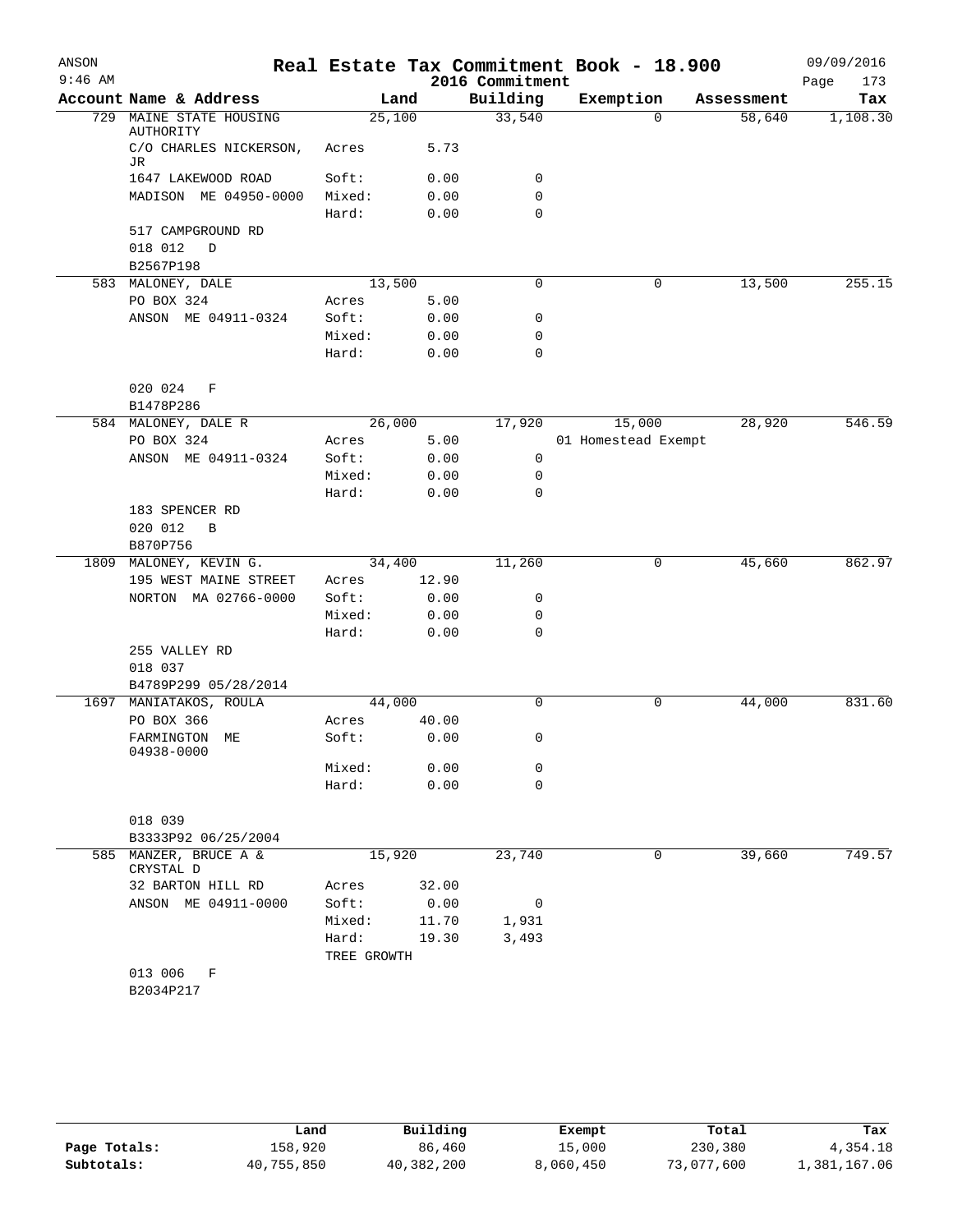| ANSON     |                                       |             |       |                 | Real Estate Tax Commitment Book - 18.900 |            | 09/09/2016  |
|-----------|---------------------------------------|-------------|-------|-----------------|------------------------------------------|------------|-------------|
| $9:46$ AM |                                       |             |       | 2016 Commitment |                                          |            | 174<br>Page |
|           | Account Name & Address                |             | Land  | Building        | Exemption                                | Assessment | Tax         |
|           | 587 MANZER, BRUCE A &<br>CRYSTAL D    | 31,500      |       | 160, 120        | 15,000                                   | 176,620    | 3,338.12    |
|           | 32 BARTON HILL RD                     | Acres       | 10.00 |                 | 01 Homestead Exempt                      |            |             |
|           | ANSON ME 04911-0000                   | Soft:       | 0.00  | 0               |                                          |            |             |
|           |                                       | Mixed:      | 0.00  | $\mathbf 0$     |                                          |            |             |
|           |                                       | Hard:       | 0.00  | 0               |                                          |            |             |
|           | 32 BARTON HILL RD                     |             |       |                 |                                          |            |             |
|           | 013 008<br>Α                          |             |       |                 |                                          |            |             |
|           | B1741P164                             |             |       |                 |                                          |            |             |
|           | 586 MANZER, BRUCE A &<br>CRYSTAL D    | 37,340      |       | 85,110          | 0                                        | 122,450    | 2,314.30    |
|           | 32 BARTON HILL RD                     | Acres       | 20.00 |                 |                                          |            |             |
|           | ANSON ME 04911-0000                   | Soft:       | 1.00  | 120             |                                          |            |             |
|           |                                       | Mixed:      | 0.00  | 0               |                                          |            |             |
|           |                                       | Hard:       | 15.00 | 2,715           |                                          |            |             |
|           | 54 BARTON HILL RD<br>013 008          | TREE GROWTH |       |                 |                                          |            |             |
|           | B2034P217                             |             |       |                 |                                          |            |             |
|           | 841 MANZER, BRUCE A INC               | 33,480      |       | $\mathbf 0$     | 0                                        | 33,480     | 632.77      |
|           | 32 BARTON HILL RD                     | Acres       | 79.00 |                 |                                          |            |             |
|           | ANSON ME 04911-0000                   | Soft:       | 0.00  | 0               |                                          |            |             |
|           |                                       | Mixed:      | 18.80 | 3,102           |                                          |            |             |
|           |                                       | Hard:       | 52.90 | 9,575           |                                          |            |             |
|           |                                       | TREE GROWTH |       |                 |                                          |            |             |
|           | 013 007                               |             |       |                 |                                          |            |             |
|           | B2510P242                             |             |       |                 |                                          |            |             |
| 1428      | MANZER, BRUCE A.                      | 52,100      |       | 100,620         | 0                                        | 152,720    | 2,886.41    |
|           | MANZER, CRYSTAL D.                    | Acres       | 45.00 |                 |                                          |            |             |
|           | 32 BARTON HILL ROAD                   | Soft:       | 0.00  | 0               |                                          |            |             |
|           | ANSON ME 04944-0000                   | Mixed:      | 0.00  | 0               |                                          |            |             |
|           |                                       | Hard:       | 0.00  | $\mathbf 0$     |                                          |            |             |
|           | 27 HILTON HILL RD                     |             |       |                 |                                          |            |             |
|           | 010 027                               |             |       |                 |                                          |            |             |
|           | B4884P345 03/10/2015                  |             |       |                 |                                          |            |             |
|           | 1031 MANZER, BRUCE A. &<br>CRYSTAL D. | 30,620      |       | 94,670          | 0                                        | 125,290    | 2,367.98    |
|           | 32 BARTON HILL RD                     | Acres       | 23.90 |                 |                                          |            |             |
|           | ANSON ME 04911                        | Soft:       | 0.00  | 0               |                                          |            |             |
|           |                                       | Mixed: 7.60 |       | 1,254           |                                          |            |             |
|           |                                       | Hard: 10.30 |       | 1,864           |                                          |            |             |
|           | 71 BARTON HILL RD                     | TREE GROWTH |       |                 |                                          |            |             |
|           | 013 006 D                             |             |       |                 |                                          |            |             |
|           | B4666P299 04/23/2013                  |             |       |                 |                                          |            |             |
|           | 1362 MANZER, BRUCE A. &<br>CRYSTAL D. |             | 4,210 | 0               | 0                                        | 4,210      | 79.57       |
|           | 32 BARTON HILL ROAD                   | Acres       | 24.50 |                 |                                          |            |             |
|           | ANSON ME 04958-0000                   | Soft:       | 0.00  | 0               |                                          |            |             |
|           |                                       | Mixed:      | 13.90 | 2,294           |                                          |            |             |
|           |                                       | Hard:       | 10.60 | 1,919           |                                          |            |             |
|           |                                       | TREE GROWTH |       |                 |                                          |            |             |
|           | 013 006                               |             |       |                 |                                          |            |             |
|           | B4695P129 07/30/2013                  |             |       |                 |                                          |            |             |

|              | Land       | Building   | Exempt    | Total      | Tax          |
|--------------|------------|------------|-----------|------------|--------------|
| Page Totals: | 189,250    | 440,520    | 15,000    | 614,770    | 11,619.15    |
| Subtotals:   | 40,945,100 | 40,822,720 | 8,075,450 | 73,692,370 | 1,392,786.21 |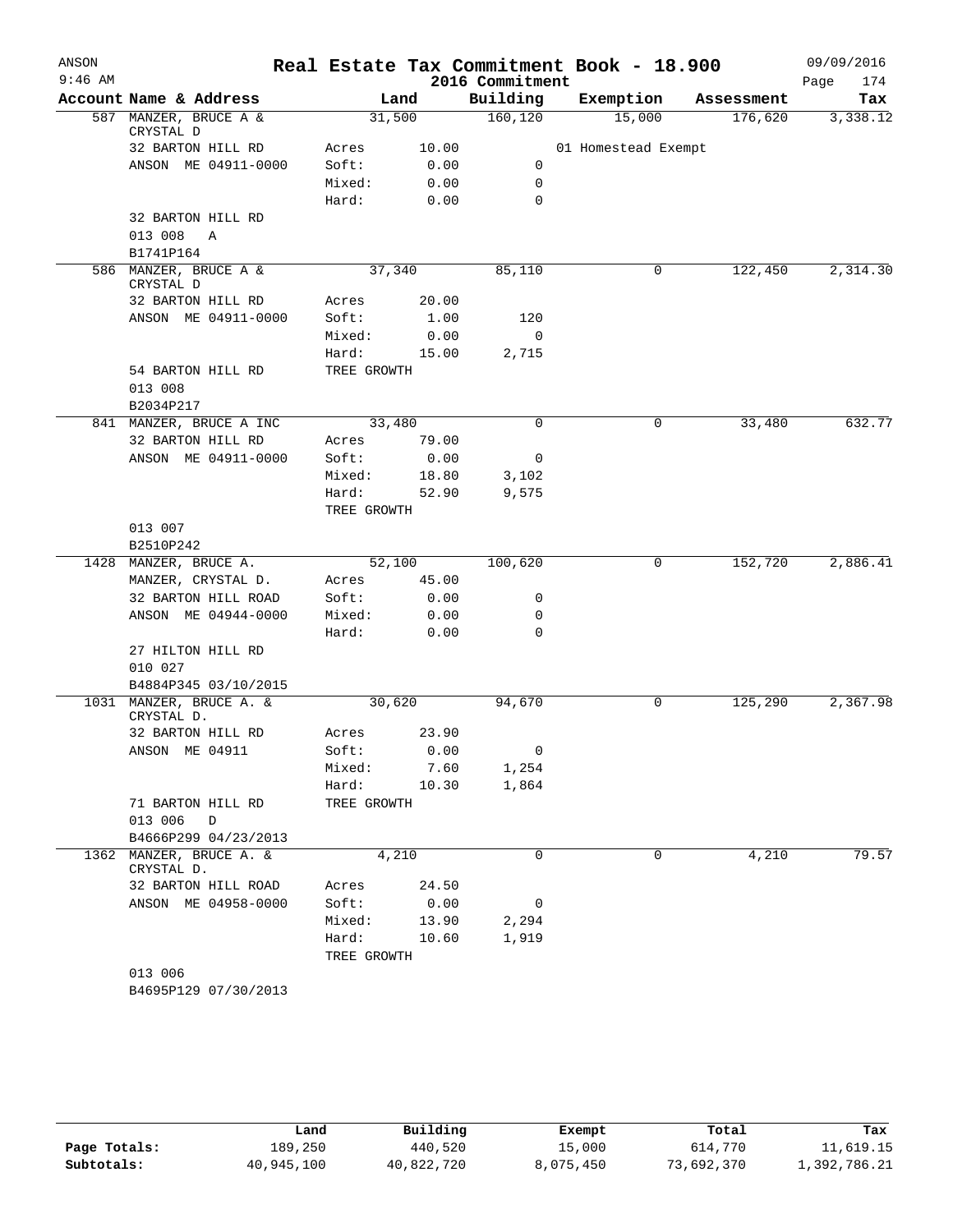| ANSON<br>$9:46$ AM |                                            |                |               | 2016 Commitment |           | Real Estate Tax Commitment Book - 18.900 |            | 09/09/2016<br>Page<br>175 |
|--------------------|--------------------------------------------|----------------|---------------|-----------------|-----------|------------------------------------------|------------|---------------------------|
|                    | Account Name & Address                     | Land           |               | Building        |           | Exemption                                | Assessment | Tax                       |
|                    | 492 MANZER, BRUCE A. &                     | 26,150         |               | 110,180         |           | $\Omega$                                 | 136,330    | 2,576.64                  |
|                    | CRYSTAL D.<br>32 BARTON HILL RD            | Acres          | 5.10          |                 |           |                                          |            |                           |
|                    | ANSON ME 04911-0000                        | Soft:          | 0.00          | 0               |           |                                          |            |                           |
|                    |                                            | Mixed:         | 0.00          | 0               |           |                                          |            |                           |
|                    |                                            | Hard:          | 0.00          | $\mathbf 0$     |           |                                          |            |                           |
|                    | 51 NEW PORTLAND RD                         |                |               |                 |           |                                          |            |                           |
|                    | 018 042<br>B                               |                |               |                 |           |                                          |            |                           |
|                    | B2955P343                                  |                |               |                 |           |                                          |            |                           |
|                    | 682 MANZER, BRUCE A., INC.                 | 21,600         |               | 0               |           | 0                                        | 21,600     | 408.24                    |
|                    | 32 BARTON HILL RD                          | Acres          | 8.10          |                 |           |                                          |            |                           |
|                    | ANSON ME 04911                             | Soft:          | 0.00          | 0               |           |                                          |            |                           |
|                    |                                            | Mixed:         | 0.00          | $\mathbf 0$     |           |                                          |            |                           |
|                    |                                            | Hard:          | 0.00          | $\mathbf 0$     |           |                                          |            |                           |
|                    |                                            |                |               |                 |           |                                          |            |                           |
|                    | 009 003                                    |                |               |                 |           |                                          |            |                           |
|                    | B4370P18 02/16/2011                        |                |               |                 |           |                                          |            |                           |
|                    | 748 MANZER, CARL E                         | 16,500         |               | 75,050          |           | 15,000                                   | 76,550     | 1,446.80                  |
|                    | 756 HORSEBACK ROAD                         | Acres          | 2.00          |                 |           | 01 Homestead Exempt                      |            |                           |
|                    | ANSON ME 04911                             | Soft:          | 0.00          | 0               |           |                                          |            |                           |
|                    |                                            | Mixed:         | 0.00          | 0               |           |                                          |            |                           |
|                    |                                            | Hard:          | 0.00          | $\mathbf 0$     |           |                                          |            |                           |
|                    | 756 HORSEBACK RD                           |                |               |                 |           |                                          |            |                           |
|                    | 019 038<br>B                               |                |               |                 |           |                                          |            |                           |
|                    | B2749P147                                  |                |               |                 |           |                                          |            |                           |
|                    | 368 MANZER, CARL E &                       | 46,500         |               | 53,040          |           | 0                                        | 99,540     | 1,881.31                  |
|                    | WALTHER, FREDERICK J<br>756 HORSEBACK ROAD | Acres<br>Soft: | 21.00<br>0.00 | 0               |           |                                          |            |                           |
|                    | ANSON ME 04911                             | Mixed:         | 0.00          | 0               |           |                                          |            |                           |
|                    |                                            | Hard:          | 0.00          | $\mathbf 0$     |           |                                          |            |                           |
|                    | 734 HORSEBACK RD                           |                |               |                 |           |                                          |            |                           |
|                    | 019 038                                    |                |               |                 |           |                                          |            |                           |
|                    | B2546P285                                  |                |               |                 |           |                                          |            |                           |
|                    | 842 MANZER, CARL E., II                    | 23,000         |               | 32,060          |           | 0                                        | 55,060     | 1,040.63                  |
|                    | PO BOX 284                                 | Acres          | 3.00          |                 |           |                                          |            |                           |
|                    | ANSON ME 04911-0284                        | Soft:          | 0.00          | 0               |           |                                          |            |                           |
|                    |                                            | Mixed:         | 0.00          | 0               |           |                                          |            |                           |
|                    |                                            | Hard:          | 0.00          | 0               |           |                                          |            |                           |
|                    | 1169 VALLEY RD                             |                |               |                 |           |                                          |            |                           |
|                    | 020 027<br>C                               |                |               |                 |           |                                          |            |                           |
|                    | B4741P13 12/09/2013                        |                |               |                 |           |                                          |            |                           |
|                    | 577 MANZER, CHARLES A                      | 63,500         |               | 61,240          |           | 15,000                                   | 109,740    | 2,074.09                  |
|                    | 119 QUINCY WOOD RD                         | Acres          | 63.00         |                 |           | 01 Homestead Exempt                      |            |                           |
|                    | ANSON ME 04911-0000                        | Soft:          | 0.00          | $\mathbf 0$     |           |                                          |            |                           |
|                    |                                            | Mixed:         | 0.00          | 0               |           |                                          |            |                           |
|                    |                                            | Hard:          | 0.00          | $\mathbf 0$     |           |                                          |            |                           |
|                    | 119 QUINCY WOOD RD                         |                |               |                 |           |                                          |            |                           |
|                    | 015 020<br>B                               |                |               |                 |           |                                          |            |                           |
|                    | B1407P302                                  |                |               |                 |           |                                          |            |                           |
| 573                | MANZER, CHRIS A &<br>GEORGIANA L           | 28,500         |               | $\mathbf 0$     |           | 0                                        | 28,500     | 538.65                    |
|                    | 135 MAPLE AVE                              | Acres          | 15.00         |                 |           |                                          |            |                           |
|                    | ATKINSON NH 03811-0000 Soft:               |                | 0.00          | 0               |           |                                          |            |                           |
|                    |                                            | Mixed:         | 0.00          | 0               |           |                                          |            |                           |
|                    |                                            | Hard:          | 0.00          | $\mathbf 0$     |           |                                          |            |                           |
|                    | 366 HORSEBACK RD                           |                |               |                 |           |                                          |            |                           |
|                    | 015 012                                    |                |               |                 |           |                                          |            |                           |
|                    | B3829P221 03/30/2007                       |                |               |                 |           |                                          |            |                           |
|                    | Land                                       |                | Building      |                 | Exempt    |                                          | Total      | Tax                       |
| Page Totals:       | 225,750                                    |                | 331,570       |                 | 30,000    |                                          | 527,320    | 9,966.36                  |
| Subtotals:         | 41,170,850                                 |                | 41, 154, 290  |                 | 8,105,450 | 74, 219, 690                             |            | 1,402,752.57              |
|                    |                                            |                |               |                 |           |                                          |            |                           |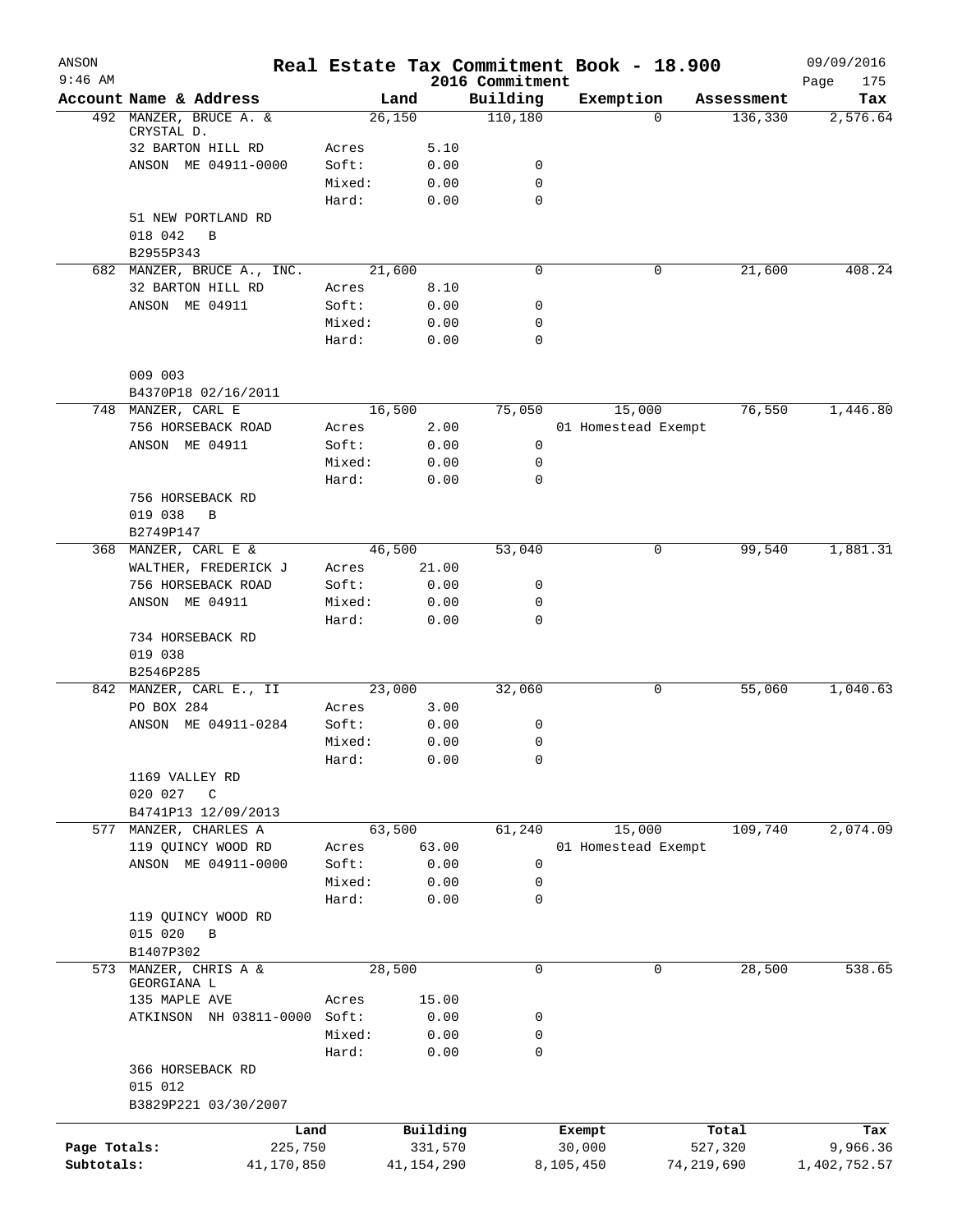| ANSON     |                                                  |        |       |                 | Real Estate Tax Commitment Book - 18.900 |            | 09/09/2016  |
|-----------|--------------------------------------------------|--------|-------|-----------------|------------------------------------------|------------|-------------|
| $9:46$ AM |                                                  |        |       | 2016 Commitment |                                          |            | 176<br>Page |
|           | Account Name & Address                           | Land   |       | Building        | Exemption                                | Assessment | Tax         |
|           | 396 MANZER, CLINTON A                            | 23,600 |       | 76,130          | 15,000                                   | 84,730     | 1,601.40    |
|           | PO BOX 138                                       | Acres  | 3.40  |                 | 01 Homestead Exempt                      |            |             |
|           | ANSON ME 04911-0000                              | Soft:  | 0.00  | 0               |                                          |            |             |
|           |                                                  | Mixed: | 0.00  | 0               |                                          |            |             |
|           |                                                  | Hard:  | 0.00  | 0               |                                          |            |             |
|           | 476 NEW PORTLAND RD<br>022 005<br>C <sub>1</sub> |        |       |                 |                                          |            |             |
|           | 537 MANZER, DEAN & ANGELA                        | 21,200 |       | 62,360          | 15,000                                   | 68,560     | 1,295.78    |
|           | PO BOX 609                                       | Acres  | 1.80  |                 | 01 Homestead Exempt                      |            |             |
|           | ANSON ME 04911-0609                              | Soft:  | 0.00  | 0               |                                          |            |             |
|           |                                                  | Mixed: | 0.00  | 0               |                                          |            |             |
|           |                                                  | Hard:  | 0.00  | 0               |                                          |            |             |
|           | 31 OAK ST                                        |        |       |                 |                                          |            |             |
|           | 003 001                                          |        |       |                 |                                          |            |             |
|           | B3844P119 04/30/2007                             |        |       |                 |                                          |            |             |
|           | 1619 MANZER, FRANK A &<br>DOROTHY P TR           | 7,000  |       | 0               | 0                                        | 7,000      | 132.30      |
|           | 141 NORTH MAIN ST                                | Acres  | 0.34  |                 |                                          |            |             |
|           | NORTH ANSON ME<br>04958-0000                     | Soft:  | 0.00  | 0               |                                          |            |             |
|           |                                                  | Mixed: | 0.00  | 0               |                                          |            |             |
|           |                                                  | Hard:  | 0.00  | 0               |                                          |            |             |
|           | 007 002                                          |        |       |                 |                                          |            |             |
|           | B3100P218                                        |        |       |                 |                                          |            |             |
| 1618      | MANZER, FRANK A &<br>DOROTHY P TR                | 68,000 |       | $\mathbf 0$     | 0                                        | 68,000     | 1,285.20    |
|           | 141 NORTH MAIN ST                                | Acres  | 88.00 |                 |                                          |            |             |
|           | NORTH ANSON ME<br>04958-0000                     | Soft:  | 0.00  | 0               |                                          |            |             |
|           |                                                  | Mixed: | 0.00  | 0               |                                          |            |             |
|           |                                                  | Hard:  | 0.00  | 0               |                                          |            |             |
|           | 014 018                                          |        |       |                 |                                          |            |             |
|           | B3100P220                                        |        |       |                 |                                          |            | 1,376.30    |
| 1670      | MANZER, FRANK A &<br>DOROTHY P TR                | 20,000 |       | 73,820          | 21,000                                   | 72,820     |             |
|           | 141 NORTH MAIN ST                                | Acres  | 1.00  |                 | 01 Homestead Exempt                      |            |             |
|           | NORTH ANSON ME<br>04958-0000                     | Soft:  | 0.00  |                 | 0 02 Resident Veteran                    |            |             |
|           |                                                  | Mixed: | 0.00  | 0               |                                          |            |             |
|           |                                                  | Hard:  | 0.00  | $\mathbf 0$     |                                          |            |             |
|           | 141 NORTH MAIN ST                                |        |       |                 |                                          |            |             |
|           | 007 003                                          |        |       |                 |                                          |            |             |
|           | B3100P216                                        |        |       |                 |                                          |            |             |
| 590       | MANZER, GENE                                     | 21,500 |       | 53,060          | 15,000                                   | 59,560     | 1,125.68    |
|           | 61 PREBLE AVE                                    | Acres  | 2.00  |                 | 01 Homestead Exempt                      |            |             |
|           | ANSON ME 04911-0000                              | Soft:  | 0.00  | 0               |                                          |            |             |
|           |                                                  | Mixed: | 0.00  | 0               |                                          |            |             |
|           |                                                  | Hard:  | 0.00  | $\mathbf 0$     |                                          |            |             |
|           | 61 PREBLE AVE                                    |        |       |                 |                                          |            |             |
|           | 004 015                                          |        |       |                 |                                          |            |             |
|           | B548P470                                         |        |       |                 |                                          |            |             |
|           |                                                  |        |       |                 |                                          |            |             |
|           |                                                  |        |       |                 |                                          |            |             |

|              | Land       | Building   | Exempt    | Total      | Tax          |
|--------------|------------|------------|-----------|------------|--------------|
| Page Totals: | 161,300    | 265,370    | 66,000    | 360,670    | 6,816.66     |
| Subtotals:   | 41,332,150 | 41,419,660 | 8,171,450 | 74,580,360 | 1,409,569.23 |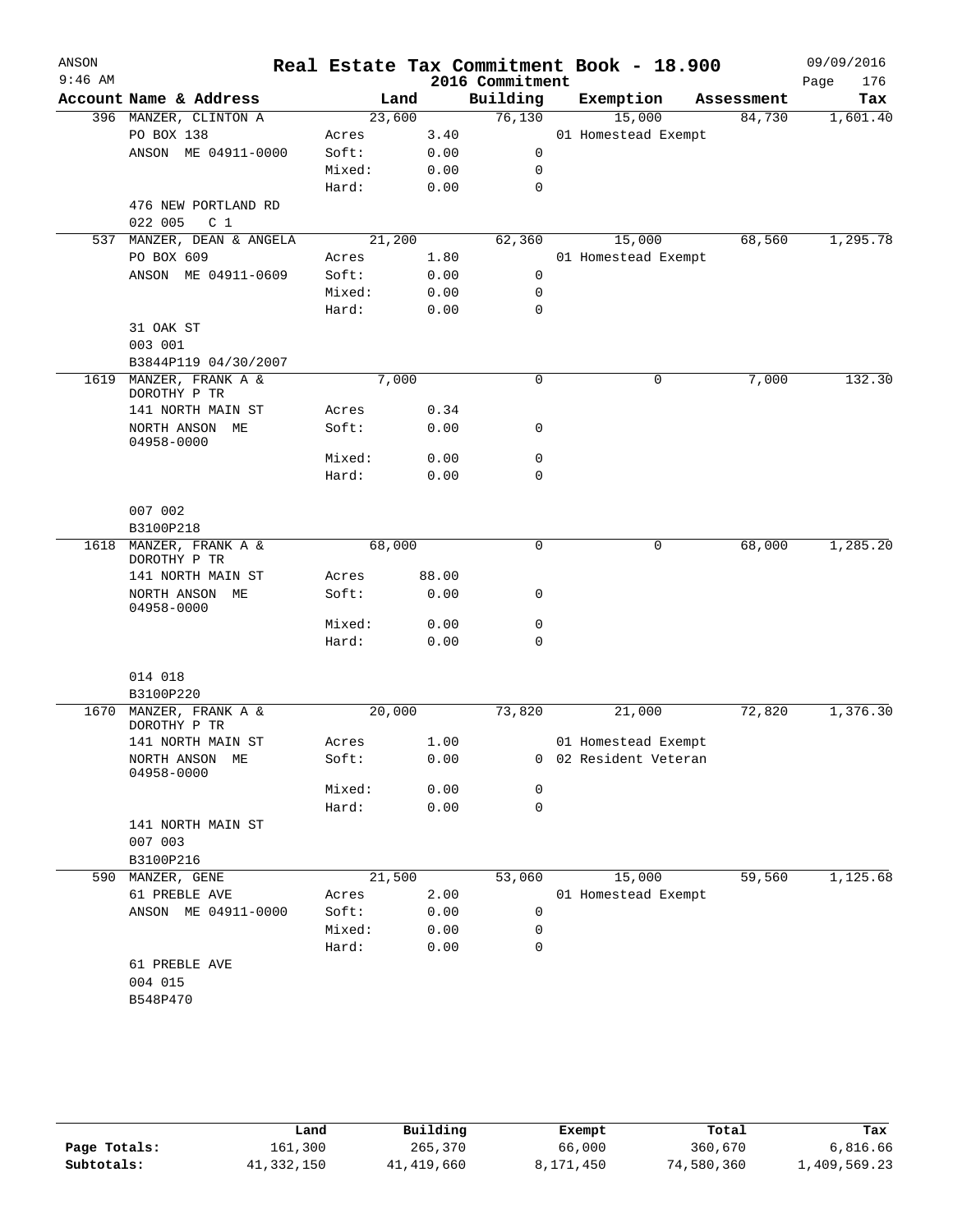| ANSON<br>$9:46$ AM |                                   |             |        |                             | Real Estate Tax Commitment Book - 18.900 |            | 09/09/2016         |
|--------------------|-----------------------------------|-------------|--------|-----------------------------|------------------------------------------|------------|--------------------|
|                    | Account Name & Address            |             | Land   | 2016 Commitment<br>Building | Exemption                                | Assessment | Page<br>177<br>Tax |
|                    | 598 MANZER, JAMES R               | 31,500      |        | 164,480                     | 15,000                                   | 180,980    | 3,420.52           |
|                    | PO BOX 264                        | Acres       | 10.00  |                             | 01 Homestead Exempt                      |            |                    |
|                    | ANSON ME 04911-0264               | Soft:       | 0.00   | 0                           |                                          |            |                    |
|                    |                                   | Mixed:      | 0.00   | 0                           |                                          |            |                    |
|                    |                                   | Hard:       | 0.00   | 0                           |                                          |            |                    |
|                    | 290 HORSEBACK RD                  |             |        |                             |                                          |            |                    |
|                    | 015 011<br>Α                      |             |        |                             |                                          |            |                    |
|                    | B1801P54                          |             |        |                             |                                          |            |                    |
| 1555               | MANZER, JODY A &                  | 30,800      |        | 0                           | 0                                        | 30,800     | 582.12             |
|                    | SHIRLEY A                         |             |        |                             |                                          |            |                    |
|                    | 275 HORSEBACK RD                  | Acres       | 93.00  |                             |                                          |            |                    |
|                    | ANSON ME 04911-0000               | Soft:       | 6.00   | 720                         |                                          |            |                    |
|                    |                                   | Mixed:      | 8.00   | 1,320                       |                                          |            |                    |
|                    |                                   | Hard:       | 76.00  | 13,756                      |                                          |            |                    |
|                    |                                   | TREE GROWTH |        |                             |                                          |            |                    |
|                    | 015 042                           |             |        |                             |                                          |            |                    |
|                    | B4310P72 08/26/2010               |             |        |                             |                                          |            |                    |
|                    | 591 MANZER, JODY A &<br>SHIRLEY A |             | 32,230 | 120,260                     | 15,000                                   | 137,490    | 2,598.56           |
|                    | 275 HORSEBACK RD                  | Acres       | 10.73  |                             | 01 Homestead Exempt                      |            |                    |
|                    | ANSON ME 04911-0000               | Soft:       | 0.00   | 0                           |                                          |            |                    |
|                    |                                   | Mixed:      | 0.00   | 0                           |                                          |            |                    |
|                    |                                   | Hard:       | 0.00   | $\Omega$                    |                                          |            |                    |
|                    | 275 HORSEBACK RD                  |             |        |                             |                                          |            |                    |
|                    | 015 022<br>Α                      |             |        |                             |                                          |            |                    |
|                    | B4310P72 08/26/2010               |             |        |                             |                                          |            |                    |
|                    | 1713 MANZER, NATHAN M &           | 78,750      |        | 0                           | 0                                        | 78,750     | 1,488.38           |
|                    | CHRYSTAL D<br>32 BARTON HILL ROAD | Acres       | 369.00 |                             |                                          |            |                    |
|                    | ANSON ME 04911-0089               | Soft:       | 9.00   | 1,080                       |                                          |            |                    |
|                    |                                   | Mixed:      | 173.00 | 28,545                      |                                          |            |                    |
|                    |                                   | Hard:       | 183.00 | 33,123                      |                                          |            |                    |
|                    |                                   |             |        | TREE GROWTH B4922P0146 JT   |                                          |            |                    |
|                    | 020 011                           |             |        |                             |                                          |            |                    |
|                    | B4922P146 06/24/2015              |             |        |                             |                                          |            |                    |
|                    | 1626 MANZER, RALPH A., JR.        |             | 5,360  | $\mathbf 0$                 | 0                                        | 5,360      | 101.30             |
|                    | 279 HORSEBACK RD                  | Acres       | 30.95  |                             |                                          |            |                    |
|                    | ANSON ME 04911-0000               | Soft:       | 0.00   | 0                           |                                          |            |                    |
|                    |                                   | Mixed:      | 15.10  | 2,492                       |                                          |            |                    |
|                    |                                   | Hard:       | 15.85  | 2,869                       |                                          |            |                    |
|                    |                                   | TREE GROWTH |        |                             |                                          |            |                    |
|                    | 014 003                           |             |        |                             |                                          |            |                    |
|                    | B4383P335 03/30/2011              |             |        |                             |                                          |            |                    |
|                    | 1623 MANZER, RALPH A., JR.        |             | 20,460 | $\mathbf 0$                 | 0                                        | 20,460     | 386.69             |
|                    | 279 HORSEBACK RD                  | Acres       | 44.12  |                             |                                          |            |                    |
|                    | ANSON ME 04911-0000               | Soft:       | 15.37  | 1,844                       |                                          |            |                    |
|                    |                                   | Mixed:      | 25.25  | 4,166                       |                                          |            |                    |
|                    |                                   | Hard:       | 0.00   | 0                           |                                          |            |                    |
|                    |                                   | TREE GROWTH |        |                             |                                          |            |                    |
|                    | 015 011<br>B4383P335 03/30/2011   |             |        |                             |                                          |            |                    |
|                    |                                   |             |        |                             |                                          |            |                    |

|              | Land       | Building   | Exempt    | Total      | Tax          |
|--------------|------------|------------|-----------|------------|--------------|
| Page Totals: | 199,100    | 284,740    | 30,000    | 453,840    | 8,577.57     |
| Subtotals:   | 41,531,250 | 41,704,400 | 8,201,450 | 75,034,200 | 1,418,146.80 |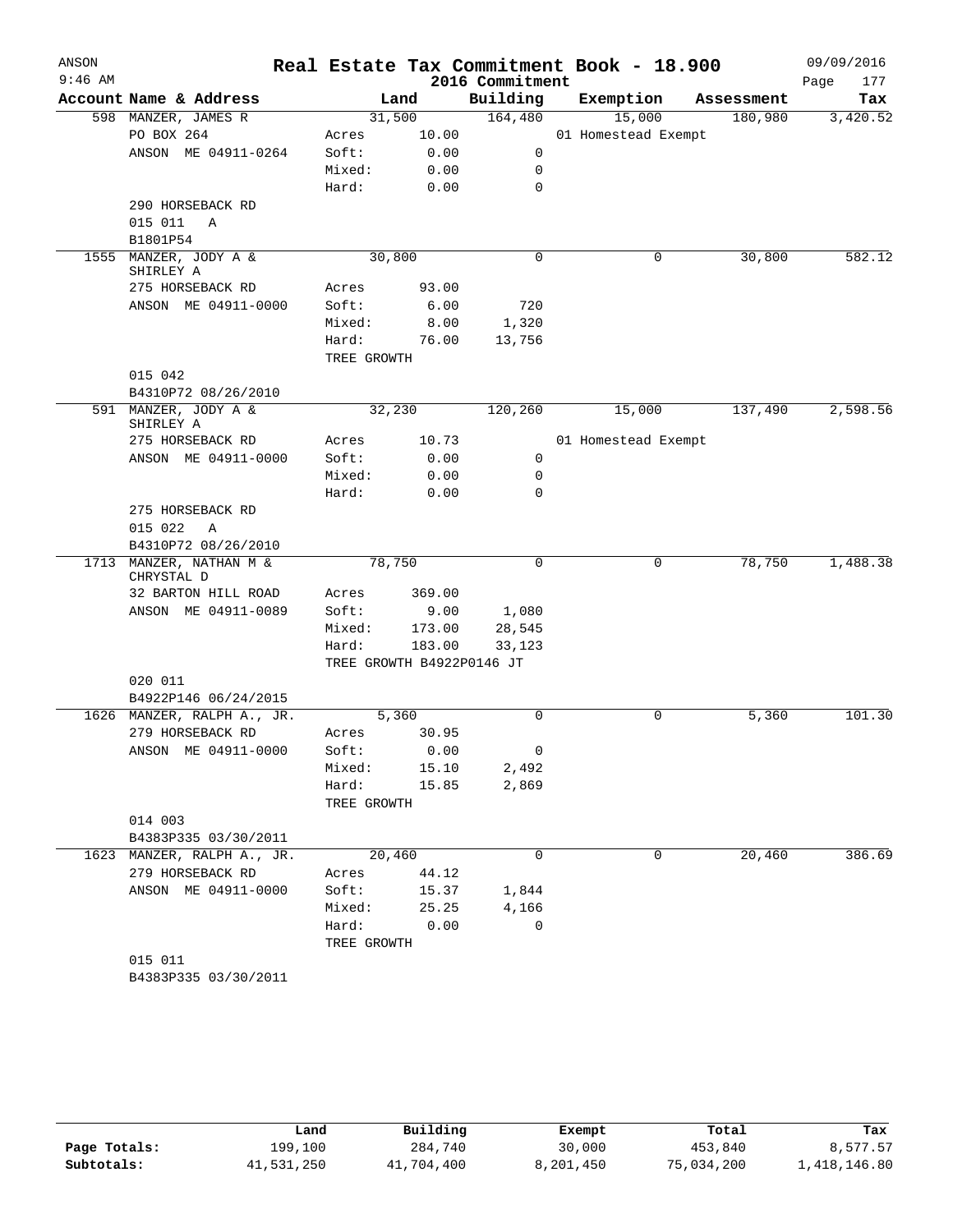| ANSON     |                                                |             |       |                             | Real Estate Tax Commitment Book - 18.900 |          |            | 09/09/2016         |
|-----------|------------------------------------------------|-------------|-------|-----------------------------|------------------------------------------|----------|------------|--------------------|
| $9:46$ AM | Account Name & Address                         |             | Land  | 2016 Commitment<br>Building | Exemption                                |          | Assessment | Page<br>178<br>Tax |
|           | 1622 MANZER, RALPH A., JR.                     |             | 9,950 | $\mathbf 0$                 |                                          | $\Omega$ | 9,950      | 188.06             |
|           | 279 HORSEBACK RD                               | Acres       | 72.44 |                             |                                          |          |            |                    |
|           | ANSON ME 04911-0000                            | Soft:       | 44.42 | 5,330                       |                                          |          |            |                    |
|           |                                                | Mixed:      | 28.02 | 4,623                       |                                          |          |            |                    |
|           |                                                | Hard:       | 0.00  | $\mathbf 0$                 |                                          |          |            |                    |
|           |                                                | TREE GROWTH |       |                             |                                          |          |            |                    |
|           | 015 021                                        |             |       |                             |                                          |          |            |                    |
|           | B4383P335 03/30/2011                           |             |       |                             |                                          |          |            |                    |
|           | 1624 MANZER, RALPH A., JR.                     | 36,980      |       | 82,150                      | 15,000                                   |          | 104,130    | 1,968.06           |
|           | 279 HORSEBACK RD                               | Acres       | 69.98 |                             | 01 Homestead Exempt                      |          |            |                    |
|           | ANSON ME 04911-0000                            | Soft:       | 42.38 | 5,086                       |                                          |          |            |                    |
|           |                                                | Mixed:      | 11.09 | 1,830                       |                                          |          |            |                    |
|           |                                                | Hard:       | 12.51 | 2,264                       |                                          |          |            |                    |
|           | 279 HORSEBACK RD                               | TREE GROWTH |       |                             |                                          |          |            |                    |
|           | 015 022                                        |             |       |                             |                                          |          |            |                    |
|           | B4383P335 03/30/2011                           |             |       |                             |                                          |          |            |                    |
|           | 1455 MANZER, SHERMAN A                         |             | 8,640 | $\mathbf 0$                 |                                          | 0        | 8,640      | 163.30             |
|           | 37 DUDLEY CORNER RD                            | Acres       | 50.00 |                             |                                          |          |            |                    |
|           | SKOWHEGAN ME<br>04976-0000                     | Soft:       | 2.00  | 240                         |                                          |          |            |                    |
|           |                                                | Mixed:      | 18.00 | 2,970                       |                                          |          |            |                    |
|           |                                                | Hard:       | 30.00 | 5,430                       |                                          |          |            |                    |
|           |                                                | TREE GROWTH |       |                             |                                          |          |            |                    |
|           | 015 019                                        |             |       |                             |                                          |          |            |                    |
|           | B628P43                                        |             |       |                             |                                          |          |            |                    |
|           | 1489 MARCOUX, ALLISON M                        | 10,000      |       | 57,640                      | 15,000                                   |          | 52,640     | 994.90             |
|           | PO BOX 38                                      | Acres       | 0.25  |                             | 01 Homestead Exempt                      |          |            |                    |
|           | ANSON ME 04911-0038                            | Soft:       | 0.00  | $\mathbf 0$                 |                                          |          |            |                    |
|           |                                                | Mixed:      | 0.00  | $\mathbf 0$                 |                                          |          |            |                    |
|           |                                                | Hard:       | 0.00  | $\mathbf 0$                 |                                          |          |            |                    |
|           | 17 SECOND ST                                   |             |       |                             |                                          |          |            |                    |
|           | 001 065                                        |             |       |                             |                                          |          |            |                    |
|           | B3028P139                                      |             |       |                             |                                          |          |            |                    |
|           | 1487 MARCUSE, ALAN D.                          | 26,150      |       | $\mathbf 0$                 |                                          | 0        | 26,150     | 494.24             |
|           | 5 TOTE RD                                      | Acres       | 5.10  |                             |                                          |          |            |                    |
|           | CAPE ELIZABETH<br>MЕ<br>04107-0000             | Soft:       | 0.00  | 0                           |                                          |          |            |                    |
|           |                                                | Mixed:      | 0.00  | 0                           |                                          |          |            |                    |
|           |                                                | Hard:       | 0.00  | 0                           |                                          |          |            |                    |
|           |                                                |             |       |                             |                                          |          |            |                    |
|           | 012 009 12                                     |             |       |                             |                                          |          |            |                    |
|           | B4117P263 04/01/2009<br>162 MARIOTTI, JASON E. | 50,390      |       | 144,600                     |                                          | 0        | 194,990    | 3,685.31           |
|           | Trustee                                        |             |       |                             |                                          |          |            |                    |
|           | MORIOTTI FAMILY TRUST                          | Acres       | 36.78 |                             |                                          |          |            |                    |
|           | PO BOX 57                                      | Soft:       | 0.00  | 0                           |                                          |          |            |                    |
|           | NORTH ANSON ME<br>04958-0000                   | Mixed:      | 0.00  | $\mathbf 0$                 |                                          |          |            |                    |
|           |                                                | Hard:       | 0.00  | $\mathbf 0$                 |                                          |          |            |                    |
|           | 104 SKIDMORE RD                                |             |       |                             |                                          |          |            |                    |
|           | 023 014<br>B                                   |             |       |                             |                                          |          |            |                    |
|           | B4919P147 06/19/2015                           |             |       |                             |                                          |          |            |                    |
|           |                                                |             |       |                             |                                          |          |            |                    |

|              | Land       | Building   | Exempt    | Total      | Tax          |
|--------------|------------|------------|-----------|------------|--------------|
| Page Totals: | 142,110    | 284,390    | 30,000    | 396,500    | .493.87      |
| Subtotals:   | 41,673,360 | 41,988,790 | 8,231,450 | 75,430,700 | 1,425,640.67 |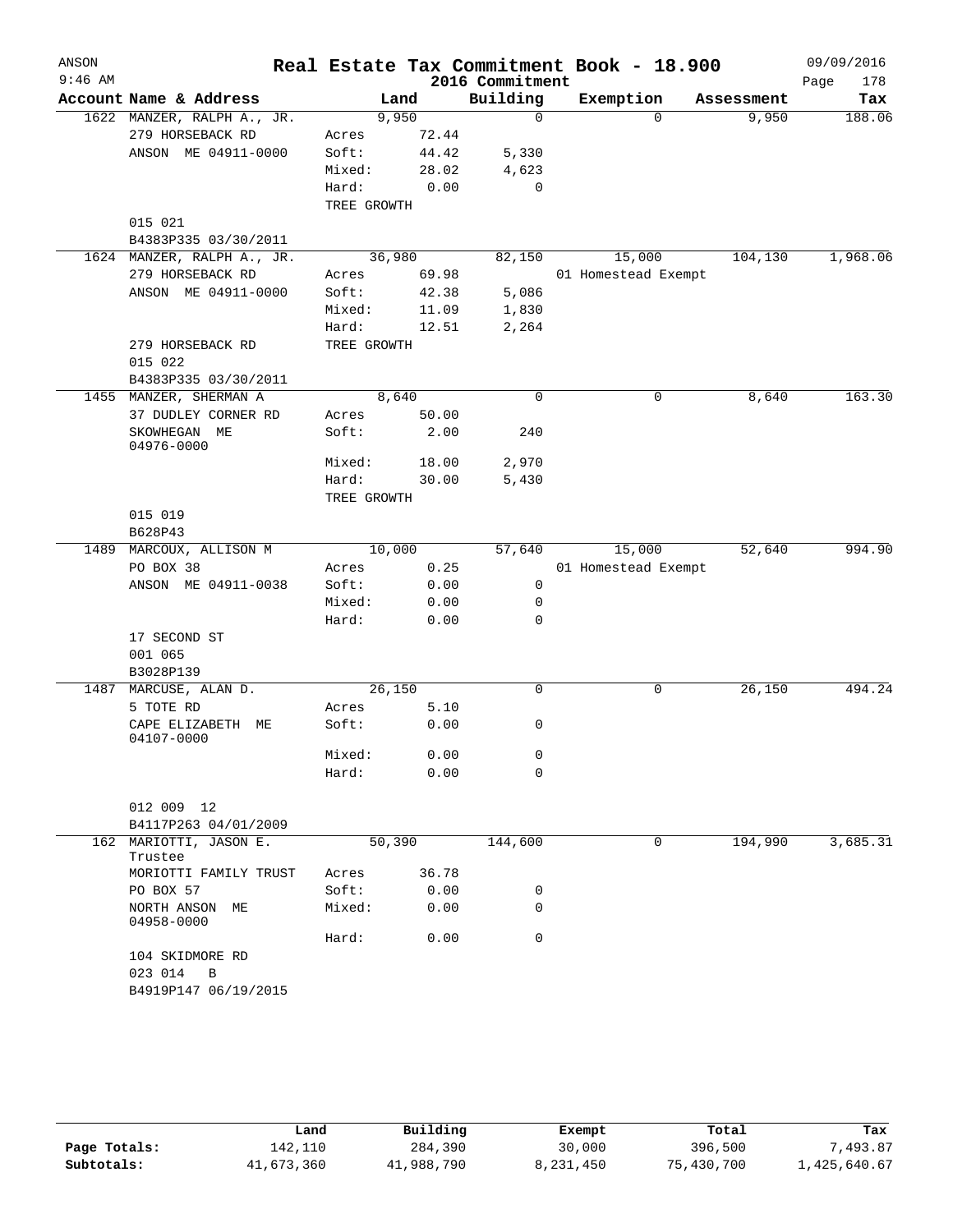| ANSON<br>$9:46$ AM |                                       |                           |               | 2016 Commitment | Real Estate Tax Commitment Book - 18.900 |            | 09/09/2016<br>Page<br>179 |
|--------------------|---------------------------------------|---------------------------|---------------|-----------------|------------------------------------------|------------|---------------------------|
|                    | Account Name & Address                |                           | Land          | Building        | Exemption                                | Assessment | Tax                       |
|                    | 793 MARKEY, DANIEL &                  | 43,600                    |               | 7,210           | $\Omega$                                 | 50,810     | 960.31                    |
|                    | WHITEHOUSE, KEITH                     | Acres                     | 43.00         |                 |                                          |            |                           |
|                    | 605 BELMONT ST., APT 1                | Soft:                     | 0.00          | 0               |                                          |            |                           |
|                    | MANCHESTER NH<br>03104-0000           | Mixed:                    | 0.00          | 0               |                                          |            |                           |
|                    |                                       | Hard:                     | 0.00          | $\Omega$        |                                          |            |                           |
|                    |                                       | OPEN SPACE CLASSIFICATION |               |                 |                                          |            |                           |
|                    | 013 018                               |                           |               |                 |                                          |            |                           |
|                    | B2926P106                             |                           |               |                 |                                          |            |                           |
|                    | 1651 MAROBELLA, MICHAEL               | 33,890                    |               | 55,860          | 15,000                                   | 74,750     | 1,412.78                  |
|                    | 219 GREENLEAF ROAD                    | Acres                     | 12.39         |                 | 01 Homestead Exempt                      |            |                           |
|                    | ANSON ME 04911-0000                   | Soft:                     | 0.00          | $\mathbf 0$     |                                          |            |                           |
|                    |                                       | Mixed:                    | 0.00          | 0               |                                          |            |                           |
|                    |                                       | Hard:                     | 0.00          | $\mathbf 0$     |                                          |            |                           |
|                    | 219 GREENLEAF RD                      |                           |               |                 |                                          |            |                           |
|                    | 013 023<br>$\mathbf{1}$               |                           |               |                 |                                          |            |                           |
|                    | B3557P251 09/20/2005                  |                           |               |                 |                                          |            |                           |
|                    | 595 MARSHALL, NANCY B &<br>WILLIAM J  | 4,900                     |               | 89,740          | 0                                        | 94,640     | 1,788.70                  |
|                    | 6029 SANDY RIVER CIRCLE Acres<br>#139 |                           | 0.06          |                 |                                          |            |                           |
|                    | CARRABASSETT<br>МE<br>04947-0136      | Soft:                     | 0.00          | 0               |                                          |            |                           |
|                    |                                       | Mixed:                    | 0.00          | 0               |                                          |            |                           |
|                    |                                       | Hard:                     | 0.00          | $\mathbf 0$     |                                          |            |                           |
|                    | 15 NORTH MAIN ST                      |                           |               |                 |                                          |            |                           |
|                    | 006 026                               |                           |               |                 |                                          |            |                           |
|                    | B1859P205                             |                           |               |                 |                                          |            |                           |
|                    | 1380 MARSHALL, STEPHEN P.             | 27,260                    |               | 0               | 0                                        | 27,260     | 515.21                    |
|                    | 38 MARSHALL FARM LN<br>ELIOT ME 03903 | Acres<br>Soft:            | 13.76<br>0.00 | 0               |                                          |            |                           |
|                    |                                       | Mixed:                    | 0.00          | 0               |                                          |            |                           |
|                    |                                       | Hard:                     | 0.00          | $\mathbf 0$     |                                          |            |                           |
|                    |                                       |                           |               |                 |                                          |            |                           |
|                    | 013 023<br>4                          |                           |               |                 |                                          |            |                           |
|                    | B4681P252 07/05/2013                  |                           |               |                 |                                          |            |                           |
|                    | 592 MARTIN, DONALD W                  | 62,370                    |               | 52,560          | 15,000                                   | 99,930     | 1,888.68                  |
|                    | PO BOX 17<br>ANSON ME 04911-0017      | Acres                     | 60.74         |                 | 01 Homestead Exempt                      |            |                           |
|                    |                                       | Soft:<br>Mixed:           | 0.00<br>0.00  | 0<br>0          |                                          |            |                           |
|                    |                                       | Hard:                     | 0.00          | 0               |                                          |            |                           |
|                    | 540 PEASE HILL RD                     |                           |               |                 |                                          |            |                           |
|                    | 011 045                               |                           |               |                 |                                          |            |                           |
|                    | B2223P76                              |                           |               |                 |                                          |            |                           |
|                    | 1956 MARTINS, JOHN & LAURA            | 17,790                    |               | 0               | 0                                        | 17,790     | 336.23                    |
|                    | Ν.                                    |                           |               |                 |                                          |            |                           |
|                    | 22 MARTINS DR                         | Acres                     | 4.86          |                 |                                          |            |                           |
|                    | MADISON ME 04950                      | Soft:                     | 0.00          | 0               |                                          |            |                           |
|                    |                                       | Mixed:                    | 0.00          | 0               |                                          |            |                           |
|                    |                                       | Hard:                     | 0.00          | 0               |                                          |            |                           |
|                    | HORSEBACK ROAD<br>015 010 1           |                           |               |                 |                                          |            |                           |
|                    | B3940P146 12/05/2007                  |                           |               |                 |                                          |            |                           |

|              | Land       | Building   | Exempt    | Total      | Tax          |
|--------------|------------|------------|-----------|------------|--------------|
| Page Totals: | 189,810    | 205,370    | 30,000    | 365,180    | 6,901.91     |
| Subtotals:   | 41,863,170 | 42,194,160 | 8,261,450 | 75,795,880 | 1,432,542.58 |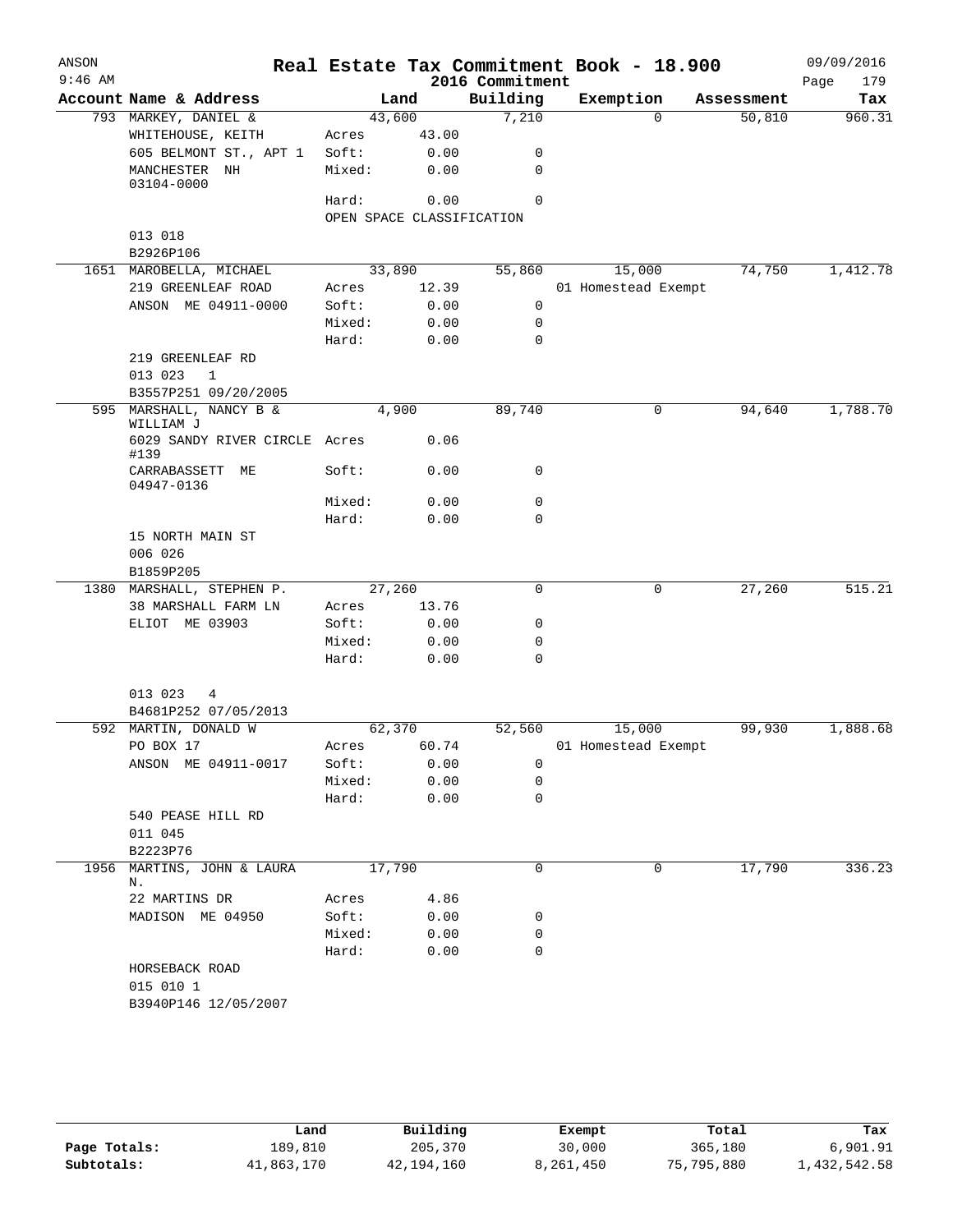| ANSON     |                                      |             |       |                 | Real Estate Tax Commitment Book - 18.900 |            | 09/09/2016  |
|-----------|--------------------------------------|-------------|-------|-----------------|------------------------------------------|------------|-------------|
| $9:46$ AM |                                      |             |       | 2016 Commitment |                                          |            | Page<br>180 |
|           | Account Name & Address               |             | Land  | Building        | Exemption                                | Assessment | Tax         |
|           | 1914 MASON, PETER J.                 | 18,590      |       | 0               | $\Omega$                                 | 18,590     | 351.35      |
|           | 56 JOE JENNY RD                      | Acres       | 5.39  |                 |                                          |            |             |
|           | OXFORD MA 01540-0000                 | Soft:       | 0.00  | 0               |                                          |            |             |
|           |                                      | Mixed:      | 0.00  | 0               |                                          |            |             |
|           |                                      | Hard:       | 0.00  | 0               |                                          |            |             |
|           | HOLLIN WAITE HILL RD<br>6            |             |       |                 |                                          |            |             |
|           | 020 014<br>B3421P46 12/13/2004       |             |       |                 |                                          |            |             |
| 661       | MASON, RICHARD E &                   | 35,400      |       | 93,180          | 15,000                                   | 113,580    | 2,146.66    |
|           | MARIE C                              |             |       |                 |                                          |            |             |
|           | 112 MERRY RD                         | Acres       | 13.90 |                 | 01 Homestead Exempt                      |            |             |
|           | ANSON ME 04911-0000                  | Soft:       | 0.00  | $\mathbf 0$     |                                          |            |             |
|           |                                      | Mixed:      | 0.00  | $\mathbf 0$     |                                          |            |             |
|           |                                      | Hard:       | 0.00  | 0               |                                          |            |             |
|           | 112 MERRY RD                         |             |       |                 |                                          |            |             |
|           | 014 049                              |             |       |                 |                                          |            |             |
|           | B3153P176<br>600 MASON, ROBERT A &   |             |       |                 |                                          | 52,420     | 990.74      |
|           | SYLVIA R                             | 12,810      |       | 60,610          | 21,000                                   |            |             |
|           | PO BOX 141                           | Acres       | 0.41  |                 | 01 Homestead Exempt                      |            |             |
|           | ANSON ME 04911-0141                  | Soft:       | 0.00  | 0               | 04 Non-resident Veteran                  |            |             |
|           |                                      | Mixed:      | 0.00  | 0               |                                          |            |             |
|           |                                      | Hard:       | 0.00  | 0               |                                          |            |             |
|           | 27 KENNEBEC ST                       |             |       |                 |                                          |            |             |
|           | 001 005                              |             |       |                 |                                          |            |             |
|           | B1359P65                             |             |       |                 |                                          |            |             |
| 1546      | MASSE, LETA                          | 18,000      |       | 0               | 0                                        | 18,000     | 340.20      |
|           | 616 CAMPGROUND ROAD                  | Acres       | 5.00  |                 |                                          |            |             |
|           | NORTH ANSON, ME<br>04958-7115        | Soft:       | 0.00  | 0               |                                          |            |             |
|           |                                      | Mixed:      | 0.00  | 0               |                                          |            |             |
|           |                                      | Hard:       | 0.00  | 0               |                                          |            |             |
|           | 235 SPENCER RD                       |             |       |                 |                                          |            |             |
|           | 020 012<br>$\mathbb D$               |             |       |                 |                                          |            |             |
|           | B4730P351 11/04/2013                 |             |       |                 |                                          |            |             |
| 683       | MASSE, LETA D                        | 16,970      |       | 26,370          | 0                                        | 43,340     | 819.13      |
|           | 23 PLUMMER DRIVE                     | Acres       | 0.72  |                 |                                          |            |             |
|           | RAYMOND ME 04071-0000                | Soft:       | 0.00  | 0               |                                          |            |             |
|           |                                      | Mixed:      | 0.00  | 0               |                                          |            |             |
|           |                                      | Hard:       | 0.00  | 0               |                                          |            |             |
|           | 616 CAMPGROUND RD                    | B4961P0279  |       |                 |                                          |            |             |
|           | 008 002                              |             |       |                 |                                          |            |             |
|           | B4961P279 10/02/2015                 |             |       |                 |                                          |            |             |
|           | 1302 MATTINGLY LAND<br>HOLDINGS, LLC |             | 5,050 | $\mathbf 0$     | 0                                        | 5,050      | 95.45       |
|           | PO BOX 105                           | Acres       | 31.00 |                 |                                          |            |             |
|           | NORTH ANSON ME<br>04958-0105         | Soft:       | 5.00  | 600             |                                          |            |             |
|           |                                      | Mixed:      | 11.00 | 1,815           |                                          |            |             |
|           |                                      | Hard:       | 14.00 | 2,534           |                                          |            |             |
|           |                                      | TREE GROWTH |       |                 |                                          |            |             |
|           | 010 032<br>Α                         |             |       |                 |                                          |            |             |
|           | B4698P106 08/13/2013                 |             |       |                 |                                          |            |             |

|              | Land       | Building   | Exempt    | Total      | Tax          |
|--------------|------------|------------|-----------|------------|--------------|
| Page Totals: | 106,820    | 180.160    | 36,000    | 250,980    | 4,743.53     |
| Subtotals:   | 41,969,990 | 42,374,320 | 8.297.450 | 76,046,860 | 1,437,286.11 |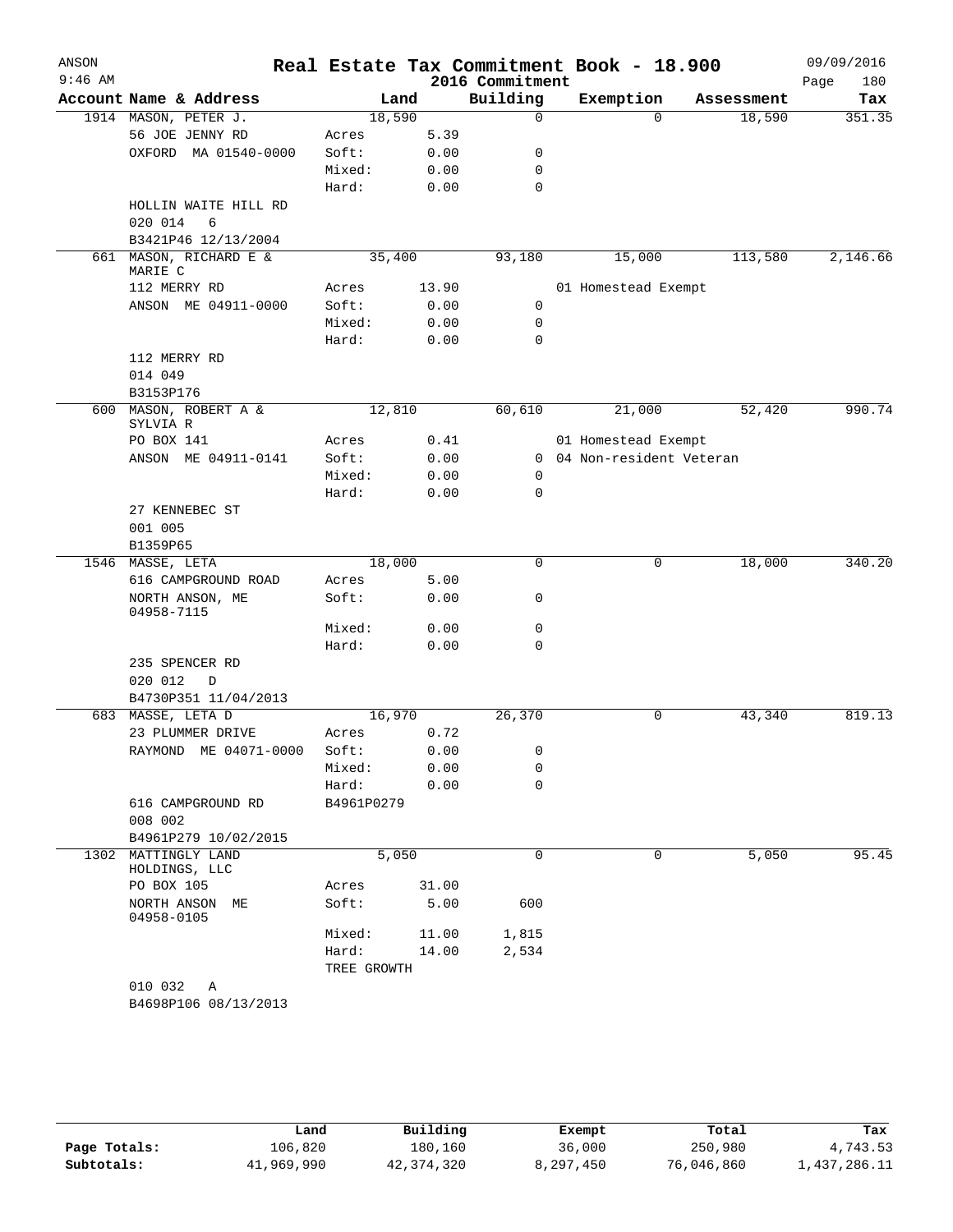| ANSON        |                                            |              |                 |               |                             | Real Estate Tax Commitment Book - 18.900 |              |            | 09/09/2016         |
|--------------|--------------------------------------------|--------------|-----------------|---------------|-----------------------------|------------------------------------------|--------------|------------|--------------------|
| $9:46$ AM    | Account Name & Address                     |              |                 | Land          | 2016 Commitment<br>Building | Exemption                                |              | Assessment | Page<br>181<br>Tax |
|              | 740 MATTINGLY LAND                         |              |                 | 274,830       | 314,750                     |                                          | 0            | 589,580    | 11,143.06          |
|              | HOLDINGS, LLC                              |              |                 |               |                             |                                          |              |            |                    |
|              | PO BOX 105<br>NORTH ANSON ME               |              | Acres<br>Soft:  | 85.66<br>0.00 | 0                           |                                          |              |            |                    |
|              | 04958-0105                                 |              |                 |               |                             |                                          |              |            |                    |
|              |                                            |              | Mixed:          | 0.00          | 0                           |                                          |              |            |                    |
|              |                                            |              | Hard:           | 0.00          | $\mathbf 0$                 |                                          |              |            |                    |
|              | 419 NEW PORTLAND RD                        |              |                 |               |                             |                                          |              |            |                    |
|              | 023 042<br>C<br>B4481P222 12/15/2011       |              |                 |               |                             |                                          |              |            |                    |
|              | 616 MATTINGLY LAND                         |              |                 | 5,800         | $\mathbf 0$                 |                                          | 0            | 5,800      | 109.62             |
|              | HOLDINGS, LLC                              |              |                 |               |                             |                                          |              |            |                    |
|              | PO BOX 105                                 |              | Acres           | 36.90         |                             |                                          |              |            |                    |
|              | NORTH ANSON ME<br>04958-0105               |              | Soft:           | 2.70          | 324                         |                                          |              |            |                    |
|              |                                            |              | Mixed:          | 27.20         | 4,488                       |                                          |              |            |                    |
|              |                                            |              | Hard:           | 3.50          | 634                         |                                          |              |            |                    |
|              |                                            |              | TREE GROWTH     |               |                             |                                          |              |            |                    |
|              | 023 036<br>Е                               |              |                 |               |                             |                                          |              |            |                    |
|              | B4502P69 03/01/2012<br>1996 MATTINGLY LAND |              |                 | 14,100        | $\mathsf{O}$                |                                          | 0            | 14,100     | 266.49             |
|              | HOLDINGS, LLC                              |              |                 |               |                             |                                          |              |            |                    |
|              | PO BOX 105                                 |              | Acres           | 2.40          |                             |                                          |              |            |                    |
|              | NORTH ANSON ME<br>04958-0105               |              | Soft:           | 0.00          | 0                           |                                          |              |            |                    |
|              |                                            |              | Mixed:          | 0.00          | $\mathbf 0$                 |                                          |              |            |                    |
|              |                                            |              | Hard:           | 0.00          | $\mathbf 0$                 |                                          |              |            |                    |
|              | NEW PORTLAND ROAD                          |              |                 |               |                             |                                          |              |            |                    |
|              | $023 - 039$ C                              |              |                 |               |                             |                                          |              |            |                    |
|              | B4769P265 03/31/2014                       |              |                 |               |                             |                                          |              |            |                    |
| 303          | MATTINGLY LAND<br>HOLDINGS, LLC            |              |                 | 30,720        | $\mathbf 0$                 |                                          | 0            | 30,720     | 580.61             |
|              | PO BOX 297                                 |              | Acres           | 12.72         |                             |                                          |              |            |                    |
|              | ANSON ME 04911-0297                        |              | Soft:           | 0.00          | 0                           |                                          |              |            |                    |
|              |                                            |              | Mixed:          | 0.00          | 0                           |                                          |              |            |                    |
|              |                                            |              | Hard:           | 0.00          | $\mathbf 0$                 |                                          |              |            |                    |
|              | 419 NEW PORTLAND RD<br>023 042<br>B        |              |                 |               |                             |                                          |              |            |                    |
|              | B2370P186                                  |              |                 |               |                             |                                          |              |            |                    |
| 1630         | MATTINGLY LAND                             |              |                 | 5,500         | $\mathsf{O}$                |                                          | $\mathsf{O}$ | 5,500      | 103.95             |
|              | HOLDINGS, LLC                              |              |                 |               |                             |                                          |              |            |                    |
|              | PO BOX 105<br>NORTH ANSON ME               |              | Acres<br>Soft:  | 4.60<br>0.00  | 0                           |                                          |              |            |                    |
|              | 04958-0105                                 |              |                 |               |                             |                                          |              |            |                    |
|              |                                            |              | Mixed:          | 0.00          | 0                           |                                          |              |            |                    |
|              |                                            |              | Hard:           | 0.00          | $\mathbf 0$                 |                                          |              |            |                    |
|              |                                            |              |                 |               |                             |                                          |              |            |                    |
|              | 023 040<br>B4769P265 03/31/2014            |              |                 |               |                             |                                          |              |            |                    |
|              | 1495 MATTINGLY, KAREN                      |              |                 | 12,650        | 31,390                      | 15,000                                   |              | 29,040     | 548.86             |
|              | PO BOX 402                                 |              | Acres           | 0.40          |                             | 01 Homestead Exempt                      |              |            |                    |
|              | NORTH ANSON ME                             |              | Soft:           | 0.00          | $\mathsf 0$                 |                                          |              |            |                    |
|              | 04958-0402                                 |              |                 |               |                             |                                          |              |            |                    |
|              |                                            |              | Mixed:<br>Hard: | 0.00<br>0.00  | 0<br>$\mathbf 0$            |                                          |              |            |                    |
|              | 8 MADISON ST                               |              |                 |               |                             |                                          |              |            |                    |
|              | 006 091                                    |              |                 |               |                             |                                          |              |            |                    |
|              | B2298P26                                   |              |                 |               |                             |                                          |              |            |                    |
|              |                                            |              |                 |               |                             |                                          |              |            |                    |
|              |                                            | Land         |                 | Building      |                             | Exempt                                   |              | Total      | Tax                |
| Page Totals: |                                            | 343,600      |                 | 346,140       |                             | 15,000                                   | 674,740      |            | 12,752.59          |
| Subtotals:   |                                            | 42, 313, 590 |                 | 42,720,460    |                             | 8,312,450                                | 76,721,600   |            | 1,450,038.70       |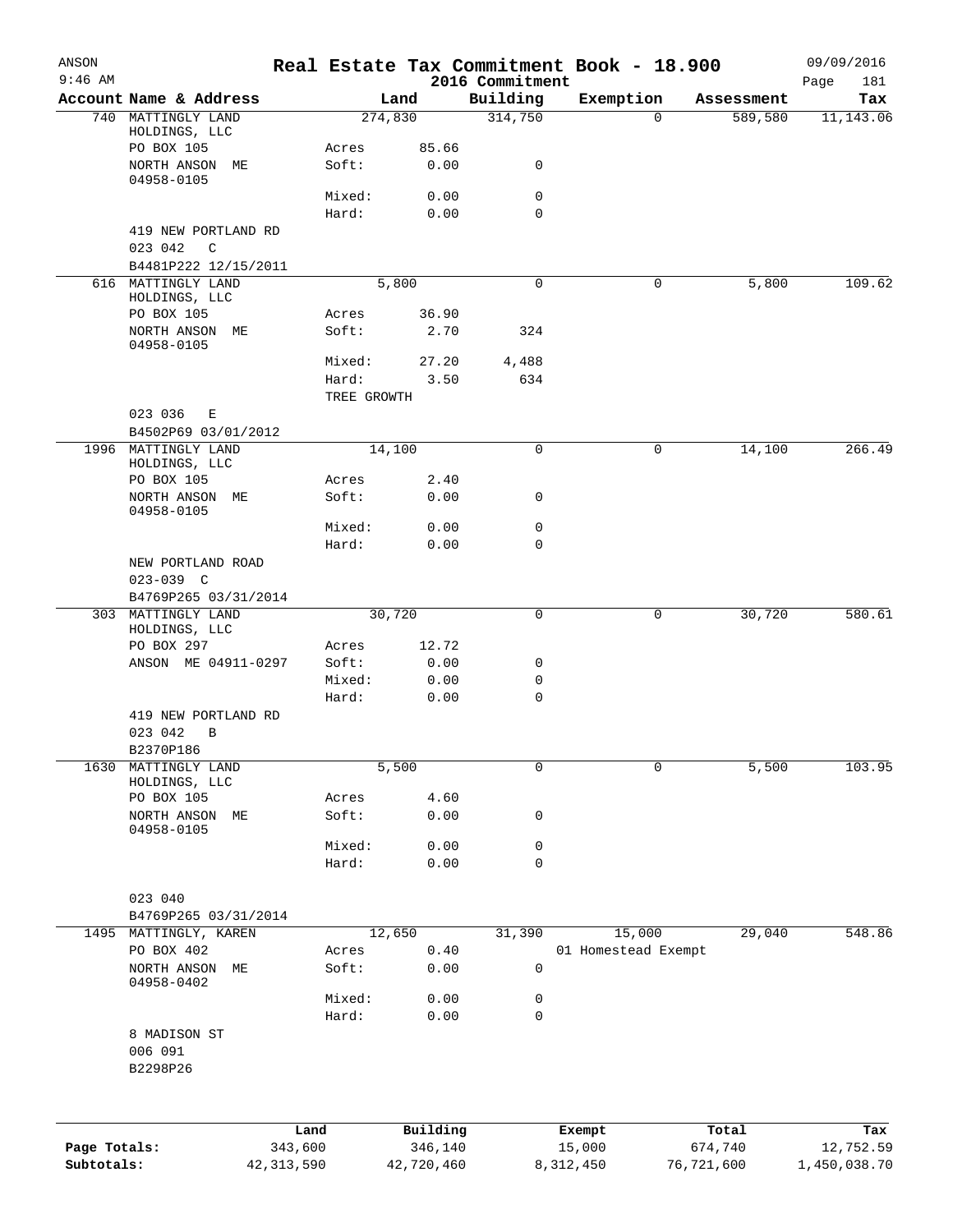| ANSON<br>$9:46$ AM |                                        |             |        | 2016 Commitment | Real Estate Tax Commitment Book - 18.900 |            | 09/09/2016<br>Page<br>182 |
|--------------------|----------------------------------------|-------------|--------|-----------------|------------------------------------------|------------|---------------------------|
|                    | Account Name & Address                 |             | Land   | Building        | Exemption                                | Assessment | Tax                       |
|                    | 960 MATTINGLY, PHILLIP P &<br>BONNIE J | 20,180      |        | $\mathbf 0$     | $\Omega$                                 | 20,180     | 381.40                    |
|                    | PO BOX 105                             | Acres       | 11.18  |                 |                                          |            |                           |
|                    | NORTH ANSON ME<br>04958-0000           | Soft:       | 0.00   | 0               |                                          |            |                           |
|                    |                                        | Mixed:      | 0.00   | 0               |                                          |            |                           |
|                    |                                        | Hard:       | 0.00   | $\mathbf 0$     |                                          |            |                           |
|                    | 017 045 A                              |             |        |                 |                                          |            |                           |
|                    | B3470P219 04/14/2005                   |             |        |                 |                                          |            |                           |
|                    | 688 MATTINGLY, PHILLIP P.              |             | 23,490 | 0               | 0                                        | 23,490     | 443.96                    |
|                    | MATTINGLY, BONNIE P.                   | Acres       | 9.99   |                 |                                          |            |                           |
|                    | PO BOX 105                             | Soft:       | 0.00   | 0               |                                          |            |                           |
|                    | NORTH ANSON ME<br>04958-0105           | Mixed:      | 0.00   | 0               |                                          |            |                           |
|                    |                                        | Hard:       | 0.00   | $\mathbf 0$     |                                          |            |                           |
|                    | 017 022                                |             |        |                 |                                          |            |                           |
|                    | B2516P316                              |             |        |                 |                                          |            |                           |
|                    | 1798 MATTINGLY, PHILLIP P.             | 25,300      |        | 0               | 0                                        | 25,300     | 478.17                    |
|                    | MATTINGLY, BONNIE P.                   | Acres       | 15.40  |                 |                                          |            |                           |
|                    | PO BOX 105                             | Soft:       | 0.00   | 0               |                                          |            |                           |
|                    | NORTH ANSON ME<br>04958-0105           | Mixed:      | 0.00   | 0               |                                          |            |                           |
|                    |                                        | Hard:       | 0.00   | $\mathbf 0$     |                                          |            |                           |
|                    | 023 040<br>A                           |             |        |                 |                                          |            |                           |
|                    | B2312P198                              |             |        |                 |                                          |            |                           |
|                    | 602 MATTINGLY, PHILLIP P.              |             | 31,500 | 61,020          | 0                                        | 92,520     | 1,748.63                  |
|                    | MATTINGLY, REBECCAH A.                 | Acres       | 10.00  |                 |                                          |            |                           |
|                    | PO BOX 105                             | Soft:       | 0.00   | 0               |                                          |            |                           |
|                    | NORTH ANSON ME<br>04958-0105           | Mixed:      | 0.00   | 0               |                                          |            |                           |
|                    |                                        | Hard:       | 0.00   | $\mathbf 0$     |                                          |            |                           |
|                    | 321 NEW PORTLAND RD<br>023 039         |             |        |                 |                                          |            |                           |
|                    | B4782P99 05/08/2014                    |             |        |                 |                                          |            |                           |
|                    | 601 MATTINGLY, PHILLIP P.              | 34,810      |        | 90,750          | 0                                        | 125,560    | 2,373.08                  |
|                    | PO BOX 105                             | Acres       | 13.31  |                 |                                          |            |                           |
|                    | NORTH ANSON<br>МE<br>04958-0105        | Soft:       | 0.00   | 0               |                                          |            |                           |
|                    |                                        | Mixed:      | 0.00   | 0               |                                          |            |                           |
|                    |                                        | Hard:       | 0.00   | 0               |                                          |            |                           |
|                    | 377 NEW PORTLAND RD<br>023 039<br>1    |             |        |                 |                                          |            |                           |
|                    | B1504P89                               |             |        |                 |                                          |            |                           |
|                    | 1580 MATTINGLY, PHILLIP P.             |             | 27,240 | $\mathbf 0$     | 0                                        | 27,240     | 514.84                    |
|                    | PO BOX 105                             | Acres       | 50.70  |                 |                                          |            |                           |
|                    | NORTH ANSON ME                         | Soft:       | 3.00   | 360             |                                          |            |                           |
|                    | 04958-0105                             | Mixed:      | 21.00  | 3,465           |                                          |            |                           |
|                    |                                        | Hard:       | 17.00  | 3,077           |                                          |            |                           |
|                    |                                        | TREE GROWTH |        |                 |                                          |            |                           |
|                    | 010 031                                |             |        |                 |                                          |            |                           |
|                    | B4283P56 06/17/2010                    |             |        |                 |                                          |            |                           |

|              | Land       | Building   | Exempt    | Total      | Tax          |
|--------------|------------|------------|-----------|------------|--------------|
| Page Totals: | 162,520    | 151.770    |           | 314,290    | 5,940.08     |
| Subtotals:   | 42,476,110 | 42,872,230 | 8,312,450 | 77,035,890 | 1,455,978.78 |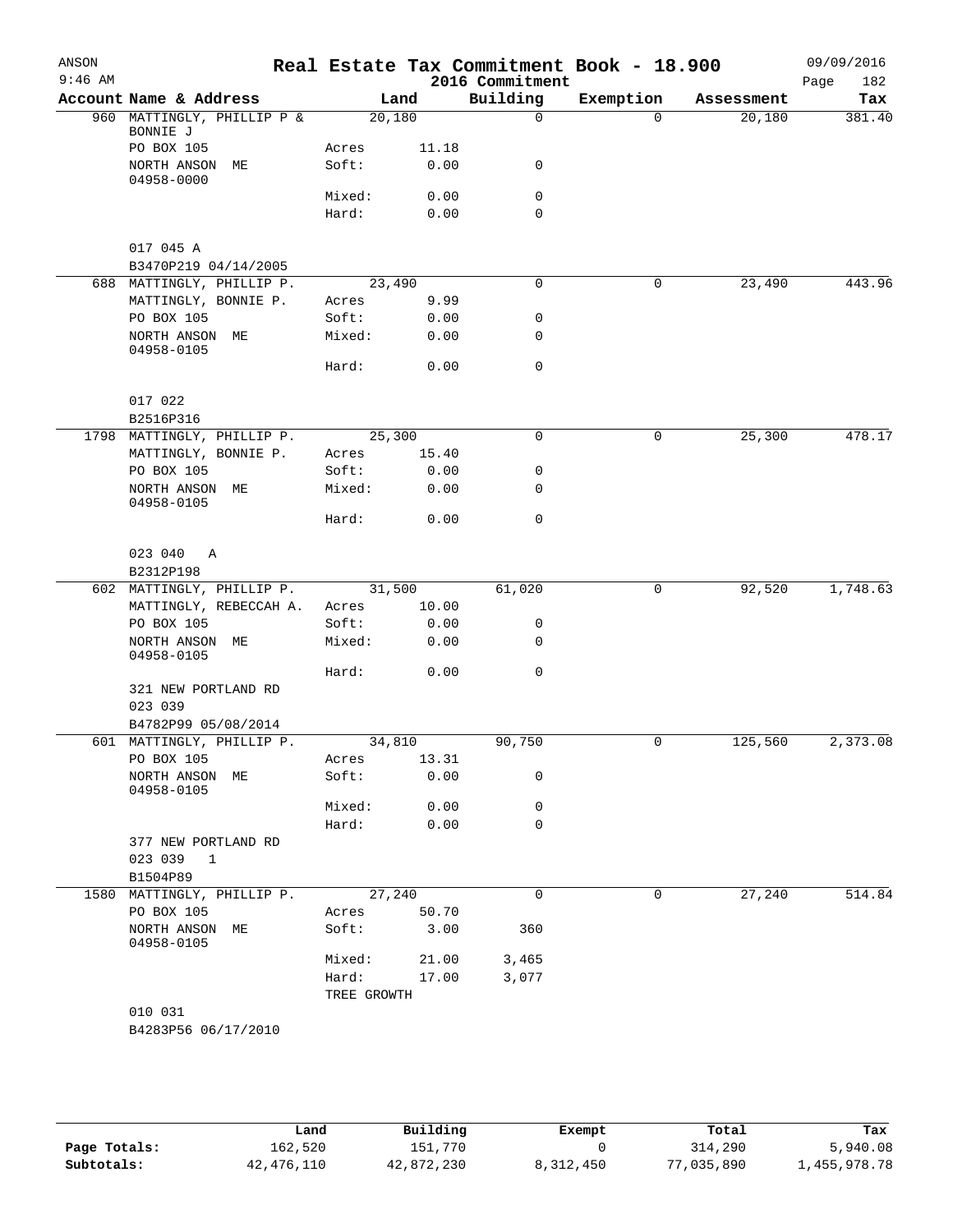| ANSON     |                                                   |                      |        |                 | Real Estate Tax Commitment Book - 18.900 |            | 09/09/2016  |
|-----------|---------------------------------------------------|----------------------|--------|-----------------|------------------------------------------|------------|-------------|
| $9:46$ AM |                                                   |                      |        | 2016 Commitment |                                          |            | Page<br>183 |
|           | Account Name & Address                            |                      | Land   | Building        | Exemption                                | Assessment | Tax         |
|           | 1083 MATTINGLY, PHILLIP P.                        |                      | 62,100 | 278,650         | 15,000                                   | 325,750    | 6,156.68    |
|           | MATTINGLY, BONNIE P.                              | Acres                | 81.80  |                 | 01 Homestead Exempt                      |            |             |
|           | PO BOX 105                                        | Soft:                | 0.00   | $\mathbf 0$     |                                          |            |             |
|           | NORTH ANSON ME<br>04958-0105                      | Mixed:               | 0.00   | 0               |                                          |            |             |
|           |                                                   | Hard:                | 0.00   | 0               |                                          |            |             |
|           | 347 NEW PORTLAND RD                               |                      |        |                 |                                          |            |             |
|           | 023 039<br>$\overline{B}$                         |                      |        |                 |                                          |            |             |
|           | B2312P198                                         |                      |        |                 |                                          |            |             |
|           | 1819 MATTINGLY, PHILLIP P.                        |                      | 23,840 | 16,720          | 0                                        | 40,560     | 766.58      |
|           | MATTINGLY, BONNIE J                               | Acres                | 3.56   |                 |                                          |            |             |
|           | P O BOX 105                                       | Soft:                | 0.00   | 0               |                                          |            |             |
|           | NORTH ANSON ME<br>04958-0000                      | Mixed:               | 0.00   | 0               |                                          |            |             |
|           |                                                   | Hard:                | 0.00   | $\mathbf 0$     |                                          |            |             |
|           | 417 NEW PORTLAND RD                               |                      |        |                 |                                          |            |             |
|           | 023 042                                           |                      |        |                 |                                          |            |             |
|           | B4804P104 07/08/2014                              |                      |        |                 |                                          |            |             |
|           | 1258 MATTINGLY, PHILLIP P.                        |                      | 29,940 | 44,390          | 0                                        | 74,330     | 1,404.84    |
|           | PO BOX 105                                        | Acres                | 8.44   |                 |                                          |            |             |
|           | NORTH ANSON ME<br>04958-0105                      | Soft:                | 0.00   | 0               |                                          |            |             |
|           |                                                   | Mixed:               | 0.00   | $\mathbf 0$     |                                          |            |             |
|           |                                                   | Hard:                | 0.00   | 0               |                                          |            |             |
|           | 31 ROLLING RIDGE DR<br>010 036<br>A 3<br>B4485P99 |                      |        |                 |                                          |            |             |
|           | 2016 MATTINGLY, PHILLIP P.                        |                      | 47,000 | 0               | 0                                        | 47,000     | 888.30      |
|           | MATTINGLY, BONNIE P.                              | Acres                | 45.00  |                 |                                          |            |             |
|           | PO BOX 105                                        | Soft:                | 0.00   | 0               |                                          |            |             |
|           | NORTH ANSON ME 04958                              | Mixed:               | 0.00   | 0               |                                          |            |             |
|           |                                                   | Hard:                | 0.00   | 0               |                                          |            |             |
|           | 024 019 A                                         |                      |        |                 |                                          |            |             |
|           | B4900P284 04/30/2015                              |                      |        |                 |                                          |            |             |
|           | 1197 MATTINGLY, PHILLIP P.                        |                      | 31,500 | 68,820          | 0                                        | 100,320    | 1,896.05    |
|           | MATTINGLY, BONNIE J.                              | Acres                | 14.00  |                 |                                          |            |             |
|           | PO BOX 105                                        | Soft: 0.00           |        | $\overline{0}$  |                                          |            |             |
|           | NORTH ANSON ME<br>04958-0105                      | Mixed:               | 0.00   | 0               |                                          |            |             |
|           |                                                   | Hard:                | 0.00   | 0               |                                          |            |             |
|           | 26 SOLON RD                                       |                      |        |                 |                                          |            |             |
|           | 017 047 A                                         |                      |        |                 |                                          |            |             |
|           | B2969P244                                         |                      |        |                 |                                          |            |             |
|           | 1259 MATTINGLY, PHILLIP P.                        |                      | 39,090 | 0               | 0                                        | 39,090     | 738.80      |
|           | MATTINGLY, BONNIE J.                              | Acres                | 51.00  |                 |                                          |            |             |
|           | PO BOX 105                                        | Soft:                | 4.00   | 480             |                                          |            |             |
|           | NORTH ANSON ME<br>04958-0105                      | Mixed:               | 28.00  | 4,620           |                                          |            |             |
|           |                                                   | Hard:<br>TREE GROWTH | 11.00  | 1,991           |                                          |            |             |
|           | 024 005                                           |                      |        |                 |                                          |            |             |
|           | B2874P172                                         |                      |        |                 |                                          |            |             |

|              | Land       | Building   | Exempt    | Total      | Tax          |
|--------------|------------|------------|-----------|------------|--------------|
| Page Totals: | 233,470    | 408,580    | 15,000    | 627,050    | 11,851.25    |
| Subtotals:   | 42,709,580 | 43,280,810 | 8,327,450 | 77,662,940 | 1,467,830.03 |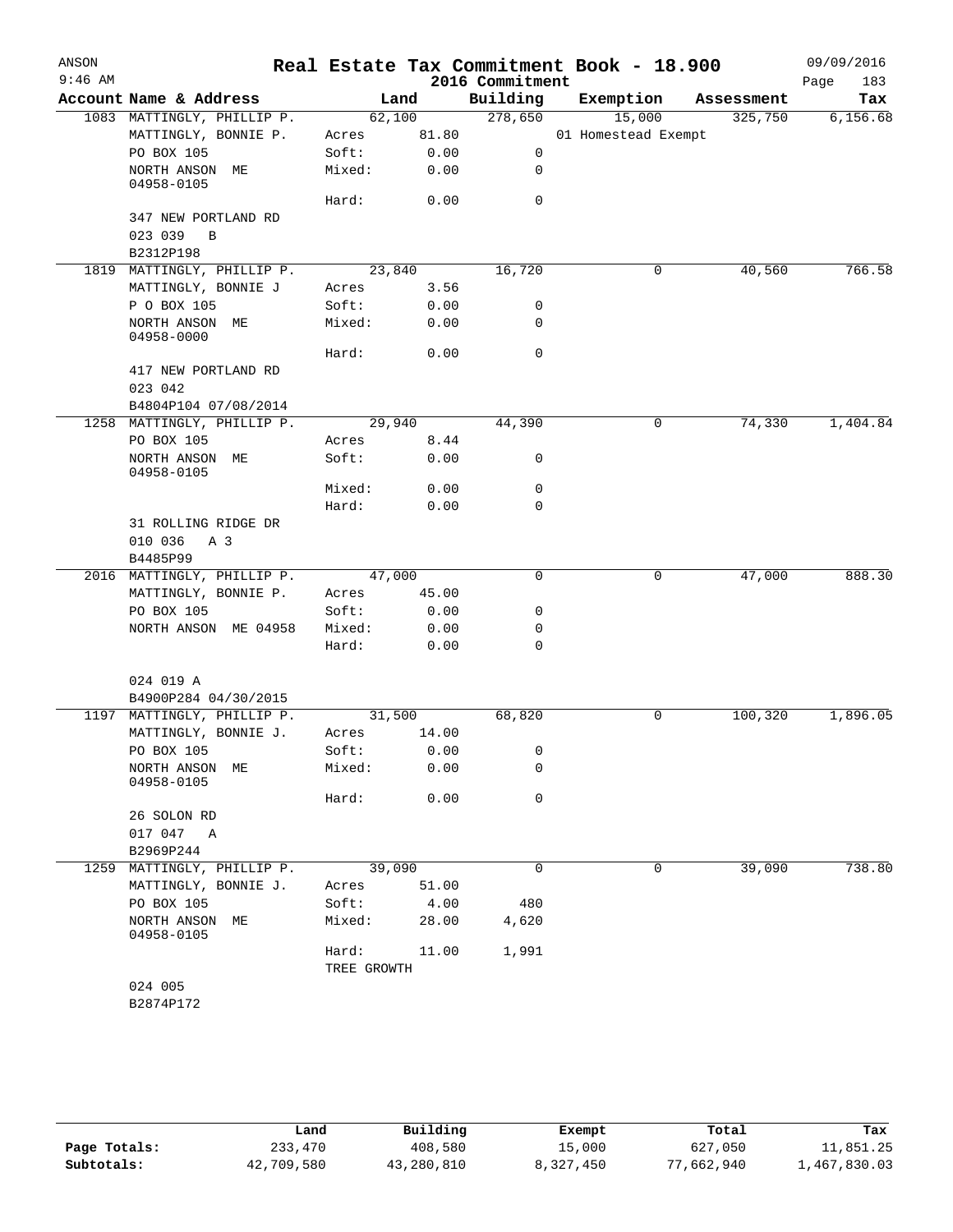| ANSON     |                              |                |       | Real Estate Tax Commitment Book - 18.900 |                       |            | 09/09/2016         |
|-----------|------------------------------|----------------|-------|------------------------------------------|-----------------------|------------|--------------------|
| $9:46$ AM | Account Name & Address       |                | Land  | 2016 Commitment<br>Building              | Exemption             | Assessment | 184<br>Page<br>Tax |
|           | 1414 MATTINGLY, PHILLIP P.   |                |       |                                          | $\Omega$              | 297,590    |                    |
|           | MATTINGLY, BONNIE P.         | 46,500         | 22.00 | 251,090                                  |                       |            | 5,624.45           |
|           | PO BOX 105                   | Acres<br>Soft: | 0.00  | 0                                        |                       |            |                    |
|           | NORTH ANSON ME               | Mixed:         | 0.00  | 0                                        |                       |            |                    |
|           | 04958-0105                   |                |       |                                          |                       |            |                    |
|           |                              | Hard:          | 0.00  | $\mathbf 0$                              |                       |            |                    |
|           | 25 SOLON RD                  |                |       |                                          |                       |            |                    |
|           | 017 028                      |                |       |                                          |                       |            |                    |
|           | B2527P209                    |                |       |                                          |                       |            |                    |
|           | 603 MAURICE, OVIDE E         | 6,930          |       | 36,110                                   | 15,000                | 28,040     | 529.96             |
|           | PO BOX 448                   | Acres          | 0.12  |                                          | 01 Homestead Exempt   |            |                    |
|           | ANSON ME 04911-0448          | Soft:          | 0.00  | 0                                        |                       |            |                    |
|           |                              | Mixed:         | 0.00  | 0                                        |                       |            |                    |
|           |                              | Hard:          | 0.00  | $\mathbf 0$                              |                       |            |                    |
|           | 45 HILLTOP RD                |                |       |                                          |                       |            |                    |
|           | 003 012                      |                |       |                                          |                       |            |                    |
|           | B1520P154                    |                |       |                                          |                       |            |                    |
| 1633      | MAYO, ALFRED J &             | 20,650         |       | 70,150                                   | 21,000                | 69,800     | 1,319.22           |
|           | ROBERTA A                    |                |       |                                          |                       |            |                    |
|           | 64 PREBLE AVE                | Acres          | 1.43  |                                          | 01 Homestead Exempt   |            |                    |
|           | ANSON ME 04911-0178          | Soft:          | 0.00  |                                          | 0 02 Resident Veteran |            |                    |
|           |                              | Mixed:         | 0.00  | 0                                        |                       |            |                    |
|           |                              | Hard:          | 0.00  | 0                                        |                       |            |                    |
|           | 64 PREBLE AVE                |                |       |                                          |                       |            |                    |
|           | 004 025                      |                |       |                                          |                       |            |                    |
|           | B647P366                     |                |       |                                          |                       |            |                    |
|           | 610 MAYO, DAVID E            | 18,550         |       | 55,850                                   | 15,000                | 59,400     | 1,122.66           |
|           | 54 HILLTOP RD                | Acres          | 0.86  |                                          | 01 Homestead Exempt   |            |                    |
|           | ANSON ME 04911-0000          | Soft:          | 0.00  | 0                                        |                       |            |                    |
|           |                              | Mixed:         | 0.00  | 0                                        |                       |            |                    |
|           |                              | Hard:          | 0.00  | 0                                        |                       |            |                    |
|           | 54 HILLTOP RD                |                |       |                                          |                       |            |                    |
|           | 010 036<br>D                 |                |       |                                          |                       |            |                    |
|           | B2333P178                    |                |       |                                          |                       |            |                    |
| 1616      | MAYO, EVERETT                | 20,100         |       | 22,360                                   | 15,000                | 27,460     | 518.99             |
|           | PO BOX 305                   | Acres          | 2.00  |                                          | 01 Homestead Exempt   |            |                    |
|           | NORTH ANSON ME<br>04958-0305 | Soft:          | 0.00  | 0                                        |                       |            |                    |
|           |                              | Mixed:         | 0.00  | 0                                        |                       |            |                    |
|           |                              | Hard:          | 0.00  | 0                                        |                       |            |                    |
|           | 584 VALLEY RD                |                |       |                                          |                       |            |                    |
|           | 019 032 A                    |                |       |                                          |                       |            |                    |
|           | B1690P327                    |                |       |                                          |                       |            |                    |
|           | 611 MAYO, RICHARD, SR., &    | 20,000         |       | 9,890                                    | 15,000                | 14,890     | 281.42             |
|           | GLORIA                       |                |       |                                          |                       |            |                    |
|           | PO BOX 435                   | Acres          | 1.00  |                                          | 01 Homestead Exempt   |            |                    |
|           | NORTH ANSON ME<br>04958-0435 | Soft:          | 0.00  | 0                                        |                       |            |                    |
|           |                              | Mixed:         | 0.00  | 0                                        |                       |            |                    |
|           |                              | Hard:          | 0.00  | 0                                        |                       |            |                    |
|           | 145 VALLEY RD                |                |       |                                          |                       |            |                    |
|           | 018 030<br>B                 |                |       |                                          |                       |            |                    |
|           | B1195P227                    |                |       |                                          |                       |            |                    |
|           |                              |                |       |                                          |                       |            |                    |

|              | Land       | Building   | Exempt    | Total      | Tax          |
|--------------|------------|------------|-----------|------------|--------------|
| Page Totals: | 132,730    | 445,450    | 81,000    | 497,180    | 9,396.70     |
| Subtotals:   | 42,842,310 | 43,726,260 | 8,408,450 | 78,160,120 | 1,477,226.73 |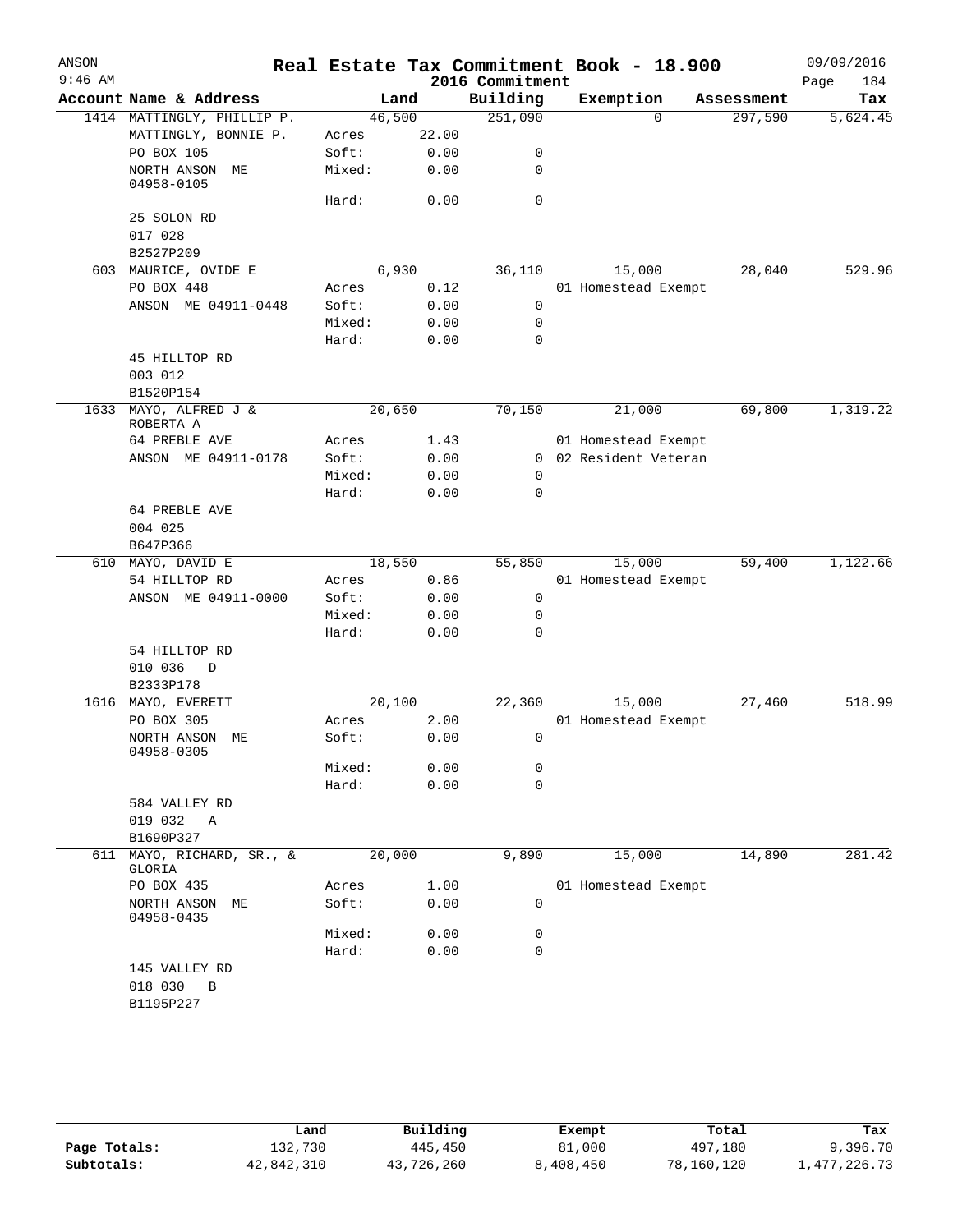| ANSON     |                                         |             |             | Real Estate Tax Commitment Book - 18.900 |                     |             |            | 09/09/2016  |
|-----------|-----------------------------------------|-------------|-------------|------------------------------------------|---------------------|-------------|------------|-------------|
| $9:46$ AM |                                         |             |             | 2016 Commitment                          |                     |             |            | Page<br>185 |
|           | Account Name & Address                  | Land        |             | Building                                 | Exemption           |             | Assessment | Tax         |
|           | 1759 MAYO, TERRY L.                     |             | $\mathbf 0$ | 20,190                                   | 15,000              |             | 5,190      | 98.09       |
|           | PO BOX 435                              |             |             |                                          | 01 Homestead Exempt |             |            |             |
|           | NORTH ANSON ME                          |             |             |                                          |                     |             |            |             |
|           | 04958-0000                              |             |             |                                          |                     |             |            |             |
|           |                                         |             |             |                                          |                     |             |            |             |
|           | 86 CAMPGROUND RD                        | MOBILE HOME |             |                                          |                     |             |            |             |
|           | 015 036<br>6 ON                         |             |             |                                          |                     |             |            |             |
|           | 604 MAYOU, BRIAN                        | 26,630      |             | 26,210                                   | 15,000              |             | 37,840     | 715.18      |
|           | PO BOX 580                              | Acres       | 5.42        |                                          | 01 Homestead Exempt |             |            |             |
|           | ANSON ME 04911-0000                     | Soft:       | 0.00        | 0                                        |                     |             |            |             |
|           |                                         | Mixed:      | 0.00        | 0                                        |                     |             |            |             |
|           |                                         | Hard:       | 0.00        | $\mathbf 0$                              |                     |             |            |             |
|           | 1 GRAY RD                               |             |             |                                          |                     |             |            |             |
|           | 022 038<br>3                            |             |             |                                          |                     |             |            |             |
|           | B1909P177                               |             |             |                                          |                     |             |            |             |
| 1379      | MCCOLLOR, MERLE E.,<br>JR., & RACHEL A. | 9,380       |             | 25,370                                   | 0                   |             | 34,750     | 656.78      |
|           | PO BOX 46                               | Acres       | 0.22        |                                          |                     |             |            |             |
|           | ANSON ME 04911-0000                     | Soft:       | 0.00        | 0                                        |                     |             |            |             |
|           |                                         | Mixed:      | 0.00        | 0                                        |                     |             |            |             |
|           |                                         | Hard:       | 0.00        | $\mathbf 0$                              |                     |             |            |             |
|           | 129 MAIN ST                             |             |             |                                          |                     |             |            |             |
|           | 002 047<br>B                            |             |             |                                          |                     |             |            |             |
|           | B4526P78 05/17/2012                     |             |             |                                          |                     |             |            |             |
|           | 1410 MCCONNELL, PEGEEN S.               | 9,020       |             | $\mathbf 0$                              | 0                   |             | 9,020      | 170.48      |
|           | MCCONNELL, MALCOLM S.                   | Acres       | 56.00       |                                          |                     |             |            |             |
|           | 342 FOTE ROAD                           | Soft:       | 5.00        | 600                                      |                     |             |            |             |
|           | WISCASSET ME<br>24578-0000              | Mixed:      | 51.00       | 8,415                                    |                     |             |            |             |
|           |                                         | Hard:       | 0.00        | 0                                        |                     |             |            |             |
|           | HOLLIN WAITE HILL ROAD                  | TREE GROWTH |             |                                          |                     |             |            |             |
|           | 014 029                                 |             |             |                                          |                     |             |            |             |
|           | B4983P351 12/08/2015                    |             |             |                                          |                     |             |            |             |
|           | 614 MCCOURT, JOYCE E                    | 23,800      |             | $\mathbf 0$                              |                     | 0           | 23,800     | 449.82      |
|           | 291 LIONS MOUTH RD                      | Acres       | 10.30       |                                          |                     |             |            |             |
|           | AMESBURY MA 01913-0000 Soft:            |             | 0.00        | 0                                        |                     |             |            |             |
|           |                                         | Mixed:      | 0.00        | $\Omega$                                 |                     |             |            |             |
|           |                                         | Hard:       | 0.00        | 0                                        |                     |             |            |             |
|           | 015 043 A                               |             |             |                                          |                     |             |            |             |
|           | B1007P10                                |             |             |                                          |                     |             |            |             |
|           | 24 MCCOY, TIMOTHY S. &<br>ELISSA K.     | 23,800      |             | 0                                        |                     | $\mathbf 0$ | 23,800     | 449.82      |
|           | 389 GORE RD                             | Acres       | 10.30       |                                          |                     |             |            |             |
|           | ALFRED ME 04002-0000                    | Soft:       | 0.00        | 0                                        |                     |             |            |             |
|           |                                         | Mixed:      | 0.00        | 0                                        |                     |             |            |             |
|           |                                         | Hard:       | 0.00        | $\Omega$                                 |                     |             |            |             |
|           | 176 CARRABASSETT RD                     |             |             |                                          |                     |             |            |             |
|           | 022 021<br>5                            |             |             |                                          |                     |             |            |             |
|           | B3404P12 11/08/2004                     |             |             |                                          |                     |             |            |             |

|              | Land       | Building   | Exempt    | Total        | Tax          |
|--------------|------------|------------|-----------|--------------|--------------|
| Page Totals: | 92,630     | 71,770     | 30,000    | 134,400      | 2,540.17     |
| Subtotals:   | 42,934,940 | 43,798,030 | 8,438,450 | 78, 294, 520 | 1,479,766.90 |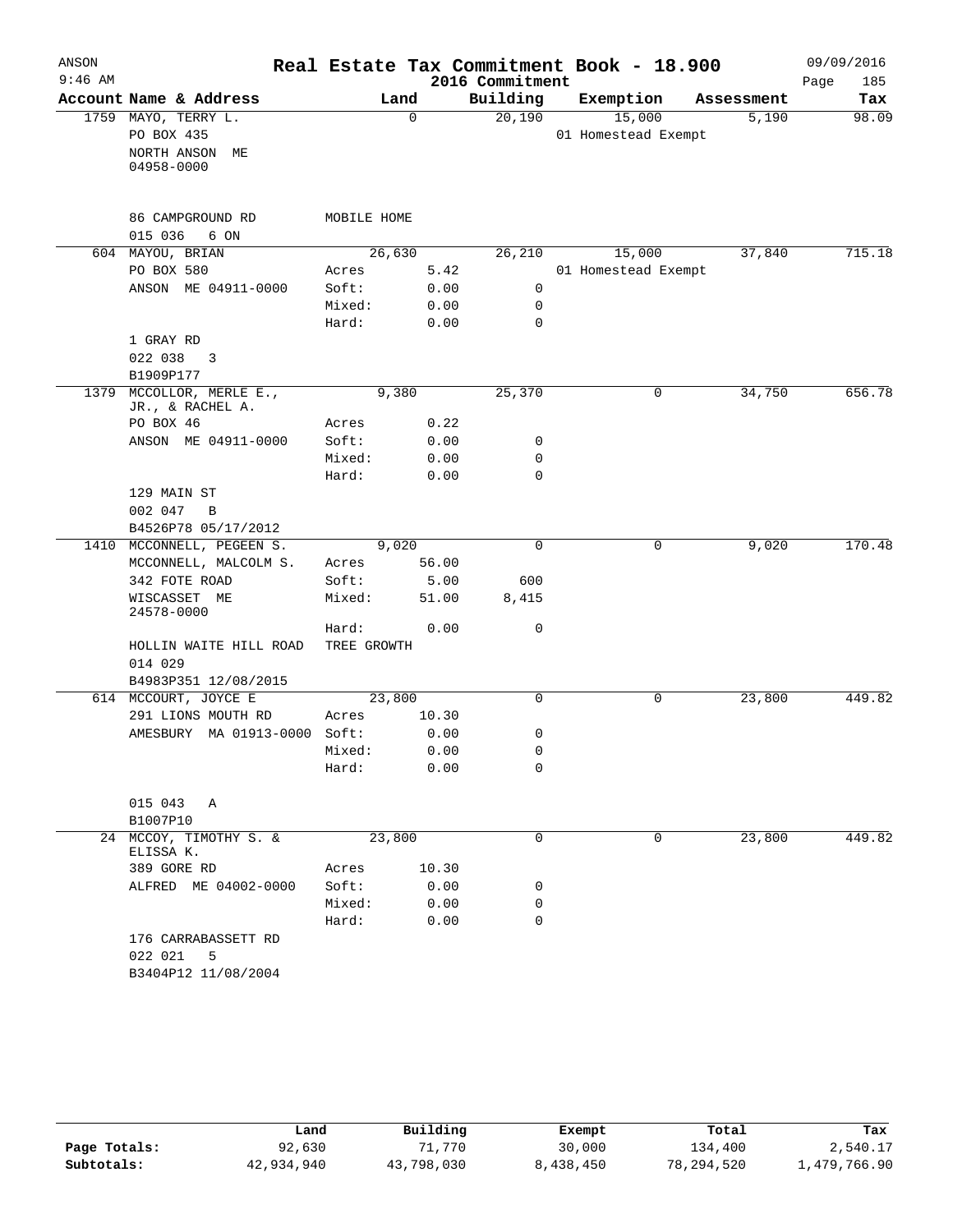| ANSON     |                                           |            |             |       | Real Estate Tax Commitment Book - 18.900 |                     |            | 09/09/2016 |        |
|-----------|-------------------------------------------|------------|-------------|-------|------------------------------------------|---------------------|------------|------------|--------|
| $9:46$ AM |                                           |            |             |       | 2016 Commitment                          |                     |            | Page       | 186    |
|           | Account Name & Address                    |            | Land        |       | Building                                 | Exemption           | Assessment |            | Tax    |
|           | 1432 MCCROHAN, MICHELINE                  | 30,640     |             |       | 106, 150                                 | $\Omega$            | 136,790    | 2,585.33   |        |
|           | 582 RIVER ROAD                            | Acres      |             | 9.14  |                                          |                     |            |            |        |
|           | NORTH ANSON ME<br>04958-0000              | Soft:      |             | 0.00  | 0                                        |                     |            |            |        |
|           |                                           | Mixed:     |             | 0.00  | 0                                        |                     |            |            |        |
|           |                                           | Hard:      |             | 0.00  | $\Omega$                                 |                     |            |            |        |
|           | 582 RIVER RD                              | B4924P0256 |             |       |                                          |                     |            |            |        |
|           | 016 011<br>B                              |            |             |       |                                          |                     |            |            |        |
|           | B4924P256 06/12/2015 B4921P238 06/16/2015 |            |             |       |                                          |                     |            |            |        |
|           | 1093 MCDONALD, ROBERT &                   |            | $\mathbf 0$ |       | 39,470                                   | 15,000              | 24,470     |            | 462.48 |
|           | <b>EILEEN</b>                             |            |             |       |                                          |                     |            |            |        |
|           | PO BOX 266                                |            |             |       |                                          | 01 Homestead Exempt |            |            |        |
|           | NORTH ANSON<br>МE<br>04958-0266           |            |             |       |                                          |                     |            |            |        |
|           | 303 SOLON RD                              |            |             |       |                                          |                     |            |            |        |
|           | 024 023<br>ON                             |            |             |       |                                          |                     |            |            |        |
| 788       | MCELROY, GARTH J &<br>MEGAN J             | 31,700     |             |       | 97,370                                   | 15,000              | 114,070    | 2,155.92   |        |
|           | 188 FLETCHER RD                           | Acres      |             | 10.20 |                                          | 01 Homestead Exempt |            |            |        |
|           | ANSON ME 04911-3406                       | Soft:      |             | 0.00  | 0                                        |                     |            |            |        |
|           |                                           | Mixed:     |             | 0.00  | 0                                        |                     |            |            |        |
|           |                                           | Hard:      |             | 0.00  | 0                                        |                     |            |            |        |
|           | 188 FLETCHER RD                           |            |             |       |                                          |                     |            |            |        |
|           | 013 008<br>B                              |            |             |       |                                          |                     |            |            |        |
|           | B3686P19 05/20/2006                       |            |             |       |                                          |                     |            |            |        |
|           | 911 MCFADYEN, TANYA M.                    | 32,920     |             |       | 91,440                                   | 15,000              | 109,360    | 2,066.90   |        |
|           | 488 CAMPGROUND RD                         | Acres      |             | 11.42 |                                          | 01 Homestead Exempt |            |            |        |
|           | NORTH ANSON ME 04958                      | Soft:      |             | 0.00  | 0                                        |                     |            |            |        |
|           |                                           | Mixed:     |             | 0.00  | 0                                        |                     |            |            |        |
|           |                                           | Hard:      |             | 0.00  | 0                                        |                     |            |            |        |
|           | 488 CAMPGROUND RD                         |            |             |       |                                          |                     |            |            |        |
|           | 018 017                                   |            |             |       |                                          |                     |            |            |        |
|           | B4472P243 11/29/2011                      |            |             |       |                                          |                     |            |            |        |
| 617       | MCGRAVES, JANET A                         | 18,150     |             |       | 0                                        | 0                   | 18,150     |            | 343.04 |
|           | 58 PLEASANT ST                            | Acres      |             | 5.10  |                                          |                     |            |            |        |
|           | BRUNSWICK ME<br>04011-0000                | Soft:      |             | 0.00  | 0                                        |                     |            |            |        |
|           |                                           | Mixed:     |             | 0.00  | 0                                        |                     |            |            |        |
|           |                                           | Hard:      |             | 0.00  | 0                                        |                     |            |            |        |
|           |                                           |            |             |       |                                          |                     |            |            |        |
|           | 012 009 17                                |            |             |       |                                          |                     |            |            |        |
|           | B1416P196                                 |            |             |       |                                          |                     |            |            |        |
|           | 311 MCGUIRE, RORY                         | 5,300      |             |       | 0                                        | 0                   | 5,300      |            | 100.17 |
|           | PO BOX 22                                 | Acres      |             | 0.50  |                                          |                     |            |            |        |
|           | NORTH ANSON<br>МE<br>04958-0022           | Soft:      |             | 0.00  | 0                                        |                     |            |            |        |
|           |                                           | Mixed:     |             | 0.00  | 0                                        |                     |            |            |        |
|           |                                           | Hard:      |             | 0.00  | 0                                        |                     |            |            |        |
|           | 024 026<br>A 1<br>B2506P54                |            |             |       |                                          |                     |            |            |        |
|           |                                           |            |             |       |                                          |                     |            |            |        |

|              | Land       | Building   | Exempt    | Total      | Tax          |
|--------------|------------|------------|-----------|------------|--------------|
| Page Totals: | 118,710    | 334,430    | 45,000    | 408,140    | 7.713.84     |
| Subtotals:   | 43,053,650 | 44,132,460 | 8,483,450 | 78,702,660 | L,487,480.74 |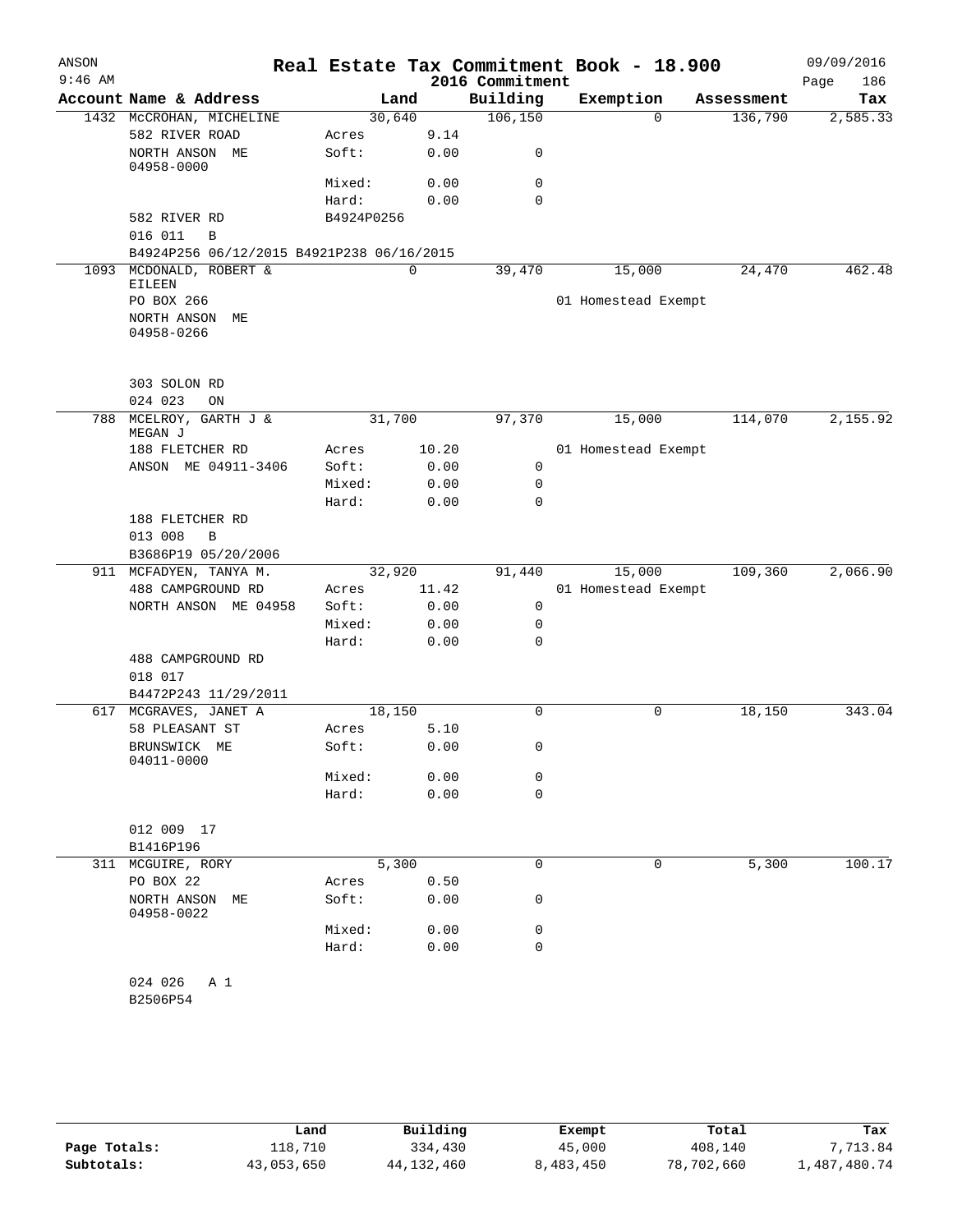| ANSON     |                                                         |            |       | Real Estate Tax Commitment Book - 18.900 |                       |                      | 09/09/2016    |
|-----------|---------------------------------------------------------|------------|-------|------------------------------------------|-----------------------|----------------------|---------------|
| $9:46$ AM | Account Name & Address                                  |            |       | 2016 Commitment                          |                       |                      | 187<br>Page   |
| 1710      | MCHUGH, JOHN P III ET                                   | 30,750     | Land  | Building<br>$\mathbf 0$                  | Exemption<br>$\Omega$ | Assessment<br>30,750 | Tax<br>581.17 |
|           | AL                                                      |            |       |                                          |                       |                      |               |
|           | 320 DICK BROWN RD                                       | Acres      | 36.50 |                                          |                       |                      |               |
|           | BRISTOL NH 03222-0000                                   | Soft:      | 0.00  | 0                                        |                       |                      |               |
|           |                                                         | Mixed:     | 0.00  | $\mathbf 0$                              |                       |                      |               |
|           |                                                         | Hard:      | 0.00  | $\mathbf 0$                              |                       |                      |               |
|           | 019 040                                                 |            |       |                                          |                       |                      |               |
| 620       | B2770P219<br>MCHUGH, JOHN P III ET                      | 20,000     |       | 45,990                                   | 0                     | 65,990               | 1,247.21      |
|           | AL                                                      |            |       |                                          |                       |                      |               |
|           | 320 DICK BROWN RD                                       | Acres      | 1.00  |                                          |                       |                      |               |
|           | BRISTOL NH 03222-0000                                   | Soft:      | 0.00  | 0                                        |                       |                      |               |
|           |                                                         | Mixed:     | 0.00  | 0                                        |                       |                      |               |
|           |                                                         | Hard:      | 0.00  | $\mathbf 0$                              |                       |                      |               |
|           | 664 HORSEBACK RD<br>019 040<br>$\mathbf B$<br>B2770P219 |            |       |                                          |                       |                      |               |
| 945       | MCHUGH, JOHN P III ET                                   | 45,000     |       | $\mathbf 0$                              | 0                     | 45,000               | 850.50        |
|           | AL                                                      | Acres      | 42.00 |                                          |                       |                      |               |
|           | 320 DICK BROWN RD<br>BRISTOL NH 03222-0000              | Soft:      | 0.00  | 0                                        |                       |                      |               |
|           |                                                         | Mixed:     | 0.00  | $\mathbf 0$                              |                       |                      |               |
|           |                                                         | Hard:      | 0.00  | $\mathbf 0$                              |                       |                      |               |
|           |                                                         |            |       |                                          |                       |                      |               |
|           | 019 004                                                 |            |       |                                          |                       |                      |               |
|           | B2861P4                                                 |            |       |                                          |                       |                      |               |
|           | 1131 MCHUGH, LAURENCE F,<br>TRUSTEE                     | 34,000     |       | 75,860                                   | 0                     | 109,860              | 2,076.35      |
|           | PO BOX 282                                              | Acres      | 12.50 |                                          |                       |                      |               |
|           | ANSON ME 04911-0000                                     | Soft:      | 0.00  | 0                                        |                       |                      |               |
|           |                                                         | Mixed:     | 0.00  | $\mathbf 0$                              |                       |                      |               |
|           |                                                         | Hard:      | 0.00  | $\mathbf 0$                              |                       |                      |               |
|           | 134 HORSEBACK RD                                        | B4931P0294 |       |                                          |                       |                      |               |
|           | 015 009                                                 |            |       |                                          |                       |                      |               |
|           | B4931P294 07/17/2015                                    |            |       |                                          |                       |                      |               |
| 621       | MCKEE, HERBERT J & ANN<br>MARIE                         | 53,140     |       | 13,600                                   | 0                     | 66,740               | 1,261.39      |
|           | 505 SCOTLAND RD                                         | Acres      | 62.48 |                                          |                       |                      |               |
|           | NORWICH CT 06360-0000                                   | Soft:      | 0.00  | 0                                        |                       |                      |               |
|           |                                                         | Mixed:     | 0.00  | 0                                        |                       |                      |               |
|           |                                                         | Hard:      | 0.00  | $\mathbf 0$                              |                       |                      |               |
|           | 61 GRAY RD                                              |            |       |                                          |                       |                      |               |
|           | 022 038                                                 |            |       |                                          |                       |                      |               |
|           | B1666P33<br>1253 MCKENNEY, DAVID                        |            | 8,250 | 28,550                                   | 0                     | 36,800               | 695.52        |
|           | 3709 GLADES END RD                                      | Acres      | 0.17  |                                          |                       |                      |               |
|           | RICHMOND VA 23233-0000 Soft:                            |            | 0.00  | 0                                        |                       |                      |               |
|           |                                                         | Mixed:     | 0.00  | 0                                        |                       |                      |               |
|           |                                                         | Hard:      | 0.00  | $\mathbf 0$                              |                       |                      |               |
|           | 7 MILK ST                                               |            |       |                                          |                       |                      |               |
|           | 006 088                                                 |            |       |                                          |                       |                      |               |
|           | B4081P19 12/10/2008                                     |            |       |                                          |                       |                      |               |

|              | Land         | Building   | Exempt    | Total      | Tax          |
|--------------|--------------|------------|-----------|------------|--------------|
| Page Totals: | 191,140      | 164,000    |           | 355,140    | .712.14      |
| Subtotals:   | 43, 244, 790 | 44,296,460 | 8,483,450 | 79,057,800 | 1,494,192.88 |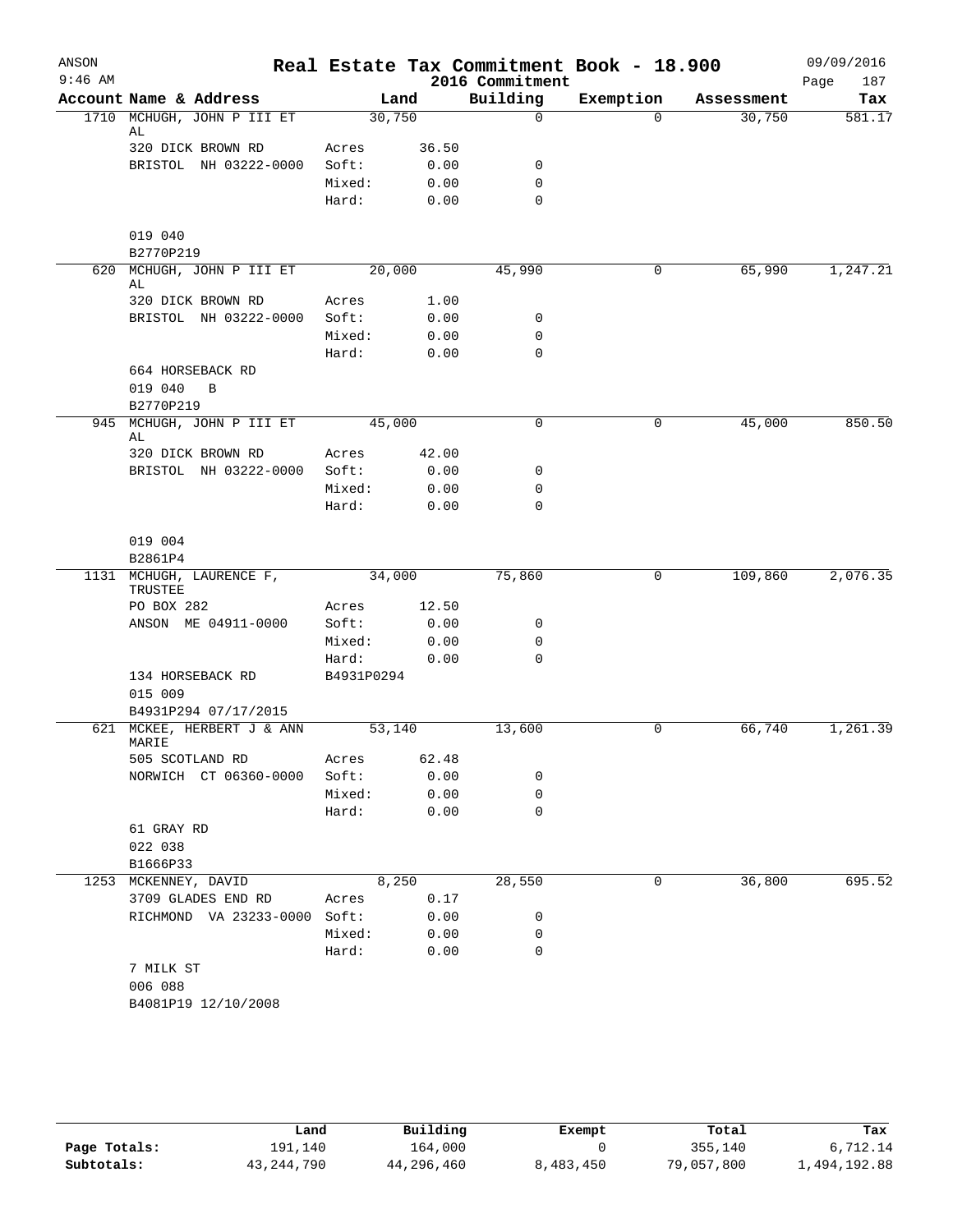| ANSON     |                              |        |       |                             | Real Estate Tax Commitment Book - 18.900 |            | 09/09/2016         |
|-----------|------------------------------|--------|-------|-----------------------------|------------------------------------------|------------|--------------------|
| $9:46$ AM | Account Name & Address       |        | Land  | 2016 Commitment<br>Building | Exemption                                | Assessment | Page<br>188<br>Tax |
|           | 622 MCKENZIE, MICHAEL R &    | 18,330 |       | $\mathbf 0$                 | $\Omega$                                 | 18,330     | 346.44             |
|           | MARIE G                      |        |       |                             |                                          |            |                    |
|           | 10 WESTCHESTER DR            | Acres  | 5.22  |                             |                                          |            |                    |
|           | CANTON MA 02021-2449         | Soft:  | 0.00  | 0                           |                                          |            |                    |
|           |                              | Mixed: | 0.00  | 0                           |                                          |            |                    |
|           |                              | Hard:  | 0.00  | $\mathbf 0$                 |                                          |            |                    |
|           | 019 022<br>3                 |        |       |                             |                                          |            |                    |
|           | B1015P74                     |        |       |                             |                                          |            |                    |
|           | 624 MCLAUGHLIN, CAROL S      | 37,700 |       | $\mathbf 0$                 | 0                                        | 37,700     | 712.53             |
|           | PO BOX 251                   | Acres  | 32.20 |                             |                                          |            |                    |
|           | NORTH ANSON ME<br>04958-0251 | Soft:  | 0.00  | 0                           |                                          |            |                    |
|           |                              | Mixed: | 0.00  | $\mathbf 0$                 |                                          |            |                    |
|           |                              | Hard:  | 0.00  | 0                           |                                          |            |                    |
|           | 023 009 E                    |        |       |                             |                                          |            |                    |
|           | B854P438                     |        |       |                             |                                          |            |                    |
|           | 623 MCLAUGHLIN, CAROL S      | 35,500 |       | 94,280                      | 15,000                                   | 114,780    | 2,169.34           |
|           | PO BOX 251                   | Acres  | 14.00 |                             | 01 Homestead Exempt                      |            |                    |
|           | NORTH ANSON ME<br>04958-0251 | Soft:  | 0.00  | 0                           |                                          |            |                    |
|           |                              | Mixed: | 0.00  | 0                           |                                          |            |                    |
|           |                              | Hard:  | 0.00  | $\mathbf 0$                 |                                          |            |                    |
|           | 181 FAHI POND RD             |        |       |                             |                                          |            |                    |
|           | 024 012                      |        |       |                             |                                          |            |                    |
|           | B899P709 B802P852            |        |       |                             |                                          |            |                    |
|           | 16 MCLAUGHLIN, CARROLL W &   | 21,500 |       | 57,600                      | 15,000                                   | 64,100     | 1,211.49           |
|           | BLANCHARD, RHONDA A          | Acres  | 2.00  |                             | 01 Homestead Exempt                      |            |                    |
|           | GENERAL DELIVERY             | Soft:  | 0.00  | 0                           |                                          |            |                    |
|           | NORTH ANSON ME<br>04958-0000 | Mixed: | 0.00  | 0                           |                                          |            |                    |
|           |                              | Hard:  | 0.00  | $\mathbf 0$                 |                                          |            |                    |
|           | 233 CAMPGROUND RD            |        |       |                             |                                          |            |                    |
|           | 015 048                      |        |       |                             |                                          |            |                    |
|           | B2377P205                    |        |       |                             |                                          |            |                    |
|           | 214 MCLAUGHLIN, RAMONA &     | 14,140 |       | 70,690                      | 0                                        | 84,830     | 1,603.29           |
|           | RUSSELL, CINDY               | Acres  | 0.50  |                             |                                          |            |                    |
|           | 507 WENTWORTH ROAD           | Soft:  | 0.00  | 0                           |                                          |            |                    |
|           | EMBDEN ME 04958              | Mixed: | 0.00  | 0                           |                                          |            |                    |
|           |                              | Hard:  | 0.00  | 0                           |                                          |            |                    |
|           | 92 FAHI POND RD<br>023 005   |        |       |                             |                                          |            |                    |
|           | B4701P120 08/21/2013         |        |       |                             |                                          |            |                    |
| 9         | MCLEAN, BRIAN & JEAN         | 21,500 |       | 79,730                      | 15,000                                   | 86,230     | 1,629.75           |
|           | 390 NEW PORTLAND RD          | Acres  | 2.00  |                             | 01 Homestead Exempt                      |            |                    |
|           | NORTH ANSON ME<br>04958-0000 | Soft:  | 0.00  | 0                           |                                          |            |                    |
|           |                              | Mixed: | 0.00  | 0                           |                                          |            |                    |
|           |                              | Hard:  | 0.00  | 0                           |                                          |            |                    |
|           | 390 NEW PORTLAND RD          |        |       |                             |                                          |            |                    |
|           | 023 041<br>B                 |        |       |                             |                                          |            |                    |
|           | B2143P136                    |        |       |                             |                                          |            |                    |
|           |                              |        |       |                             |                                          |            |                    |
|           |                              |        |       |                             |                                          |            |                    |

|              | Land         | Building   | Exempt    | Total      | Tax          |
|--------------|--------------|------------|-----------|------------|--------------|
| Page Totals: | 148,670      | 302,300    | 45,000    | 405,970    | 7,672.84     |
| Subtotals:   | 43, 393, 460 | 44,598,760 | 8,528,450 | 79,463,770 | 1,501,865.72 |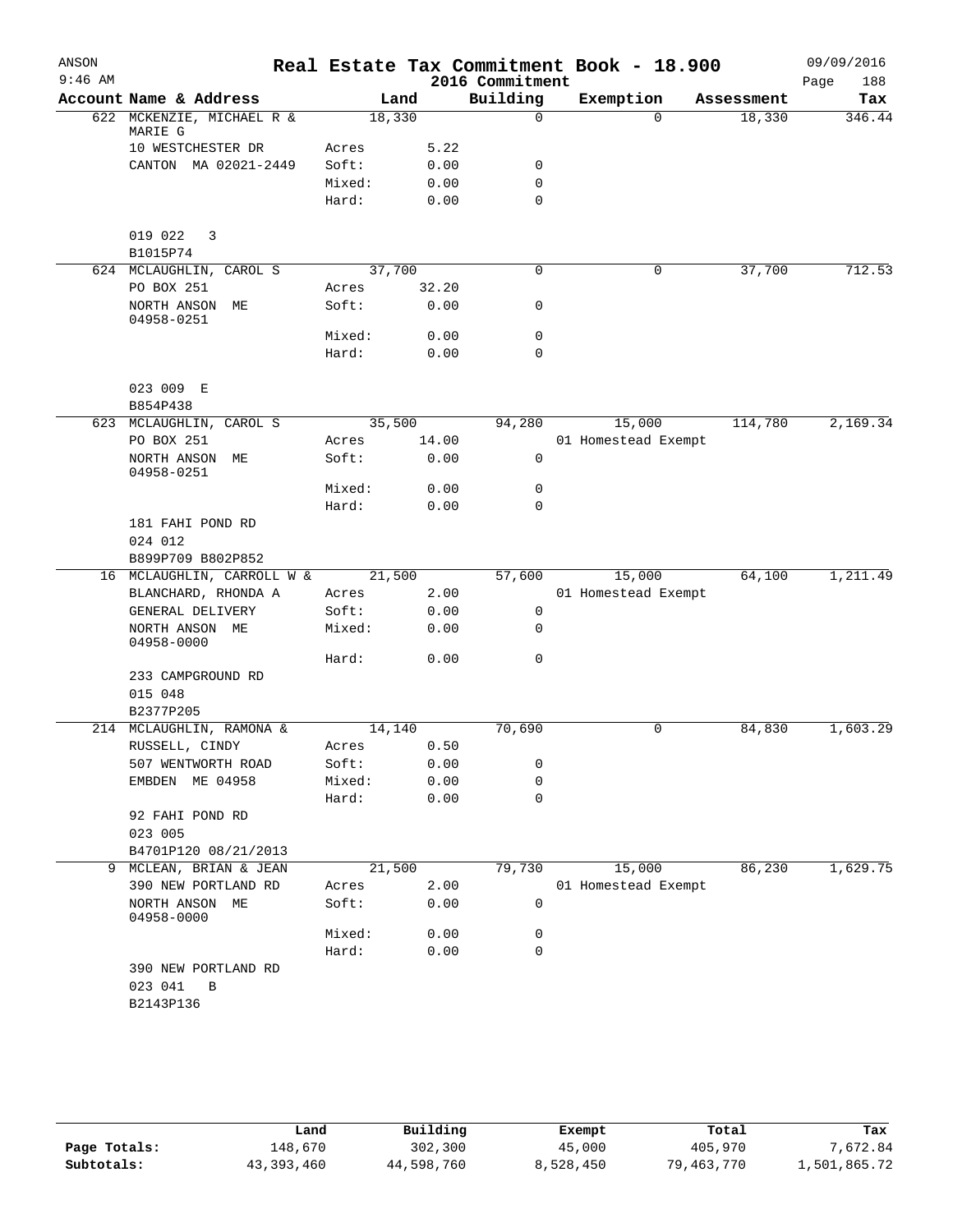| ANSON<br>$9:46$ AM |                                                     |                |               | 2016 Commitment | Real Estate Tax Commitment Book - 18.900 |            | 09/09/2016<br>189<br>Page |
|--------------------|-----------------------------------------------------|----------------|---------------|-----------------|------------------------------------------|------------|---------------------------|
|                    | Account Name & Address                              |                | Land          | Building        | Exemption                                | Assessment | Tax                       |
|                    | 1048 MCLEAN, CHARLES A.                             | 21,730         |               | 6,290           | $\Omega$                                 | 28,020     | 529.58                    |
|                    | 308 RIVER RD                                        | Acres          | 2.15          |                 |                                          |            |                           |
|                    | NORTH ANSON ME<br>04958-0000                        | Soft:          | 0.00          | 0               |                                          |            |                           |
|                    |                                                     | Mixed:         | 0.00          | 0               |                                          |            |                           |
|                    |                                                     | Hard:          | 0.00          | 0               |                                          |            |                           |
|                    | 308 RIVER RD                                        |                |               |                 |                                          |            |                           |
|                    | 016 004                                             |                |               |                 |                                          |            |                           |
|                    | B4571P355 12/05/2011                                |                |               |                 |                                          |            |                           |
|                    | 626 MCLEAN, DALE E                                  | 31,420         |               | 2,350           | 0                                        | 33,770     | 638.25                    |
|                    | 120 FAHI POND ROAD<br>NORTH ANSON ME<br>04958-7633  | Acres<br>Soft: | 17.92<br>0.00 | 0               |                                          |            |                           |
|                    |                                                     | Mixed:         | 0.00          | 0               |                                          |            |                           |
|                    |                                                     | Hard:          | 0.00          | $\mathbf 0$     |                                          |            |                           |
|                    |                                                     |                |               |                 |                                          |            |                           |
|                    | 022 005<br>$\mathsf{C}$                             |                |               |                 |                                          |            |                           |
|                    | B4908P115 05/26/2015 B990P58                        |                |               |                 |                                          |            |                           |
|                    | 1775 MCLEAN, DALE E.                                | 33,100         |               | 52,040          | 0                                        | 85,140     | 1,609.15                  |
|                    | 120 FAHI POND ROAD<br>NORTH ANSON ME                | Acres<br>Soft: | 17.00<br>0.00 | 0               |                                          |            |                           |
|                    | 04958-7633                                          |                |               |                 |                                          |            |                           |
|                    |                                                     | Mixed:         | 0.00          | $\mathbf 0$     |                                          |            |                           |
|                    |                                                     | Hard:          | 0.00          | 0               |                                          |            |                           |
|                    | 120 FAHI POND RD<br>023 007                         |                |               |                 |                                          |            |                           |
|                    | B4908P114 05/26/2014 B3986P309 04/15/2008           |                |               |                 |                                          |            |                           |
|                    | 615 MCLEAN, DARRELL W &<br>KIMBERLEY C.             | 17,320         |               | 62,250          | 15,000                                   | 64,570     | 1,220.37                  |
|                    | 298 RIVER RD                                        | Acres          | 0.75          |                 | 01 Homestead Exempt                      |            |                           |
|                    | NORTH ANSON ME<br>04958-0000                        | Soft:          | 0.00          | $\mathbf 0$     |                                          |            |                           |
|                    |                                                     | Mixed:         | 0.00          | 0               |                                          |            |                           |
|                    |                                                     | Hard:          | 0.00          | $\mathbf 0$     |                                          |            |                           |
|                    | 298 RIVER RD<br>016 002                             |                |               |                 |                                          |            |                           |
|                    | B4276P125 05/28/2010                                |                |               |                 |                                          |            |                           |
|                    | 1588 MCLEAN, DAVID E                                | 41,920         |               | 23,300          | 15,000                                   | 50,220     | 949.16                    |
|                    | 492 NEW PORTLAND RD                                 | Acres          | 20.42         |                 | 01 Homestead Exempt                      |            |                           |
|                    | NORTH ANSON ME<br>04958-0000                        | Soft:          | 0.00          | 0               |                                          |            |                           |
|                    |                                                     | Mixed:         | 0.00          | 0               |                                          |            |                           |
|                    |                                                     | Hard:          | 0.00          | 0               |                                          |            |                           |
|                    | 492 NEW PORTLAND RD<br>022 005<br>D                 |                |               |                 |                                          |            |                           |
|                    | B2163P99 B1092P20                                   |                |               |                 |                                          |            |                           |
|                    | 1579 MCLEAN, DAVID E.                               | 16,630         |               | 0               | $\mathbf 0$                              | 16,630     | 314.31                    |
|                    | 492 NEW PORTLAND RD<br>NORTH ANSON ME<br>04958-0000 | Acres<br>Soft: | 8.75<br>0.00  | 0               |                                          |            |                           |
|                    |                                                     | Mixed:         | 0.00          | 0               |                                          |            |                           |
|                    |                                                     | Hard:          | 0.00          | 0               |                                          |            |                           |
|                    |                                                     |                |               |                 |                                          |            |                           |
|                    | 023 037 & 38<br>B4757P122 02/12/2014                |                |               |                 |                                          |            |                           |
|                    |                                                     |                |               |                 |                                          |            |                           |

|              | Land       | Building   | Exempt    | Total      | Tax          |
|--------------|------------|------------|-----------|------------|--------------|
| Page Totals: | 162,120    | 146,230    | 30,000    | 278,350    | 5,260.82     |
| Subtotals:   | 43,555,580 | 44,744,990 | 8,558,450 | 79,742,120 | 1,507,126.54 |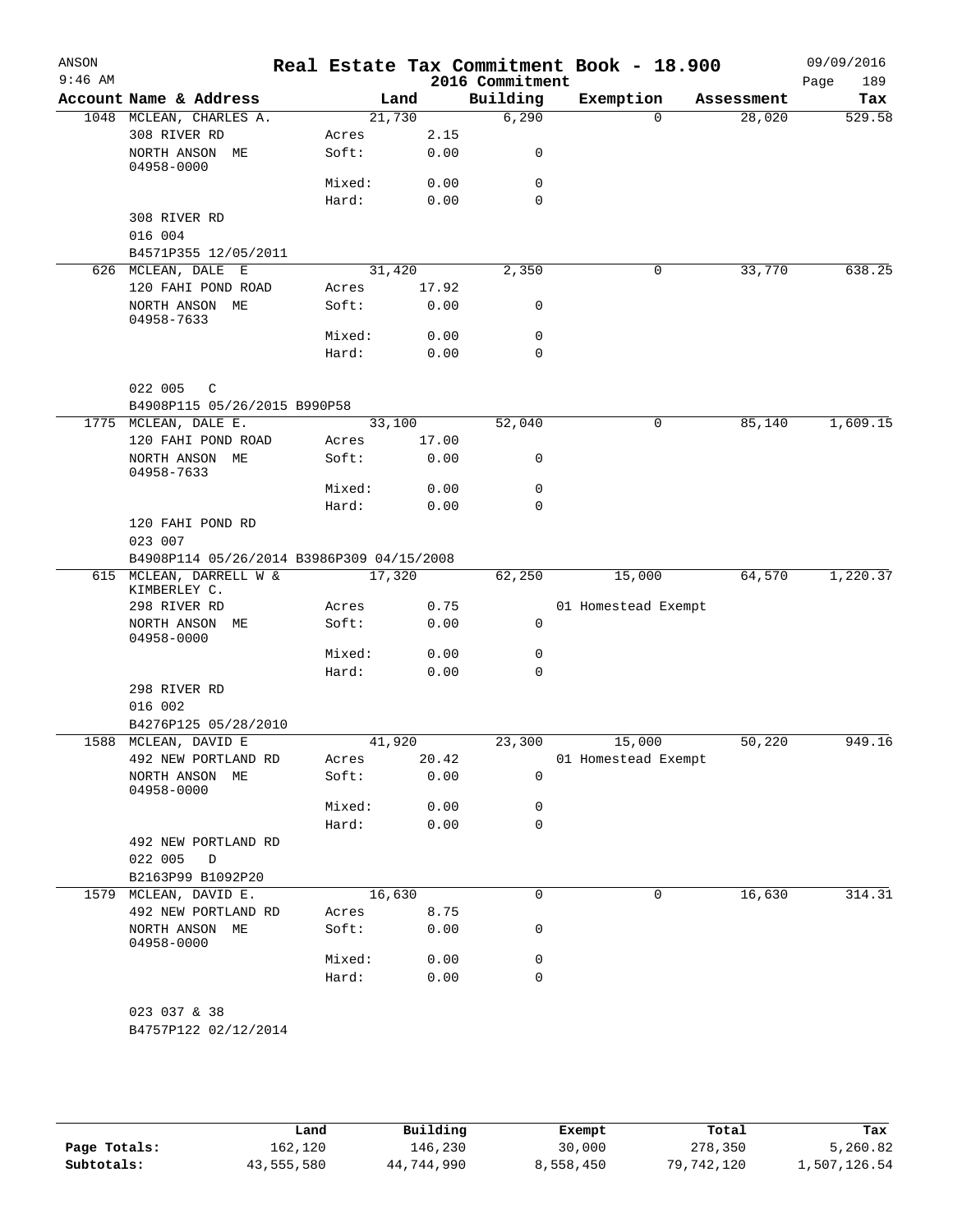| ANSON<br>$9:46$ AM |                                   |             |       | 2016 Commitment | Real Estate Tax Commitment Book - 18.900 |            | 09/09/2016<br>Page<br>190 |
|--------------------|-----------------------------------|-------------|-------|-----------------|------------------------------------------|------------|---------------------------|
|                    | Account Name & Address            |             | Land  | Building        | Exemption                                | Assessment | Tax                       |
| 1569               | MCLEAN, ELDON K &<br>LAURIE E     | 49,100      |       | 98,800          | 21,000                                   | 126,900    | 2,398.41                  |
|                    | 497 NEW PORTLAND RD               | Acres       | 34.20 |                 | 01 Homestead Exempt                      |            |                           |
|                    | NORTH ANSON ME<br>04958-0000      | Soft:       | 0.00  |                 | 0 02 Resident Veteran                    |            |                           |
|                    |                                   | Mixed:      | 0.00  | 0               |                                          |            |                           |
|                    |                                   | Hard:       | 0.00  | 0               |                                          |            |                           |
|                    | 497 NEW PORTLAND RD<br>022 001    | LIFE ESTATE |       |                 |                                          |            |                           |
|                    | B4167P150 07/23/2009              |             |       |                 |                                          |            |                           |
|                    | 1793 MCLEAN, KENNETH P            | 12,100      |       | 0               | 0                                        | 12,100     | 228.69                    |
|                    | 543 PEASE HILL RD                 | Acres       | 11.00 |                 |                                          |            |                           |
|                    | ANSON ME 04911-0000               | Soft:       | 0.00  | 0               |                                          |            |                           |
|                    |                                   | Mixed:      | 0.00  | 0               |                                          |            |                           |
|                    |                                   | Hard:       | 0.00  | 0               |                                          |            |                           |
|                    | 014 041                           |             |       |                 |                                          |            |                           |
|                    | B2261P47                          |             |       |                 |                                          |            |                           |
|                    | 627 MCLEAN, KENNETH P             | 15,490      |       | 9,100           | 15,000                                   | 9,590      | 181.25                    |
|                    | 543 PEASE HILL RD                 | Acres       | 0.60  |                 | 01 Homestead Exempt                      |            |                           |
|                    | ANSON ME 04911-0000               | Soft:       | 0.00  | 0               |                                          |            |                           |
|                    |                                   | Mixed:      | 0.00  | 0               |                                          |            |                           |
|                    |                                   | Hard:       | 0.00  | 0               |                                          |            |                           |
|                    | 306 RIVER RD                      |             |       |                 |                                          |            |                           |
|                    | 016 003                           |             |       |                 |                                          |            |                           |
|                    | B889P16                           |             |       |                 |                                          |            |                           |
|                    | 629 MCLEAN, KENNETH P             | 24,260      |       | 1,400           | 0                                        | 25,660     | 484.97                    |
|                    | 543 PEASE HILL RD                 | Acres       | 3.84  |                 |                                          |            |                           |
|                    | ANSON ME 04911-0000               | Soft:       | 0.00  | 0               |                                          |            |                           |
|                    |                                   | Mixed:      | 0.00  | 0               |                                          |            |                           |
|                    |                                   | Hard:       | 0.00  | 0               |                                          |            |                           |
|                    | 543 PEASE HILL RD<br>014 041<br>2 |             |       |                 |                                          |            |                           |
|                    | B1664P99                          |             |       |                 |                                          |            |                           |
|                    | 910 MCPHERSON, LINDA S            | 21,600      |       | 54,930          | 15,000                                   | 61,530     | 1,162.92                  |
|                    | 140 FAHI POND RD                  | Acres       | 3.00  |                 | 01 Homestead Exempt                      |            |                           |
|                    | NORTH ANSON ME<br>04958-0000      | Soft:       | 0.00  | 0               |                                          |            |                           |
|                    |                                   | Mixed:      | 0.00  | 0               |                                          |            |                           |
|                    |                                   | Hard:       | 0.00  | 0               |                                          |            |                           |
|                    | 140 FAHI POND RD                  | LIFE ESTATE |       |                 |                                          |            |                           |
|                    | 023 008                           |             |       |                 |                                          |            |                           |
|                    | B4264P41 04/15/2010 B2448P29      |             |       |                 |                                          |            |                           |
|                    | 497 MEADOWS, ERIK &               | 18,050      |       | 0               | 0                                        | 18,050     | 341.15                    |
|                    | ROETHER, RACHELLE                 | Acres       | 5.03  |                 |                                          |            |                           |
|                    | 62 LANDIS CIRCLE                  | Soft:       | 0.00  | 0               |                                          |            |                           |
|                    | HAMILTON OH 45013-0000 Mixed:     |             | 0.00  | 0               |                                          |            |                           |
|                    |                                   | Hard:       | 0.00  | 0               |                                          |            |                           |
|                    | 011 042<br>5 2                    |             |       |                 |                                          |            |                           |
|                    | B2551P283                         |             |       |                 |                                          |            |                           |
|                    |                                   |             |       |                 |                                          |            |                           |

|              | Land       | Building   | Exempt    | Total      | Tax          |
|--------------|------------|------------|-----------|------------|--------------|
| Page Totals: | 140,600    | 164,230    | 51,000    | 253,830    | 4,797.39     |
| Subtotals:   | 43,696,180 | 44,909,220 | 8,609,450 | 79,995,950 | 1,511,923.93 |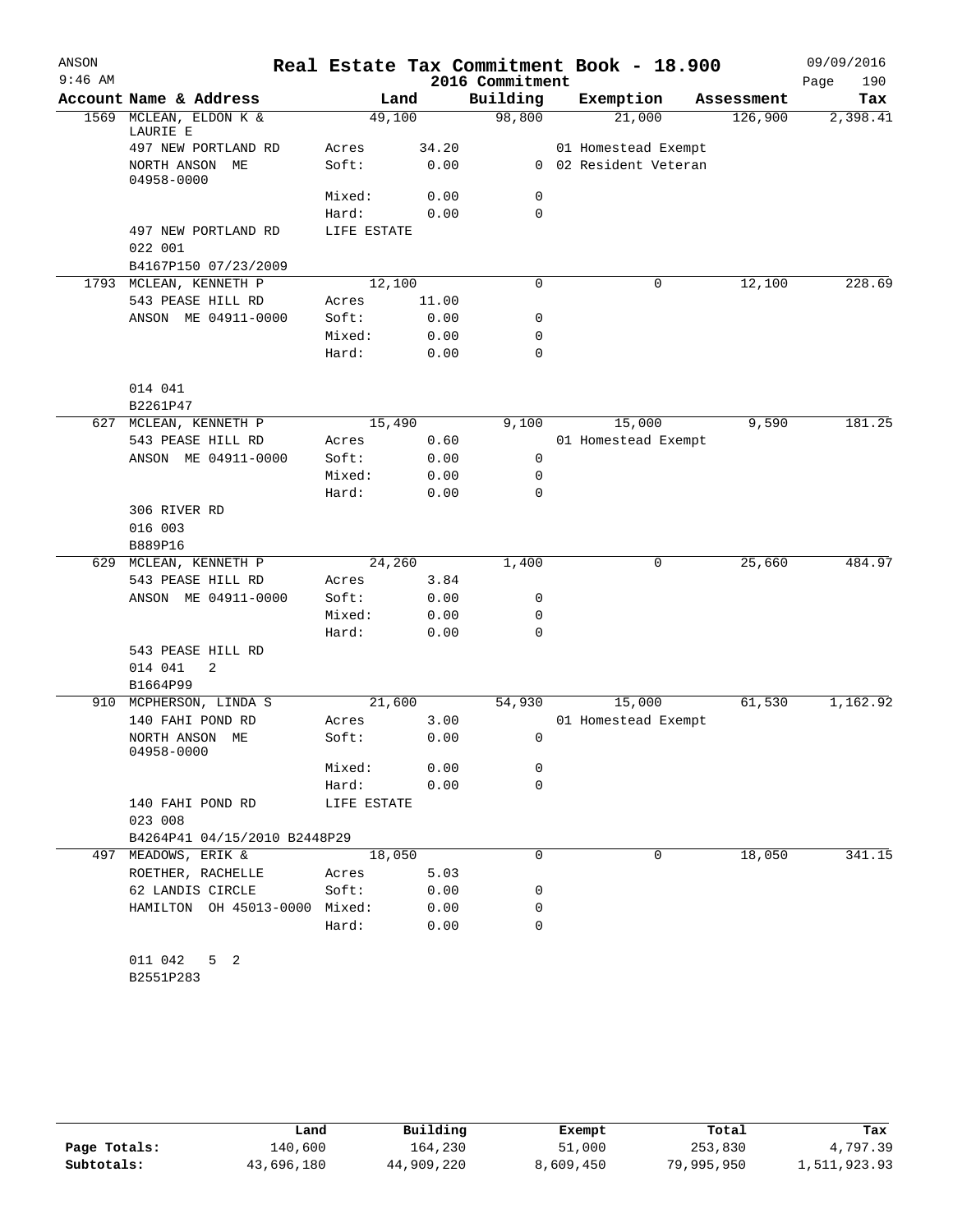| ANSON     |                                      |        |        |                 | Real Estate Tax Commitment Book - 18.900 |            | 09/09/2016  |
|-----------|--------------------------------------|--------|--------|-----------------|------------------------------------------|------------|-------------|
| $9:46$ AM |                                      |        |        | 2016 Commitment |                                          |            | Page<br>191 |
|           | Account Name & Address               |        | Land   | Building        | Exemption                                | Assessment | Tax         |
|           | 633 MEADOWS, JERRY E &<br>LUCIANO    | 47,300 |        | 22,600          | $\Omega$                                 | 69,900     | 1,321.11    |
|           | 3020 CLUB DRIVE                      | Acres  | 51.01  |                 |                                          |            |             |
|           | GILROY CA 95020                      | Soft:  | 0.00   | 0               |                                          |            |             |
|           |                                      | Mixed: | 0.00   | $\mathbf 0$     |                                          |            |             |
|           |                                      | Hard:  | 0.00   | $\mathbf 0$     |                                          |            |             |
|           | 286 PEASE HILL RD                    |        |        |                 |                                          |            |             |
|           | 011 042<br>4                         |        |        |                 |                                          |            |             |
|           | B1750P81                             |        |        |                 |                                          |            |             |
|           | 87 MEAGHER, MARK                     |        | 22,270 | 35,600          | 15,000                                   | 42,870     | 810.24      |
|           | 203 CAMPGROUND RD                    | Acres  | 2.51   |                 | 01 Homestead Exempt                      |            |             |
|           | NORTH ANSON ME<br>04958-7102         | Soft:  | 0.00   | 0               |                                          |            |             |
|           |                                      | Mixed: | 0.00   | 0               |                                          |            |             |
|           |                                      | Hard:  | 0.00   | $\mathbf 0$     |                                          |            |             |
|           | 203 CAMPGROUND RD                    |        |        |                 |                                          |            |             |
|           | 015 049<br>$\mathbb{A}$              |        |        |                 |                                          |            |             |
|           | B3659P124 04/07/2006                 |        |        |                 |                                          |            |             |
| 1820      | MEDEIROS, GARY P. &                  | 19,130 |        | $\mathbf 0$     | $\mathbf 0$                              | 19,130     | 361.56      |
|           | MARTHA M.<br>2 TALBOT DR             | Acres  | 18.69  |                 |                                          |            |             |
|           | NORTON MA 02766-0000                 | Soft:  | 0.00   | 0               |                                          |            |             |
|           |                                      | Mixed: | 0.00   | 0               |                                          |            |             |
|           |                                      | Hard:  | 0.00   | 0               |                                          |            |             |
|           |                                      |        |        |                 |                                          |            |             |
|           | 021 011<br>1<br>B4715P186 09/25/2013 |        |        |                 |                                          |            |             |
|           | 1561 MEDICAL CARE                    | 24,000 |        | 72,180          | 96,180                                   | 0          | 0.00        |
|           | DEVELOPMENT                          |        |        |                 |                                          |            |             |
|           | 11 PARKWOOD DR                       | Acres  | 0.64   |                 | 13 Benevolent & Charitable               |            |             |
|           | AUGUSTA ME 04330-0000                | Soft:  | 0.00   | 0               |                                          |            |             |
|           |                                      | Mixed: | 0.00   | 0               |                                          |            |             |
|           |                                      | Hard:  | 0.00   | $\mathbf 0$     |                                          |            |             |
|           | 117 MAIN ST                          |        |        |                 |                                          |            |             |
|           | 001 039                              |        |        |                 |                                          |            |             |
|           | B2477P325                            |        |        |                 |                                          |            |             |
|           | 636 MEDLING, TRACY                   | 57,000 |        | 53,230          | 15,000                                   | 95,230     | 1,799.85    |
|           | 609 PEASE HILL RD                    | Acres  | 50.00  |                 | 01 Homestead Exempt                      |            |             |
|           | ANSON ME 04911-0000                  | Soft:  | 0.00   | 0               |                                          |            |             |
|           |                                      | Mixed: | 0.00   | 0               |                                          |            |             |
|           |                                      | Hard:  | 0.00   | 0               |                                          |            |             |
|           | 609 PEASE HILL RD                    |        |        |                 |                                          |            |             |
|           | 014 040<br>1                         |        |        |                 |                                          |            |             |
|           | B1504P4                              |        |        |                 |                                          |            |             |
|           | 635 MEDUGNO, JOYCE A                 | 17,600 |        | 0               | 0                                        | 17,600     | 332.64      |
|           | 13A GREEN ST                         | Acres  | 10.50  |                 |                                          |            |             |
|           | EVERETT MA 02149-3625                | Soft:  | 0.00   | 0               |                                          |            |             |
|           |                                      | Mixed: | 0.00   | 0               |                                          |            |             |
|           |                                      | Hard:  | 0.00   | 0               |                                          |            |             |
|           |                                      |        |        |                 |                                          |            |             |
|           | 018 021<br>M<br>B1297P173            |        |        |                 |                                          |            |             |
|           |                                      |        |        |                 |                                          |            |             |

|              | Land       | Building   | Exempt    | Total      | Tax          |
|--------------|------------|------------|-----------|------------|--------------|
| Page Totals: | 187,300    | 183,610    | 126,180   | 244,730    | 4,625.40     |
| Subtotals:   | 43,883,480 | 45,092,830 | 8,735,630 | 80,240,680 | 1,516,549.33 |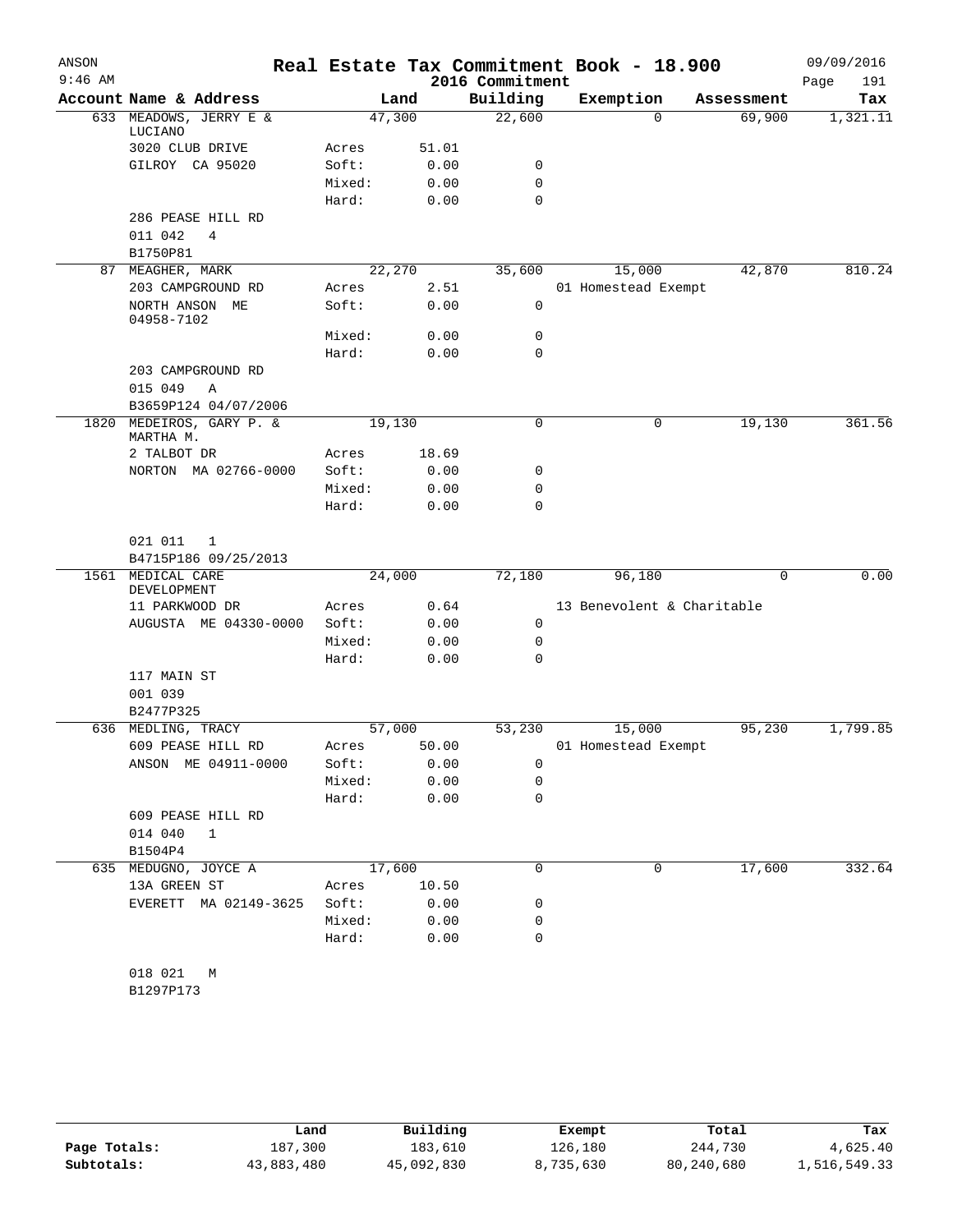| ANSON<br>$9:46$ AM |                                                            |                         |         |       | Real Estate Tax Commitment Book - 18.900<br>2016 Commitment |                     |   |            | 09/09/2016<br>Page<br>192 |
|--------------------|------------------------------------------------------------|-------------------------|---------|-------|-------------------------------------------------------------|---------------------|---|------------|---------------------------|
|                    | Account Name & Address                                     |                         | Land    |       | Building                                                    | Exemption           |   | Assessment | Tax                       |
|                    | 258 MELANCON INTER VIVOS                                   |                         | 26, 250 |       | 45,360                                                      | 15,000              |   | 56,610     | 1,069.93                  |
|                    | FAM TR<br>C/O BERNARD MELANCON                             | Acres                   |         | 2.50  |                                                             | 01 Homestead Exempt |   |            |                           |
|                    | PO BOX 501                                                 | Soft:                   |         | 0.00  | 0                                                           |                     |   |            |                           |
|                    | 182 MAIN ST                                                | Mixed:                  |         | 0.00  | 0                                                           |                     |   |            |                           |
|                    | ANSON ME 04911-0501                                        | Hard:                   |         | 0.00  | 0                                                           |                     |   |            |                           |
|                    | 182 MAIN ST                                                |                         |         |       |                                                             |                     |   |            |                           |
|                    | 002 021                                                    |                         |         |       |                                                             |                     |   |            |                           |
|                    | B4362P13 01/24/2011 B2525P184                              |                         |         |       |                                                             |                     |   |            |                           |
|                    | 637 MELANCON, SHIRLEY J.                                   |                         | 2,000   |       | 18,410                                                      |                     | 0 | 20,410     | 385.75                    |
|                    | 486 ANSON ROAD                                             | Acres                   |         | 0.01  |                                                             |                     |   |            |                           |
|                    | STARKS ME 04911-0000                                       | Soft:                   |         | 0.00  | 0                                                           |                     |   |            |                           |
|                    |                                                            | Mixed:                  |         | 0.00  | 0                                                           |                     |   |            |                           |
|                    |                                                            | Hard:                   |         | 0.00  | 0                                                           |                     |   |            |                           |
|                    | 47 MAIN ST<br>001 105                                      |                         |         |       |                                                             |                     |   |            |                           |
|                    | B4362P13 01/24/2011 B2770P171                              |                         |         |       |                                                             |                     |   |            |                           |
|                    | 238 MELLO, CRAIG & GREGORY<br>R, JR                        |                         | 23,000  |       | 25,800                                                      |                     | 0 | 48,800     | 922.32                    |
|                    | 343 EMBDEN POND RD                                         | Acres                   |         | 3.00  |                                                             |                     |   |            |                           |
|                    | NORTH ANSON ME<br>04958-7420                               | Soft:                   |         | 0.00  | 0                                                           |                     |   |            |                           |
|                    |                                                            | Mixed:                  |         | 0.00  | $\mathbf 0$                                                 |                     |   |            |                           |
|                    |                                                            | Hard:                   |         | 0.00  | 0                                                           |                     |   |            |                           |
|                    | 343 EMBDEN POND RD<br>023 026<br>A<br>B3923P211 10/22/2007 |                         |         |       |                                                             |                     |   |            |                           |
|                    | 239 MELLO, CRAIG & GREGORY<br>R, JR                        |                         | 13,500  |       | 0                                                           |                     | 0 | 13,500     | 255.15                    |
|                    | 343 EMBDEN POND RD                                         | Acres                   |         | 2.00  |                                                             |                     |   |            |                           |
|                    | NORTH ANSON ME<br>04958-0000                               | Soft:                   |         | 0.00  | 0                                                           |                     |   |            |                           |
|                    |                                                            | Mixed:                  |         | 0.00  | 0                                                           |                     |   |            |                           |
|                    |                                                            | Hard:                   |         | 0.00  | 0                                                           |                     |   |            |                           |
|                    | 343 EMBDEN POND RD<br>023 026                              |                         |         |       |                                                             |                     |   |            |                           |
|                    | B3923P211 10/22/2007<br>641 MELLOWS, HENRY R &             |                         | 1,760   |       |                                                             |                     |   | 1,760      | 33.26                     |
|                    | SHIRLEY A                                                  |                         |         |       | 0                                                           |                     | 0 |            |                           |
|                    | 209 PEASE HILL RD                                          | Acres                   |         | 3.51  |                                                             |                     |   |            |                           |
|                    | ANSON ME 04911-0000                                        | Soft:                   |         | 0.00  | 0                                                           |                     |   |            |                           |
|                    |                                                            | Mixed:                  |         | 0.00  | 0                                                           |                     |   |            |                           |
|                    |                                                            | Hard:<br>FARMLAND CLASS |         | 0.00  | $\Omega$                                                    |                     |   |            |                           |
|                    | 011 037<br>Α                                               |                         |         |       |                                                             |                     |   |            |                           |
|                    | B864P420                                                   |                         |         |       |                                                             |                     |   |            |                           |
|                    | 1552 MELLOWS, HENRY R &<br>SHIRLEY A                       |                         | 3,180   |       | 0                                                           |                     | 0 | 3,180      | 60.10                     |
|                    | 209 PEASE HILL RD                                          | Acres                   |         | 28.00 |                                                             |                     |   |            |                           |
|                    | ANSON ME 04911-0000                                        | Soft:                   |         | 0.00  | 0                                                           |                     |   |            |                           |
|                    |                                                            | Mixed:                  |         | 0.00  | 0                                                           |                     |   |            |                           |
|                    |                                                            | Hard:                   |         | 0.00  | $\Omega$                                                    |                     |   |            |                           |
|                    |                                                            | FARMLAND CLASS          |         |       |                                                             |                     |   |            |                           |
|                    | 011 039                                                    |                         |         |       |                                                             |                     |   |            |                           |
|                    | B1020P108                                                  |                         |         |       |                                                             |                     |   |            |                           |

|              | Land       | Building   | Exempt    | Total      | Tax          |
|--------------|------------|------------|-----------|------------|--------------|
| Page Totals: | 69,690     | 89,570     | 15,000    | 144,260    | 2,726.51     |
| Subtotals:   | 43,953,170 | 45,182,400 | 8,750,630 | 80,384,940 | 1,519,275.84 |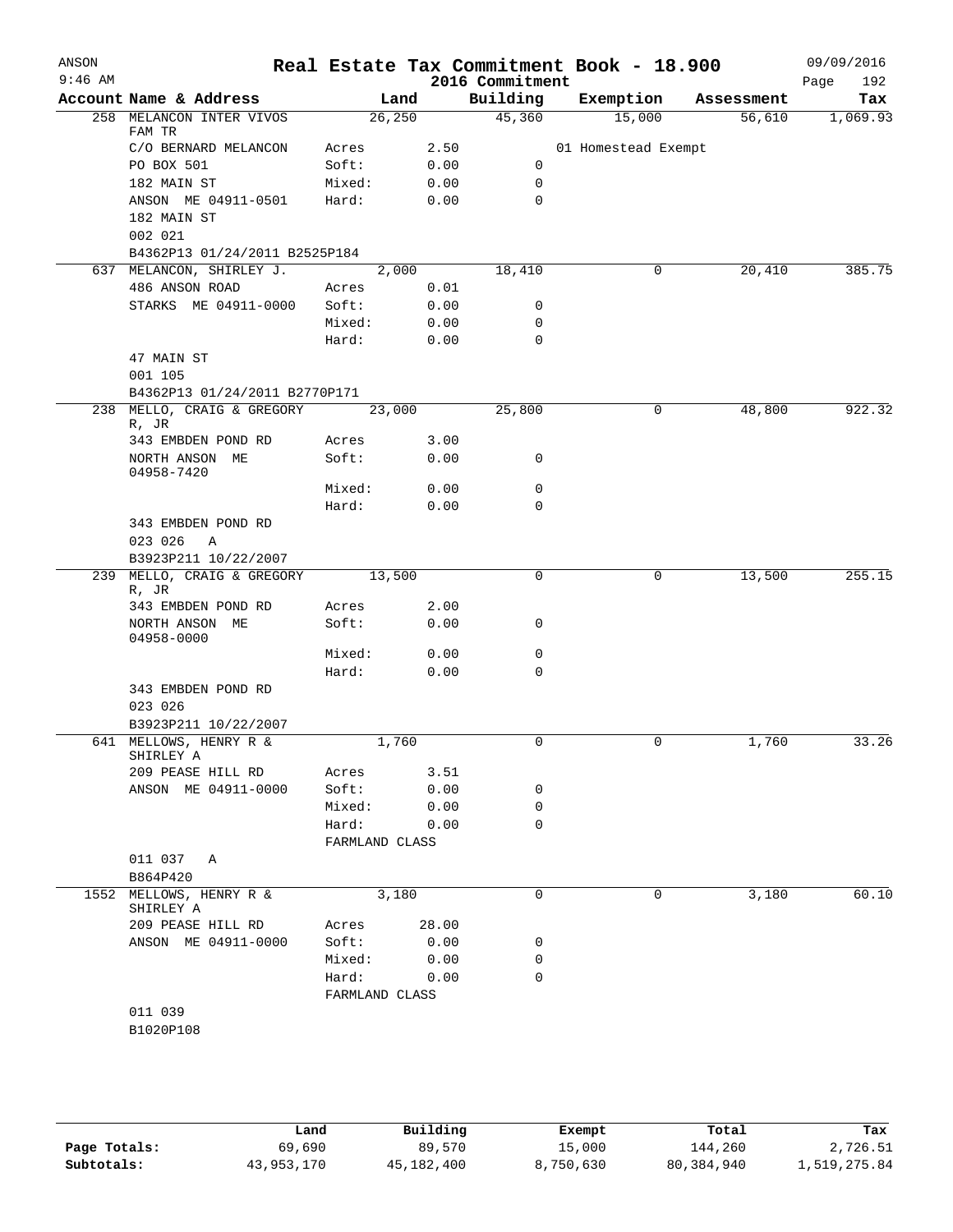| ANSON<br>$9:46$ AM |                                            |                |       | 2016 Commitment | Real Estate Tax Commitment Book - 18.900 |            | 09/09/2016<br>Page<br>193 |
|--------------------|--------------------------------------------|----------------|-------|-----------------|------------------------------------------|------------|---------------------------|
|                    | Account Name & Address                     |                | Land  | Building        | Exemption                                | Assessment | Tax                       |
|                    | 1497 MELLOWS, HENRY R &                    |                | 1,560 | $\mathbf 0$     | $\Omega$                                 | 1,560      | 29.48                     |
|                    | SHIRLEY A<br>209 PEASE HILL RD             | Acres          | 13.00 |                 |                                          |            |                           |
|                    | ANSON ME 04911-0000                        | Soft:          | 0.00  | 0               |                                          |            |                           |
|                    |                                            | Mixed:         | 0.00  | $\mathbf 0$     |                                          |            |                           |
|                    |                                            | Hard:          | 0.00  | $\Omega$        |                                          |            |                           |
|                    |                                            | FARMLAND CLASS |       |                 |                                          |            |                           |
|                    | 011 042<br>B                               |                |       |                 |                                          |            |                           |
|                    | B1237P26                                   |                |       |                 |                                          |            |                           |
|                    | 642 MELLOWS, HENRY R &                     | 36,640         |       | 118,030         | 15,000                                   | 139,670    | 2,639.76                  |
|                    | SHIRLEY A                                  |                |       |                 |                                          |            |                           |
|                    | 209 PEASE HILL RD                          | Acres          | 89.00 |                 | 01 Homestead Exempt                      |            |                           |
|                    | ANSON ME 04911-0000                        | Soft:          | 0.00  | 0               |                                          |            |                           |
|                    |                                            | Mixed:         | 0.00  | 0               |                                          |            |                           |
|                    |                                            | Hard:          | 0.00  | $\mathbf 0$     |                                          |            |                           |
|                    | 209 PEASE HILL RD                          | FARMLAND CLASS |       |                 |                                          |            |                           |
|                    | 011 001                                    |                |       |                 |                                          |            |                           |
|                    | B864P20                                    |                |       | $\mathbf 0$     |                                          |            | 22.68                     |
|                    | 638 MELLOWS, HENRY R &<br>SHIRLEY A        |                | 1,200 |                 | 0                                        | 1,200      |                           |
|                    | 209 PEASE HILL RD                          | Acres          | 4.00  |                 |                                          |            |                           |
|                    | ANSON ME 04911-0000                        | Soft:          | 0.00  | 0               |                                          |            |                           |
|                    |                                            | Mixed:         | 0.00  | $\mathbf 0$     |                                          |            |                           |
|                    |                                            | Hard:          | 0.00  | $\mathbf 0$     |                                          |            |                           |
|                    |                                            | FARMLAND CLASS |       |                 |                                          |            |                           |
|                    | 011 002                                    |                |       |                 |                                          |            |                           |
|                    | B864P420                                   |                |       |                 |                                          |            |                           |
|                    | 640 MELLOWS, HENRY R &<br>SHIRLEY A        |                | 7,530 | $\mathsf 0$     | 0                                        | 7,530      | 142.32                    |
|                    | 209 PEASE HILL RD                          | Acres          | 17.00 |                 |                                          |            |                           |
|                    | ANSON ME 04911-0000                        | Soft:          | 0.00  | 0               |                                          |            |                           |
|                    |                                            | Mixed:         | 0.00  | $\mathbf 0$     |                                          |            |                           |
|                    |                                            | Hard:          | 0.00  | $\Omega$        |                                          |            |                           |
|                    |                                            | FARMLAND CLASS |       |                 |                                          |            |                           |
|                    | 011 038                                    |                |       |                 |                                          |            |                           |
|                    | B864P20                                    |                |       |                 |                                          |            |                           |
|                    | 1496 MELLOWS, HENRY R., SR.<br>& SHIRLEY A |                | 5,780 | $\mathbf 0$     | 0                                        | 5,780      | 109.24                    |
|                    | 209 PEASE HILL RD                          | Acres          | 21.00 |                 |                                          |            |                           |
|                    | ANSON ME 04911-0000                        | Soft:          | 0.00  | 0               |                                          |            |                           |
|                    |                                            | Mixed:         | 0.00  | 0               |                                          |            |                           |
|                    |                                            | Hard:          | 0.00  | $\mathbf 0$     |                                          |            |                           |
|                    |                                            | FARMLAND CLASS |       |                 |                                          |            |                           |
|                    | 011 004                                    |                |       |                 |                                          |            |                           |
|                    | B4232P131 01/14/2010                       |                |       |                 |                                          |            |                           |
|                    | 1493 MELLOWS, HENRY R., SR.<br>& SHIRLEY A |                | 6,340 | $\Omega$        | 0                                        | 6,340      | 119.83                    |
|                    | 209 PEASE HILL RD                          | Acres          | 19.00 |                 |                                          |            |                           |
|                    | ANSON ME 04911-0000                        | Soft:          | 0.00  | 0               |                                          |            |                           |
|                    |                                            | Mixed:         | 0.00  | 0               |                                          |            |                           |
|                    |                                            | Hard:          | 0.00  | $\mathbf 0$     |                                          |            |                           |
|                    |                                            | FARMLAND CLASS |       |                 |                                          |            |                           |
|                    | 011 008                                    |                |       |                 |                                          |            |                           |
|                    | B4232P131 01/14/2010                       |                |       |                 |                                          |            |                           |
|                    |                                            |                |       |                 |                                          |            |                           |

|              | Land       | Building   | Exempt    | Total      | Tax          |
|--------------|------------|------------|-----------|------------|--------------|
| Page Totals: | 59,050     | 118,030    | 15,000    | 162,080    | 3,063.31     |
| Subtotals:   | 44,012,220 | 45,300,430 | 8,765,630 | 80,547,020 | 1,522,339.15 |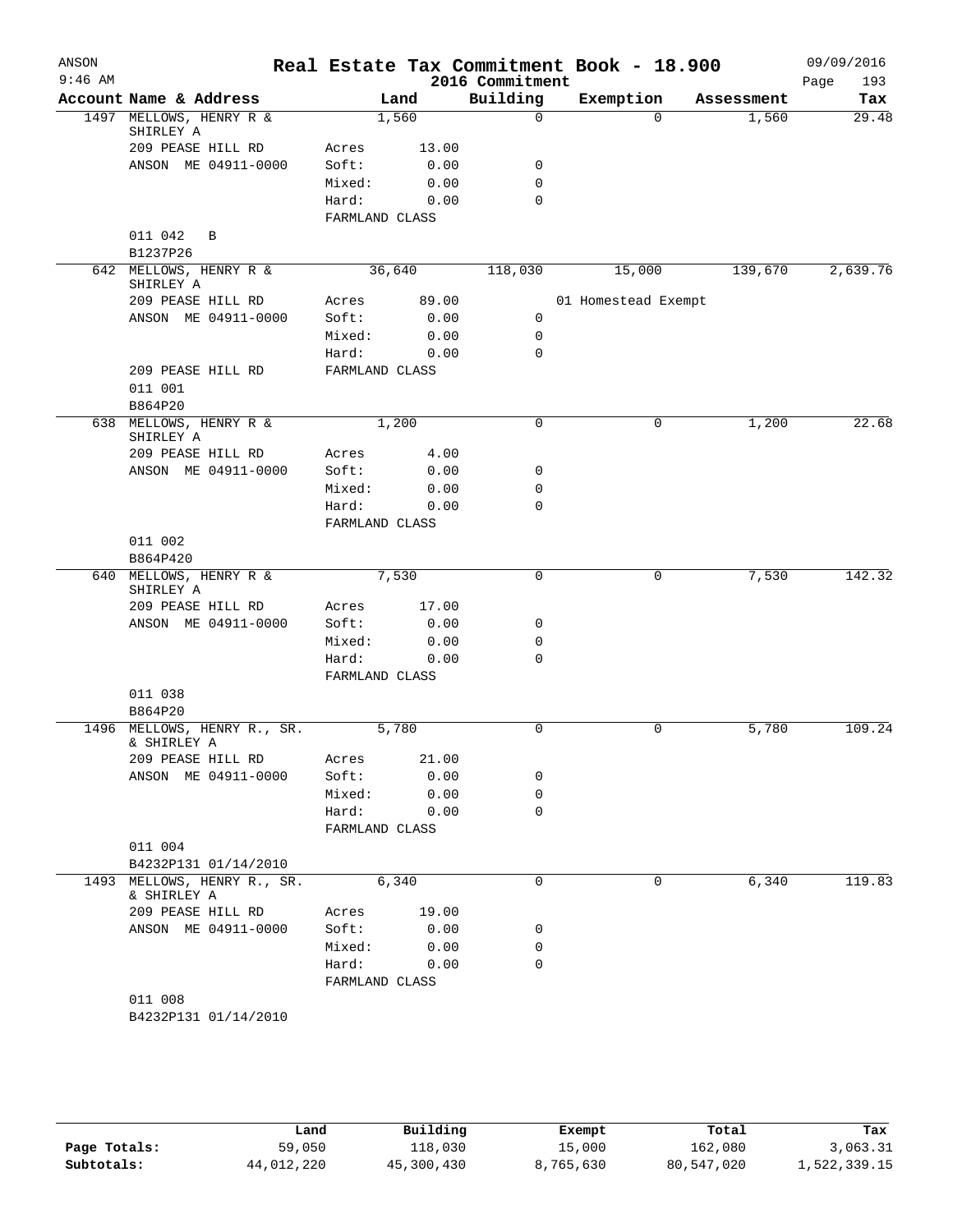| ANSON     |                                       |                |       |                 | Real Estate Tax Commitment Book - 18.900 |            | 09/09/2016  |
|-----------|---------------------------------------|----------------|-------|-----------------|------------------------------------------|------------|-------------|
| $9:46$ AM |                                       |                |       | 2016 Commitment |                                          |            | Page<br>194 |
|           | Account Name & Address                |                | Land  | Building        | Exemption                                | Assessment | Tax         |
| 1492      | MELLOWS, HENRY R., SR.<br>& SHIRLEY A | 21,170         |       | 46,480          | $\Omega$                                 | 67,650     | 1,278.59    |
|           | 209 PEASE HILL RD                     | Acres          | 5.70  |                 |                                          |            |             |
|           | ANSON ME 04911-0000                   | Soft:          | 0.00  | 0               |                                          |            |             |
|           |                                       | Mixed:         | 0.00  | 0               |                                          |            |             |
|           |                                       | Hard:          | 0.00  | $\mathbf 0$     |                                          |            |             |
|           | 141 PEASE HILL RD                     | FARMLAND CLASS |       |                 |                                          |            |             |
|           | 011 003                               |                |       |                 |                                          |            |             |
|           | B4232P131 01/14/2010                  |                |       |                 |                                          |            |             |
|           | 643 MELLOWS, SHARON                   | 18,000         |       | 53,030          | 15,000                                   | 56,030     | 1,058.97    |
|           | 122 MAIN STREET                       | Acres          | 0.81  |                 | 01 Homestead Exempt                      |            |             |
|           | ANSON ME 04911-0000                   | Soft:          | 0.00  | 0               |                                          |            |             |
|           |                                       | Mixed:         | 0.00  | 0               |                                          |            |             |
|           |                                       | Hard:          | 0.00  | $\mathbf 0$     |                                          |            |             |
|           | 122 MAIN ST                           |                |       |                 |                                          |            |             |
|           | 002 001<br>B                          |                |       |                 |                                          |            |             |
|           | B864P53                               |                |       |                 |                                          |            |             |
|           | 746 MERCIER, COLLEEN L                | 12,650         |       | 28,480          | 15,000                                   | 26,130     | 493.86      |
|           | 229 RIVER RD                          | Acres          | 0.40  |                 | 01 Homestead Exempt                      |            |             |
|           | NO. ANSON ME<br>04958-0000            | Soft:          | 0.00  | 0               |                                          |            |             |
|           |                                       | Mixed:         | 0.00  | 0               |                                          |            |             |
|           |                                       | Hard:          | 0.00  | 0               |                                          |            |             |
|           | 229 RIVER RD                          |                |       |                 |                                          |            |             |
|           | 015 069<br>$\mathbf B$                |                |       |                 |                                          |            |             |
|           | B3504P173 06/17/2005                  |                |       |                 |                                          |            |             |
|           | 1416 MERCIER, COLLEEN L.              |                | 5,660 | 15,440          | 0                                        | 21,100     | 398.79      |
|           | 229 RIVER ROAD                        | Acres          | 0.08  |                 |                                          |            |             |
|           | NORTH ANSON ME 04958                  | Soft:          | 0.00  | 0               |                                          |            |             |
|           |                                       | Mixed:         | 0.00  | 0               |                                          |            |             |
|           |                                       | Hard:          | 0.00  | $\mathbf 0$     |                                          |            |             |
|           | 142 RIVER RD                          |                |       |                 |                                          |            |             |
|           | 004 032                               |                |       |                 |                                          |            |             |
|           | B4552P279 07/20/2012                  |                |       |                 |                                          |            |             |
| 647       | MERRILL, DALE S &<br>DANNIE V         | 10,580         |       | 35,390          | 15,000                                   | 30,970     | 585.33      |
|           | PO BOX 525                            | Acres          | 0.28  |                 | 01 Homestead Exempt                      |            |             |
|           | ANSON ME 04911-0525                   | Soft:          | 0.00  | $\mathbf{0}$    |                                          |            |             |
|           |                                       | Mixed:         | 0.00  | 0               |                                          |            |             |
|           |                                       | Hard:          | 0.00  | $\Omega$        |                                          |            |             |
|           | 10 CHURCH ST                          |                |       |                 |                                          |            |             |
|           | 001 082                               |                |       |                 |                                          |            |             |
|           | B3499P318 06/10/2005                  |                |       |                 |                                          |            |             |
|           | 650 MERRILL, DAVID &<br>DARLENE       | 20,270         |       | 8,020           | 15,000                                   | 13,290     | 251.18      |
|           | 39 PREBLE AVE                         | Acres          | 1.18  |                 | 01 Homestead Exempt                      |            |             |
|           | ANSON ME 04911-0000                   | Soft:          | 0.00  | 0               |                                          |            |             |
|           |                                       | Mixed:         | 0.00  | 0               |                                          |            |             |
|           |                                       | Hard:          | 0.00  | 0               |                                          |            |             |
|           | 39 PREBLE AVE                         |                |       |                 |                                          |            |             |
|           | 004 018                               |                |       |                 |                                          |            |             |
|           | B2190P189                             |                |       |                 |                                          |            |             |
|           |                                       |                |       |                 |                                          |            |             |

|              | Land       | Building   | Exempt    | Total      | Tax          |
|--------------|------------|------------|-----------|------------|--------------|
| Page Totals: | 88,330     | 186,840    | 60,000    | 215,170    | 4,066.72     |
| Subtotals:   | 44,100,550 | 45,487,270 | 8,825,630 | 80,762,190 | 1,526,405.87 |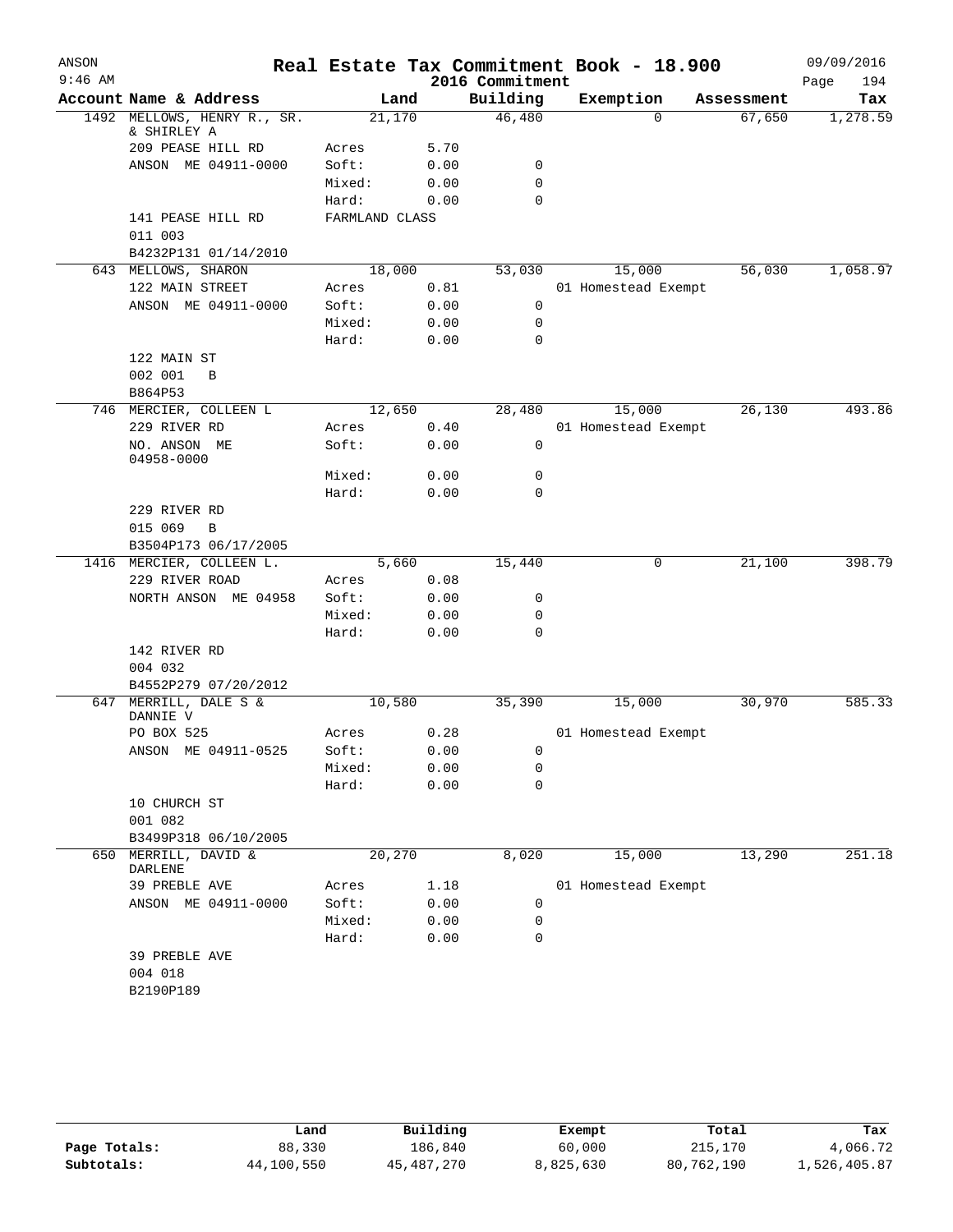| ANSON<br>$9:46$ AM |                               | Real Estate Tax Commitment Book - 18.900 |                     | 2016 Commitment |                     |                  |            | 09/09/2016<br>Page<br>195 |
|--------------------|-------------------------------|------------------------------------------|---------------------|-----------------|---------------------|------------------|------------|---------------------------|
|                    | Account Name & Address        | Land                                     |                     | Building        | Exemption           |                  | Assessment | Tax                       |
|                    | 1173 MERRILL, DAVID H. JR     | 22,600                                   |                     | 50,500          |                     | $\Omega$         | 73,100     | 1,381.59                  |
|                    | 112 HINKLEY PRT               | Acres                                    | 2.73                |                 |                     |                  |            |                           |
|                    | KINGFIELD ME 04947            | Soft:                                    | 0.00                | 0               |                     |                  |            |                           |
|                    |                               | Mixed:                                   | 0.00                | 0               |                     |                  |            |                           |
|                    |                               | Hard:                                    | 0.00                | 0               |                     |                  |            |                           |
|                    |                               |                                          |                     |                 |                     |                  |            |                           |
|                    | 494 FOUR MILE SQUARE RD       |                                          |                     |                 |                     |                  |            |                           |
|                    | 021 020<br>1                  |                                          |                     |                 |                     |                  |            |                           |
|                    | B4807P67 06/24/2014           | 22,550                                   |                     | 55,600          | 15,000              |                  | 63,150     | 1,193.54                  |
| 657                | MERRILL, DEAN F & REVA<br>J   |                                          |                     |                 |                     |                  |            |                           |
|                    | 425 WEST MILLS RD             | Acres                                    | 2.70                |                 | 01 Homestead Exempt |                  |            |                           |
|                    | ANSON ME 04911-0000           | Soft:                                    | 0.00                | 0               |                     |                  |            |                           |
|                    |                               | Mixed:                                   | 0.00                | 0               |                     |                  |            |                           |
|                    |                               | Hard:                                    | 0.00                | $\mathbf 0$     |                     |                  |            |                           |
|                    | 425 WEST MILLS RD             |                                          |                     |                 |                     |                  |            |                           |
|                    | 011 025<br>B                  |                                          |                     |                 |                     |                  |            |                           |
|                    | B3711P97 07/17/2006           |                                          |                     |                 |                     |                  |            |                           |
|                    |                               | 21,000                                   |                     | $\mathbf 0$     |                     | 0                | 21,000     | 396.90                    |
|                    | 1879 MERRILL, DREW S.         |                                          |                     |                 |                     |                  |            |                           |
|                    | 39 PREBLE AVE                 | Acres                                    | 7.50                |                 |                     |                  |            |                           |
|                    | ANSON ME 04911-0000           | Soft:                                    | 0.00                | 0               |                     |                  |            |                           |
|                    |                               | Mixed:                                   | 0.00                | 0               |                     |                  |            |                           |
|                    |                               | Hard:                                    | 0.00                | 0               |                     |                  |            |                           |
|                    |                               |                                          |                     |                 |                     |                  |            |                           |
|                    | 019 036<br>D                  |                                          |                     |                 |                     |                  |            |                           |
|                    | B4138P183 05/19/2009          |                                          |                     |                 |                     |                  |            |                           |
|                    | 926 MERRILL, DREW S.          | 10,770                                   |                     | 13,460          | 15,000              |                  | 9,230      | 174.45                    |
|                    | 39 PREBLE AVE                 | Acres                                    | 0.29                |                 | 01 Homestead Exempt |                  |            |                           |
|                    | ANSON ME 04911-0000           | Soft:                                    | 0.00                | $\mathbf 0$     |                     |                  |            |                           |
|                    |                               | Mixed:                                   | 0.00                | 0               |                     |                  |            |                           |
|                    |                               | Hard:                                    | 0.00                | 0               |                     |                  |            |                           |
|                    | 33 PREBLE AVE                 |                                          |                     |                 |                     |                  |            |                           |
|                    | 004 019 A                     |                                          |                     |                 |                     |                  |            |                           |
|                    | B3379P267 09/20/2004          |                                          |                     |                 |                     |                  |            |                           |
|                    | 662 MERRILL, FRANCES E        | 20,000                                   |                     | 41,080          | 15,000              |                  | 46,080     | 870.91                    |
|                    | 571 NEW PORTLAND RD           | Acres                                    | 1.00                |                 | 01 Homestead Exempt |                  |            |                           |
|                    |                               | Soft:                                    | 0.00                | 0               |                     |                  |            |                           |
|                    | NORTH ANSON ME<br>04958-0000  |                                          |                     |                 |                     |                  |            |                           |
|                    |                               | Mixed:                                   | 0.00                | 0               |                     |                  |            |                           |
|                    |                               | Hard:                                    | 0.00                | 0               |                     |                  |            |                           |
|                    |                               |                                          |                     |                 |                     |                  |            |                           |
|                    | 571 NEW PORTLAND RD           |                                          |                     |                 |                     |                  |            |                           |
|                    | 022 003                       |                                          |                     |                 |                     |                  |            |                           |
|                    | B571P488                      |                                          |                     |                 |                     |                  |            |                           |
|                    | 653 MERRILL, LILLIAN M        | 45,300                                   |                     | 9,280           | 15,000              |                  | 39,580     | 748.06                    |
|                    | 434 FOUR MILE SQUARE RD Acres |                                          | 45.00               |                 | 01 Homestead Exempt |                  |            |                           |
|                    | ANSON ME 04911-0000           | Soft:                                    | 0.00                | 0               |                     |                  |            |                           |
|                    |                               | Mixed:                                   | 0.00                | 0               |                     |                  |            |                           |
|                    |                               | Hard:                                    | 0.00                | 0               |                     |                  |            |                           |
|                    | 434 FOUR MILE SQUARE RD       |                                          |                     |                 |                     |                  |            |                           |
|                    | 021 020                       |                                          |                     |                 |                     |                  |            |                           |
|                    | 654 MERRILL, LILLIAN M        | 26,900                                   |                     | 4,200           |                     | 0                | 31,100     | 587.79                    |
|                    | 434 FOUR MILE SQUARE RD Acres |                                          | 15.00               |                 |                     |                  |            |                           |
|                    | ANSON ME 04911-0000           | Soft:                                    | 0.00                | 0               |                     |                  |            |                           |
|                    |                               | Mixed:                                   | 0.00                | 0               |                     |                  |            |                           |
|                    |                               | Hard:                                    | 0.00                | 0               |                     |                  |            |                           |
|                    | 449 FOUR MILE SQUARE RD       |                                          |                     |                 |                     |                  |            |                           |
|                    | 021 019                       |                                          |                     |                 |                     |                  |            |                           |
|                    |                               |                                          |                     |                 |                     |                  |            |                           |
| Page Totals:       | Land<br>169,120               |                                          | Building<br>174,120 |                 | Exempt<br>60,000    | Total<br>283,240 |            | Tax<br>5,353.24           |
| Subtotals:         | 44,269,670                    |                                          | 45,661,390          |                 | 8,885,630           | 81,045,430       |            | 1,531,759.11              |
|                    |                               |                                          |                     |                 |                     |                  |            |                           |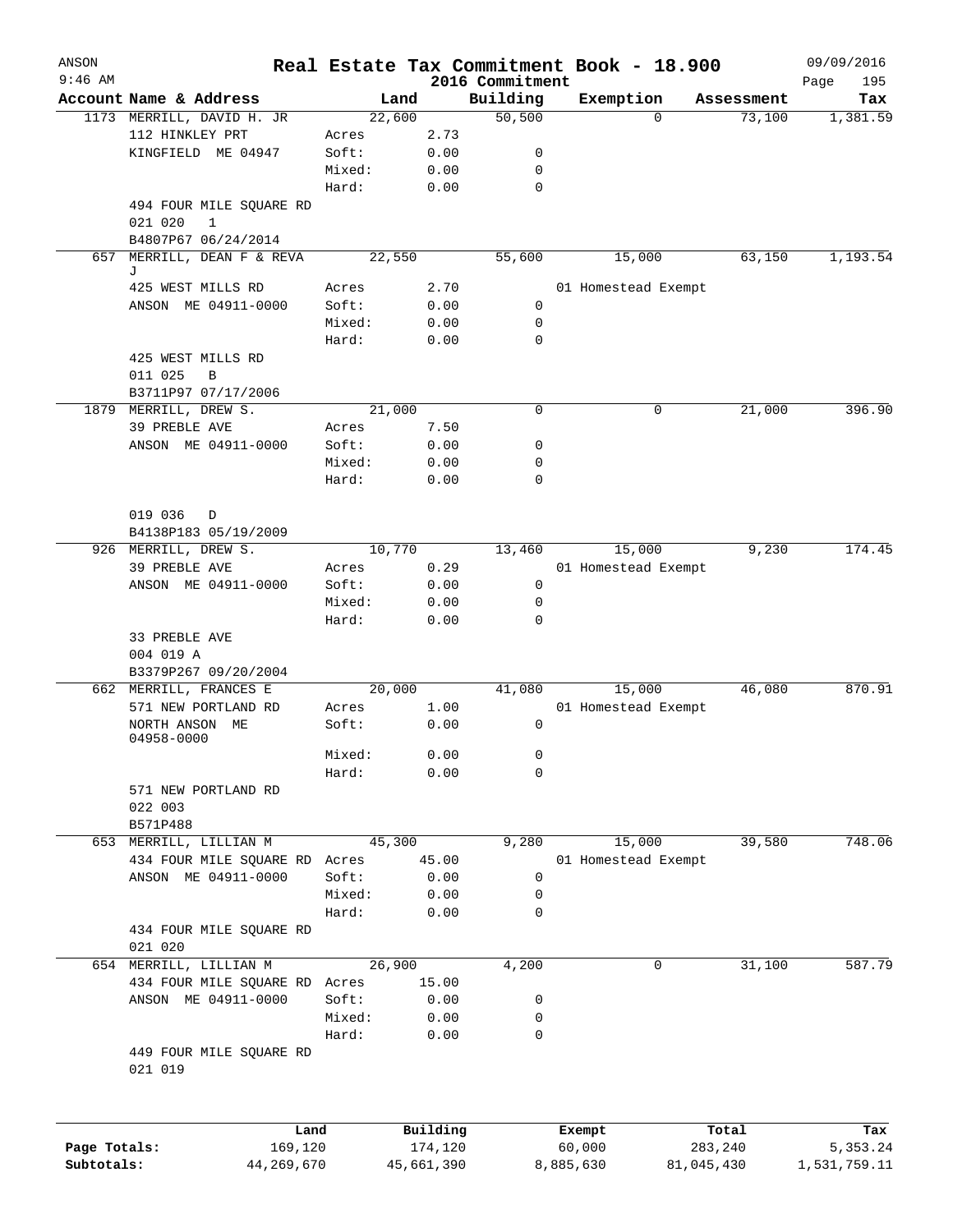| ANSON     |                                              |                |         |        | Real Estate Tax Commitment Book - 18.900 |                     |   |            | 09/09/2016  |
|-----------|----------------------------------------------|----------------|---------|--------|------------------------------------------|---------------------|---|------------|-------------|
| $9:46$ AM |                                              |                |         |        | 2016 Commitment                          |                     |   |            | Page<br>196 |
|           | Account Name & Address                       |                | Land    |        | Building                                 | Exemption           |   | Assessment | Tax         |
|           | 1636 MERRILL, PETER A. &<br>MABEL F.         |                | 29,850  |        | 14,710                                   |                     | 0 | 44,560     | 842.18      |
|           | 285 ROXBURY RD                               | Acres          |         | 30.00  |                                          |                     |   |            |             |
|           | MEXICO ME 04257-0000                         | Soft:          |         | 0.00   | 0                                        |                     |   |            |             |
|           |                                              | Mixed:         |         | 0.00   | 0                                        |                     |   |            |             |
|           |                                              | Hard:          |         | 0.00   | $\Omega$                                 |                     |   |            |             |
|           | 70 COUNTY RD                                 |                |         |        | OPEN SPACE CLASSIFICATION                |                     |   |            |             |
|           | 014 039                                      |                |         |        |                                          |                     |   |            |             |
|           | B4722P147 10/15/2013                         |                |         |        |                                          |                     |   |            |             |
|           | 658 MERRILL, RYAN A.                         |                | 31,500  |        | 0                                        |                     | 0 | 31,500     | 595.35      |
|           | 411 WEST MILLS RD                            | Acres          |         | 24.00  |                                          |                     |   |            |             |
|           | ANSON ME 04911-0000                          | Soft:          |         | 0.00   | 0                                        |                     |   |            |             |
|           |                                              | Mixed:         |         | 0.00   | 0                                        |                     |   |            |             |
|           |                                              | Hard:          |         | 0.00   | 0                                        |                     |   |            |             |
|           |                                              |                |         |        |                                          |                     |   |            |             |
|           | 011 022                                      |                |         |        |                                          |                     |   |            |             |
|           | B4090P234 01/09/2009<br>652 MERRILL, RYAN A. |                | 26, 300 |        | 75,150                                   | 15,000              |   | 86,450     | 1,633.91    |
|           | 411 WEST MILLS RD                            | Acres          |         | 5.20   |                                          | 01 Homestead Exempt |   |            |             |
|           | ANSON ME 04911-0000                          | Soft:          |         | 0.00   | 0                                        |                     |   |            |             |
|           |                                              | Mixed:         |         | 0.00   | 0                                        |                     |   |            |             |
|           |                                              | Hard:          |         | 0.00   | 0                                        |                     |   |            |             |
|           | 411 WEST MILLS RD                            |                |         |        |                                          |                     |   |            |             |
|           | 011 027                                      |                |         |        |                                          |                     |   |            |             |
|           | B3711P97 07/17/2006                          |                |         |        |                                          |                     |   |            |             |
|           | 1982 MERRILL, SCOTT B.                       |                | 25,390  |        | $\Omega$                                 |                     | 0 | 25,390     | 479.87      |
|           | 302 CAMPGROUND RD                            | Acres          |         | 11.89  |                                          |                     |   |            |             |
|           | NORTH ANSON ME 04958                         | Soft:          |         | 0.00   | 0                                        |                     |   |            |             |
|           |                                              | Mixed:         |         | 0.00   | 0                                        |                     |   |            |             |
|           |                                              | Hard:          |         | 0.00   | 0                                        |                     |   |            |             |
|           |                                              |                |         |        |                                          |                     |   |            |             |
|           | 015 043<br>$D-1$                             |                |         |        |                                          |                     |   |            |             |
|           | B3754P10 09/26/2006                          |                |         |        |                                          |                     |   |            |             |
|           | 1486 MERRY, ROSEMARY M,<br>TRUSTEE           |                | 8,310   |        | 0                                        |                     | 0 | 8,310      | 157.06      |
|           | 7 WARD DR                                    | Acres          |         | 24.00  |                                          |                     |   |            |             |
|           | EMBDEN ME 04958-0000                         | Soft:          |         | 0.00   | 0                                        |                     |   |            |             |
|           |                                              | Mixed:         |         | 0.00   | $\overline{\phantom{0}}$                 |                     |   |            |             |
|           |                                              | Hard: 0.00     |         |        | 0                                        |                     |   |            |             |
|           |                                              | FARMLAND CLASS |         |        |                                          |                     |   |            |             |
|           | 011 005 06C                                  |                |         |        |                                          |                     |   |            |             |
|           | B4060P279 09/16/2008                         |                |         |        |                                          |                     |   |            |             |
|           | 670 MERRY, WARREN                            |                |         | 31,160 | 11,050                                   |                     | 0 | 42,210     | 797.77      |
|           | PO BOX 273                                   | Acres          |         | 9.66   |                                          |                     |   |            |             |
|           | ANSON ME 04911-0273                          | Soft:          |         | 0.00   | 0                                        |                     |   |            |             |
|           |                                              | Mixed:         |         | 0.00   | $\mathbf 0$                              |                     |   |            |             |
|           |                                              | Hard:          |         | 0.00   | $\Omega$                                 |                     |   |            |             |
|           | 172 CROSS RD<br>011 037                      |                |         |        |                                          |                     |   |            |             |
|           | B1157P202                                    |                |         |        |                                          |                     |   |            |             |
|           |                                              |                |         |        |                                          |                     |   |            |             |

|              | Land         | Building   | Exempt    | Total        | Tax          |
|--------------|--------------|------------|-----------|--------------|--------------|
| Page Totals: | 152,510      | 100,910    | 15,000    | 238,420      | 4,506.14     |
| Subtotals:   | 44, 422, 180 | 45,762,300 | 8,900,630 | 81, 283, 850 | 1,536,265.25 |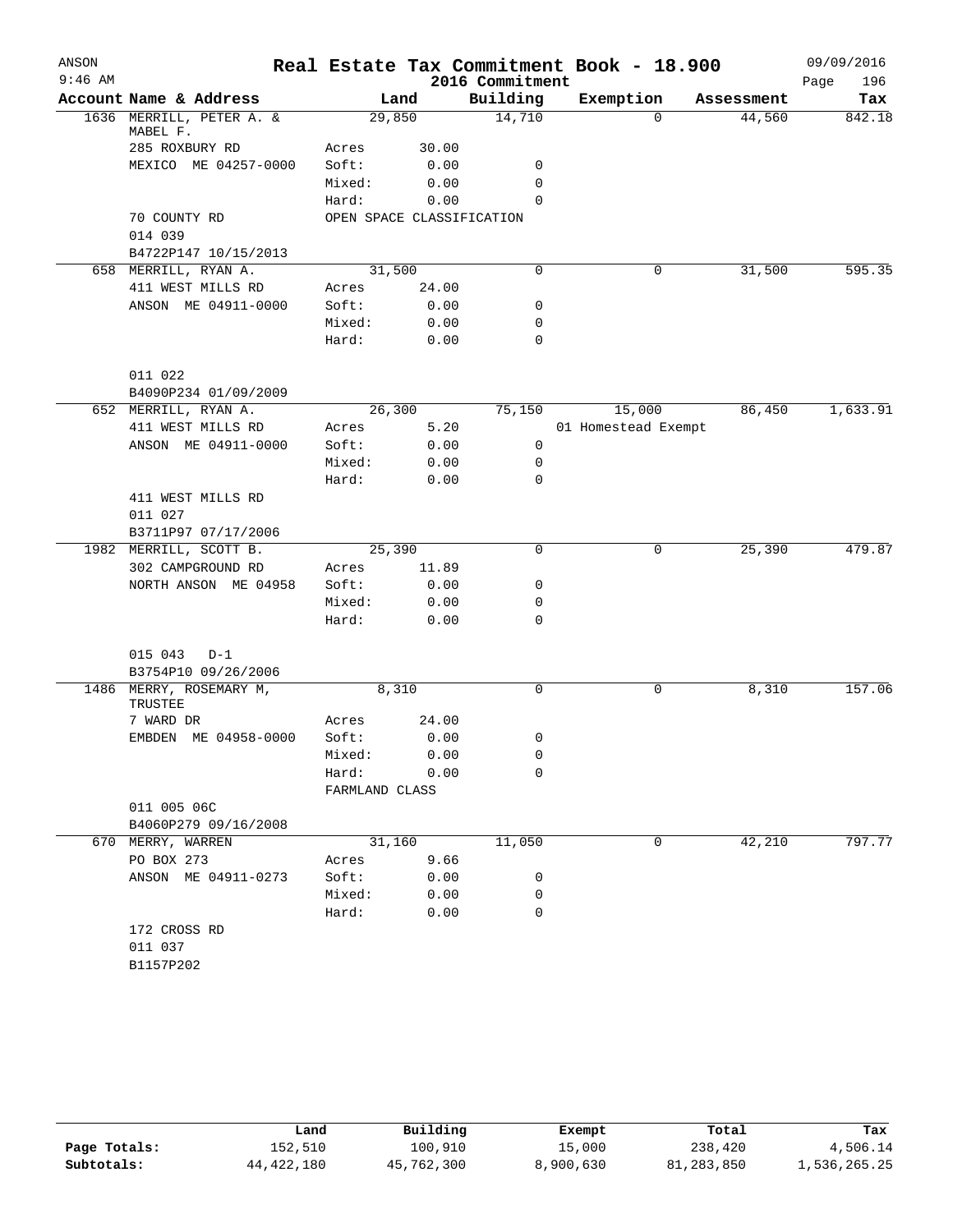| ANSON     |                                                                         |             |       |                 | Real Estate Tax Commitment Book - 18.900 |            | 09/09/2016  |
|-----------|-------------------------------------------------------------------------|-------------|-------|-----------------|------------------------------------------|------------|-------------|
| $9:46$ AM |                                                                         |             |       | 2016 Commitment |                                          |            | Page<br>197 |
|           | Account Name & Address                                                  |             | Land  | Building        | Exemption                                | Assessment | Tax         |
|           | 645 MERRY, WILLIAM H, II &<br>JODI A                                    | 49,060      |       | 144,800         | 15,000                                   | 178,860    | 3,380.45    |
|           | PO BOX 265                                                              | Acres       | 99.00 |                 | 01 Homestead Exempt                      |            |             |
|           | 118 MERRY ROAD                                                          | Soft:       | 0.00  | 0               |                                          |            |             |
|           | ANSON ME 04911-3245                                                     | Mixed:      | 12.00 | 1,980           |                                          |            |             |
|           |                                                                         | Hard:       | 64.00 | 11,584          |                                          |            |             |
|           | 118 MERRY RD                                                            | TREE GROWTH |       |                 |                                          |            |             |
|           | 014 001                                                                 |             |       |                 |                                          |            |             |
|           | B3767P344 11/02/2006                                                    |             |       |                 |                                          |            |             |
|           | 1758 MESSER, WILLIAM H JR. &                                            |             | 7,750 | 54,320          | 0                                        | 62,070     | 1,173.12    |
|           | LORI A<br>187 BERT BERRY ROAD                                           | Acres       | 0.15  |                 |                                          |            |             |
|           |                                                                         |             |       |                 |                                          |            |             |
|           | EMBDEN ME 04958                                                         | Soft:       | 0.00  | 0<br>0          |                                          |            |             |
|           |                                                                         | Mixed:      | 0.00  | $\mathbf 0$     |                                          |            |             |
|           |                                                                         | Hard:       | 0.00  |                 |                                          |            |             |
|           | 62 MAIN ST                                                              | B4964P0337  |       |                 |                                          |            |             |
|           | 001 002                                                                 |             |       |                 |                                          |            |             |
|           | B4964P337 10/15/2015 B278P474 04/16/1906<br>460 MESSIER, ALLEN & SANDRA |             | 9,590 | 44,830          | 0                                        | 54,420     | 1,028.54    |
|           | М.                                                                      |             |       |                 |                                          |            |             |
|           | <b>30 BEATRICE RD</b>                                                   | Acres       | 0.23  |                 |                                          |            |             |
|           | MADISON ME 04950-0000                                                   | Soft:       | 0.00  | 0               |                                          |            |             |
|           |                                                                         | Mixed:      | 0.00  | 0               |                                          |            |             |
|           |                                                                         | Hard:       | 0.00  | 0               |                                          |            |             |
|           | 18 WILSON ST                                                            |             |       |                 |                                          |            |             |
|           | 001 113                                                                 |             |       |                 |                                          |            |             |
|           | B3268P203                                                               |             |       |                 |                                          |            |             |
|           | 183 MEUNIER, AMBER M                                                    | 10,000      |       | 57,130          | 0                                        | 67,130     | 1,268.76    |
|           | 91 PARK STREET                                                          | Acres       | 0.25  |                 |                                          |            |             |
|           | MADISON ME 04950                                                        | Soft:       | 0.00  | 0               |                                          |            |             |
|           |                                                                         | Mixed:      | 0.00  | 0               |                                          |            |             |
|           |                                                                         | Hard:       | 0.00  | 0               |                                          |            |             |
|           | 40 UNION ST                                                             |             |       |                 |                                          |            |             |
|           | 005 007                                                                 |             |       |                 |                                          |            |             |
|           | B3151P335                                                               |             |       |                 |                                          |            |             |
|           | 1668 MEYERS, VICKI L. &                                                 | 31,000      |       | 0               | 0                                        | 31,000     | 585.90      |
|           | VIGNEAULT, BECKY P. &<br>CHRISTIAN M.                                   | Acres       | 23.00 |                 |                                          |            |             |
|           | PO BOX 117                                                              | Soft:       | 0.00  | 0               |                                          |            |             |
|           | NORTH ANSON ME 04958                                                    | Mixed:      | 0.00  | $\mathbf 0$     |                                          |            |             |
|           |                                                                         | Hard:       | 0.00  | $\mathbf 0$     |                                          |            |             |
|           | OFF SOLON ROAD                                                          |             |       |                 |                                          |            |             |
|           | 024 004                                                                 |             |       |                 |                                          |            |             |
|           | B4700P298 08/19/2013                                                    |             |       |                 |                                          |            |             |
|           | 1918 MICHAUD, BRIAN J &<br>REBECCA L                                    | 19,520      |       | 0               | 0                                        | 19,520     | 368.93      |
|           | 1366 TURNER ST                                                          | Acres       | 6.01  |                 |                                          |            |             |
|           | AUBURN, ME 04210-6453                                                   | Soft:       | 0.00  | 0               |                                          |            |             |
|           |                                                                         | Mixed:      | 0.00  | 0               |                                          |            |             |
|           |                                                                         | Hard:       | 0.00  | 0               |                                          |            |             |
|           | HOLLIN WAITE HILL RD                                                    |             |       |                 |                                          |            |             |
|           | 020 014 10                                                              |             |       |                 |                                          |            |             |
|           | B4224P261 12/11/2009                                                    |             |       |                 |                                          |            |             |
|           |                                                                         |             |       |                 |                                          |            |             |

|              | Land       | Building   | Exempt    | Total      | Tax          |
|--------------|------------|------------|-----------|------------|--------------|
| Page Totals: | 126,920    | 301,080    | 15,000    | 413,000    | 7,805.70     |
| Subtotals:   | 44,549,100 | 46,063,380 | 8,915,630 | 81,696,850 | 1,544,070.95 |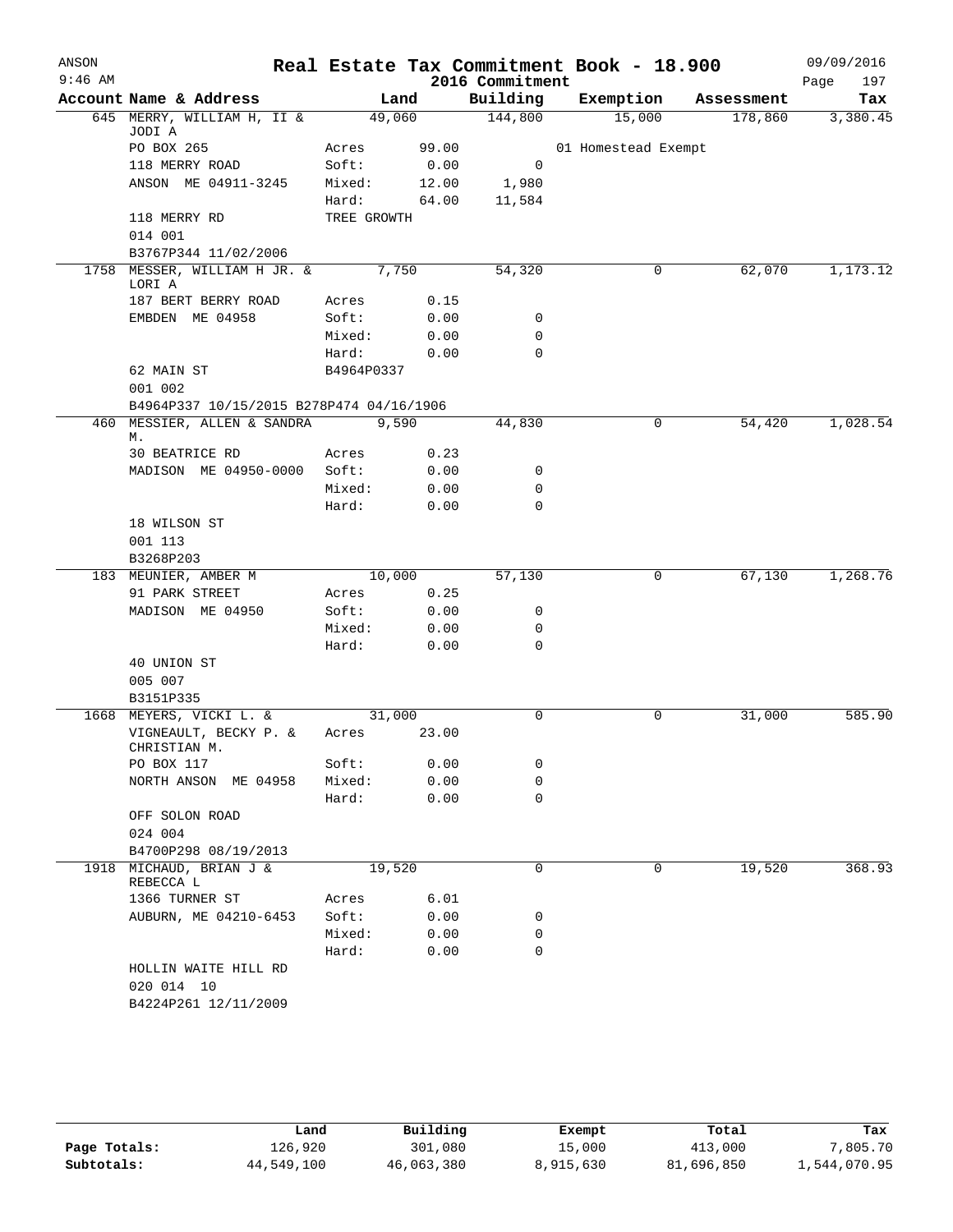| ANSON     |                                                 |                |              |                 | Real Estate Tax Commitment Book - 18.900 |            | 09/09/2016  |
|-----------|-------------------------------------------------|----------------|--------------|-----------------|------------------------------------------|------------|-------------|
| $9:46$ AM |                                                 |                |              | 2016 Commitment |                                          |            | Page<br>198 |
|           | Account Name & Address                          |                | Land         | Building        | Exemption                                | Assessment | Tax         |
|           | 1461 MICHAUD, DIANA R                           | 63,000         |              | 102,270         | $\Omega$                                 | 165,270    | 3,123.60    |
|           | 1248 EMBDEN POND ROAD                           | Acres          | 66.00        |                 |                                          |            |             |
|           | EMBDEN ME 04958-0000                            | Soft:          | 0.00         | 0               |                                          |            |             |
|           |                                                 | Mixed:         | 0.00         | 0               |                                          |            |             |
|           |                                                 | Hard:          | 0.00         | $\mathbf 0$     |                                          |            |             |
|           | 187 WEST MILLS RD                               |                |              |                 |                                          |            |             |
|           | 011 006                                         |                |              |                 |                                          |            |             |
|           | B4685P220 06/21/2013<br>674 MICHAUD, LORRAINE M | 6,330          |              |                 |                                          | 5,720      | 108.11      |
|           |                                                 |                |              | 14,390          | 15,000                                   |            |             |
|           | PO BOX 410<br>ANSON ME 04911-0410               | Acres<br>Soft: | 0.10<br>0.00 | 0               | 01 Homestead Exempt                      |            |             |
|           |                                                 | Mixed:         | 0.00         | 0               |                                          |            |             |
|           |                                                 | Hard:          | 0.00         | $\mathbf 0$     |                                          |            |             |
|           | 14 WILSON ST                                    |                |              |                 |                                          |            |             |
|           | 001 112                                         |                |              |                 |                                          |            |             |
|           | B2809P148                                       |                |              |                 |                                          |            |             |
|           | 676 MICHLEWITZ, HAROLD &<br>GERALDINE           | 39,100         |              | $\mathbf 0$     | 0                                        | 39,100     | 738.99      |
|           | 357 COMMERCIAL ST APT<br>822                    | Acres          | 43.00        |                 |                                          |            |             |
|           | BOSTON MA 02109-0000                            | Soft:          | 0.00         | 0               |                                          |            |             |
|           |                                                 | Mixed:         | 0.00         | 0               |                                          |            |             |
|           |                                                 | Hard:          | 0.00         | $\Omega$        |                                          |            |             |
|           | 022 020                                         |                |              |                 |                                          |            |             |
|           | B1005P78                                        |                |              |                 |                                          |            |             |
| 677       | MICKET, ALEJANDRINA &                           | 38,250         |              | $\mathbf 0$     | 0                                        | 38,250     | 722.93      |
|           | MARLAND                                         |                |              |                 |                                          |            |             |
|           | 413 CONCHA DR                                   | Acres          | 28.50        |                 |                                          |            |             |
|           | SEBASTIAN FL<br>32958-0000                      | Soft:          | 0.00         | 0               |                                          |            |             |
|           |                                                 | Mixed:         | 0.00         | $\mathbf 0$     |                                          |            |             |
|           |                                                 | Hard:          | 0.00         | $\mathbf 0$     |                                          |            |             |
|           | 019 028<br>2<br>B4431P253 07/19/2011            |                |              |                 |                                          |            |             |
|           | 1035 MIKE, RONALD & SUSAN                       | 5,120          |              | $\mathbf 0$     | 0                                        | 5,120      | 96.77       |
|           | 2 SHARINGTON DR                                 | Acres          | 31.00        |                 |                                          |            |             |
|           | COLUMBIA CT 06237                               | Soft:          | 0.00         | 0               |                                          |            |             |
|           |                                                 | Mixed:         | 31.00        | 5,115           |                                          |            |             |
|           |                                                 | Hard:          | 0.00         | $\mathbf 0$     |                                          |            |             |
|           | 985 VALLEY RD                                   | TREE GROWTH    |              |                 |                                          |            |             |
|           | 020 022<br>$\overline{B}$                       |                |              |                 |                                          |            |             |
|           | B4731P353 11/06/2013                            |                |              |                 |                                          |            |             |
|           | 1748 MIKE, RONALD & SUSAN                       |                | 8,090        | 0               | 0                                        | 8,090      | 152.90      |
|           | 2 SHARINGTON DR                                 | Acres          | 49.00        |                 |                                          |            |             |
|           | COLUMBIA CT 06237                               | Soft:          | 0.00         | 0               |                                          |            |             |
|           |                                                 | Mixed:         | 49.00        | 8,085           |                                          |            |             |
|           |                                                 | Hard:          | 0.00         | $\mathbf 0$     |                                          |            |             |
|           |                                                 | TREE GROWTH    |              |                 |                                          |            |             |
|           | 021 003                                         |                |              |                 |                                          |            |             |
|           | B4731P353 11/06/2013                            |                |              |                 |                                          |            |             |
|           |                                                 |                |              |                 |                                          |            |             |

|              | Land       | Building   | Exempt    | Total      | Tax          |
|--------------|------------|------------|-----------|------------|--------------|
| Page Totals: | 159,890    | 116,660    | 15,000    | 261,550    | 4,943.30     |
| Subtotals:   | 44,708,990 | 46,180,040 | 8,930,630 | 81,958,400 | 1,549,014.25 |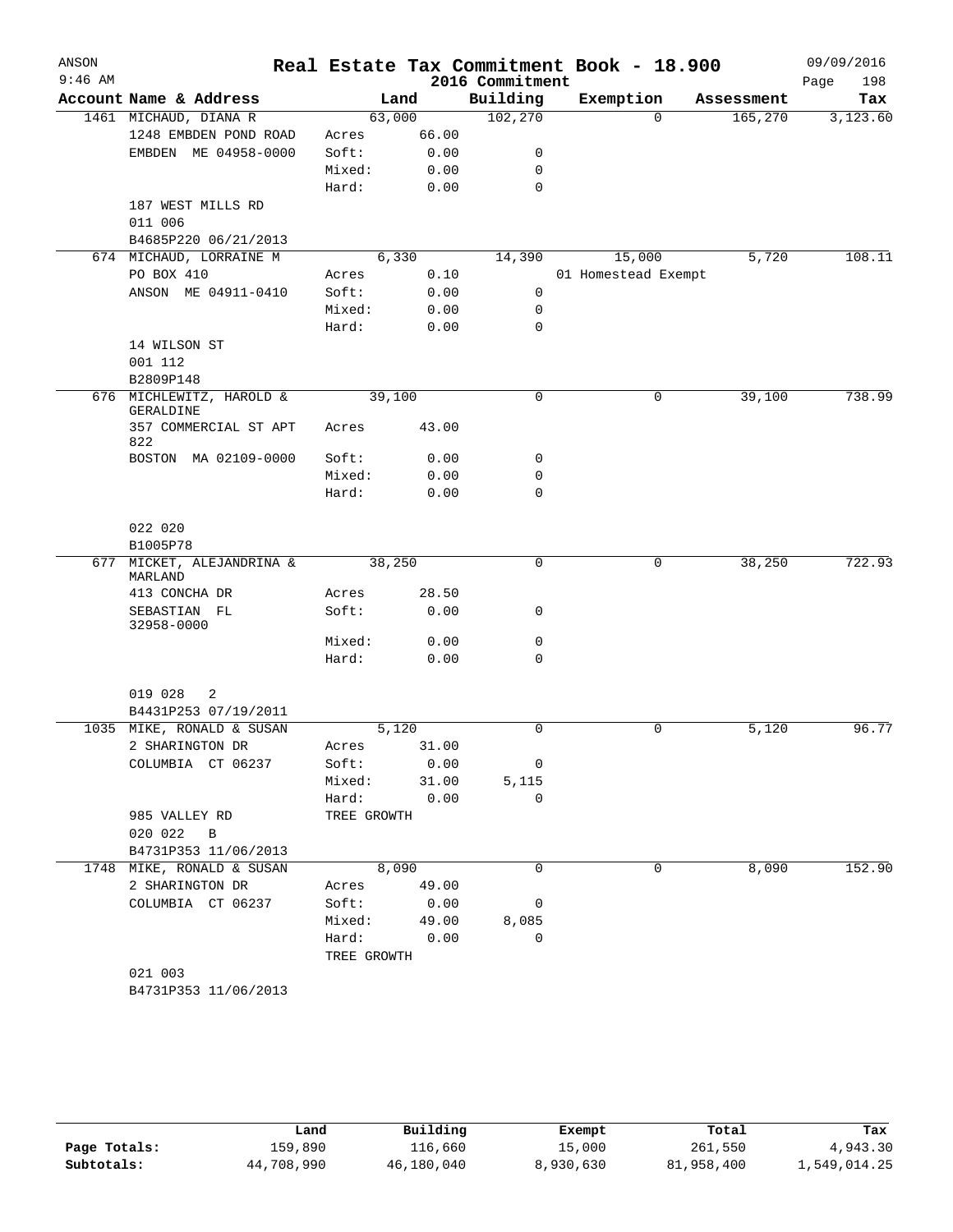| ANSON     |                                     |        |        |                             | Real Estate Tax Commitment Book - 18.900 |            | 09/09/2016         |
|-----------|-------------------------------------|--------|--------|-----------------------------|------------------------------------------|------------|--------------------|
| $9:46$ AM | Account Name & Address              |        | Land   | 2016 Commitment<br>Building | Exemption                                | Assessment | Page<br>199<br>Tax |
|           | 1040 MIKE, RONALD T. JR.            |        | 4,130  | $\mathbf 0$                 | $\Omega$                                 | 4,130      | 78.06              |
|           | MIKE, SUSAN J.                      | Acres  | 25.00  |                             |                                          |            |                    |
|           | 2 SHARINGTON DRIVE                  | Soft:  | 0.00   | 0                           |                                          |            |                    |
|           | COLUMBIA CT 06237-0000 Mixed:       |        | 25.00  |                             |                                          |            |                    |
|           |                                     | Hard:  | 0.00   | 4,125<br>$\mathbf 0$        |                                          |            |                    |
|           |                                     |        |        |                             |                                          |            |                    |
|           | 021 004<br>B4865P285 12/09/2014     |        |        |                             |                                          |            |                    |
|           | 886 MILLER, AARON C                 |        | 18,600 | 11,990                      | 0                                        | 30,590     | 578.15             |
|           | 1391 WEST ALNA RD                   | Acres  | 10.50  |                             |                                          |            |                    |
|           | ALNA ME 04535-0000                  | Soft:  | 0.00   | 0                           |                                          |            |                    |
|           |                                     | Mixed: | 0.00   | 0                           |                                          |            |                    |
|           |                                     | Hard:  | 0.00   | $\mathbf 0$                 |                                          |            |                    |
|           | 220 PULLEN CORNER RD                |        |        |                             |                                          |            |                    |
|           | 018 021<br>$\mathbf F$              |        |        |                             |                                          |            |                    |
|           | B3290P296 04/07/2004                |        |        |                             |                                          |            |                    |
|           | 1365 MILLER, BRIAN B.               |        | 4,200  | $\mathbf 0$                 | 0                                        | 4,200      | 79.38              |
|           | MILLER, BONNIE C.                   | Acres  | 2.80   |                             |                                          |            |                    |
|           | 83 CANADA ROAD                      | Soft:  | 0.00   | 0                           |                                          |            |                    |
|           | MOSCOW ME 04920                     | Mixed: | 0.00   | $\mathbf 0$                 |                                          |            |                    |
|           |                                     | Hard:  | 0.00   | $\mathbf 0$                 |                                          |            |                    |
|           | 022 002<br>3                        |        |        |                             |                                          |            |                    |
|           | B4820P268 08/21/2014                |        |        |                             |                                          |            |                    |
|           | 700 MILLER, CHRISTOPHER &           |        | 15,490 | 72,180                      | 15,000                                   | 72,670     | 1,373.46           |
|           | COURTNEY B                          |        |        |                             |                                          |            |                    |
|           | PO BOX 303                          | Acres  | 0.60   |                             | 01 Homestead Exempt                      |            |                    |
|           | ANSON ME 04911-0303                 | Soft:  | 0.00   | $\mathbf 0$                 |                                          |            |                    |
|           |                                     | Mixed: | 0.00   | $\mathbf 0$                 |                                          |            |                    |
|           |                                     | Hard:  | 0.00   | $\mathbf 0$                 |                                          |            |                    |
|           | 11 FREDRICK ST                      |        |        |                             |                                          |            |                    |
|           | 001 038                             |        |        |                             |                                          |            |                    |
|           | B4203P257 10/08/2009                |        |        |                             |                                          |            |                    |
|           | 1376 MILLER, LAURA                  |        | 21,010 | 78,120                      | 15,000                                   | 84,130     | 1,590.06           |
|           | PO BOX 51                           | Acres  | 1.67   |                             | 01 Homestead Exempt                      |            |                    |
|           | NORTH ANSON ME<br>04958-0051        | Soft:  | 0.00   | $\mathbf 0$                 |                                          |            |                    |
|           |                                     | Mixed: | 0.00   | 0                           |                                          |            |                    |
|           |                                     | Hard:  | 0.00   | 0                           |                                          |            |                    |
|           | 18 UNION ST                         |        |        |                             |                                          |            |                    |
|           | 005 013                             |        |        |                             |                                          |            |                    |
|           | B3404P21 11/08/2004                 |        |        |                             |                                          |            |                    |
|           | 1061 MILLER, ROBERT A &<br>JANICE L |        | 22,940 | 47,560                      | 15,000                                   | 55,500     | 1,048.95           |
|           | PO BOX 425                          | Acres  | 12.18  |                             | 01 Homestead Exempt                      |            |                    |
|           | ANSON ME 04911-0425                 | Soft:  | 0.00   | 0                           |                                          |            |                    |
|           |                                     | Mixed: | 0.00   | 0                           |                                          |            |                    |
|           |                                     | Hard:  | 0.00   | 0                           |                                          |            |                    |
|           | 52 GRAY RD                          |        |        |                             |                                          |            |                    |
|           | 022 038 8                           |        |        |                             |                                          |            |                    |
|           | B3953P83 01/11/2008                 |        |        |                             |                                          |            |                    |
|           |                                     |        |        |                             |                                          |            |                    |

|              | Land       | Building   | Exempt    | Total      | Tax          |
|--------------|------------|------------|-----------|------------|--------------|
| Page Totals: | 86,370     | 209,850    | 45,000    | 251,220    | 4,748.06     |
| Subtotals:   | 44,795,360 | 46,389,890 | 8,975,630 | 82,209,620 | 1,553,762.31 |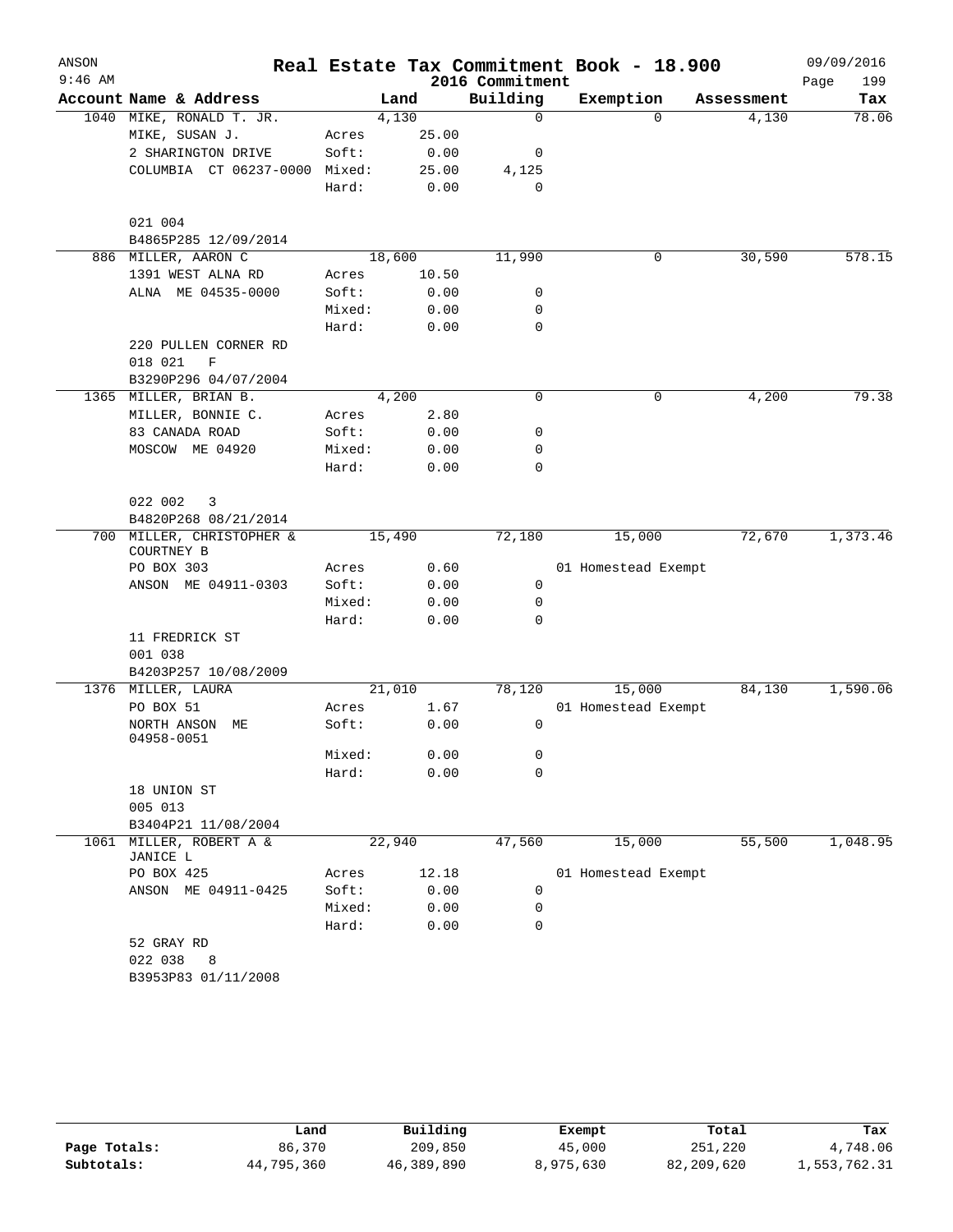| ANSON<br>$9:46$ AM |                                                |             |        | Real Estate Tax Commitment Book - 18.900<br>2016 Commitment |                     |            | 09/09/2016<br>200<br>Page |
|--------------------|------------------------------------------------|-------------|--------|-------------------------------------------------------------|---------------------|------------|---------------------------|
|                    | Account Name & Address                         |             | Land   | Building                                                    | Exemption           | Assessment | Tax                       |
|                    | 1400 MILLER, ROBERT N & JILL<br>C              |             | 32,260 | 131,940                                                     | 15,000              | 149,200    | 2,819.88                  |
|                    | PO BOX 216                                     | Acres       | 51.00  |                                                             | 01 Homestead Exempt |            |                           |
|                    | ANSON ME 04911-0216                            | Soft:       | 6.00   | 720                                                         |                     |            |                           |
|                    |                                                | Mixed:      | 14.00  | 2,310                                                       |                     |            |                           |
|                    |                                                | Hard:       | 25.00  | 4,525                                                       |                     |            |                           |
|                    | 56 MILLER RD                                   | TREE GROWTH |        |                                                             |                     |            |                           |
|                    | 014 005                                        |             |        |                                                             |                     |            |                           |
|                    | B809P496                                       |             |        |                                                             |                     |            |                           |
|                    | 348 MILLER, STEVEN R.<br>ESTATE OF             |             | 18,150 | $\Omega$                                                    | 0                   | 18,150     | 343.04                    |
|                    | 2577 SHAGBARK COURT                            | Acres       | 5.10   |                                                             |                     |            |                           |
|                    | YORK PA 17406                                  | Soft:       | 0.00   | 0                                                           |                     |            |                           |
|                    |                                                | Mixed:      | 0.00   | 0                                                           |                     |            |                           |
|                    |                                                | Hard:       | 0.00   | 0                                                           |                     |            |                           |
|                    | 012 009 18                                     |             |        |                                                             |                     |            |                           |
|                    | B3922P128 10/12/2007                           | 19,670      |        | 0                                                           | 0                   | 19,670     | 371.76                    |
|                    | 1268 MILLIKAN, MICHELLE<br><b>DENISE</b>       |             |        |                                                             |                     |            |                           |
|                    | 7729 PIKE 56                                   | Acres       | 6.11   |                                                             |                     |            |                           |
|                    | FRANKFORT MO                                   | Soft:       | 0.00   | 0                                                           |                     |            |                           |
|                    | 63441-2009                                     |             |        |                                                             |                     |            |                           |
|                    |                                                | Mixed:      | 0.00   | 0                                                           |                     |            |                           |
|                    |                                                | Hard:       | 0.00   | $\Omega$                                                    |                     |            |                           |
|                    | TOWN FARM ROAD<br>019 008<br>2                 |             |        |                                                             |                     |            |                           |
|                    | B4974P349 11/13/2015 B4602P135 11/12/2012      |             |        |                                                             |                     |            |                           |
|                    | 961 MISIASZEK, THEODORE &                      |             | 30,400 | 68,060                                                      | 0                   | 98,460     | 1,860.89                  |
|                    | NANCY A                                        |             |        |                                                             |                     |            |                           |
|                    | 302 FAHI POND RD                               | Acres       | 64.00  |                                                             |                     |            |                           |
|                    | NORTH ANSON ME 04958                           | Soft:       | 0.00   | 0                                                           |                     |            |                           |
|                    |                                                | Mixed:      | 63.00  | 10,395                                                      |                     |            |                           |
|                    |                                                | Hard:       | 0.00   | 0                                                           |                     |            |                           |
|                    | 302 FAHI POND RD                               | TREE GROWTH |        |                                                             |                     |            |                           |
|                    | 023 015<br>B<br>B3685P163 06/26/2006           |             |        |                                                             |                     |            |                           |
|                    | 1611 MITCHELL, CORLISS J,                      |             | 41,390 | 36,010                                                      | 15,000              | 62,400     | 1,179.36                  |
|                    | TRUSTEE                                        |             |        |                                                             |                     |            |                           |
|                    | THE RAVENSONG FARM<br>TRUST                    | Acres       | 39.20  |                                                             | 01 Homestead Exempt |            |                           |
|                    | 244 FOUR MILE SQUARE RD Soft:                  |             | 0.30   | 36                                                          |                     |            |                           |
|                    | ANSON ME 04911-0000                            | Mixed:      | 16.60  | 2,739                                                       |                     |            |                           |
|                    |                                                | Hard:       | 0.00   | 0                                                           |                     |            |                           |
|                    | 244 FOUR MILE SQUARE RD INCLUDES LOT 17B       |             |        | TREE GROWTH                                                 |                     |            |                           |
|                    | 021 013&17C                                    |             |        |                                                             |                     |            |                           |
|                    | B3975P168 02/25/2008<br>684 MITCHELL, DAVID M. |             | 9,380  | 65,660                                                      | 15,000              | 60,040     | 1,134.76                  |
|                    | 11 CHURCH ST                                   | Acres       | 0.22   |                                                             | 01 Homestead Exempt |            |                           |
|                    | ANSON ME 04911                                 | Soft:       | 0.00   | 0                                                           |                     |            |                           |
|                    |                                                | Mixed:      | 0.00   | 0                                                           |                     |            |                           |
|                    |                                                | Hard:       | 0.00   | 0                                                           |                     |            |                           |
|                    | 11 CHURCH ST                                   |             |        |                                                             |                     |            |                           |
|                    | 001 078                                        |             |        |                                                             |                     |            |                           |
|                    | B3799P229 01/12/2007                           |             |        |                                                             |                     |            |                           |
|                    |                                                |             |        |                                                             |                     |            |                           |
|                    |                                                |             |        |                                                             |                     |            |                           |
|                    |                                                |             |        |                                                             |                     |            |                           |
|                    |                                                |             |        |                                                             |                     |            |                           |

|              | Land       | Building   | Exempt    | Total      | Tax          |
|--------------|------------|------------|-----------|------------|--------------|
| Page Totals: | 151,250    | 301,670    | 45,000    | 407,920    | 7,709.69     |
| Subtotals:   | 44,946,610 | 46,691,560 | 9,020,630 | 82,617,540 | 1,561,472.00 |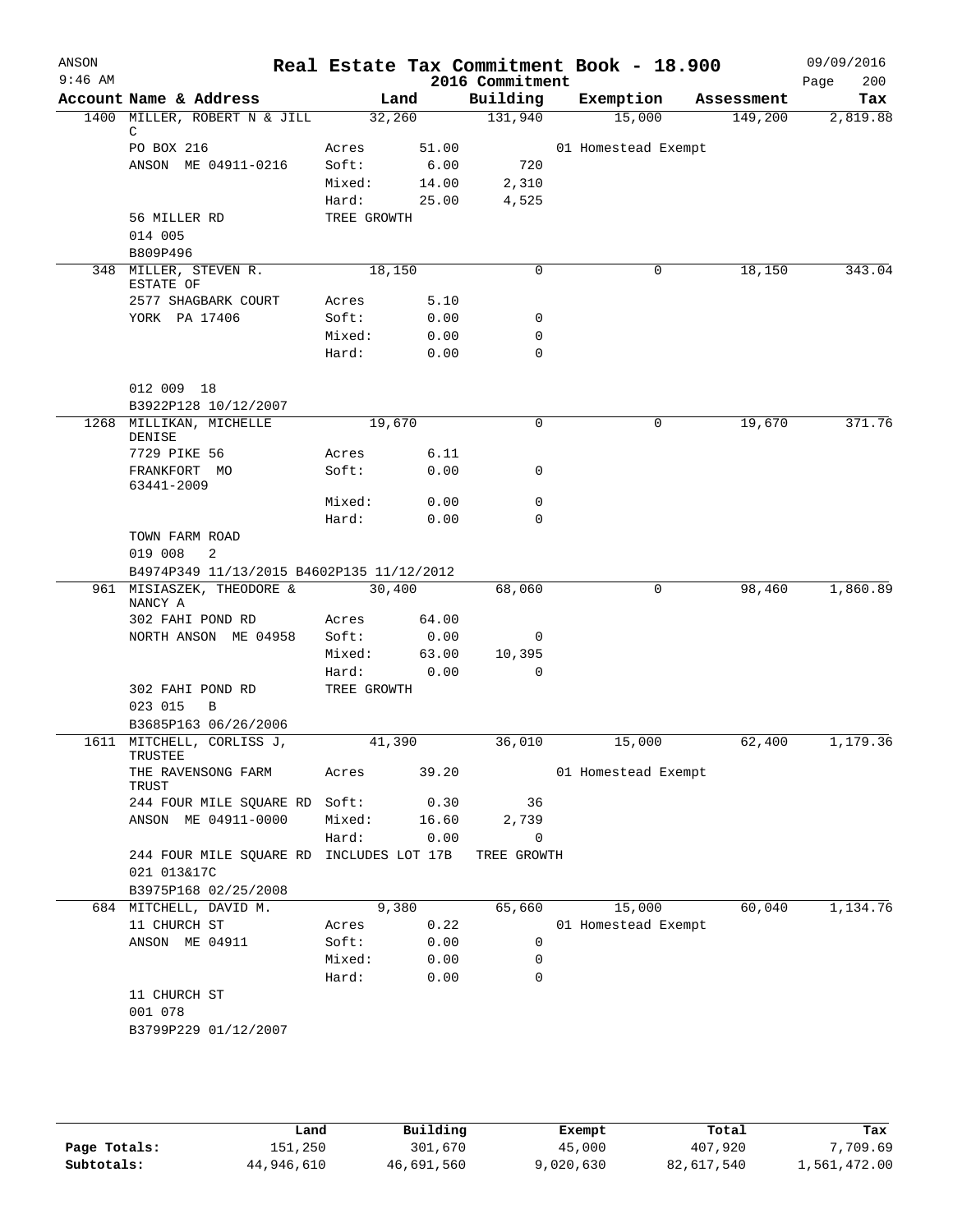| ANSON     |                                               |        |        |                 | Real Estate Tax Commitment Book - 18.900 |            | 09/09/2016  |
|-----------|-----------------------------------------------|--------|--------|-----------------|------------------------------------------|------------|-------------|
| $9:46$ AM |                                               |        |        | 2016 Commitment |                                          |            | Page<br>201 |
|           | Account Name & Address                        |        | Land   | Building        | Exemption                                | Assessment | Tax         |
|           | 542 MITCHELL, DIANA                           |        | 13,270 | 12,150          | $\Omega$                                 | 25,420     | 480.44      |
|           | 547 HORSETAIL HILL ROAD                       | Acres  | 0.44   |                 |                                          |            |             |
|           | MADISON, ME 04950                             | Soft:  | 0.00   | 0               |                                          |            |             |
|           |                                               | Mixed: | 0.00   | 0               |                                          |            |             |
|           |                                               | Hard:  | 0.00   | 0               |                                          |            |             |
|           | 15 CHURCH ST                                  |        |        |                 |                                          |            |             |
|           | 001 077                                       |        |        |                 |                                          |            |             |
|           | B4646P273 04/10/2013<br>14 MITCHELL, DIANA L. |        | 19,180 | 11,100          | 0                                        | 30,280     | 572.29      |
|           | 547 HORSETAIL HILL ROAD Acres                 |        | 0.92   |                 |                                          |            |             |
|           | MADISON, MAINE 04950                          | Soft:  | 0.00   | 0               |                                          |            |             |
|           |                                               | Mixed: | 0.00   | 0               |                                          |            |             |
|           |                                               | Hard:  | 0.00   | $\mathbf 0$     |                                          |            |             |
|           | 119 HILLTOP RD                                |        |        |                 |                                          |            |             |
|           | 004 012                                       |        |        |                 |                                          |            |             |
|           | B4237P288 02/05/2010                          |        |        |                 |                                          |            |             |
| 1250      | MITCHELL, EVELYN R.                           |        | 21,200 | 32,100          | 15,000                                   | 38,300     | 723.87      |
|           | 224 RIVER RD                                  | Acres  | 1.80   |                 | 01 Homestead Exempt                      |            |             |
|           | NORTH ANSON ME 04958                          | Soft:  | 0.00   | 0               |                                          |            |             |
|           |                                               | Mixed: | 0.00   | 0               |                                          |            |             |
|           |                                               | Hard:  | 0.00   | 0               |                                          |            |             |
|           | 224 RIVER RD                                  |        |        |                 |                                          |            |             |
|           | 015 065                                       |        |        |                 |                                          |            |             |
|           | B3248P113                                     |        |        |                 |                                          |            |             |
|           | 52 MITCHELL, MICHAEL O &                      |        | 13,710 | 93,270          | 0                                        | 106,980    | 2,021.92    |
|           | PAMELA<br>2566 CHERRY TREE ROAD               | Acres  | 0.47   |                 |                                          |            |             |
|           | HANOVER MD 21076-0000                         | Soft:  | 0.00   | 0               |                                          |            |             |
|           |                                               | Mixed: | 0.00   | 0               |                                          |            |             |
|           |                                               | Hard:  | 0.00   | $\mathbf 0$     |                                          |            |             |
|           | 707 RIVER RD                                  |        |        |                 |                                          |            |             |
|           | 017 001<br>B                                  |        |        |                 |                                          |            |             |
|           | B3506P270 06/22/2005                          |        |        |                 |                                          |            |             |
|           | 198 MOODY, DEBORAH &                          |        | 0      | 22,750          | 15,000                                   | 7,750      | 146.48      |
|           | FRAZIER                                       |        |        |                 |                                          |            |             |
|           | PO BOX 399                                    |        |        |                 | 01 Homestead Exempt                      |            |             |
|           | ANSON ME 04911-0399                           |        |        |                 |                                          |            |             |
|           | 58 RANDALL ST                                 |        |        |                 |                                          |            |             |
|           | 003 035<br>ON                                 |        |        |                 |                                          |            |             |
|           | B1872P43                                      |        |        |                 |                                          |            |             |
| 1976      | MOODY, LAURIE ANN                             |        | 22,850 | 34,650          | 0                                        | 57,500     | 1,086.75    |
|           | 33 CIDER CT                                   | Acres  | 2.90   |                 |                                          |            |             |
|           | AUGUSTA ME 04330-0000                         | Soft:  | 0.00   | 0               |                                          |            |             |
|           |                                               | Mixed: | 0.00   | 0               |                                          |            |             |
|           |                                               | Hard:  | 0.00   | 0               |                                          |            |             |
|           | 97 TOWN FARM RD                               |        |        |                 |                                          |            |             |
|           | 022 008 A                                     |        |        |                 |                                          |            |             |
|           | B3717P38 07/24/2006                           |        |        |                 |                                          |            |             |
|           |                                               |        |        |                 |                                          |            |             |

|              | Land       | Building   | Exempt    | Total      | Tax          |
|--------------|------------|------------|-----------|------------|--------------|
| Page Totals: | 90,210     | 206,020    | 30,000    | 266,230    | 5,031.75     |
| Subtotals:   | 45,036,820 | 46,897,580 | 9,050,630 | 82,883,770 | 1,566,503.75 |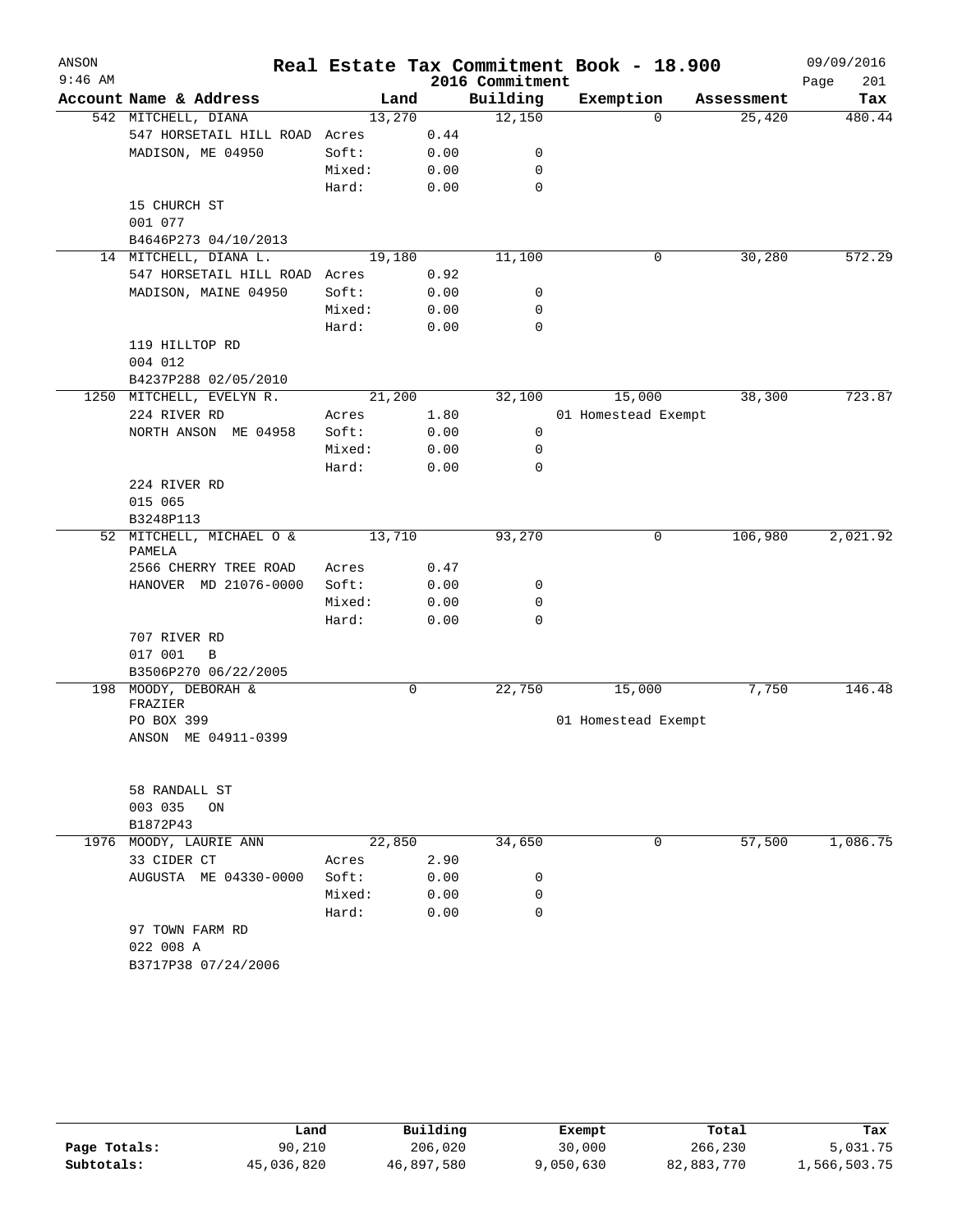| ANSON     |                                   |             |       |                    | Real Estate Tax Commitment Book - 18.900 |            | 09/09/2016  |
|-----------|-----------------------------------|-------------|-------|--------------------|------------------------------------------|------------|-------------|
| $9:46$ AM | Account Name & Address            |             |       | 2016 Commitment    |                                          |            | 202<br>Page |
|           |                                   | Land        |       | Building<br>68,780 | Exemption                                | Assessment | Tax         |
|           | 696 MOODY, RAYMOND O & INEZ<br>Η  | 14,280      |       |                    | 15,000                                   | 68,060     | 1,286.33    |
|           | PO BOX 235                        | Acres       | 0.51  |                    | 01 Homestead Exempt                      |            |             |
|           | ANSON ME 04911-0235               | Soft:       | 0.00  | 0                  |                                          |            |             |
|           |                                   | Mixed:      | 0.00  | $\mathbf 0$        |                                          |            |             |
|           |                                   | Hard:       | 0.00  | 0                  |                                          |            |             |
|           | 95 MAIN ST                        | LIFE ESTATE |       |                    |                                          |            |             |
|           | 001 042                           |             |       |                    |                                          |            |             |
|           | B4171P136 07/28/2009              |             |       |                    |                                          |            |             |
|           | 693 MOODY, ROBERT                 | 34,800      |       | 30,940             | 15,000                                   | 50,740     | 958.99      |
|           | PO BOX 73                         | Acres       | 16.00 |                    | 01 Homestead Exempt                      |            |             |
|           | ANSON ME 04911-0073               | Soft:       | 0.00  | 0                  |                                          |            |             |
|           |                                   | Mixed:      | 0.00  | $\mathbf 0$        |                                          |            |             |
|           |                                   | Hard:       | 0.00  | $\mathbf 0$        |                                          |            |             |
|           | 95 TOWN FARM RD                   |             |       |                    |                                          |            |             |
|           | 022 008                           |             |       |                    |                                          |            |             |
|           | B3717P36 07/24/2006               |             |       |                    |                                          |            |             |
|           | 690 MOODY, SCOTT                  | 31,500      |       | 2,100              | 0                                        | 33,600     | 635.04      |
|           | PO BOX 222                        | Acres       | 36.00 |                    |                                          |            |             |
|           | SOUTH BERWICK ME<br>03908-0000    | Soft:       | 0.00  | 0                  |                                          |            |             |
|           |                                   | Mixed:      | 0.00  | 0                  |                                          |            |             |
|           |                                   | Hard:       | 0.00  | $\mathbf 0$        |                                          |            |             |
|           |                                   | B4921P345   |       |                    |                                          |            |             |
|           | 019 009                           |             |       |                    |                                          |            |             |
|           | B4921P345 06/19/2015              |             |       |                    |                                          |            |             |
|           | 689 MOODY, SCOTT                  | 20,000      |       | 41,800             | 0                                        | 61,800     | 1,168.02    |
|           | PO BOX 222                        | Acres       | 1.00  |                    |                                          |            |             |
|           | SOUTH BERWICK ME<br>03908-0000    | Soft:       | 0.00  | 0                  |                                          |            |             |
|           |                                   | Mixed:      | 0.00  | 0                  |                                          |            |             |
|           |                                   | Hard:       | 0.00  | 0                  |                                          |            |             |
|           | 89 TOWN FARM RD<br>022 007        | B4921P345   |       |                    |                                          |            |             |
|           | B4921P345 06/19/2015              |             |       |                    |                                          |            |             |
|           | 701 MOORE, BRENDA S               | 22,270      |       | 72,630             | 15,000                                   | 79,900     | 1,510.11    |
|           | 448 WEST MILLS RD                 | Acres       | 3.40  |                    | 01 Homestead Exempt                      |            |             |
|           | ANSON ME 04911-0000               | Soft:       | 0.00  | $\overline{0}$     |                                          |            |             |
|           |                                   | Mixed:      | 0.00  | 0                  |                                          |            |             |
|           |                                   | Hard:       | 0.00  | $\mathbf 0$        |                                          |            |             |
|           | 448 WEST MILLS RD<br>011 013<br>Ε |             |       |                    |                                          |            |             |
|           | B4014P176 06/16/2008              |             |       |                    |                                          |            |             |
| 1971      | $MOORE$ , CARL E., SR., &         | 44,800      |       | 34,490             | 21,000                                   | 58,290     | 1,101.68    |
|           | RUTH A.<br>351 EMBDEN POND RD     | Acres       | 20.70 |                    | 01 Homestead Exempt                      |            |             |
|           | NORTH ANSON ME 04958              | Soft:       | 0.00  |                    | 0 08 Vietnam Veteran                     |            |             |
|           |                                   | Mixed:      | 0.00  | $\Omega$           |                                          |            |             |
|           |                                   | Hard:       | 0.00  | 0                  |                                          |            |             |
|           | 351 EMBDEN POND RD                |             |       |                    |                                          |            |             |
|           | 023 026<br>C                      |             |       |                    |                                          |            |             |
|           | B1649P108                         |             |       |                    |                                          |            |             |
|           |                                   |             |       |                    |                                          |            |             |

|              | Land         | Building   | Exempt    | Total      | Tax          |
|--------------|--------------|------------|-----------|------------|--------------|
| Page Totals: | 167,650      | 250,740    | 66,000    | 352,390    | 6,660.17     |
| Subtotals:   | 45, 204, 470 | 47,148,320 | 9,116,630 | 83,236,160 | 1,573,163.92 |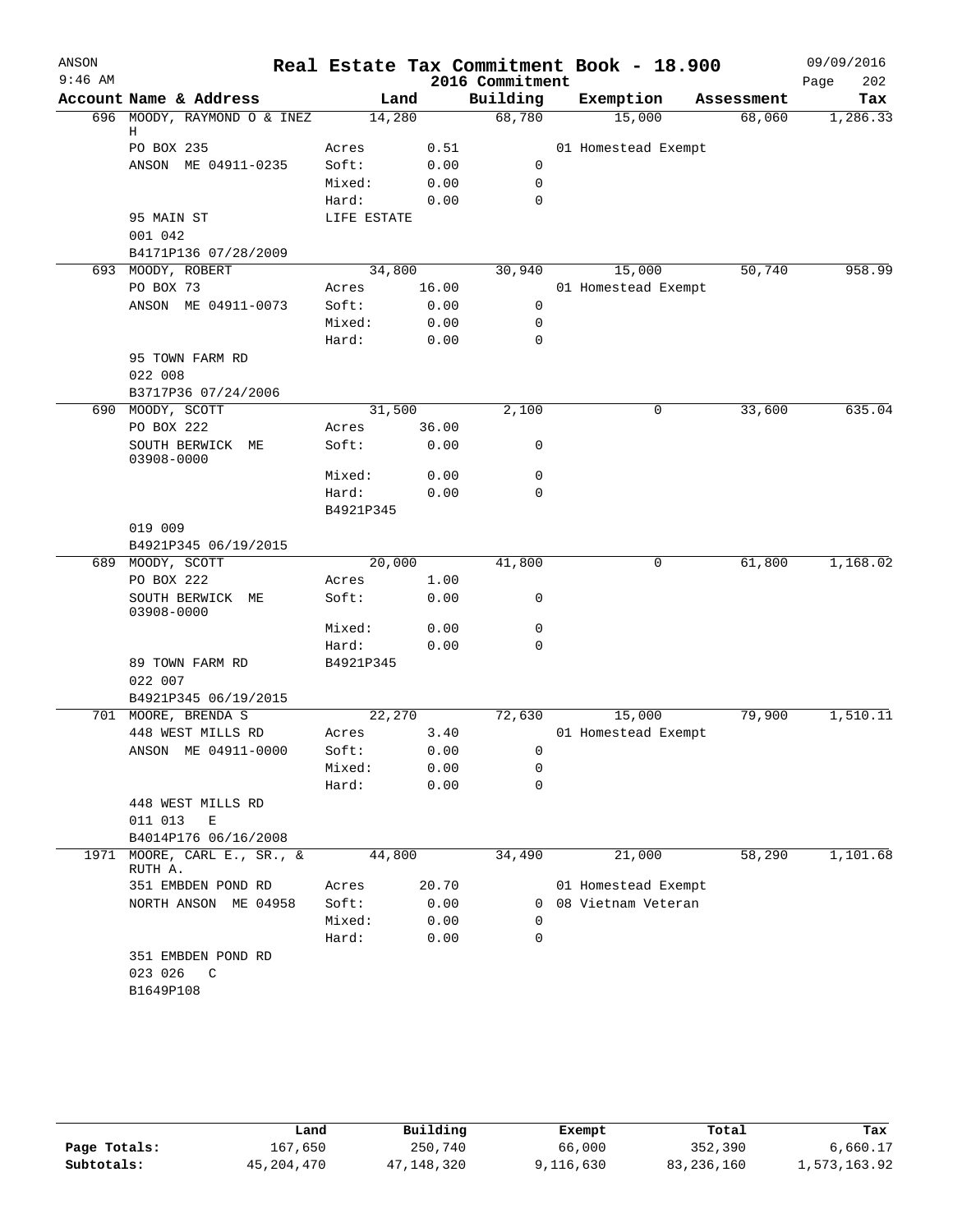| ANSON<br>$9:46$ AM |                                |        |        | 2016 Commitment | Real Estate Tax Commitment Book - 18.900 |            | 09/09/2016<br>203<br>Page |
|--------------------|--------------------------------|--------|--------|-----------------|------------------------------------------|------------|---------------------------|
|                    | Account Name & Address         |        | Land   | Building        | Exemption                                | Assessment | Tax                       |
|                    | 719 MOORE, DARRIN C.           |        | 26,750 | 43,670          | $\mathbf 0$                              | 70,420     | 1,330.94                  |
|                    | 200 WEST MILLS RD              | Acres  | 5.50   |                 |                                          |            |                           |
|                    | ANSON ME 04911-0597            | Soft:  | 0.00   | 0               |                                          |            |                           |
|                    |                                | Mixed: | 0.00   | 0               |                                          |            |                           |
|                    |                                | Hard:  | 0.00   | 0               |                                          |            |                           |
|                    | 200 WEST MILLS RD              |        |        |                 |                                          |            |                           |
|                    | 011 007<br>B                   |        |        |                 |                                          |            |                           |
|                    | B3798P164 01/12/2007           |        |        |                 |                                          |            |                           |
| 256                | MOORE, DENNIS W                |        | 39,500 | 9,950           | 15,000                                   | 34,450     | 651.11                    |
|                    | PO BOX 233                     | Acres  | 18.00  |                 | 01 Homestead Exempt                      |            |                           |
|                    | ANSON ME 04911-0233            | Soft:  | 0.00   | 0               |                                          |            |                           |
|                    |                                | Mixed: | 0.00   | 0               |                                          |            |                           |
|                    |                                | Hard:  | 0.00   | 0               |                                          |            |                           |
|                    | 230 HILTON HILL RD             |        |        |                 |                                          |            |                           |
|                    | 010 020                        |        |        |                 |                                          |            |                           |
|                    | B2634P134                      |        |        |                 |                                          |            |                           |
|                    | 703 MOORE, DUNCAN &            |        | 9,230  | $\mathbf 0$     | 0                                        | 9,230      | 174.45                    |
|                    | KURLANSKI, KATHLEEN            | Acres  | 51.00  |                 |                                          |            |                           |
|                    | PO BOX 997                     | Soft:  | 0.00   | 0               |                                          |            |                           |
|                    | KENNEBUNK ME<br>$04043 - 0000$ | Mixed: | 0.00   | 0               |                                          |            |                           |
|                    |                                | Hard:  | 51.00  | 9,231           |                                          |            |                           |
|                    | 022 027                        |        |        |                 |                                          |            |                           |
|                    | B4626P69 01/30/2013            |        |        |                 |                                          |            |                           |
|                    | 702 MOORE, DUNCAN &            |        | 8,520  | $\Omega$        | 0                                        | 8,520      | 161.03                    |
|                    | KURLANSKI, KATHLEEN            | Acres  | 52.00  |                 |                                          |            |                           |
|                    | PO BOX 997                     | Soft:  | 0.00   | 0               |                                          |            |                           |
|                    | KENNEBUNK ME<br>04043-0000     | Mixed: | 51.00  | 8,415           |                                          |            |                           |
|                    |                                | Hard:  | 0.00   | 0               |                                          |            |                           |
|                    | 022 026                        |        |        |                 |                                          |            |                           |
|                    | B4626P69 01/30/2013            |        |        |                 |                                          |            |                           |
|                    | 1719 MOORE, PAUL & CHRISTINE   |        | 41,250 | 62,690          | 0                                        | 103,940    | 1,964.47                  |
|                    | 50 THATCHER ST                 | Acres  | 19.75  |                 |                                          |            |                           |
|                    | HYDE PARK MA<br>02136-0000     | Soft:  | 0.00   | 0               |                                          |            |                           |
|                    |                                | Mixed: | 0.00   | 0               |                                          |            |                           |
|                    |                                | Hard:  | 0.00   | 0               |                                          |            |                           |
|                    | 220 HOLLIN WAITE HILL<br>RD    |        |        |                 |                                          |            |                           |
|                    | 014 034<br>2                   |        |        |                 |                                          |            |                           |
|                    | B2223P6                        |        |        |                 |                                          |            |                           |
|                    | 1113 MOORE, RUTH A             |        | 0      | 500             | 0                                        | 500        | 9.45                      |
|                    | 351 EMBDEN POND RD             |        |        |                 |                                          |            |                           |
|                    | NORTH ANSON ME<br>04958-0000   |        |        |                 |                                          |            |                           |
|                    | 357 EMBDEN POND RD             |        |        |                 |                                          |            |                           |
|                    | 023 026<br>C<br>ON             |        |        |                 |                                          |            |                           |
|                    |                                |        |        |                 |                                          |            |                           |

|              | Land       | Building     | Exempt    | Total        | Tax          |
|--------------|------------|--------------|-----------|--------------|--------------|
| Page Totals: | 125,250    | 116.810      | 15,000    | 227,060      | 4,291.45     |
| Subtotals:   | 45,329,720 | 47, 265, 130 | 9,131,630 | 83, 463, 220 | 1,577,455.37 |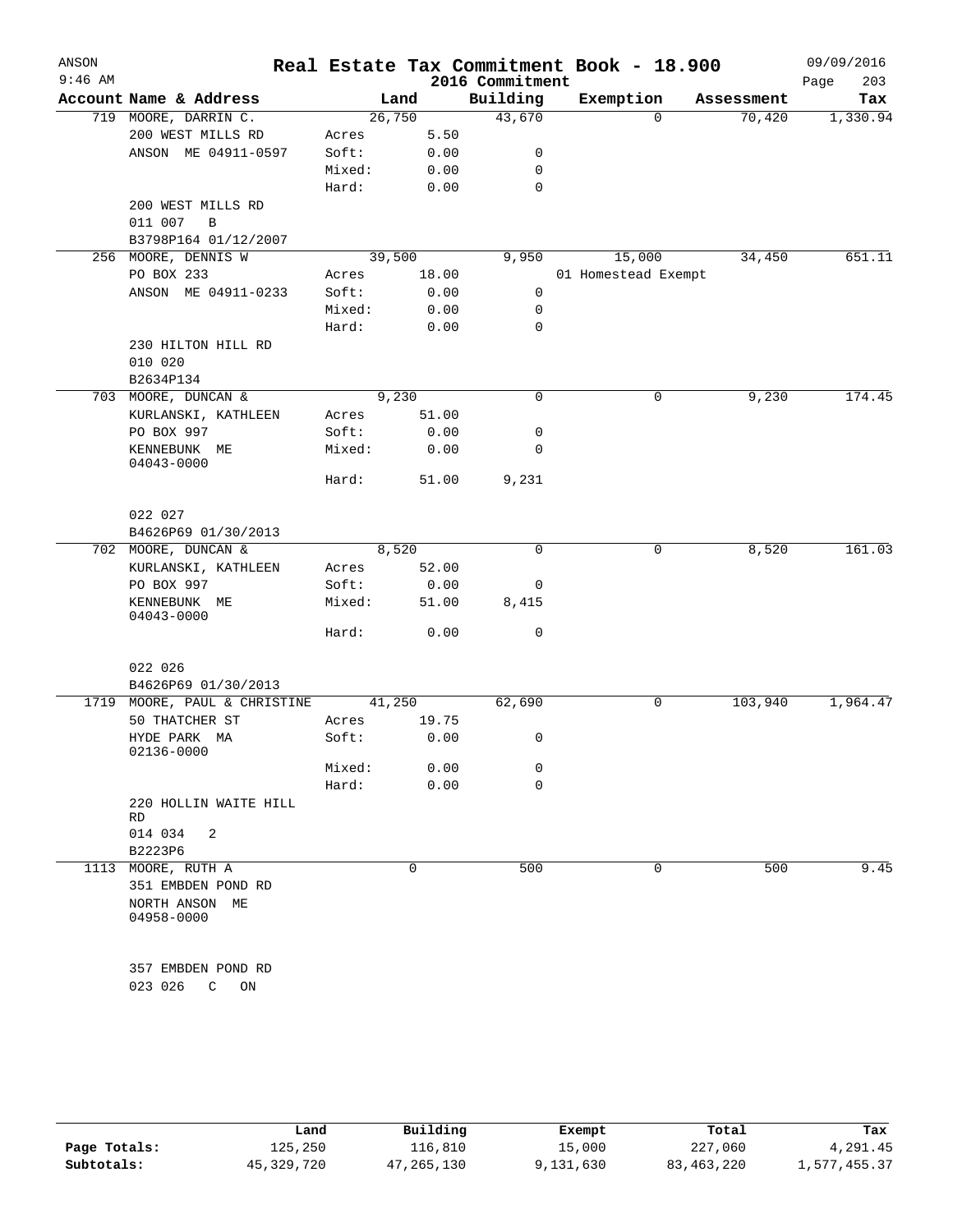| ANSON        |                                           |              |        |              |                             | Real Estate Tax Commitment Book - 18.900 |            | 09/09/2016    |
|--------------|-------------------------------------------|--------------|--------|--------------|-----------------------------|------------------------------------------|------------|---------------|
| $9:46$ AM    | Account Name & Address                    |              |        | Land         | 2016 Commitment<br>Building | Exemption                                | Assessment | 204<br>Page   |
|              | 571 MOORE, RUTH A.                        |              | 21,500 |              | 3,630                       | 0                                        | 25,130     | Tax<br>474.96 |
|              | 349 EMBDEN POND RD                        |              | Acres  | 2.00         |                             |                                          |            |               |
|              | NORTH ANSON ME 04958                      |              | Soft:  | 0.00         | 0                           |                                          |            |               |
|              |                                           |              | Mixed: | 0.00         | 0                           |                                          |            |               |
|              |                                           |              |        |              | $\mathbf 0$                 |                                          |            |               |
|              |                                           |              | Hard:  | 0.00         |                             |                                          |            |               |
|              | 415 EMBDEN POND RD                        |              |        |              |                             |                                          |            |               |
|              | C <sub>3</sub><br>023 026                 |              |        |              |                             |                                          |            |               |
|              | B4720P118 10/09/2013                      |              |        |              |                             |                                          |            |               |
|              | 1945 MOORE, SCOTT L.                      |              | 29,500 |              | $\mathbf 0$                 | 0                                        | 29,500     | 557.55        |
|              | 358 WEST MILLS RD                         |              | Acres  | 20.50        |                             |                                          |            |               |
|              | ANSON ME 04911                            |              | Soft:  | 0.00         | 0                           |                                          |            |               |
|              |                                           |              | Mixed: | 0.00         | 0                           |                                          |            |               |
|              |                                           |              | Hard:  | 0.00         | $\mathbf 0$                 |                                          |            |               |
|              |                                           |              |        |              |                             |                                          |            |               |
|              | 011 011C                                  |              |        |              |                             |                                          |            |               |
|              | B3587P263 11/07/2005                      |              |        |              |                             |                                          |            |               |
|              | 1890 MOORE, SCOTT L.                      |              |        | 0            | 14,240                      | 0                                        | 14,240     | 269.14        |
|              | 358 WEST MILLS RD                         |              |        |              |                             |                                          |            |               |
|              | ANSON ME 04911-0000                       |              |        |              |                             |                                          |            |               |
|              |                                           |              |        |              |                             |                                          |            |               |
|              |                                           |              |        |              |                             |                                          |            |               |
|              | 302 A WEST MILLS RD                       |              |        |              |                             |                                          |            |               |
|              | 011 011<br>A ON                           |              |        |              |                             |                                          |            |               |
|              |                                           |              |        |              |                             |                                          |            |               |
|              | B4974P165 10/08/2015                      |              |        |              |                             |                                          |            |               |
| 1239         | MOORE, SCOTT L.                           |              |        | $\mathbf 0$  | 8,240                       | 0                                        | 8,240      | 155.74        |
|              | 358 WEST MILLS RD                         |              |        |              |                             |                                          |            |               |
|              | ANSON ME 04911                            |              |        |              |                             |                                          |            |               |
|              |                                           |              |        |              |                             |                                          |            |               |
|              |                                           |              |        |              |                             |                                          |            |               |
|              | 306 WEST MILLS RD                         |              |        |              |                             |                                          |            |               |
|              | 011 011<br>ON                             |              |        |              |                             |                                          |            |               |
|              | B4974P165 10/08/2015 B3587P263 11/07/2005 |              |        |              |                             |                                          |            |               |
| 707          | MOORE, SCOTT L.                           |              | 42,000 |              | 0                           | 0                                        | 42,000     | 793.80        |
|              | 358 WEST MILLS RD                         |              | Acres  | 36.00        |                             |                                          |            |               |
|              | ANSON ME 04911-0000                       |              | Soft:  | 0.00         | 0                           |                                          |            |               |
|              |                                           |              | Mixed: | 0.00         | 0                           |                                          |            |               |
|              |                                           |              | Hard:  | 0.00         | $\mathbf 0$                 |                                          |            |               |
|              |                                           |              |        |              |                             |                                          |            |               |
|              | 011 011                                   |              |        |              |                             |                                          |            |               |
|              | B4974P165 10/08/2015                      |              |        |              |                             |                                          |            |               |
|              | 705 MOORE, SCOTT L.                       |              | 34,600 |              | 93,680                      | 0                                        | 128,280    | 2,424.49      |
|              | 358 WEST MILLS RD                         |              | Acres  | 5.40         |                             |                                          |            |               |
|              | ANSON ME 04911                            |              | Soft:  | 0.00         | 0                           |                                          |            |               |
|              |                                           |              | Mixed: | 0.00         | 0                           |                                          |            |               |
|              |                                           |              | Hard:  | 0.00         | 0                           |                                          |            |               |
|              | 302 WEST MILLS RD                         |              |        |              |                             |                                          |            |               |
|              | 011 011<br>Α                              |              |        |              |                             |                                          |            |               |
|              | B4974P165 10/08/2015 B3587P263 11/07/2005 |              |        |              |                             |                                          |            |               |
| 1932         | MOORE, SCOTT L. & JILL                    |              | 26,000 |              | 79,180                      | 15,000                                   | 90,180     | 1,704.40      |
|              | Α.                                        |              |        |              |                             |                                          |            |               |
|              | 358 WEST MILLS RD                         |              | Acres  | 5.00         |                             | 01 Homestead Exempt                      |            |               |
|              | ANSON ME 04911-0000                       |              | Soft:  | 0.00         | 0                           |                                          |            |               |
|              |                                           |              | Mixed: | 0.00         | 0                           |                                          |            |               |
|              |                                           |              | Hard:  | 0.00         | 0                           |                                          |            |               |
|              | 358 WEST MILLS RD                         |              |        |              |                             |                                          |            |               |
|              | 011 011B                                  |              |        |              |                             |                                          |            |               |
|              | B3587P261 11/07/2005                      |              |        |              |                             |                                          |            |               |
|              |                                           |              |        |              |                             |                                          |            |               |
|              |                                           |              |        |              |                             |                                          |            |               |
|              |                                           | Land         |        | Building     |                             | Exempt                                   | Total      | Tax           |
| Page Totals: |                                           | 153,600      |        | 198,970      |                             | 15,000                                   | 337,570    | 6,380.08      |
| Subtotals:   |                                           | 45, 483, 320 |        | 47, 464, 100 |                             | 9,146,630                                | 83,800,790 | 1,583,835.45  |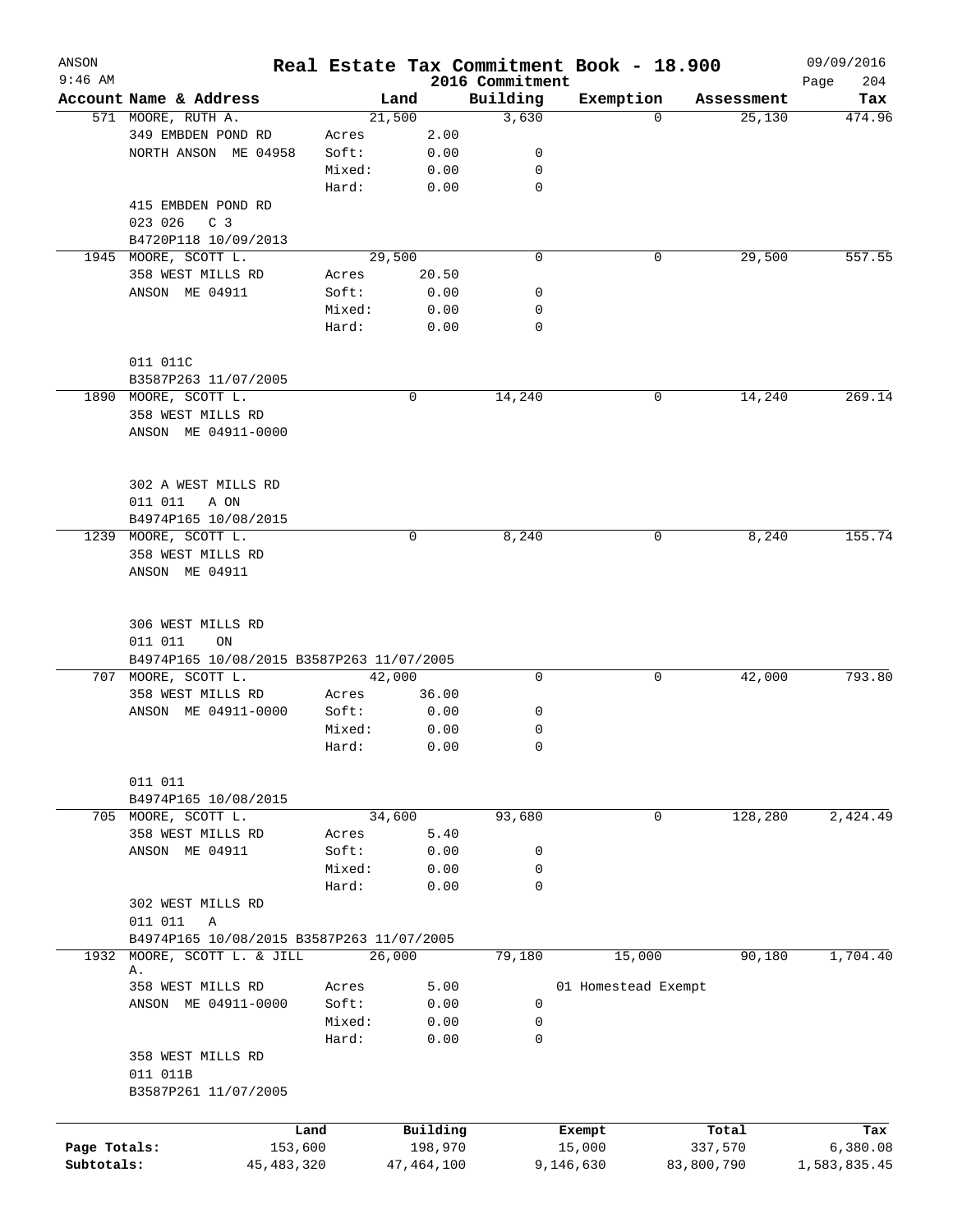| ANSON     |                                            |        |        |                 | Real Estate Tax Commitment Book - 18.900 |            | 09/09/2016  |
|-----------|--------------------------------------------|--------|--------|-----------------|------------------------------------------|------------|-------------|
| $9:46$ AM |                                            |        |        | 2016 Commitment |                                          |            | 205<br>Page |
|           | Account Name & Address                     |        | Land   | Building        | Exemption                                | Assessment | Tax         |
|           | 704 MOORE, VIRGINIA WING                   |        | 12,810 | 70,620          | $\Omega$                                 | 83,430     | 1,576.83    |
|           | PO BOX 997                                 | Acres  | 0.41   |                 |                                          |            |             |
|           | KENNEBUNK ME<br>04043-0000                 | Soft:  | 0.00   | 0               |                                          |            |             |
|           |                                            | Mixed: | 0.00   | 0               |                                          |            |             |
|           |                                            | Hard:  | 0.00   | $\mathbf 0$     |                                          |            |             |
|           | 9 CENTER ST                                |        |        |                 |                                          |            |             |
|           | 006 020                                    |        |        |                 |                                          |            |             |
|           | B2003P22                                   |        |        |                 |                                          |            |             |
|           | 715 MORAN, STEPHEN M                       |        | 8,720  | 40,660          | 0                                        | 49,380     | 933.28      |
|           | 17 HILLTOP RD                              | Acres  | 0.19   |                 |                                          |            |             |
|           | MADISON ME 04950-0000                      | Soft:  | 0.00   | 0               |                                          |            |             |
|           |                                            | Mixed: | 0.00   | 0               |                                          |            |             |
|           |                                            | Hard:  | 0.00   | $\mathbf 0$     |                                          |            |             |
|           | 16 ARNOLDS LN                              |        |        |                 |                                          |            |             |
|           | 001 010                                    |        |        |                 |                                          |            |             |
|           | B1106P189                                  |        |        |                 |                                          |            |             |
|           | 887 MORANDI, JULIA RANKIN                  |        | 20,380 | 47,960          | 0                                        | 68,340     | 1,291.63    |
|           | 1295 CALLE DE SEVILLA                      | Acres  | 1.25   |                 |                                          |            |             |
|           | PACIFIC PALISADES CA<br>90272              | Soft:  | 0.00   | 0               |                                          |            |             |
|           |                                            | Mixed: | 0.00   | 0               |                                          |            |             |
|           |                                            | Hard:  | 0.00   | 0               |                                          |            |             |
|           | 884 RIVER RD                               |        |        |                 |                                          |            |             |
|           | 005 019 & 20                               |        |        |                 |                                          |            |             |
|           | B1567P307                                  |        |        |                 |                                          |            |             |
| 1369      | MORIN, GARY R., JR.                        |        | 0      | 23,390          | 15,000                                   | 8,390      | 158.57      |
|           | 131 EMBDEN POND ROAD                       |        |        |                 | 01 Homestead Exempt                      |            |             |
|           | NORTH ANSON ME<br>04958-7418               |        |        |                 |                                          |            |             |
|           | 129 EMBDEN POND RD                         |        |        |                 |                                          |            |             |
|           | 023 018<br>B ON                            |        |        | 76,940          |                                          |            |             |
|           | 711 MORRELL, MARJORIE L.,<br><b>ESTATE</b> |        | 14,420 |                 | 0                                        | 91,360     | 1,726.70    |
|           | C/O JANET SCHUTTE                          | Acres  | 0.52   |                 |                                          |            |             |
|           | PO BOX 273                                 | Soft:  | 0.00   | 0               |                                          |            |             |
|           | OAKLAND ME 04963-0273                      | Mixed: | 0.00   | 0               |                                          |            |             |
|           |                                            | Hard:  | 0.00   | $\mathbf 0$     |                                          |            |             |
|           | 21 CENTER ST                               |        |        |                 |                                          |            |             |
|           | 006 017                                    |        |        |                 |                                          |            |             |
|           | B627P243                                   |        |        |                 |                                          |            |             |
| 435       | MORRIS, SYLVIE B &<br>WAYNE R              |        | 26,000 | 50,360          | 0                                        | 76,360     | 1,443.20    |
|           | 6 CHICKEN STREET                           | Acres  | 5.00   |                 |                                          |            |             |
|           | STARKS ME 04911-0000                       | Soft:  | 0.00   | 0               |                                          |            |             |
|           |                                            | Mixed: | 0.00   | 0               |                                          |            |             |
|           |                                            | Hard:  | 0.00   | 0               |                                          |            |             |
|           | 260 RIVER RD                               |        |        |                 |                                          |            |             |
|           | 015 068<br>$\overline{B}$                  |        |        |                 |                                          |            |             |
|           | B3510P305 06/30/2005                       |        |        |                 |                                          |            |             |
|           |                                            |        |        |                 |                                          |            |             |

|              | Land       | Building   | Exempt    | Total      | Tax          |
|--------------|------------|------------|-----------|------------|--------------|
| Page Totals: | 82,330     | 309,930    | 15,000    | 377,260    | 7,130.21     |
| Subtotals:   | 45,565,650 | 47,774,030 | 9,161,630 | 84,178,050 | 1,590,965.66 |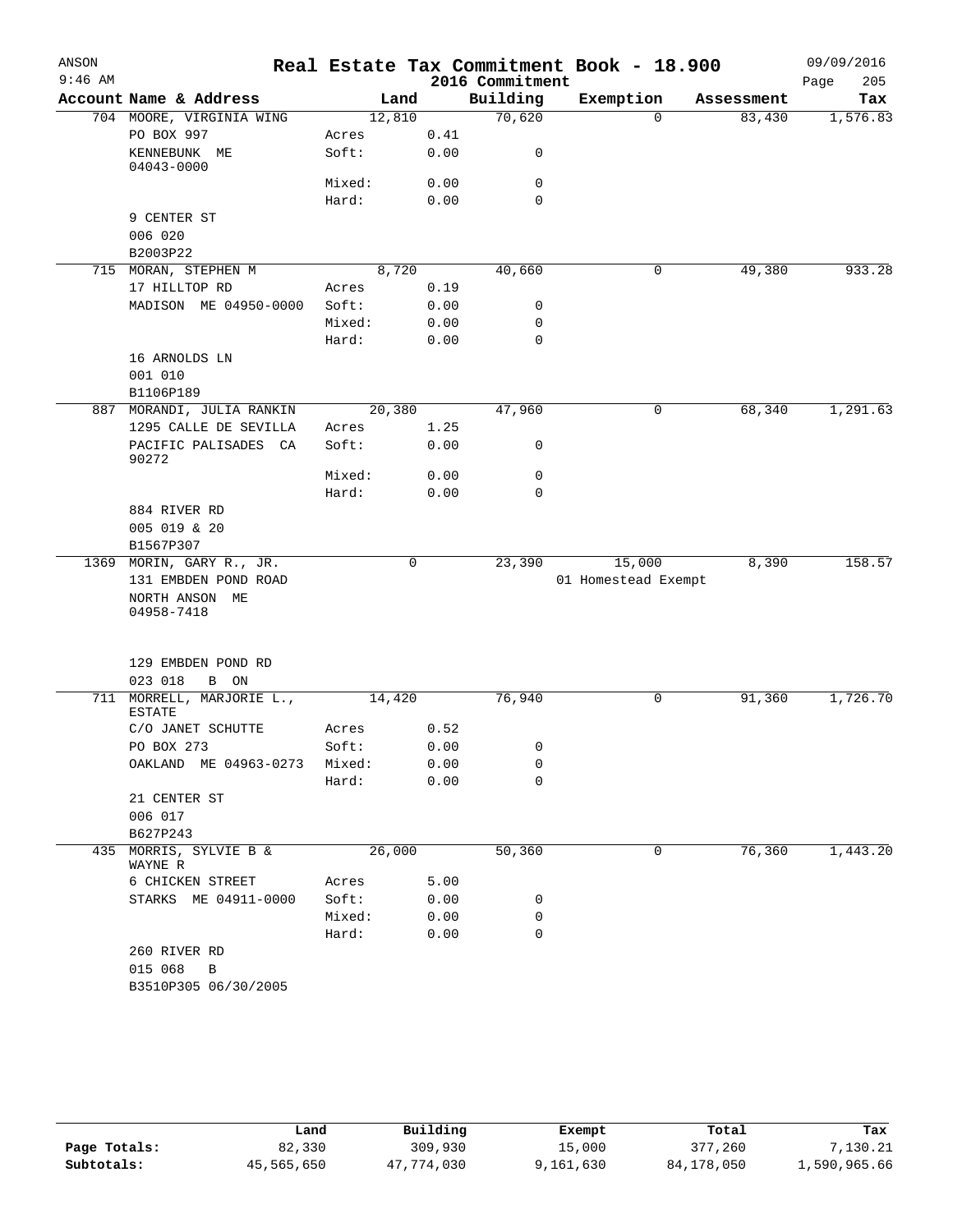| ANSON        |                                      |                 |              |              |                             | Real Estate Tax Commitment Book - 18.900 |              | 09/09/2016         |
|--------------|--------------------------------------|-----------------|--------------|--------------|-----------------------------|------------------------------------------|--------------|--------------------|
| $9:46$ AM    | Account Name & Address               |                 | Land         |              | 2016 Commitment<br>Building | Exemption                                | Assessment   | 206<br>Page<br>Tax |
|              | 1391 MORSE, FRANK L & JUDITH         |                 | 12,810       |              | 19,110                      | 15,000                                   | 16,920       | 319.79             |
|              | Α<br>20 PREBLE AVE                   |                 |              |              |                             |                                          |              |                    |
|              | ANSON ME 04911-0000                  | Acres<br>Soft:  |              | 0.41<br>0.00 | 0                           | 01 Homestead Exempt                      |              |                    |
|              |                                      | Mixed:          |              | 0.00         | 0                           |                                          |              |                    |
|              |                                      | Hard:           |              | 0.00         | 0                           |                                          |              |                    |
|              | 20 PREBLE AVE                        |                 |              |              |                             |                                          |              |                    |
|              | 003 086                              |                 |              |              |                             |                                          |              |                    |
|              | B3340P279 07/09/2004                 |                 |              |              |                             |                                          |              |                    |
|              | 1447 MORSE, KIMBERLY A.              |                 | 8,490        |              | 17,240                      | 0                                        | 25,730       | 486.30             |
|              | 538 EMBDEN POND ROAD                 | Acres           |              | 0.18         |                             |                                          |              |                    |
|              | EMBDEN ME 04958                      | Soft:           |              | 0.00         | 0                           |                                          |              |                    |
|              |                                      | Mixed:<br>Hard: |              | 0.00<br>0.00 | $\mathbf 0$<br>$\mathbf 0$  |                                          |              |                    |
|              | 5 COURT ST                           |                 |              |              |                             |                                          |              |                    |
|              | 006 030                              |                 |              |              |                             |                                          |              |                    |
|              | B4200P175 10/05/2009                 |                 |              |              |                             |                                          |              |                    |
| 717          | MORSE, WILMA G & ARTHUR              |                 | 9,590        |              | 49,450                      | 0                                        | 59,040       | 1,115.86           |
|              | G<br>538 EMBDEN POND ROAD            | Acres           |              | 0.23         |                             |                                          |              |                    |
|              | EMBDEN ME 04958-3524                 | Soft:           |              | 0.00         | 0                           |                                          |              |                    |
|              |                                      | Mixed:          |              | 0.00         | 0                           |                                          |              |                    |
|              |                                      | Hard:           |              | 0.00         | $\mathbf 0$                 |                                          |              |                    |
|              | 4 WINTER ST                          |                 |              |              |                             |                                          |              |                    |
|              | 006 015                              |                 |              |              |                             |                                          |              |                    |
|              | B2027P279                            |                 |              |              |                             |                                          |              |                    |
|              | 716 MORYAN, VIRGINIA                 |                 | 44,050       |              | 55,640                      | 15,000                                   | 84,690       | 1,600.64           |
|              | PO BOX 81                            | Acres           |              | 24.10        |                             | 01 Homestead Exempt                      |              |                    |
|              | NORTH ANSON ME<br>04958-0081         | Soft:           |              | 0.00         | 0                           |                                          |              |                    |
|              |                                      | Mixed:          |              | 0.00         | 0                           |                                          |              |                    |
|              | 63 SKIDMORE RD                       | Hard:           |              | 0.00         | $\mathbf 0$                 |                                          |              |                    |
|              | 023 015<br>CH                        |                 |              |              |                             |                                          |              |                    |
|              | B1315P76                             |                 |              |              |                             |                                          |              |                    |
|              | 1661 MOTA, MARGARET                  |                 | 22,000       |              | $\mathbf 0$                 | 0                                        | 22,000       | 415.80             |
|              | 18 NYES LANE                         | Acres           |              | 8.50         |                             |                                          |              |                    |
|              | ACUSHNET MA 02743-0000 Soft:         |                 |              | 0.00         | 0                           |                                          |              |                    |
|              |                                      | Mixed:          |              | 0.00         | 0                           |                                          |              |                    |
|              |                                      | Hard:           |              | 0.00         | $\mathbf 0$                 |                                          |              |                    |
|              |                                      |                 |              |              |                             |                                          |              |                    |
|              | 023 044<br>I<br>B4846P219 10/23/2014 |                 |              |              |                             |                                          |              |                    |
|              | 1709 MSAD 74                         |                 | 21,900       |              | $\mathbf 0$                 | 21,900                                   | 0            | 0.00               |
|              | PO BOX 360                           | Acres           |              | 8.90         |                             | 12 Public Municipal Corp                 |              |                    |
|              | ANSON ME 04911-0360                  | Soft:           |              | 0.00         | $\mathbf 0$                 |                                          |              |                    |
|              |                                      | Mixed:          |              | 0.00         | 0                           |                                          |              |                    |
|              |                                      | Hard:           |              | 0.00         | 0                           |                                          |              |                    |
|              | 160 NORTH MAIN ST                    |                 |              |              |                             |                                          |              |                    |
|              | 007 020                              |                 |              |              |                             |                                          |              |                    |
| 1708         | MSAD 74                              |                 | 21,320       |              | 0                           | 21,320                                   | 0            | 0.00               |
|              | PO BOX 360                           | Acres           |              | 8.32         |                             | 12 Public Municipal Corp                 |              |                    |
|              | ANSON ME 04911-0360                  | Soft:<br>Mixed: |              | 0.00<br>0.00 | $\mathbf 0$<br>0            |                                          |              |                    |
|              |                                      | Hard:           |              | 0.00         | $\mathbf 0$                 |                                          |              |                    |
|              | 64 NORTH MAIN ST<br>006 065          |                 |              |              |                             |                                          |              |                    |
|              | Land                                 |                 |              | Building     |                             | Exempt                                   | Total        | Tax                |
| Page Totals: | 140,160                              |                 |              | 141,440      |                             | 73,220                                   | 208,380      | 3,938.39           |
| Subtotals:   | 45,705,810                           |                 | 47, 915, 470 |              |                             | 9,234,850                                | 84, 386, 430 | 1,594,904.05       |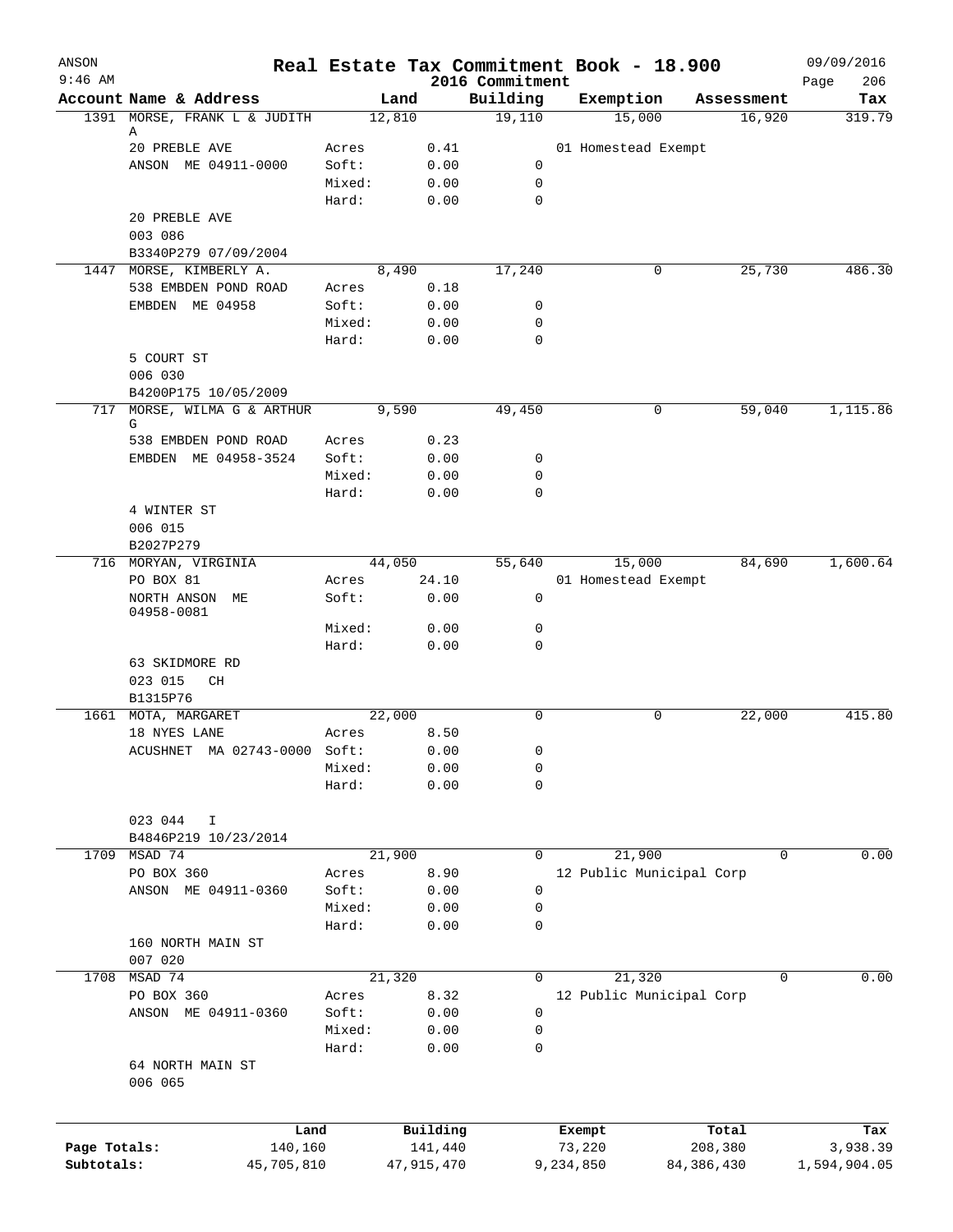| ANSON     |                                                          |             |        |                 | Real Estate Tax Commitment Book - 18.900 |             | 09/09/2016 |          |
|-----------|----------------------------------------------------------|-------------|--------|-----------------|------------------------------------------|-------------|------------|----------|
| $9:46$ AM |                                                          |             |        | 2016 Commitment |                                          |             | Page       | 207      |
|           | Account Name & Address                                   |             | Land   | Building        | Exemption                                | Assessment  |            | Tax      |
| 722       | MSAD 74                                                  | 18,000      |        | $\mathsf{O}$    | 18,000                                   | 0           |            | 0.00     |
|           | PO BOX 360                                               | Acres       | 5.00   |                 | 12 Public Municipal Corp                 |             |            |          |
|           | ANSON ME 04911-0360                                      | Soft:       | 0.00   | $\mathbf 0$     |                                          |             |            |          |
|           |                                                          | Mixed:      | 0.00   | 0               |                                          |             |            |          |
|           |                                                          | Hard:       | 0.00   | 0               |                                          |             |            |          |
|           | 19 KEN TAYLOR ST                                         |             |        |                 |                                          |             |            |          |
|           | 001 027                                                  |             |        |                 |                                          |             |            |          |
|           | B1665P179                                                |             |        |                 |                                          |             |            |          |
| 1707      | MSAD 74                                                  | 13,710      |        | 0               | 13,710                                   | $\Omega$    |            | 0.00     |
|           | PO BOX 360                                               | Acres       | 2.14   |                 | 12 Public Municipal Corp                 |             |            |          |
|           | ANSON ME 04911-0360                                      | Soft:       | 0.00   | $\mathbf 0$     |                                          |             |            |          |
|           |                                                          | Mixed:      | 0.00   | 0               |                                          |             |            |          |
|           |                                                          | Hard:       | 0.00   | 0               |                                          |             |            |          |
|           | 56 NORTH MAIN ST                                         |             |        |                 |                                          |             |            |          |
|           | 006 064                                                  |             |        |                 |                                          |             |            |          |
| 720       | MSAD 74                                                  | 17,500      |        | $\Omega$        | 17,500                                   | $\Omega$    |            | 0.00     |
|           | PO BOX 360                                               | Acres       | 8.50   |                 | 12 Public Municipal Corp                 |             |            |          |
|           | ANSON ME 04911-0360                                      | Soft:       | 0.00   | $\mathbf 0$     |                                          |             |            |          |
|           |                                                          | Mixed:      | 0.00   | 0               |                                          |             |            |          |
|           |                                                          | Hard:       | 0.00   | 0               |                                          |             |            |          |
|           |                                                          |             |        |                 |                                          |             |            |          |
|           | 018 046                                                  |             |        |                 |                                          |             |            |          |
|           | B799P399                                                 |             |        |                 |                                          |             |            |          |
| 1833      | MSAD 74                                                  | 42,500      |        | 26,460          | 68,960                                   | $\mathbf 0$ |            | 0.00     |
|           | PO BOX 360                                               | Acres       | 21.00  |                 | 12 Public Municipal Corp                 |             |            |          |
|           | ANSON ME 04911-0360                                      | Soft:       | 0.00   | 0               |                                          |             |            |          |
|           |                                                          | Mixed:      | 0.00   | 0               |                                          |             |            |          |
|           |                                                          | Hard:       | 0.00   | 0               |                                          |             |            |          |
|           | 22 FAHI POND RD                                          |             |        |                 |                                          |             |            |          |
|           | 018 047                                                  |             |        |                 |                                          |             |            |          |
|           | B1741P74                                                 |             |        |                 |                                          |             |            |          |
| 593       | MULCAHY, MATTHEW J. &                                    | 38,500      |        | 0               | 0                                        | 38,500      |            | 727.65   |
|           | SALLY A.                                                 |             |        |                 |                                          |             |            |          |
|           | PO BOX 252                                               | Acres       | 29.00  |                 |                                          |             |            |          |
|           | WOODSVILLE<br>ΝH                                         | Soft:       | 0.00   | 0               |                                          |             |            |          |
|           | 03785-0000                                               | Mixed:      | 0.00   | 0               |                                          |             |            |          |
|           |                                                          | Hard:       | 0.00   | 0               |                                          |             |            |          |
|           |                                                          |             |        |                 |                                          |             |            |          |
|           | 010 023<br>B                                             |             |        |                 |                                          |             |            |          |
|           | B4638P41 03/07/2013                                      |             |        |                 |                                          |             |            |          |
| 80        | MULCH, CHARLIE G.                                        | 128,030     |        | 89,530          | 0                                        | 217,560     |            | 4,111.88 |
|           | Co-Trustee                                               |             |        |                 |                                          |             |            |          |
|           | RAGAN, LISE B.<br>Co-Trustee                             | Acres       | 442.00 |                 |                                          |             |            |          |
|           | 116 PLEASANT VALLEY RD                                   | Soft:       | 0.00   | 0               |                                          |             |            |          |
|           | AMESBURY MA 01913-0000                                   | Mixed:      | 55.00  | 9,075           |                                          |             |            |          |
|           |                                                          | Hard:       | 334.00 | 60,454          |                                          |             |            |          |
|           | 243 GREENLEAF RD<br>013 025 26 27<br>B4968P48 10/01/2015 | TREE GROWTH |        |                 |                                          |             |            |          |

|              | Land       | Building   | Exempt    | Total      | Tax          |
|--------------|------------|------------|-----------|------------|--------------|
| Page Totals: | 258,240    | 115,990    | 118,170   | 256,060    | 4,839.53     |
| Subtotals:   | 45,964,050 | 48,031,460 | 9,353,020 | 84,642,490 | 1,599,743.58 |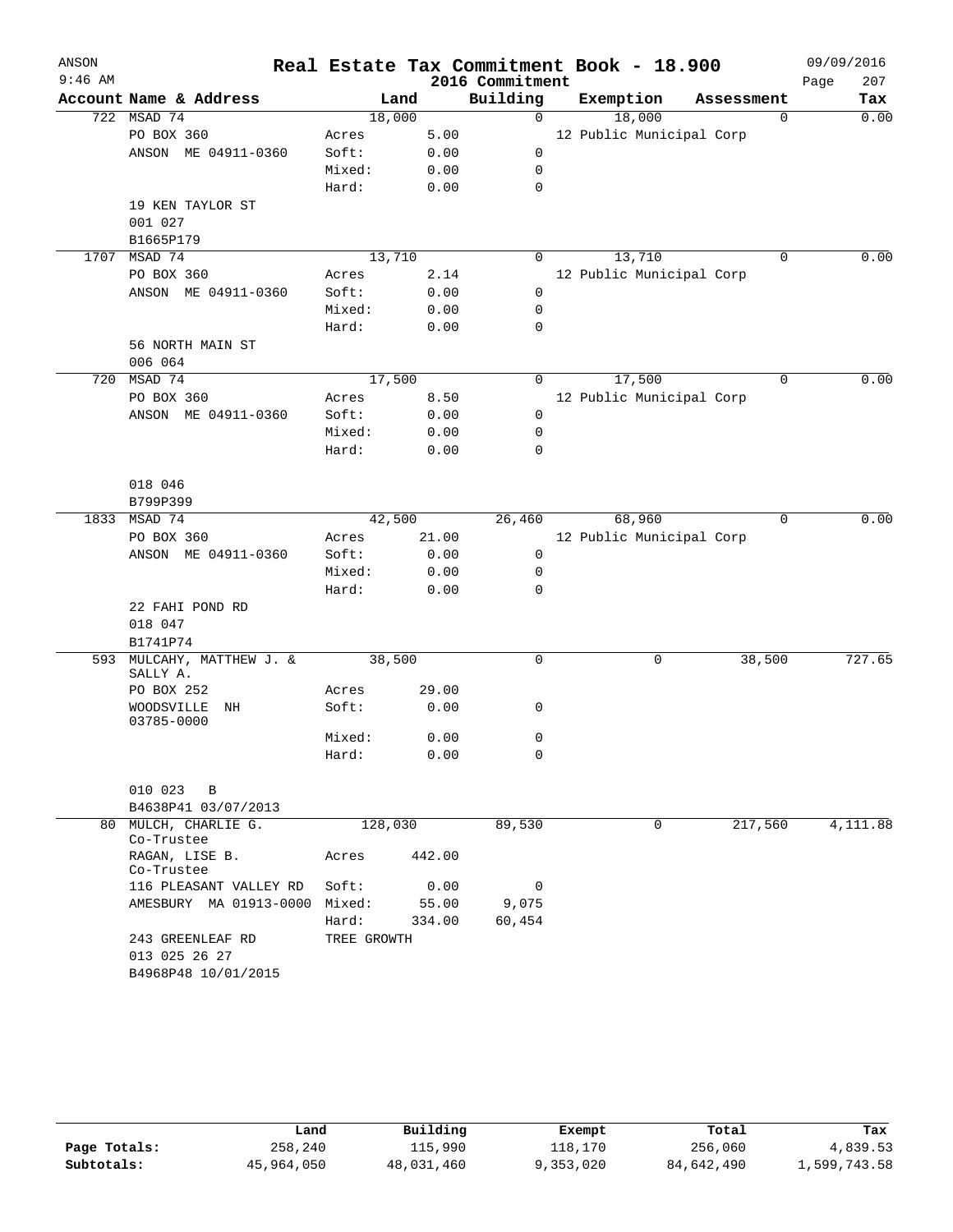| ANSON     |                                                                        |                 |        |                 | Real Estate Tax Commitment Book - 18.900 |            | 09/09/2016  |
|-----------|------------------------------------------------------------------------|-----------------|--------|-----------------|------------------------------------------|------------|-------------|
| $9:46$ AM |                                                                        |                 |        | 2016 Commitment |                                          |            | 208<br>Page |
|           | Account Name & Address                                                 |                 | Land   | Building        | Exemption                                | Assessment | Tax         |
|           | 726 MUNN, DWINAL & JUDY                                                |                 | 6,630  | 37,160          | 15,000                                   | 28,790     | 544.13      |
|           | 134 PREBLE AVE                                                         | Acres           | 0.11   |                 | 01 Homestead Exempt                      |            |             |
|           | ANSON ME 04911-0000                                                    | Soft:           | 0.00   | 0               |                                          |            |             |
|           |                                                                        | Mixed:          | 0.00   | $\mathbf 0$     |                                          |            |             |
|           |                                                                        | Hard:           | 0.00   | $\mathbf 0$     |                                          |            |             |
|           | 134 PREBLE AVE                                                         |                 |        |                 |                                          |            |             |
|           | 015 001<br>B                                                           |                 |        |                 |                                          |            |             |
|           | B1821P342                                                              |                 |        |                 |                                          |            |             |
| 883       | MUNN, MELISSA L. &<br>ANTHONY J.                                       |                 | 0      | 19,850          | 15,000                                   | 4,850      | 91.67       |
|           | 140 PREBLE AVE                                                         |                 |        |                 | 01 Homestead Exempt                      |            |             |
|           | ANSON ME 04911-0000                                                    |                 |        |                 |                                          |            |             |
|           |                                                                        |                 |        |                 |                                          |            |             |
|           |                                                                        |                 |        |                 |                                          |            |             |
|           | 140 PREBLE AVE                                                         |                 |        |                 |                                          |            |             |
|           | 015 001<br>ON                                                          |                 |        |                 |                                          |            |             |
| 731       | MURPHY, MICHAEL E &<br>LINDA                                           | 39,540          |        | 12,320          | 0                                        | 51,860     | 980.15      |
|           | 1 SOUTH ST                                                             | Acres           | 54.17  |                 |                                          |            |             |
|           | MIDDLEBORO<br>MA<br>02346-0000                                         | Soft:           | 0.00   | 0               |                                          |            |             |
|           |                                                                        | Mixed:          | 0.00   | $\mathbf 0$     |                                          |            |             |
|           |                                                                        | Hard:           | 0.00   | $\mathbf 0$     |                                          |            |             |
|           | 021 011<br>3<br>B1570P324                                              |                 |        |                 |                                          |            |             |
|           |                                                                        | 18,760          |        |                 | 15,000                                   | 77,050     | 1,456.25    |
|           | 983 MURRAY, CHRISTOPHER D.                                             |                 |        | 73,290          |                                          |            |             |
|           | 412 WEST MILLS ROAD<br>ANSON ME 04911-0000                             | Acres<br>Soft:  | 0.88   | 0               | 01 Homestead Exempt                      |            |             |
|           |                                                                        | Mixed:          | 0.00   | $\mathbf 0$     |                                          |            |             |
|           |                                                                        |                 | 0.00   | 0               |                                          |            |             |
|           | 412 WEST MILLS RD                                                      | Hard:           | 0.00   |                 |                                          |            |             |
|           | 011 013                                                                |                 |        |                 |                                          |            |             |
|           | F                                                                      |                 |        |                 |                                          |            |             |
|           | B4172P171 07/31/2009                                                   |                 |        | 78,410          |                                          | 108,810    |             |
|           | 733 MURRAY, GLORIA A.                                                  | 45,400          | 31.60  |                 | 15,000                                   |            | 2,056.51    |
|           | 414 WEST MILLS RD                                                      | Acres           |        |                 | 01 Homestead Exempt                      |            |             |
|           | ANSON ME 04911-0000                                                    | Soft:           | 0.00   | 0               |                                          |            |             |
|           |                                                                        | Mixed:          | 0.00   | $\Omega$        |                                          |            |             |
|           |                                                                        | Hard:           | 0.00   | 0               |                                          |            |             |
|           | 414 WEST MILLS RD                                                      | LIFE ESTATE     |        |                 |                                          |            |             |
|           | 011 013 & 14                                                           |                 |        |                 |                                          |            |             |
|           | B4509P32 03/27/2012 B4406P147 06/20/2011<br>742 MURRAY, RICHARD & RUTH |                 |        | 72,300          |                                          | 74,850     |             |
|           |                                                                        | Acres           | 17,550 |                 | 15,000                                   |            | 1,414.67    |
|           | 24 PREBLE AVE                                                          |                 | 0.77   |                 | 01 Homestead Exempt                      |            |             |
|           | ANSON ME 04911-0000                                                    | Soft:<br>Mixed: | 0.00   | 0               |                                          |            |             |
|           |                                                                        |                 | 0.00   | 0               |                                          |            |             |
|           |                                                                        | Hard:           | 0.00   | $\mathbf 0$     |                                          |            |             |
|           | 24 PREBLE AVE                                                          |                 |        |                 |                                          |            |             |
|           | 003 089                                                                |                 |        |                 |                                          |            |             |
|           | B2168P201                                                              |                 |        |                 |                                          |            |             |

|              | Land       | Building   | Exempt    | Total      | Tax          |
|--------------|------------|------------|-----------|------------|--------------|
| Page Totals: | 127,880    | 293,330    | 75,000    | 346,210    | 6,543.38     |
| Subtotals:   | 46,091,930 | 48,324,790 | 9,428,020 | 84,988,700 | 1,606,286.96 |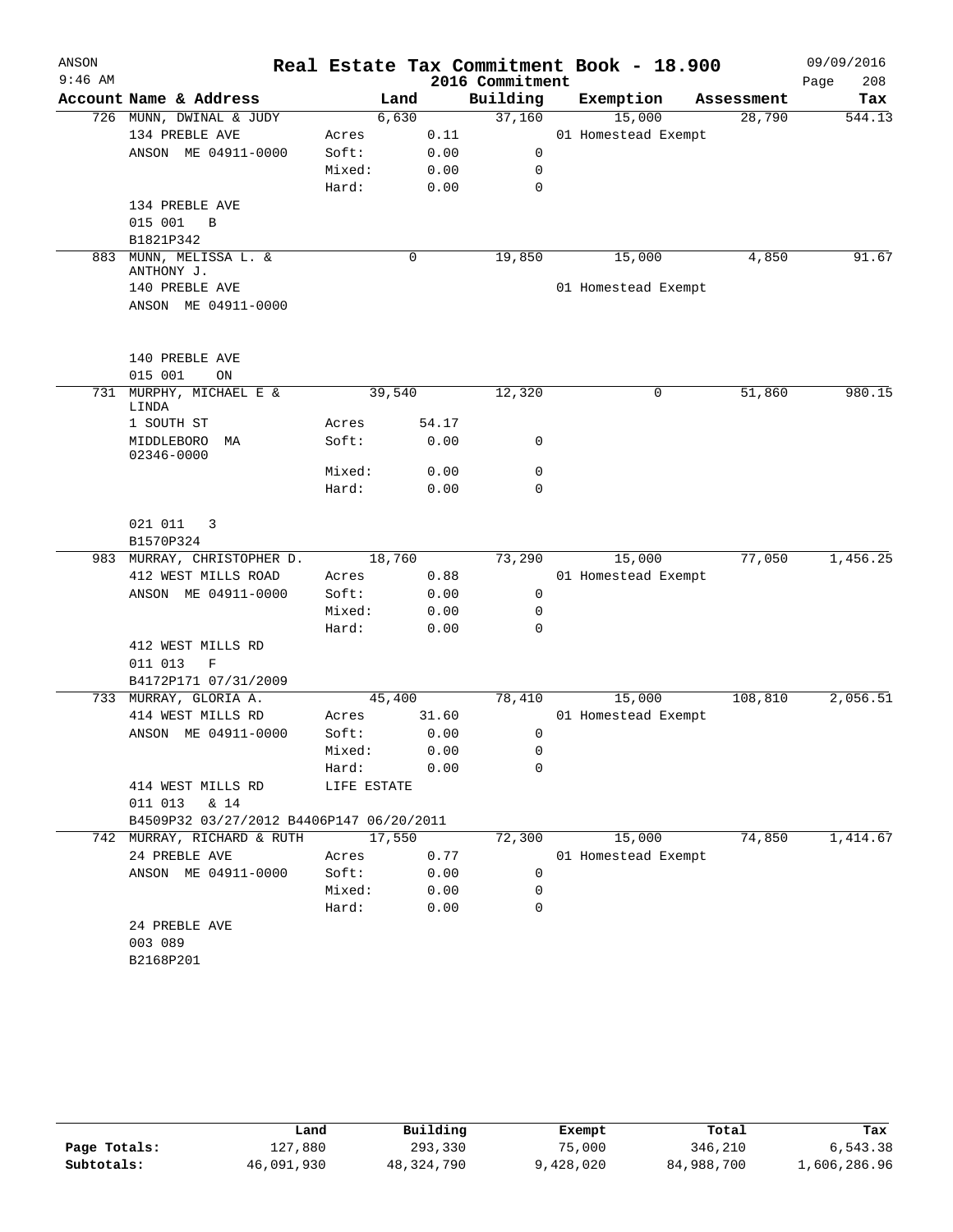| ANSON     |                                     |        |         |                 | Real Estate Tax Commitment Book - 18.900 |                    | 09/09/2016  |
|-----------|-------------------------------------|--------|---------|-----------------|------------------------------------------|--------------------|-------------|
| $9:46$ AM |                                     |        |         | 2016 Commitment |                                          |                    | 209<br>Page |
|           | Account Name & Address              |        | Land    | Building        | Exemption                                | Assessment         | Tax         |
|           | 741 MURRAY, RICHARD T &<br>RUTH B   |        | 20, 250 | $\mathbf 0$     |                                          | $\Omega$<br>20,250 | 382.73      |
|           | 24 PREBLE AVE                       | Acres  | 0.66    |                 |                                          |                    |             |
|           | ANSON ME 04911-0000                 | Soft:  | 0.00    | 0               |                                          |                    |             |
|           |                                     | Mixed: | 0.00    | $\mathbf 0$     |                                          |                    |             |
|           |                                     | Hard:  | 0.00    | $\mathbf 0$     |                                          |                    |             |
|           | 003 086<br>B<br>B1682P122           |        |         |                 |                                          |                    |             |
|           | 743 MURRAY, SCOTT R &<br>MICHELLE   |        | 14,420  | 86,230          | 15,000                                   | 85,650             | 1,618.79    |
|           | 14 MURRAY LN                        | Acres  | 0.52    |                 | 01 Homestead Exempt                      |                    |             |
|           | ANSON ME 04911-0000                 | Soft:  | 0.00    | 0               |                                          |                    |             |
|           |                                     | Mixed: | 0.00    | 0               |                                          |                    |             |
|           |                                     | Hard:  | 0.00    | $\mathbf 0$     |                                          |                    |             |
|           | 14 MURRAY LN                        |        |         |                 |                                          |                    |             |
|           | 003 087<br>Α                        |        |         |                 |                                          |                    |             |
|           | B1665P295                           |        |         |                 |                                          |                    |             |
|           | 322 MURRAY, SCOTT R &<br>MICHELLE M |        | 24,800  | $\mathbf 0$     |                                          | 24,800<br>0        | 468.72      |
|           | 14 MURRAY LN                        | Acres  | 4.20    |                 |                                          |                    |             |
|           | ANSON ME 04911-0000                 | Soft:  | 0.00    | 0               |                                          |                    |             |
|           |                                     | Mixed: | 0.00    | 0               |                                          |                    |             |
|           |                                     | Hard:  | 0.00    | 0               |                                          |                    |             |
|           | 003 087<br>C<br>B2377P74            |        |         |                 |                                          |                    |             |
|           | 745 MURRAY, THOMAS E                |        | 13,710  | 78,160          | 15,000                                   | 76,870             | 1,452.84    |
|           | PO BOX 284                          | Acres  |         | 0.47            | 01 Homestead Exempt                      |                    |             |
|           | MADISON ME 04950-0284               | Soft:  | 0.00    | 0               |                                          |                    |             |
|           |                                     | Mixed: | 0.00    | 0               |                                          |                    |             |
|           |                                     | Hard:  | 0.00    | 0               |                                          |                    |             |
|           | 16 MURRAY LN<br>003 087<br>B        |        |         |                 |                                          |                    |             |
|           | B1665P296                           |        |         |                 |                                          |                    |             |
|           | 1590 MURRAY, THOMAS E               |        | 15,150  | 0               |                                          | 15,150<br>0        | 286.33      |
|           | PO BOX 284                          | Acres  | 3.10    |                 |                                          |                    |             |
|           | MADISON ME 04950-0284               | Soft:  |         | 0.00<br>0       |                                          |                    |             |
|           |                                     | Mixed: | 0.00    | 0               |                                          |                    |             |
|           |                                     | Hard:  | 0.00    | 0               |                                          |                    |             |
|           | 003 087                             |        |         |                 |                                          |                    |             |
|           | B2168P199                           |        |         |                 |                                          |                    |             |
|           | 1764 MURRAY, THOMAS E &<br>SCOTT    |        | 16,430  | 0               |                                          | 16,430<br>0        | 310.53      |
|           | PO BOX 284                          | Acres  | 3.95    |                 |                                          |                    |             |
|           | MADISON ME 04950-0284               | Soft:  | 0.00    | 0               |                                          |                    |             |
|           |                                     | Mixed: | 0.00    | 0               |                                          |                    |             |
|           |                                     | Hard:  | 0.00    | 0               |                                          |                    |             |
|           | 003 039<br>B2758P289                |        |         |                 |                                          |                    |             |
|           |                                     |        |         |                 |                                          |                    |             |

|              | Land       | Building   | Exempt   | Total      | Tax          |
|--------------|------------|------------|----------|------------|--------------|
| Page Totals: | 104,760    | 164,390    | 30,000   | 239,150    | 4,519.94     |
| Subtotals:   | 46,196,690 | 48,489,180 | ,458,020 | 85,227,850 | 1,610,806.90 |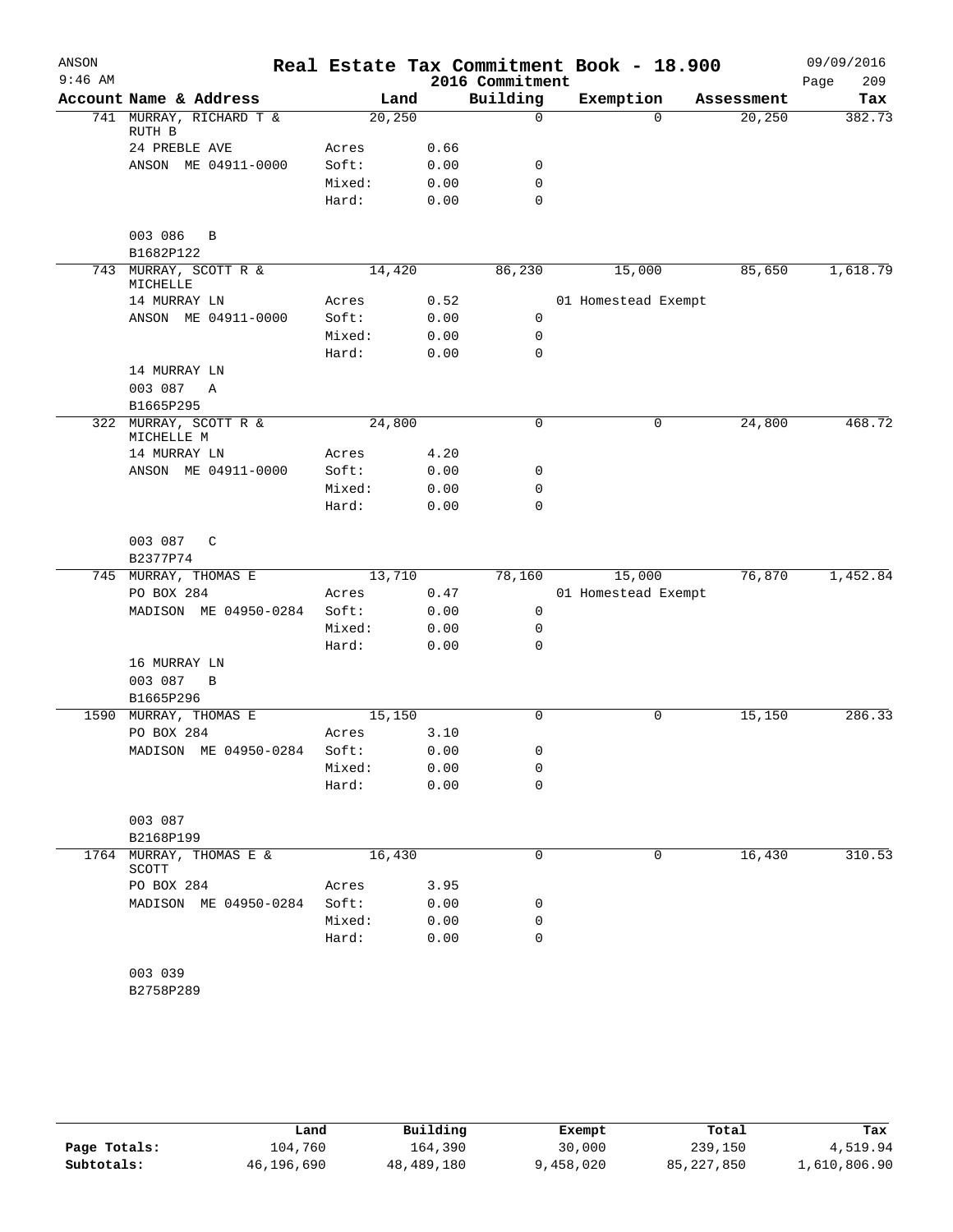| ANSON     |                                      |             |        |                 | Real Estate Tax Commitment Book - 18.900 |            | 09/09/2016  |
|-----------|--------------------------------------|-------------|--------|-----------------|------------------------------------------|------------|-------------|
| $9:46$ AM |                                      |             |        | 2016 Commitment |                                          |            | 210<br>Page |
|           | Account Name & Address               |             | Land   | Building        | Exemption                                | Assessment | Tax         |
|           | 1841 MURRAY, THOMAS E. &<br>TAMMY L. |             | 4,500  | 0               | $\Omega$                                 | 4,500      | 85.05       |
|           | PO BOX 284                           | Acres       | 3.00   |                 |                                          |            |             |
|           | MADISON ME 04950-0284                | Soft:       | 0.00   | 0               |                                          |            |             |
|           |                                      | Mixed:      | 0.00   | 0               |                                          |            |             |
|           |                                      | Hard:       | 0.00   | 0               |                                          |            |             |
|           | 003 089 A                            |             |        |                 |                                          |            |             |
|           | B4441P336 09/15/2011                 |             |        |                 |                                          |            |             |
|           | 1669 MYERS, VICKI P. &               |             | 34,540 | 52,390          | 0                                        | 86,930     | 1,642.98    |
|           | VIGNEAULT, BECKY P.                  | Acres       | 28.00  |                 |                                          |            |             |
|           | PO BOX 117                           | Soft:       | 17.00  | 2,040           |                                          |            |             |
|           | NORTH ANSON ME 04958                 | Mixed:      | 0.00   | 0               |                                          |            |             |
|           |                                      | Hard:       | 0.00   | 0               |                                          |            |             |
|           | 104 FAHI POND RD                     | TREE GROWTH |        |                 |                                          |            |             |
|           | 023 006                              |             |        |                 |                                          |            |             |
|           | B4700P300 08/19/2013                 |             |        |                 |                                          |            |             |
|           | 402 N. F. LUCE, INC.                 |             | 26,000 | 0               | 0                                        | 26,000     | 491.40      |
|           | 266 CHILDS ROAD                      | Acres       | 12.50  |                 |                                          |            |             |
|           | NORRIDGEWOCK ME 04957                | Soft:       | 0.00   | 0               |                                          |            |             |
|           |                                      | Mixed:      | 0.00   | 0               |                                          |            |             |
|           |                                      | Hard:       | 0.00   | 0               |                                          |            |             |
|           | 014 043<br>2                         |             |        |                 |                                          |            |             |
|           | B4734P251 11/22/2013                 |             |        |                 |                                          |            |             |
|           | 898 NADEAU, MICHAEL J.               |             | 25,400 | 67,430          | 15,000                                   | 77,830     | 1,470.99    |
|           | PO BOX 118                           | Acres       | 4.60   |                 | 01 Homestead Exempt                      |            |             |
|           | ANSON ME 04911-0118                  | Soft:       | 0.00   | 0               |                                          |            |             |
|           |                                      | Mixed:      | 0.00   | 0               |                                          |            |             |
|           |                                      | Hard:       | 0.00   | 0               |                                          |            |             |
|           | 446 HOLLIN WAITE HILL                |             |        |                 |                                          |            |             |
|           | RD                                   |             |        |                 |                                          |            |             |
|           | 014 030<br>$\, {\bf B}$              |             |        |                 |                                          |            |             |
|           | B3728P315 08/10/2006                 |             |        |                 |                                          |            |             |
|           | 659 NARAINE, AUDREY L.               |             | 20,000 | 45,670          | 15,000                                   | 50,670     | 957.66      |
|           | 245 WEST MILLS RD                    | Acres       | 1.00   |                 | 01 Homestead Exempt                      |            |             |
|           | ANSON ME 04911-0000                  | Soft:       | 0.00   | 0               |                                          |            |             |
|           |                                      | Mixed:      | 0.00   | 0               |                                          |            |             |
|           |                                      | Hard:       | 0.00   | 0               |                                          |            |             |
|           | 245 WEST MILLS RD<br>011 006<br>Α    |             |        |                 |                                          |            |             |
|           | B3476P275 05/02/2005                 |             |        |                 |                                          |            |             |
| 747       | NASON, LOWELL R &                    |             | 41,900 | 73,080          | 15,000                                   | 99,980     | 1,889.62    |
|           | ROSALIE A                            |             |        |                 |                                          |            |             |
|           | 42 CAMPBELL RD                       | Acres       | 24.00  |                 | 01 Homestead Exempt                      |            |             |
|           | ANSON ME 04911-0000                  | Soft:       | 0.00   | 0               |                                          |            |             |
|           |                                      | Mixed:      | 0.00   | 0               |                                          |            |             |
|           |                                      | Hard:       | 0.00   | 0               |                                          |            |             |
|           | 42 CAMPBELL RD                       |             |        |                 |                                          |            |             |
|           | 014 026                              |             |        |                 |                                          |            |             |
|           | B611P552                             |             |        |                 |                                          |            |             |
|           |                                      |             |        |                 |                                          |            |             |

|              | Land       | Building   | Exempt    | Total      | Tax          |
|--------------|------------|------------|-----------|------------|--------------|
| Page Totals: | 152,340    | 238,570    | 45,000    | 345,910    | 6,537.70     |
| Subtotals:   | 46,349,030 | 48,727,750 | 9,503,020 | 85,573,760 | 1,617,344.60 |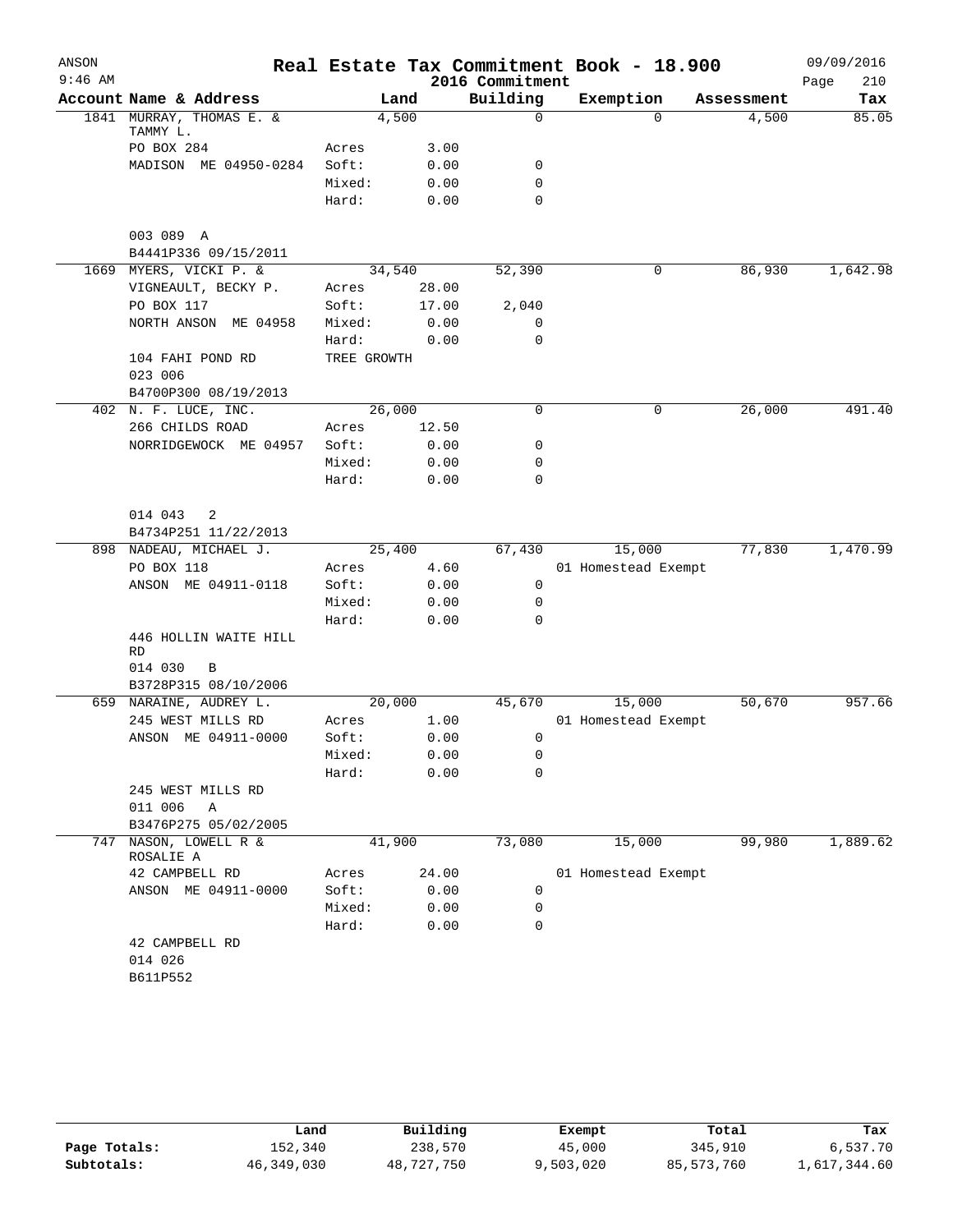| ANSON<br>$9:46$ AM |                              |        |       | 2016 Commitment | Real Estate Tax Commitment Book - 18.900 |            | 09/09/2016<br>Page<br>211 |
|--------------------|------------------------------|--------|-------|-----------------|------------------------------------------|------------|---------------------------|
|                    | Account Name & Address       |        | Land  | Building        | Exemption                                | Assessment | Tax                       |
|                    | 1208 NAULT, JOHN & ANN       | 20,400 |       | 27,060          | 0                                        | 47,460     | 896.99                    |
|                    | 36 LARRY DR                  | Acres  | 10.50 |                 |                                          |            |                           |
|                    | MONMOUTH ME 04259-0000       | Soft:  | 0.00  | 0               |                                          |            |                           |
|                    |                              | Mixed: | 0.00  | 0               |                                          |            |                           |
|                    |                              | Hard:  | 0.00  | 0               |                                          |            |                           |
|                    | 190 PULLEN CORNER RD         |        |       |                 |                                          |            |                           |
|                    | 018 021<br>D                 |        |       |                 |                                          |            |                           |
|                    | B4606P12 12/07/2012          |        |       |                 |                                          |            |                           |
| 1482               | NAWOJCZYK, JOSEPH A.,        | 14,140 |       | 70,780          | 0                                        | 84,920     | 1,604.99                  |
|                    | JR & LISA K.                 |        |       |                 |                                          |            |                           |
|                    | 498 STETSON RD               | Acres  | 0.50  |                 |                                          |            |                           |
|                    | KENDUSKEAG ME<br>04450-3207  | Soft:  | 0.00  | 0               |                                          |            |                           |
|                    |                              | Mixed: | 0.00  | 0               |                                          |            |                           |
|                    |                              | Hard:  | 0.00  | $\mathbf 0$     |                                          |            |                           |
|                    | 39 FINCH ST                  |        |       |                 |                                          |            |                           |
|                    | 003 031<br>B                 |        |       |                 |                                          |            |                           |
|                    | B3667P247 04/26/2006         |        |       |                 |                                          |            |                           |
|                    | 582 NAZARENE CHURCH          | 10,580 |       | 53,200          | 63,780                                   | 0          | 0.00                      |
|                    | PO BOX 114                   | Acres  | 0.28  |                 | 14 Church 652-1G                         |            |                           |
|                    | ANSON ME 04911-0114          | Soft:  | 0.00  | 0               |                                          |            |                           |
|                    |                              | Mixed: | 0.00  | 0               |                                          |            |                           |
|                    |                              | Hard:  | 0.00  | $\mathbf 0$     |                                          |            |                           |
|                    | 16 CHURCH ST                 |        |       |                 |                                          |            |                           |
|                    | 001 083                      |        |       |                 |                                          |            |                           |
| 900                | NEAL, ANDREW J               | 66,000 |       | 18,750          | 0                                        | 84,750     | 1,601.78                  |
|                    | PO BOX 310                   | Acres  | 84.00 |                 |                                          |            |                           |
|                    | STRONG ME 04983-0310         | Soft:  | 0.00  | 0               |                                          |            |                           |
|                    |                              | Mixed: | 0.00  | 0               |                                          |            |                           |
|                    |                              | Hard:  | 0.00  | 0               |                                          |            |                           |
|                    | 705 HOLLIN WAITE HILL<br>RD  |        |       |                 |                                          |            |                           |
|                    | 020 016                      |        |       |                 |                                          |            |                           |
|                    | B2890P138                    |        |       |                 |                                          |            |                           |
|                    | 1462 NELSON, ALAN H & SHEILA | 30,510 |       | 30,410          | 15,000                                   | 45,920     | 867.89                    |
|                    | L<br>338 PEASE HILL ROAD     | Acres  | 9.01  |                 |                                          |            |                           |
|                    | ANSON ME 04911               | Soft:  | 0.00  | 0               | 01 Homestead Exempt                      |            |                           |
|                    |                              | Mixed: | 0.00  | 0               |                                          |            |                           |
|                    |                              | Hard:  | 0.00  | $\mathbf 0$     |                                          |            |                           |
|                    | 338 PEASE HILL RD            |        |       |                 |                                          |            |                           |
|                    | 011 042<br>6 2               |        |       |                 |                                          |            |                           |
|                    | B2956P84                     |        |       |                 |                                          |            |                           |
|                    | 754 NELSON, BRETT            | 20,390 |       | 13,760          | 0                                        | 34,150     | 645.44                    |
|                    | 562 HORSEBACK RD             | Acres  | 1.26  |                 |                                          |            |                           |
|                    | ANSON ME 04911-0000          | Soft:  | 0.00  | 0               |                                          |            |                           |
|                    |                              | Mixed: | 0.00  | 0               |                                          |            |                           |
|                    |                              | Hard:  | 0.00  | $\mathbf 0$     |                                          |            |                           |
|                    | 516 HORSEBACK RD             |        |       |                 |                                          |            |                           |
|                    | 014 011 B                    |        |       |                 |                                          |            |                           |
|                    | B1990P259                    |        |       |                 |                                          |            |                           |
|                    |                              |        |       |                 |                                          |            |                           |

|              | Land       | Building   | Exempt    | Total      | Tax          |
|--------------|------------|------------|-----------|------------|--------------|
| Page Totals: | 162,020    | 213,960    | 78,780    | 297,200    | 5,617.09     |
| Subtotals:   | 46,511,050 | 48,941,710 | 9,581,800 | 85,870,960 | 1,622,961.69 |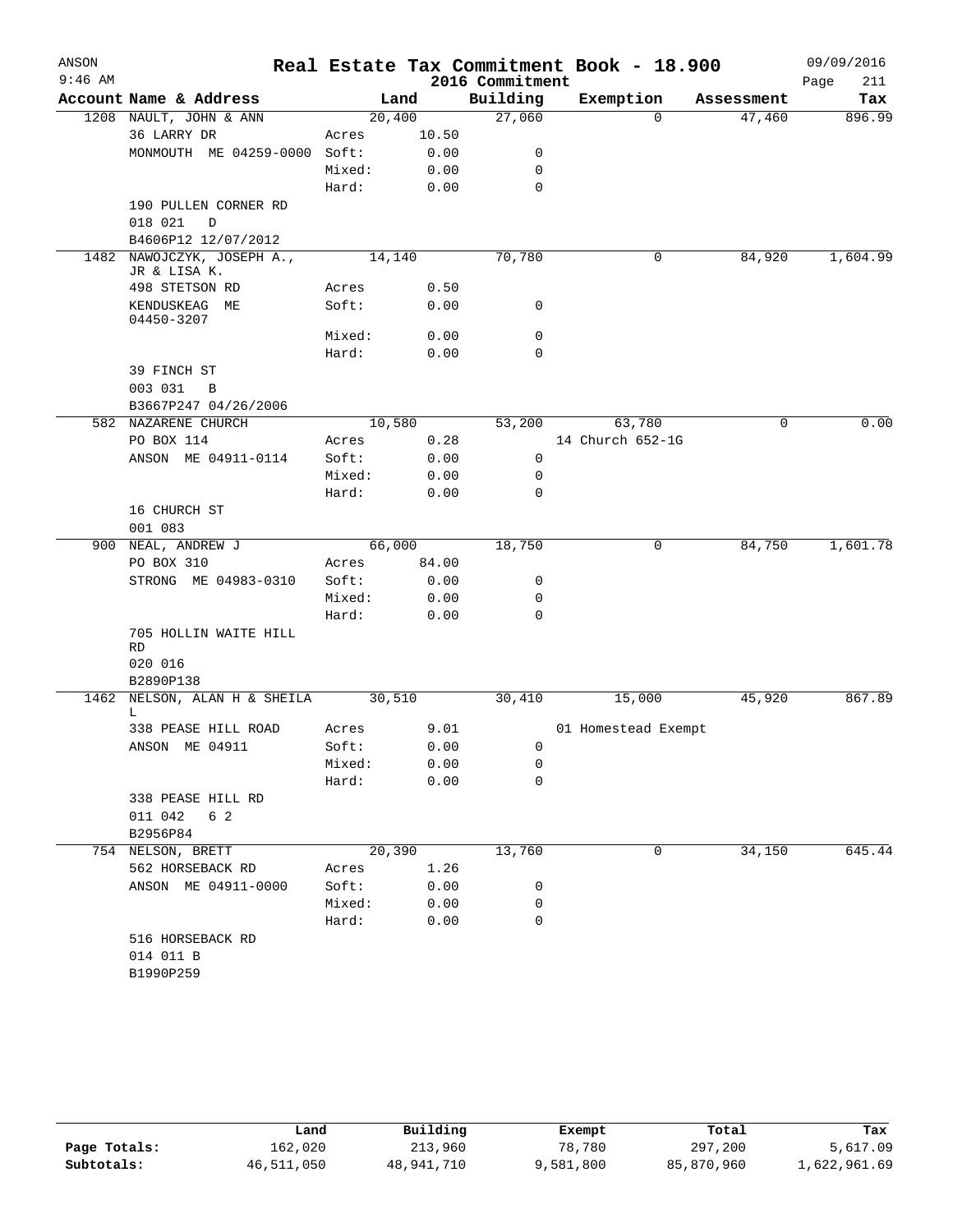| ANSON<br>$9:46$ AM |                                            |             |        | 2016 Commitment | Real Estate Tax Commitment Book - 18.900 |            | 09/09/2016<br>212<br>Page |
|--------------------|--------------------------------------------|-------------|--------|-----------------|------------------------------------------|------------|---------------------------|
|                    | Account Name & Address                     |             | Land   | Building        | Exemption                                | Assessment | Tax                       |
|                    | 753 NELSON, BRETT K &                      | 23,450      |        | 48,010          | 15,000                                   | 56,460     | 1,067.09                  |
|                    | PATRICIA ANN<br>562 HORSEBACK RD           | Acres       | 3.30   |                 | 01 Homestead Exempt                      |            |                           |
|                    | ANSON ME 04911-0000                        | Soft:       | 0.00   | 0               |                                          |            |                           |
|                    |                                            | Mixed:      | 0.00   | 0               |                                          |            |                           |
|                    |                                            | Hard:       | 0.00   | 0               |                                          |            |                           |
|                    | 562 HORSEBACK RD<br>014 011 C<br>B2038P350 |             |        |                 |                                          |            |                           |
|                    | 756 NELSON, BRETT K.                       |             | 2,820  | 0               | 0                                        | 2,820      | 53.30                     |
|                    | 562 HORSEBACK ROAD                         | Acres       | 18.30  |                 |                                          |            |                           |
|                    | ANSON ME 04911-0000                        | Soft:       | 3.00   | 360             |                                          |            |                           |
|                    |                                            | Mixed:      | 14.30  | 2,360           |                                          |            |                           |
|                    |                                            | Hard:       | 0.00   | 0               |                                          |            |                           |
|                    |                                            | TREE GROWTH |        |                 |                                          |            |                           |
|                    | 014 011                                    |             |        |                 |                                          |            |                           |
|                    | B4797P2 06/11/2014                         |             |        |                 |                                          |            |                           |
|                    | 1176 NELSON, BRIAN &                       | 22,500      |        | 0               | 0                                        | 22,500     | 425.25                    |
|                    | CHRISTINA                                  |             |        |                 |                                          |            |                           |
|                    | 172 SOLON RD                               | Acres       | 9.00   | 0               |                                          |            |                           |
|                    | NORTH ANSON ME<br>04958-0000               | Soft:       | 0.00   |                 |                                          |            |                           |
|                    |                                            | Mixed:      | 0.00   | $\mathbf 0$     |                                          |            |                           |
|                    |                                            | Hard:       | 0.00   | 0               |                                          |            |                           |
|                    |                                            |             |        |                 |                                          |            |                           |
|                    | 024 019 C                                  |             |        |                 |                                          |            |                           |
|                    | B4502P98 01/23/2012                        |             |        |                 |                                          |            |                           |
|                    | 1247 NELSON, BRIAN M &                     |             | 41,500 | 121,590         | 15,000                                   | 148,090    | 2,798.90                  |
|                    | CHRISTINA M                                |             |        |                 |                                          |            |                           |
|                    | 172 SOLON RD                               | Acres       | 20.00  |                 | 01 Homestead Exempt                      |            |                           |
|                    | NORTH ANSON ME<br>04958-0000               | Soft:       | 0.00   | 0               |                                          |            |                           |
|                    |                                            | Mixed:      | 0.00   | 0               |                                          |            |                           |
|                    |                                            | Hard:       | 0.00   | 0               |                                          |            |                           |
|                    | 172 SOLON RD                               |             |        |                 |                                          |            |                           |
|                    | 017 035                                    |             |        |                 |                                          |            |                           |
|                    | B3819P272 03/07/2007                       |             |        |                 |                                          |            |                           |
|                    | 576 NELSON, BRUCE                          | 24,820      |        | 16,430          | 15,000                                   | 26,250     | 496.13                    |
|                    | 28 QUINCY WOOD RD                          | Acres       | 23.75  |                 | 01 Homestead Exempt                      |            |                           |
|                    | ANSON ME 04911-0000                        | Soft:       | 0.00   | 0               |                                          |            |                           |
|                    |                                            | Mixed:      | 18.00  | 2,970           |                                          |            |                           |
|                    |                                            | Hard:       | 4.00   | 724             |                                          |            |                           |
|                    | 28 QUINCY WOOD RD                          |             |        |                 |                                          |            |                           |
|                    | 014 009                                    |             |        |                 |                                          |            |                           |
|                    | B1000P263                                  |             |        |                 |                                          |            |                           |
| 557                | NELSON, BYRON E                            |             | 27,750 | 19,430          | 0                                        | 47,180     | 891.70                    |
|                    | PO BOX 178                                 | Acres       | 3.50   |                 |                                          |            |                           |
|                    | MADISON ME 04950-0178                      | Soft:       | 0.00   | 0               |                                          |            |                           |
|                    |                                            | Mixed:      | 0.00   | 0               |                                          |            |                           |
|                    |                                            | Hard:       | 0.00   | $\mathbf 0$     |                                          |            |                           |
|                    | 282 RIVER RD                               |             |        |                 |                                          |            |                           |
|                    | 016 001<br>В                               |             |        |                 |                                          |            |                           |
|                    | B1504P346 B811P453                         |             |        |                 |                                          |            |                           |
|                    |                                            |             |        |                 |                                          |            |                           |

|              | Land       | Building   | Exempt    | Total        | Tax          |
|--------------|------------|------------|-----------|--------------|--------------|
| Page Totals: | 142,840    | 205,460    | 45,000    | 303,300      | 5,732.37     |
| Subtotals:   | 46,653,890 | 49,147,170 | 9,626,800 | 86, 174, 260 | 1,628,694.06 |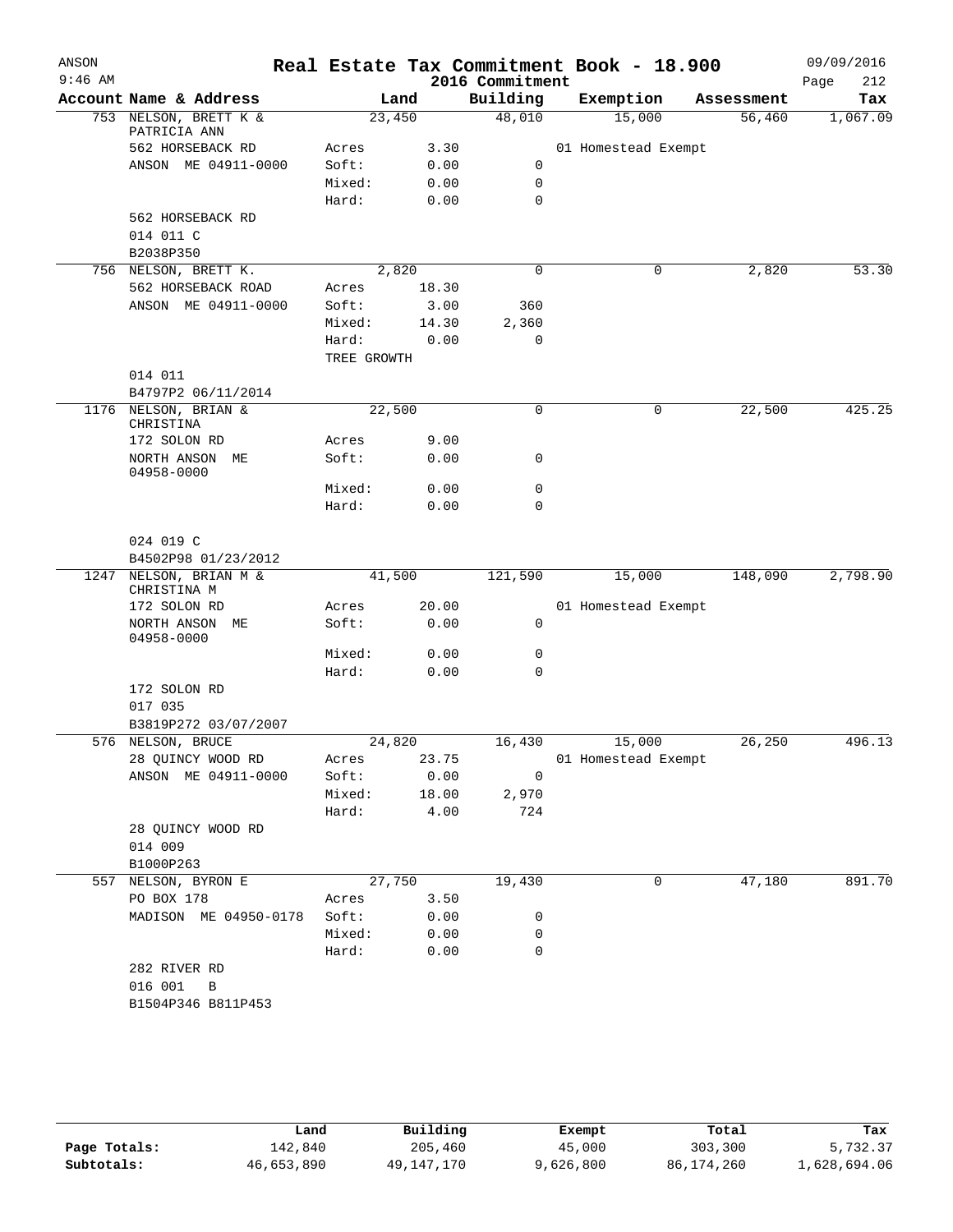| ANSON<br>$9:46$ AM |                                             |                |              | 2016 Commitment | Real Estate Tax Commitment Book - 18.900 |            | 09/09/2016         |
|--------------------|---------------------------------------------|----------------|--------------|-----------------|------------------------------------------|------------|--------------------|
|                    | Account Name & Address                      |                | Land         | Building        | Exemption                                | Assessment | Page<br>213<br>Tax |
|                    | 1118 NELSON, BYRON E                        |                | 52,000       | 57,730          | 0                                        | 109,730    | 2,073.90           |
|                    | PO BOX 178                                  |                | 40.00        |                 |                                          |            |                    |
|                    |                                             | Acres<br>Soft: |              | 0               |                                          |            |                    |
|                    | MADISON ME 04950-0178                       |                | 0.00         |                 |                                          |            |                    |
|                    |                                             | Mixed:         | 0.00         | 0               |                                          |            |                    |
|                    |                                             | Hard:          | 0.00         | 0               |                                          |            |                    |
|                    | 195 HORSEBACK RD                            |                |              |                 |                                          |            |                    |
|                    | 015 024                                     |                |              |                 |                                          |            |                    |
|                    | B4855P188 11/24/2014 B2765P68 B2052P121     |                |              |                 |                                          |            |                    |
|                    | 1576 NELSON, BYRON E.                       |                | 0            | 22,430          | 0                                        | 22,430     | 423.93             |
|                    | PO BOX 46                                   |                |              |                 |                                          |            |                    |
|                    | MADISON ME 04950-0178                       |                |              |                 |                                          |            |                    |
|                    |                                             |                |              |                 |                                          |            |                    |
|                    |                                             |                |              |                 |                                          |            |                    |
|                    | 282 RIVER RD                                |                |              |                 |                                          |            |                    |
|                    | 016 001<br>B ON                             |                |              |                 |                                          |            |                    |
|                    | 1297 NELSON, GARY L.                        |                | 0            | 11,070          | $\mathbf 0$                              | 11,070     | 209.22             |
|                    | 520 HORSEBACK RD                            | Acres          | 22.00        |                 |                                          |            |                    |
|                    | ANSON ME 04911-0000                         | Soft:          | 0.00         | 0               |                                          |            |                    |
|                    |                                             | Mixed:         | 17.00        | 2,805           |                                          |            |                    |
|                    |                                             | Hard:          | 3.00         | 543             |                                          |            |                    |
|                    | 520 HORSEBACK RD                            |                |              |                 |                                          |            |                    |
|                    | 014 011 H                                   |                |              |                 |                                          |            |                    |
|                    | B4794P250 06/11/2014                        |                |              |                 |                                          |            |                    |
|                    | 1124 NELSON, JOHN D & LISA J                |                | 20,300       | 30,200          | 0                                        | 50,500     | 954.45             |
|                    | 37 MARSH AVE                                | Acres          | 1.20         |                 |                                          |            |                    |
|                    | WORCESTER MA                                | Soft:          | 0.00         | 0               |                                          |            |                    |
|                    | 01605-0000                                  |                |              |                 |                                          |            |                    |
|                    |                                             | Mixed:         | 0.00         | 0               |                                          |            |                    |
|                    |                                             | Hard:          | 0.00         | $\mathbf 0$     |                                          |            |                    |
|                    | 370 EMBDEN POND RD                          |                |              |                 |                                          |            |                    |
|                    | 023 028                                     |                |              |                 |                                          |            |                    |
|                    | B3053P156                                   |                |              |                 |                                          |            |                    |
|                    | 26 NELSON, JOYCE T &                        |                | 21,500       | 26,150          | 15,000                                   | 32,650     | 617.09             |
|                    | CARTER, DEBRA R                             | Acres          | 2.00         |                 | 01 Homestead Exempt                      |            |                    |
|                    | 218 FAHI POND RD                            | Soft:          | 0.00         | 0               |                                          |            |                    |
|                    | NORTH ANSON ME                              | Mixed:         | 0.00         | 0               |                                          |            |                    |
|                    | 04958-0000                                  |                |              |                 |                                          |            |                    |
|                    |                                             | Hard:          | 0.00         | 0               |                                          |            |                    |
|                    | 218 FAHI POND RD                            |                |              |                 |                                          |            |                    |
|                    | 023 011                                     |                |              |                 |                                          |            |                    |
|                    | B2667P165                                   |                |              |                 |                                          |            |                    |
| 152                | NELSON, NANCY J.                            |                | 56,000       | 68,180          | 0                                        | 124,180    | 2,347.00           |
|                    | 520 Horseback Road                          | Acres          | 48.00        |                 |                                          |            |                    |
|                    | Anson ME 04911-0000                         | Soft:          | 0.00         | 0               |                                          |            |                    |
|                    |                                             | Mixed:         | 0.00         | 0               |                                          |            |                    |
|                    |                                             | Hard:          | 0.00         | 0               |                                          |            |                    |
|                    | 411 SOLON RD                                |                |              |                 |                                          |            |                    |
|                    | 024 033                                     |                |              |                 |                                          |            |                    |
|                    |                                             |                |              |                 |                                          |            |                    |
|                    | B4265P66 04/21/2010<br>NELSON, NICHOLIS R & |                | 15,000       | 74,900          | 0                                        | 89,900     | 1,699.11           |
| 1949               | SARAH S                                     |                |              |                 |                                          |            |                    |
|                    | 520B HORSEBACK RD                           | Acres          | 1.00         |                 |                                          |            |                    |
|                    | ANSON ME 04911-0000                         | Soft:          | 0.00         | 0               |                                          |            |                    |
|                    |                                             | Mixed:         | 0.00         | 0               |                                          |            |                    |
|                    |                                             | Hard:          | 0.00         | 0               |                                          |            |                    |
|                    | 520 B HORSEBACK RD                          |                |              |                 |                                          |            |                    |
|                    | 014 011 F                                   |                |              |                 |                                          |            |                    |
|                    | B4699P234 08/14/2013                        |                |              |                 |                                          |            |                    |
|                    |                                             |                |              |                 |                                          |            |                    |
|                    | Land                                        |                | Building     |                 | Exempt                                   | Total      | Tax                |
| Page Totals:       | 164,800                                     |                | 290,660      |                 | 15,000                                   | 440,460    | 8,324.70           |
| Subtotals:         | 46,818,690                                  |                | 49, 437, 830 |                 | 9,641,800                                | 86,614,720 | 1,637,018.76       |
|                    |                                             |                |              |                 |                                          |            |                    |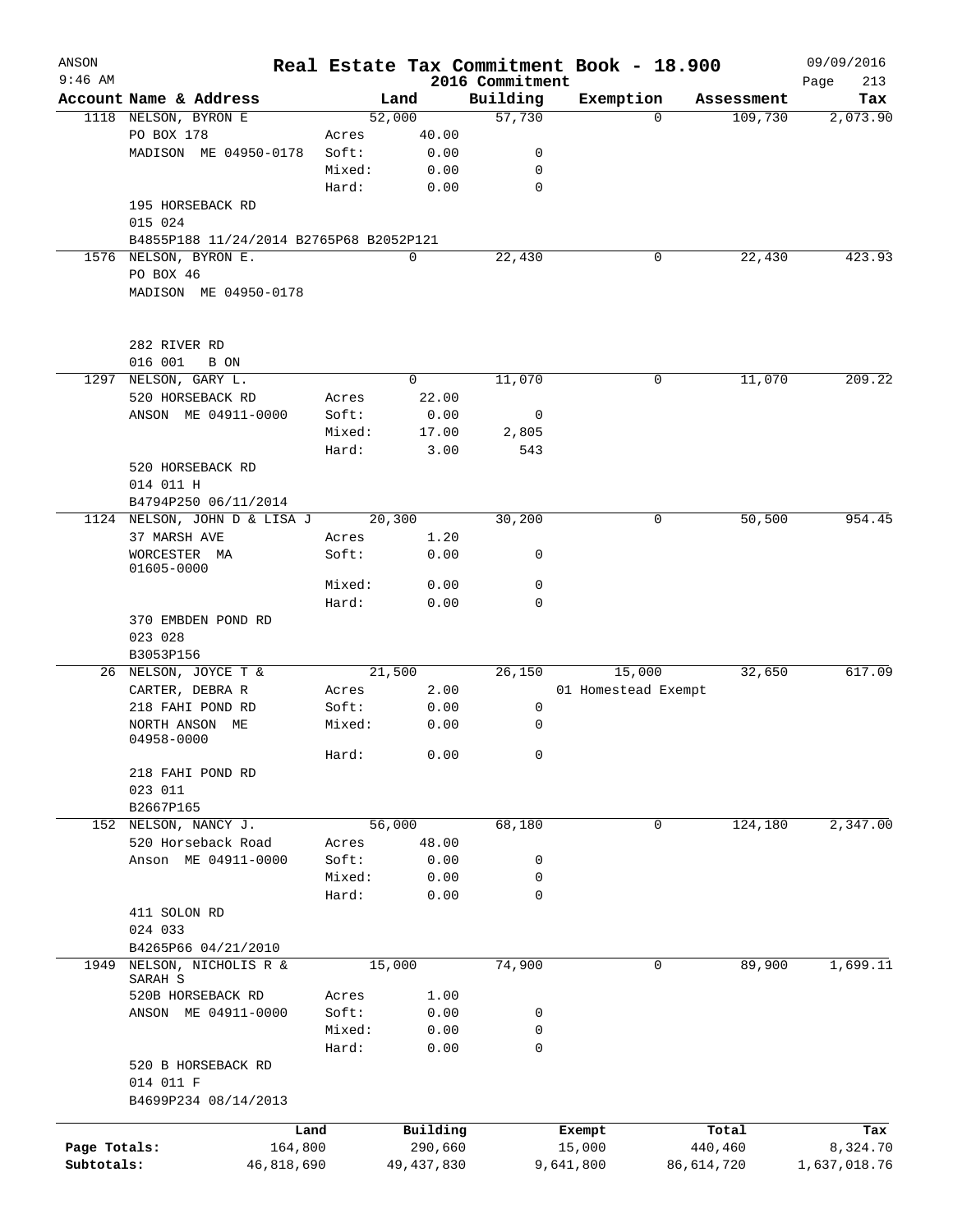| ANSON<br>$9:46$ AM |                                                  |                     |                 | 2016 Commitment  | Real Estate Tax Commitment Book - 18.900 |            | 09/09/2016<br>214<br>Page |
|--------------------|--------------------------------------------------|---------------------|-----------------|------------------|------------------------------------------|------------|---------------------------|
|                    | Account Name & Address                           |                     | Land            | Building         | Exemption                                | Assessment | Tax                       |
|                    | 129 NELSON, THOMAS F. &                          |                     | 10,000          | 73,560           | 15,000                                   | 68,560     | 1,295.78                  |
|                    | PATSY D.<br>PO BOX 372                           | Acres               | 0.25            |                  | 01 Homestead Exempt                      |            |                           |
|                    | NORTH ANSON<br>MЕ                                | Soft:               | 0.00            | 0                |                                          |            |                           |
|                    | 04958-0000                                       |                     |                 |                  |                                          |            |                           |
|                    |                                                  | Mixed:              | 0.00            | 0                |                                          |            |                           |
|                    |                                                  | Hard:               | 0.00            | 0                |                                          |            |                           |
|                    | 7 WINTER ST<br>006 004                           |                     |                 |                  |                                          |            |                           |
|                    | B3744P258 09/13/2006                             |                     |                 |                  |                                          |            |                           |
| 1832               | NEWHALL, KIRK D. &<br>CHARLENE A.                |                     | 8,720           | 42,940           | 15,000                                   | 36,660     | 692.87                    |
|                    | PO BOX 391                                       | Acres               | 0.19            |                  | 01 Homestead Exempt                      |            |                           |
|                    | ANSON ME 04911-0391                              | Soft:               | 0.00            | $\mathbf 0$      |                                          |            |                           |
|                    |                                                  | Mixed:              | 0.00            | 0                |                                          |            |                           |
|                    |                                                  | Hard:               | 0.00            | $\Omega$         |                                          |            |                           |
|                    | 49 PREBLE AVE                                    |                     |                 |                  |                                          |            |                           |
|                    | 004 017<br>B<br>B3620P194 01/13/2006             |                     |                 |                  |                                          |            |                           |
|                    | 758 NGUYEN, KINH &                               |                     | 33,000          | 0                | 0                                        | 33,000     | 623.70                    |
|                    | COLEMAN, FRANCES                                 | Acres               | 27.00           |                  |                                          |            |                           |
|                    | 1993 DORCHESTER AVE                              | Soft:               | 0.00            | 0                |                                          |            |                           |
|                    | DORCHESTER CENTER MA<br>02124-0000               | Mixed:              | 0.00            | 0                |                                          |            |                           |
|                    |                                                  | Hard:               | 0.00            | 0                |                                          |            |                           |
|                    | 011 021                                          |                     |                 |                  |                                          |            |                           |
|                    | B1297P108                                        |                     |                 |                  |                                          |            |                           |
|                    | 761 NICHOLS, MARGARET A<br>PO BOX 452            | Acres               | 55,140<br>60.67 | 27,470           | 15,000<br>01 Homestead Exempt            | 67,610     | 1,277.83                  |
|                    | NORTH ANSON ME                                   | Soft:               | 0.00            | $\mathsf{O}$     |                                          |            |                           |
|                    | 04958-0452                                       |                     |                 |                  |                                          |            |                           |
|                    |                                                  | Mixed:              | 0.00            | 0                |                                          |            |                           |
|                    |                                                  | Hard:               | 0.00            | $\mathbf 0$      |                                          |            |                           |
|                    | 342 TOWN FARM RD                                 |                     |                 |                  |                                          |            |                           |
|                    | 022 015<br>B4074P55 11/10/2008 B2366P73 B2065P19 |                     |                 |                  |                                          |            |                           |
|                    | 172 NICHOLS, TIMOTHY L &                         |                     | 21,350          | 87,160           | 15,000                                   | 93,510     | 1,767.34                  |
|                    | VALERIE                                          |                     |                 |                  |                                          |            |                           |
|                    | 89 NORTH MAIN STREET                             | Acres               | 1.90            |                  | 01 Homestead Exempt                      |            |                           |
|                    | NORTH ANSON ME 04958                             | Soft:<br>Mixed:     | 0.00<br>0.00    | 0<br>$\mathbf 0$ |                                          |            |                           |
|                    |                                                  | Hard:               | 0.00            | $\Omega$         |                                          |            |                           |
|                    | 89 NORTH MAIN ST                                 |                     |                 |                  |                                          |            |                           |
|                    | 006 073                                          |                     |                 |                  |                                          |            |                           |
|                    | B4264P43 04/27/2010 B2983P315                    |                     |                 |                  |                                          |            |                           |
|                    | 500 NICHOLS, TIMOTHY L &<br>VALERIE L            |                     | 20,380          | 101,590          | 0                                        | 121,970    | 2,305.23                  |
|                    | 89 NORTH MAIN STREET                             | Acres               | 1.25            |                  |                                          |            |                           |
|                    | NORTH ANSON ME 04958                             | Soft:               | 0.00            | 0                |                                          |            |                           |
|                    |                                                  | Mixed:              | 0.00            | 0<br>$\Omega$    |                                          |            |                           |
|                    | 37 MAIN ST                                       | Hard:<br>B4939P0196 | 0.00            |                  |                                          |            |                           |
|                    | 001 108                                          |                     |                 |                  |                                          |            |                           |
|                    | B4939P196 07/30/2015                             |                     |                 |                  |                                          |            |                           |
|                    |                                                  |                     |                 |                  |                                          |            |                           |

|              | Land       | Building   | Exempt    | Total      | Tax          |
|--------------|------------|------------|-----------|------------|--------------|
| Page Totals: | 148,590    | 332,720    | 60,000    | 421,310    | 7,962.75     |
| Subtotals:   | 46,967,280 | 49,770,550 | 9,701,800 | 87,036,030 | 1,644,981.51 |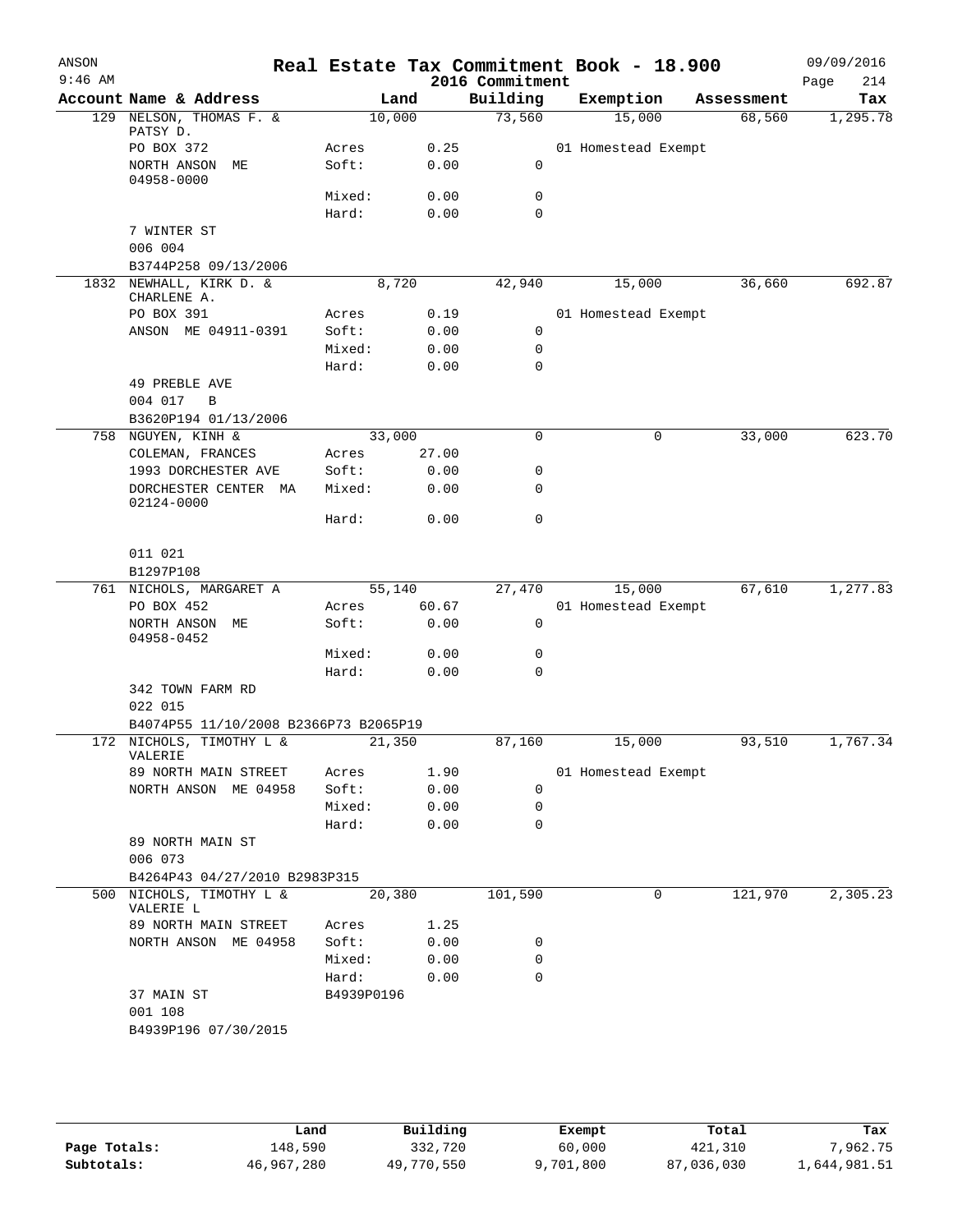| ANSON<br>$9:46$ AM |                                                           |                 |               | 2016 Commitment  | Real Estate Tax Commitment Book - 18.900 |             | 09/09/2016         |
|--------------------|-----------------------------------------------------------|-----------------|---------------|------------------|------------------------------------------|-------------|--------------------|
|                    | Account Name & Address                                    |                 | Land          | Building         | Exemption                                | Assessment  | Page<br>215<br>Tax |
|                    | 764 NILE, BRITTANY M.                                     | 20,600          |               | 91,850           | 0                                        | 112,450     | 2,125.30           |
|                    | Trustee<br>NILE, DANNY E. & ELLIE<br>M. IRREVOCABLE TRUST | Acres           | 1.40          |                  |                                          |             |                    |
|                    | 112 SOLON RD                                              | Soft:           | 0.00          | 0                |                                          |             |                    |
|                    | NORTH ANSON ME<br>04958-0000                              | Mixed:          | 0.00          | 0                |                                          |             |                    |
|                    |                                                           | Hard:           | 0.00          | 0                |                                          |             |                    |
|                    | 112 SOLON RD                                              |                 |               |                  |                                          |             |                    |
|                    | 017 044<br>H                                              |                 |               |                  |                                          |             |                    |
|                    | B4886P223 03/13/2015                                      |                 |               |                  |                                          |             |                    |
|                    | 1522 NILE, DANIEL S &<br>JENNIFER L                       | 25,410          |               | 81,460           | 15,000                                   | 91,870      | 1,736.34           |
|                    | 114 SOLON RD                                              | Acres           | 1.94          |                  | 01 Homestead Exempt                      |             |                    |
|                    | NORTH ANSON ME<br>04958-0000                              | Soft:           | 0.00          | $\mathbf 0$      |                                          |             |                    |
|                    |                                                           | Mixed:          | 0.00          | 0                |                                          |             |                    |
|                    |                                                           | Hard:           | 0.00          | $\mathbf 0$      |                                          |             |                    |
|                    | 114 SOLON RD                                              |                 |               |                  |                                          |             |                    |
|                    | 017 043                                                   |                 |               |                  |                                          |             |                    |
|                    | B2618P211 B2601P174                                       |                 |               |                  |                                          |             |                    |
|                    | 1412 NILE, DANIEL S.                                      |                 | 6,150         | $\mathbf 0$      | 0                                        | 6,150       | 116.24             |
|                    | NILE, JENNIFER L.                                         | Acres           | 36.00         |                  |                                          |             |                    |
|                    | 114 SOLON ROAD<br>NORTH ANSON ME                          | Soft:<br>Mixed: | 0.00<br>23.00 | 0<br>3,795       |                                          |             |                    |
|                    | 04958-0000                                                | Hard:           | 13.00         | 2,353            |                                          |             |                    |
|                    | 015 017                                                   |                 |               |                  |                                          |             |                    |
|                    | B4865P286 12/09/2014                                      |                 |               |                  |                                          |             |                    |
|                    | 1868 NILE, DANNY E & ELLIE M                              | 19,320          |               | 5,920            | 0                                        | 25,240      | 477.04             |
|                    | 112 SOLON RD                                              | Acres           | 0.75          |                  |                                          |             |                    |
|                    | NORTH ANSON ME<br>04958-0000                              | Soft:           | 0.00          | 0                |                                          |             |                    |
|                    |                                                           | Mixed:<br>Hard: | 0.00<br>0.00  | 0<br>$\mathbf 0$ |                                          |             |                    |
|                    | 7 NILE RD                                                 |                 |               |                  |                                          |             |                    |
|                    | 017 044<br>Е                                              |                 |               |                  |                                          |             |                    |
|                    | B3220P203                                                 |                 |               |                  |                                          |             |                    |
|                    | 545 NILE, DANNY E & ELLIE M                               | 12,390          |               | 0                | 0                                        | 12,390      | 234.17             |
|                    | 112 SOLON RD                                              | Acres           | 1.26          |                  |                                          |             |                    |
|                    | NORTH ANSON ME<br>04958-0000                              | Soft:           | 0.00          | 0                |                                          |             |                    |
|                    |                                                           | Mixed:          | 0.00          | 0                |                                          |             |                    |
|                    |                                                           | Hard:           | 0.00          | $\mathbf 0$      |                                          |             |                    |
|                    | 11 NILE RD                                                |                 |               |                  |                                          |             |                    |
|                    | 017 042                                                   |                 |               |                  |                                          |             |                    |
|                    | B2710P134 B2616P193<br>1863 NILE, DELINA                  |                 | 0             | 11,510           | 11,510                                   | $\mathbf 0$ | 0.00               |
|                    | 697 HORSEBACK RD                                          |                 |               |                  | 01 Homestead Exempt                      |             |                    |
|                    | ANSON ME 04911                                            |                 |               |                  |                                          |             |                    |
|                    |                                                           |                 |               |                  |                                          |             |                    |
|                    | 697 HORSEBACK RD                                          |                 |               |                  |                                          |             |                    |
|                    | 019 004<br>B<br>ON                                        |                 |               |                  |                                          |             |                    |
|                    |                                                           |                 |               |                  |                                          |             |                    |

|              | Land       | Building   | Exempt    | Total        | Tax          |
|--------------|------------|------------|-----------|--------------|--------------|
| Page Totals: | 83,870     | 190,740    | 26,510    | 248,100      | 4,689.09     |
| Subtotals:   | 47,051,150 | 49,961,290 | 9,728,310 | 87, 284, 130 | 1,649,670.60 |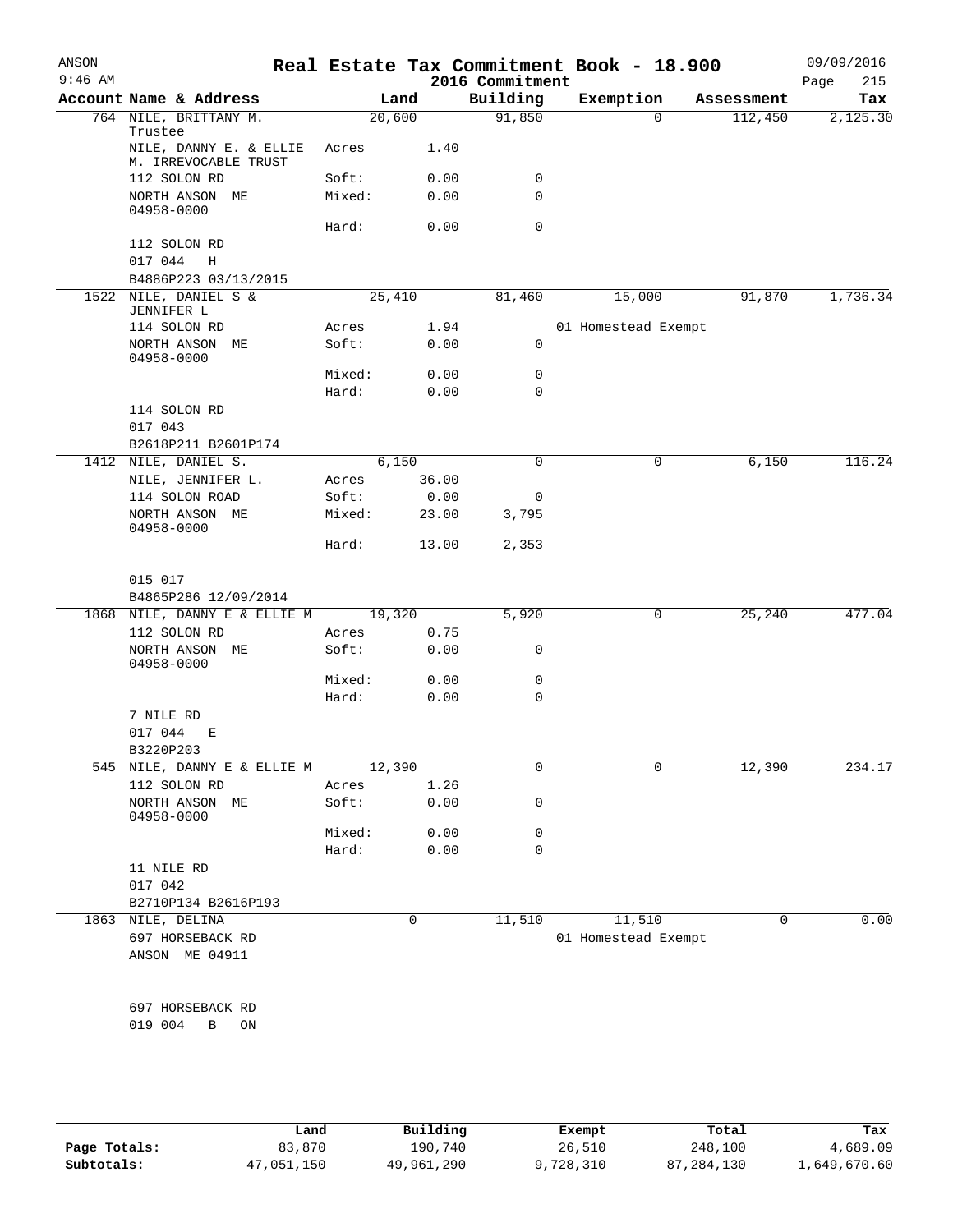| ANSON<br>$9:46$ AM |                                                   |                |      | 2016 Commitment | Real Estate Tax Commitment Book - 18.900 |            | 09/09/2016<br>216<br>Page |
|--------------------|---------------------------------------------------|----------------|------|-----------------|------------------------------------------|------------|---------------------------|
|                    | Account Name & Address                            | Land           |      | Building        | Exemption                                | Assessment | Tax                       |
|                    | 766 NILE, PAUL O JR                               | 11,660         |      | 5,920           | $\Omega$                                 | 17,580     | 332.26                    |
|                    | C/O EILEEN & ROBERT<br>MCDONALD                   | Acres          | 0.34 |                 |                                          |            |                           |
|                    | PO BOX 266                                        | Soft:          | 0.00 | 0               |                                          |            |                           |
|                    | NORTH ANSON ME<br>04958-0381                      | Mixed:         | 0.00 | 0               |                                          |            |                           |
|                    |                                                   | Hard:          | 0.00 | 0               |                                          |            |                           |
|                    | 024 023                                           |                |      |                 |                                          |            |                           |
|                    | B2664P74                                          |                |      |                 |                                          |            |                           |
|                    | 78 NILES, GARLAND D.                              | 15,490         |      | 59,490          | 0                                        | 74,980     | 1,417.12                  |
|                    | 45 EMBDEN POND ROAD                               | Acres          | 0.60 |                 |                                          |            |                           |
|                    | NORTH ANSON ME<br>04958-0000                      | Soft:          | 0.00 | 0               |                                          |            |                           |
|                    |                                                   | Mixed:         | 0.00 | 0               |                                          |            |                           |
|                    |                                                   | Hard:          | 0.00 | 0               |                                          |            |                           |
|                    | 45 EMBDEN POND RD                                 |                |      |                 |                                          |            |                           |
|                    | 009 018                                           |                |      |                 |                                          |            |                           |
|                    | B4814P97 07/31/2014                               |                |      |                 |                                          |            |                           |
|                    | 767 NORMAN, ARTHUR & THELMA<br>215 EMBDEN POND RD | 24,000         | 1.00 | 24,700          | 15,000<br>01 Homestead Exempt            | 33,700     | 636.93                    |
|                    | NORTH ANSON ME<br>04958-0000                      | Acres<br>Soft: | 0.00 | 0               |                                          |            |                           |
|                    |                                                   | Mixed:         | 0.00 | 0               |                                          |            |                           |
|                    |                                                   | Hard:          | 0.00 | 0               |                                          |            |                           |
|                    | 215 EMBDEN POND RD                                |                |      |                 |                                          |            |                           |
|                    | 023 020<br>$\mathsf{C}$                           |                |      |                 |                                          |            |                           |
|                    | B1429P99                                          |                |      |                 |                                          |            |                           |
|                    | 434 NORRIS, JESSE D, III &<br>KIMBERLY A          | 8,250          |      | 32,960          | 0                                        | 41,210     | 778.87                    |
|                    | 136 OLD COUNTY RD                                 | Acres          | 0.17 |                 |                                          |            |                           |
|                    | MADISON ME 04950-0000                             | Soft:          | 0.00 | 0               |                                          |            |                           |
|                    |                                                   | Mixed:         | 0.00 | 0               |                                          |            |                           |
|                    |                                                   | Hard:          | 0.00 | 0               |                                          |            |                           |
|                    | 150 RIVER RD<br>004 006                           |                |      |                 |                                          |            |                           |
|                    | B4223P6 12/14/2009                                |                |      |                 |                                          |            |                           |
| 1620               | NORTH ANSON HOUSING<br>ASSOC                      | 51,920         |      | 609,280         | 0                                        | 661,200    | 12,496.68                 |
|                    | C/O CLEM BEGIN                                    | Acres          | 0.69 |                 |                                          |            |                           |
|                    | 62 WEST KINGFIELD RD                              | Soft:          | 0.00 | 0               |                                          |            |                           |
|                    | KINGFIELD ME<br>04947-0000                        | Mixed:         | 0.00 | 0               |                                          |            |                           |
|                    |                                                   | Hard:          | 0.00 | 0               |                                          |            |                           |
|                    | 4 CARRIGAN DR<br>007 004                          |                |      |                 |                                          |            |                           |
|                    | B2280P281                                         |                |      |                 |                                          |            |                           |
|                    | 1637 NORTH ANSON UNITED                           | 7,680          |      | 0               | 7,680                                    | 0          | 0.00                      |
|                    | METHODIST CHURCH                                  | Acres          | 0.41 |                 | 14 Church 652-1G                         |            |                           |
|                    | PO BOX 97                                         | Soft:          | 0.00 | 0               |                                          |            |                           |
|                    | NORTH ANSON ME<br>04958-0124                      | Mixed:         | 0.00 | 0               |                                          |            |                           |
|                    |                                                   | Hard:          | 0.00 | 0               |                                          |            |                           |
|                    | 006 061 & 62                                      |                |      |                 |                                          |            |                           |

|              | Land       | Building   | Exempt    | Total      | Tax          |
|--------------|------------|------------|-----------|------------|--------------|
| Page Totals: | 119,000    | 732,350    | 22,680    | 828,670    | 15,661.86    |
| Subtotals:   | 47,170,150 | 50,693,640 | 9,750,990 | 88,112,800 | 1,665,332.46 |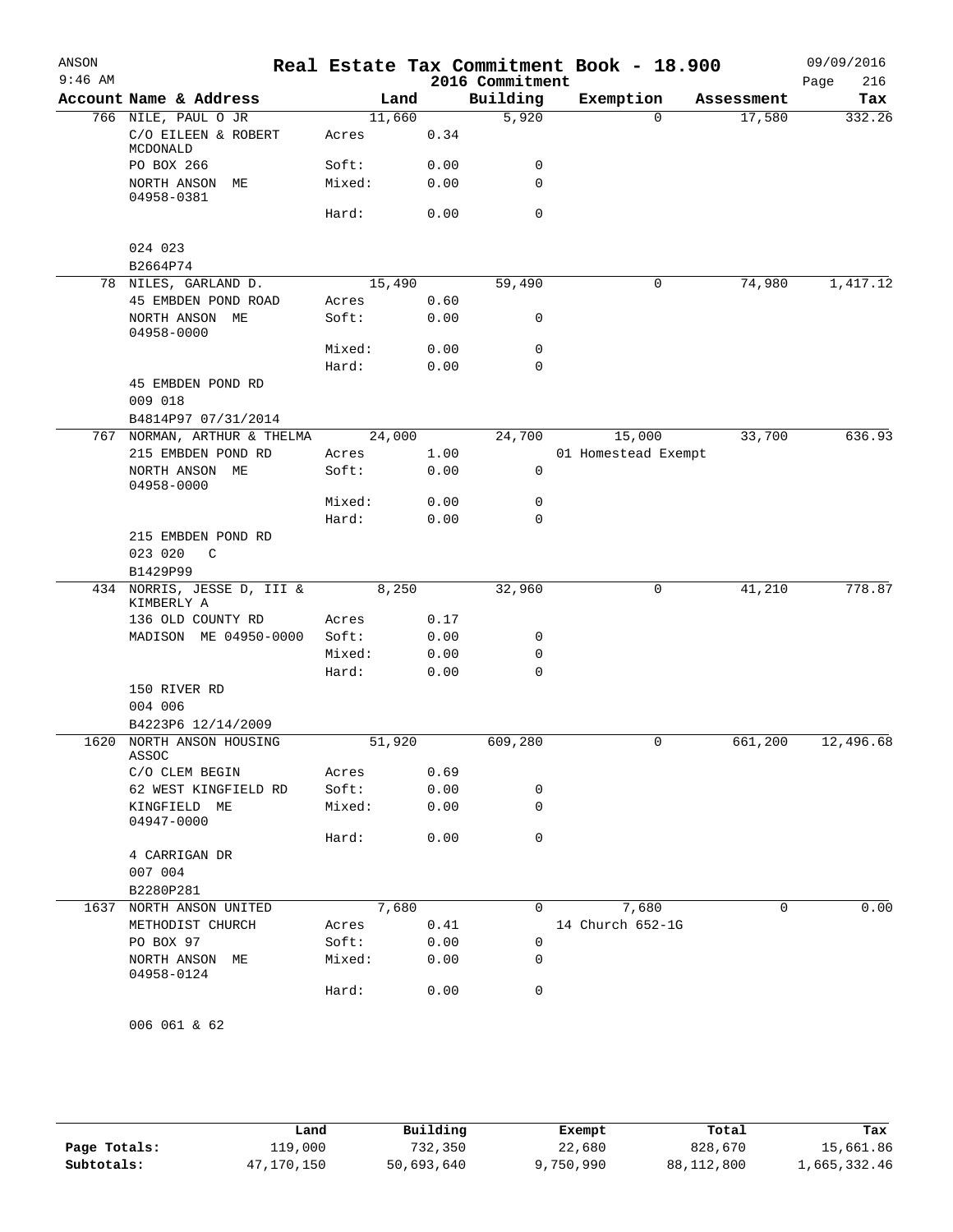| ANSON     |                                               |                |        |      |                 | Real Estate Tax Commitment Book - 18.900 |            | 09/09/2016  |
|-----------|-----------------------------------------------|----------------|--------|------|-----------------|------------------------------------------|------------|-------------|
| $9:46$ AM |                                               |                |        |      | 2016 Commitment |                                          |            | 217<br>Page |
|           | Account Name & Address                        |                | Land   |      | Building        | Exemption                                | Assessment | Tax         |
|           | 1638 NORTH ANSON UNITED<br>METHODIST CHURCH   |                | 8,940  | 0.20 | 68,040          | 76,980<br>14 Church 652-1G               | $\Omega$   | 0.00        |
|           | PO BOX 97                                     | Acres<br>Soft: |        | 0.00 | 0               |                                          |            |             |
|           | NORTH ANSON ME                                | Mixed:         |        |      | 0               |                                          |            |             |
|           | 04958-0124                                    |                |        | 0.00 |                 |                                          |            |             |
|           |                                               | Hard:          |        | 0.00 | $\mathbf 0$     |                                          |            |             |
|           | 31 NORTH MAIN ST                              |                |        |      |                 |                                          |            |             |
|           | 006 010                                       |                |        |      |                 |                                          |            |             |
|           | 588 NORTH ANSON UNITED                        |                | 8,000  |      | 56,210          | 20,000                                   | 44,210     | 835.57      |
|           | METHODIST CHURCH<br>PO BOX 97                 | Acres<br>Soft: |        | 0.16 | 0               | 16 Parsonage 652-1G                      |            |             |
|           |                                               |                |        | 0.00 | $\mathbf 0$     |                                          |            |             |
|           | NORTH ANSON ME<br>04958-0124                  | Mixed:         |        | 0.00 |                 |                                          |            |             |
|           |                                               | Hard:          |        | 0.00 | 0               |                                          |            |             |
|           | 5 MADISON ST<br>006 009                       |                |        |      |                 |                                          |            |             |
| 1639      | NORTH ANSON UNITED                            |                | 9,380  |      | 0               | 0                                        | 9,380      | 177.28      |
|           | METHODIST                                     |                |        |      |                 |                                          |            |             |
|           | CHURCH                                        | Acres          |        | 0.22 |                 |                                          |            |             |
|           | PO BOX 97                                     | Soft:          |        | 0.00 | 0               |                                          |            |             |
|           | NORTH ANSON ME 04958                          | Mixed:         |        | 0.00 | 0               |                                          |            |             |
|           |                                               | Hard:          |        | 0.00 | $\mathbf 0$     |                                          |            |             |
|           | 2 CENTER ST                                   |                |        |      |                 |                                          |            |             |
|           | 006 011                                       |                |        |      |                 |                                          |            |             |
|           | B4534P197 04/01/2012<br>768 NORTON, GLENDON & |                |        |      |                 |                                          | 66,950     | 1,265.36    |
|           | JULIETTE                                      |                | 20,600 |      | 61,350          | 15,000                                   |            |             |
|           | 19 EMBDEN POND RD                             | Acres          |        | 1.40 |                 | 01 Homestead Exempt                      |            |             |
|           | NORTH ANSON ME<br>04958-0000                  | Soft:          |        | 0.00 | 0               |                                          |            |             |
|           |                                               | Mixed:         |        | 0.00 | 0               |                                          |            |             |
|           |                                               | Hard:          |        | 0.00 | 0               |                                          |            |             |
|           | 19 EMBDEN POND RD                             |                |        |      |                 |                                          |            |             |
|           | 009 020&20A<br>B1630P213                      |                |        |      |                 |                                          |            |             |
|           | 291 NORTON, LEONA M                           |                | 21,580 |      | 29,470          | 15,000                                   | 36,050     | 681.35      |
|           | NORTON, BRUCE                                 | Acres          |        | 2.05 |                 | 01 Homestead Exempt                      |            |             |
|           | 176 VALLEY ROAD                               | Soft:          |        | 0.00 | 0               |                                          |            |             |
|           | NORTH ANSON ME                                | Mixed:         |        | 0.00 | 0               |                                          |            |             |
|           | 04958-0591                                    |                |        |      |                 |                                          |            |             |
|           |                                               | Hard:          |        | 0.00 | $\mathbf 0$     |                                          |            |             |
|           | 176 VALLEY RD                                 |                |        |      |                 |                                          |            |             |
|           | 018 035<br>B                                  |                |        |      |                 |                                          |            |             |
|           | B4900P150 04/07/2015                          |                |        |      |                 |                                          |            |             |
| 789       | NUNES, RONALD T &<br>JOSHUA R                 |                | 12,490 |      | 19,180          | 0                                        | 31,670     | 598.56      |
|           | 42 BAILEY DRIVE                               | Acres          |        | 0.39 |                 |                                          |            |             |
|           | WEST GRENNWICH RI<br>02816-0000               | Soft:          |        | 0.00 | 0               |                                          |            |             |
|           |                                               | Mixed:         |        | 0.00 | 0               |                                          |            |             |
|           |                                               | Hard:          |        | 0.00 | $\mathbf 0$     |                                          |            |             |
|           | 28 RIVER RD<br>003 079                        | B4922P0105 JT  |        |      |                 |                                          |            |             |
|           | B4922P105 06/26/2015                          |                |        |      |                 |                                          |            |             |

|              | Land         | Building   | Exempt    | Total      | Tax          |
|--------------|--------------|------------|-----------|------------|--------------|
| Page Totals: | 80,990       | 234,250    | 126,980   | 188,260    | 3,558.12     |
| Subtotals:   | 47, 251, 140 | 50,927,890 | 9,877,970 | 88,301,060 | 1,668,890.58 |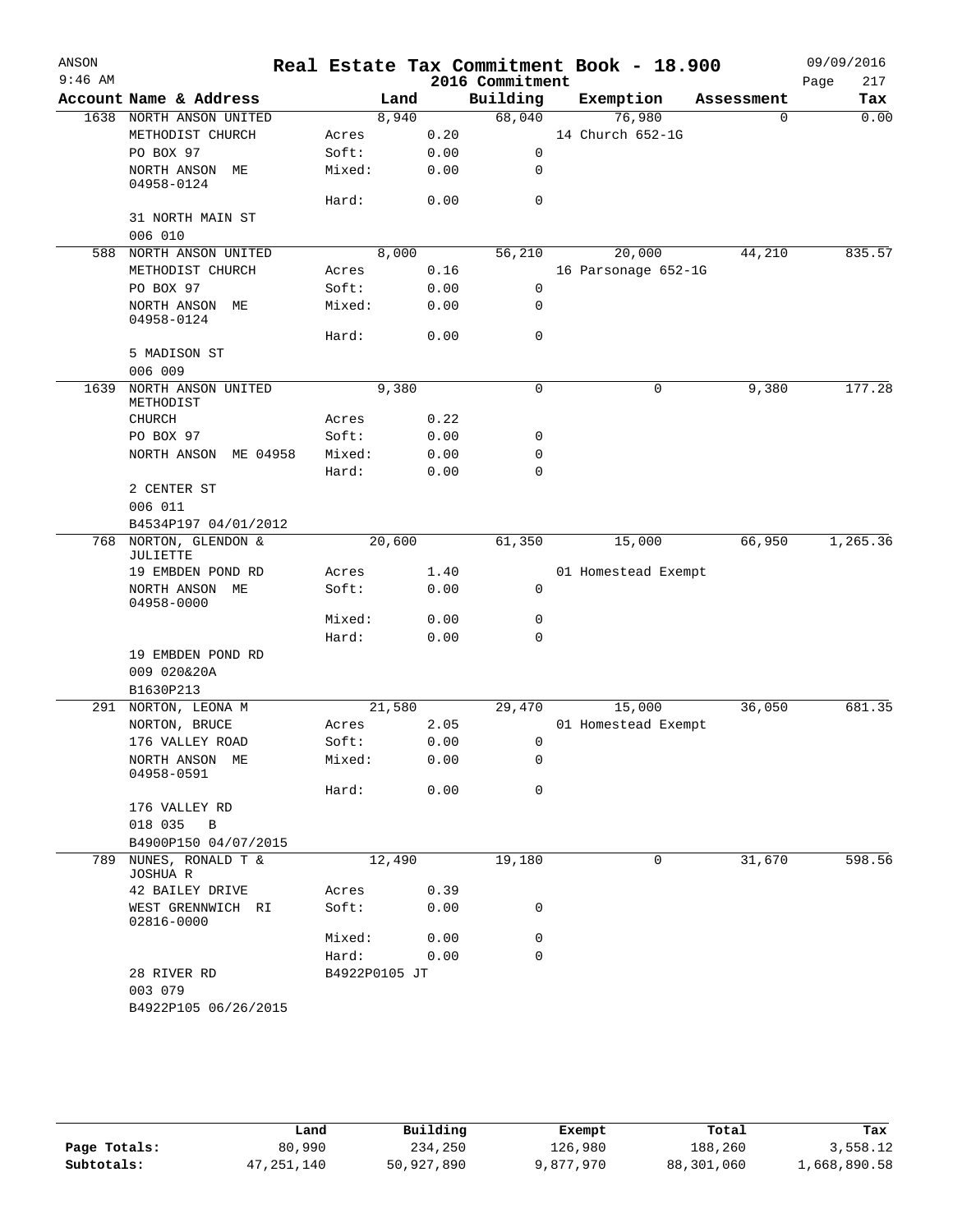| ANSON<br>$9:46$ AM |                                                           |                 |              | 2016 Commitment | Real Estate Tax Commitment Book - 18.900 |            | 09/09/2016<br>218<br>Page |
|--------------------|-----------------------------------------------------------|-----------------|--------------|-----------------|------------------------------------------|------------|---------------------------|
|                    | Account Name & Address                                    |                 | Land         | Building        | Exemption                                | Assessment | Tax                       |
| 820                | NUNES, RONALD T &<br>JOSHUA R                             | 10,580          |              | $\mathbf 0$     | $\Omega$                                 | 10,580     | 199.96                    |
|                    | 42 BAILEY DRIVE                                           | Acres           | 0.28         |                 |                                          |            |                           |
|                    | WEST GRENNWICH RI<br>02816-0000                           | Soft:           | 0.00         | 0               |                                          |            |                           |
|                    |                                                           | Mixed:          | 0.00         | $\mathbf 0$     |                                          |            |                           |
|                    |                                                           | Hard:           | 0.00         | 0               |                                          |            |                           |
|                    |                                                           | B4922P0107 JT   |              |                 |                                          |            |                           |
|                    | 003 078                                                   |                 |              |                 |                                          |            |                           |
|                    | B4922P107 06/26/2015                                      |                 |              |                 |                                          |            |                           |
|                    | 772 OBERT, GORDON H JR                                    | 15,360          |              | 81,590          | 15,000                                   | 81,950     | 1,548.86                  |
|                    | 94 PREBLE AVE                                             | Acres           | 0.59         |                 | 01 Homestead Exempt                      |            |                           |
|                    | ANSON ME 04911-0000                                       | Soft:           | 0.00         | 0               |                                          |            |                           |
|                    |                                                           | Mixed:          | 0.00         | 0               |                                          |            |                           |
|                    |                                                           | Hard:           | 0.00         | $\mathbf 0$     |                                          |            |                           |
|                    | 94 PREBLE AVE<br>004 003<br>D                             |                 |              |                 |                                          |            |                           |
|                    | B1026P115                                                 |                 |              |                 |                                          |            |                           |
|                    | 1915 O'BRIEN, KEVIN M. &<br><b>JOANNE</b>                 | 19,950          |              | $\mathbf 0$     | 0                                        | 19,950     | 377.06                    |
|                    | PO BOX 139                                                | Acres           | 6.30         |                 |                                          |            |                           |
|                    | ACTON ME 04001-0000                                       | Soft:           | 0.00         | 0               |                                          |            |                           |
|                    |                                                           | Mixed:          | 0.00         | 0               |                                          |            |                           |
|                    |                                                           | Hard:           | 0.00         | 0               |                                          |            |                           |
|                    | HOLLIN WAITE HILL RD                                      |                 |              |                 |                                          |            |                           |
|                    | 020 014<br>7                                              |                 |              |                 |                                          |            |                           |
|                    | B3430P133 01/03/2005                                      |                 |              |                 |                                          |            |                           |
|                    | 895 O'BRIEN, SCOTT F;<br>BEVERLY M & GREGOIRE,<br>ERICA M | 31,090          |              | 0               | 0                                        | 31,090     | 587.60                    |
|                    | 22 EAST DYER ROAD                                         | Acres           | 13.59        |                 |                                          |            |                           |
|                    | SKOWHEGAN ME 04976                                        | Soft:           | 0.00         | 0               |                                          |            |                           |
|                    |                                                           | Mixed:          | 0.00         | 0               |                                          |            |                           |
|                    |                                                           | Hard:           | 0.00         | 0               |                                          |            |                           |
|                    | 359 VALLEY RD                                             | B4964P0247      |              |                 |                                          |            |                           |
|                    | 019 008                                                   |                 |              |                 |                                          |            |                           |
|                    | B4964P247 10/14/2015                                      |                 |              |                 |                                          |            |                           |
|                    | 941 O'DONAL, CHRIS E.                                     | 31,680          |              | 21,740          | 0                                        | 53,420     | 1,009.64                  |
|                    | 223 SMOKE ST                                              | Acres           | 16.18        |                 |                                          |            |                           |
|                    | BARRINGTON NH 03825                                       | Soft:<br>Mixed: | 0.00         | 0<br>0          |                                          |            |                           |
|                    |                                                           | Hard:           | 0.00<br>0.00 | $\mathbf 0$     |                                          |            |                           |
|                    |                                                           |                 |              |                 |                                          |            |                           |
|                    | 013 019                                                   |                 |              |                 |                                          |            |                           |
|                    | B4414P328 07/11/2011                                      |                 |              |                 |                                          |            |                           |
|                    | 972 OGILVIE, CHRISTOPHER R                                | 14,750          |              | $\mathbf 0$     | 0                                        | 14,750     | 278.77                    |
|                    | 19 MITCHELL ROAD                                          | Acres           | 2.83         |                 |                                          |            |                           |
|                    | STOW MA 01775-0000                                        | Soft:           | 0.00         | 0               |                                          |            |                           |
|                    |                                                           | Mixed:          | 0.00         | 0               |                                          |            |                           |
|                    |                                                           | Hard:           | 0.00         | 0               |                                          |            |                           |
|                    | 334 SOLON RD                                              | B5008P294       |              |                 |                                          |            |                           |
|                    | 024 024<br>1                                              |                 |              |                 |                                          |            |                           |
|                    | B5008P294 03/11/2016                                      |                 |              |                 |                                          |            |                           |
|                    |                                                           |                 |              |                 |                                          |            |                           |

|              | Land       | Building   | Exempt    | Total      | Tax          |
|--------------|------------|------------|-----------|------------|--------------|
| Page Totals: | 123,410    | 103,330    | 15,000    | 211,740    | 4,001.89     |
| Subtotals:   | 47,374,550 | 51,031,220 | 9,892,970 | 88,512,800 | 1,672,892.47 |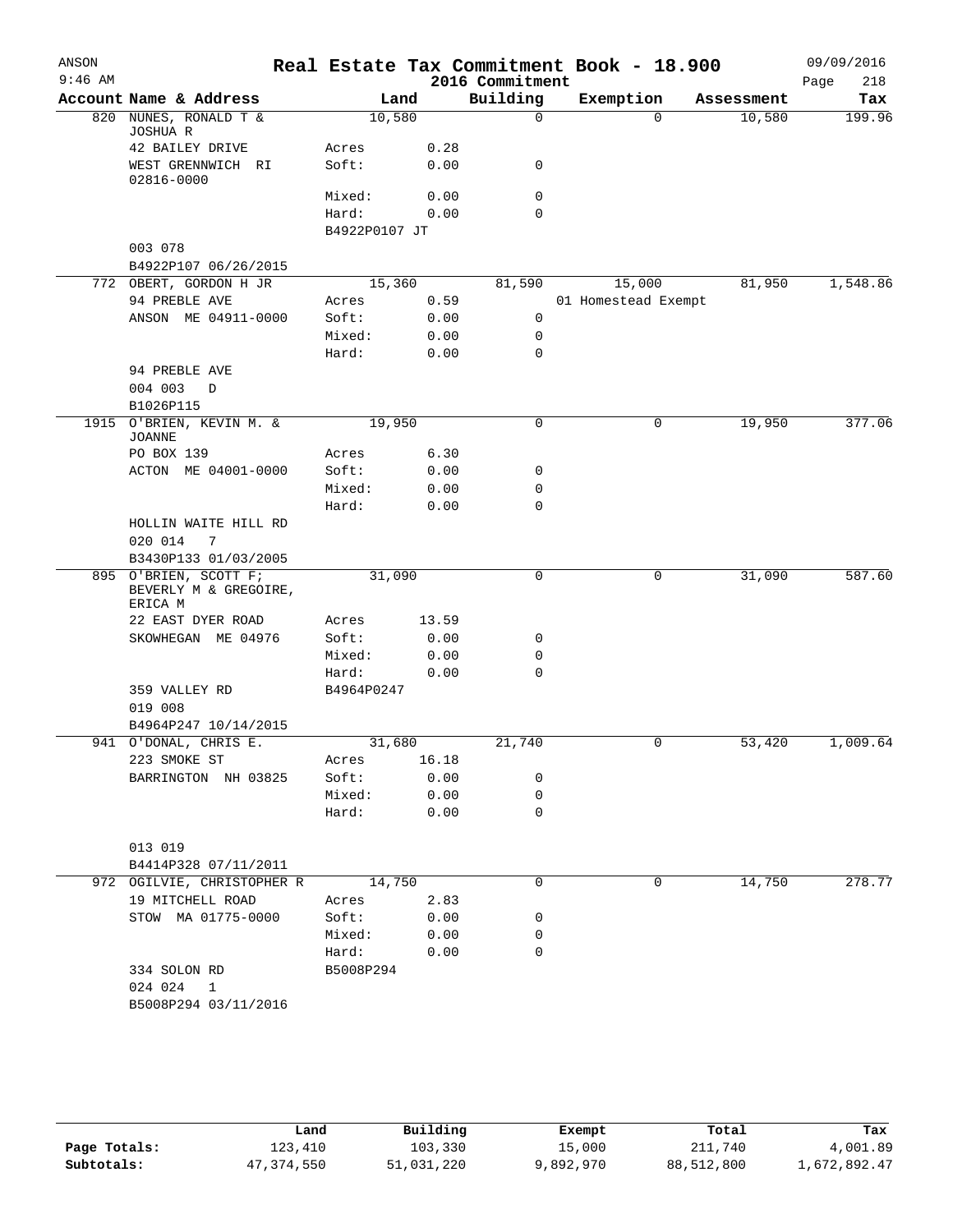| ANSON     |                                             |        |       |                 | Real Estate Tax Commitment Book - 18.900 |            | 09/09/2016  |
|-----------|---------------------------------------------|--------|-------|-----------------|------------------------------------------|------------|-------------|
| $9:46$ AM |                                             |        |       | 2016 Commitment |                                          |            | 219<br>Page |
|           | Account Name & Address                      | Land   |       | Building        | Exemption                                | Assessment | Tax         |
|           | 211 OLIVER, CAROL A                         | 17,760 |       | 37,870          | 15,000                                   | 40,630     | 767.91      |
|           | C/O ELIZABETH LIGHTBODY Acres               |        | 2.84  |                 | 01 Homestead Exempt                      |            |             |
|           | PO BOX 23                                   | Soft:  | 0.00  | 0               |                                          |            |             |
|           | NORTH ANSON ME<br>04958-0023                | Mixed: | 0.00  | 0               |                                          |            |             |
|           |                                             | Hard:  | 0.00  | $\mathbf 0$     |                                          |            |             |
|           | 50 FAHI POND RD<br>007 009<br>Α<br>B3123P66 |        |       |                 |                                          |            |             |
|           | 1878 OLIVER, DEREK A                        | 20,270 |       | 86,830          | 15,000                                   | 92,100     | 1,740.69    |
|           | PO BOX 342                                  | Acres  | 1.18  |                 | 01 Homestead Exempt                      |            |             |
|           | NORTH ANSON ME<br>04958-0342                | Soft:  | 0.00  | 0               |                                          |            |             |
|           |                                             | Mixed: | 0.00  | 0               |                                          |            |             |
|           |                                             | Hard:  | 0.00  | $\mathbf 0$     |                                          |            |             |
|           | 153 SOLON RD<br>017 033<br>D<br>B2808P177   |        |       |                 |                                          |            |             |
|           | 1664 OLIVER, DEREK A.                       | 15,360 |       | 0               | 0                                        | 15,360     | 290.30      |
|           | PO BOX 342                                  | Acres  | 0.59  |                 |                                          |            |             |
|           | NORTH ANSON ME<br>04958-0000                | Soft:  | 0.00  | 0               |                                          |            |             |
|           |                                             | Mixed: | 0.00  | $\mathbf 0$     |                                          |            |             |
|           |                                             | Hard:  | 0.00  | $\mathbf 0$     |                                          |            |             |
|           | 155 SOLON RD<br>017 033                     |        |       |                 |                                          |            |             |
|           | B3913P299 08/14/2007                        |        |       |                 |                                          |            |             |
|           | 782 OLIVER, EDWIN G                         | 26,000 |       | $\mathbf 0$     | 0                                        | 26,000     | 491.40      |
|           | C/O GAIL HOYT                               | Acres  | 17.00 |                 |                                          |            |             |
|           | 1354 US RT 202                              | Soft:  | 0.00  | 0               |                                          |            |             |
|           | WINTHROP ME 04364-0000 Mixed:               |        | 0.00  | 0               |                                          |            |             |
|           |                                             | Hard:  | 0.00  | $\mathbf 0$     |                                          |            |             |
|           | 018 049                                     |        |       |                 |                                          |            |             |
|           | B787P469                                    |        |       |                 |                                          |            |             |
| 777       | OLIVER, ELIZABETH M,<br>HEIRS               | 14,140 |       | 56,840          | 0                                        | 70,980     | 1,341.52    |
|           | C/O CONNIE OLIVER                           | Acres  | 0.50  |                 |                                          |            |             |
|           | 133 FAHI POND ROAD                          | Soft:  | 0.00  | 0               |                                          |            |             |
|           | NORTH ANSON ME 04958                        | Mixed: | 0.00  | $\mathbf 0$     |                                          |            |             |
|           | 133 FAHI POND RD                            | Hard:  | 0.00  | 0               |                                          |            |             |
|           | 024 009                                     |        |       |                 |                                          |            |             |
|           | B843P1192                                   |        |       |                 |                                          |            |             |
| 1642      | OLIVER, ELIZABETH,<br>HEIRS                 | 38,000 |       | $\mathbf 0$     | 0                                        | 38,000     | 718.20      |
|           | C/O CONNIE OLIVER                           | Acres  | 28.00 |                 |                                          |            |             |
|           | 133 FAHI POND ROAD                          | Soft:  | 0.00  | 0               |                                          |            |             |
|           | NORTH ANSON ME 04958                        | Mixed: | 0.00  | 0               |                                          |            |             |
|           |                                             | Hard:  | 0.00  | 0               |                                          |            |             |
|           |                                             |        |       |                 |                                          |            |             |

```
024 008
```

|              | Land       | Building   | Exempt    | Total      | Tax          |
|--------------|------------|------------|-----------|------------|--------------|
| Page Totals: | 131,530    | 181,540    | 30,000    | 283,070    | 5,350.02     |
| Subtotals:   | 47,506,080 | 51,212,760 | 9,922,970 | 88,795,870 | 1,678,242.49 |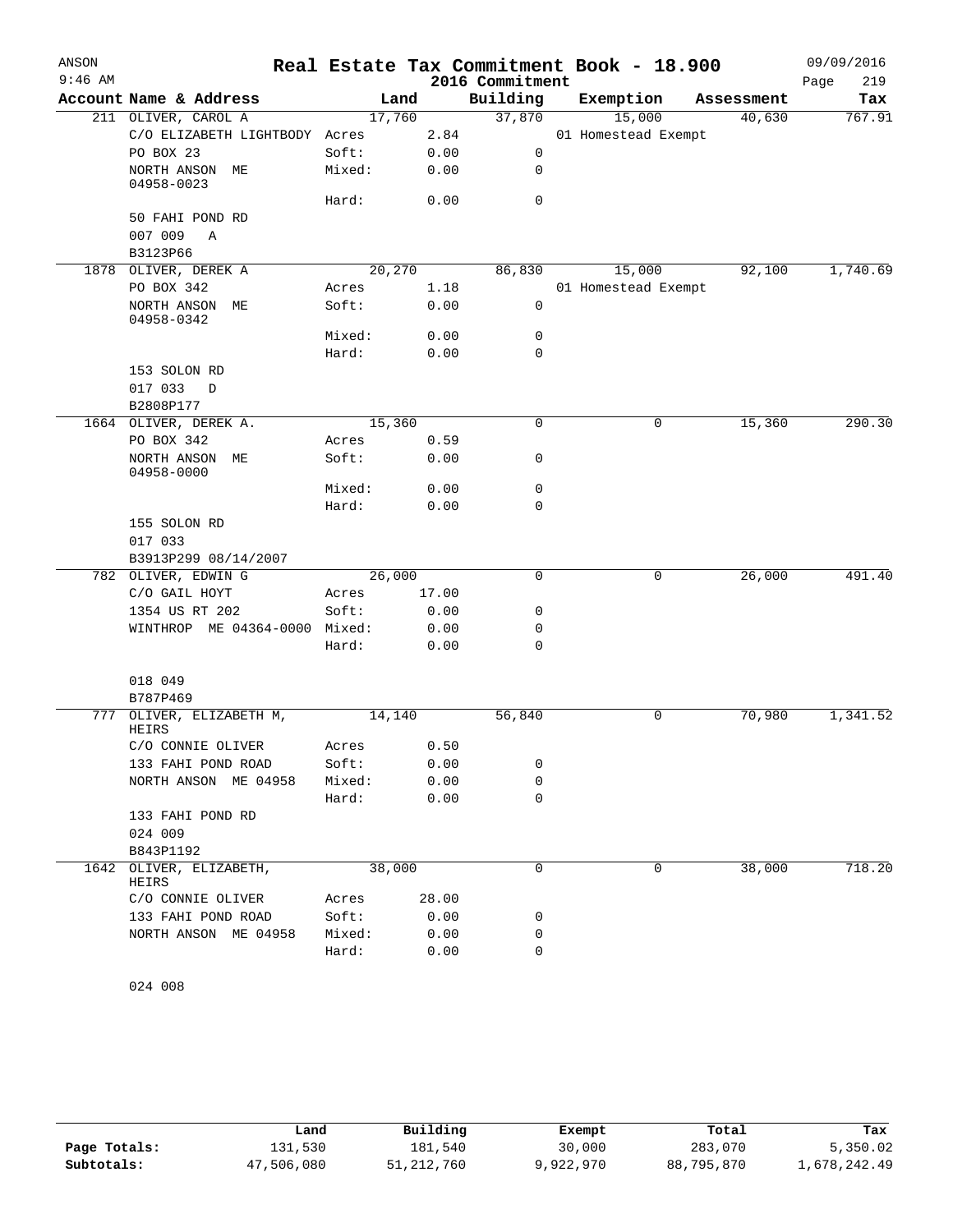| ANSON<br>$9:46$ AM |                                           |                 |              | 2016 Commitment | Real Estate Tax Commitment Book - 18.900 |            | 09/09/2016<br>220<br>Page |
|--------------------|-------------------------------------------|-----------------|--------------|-----------------|------------------------------------------|------------|---------------------------|
|                    | Account Name & Address                    |                 | Land         | Building        | Exemption                                | Assessment | Tax                       |
|                    | 1796 OLIVER, RANDALL L &<br>MARCIA H      |                 | 23,920       | 36,820          | 15,000                                   | 45,740     | 864.49                    |
|                    | 3 ROBINSON STREET                         | Acres           | 3.61         |                 | 01 Homestead Exempt                      |            |                           |
|                    | SKOWHEGAN ME 04976                        | Soft:           | 0.00         | 0               |                                          |            |                           |
|                    |                                           | Mixed:          | 0.00         | 0               |                                          |            |                           |
|                    |                                           | Hard:           | 0.00         | $\Omega$        |                                          |            |                           |
|                    | 111 HOLLIN WAITE HILL<br><b>RD</b>        |                 |              |                 |                                          |            |                           |
|                    | 014 045<br>$\overline{4}$<br>B2546P268    |                 |              |                 |                                          |            |                           |
|                    | 779 OLIVER, ROSE M ESTATE                 |                 | 6,500        | 0               | 0                                        | 6,500      | 122.85                    |
|                    | 34 PATTERSON BRIDGE RD                    | Acres           | 6.00         |                 |                                          |            |                           |
|                    | NORTH ANSON ME<br>04958-0000              | Soft:           | 0.00         | 0               |                                          |            |                           |
|                    |                                           | Mixed:          | 0.00         | 0               |                                          |            |                           |
|                    |                                           | Hard:           | 0.00         | $\Omega$        |                                          |            |                           |
|                    | 017 038                                   |                 |              |                 |                                          |            |                           |
|                    | B627P182                                  |                 |              |                 |                                          |            |                           |
|                    | 778 OLIVER, ROSE M ESTATE                 |                 | 39,930       | 38,930          | $\mathbf 0$                              | 78,860     | 1,490.45                  |
|                    | 34 PATTERSON BRIDGE RD                    | Acres           | 18.43        |                 |                                          |            |                           |
|                    | NORTH ANSON ME<br>04958-0000              | Soft:           | 0.00         | 0               |                                          |            |                           |
|                    |                                           | Mixed:<br>Hard: | 0.00<br>0.00 | 0<br>$\Omega$   |                                          |            |                           |
|                    | 34 PATTERSON BRIDGE RD                    |                 |              |                 |                                          |            |                           |
|                    | 017 037<br>B627P182                       |                 |              |                 |                                          |            |                           |
|                    | 916 OSBORNE, GARY G.                      |                 | 43,100       | 44,240          | 15,000                                   | 72,340     | 1,367.23                  |
|                    | PO BOX 486                                | Acres           | 22.20        |                 | 01 Homestead Exempt                      |            |                           |
|                    | ANSON ME 04911-0486                       | Soft:           | 0.00         | 0               |                                          |            |                           |
|                    |                                           | Mixed:          | 0.00         | $\mathbf 0$     |                                          |            |                           |
|                    |                                           | Hard:           | 0.00         | $\Omega$        |                                          |            |                           |
|                    | 914 WEST MILLS RD<br>012 003              |                 |              |                 |                                          |            |                           |
|                    | B4540P197 06/19/2012 B4528P229 05/17/2012 |                 |              |                 |                                          |            |                           |
|                    | 222 OUELLETTE, RENE A &<br>PHYLLIS A      |                 | 21,600       | 28,290          | 0                                        | 49,890     | 942.92                    |
|                    | 34 WHITNEY BROOK LANE                     | Acres           | 10.50        |                 |                                          |            |                           |
|                    | CANTON ME 04221-3108                      | Soft:           | 0.00         | 0               |                                          |            |                           |
|                    |                                           | Mixed:          | 0.00         | 0               |                                          |            |                           |
|                    |                                           | Hard:           | 0.00         | $\mathbf 0$     |                                          |            |                           |
|                    | 175 PULLEN CORNER RD                      |                 |              |                 |                                          |            |                           |
|                    | 018 021 L                                 |                 |              |                 |                                          |            |                           |
|                    | B3235P122                                 |                 |              |                 |                                          |            |                           |
|                    | 880 OVERMILLER, THERESA A                 |                 | 16,550       | $\Omega$        | 0                                        | 16,550     | 312.80                    |
|                    | 58 OUTLET ROAD                            | Acres           | 15.00        |                 |                                          |            |                           |
|                    | AUGUSTA ME 04330                          | Soft:           | 0.00         | 0               |                                          |            |                           |
|                    |                                           | Mixed:          | 0.00         | 0               |                                          |            |                           |
|                    |                                           | Hard:           | 0.00         | 0               |                                          |            |                           |
|                    | 022 035<br>A 1                            |                 |              |                 |                                          |            |                           |
|                    | B2663P291                                 |                 |              |                 |                                          |            |                           |
|                    |                                           |                 |              |                 |                                          |            |                           |

|              | Land       | Building   | Exempt    | Total      | Tax          |
|--------------|------------|------------|-----------|------------|--------------|
| Page Totals: | 151,600    | 148,280    | 30,000    | 269,880    | 5,100.74     |
| Subtotals:   | 47,657,680 | 51,361,040 | 9,952,970 | 89,065,750 | 1,683,343.23 |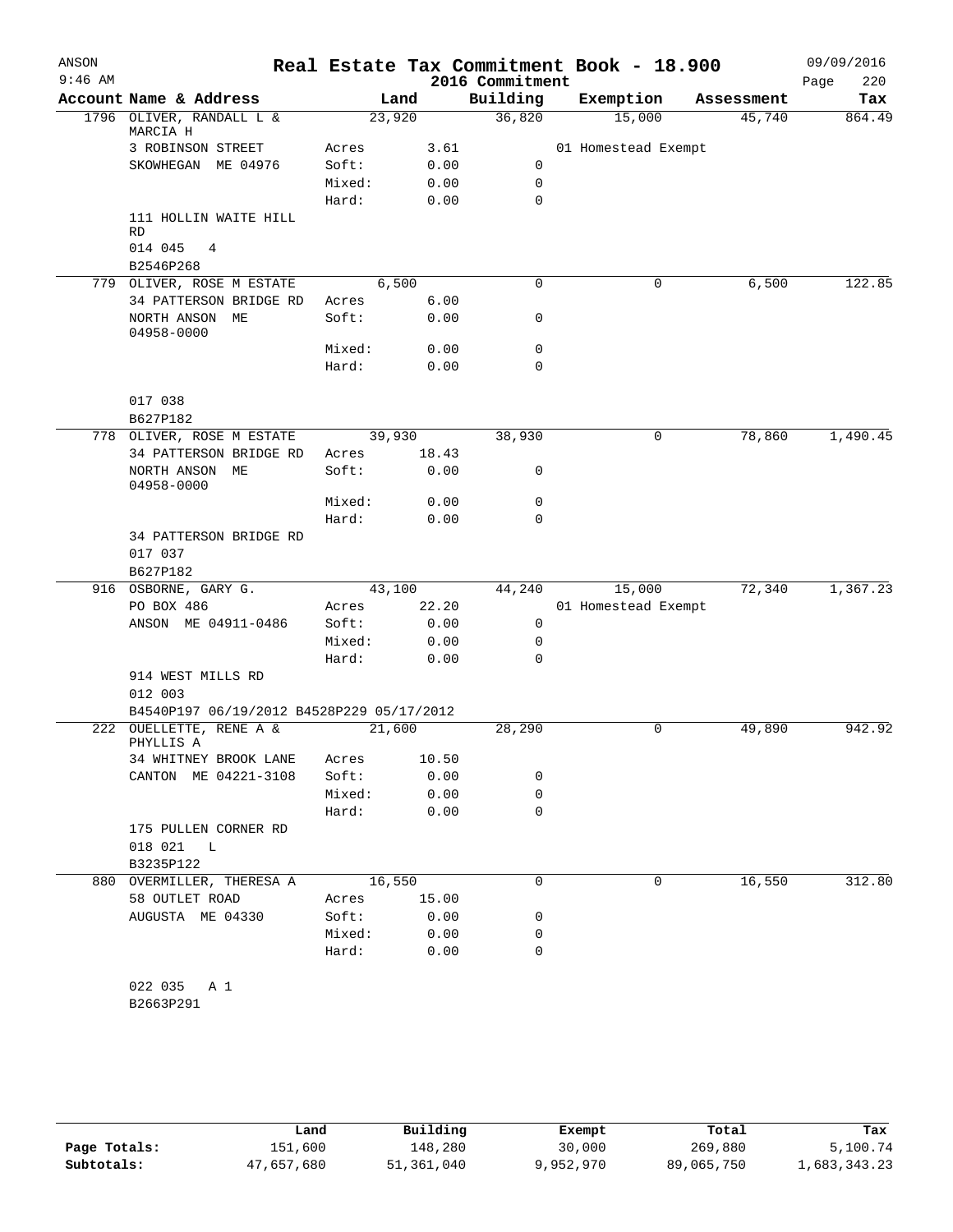| ANSON     |                                         |                 |              |                             | Real Estate Tax Commitment Book - 18.900 |            | 09/09/2016         |
|-----------|-----------------------------------------|-----------------|--------------|-----------------------------|------------------------------------------|------------|--------------------|
| $9:46$ AM | Account Name & Address                  |                 | Land         | 2016 Commitment<br>Building | Exemption                                | Assessment | 221<br>Page<br>Tax |
|           | 790 OWENS, WILLIAM G., JR.              | 69,300          |              | $\mathbf 0$                 | $\Omega$                                 | 69,300     | 1,309.77           |
|           | 2013 CHANNEL RD                         | Acres           | 150.00       |                             |                                          |            |                    |
|           | PYLESVILLE MD<br>21132-1916             | Soft:           | 0.00         | 0                           |                                          |            |                    |
|           |                                         | Mixed:          | 0.00         | $\mathbf 0$                 |                                          |            |                    |
|           |                                         | Hard:           | 0.00         | $\Omega$                    |                                          |            |                    |
|           | 021 010                                 |                 |              |                             |                                          |            |                    |
|           | B2122P17                                |                 |              |                             |                                          |            |                    |
|           | 792 PADULA, LOUIS M                     | 35,010          |              | 88,900                      | 21,000                                   | 102,910    | 1,945.00           |
|           | 177 GREENLEAF RD                        | Acres           | 13.51        |                             | 01 Homestead Exempt                      |            |                    |
|           | ANSON ME 04911-0000                     | Soft:           | 0.00         |                             | 0 04 Non-resident Veteran                |            |                    |
|           |                                         | Mixed:<br>Hard: | 0.00<br>0.00 | $\mathbf 0$<br>$\mathbf 0$  |                                          |            |                    |
|           | 177 GREENLEAF RD<br>013 023<br>5        |                 |              |                             |                                          |            |                    |
|           | B3529P168 08/01/2005                    |                 |              |                             |                                          |            |                    |
|           | 1242 PAGE, ROBERT M., II &<br>MARY-ANNA | 23,380          |              | 60,040                      | 15,000                                   | 68,420     | 1,293.14           |
|           | 93 HOLLIN WAITE HILL<br><b>ROAD</b>     | Acres           | 3.25         |                             | 01 Homestead Exempt                      |            |                    |
|           | ANSON ME 04911                          | Soft:           | 0.00         | 0                           |                                          |            |                    |
|           |                                         | Mixed:          | 0.00         | $\mathbf 0$                 |                                          |            |                    |
|           |                                         | Hard:           | 0.00         | $\mathbf 0$                 |                                          |            |                    |
|           | 93 HOLLIN WAITE HILL RD                 |                 |              |                             |                                          |            |                    |
|           | 014 045<br>2                            |                 |              |                             |                                          |            |                    |
|           | B4574P159 09/06/2012                    |                 |              |                             |                                          |            |                    |
|           | 946 PAINE, CARLA C                      | 23,000          |              | 69,510                      | 15,000                                   | 77,510     | 1,464.94           |
|           | PO BOX 507                              | Acres           | 3.00         |                             | 01 Homestead Exempt                      |            |                    |
|           | ANSON ME 04911-0507                     | Soft:           | 0.00         | 0                           |                                          |            |                    |
|           |                                         | Mixed:          | 0.00         | 0                           |                                          |            |                    |
|           |                                         | Hard:           | 0.00         | $\mathbf 0$                 |                                          |            |                    |
|           | 658 HORSEBACK RD                        |                 |              |                             |                                          |            |                    |
|           | 019 041                                 |                 |              |                             |                                          |            |                    |
|           | B2463P55                                |                 |              |                             |                                          |            |                    |
|           | 795 PAINE, CHARLES                      | 64,250          |              | 49,740                      | 15,000                                   | 98,990     | 1,870.91           |
|           | PO BOX 92                               | Acres           | 56.50        |                             | 01 Homestead Exempt                      |            |                    |
|           | ANSON ME 04911-0092                     | Soft:           | 0.00         | $\overline{0}$<br>0         |                                          |            |                    |
|           |                                         | Mixed:<br>Hard: | 0.00<br>0.00 | $\mathbf 0$                 |                                          |            |                    |
|           | 61 SMITH RD                             |                 |              |                             |                                          |            |                    |
|           | 010 012                                 |                 |              |                             |                                          |            |                    |
|           | B871P307                                |                 |              |                             |                                          |            |                    |
| 797       | PAINE, FRANK A JR &<br>COLLETTE A       | 43,350          |              | 86,550                      | 15,000                                   | 114,900    | 2,171.61           |
|           | PO BOX 42                               | Acres           | 25.73        |                             | 01 Homestead Exempt                      |            |                    |
|           | ANSON ME 04911-0042                     | Soft:           | 0.00         | 0                           |                                          |            |                    |
|           |                                         | Mixed:          | 0.00         | 0                           |                                          |            |                    |
|           |                                         | Hard:           | 0.00         | 0                           |                                          |            |                    |
|           | 176 TOWN FARM RD                        |                 |              |                             |                                          |            |                    |
|           | 022 011                                 |                 |              |                             |                                          |            |                    |
|           | B1598P53                                |                 |              |                             |                                          |            |                    |
|           |                                         |                 |              |                             |                                          |            |                    |

|              | Land       | Building   | Exempt     | Total      | Tax          |
|--------------|------------|------------|------------|------------|--------------|
| Page Totals: | 258,290    | 354,740    | 81,000     | 532,030    | 10,055.37    |
| Subtotals:   | 47,915,970 | 51,715,780 | 10,033,970 | 89,597,780 | 1,693,398.60 |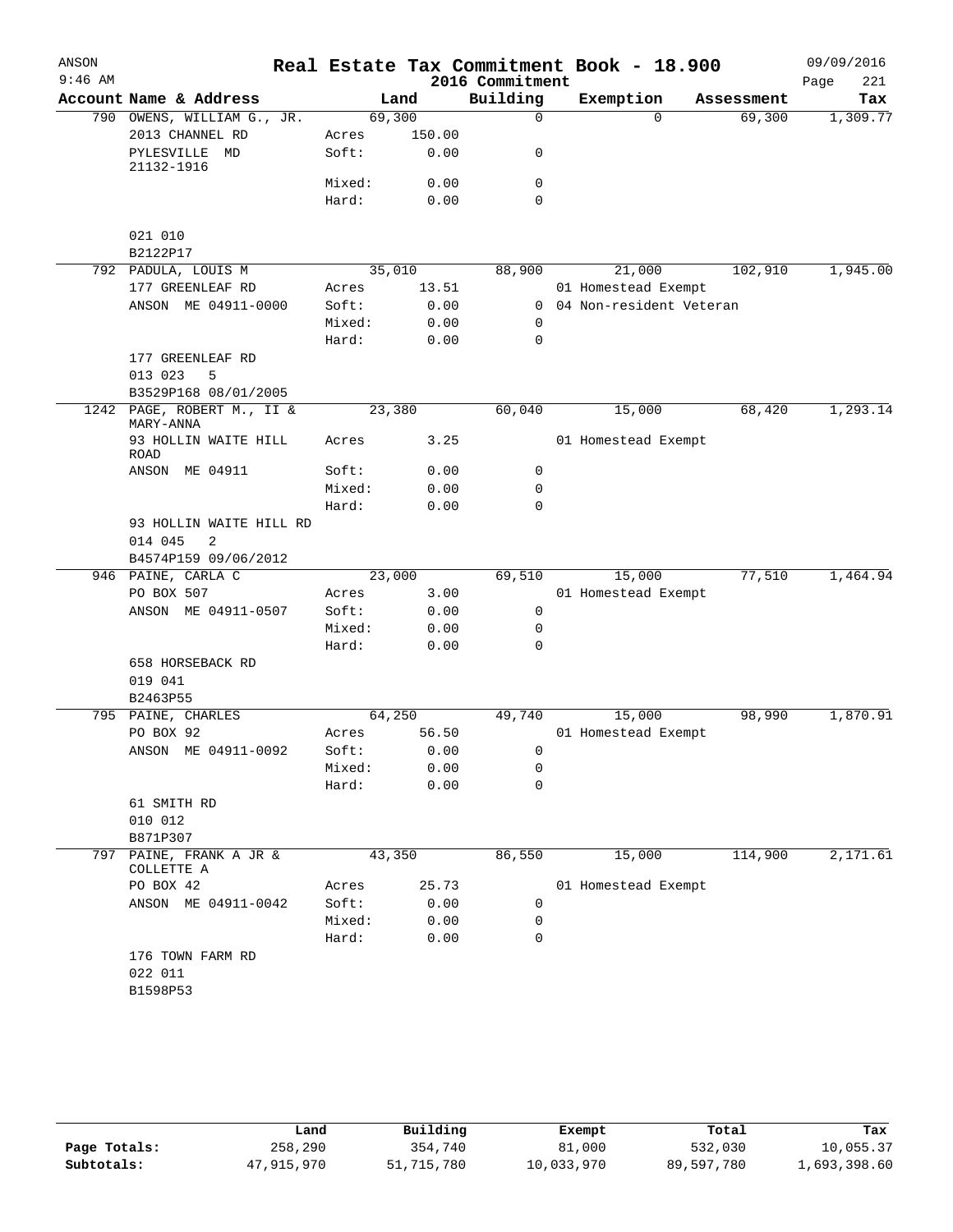| ANSON     |                                                 |                 |              |                             | Real Estate Tax Commitment Book - 18.900 |            | 09/09/2016         |
|-----------|-------------------------------------------------|-----------------|--------------|-----------------------------|------------------------------------------|------------|--------------------|
| $9:46$ AM | Account Name & Address                          | Land            |              | 2016 Commitment<br>Building | Exemption                                | Assessment | Page<br>222<br>Tax |
|           | 799 PAINE, JOHN W & CATHIE                      | 14,140          |              | 52,400                      | $\Omega$                                 | 66,540     | 1,257.61           |
|           | C/O CATHIE PAINE                                | Acres           | 0.50         |                             |                                          |            |                    |
|           | 17 SPRING ST, APT. 2                            | Soft:           | 0.00         | 0                           |                                          |            |                    |
|           | SKOWHEGAN ME<br>04976-0000                      | Mixed:          | 0.00         | 0                           |                                          |            |                    |
|           |                                                 | Hard:           | 0.00         | $\mathbf 0$                 |                                          |            |                    |
|           | 476 VALLEY RD                                   |                 |              |                             |                                          |            |                    |
|           | 019 035                                         |                 |              |                             |                                          |            |                    |
|           | B3003P343                                       |                 |              |                             |                                          |            |                    |
| 800       | PAINE, JOHN W & CATHIE                          | 21,500          |              | 31,930                      | 15,000                                   | 38,430     | 726.33             |
|           | L                                               |                 |              |                             |                                          |            |                    |
|           | 492 VALLEY RD                                   | Acres           | 2.00         |                             | 01 Homestead Exempt                      |            |                    |
|           | ANSON ME 04911-0000                             | Soft:           | 0.00         | 0                           |                                          |            |                    |
|           |                                                 | Mixed:<br>Hard: | 0.00<br>0.00 | 0<br>0                      |                                          |            |                    |
|           | 492 VALLEY RD                                   |                 |              |                             |                                          |            |                    |
|           | 019 036<br>$\overline{B}$                       |                 |              |                             |                                          |            |                    |
|           | B4240P226 02/04/2010                            |                 |              |                             |                                          |            |                    |
|           | 438 PAINE, SIRENA                               | 28,300          |              | 32,560                      | 15,000                                   | 45,860     | 866.75             |
|           | 328 TOWN FARM RD                                | Acres           | 6.80         |                             | 01 Homestead Exempt                      |            |                    |
|           | ANSON ME 04911-0000                             | Soft:           | 0.00         | 0                           |                                          |            |                    |
|           |                                                 | Mixed:          | 0.00         | 0                           |                                          |            |                    |
|           |                                                 | Hard:           | 0.00         | 0                           |                                          |            |                    |
|           | 259 TOWN FARM RD                                |                 |              |                             |                                          |            |                    |
|           | 022 013                                         |                 |              |                             |                                          |            |                    |
|           | B4452P8 10/17/2011 B3325P307 06/12/2004         |                 |              |                             |                                          |            |                    |
|           | 770 PAINE, TIMOTHY J., SR.                      | 23,680          |              | 29,250                      | 15,000                                   | 37,930     | 716.88             |
|           | &.                                              |                 |              |                             |                                          |            |                    |
|           | PAINE, TIMOTHY J., JR.                          | Acres           | 3.45         |                             | 01 Homestead Exempt                      |            |                    |
|           | 62 CAMPGROUND RD                                | Soft:           | 0.00         | 0                           |                                          |            |                    |
|           | NORTH ANSON ME<br>04958-7108                    | Mixed:          | 0.00         | 0                           |                                          |            |                    |
|           |                                                 | Hard:           | 0.00         | 0                           |                                          |            |                    |
|           | 62 CAMPGROUND RD                                |                 |              |                             |                                          |            |                    |
|           | 015 036<br>3                                    |                 |              |                             |                                          |            |                    |
|           | B4009P325 06/13/2008                            |                 |              |                             |                                          |            |                    |
| 1529      | PALMER, FRANK &                                 | 13,120          |              | 35,690                      | 15,000                                   | 33,810     | 639.01             |
|           | CHARLOTTE                                       |                 |              |                             |                                          |            |                    |
|           | PO BOX 201                                      | Acres           | 0.43         |                             | 01 Homestead Exempt                      |            |                    |
|           | ANSON ME 04911-0201                             | Soft:           | 0.00         | 0                           |                                          |            |                    |
|           |                                                 | Mixed:          | 0.00         | 0                           |                                          |            |                    |
|           |                                                 | Hard:           | 0.00         | $\mathbf 0$                 |                                          |            |                    |
|           | 23 MAIN ST                                      |                 |              |                             |                                          |            |                    |
|           | 001 116                                         |                 |              |                             |                                          |            |                    |
|           | B4232P130 01/12/2010<br>801 PANDORA, EDWARD G & | 34,500          |              | 19,130                      | 0                                        | 53,630     | 1,013.61           |
|           | THERESA                                         |                 |              |                             |                                          |            |                    |
|           | 63 JUDKINS RD                                   | Acres           | 76.00        |                             |                                          |            |                    |
|           | CARTHAGE ME 04224-0000 Soft:                    |                 | 17.00        | 2,040                       |                                          |            |                    |
|           |                                                 | Mixed:          | 17.00        | 2,805                       |                                          |            |                    |
|           |                                                 | Hard:           | 34.00        | 6,154                       |                                          |            |                    |
|           |                                                 | TREE GROWTH     |              |                             |                                          |            |                    |
|           | 019 042                                         |                 |              |                             |                                          |            |                    |
|           | B3404P120 11/08/2004 B3296P263 04/23/2004       |                 |              |                             |                                          |            |                    |
|           |                                                 |                 |              |                             |                                          |            |                    |

|              | Land       | Building   | Exempt     | Total        | Tax          |
|--------------|------------|------------|------------|--------------|--------------|
| Page Totals: | 135,240    | 200,960    | 60,000     | 276,200      | 5,220.19     |
| Subtotals:   | 48,051,210 | 51,916,740 | 10,093,970 | 89, 873, 980 | 1,698,618.79 |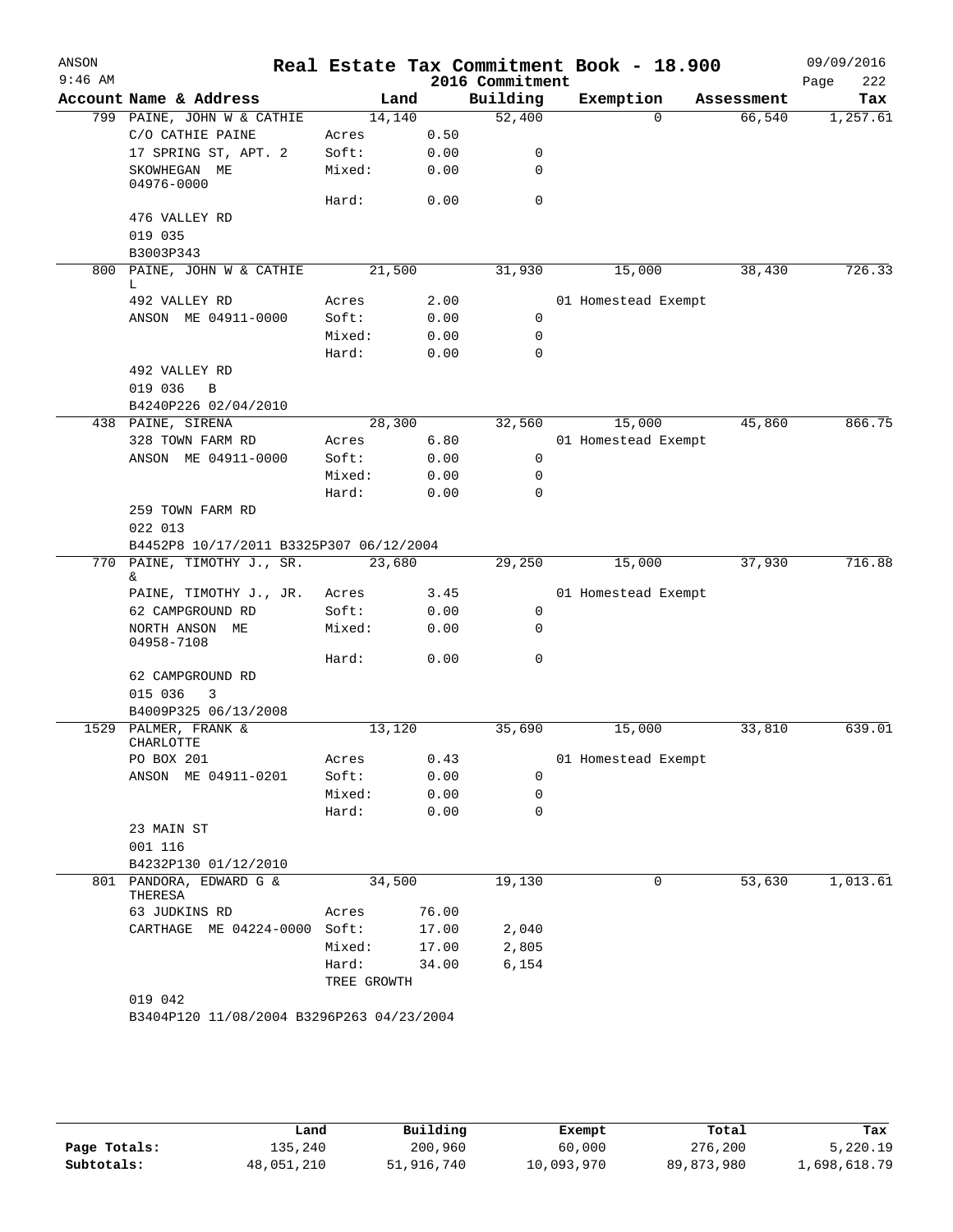| ANSON     |                                               |             |        |                 | Real Estate Tax Commitment Book - 18.900 |            | 09/09/2016  |
|-----------|-----------------------------------------------|-------------|--------|-----------------|------------------------------------------|------------|-------------|
| $9:46$ AM |                                               |             |        | 2016 Commitment |                                          |            | 223<br>Page |
|           | Account Name & Address                        |             | Land   | Building        | Exemption                                | Assessment | Tax         |
|           | 612 PANDORA, EDWARD G &<br>THERESA M          | 14,700      |        | 27,510          | $\Omega$                                 | 42,210     | 797.77      |
|           | 63 JUDKINS RD                                 | Acres       | 0.54   |                 |                                          |            |             |
|           | CARTHAGE ME 04224-0000 Soft:                  |             | 0.00   | 0               |                                          |            |             |
|           |                                               | Mixed:      | 0.00   | 0               |                                          |            |             |
|           |                                               | Hard:       | 0.00   | 0               |                                          |            |             |
|           | 642 HORSEBACK RD                              |             |        |                 |                                          |            |             |
|           | 019 042<br>Α                                  |             |        |                 |                                          |            |             |
|           | B3488P259 05/24/2005                          |             |        |                 |                                          |            |             |
|           | 885 PAPAZIAN, ARTHUR D &<br>JILL A            |             | 19,200 | 18,030          | 0                                        | 37,230     | 703.65      |
|           | 181 PINE HILL CIRCLE                          | Acres       | 10.50  |                 |                                          |            |             |
|           | WALTHAM MA 02451-0000                         | Soft:       | 0.00   | 0               |                                          |            |             |
|           |                                               | Mixed:      | 0.00   | 0               |                                          |            |             |
|           |                                               | Hard:       | 0.00   | 0               |                                          |            |             |
|           | 228 PULLEN CORNER RD                          |             |        |                 |                                          |            |             |
|           | 018 021<br>G                                  |             |        |                 |                                          |            |             |
|           | B3892P201 08/06/2007                          |             |        |                 |                                          |            |             |
|           | 1374 PARKER, LOREN H. JR                      |             | 9,800  | 27,640          | 0                                        | 37,440     | 707.62      |
|           | PARKER, REBECCA A.                            | Acres       | 0.24   |                 |                                          |            |             |
|           | PO BOX 177                                    | Soft:       | 0.00   | 0               |                                          |            |             |
|           | MADISON ME 04950-0177                         | Mixed:      | 0.00   | 0               |                                          |            |             |
|           |                                               | Hard:       | 0.00   | $\mathbf 0$     |                                          |            |             |
|           | 9 HALL ST                                     |             |        |                 |                                          |            |             |
|           | 009 040                                       |             |        |                 |                                          |            |             |
|           | B4818P295 08/15/2014<br>811 PARLIN, JANICE K. |             | 43,020 | 66,910          | 21,000                                   | 88,930     | 1,680.78    |
|           | 574 HORSEBACK RD                              | Acres       | 29.60  |                 | 01 Homestead Exempt                      |            |             |
|           | ANSON ME 04911-0000                           | Soft:       | 0.00   |                 | 0 02 Resident Veteran                    |            |             |
|           |                                               | Mixed:      | 0.00   | 0               |                                          |            |             |
|           |                                               | Hard:       | 15.00  | 2,715           |                                          |            |             |
|           | 574 HORSEBACK RD                              | TREE GROWTH |        |                 |                                          |            |             |
|           | 014 014                                       |             |        |                 |                                          |            |             |
|           | B4769P60 03/27/2014                           |             |        |                 |                                          |            |             |
|           | 810 PARLIN, JANICE K.                         | 17,110      |        | $\mathbf 0$     | 0                                        | 17,110     | 323.38      |
|           | 574 HORSEBACK RD                              | Acres       | 30.00  |                 |                                          |            |             |
|           | ANSON ME 04911-0000                           | Soft:       | 0.00   | 0               |                                          |            |             |
|           |                                               | Mixed:      | 9.00   | 1,485           |                                          |            |             |
|           |                                               | Hard:       | 20.00  | 3,620           |                                          |            |             |
|           |                                               | TREE GROWTH |        |                 |                                          |            |             |
|           | 014 013                                       |             |        |                 |                                          |            |             |
|           | B4769P60 03/27/2014                           |             |        |                 |                                          |            |             |
|           | 1443 PARLIN, PETER E.                         |             | 13,420 | 41,900          | 0                                        | 55,320     | 1,045.55    |
|           | 30 EAST LEAVITT ST                            | Acres       | 0.45   |                 |                                          |            |             |
|           | SKOWHEGAN ME<br>04976-0000                    | Soft:       | 0.00   | 0               |                                          |            |             |
|           |                                               | Mixed:      | 0.00   | 0               |                                          |            |             |
|           |                                               | Hard:       | 0.00   | 0               |                                          |            |             |
|           | 126 MAIN ST                                   |             |        |                 |                                          |            |             |
|           | 002 002                                       |             |        |                 |                                          |            |             |
|           | B4547P83 06/27/2012                           |             |        |                 |                                          |            |             |

|              | Land       | Building   | Exempt       | Total      | Tax          |
|--------------|------------|------------|--------------|------------|--------------|
| Page Totals: | 117,250    | 181,990    | 21,000       | 278,240    | 5,258.75     |
| Subtotals:   | 48,168,460 | 52,098,730 | 10, 114, 970 | 90,152,220 | 1,703,877.54 |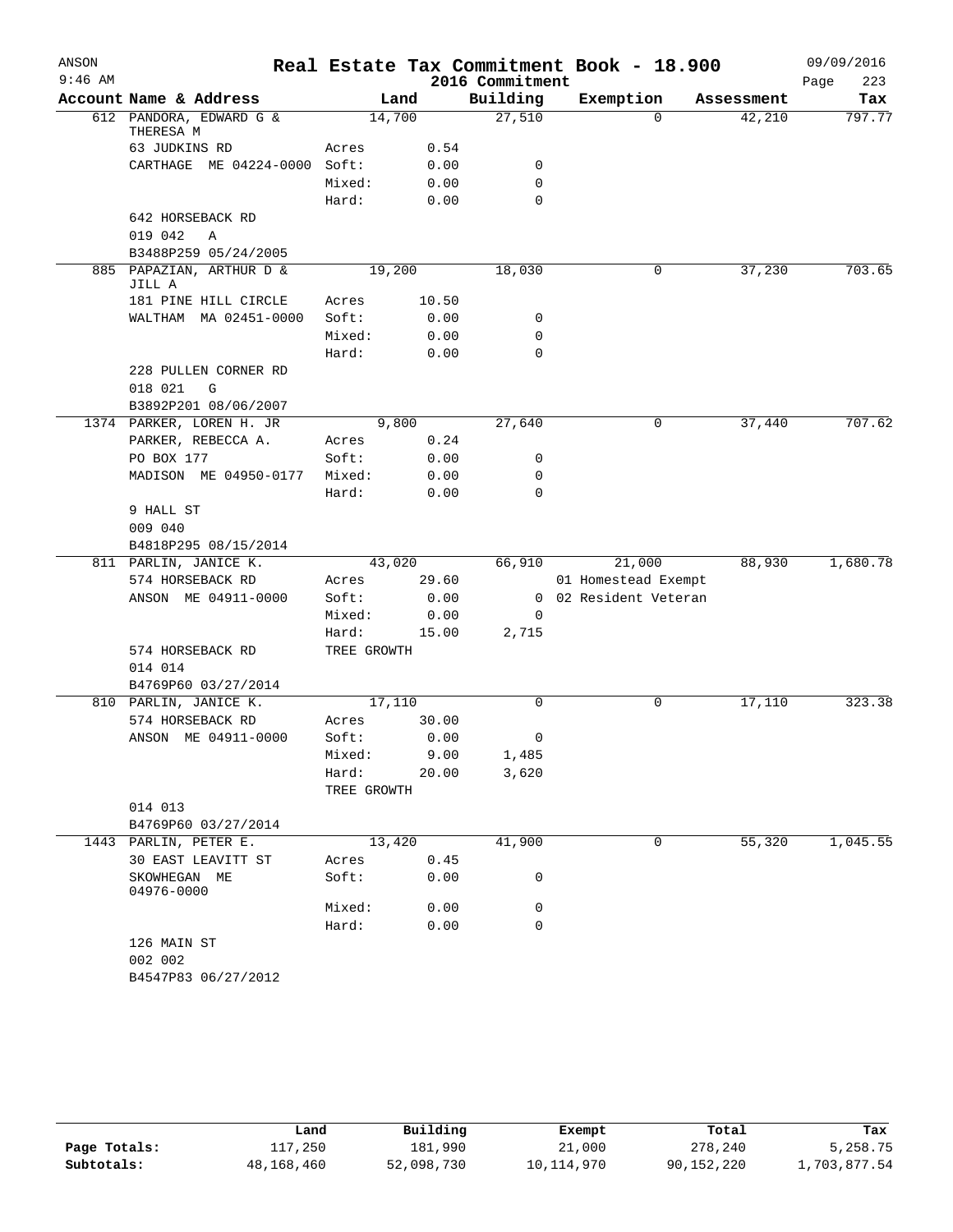| ANSON        |                                          |         |            |                 | Real Estate Tax Commitment Book - 18.900 |            | 09/09/2016   |
|--------------|------------------------------------------|---------|------------|-----------------|------------------------------------------|------------|--------------|
| $9:46$ AM    |                                          |         |            | 2016 Commitment |                                          |            | Page<br>224  |
|              | Account Name & Address                   |         | Land       | Building        | Exemption                                | Assessment | Tax          |
|              | 813 PARLIN, WALTER F                     | 119,300 |            | 10,150          | 15,000                                   | 114,450    | 2,163.11     |
|              | 703 HORSEBACK ROAD                       | Acres   | 183.00     |                 | 01 Homestead Exempt                      |            |              |
|              | ANSON ME 04911-3723                      | Soft:   | 0.00       | 0               |                                          |            |              |
|              |                                          | Mixed:  | 0.00       | 0               |                                          |            |              |
|              |                                          | Hard:   | 0.00       | $\mathbf 0$     |                                          |            |              |
|              | 96 PARLIN RD                             |         |            |                 |                                          |            |              |
|              | 019 026                                  |         |            |                 |                                          |            |              |
|              | B681P193 08/03/1963                      |         |            |                 |                                          |            |              |
|              | 1658 PARSON'S REALTY CO INC              |         | 15,590     | 92,820          | 0                                        | 108,410    | 2,048.95     |
|              | PO BOX 460                               | Acres   | 0.27       |                 |                                          |            |              |
|              | YORK ME 03909-0460                       | Soft:   | 0.00       | 0               |                                          |            |              |
|              |                                          | Mixed:  | 0.00       | 0               |                                          |            |              |
|              |                                          | Hard:   | 0.00       | $\mathbf 0$     |                                          |            |              |
|              | 72 MAIN ST                               |         |            |                 |                                          |            |              |
|              | 001 009<br>B                             |         |            |                 |                                          |            |              |
| 1657         | PARTRIDGE, DANIEL JOHN                   |         | 30,700     | 92,160          | 0                                        | 122,860    | 2,322.05     |
|              | & JAMIE                                  |         |            |                 |                                          |            |              |
|              | 7 SILVERMOUNT                            | Acres   | 9.20       |                 |                                          |            |              |
|              | WATERVILLE<br>ME                         | Soft:   | 0.00       | 0               |                                          |            |              |
|              | 04901-0000                               |         |            |                 |                                          |            |              |
|              |                                          | Mixed:  | 0.00       | 0               |                                          |            |              |
|              |                                          | Hard:   | 0.00       | 0               |                                          |            |              |
|              | 240 VALLEY RD                            |         |            |                 |                                          |            |              |
|              | 018 038<br>C                             |         |            |                 |                                          |            |              |
|              | B2706P118                                |         |            |                 |                                          |            |              |
| 1975         | PARTRIDGE, DARYEL K &                    |         | 26,950     | 60,510          | 0                                        | 87,460     | 1,652.99     |
|              | DENISE L                                 |         |            |                 |                                          |            |              |
|              | 38 BAILEY DR                             | Acres   | 24.80      |                 |                                          |            |              |
|              | NORTH ANSON ME 04958                     | Soft:   | 0.00       | 0               |                                          |            |              |
|              |                                          | Mixed:  | 0.00       | 0               |                                          |            |              |
|              |                                          | Hard:   | 0.00       | 0               |                                          |            |              |
|              |                                          |         |            |                 |                                          |            |              |
|              | 018 009                                  |         |            |                 |                                          |            |              |
|              | B4645P50 04/03/2013 B3644P337 03/14/2006 |         |            |                 |                                          |            |              |
|              | 802 PARTRIDGE, DARYEL K &                |         | 17,890     | 114,730         | 15,000                                   | 117,620    | 2,223.02     |
|              | DENISE L                                 |         |            |                 |                                          |            |              |
|              | 38 BAILEY DR                             | Acres   | 0.80       |                 | 01 Homestead Exempt                      |            |              |
|              | NORTH ANSON ME 04958                     | Soft:   | 0.00       | 0               |                                          |            |              |
|              |                                          | Mixed:  | 0.00       | 0               |                                          |            |              |
|              |                                          | Hard:   | 0.00       | 0               |                                          |            |              |
|              | 38 BAILEY DR                             |         |            |                 |                                          |            |              |
|              | 005 001                                  |         |            |                 |                                          |            |              |
|              | B1843P36                                 |         |            |                 |                                          |            |              |
|              | 1342 PARTRIDGE, KARI                     |         | 0          | 18,070          | 0                                        | 18,070     | 341.52       |
|              | 56 UNION ST                              |         |            |                 |                                          |            |              |
|              | NORTH ANSON<br>ME 04958                  |         |            |                 |                                          |            |              |
|              |                                          |         |            |                 |                                          |            |              |
|              |                                          |         |            |                 |                                          |            |              |
|              | 56 UNION ST                              |         |            |                 |                                          |            |              |
|              |                                          |         |            |                 |                                          |            |              |
|              | 005 005<br>ON                            |         |            |                 |                                          |            |              |
| 1381         | PARTRIDGE, KORY K.                       |         | 0          | 18,850          | 15,000                                   | 3,850      | 72.77        |
|              | C/O DALE DICKEY                          |         |            |                 | 01 Homestead Exempt                      |            |              |
|              | 670 PREBLE AVENUE                        |         |            |                 |                                          |            |              |
|              | MADISON ME 04950                         |         |            |                 |                                          |            |              |
|              |                                          |         |            |                 |                                          |            |              |
|              | 14 Depot Street                          |         |            |                 |                                          |            |              |
|              | 005 005 ON                               |         |            |                 |                                          |            |              |
|              |                                          |         |            |                 |                                          |            |              |
|              |                                          |         |            |                 |                                          |            |              |
|              | Land                                     |         | Building   |                 | Exempt                                   | Total      | Tax          |
| Page Totals: | 210,430                                  |         | 407,290    |                 | 45,000                                   | 572,720    | 10,824.41    |
| Subtotals:   | 48,378,890                               |         | 52,506,020 |                 | 10,159,970                               | 90,724,940 | 1,714,701.95 |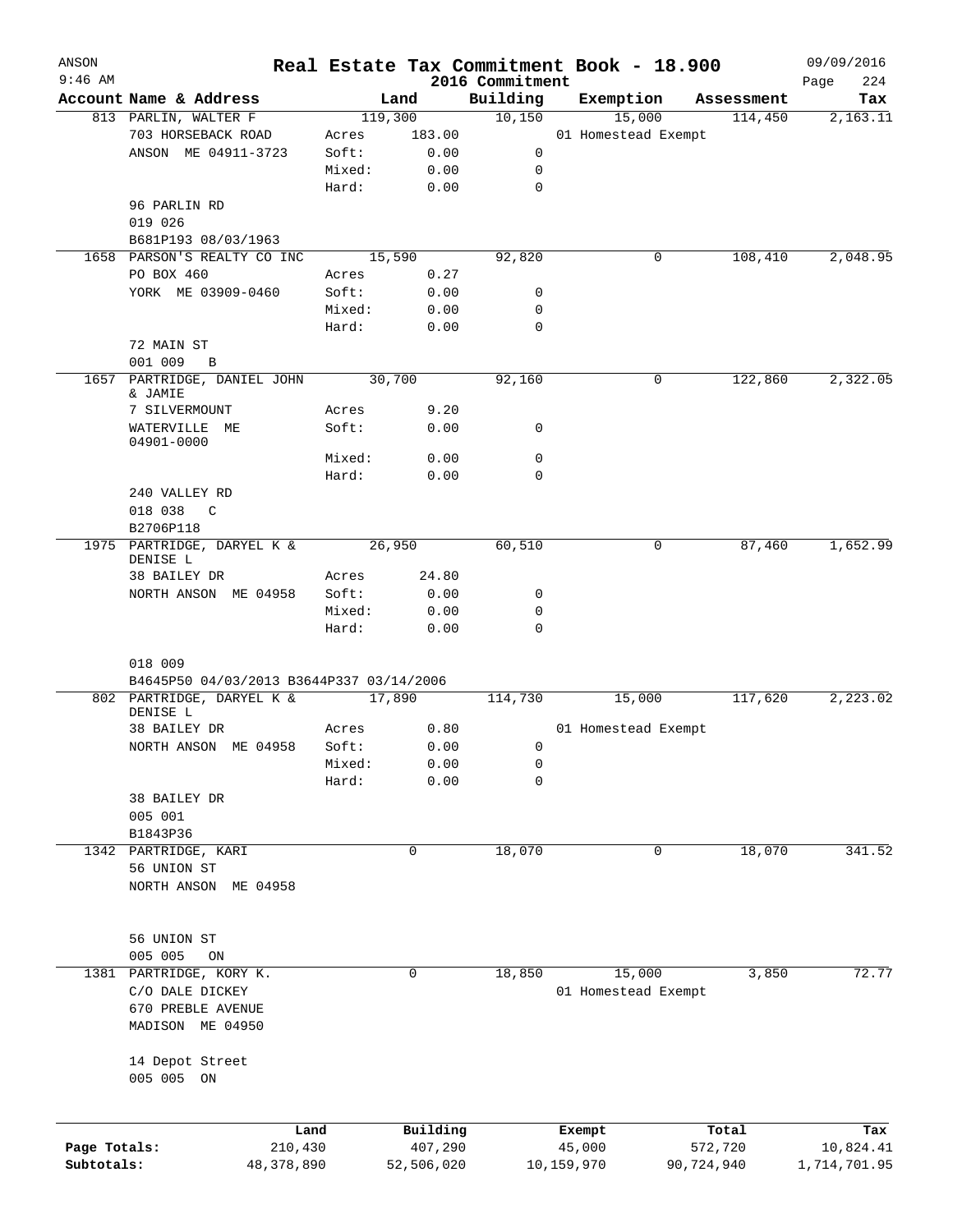| ANSON<br>$9:46$ AM |                                     |        |       | 2016 Commitment | Real Estate Tax Commitment Book - 18.900 |            | 09/09/2016<br>Page<br>225 |
|--------------------|-------------------------------------|--------|-------|-----------------|------------------------------------------|------------|---------------------------|
|                    | Account Name & Address              | Land   |       | Building        | Exemption                                | Assessment | Tax                       |
|                    | 807 PARTRIDGE, LINDA J              | 13,420 |       | 130,200         | 0                                        | 143,620    | 2,714.42                  |
|                    | NORTH ANSON POST OFFICE             | Acres  | 0.20  |                 |                                          |            |                           |
|                    | 29 BAILEY DRIVE                     | Soft:  | 0.00  | 0               |                                          |            |                           |
|                    | NORTH ANSON ME 04958                | Mixed: | 0.00  | 0               |                                          |            |                           |
|                    |                                     | Hard:  | 0.00  | $\mathbf 0$     |                                          |            |                           |
|                    | 9 MADISON ST                        |        |       |                 |                                          |            |                           |
|                    | 006 008                             |        |       |                 |                                          |            |                           |
|                    | B3645P94 03/13/2006                 |        |       |                 |                                          |            |                           |
| 1655               | PARTRIDGE, LINDA J. &<br>DARYL K. & | 34,000 |       | 88,410          | 15,000                                   | 107,410    | 2,030.05                  |
|                    | WILSON, DENISE P.                   | Acres  | 5.00  |                 | 01 Homestead Exempt                      |            |                           |
|                    | 29 BAILEY DRIVE                     | Soft:  | 0.00  | 0               |                                          |            |                           |
|                    | NORTH ANSON ME 04958                | Mixed: | 0.00  | 0               |                                          |            |                           |
|                    |                                     | Hard:  | 0.00  | 0               |                                          |            |                           |
|                    | 29 BAILEY DR                        |        |       |                 |                                          |            |                           |
|                    | 005 005                             |        |       |                 |                                          |            |                           |
|                    | B4608P168 12/13/2012                |        |       |                 |                                          |            |                           |
|                    | 808 PARTRIDGE, LINDY J              | 33,980 |       | 0               | 0                                        | 33,980     | 642.22                    |
|                    | 29 BAILEY DRIVE                     | Acres  | 0.75  |                 |                                          |            |                           |
|                    | NORTH ANSON ME 04958                | Soft:  | 0.00  | 0               |                                          |            |                           |
|                    |                                     | Mixed: | 0.00  | 0               |                                          |            |                           |
|                    |                                     | Hard:  | 0.00  | 0               |                                          |            |                           |
|                    | 95 NORTH MAIN ST                    |        |       |                 |                                          |            |                           |
|                    | 006 072                             |        |       |                 |                                          |            |                           |
|                    | B3645P94 03/13/2006                 |        |       |                 |                                          |            |                           |
|                    | 1654 PARTRIDGE, LINTON D &          | 23,000 |       | 112,660         | 15,000                                   | 120,660    | 2,280.47                  |
|                    | PARTRIDGE, PAMELA HUME              | Acres  | 3.00  |                 | 01 Homestead Exempt                      |            |                           |
|                    | 23 UNION STREET                     | Soft:  | 0.00  | 0               |                                          |            |                           |
|                    | NORTH ANSON ME<br>04958-7149        | Mixed: | 0.00  | 0               |                                          |            |                           |
|                    |                                     | Hard:  | 0.00  | 0               |                                          |            |                           |
|                    | 23 UNION ST                         |        |       |                 |                                          |            |                           |
|                    | 005 028                             |        |       |                 |                                          |            |                           |
|                    | B2655P257                           |        |       |                 |                                          |            |                           |
|                    | 95 PASKELL, JACOB I.                | 15,230 |       | 72,090          | 15,000                                   | 72,320     | 1,366.85                  |
|                    | 35 UNION ST                         | Acres  | 0.58  |                 | 01 Homestead Exempt                      |            |                           |
|                    | NORTH ANSON ME 04958                | Soft:  | 0.00  | 0               |                                          |            |                           |
|                    |                                     | Mixed: | 0.00  | 0               |                                          |            |                           |
|                    |                                     | Hard:  | 0.00  | 0               |                                          |            |                           |
|                    | 35 UNION ST                         |        |       |                 |                                          |            |                           |
|                    | 005 030                             |        |       |                 |                                          |            |                           |
|                    | B4345P254 11/19/2010                |        |       |                 |                                          |            |                           |
|                    | 814 PATENUADE, DONALD O             | 18,320 |       | $\Omega$        | $\Omega$                                 | 18,320     | 346.25                    |
|                    | 54 WASHINGTON ST                    | Acres  | 11.40 |                 |                                          |            |                           |
|                    | LEOMINSTER MA<br>01453-0000         | Soft:  | 0.00  | 0               |                                          |            |                           |
|                    |                                     | Mixed: | 0.00  | 0               |                                          |            |                           |
|                    |                                     | Hard:  | 0.00  | 0               |                                          |            |                           |
|                    |                                     |        |       |                 |                                          |            |                           |
|                    | 015 044 H                           |        |       |                 |                                          |            |                           |
|                    | B1297P169                           |        |       |                 |                                          |            |                           |

|              | Land       | Building   | Exempt     | Total      | Tax          |
|--------------|------------|------------|------------|------------|--------------|
| Page Totals: | 137,950    | 403,360    | 45,000     | 496,310    | 9,380.26     |
| Subtotals:   | 48,516,840 | 52,909,380 | 10,204,970 | 91,221,250 | 1,724,082.21 |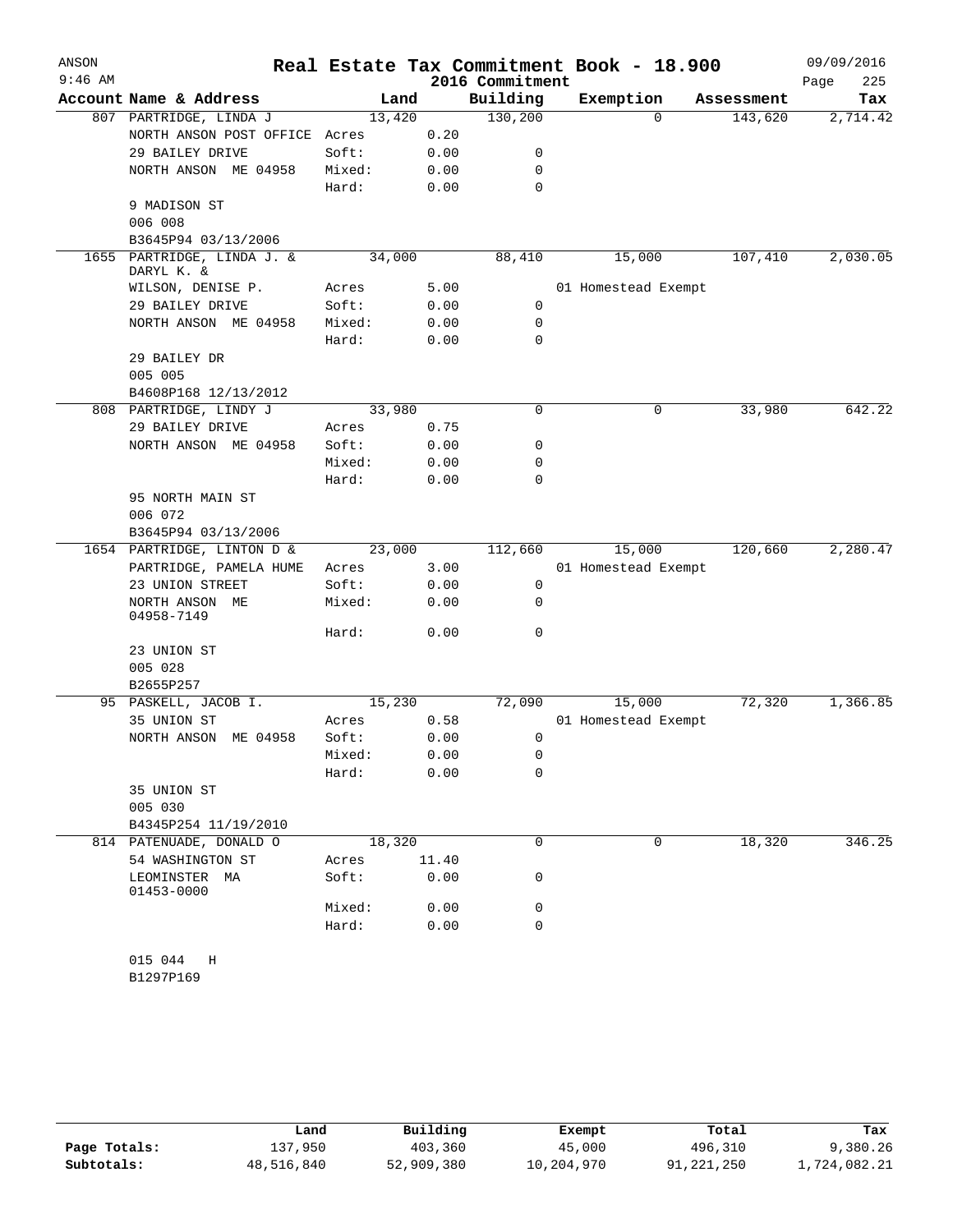| ANSON     |                                           |             |       |                 | Real Estate Tax Commitment Book - 18.900 |            | 09/09/2016  |
|-----------|-------------------------------------------|-------------|-------|-----------------|------------------------------------------|------------|-------------|
| $9:46$ AM |                                           |             |       | 2016 Commitment |                                          |            | 226<br>Page |
|           | Account Name & Address                    |             | Land  | Building        | Exemption                                | Assessment | Tax         |
|           | 161 PATTEN, MERTON L.                     | 26,000      |       | $\mathbf 0$     | $\Omega$                                 | 26,000     | 491.40      |
|           | 26 PATTEN LANE                            | Acres       | 5.00  |                 |                                          |            |             |
|           | NORTH ANSON ME<br>04958-7652              | Soft:       | 0.00  | 0               |                                          |            |             |
|           |                                           | Mixed:      | 0.00  | $\mathbf 0$     |                                          |            |             |
|           |                                           | Hard:       | 0.00  | $\mathbf 0$     |                                          |            |             |
|           | 41 PATTEN LN<br>023 026<br>C <sub>1</sub> |             |       |                 |                                          |            |             |
|           | B1855P287                                 |             |       |                 |                                          |            |             |
|           | 512 PATTERSON, RICHARD &<br><b>ASHLEE</b> |             | 0     | 8,840           | 0                                        | 8,840      | 167.08      |
|           | 615 FOUR MILE SQUARE RD                   |             |       |                 |                                          |            |             |
|           | ANSON ME 04911                            |             |       |                 |                                          |            |             |
|           | 615 FOUR MILE SQUARE RD                   |             |       |                 |                                          |            |             |
|           | 020 026 E ON                              |             |       |                 |                                          |            |             |
| 815       | PAUL, CECELIA                             | 16,610      |       | 72,050          | 15,000                                   | 73,660     | 1,392.17    |
|           | 221 EMBDEN POND RD                        | Acres       | 0.69  |                 | 01 Homestead Exempt                      |            |             |
|           | NORTH ANSON ME<br>04958-0000              | Soft:       | 0.00  | 0               |                                          |            |             |
|           |                                           | Mixed:      | 0.00  | $\mathbf 0$     |                                          |            |             |
|           |                                           | Hard:       | 0.00  | $\mathbf 0$     |                                          |            |             |
|           | 221 EMBDEN POND RD                        | LIFE ESTATE |       |                 |                                          |            |             |
|           | 023 021                                   |             |       |                 |                                          |            |             |
|           | B4251P56 03/22/2010                       |             |       |                 |                                          |            |             |
|           | 499 PAVMAT, INC                           |             | 0     | 10,400          | 0                                        | 10,400     | 196.56      |
|           | 756 HORSEBACK ROAD                        |             |       |                 |                                          |            |             |
|           | ANSON ME 04911                            |             |       |                 |                                          |            |             |
|           | 732 HORSEBACK RD                          |             |       |                 |                                          |            |             |
|           | 019 038<br>ON                             |             |       |                 |                                          |            |             |
| 397       | PEARY, ERNEST D & MARIA<br>I.             | 31,660      |       | 68,730          | 21,000                                   | 79,390     | 1,500.47    |
|           | 216 GREENLEAF RD                          | Acres       | 10.16 |                 | 01 Homestead Exempt                      |            |             |
|           | ANSON ME 04911-0000                       | Soft:       | 0.00  | 0               | 04 Non-resident Veteran                  |            |             |
|           |                                           | Mixed:      | 0.00  | 0               |                                          |            |             |
|           |                                           | Hard:       | 0.00  | 0               |                                          |            |             |
|           | 216 GREENLEAF RD                          |             |       |                 |                                          |            |             |
|           | 013 022<br>3                              |             |       |                 |                                          |            |             |
|           | B3011P210                                 |             |       |                 |                                          |            |             |
| 1660      | PEARY, EVERETT H &<br>JOYCE               | 51,640      |       | 39,830          | 15,000                                   | 76,470     | 1,445.28    |
|           | 511 CAMPGROUND RD                         | Acres       | 39.27 |                 | 01 Homestead Exempt                      |            |             |
|           | NORTH ANSON ME<br>04958-0000              | Soft:       | 0.00  | 0               |                                          |            |             |
|           |                                           | Mixed:      | 0.00  | 0               |                                          |            |             |
|           | 511 CAMPGROUND RD                         | Hard:       | 0.00  | $\mathbf 0$     |                                          |            |             |
|           | 018 012<br>C                              |             |       |                 |                                          |            |             |

|              | Land       | Building   | Exempt     | Total      | Tax          |
|--------------|------------|------------|------------|------------|--------------|
| Page Totals: | 125,910    | 199,850    | 51,000     | 274,760    | 5,192.96     |
| Subtotals:   | 48,642,750 | 53,109,230 | 10,255,970 | 91,496,010 | 1,729,275.17 |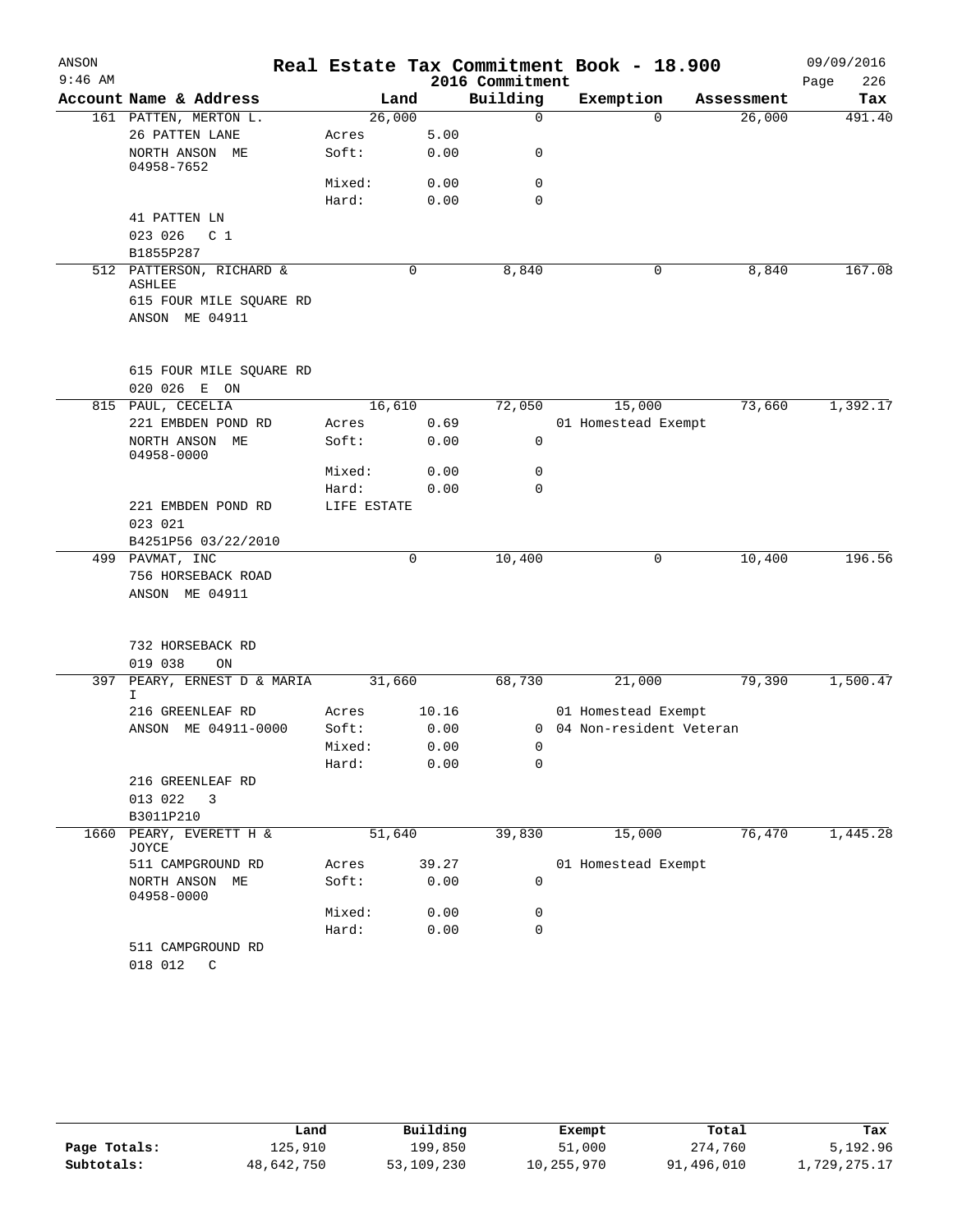| ANSON<br>$9:46$ AM |                                           |                 |              | 2016 Commitment | Real Estate Tax Commitment Book - 18.900 |            | 09/09/2016<br>227<br>Page |
|--------------------|-------------------------------------------|-----------------|--------------|-----------------|------------------------------------------|------------|---------------------------|
|                    | Account Name & Address                    | Land            |              | Building        | Exemption                                | Assessment | Tax                       |
|                    | 1684 PEASE, MICHAEL S & JANA<br>L V       | 12,330          |              | $\mathbf 0$     | $\Omega$                                 | 12,330     | 233.04                    |
|                    | PO BOX 474                                | Acres           | 1.22         |                 |                                          |            |                           |
|                    | NORTH ANSON ME<br>04958-0000              | Soft:           | 0.00         | 0               |                                          |            |                           |
|                    |                                           | Mixed:          | 0.00         | $\mathbf 0$     |                                          |            |                           |
|                    |                                           | Hard:           | 0.00         | $\mathbf 0$     |                                          |            |                           |
|                    | 009 037                                   |                 |              |                 |                                          |            |                           |
|                    | B3892P41 08/06/2007                       |                 |              |                 |                                          |            |                           |
|                    | 1685 PEASE, MICHAEL S & JANA<br>L V       | 27,500          |              | 69,800          | 15,000                                   | 82,300     | 1,555.47                  |
|                    | PO BOX 474                                | Acres           | 6.50         |                 | 01 Homestead Exempt                      |            |                           |
|                    | NORTH ANSON ME<br>04958-0000              | Soft:           | 0.00         | 0               |                                          |            |                           |
|                    |                                           | Mixed:          | 0.00         | 0               |                                          |            |                           |
|                    |                                           | Hard:           | 0.00         | $\mathbf 0$     |                                          |            |                           |
|                    | 35 HALL ST                                |                 |              |                 |                                          |            |                           |
|                    | 009 036                                   |                 |              |                 |                                          |            |                           |
|                    | B3892P41 08/06/2007                       |                 |              |                 |                                          |            |                           |
|                    | 776 PELLETIER, SHARON A.                  | 15,100          |              | 74,680          | 15,000                                   | 74,780     | 1,413.34                  |
|                    | PO BOX 41                                 | Acres           | 0.57         |                 | 01 Homestead Exempt                      |            |                           |
|                    | ANSON ME 04911-0000                       | Soft:<br>Mixed: | 0.00         | 0<br>0          |                                          |            |                           |
|                    |                                           | Hard:           | 0.00<br>0.00 | $\mathbf 0$     |                                          |            |                           |
|                    | 138 MAIN ST                               |                 |              |                 |                                          |            |                           |
|                    | 002 007                                   |                 |              |                 |                                          |            |                           |
|                    | B4355P240 12/31/2010                      |                 |              |                 |                                          |            |                           |
|                    | 1645 PELLETIER, STANLEY J. &<br>ELMIRA J. | 18,190          |              | 0               | 0                                        | 18,190     | 343.79                    |
|                    | 661 MAIN ST                               | Acres           | 5.47         |                 |                                          |            |                           |
|                    | ST. FRANCIS ME<br>04774-0000              | Soft:           | 0.00         | 0               |                                          |            |                           |
|                    |                                           | Mixed:          | 0.00         | 0               |                                          |            |                           |
|                    |                                           | Hard:           | 0.00         | $\mathbf 0$     |                                          |            |                           |
|                    | 290 RIVER RD                              |                 |              |                 |                                          |            |                           |
|                    | 016 001 & 001-C                           |                 |              |                 |                                          |            |                           |
|                    | B4555P98 07/26/2012                       |                 |              |                 |                                          |            |                           |
|                    | 1563 PELOQUIN, BRENDA                     | 17,320          |              |                 | 34,850 15,000                            | 37,170     | 702.51                    |
|                    | PO BOX 611                                | Acres           | 0.75         |                 | 01 Homestead Exempt                      |            |                           |
|                    | ANSON ME 04911-0611                       | Soft:           | 0.00         | 0               |                                          |            |                           |
|                    |                                           | Mixed:          | 0.00         | $\mathbf 0$     |                                          |            |                           |
|                    | 189 CAMPGROUND RD                         | Hard:           | 0.00         | $\mathbf 0$     |                                          |            |                           |
|                    | 015 050 A                                 |                 |              |                 |                                          |            |                           |
|                    | B2333P297                                 |                 |              |                 |                                          |            |                           |
|                    | 942 PENA, WENDY                           | 7,210           |              | 38,570          | 0                                        | 45,780     | 865.24                    |
|                    | 15 HALL STREET                            | Acres           | 0.13         |                 |                                          |            |                           |
|                    | NORTH ANSON ME 04958                      | Soft:           | 0.00         | 0               |                                          |            |                           |
|                    |                                           | Mixed:          | 0.00         | 0               |                                          |            |                           |
|                    |                                           | Hard:           | 0.00         | 0               |                                          |            |                           |
|                    | 15 HALL ST                                |                 |              |                 |                                          |            |                           |
|                    | 009 039 A                                 |                 |              |                 |                                          |            |                           |
|                    | B4779P166 06/19/2014                      |                 |              |                 |                                          |            |                           |
|                    |                                           |                 |              |                 |                                          |            |                           |
|                    |                                           |                 |              |                 |                                          |            |                           |

|              | Land       | Building     | Exempt     | Total      | Tax          |
|--------------|------------|--------------|------------|------------|--------------|
| Page Totals: | 97,650     | 217,900      | 45,000     | 270,550    | 5, 113.39    |
| Subtotals:   | 48,740,400 | 53, 327, 130 | 10,300,970 | 91,766,560 | 1,734,388.56 |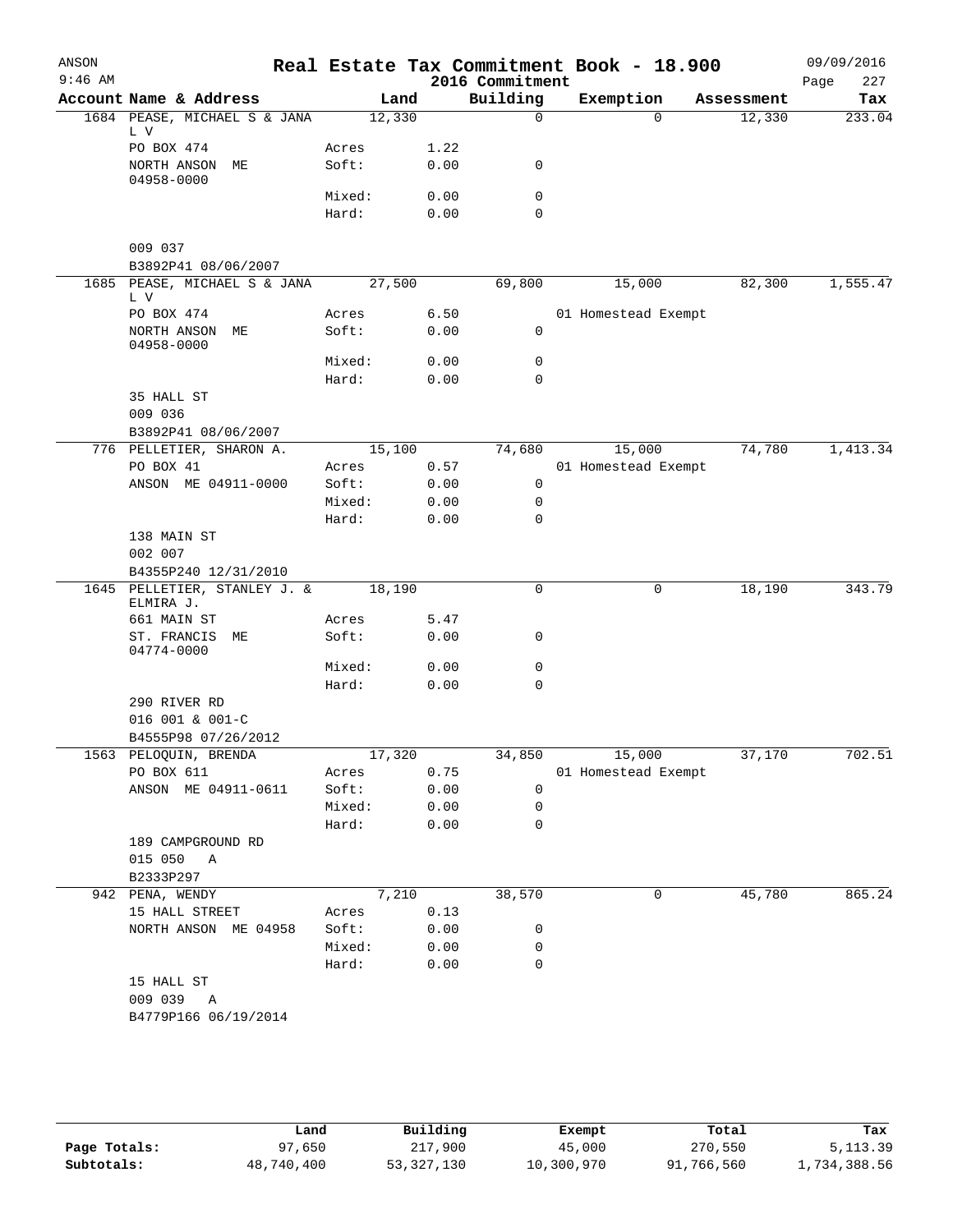| ANSON     |                                 |        |       |                 | Real Estate Tax Commitment Book - 18.900 |            | 09/09/2016  |
|-----------|---------------------------------|--------|-------|-----------------|------------------------------------------|------------|-------------|
| $9:46$ AM |                                 |        |       | 2016 Commitment |                                          |            | 228<br>Page |
|           | Account Name & Address          |        | Land  | Building        | Exemption                                | Assessment | Tax         |
|           | 762 PEPIN, DAVID A.             | 13,420 |       | 45,930          | $\Omega$                                 | 59,350     | 1,121.71    |
|           | PO BOX 25                       | Acres  | 0.45  |                 |                                          |            |             |
|           | ANSON ME 04911-0025             | Soft:  | 0.00  | 0               |                                          |            |             |
|           |                                 | Mixed: | 0.00  | 0               |                                          |            |             |
|           |                                 | Hard:  | 0.00  | 0               |                                          |            |             |
|           | 12 RIVER RD                     |        |       |                 |                                          |            |             |
|           | 003 076                         |        |       |                 |                                          |            |             |
|           | B3659P252 03/27/2006            |        |       |                 |                                          |            |             |
|           | 1662 PERGE, PETER               | 18,150 |       | 0               | 0                                        | 18,150     | 343.04      |
|           | 19 CALENDULA CT                 | Acres  | 5.10  |                 |                                          |            |             |
|           | HOMOSASSA FL 34446              | Soft:  | 0.00  | 0               |                                          |            |             |
|           |                                 | Mixed: | 0.00  | 0               |                                          |            |             |
|           |                                 | Hard:  | 0.00  | 0               |                                          |            |             |
|           | 023 044<br>К                    |        |       |                 |                                          |            |             |
|           | 826 PERKINS, ANITA L &          | 50,500 |       | 57,270          | 15,000                                   | 92,770     | 1,753.35    |
|           | <b>ERLON</b>                    |        |       |                 |                                          |            |             |
|           | 471 TOWN FARM RD                | Acres  | 49.00 |                 | 01 Homestead Exempt                      |            |             |
|           | ANSON ME 04911-0000             | Soft:  | 0.00  | 0               |                                          |            |             |
|           |                                 | Mixed: | 0.00  | 0               |                                          |            |             |
|           |                                 | Hard:  | 0.00  | 0               |                                          |            |             |
|           | 471 TOWN FARM RD                |        |       |                 |                                          |            |             |
|           | 019 015&15B                     |        |       |                 |                                          |            |             |
|           | B2052P233                       |        |       |                 |                                          |            |             |
|           | 532 PERKINS, SANDRA A.          | 15,830 |       | 25,590          | 0                                        | 41,420     | 782.84      |
|           | PO BOX 494                      | Acres  | 0.35  |                 |                                          |            |             |
|           | ANSON ME 04911-0494             | Soft:  | 0.00  | 0               |                                          |            |             |
|           |                                 | Mixed: | 0.00  | 0               |                                          |            |             |
|           |                                 | Hard:  | 0.00  | 0               |                                          |            |             |
|           | 63 EMBDEN POND RD               |        |       |                 |                                          |            |             |
|           | 009 016                         |        |       |                 |                                          |            |             |
|           | B3645P260 01/31/2006            |        |       |                 |                                          |            |             |
|           | 732 PETELLE, LESLEY             | 22,220 |       | 0               | 0                                        | 22,220     | 419.96      |
|           | 338 HARWICH RD                  | Acres  | 8.72  |                 |                                          |            |             |
|           | PO BOX 532                      | Soft:  | 0.00  | 0               |                                          |            |             |
|           | BREWSTER MA 02631-0532 Mixed:   |        | 0.00  | 0               |                                          |            |             |
|           |                                 | Hard:  | 0.00  | 0               |                                          |            |             |
|           | 022 038<br>1                    |        |       |                 |                                          |            |             |
|           | B3106P81                        |        |       |                 |                                          |            |             |
| 350       | PETERS, BRENDA E &              | 22,630 |       | 64,860          | 15,000                                   | 72,490     | 1,370.06    |
|           | KENNETH                         |        |       |                 |                                          |            |             |
|           | PO BOX 52                       | Acres  | 2.75  |                 | 01 Homestead Exempt                      |            |             |
|           | NORTH ANSON<br>МE<br>04958-0052 | Soft:  | 0.00  | 0               |                                          |            |             |
|           |                                 | Mixed: | 0.00  | 0               |                                          |            |             |
|           |                                 | Hard:  | 0.00  | 0               |                                          |            |             |
|           | 441 SOLON RD                    |        |       |                 |                                          |            |             |
|           | 024 034                         |        |       |                 |                                          |            |             |
|           | B3346P126 07/21/2004            |        |       |                 |                                          |            |             |

|              | Land       | Building   | Exempt     | Total      | Tax          |
|--------------|------------|------------|------------|------------|--------------|
| Page Totals: | 142,750    | 193,650    | 30,000     | 306,400    | 5,790.96     |
| Subtotals:   | 48,883,150 | 53,520,780 | 10,330,970 | 92,072,960 | 1,740,179.52 |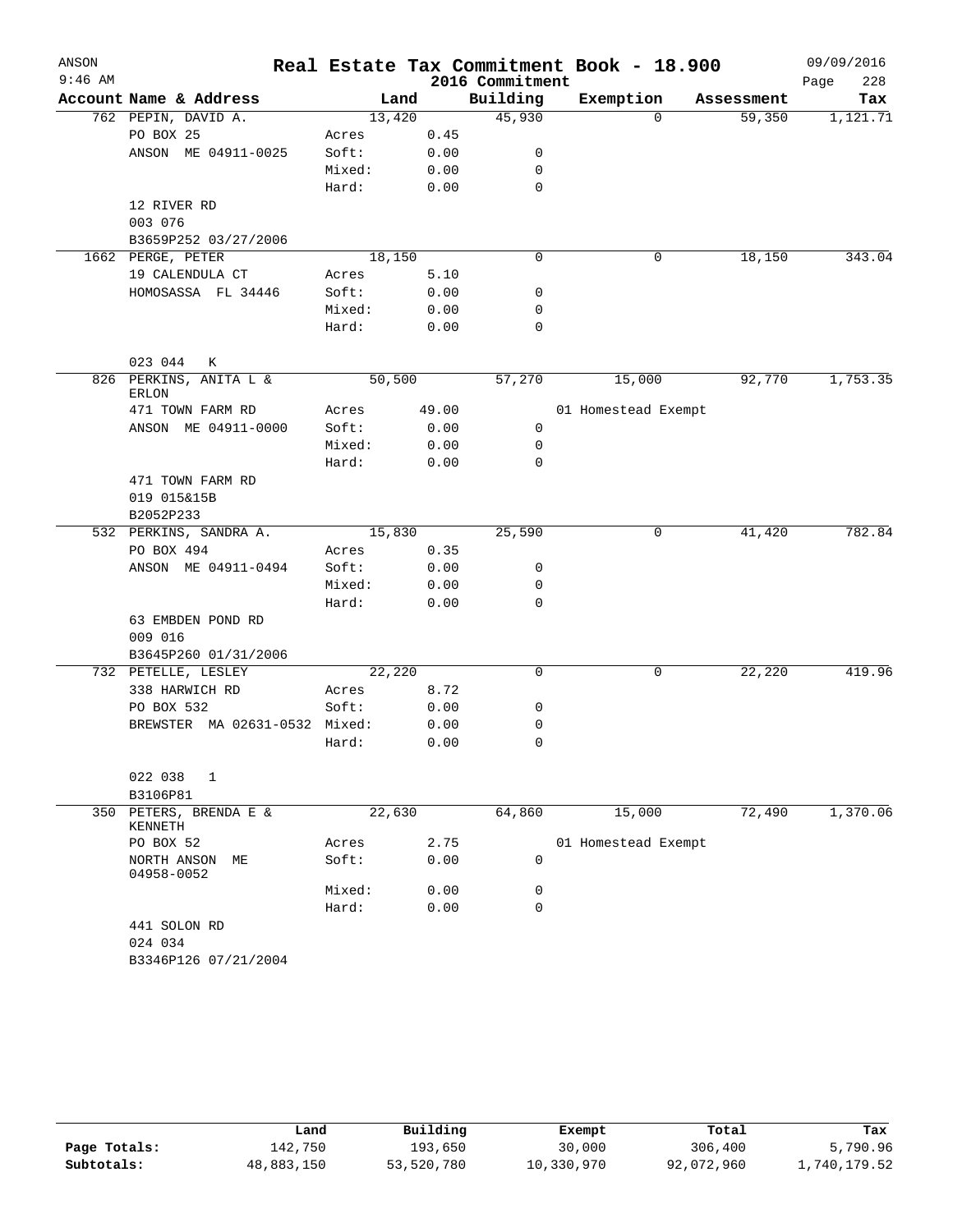| ANSON<br>$9:46$ AM |                                      |                |              | 2016 Commitment | Real Estate Tax Commitment Book - 18.900 |            | 09/09/2016<br>229<br>Page |
|--------------------|--------------------------------------|----------------|--------------|-----------------|------------------------------------------|------------|---------------------------|
|                    | Account Name & Address               |                | Land         | Building        | Exemption                                | Assessment | Tax                       |
|                    | 832 PETERS, KENNETH E &              |                | 24,500       | 87,220          | $\Omega$                                 | 111,720    | $\overline{2,111.51}$     |
|                    | BRENDA E                             |                |              |                 |                                          |            |                           |
|                    | C/O DGUSHEE, LLC<br>685 MADISON ROAD | Acres<br>Soft: | 4.00<br>0.00 | 0               |                                          |            |                           |
|                    | NORRIDGEWOCK ME 04957                | Mixed:         | 0.00         | 0               |                                          |            |                           |
|                    |                                      | Hard:          | 0.00         | 0               |                                          |            |                           |
|                    | 84 EMBDEN POND RD                    |                |              |                 |                                          |            |                           |
|                    | 018 043<br>C                         |                |              |                 |                                          |            |                           |
|                    | B2630P343 B857P96                    |                |              |                 |                                          |            |                           |
|                    | 1327 PETERS, RICHARD                 |                | 2,570        | 0               | 0                                        | 2,570      | 48.57                     |
|                    | PETERS, TAMARA JEAN                  | Acres          | 15.00        |                 |                                          |            |                           |
|                    | 30 LOBSTER COVE ROAD                 | Soft:          | 0.00         | 0               |                                          |            |                           |
|                    | BOOTHBAY HARBOR ME<br>04911-0000     | Mixed:         | 9.00         | 1,485           |                                          |            |                           |
|                    |                                      | Hard:          | 6.00         | 1,086           |                                          |            |                           |
|                    | 110 HOLLIN WAITE HILL<br>ROAD        | TREE GROWTH    |              |                 |                                          |            |                           |
|                    | 014 038 001                          |                |              |                 |                                          |            |                           |
|                    | B4895P52 04/01/2015                  |                |              |                 |                                          |            |                           |
|                    | 828 PETERS, RICHARD &<br>SANDRA      |                | 17,320       | 38,370          | 15,000                                   | 40,690     | 769.04                    |
|                    | 766 RIVER RD                         | Acres          | 0.75         |                 | 01 Homestead Exempt                      |            |                           |
|                    | NORTH ANSON ME<br>04958-0000         | Soft:          | 0.00         | 0               |                                          |            |                           |
|                    |                                      | Mixed:         | 0.00         | 0               |                                          |            |                           |
|                    |                                      | Hard:          | 0.00         | 0               |                                          |            |                           |
|                    | 766 RIVER RD                         |                |              |                 |                                          |            |                           |
|                    | 017 011                              |                |              |                 |                                          |            |                           |
|                    | B4702P117 08/22/2013                 |                |              |                 |                                          |            |                           |
| 831                | PETERSEN, HENRICK V &<br>SUSAN       |                | 17,090       | 99,740          | 21,000                                   | 95,830     | 1,811.19                  |
|                    | PO BOX 218                           | Acres          | 0.73         |                 | 01 Homestead Exempt                      |            |                           |
|                    | NORTH ANSON ME<br>04958-0218         | Soft:          | 0.00         |                 | 0 02 Resident Veteran                    |            |                           |
|                    |                                      | Mixed:         | 0.00         | 0               |                                          |            |                           |
|                    |                                      | Hard:          | 0.00         | $\mathbf 0$     |                                          |            |                           |
|                    | 116 NORTH MAIN ST                    |                |              |                 |                                          |            |                           |
|                    | 007 018                              |                |              |                 |                                          |            |                           |
|                    | B1495P45                             |                |              |                 |                                          |            |                           |
| 199                | PETERSON, CORY J                     |                | 44,960       | 173,330         | 15,000                                   | 203,290    | 3,842.18                  |
|                    | PO BOX 373                           | Acres          | 59.80        |                 | 01 Homestead Exempt                      |            |                           |
|                    | MADISON ME 04950-0000                | Soft:          | 5.00         | 600             |                                          |            |                           |
|                    |                                      | Mixed:         | 0.00         | $\overline{0}$  |                                          |            |                           |
|                    |                                      | Hard:          | 39.00        | 7,059           |                                          |            |                           |
|                    | 24 LAURA'S WAY                       |                |              |                 |                                          |            |                           |
|                    | 011 028                              |                |              |                 |                                          |            |                           |
|                    | B2573P228<br>834 PETLEY, RONALD E &  |                | 12,650       | 83,730          | 15,000                                   | 81,380     | 1,538.08                  |
|                    | FERNE                                |                |              |                 |                                          |            |                           |
|                    | PO BOX 256                           | Acres          | 0.40         |                 | 01 Homestead Exempt                      |            |                           |
|                    | ANSON ME 04911-0256                  | Soft:          | 0.00         | 0               |                                          |            |                           |
|                    |                                      | Mixed:         | 0.00         | 0               |                                          |            |                           |
|                    |                                      | Hard:          | 0.00         | 0               |                                          |            |                           |
|                    | 12 GARDNER ST                        |                |              |                 |                                          |            |                           |
|                    | 002 058                              |                |              |                 |                                          |            |                           |
|                    | B782P836                             |                |              |                 |                                          |            |                           |
|                    |                                      |                |              |                 |                                          |            |                           |
|                    |                                      |                |              |                 |                                          |            |                           |

|              | Land       | Building   | Exempt     | Total      | Tax          |
|--------------|------------|------------|------------|------------|--------------|
| Page Totals: | 119,090    | 482,390    | 66,000     | 535,480    | 10,120.57    |
| Subtotals:   | 49,002,240 | 54,003,170 | 10,396,970 | 92,608,440 | 1,750,300.09 |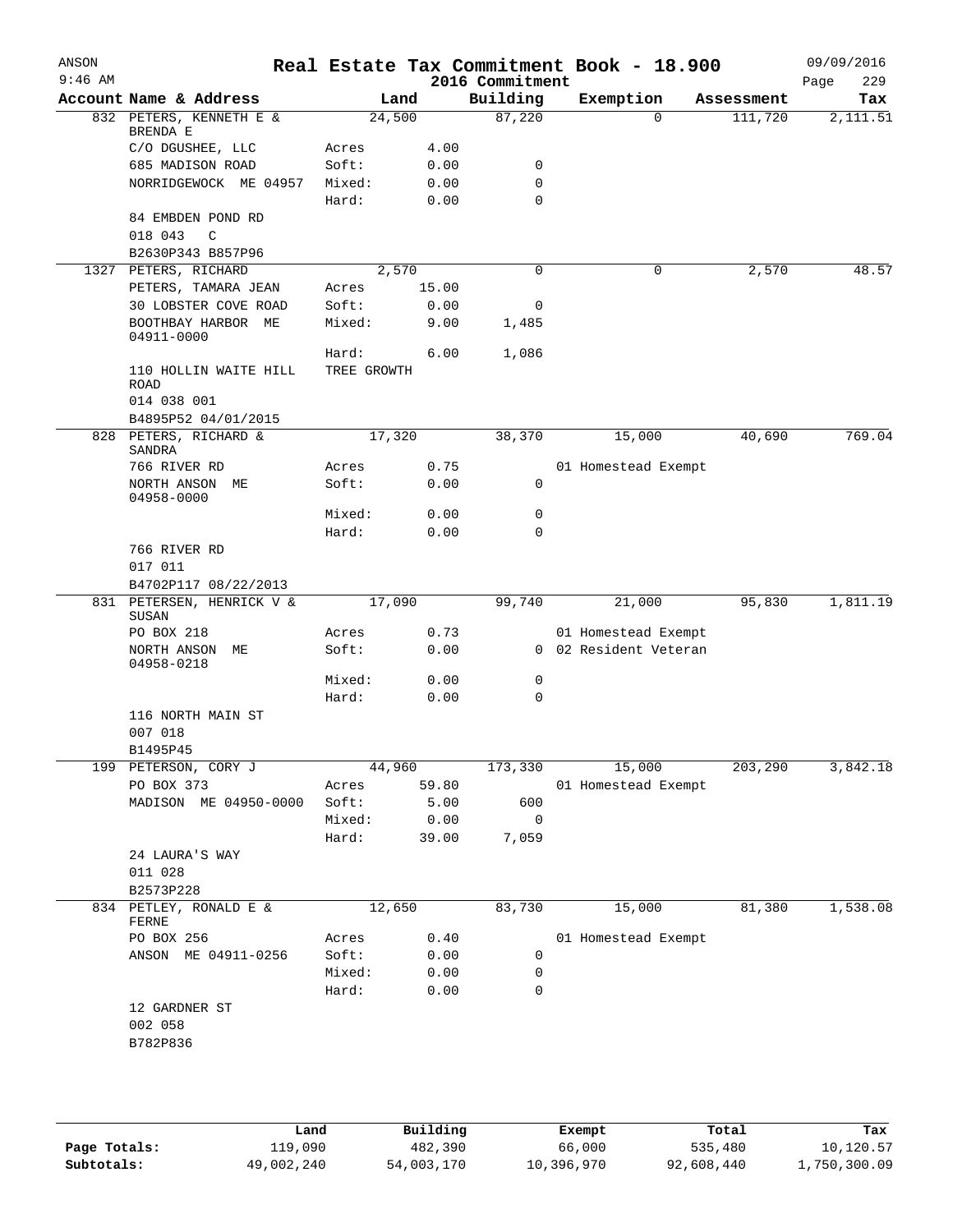| ANSON     |                                      |        |      |                 | Real Estate Tax Commitment Book - 18.900 |            | 09/09/2016  |
|-----------|--------------------------------------|--------|------|-----------------|------------------------------------------|------------|-------------|
| $9:46$ AM |                                      |        |      | 2016 Commitment |                                          |            | Page<br>230 |
|           | Account Name & Address               |        | Land | Building        | Exemption                                | Assessment | Tax         |
|           | 835 PETLEY, TERRY A &<br>CYNTHIA J   | 11,830 |      | 46,790          | 15,000                                   | 43,620     | 824.42      |
|           | PO BOX 139                           | Acres  | 0.35 |                 | 01 Homestead Exempt                      |            |             |
|           | ANSON ME 04911-0139                  | Soft:  | 0.00 | 0               |                                          |            |             |
|           |                                      | Mixed: | 0.00 | 0               |                                          |            |             |
|           |                                      | Hard:  | 0.00 | 0               |                                          |            |             |
|           | 36 ARNOLDS LN                        |        |      |                 |                                          |            |             |
|           | 001 016<br>$\overline{B}$            |        |      |                 |                                          |            |             |
|           | B1305P137                            |        |      |                 |                                          |            |             |
|           | 1050 PETRIE, GAYLE N                 | 13,860 |      | 31,780          | 0                                        | 45,640     | 862.60      |
|           | 108 CROSS ROAD                       | Acres  | 0.48 |                 |                                          |            |             |
|           | AVON, ME 04966-3025                  | Soft:  | 0.00 | 0               |                                          |            |             |
|           |                                      | Mixed: | 0.00 | 0               |                                          |            |             |
|           |                                      | Hard:  | 0.00 | $\mathbf 0$     |                                          |            |             |
|           | 38 WILLOW ST                         |        |      |                 |                                          |            |             |
|           | 006 048<br>C                         |        |      |                 |                                          |            |             |
|           | B2725P292                            |        |      |                 |                                          |            |             |
|           | 1390 PHILPOT, CHERYL A. &            | 14,830 |      | 52,160          | 0                                        | 66,990     | 1,266.11    |
|           | SHAW, MICHAEL R.                     | Acres  | 0.55 |                 |                                          |            |             |
|           | PO BOX 282                           | Soft:  | 0.00 | 0               |                                          |            |             |
|           | NORTH ANSON ME 04958                 | Mixed: | 0.00 | 0               |                                          |            |             |
|           |                                      | Hard:  | 0.00 | $\mathbf 0$     |                                          |            |             |
|           | 81 ELM ST                            |        |      |                 |                                          |            |             |
|           | 009 025                              |        |      |                 |                                          |            |             |
|           | B4602P312 11/29/2012                 |        |      |                 |                                          |            |             |
|           | 846 PHILPOT, JEAN                    |        | 0    | 6,140           | 0                                        | 6,140      | 116.05      |
|           | PO BOX 231                           |        |      |                 |                                          |            |             |
|           | NORTH ANSON ME                       |        |      |                 |                                          |            |             |
|           | 04958-0231                           |        |      |                 |                                          |            |             |
|           |                                      |        |      |                 |                                          |            |             |
|           |                                      |        |      |                 |                                          |            |             |
|           | 56 HIGH ST                           |        |      |                 |                                          |            |             |
|           | 009 032<br>ON                        |        |      |                 |                                          |            |             |
|           | 61 PHILPOT, JEAN H, R                | 24,050 |      | 2,100           | 15,000                                   | 11,150     | 210.74      |
|           | COURTNEY &<br>PINKHAM, MARK W & DALE | Acres  | 3.70 |                 | 01 Homestead Exempt                      |            |             |
|           | R                                    |        |      |                 |                                          |            |             |
|           | PO BOX 231                           | Soft:  | 0.00 | 0               |                                          |            |             |
|           | NORTH ANSON ME                       | Mixed: | 0.00 | 0               |                                          |            |             |
|           | 04958-0231                           |        |      |                 |                                          |            |             |
|           |                                      | Hard:  | 0.00 | 0               |                                          |            |             |
|           |                                      |        |      |                 |                                          |            |             |
|           | 009 032                              |        |      |                 |                                          |            |             |
|           | B2632P102                            |        |      |                 |                                          |            |             |
|           | 1187 PICONE, SUSAN                   | 18,560 |      | 84,730          | 15,000                                   | 88,290     | 1,668.68    |
|           | PO BOX 592                           | Acres  | 0.53 |                 | 01 Homestead Exempt                      |            |             |
|           | ANSON ME 04911-0592                  | Soft:  | 0.00 | 0               |                                          |            |             |
|           |                                      | Mixed: | 0.00 | 0               |                                          |            |             |
|           |                                      | Hard:  | 0.00 | 0               |                                          |            |             |
|           | 16 BUSWELL ST                        |        |      |                 |                                          |            |             |
|           | 002 024<br>B                         |        |      |                 |                                          |            |             |
|           | B2427P209                            |        |      |                 |                                          |            |             |
|           |                                      |        |      |                 |                                          |            |             |
|           |                                      |        |      |                 |                                          |            |             |

|              | Land       | Building     | Exempt     | Total      | Tax          |
|--------------|------------|--------------|------------|------------|--------------|
| Page Totals: | 83,130     | 223,700      | 45,000     | 261,830    | 4,948.60     |
| Subtotals:   | 49,085,370 | 54, 226, 870 | 10,441,970 | 92,870,270 | 1,755,248.69 |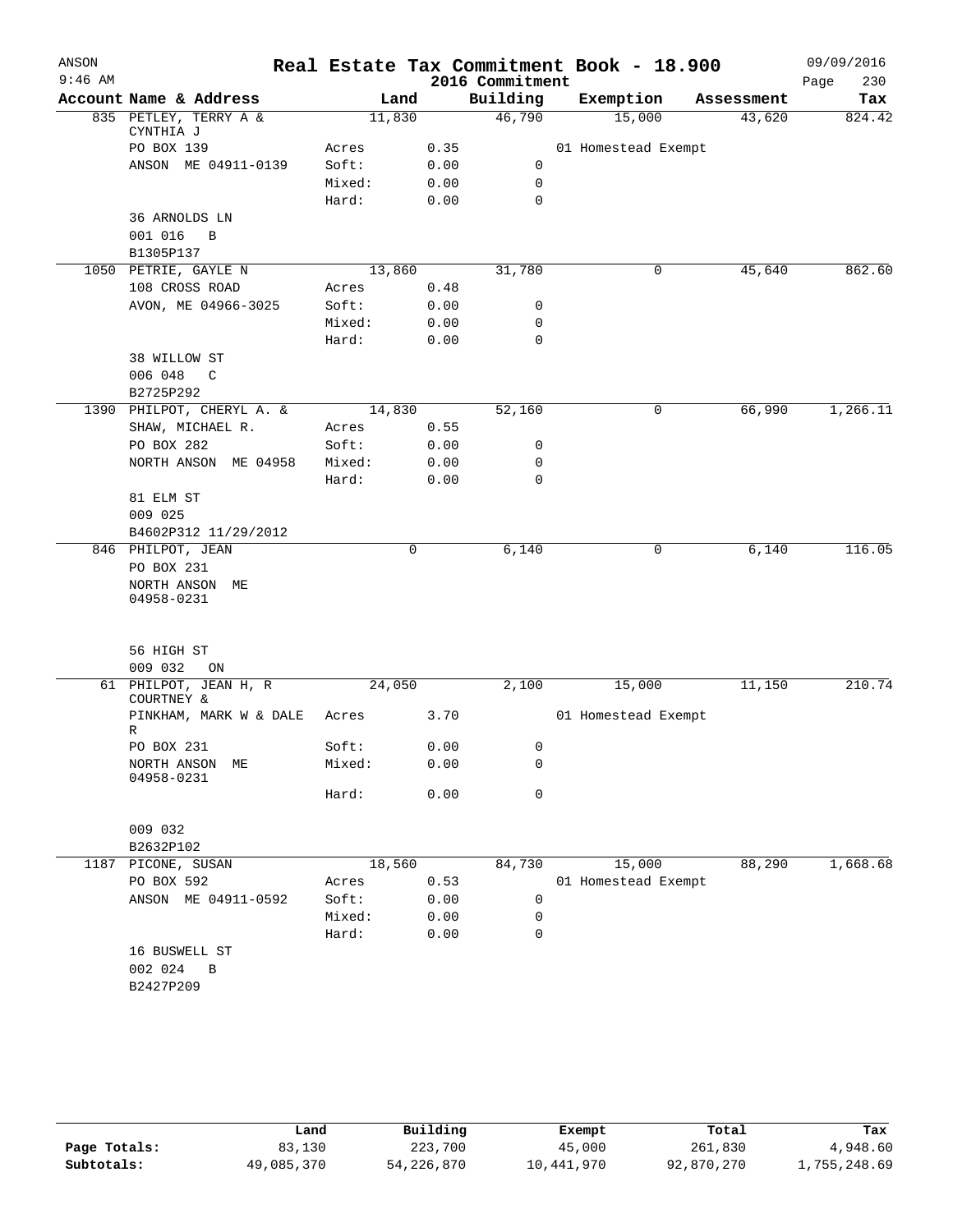| ANSON<br>$9:46$ AM |                                        |                 |              | 2016 Commitment | Real Estate Tax Commitment Book - 18.900 |            | 09/09/2016<br>Page<br>231 |
|--------------------|----------------------------------------|-----------------|--------------|-----------------|------------------------------------------|------------|---------------------------|
|                    | Account Name & Address                 |                 | Land         | Building        | Exemption                                | Assessment | Tax                       |
|                    | 1060 PIEHLER, COURTLAND W              | 24,690          |              | $\Omega$        | $\Omega$                                 | 24,690     | 466.64                    |
|                    | JR, &<br>JASON W.B., & COURTLAND Acres |                 | 14.36        |                 |                                          |            |                           |
|                    | W III                                  |                 |              |                 |                                          |            |                           |
|                    | PO BOX 68<br>MARION MA 02738-0068      | Soft:<br>Mixed: | 0.00<br>0.00 | 0<br>0          |                                          |            |                           |
|                    |                                        | Hard:           | 0.00         | $\mathbf 0$     |                                          |            |                           |
|                    | 022 038<br>7<br>B2786P70               |                 |              |                 |                                          |            |                           |
|                    | 861 PIERCE WILLIAM B., JR.<br>&        | 21,650          |              | 47,930          | $\mathbf 0$                              | 69,580     | 1,315.06                  |
|                    | PIERCE, MADELENE E.                    | Acres           | 2.10         |                 |                                          |            |                           |
|                    | 611 FAHI POND RD                       | Soft:           | 0.00         | 0               |                                          |            |                           |
|                    | EMBDEN ME 04958                        | Mixed:          | 0.00         | $\mathbf 0$     |                                          |            |                           |
|                    |                                        | Hard:           | 0.00         | 0               |                                          |            |                           |
|                    | 226 FAHI POND RD<br>023 012            |                 |              |                 |                                          |            |                           |
|                    | B4549P123 06/27/2012                   |                 |              |                 |                                          |            |                           |
|                    | 837 PIERRO, SAMUEL O                   | 37,500          |              | 0               | 0                                        | 37,500     | 708.75                    |
|                    | 1475 W LANDIS AVE                      | Acres           | 27.00        |                 |                                          |            |                           |
|                    | VINELAND NJ 08360-0000 Soft:           |                 | 0.00         | 0               |                                          |            |                           |
|                    |                                        | Mixed:          | 0.00         | 0               |                                          |            |                           |
|                    |                                        | Hard:           | 0.00         | 0               |                                          |            |                           |
|                    | 767 PEASE HILL RD                      |                 |              |                 |                                          |            |                           |
|                    | 013 012<br>B                           |                 |              |                 |                                          |            |                           |
|                    | B867P163                               |                 |              |                 |                                          |            |                           |
|                    | 1787 PIKE INDUSTRIES, INC              | 87,000          |              | 71,540          | 0                                        | 158,540    | 2,996.41                  |
|                    | 3 Eastgate Park Rd                     | Acres           | 32.00        |                 |                                          |            |                           |
|                    | Belmont NH 03220-0000                  | Soft:           | 0.00         | 0               |                                          |            |                           |
|                    |                                        | Mixed:          | 0.00         | 0               |                                          |            |                           |
|                    |                                        | Hard:           | 0.00         | $\mathbf 0$     |                                          |            |                           |
|                    | 86 STARKS RD                           |                 |              |                 |                                          |            |                           |
|                    | 010 009                                |                 |              |                 |                                          |            |                           |
|                    | B2975P335                              |                 |              |                 |                                          |            |                           |
|                    | 1364 PILATO, FREDERICK J.              | 17,520          |              | $\Omega$        | $\mathbf 0$                              | 17,520     | 331.13                    |
|                    | 1208 EWING DRIVE                       | Acres           | 10.40        |                 |                                          |            |                           |
|                    | GREENSBORO NC<br>27405-0000            | Soft:           | 0.00         | 0               |                                          |            |                           |
|                    |                                        | Mixed:          | 0.00         | 0               |                                          |            |                           |
|                    |                                        | Hard:           | 0.00         | $\mathbf 0$     |                                          |            |                           |
|                    |                                        |                 |              |                 |                                          |            |                           |
|                    | 015 044<br>C<br>B1290P211 09/13/1986   |                 |              |                 |                                          |            |                           |
|                    | 713 PIMENTAL, MATTHEW J.               | 26,540          |              | 42,970          | 15,000                                   | 54,510     | 1,030.24                  |
|                    | 562 VALLEY RD                          | Acres           | 20.00        |                 | 01 Homestead Exempt                      |            |                           |
|                    | ANSON ME 04911-3707                    | Soft:           | 0.00         | 0               |                                          |            |                           |
|                    |                                        | Mixed:          | 0.00         | 0               |                                          |            |                           |
|                    |                                        | Hard:           | 0.00         | $\mathbf 0$     |                                          |            |                           |
|                    | 562 VALLEY RD                          |                 |              |                 |                                          |            |                           |
|                    | 019 033                                |                 |              |                 |                                          |            |                           |
|                    | B4432P218 08/22/2011                   |                 |              |                 |                                          |            |                           |
|                    |                                        |                 |              |                 |                                          |            |                           |
|                    |                                        |                 |              |                 |                                          |            |                           |
|                    |                                        |                 |              |                 |                                          |            |                           |

|              | Land       | Building   | Exempt     | Total      | Tax          |
|--------------|------------|------------|------------|------------|--------------|
| Page Totals: | 214,900    | 162,440    | 15,000     | 362,340    | 6,848.23     |
| Subtotals:   | 49,300,270 | 54,389,310 | 10,456,970 | 93,232,610 | 1,762,096.92 |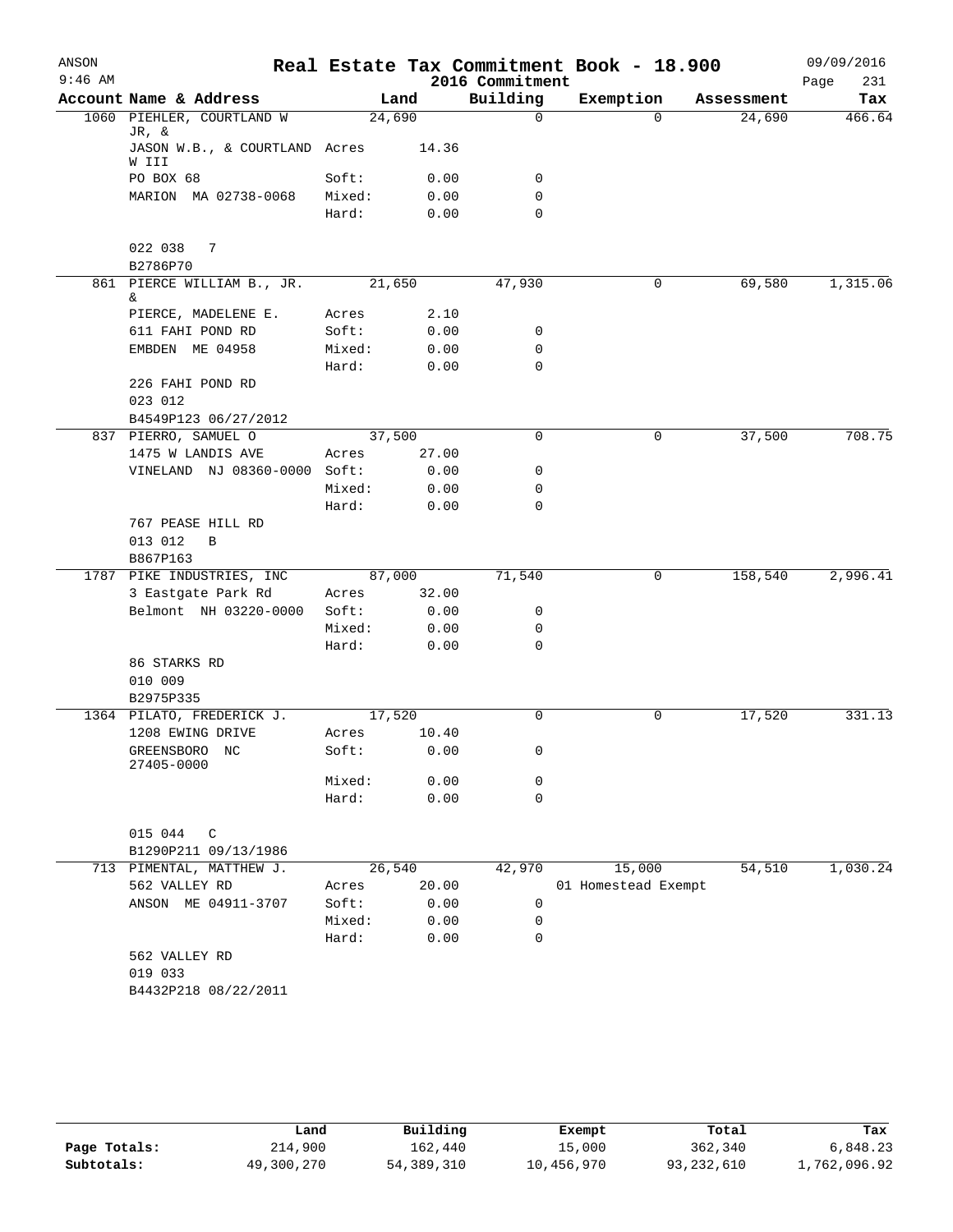| ANSON<br>$9:46$ AM |                                      |                 |              | 2016 Commitment | Real Estate Tax Commitment Book - 18.900 |            | 09/09/2016<br>Page<br>232 |
|--------------------|--------------------------------------|-----------------|--------------|-----------------|------------------------------------------|------------|---------------------------|
|                    | Account Name & Address               |                 | Land         | Building        | Exemption                                | Assessment | Tax                       |
|                    | 1671 PINKHAM, BRYCE P & EDNA         | 33,800          |              | 60,050          | 21,000                                   | 72,850     | 1,376.87                  |
|                    | G<br>452 NEW PORTLAND RD             | Acres           | 11.00        |                 | 01 Homestead Exempt                      |            |                           |
|                    | NORTH ANSON ME<br>04958-0000         | Soft:           | 0.00         |                 | 0 02 Resident Veteran                    |            |                           |
|                    |                                      | Mixed:          | 0.00         | 0               |                                          |            |                           |
|                    |                                      | Hard:           | 0.00         | $\mathbf 0$     |                                          |            |                           |
|                    | 452 NEW PORTLAND RD<br>022 006       |                 |              |                 |                                          |            |                           |
| 840                | PINKHAM, DIANE N &<br>RODNEY H       | 18,330          |              | 72,170          | 15,000                                   | 75,500     | 1,426.95                  |
|                    | 176 FAHI POND RD                     | Acres           | 0.84         |                 | 01 Homestead Exempt                      |            |                           |
|                    | NORTH ANSON ME<br>04958-0000         | Soft:           | 0.00         | 0<br>0          |                                          |            |                           |
|                    |                                      | Mixed:<br>Hard: | 0.00<br>0.00 | 0               |                                          |            |                           |
|                    | 176 FAHI POND RD                     |                 |              |                 |                                          |            |                           |
|                    | 023 009<br>C                         |                 |              |                 |                                          |            |                           |
|                    | B1643P159                            |                 |              |                 |                                          |            |                           |
|                    | 352 PINKHAM, KAREN S                 | 11,140          |              | 73,640          | 15,000                                   | 69,780     | 1,318.84                  |
|                    | 13 CENTER STREET                     | Acres           | 0.31         |                 | 01 Homestead Exempt                      |            |                           |
|                    | NORTH ANSON ME<br>04958-7523         | Soft:           | 0.00         | 0               |                                          |            |                           |
|                    |                                      | Mixed:          | 0.00         | 0               |                                          |            |                           |
|                    |                                      | Hard:           | 0.00         | 0               |                                          |            |                           |
|                    | 13 CENTER ST<br>006 019              |                 |              |                 |                                          |            |                           |
|                    | B5003P270 02/23/2016 B2728P243       |                 |              |                 |                                          |            |                           |
|                    | 313 PINKHAM, REDMOND S &<br>LEANNE E | 14,970          |              | 29,570          | 15,000                                   | 29,540     | 558.31                    |
|                    | PO BOX 457                           | Acres           | 0.56         |                 | 01 Homestead Exempt                      |            |                           |
|                    | NORTH ANSON<br>MЕ<br>04958-0457      | Soft:           | 0.00         | 0               |                                          |            |                           |
|                    |                                      | Mixed:          | 0.00         | 0               |                                          |            |                           |
|                    |                                      | Hard:           | 0.00         | 0               |                                          |            |                           |
|                    | 255 SOLON RD                         |                 |              |                 |                                          |            |                           |
|                    | 024 021 B<br>B2744P49                |                 |              |                 |                                          |            |                           |
| 59                 | PINKHAM, RONALD D &<br>JUDY P        | 49,100          |              | $\Omega$        | 0                                        | 49,100     | 927.99                    |
|                    | 596 NEW PORTLAND RD                  | Acres           | 39.00        |                 |                                          |            |                           |
|                    | EMBDEN ME 04958-0000                 | Soft:           | 0.00         | 0               |                                          |            |                           |
|                    |                                      | Mixed:          | 0.00         | 0               |                                          |            |                           |
|                    |                                      | Hard:           | 0.00         | 0               |                                          |            |                           |
|                    | 574 NEW PORTLAND RD                  |                 |              |                 |                                          |            |                           |
|                    | 022 004                              |                 |              |                 |                                          |            |                           |
|                    | B1827P135<br>1672 PINKHAM, SAMUEL    | 12,000          |              | 0               | 0                                        | 12,000     | 226.80                    |
|                    | 131 SMITH ROAD                       | Acres           | 1.00         |                 |                                          |            |                           |
|                    | ANSON ME 04911-0000                  | Soft:           | 0.00         | 0               |                                          |            |                           |
|                    |                                      | Mixed:          | 0.00         | 0               |                                          |            |                           |
|                    |                                      | Hard:           | 0.00         | $\Omega$        |                                          |            |                           |
|                    | 015 047 B                            |                 |              |                 |                                          |            |                           |
|                    | B1110P193                            |                 |              |                 |                                          |            |                           |

|              | Land       | Building   | Exempt     | Total      | Tax          |
|--------------|------------|------------|------------|------------|--------------|
| Page Totals: | 139,340    | 235,430    | 66,000     | 308,770    | 5,835.76     |
| Subtotals:   | 49,439,610 | 54,624,740 | 10,522,970 | 93,541,380 | 1,767,932.68 |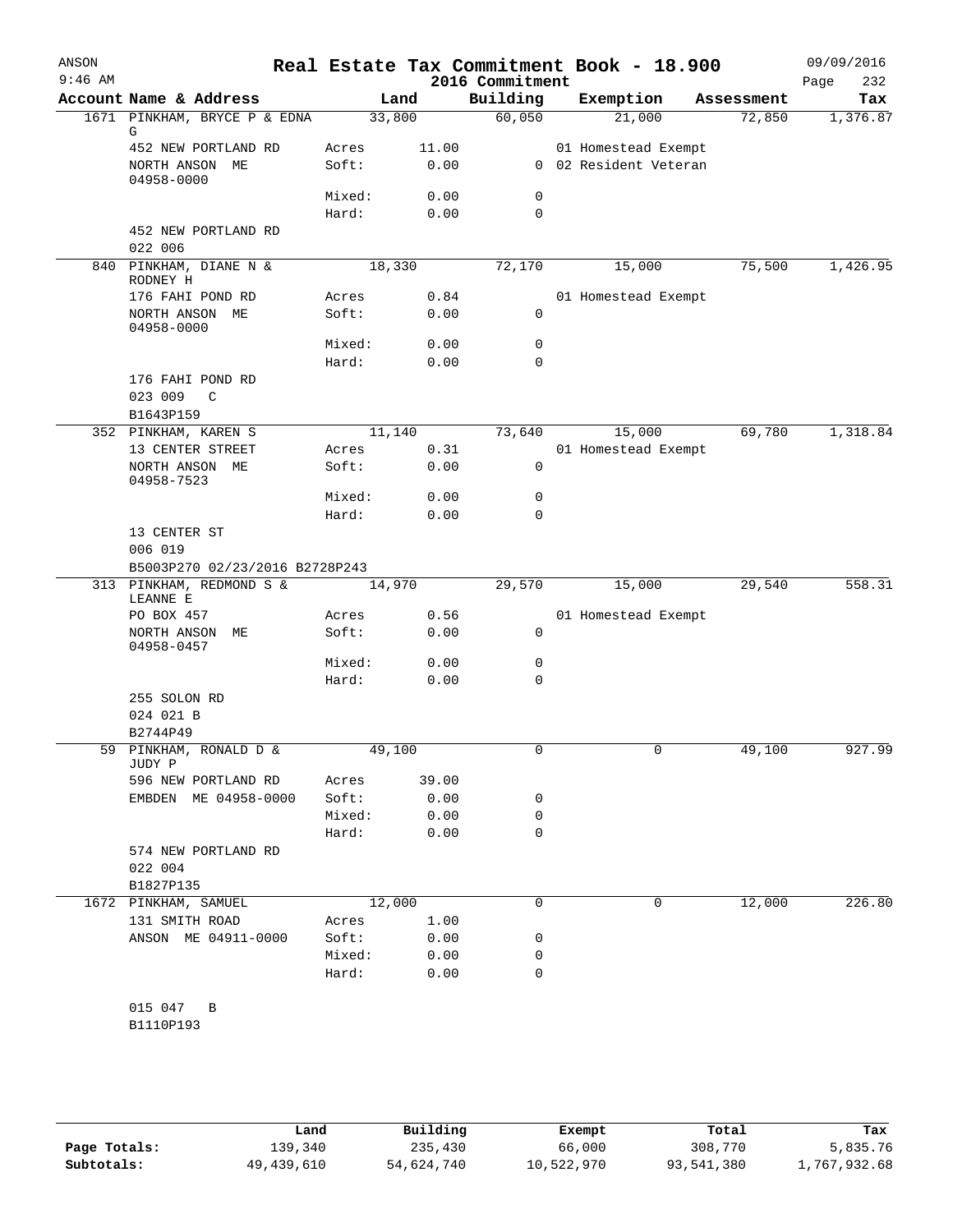| ANSON     |                                      |        |        |                 | Real Estate Tax Commitment Book - 18.900 |            | 09/09/2016  |
|-----------|--------------------------------------|--------|--------|-----------------|------------------------------------------|------------|-------------|
| $9:46$ AM |                                      |        |        | 2016 Commitment |                                          |            | 233<br>Page |
|           | Account Name & Address               |        | Land   | Building        | Exemption                                | Assessment | Tax         |
|           | 844 PINKHAM, SAMUEL &<br>VALARIE J   |        | 13,120 | 56,450          | 0                                        | 69,570     | 1,314.87    |
|           | 131 SMITH ROAD                       | Acres  | 0.43   |                 |                                          |            |             |
|           | ANSON ME 04911-0000                  | Soft:  | 0.00   | 0               |                                          |            |             |
|           |                                      | Mixed: | 0.00   | 0               |                                          |            |             |
|           |                                      | Hard:  | 0.00   | $\mathbf 0$     |                                          |            |             |
|           | 307 CAMPGROUND RD                    |        |        |                 |                                          |            |             |
|           | 015 047<br>D                         |        |        |                 |                                          |            |             |
|           | B2049P337                            |        |        |                 |                                          |            |             |
|           | 338 PINKHAM, SAMUEL N &<br>VALARIE J |        | 33,640 | 0               | 0                                        | 33,640     | 635.80      |
|           | 131 SMITH ROAD                       | Acres  | 12.14  |                 |                                          |            |             |
|           | ANSON ME 04911-0000                  | Soft:  | 0.00   | 0               |                                          |            |             |
|           |                                      | Mixed: | 0.00   | 0               |                                          |            |             |
|           |                                      | Hard:  | 0.00   | $\mathbf 0$     |                                          |            |             |
|           | 308 CAMPGROUND RD                    |        |        |                 |                                          |            |             |
|           | 015 043<br>Ε                         |        |        |                 |                                          |            |             |
|           | B2517P71                             |        |        |                 |                                          |            |             |
|           | 1969 PINKHAM, TAMMY                  |        | 0      | 13,760          | 0                                        | 13,760     | 260.06      |
|           | PO BOX 219                           |        |        |                 |                                          |            |             |
|           | STRATTON ME 04982                    |        |        |                 |                                          |            |             |
|           |                                      |        |        |                 |                                          |            |             |
|           |                                      |        |        |                 |                                          |            |             |
|           | 424 NEW PORTLAND RD<br>022 006 ON    |        |        |                 |                                          |            |             |
|           | 1900 PINKHAM, TOBY &                 |        | 51,000 | 188,690         | 0                                        | 239,690    | 4,530.14    |
|           | BLANCHARD, BETH K.                   | Acres  | 51.20  |                 |                                          |            |             |
|           | 449 NEW PORTLAND RD                  | Soft:  | 0.00   | 0               |                                          |            |             |
|           | NORTH ANSON ME                       | Mixed: | 0.00   | 0               |                                          |            |             |
|           | 04958-0000                           |        |        |                 |                                          |            |             |
|           |                                      | Hard:  | 0.00   | 0               |                                          |            |             |
|           | 449 NEW PORTLAND RD                  |        |        |                 |                                          |            |             |
|           | 023 043 A                            |        |        |                 |                                          |            |             |
|           | B4669P289 05/29/2013                 |        |        |                 |                                          |            |             |
|           | 775 PINKHAM, TOBY D                  |        | 26,000 | 86,770          | 0                                        | 112,770    | 2,131.35    |
|           | 449 NEW PORTLAND RD                  | Acres  | 5.00   |                 |                                          |            |             |
|           | NORTH ANSON ME                       | Soft:  | 0.00   | 0               |                                          |            |             |
|           | 04958-0000                           |        |        |                 |                                          |            |             |
|           |                                      | Mixed: | 0.00   | 0               |                                          |            |             |
|           |                                      | Hard:  | 0.00   | $\mathbf 0$     |                                          |            |             |
|           | 421 NEW PORTLAND RD                  |        |        |                 |                                          |            |             |
|           | 023 043                              |        |        |                 |                                          |            |             |
|           | B3237P202                            |        |        |                 |                                          |            |             |
|           | 1990 PINKHAM, TOBY D.                |        | 15,910 | 33,710          | 0                                        | 49,620     | 937.82      |
|           | 449 NEW PORTLAND RD.                 | Acres  | 2.27   |                 |                                          |            |             |
|           | NORTH ANSON ME 04958                 | Soft:  | 0.00   | 0<br>0          |                                          |            |             |
|           |                                      | Mixed: | 0.00   | $\mathbf 0$     |                                          |            |             |
|           | 596 RIVER RD                         | Hard:  | 0.00   |                 |                                          |            |             |
|           |                                      |        |        |                 |                                          |            |             |
|           | 016 012<br>B4404P184 04/13/2011      |        |        |                 |                                          |            |             |
|           |                                      |        |        |                 |                                          |            |             |

|              | Land       | Building   | Exempt     | Total      | Tax          |
|--------------|------------|------------|------------|------------|--------------|
| Page Totals: | 139,670    | 379,380    |            | 519,050    | 9,810.04     |
| Subtotals:   | 49,579,280 | 55,004,120 | 10,522,970 | 94,060,430 | l,777,742.72 |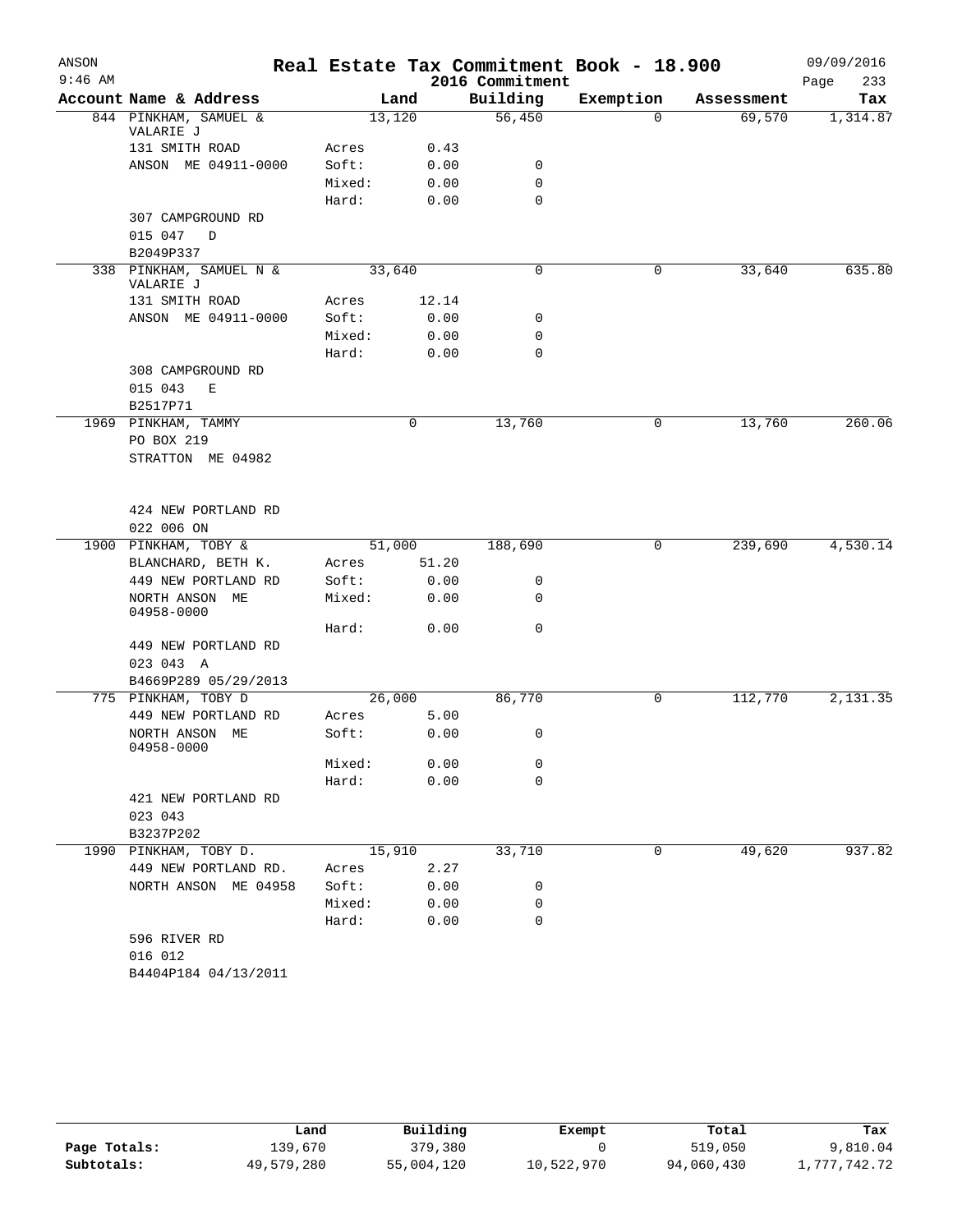| ANSON        |                                           |                 |                                         |                             | Real Estate Tax Commitment Book - 18.900 |            | 09/09/2016         |
|--------------|-------------------------------------------|-----------------|-----------------------------------------|-----------------------------|------------------------------------------|------------|--------------------|
| $9:46$ AM    | Account Name & Address                    |                 | Land                                    | 2016 Commitment<br>Building | Exemption                                | Assessment | Page<br>234<br>Tax |
|              | 420 PINKHAM, VALARIE J &                  |                 | 26,710                                  | 83,400                      | 15,000                                   | 95,110     | 1,797.58           |
|              | SAMUEL N                                  |                 |                                         |                             |                                          |            |                    |
|              | 131 SMITH RD<br>ANSON ME 04911-0000       | Acres           | 5.47                                    |                             | 01 Homestead Exempt                      |            |                    |
|              |                                           | Soft:<br>Mixed: | 0.00<br>0.00                            | 0<br>0                      |                                          |            |                    |
|              |                                           | Hard:           | 0.00                                    | 0                           |                                          |            |                    |
|              | 131 SMITH RD                              |                 |                                         |                             |                                          |            |                    |
|              | 010 011<br>9                              |                 |                                         |                             |                                          |            |                    |
|              | B4274P191 05/22/2010                      |                 |                                         |                             |                                          |            |                    |
|              | 1437 PINKHAM, VALARIE J. &                |                 | 33,570                                  | 170,300                     | 0                                        | 203,870    | 3,853.14           |
|              | PINKHAM, SAMUEL N.                        | Acres           | 0.92                                    |                             |                                          |            |                    |
|              | 131 SMITH ROAD                            | Soft:           | 0.00                                    | 0                           |                                          |            |                    |
|              | ANSON ME 04911-0000                       | Mixed:          | 0.00                                    | 0                           |                                          |            |                    |
|              | 5 NEW PORTLAND RD                         | Hard:           | 0.00                                    | 0                           |                                          |            |                    |
|              | 009 006                                   |                 |                                         |                             |                                          |            |                    |
|              | B4225P237 12/18/2009 B3988P108 04/16/2008 |                 |                                         |                             |                                          |            |                    |
|              | 1313 PIPER HAMILTON, LLC                  |                 | 4,260                                   | 0                           | 0                                        | 4,260      | 80.51              |
|              | 60 PIPER RD                               | Acres           | 12.50                                   |                             |                                          |            |                    |
|              | EMBDEN ME 04958                           | Soft:           | 0.00                                    | 0                           |                                          |            |                    |
|              |                                           | Mixed:          | 0.00                                    | 0                           |                                          |            |                    |
|              |                                           | Hard:           | 0.00                                    | $\Omega$                    |                                          |            |                    |
|              |                                           |                 | FARMLAND CLASSIFICATION                 |                             |                                          |            |                    |
|              | 024 035                                   |                 |                                         |                             |                                          |            |                    |
|              | B4750P49 01/13/2014                       |                 |                                         |                             |                                          |            |                    |
|              | 1702 PIZZO, FRANK S                       |                 | 34,100                                  | 0                           | 0                                        | 34,100     | 644.49             |
|              | 27 STORY ST<br>ESSEX MA 01929-0000        | Acres<br>Soft:  | 20.60<br>0.00                           | 0                           |                                          |            |                    |
|              |                                           | Mixed:          | 0.00                                    | 0                           |                                          |            |                    |
|              |                                           | Hard:           | 0.00                                    | 0                           |                                          |            |                    |
|              |                                           |                 |                                         |                             |                                          |            |                    |
|              | 021 008<br>1                              |                 |                                         |                             |                                          |            |                    |
|              | B3078P79<br>838 PLANTE, RICHARD &         |                 |                                         | 47,330                      | 0                                        | 75,530     | 1,427.52           |
|              | AMITRANO, VITO                            | Acres           | 28,200<br>6.70                          |                             |                                          |            |                    |
|              | 93 WOODLAWN DR                            | Soft:           | 0.00                                    | 0                           |                                          |            |                    |
|              | CRANSTON RI 02920-0000 Mixed:             |                 | 0.00                                    | 0                           |                                          |            |                    |
|              |                                           | Hard:           | 0.00                                    | 0                           |                                          |            |                    |
|              | 20 GRUMPY MEN AVE                         |                 |                                         |                             |                                          |            |                    |
|              | 017 044<br>B                              |                 |                                         |                             |                                          |            |                    |
|              | B3455P176 03/09/2005                      |                 |                                         |                             |                                          |            |                    |
| 1673         | PLOURD, RICHARD &                         |                 | 86,250                                  | 229,770                     | 21,000                                   | 295,020    | 5,575.88           |
|              | AUDREY<br>100 QUINCY WOOD RD              | Acres           | 284.00                                  |                             | 01 Homestead Exempt                      |            |                    |
|              | ANSON ME 04911-0000                       | Soft:           | 23.00                                   |                             | 2,760 04 Non-resident Veteran            |            |                    |
|              |                                           | Mixed:          | 80.00                                   | 13,200                      |                                          |            |                    |
|              |                                           | Hard:           | 174.00                                  | 31,494                      |                                          |            |                    |
|              | 100 QUINCY WOOD RD                        |                 | INCL. M18, L22&23, &M19, L3 TREE GROWTH |                             |                                          |            |                    |
|              | 015 013, 14, 15                           |                 |                                         |                             |                                          |            |                    |
| 845          | PLOURD, RICHARD &<br>AUDREY               |                 | 34,830                                  | 1,050                       | 0                                        | 35,880     | 678.13             |
|              | 100 QUINCY WOOD RD                        | Acres           | 106.00                                  |                             |                                          |            |                    |
|              | ANSON ME 04911-0000                       | Soft:           | 26.00                                   | 3,120                       |                                          |            |                    |
|              |                                           | Mixed:          | 74.00                                   | 12,210                      |                                          |            |                    |
|              |                                           | Hard:           | 0.00                                    | 0                           |                                          |            |                    |
|              |                                           | TREE GROWTH     |                                         |                             |                                          |            |                    |
|              | 015 020                                   |                 |                                         |                             |                                          |            |                    |
|              | B758P306                                  |                 |                                         |                             |                                          |            |                    |
|              |                                           | Land            | Building                                |                             | Exempt                                   | Total      | Tax                |
| Page Totals: | 247,920                                   |                 | 531,850                                 |                             | 36,000                                   | 743,770    | 14,057.25          |
| Subtotals:   | 49,827,200                                |                 | 55,535,970                              |                             | 10,558,970                               | 94,804,200 | 1,791,799.97       |
|              |                                           |                 |                                         |                             |                                          |            |                    |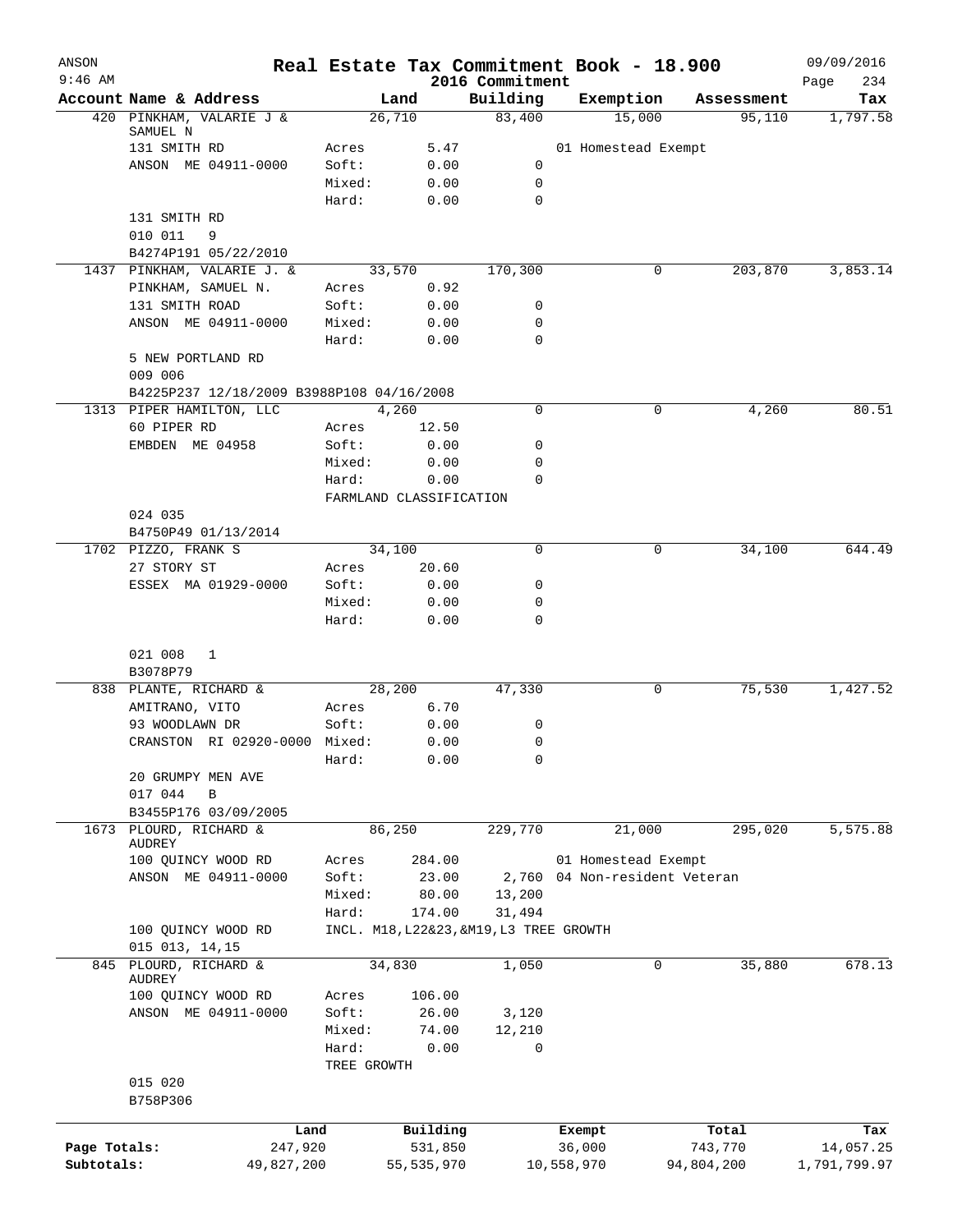| ANSON        |                                           |            |            |                 | Real Estate Tax Commitment Book - 18.900 |            | 09/09/2016   |
|--------------|-------------------------------------------|------------|------------|-----------------|------------------------------------------|------------|--------------|
| $9:46$ AM    |                                           |            |            | 2016 Commitment |                                          |            | Page<br>235  |
|              | Account Name & Address                    | Land       |            | Building        | Exemption                                | Assessment | Tax          |
|              | 386 PLOURDE, DONNA R                      | 21,100     |            | 135,830         | 15,000                                   | 141,930    | 2,682.48     |
|              | 25 PARKWOODS DR                           | Acres      | 1.73       |                 | 01 Homestead Exempt                      |            |              |
|              | ANSON ME 04911-0000                       | Soft:      | 0.00       | 0               |                                          |            |              |
|              |                                           | Mixed:     | 0.00       | 0               |                                          |            |              |
|              |                                           | Hard:      | 0.00       | $\mathbf 0$     |                                          |            |              |
|              | 25 PARKWOODS DR                           |            |            |                 |                                          |            |              |
|              | 010 007 10                                |            |            |                 |                                          |            |              |
|              | B3485P132 05/18/2005                      |            |            |                 |                                          |            |              |
|              | 208 POIRIER, CHRISTOPHER G.               | 20,300     |            | 10,690          | 0                                        | 30,990     | 585.71       |
|              | PO BOX 2564                               | Acres      | 1.20       |                 |                                          |            |              |
|              | WATERVILLE ME<br>04901-2564               | Soft:      | 0.00       | 0               |                                          |            |              |
|              |                                           | Mixed:     | 0.00       | $\mathbf 0$     |                                          |            |              |
|              |                                           | Hard:      | 0.00       | $\mathbf 0$     |                                          |            |              |
|              | 596 FOUR MILE SQUARE RD                   |            |            |                 |                                          |            |              |
|              | 020 025<br>Η                              |            |            |                 |                                          |            |              |
|              | B3897P97 08/17/2007                       |            |            |                 |                                          |            |              |
|              | 853 POIRIER, THOMAS F &<br>ALLISON B, TR. | 12,650     |            | 560             | 0                                        | 13,210     | 249.67       |
|              | 17 WOODLAWN CIRCLE                        | Acres      | 0.40       |                 |                                          |            |              |
|              | EXETER NH 03833-0000                      | Soft:      | 0.00       | 0               |                                          |            |              |
|              |                                           | Mixed:     |            | 0               |                                          |            |              |
|              |                                           |            | 0.00       |                 |                                          |            |              |
|              |                                           | Hard:      | 0.00       | $\mathbf 0$     |                                          |            |              |
|              | 143 MAIN ST                               |            |            |                 |                                          |            |              |
|              | 002 054                                   |            |            |                 |                                          |            |              |
|              | B4555P197 06/19/2012                      |            |            |                 |                                          |            |              |
|              | 852 POIRIER, THOMAS F &                   | 8,940      |            | 60,580          | 0                                        | 69,520     | 1,313.93     |
|              | ALLISON B, TR.                            |            |            |                 |                                          |            |              |
|              | PO BOX 316                                | Acres      | 0.20       |                 |                                          |            |              |
|              | ANSON, ME 04911-0316                      | Soft:      | 0.00       | 0               |                                          |            |              |
|              |                                           | Mixed:     | 0.00       | 0               |                                          |            |              |
|              |                                           | Hard:      | 0.00       | $\mathbf 0$     |                                          |            |              |
|              | 141 MAIN ST                               |            |            |                 |                                          |            |              |
|              | 002 055                                   |            |            |                 |                                          |            |              |
|              | B4555P197 06/19/2012                      |            |            |                 |                                          |            |              |
| 1677         | POISSONNIER, IRENE T.                     | 29,130     |            | 25,680          | 21,000                                   | 33,810     | 639.01       |
|              | 130 PREBLE AVE                            | Acres      | 1.75       |                 | 01 Homestead Exempt                      |            |              |
|              | ANSON ME 04911-0000                       | Soft:      | 0.00       |                 | 0 03 Resident Veteran Widow              |            |              |
|              |                                           | Mixed:     | 0.00       | 0               |                                          |            |              |
|              |                                           | Hard:      | 0.00       | 0               |                                          |            |              |
|              | 130 PREBLE AVE                            |            |            |                 |                                          |            |              |
|              | 015 001                                   |            |            |                 |                                          |            |              |
|              | 851 POISSONNIER, IRENE T.                 | 8,000      |            | 18,310          | 0                                        | 26,310     | 497.26       |
|              | 130 PREBLE AVE                            | Acres      | 0.16       |                 |                                          |            |              |
|              | ANSON ME 04911-0000                       | Soft:      |            |                 |                                          |            |              |
|              |                                           |            | 0.00       | 0               |                                          |            |              |
|              |                                           | Mixed:     | 0.00       | 0               |                                          |            |              |
|              |                                           | Hard:      | 0.00       | 0               |                                          |            |              |
|              | 126 PREBLE AVE                            |            |            |                 |                                          |            |              |
|              | 004 035                                   |            |            |                 |                                          |            |              |
|              | B598P284                                  |            |            |                 |                                          |            |              |
|              | 76 POLLOCK, RONALD                        | 12,000     |            | 21,670          | 0                                        | 33,670     | 636.36       |
|              | PO BOX 21                                 | Acres      | 0.36       |                 |                                          |            |              |
|              | NORTH ANSON ME 04958                      | Soft:      | 0.00       | 0               |                                          |            |              |
|              |                                           | Mixed:     | 0.00       | 0               |                                          |            |              |
|              |                                           | Hard:      | 0.00       | $\mathbf 0$     |                                          |            |              |
|              | 42 NEW PORTLAND RD                        | B4972P0283 |            |                 |                                          |            |              |
|              | 008 024                                   |            |            |                 |                                          |            |              |
|              | B4972P283 10/27/2015                      |            |            |                 |                                          |            |              |
|              |                                           | Land       | Building   |                 | Exempt                                   | Total      | Tax          |
| Page Totals: | 112,120                                   |            | 273,320    |                 | 36,000                                   | 349,440    | 6,604.42     |
| Subtotals:   | 49,939,320                                |            | 55,809,290 |                 | 10,594,970                               | 95,153,640 | 1,798,404.39 |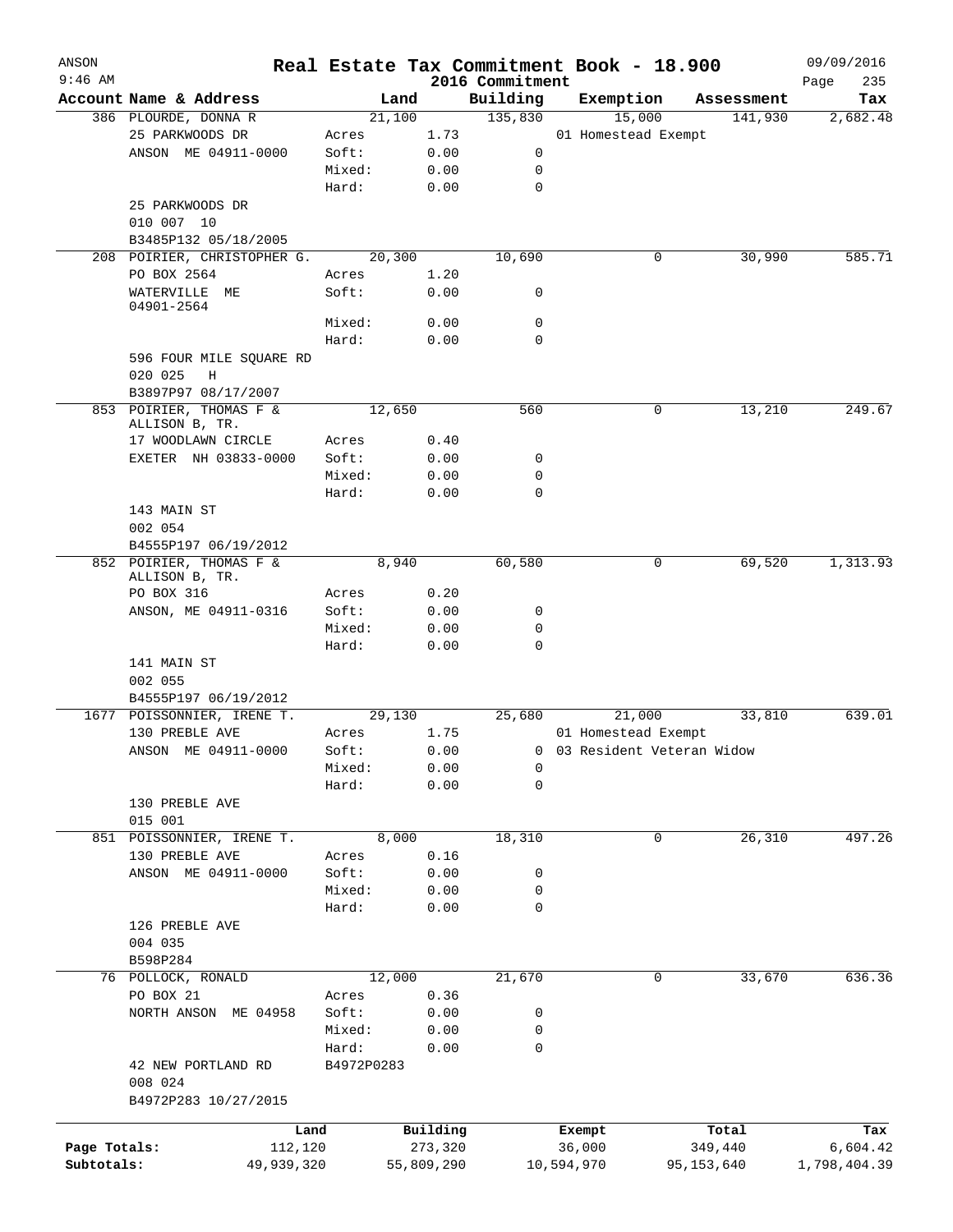| ANSON     |                                   |                |       |                 | Real Estate Tax Commitment Book - 18.900 |            | 09/09/2016  |
|-----------|-----------------------------------|----------------|-------|-----------------|------------------------------------------|------------|-------------|
| $9:46$ AM |                                   |                |       | 2016 Commitment |                                          |            | 236<br>Page |
|           | Account Name & Address            |                | Land  | Building        | Exemption                                | Assessment | Tax         |
|           | 1550 POLLOCK, RONALD E.           | 29,500         |       | 120, 390        | $\Omega$                                 | 149,890    | 2,832.92    |
|           | 14 ESSEX STREET                   | Acres          | 20.00 |                 |                                          |            |             |
|           | MIDDLETON MA<br>01949-0000        | Soft:          | 0.00  | 0               |                                          |            |             |
|           |                                   | Mixed:         | 0.00  | $\mathbf 0$     |                                          |            |             |
|           |                                   | Hard:          | 0.00  | $\Omega$        |                                          |            |             |
|           | 58 NEW PORTLAND RD<br>018 041     | FARMLAND CLASS |       |                 |                                          |            |             |
|           | B4879P319 02/18/2015              |                |       |                 |                                          |            |             |
|           | 855 POMELOW, BRIAN L &<br>KATHY L | 28,000         |       | 53,020          | 15,000                                   | 66,020     | 1,247.78    |
|           | 476 CAMPGROUND RD                 | Acres          | 6.50  |                 | 01 Homestead Exempt                      |            |             |
|           | NORTH ANSON ME<br>04958-0000      | Soft:          | 0.00  | 0               |                                          |            |             |
|           |                                   | Mixed:         | 0.00  | 0               |                                          |            |             |
|           |                                   | Hard:          | 0.00  | $\mathbf 0$     |                                          |            |             |
|           | 476 CAMPGROUND RD<br>018 016      |                |       |                 |                                          |            |             |
|           | B995P168                          |                |       |                 |                                          |            |             |
|           | 1795 POMELOW, JEFFREY             | 22,060         |       | 10,790          | 0                                        | 32,850     | 620.87      |
|           | 203 N MAIN ST                     | Acres          | 2.37  |                 |                                          |            |             |
|           | SOLON ME 04079-3005               | Soft:          | 0.00  | 0               |                                          |            |             |
|           |                                   | Mixed:         | 0.00  | $\mathbf 0$     |                                          |            |             |
|           |                                   | Hard:          | 0.00  | $\mathbf 0$     |                                          |            |             |
|           | 47 FOUR MILE SQUARE RD            |                |       |                 |                                          |            |             |
|           | 020 022<br>$2 \quad 1$            |                |       |                 |                                          |            |             |
|           | B3003P195                         |                |       |                 |                                          |            |             |
|           | 1776 POMERLEAU, MIRNA M           | 10,950         |       | 25,130          | 15,000                                   | 21,080     | 398.41      |
|           | 83 EMBDEN POND RD                 | Acres          | 0.30  |                 | 01 Homestead Exempt                      |            |             |
|           | NORTH ANSON ME<br>04958-0000      | Soft:          | 0.00  | $\mathsf{O}$    |                                          |            |             |
|           |                                   | Mixed:         | 0.00  | 0               |                                          |            |             |
|           |                                   | Hard:          | 0.00  | $\mathbf 0$     |                                          |            |             |
|           | 83 EMBDEN POND RD                 |                |       |                 |                                          |            |             |
|           | 009 015<br>Α                      |                |       |                 |                                          |            |             |
|           | B2998P222                         |                |       |                 |                                          |            |             |
| 857       | POST, TERRY A                     | 21,950         |       | 42,600          | 15,000                                   | 49,550     | 936.50      |
|           | 947 VALLEY RD                     | Acres          | 2.30  |                 | 01 Homestead Exempt                      |            |             |
|           | ANSON ME 04911-0000               | Soft:          | 0.00  | 0               |                                          |            |             |
|           |                                   | Mixed:         | 0.00  | 0               |                                          |            |             |
|           |                                   | Hard:          | 0.00  | $\mathbf 0$     |                                          |            |             |
|           | 947 VALLEY RD                     |                |       |                 |                                          |            |             |
|           | 021 002<br>Α<br>B1870P52          |                |       |                 |                                          |            |             |
| 1533      | POULIN, DELANN T                  | 31,500         |       | 31,990          | 21,000                                   | 42,490     | 803.06      |
|           | PO BOX 246                        | Acres          | 10.00 |                 | 01 Homestead Exempt                      |            |             |
|           | NORTH ANSON<br>MЕ<br>04958-0246   | Soft:          | 0.00  | $\mathbf{0}$    | 06 Disabled Vet. Res.                    |            |             |
|           |                                   | Mixed:         | 0.00  | 0               |                                          |            |             |
|           |                                   | Hard:          | 0.00  | 0               |                                          |            |             |
|           | 165 SKIDMORE RD<br>023 015<br>D   |                |       |                 |                                          |            |             |
|           | B3873P267 06/25/2007              |                |       |                 |                                          |            |             |
|           |                                   |                |       |                 |                                          |            |             |

|              | Land       | Building   | Exempt     | Total      | Tax          |
|--------------|------------|------------|------------|------------|--------------|
|              |            |            |            |            |              |
| Page Totals: | 143,960    | 283,920    | 66,000     | 361,880    | 6,839.54     |
| Subtotals:   | 50,083,280 | 56,093,210 | 10,660,970 | 95,515,520 | 1,805,243.93 |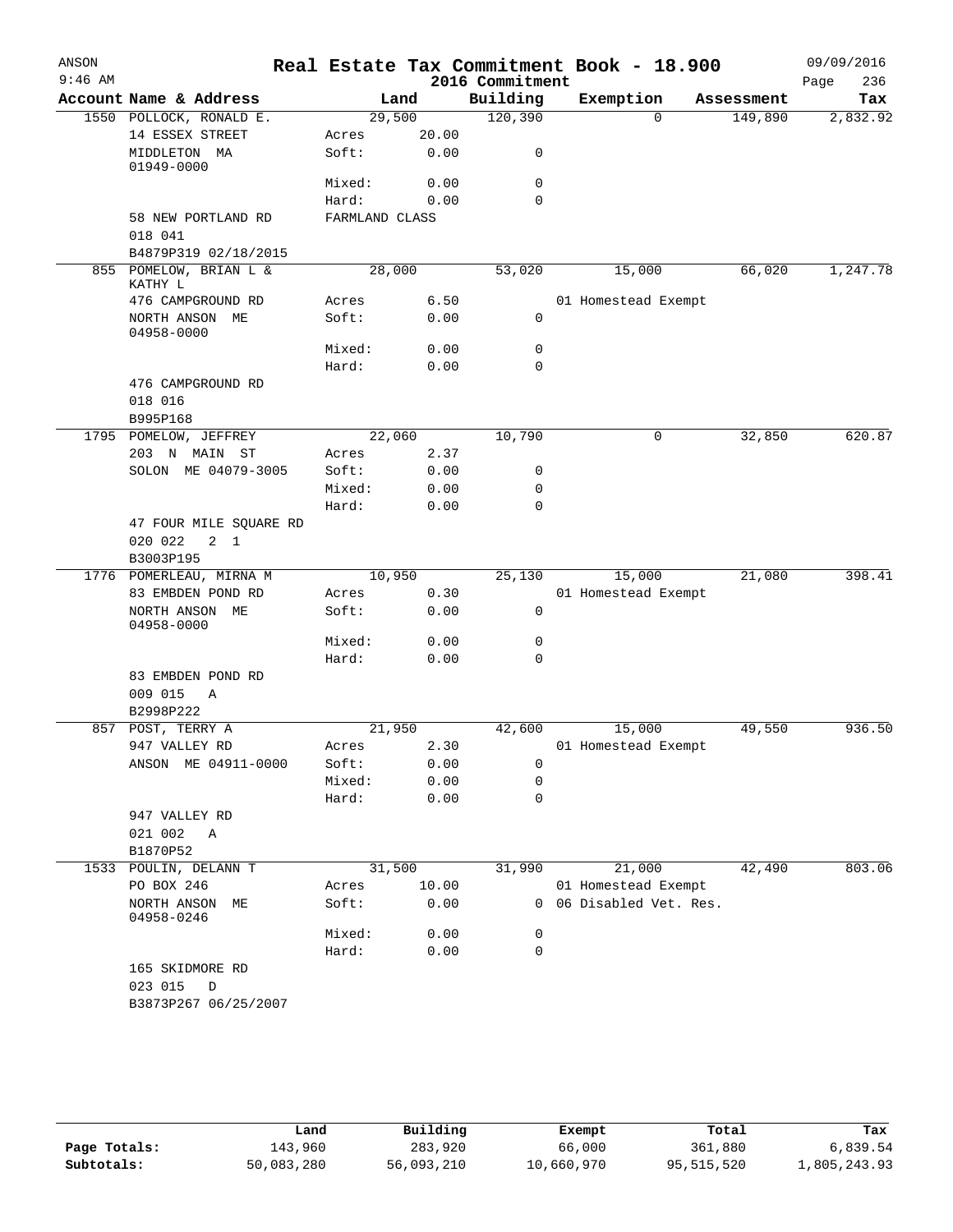| ANSON     |                                           |                          |          |                 | Real Estate Tax Commitment Book - 18.900 |            | 09/09/2016  |
|-----------|-------------------------------------------|--------------------------|----------|-----------------|------------------------------------------|------------|-------------|
| $9:46$ AM |                                           |                          |          | 2016 Commitment |                                          |            | 237<br>Page |
|           | Account Name & Address                    |                          | Land     | Building        | Exemption                                | Assessment | Tax         |
|           | 860 POWER, DOUGLAS K                      | 18,150                   |          | $\mathbf 0$     | $\Omega$                                 | 18,150     | 343.04      |
|           | 3 NORTH LAKEVIEW RD                       | Acres                    | 5.10     |                 |                                          |            |             |
|           | NORTON MA 02766-0000                      | Soft:                    | 0.00     | 0               |                                          |            |             |
|           |                                           | Mixed:                   | 0.00     | 0               |                                          |            |             |
|           |                                           | Hard:                    | 0.00     | $\mathbf 0$     |                                          |            |             |
|           | 012 009 19                                |                          |          |                 |                                          |            |             |
|           | B1420P133                                 |                          |          |                 |                                          |            |             |
|           | 1815 POWER, MARK &                        | 25,180                   |          | $\mathbf 0$     | 0                                        | 25,180     | 475.90      |
|           | NOWINSKI, LAWRENCE                        | Acres                    | 29.85    |                 |                                          |            |             |
|           | 121 WINSAW ROAD                           | Soft:                    | 0.00     | 0               |                                          |            |             |
|           | NEW GLOUCESTER ME<br>04260-0000           | Mixed:                   | 0.00     | 0               |                                          |            |             |
|           |                                           | Hard:                    | 0.00     | $\mathbf 0$     |                                          |            |             |
|           | 021 011<br>2                              |                          |          |                 |                                          |            |             |
|           | B2302P223                                 |                          |          |                 |                                          |            |             |
|           | 760 POWERS, NORA L                        | 12,000                   |          | 35,660          | 0                                        | 47,660     | 900.77      |
|           | PO BOX 402                                | Acres                    | 0.16     |                 |                                          |            |             |
|           | ANSON ME 04911-0402                       | Soft:                    | 0.00     | 0               |                                          |            |             |
|           |                                           | Mixed:                   | 0.00     | 0               |                                          |            |             |
|           |                                           | Hard:                    | 0.00     | 0               |                                          |            |             |
|           | 55 MAIN ST                                |                          |          |                 |                                          |            |             |
|           | 001 096<br>B                              |                          |          |                 |                                          |            |             |
|           | B3607P166 12/15/2005 B3471P226 04/19/2005 |                          |          |                 |                                          |            |             |
|           | 1991 PREBLE, ARLISS & CHERYL              |                          | $\Omega$ | 16,600          | 15,000                                   | 1,600      | 30.24       |
|           | 75 HILLTOP ROAD                           |                          |          |                 | 01 Homestead Exempt                      |            |             |
|           | ANSON ME 04911                            |                          |          |                 |                                          |            |             |
|           | 004 026 ON2                               |                          |          |                 |                                          |            |             |
|           | 864 PREBLE, ARLISS T.                     | 26,630                   |          | 0               | 0                                        | 26,630     | 503.31      |
|           | PREBLE, CHERYL A.                         | Acres                    | 2.75     |                 |                                          |            |             |
|           | 75 HILLTOP RD                             | Soft:                    | 0.00     | 0               |                                          |            |             |
|           | ANSON ME 04911-0000                       | Mixed:                   | 0.00     | 0               |                                          |            |             |
|           |                                           | Hard:                    | 0.00     | $\mathbf 0$     |                                          |            |             |
|           | 75 HILLTOP RD                             | LIFE ESTATE              |          |                 |                                          |            |             |
|           | 004 026                                   |                          |          |                 |                                          |            |             |
|           | B4879P98 02/10/2015                       |                          |          |                 |                                          |            |             |
|           | 865 PREBLE, LORRAINE M<br>(Life Estate)   | 30,350                   |          | 91,040          | 15,000                                   | 106,390    | 2,010.77    |
|           | MOODY DANIEL R. &<br>SZCZEPANIAK, LISA M. | Acres                    | 29.00    |                 | 01 Homestead Exempt                      |            |             |
|           | 76 HILLTOP RD                             | Soft:                    | 21.00    | 2,520           |                                          |            |             |
|           | ANSON ME 04911-0000                       | Mixed:                   | 2.00     | 330             |                                          |            |             |
|           |                                           | Hard:                    | 0.00     | 0               |                                          |            |             |
|           | 76 HILLTOP RD<br>010 035                  | TREE GROWTH, LIFE ESTATE |          |                 |                                          |            |             |
|           | B4879P96 02/10/2015                       |                          |          |                 |                                          |            |             |

|              | Land       | Building   | Exempt     | Total      | Tax          |
|--------------|------------|------------|------------|------------|--------------|
| Page Totals: | 112,310    | 143,300    | 30,000     | 225,610    | 4,264.03     |
| Subtotals:   | 50,195,590 | 56,236,510 | 10,690,970 | 95,741,130 | 1,809,507.96 |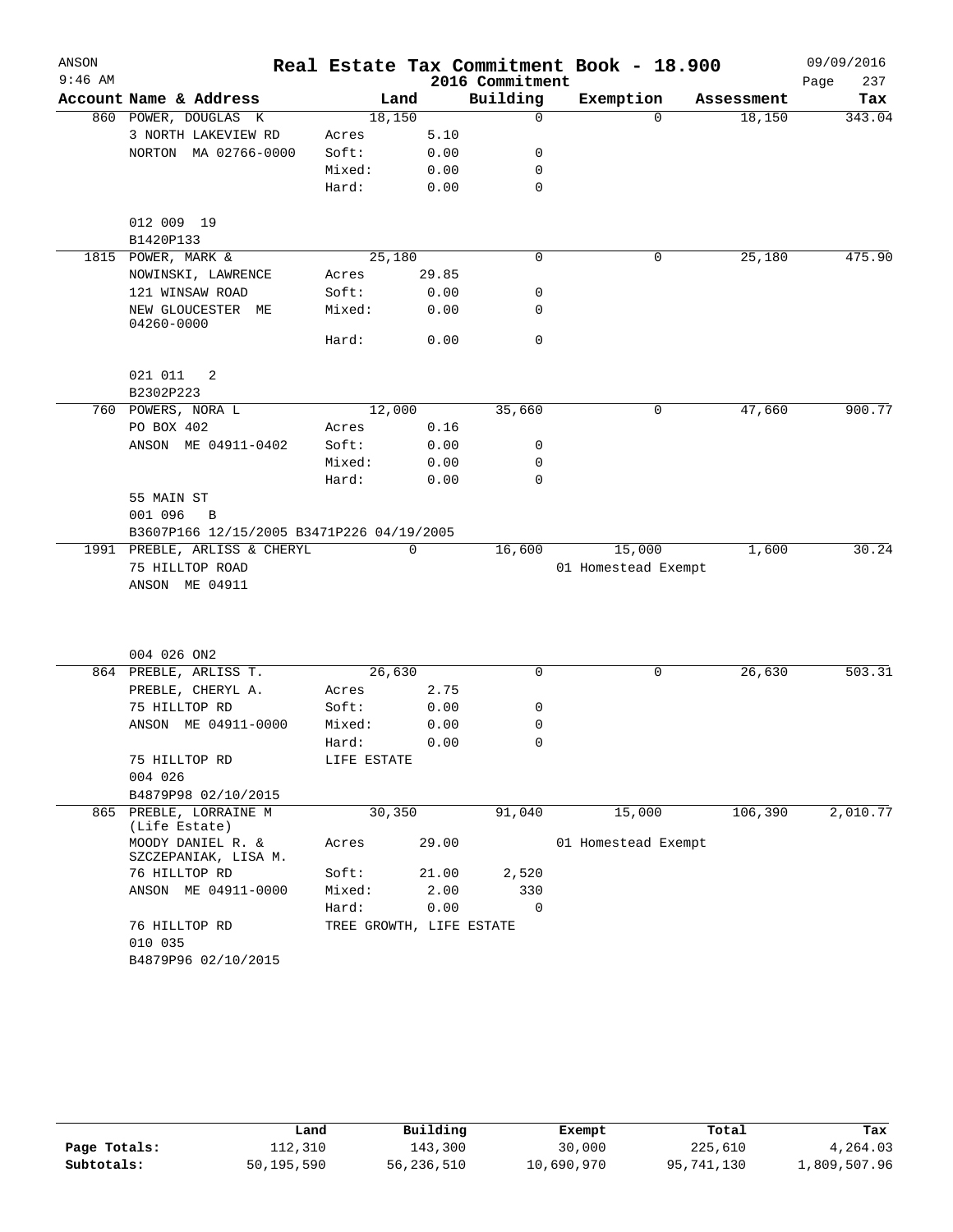| ANSON<br>$9:46$ AM |                                           |                |                          | 2016 Commitment | Real Estate Tax Commitment Book - 18.900 |            | 09/09/2016<br>238<br>Page |
|--------------------|-------------------------------------------|----------------|--------------------------|-----------------|------------------------------------------|------------|---------------------------|
|                    | Account Name & Address                    |                | Land                     | Building        | Exemption                                | Assessment | Tax                       |
|                    | 863 PREBLE, LORRAINE M<br>(Life Estate)   |                | 3,360                    | $\mathbf 0$     | $\Omega$                                 | 3,360      | 63.50                     |
|                    | MOODY DANIEL R. &<br>SZCZEPANIAK, LISA M. | Acres          | 25.00                    |                 |                                          |            |                           |
|                    | 76 HILLTOP RD                             | Soft:          | 17.00                    | 2,040           |                                          |            |                           |
|                    | ANSON ME 04911-0000                       | Mixed:         | 8.00                     | 1,320           |                                          |            |                           |
|                    |                                           | Hard:          | 0.00                     | $\mathbf 0$     |                                          |            |                           |
|                    |                                           |                | TREE GROWTH, LIFE ESTATE |                 |                                          |            |                           |
|                    | 010 032                                   |                |                          |                 |                                          |            |                           |
|                    | B4879P96 02/10/2015 B4334P212 11/01/2010  |                |                          |                 |                                          |            |                           |
|                    | 1692 PRESTHOLT, ALBERT                    |                | 16,500                   | 0               | 0                                        | 16,500     | 311.85                    |
|                    | 471 W 25TH STREET                         | Acres          | 4.00                     |                 |                                          |            |                           |
|                    | SAN BERNARDINO CA<br>92405                | Soft:          | 0.00                     | 0               |                                          |            |                           |
|                    |                                           | Mixed:         | 0.00                     | 0               |                                          |            |                           |
|                    | 214 SPENCER RD<br>020 012<br>$\mathbb{C}$ | Hard:          | 0.00                     | 0               |                                          |            |                           |
|                    | B2154P53                                  |                |                          |                 |                                          |            |                           |
|                    | 723 PRICE, CHARLES E & AMY<br>В           |                | 18,660                   | 50,430          | 15,000                                   | 54,090     | 1,022.30                  |
|                    | 3 BEANE STREET                            | Acres          | 0.87                     |                 | 01 Homestead Exempt                      |            |                           |
|                    | ANSON ME 04911-3303                       | Soft:          | 0.00                     | 0               |                                          |            |                           |
|                    |                                           | Mixed:         | 0.00                     | $\mathbf 0$     |                                          |            |                           |
|                    |                                           | Hard:          | 0.00                     | $\Omega$        |                                          |            |                           |
|                    | 104 PREBLE AVE                            |                |                          |                 |                                          |            |                           |
|                    | 004 003<br>B                              |                |                          |                 |                                          |            |                           |
|                    | B3241P49                                  |                |                          |                 |                                          |            |                           |
|                    | 866 PRICE, CHARLES F<br>PO BOX 344        | Acres          | 18,440<br>0.85           | 57,860          | 15,000<br>01 Homestead Exempt            | 61,300     | 1,158.57                  |
|                    | ANSON ME 04911-0344                       | Soft:          | 0.00                     | 0               |                                          |            |                           |
|                    |                                           | Mixed:         | 0.00                     | $\mathbf 0$     |                                          |            |                           |
|                    |                                           | Hard:          | 0.00                     | $\Omega$        |                                          |            |                           |
|                    | 15 WILSON ST                              |                |                          |                 |                                          |            |                           |
|                    | 003 067                                   |                |                          |                 |                                          |            |                           |
|                    | B1104P345                                 |                |                          |                 |                                          |            |                           |
|                    | 288 PRICE, CHRISTOPHER J. &               |                | 11,310                   | 1,830           | 0                                        | 13,140     | 248.35                    |
|                    | R. JAMES                                  |                |                          |                 |                                          |            |                           |
|                    | 541 BIGELOW HILL ROAD<br>SKOWHEGAN ME     | Acres<br>Soft: | 0.50<br>0.00             | 0               |                                          |            |                           |
|                    | 04976-0000                                | Mixed:         | 0.00                     | 0               |                                          |            |                           |
|                    |                                           | Hard:          | 0.00                     | 0               |                                          |            |                           |
|                    |                                           |                |                          |                 |                                          |            |                           |
|                    | 022 036<br>B                              |                |                          |                 |                                          |            |                           |
|                    | B4470P274 12/02/2011                      |                |                          |                 |                                          |            |                           |
| 870                | PRICE, ROLAND L & BETTY<br>Н              |                | 15,140                   | 42,460          | 21,000                                   | 36,600     | 691.74                    |
|                    | 3 BEANE ST                                | Acres          | 0.31                     |                 | 01 Homestead Exempt                      |            |                           |
|                    | ANSON ME 04911-0000                       | Soft:          | 0.00                     | 0               | 06 Disabled Vet. Res.                    |            |                           |
|                    |                                           | Mixed:         | 0.00                     | 0               |                                          |            |                           |
|                    |                                           | Hard:          | 0.00                     | $\mathbf 0$     |                                          |            |                           |
|                    | 3 BEANE ST<br>002 016 & 17<br>B879P489    |                |                          |                 |                                          |            |                           |

|              | Land       | Building   | Exempt     | Total      | Tax          |
|--------------|------------|------------|------------|------------|--------------|
| Page Totals: | 83,410     | 152,580    | 51,000     | 184,990    | 3,496.31     |
| Subtotals:   | 50,279,000 | 56,389,090 | 10,741,970 | 95,926,120 | 1,813,004.27 |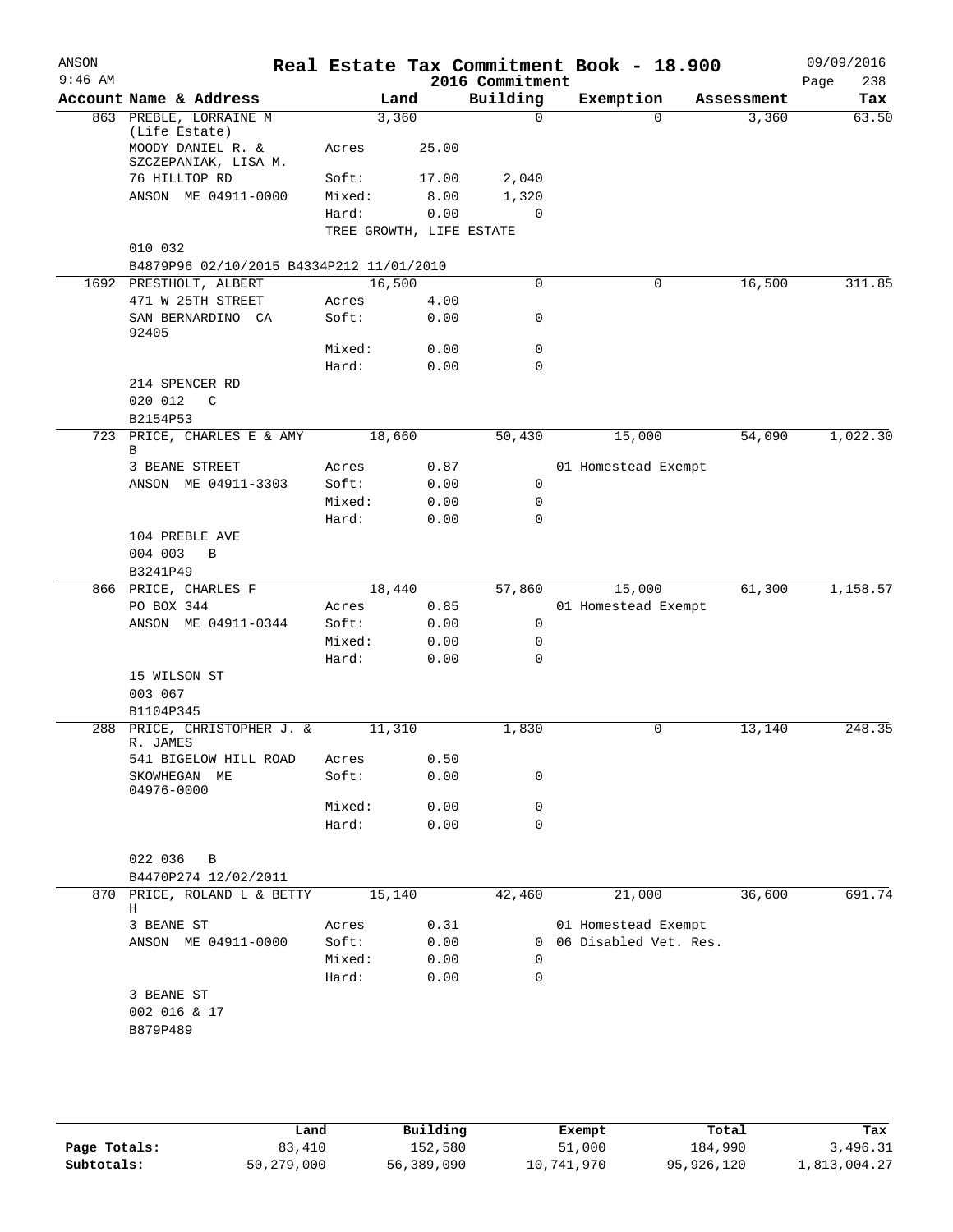| ANSON     |                                 |                                 |              |                 | Real Estate Tax Commitment Book - 18.900    |            | 09/09/2016  |
|-----------|---------------------------------|---------------------------------|--------------|-----------------|---------------------------------------------|------------|-------------|
| $9:46$ AM |                                 |                                 |              | 2016 Commitment |                                             |            | 239<br>Page |
|           | Account Name & Address          | Land                            |              | Building        | Exemption                                   | Assessment | Tax         |
|           | 441 PRICE, STEPHEN K            | 14,000                          |              | 69,610          | 15,000                                      | 68,610     | 1,296.73    |
|           | PO BOX 221                      | Acres                           | 0.49         |                 | 01 Homestead Exempt                         |            |             |
|           | ANSON ME 04911-0221             | Soft:                           | 0.00         | $\mathsf{O}$    |                                             |            |             |
|           |                                 | Mixed:                          | 0.00         | 0               |                                             |            |             |
|           |                                 | Hard:                           | 0.00         | 0               |                                             |            |             |
|           | 23 PINE ST<br>002 038           |                                 |              |                 |                                             |            |             |
|           | B3274P152                       |                                 |              |                 |                                             |            |             |
|           | 1821 PRICE, WILLIAM G.          | 9,900                           |              | 0               | 0                                           | 9,900      | 187.11      |
|           | PRICE, AMY S.                   | Acres                           | 2.60         |                 |                                             |            |             |
|           | 340 FOXRIDGE ROAD               | Soft:                           | 0.00         | 0               |                                             |            |             |
|           | ORANGE PARK FL 32065            | Mixed:                          | 0.00         | 0               |                                             |            |             |
|           |                                 | Hard:                           | 0.00         | 0               |                                             |            |             |
|           |                                 |                                 |              |                 |                                             |            |             |
|           | 002 008<br>A                    |                                 |              |                 |                                             |            |             |
|           | B4840P82 10/06/2014             |                                 |              |                 |                                             |            |             |
|           | 1512 PRICE, WILLIAM G.          | 11,140                          |              | 55,680          | 0                                           | 66,820     | 1,262.90    |
|           | PRICE, AMY S.                   | Acres                           | 0.31         |                 |                                             |            |             |
|           | 340 FOXRIDGE ROAD               | Soft:                           | 0.00         | 0               |                                             |            |             |
|           | ORANGE PARK FL 32065            | Mixed:                          | 0.00         | 0               |                                             |            |             |
|           |                                 | Hard:                           | 0.00         | 0               |                                             |            |             |
|           | 14 BEANE ST                     |                                 |              |                 |                                             |            |             |
|           | 002 014<br>B                    |                                 |              |                 |                                             |            |             |
|           | B4840P82 10/06/2014             |                                 |              |                 |                                             |            |             |
|           | 81 PRIEST, DARREN H             | 20,000                          |              | 36,160          | 0                                           | 56,160     | 1,061.42    |
|           | 64 RUSTY DRIVE                  | Acres                           | 1.00         |                 |                                             |            |             |
|           | EMBDEN ME 04958-0000            | Soft:                           | 0.00         | 0               |                                             |            |             |
|           |                                 | Mixed:                          | 0.00         | 0               |                                             |            |             |
|           |                                 | Hard:                           | 0.00         | 0               |                                             |            |             |
|           | 441 RIVER RD                    |                                 |              |                 |                                             |            |             |
|           | 016 027                         |                                 |              |                 |                                             |            |             |
|           | B3664P170 04/24/2006            |                                 |              |                 |                                             |            |             |
| 868       | PRIEST, DONALD W &              | 21,200                          |              | 66,310          | 21,000                                      | 66,510     | 1,257.04    |
|           | DIANNE R                        |                                 |              |                 |                                             |            |             |
|           | 130 VALLEY ROAD<br>ME 04958     | Acres                           | 1.80         |                 | 01 Homestead Exempt<br>0 08 Vietnam Veteran |            |             |
|           | NORTH ANSON                     | Soft:<br>Mixed:                 | 0.00<br>0.00 | 0               |                                             |            |             |
|           |                                 |                                 | 0.00         | 0               |                                             |            |             |
|           | 130 VALLEY RD                   | Hard:<br>B4992P0338 LIFE ESTATE |              |                 |                                             |            |             |
|           | 018 031 B                       |                                 |              |                 |                                             |            |             |
|           | B4992P0338 01/14/2016 B1908P293 |                                 |              |                 |                                             |            |             |
|           | 971 PULLEN, WILLIAM R.          | 35,500                          |              | $\Omega$        | $\mathbf 0$                                 | 35,500     | 670.95      |
|           | 163 SOUTH STANLEY HILL<br>RD.   | Acres                           | 32.00        |                 |                                             |            |             |
|           | VASSALBORO ME<br>04989-0000     | Soft:                           | 0.00         | 0               |                                             |            |             |
|           |                                 | Mixed:                          | 0.00         | 0               |                                             |            |             |
|           |                                 | Hard:                           | 0.00         | $\Omega$        |                                             |            |             |
|           |                                 |                                 |              |                 |                                             |            |             |
|           | 024 025                         |                                 |              |                 |                                             |            |             |
|           | B3641P25 12/12/2005             |                                 |              |                 |                                             |            |             |
|           |                                 |                                 |              |                 |                                             |            |             |

|              | Land       | Building   | Exempt     | Total      | Tax          |
|--------------|------------|------------|------------|------------|--------------|
| Page Totals: | 111,740    | 227,760    | 36,000     | 303,500    | 5,736.15     |
| Subtotals:   | 50,390,740 | 56,616,850 | 10,777,970 | 96,229,620 | 1,818,740.42 |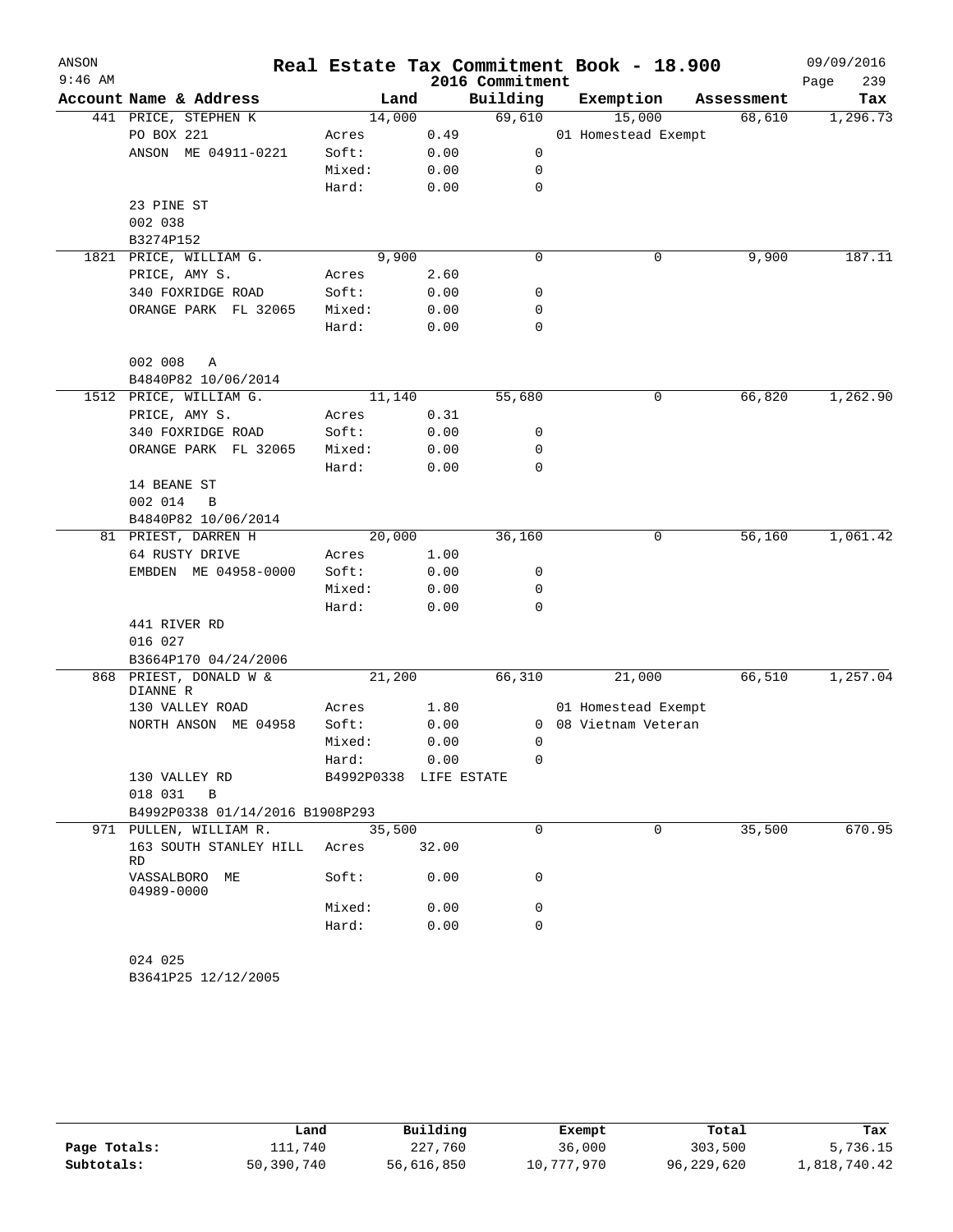| ANSON<br>$9:46$ AM |                                               |            |       | 2016 Commitment | Real Estate Tax Commitment Book - 18.900 |            | 09/09/2016<br>240<br>Page |
|--------------------|-----------------------------------------------|------------|-------|-----------------|------------------------------------------|------------|---------------------------|
|                    | Account Name & Address                        | Land       |       | Building        | Exemption                                | Assessment | Tax                       |
|                    | 1543 PUTNAM, BETSY & MARK                     | 17,660     |       | 73,330          | 15,000                                   | 75,990     | 1,436.21                  |
|                    | PO BOX 303                                    | Acres      | 0.78  |                 | 01 Homestead Exempt                      |            |                           |
|                    | NORTH ANSON ME<br>04958-0000                  | Soft:      | 0.00  | 0               |                                          |            |                           |
|                    |                                               | Mixed:     | 0.00  | 0               |                                          |            |                           |
|                    |                                               | Hard:      | 0.00  | 0               |                                          |            |                           |
|                    | 11 FAHI POND RD<br>007 016                    |            |       |                 |                                          |            |                           |
|                    | B3121P349                                     |            |       |                 |                                          |            |                           |
|                    | 872 OUALEY, CHARLES W JR &<br>BARBARA, TRUST. | 23,000     |       | 91,660          | 15,000                                   | 99,660     | 1,883.57                  |
|                    | PO BOX 32                                     | Acres      | 3.00  |                 | 01 Homestead Exempt                      |            |                           |
|                    | NORTH ANSON ME<br>04958-0032                  | Soft:      | 0.00  | 0               |                                          |            |                           |
|                    |                                               | Mixed:     | 0.00  | 0               |                                          |            |                           |
|                    |                                               | Hard:      | 0.00  | 0               |                                          |            |                           |
|                    | 8 FAHI POND RD<br>007 008                     |            |       |                 |                                          |            |                           |
|                    | B3872P329 05/23/2007                          |            |       |                 |                                          |            |                           |
|                    | 876 QUIMBY, ARTHUR                            | 23,000     |       | 48,220          | 0                                        | 71,220     | 1,346.06                  |
|                    | 248 SOLON RD                                  | Acres      | 3.00  |                 |                                          |            |                           |
|                    | NORTH ANSON ME<br>04958-0000                  | Soft:      | 0.00  | 0               |                                          |            |                           |
|                    |                                               | Mixed:     | 0.00  | 0               |                                          |            |                           |
|                    |                                               | Hard:      | 0.00  | $\mathbf 0$     |                                          |            |                           |
|                    | 248 SOLON RD                                  |            |       |                 |                                          |            |                           |
|                    | 024 019 B                                     |            |       |                 |                                          |            |                           |
|                    | B4900P280 B4900P286 04/30/2015                |            |       |                 |                                          |            |                           |
|                    | 881 QUIMBY, WILLIAM A                         | 21,050     |       | 80,370          | 15,000                                   | 86,420     | 1,633.34                  |
|                    | 15 DEPOT STREET                               | Acres      | 1.70  |                 | 01 Homestead Exempt                      |            |                           |
|                    | NORTH ANSON ME<br>04958-0271                  | Soft:      | 0.00  | $\mathbf 0$     |                                          |            |                           |
|                    |                                               | Mixed:     | 0.00  | 0               |                                          |            |                           |
|                    |                                               | Hard:      | 0.00  | 0               |                                          |            |                           |
|                    | 15 DEPOT ST                                   | B4964P0145 |       |                 |                                          |            |                           |
|                    | 005 002<br>B                                  |            |       |                 |                                          |            |                           |
|                    | B4964P145 10/14/2015                          |            |       |                 |                                          |            |                           |
|                    | 1965 QUINN, JEFFERY                           | 59,800     |       | 143,510         | 0                                        | 203,310    | 3,842.56                  |
|                    | 136 EMBDEN POND ROAD                          | Acres      | 44.60 |                 |                                          |            |                           |
|                    | NORTH ANSON, ME<br>04958-7425                 | Soft:      | 0.00  | 0               |                                          |            |                           |
|                    |                                               | Mixed:     | 0.00  | 0               |                                          |            |                           |
|                    |                                               | Hard:      | 0.00  | 0               |                                          |            |                           |
|                    | 102 EMBDEN POND RD<br>018 043                 |            |       |                 |                                          |            |                           |
|                    | B4838P295 10/03/2014                          |            |       |                 |                                          |            |                           |
|                    | 925 QUINN, JEFFERY                            | 29,600     |       | 0               | 0                                        | 29,600     | 559.44                    |
|                    | 5 FORTIN WAY                                  | Acres      | 63.40 |                 |                                          |            |                           |
|                    | LEWISTON ME 04240-0000                        | Soft:      | 0.00  | 0               |                                          |            |                           |
|                    |                                               | Mixed:     | 0.00  | 0               |                                          |            |                           |
|                    |                                               | Hard:      | 0.00  | 0               |                                          |            |                           |
|                    |                                               |            |       |                 |                                          |            |                           |
|                    | 023 034                                       |            |       |                 |                                          |            |                           |
|                    | B4838P295 10/03/2014                          |            |       |                 |                                          |            |                           |

**Page Totals:** 174,110 <br>**437,090** 45,000 566,200 10,701.18<br>**Subtotals:** 50,564,850 57,053,940 10,822,970 96,795,820 1,829,441.60 **Subtotals:** 50,564,850 57,053,940 10,822,970 96,795,820 1,829,441.60 **Land Building Exempt Total Tax**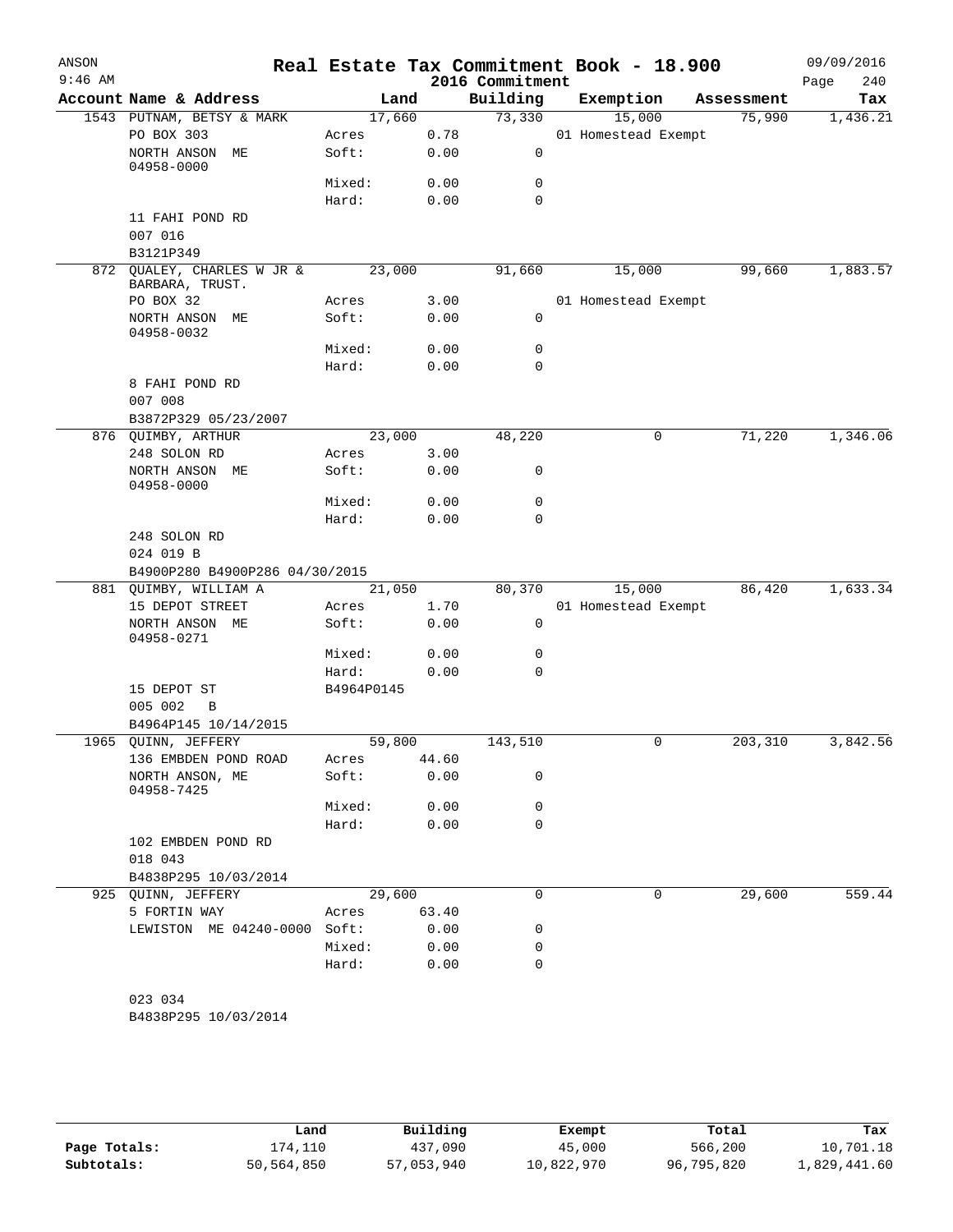| ANSON<br>$9:46$ AM |                                                       |        |         | 2016 Commitment | Real Estate Tax Commitment Book - 18.900 |            | 09/09/2016<br>Page<br>241 |
|--------------------|-------------------------------------------------------|--------|---------|-----------------|------------------------------------------|------------|---------------------------|
|                    | Account Name & Address                                |        | Land    | Building        | Exemption                                | Assessment | Tax                       |
|                    | 878 QUINT, MITCHELL B &<br>EMILY D                    |        | 20, 300 | 81,660          | 21,000                                   | 80,960     | 1,530.14                  |
|                    | PO BOX 278                                            | Acres  | 1.20    |                 | 01 Homestead Exempt                      |            |                           |
|                    | NORTH ANSON ME<br>04958-0278                          | Soft:  | 0.00    |                 | 0 02 Resident Veteran                    |            |                           |
|                    |                                                       | Mixed: | 0.00    | 0               |                                          |            |                           |
|                    |                                                       | Hard:  | 0.00    | $\mathbf 0$     |                                          |            |                           |
|                    | 14 FAHI POND RD<br>007 008<br>$\, {\bf B}$<br>B695P52 |        |         |                 |                                          |            |                           |
|                    | 884 RAC REALTY TRUST                                  |        | 39,000  | 10,150          | 0                                        | 49,150     | 928.94                    |
|                    | 38 BENTON CIRCLE                                      | Acres  | 9.50    |                 |                                          |            |                           |
|                    | READING MA 01867-0000                                 | Soft:  | 0.00    | 0               |                                          |            |                           |
|                    |                                                       | Mixed: | 0.00    | 0               |                                          |            |                           |
|                    |                                                       | Hard:  | 0.00    | $\mathbf 0$     |                                          |            |                           |
|                    | 141 VALLEY RD<br>018 030                              |        |         |                 |                                          |            |                           |
|                    | B1301P14<br>25 RADNAI, RAPHAEL                        |        | 21,500  | 67,750          | 15,000                                   | 74,250     | 1,403.33                  |
|                    | 388 EMBDEN POND RD                                    | Acres  | 2.00    |                 | 01 Homestead Exempt                      |            |                           |
|                    | NORTH ANSON ME<br>04958-0000                          | Soft:  | 0.00    | 0               |                                          |            |                           |
|                    |                                                       | Mixed: | 0.00    | 0               |                                          |            |                           |
|                    |                                                       | Hard:  | 0.00    | 0               |                                          |            |                           |
|                    | 388 EMBDEN POND RD<br>023 029                         |        |         |                 |                                          |            |                           |
| 1107               | B4190P265 09/09/2009<br>RAFFERTY, LEONARD P.,         |        | 15,880  | 40,290          | 0                                        | 56,170     | 1,061.61                  |
|                    | III                                                   |        |         |                 |                                          |            |                           |
|                    | 75 EMBDEN POND RD                                     | Acres  | 0.63    |                 |                                          |            |                           |
|                    | NORTH ANSON ME 04958                                  | Soft:  | 0.00    | 0               |                                          |            |                           |
|                    |                                                       | Mixed: | 0.00    | 0               |                                          |            |                           |
|                    |                                                       | Hard:  | 0.00    | $\mathbf 0$     |                                          |            |                           |
|                    | 75 EMBDEN POND RD<br>009 045                          |        |         |                 |                                          |            |                           |
|                    | B4368P131 02/11/2011                                  |        |         |                 |                                          |            |                           |
|                    | 1531 RAGAN, ALEX & MELISSSA                           |        | 0       | 67,600          | 0                                        | 67,600     | 1,277.64                  |
|                    | 19 CANAL VIEW DRIVE                                   |        |         |                 |                                          |            |                           |
|                    | LAWRENCEVILLE<br>ΝJ<br>08648-0000                     |        |         |                 |                                          |            |                           |
|                    | 261 GREENLEAF RD                                      |        |         |                 |                                          |            |                           |
|                    | 013 025 A ON                                          |        |         |                 |                                          |            |                           |
|                    | 1885 RAGAN, ALEXANDER T. IV                           |        | 22,550  | 840             | $\mathbf 0$                              | 23,390     | 442.07                    |
|                    | 19 CANAL VIEW DRIVE                                   | Acres  | 2.70    |                 |                                          |            |                           |
|                    | LAWRENCEVILLE NJ<br>08648-0000                        | Soft:  | 0.00    | $\mathbf 0$     |                                          |            |                           |
|                    |                                                       | Mixed: | 0.00    | $\mathbf 0$     |                                          |            |                           |
|                    |                                                       | Hard:  | 0.00    | $\Omega$        |                                          |            |                           |
|                    |                                                       |        |         |                 |                                          |            |                           |
|                    | 013 025 A<br>B4838P98 10/02/2014                      |        |         |                 |                                          |            |                           |
|                    |                                                       |        |         |                 |                                          |            |                           |
|                    |                                                       |        |         |                 |                                          |            |                           |

|              | Land       | Building     | Exempt     | Total        | Tax          |
|--------------|------------|--------------|------------|--------------|--------------|
| Page Totals: | 119,230    | 268,290      | 36,000     | 351,520      | 6,643.73     |
| Subtotals:   | 50,684,080 | 57, 322, 230 | 10,858,970 | 97, 147, 340 | 1,836,085.33 |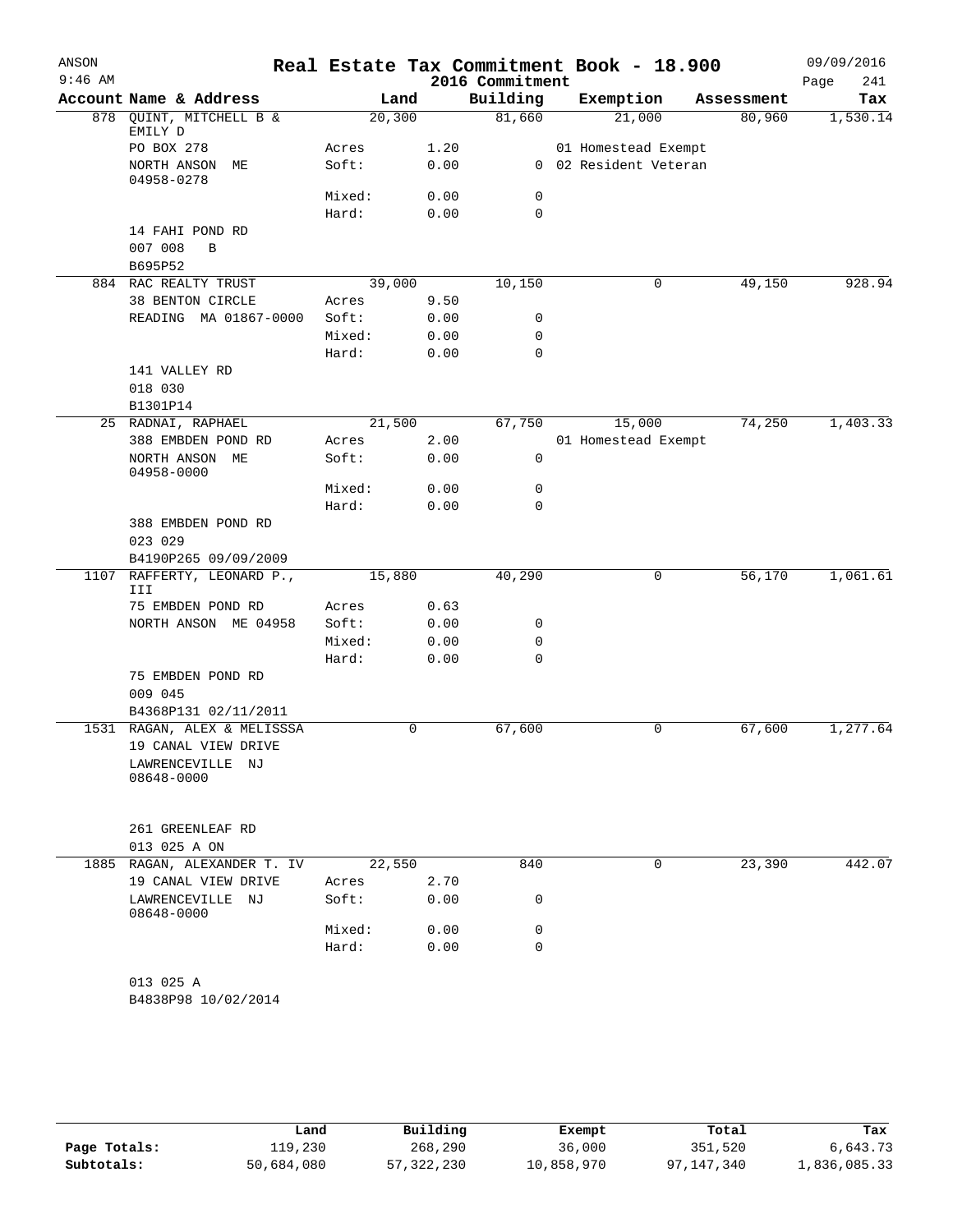| ANSON     |                                     |             |             |                                    | Real Estate Tax Commitment Book - 18.900 |            | 09/09/2016  |
|-----------|-------------------------------------|-------------|-------------|------------------------------------|------------------------------------------|------------|-------------|
| $9:46$ AM |                                     |             |             | 2016 Commitment                    |                                          |            | 242<br>Page |
|           | Account Name & Address              |             | Land        | Building                           | Exemption                                | Assessment | Tax         |
|           | 1986 RAMSEY, SALLY                  |             | $\mathbf 0$ | 41,480                             | 15,000                                   | 26,480     | 500.47      |
|           | 677 PEASE HILL RD                   |             |             |                                    | 01 Homestead Exempt                      |            |             |
|           | ANSON ME 04911                      |             |             |                                    |                                          |            |             |
|           | 677 PEASE HILL RD                   |             |             |                                    |                                          |            |             |
|           | 013 001<br>D ON                     |             |             |                                    |                                          |            |             |
|           | 888 RANDALL, LEWIS G &<br>BARBARA J |             | 25,560      | $\Omega$                           | 0                                        | 25,560     | 483.08      |
|           | PO BOX 449                          | Acres       | 16.56       |                                    |                                          |            |             |
|           | ANSON ME 04911-0449                 | Soft:       | 0.00        | 0                                  |                                          |            |             |
|           |                                     | Mixed:      | 0.00        | 0                                  |                                          |            |             |
|           |                                     | Hard:       | 0.00        | $\Omega$                           |                                          |            |             |
|           | 79 WYNDING WAY                      |             |             |                                    |                                          |            |             |
|           | 012 001<br>$\mathbf 1$              |             |             |                                    |                                          |            |             |
|           | B1834P6                             |             |             |                                    |                                          |            |             |
|           | 405 RANDALL, MAUREEN D. &           |             | 36,800      | 68,310                             | 0                                        | 105,110    | 1,986.58    |
|           | CARREIRO, DERIVAL M.                | Acres       | 15.30       |                                    |                                          |            |             |
|           | 458 MT. HOPE ST.                    | Soft:       | 0.00        | 0                                  |                                          |            |             |
|           | NORTH ATTLEBORO MA<br>02760-0000    | Mixed:      | 0.00        | 0                                  |                                          |            |             |
|           |                                     | Hard:       | 0.00        | 0                                  |                                          |            |             |
|           | 101 FAHI POND RD                    |             |             |                                    |                                          |            |             |
|           | 024 006                             |             |             |                                    |                                          |            |             |
|           | B4350P8 12/10/2010                  |             |             |                                    |                                          |            |             |
|           | 1378 RANDALL, ROBERT & LEWIS        |             | 2,000       | 0                                  | 0                                        | 2,000      | 37.80       |
|           | 692 WEST MILLS RD                   | Acres       | 2.00        |                                    |                                          |            |             |
|           | ANSON ME 04911-0000                 | Soft:       | 0.00        | 0                                  |                                          |            |             |
|           |                                     | Mixed:      | 0.00        | 0                                  |                                          |            |             |
|           |                                     | Hard:       | 0.00        | $\mathbf 0$                        |                                          |            |             |
|           | 012 001<br>2                        |             |             |                                    |                                          |            |             |
|           | B1834P7                             |             |             |                                    |                                          |            |             |
| 890       | RANDALL, ROBERT M SR &              |             | 26,530      | 15,020                             | 15,000                                   | 26,550     | 501.80      |
|           | RANDALL, KATHLEEN A                 | Acres       | 15.24       |                                    | 01 Homestead Exempt                      |            |             |
|           | 692A WEST MILLS RD                  | Soft:       | 0.00        | 0                                  |                                          |            |             |
|           | ANSON ME 04911-0000                 | Mixed:      | 0.00        | 0                                  |                                          |            |             |
|           |                                     | Hard: 11.24 |             | 2,034                              |                                          |            |             |
|           | 692 WEST MILLS RD                   | TREE GROWTH |             |                                    |                                          |            |             |
|           | 012 001                             |             |             |                                    |                                          |            |             |
|           | B1834P7                             |             |             |                                    |                                          |            |             |
|           | 1695 RAWSON, CLARK E                | 22,980      |             | 42,880                             | $\overline{0}$                           | 65,860     | 1,244.75    |
|           | 45 PARLIN RD                        | Acres 11.80 |             |                                    |                                          |            |             |
|           | ANSON ME 04911-0000                 | Soft: 0.00  |             | $\overline{0}$                     |                                          |            |             |
|           |                                     | Mixed: 2.00 |             | 330                                |                                          |            |             |
|           |                                     |             |             | Hard: 8.00 1,448                   |                                          |            |             |
|           | 45 PARLIN RD                        |             |             | TREE GROWTH B4958P0183 LIFE ESTATE |                                          |            |             |
|           | 019 024 A                           |             |             |                                    |                                          |            |             |
|           | B4958P183 08/23/2015                |             |             |                                    |                                          |            |             |

|              | Land       | Building   | Exempt     | Total      | Tax          |
|--------------|------------|------------|------------|------------|--------------|
| Page Totals: | 113,870    | 167,690    | 30,000     | 251,560    | 4,754.48     |
| Subtotals:   | 50,797,950 | 57,489,920 | 10,888,970 | 97,398,900 | 1,840,839.81 |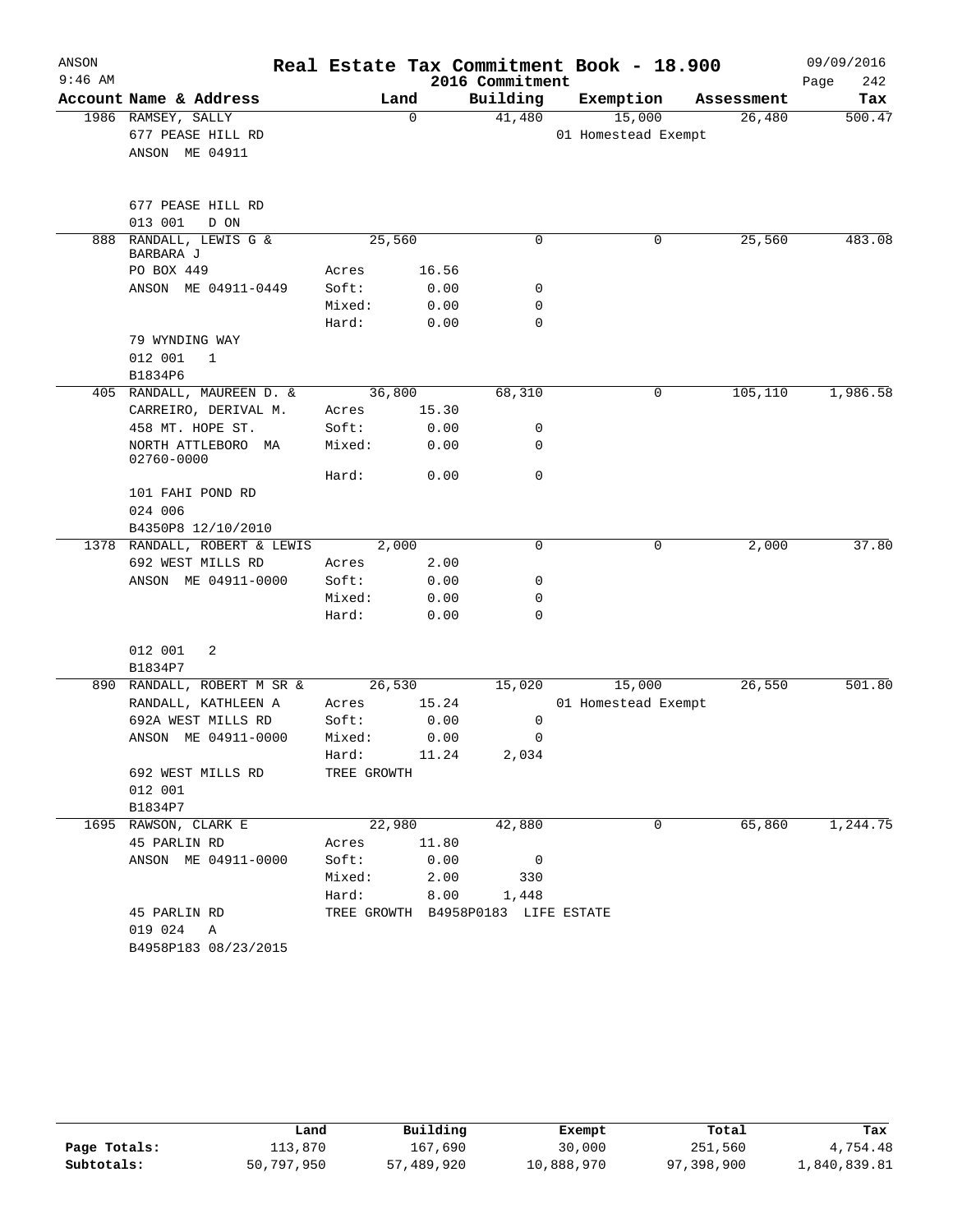| ANSON     |                                                |                 |              |                 | Real Estate Tax Commitment Book - 18.900 |            | 09/09/2016  |
|-----------|------------------------------------------------|-----------------|--------------|-----------------|------------------------------------------|------------|-------------|
| $9:46$ AM |                                                |                 |              | 2016 Commitment |                                          |            | Page<br>243 |
|           | Account Name & Address                         |                 | Land         | Building        | Exemption                                | Assessment | Tax         |
|           | 905 RAY V. RICKARDS &<br>CARLENE A. RICARDS    | 21,100          |              | 79,790          | 15,000                                   | 85,890     | 1,623.32    |
|           | LIVING TRUST<br>BATES, RAYLENE V.<br>TRUSTEE   | Acres           | 1.73         |                 | 01 Homestead Exempt                      |            |             |
|           | PO BOX 12                                      | Soft:           | 0.00         | 0               |                                          |            |             |
|           | NORTH ANSON ME 04958                           | Mixed:          | 0.00         | $\mathbf 0$     |                                          |            |             |
|           |                                                | Hard:           | 0.00         | $\mathbf 0$     |                                          |            |             |
|           | 44 HIGH ST<br>009 031                          |                 |              |                 |                                          |            |             |
|           | B4866P218 01/05/2015 B767P308                  |                 |              |                 |                                          |            |             |
|           | 893 REDMOND, EFFIE M                           | 12,960          |              | 22,750          | 15,000                                   | 20,710     | 391.42      |
|           | 479 CAMPGROUND RD                              | Acres           | 0.42         |                 | 01 Homestead Exempt                      |            |             |
|           | NORTH ANSON ME<br>04958-0000                   | Soft:           | 0.00         | $\mathbf 0$     |                                          |            |             |
|           |                                                | Mixed:          | 0.00         | 0               |                                          |            |             |
|           |                                                | Hard:           | 0.00         | $\Omega$        |                                          |            |             |
|           | 479 CAMPGROUND RD<br>018 013<br>D<br>B3031P336 |                 |              |                 |                                          |            |             |
|           | 896 REED, ALVAH L & SHIRLEY<br>Α               | 21,050          |              | 63,950          | 15,000                                   | 70,000     | 1,323.00    |
|           | PO BOX 175                                     | Acres           | 1.70         |                 | 01 Homestead Exempt                      |            |             |
|           | NORTH ANSON ME<br>04958-0175                   | Soft:           | 0.00         | 0               |                                          |            |             |
|           |                                                | Mixed:          | 0.00         | 0               |                                          |            |             |
|           |                                                | Hard:           | 0.00         | $\Omega$        |                                          |            |             |
|           | 138 NORTH MAIN ST<br>007 019 C<br>B623P106     |                 |              |                 |                                          |            |             |
|           | 794 REYNOLDS, CHIRSTOPHER<br>V.                | 35,000          |              | 0               | $\mathsf{O}$                             | 35,000     | 661.50      |
|           | 1026A PLEASANT STREET                          | Acres           | 22.00        |                 |                                          |            |             |
|           | CANTON MA 02021                                | Soft:           | 0.00         | 0               |                                          |            |             |
|           |                                                | Mixed:          | 0.00         | 0               |                                          |            |             |
|           |                                                | Hard:           | 0.00         | $\mathbf 0$     |                                          |            |             |
|           | 022 011<br>1                                   |                 |              |                 |                                          |            |             |
|           | B4868P353 01/10/2015                           |                 |              |                 |                                          |            |             |
| 159       | RICH, DONNA J. &                               | 24,880          |              | 72,790          | 15,000                                   | 82,670     | 1,562.46    |
|           | CALDWELL, CHAD                                 | Acres           | 4.25         |                 | 01 Homestead Exempt                      |            |             |
|           | 29 HILLTOP RD                                  | Soft:           | 0.00         | 0               |                                          |            |             |
|           | ANSON ME 04911-0000                            | Mixed:<br>Hard: | 0.00<br>0.00 | 0<br>0          |                                          |            |             |
|           | 29 HILLTOP RD                                  |                 |              |                 |                                          |            |             |
|           | 003 015                                        |                 |              |                 |                                          |            |             |
|           | B4664P74 05/02/2013                            |                 |              |                 |                                          |            |             |
|           | 1866 RICHARDS, BRIAN D.                        | 31,000          |              | 0               | 0                                        | 31,000     | 585.90      |
|           | 209 GOGAN RD                                   | Acres           | 22.00        |                 |                                          |            |             |
|           | BENTON ME 04901-3723                           | Soft:           | 0.00         | 0               |                                          |            |             |
|           |                                                | Mixed:          | 0.00         | 0               |                                          |            |             |
|           |                                                | Hard:           | 0.00         | 0               |                                          |            |             |
|           | 015 031                                        |                 |              |                 |                                          |            |             |
|           | B3533P16 08/05/2005                            |                 |              |                 |                                          |            |             |
|           |                                                |                 |              |                 |                                          |            |             |

|              | Land       | Building   | Exempt     | Total      | Tax          |
|--------------|------------|------------|------------|------------|--------------|
| Page Totals: | 145,990    | 239,280    | 60,000     | 325,270    | 6,147.60     |
| Subtotals:   | 50,943,940 | 57,729,200 | 10,948,970 | 97,724,170 | 1,846,987.41 |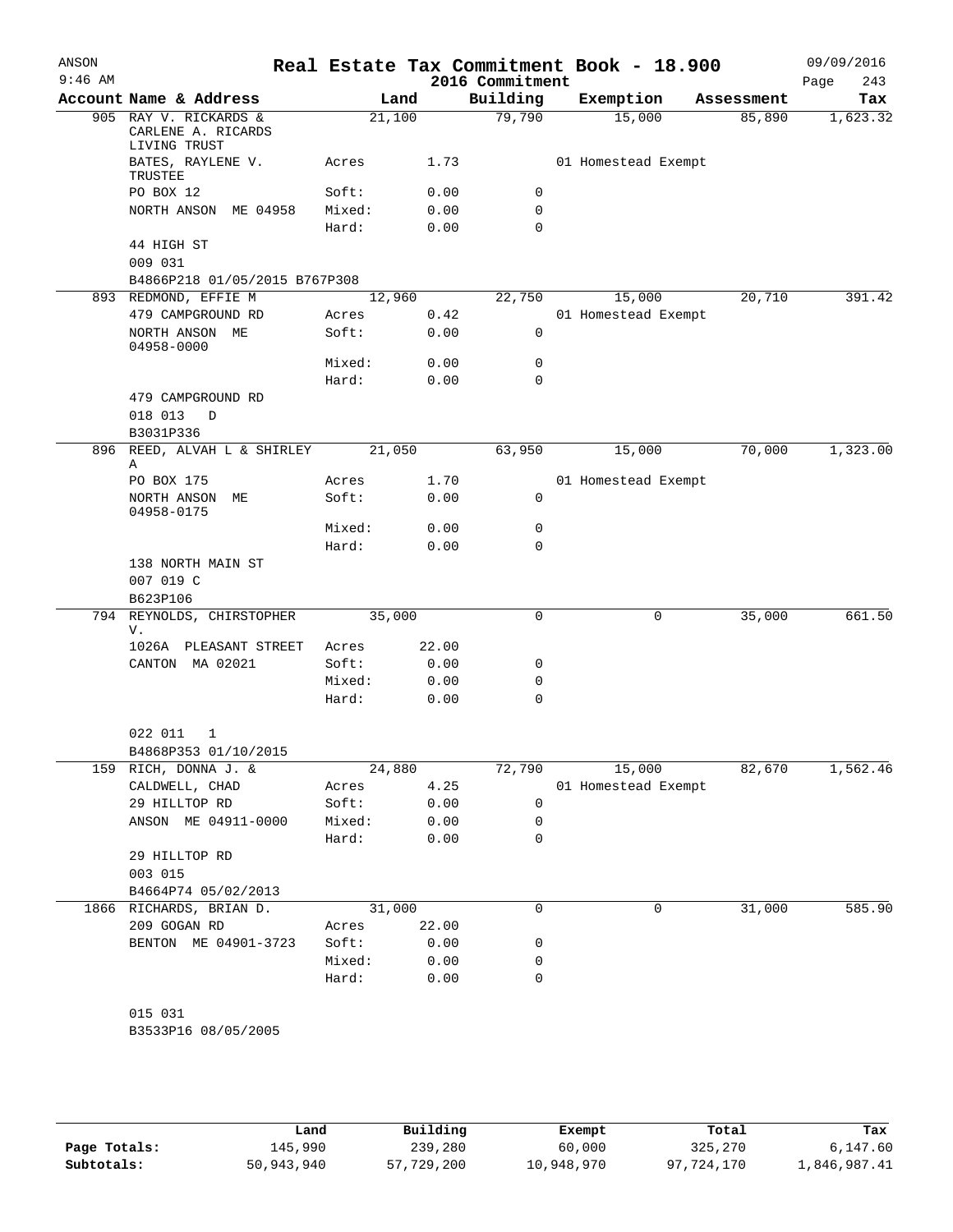| ANSON<br>$9:46$ AM         |                                                               |                      |                       |                             | Real Estate Tax Commitment Book - 18.900 |            | 09/09/2016               |
|----------------------------|---------------------------------------------------------------|----------------------|-----------------------|-----------------------------|------------------------------------------|------------|--------------------------|
|                            | Account Name & Address                                        |                      | Land                  | 2016 Commitment<br>Building | Exemption                                | Assessment | 244<br>Page<br>Tax       |
|                            | 1853 RICHARDS, GERALD<br>PO BOX 304<br>ANSON ME 04911-0304    |                      | 0                     | 12,850                      | $\Omega$                                 | 12,850     | 242.87                   |
|                            | 97 BURNS RD<br>011 023<br>ON                                  |                      |                       |                             |                                          |            |                          |
| 1402                       | RICHARDS, ROGER G.                                            |                      | 25,400                | 28,060                      | 15,000                                   | 38,460     | 726.89                   |
|                            | 3 HEALD RD                                                    | Acres                | 4.60                  |                             | 01 Homestead Exempt                      |            |                          |
|                            | ANSON ME 04911-0000                                           | Soft:                | 0.00                  | 0                           |                                          |            |                          |
|                            |                                                               | Mixed:               | 0.00                  | 0                           |                                          |            |                          |
|                            |                                                               | Hard:                | 0.00                  | $\mathbf 0$                 |                                          |            |                          |
|                            | 3 HEALD RD<br>011 009<br>$\mathbb{C}$<br>B3818P190 02/27/2007 |                      |                       |                             |                                          |            |                          |
|                            | 1266 RICHARDSON, DAVID A &                                    |                      | 29,180                | 125,820                     | 15,000                                   | 140,000    | 2,646.00                 |
|                            | SHARON A                                                      |                      |                       |                             |                                          |            |                          |
|                            | PO BOX 533                                                    | Acres                | 42.00                 |                             | 01 Homestead Exempt                      |            |                          |
|                            | ANSON ME 04911-0533                                           | Soft:                | 1.00                  | 120                         |                                          |            |                          |
|                            |                                                               | Mixed:               | 21.00                 | 3,465                       |                                          |            |                          |
|                            | 11 CAMPBELL RD                                                | Hard:<br>TREE GROWTH | 11.00                 | 1,991                       |                                          |            |                          |
|                            | 014 035                                                       |                      |                       |                             |                                          |            |                          |
|                            | B2092P298<br>902 RICHARDSON, EVANGELINE                       |                      | 10,000                | 54,820                      | 15,000                                   | 49,820     | 941.60                   |
|                            | L                                                             |                      |                       |                             |                                          |            |                          |
|                            | PO BOX 192                                                    | Acres                | 0.25                  |                             | 01 Homestead Exempt                      |            |                          |
|                            | ANSON ME 04911-0192                                           | Soft:                | 0.00                  | 0                           |                                          |            |                          |
|                            |                                                               | Mixed:               | 0.00                  | 0                           |                                          |            |                          |
|                            | 12 FINCH ST                                                   | Hard:                | 0.00                  | $\mathbf 0$                 |                                          |            |                          |
|                            | 003 062 & 63<br>B2776P346                                     |                      |                       |                             |                                          |            |                          |
| 1836                       | RICHARDSON, LLEWELLYN                                         |                      | 20,000                |                             | 0                                        | 20,000     | 378.00                   |
|                            | J.                                                            |                      |                       |                             |                                          |            |                          |
|                            | 421 EMBDEN POND ROAD                                          | Acres                | 1.00                  |                             |                                          |            |                          |
|                            | NORTH ANSON<br>ME 04958                                       | Soft:                | 0.00<br>0.00          | 0<br>$\mathbf 0$            |                                          |            |                          |
|                            |                                                               | Mixed:<br>Hard:      | 0.00                  | 0                           |                                          |            |                          |
|                            | 421 EMBDEN POND RD                                            |                      |                       |                             |                                          |            |                          |
|                            | 023 026<br>B                                                  |                      |                       |                             |                                          |            |                          |
|                            | B4466P76 11/21/2011                                           |                      |                       |                             |                                          |            |                          |
|                            | 1156 RICHARDSON, TED & VICKI                                  |                      | 26,000                | 65,600                      | 0                                        | 91,600     | 1,731.24                 |
|                            | C<br>84 S. GREENRIDGE                                         | Acres                | 5.00                  |                             |                                          |            |                          |
|                            | HEIGHTS<br>OAKLAND<br>ME 04963-0000                           | Soft:                | 0.00                  | 0                           |                                          |            |                          |
|                            |                                                               | Mixed:               | 0.00                  | 0                           |                                          |            |                          |
|                            |                                                               | Hard:                | 0.00                  | $\mathbf 0$                 |                                          |            |                          |
|                            | 438 RIVER RD                                                  |                      |                       |                             |                                          |            |                          |
|                            | 016 008                                                       |                      |                       |                             |                                          |            |                          |
|                            | B4502P100 03/08/2012                                          |                      |                       |                             |                                          |            |                          |
|                            | 1341 RICKARDS, MATTHEW<br>765 HORSEBACK RD<br>ANSON ME 04911  |                      | $\mathbf 0$           | 19,160                      | 15,000<br>01 Homestead Exempt            | 4,160      | 78.62                    |
|                            | 765 HORSEBACK RD<br>019 005 1 ON                              |                      |                       |                             |                                          |            |                          |
|                            |                                                               | Land                 | Building              |                             | Exempt                                   | Total      | Tax                      |
| Page Totals:<br>Subtotals: | 110,580<br>51,054,520                                         |                      | 306,310<br>58,035,510 |                             | 60,000<br>11,008,970<br>98,081,060       | 356,890    | 6,745.22<br>1,853,732.63 |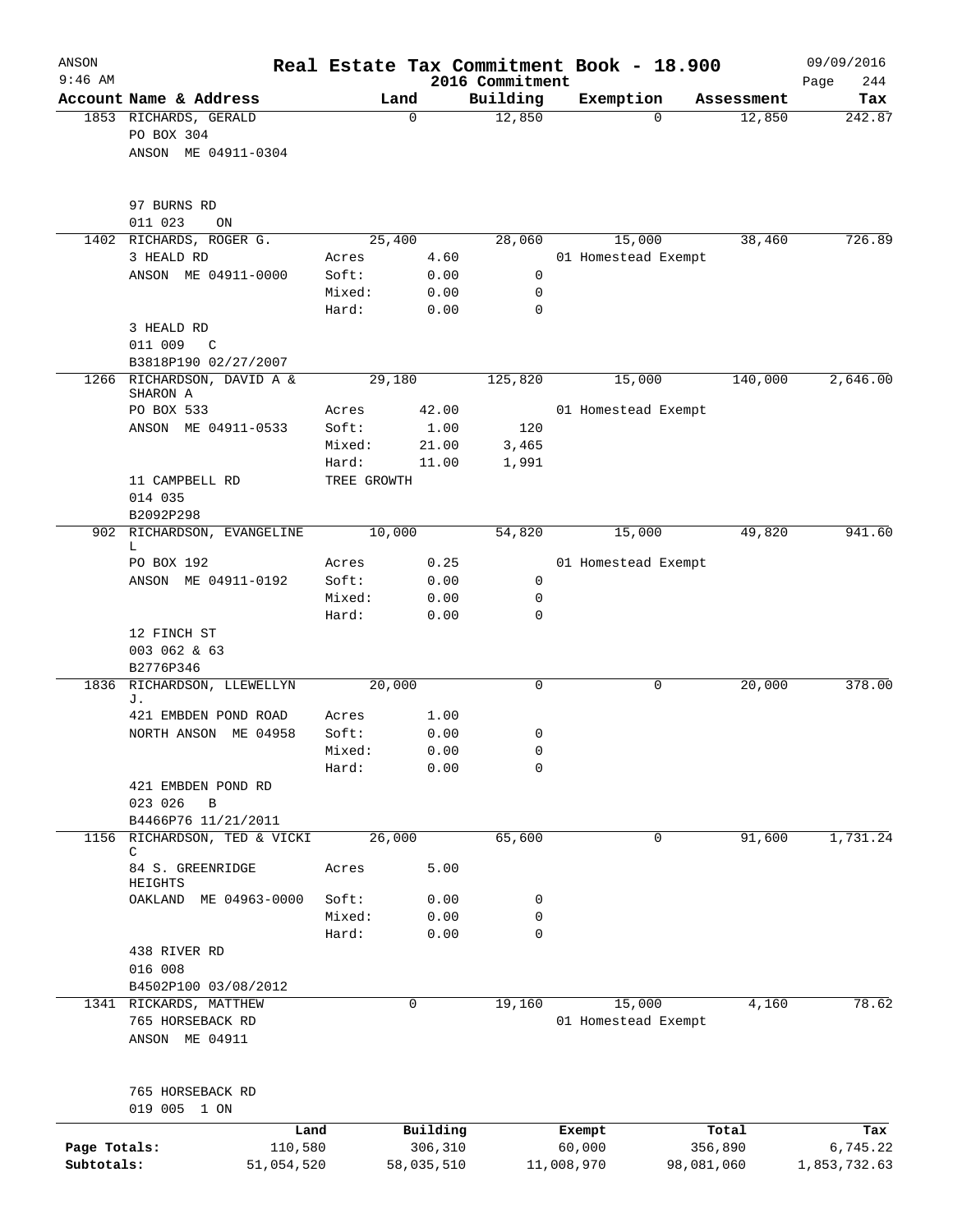| ANSON<br>$9:46$ AM |                                             |        |       | 2016 Commitment | Real Estate Tax Commitment Book - 18.900 |            | 09/09/2016<br>245<br>Page |
|--------------------|---------------------------------------------|--------|-------|-----------------|------------------------------------------|------------|---------------------------|
|                    | Account Name & Address                      |        | Land  | Building        | Exemption                                | Assessment | Tax                       |
|                    | 1907 RICKARDS, MATTHEW R.                   | 17,000 |       | $\mathbf 0$     | $\Omega$                                 | 17,000     | 321.30                    |
|                    | GIRARDIN, BRIDGITTE A.                      | Acres  | 4.33  |                 |                                          |            |                           |
|                    | 765 HORSEBACK RD                            | Soft:  | 0.00  | 0               |                                          |            |                           |
|                    | ANSON ME 04911-0000                         | Mixed: | 0.00  | 0               |                                          |            |                           |
|                    |                                             | Hard:  | 0.00  | $\mathbf 0$     |                                          |            |                           |
|                    | HORSEBACK RD                                |        |       |                 |                                          |            |                           |
|                    | 019 005 2                                   |        |       |                 |                                          |            |                           |
|                    | B4112P87 02/13/2014                         |        |       |                 |                                          |            |                           |
|                    | 1456 RICKARDS, MATTHEW R.                   | 27,430 |       | $\mathbf 0$     | 0                                        | 27,430     | 518.43                    |
|                    | GIRARDIN, BRIDITTE A.                       | Acres  | 5.95  |                 |                                          |            |                           |
|                    | 765 HORSEBACK RD                            | Soft:  | 0.00  | 0               |                                          |            |                           |
|                    | ANSON ME 04911-0000                         | Mixed: | 0.00  | 0               |                                          |            |                           |
|                    |                                             | Hard:  | 0.00  | $\mathbf 0$     |                                          |            |                           |
|                    | 765 HORSEBACK RD                            |        |       |                 |                                          |            |                           |
|                    | 019 005 1                                   |        |       |                 |                                          |            |                           |
|                    | B4774P87 02/13/2014                         |        |       |                 |                                          |            |                           |
|                    | 906 RICKARDS, RAY V                         | 36,000 |       | 0               | 0                                        | 36,000     | 680.40                    |
|                    | PO BOX 12                                   | Acres  | 33.00 |                 |                                          |            |                           |
|                    | NORTH ANSON ME                              | Soft:  | 0.00  | 0               |                                          |            |                           |
|                    | 04958-0012                                  |        |       |                 |                                          |            |                           |
|                    |                                             | Mixed: | 0.00  | 0               |                                          |            |                           |
|                    |                                             | Hard:  | 0.00  | 0               |                                          |            |                           |
|                    |                                             |        |       |                 |                                          |            |                           |
|                    | 011 029                                     |        |       |                 |                                          |            |                           |
|                    | B1604P157                                   |        |       |                 |                                          |            |                           |
|                    | 399 RICKER FAMILY REVOCABLE<br><b>TRUST</b> | 39,300 |       | 0               | 0                                        | 39,300     | 742.77                    |
|                    | 133 LILAC ST                                | Acres  | 39.60 |                 |                                          |            |                           |
|                    | PENACOOK NH 03303-0000 Soft:                |        | 0.00  | 0               |                                          |            |                           |
|                    |                                             | Mixed: | 0.00  | 0               |                                          |            |                           |
|                    |                                             | Hard:  | 0.00  | 0               |                                          |            |                           |
|                    |                                             |        |       |                 |                                          |            |                           |
|                    | 011 020<br>Α                                |        |       |                 |                                          |            |                           |
|                    | B3178P236                                   |        |       |                 |                                          |            |                           |
| 1699               | RICKER FAMILY REVOCABLE                     | 23,750 |       | 420             | 0                                        | 24,170     | 456.81                    |
|                    | TRUST                                       |        |       |                 |                                          |            |                           |
|                    | 133 LILAC ST                                | Acres  | 3.50  |                 |                                          |            |                           |
|                    | PENACOOK NH 03303-0000 Soft:                |        | 0.00  | 0               |                                          |            |                           |
|                    |                                             | Mixed: | 0.00  | 0               |                                          |            |                           |
|                    |                                             | Hard:  | 0.00  | 0               |                                          |            |                           |
|                    |                                             |        |       |                 |                                          |            |                           |
|                    | 023 044<br>$\mathbb{C}$                     |        |       |                 |                                          |            |                           |
|                    | B3178P238                                   |        |       |                 |                                          |            |                           |
|                    | 903 RICKER, MICHAEL D                       | 20,900 |       | 84,830          | 15,000                                   | 90,730     | 1,714.80                  |
|                    | 288 VALLEY RD                               | Acres  | 1.60  |                 | 01 Homestead Exempt                      |            |                           |
|                    | NORTH ANSON ME<br>04958-0000                | Soft:  | 0.00  | 0               |                                          |            |                           |
|                    |                                             | Mixed: | 0.00  | 0               |                                          |            |                           |
|                    |                                             | Hard:  | 0.00  | 0               |                                          |            |                           |
|                    | 288 VALLEY RD                               |        |       |                 |                                          |            |                           |
|                    | 018 039<br>B                                |        |       |                 |                                          |            |                           |
|                    | B2817P91 B1775P322                          |        |       |                 |                                          |            |                           |
|                    |                                             |        |       |                 |                                          |            |                           |
|                    |                                             |        |       |                 |                                          |            |                           |

|              | Land       | Building   | Exempt     | Total        | Tax          |
|--------------|------------|------------|------------|--------------|--------------|
| Page Totals: | 164,380    | 85,250     | 15,000     | 234,630      | 4,434.51     |
| Subtotals:   | 51,218,900 | 58,120,760 | 11,023,970 | 98, 315, 690 | 1,858,167.14 |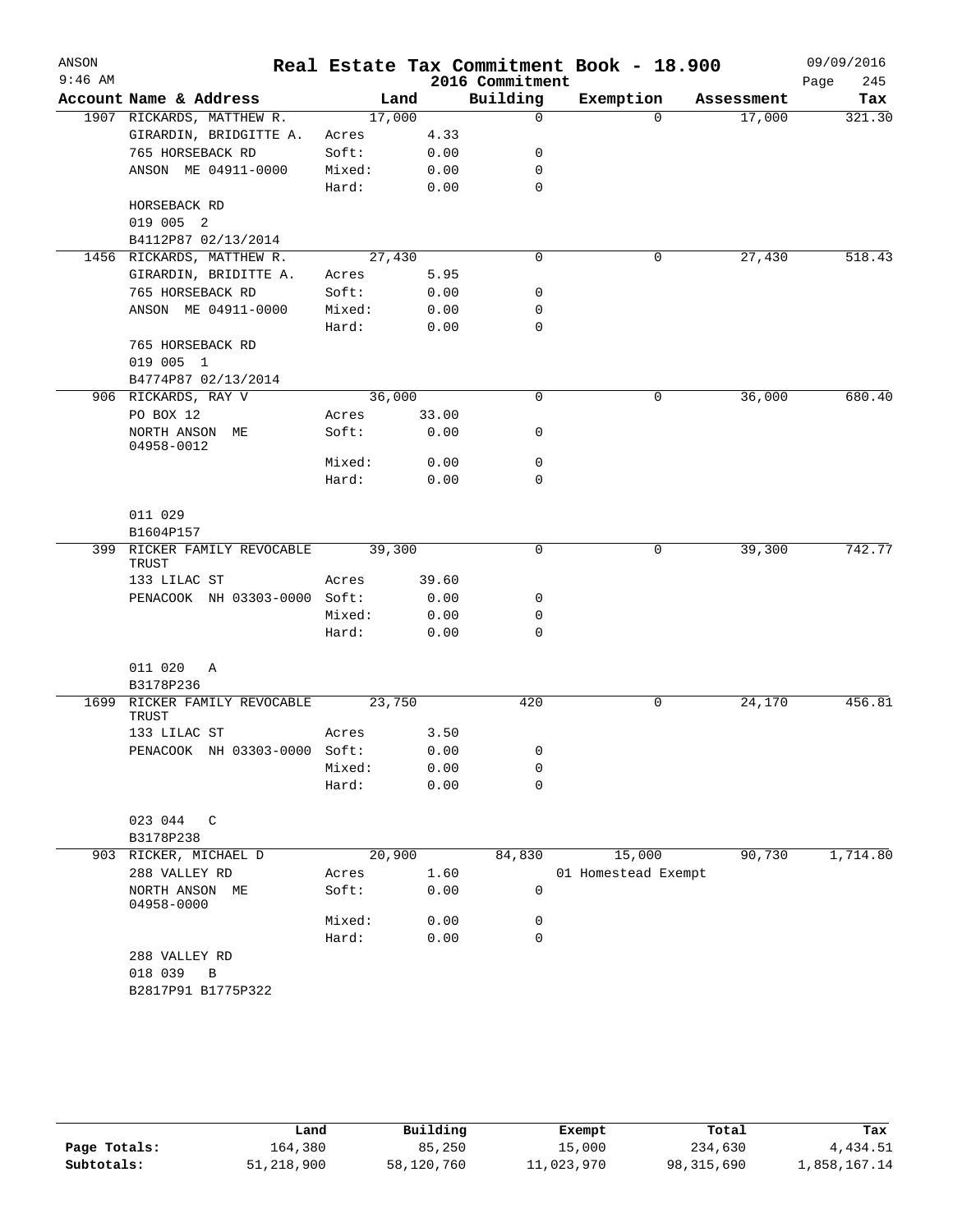| ANSON<br>$9:46$ AM |                                                    |            |              |                             | Real Estate Tax Commitment Book - 18.900 |            | 09/09/2016    |
|--------------------|----------------------------------------------------|------------|--------------|-----------------------------|------------------------------------------|------------|---------------|
|                    | Account Name & Address                             |            |              | 2016 Commitment<br>Building |                                          |            | Page<br>246   |
|                    |                                                    | Land       |              |                             | Exemption                                | Assessment | Tax<br>987.90 |
|                    | 235 RINGDAL, ROLF K.                               | 10,000     |              | 42,270                      | 0                                        | 52,270     |               |
|                    | 13 RUE HEGESIPE MOREAU                             | Acres      | 0.25         |                             |                                          |            |               |
|                    | PARIS, FRANCE<br>75018                             | Soft:      | 0.00         | 0                           |                                          |            |               |
|                    |                                                    | Mixed:     | 0.00         | 0                           |                                          |            |               |
|                    |                                                    | Hard:      | 0.00         | $\mathbf 0$                 |                                          |            |               |
|                    | 19 SECOND ST                                       |            |              |                             |                                          |            |               |
|                    | 001 064                                            |            |              |                             |                                          |            |               |
|                    | B4672P165 06/11/2013                               |            |              |                             |                                          |            |               |
|                    | 909 ROBBINS, BARBARA                               | 24,500     |              | 1,230                       | 0                                        | 25,730     | 486.30        |
|                    | 25 CASCADE ROAD                                    | Acres      | 4.00         |                             |                                          |            |               |
|                    | WORCESTER MA                                       | Soft:      | 0.00         | 0                           |                                          |            |               |
|                    | 01602-0000                                         |            |              |                             |                                          |            |               |
|                    |                                                    | Mixed:     | 0.00         | $\mathbf 0$                 |                                          |            |               |
|                    |                                                    | Hard:      | 0.00         | 0                           |                                          |            |               |
|                    |                                                    |            |              |                             |                                          |            |               |
|                    | 023 044<br>D                                       |            |              |                             |                                          |            |               |
|                    | B1395P168                                          |            |              |                             |                                          |            |               |
|                    | 1838 ROBBINS, MICHAEL                              | 10,230     |              | 0                           | 0                                        | 10,230     | 193.35        |
|                    | 16 YALE DRIVE                                      | Acres      | 5.98         |                             |                                          |            |               |
|                    | EAST FALMOUTH MA 02536 Soft:                       |            | 0.00         | 0                           |                                          |            |               |
|                    |                                                    | Mixed:     | 0.00         | 0                           |                                          |            |               |
|                    |                                                    | Hard:      | 0.00         | 0                           |                                          |            |               |
|                    | MCGOFF ROAD                                        | B4967P0358 |              |                             |                                          |            |               |
|                    | 022 035<br>A                                       |            |              |                             |                                          |            |               |
|                    | B4968P1 10/01/2015                                 |            |              |                             |                                          |            |               |
|                    | 1494 ROBERGE, OLIVE                                | 24,460     |              | 31,250                      | 0                                        | 55,710     | 1,052.92      |
|                    | PO BOX 129                                         | Acres      | 3.97         |                             |                                          |            |               |
|                    | ANSON ME 04911-0129                                | Soft:      | 0.00         | 0                           |                                          |            |               |
|                    |                                                    | Mixed:     | 0.00         | 0                           |                                          |            |               |
|                    |                                                    | Hard:      | 0.00         | 0                           |                                          |            |               |
|                    | 6 COUNTY RD                                        | B5011P0225 |              |                             |                                          |            |               |
|                    | 014 041<br>5                                       |            |              |                             |                                          |            |               |
|                    | B5011P225 03/28/2016 B5011P223 03/04/2016 B2720P60 |            |              |                             |                                          |            |               |
|                    | 07/28/2000                                         |            |              |                             |                                          |            |               |
|                    | 475 ROBERTS, RENEE J.                              | 21,670     |              | 57,720                      | 0                                        | 79,390     | 1,500.47      |
|                    | 23 ROWE STREET                                     | Acres      | 2.11         |                             |                                          |            |               |
|                    | DIXFIELD, ME 04224-9212 Soft:                      |            | 0.00         | 0                           |                                          |            |               |
|                    |                                                    | Mixed:     | 0.00         | 0                           |                                          |            |               |
|                    |                                                    | Hard:      | 0.00         | 0                           |                                          |            |               |
|                    | 219 CAMPGROUND RD                                  |            |              |                             |                                          |            |               |
|                    | 015 049<br>B                                       |            |              |                             |                                          |            |               |
|                    | B4183P11 08/21/2009                                |            |              |                             |                                          |            |               |
|                    | 1703 ROBILLARD, ERNEST J                           | 18,180     |              | $\mathbf 0$                 | $\mathbf 0$                              | 18,180     | 343.60        |
|                    | PO BOX 3229                                        | Acres      | 5.12         |                             |                                          |            |               |
|                    | PAWTUCKET RI                                       | Soft:      | 0.00         | 0                           |                                          |            |               |
|                    | 02861-0997                                         |            |              |                             |                                          |            |               |
|                    |                                                    | Mixed:     | 0.00         | 0                           |                                          |            |               |
|                    |                                                    | Hard:      | 0.00         | 0                           |                                          |            |               |
|                    | VALLEY ROAD                                        |            |              |                             |                                          |            |               |
|                    | 019 022<br>$\mathbf{1}$                            |            |              |                             |                                          |            |               |
|                    | 914 ROCINO, GUIDO                                  | 25,000     |              | $\mathbf 0$                 | 0                                        | 25,000     | 472.50        |
|                    | 38 BENTON CIRCLE                                   | Acres      | 11.50        |                             |                                          |            |               |
|                    | READING MA 01867-0000                              | Soft:      | 0.00         | 0                           |                                          |            |               |
|                    |                                                    | Mixed:     |              |                             |                                          |            |               |
|                    |                                                    | Hard:      | 0.00         | 0<br>0                      |                                          |            |               |
|                    |                                                    |            | 0.00         |                             |                                          |            |               |
|                    |                                                    |            |              |                             |                                          |            |               |
|                    | 022 022<br>6                                       |            |              |                             |                                          |            |               |
|                    | B1327P141                                          |            |              |                             |                                          |            |               |
|                    |                                                    | Land       | Building     |                             | Exempt                                   | Total      | Tax           |
| Page Totals:       | 134,040                                            |            | 132,470      |                             | 0                                        | 266,510    | 5,037.04      |
| Subtotals:         | 51, 352, 940                                       |            | 58, 253, 230 | 11,023,970                  |                                          | 98,582,200 | 1,863,204.18  |
|                    |                                                    |            |              |                             |                                          |            |               |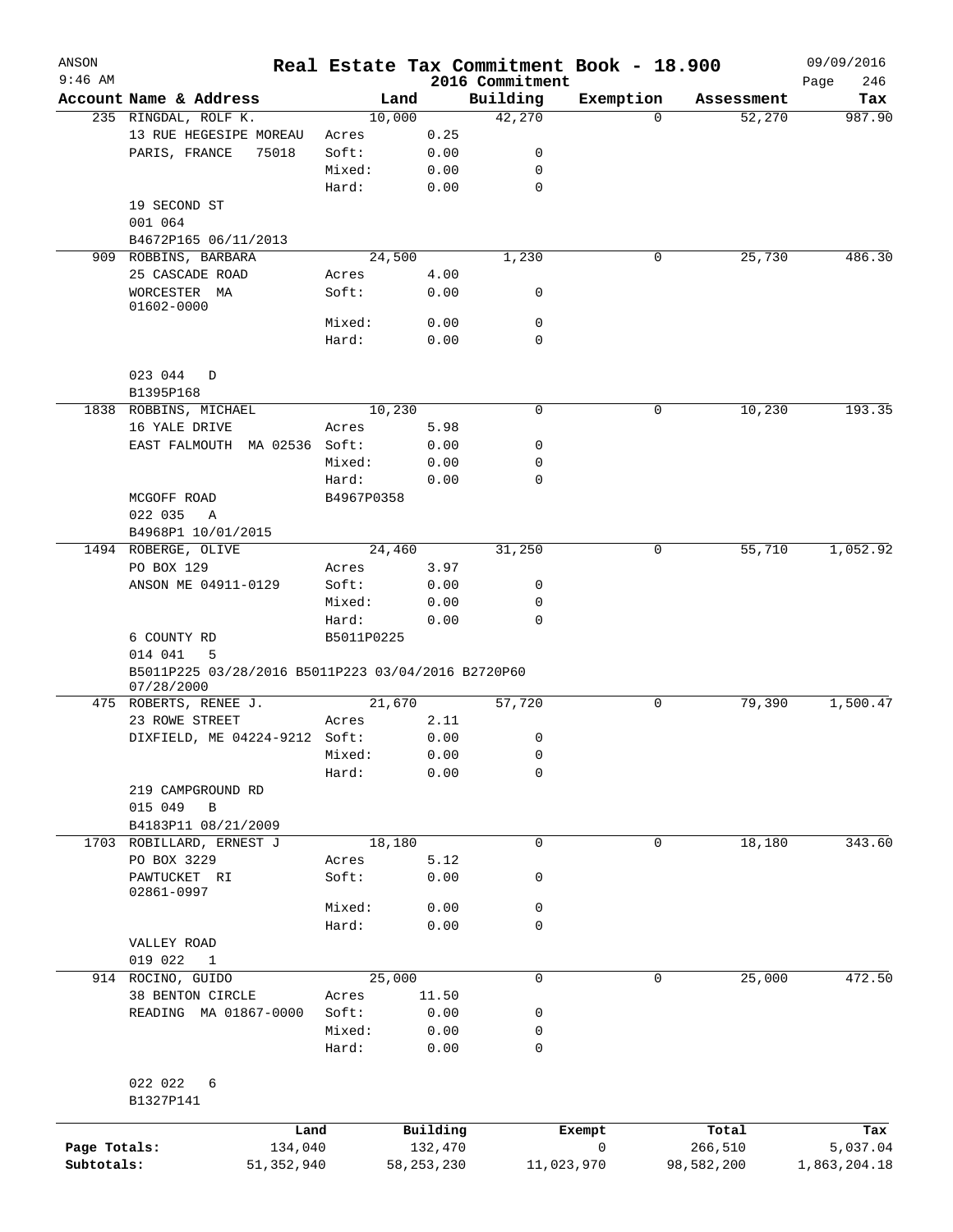| ANSON<br>$9:46$ AM |                                                  |                        |       |                             | Real Estate Tax Commitment Book - 18.900 |                       | 09/09/2016    |
|--------------------|--------------------------------------------------|------------------------|-------|-----------------------------|------------------------------------------|-----------------------|---------------|
|                    | Account Name & Address                           |                        |       | 2016 Commitment<br>Building |                                          |                       | 247<br>Page   |
|                    | 915 ROCRAY, ARTHUR C J                           | 23,120                 | Land  | 3,080                       | Exemption<br>$\Omega$                    | Assessment<br>26, 200 | Tax<br>495.18 |
|                    | 188 BROOK ST                                     | Acres                  | 5.08  |                             |                                          |                       |               |
|                    | SANFORD ME 04073-0000                            | Soft:                  | 0.00  | 0                           |                                          |                       |               |
|                    |                                                  | Mixed:                 | 0.00  | 0                           |                                          |                       |               |
|                    |                                                  | Hard:                  | 0.00  | 0                           |                                          |                       |               |
|                    | 56 MOUNTAIN VIEW RD                              |                        |       |                             |                                          |                       |               |
|                    | 012 009<br>$\overline{7}$                        |                        |       |                             |                                          |                       |               |
|                    | B1521P288                                        |                        |       |                             |                                          |                       |               |
|                    | 19 RODBELL, ATHENA A                             | 8,250                  |       | $\mathbf 0$                 | 0                                        | 8,250                 | 155.93        |
|                    | 52 OAKLAND TERRACE                               | Acres                  | 50.00 |                             |                                          |                       |               |
|                    | BALA-CYNWYD PA 19004                             | Soft:                  | 0.00  | 0                           |                                          |                       |               |
|                    |                                                  | Mixed:                 | 50.00 | 8,250                       |                                          |                       |               |
|                    |                                                  | Hard:                  | 0.00  | $\Omega$                    |                                          |                       |               |
|                    | BROWN HILL ROAD                                  | TREE GROWTH B4935P0321 |       |                             |                                          |                       |               |
|                    | 014 032                                          |                        |       |                             |                                          |                       |               |
|                    | B4935P321 07/27/2015                             |                        |       |                             |                                          |                       |               |
|                    | 1404 RODERICK, ALLEN L. &                        | 37,960                 |       | 26,390                      | 15,000                                   | 49,350                | 932.72        |
|                    | RODERICK, DONNA M.                               | Acres                  | 16.46 |                             | 01 Homestead Exempt                      |                       |               |
|                    | 222 HOLLIN WAITE HILL                            | Soft:                  | 0.00  | 0                           |                                          |                       |               |
|                    | RD                                               |                        |       |                             |                                          |                       |               |
|                    | ANSON ME 04911                                   | Mixed:                 | 0.00  | 0                           |                                          |                       |               |
|                    |                                                  | Hard:                  | 0.00  | 0                           |                                          |                       |               |
|                    | 222 HOLLIN WAITE HILL                            |                        |       |                             |                                          |                       |               |
|                    | <b>RD</b>                                        |                        |       |                             |                                          |                       |               |
|                    | 014 034<br>3                                     |                        |       |                             |                                          |                       |               |
|                    | B4063P221 09/24/2008<br>128 RODERICK, ROBERT A & | 38,300                 |       | 60,210                      | 15,000                                   | 83,510                | 1,578.34      |
|                    | MYRA J                                           |                        |       |                             |                                          |                       |               |
|                    | PO BOX 213                                       | Acres                  | 16.80 |                             | 01 Homestead Exempt                      |                       |               |
|                    | ANSON ME 04911-0213                              | Soft:                  | 0.00  | $\mathbf 0$                 |                                          |                       |               |
|                    |                                                  | Mixed:                 | 0.00  | 0                           |                                          |                       |               |
|                    |                                                  | Hard:                  | 0.00  | 0                           |                                          |                       |               |
|                    | 454 WEST MILLS RD                                |                        |       |                             |                                          |                       |               |
|                    | 011 013<br>C                                     |                        |       |                             |                                          |                       |               |
|                    | B2498P65                                         |                        |       |                             |                                          |                       |               |
|                    | 315 RODRIGUE, JANINE &                           | 16,130                 |       | 9,910                       | 0                                        | 26,040                | 492.16        |
|                    | DICKEY, PHILLIP JR                               | Acres                  | 1.75  |                             |                                          |                       |               |
|                    | 120 WESTERN AVE                                  | Soft:                  | 0.00  | 0                           |                                          |                       |               |
|                    | WATERVILLE<br>ME                                 | Mixed:                 | 0.00  | 0                           |                                          |                       |               |
|                    | 04901-0000                                       |                        |       |                             |                                          |                       |               |
|                    |                                                  | Hard:                  | 0.00  | $\mathbf 0$                 |                                          |                       |               |
|                    | 402 NEW PORTLAND RD                              |                        |       |                             |                                          |                       |               |
|                    | 023 041<br>$\mathbf F$                           |                        |       |                             |                                          |                       |               |
|                    | B2504P338 B2364P156                              |                        |       |                             |                                          |                       |               |
|                    | 918 ROELOFS, ROCHELLE M                          | 36,200                 |       | 36,810                      | 15,000                                   | 58,010                | 1,096.39      |
|                    | 728 PEASE HILL RD                                | Acres                  | 14.70 |                             | 01 Homestead Exempt                      |                       |               |
|                    | ANSON ME 04911-0000                              | Soft:                  | 0.00  | 0                           |                                          |                       |               |
|                    |                                                  | Mixed:                 | 0.00  | 0                           |                                          |                       |               |
|                    |                                                  | Hard:                  | 0.00  | 0                           |                                          |                       |               |
|                    | 728 PEASE HILL RD                                |                        |       |                             |                                          |                       |               |
|                    |                                                  |                        |       |                             |                                          |                       |               |
|                    | 012 013<br>$\mathbb{C}$<br>B3238P145             |                        |       |                             |                                          |                       |               |

|              | Land       | Building   | Exempt     | Total      | Tax          |
|--------------|------------|------------|------------|------------|--------------|
| Page Totals: | 159.960    | 136,400    | 45,000     | 251,360    | 4,750.72     |
| Subtotals:   | 51,512,900 | 58,389,630 | 11,068,970 | 98,833,560 | 1,867,954.90 |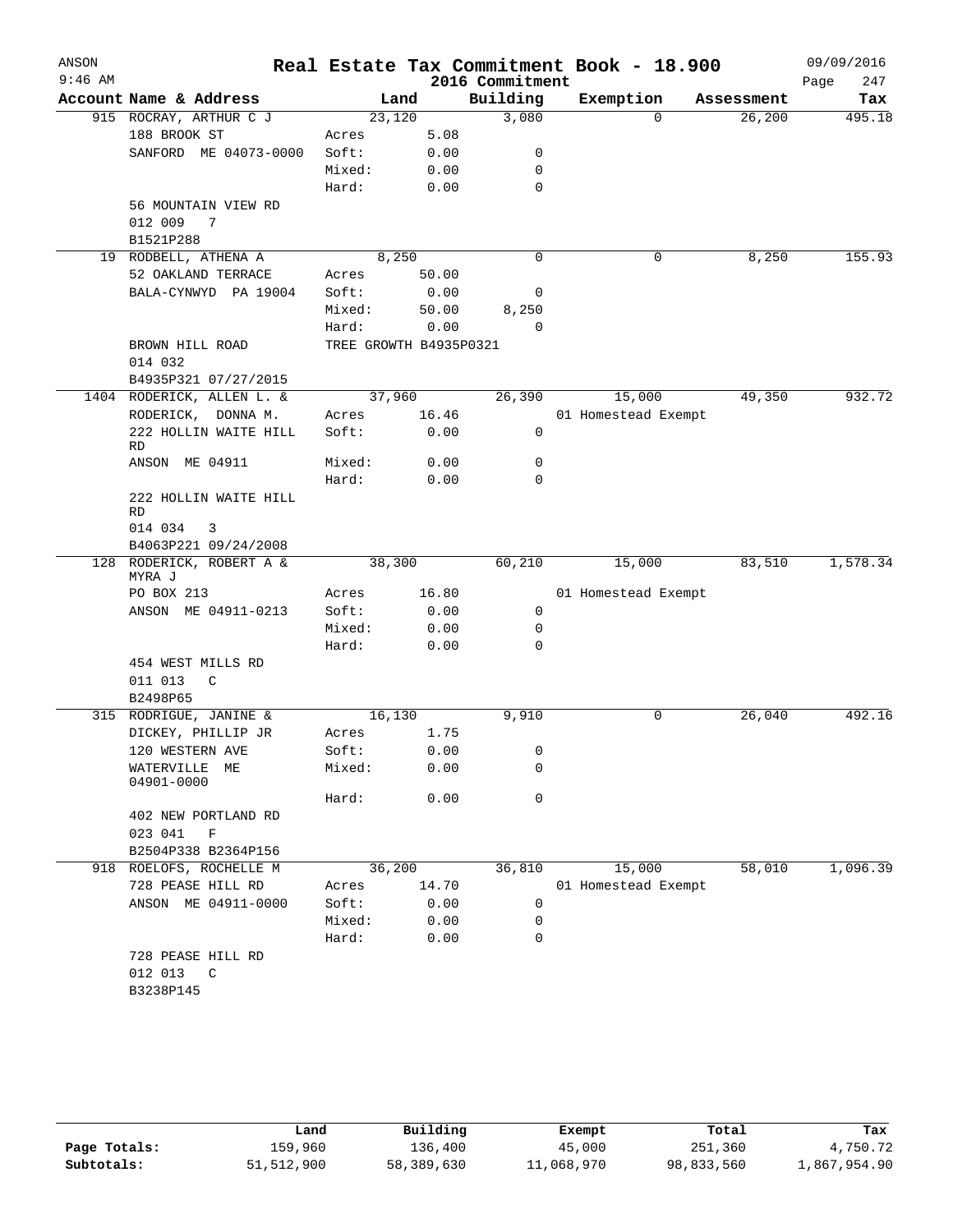| ANSON        |                                     |             |          |                             | Real Estate Tax Commitment Book - 18.900 |                      | 09/09/2016         |
|--------------|-------------------------------------|-------------|----------|-----------------------------|------------------------------------------|----------------------|--------------------|
| $9:46$ AM    | Account Name & Address              | Land        |          | 2016 Commitment<br>Building | Exemption                                |                      | 248<br>Page<br>Tax |
|              | 1279 ROLFE, DEBORAH A               |             | 0        | 32,000                      | 21,000                                   | Assessment<br>11,000 | 207.90             |
|              | 131 EMBDEN POND ROAD                |             |          |                             | 01 Homestead Exempt                      |                      |                    |
|              | NORTH ANSON ME 04958                |             |          |                             | 03 Resident Veteran Widow                |                      |                    |
|              |                                     |             |          |                             |                                          |                      |                    |
|              |                                     |             |          |                             |                                          |                      |                    |
|              | 131 EMBDEN POND RD                  |             |          |                             |                                          |                      |                    |
|              | 023 018<br>$\, {\bf B}$<br>ON       |             |          |                             |                                          |                      |                    |
| 922          | ROLFE, MERLE ESTATE OF              | 20,610      |          | $\mathbf 0$                 | 0                                        | 20,610               | 389.53             |
|              | 131 EMBDEN POND ROAD                | Acres       | 0.69     |                             |                                          |                      |                    |
|              | NORTH ANSON ME 04958                | Soft:       | 0.00     | 0                           |                                          |                      |                    |
|              |                                     | Mixed:      | 0.00     | 0                           |                                          |                      |                    |
|              |                                     | Hard:       | 0.00     | $\mathbf 0$                 |                                          |                      |                    |
|              | 133 EMBDEN POND RD                  | B4952P0113  |          |                             |                                          |                      |                    |
|              | 023 018<br>$\, {\bf B}$             |             |          |                             |                                          |                      |                    |
|              | 929 ROLFE, STEPHEN R                | 13,420      |          | 34,610                      | 15,000                                   | 33,030               | 624.27             |
|              | 483 CAMPGROUND RD                   | Acres       | 0.45     |                             | 01 Homestead Exempt                      |                      |                    |
|              | NORTH ANSON ME                      | Soft:       | 0.00     | $\mathbf 0$                 |                                          |                      |                    |
|              | 04958-0000                          |             |          |                             |                                          |                      |                    |
|              |                                     | Mixed:      | 0.00     | 0                           |                                          |                      |                    |
|              |                                     | Hard:       | 0.00     | $\mathbf 0$                 |                                          |                      |                    |
|              | 483 CAMPGROUND RD                   |             |          |                             |                                          |                      |                    |
|              | 018 013<br>Е                        |             |          |                             |                                          |                      |                    |
|              | B2848P76 B2597P76 B1461P11          |             |          |                             |                                          |                      |                    |
|              | 921 ROLLINS, JAMES                  | 10,390      |          | 51,090                      | 0                                        | 61,480               | 1,161.97           |
|              | 3934 BUTTERCUP DRIVE                | Acres       | 0.27     |                             |                                          |                      |                    |
|              | ZEPHYRHILLS FL 33541                | Soft:       | 0.00     | 0                           |                                          |                      |                    |
|              |                                     | Mixed:      | 0.00     | $\mathbf 0$                 |                                          |                      |                    |
|              |                                     | Hard:       | 0.00     | $\mathbf 0$                 |                                          |                      |                    |
|              | 91 MAIN ST                          | LIFE ESTATE |          |                             |                                          |                      |                    |
|              | 001 044                             |             |          |                             |                                          |                      |                    |
|              | B3207P313<br>1788 ROLLINS, JOHN III | 10,580      |          | 43,220                      | 15,000                                   | 38,800               | 733.32             |
|              | PO BOX 628                          | Acres       | 0.28     |                             | 01 Homestead Exempt                      |                      |                    |
|              | ANSON ME 04911-0000                 | Soft:       | 0.00     | 0                           |                                          |                      |                    |
|              |                                     | Mixed:      | 0.00     | 0                           |                                          |                      |                    |
|              |                                     | Hard:       | 0.00     | $\mathbf 0$                 |                                          |                      |                    |
|              | 14 KEN TAYLOR ST                    |             |          |                             |                                          |                      |                    |
|              | 001 034                             |             |          |                             |                                          |                      |                    |
|              | Α<br>B3167P19                       |             |          |                             |                                          |                      |                    |
|              | 1389 ROLLINS, RYAN M.               | 28,070      |          | 72,770                      | 0                                        | 100,840              | 1,905.88           |
|              | PO BOX 2209                         | Acres       | 10.57    |                             |                                          |                      |                    |
|              | 259 SOUTH BELFAST AVE               | Soft:       | 0.00     | 0                           |                                          |                      |                    |
|              | AUGUSTA ME 04338-0000               | Mixed:      | 0.00     | 0                           |                                          |                      |                    |
|              |                                     | Hard:       | 0.00     | 0                           |                                          |                      |                    |
|              | 47 BEAVER DAM RD                    |             |          |                             |                                          |                      |                    |
|              | 015 044                             |             |          |                             |                                          |                      |                    |
|              | B4696P230 08/07/2013                |             |          |                             |                                          |                      |                    |
|              | 185 ROSADO, MIGUEL A                | 16,000      |          | 10,920                      | 0                                        | 26,920               | 508.79             |
|              | PO BOX 180055                       | Acres       | 1.00     |                             |                                          |                      |                    |
|              | BOSTON MA 02118-0000                | Soft:       | 0.00     | 0                           |                                          |                      |                    |
|              |                                     | Mixed:      | 0.00     | 0                           |                                          |                      |                    |
|              |                                     | Hard:       | 0.00     | 0                           |                                          |                      |                    |
|              | 407 VALLEY RD                       |             |          |                             |                                          |                      |                    |
|              | 019 008<br>Α                        |             |          |                             |                                          |                      |                    |
|              | B4908P119 05/26/2015 B2794P261      |             |          |                             |                                          |                      |                    |
|              |                                     |             |          |                             |                                          |                      |                    |
|              |                                     |             |          |                             |                                          |                      |                    |
|              |                                     | Land        | Building |                             | Exempt                                   | Total                | Tax                |
| Page Totals: | 99,070                              |             | 244,610  |                             | 51,000                                   | 292,680              | 5,531.66           |

**Subtotals:** 51,611,970 58,634,240 11,119,970 99,126,240 1,873,486.56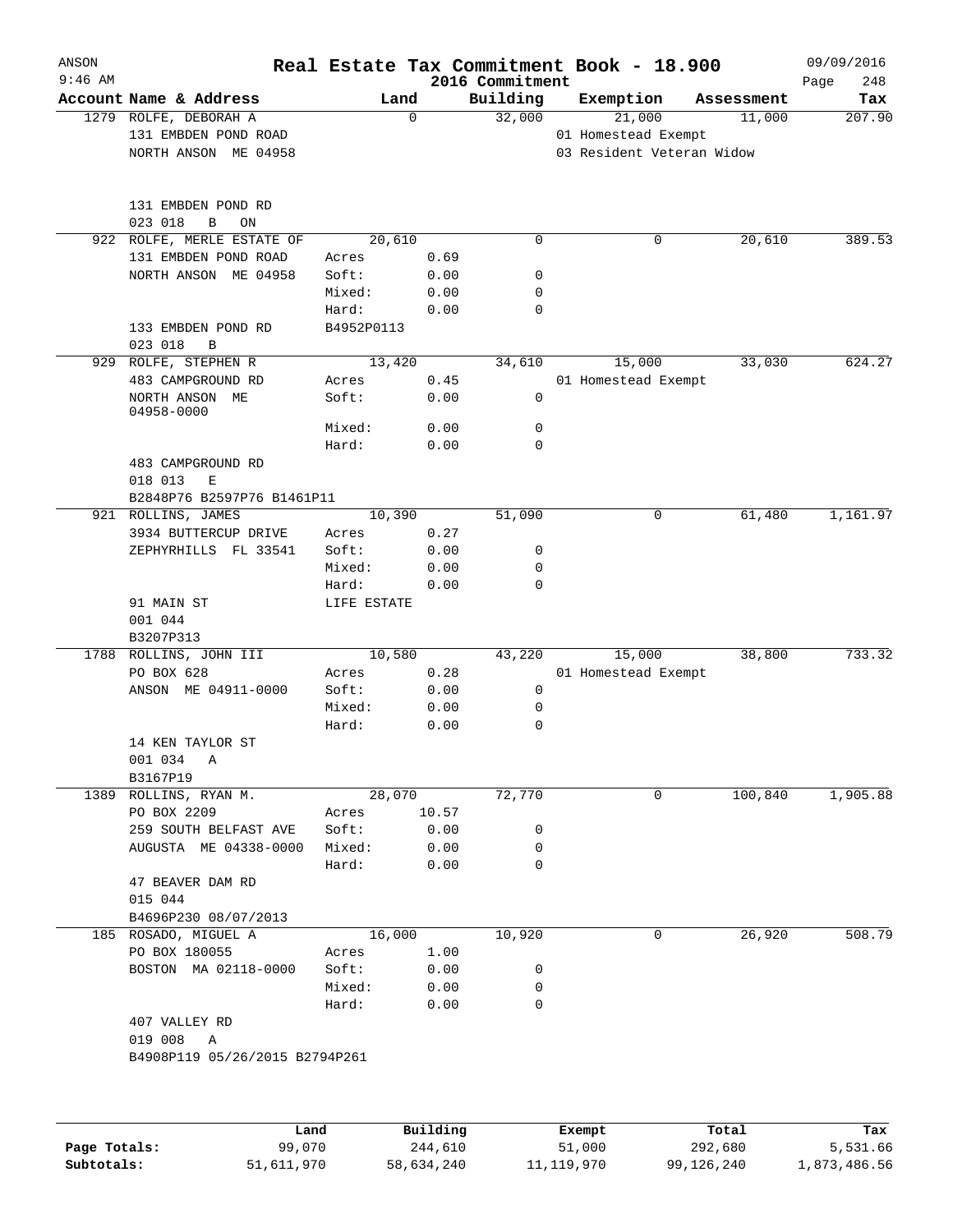| ANSON<br>$9:46$ AM |                                               |                |              | 2016 Commitment | Real Estate Tax Commitment Book - 18.900 |            | 09/09/2016<br>Page<br>249 |
|--------------------|-----------------------------------------------|----------------|--------------|-----------------|------------------------------------------|------------|---------------------------|
|                    | Account Name & Address                        |                | Land         | Building        | Exemption                                | Assessment | Tax                       |
|                    | 1358 ROSS, DOREEN R.                          |                | 40,150       | 0               | 0                                        | 40,150     | 758.84                    |
|                    | PO BOX 239                                    | Acres          | 32.30        |                 |                                          |            |                           |
|                    | NORRIDGEWOCK<br>MЕ<br>04957-0000              | Soft:          | 0.00         | 0               |                                          |            |                           |
|                    |                                               | Mixed:         | 0.00         | 0               |                                          |            |                           |
|                    |                                               | Hard:          | 0.00         | 0               |                                          |            |                           |
|                    | 639 HOLLIN WAITE HILL<br>RD                   |                |              |                 |                                          |            |                           |
|                    | 020 015 6                                     |                |              |                 |                                          |            |                           |
| 1882               | B4066P86 10/15/2008<br>ROUX, CHRISTOPHER L. & |                | 26,000       | 21,710          | 0                                        | 47,710     | 901.72                    |
|                    | HEATHER E. TORNO-ROUX<br>231 ALFRED ROAD      | Acres          | 5.00         |                 |                                          |            |                           |
|                    | SANFORD ME 04073-1718                         | Soft:          | 0.00         | 0               |                                          |            |                           |
|                    |                                               | Mixed:         | 0.00         | 0               |                                          |            |                           |
|                    |                                               | Hard:          | 0.00         | 0               |                                          |            |                           |
|                    | 28 BROWN HILL RD                              |                |              |                 |                                          |            |                           |
|                    | 014 034<br>4 A<br>B4649P167 04/11/2013        |                |              |                 |                                          |            |                           |
| 867                | ROWE, CHARLES R &                             |                | 18,500       | 10,150          | 0                                        | 28,650     | 541.49                    |
|                    | DIANNE L                                      |                |              |                 |                                          |            |                           |
|                    | 232 ALPINE ST                                 | Acres          | 2.00         |                 |                                          |            |                           |
|                    | SOUTH PARIS ME<br>04281-0000                  | Soft:          | 0.00         | 0               |                                          |            |                           |
|                    |                                               | Mixed:         | 0.00         | 0               |                                          |            |                           |
|                    |                                               | Hard:          | 0.00         | 0               |                                          |            |                           |
|                    | 61 BURNS RD                                   |                |              |                 |                                          |            |                           |
|                    | 011 023<br>B                                  |                |              |                 |                                          |            |                           |
|                    | B2460P217                                     |                |              |                 |                                          |            |                           |
|                    | 1336 ROWE, ELWIN                              |                | 6,630        | 29,090          | 15,000                                   | 20,720     | 391.61                    |
|                    | PO BOX 602                                    | Acres          | 0.11         |                 | 01 Homestead Exempt                      |            |                           |
|                    | NORRIDGEWOCK<br>МE<br>04957-0602              | Soft:          | 0.00         | 0               |                                          |            |                           |
|                    |                                               | Mixed:         | 0.00         | 0               |                                          |            |                           |
|                    |                                               | Hard:          | 0.00         | 0               |                                          |            |                           |
|                    | 4 HIGHLAND AVE                                |                |              |                 |                                          |            |                           |
|                    | 003 048                                       |                |              |                 |                                          |            |                           |
|                    | B2816P182                                     |                |              |                 |                                          |            |                           |
|                    | 1214 ROY, ANGELA M & ALLEN                    |                | 10,770       | 56,850          | 15,000                                   | 52,620     | 994.52                    |
|                    | PO BOX 389<br>ANSON ME 04911-0389             | Acres<br>Soft: | 0.29<br>0.00 | $\mathbf 0$     | 01 Homestead Exempt                      |            |                           |
|                    |                                               | Mixed:         | 0.00         | 0               |                                          |            |                           |
|                    |                                               | Hard:          | 0.00         | $\Omega$        |                                          |            |                           |
|                    | 17 MAIN ST                                    |                |              |                 |                                          |            |                           |
|                    | 001 117                                       |                |              |                 |                                          |            |                           |
|                    | B3695P61 06/07/2006                           |                |              |                 |                                          |            |                           |
|                    | 997 ROY, MARC & ROBERTA                       |                | 21,880       | 53,560          | 15,000                                   | 60,440     | 1,142.32                  |
|                    | 42 PREBLE AVE                                 | Acres          | 2.25         |                 | 01 Homestead Exempt                      |            |                           |
|                    | ANSON ME 04911-0000                           | Soft:          | 0.00         | 0               |                                          |            |                           |
|                    |                                               | Mixed:         | 0.00         | 0               |                                          |            |                           |
|                    |                                               | Hard:          | 0.00         | $\mathbf 0$     |                                          |            |                           |
|                    | 42 PREBLE AVE                                 |                |              |                 |                                          |            |                           |
|                    | 004 022                                       |                |              |                 |                                          |            |                           |
|                    | B2412P349                                     |                |              |                 |                                          |            |                           |
|                    |                                               |                |              |                 |                                          |            |                           |
|                    |                                               |                |              |                 |                                          |            |                           |
|                    |                                               |                |              |                 |                                          |            |                           |

|              | Land       | Building   | Exempt     | Total      | Tax          |
|--------------|------------|------------|------------|------------|--------------|
| Page Totals: | 123,930    | 171,360    | 45,000     | 250,290    | 4,730.50     |
| Subtotals:   | 51,735,900 | 58,805,600 | 11,164,970 | 99,376,530 | 1,878,217.06 |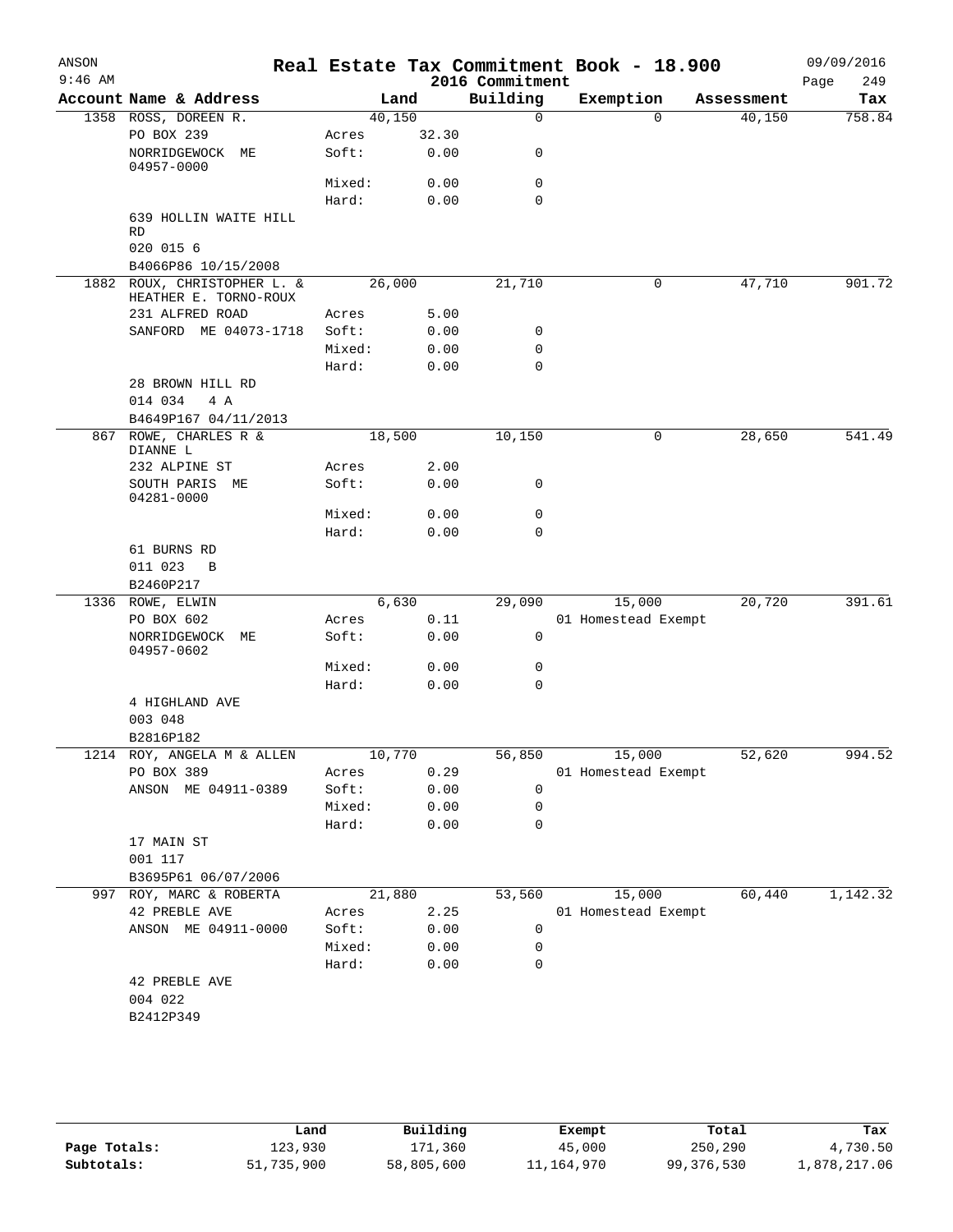| Building<br>Account Name & Address<br>Exemption<br>Land<br>Assessment<br>72,600<br>933 ROY, ROBERT A & DOREEN<br>34,500<br>$\Omega$<br>107,100<br>Κ<br>192 OLD ORCHARD RD<br>13.00<br>Acres<br>BUXTON ME 04093-0000<br>Soft:<br>0.00<br>0<br>Mixed:<br>0.00<br>0<br>$\mathbf 0$<br>Hard:<br>0.00<br>159 GREENLEAF RD<br>013 023<br>6<br>B1726P25<br>934 ROY, VALMOND H &<br>28,500<br>15,000<br>266,680<br>5,040.25<br>253,180<br>ROY, MICHAEL & SONYA,<br>7.50<br>01 Homestead Exempt<br>Acres<br>TRUSTEES<br>PO BOX 204<br>Soft:<br>0.00<br>0<br>0<br>NORTH ANSON ME<br>Mixed:<br>0.00<br>04958-0204<br>$\mathbf 0$<br>Hard:<br>0.00<br>870 RIVER RD<br>005 022<br>B2922P152 B1716P40<br>936 RUDMAN, CARL P & SANDRA<br>17,550<br>15,000<br>101,960<br>99,410<br>L<br>442 CUMBERLAND AVE<br>#3<br>Acres<br>0.77<br>01 Homestead Exempt<br>PORTLAND, ME 04101<br>Soft:<br>0.00<br>0<br>Mixed:<br>0<br>0.00<br>Hard:<br>0.00<br>0<br>35 ELM ST<br>006 046<br>B953P251<br>RUDOLFO, JOAN P.<br>37,830<br>37,830<br>714.99<br>0<br>0<br>1783<br>15 DENTON TERR.<br>Acres<br>27.66<br>BOSTON MA 02131-4112<br>Soft:<br>0.00<br>0<br>Mixed:<br>0.00<br>0<br>$\Omega$<br>Hard:<br>0.00<br>VALLEY RD<br>020 014<br>2<br>B4984P281 12/11/2015 B3419P197 12/08/2004<br>RUEST, ALBERT<br>14,300<br>0<br>0<br>14,300<br>1069<br>542 FOUR MILE SQUARE RD Acres<br>2.53<br>ANSON ME 04911-0000<br>Soft:<br>0.00<br>0<br>Mixed:<br>0.00<br>0<br>Hard:<br>0.00<br>0<br>542 FOUR MILE SQUARE RD<br>021 025<br>1<br>B2473P3<br>RUEST, ALBERT<br>31,480<br>82,780<br>15,000<br>99,260<br>1070<br>542 FOUR MILE SQUARE RD<br>9.98<br>01 Homestead Exempt<br>Acres<br>Soft:<br>ANSON ME 04911-0000<br>0.00<br>0<br>Mixed:<br>0.00<br>0<br>Hard:<br>0.00<br>0<br>542 FOUR MILE SQUARE RD<br>021 025<br>B4875P324 12/02/2014 B2261P40 | ANSON<br>$9:46$ AM |  | 2016 Commitment | Real Estate Tax Commitment Book - 18.900 | 09/09/2016<br>250<br>Page |
|-----------------------------------------------------------------------------------------------------------------------------------------------------------------------------------------------------------------------------------------------------------------------------------------------------------------------------------------------------------------------------------------------------------------------------------------------------------------------------------------------------------------------------------------------------------------------------------------------------------------------------------------------------------------------------------------------------------------------------------------------------------------------------------------------------------------------------------------------------------------------------------------------------------------------------------------------------------------------------------------------------------------------------------------------------------------------------------------------------------------------------------------------------------------------------------------------------------------------------------------------------------------------------------------------------------------------------------------------------------------------------------------------------------------------------------------------------------------------------------------------------------------------------------------------------------------------------------------------------------------------------------------------------------------------------------------------------------------------------------------------------------------------------------------------------------------|--------------------|--|-----------------|------------------------------------------|---------------------------|
|                                                                                                                                                                                                                                                                                                                                                                                                                                                                                                                                                                                                                                                                                                                                                                                                                                                                                                                                                                                                                                                                                                                                                                                                                                                                                                                                                                                                                                                                                                                                                                                                                                                                                                                                                                                                                 |                    |  |                 |                                          | Tax                       |
|                                                                                                                                                                                                                                                                                                                                                                                                                                                                                                                                                                                                                                                                                                                                                                                                                                                                                                                                                                                                                                                                                                                                                                                                                                                                                                                                                                                                                                                                                                                                                                                                                                                                                                                                                                                                                 |                    |  |                 |                                          | 2,024.19                  |
|                                                                                                                                                                                                                                                                                                                                                                                                                                                                                                                                                                                                                                                                                                                                                                                                                                                                                                                                                                                                                                                                                                                                                                                                                                                                                                                                                                                                                                                                                                                                                                                                                                                                                                                                                                                                                 |                    |  |                 |                                          |                           |
|                                                                                                                                                                                                                                                                                                                                                                                                                                                                                                                                                                                                                                                                                                                                                                                                                                                                                                                                                                                                                                                                                                                                                                                                                                                                                                                                                                                                                                                                                                                                                                                                                                                                                                                                                                                                                 |                    |  |                 |                                          |                           |
|                                                                                                                                                                                                                                                                                                                                                                                                                                                                                                                                                                                                                                                                                                                                                                                                                                                                                                                                                                                                                                                                                                                                                                                                                                                                                                                                                                                                                                                                                                                                                                                                                                                                                                                                                                                                                 |                    |  |                 |                                          |                           |
|                                                                                                                                                                                                                                                                                                                                                                                                                                                                                                                                                                                                                                                                                                                                                                                                                                                                                                                                                                                                                                                                                                                                                                                                                                                                                                                                                                                                                                                                                                                                                                                                                                                                                                                                                                                                                 |                    |  |                 |                                          |                           |
|                                                                                                                                                                                                                                                                                                                                                                                                                                                                                                                                                                                                                                                                                                                                                                                                                                                                                                                                                                                                                                                                                                                                                                                                                                                                                                                                                                                                                                                                                                                                                                                                                                                                                                                                                                                                                 |                    |  |                 |                                          |                           |
|                                                                                                                                                                                                                                                                                                                                                                                                                                                                                                                                                                                                                                                                                                                                                                                                                                                                                                                                                                                                                                                                                                                                                                                                                                                                                                                                                                                                                                                                                                                                                                                                                                                                                                                                                                                                                 |                    |  |                 |                                          |                           |
|                                                                                                                                                                                                                                                                                                                                                                                                                                                                                                                                                                                                                                                                                                                                                                                                                                                                                                                                                                                                                                                                                                                                                                                                                                                                                                                                                                                                                                                                                                                                                                                                                                                                                                                                                                                                                 |                    |  |                 |                                          |                           |
|                                                                                                                                                                                                                                                                                                                                                                                                                                                                                                                                                                                                                                                                                                                                                                                                                                                                                                                                                                                                                                                                                                                                                                                                                                                                                                                                                                                                                                                                                                                                                                                                                                                                                                                                                                                                                 |                    |  |                 |                                          |                           |
|                                                                                                                                                                                                                                                                                                                                                                                                                                                                                                                                                                                                                                                                                                                                                                                                                                                                                                                                                                                                                                                                                                                                                                                                                                                                                                                                                                                                                                                                                                                                                                                                                                                                                                                                                                                                                 |                    |  |                 |                                          |                           |
|                                                                                                                                                                                                                                                                                                                                                                                                                                                                                                                                                                                                                                                                                                                                                                                                                                                                                                                                                                                                                                                                                                                                                                                                                                                                                                                                                                                                                                                                                                                                                                                                                                                                                                                                                                                                                 |                    |  |                 |                                          |                           |
|                                                                                                                                                                                                                                                                                                                                                                                                                                                                                                                                                                                                                                                                                                                                                                                                                                                                                                                                                                                                                                                                                                                                                                                                                                                                                                                                                                                                                                                                                                                                                                                                                                                                                                                                                                                                                 |                    |  |                 |                                          |                           |
|                                                                                                                                                                                                                                                                                                                                                                                                                                                                                                                                                                                                                                                                                                                                                                                                                                                                                                                                                                                                                                                                                                                                                                                                                                                                                                                                                                                                                                                                                                                                                                                                                                                                                                                                                                                                                 |                    |  |                 |                                          |                           |
|                                                                                                                                                                                                                                                                                                                                                                                                                                                                                                                                                                                                                                                                                                                                                                                                                                                                                                                                                                                                                                                                                                                                                                                                                                                                                                                                                                                                                                                                                                                                                                                                                                                                                                                                                                                                                 |                    |  |                 |                                          |                           |
|                                                                                                                                                                                                                                                                                                                                                                                                                                                                                                                                                                                                                                                                                                                                                                                                                                                                                                                                                                                                                                                                                                                                                                                                                                                                                                                                                                                                                                                                                                                                                                                                                                                                                                                                                                                                                 |                    |  |                 |                                          |                           |
|                                                                                                                                                                                                                                                                                                                                                                                                                                                                                                                                                                                                                                                                                                                                                                                                                                                                                                                                                                                                                                                                                                                                                                                                                                                                                                                                                                                                                                                                                                                                                                                                                                                                                                                                                                                                                 |                    |  |                 |                                          |                           |
|                                                                                                                                                                                                                                                                                                                                                                                                                                                                                                                                                                                                                                                                                                                                                                                                                                                                                                                                                                                                                                                                                                                                                                                                                                                                                                                                                                                                                                                                                                                                                                                                                                                                                                                                                                                                                 |                    |  |                 |                                          | 1,927.04                  |
|                                                                                                                                                                                                                                                                                                                                                                                                                                                                                                                                                                                                                                                                                                                                                                                                                                                                                                                                                                                                                                                                                                                                                                                                                                                                                                                                                                                                                                                                                                                                                                                                                                                                                                                                                                                                                 |                    |  |                 |                                          |                           |
|                                                                                                                                                                                                                                                                                                                                                                                                                                                                                                                                                                                                                                                                                                                                                                                                                                                                                                                                                                                                                                                                                                                                                                                                                                                                                                                                                                                                                                                                                                                                                                                                                                                                                                                                                                                                                 |                    |  |                 |                                          |                           |
|                                                                                                                                                                                                                                                                                                                                                                                                                                                                                                                                                                                                                                                                                                                                                                                                                                                                                                                                                                                                                                                                                                                                                                                                                                                                                                                                                                                                                                                                                                                                                                                                                                                                                                                                                                                                                 |                    |  |                 |                                          |                           |
|                                                                                                                                                                                                                                                                                                                                                                                                                                                                                                                                                                                                                                                                                                                                                                                                                                                                                                                                                                                                                                                                                                                                                                                                                                                                                                                                                                                                                                                                                                                                                                                                                                                                                                                                                                                                                 |                    |  |                 |                                          |                           |
|                                                                                                                                                                                                                                                                                                                                                                                                                                                                                                                                                                                                                                                                                                                                                                                                                                                                                                                                                                                                                                                                                                                                                                                                                                                                                                                                                                                                                                                                                                                                                                                                                                                                                                                                                                                                                 |                    |  |                 |                                          |                           |
|                                                                                                                                                                                                                                                                                                                                                                                                                                                                                                                                                                                                                                                                                                                                                                                                                                                                                                                                                                                                                                                                                                                                                                                                                                                                                                                                                                                                                                                                                                                                                                                                                                                                                                                                                                                                                 |                    |  |                 |                                          |                           |
|                                                                                                                                                                                                                                                                                                                                                                                                                                                                                                                                                                                                                                                                                                                                                                                                                                                                                                                                                                                                                                                                                                                                                                                                                                                                                                                                                                                                                                                                                                                                                                                                                                                                                                                                                                                                                 |                    |  |                 |                                          |                           |
|                                                                                                                                                                                                                                                                                                                                                                                                                                                                                                                                                                                                                                                                                                                                                                                                                                                                                                                                                                                                                                                                                                                                                                                                                                                                                                                                                                                                                                                                                                                                                                                                                                                                                                                                                                                                                 |                    |  |                 |                                          |                           |
|                                                                                                                                                                                                                                                                                                                                                                                                                                                                                                                                                                                                                                                                                                                                                                                                                                                                                                                                                                                                                                                                                                                                                                                                                                                                                                                                                                                                                                                                                                                                                                                                                                                                                                                                                                                                                 |                    |  |                 |                                          |                           |
|                                                                                                                                                                                                                                                                                                                                                                                                                                                                                                                                                                                                                                                                                                                                                                                                                                                                                                                                                                                                                                                                                                                                                                                                                                                                                                                                                                                                                                                                                                                                                                                                                                                                                                                                                                                                                 |                    |  |                 |                                          |                           |
|                                                                                                                                                                                                                                                                                                                                                                                                                                                                                                                                                                                                                                                                                                                                                                                                                                                                                                                                                                                                                                                                                                                                                                                                                                                                                                                                                                                                                                                                                                                                                                                                                                                                                                                                                                                                                 |                    |  |                 |                                          |                           |
|                                                                                                                                                                                                                                                                                                                                                                                                                                                                                                                                                                                                                                                                                                                                                                                                                                                                                                                                                                                                                                                                                                                                                                                                                                                                                                                                                                                                                                                                                                                                                                                                                                                                                                                                                                                                                 |                    |  |                 |                                          |                           |
|                                                                                                                                                                                                                                                                                                                                                                                                                                                                                                                                                                                                                                                                                                                                                                                                                                                                                                                                                                                                                                                                                                                                                                                                                                                                                                                                                                                                                                                                                                                                                                                                                                                                                                                                                                                                                 |                    |  |                 |                                          |                           |
|                                                                                                                                                                                                                                                                                                                                                                                                                                                                                                                                                                                                                                                                                                                                                                                                                                                                                                                                                                                                                                                                                                                                                                                                                                                                                                                                                                                                                                                                                                                                                                                                                                                                                                                                                                                                                 |                    |  |                 |                                          |                           |
|                                                                                                                                                                                                                                                                                                                                                                                                                                                                                                                                                                                                                                                                                                                                                                                                                                                                                                                                                                                                                                                                                                                                                                                                                                                                                                                                                                                                                                                                                                                                                                                                                                                                                                                                                                                                                 |                    |  |                 |                                          | 270.27                    |
|                                                                                                                                                                                                                                                                                                                                                                                                                                                                                                                                                                                                                                                                                                                                                                                                                                                                                                                                                                                                                                                                                                                                                                                                                                                                                                                                                                                                                                                                                                                                                                                                                                                                                                                                                                                                                 |                    |  |                 |                                          |                           |
|                                                                                                                                                                                                                                                                                                                                                                                                                                                                                                                                                                                                                                                                                                                                                                                                                                                                                                                                                                                                                                                                                                                                                                                                                                                                                                                                                                                                                                                                                                                                                                                                                                                                                                                                                                                                                 |                    |  |                 |                                          |                           |
|                                                                                                                                                                                                                                                                                                                                                                                                                                                                                                                                                                                                                                                                                                                                                                                                                                                                                                                                                                                                                                                                                                                                                                                                                                                                                                                                                                                                                                                                                                                                                                                                                                                                                                                                                                                                                 |                    |  |                 |                                          |                           |
|                                                                                                                                                                                                                                                                                                                                                                                                                                                                                                                                                                                                                                                                                                                                                                                                                                                                                                                                                                                                                                                                                                                                                                                                                                                                                                                                                                                                                                                                                                                                                                                                                                                                                                                                                                                                                 |                    |  |                 |                                          |                           |
|                                                                                                                                                                                                                                                                                                                                                                                                                                                                                                                                                                                                                                                                                                                                                                                                                                                                                                                                                                                                                                                                                                                                                                                                                                                                                                                                                                                                                                                                                                                                                                                                                                                                                                                                                                                                                 |                    |  |                 |                                          |                           |
|                                                                                                                                                                                                                                                                                                                                                                                                                                                                                                                                                                                                                                                                                                                                                                                                                                                                                                                                                                                                                                                                                                                                                                                                                                                                                                                                                                                                                                                                                                                                                                                                                                                                                                                                                                                                                 |                    |  |                 |                                          |                           |
|                                                                                                                                                                                                                                                                                                                                                                                                                                                                                                                                                                                                                                                                                                                                                                                                                                                                                                                                                                                                                                                                                                                                                                                                                                                                                                                                                                                                                                                                                                                                                                                                                                                                                                                                                                                                                 |                    |  |                 |                                          |                           |
|                                                                                                                                                                                                                                                                                                                                                                                                                                                                                                                                                                                                                                                                                                                                                                                                                                                                                                                                                                                                                                                                                                                                                                                                                                                                                                                                                                                                                                                                                                                                                                                                                                                                                                                                                                                                                 |                    |  |                 |                                          | 1,876.01                  |
|                                                                                                                                                                                                                                                                                                                                                                                                                                                                                                                                                                                                                                                                                                                                                                                                                                                                                                                                                                                                                                                                                                                                                                                                                                                                                                                                                                                                                                                                                                                                                                                                                                                                                                                                                                                                                 |                    |  |                 |                                          |                           |
|                                                                                                                                                                                                                                                                                                                                                                                                                                                                                                                                                                                                                                                                                                                                                                                                                                                                                                                                                                                                                                                                                                                                                                                                                                                                                                                                                                                                                                                                                                                                                                                                                                                                                                                                                                                                                 |                    |  |                 |                                          |                           |
|                                                                                                                                                                                                                                                                                                                                                                                                                                                                                                                                                                                                                                                                                                                                                                                                                                                                                                                                                                                                                                                                                                                                                                                                                                                                                                                                                                                                                                                                                                                                                                                                                                                                                                                                                                                                                 |                    |  |                 |                                          |                           |
|                                                                                                                                                                                                                                                                                                                                                                                                                                                                                                                                                                                                                                                                                                                                                                                                                                                                                                                                                                                                                                                                                                                                                                                                                                                                                                                                                                                                                                                                                                                                                                                                                                                                                                                                                                                                                 |                    |  |                 |                                          |                           |
|                                                                                                                                                                                                                                                                                                                                                                                                                                                                                                                                                                                                                                                                                                                                                                                                                                                                                                                                                                                                                                                                                                                                                                                                                                                                                                                                                                                                                                                                                                                                                                                                                                                                                                                                                                                                                 |                    |  |                 |                                          |                           |
|                                                                                                                                                                                                                                                                                                                                                                                                                                                                                                                                                                                                                                                                                                                                                                                                                                                                                                                                                                                                                                                                                                                                                                                                                                                                                                                                                                                                                                                                                                                                                                                                                                                                                                                                                                                                                 |                    |  |                 |                                          |                           |
|                                                                                                                                                                                                                                                                                                                                                                                                                                                                                                                                                                                                                                                                                                                                                                                                                                                                                                                                                                                                                                                                                                                                                                                                                                                                                                                                                                                                                                                                                                                                                                                                                                                                                                                                                                                                                 |                    |  |                 |                                          |                           |
|                                                                                                                                                                                                                                                                                                                                                                                                                                                                                                                                                                                                                                                                                                                                                                                                                                                                                                                                                                                                                                                                                                                                                                                                                                                                                                                                                                                                                                                                                                                                                                                                                                                                                                                                                                                                                 |                    |  |                 |                                          |                           |

|              | Land       | Building     | Exempt     | Total       | Tax          |
|--------------|------------|--------------|------------|-------------|--------------|
| Page Totals: | 164,160    | 507,970      | 45,000     | 627,130     | 11,852.75    |
| Subtotals:   | 51,900,060 | 59, 313, 570 | 11,209,970 | 100,003,660 | 1,890,069.81 |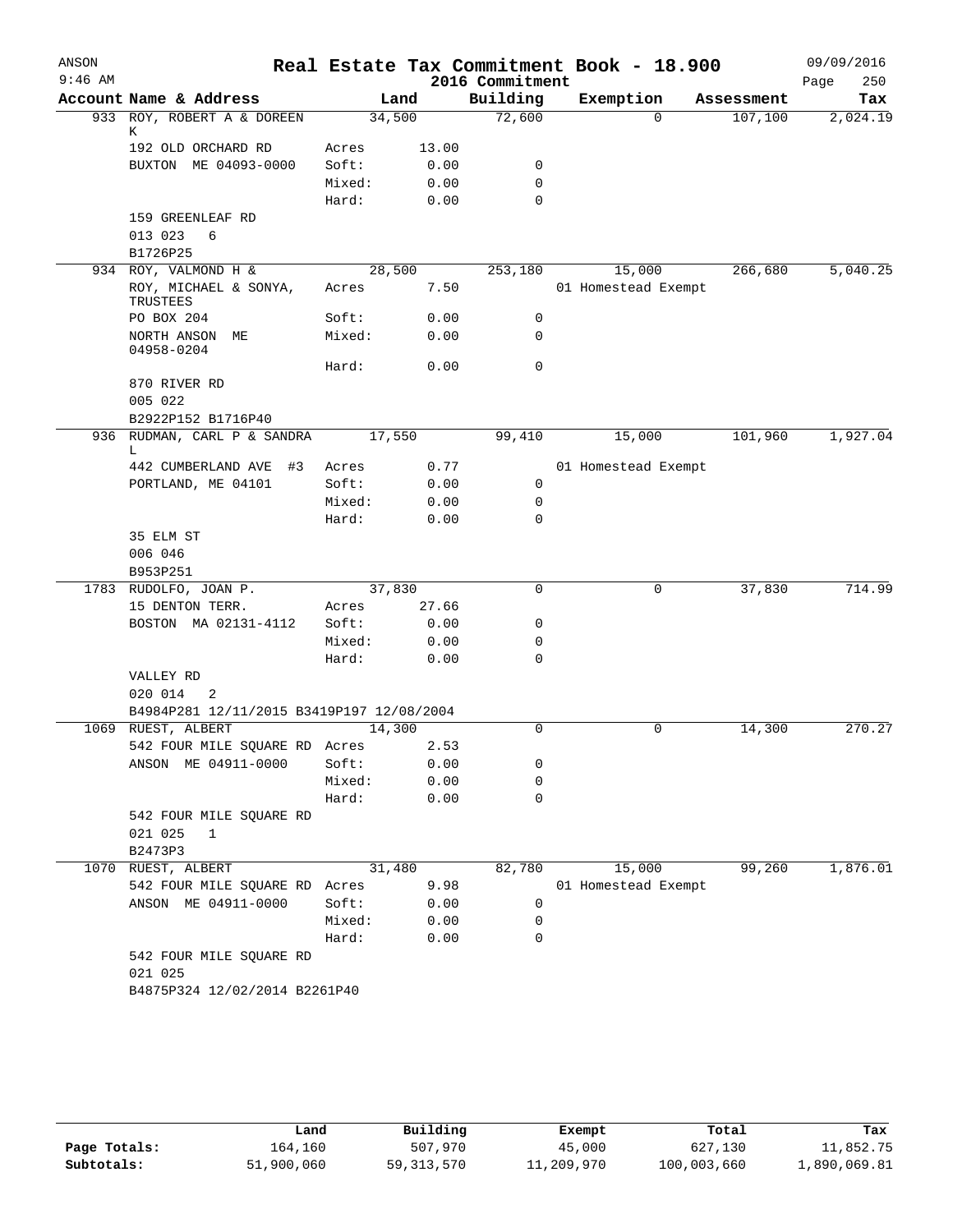| ANSON<br>$9:46$ AM |                                          |                 |              | 2016 Commitment | Real Estate Tax Commitment Book - 18.900 |            | 09/09/2016<br>Page<br>251 |
|--------------------|------------------------------------------|-----------------|--------------|-----------------|------------------------------------------|------------|---------------------------|
|                    | Account Name & Address                   |                 | Land         | Building        | Exemption                                | Assessment | Tax                       |
|                    | 581 RUGH, GEORGE J & TAMMY               |                 | 20,540       | 116,170         | 15,000                                   | 121,710    | 2,300.32                  |
|                    | G<br>PO BOX 276                          | Acres           | 1.36         |                 | 01 Homestead Exempt                      |            |                           |
|                    | NORTH ANSON ME                           | Soft:           | 0.00         | 0               |                                          |            |                           |
|                    | 04958-0276                               |                 |              |                 |                                          |            |                           |
|                    |                                          | Mixed:          | 0.00         | 0               |                                          |            |                           |
|                    |                                          | Hard:           | 0.00         | 0               |                                          |            |                           |
|                    | 258 VALLEY RD                            |                 |              |                 |                                          |            |                           |
|                    | 018 038<br>$\mathbf F$                   |                 |              |                 |                                          |            |                           |
|                    | B2082P29                                 |                 |              |                 |                                          |            |                           |
|                    | 938 RUGH, GEORGE JACOB                   |                 | 20,600       | $\mathbf 0$     | 0                                        | 20,600     | 389.34                    |
|                    | PO BOX 276                               | Acres           | 1.40         |                 |                                          |            |                           |
|                    | NORTH ANSON ME                           | Soft:           | 0.00         | 0               |                                          |            |                           |
|                    | 04958-0101                               | Mixed:          | 0.00         | 0               |                                          |            |                           |
|                    |                                          | Hard:           | 0.00         | $\Omega$        |                                          |            |                           |
|                    | 268 VALLEY RD                            |                 |              |                 |                                          |            |                           |
|                    | 018 038<br>Η                             |                 |              |                 |                                          |            |                           |
|                    | B1668P98                                 |                 |              |                 |                                          |            |                           |
|                    | 937 RUGH, GEORGE W &                     |                 | 22,250       | 73,570          | 21,000                                   | 74,820     | 1,414.10                  |
|                    | JOHNELL L                                |                 |              |                 |                                          |            |                           |
|                    | 190 VALLEY ROAD                          | Acres           | 2.50         |                 | 01 Homestead Exempt                      |            |                           |
|                    | NORTH ANSON ME                           | Soft:           | 0.00         |                 | 0 04 Non-resident Veteran                |            |                           |
|                    | 04958-0190                               | Mixed:          | 0.00         | 0               |                                          |            |                           |
|                    |                                          | Hard:           | 0.00         | 0               |                                          |            |                           |
|                    | 190 VALLEY RD                            | LIFE ESTATE     |              |                 |                                          |            |                           |
|                    | 018 038<br>E                             |                 |              |                 |                                          |            |                           |
|                    | B4171P129 07/30/2009                     |                 |              |                 |                                          |            |                           |
|                    | 939 RUGH, JOHNELL LEE                    |                 | 49,400       | $\mathbf 0$     | 0                                        | 49,400     | 933.66                    |
|                    | 190 VALLEY ROAD                          | Acres           | 69.00        |                 |                                          |            |                           |
|                    | NORTH ANSON ME<br>04958-0190             | Soft:           | 0.00         | 0               |                                          |            |                           |
|                    |                                          | Mixed:          | 0.00         | 0               |                                          |            |                           |
|                    |                                          | Hard:           | 0.00         | $\Omega$        |                                          |            |                           |
|                    |                                          | LIFE ESTATE     |              |                 |                                          |            |                           |
|                    | 018 038<br>B                             |                 |              |                 |                                          |            |                           |
|                    | B4171P129 07/30/2009                     |                 |              |                 |                                          |            |                           |
|                    | 940 RUIZ, ROLANDO &                      |                 | 37,500       | 20,120          | 0                                        | 57,620     | 1,089.02                  |
|                    | FRITZBERG, ESTHELLA                      | Acres           | 16.00        |                 |                                          |            |                           |
|                    | 4 STOBIE STREET<br>WINSLOW ME 04901-0000 | Soft:           | 0.00         | 0               |                                          |            |                           |
|                    |                                          | Mixed:<br>Hard: | 0.00<br>0.00 | 0<br>$\Omega$   |                                          |            |                           |
|                    | 436 PEASE HILL RD                        |                 |              |                 |                                          |            |                           |
|                    | 011 043 E                                |                 |              |                 |                                          |            |                           |
|                    | B1249P204                                |                 |              |                 |                                          |            |                           |
|                    | 13 RUNDIN, JOHN H &                      |                 | 9,450        | $\Omega$        | 0                                        | 9,450      | 178.61                    |
|                    | PRISCILLA A                              |                 |              |                 |                                          |            |                           |
|                    | 167 JOHN TARR RD                         | Acres           | 57.00        |                 |                                          |            |                           |
|                    | BOWDOIN ME 04287-0000                    | Soft:           | 4.10         | 492             |                                          |            |                           |
|                    |                                          | Mixed:          | 0.00         | 0               |                                          |            |                           |
|                    |                                          | Hard:           | 45.30        | 8,199           |                                          |            |                           |
|                    | 019 017<br>1                             | TREE GROWTH     |              |                 |                                          |            |                           |
|                    | B4052P284 09/12/2008                     |                 |              |                 |                                          |            |                           |
|                    |                                          |                 |              |                 |                                          |            |                           |

|              | Land       | Building   | Exempt     | Total       | Tax          |
|--------------|------------|------------|------------|-------------|--------------|
| Page Totals: | 159,740    | 209,860    | 36,000     | 333,600     | 6,305.05     |
| Subtotals:   | 52,059,800 | 59,523,430 | 11,245,970 | 100,337,260 | l,896,374.86 |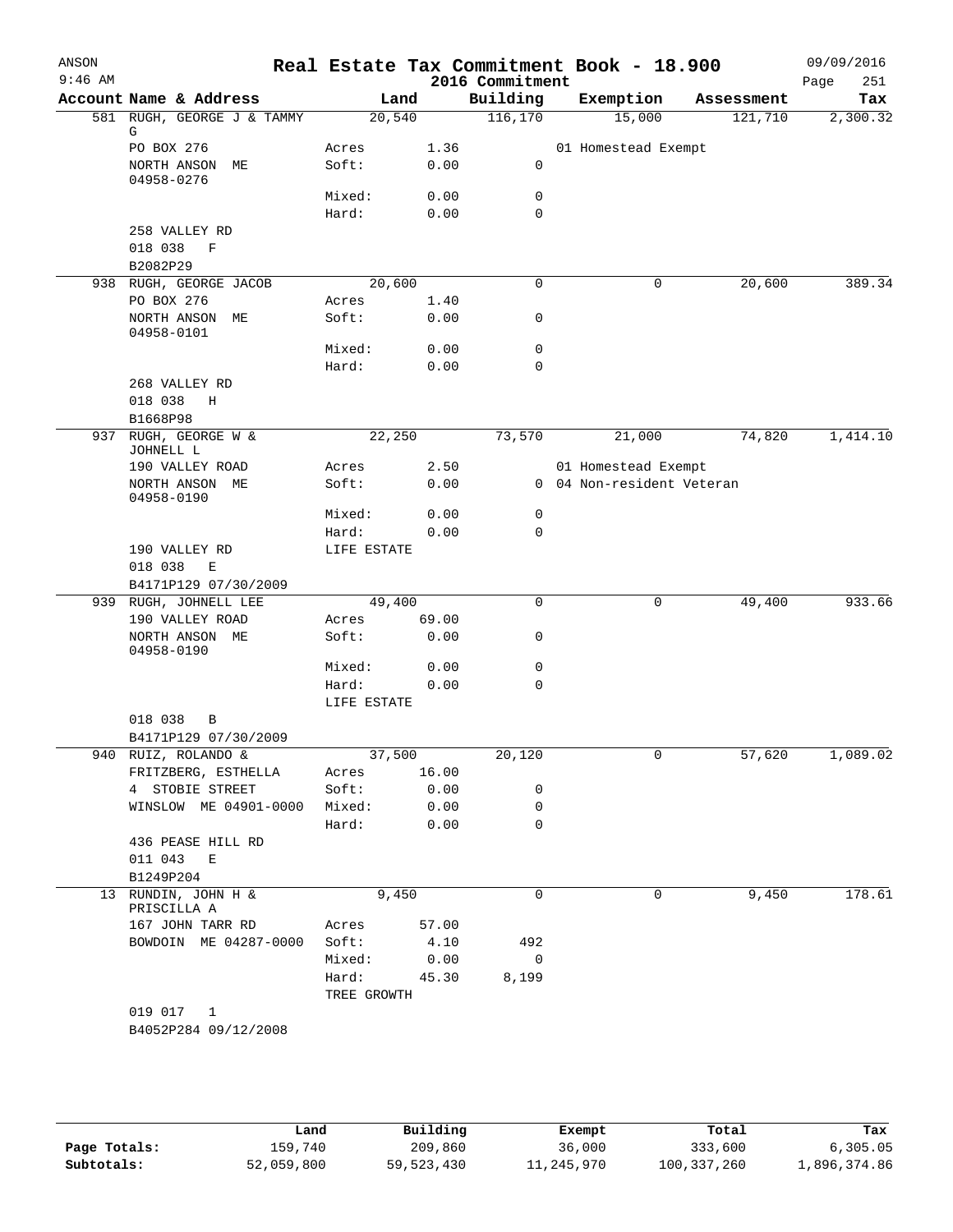| ANSON<br>$9:46$ AM |                                          |        |        |                             | Real Estate Tax Commitment Book - 18.900 |            | 09/09/2016         |
|--------------------|------------------------------------------|--------|--------|-----------------------------|------------------------------------------|------------|--------------------|
|                    | Account Name & Address                   |        | Land   | 2016 Commitment<br>Building | Exemption                                | Assessment | Page<br>252<br>Tax |
|                    | 1927 RUSSELL, JAMES &                    |        | 30,500 | 24,230                      | $\mathbf 0$                              | 54,730     | 1,034.40           |
|                    | BARBARA<br>31 DUMAS AVE                  | Acres  | 14.00  |                             |                                          |            |                    |
|                    | HAMPTON NH 03842                         | Soft:  | 0.00   | 0                           |                                          |            |                    |
|                    |                                          | Mixed: | 0.00   | $\mathbf 0$                 |                                          |            |                    |
|                    |                                          | Hard:  | 0.00   | 0                           |                                          |            |                    |
|                    | 315 FAHI POND RD<br>024 039              |        |        |                             |                                          |            |                    |
|                    | B3353P64 08/02/2004                      |        |        |                             |                                          |            |                    |
|                    | 1392 RYDER, CHERYL L.                    |        | 10,950 | 46,580                      | 15,000                                   | 42,530     | 803.82             |
|                    | 6 FRONT STREET                           | Acres  | 0.30   |                             | 01 Homestead Exempt                      |            |                    |
|                    | ANSON ME 04911-0000                      | Soft:  | 0.00   | 0                           |                                          |            |                    |
|                    |                                          | Mixed: | 0.00   | $\mathbf 0$                 |                                          |            |                    |
|                    |                                          | Hard:  | 0.00   | 0                           |                                          |            |                    |
|                    | 6 FRONT ST<br>001 087                    |        |        |                             |                                          |            |                    |
|                    | B3948P65 12/27/2007                      |        |        |                             |                                          |            |                    |
| 1706               | SABOL, FRANCIS C & MARY<br>LOU           |        | 16,850 | 87,580                      | 15,000                                   | 89,430     | 1,690.23           |
|                    | PO BOX 31                                | Acres  | 0.71   |                             | 01 Homestead Exempt                      |            |                    |
|                    | ANSON ME 04911-0031                      | Soft:  | 0.00   | 0                           |                                          |            |                    |
|                    |                                          | Mixed: | 0.00   | 0                           |                                          |            |                    |
|                    |                                          | Hard:  | 0.00   | 0                           |                                          |            |                    |
|                    | 8 SCHOOL ST                              |        |        |                             |                                          |            |                    |
|                    | 001 024                                  |        |        |                             |                                          |            |                    |
|                    | B3475P273 04/28/2005                     |        |        |                             |                                          |            |                    |
|                    | 45 SABOL, FRANCIS C. &<br>MARY LOU       |        | 9,800  | 38,700                      | 0                                        | 48,500     | 916.65             |
|                    | PO BOX 31                                | Acres  | 0.24   |                             |                                          |            |                    |
|                    | ANSON ME 04911-0031                      | Soft:  | 0.00   | 0                           |                                          |            |                    |
|                    |                                          | Mixed: | 0.00   | 0                           |                                          |            |                    |
|                    |                                          | Hard:  | 0.00   | 0                           |                                          |            |                    |
|                    | 76 MAIN ST<br>001 021                    |        |        |                             |                                          |            |                    |
| 191                | B3439P190 01/27/2005<br>SACKEY, ALBERT N |        | 27,720 | 0                           | 0                                        | 27,720     | 523.91             |
|                    | 922 WITHERBY LANE                        | Acres  | 14.22  |                             |                                          |            |                    |
|                    | LEWISVILLE TX<br>75067-0000              | Soft:  | 0.00   | 0                           |                                          |            |                    |
|                    |                                          | Mixed: | 0.00   | 0                           |                                          |            |                    |
|                    |                                          | Hard:  | 0.00   | 0                           |                                          |            |                    |
|                    |                                          |        |        |                             |                                          |            |                    |
|                    | 013 023                                  |        |        |                             |                                          |            |                    |
|                    | B1519P154                                |        | 18,330 |                             |                                          |            |                    |
| 947                | SALEEMUDDIN, MOHAMMAD &<br>IMTIAZ        |        |        | 0                           | 0                                        | 18,330     | 346.44             |
|                    | 794 GREENDALE AVE                        | Acres  | 5.22   |                             |                                          |            |                    |
|                    | NEEDHAM MA 02492-0000                    | Soft:  | 0.00   | 0                           |                                          |            |                    |
|                    |                                          | Mixed: | 0.00   | 0<br>0                      |                                          |            |                    |
|                    |                                          | Hard:  | 0.00   |                             |                                          |            |                    |
|                    | 019 022<br>4<br>B1019P61                 |        |        |                             |                                          |            |                    |
|                    |                                          |        |        |                             |                                          |            |                    |

|              | Land         | Building   | Exempt     | Total       | Tax          |
|--------------|--------------|------------|------------|-------------|--------------|
| Page Totals: | ⊥14,150      | 197,090    | 30,000     | 281,240     | 5, 315.45    |
| Subtotals:   | 52, 173, 950 | 59,720,520 | 11,275,970 | 100,618,500 | 1,901,690.31 |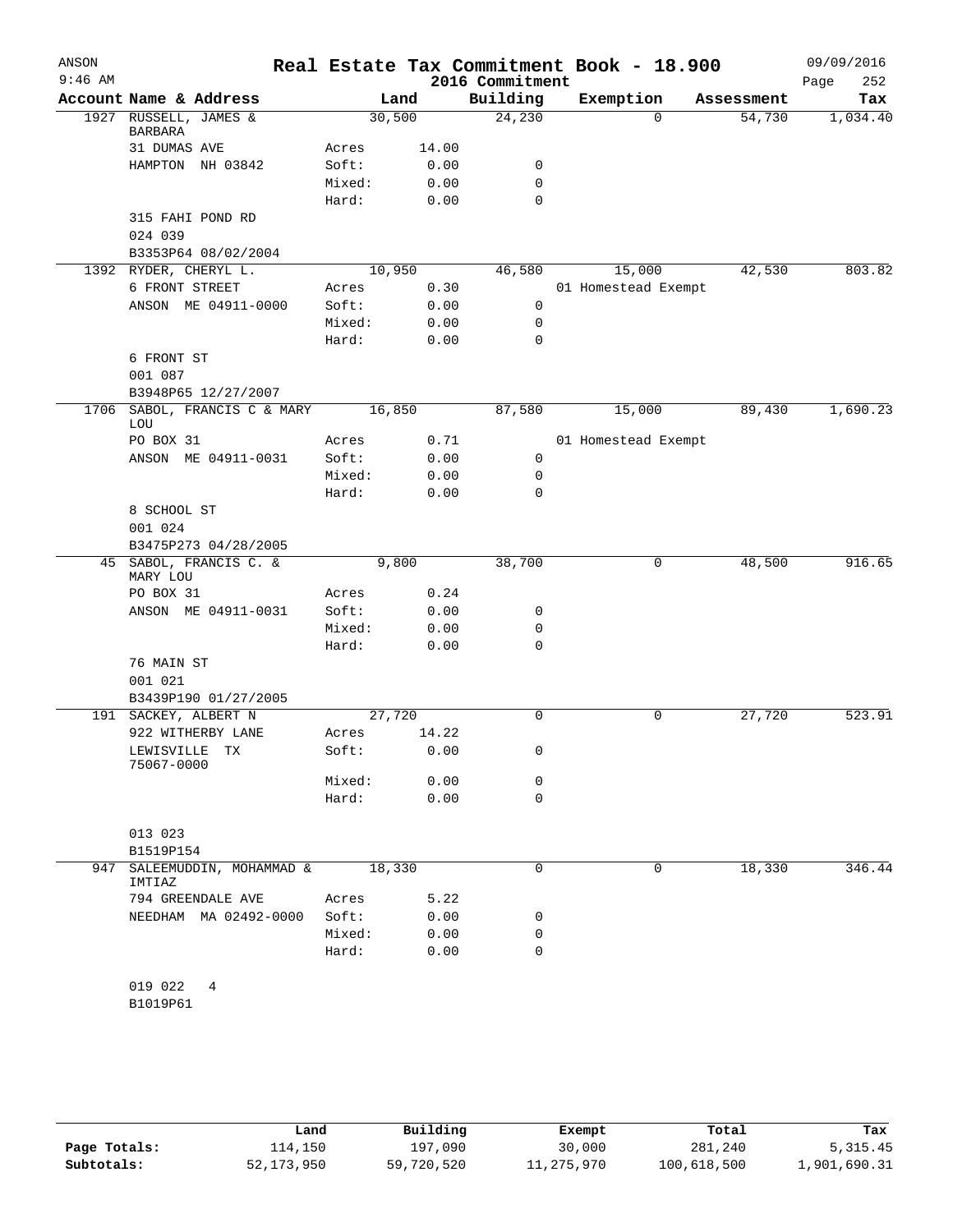| ANSON<br>$9:46$ AM |                                             |        |       | 2016 Commitment | Real Estate Tax Commitment Book - 18.900 |            | 09/09/2016<br>Page<br>253 |
|--------------------|---------------------------------------------|--------|-------|-----------------|------------------------------------------|------------|---------------------------|
|                    | Account Name & Address                      | Land   |       | Building        | Exemption                                | Assessment | Tax                       |
|                    | 324 SALES, JESSICA N &<br>CARREIRO, GRACE N | 21,500 |       | 91,300          | 15,000                                   | 97,800     | 1,848.42                  |
|                    | 396 CAMPGROUND RD                           | Acres  | 2.00  |                 | 01 Homestead Exempt                      |            |                           |
|                    | NORTH ANSON ME<br>04958-0000                | Soft:  | 0.00  | 0               |                                          |            |                           |
|                    |                                             | Mixed: | 0.00  | 0               |                                          |            |                           |
|                    |                                             | Hard:  | 0.00  | 0               |                                          |            |                           |
|                    | 396 CAMPGROUND RD                           |        |       |                 |                                          |            |                           |
|                    | 015 045 2A                                  |        |       |                 |                                          |            |                           |
| 1315               | SANBORN, CURT                               | 11,140 |       | 32,260          | 15,000                                   | 28,400     | 536.76                    |
|                    | PO BOX 523                                  | Acres  | 0.31  |                 | 01 Homestead Exempt                      |            |                           |
|                    | ANSON ME 04911-0000                         | Soft:  | 0.00  | 0               |                                          |            |                           |
|                    |                                             | Mixed: | 0.00  | 0               |                                          |            |                           |
|                    |                                             | Hard:  | 0.00  | 0               |                                          |            |                           |
|                    | 29 PINE ST                                  |        |       |                 |                                          |            |                           |
|                    | 002 037                                     |        |       |                 |                                          |            |                           |
|                    | B3708P285 07/12/2006                        |        |       |                 |                                          |            |                           |
| 850                | SANBORN, JAMEY S.                           | 8,490  |       | 47,010          | 0                                        | 55,500     | 1,048.95                  |
|                    | 573 BACK RD                                 | Acres  | 0.18  |                 |                                          |            |                           |
|                    | SKOWHEGAN ME 04976                          | Soft:  | 0.00  | 0               |                                          |            |                           |
|                    |                                             | Mixed: | 0.00  | 0               |                                          |            |                           |
|                    |                                             | Hard:  | 0.00  | 0               |                                          |            |                           |
|                    | 4 SCHOOL ST                                 |        |       |                 |                                          |            |                           |
|                    | 001 023                                     |        |       |                 |                                          |            |                           |
|                    | B4457P219 10/27/2011                        |        |       |                 |                                          |            |                           |
| 375                | SANDERS, ROBERT E &<br>FRANCES J            | 26,000 | 1,400 | 0               | 27,400                                   | 517.86     |                           |
|                    | 5038 WINGATE DR                             | Acres  | 5.00  |                 |                                          |            |                           |
|                    | MACON GA 31210-0000                         | Soft:  | 0.00  | 0               |                                          |            |                           |
|                    |                                             | Mixed: | 0.00  | 0               |                                          |            |                           |
|                    |                                             | Hard:  | 0.00  | 0               |                                          |            |                           |
|                    | 177 FOUR MILE SQUARE RD                     |        |       |                 |                                          |            |                           |
|                    | 021 009<br>$\mathbf{1}$                     |        |       |                 |                                          |            |                           |
|                    | B3707P259 07/06/2006                        |        |       |                 |                                          |            |                           |
| 1045               | SANTANGELO, MICHAEL A.                      | 54,940 |       | 5,000           | 0                                        | 59,940     | 1,132.87                  |
|                    | SANTANGELO, GAIL M.                         | Acres  | 59.47 |                 |                                          |            |                           |
|                    | 404 TOWN FARM ROAD                          | Soft:  | 0.00  | 0               |                                          |            |                           |
|                    | ANSON, MAINE 04911-3921                     | Mixed: | 0.00  | 0               |                                          |            |                           |
|                    |                                             | Hard:  | 0.00  | 0               |                                          |            |                           |
|                    | TOWN FARM ROAD<br>022 015 A                 |        |       |                 |                                          |            |                           |
|                    | B4849P336 10/28/2014                        |        |       |                 |                                          |            |                           |
| 1286               | SANTIAGO, BARBARA, ET<br>AL                 | 3,890  |       | 0               | 0                                        | 3,890      | 73.52                     |
|                    | 123 MADISON AVE                             | Acres  | 0.42  |                 |                                          |            |                           |
|                    | MADISON ME 04950-0000                       | Soft:  | 0.00  | 0               |                                          |            |                           |
|                    |                                             | Mixed: | 0.00  | 0               |                                          |            |                           |
|                    |                                             | Hard:  | 0.00  | 0               |                                          |            |                           |
|                    |                                             |        |       |                 |                                          |            |                           |
|                    | 002 022                                     |        |       |                 |                                          |            |                           |

```
B4236P359 01/22/2010 B4236P355 01/22/2010
```

|              | Land       | Building   | Exempt     | Total       | Tax          |
|--------------|------------|------------|------------|-------------|--------------|
| Page Totals: | 125,960    | 176,970    | 30,000     | 272,930     | 5,158.38     |
| Subtotals:   | 52,299,910 | 59,897,490 | 11,305,970 | 100,891,430 | 1,906,848.69 |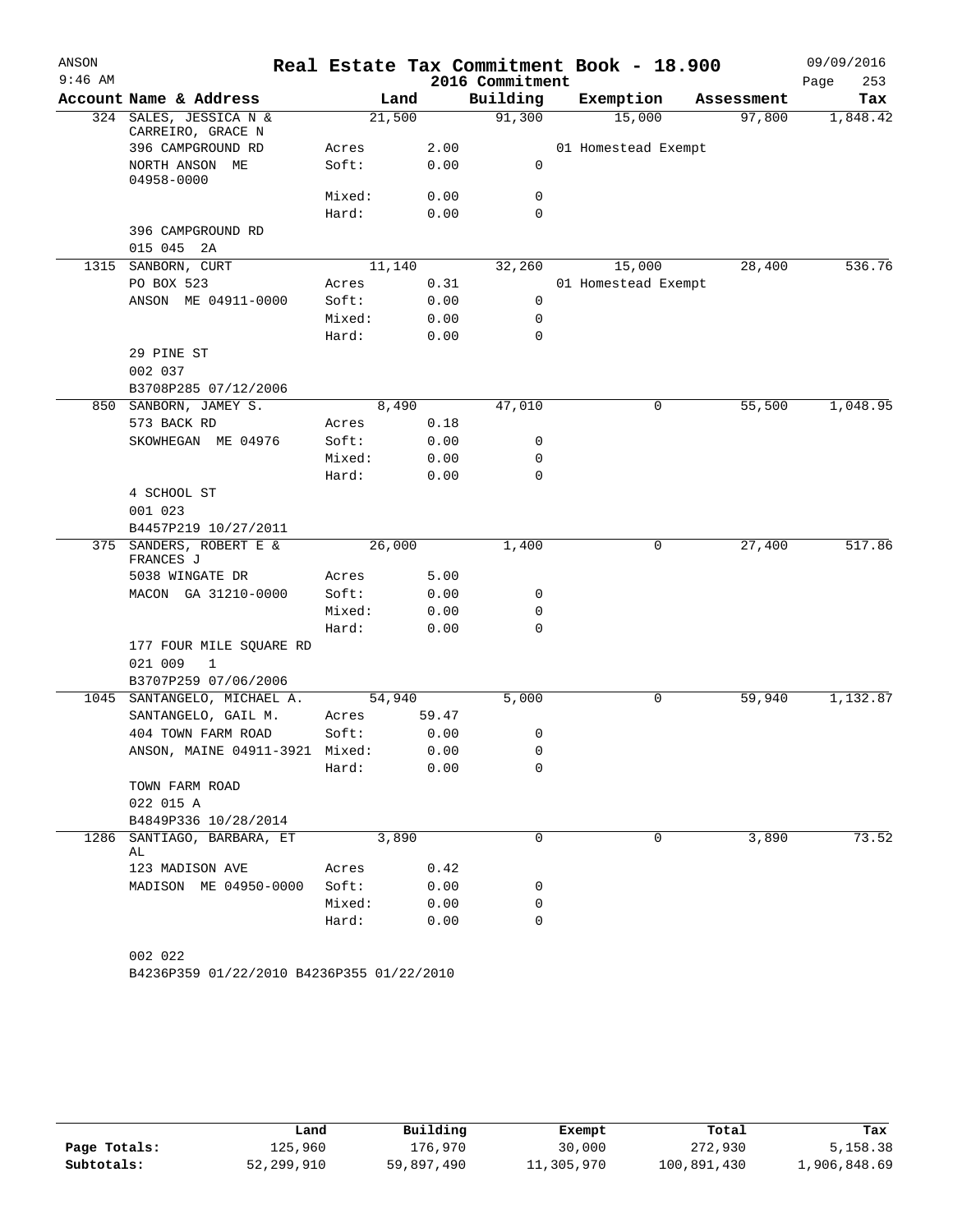| ANSON     |                                                     |             |                          |                 | Real Estate Tax Commitment Book - 18.900 |            | 09/09/2016  |
|-----------|-----------------------------------------------------|-------------|--------------------------|-----------------|------------------------------------------|------------|-------------|
| $9:46$ AM |                                                     |             |                          | 2016 Commitment |                                          |            | 254<br>Page |
|           | Account Name & Address                              |             | Land                     | Building        | Exemption                                | Assessment | Tax         |
| 1307      | SANTIAGO, BARBARA, ET<br>AL                         |             | 500                      | $\mathbf 0$     | $\Omega$                                 | 500        | 9.45        |
|           | 123 MADISON AVE                                     | Acres       | 3.00                     |                 |                                          |            |             |
|           | MADISON ME 04950-0000                               | Soft:       | 0.00                     | 0               |                                          |            |             |
|           |                                                     | Mixed:      | 3.00                     | 495             |                                          |            |             |
|           |                                                     | Hard:       | 0.00                     | $\Omega$        |                                          |            |             |
|           |                                                     | TREE GROWTH |                          |                 |                                          |            |             |
|           | 010 006                                             |             |                          |                 |                                          |            |             |
|           | B4236P359 01/22/2010 B4236P355 01/22/2010           |             |                          |                 |                                          |            |             |
|           | 949 SANTIAGO, WILLIAM                               |             | 30,750                   | 65,250          | 15,000                                   | 81,000     | 1,530.90    |
|           | 137 CARRABASSETT ROAD                               | Acres       | 5.50                     |                 | 01 Homestead Exempt                      |            |             |
|           | NORTH ANSON ME                                      | Soft:       | 0.00                     | 0               |                                          |            |             |
|           | 04958-7301                                          |             |                          |                 |                                          |            |             |
|           |                                                     | Mixed:      | 0.00                     | 0               |                                          |            |             |
|           |                                                     | Hard:       | 0.00                     | $\Omega$        |                                          |            |             |
|           | 137 CARRABASSETT RD                                 |             |                          |                 |                                          |            |             |
|           | 022 022<br>5                                        |             |                          |                 |                                          |            |             |
|           | B4908P120 05/28/2015 B4908P120 05/26/2015 B1327P141 |             |                          |                 |                                          |            |             |
|           | 1856 SANTIAGO, WILLIAM, JR.                         |             | 26,000                   | 0               | 0                                        | 26,000     | 491.40      |
|           | 28 HAWKES ST.                                       | Acres       | 5.00                     |                 |                                          |            |             |
|           | SAUGUS MA 01906                                     | Soft:       | 0.00                     | 0               |                                          |            |             |
|           |                                                     | Mixed:      | 0.00                     | 0               |                                          |            |             |
|           |                                                     | Hard:       | 0.00                     | $\Omega$        |                                          |            |             |
|           | 179 CARRABASSETT RD                                 |             |                          |                 |                                          |            |             |
|           | 022 022<br>2                                        |             |                          |                 |                                          |            |             |
|           | B4469P360 12/02/2011                                |             |                          |                 |                                          |            |             |
|           | 692 SANTO, NICOLE L.                                |             | 21,700                   | 14,100          | 0                                        | 35,800     | 676.62      |
|           | 8 FIRST AVENUE                                      | Acres       | 8.20                     |                 |                                          |            |             |
|           | DUDLEY MA 01571-0000                                | Soft:       | 0.00                     | 0               |                                          |            |             |
|           |                                                     | Mixed:      | 0.00                     | 0               |                                          |            |             |
|           |                                                     | Hard:       | 0.00                     | 0               |                                          |            |             |
|           |                                                     |             |                          |                 |                                          |            |             |
|           | 023 044<br>G                                        |             |                          |                 |                                          |            |             |
|           | B4665P39 05/23/2013                                 |             |                          |                 |                                          |            |             |
|           | 1453 SARGENT, RONALD S                              |             | 14,000                   | 15,340          | 15,000                                   | 14,340     | 271.03      |
|           | 587 VALLEY RD                                       | Acres       | 1.00                     |                 | 01 Homestead Exempt                      |            |             |
|           | ANSON ME 04911-0000                                 | Soft:       | 0.00                     | 0               |                                          |            |             |
|           |                                                     | Mixed:      | 0.00                     | 0               |                                          |            |             |
|           |                                                     | Hard:       | 0.00                     | 0               |                                          |            |             |
|           | 587 VALLEY RD                                       |             |                          |                 |                                          |            |             |
|           | 019 013                                             |             |                          |                 |                                          |            |             |
|           | B3173P37                                            |             |                          |                 |                                          |            |             |
|           | 951 SASS, JEREMY                                    |             | 32,900                   | 31,920          | 15,000                                   | 49,820     | 941.60      |
|           | C/0<br>MOFGA                                        | Acres       | 75.00                    |                 | 01 Homestead Exempt                      |            |             |
|           | PO BOX 170<br>294<br>CROSBY BROOK RD                | Soft:       | 20.00                    | 2,400           |                                          |            |             |
|           | UNITY ME 04988-0000                                 | Mixed:      | 37.00                    | 6,105           |                                          |            |             |
|           |                                                     | Hard:       | 16.00                    | 2,896           |                                          |            |             |
|           | 412 EMBDEN POND RD<br>023 029 D                     |             | LIFE ESTATE, TREE GROWTH |                 |                                          |            |             |
|           | B3656P223 03/09/2006                                |             |                          |                 |                                          |            |             |

|              | úand         | Building   | Exempt     | Total       | Tax          |
|--------------|--------------|------------|------------|-------------|--------------|
| Page Totals: | 125,850      | 126,610    | 45,000     | 207,460     | 3,921.00     |
| Subtotals:   | 52, 425, 760 | 60,024,100 | 11,350,970 | 101,098,890 | 1,910,769.69 |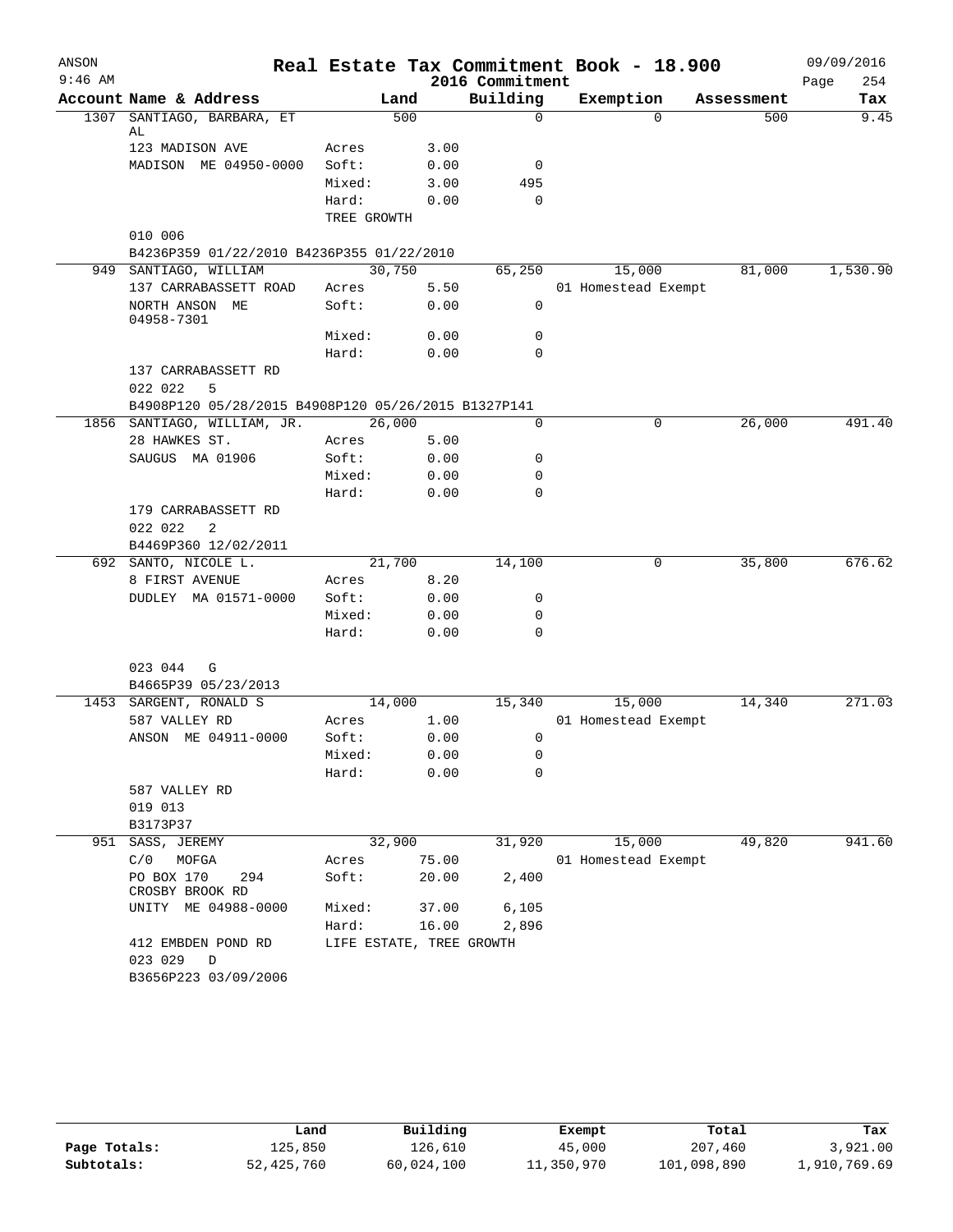| ANSON<br>$9:46$ AM |                                   |             |        | 2016 Commitment | Real Estate Tax Commitment Book - 18.900 |                   | 09/09/2016<br>Page<br>255 |
|--------------------|-----------------------------------|-------------|--------|-----------------|------------------------------------------|-------------------|---------------------------|
|                    | Account Name & Address            |             | Land   | Building        | Exemption                                | Assessment        | Tax                       |
| 1902               | SAVAGE, BRENT L &<br>DEBORAH A    | 9,010       |        | $\mathbf 0$     |                                          | $\Omega$<br>9,010 | 170.29                    |
|                    | 266 CAMPGROUND RD                 | Acres       | 64.00  |                 |                                          |                   |                           |
|                    | NORTH ANSON ME<br>04958-0000      | Soft:       | 38.00  | 4,560           |                                          |                   |                           |
|                    |                                   | Mixed:      | 16.00  | 2,640           |                                          |                   |                           |
|                    |                                   | Hard:       | 10.00  | 1,810           |                                          |                   |                           |
|                    |                                   | TREE GROWTH |        |                 |                                          |                   |                           |
|                    | 015 041 A<br>B3724P215 08/08/2006 |             |        |                 |                                          |                   |                           |
| 1711               | SAVAGE, BRENT L &<br>DEBORAH A    | 18,110      |        | 52,740          | 15,000                                   | 55,850            | 1,055.57                  |
|                    | 226 CAMPGROUND RD                 | Acres       | 0.82   |                 | 01 Homestead Exempt                      |                   |                           |
|                    | NORTH ANSON ME<br>04958-0000      | Soft:       | 0.00   | 0               |                                          |                   |                           |
|                    |                                   | Mixed:      | 0.00   | 0               |                                          |                   |                           |
|                    |                                   | Hard:       | 0.00   | $\mathbf 0$     |                                          |                   |                           |
|                    | 226 CAMPGROUND RD<br>015 040      |             |        |                 |                                          |                   |                           |
|                    | 954 SAVAGE, FRANCES A             | 20,000      |        | 0               |                                          | 20,000<br>0       | 378.00                    |
|                    | 25 SUMMER ST                      | Acres       | 1.00   |                 |                                          |                   |                           |
|                    | NORTH ANSON ME<br>04958-7653      | Soft:       | 0.00   | 0               |                                          |                   |                           |
|                    |                                   | Mixed:      | 0.00   | 0               |                                          |                   |                           |
|                    |                                   | Hard:       | 0.00   | 0               |                                          |                   |                           |
|                    | 006 002<br>B910P382               |             |        |                 |                                          |                   |                           |
|                    | 952 SAVAGE, FRANCES A &           | 14,000      |        | 38,390          | 15,000                                   | 37,390            | 706.67                    |
|                    | SAVAGE, BRENT L                   | Acres       | 0.49   |                 | 01 Homestead Exempt                      |                   |                           |
|                    | 25 SUMMER ST                      | Soft:       | 0.00   | 0               |                                          |                   |                           |
|                    | NORTH ANSON ME<br>04958-7653      | Mixed:      | 0.00   | 0               |                                          |                   |                           |
|                    |                                   | Hard:       | 0.00   | 0               |                                          |                   |                           |
|                    | 25 SUMMER ST                      |             |        |                 |                                          |                   |                           |
|                    | 006 082 83                        |             |        |                 |                                          |                   |                           |
|                    | B2687P10                          |             |        |                 |                                          |                   |                           |
|                    | 486 SAVAGE, JANELLE               | 18,550      |        | 44,390          |                                          | 62,940<br>0       | 1,189.57                  |
|                    | PO BOX 104                        | Acres 0.86  |        |                 |                                          |                   |                           |
|                    | ANSON, ME 04911                   | Soft:       | 0.00   | 0               |                                          |                   |                           |
|                    |                                   | Mixed:      | 0.00   | 0<br>0          |                                          |                   |                           |
|                    | 11 WARD ST                        | Hard:       | 0.00   |                 |                                          |                   |                           |
|                    | 004 003 C                         |             |        |                 |                                          |                   |                           |
|                    | B4636P40 08/23/2012               |             |        |                 |                                          |                   |                           |
|                    | 1257 SAVAGE, RICHARD J            |             | 10,000 | 38,820          | 15,000                                   | 33,820            | 639.20                    |
|                    | 34 OAK ST                         | Acres       | 0.25   |                 | 01 Homestead Exempt                      |                   |                           |
|                    | ANSON ME 04911                    | Soft:       | 0.00   | 0               |                                          |                   |                           |
|                    |                                   | Mixed:      | 0.00   | 0               |                                          |                   |                           |
|                    |                                   | Hard:       | 0.00   | 0               |                                          |                   |                           |
|                    | 34 OAK ST                         |             |        |                 |                                          |                   |                           |
|                    | 001 056                           |             |        |                 |                                          |                   |                           |
|                    | B2752P304                         |             |        |                 |                                          |                   |                           |
|                    |                                   |             |        |                 |                                          |                   |                           |

|              | Land         | Building   | Exempt     | Total       | Tax          |
|--------------|--------------|------------|------------|-------------|--------------|
| Page Totals: | 89,670       | 174,340    | 45,000     | 219,010     | 4,139.30     |
| Subtotals:   | 52, 515, 430 | 60,198,440 | 11,395,970 | 101,317,900 | 1,914,908.99 |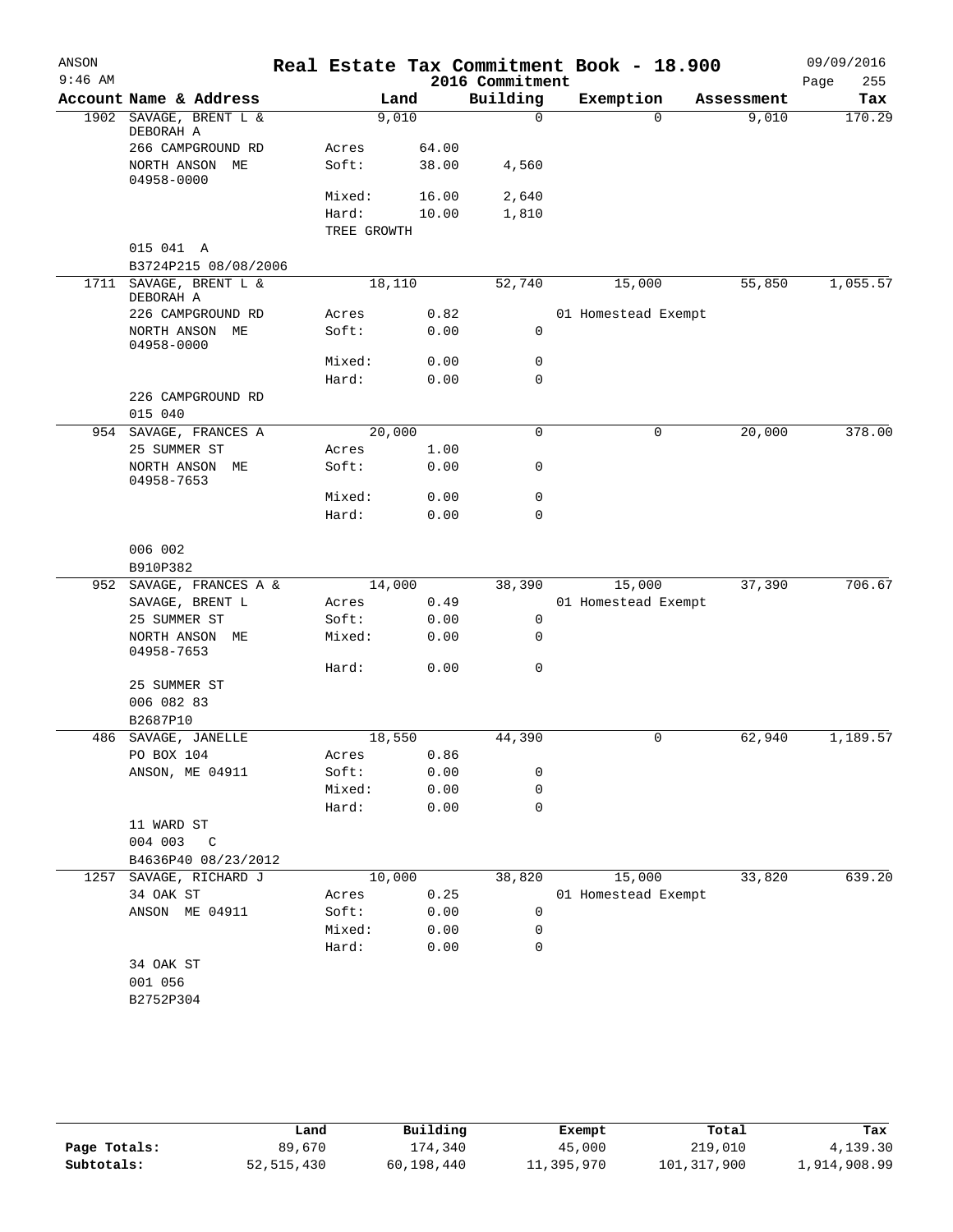| ANSON<br>$9:46$ AM |                              |        |        |       | 2016 Commitment | Real Estate Tax Commitment Book - 18.900 |            | 09/09/2016<br>256<br>Page |
|--------------------|------------------------------|--------|--------|-------|-----------------|------------------------------------------|------------|---------------------------|
|                    | Account Name & Address       |        | Land   |       | Building        | Exemption                                | Assessment | Tax                       |
|                    | 1368 SAVAGE, RODNEY E.       |        | 8,250  |       | 13,690          | 15,000                                   | 6,940      | 131.17                    |
|                    | PO BOX 232                   | Acres  |        | 0.17  |                 | 01 Homestead Exempt                      |            |                           |
|                    | ANSON ME 04911-0232          | Soft:  |        | 0.00  | $\mathsf{O}$    |                                          |            |                           |
|                    |                              | Mixed: |        | 0.00  | $\mathbf 0$     |                                          |            |                           |
|                    |                              | Hard:  |        | 0.00  | $\mathbf 0$     |                                          |            |                           |
|                    | 31 RANDALL ST                |        |        |       |                 |                                          |            |                           |
|                    | 003 046                      |        |        |       |                 |                                          |            |                           |
|                    | B4172P225 07/30/2009         |        |        |       |                 |                                          |            |                           |
|                    | 1892 SAVAGE, RODNEY S &      |        | 16,990 |       | 2,390           | 15,000                                   | 4,380      | 82.78                     |
|                    | CLARK, ALTON S               | Acres  |        | 2.99  |                 | 01 Homestead Exempt                      |            |                           |
|                    | 1147 VALLEY RD               | Soft:  |        | 0.00  | 0               |                                          |            |                           |
|                    | ANSON ME 04911-0000          | Mixed: |        | 0.00  | 0               |                                          |            |                           |
|                    |                              | Hard:  |        | 0.00  | 0               |                                          |            |                           |
|                    | 3 SPENCER RD                 |        |        |       |                 |                                          |            |                           |
|                    | 020 014 14                   |        |        |       |                 |                                          |            |                           |
|                    | B3114P33                     |        |        |       |                 |                                          |            |                           |
| 1722               | SAVOY, BRYAN J & AUDREY      |        | 16,730 |       | 51,740          | 0                                        | 68,470     | 1,294.08                  |
|                    | L.                           |        |        |       |                 |                                          |            |                           |
|                    | 21 CARRY POND RD             | Acres  |        | 0.70  |                 |                                          |            |                           |
|                    | PLEASANT RIDGE PLT<br>МE     | Soft:  |        | 0.00  | 0               |                                          |            |                           |
|                    | 04920-5012                   |        |        |       |                 |                                          |            |                           |
|                    |                              | Mixed: |        | 0.00  | 0               |                                          |            |                           |
|                    |                              | Hard:  |        | 0.00  | 0               |                                          |            |                           |
|                    | 202 MAIN ST                  |        |        |       |                 |                                          |            |                           |
|                    | 002 023                      |        |        |       |                 |                                          |            |                           |
|                    | B2934P314                    |        |        |       |                 |                                          |            |                           |
| 977                | SCHELL, RICHARD W &          |        | 48,500 |       | 700             | 0                                        | 49,200     | 929.88                    |
|                    | SHARRON F                    |        |        |       |                 |                                          |            |                           |
|                    | 15 LAGUE ST                  | Acres  |        | 33.00 |                 |                                          |            |                           |
|                    | ACUSHNET MA 02743-0000 Soft: |        |        | 0.00  | 0               |                                          |            |                           |
|                    |                              | Mixed: |        | 0.00  | 0               |                                          |            |                           |
|                    |                              | Hard:  |        | 0.00  | 0               |                                          |            |                           |
|                    | 97 SKIDMORE RD               |        |        |       |                 |                                          |            |                           |
|                    | 023 015                      |        |        |       |                 |                                          |            |                           |
|                    | B2751P38                     |        |        |       |                 |                                          |            |                           |
| 958                | SCHICK, JAMES J & LINDA<br>М |        | 33,350 |       | 0               | 0                                        | 33,350     | 630.32                    |
|                    | 76 WOODROSE LN               | Acres  |        | 19.85 |                 |                                          |            |                           |
|                    | COLCHESTER VT                | Soft:  |        | 0.00  | 0               |                                          |            |                           |
|                    | 05446-0000                   |        |        |       |                 |                                          |            |                           |
|                    |                              | Mixed: |        | 0.00  | 0               |                                          |            |                           |
|                    |                              | Hard:  |        | 0.00  | $\mathbf 0$     |                                          |            |                           |
|                    |                              |        |        |       |                 |                                          |            |                           |
|                    | 022 005<br>Е                 |        |        |       |                 |                                          |            |                           |
|                    | B1994P227                    |        |        |       |                 |                                          |            |                           |
|                    | 1034 SCHIMID, DAVID          |        | 11,310 |       | 32,560          | 0                                        | 43,870     | 829.14                    |
|                    | 19 THIRD STREET              | Acres  |        | 0.32  |                 |                                          |            |                           |
|                    | ANSON ME 04911               | Soft:  |        | 0.00  | 0               |                                          |            |                           |
|                    |                              | Mixed: |        | 0.00  | 0               |                                          |            |                           |
|                    |                              | Hard:  |        | 0.00  | 0               |                                          |            |                           |
|                    | 19 THIRD ST                  |        |        |       |                 |                                          |            |                           |
|                    | 001 053                      |        |        |       |                 |                                          |            |                           |
|                    | B4981P101 10/27/2015         |        |        |       |                 |                                          |            |                           |
|                    |                              |        |        |       |                 |                                          |            |                           |
|                    |                              |        |        |       |                 |                                          |            |                           |

|              | Land       | Building   | Exempt     | Total       | Tax          |
|--------------|------------|------------|------------|-------------|--------------|
| Page Totals: | 135,130    | 101,080    | 30,000     | 206,210     | 3,897.37     |
| Subtotals:   | 52,650,560 | 60,299,520 | 11,425,970 | 101,524,110 | 1,918,806.36 |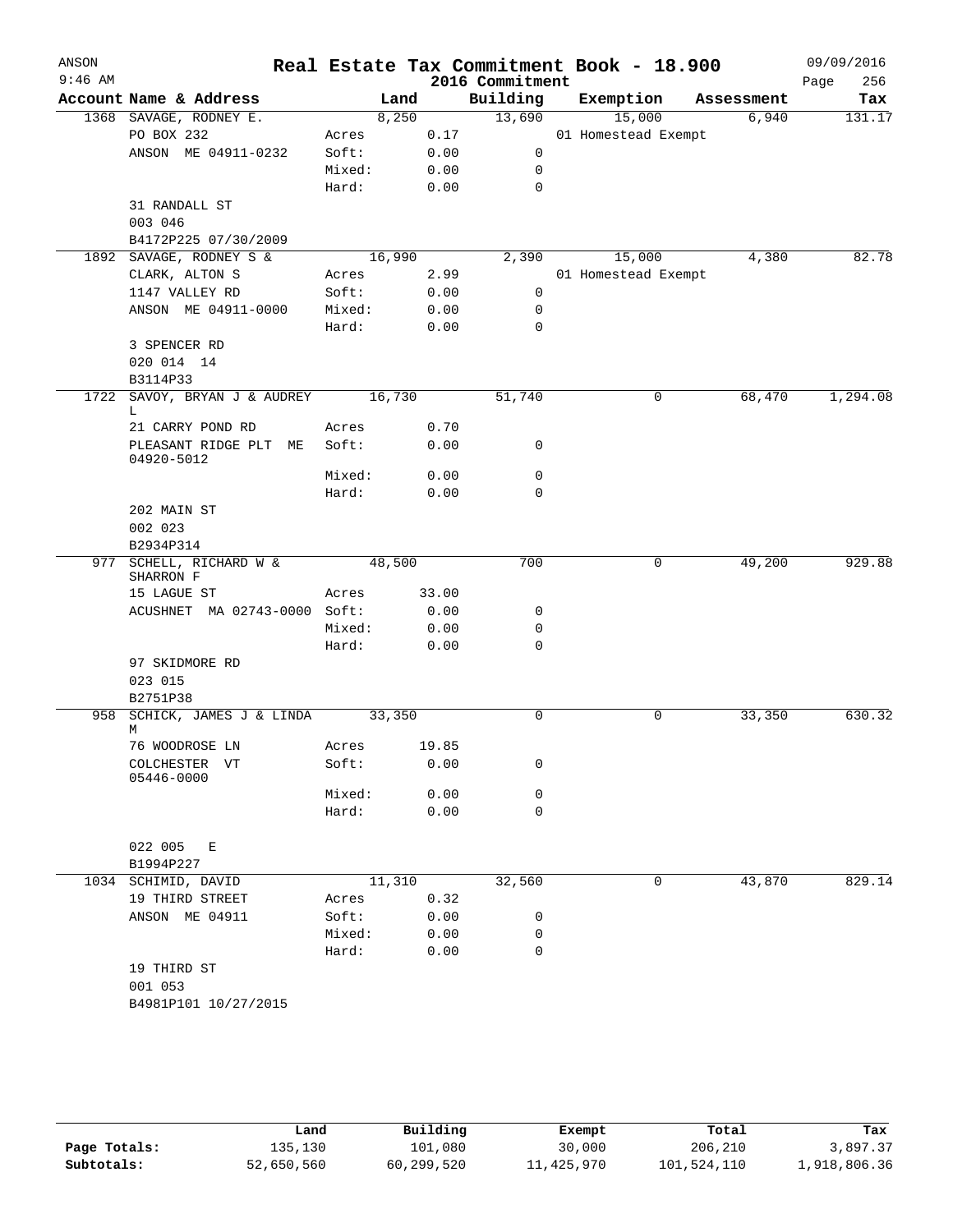| ANSON<br>$9:46$ AM |                                                                                    |                      |              | 2016 Commitment | Real Estate Tax Commitment Book - 18.900 |            | 09/09/2016         |
|--------------------|------------------------------------------------------------------------------------|----------------------|--------------|-----------------|------------------------------------------|------------|--------------------|
|                    | Account Name & Address                                                             |                      | Land         | Building        | Exemption                                | Assessment | 257<br>Page<br>Tax |
|                    | 965 SCHNABLE, DANIEL E &<br>ROBERTA                                                | 17,440               |              | $\mathbf 0$     | $\Omega$                                 | 17,440     | 329.62             |
|                    | 174 SHORE RD                                                                       | Acres                | 10.30        |                 |                                          |            |                    |
|                    | PO BOX 83                                                                          | Soft:                | 0.00         | 0               |                                          |            |                    |
|                    | NORTH TRURO MA<br>02652-0083                                                       | Mixed:               | 0.00         | 0               |                                          |            |                    |
|                    |                                                                                    | Hard:                | 0.00         | $\mathbf 0$     |                                          |            |                    |
|                    | 015 044<br>B<br>B1291P229                                                          |                      |              |                 |                                          |            |                    |
|                    | 964 SCHRAUT, DAVID                                                                 | 18,150               |              | $\mathbf 0$     | 0                                        | 18,150     | 343.04             |
|                    | 50 SUMMIT RD                                                                       | Acres                | 5.10         |                 |                                          |            |                    |
|                    | ABINGTON MA 02351-0000 Soft:                                                       |                      | 0.00         | 0               |                                          |            |                    |
|                    |                                                                                    | Mixed:               | 0.00         | 0               |                                          |            |                    |
|                    |                                                                                    | Hard:                | 0.00         | $\mathbf 0$     |                                          |            |                    |
|                    | 012 009 16                                                                         |                      |              |                 |                                          |            |                    |
|                    | B1414P247                                                                          |                      |              |                 |                                          |            |                    |
|                    | 605 SCOTT, LISA & RAMIREZ,<br>PABLO 1/2 INT                                        | 24,500               |              | 55,380          | 0                                        | 79,880     | 1,509.73           |
|                    | PELLETIER, STANLEY J &<br>ELMIRA J 1/2 INT                                         | Acres                | 4.00         |                 |                                          |            |                    |
|                    | PO BOX 3043<br>SKOWHEGAN, ME 04976                                                 | Soft:                | 0.00         | 0<br>0          |                                          |            |                    |
|                    |                                                                                    | Mixed:<br>Hard:      | 0.00<br>0.00 | 0               |                                          |            |                    |
|                    | 286 RIVER RD<br>016 001<br>F<br>B4916P305 05/29/2015 B4916P303 02/16/2015 B4731P53 |                      |              |                 |                                          |            |                    |
|                    | 10/24/2013                                                                         |                      |              |                 |                                          |            |                    |
| 966                | SEAMS, COLBY J & KAREN<br>L                                                        | 10,000               |              | 63,870          | 15,000                                   | 58,870     | 1,112.64           |
|                    | PO BOX 66                                                                          | Acres                | 0.25         |                 | 01 Homestead Exempt                      |            |                    |
|                    | ANSON ME 04911-0066                                                                | Soft:                | 0.00         | 0               |                                          |            |                    |
|                    |                                                                                    | Mixed:               | 0.00         | $\mathbf 0$     |                                          |            |                    |
|                    |                                                                                    | Hard:                | 0.00         | 0               |                                          |            |                    |
|                    | 37 RANDALL ST<br>003 044                                                           |                      |              |                 |                                          |            |                    |
|                    | B995P197                                                                           |                      |              |                 |                                          |            |                    |
|                    | 1715 SEARS, DOUGLAS M &<br>CATHY E                                                 |                      | 6,830        | 0               |                                          | 6,830      | 129.09             |
|                    | 23 HORSEBACK RD                                                                    | Acres                | 39.00        |                 |                                          |            |                    |
|                    | ANSON ME 04911-0000                                                                | Soft:                | 0.00         | 0               |                                          |            |                    |
|                    |                                                                                    | Mixed:               | 9.00         | 1,485           |                                          |            |                    |
|                    |                                                                                    | Hard:<br>TREE GROWTH | 29.00        | 5,249           |                                          |            |                    |
|                    | 015 028<br>B<br>B1006P224                                                          |                      |              |                 |                                          |            |                    |
| 1454               | SEARS, DOUGLAS M &<br>CATHY E                                                      | 49,170               |              | 76,860          | 15,000                                   | 111,030    | 2,098.47           |
|                    | 23 HORSEBACK RD                                                                    | Acres                | 66.00        |                 | 01 Homestead Exempt                      |            |                    |
|                    | ANSON ME 04911-0000                                                                | Soft:                | 17.00        | 2,040           |                                          |            |                    |
|                    |                                                                                    | Mixed:               | 17.00        | 2,805           |                                          |            |                    |
|                    |                                                                                    | Hard:                | 9.00         | 1,629           |                                          |            |                    |
|                    | 23 HORSEBACK RD<br>015 029 & 30<br>B1066P223                                       | TREE GROWTH          |              |                 |                                          |            |                    |
|                    |                                                                                    |                      |              |                 |                                          |            |                    |

|              | Land       | Building   | Exempt     | Total       | Tax          |
|--------------|------------|------------|------------|-------------|--------------|
| Page Totals: | 126,090    | 196,110    | 30,000     | 292,200     | 5,522.59     |
| Subtotals:   | 52,776,650 | 60,495,630 | 11,455,970 | 101,816,310 | 1,924,328.95 |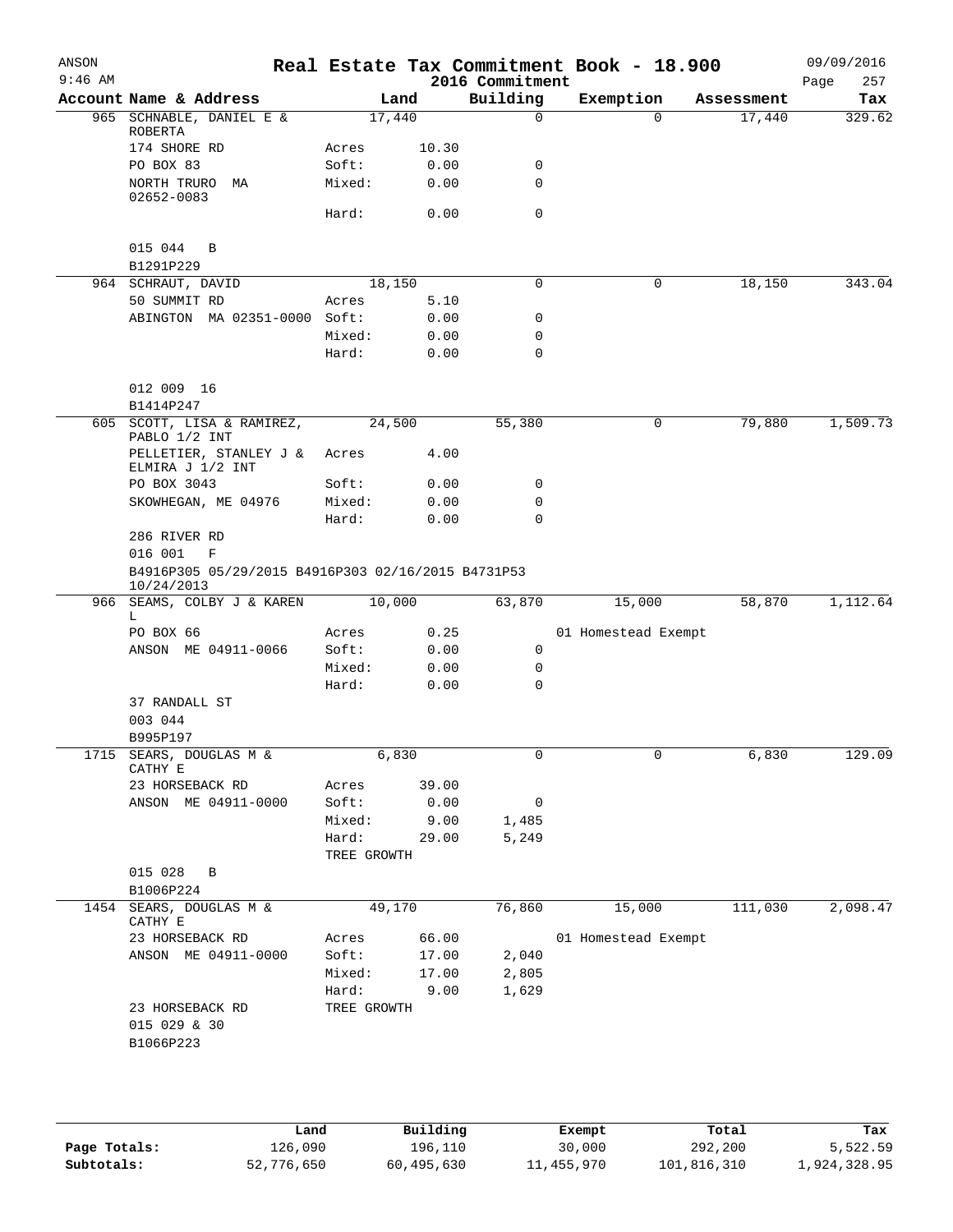| $9:46$ AM |                                                                   |                |        | Real Estate Tax Commitment Book - 18.900<br>2016 Commitment |                     |            | 09/09/2016<br>258<br>Page |
|-----------|-------------------------------------------------------------------|----------------|--------|-------------------------------------------------------------|---------------------|------------|---------------------------|
|           | Account Name & Address                                            |                | Land   | Building                                                    | Exemption           | Assessment | Tax                       |
|           | 1742 SEAVEY, JESSE<br>265 NEW PORTLAND RD<br>NORTH ANSON ME 04958 |                | 0      | 5,680                                                       | 0                   | 5,680      | 107.35                    |
|           | 265 NEW PORTLAND RD<br>023<br>036<br>ON                           |                |        |                                                             |                     |            |                           |
| 1716      | SEAVEY, MYRON WAYNE &<br>FAYLENE                                  |                | 34,400 | 46,090                                                      | 15,000              | 65,490     | 1,237.76                  |
|           | 273 NEW PORTLAND RD                                               | Acres          | 23.50  |                                                             | 01 Homestead Exempt |            |                           |
|           | NORTH ANSON ME<br>04958-0000                                      | Soft:          | 0.00   | 0                                                           |                     |            |                           |
|           |                                                                   | Mixed:         | 0.00   | 0                                                           |                     |            |                           |
|           |                                                                   | Hard:          | 0.00   | 0                                                           |                     |            |                           |
|           | 273 NEW PORTLAND RD<br>023 036<br>B3014P141                       | FARMLAND CLASS |        |                                                             |                     |            |                           |
| 1800      | SELLICK, MARGARET P.                                              |                | 50,500 | 59,640                                                      | 15,000              | 95,140     | 1,798.15                  |
|           | 115B HOLLIN WAITE HILL<br><b>RD</b>                               | Acres          | 45.00  |                                                             | 01 Homestead Exempt |            |                           |
|           | ANSON ME 04911-0544                                               | Soft:          | 0.00   | 0                                                           |                     |            |                           |
|           |                                                                   | Mixed:         | 0.00   | 0                                                           |                     |            |                           |
|           |                                                                   | Hard:          | 0.00   | $\Omega$                                                    |                     |            |                           |
|           | 115 B HOLLIN WAITE HILL<br>RD<br>014 045<br>A 1                   |                |        |                                                             |                     |            |                           |
|           | B4302P107 08/02/2010                                              |                |        |                                                             |                     |            |                           |
|           | 1 SENECAL, D. MICHAEL &<br>LALIA                                  |                | 8,720  | 46,830                                                      | 0                   | 55,550     | 1,049.90                  |
|           | 36 FARMINGTON RD                                                  | Acres          | 0.19   |                                                             |                     |            |                           |
|           | STRONG ME 04983-0000                                              | Soft:          | 0.00   | 0                                                           |                     |            |                           |
|           |                                                                   | Mixed:         | 0.00   | 0                                                           |                     |            |                           |
|           |                                                                   | Hard:          | 0.00   | $\mathbf 0$                                                 |                     |            |                           |
|           | 133 MAIN ST                                                       |                |        |                                                             |                     |            |                           |
|           | 002 047<br>B3807P64 01/31/2007                                    |                |        |                                                             |                     |            |                           |
| 465       | SENEY, CAROLYN M &                                                |                | 54,200 | 50,820                                                      | 0                   | 105,020    | 1,984.88                  |
|           | SENEY THEODORE P JR                                               | Acres          | 46.00  |                                                             |                     |            |                           |
|           | 110 WEBSTER POND RD                                               | Soft:          | 0.00   | 0                                                           |                     |            |                           |
|           | VASSALBORO ME<br>04989-0000                                       | Mixed:         | 0.00   | 0                                                           |                     |            |                           |
|           |                                                                   | Hard:          | 0.00   | 0                                                           |                     |            |                           |
|           | 343 TOWN FARM RD<br>022 037                                       |                |        |                                                             |                     |            |                           |
|           | B2448P344                                                         |                |        |                                                             |                     |            |                           |
|           | 973 SHAW, KEVIN L                                                 |                | 17,320 | 1,790                                                       | 0                   | 19,110     | 361.18                    |
|           | 36 SOLON ROAD                                                     | Acres          | 0.75   |                                                             |                     |            |                           |
|           | NORTH ANSON ME<br>04958-0000                                      | Soft:          | 0.00   | 0                                                           |                     |            |                           |
|           |                                                                   | Mixed:         | 0.00   | 0                                                           |                     |            |                           |
|           |                                                                   | Hard:          | 0.00   | 0                                                           |                     |            |                           |
|           | 394 EMBDEN POND RD<br>023 029<br>Ε                                |                |        |                                                             |                     |            |                           |
|           | B4984P284 12/11/2015 B2814P1                                      |                |        |                                                             |                     |            |                           |

|              | Land       | Building   | Exempt     | Total       | Tax          |
|--------------|------------|------------|------------|-------------|--------------|
| Page Totals: | 165.140    | 210,850    | 30,000     | 345,990     | 6,539.22     |
| Subtotals:   | 52,941,790 | 60,706,480 | 11,485,970 | 102,162,300 | 1,930,868.17 |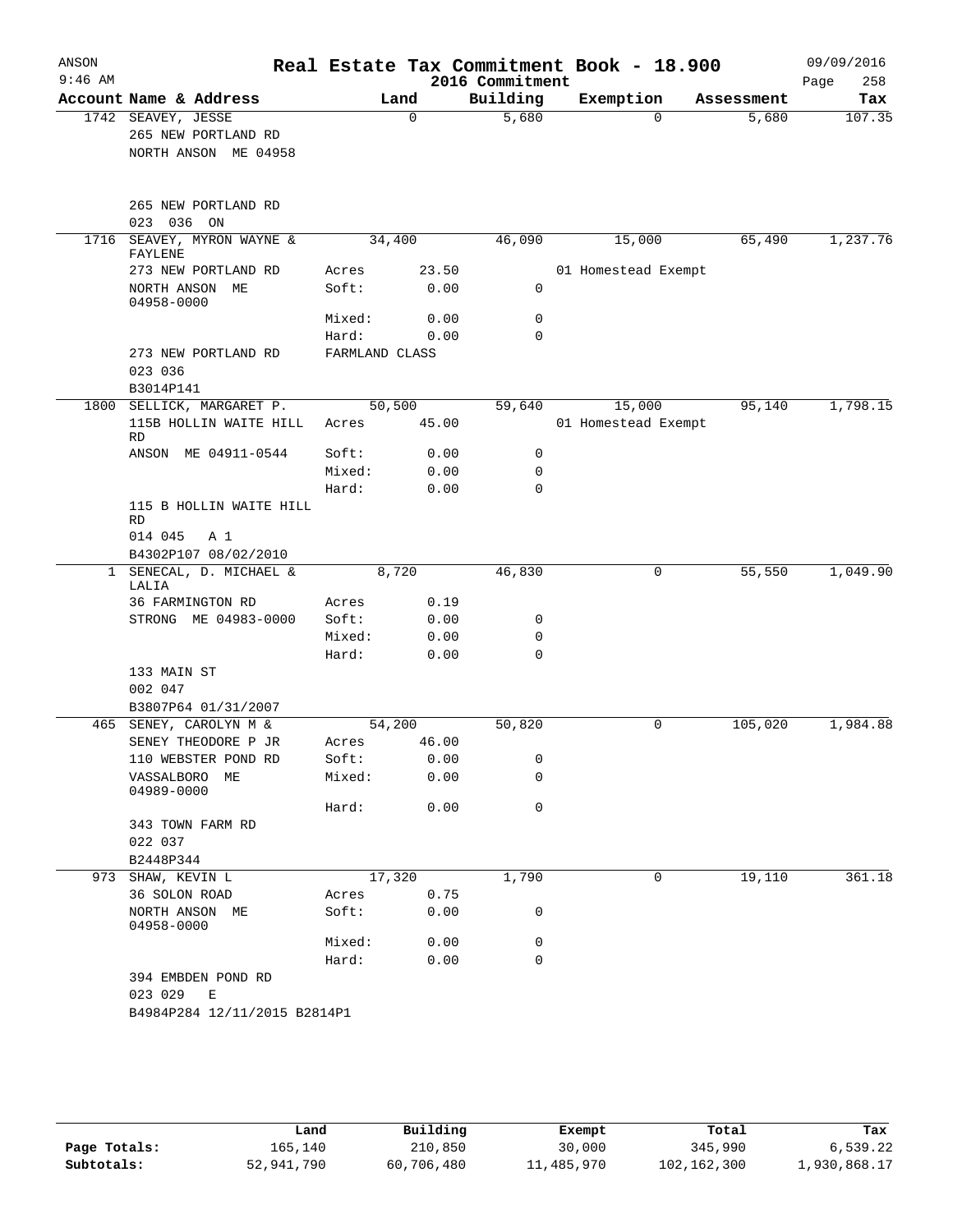| ANSON<br>$9:46$ AM |                               |             |                       | 2016 Commitment | Real Estate Tax Commitment Book - 18.900 |             | 09/09/2016<br>259<br>Page |
|--------------------|-------------------------------|-------------|-----------------------|-----------------|------------------------------------------|-------------|---------------------------|
|                    | Account Name & Address        |             | Land                  | Building        | Exemption                                | Assessment  | Tax                       |
|                    | 1038 SHAW, THOMAS R           |             | 47,000                | 87,220          | $\Omega$                                 | 134,220     | 2,536.76                  |
|                    | PO BOX 323                    | Acres       | 26.00                 |                 |                                          |             |                           |
|                    | ANSON ME 04911-0323           | Soft:       | 0.00                  | 0               |                                          |             |                           |
|                    |                               | Mixed:      | 0.00                  | 0               |                                          |             |                           |
|                    |                               | Hard:       | 0.00                  | 0               |                                          |             |                           |
|                    | 256 RIVER RD                  |             |                       |                 |                                          |             |                           |
|                    | 015 068                       |             |                       |                 |                                          |             |                           |
|                    | B2396P67                      |             |                       |                 |                                          |             |                           |
|                    | 518 SHAW, WENDY               |             | 0                     | 32,800          | 15,000                                   | 17,800      | 336.42                    |
|                    | PO BOX 323                    |             |                       |                 | 01 Homestead Exempt                      |             |                           |
|                    | ANSON ME 04911-0323           |             |                       |                 |                                          |             |                           |
|                    |                               |             |                       |                 |                                          |             |                           |
|                    |                               |             |                       |                 |                                          |             |                           |
|                    | 252 RIVER RD                  |             |                       |                 |                                          |             |                           |
|                    | 015 068<br>ON                 |             |                       |                 |                                          |             |                           |
|                    | B4908P121 05/28/2015          |             |                       |                 |                                          |             |                           |
| 472                | SHEPARD, DWIGHT W &<br>GAIL N |             | 48,170                | 16,740          | 0                                        | 64,910      | 1,226.80                  |
|                    | 352 NARRAGANSETT TRAIL        | Acres       | 32.34                 |                 |                                          |             |                           |
|                    | BUXTON ME 04093               | Soft:       | 0.00                  | 0               |                                          |             |                           |
|                    |                               | Mixed:      | 0.00                  | 0               |                                          |             |                           |
|                    |                               | Hard:       | 0.00                  | $\Omega$        |                                          |             |                           |
|                    | 140 SPENCER RD                |             |                       |                 |                                          |             |                           |
|                    | 020 009<br>E                  |             |                       |                 |                                          |             |                           |
|                    | B3917P276 09/27/2007          |             |                       |                 |                                          |             |                           |
|                    | 416 SHOREY, JIMMY-LEE J.      |             | 20,860                | 100,490         | 0                                        | 121,350     | 2,293.52                  |
|                    | 117 SMITH RD                  | Acres       | 1.57                  |                 |                                          |             |                           |
|                    | ANSON ME 04911-0000           | Soft:       | 0.00                  | 0               |                                          |             |                           |
|                    |                               | Mixed:      | 0.00                  | 0               |                                          |             |                           |
|                    |                               | Hard:       | 0.00                  | 0               |                                          |             |                           |
|                    | 117 SMITH RD                  |             |                       |                 |                                          |             |                           |
|                    | 010 011<br>8 A                |             |                       |                 |                                          |             |                           |
|                    | B4792P228 06/06/2014          |             |                       |                 |                                          |             |                           |
|                    | 1425 SHOREY, MARY & FRANCIS   |             | 1,160                 | 0               | 0                                        | 1,160       | 21.92                     |
|                    | 113 HILTON HILL RD            | Acres       | 7.00                  |                 |                                          |             |                           |
|                    | ANSON ME 04911-0000           | Soft:       | 0.00                  | 0               |                                          |             |                           |
|                    |                               | Mixed:      | 7.00                  | 1,155           |                                          |             |                           |
|                    |                               | Hard:       | 0.00                  | 0               |                                          |             |                           |
|                    |                               | TREE GROWTH |                       |                 |                                          |             |                           |
|                    | 010 016                       |             |                       |                 |                                          |             |                           |
|                    | B683P314                      |             |                       |                 |                                          |             |                           |
| 1423               | SHOREY, MARY & FRANCIS        |             | 17,330                | 0               | 0                                        | 17,330      | 327.54                    |
|                    | 113 HILTON HILL RD            | Acres       | 107.00                |                 |                                          |             |                           |
|                    | ANSON ME 04911-0000           | Soft:       | 19.00                 | 2,280           |                                          |             |                           |
|                    |                               | Mixed:      |                       | 9,075           |                                          |             |                           |
|                    |                               | Hard:       | 55.00                 |                 |                                          |             |                           |
|                    |                               |             | 33.00                 | 5,973           |                                          |             |                           |
|                    |                               | TREE GROWTH |                       |                 |                                          |             |                           |
| 1426               | 010 017<br>SHOREY, MARY H. &  |             | 79,160                | 160,000         | 15,000                                   | 224,160     | 4,236.62                  |
|                    | FRANCIS L.                    |             |                       |                 |                                          |             |                           |
|                    | 113 HILTON HILL RD            | Acres       | 113.00                |                 | 01 Homestead Exempt                      |             |                           |
|                    | ANSON ME 04911-0000           | Soft:       | 12.00                 | 1,440           |                                          |             |                           |
|                    |                               | Mixed:      | 0.00                  | 0               |                                          |             |                           |
|                    |                               | Hard:       | 15.00                 | 2,715           |                                          |             |                           |
|                    | 113 HILTON HILL RD            | TREE GROWTH |                       |                 |                                          |             |                           |
|                    | 010 026                       |             |                       |                 |                                          |             |                           |
|                    | B4220P191 12/07/2009          |             |                       |                 |                                          |             |                           |
|                    |                               |             |                       |                 |                                          |             |                           |
| Page Totals:       | Land                          |             | Building              |                 | Exempt                                   | Total       | Tax                       |
| Subtotals:         | 213,680<br>53, 155, 470       |             | 397,250<br>61,103,730 |                 | 30,000<br>11,515,970                     | 580,930     | 10,979.58                 |
|                    |                               |             |                       |                 |                                          | 102,743,230 | 1,941,847.75              |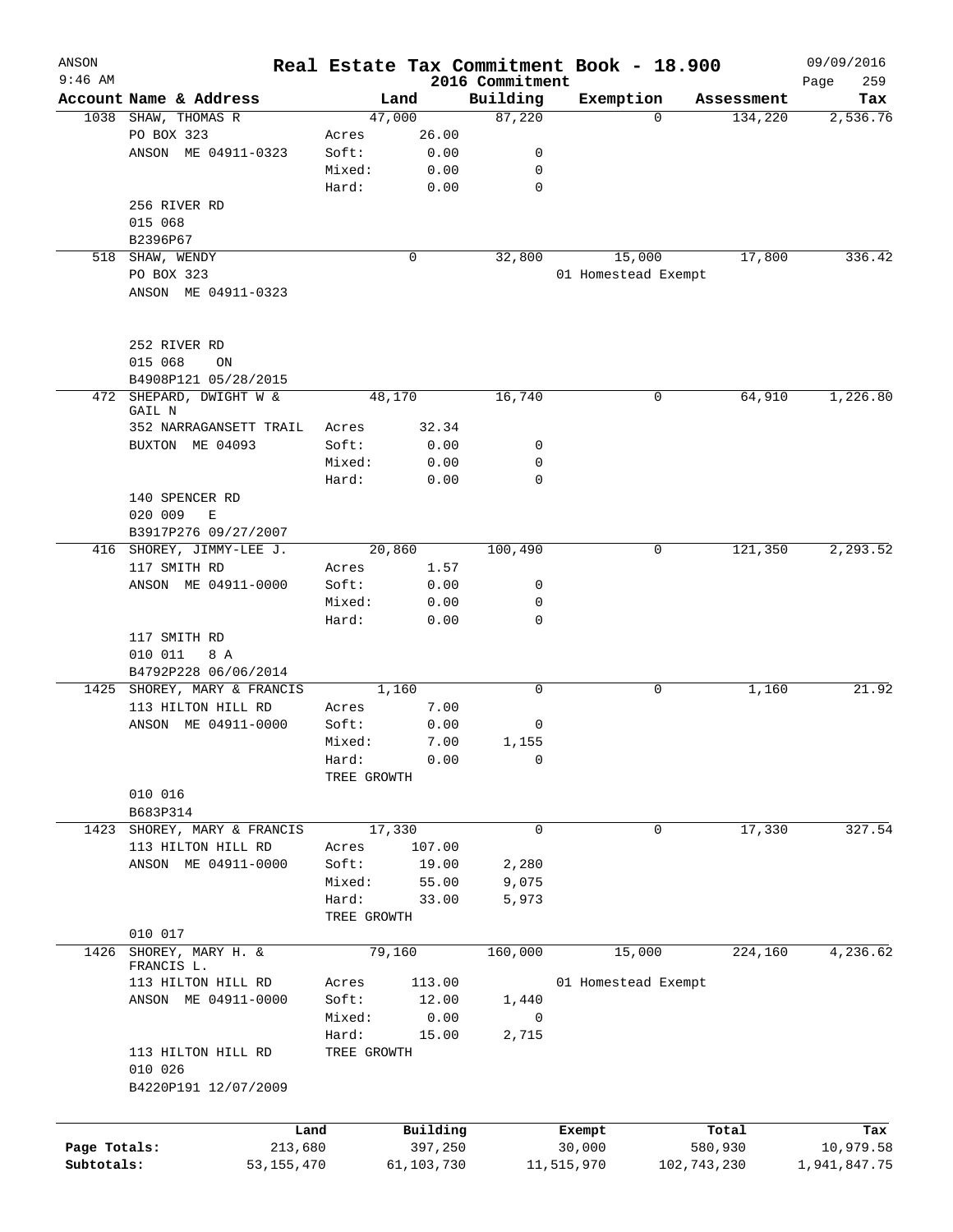| ANSON     |                                 |        |      |      | Real Estate Tax Commitment Book - 18.900 |                     |          |            |      | 09/09/2016 |
|-----------|---------------------------------|--------|------|------|------------------------------------------|---------------------|----------|------------|------|------------|
| $9:46$ AM |                                 |        |      |      | 2016 Commitment                          |                     |          |            | Page | 260        |
|           | Account Name & Address          |        | Land |      | Building                                 | Exemption           |          | Assessment |      | Tax        |
|           | 1957 SHUSTA, ANTHONY P II       | 17,250 |      |      | $\Omega$                                 |                     | $\Omega$ | 17,250     |      | 326.02     |
|           | 54 WESTON AVENUE                | Acres  |      | 4.50 |                                          |                     |          |            |      |            |
|           | MADISON ME 04950                | Soft:  |      | 0.00 | 0                                        |                     |          |            |      |            |
|           |                                 | Mixed: |      | 0.00 | $\mathbf 0$                              |                     |          |            |      |            |
|           |                                 | Hard:  |      | 0.00 | $\mathbf 0$                              |                     |          |            |      |            |
|           | 015 010 2                       |        |      |      |                                          |                     |          |            |      |            |
|           | B3241P281                       |        |      |      |                                          |                     |          |            |      |            |
|           | 1930 SIDELINGER, BARBARA        |        | 0    |      | 27,610                                   | 15,000              |          | 12,610     |      | 238.33     |
|           | 308 CAMPGROUND RD               |        |      |      |                                          | 01 Homestead Exempt |          |            |      |            |
|           | NORTH ANSON ME<br>04958-0000    |        |      |      |                                          |                     |          |            |      |            |
|           | 308 CAMPGROUND RD               |        |      |      |                                          |                     |          |            |      |            |
|           | 015 043<br>E ON                 |        |      |      |                                          |                     |          |            |      |            |
| 320       | SIMON, JOHN T &<br>PATRICIA     | 22,150 |      |      | 22,370                                   |                     | 0        | 44,520     |      | 841.43     |
|           | 23 RIVER MEADOW                 | Acres  |      | 5.10 |                                          |                     |          |            |      |            |
|           | STEEP FALLS ME<br>04085-0000    | Soft:  |      | 0.00 | 0                                        |                     |          |            |      |            |
|           |                                 | Mixed: |      | 0.00 | 0                                        |                     |          |            |      |            |
|           |                                 | Hard:  |      | 0.00 | $\mathbf 0$                              |                     |          |            |      |            |
|           | 93 MOUNTAIN VIEW RD             |        |      |      |                                          |                     |          |            |      |            |
|           | 012 009 14                      |        |      |      |                                          |                     |          |            |      |            |
|           | B2331P316                       |        |      |      |                                          |                     |          |            |      |            |
|           | 982 SKILLINGS, KEVIN M          | 13,500 |      |      | $\mathbf 0$                              |                     | 0        | 13,500     |      | 255.15     |
|           | C/O DOROTHY SKILLINGS           | Acres  |      | 2.00 |                                          |                     |          |            |      |            |
|           | PO BOX 275                      | Soft:  |      | 0.00 | 0                                        |                     |          |            |      |            |
|           | BINGHAM ME 04920-0275           | Mixed: |      | 0.00 | 0                                        |                     |          |            |      |            |
|           |                                 | Hard:  |      | 0.00 | $\mathbf 0$                              |                     |          |            |      |            |
|           | 023 017                         |        |      |      |                                          |                     |          |            |      |            |
|           | B1490P134                       |        |      |      |                                          |                     |          |            |      |            |
|           | 96 SLEEPER, CHRISTINA L.        | 10,950 |      |      | 51,670                                   | 15,000              |          | 47,620     |      | 900.02     |
|           | PO BOX 382                      | Acres  |      | 0.30 |                                          | 01 Homestead Exempt |          |            |      |            |
|           | NORTH ANSON ME<br>04958-0382    | Soft:  |      | 0.00 | $\mathbf 0$                              |                     |          |            |      |            |
|           |                                 | Mixed: |      | 0.00 | 0                                        |                     |          |            |      |            |
|           |                                 | Hard:  |      | 0.00 | 0                                        |                     |          |            |      |            |
|           | 84 UNION ST                     |        |      |      |                                          |                     |          |            |      |            |
|           | 008 011                         |        |      |      |                                          |                     |          |            |      |            |
|           | B4681P319 06/28/2013            |        |      |      |                                          |                     |          |            |      |            |
| 988       | SLEEPER, MATTHEW W &<br>CATHY A | 26,450 |      |      | 14,350                                   | 15,000              |          | 25,800     |      | 487.62     |
|           | 161 CARRABASSETT RD             | Acres  |      | 5.30 |                                          | 01 Homestead Exempt |          |            |      |            |
|           | NORTH ANSON<br>ME<br>04958-0000 | Soft:  |      | 0.00 | 0                                        |                     |          |            |      |            |
|           |                                 | Mixed: |      | 0.00 | 0                                        |                     |          |            |      |            |
|           |                                 | Hard:  |      | 0.00 | 0                                        |                     |          |            |      |            |
|           | 161 CARRABASSETT RD             |        |      |      |                                          |                     |          |            |      |            |
|           | 022 022<br>3                    |        |      |      |                                          |                     |          |            |      |            |
|           | B1874P114                       |        |      |      |                                          |                     |          |            |      |            |
|           |                                 |        |      |      |                                          |                     |          |            |      |            |

|              | Land       | Building     | Exempt     | Total       | Tax          |
|--------------|------------|--------------|------------|-------------|--------------|
| Page Totals: | 90,300     | 116,000      | 45,000     | 161,300     | 3,048.57     |
| Subtotals:   | 53,245,770 | 61, 219, 730 | 11,560,970 | 102,904,530 | 1,944,896.32 |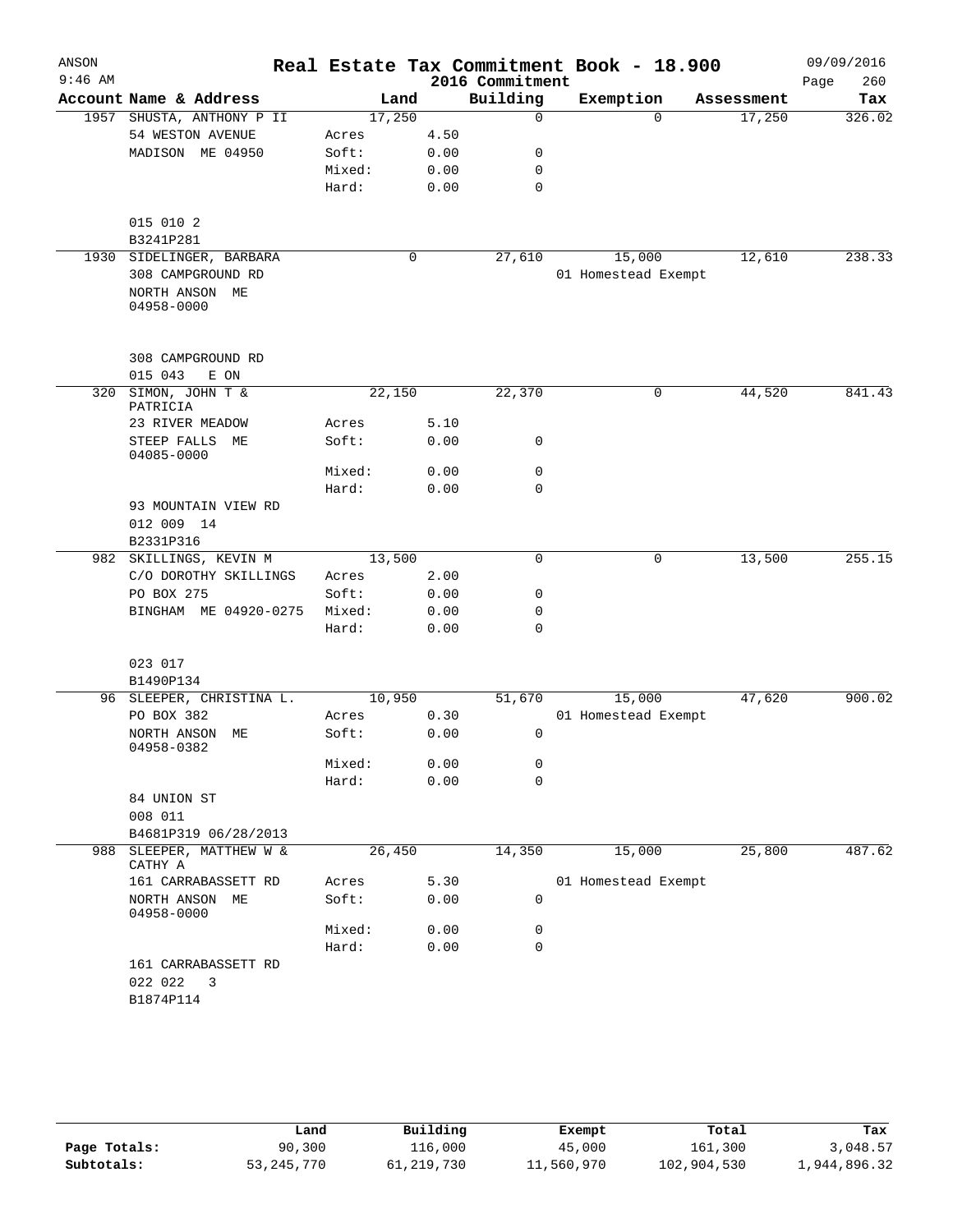| ANSON        |                              |              |             |             |                             | Real Estate Tax Commitment Book - 18.900 |                      | 09/09/2016         |
|--------------|------------------------------|--------------|-------------|-------------|-----------------------------|------------------------------------------|----------------------|--------------------|
| $9:46$ AM    | Account Name & Address       |              | Land        |             | 2016 Commitment<br>Building |                                          |                      | 261<br>Page<br>Tax |
|              | 989 SLIPP, JOAN F            |              | 13,270      |             | 82,170                      | Exemption<br>15,000                      | Assessment<br>80,440 | 1,520.32           |
|              | PO BOX 295                   |              | Acres       | 0.44        |                             | 01 Homestead Exempt                      |                      |                    |
|              | 10 PINE ST                   |              | Soft:       | 0.00        | 0                           |                                          |                      |                    |
|              | ANSON ME 04911-0295          |              | Mixed:      | 0.00        | 0                           |                                          |                      |                    |
|              |                              |              | Hard:       | 0.00        | 0                           |                                          |                      |                    |
|              | 10 PINE ST                   |              | LIFE ESTATE |             |                             |                                          |                      |                    |
|              | 002 045<br>$\overline{B}$    |              |             |             |                             |                                          |                      |                    |
|              | B4145P212 06/04/2009         |              |             |             |                             |                                          |                      |                    |
|              | 1721 SLIPP, JOAN F           |              | 1,140       |             | 0                           | 0                                        | 1,140                | 21.55              |
|              | PO BOX 295                   |              | Acres       | 0.76        |                             |                                          |                      |                    |
|              | 10 PINE ST                   |              | Soft:       | 0.00        | 0                           |                                          |                      |                    |
|              | ANSON ME 04911-0295          |              | Mixed:      | 0.00        | 0                           |                                          |                      |                    |
|              |                              |              | Hard:       | 0.00        | 0                           |                                          |                      |                    |
|              |                              |              |             |             |                             |                                          |                      |                    |
|              | 003 081                      |              |             |             |                             |                                          |                      |                    |
| 1899         | SMALL, CHRISTOPHER           |              |             | $\mathbf 0$ | 770                         | $\mathbf 0$                              | 770                  | 14.55              |
|              | 332 PEASE HILL RD            |              |             |             |                             |                                          |                      |                    |
|              | ANSON ME 04911               |              |             |             |                             |                                          |                      |                    |
|              |                              |              |             |             |                             |                                          |                      |                    |
|              | 332 PEASE HILL RD            |              |             |             |                             |                                          |                      |                    |
|              | 011 042<br>6 1 ON            |              |             |             |                             |                                          |                      |                    |
|              | B4646P333 03/26/2013         |              |             |             |                             |                                          |                      |                    |
| 990          | SMALL, RONALD                |              | 20,000      |             | 29,900                      | 15,000                                   | 34,900               | 659.61             |
|              | PO BOX 243                   |              | Acres       | 1.00        |                             | 01 Homestead Exempt                      |                      |                    |
|              | ANSON ME 04911-0243          |              | Soft:       | 0.00        | 0                           |                                          |                      |                    |
|              |                              |              | Mixed:      | 0.00        | 0                           |                                          |                      |                    |
|              |                              |              | Hard:       | 0.00        | 0                           |                                          |                      |                    |
|              | 24 WARD ST                   |              |             |             |                             |                                          |                      |                    |
|              | 010 034 C                    |              |             |             |                             |                                          |                      |                    |
|              | B1445P199                    |              |             |             |                             |                                          |                      |                    |
| 919          | SMEDBERG, ELLIS C. JR        |              | 21,200      |             | 27,920                      | 0                                        | 49,120               | 928.37             |
|              | PO BOX 146                   |              | Acres       | 1.80        |                             |                                          |                      |                    |
|              | ANSON ME 04911-0146          |              | Soft:       | 0.00        | 0                           |                                          |                      |                    |
|              |                              |              | Mixed:      | 0.00        | 0                           |                                          |                      |                    |
|              |                              |              | Hard:       | 0.00        | 0                           |                                          |                      |                    |
|              | 916 VALLEY RD                |              |             |             |                             |                                          |                      |                    |
|              | 020 017<br>Α                 |              |             |             |                             |                                          |                      |                    |
|              | B4892P36 03/31/2015 B2022P11 |              |             |             |                             |                                          |                      |                    |
|              | 992 SMEDBERG, PAULA          |              | 4,900       |             | 27,800                      | 15,000                                   | 17,700               | 334.53             |
|              | 81 WATER STREET              |              | Acres       | 0.06        |                             | 01 Homestead Exempt                      |                      |                    |
|              | OAKLAND, ME 04963            |              | Soft:       | 0.00        | 0                           |                                          |                      |                    |
|              |                              |              | Mixed:      | 0.00        | 0                           |                                          |                      |                    |
|              |                              |              | Hard:       | 0.00        | 0                           |                                          |                      |                    |
|              | 4 BROOK ST                   |              |             |             |                             |                                          |                      |                    |
|              | 001 047                      |              |             |             |                             |                                          |                      |                    |
|              | B1835P127                    |              |             |             |                             |                                          |                      |                    |
| 873          | SMELLIE, NANCY G             |              | 7,750       |             | 3,780                       | 0                                        | 11,530               | 217.92             |
|              | PO BOX 586                   |              | Acres       | 0.15        |                             |                                          |                      |                    |
|              | ANSON ME 04911-0000          |              | Soft:       | 0.00        | 0                           |                                          |                      |                    |
|              |                              |              | Mixed:      | 0.00        | 0                           |                                          |                      |                    |
|              |                              |              | Hard:       | 0.00        | 0                           |                                          |                      |                    |
|              | 23 BUSWELL ST                |              |             |             |                             |                                          |                      |                    |
|              | 002 032<br>$\, {\bf B}$      |              |             |             |                             |                                          |                      |                    |
|              | B3332P22 06/23/2004          |              |             |             |                             |                                          |                      |                    |
|              |                              |              |             |             |                             |                                          |                      |                    |
|              |                              | Land         |             | Building    |                             | Exempt                                   | Total                | Tax                |
| Page Totals: |                              | 68,260       |             | 172,340     |                             | 45,000                                   | 195,600              | 3,696.85           |
| Subtotals:   |                              | 53, 314, 030 |             | 61,392,070  |                             | 11,605,970                               | 103,100,130          | 1,948,593.17       |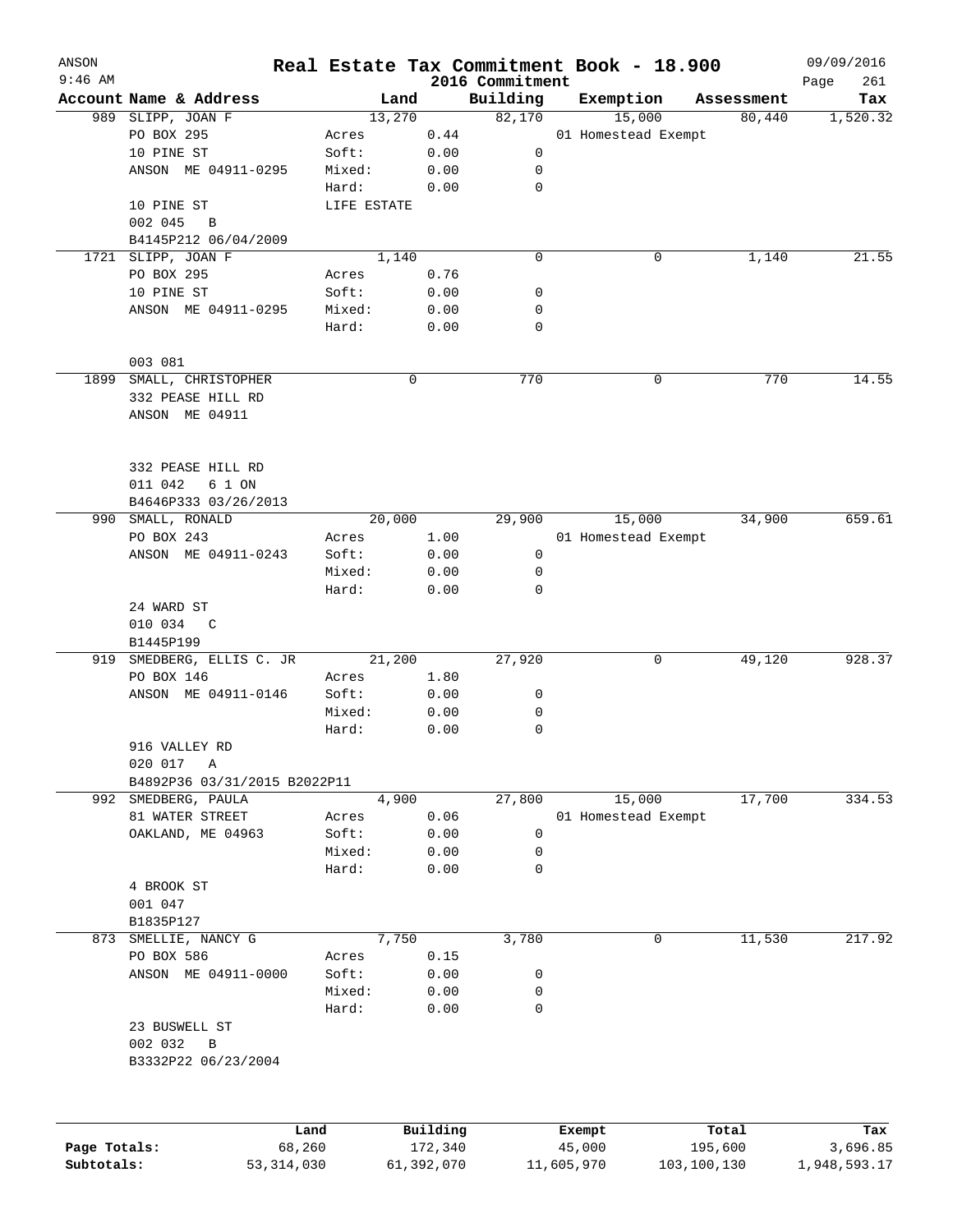| ANSON<br>$9:46$ AM |                                                   |        |       | 2016 Commitment | Real Estate Tax Commitment Book - 18.900 |            | 09/09/2016<br>Page<br>262 |
|--------------------|---------------------------------------------------|--------|-------|-----------------|------------------------------------------|------------|---------------------------|
|                    | Account Name & Address                            |        | Land  | Building        | Exemption                                | Assessment | Tax                       |
|                    | 991 SMELLIE, NANCY G                              | 13,710 |       | 42,010          | 21,000                                   | 34,720     | 656.21                    |
|                    | PO BOX 586                                        | Acres  | 0.47  |                 | 01 Homestead Exempt                      |            |                           |
|                    | ANSON ME 04911-0586                               | Soft:  | 0.00  | $\mathbf{0}$    | 08 Vietnam Veteran                       |            |                           |
|                    |                                                   | Mixed: | 0.00  | 0               |                                          |            |                           |
|                    |                                                   | Hard:  | 0.00  | 0               |                                          |            |                           |
|                    | 26 BUSWELL ST                                     |        |       |                 |                                          |            |                           |
|                    | 002 026                                           |        |       |                 |                                          |            |                           |
|                    | B874P890                                          |        |       |                 |                                          |            |                           |
|                    | 1728 SMITH, BENJAMIN L                            | 44,500 |       | 22,440          | 15,000                                   | 51,940     | 981.67                    |
|                    | 12 MILLER ROAD                                    | Acres  | 25.00 |                 | 01 Homestead Exempt                      |            |                           |
|                    | ANSON ME 04911-0000                               | Soft:  | 0.00  | 0               |                                          |            |                           |
|                    |                                                   | Mixed: | 0.00  | 0               |                                          |            |                           |
|                    |                                                   | Hard:  | 0.00  | $\Omega$        |                                          |            |                           |
|                    | 138 MILLER RD                                     |        |       |                 |                                          |            |                           |
|                    | 014 004                                           |        |       |                 |                                          |            |                           |
|                    | B3628P195 02/02/2006                              |        |       |                 |                                          |            |                           |
| 1729               | SMITH, BERNARD R &                                | 21,500 |       | 21,840          | 15,000                                   | 28,340     | 535.63                    |
|                    | NANCY A                                           |        |       |                 |                                          |            |                           |
|                    | PO BOX 574                                        | Acres  | 2.00  |                 | 01 Homestead Exempt                      |            |                           |
|                    | ANSON ME 04911-0574                               | Soft:  | 0.00  | 0               |                                          |            |                           |
|                    |                                                   | Mixed: | 0.00  | 0               |                                          |            |                           |
|                    |                                                   | Hard:  | 0.00  | $\Omega$        |                                          |            |                           |
|                    | 61 MILLER RD                                      |        |       |                 |                                          |            |                           |
|                    | 014 017                                           |        |       |                 |                                          |            |                           |
|                    | B2812P219                                         |        |       |                 |                                          |            |                           |
|                    | 1632 SMITH, BETTY L.                              | 27,750 |       | 35,910          | 21,000                                   | 42,660     | 806.27                    |
|                    | 636 RIVER ROAD                                    | Acres  | 3.50  |                 | 01 Homestead Exempt                      |            |                           |
|                    | NORTH ANSON ME<br>04958-7141                      | Soft:  | 0.00  |                 | 0 03 Resident Veteran Widow              |            |                           |
|                    |                                                   | Mixed: | 0.00  | 0               |                                          |            |                           |
|                    |                                                   | Hard:  | 0.00  | 0               |                                          |            |                           |
|                    | 280 MADISON ST                                    |        |       |                 |                                          |            |                           |
|                    | 017 023<br>A                                      |        |       |                 |                                          |            |                           |
|                    | B2087P324                                         |        |       |                 |                                          |            |                           |
| 1943               | SMITH, CRAIG L.                                   | 49,900 |       | 63,590          | 0                                        | 113,490    | 2,144.96                  |
|                    | SMITH, JUDY E.                                    | Acres  | 39.20 |                 |                                          |            |                           |
|                    | 796 HORSEBACK RD                                  | Soft:  | 0.00  | 0               |                                          |            |                           |
|                    | ANSON ME 04911                                    | Mixed: | 0.00  | 0               |                                          |            |                           |
|                    |                                                   | Hard:  | 0.00  | 0               |                                          |            |                           |
|                    | 796 HORSEBACK RD                                  |        |       |                 |                                          |            |                           |
|                    | 019 037 A                                         |        |       |                 |                                          |            |                           |
|                    | B4881P50 02/25/2015 B4871P187 01/22/2015 B3872P25 |        |       |                 |                                          |            |                           |
|                    | 06/27/2007                                        |        |       |                 |                                          |            |                           |
| 1725               | SMITH, DANIEL L. &<br>NOLAN A.                    | 25,250 |       | 17,530          | 15,000                                   | 27,780     | 525.04                    |
|                    | C/O EMERY O SMITH                                 | Acres  | 4.50  |                 | 01 Homestead Exempt                      |            |                           |
|                    | 855 CAROLINE CIRCLE                               | Soft:  | 0.00  | 0               |                                          |            |                           |
|                    | WEST PALM BEACH FL                                | Mixed: | 0.00  | 0               |                                          |            |                           |
|                    | 33413-0000                                        |        |       |                 |                                          |            |                           |
|                    |                                                   | Hard:  | 0.00  | $\Omega$        |                                          |            |                           |
|                    | 233 EMBDEN POND RD<br>023 022                     |        |       |                 |                                          |            |                           |
|                    | B2244P305 09/24/1996                              |        |       |                 |                                          |            |                           |
|                    |                                                   |        |       |                 |                                          |            |                           |
|                    |                                                   |        |       |                 |                                          |            |                           |

|              | Land       | Building   | Exempt     | Total       | Tax          |
|--------------|------------|------------|------------|-------------|--------------|
| Page Totals: | 182,610    | 203,320    | 87,000     | 298,930     | 5,649.78     |
| Subtotals:   | 53,496,640 | 61,595,390 | 11,692,970 | 103,399,060 | 1,954,242.95 |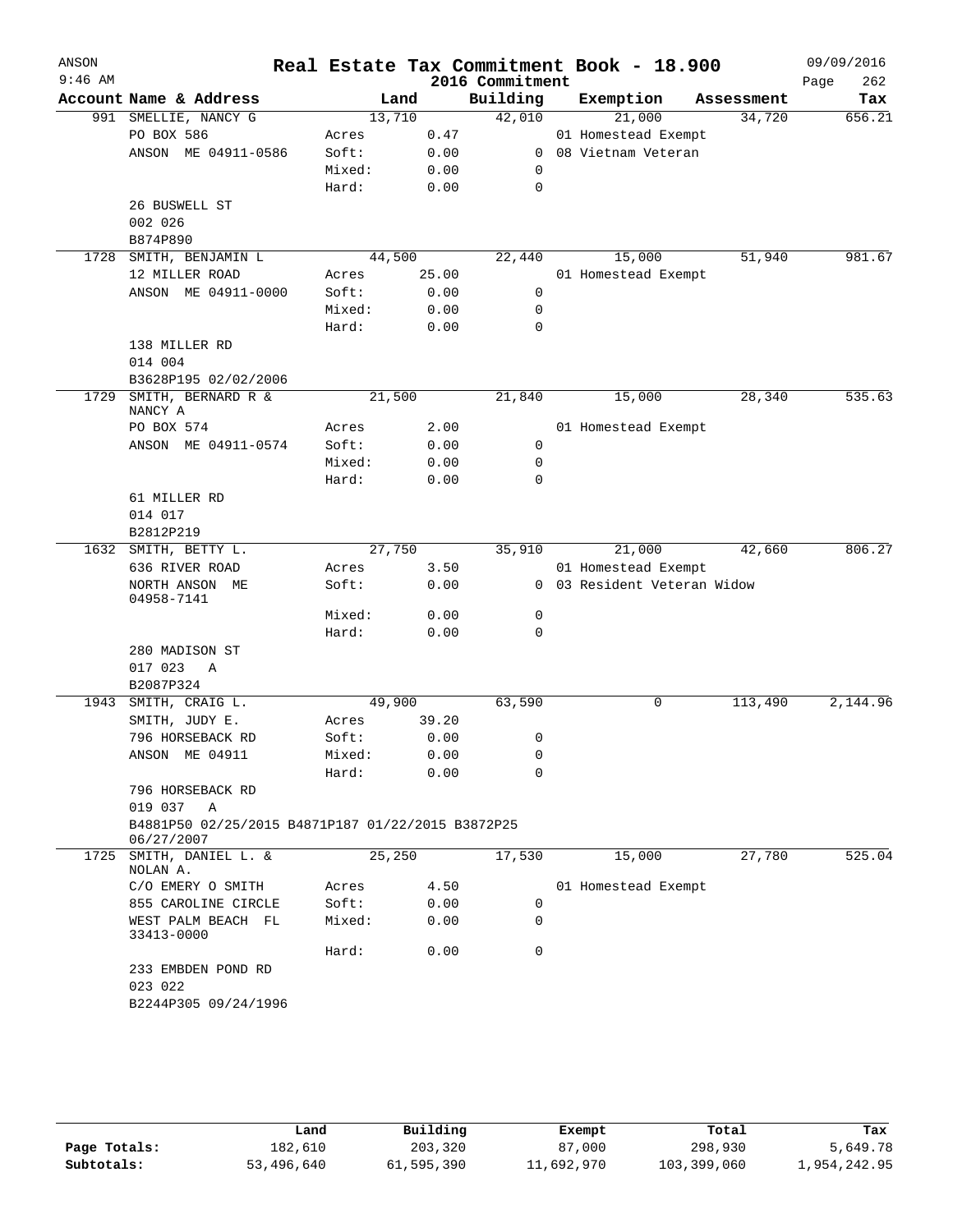| ANSON<br>$9:46$ AM |                                         |                |              | 2016 Commitment | Real Estate Tax Commitment Book - 18.900 |             | 09/09/2016<br>263<br>Page |
|--------------------|-----------------------------------------|----------------|--------------|-----------------|------------------------------------------|-------------|---------------------------|
|                    | Account Name & Address                  | Land           |              | Building        | Exemption                                | Assessment  | Tax                       |
|                    | 1958 SMITH, DAVID R & HOLLY             | 23,180         |              | 54,690          | 15,000                                   | 62,870      | 1,188.24                  |
|                    | М                                       |                |              |                 |                                          |             |                           |
|                    | 230 HORSEBACK RD<br>ANSON ME 04911-3729 | Acres<br>Soft: | 3.12<br>0.00 | $\mathbf 0$     | 01 Homestead Exempt                      |             |                           |
|                    |                                         | Mixed:         | 0.00         | 0               |                                          |             |                           |
|                    |                                         | Hard:          | 0.00         | $\mathbf 0$     |                                          |             |                           |
|                    | 230 HORSEBACK RD                        |                |              |                 |                                          |             |                           |
|                    | 015 010 3                               |                |              |                 |                                          |             |                           |
|                    | B3911P89 09/21/2007                     |                |              |                 |                                          |             |                           |
|                    | 1063 SMITH, DONALD J. ET AL             | 14,140         |              | 40,490          | 0                                        | 54,630      | 1,032.51                  |
|                    | 201 RIVER RD                            | Acres          | 0.50         |                 |                                          |             |                           |
|                    | WATERVILLE ME 04901                     | Soft:          | 0.00         | 0               |                                          |             |                           |
|                    |                                         | Mixed:         | 0.00         | $\mathbf 0$     |                                          |             |                           |
|                    |                                         | Hard:          | 0.00         | $\mathbf 0$     |                                          |             |                           |
|                    | 201 RIVER RD                            |                |              |                 |                                          |             |                           |
|                    | 015 064                                 |                |              |                 |                                          |             |                           |
|                    | B4359P289 01/06/2011                    |                |              |                 |                                          |             |                           |
|                    | 1950 SMITH, GLEN S.                     | 32,500         |              | 0               | 0                                        | 32,500      | 614.25                    |
|                    | 162 GAYTON LANE                         | Acres          | 26.00        |                 |                                          |             |                           |
|                    | WINTHROP ME 04364-0000 Soft:            |                | 0.00         | 0               |                                          |             |                           |
|                    |                                         | Mixed:         | 0.00         | 0               |                                          |             |                           |
|                    |                                         | Hard:          | 0.00         | 0               |                                          |             |                           |
|                    | 014 004 A                               |                |              |                 |                                          |             |                           |
|                    | B3628P197 02/02/2006                    |                |              |                 |                                          |             |                           |
|                    | 994 SMITH, JAMES & LYNN                 | 37,020         |              | 4,170           | 0                                        | 41,190      | 778.49                    |
|                    | PO BOX 43                               | Acres          | 27.54        |                 |                                          |             |                           |
|                    | ANSON ME 04911-0043                     | Soft:          | 0.00         | 0               |                                          |             |                           |
|                    |                                         | Mixed:         | 0.00         | 0               |                                          |             |                           |
|                    |                                         | Hard:          | 0.00         | 0               |                                          |             |                           |
|                    |                                         |                |              |                 |                                          |             |                           |
|                    | 019 001<br>B886P890                     |                |              |                 |                                          |             |                           |
|                    | 451 SMITH, JAMES E & LYNN               | 34,410         |              | 67, 120         | 15,000                                   | 86,530      | 1,635.42                  |
|                    | PO BOX 43                               | Acres          | 12.91        |                 | 01 Homestead Exempt                      |             |                           |
|                    | ANSON ME 04911-0043                     | Soft:          | 0.00         | 0               |                                          |             |                           |
|                    |                                         | Mixed:         | 0.00         | 0               |                                          |             |                           |
|                    |                                         | Hard:          | 0.00         | 0               |                                          |             |                           |
|                    | 629 HORSEBACK RD                        |                |              |                 |                                          |             |                           |
|                    | 019 001<br>A                            |                |              |                 |                                          |             |                           |
|                    | B2215P264                               |                |              |                 |                                          |             |                           |
| 1227               | SMITH, JAY & NANCY                      | 10,000         |              | 46,930          | 15,000                                   | 41,930      | 792.48                    |
|                    | PO BOX 413                              | Acres          | 0.25         |                 | 01 Homestead Exempt                      |             |                           |
|                    | ANSON ME 04911-0413                     | Soft:          | 0.00         | 0               |                                          |             |                           |
|                    |                                         | Mixed:         | 0.00         | 0               |                                          |             |                           |
|                    |                                         | Hard:          | 0.00         | 0               |                                          |             |                           |
|                    | 22 OAK ST<br>001 069                    |                |              |                 |                                          |             |                           |
|                    | B3935P250 11/16/2007                    |                |              |                 |                                          |             |                           |
|                    | 986 SMITH, KIM A & IRINA Y              | 23,800         |              | 0               | 0                                        | 23,800      | 449.82                    |
|                    | 36 OAKDALE COURT                        | Acres          | 13.00        |                 |                                          |             |                           |
|                    | NORTH HALEDON NJ                        | Soft:          | 0.00         | 0               |                                          |             |                           |
|                    | 07508-0000                              |                |              |                 |                                          |             |                           |
|                    |                                         | Mixed:         | 0.00         | 0               |                                          |             |                           |
|                    |                                         | Hard:          | 0.00         | 0               |                                          |             |                           |
|                    |                                         |                |              |                 |                                          |             |                           |
|                    | 014 008                                 |                |              |                 |                                          |             |                           |
|                    | B2869P31                                |                |              |                 |                                          |             |                           |
|                    | Land                                    |                | Building     |                 | Exempt                                   | Total       | Tax                       |
| Page Totals:       | 175,050                                 |                | 213,400      |                 | 45,000                                   | 343,450     | 6,491.21                  |
| Subtotals:         | 53,671,690                              |                | 61,808,790   |                 | 11,737,970                               | 103,742,510 | 1,960,734.16              |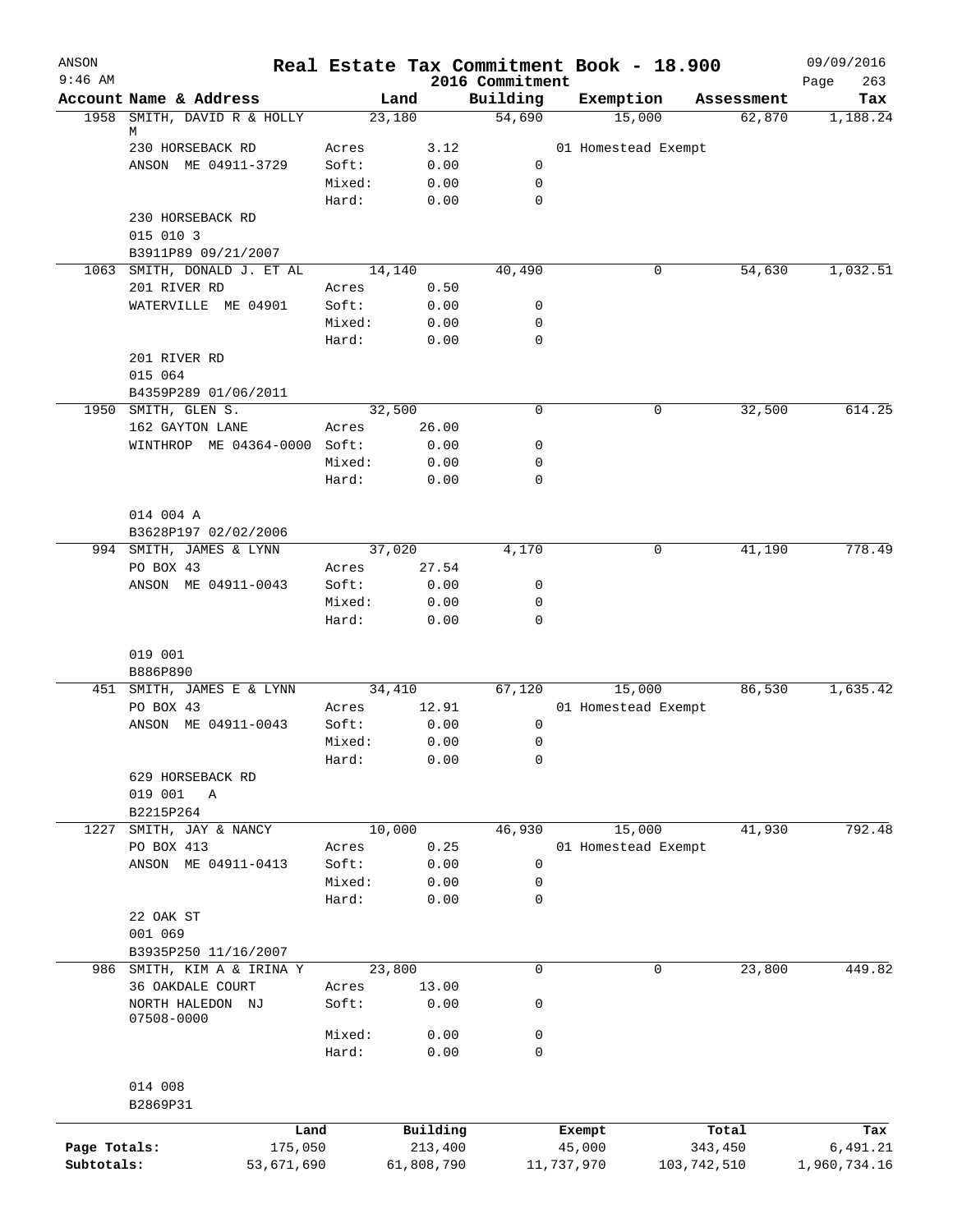| ANSON        |                                                |                 |                 |                  | Real Estate Tax Commitment Book - 18.900 |             |            | 09/09/2016   |
|--------------|------------------------------------------------|-----------------|-----------------|------------------|------------------------------------------|-------------|------------|--------------|
| $9:46$ AM    |                                                |                 |                 | 2016 Commitment  |                                          |             |            | 264<br>Page  |
|              | Account Name & Address                         |                 | Land            | Building         | Exemption                                | $\Omega$    | Assessment | Tax          |
|              | 987 SMITH, KIM A & IRINA Y<br>36 OAKDALE COURT | Acres           | 38,900<br>21.00 | 6,610            |                                          |             | 45,510     | 860.14       |
|              | NORTH HALEDON NJ<br>07508-0000                 | Soft:           | 0.00            | 0                |                                          |             |            |              |
|              |                                                | Mixed:          | 0.00            | $\mathbf 0$      |                                          |             |            |              |
|              |                                                | Hard:           | 0.00            | $\mathbf 0$      |                                          |             |            |              |
|              | 472 HORSEBACK RD                               |                 |                 |                  |                                          |             |            |              |
|              | 014 007<br>B2869P31                            |                 |                 |                  |                                          |             |            |              |
|              | 1726 SMITH, LYMAN A, ESTATE                    |                 | 24,330          | 2,800            |                                          | 0           | 27,130     | 512.76       |
|              | C/O EMERY O SMITH                              | Acres           | 5.75            |                  |                                          |             |            |              |
|              | 855 CAROLINE CIRCLE                            | Soft:           | 0.00            | 0                |                                          |             |            |              |
|              | WEST PALM BEACH FL                             | Mixed:          | 0.00            | $\mathbf 0$      |                                          |             |            |              |
|              | 33413-0000                                     |                 |                 |                  |                                          |             |            |              |
|              |                                                | Hard:           | 0.00            | $\mathbf 0$      |                                          |             |            |              |
|              | 220 EMBDEN POND RD                             |                 |                 |                  |                                          |             |            |              |
|              | 023 031                                        |                 |                 |                  |                                          |             |            |              |
|              | 356 SMITH, MARCY L.                            |                 | 5,660           | 40,090           |                                          | 0           | 45,750     | 864.68       |
|              | 904 NEW SHARON ROAD                            | Acres           | 0.08            |                  |                                          |             |            |              |
|              | STARKS ME 04911-4500                           | Soft:           | 0.00            | 0                |                                          |             |            |              |
|              |                                                | Mixed:          | 0.00            | 0                |                                          |             |            |              |
|              |                                                | Hard:           | 0.00            | $\mathbf 0$      |                                          |             |            |              |
|              | 140 MAIN ST                                    |                 |                 |                  |                                          |             |            |              |
|              | 002 008                                        |                 |                 |                  |                                          |             |            |              |
|              | B3906P252 01/27/2004                           |                 |                 |                  |                                          |             |            |              |
|              | 1727 SMITH, NOLAN A                            |                 | 33,600          | 1,120            |                                          | 0           | 34,720     | 656.21       |
|              | 233 EMBDEN POND RD                             | Acres           | 12.10           |                  |                                          |             |            |              |
|              | NORTH ANSON ME<br>04958-0000                   | Soft:           | 0.00            | 0                |                                          |             |            |              |
|              |                                                | Mixed:          | 0.00            | 0                |                                          |             |            |              |
|              |                                                | Hard:           | 0.00            | $\mathbf 0$      |                                          |             |            |              |
|              | 152 CARRABASSETT RD<br>022 021<br>3            |                 |                 |                  |                                          |             |            |              |
|              | B2932P110                                      |                 |                 |                  |                                          |             |            |              |
|              | 1724 SMITH, REBECCA L &                        |                 | 10,000          | 59,260           | 15,000                                   |             | 54,260     | 1,025.51     |
|              | SMITH, KENNETH E II                            | Acres           | 0.25            |                  | 01 Homestead Exempt                      |             |            |              |
|              | PO BOX 387                                     | Soft:           | 0.00            | 0                |                                          |             |            |              |
|              | ANSON ME 04911-0387                            | Mixed:          | 0.00            | 0                |                                          |             |            |              |
|              |                                                | Hard:           | 0.00            | 0                |                                          |             |            |              |
|              | 3 THIRD ST                                     |                 |                 |                  |                                          |             |            |              |
|              | 001 055                                        |                 |                 |                  |                                          |             |            |              |
|              | B3313P295 05/27/2004 B2240P102                 |                 |                 |                  |                                          |             |            |              |
|              | 998 SMITH, RUSSELL G                           |                 | 20,000          | 46,230           | 15,000                                   |             | 51,230     | 968.25       |
|              | 12 MILLER RD                                   | Acres           | 1.00            |                  | 01 Homestead Exempt                      |             |            |              |
|              | ANSON ME 04911-0000                            | Soft:           | 0.00            | $\mathbf 0$      |                                          |             |            |              |
|              |                                                | Mixed:          | 0.00            | 0                |                                          |             |            |              |
|              |                                                | Hard:           | 0.00            | $\mathbf 0$      |                                          |             |            |              |
|              | 12 MILLER RD                                   | LIFE ESTATE     |                 |                  |                                          |             |            |              |
|              | 014 005 B                                      |                 |                 |                  |                                          |             |            |              |
|              | B3628P193 02/02/2006                           |                 |                 |                  |                                          |             |            |              |
| 1046         | SMITH, TROY N.                                 |                 | 8,490           | $\mathbf 0$      |                                          | 0           | 8,490      | 160.46       |
|              | SMITH, JACQULYN M.                             | Acres           | 0.50            |                  |                                          |             |            |              |
|              | 73 WESTCOTT ROAD                               | Soft:           | 0.00            | 0                |                                          |             |            |              |
|              | ANSON ME 04911-0000                            | Mixed:<br>Hard: | 0.00<br>0.00    | 0<br>$\mathbf 0$ |                                          |             |            |              |
|              |                                                |                 |                 |                  |                                          |             |            |              |
|              | 012 008<br>Α                                   |                 |                 |                  |                                          |             |            |              |
|              | B4991P308 01/06/2016 B4991P307 01/06/2016      |                 |                 |                  |                                          |             |            |              |
|              |                                                | Land            | Building        |                  | Exempt                                   |             | Total      | Tax          |
| Page Totals: |                                                | 140,980         | 156,110         |                  | 30,000                                   |             | 267,090    | 5,048.01     |
| Subtotals:   |                                                | 53,812,670      | 61,964,900      |                  | 11,767,970                               | 104,009,600 |            | 1,965,782.17 |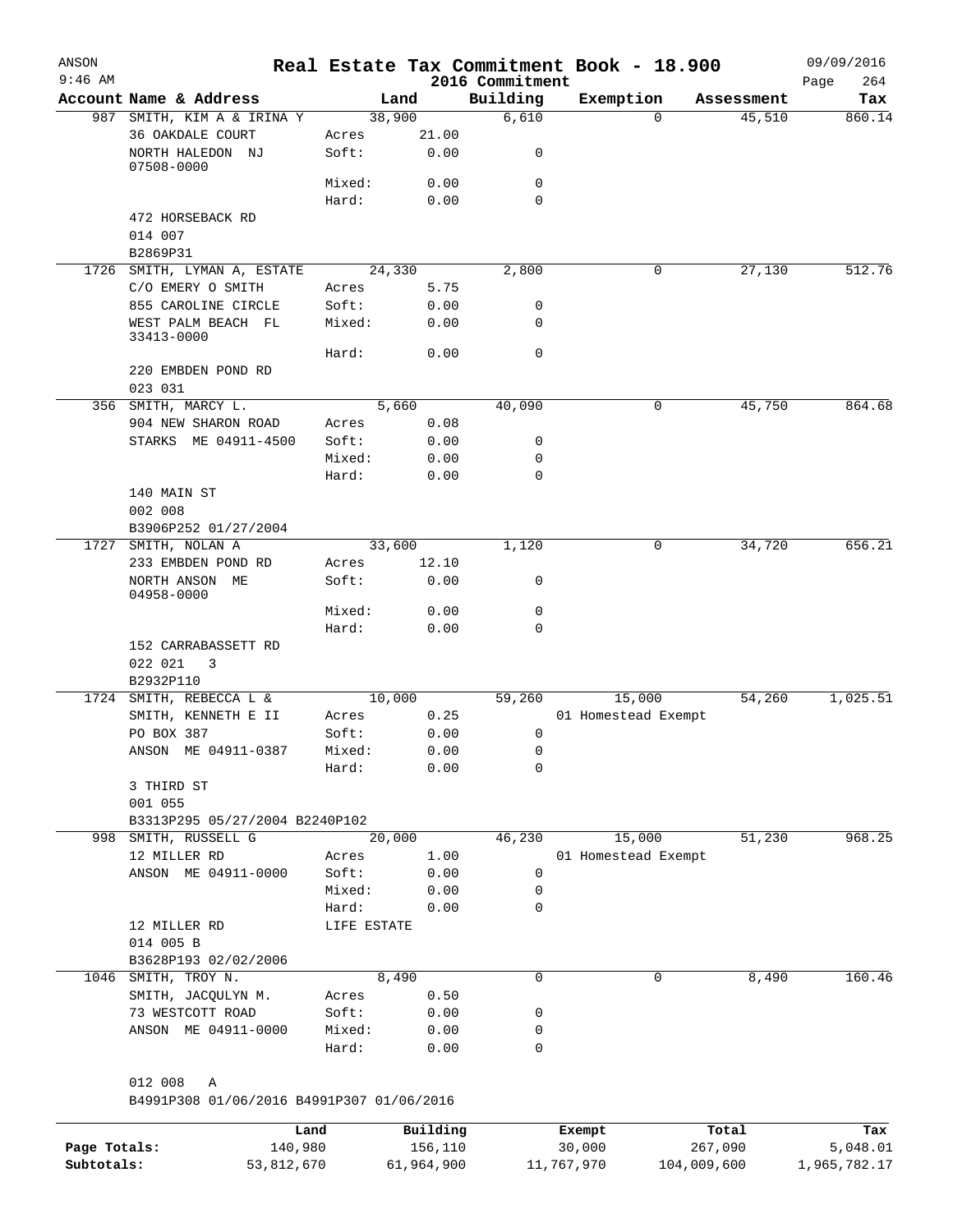| ANSON<br>$9:46$ AM |                                                                 |             |        | 2016 Commitment | Real Estate Tax Commitment Book - 18.900 |             |            | 09/09/2016<br>265<br>Page |
|--------------------|-----------------------------------------------------------------|-------------|--------|-----------------|------------------------------------------|-------------|------------|---------------------------|
|                    | Account Name & Address                                          |             | Land   | Building        | Exemption                                |             | Assessment | Tax                       |
| 901                | SMITH, TROY N. &<br>JACQULYN M.                                 | 38,170      |        | 40,290          | 15,000                                   |             | 63,460     | 1,199.39                  |
|                    | 73 WESCOTT RD                                                   | Acres       | 66.00  |                 | 01 Homestead Exempt                      |             |            |                           |
|                    | ANSON ME 04911                                                  | Soft:       | 14.00  | 1,680           |                                          |             |            |                           |
|                    |                                                                 | Mixed:      | 41.00  | 6,765           |                                          |             |            |                           |
|                    |                                                                 | Hard:       | 4.00   | 724             |                                          |             |            |                           |
|                    | 73 WESCOTT RD                                                   | TREE GROWTH |        |                 |                                          |             |            |                           |
|                    | 012 008<br>B4709P235 09/11/2013                                 |             |        |                 |                                          |             |            |                           |
|                    | 1001 SNELL, DANIEL & CAROLYN                                    | 24,500      |        | 48,030          | 15,000                                   |             | 57,530     | 1,087.32                  |
|                    | PO BOX 196                                                      | Acres       | 4.00   |                 | 01 Homestead Exempt                      |             |            |                           |
|                    | NORTH ANSON ME                                                  | Soft:       | 0.00   | 0               |                                          |             |            |                           |
|                    | 04958-0196                                                      |             |        |                 |                                          |             |            |                           |
|                    |                                                                 | Mixed:      | 0.00   | 0               |                                          |             |            |                           |
|                    |                                                                 | Hard:       | 0.00   | 0               |                                          |             |            |                           |
|                    | 107 NORTH MAIN ST                                               |             |        |                 |                                          |             |            |                           |
|                    | 006 072<br>Α                                                    |             |        |                 |                                          |             |            |                           |
|                    | B1452P345                                                       |             |        |                 |                                          |             |            |                           |
|                    | 263 SNELL, DANIEL J &<br>CAROLYN A                              |             | 8,940  | 51,280          |                                          | 0           | 60,220     | 1,138.16                  |
|                    | PO BOX 196                                                      | Acres       | 0.20   |                 |                                          |             |            |                           |
|                    | NORTH ANSON ME                                                  | Soft:       | 0.00   | 0               |                                          |             |            |                           |
|                    | 04958-0196                                                      |             |        |                 |                                          |             |            |                           |
|                    |                                                                 | Mixed:      | 0.00   | 0               |                                          |             |            |                           |
|                    |                                                                 | Hard:       | 0.00   | 0               |                                          |             |            |                           |
|                    | 10 CENTER ST                                                    |             |        |                 |                                          |             |            |                           |
|                    | 006 012                                                         |             |        |                 |                                          |             |            |                           |
|                    | B3040P2                                                         |             |        |                 |                                          |             |            |                           |
| 625                | SOMA-HERNANDEZ, CYNTHIA<br>J.                                   | 12,960      |        | 31,780          | 15,000                                   |             | 29,740     | 562.09                    |
|                    | 8 WATER ST                                                      | Acres       | 0.42   |                 | 01 Homestead Exempt                      |             |            |                           |
|                    | PO BOX 353                                                      | Soft:       | 0.00   | 0               |                                          |             |            |                           |
|                    | NORTH ANSON ME                                                  | Mixed:      | 0.00   | 0               |                                          |             |            |                           |
|                    | 04958-0353                                                      |             |        |                 |                                          |             |            |                           |
|                    |                                                                 | Hard:       | 0.00   | 0               |                                          |             |            |                           |
|                    | 8 WATER ST                                                      |             |        |                 |                                          |             |            |                           |
|                    | 006 032                                                         |             |        |                 |                                          |             |            |                           |
| 830                | B4505P172 03/16/2012<br>SOUCIK, CHARLES B.                      | 22,190      |        | 0               |                                          | 0           | 22,190     | 419.39                    |
|                    | CO-Trustee                                                      |             |        |                 |                                          |             |            |                           |
|                    | SOUCIK, LAURIE L.                                               | Acres       | 2.46   |                 |                                          |             |            |                           |
|                    | CO-Trustee<br>1125 LAUREN CREST                                 | Soft:       | 0.00   | 0               |                                          |             |            |                           |
|                    | STREET SOUTHWEST<br>HARTVILLE OH 44632                          | Mixed:      | 0.00   | 0               |                                          |             |            |                           |
|                    |                                                                 | Hard:       | 0.00   | $\Omega$        |                                          |             |            |                           |
|                    |                                                                 |             |        |                 |                                          |             |            |                           |
|                    | 007 019                                                         |             |        |                 |                                          |             |            |                           |
|                    | B5003P86 02/19/2016 B4908P338 05/28/2015<br>2020 SOUZA, JEFFREY |             | 10,230 | $\Omega$        |                                          | $\mathbf 0$ | 10,230     | 193.35                    |
|                    | 122 MAIN STREET                                                 | Acres       | 5.98   |                 |                                          |             |            |                           |
|                    | MASHPEE MA 02649                                                | Soft:       | 0.00   | 0               |                                          |             |            |                           |
|                    |                                                                 | Mixed:      | 0.00   | 0               |                                          |             |            |                           |
|                    |                                                                 | Hard:       | 0.00   | 0               |                                          |             |            |                           |
|                    |                                                                 |             |        |                 |                                          |             |            |                           |
|                    | 022 035 A 2                                                     |             |        |                 |                                          |             |            |                           |
|                    | B4967P358 10/01/2015                                            |             |        |                 |                                          |             |            |                           |
|                    |                                                                 |             |        |                 |                                          |             |            |                           |
|                    |                                                                 |             |        |                 |                                          |             |            |                           |
|                    |                                                                 |             |        |                 |                                          |             |            |                           |

|              | Land       | Building   | Exempt     | Total         | Tax          |
|--------------|------------|------------|------------|---------------|--------------|
| Page Totals: | 116,990    | 171,380    | 45,000     | 243,370       | 4,599.70     |
| Subtotals:   | 53,929,660 | 62,136,280 | 11,812,970 | 104, 252, 970 | 1,970,381.87 |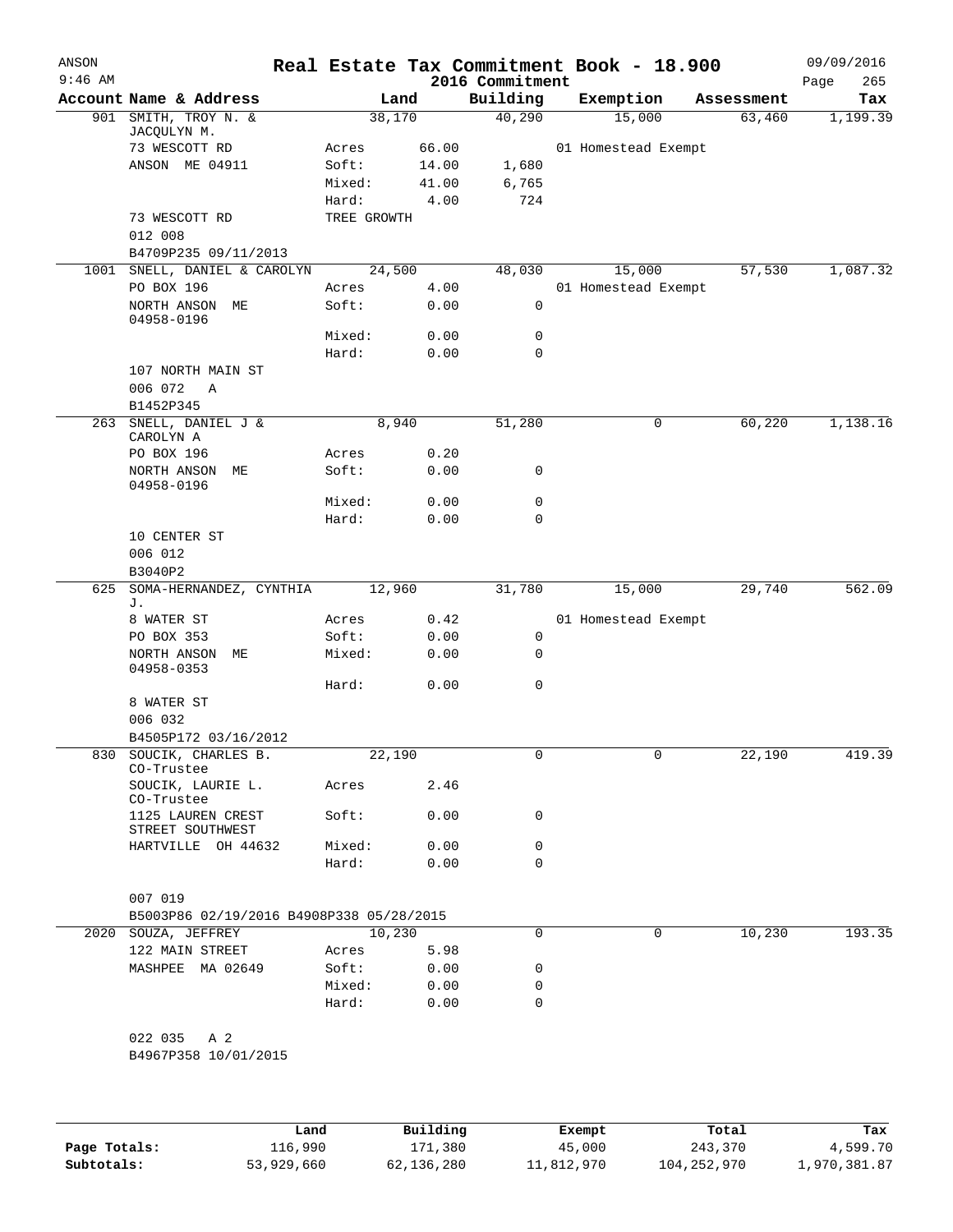| ANSON     |                                    |             |        |                 | Real Estate Tax Commitment Book - 18.900 |            | 09/09/2016  |
|-----------|------------------------------------|-------------|--------|-----------------|------------------------------------------|------------|-------------|
| $9:46$ AM |                                    |             |        | 2016 Commitment |                                          |            | 266<br>Page |
|           | Account Name & Address             | Land        |        | Building        | Exemption                                | Assessment | Tax         |
|           | 1014 SPAULDING, THOMAS E SR        | 11,490      |        | 45,040          | 21,000                                   | 35,530     | 671.52      |
|           | PO BOX 179                         | Acres       | 0.33   |                 | 01 Homestead Exempt                      |            |             |
|           | ANSON ME 04911-0179                | Soft:       | 0.00   |                 | 0 02 Resident Veteran                    |            |             |
|           |                                    | Mixed:      | 0.00   | 0               |                                          |            |             |
|           |                                    | Hard:       | 0.00   | 0               |                                          |            |             |
|           | 26 RANDALL ST                      |             |        |                 |                                          |            |             |
|           | 003 054                            |             |        |                 |                                          |            |             |
|           | B2962P123                          |             |        |                 |                                          |            |             |
|           | 519 SPAULDING, WILLIAM C &         | 21,500      |        | 47,730          | 15,000                                   | 54,230     | 1,024.95    |
|           | SPAULDING, SHIRLEY M               | Acres       | 2.00   |                 | 01 Homestead Exempt                      |            |             |
|           | PO BOX 128                         | Soft:       | 0.00   | $\mathsf{O}$    |                                          |            |             |
|           | NORTH ANSON ME<br>04958-0128       | Mixed:      | 0.00   | 0               |                                          |            |             |
|           |                                    | Hard:       | 0.00   | $\mathbf 0$     |                                          |            |             |
|           | 726 RIVER RD                       |             |        |                 |                                          |            |             |
|           | 017 004<br>1                       |             |        |                 |                                          |            |             |
|           | B2372P30                           |             |        |                 |                                          |            |             |
|           | 1736 SPENCER, BARRY & PENDA        | 21,900      |        | 27,240          | 0                                        | 49,140     | 928.75      |
|           | 178 OLD POINT AVE                  | Acres       | 3.20   |                 |                                          |            |             |
|           | MADISON ME 04950                   | Soft:       | 0.00   | 0               |                                          |            |             |
|           |                                    | Mixed:      | 0.00   | 0               |                                          |            |             |
|           |                                    | Hard:       | 0.00   | 0               |                                          |            |             |
|           | 56 MADISON ST                      |             |        |                 |                                          |            |             |
|           | 006 100                            |             |        |                 |                                          |            |             |
|           | B1201P83                           |             |        |                 |                                          |            |             |
|           | 1628 SPENCER, HENRY O &<br>PEGGY J | 21,500      |        | 82,300          | 15,000                                   | 88,800     | 1,678.32    |
|           | 684 HORSEBACK RD                   | Acres       | 2.00   |                 | 01 Homestead Exempt                      |            |             |
|           | ANSON ME 04911-0000                | Soft:       | 0.00   | 0               |                                          |            |             |
|           |                                    | Mixed:      | 0.00   | 0               |                                          |            |             |
|           |                                    | Hard:       | 0.00   | 0               |                                          |            |             |
|           | 684 HORSEBACK RD                   |             |        |                 |                                          |            |             |
|           | 019 040<br>$\mathbf F$             |             |        |                 |                                          |            |             |
|           | B2079P288                          |             |        |                 |                                          |            |             |
| 1164      | SPENCER, MICHAEL A &<br>MELISSA A  | 10,580      |        | 46,070          | 15,000                                   | 41,650     | 787.19      |
|           | PO BOX 267                         | Acres       | 0.28   |                 | 01 Homestead Exempt                      |            |             |
|           | ANSON ME 04911-0000                | Soft:       | 0.00   | $\overline{0}$  |                                          |            |             |
|           |                                    | Mixed:      | 0.00   | 0               |                                          |            |             |
|           |                                    | Hard:       | 0.00   | 0               |                                          |            |             |
|           | 18 CHURCH ST                       |             |        |                 |                                          |            |             |
|           | 001 084                            |             |        |                 |                                          |            |             |
|           | B3876P296 07/05/2007               |             |        |                 |                                          |            |             |
|           | 1739 SPENCER, WILLIAM G            | 45,210      |        | 42,980          | 0                                        | 88,190     | 1,666.79    |
|           | 85 ANDOVER RD                      | Acres       | 100.00 |                 |                                          |            |             |
|           | BILLERICA MA<br>01821-0000         | Soft:       | 0.00   | 0               |                                          |            |             |
|           |                                    | Mixed:      | 59.00  | 9,735           |                                          |            |             |
|           |                                    | Hard:       | 33.00  | 5,973           |                                          |            |             |
|           | 105 SPENCER RD                     | TREE GROWTH |        |                 |                                          |            |             |
|           | 020 013                            |             |        |                 |                                          |            |             |
|           | B2132P85                           |             |        |                 |                                          |            |             |
|           |                                    |             |        |                 |                                          |            |             |

|              | Land       | Building   | Exempt     | Total       | Tax          |
|--------------|------------|------------|------------|-------------|--------------|
| Page Totals: | 132,180    | 291,360    | 66,000     | 357,540     | 6,757.52     |
| Subtotals:   | 54,061,840 | 62,427,640 | 11,878,970 | 104,610,510 | 1,977,139.39 |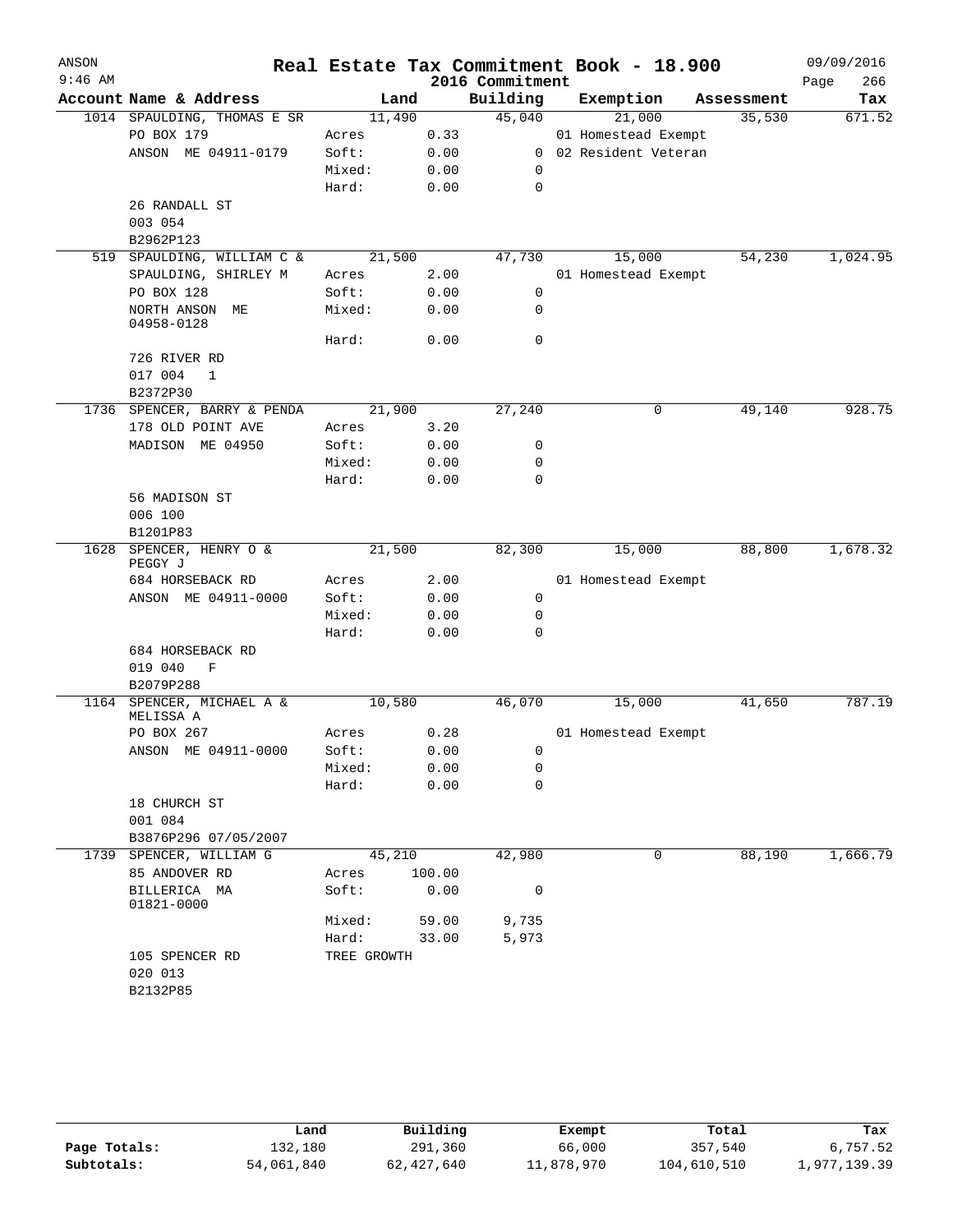| ANSON     |                                          |                 |                |                 | Real Estate Tax Commitment Book - 18.900 |            | 09/09/2016  |
|-----------|------------------------------------------|-----------------|----------------|-----------------|------------------------------------------|------------|-------------|
| $9:46$ AM |                                          |                 |                | 2016 Commitment |                                          |            | 267<br>Page |
|           | Account Name & Address                   |                 | Land           | Building        | Exemption                                | Assessment | Tax         |
|           | 1738 SPENCER, WILLIAM G                  | 18,100          |                | $\mathbf 0$     | $\Omega$                                 | 18,100     | 342.09      |
|           | 85 ANDOVER RD                            | Acres           | 100.00         |                 |                                          |            |             |
|           | BILLERICA MA<br>01821-0000               | Soft:           | 0.00           | 0               |                                          |            |             |
|           |                                          | Mixed:          | 0.00           | 0               |                                          |            |             |
|           |                                          | Hard:           | 100.00         | 18,100          |                                          |            |             |
|           |                                          | TREE GROWTH     |                |                 |                                          |            |             |
|           | 020 004                                  |                 |                |                 |                                          |            |             |
|           | B2132P85                                 |                 |                |                 |                                          |            |             |
|           | 1737 SPENCER, WILLIAM G<br>85 ANDOVER RD | 18,100          |                | 0               | 0                                        | 18,100     | 342.09      |
|           | BILLERICA MA                             | Acres<br>Soft:  | 100.00<br>0.00 | 0               |                                          |            |             |
|           | 01821-0000                               |                 |                | 0               |                                          |            |             |
|           |                                          | Mixed:<br>Hard: | 0.00           |                 |                                          |            |             |
|           |                                          | TREE GROWTH     | 100.00         | 18,100          |                                          |            |             |
|           | 020 008                                  |                 |                |                 |                                          |            |             |
|           | B2132P85                                 |                 |                |                 |                                          |            |             |
|           | 1785 SPENCER, WILLIAM G &                | 7,870           |                | $\Omega$        | 0                                        | 7,870      | 148.74      |
|           | DONNA R                                  |                 |                |                 |                                          |            |             |
|           | 85 ANDOVER RD                            | Acres           | 43.50          |                 |                                          |            |             |
|           | BILLERICA MA<br>01821-0000               | Soft:           | 0.00           | 0               |                                          |            |             |
|           |                                          | Mixed:          | 0.00           | 0               |                                          |            |             |
|           |                                          | Hard:           | 43.50          | 7,874           |                                          |            |             |
|           |                                          | TREE GROWTH     |                |                 |                                          |            |             |
|           | 020 020<br>B3885P343 07/26/2007          |                 |                |                 |                                          |            |             |
|           | 1741 SPOONER, DEREK                      | 14,000          |                | 43,160          | 0                                        | 57,160     | 1,080.32    |
|           | 418 RIVER RD                             | Acres           | 0.49           |                 |                                          |            |             |
|           | NORTH ANSON ME<br>04958-0000             | Soft:           | 0.00           | 0               |                                          |            |             |
|           |                                          | Mixed:          | 0.00           | $\mathbf 0$     |                                          |            |             |
|           |                                          | Hard:           | 0.00           | 0               |                                          |            |             |
|           | 418 RIVER RD                             |                 |                |                 |                                          |            |             |
| 1948      | 016 007<br>Α<br>SPOONER, DEREK L &       | 16, 130         |                | 70,800          | 15,000                                   | 71,930     | 1,359.48    |
|           | WENDA M                                  |                 |                |                 |                                          |            |             |
|           | 418 RIVER RD                             | Acres 0.65      |                |                 | 01 Homestead Exempt                      |            |             |
|           | NORTH ANSON ME 04958                     | Soft:           | 0.00           | 0               |                                          |            |             |
|           |                                          | Mixed:          | 0.00           | 0               |                                          |            |             |
|           |                                          | Hard:           | 0.00           | 0               |                                          |            |             |
|           | 403 RIVER RD                             |                 |                |                 |                                          |            |             |
|           | 016 029                                  |                 |                |                 |                                          |            |             |
|           | B3604P102 12/09/2005                     |                 |                |                 |                                          |            |             |
|           | 1740 SPOONER, IVAN C JR                  |                 | 14,140         | 29,530          | 15,000                                   | 28,670     | 541.86      |
|           | 420 RIVER RD                             | Acres           | 0.50           |                 | 01 Homestead Exempt                      |            |             |
|           | NORTH ANSON ME<br>04958-0000             | Soft:           | 0.00           | $\mathsf{O}$    |                                          |            |             |
|           |                                          | Mixed:          | 0.00           | 0               |                                          |            |             |
|           |                                          | Hard:           | 0.00           | $\mathbf 0$     |                                          |            |             |
|           | 420 RIVER RD<br>016 007                  |                 |                |                 |                                          |            |             |
|           |                                          |                 |                |                 |                                          |            |             |

|              | Land         | Building   | Exempt     | Total       | Tax          |
|--------------|--------------|------------|------------|-------------|--------------|
| Page Totals: | 88,340       | 143,490    | 30,000     | 201,830     | 3,814.58     |
| Subtotals:   | 54, 150, 180 | 62,571,130 | 11,908,970 | 104,812,340 | 1,980,953.97 |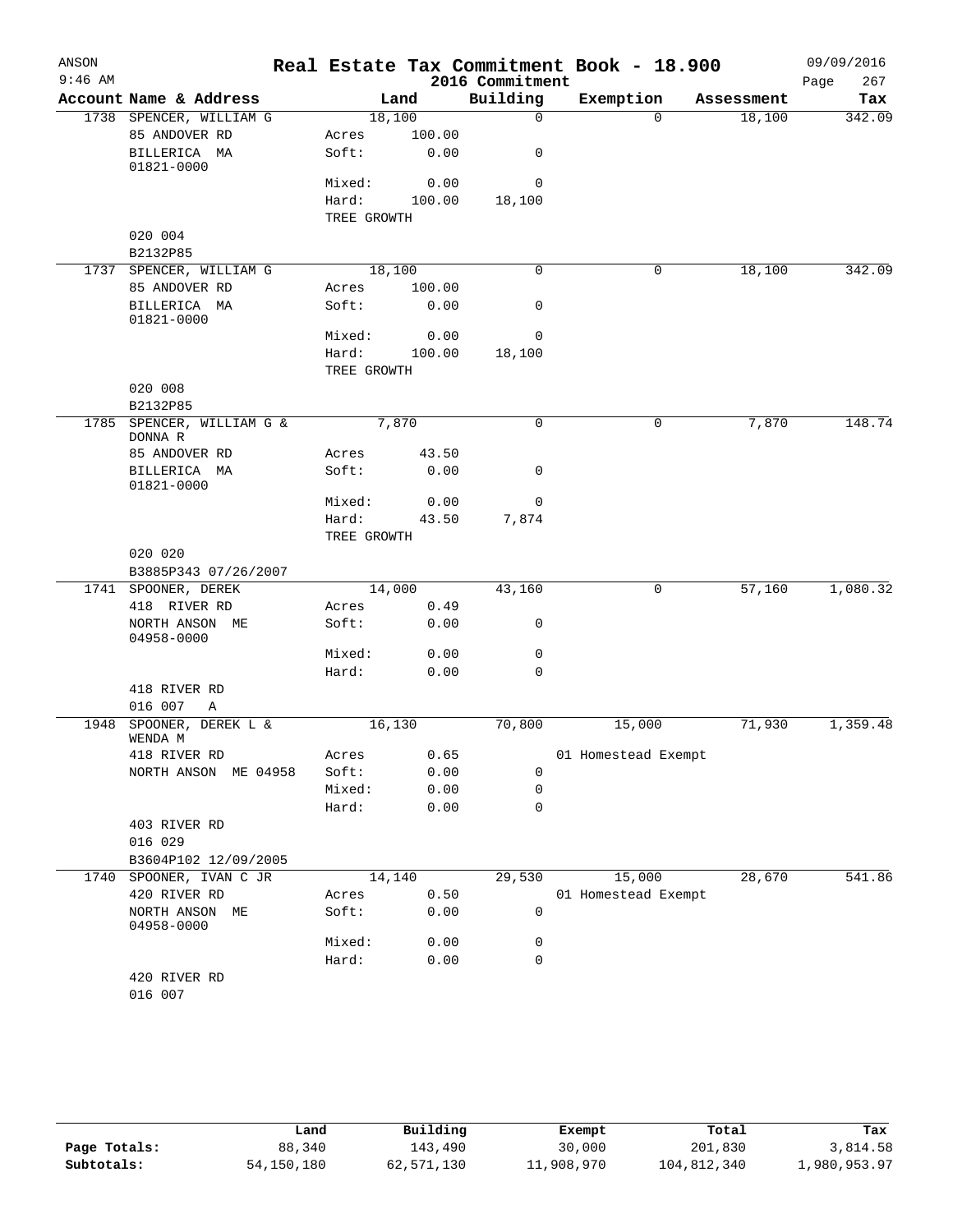| ANSON<br>$9:46$ AM |                           |             |                                 |                             | Real Estate Tax Commitment Book - 18.900 |             |            | 09/09/2016         |
|--------------------|---------------------------|-------------|---------------------------------|-----------------------------|------------------------------------------|-------------|------------|--------------------|
|                    | Account Name & Address    |             | Land                            | 2016 Commitment<br>Building | Exemption                                |             | Assessment | 268<br>Page<br>Tax |
|                    | 1021 ST ARMAND, DANIEL L. |             | 49,020                          | $\mathbf 0$                 |                                          | $\Omega$    | 49,020     | 926.48             |
|                    | 7342 OAK MANOR DR.        | Acres       | 79.00                           |                             |                                          |             |            |                    |
|                    | SAN ANTONIO TX 78229      | Soft:       | 0.00                            | 0                           |                                          |             |            |                    |
|                    |                           | Mixed:      | 29.00                           | 4,785                       |                                          |             |            |                    |
|                    |                           | Hard:       | 19.00                           | 3,439                       |                                          |             |            |                    |
|                    | 394 PEASE HILL RD         | TREE GROWTH |                                 |                             |                                          |             |            |                    |
|                    | 011 043<br>C              |             |                                 |                             |                                          |             |            |                    |
|                    | B3425P168 12/21/2004      |             |                                 |                             |                                          |             |            |                    |
| 931                | ST PETER, ERNEST E        |             | 8,940                           | 37,000                      | 15,000                                   |             | 30,940     | 584.77             |
|                    | PO BOX 313                | Acres       | 0.20                            |                             | 01 Homestead Exempt                      |             |            |                    |
|                    | ANSON ME 04911-0313       | Soft:       | 0.00                            | 0                           |                                          |             |            |                    |
|                    |                           | Mixed:      | 0.00                            | 0                           |                                          |             |            |                    |
|                    |                           | Hard:       |                                 | $\mathbf 0$                 |                                          |             |            |                    |
|                    |                           |             | 0.00                            |                             |                                          |             |            |                    |
|                    | 8 INGALLS ST              |             |                                 |                             |                                          |             |            |                    |
|                    | 002 050                   |             |                                 |                             |                                          |             |            |                    |
|                    | B2981P88                  |             |                                 |                             |                                          |             |            |                    |
| 1281               | ST PETER, WILLIAM &       |             | 0                               | 21,490                      | 15,000                                   |             | 6,490      | 122.66             |
|                    | WENDY                     |             |                                 |                             |                                          |             |            |                    |
|                    | PO BOX 120                |             |                                 |                             | 01 Homestead Exempt                      |             |            |                    |
|                    | ANSON ME 04911-0120       |             |                                 |                             |                                          |             |            |                    |
|                    |                           |             |                                 |                             |                                          |             |            |                    |
|                    |                           |             |                                 |                             |                                          |             |            |                    |
|                    | 19 HIGHLAND AVE           |             |                                 |                             |                                          |             |            |                    |
|                    | 003 038 B<br>ON           |             |                                 |                             |                                          |             |            |                    |
|                    | 1466 ST. GERMAIN, RENE J. |             | 16,410                          | $\mathbf 0$                 |                                          | 0           | 16,410     | 310.15             |
|                    | 341 MILL ST               | Acres       | 3.94                            |                             |                                          |             |            |                    |
|                    | SOUTHINGTON<br>CT         | Soft:       | 0.00                            | 0                           |                                          |             |            |                    |
|                    | 06489-0000                |             |                                 |                             |                                          |             |            |                    |
|                    |                           | Mixed:      | 0.00                            | 0                           |                                          |             |            |                    |
|                    |                           | Hard:       | 0.00                            | 0                           |                                          |             |            |                    |
|                    | MOUNTAIN VIEW RD          |             |                                 |                             |                                          |             |            |                    |
|                    | 012 009 10                |             |                                 |                             |                                          |             |            |                    |
|                    | B3767P162 10/27/2006      |             |                                 |                             |                                          |             |            |                    |
|                    | 358 ST. MICHEL, NORMAND   |             | 9,950                           | 0                           |                                          | 0           | 9,950      | 188.06             |
|                    | 211 SOUTH SOLON RD        | Acres       | 0.11                            |                             |                                          |             |            |                    |
|                    | SOLON ME 04979-0000       | Soft:       | 0.00                            | 0                           |                                          |             |            |                    |
|                    |                           | Mixed:      | 0.00                            | 0                           |                                          |             |            |                    |
|                    |                           | Hard:       | ${\bf 0}$ . ${\bf 0}$ ${\bf 0}$ | $\Omega$                    |                                          |             |            |                    |
|                    |                           |             |                                 |                             |                                          |             |            |                    |
|                    | 001 049                   |             |                                 |                             |                                          |             |            |                    |
|                    | B4302P72 08/04/2010       |             |                                 |                             |                                          |             |            |                    |
| 307                | ST. MICHEL, NORMAND       |             | 12,730                          | 18,590                      |                                          | 0           | 31,320     | 591.95             |
|                    | 211 SOUTH SOLON RD        | Acres       | 0.18                            |                             |                                          |             |            |                    |
|                    | SOLON ME 04979-0000       | Soft:       | 0.00                            | 0                           |                                          |             |            |                    |
|                    |                           | Mixed:      | 0.00                            | 0                           |                                          |             |            |                    |
|                    |                           | Hard:       | 0.00                            | 0                           |                                          |             |            |                    |
|                    | 8 BROOK ST                |             |                                 |                             |                                          |             |            |                    |
|                    | 001 048                   |             |                                 |                             |                                          |             |            |                    |
|                    | B4302P72 08/04/2010       |             |                                 |                             |                                          |             |            |                    |
| 1018               | STANLEY, KEITH T &        |             | 14,420                          | 54,220                      | 21,000                                   |             | 47,640     | 900.40             |
|                    | MAXINE                    |             |                                 |                             |                                          |             |            |                    |
|                    | PO BOX 578                | Acres       | 0.52                            |                             | 01 Homestead Exempt                      |             |            |                    |
|                    | ANSON ME 04911-0578       | Soft:       | 0.00                            |                             | 0 02 Resident Veteran                    |             |            |                    |
|                    |                           | Mixed:      | 0.00                            | 0                           |                                          |             |            |                    |
|                    |                           | Hard:       | 0.00                            | 0                           |                                          |             |            |                    |
|                    | 30 PREBLE AVE             |             |                                 |                             |                                          |             |            |                    |
|                    | 004 020                   |             |                                 |                             |                                          |             |            |                    |
|                    | B611P126                  |             |                                 |                             |                                          |             |            |                    |
|                    |                           |             |                                 |                             |                                          |             |            |                    |
|                    | Land                      |             | Building                        |                             | Exempt                                   |             | Total      | Tax                |
| Page Totals:       | 111,470                   |             | 131,300                         |                             | 51,000                                   | 191,770     |            | 3,624.47           |
| Subtotals:         | 54, 261, 650              |             | 62,702,430                      |                             | 11,959,970                               | 105,004,110 |            | 1,984,578.44       |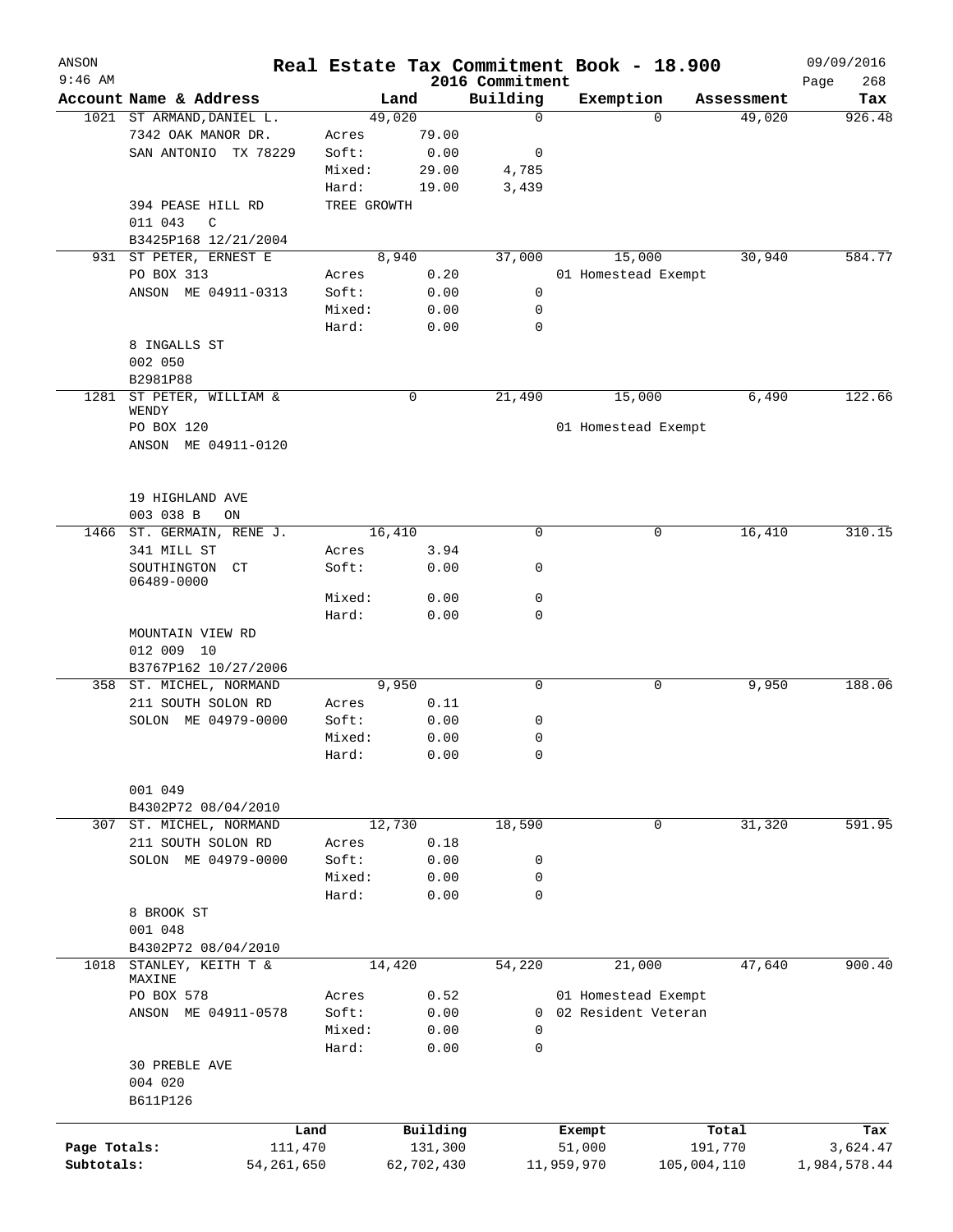| ANSON<br>$9:46$ AM |                                        |                 |              |                             | Real Estate Tax Commitment Book - 18.900 |             | 09/09/2016         |
|--------------------|----------------------------------------|-----------------|--------------|-----------------------------|------------------------------------------|-------------|--------------------|
|                    | Account Name & Address                 | Land            |              | 2016 Commitment<br>Building | Exemption                                | Assessment  | 269<br>Page<br>Tax |
|                    | 1023 STAPLES, VAUGHN H &<br>JACQUELINE | 20,740          |              | 33,450                      | 15,000                                   | 39,190      | 740.69             |
|                    | PO BOX 4                               | Acres           | 1.49         |                             | 01 Homestead Exempt                      |             |                    |
|                    | NORTH ANSON ME                         | Soft:           | 0.00         | 0                           |                                          |             |                    |
|                    | 04958-0004                             | Mixed:          | 0.00         | 0                           |                                          |             |                    |
|                    |                                        | Hard:           | 0.00         | 0                           |                                          |             |                    |
|                    | 88 NORTH MAIN ST                       |                 |              |                             |                                          |             |                    |
|                    | 006 069                                |                 |              |                             |                                          |             |                    |
|                    | B2042P206<br>STATE OF MAINE            | 6,570           |              | 0                           |                                          | 0           | 0.00               |
| 1743               |                                        | Acres           | 0.30         |                             | 6,570<br>11 State of ME                  |             |                    |
|                    | AUGUSTA ME 04333-0000                  | Soft:           | 0.00         | 0                           |                                          |             |                    |
|                    |                                        | Mixed:          | 0.00         | 0                           |                                          |             |                    |
|                    |                                        | Hard:           | 0.00         | $\mathbf 0$                 |                                          |             |                    |
|                    | 009 042                                |                 |              |                             |                                          |             |                    |
|                    | 1744 STATE OF MAINE                    | 4,000           |              | 0                           | 4,000                                    | 0           | 0.00               |
|                    |                                        | Acres           | 0.04         |                             | 11 State of ME                           |             |                    |
|                    | AUGUSTA ME 04333-0000                  | Soft:           | 0.00         | 0                           |                                          |             |                    |
|                    |                                        | Mixed:          | 0.00         | 0                           |                                          |             |                    |
|                    |                                        | Hard:           | 0.00         | $\mathbf 0$                 |                                          |             |                    |
|                    | 001 107                                |                 |              |                             |                                          |             |                    |
| 1020               | STATE OF MAINE                         | 16,500          |              | 0                           | 16,500                                   | 0           | 0.00               |
|                    |                                        | Acres           | 4.00         |                             | 11 State of ME                           |             |                    |
|                    | AUGUSTA ME 04330-0000                  | Soft:<br>Mixed: | 0.00<br>0.00 | 0                           |                                          |             |                    |
|                    |                                        | Hard:           | 0.00         | 0<br>0                      |                                          |             |                    |
|                    | 017 030<br>B497P289                    |                 |              |                             |                                          |             |                    |
|                    | 1022 STATEZNI, DANIEL L.               | 20,000          |              | $\mathbf 0$                 | 0                                        | 20,000      | 378.00             |
|                    | 16 TREMONT ST                          | Acres           | 6.50         |                             |                                          |             |                    |
|                    | SALEM MA 01970-0000                    | Soft:           | 0.00         | 0                           |                                          |             |                    |
|                    |                                        | Mixed:          | 0.00         | 0                           |                                          |             |                    |
|                    |                                        | Hard:           | 0.00         | 0                           |                                          |             |                    |
|                    | 015 037<br>5                           |                 |              |                             |                                          |             |                    |
| 1028               | B4714P117 08/28/2013<br>STEELE, JOAN K | 18,440          |              | 11,320                      | 15,000                                   | 14,760      | 278.96             |
|                    | PO BOX 236                             | Acres           | 0.85         |                             | 01 Homestead Exempt                      |             |                    |
|                    | ANSON ME 04911-0236                    | Soft:           | 0.00         | 0                           |                                          |             |                    |
|                    |                                        | Mixed:          | 0.00         | 0                           |                                          |             |                    |
|                    |                                        | Hard:           | 0.00         | 0                           |                                          |             |                    |
|                    | 35 BUSWELL ST                          |                 |              |                             |                                          |             |                    |
|                    | 002 029 & 30                           |                 |              |                             |                                          |             |                    |
| 1027               | B778P652 B480P501<br>STEELE, JOAN K    | 10,950          |              | 700                         | 0                                        | 11,650      | 220.19             |
|                    | PO BOX 236                             | Acres           | 0.30         |                             |                                          |             |                    |
|                    | ANSON ME 04911-0236                    | Soft:           | 0.00         | 0                           |                                          |             |                    |
|                    |                                        | Mixed:          | 0.00         | 0                           |                                          |             |                    |
|                    |                                        | Hard:           | 0.00         | 0                           |                                          |             |                    |
|                    | 002 027 & 28<br>B1099P285              |                 |              |                             |                                          |             |                    |
|                    | Land                                   |                 | Building     |                             | Exempt                                   | Total       | Tax                |
| Page Totals:       | 97,200                                 |                 | 45,470       |                             | 57,070                                   | 85,600      | 1,617.84           |
| Subtotals:         | 54, 358, 850                           |                 | 62,747,900   |                             | 12,017,040                               | 105,089,710 | 1,986,196.28       |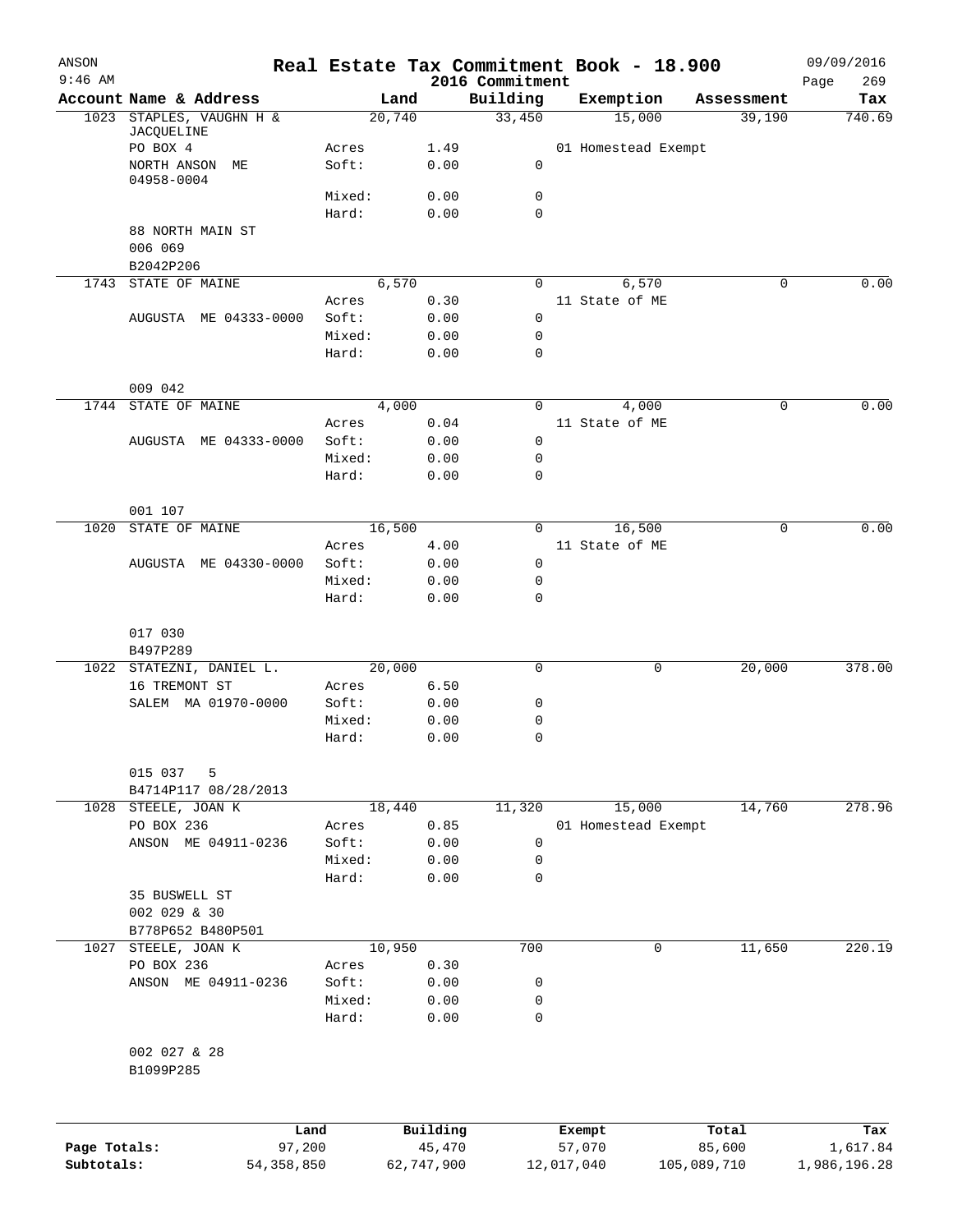| ANSON<br>$9:46$ AM |                                             |             |        | 2016 Commitment | Real Estate Tax Commitment Book - 18.900 |            | 09/09/2016<br>Page<br>270 |
|--------------------|---------------------------------------------|-------------|--------|-----------------|------------------------------------------|------------|---------------------------|
|                    | Account Name & Address                      |             | Land   | Building        | Exemption                                | Assessment | Tax                       |
|                    | 1148 STEELE, JOAN K.                        |             | 13,710 | 30,100          | $\Omega$                                 | 43,810     | 828.01                    |
|                    | PO BOX 236                                  | Acres       | 0.47   |                 |                                          |            |                           |
|                    | ANSON ME 04911-0046                         | Soft:       | 0.00   | 0               |                                          |            |                           |
|                    |                                             | Mixed:      | 0.00   | 0               |                                          |            |                           |
|                    |                                             | Hard:       | 0.00   | 0               |                                          |            |                           |
|                    | 29 BUSWELL ST                               |             |        |                 |                                          |            |                           |
|                    | 002 031                                     |             |        |                 |                                          |            |                           |
|                    | B3411P273 11/23/2004                        |             |        |                 |                                          |            |                           |
|                    | 452 STEERS, BENJAMIN D                      |             | 17,600 | $\mathbf 0$     | 0                                        | 17,600     | 332.64                    |
|                    | 5 RIVERVIEW DR                              | Acres       | 10.50  |                 |                                          |            |                           |
|                    | TOPSHAM ME 04086-0000                       | Soft:       | 0.00   | 0               |                                          |            |                           |
|                    |                                             | Mixed:      | 0.00   | 0               |                                          |            |                           |
|                    |                                             | Hard:       | 0.00   | 0               |                                          |            |                           |
|                    | 015 044<br>D<br>B2602P253                   |             |        |                 |                                          |            |                           |
|                    | 265 STEPHENS, GEORGETTE M.<br><b>ESTATE</b> |             | 14,140 | 46,350          | 15,000                                   | 45,490     | 859.76                    |
|                    | C/O SHAPIRO & MORLEY                        | Acres       | 0.50   |                 | 01 Homestead Exempt                      |            |                           |
|                    | 707 SABLE OAKS DR.<br>SUITE 250             | Soft:       | 0.00   | 0               |                                          |            |                           |
|                    | SOUTH PORTLAND ME<br>04106                  | Mixed:      | 0.00   | 0               |                                          |            |                           |
|                    |                                             | Hard:       | 0.00   | 0               |                                          |            |                           |
|                    | 20 HALL ST                                  |             |        |                 |                                          |            |                           |
|                    | 009 033                                     |             |        |                 |                                          |            |                           |
|                    | B4623P277 01/18/2013                        |             |        |                 |                                          |            |                           |
|                    | 51 STEUBER, CHAD W.                         |             | 17,550 | 51,770          | 0                                        | 69,320     | 1,310.15                  |
|                    | 132 MAIN STREET                             | Acres       | 0.77   |                 |                                          |            |                           |
|                    | ANSON ME 04911-0000                         | Soft:       | 0.00   | 0               |                                          |            |                           |
|                    |                                             | Mixed:      | 0.00   | 0               |                                          |            |                           |
|                    |                                             | Hard:       | 0.00   | 0               |                                          |            |                           |
|                    | 51 SOLON RD                                 |             |        |                 |                                          |            |                           |
|                    | 017 029                                     |             |        |                 |                                          |            |                           |
|                    | B4830P331 09/14/2014                        |             |        |                 |                                          |            |                           |
| 1030               | STEVENS, LINCOLN R &<br>KATHRYN J           |             | 14,000 | 76,410          | 15,000                                   | 75,410     | 1,425.25                  |
|                    | PO BOX 396                                  | Acres       | 0.49   |                 | 01 Homestead Exempt                      |            |                           |
|                    | ANSON ME 04911-0396                         | Soft:       | 0.00   | 0               |                                          |            |                           |
|                    |                                             | Mixed:      | 0.00   | 0               |                                          |            |                           |
|                    |                                             | Hard:       | 0.00   | 0               |                                          |            |                           |
|                    | 5 INGALLS ST                                |             |        |                 |                                          |            |                           |
|                    | 002 046<br>C                                |             |        |                 |                                          |            |                           |
|                    | B1521P38                                    |             |        |                 |                                          |            |                           |
| 1407               | STEVENS, VICKI R.                           |             | 17,610 | 0               | 0                                        | 17,610     | 332.83                    |
|                    | STEVENS, ALAN R.                            | Acres       | 76.00  |                 |                                          |            |                           |
|                    | 27 REMICK ROAD                              | Soft:       | 11.00  | 1,320           |                                          |            |                           |
|                    | STARKS ME 04911-0000                        | Mixed:      | 31.50  | 5,198           |                                          |            |                           |
|                    |                                             | Hard:       | 27.00  | 4,887           |                                          |            |                           |
|                    |                                             | TREE GROWTH |        |                 |                                          |            |                           |
|                    | 010 003                                     |             |        |                 |                                          |            |                           |
|                    | B4983P352 12/05/2015 B842P615               |             |        |                 |                                          |            |                           |

|              | Land         | Building   | Exempt     | Total         | Tax          |
|--------------|--------------|------------|------------|---------------|--------------|
| Page Totals: | 94,610       | 204,630    | 30,000     | 269,240       | 5,088.64     |
| Subtotals:   | 54, 453, 460 | 62,952,530 | 12,047,040 | 105, 358, 950 | 1,991,284.92 |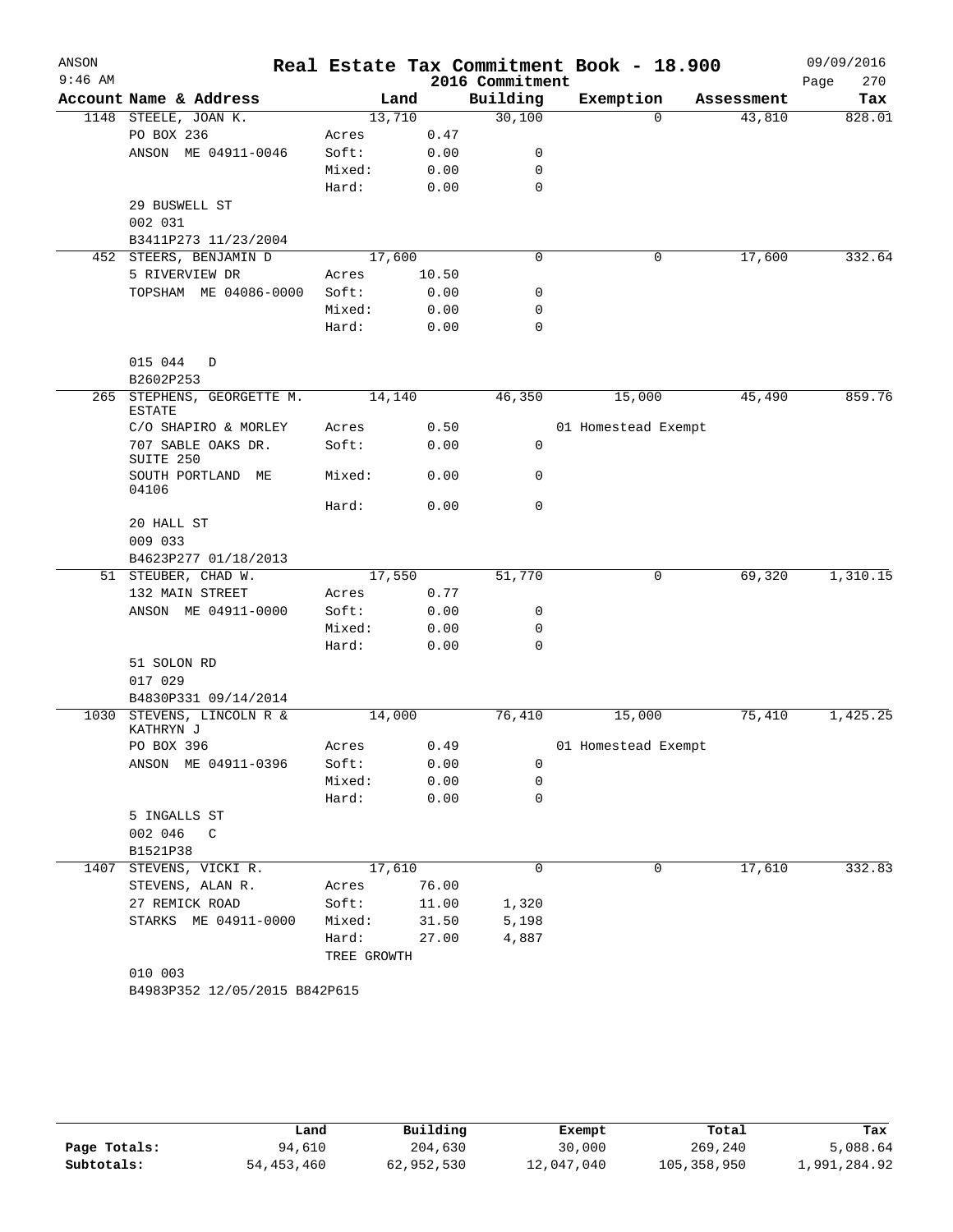| ANSON     |                                                |        |             |       |                 | Real Estate Tax Commitment Book - 18.900 |            | 09/09/2016  |
|-----------|------------------------------------------------|--------|-------------|-------|-----------------|------------------------------------------|------------|-------------|
| $9:46$ AM |                                                |        |             |       | 2016 Commitment |                                          |            | Page<br>271 |
|           | Account Name & Address                         |        | Land        |       | Building        | Exemption                                | Assessment | Tax         |
|           | 1445 STEWARD, GABRIEL G                        |        | 18,230      |       | 104, 150        | 15,000                                   | 107,380    | 2,029.48    |
|           | 312 SOLON RD                                   | Acres  |             | 3.15  |                 | 01 Homestead Exempt                      |            |             |
|           | NORTH ANSON ME<br>04958-0000                   | Soft:  |             | 0.00  | $\mathsf{O}$    |                                          |            |             |
|           |                                                | Mixed: |             | 0.00  | $\mathbf 0$     |                                          |            |             |
|           |                                                | Hard:  |             | 0.00  | $\mathbf 0$     |                                          |            |             |
|           | 312 SOLON RD<br>024 024<br>2 B<br>B2418P127    |        |             |       |                 |                                          |            |             |
|           | 1646 STEWARD, TRINA                            |        | $\mathbf 0$ |       | 25,710          | 15,000                                   | 10,710     | 202.42      |
|           | PO BOX 218                                     |        |             |       |                 | 01 Homestead Exempt                      |            |             |
|           | GREENVILLE JCT, ME<br>04442-0218               |        |             |       |                 |                                          |            |             |
|           | 382 RIVER RD                                   |        |             |       |                 |                                          |            |             |
| 1746      | 016 005<br>Α<br>ON<br>STEWART PUBLIC LIBRARY   |        | 8,250       |       | 46,310          | 54,560                                   | $\Omega$   | 0.00        |
|           | PO BOX 177                                     | Acres  |             | 0.17  |                 | 13 Benevolent & Charitable               |            |             |
|           | NORTH ANSON ME<br>04958-0177                   | Soft:  |             | 0.00  | 0               |                                          |            |             |
|           |                                                | Mixed: |             | 0.00  | $\mathbf 0$     |                                          |            |             |
|           |                                                | Hard:  |             | 0.00  | $\mathbf 0$     |                                          |            |             |
|           | 37 ELM ST                                      |        |             |       |                 |                                          |            |             |
|           | 006 045                                        |        |             |       |                 |                                          |            |             |
|           | 481 STEWART, SARAH                             |        | 8,940       |       | 46,540          | 15,000                                   | 40,480     | 765.07      |
|           | PO BOX 142                                     | Acres  |             | 0.20  |                 | 01 Homestead Exempt                      |            |             |
|           | ANSON ME 04911-0142                            | Soft:  |             | 0.00  | 0               |                                          |            |             |
|           |                                                | Mixed: |             | 0.00  | 0               |                                          |            |             |
|           |                                                | Hard:  |             | 0.00  | $\mathbf 0$     |                                          |            |             |
|           | 9 SCHOOL ST<br>001 028<br>B1775P82             |        |             |       |                 |                                          |            |             |
|           | 1676 STEWART, SARAH & FLOYD                    |        | 22,940      |       | $\Omega$        | 0                                        | 22,940     | 433.57      |
|           | PO BOX 142                                     | Acres  |             | 29.46 |                 |                                          |            |             |
|           | ANSON ME 04911-0142                            | Soft:  |             | 0.00  | 0               |                                          |            |             |
|           |                                                | Mixed: |             | 6.00  | 990             |                                          |            |             |
|           |                                                | Hard:  |             | 18.00 | 3,258           |                                          |            |             |
|           | 186 HOLLIN WAITE HILL TREE GROWTH<br>RD        |        |             |       |                 |                                          |            |             |
|           | 014 034 1<br>B2234P82                          |        |             |       |                 |                                          |            |             |
|           | 490 STODDARD, SCOTT A &<br>CHRISTINE M         |        | 21,040      |       | 20,410          | 0                                        | 41,450     | 783.41      |
|           | 462 RIVER RD                                   |        | Acres       | 1.69  |                 |                                          |            |             |
|           | NORTH ANSON ME 04958                           |        | Soft:       | 0.00  | 0               |                                          |            |             |
|           |                                                |        | Mixed:      | 0.00  | 0               |                                          |            |             |
|           |                                                |        | Hard:       | 0.00  | $\mathbf 0$     |                                          |            |             |
|           | 448 RIVER RD<br>016 009<br>B4637P11 08/21/2012 |        | LIFE ESTATE |       |                 |                                          |            |             |
|           |                                                |        |             |       |                 |                                          |            |             |

|              | Land         | Building   | Exempt     | Total       | Tax          |
|--------------|--------------|------------|------------|-------------|--------------|
| Page Totals: | 79,400       | 243,120    | 99,560     | 222,960     | 4, 213, 95   |
| Subtotals:   | 54, 532, 860 | 63,195,650 | 12,146,600 | 105,581,910 | 1,995,498.87 |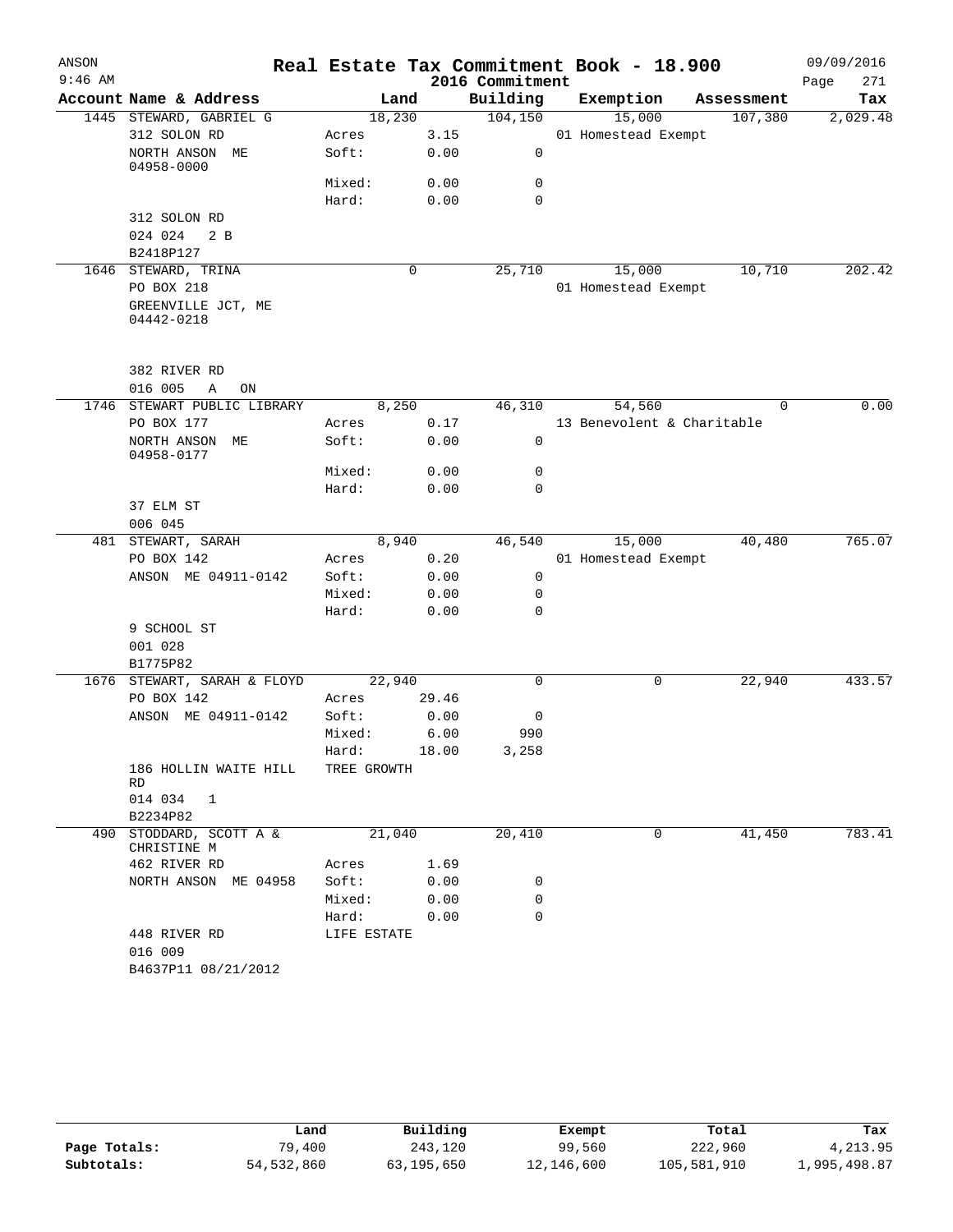| ANSON<br>$9:46$ AM |                                          |             |        | Real Estate Tax Commitment Book - 18.900<br>2016 Commitment |                     |        |            | 09/09/2016         |
|--------------------|------------------------------------------|-------------|--------|-------------------------------------------------------------|---------------------|--------|------------|--------------------|
|                    | Account Name & Address                   |             | Land   | Building                                                    | Exemption           |        | Assessment | 272<br>Page<br>Tax |
| 377                | STODDARD, SCOTT A &                      |             | 21,020 | 24,930                                                      |                     | 15,000 | 30,950     | 584.96             |
|                    | CHRISTINE M                              |             |        |                                                             |                     |        |            |                    |
|                    | 462 RIVER RD                             | Acres       | 1.68   |                                                             | 01 Homestead Exempt |        |            |                    |
|                    | NORTH ANSON ME 04958                     | Soft:       | 0.00   | 0                                                           |                     |        |            |                    |
|                    |                                          | Mixed:      | 0.00   | $\mathbf 0$                                                 |                     |        |            |                    |
|                    |                                          | Hard:       | 0.00   | 0                                                           |                     |        |            |                    |
|                    | 462 RIVER RD                             |             |        |                                                             |                     |        |            |                    |
|                    | 016 009<br>Α                             |             |        |                                                             |                     |        |            |                    |
|                    | B4569P121 08/21/2012                     |             |        |                                                             |                     |        |            |                    |
|                    | 1230 STRATTON, PAULINE                   |             | 10,390 | 49,550                                                      |                     | 15,000 | 44,940     | 849.37             |
|                    | PO BOX 623                               | Acres       | 0.27   |                                                             | 01 Homestead Exempt |        |            |                    |
|                    | ANSON ME 04911-0623                      | Soft:       | 0.00   | 0                                                           |                     |        |            |                    |
|                    |                                          | Mixed:      | 0.00   | $\mathbf 0$                                                 |                     |        |            |                    |
|                    |                                          | Hard:       | 0.00   | 0                                                           |                     |        |            |                    |
|                    | 28 ARNOLDS LN                            |             |        |                                                             |                     |        |            |                    |
|                    | 001 014                                  |             |        |                                                             |                     |        |            |                    |
|                    | B3149P174                                |             |        |                                                             |                     |        |            |                    |
|                    | 491 STRYSKO, JOHN N.                     |             | 12,810 | 53,720                                                      |                     | 15,000 | 51,530     | 973.92             |
|                    | PO BOX 513                               | Acres       | 0.41   |                                                             | 01 Homestead Exempt |        |            |                    |
|                    | ANSON ME 04911                           | Soft:       | 0.00   | 0                                                           |                     |        |            |                    |
|                    |                                          | Mixed:      | 0.00   | $\mathbf 0$                                                 |                     |        |            |                    |
|                    |                                          | Hard:       | 0.00   | 0                                                           |                     |        |            |                    |
|                    | 6 CHURCH ST                              |             |        |                                                             |                     |        |            |                    |
|                    | 001 081                                  |             |        |                                                             |                     |        |            |                    |
|                    | B4238P312 02/10/2010                     |             |        |                                                             |                     |        |            |                    |
|                    | 1556 STUDLEY, GARY A &<br>COLLEEN M      |             | 20,000 | 69,880                                                      |                     | 0      | 89,880     | 1,698.73           |
|                    | 225B WEAVER HILL RD                      | Acres       | 1.00   |                                                             |                     |        |            |                    |
|                    | WEST GREENWICH RI                        | Soft:       | 0.00   | 0                                                           |                     |        |            |                    |
|                    | 02817-0000                               |             |        |                                                             |                     |        |            |                    |
|                    |                                          | Mixed:      | 0.00   | 0                                                           |                     |        |            |                    |
|                    |                                          | Hard:       | 0.00   | $\mathbf 0$                                                 |                     |        |            |                    |
|                    | 192 MAIN ST                              |             |        |                                                             |                     |        |            |                    |
|                    | 002 023<br>Α                             |             |        |                                                             |                     |        |            |                    |
|                    | B4326P131 10/08/2010                     |             |        |                                                             |                     |        |            |                    |
| 1516               | SULEA, ADRIAN & NICOLE                   |             | 42,830 | 52,920                                                      |                     | 15,000 | 80,750     | 1,526.18           |
|                    | М.                                       |             |        |                                                             |                     |        |            |                    |
|                    | PO BOX 232                               | Acres       | 21.66  |                                                             | 01 Homestead Exempt |        |            |                    |
|                    | NORTH ANSON ME<br>04958-0232             | Soft:       | 0.00   | 0                                                           |                     |        |            |                    |
|                    |                                          | Mixed:      | 0.00   | 0                                                           |                     |        |            |                    |
|                    |                                          | Hard:       | 0.00   | 0                                                           |                     |        |            |                    |
|                    | 143 FAHI POND RD                         |             |        |                                                             |                     |        |            |                    |
|                    | 024 010<br>C                             |             |        |                                                             |                     |        |            |                    |
|                    | B3692P325 06/09/2006 B3632P70 02/09/2006 |             |        |                                                             |                     |        |            |                    |
|                    | 364 SUNNYSIDE FOREST, LLC                |             | 1,320  | $\Omega$                                                    |                     | 0      | 1,320      | 24.95              |
|                    | 173 FARMER RD                            | Acres       | 8.00   |                                                             |                     |        |            |                    |
|                    | ELIOT ME 03903-0000                      | Soft:       | 0.00   | 0                                                           |                     |        |            |                    |
|                    |                                          | Mixed:      | 8.00   | 1,320                                                       |                     |        |            |                    |
|                    |                                          | Hard:       | 0.00   | $\Omega$                                                    |                     |        |            |                    |
|                    |                                          | TREE GROWTH |        |                                                             |                     |        |            |                    |
|                    | 012 020                                  |             |        |                                                             |                     |        |            |                    |
|                    | B3974P334 12/31/2007                     |             |        |                                                             |                     |        |            |                    |
|                    |                                          |             |        |                                                             |                     |        |            |                    |

|              | Land       | Building   | Exempt     | Total       | Tax          |
|--------------|------------|------------|------------|-------------|--------------|
| Page Totals: | 108,370    | 251,000    | 60,000     | 299,370     | 5,658.11     |
| Subtotals:   | 54,641,230 | 63,446,650 | 12,206,600 | 105,881,280 | 2,001,156.98 |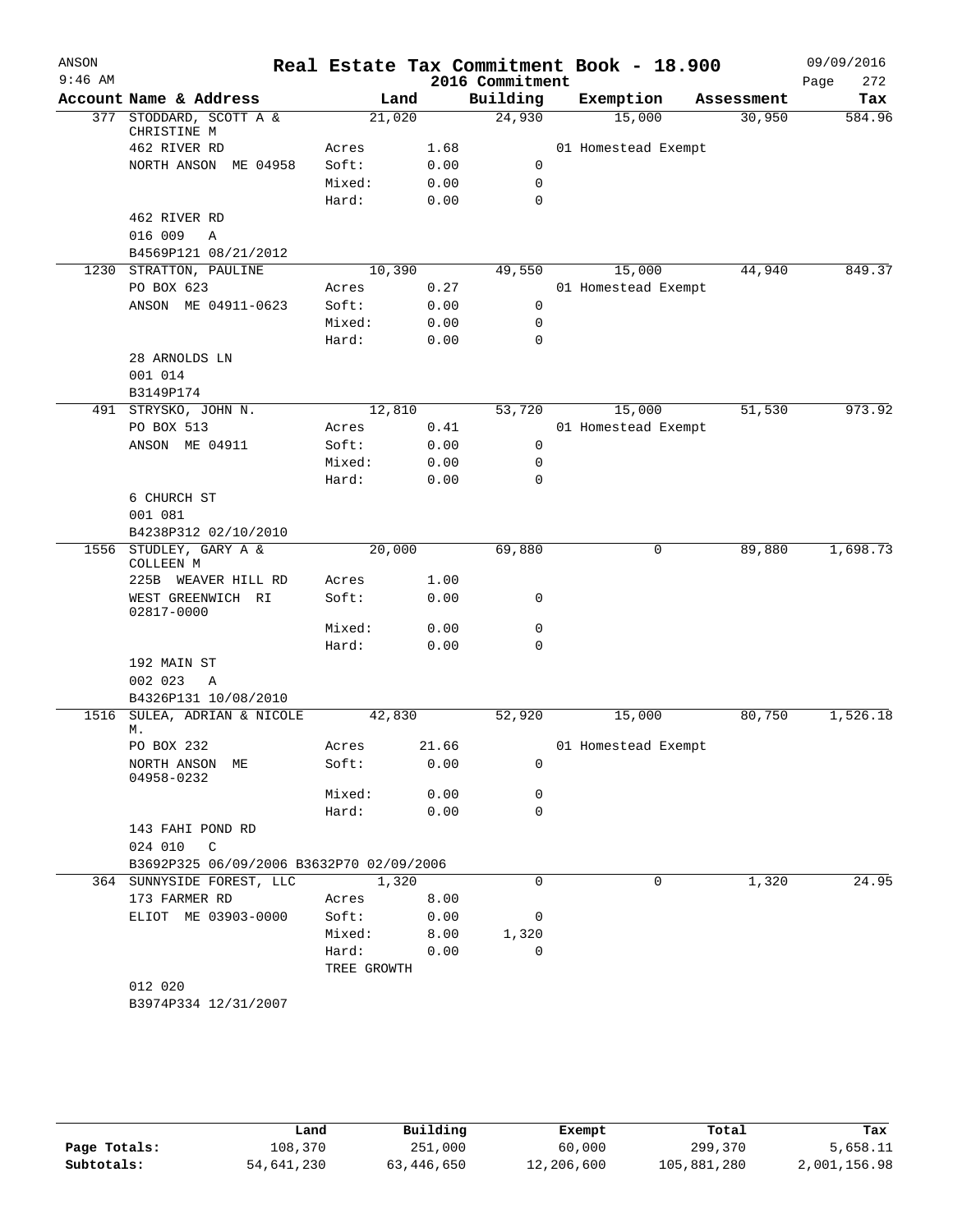| ANSON     |                                             |                 |              |                 | Real Estate Tax Commitment Book - 18.900 |            | 09/09/2016  |
|-----------|---------------------------------------------|-----------------|--------------|-----------------|------------------------------------------|------------|-------------|
| $9:46$ AM |                                             |                 |              | 2016 Commitment |                                          |            | Page<br>273 |
|           | Account Name & Address                      |                 | Land         | Building        | Exemption                                | Assessment | Tax         |
|           | 1643 SUNNYSIDE FOREST, LLC                  |                 | 830          | $\mathbf 0$     | $\Omega$                                 | 830        | 15.69       |
|           | 173 FARMER RD                               | Acres           | 5.00         |                 |                                          |            |             |
|           | ELIOT ME 03903-0000                         | Soft:           | 0.00         | 0               |                                          |            |             |
|           |                                             | Mixed:          | 5.00         | 825             |                                          |            |             |
|           |                                             | Hard:           | 0.00         | 0               |                                          |            |             |
|           |                                             | TREE GROWTH     |              |                 |                                          |            |             |
|           | 012 019                                     |                 |              |                 |                                          |            |             |
|           | B3974P334 12/31/2007                        |                 |              |                 |                                          |            |             |
| 1750      | SUNSET CEMETERY ASSOC                       | 33,500          |              | 0               | 33,500                                   | $\Omega$   | 0.00        |
|           |                                             | Acres           | 20.00        |                 | 13 Benevolent & Charitable               |            |             |
|           | ANSON ME 04911-0000                         | Soft:           | 0.00         | 0               |                                          |            |             |
|           |                                             | Mixed:          | 0.00         | 0               |                                          |            |             |
|           |                                             | Hard:           | 0.00         | 0               |                                          |            |             |
|           | 018 048                                     |                 |              |                 |                                          |            |             |
|           |                                             |                 |              |                 |                                          | 18,380     | 347.38      |
| 1509      | SWALE, ALLYSON R. &<br>MELLO, JENNIFER M.   | 15,100          | 0.57         | 18,280          | 15,000                                   |            |             |
|           |                                             | Acres           |              | 0               | 01 Homestead Exempt                      |            |             |
|           | 271 EAST SHORE ROAD<br>EMBDEN ME 04958-0000 | Soft:<br>Mixed: | 0.00<br>0.00 | 0               |                                          |            |             |
|           |                                             | Hard:           | 0.00         | 0               |                                          |            |             |
|           | 52 MADISON ST                               |                 |              |                 |                                          |            |             |
|           | 006 099                                     |                 |              |                 |                                          |            |             |
|           | B4153P1 06/22/2009                          |                 |              |                 |                                          |            |             |
| 1037      | SWEENEY, MICHAEL S                          | 27,720          |              | 0               | 0                                        | 27,720     | 523.91      |
|           | 112 NORTH MAIN ST                           | Acres           | 14.22        |                 |                                          |            |             |
|           | NORTH ANSON ME                              | Soft:           | 0.00         | 0               |                                          |            |             |
|           | 04958-0000                                  |                 |              |                 |                                          |            |             |
|           |                                             | Mixed:          | 0.00         | $\mathbf 0$     |                                          |            |             |
|           |                                             | Hard:           | 0.00         | $\Omega$        |                                          |            |             |
|           | 268 PEASE HILL RD                           |                 |              |                 |                                          |            |             |
|           | 011 042<br>2                                |                 |              |                 |                                          |            |             |
|           | B2190P290                                   |                 |              |                 |                                          |            |             |
|           | 249 SWEENEY, MICHAEL S &                    | 11,490          |              | 7,080           | 0                                        | 18,570     | 350.97      |
|           | CARVER, DONNA J                             | Acres           | 0.33         |                 |                                          |            |             |
|           | 112 NORTH MAIN ST                           | Soft:           | 0.00         | 0               |                                          |            |             |
|           | NORTH ANSON ME                              | Mixed:          | 0.00         | 0               |                                          |            |             |
|           | 04958-0000                                  |                 |              |                 |                                          |            |             |
|           |                                             | Hard:           | 0.00         | 0               |                                          |            |             |
|           | 834 RIVER RD                                |                 |              |                 |                                          |            |             |
|           | 018 006                                     |                 |              |                 |                                          |            |             |
| 843       | B2311P123                                   | 17,890          |              |                 |                                          |            | 622.19      |
|           | SWEENEY, MICHAEL S &<br>CARVER, DONNA J     |                 |              | 30,030          | 15,000                                   | 32,920     |             |
|           | 112 NORTH MAIN ST                           | Acres<br>Soft:  | 0.80<br>0.00 | 0               | 01 Homestead Exempt                      |            |             |
|           | NORTH ANSON ME                              | Mixed:          |              | 0               |                                          |            |             |
|           | 04958-0000                                  |                 | 0.00         |                 |                                          |            |             |
|           |                                             | Hard:           | 0.00         | 0               |                                          |            |             |
|           |                                             |                 |              |                 |                                          |            |             |
|           | 112 NORTH MAIN ST                           |                 |              |                 |                                          |            |             |
|           | 007 017&17A<br>B2183P109                    |                 |              |                 |                                          |            |             |

|              | Land       | Building   | Exempt     | Total       | Tax          |
|--------------|------------|------------|------------|-------------|--------------|
| Page Totals: | 106,530    | 55,390     | 63,500     | 98,420      | 1,860.14     |
| Subtotals:   | 54,747,760 | 63,502,040 | 12,270,100 | 105,979,700 | 2,003,017.12 |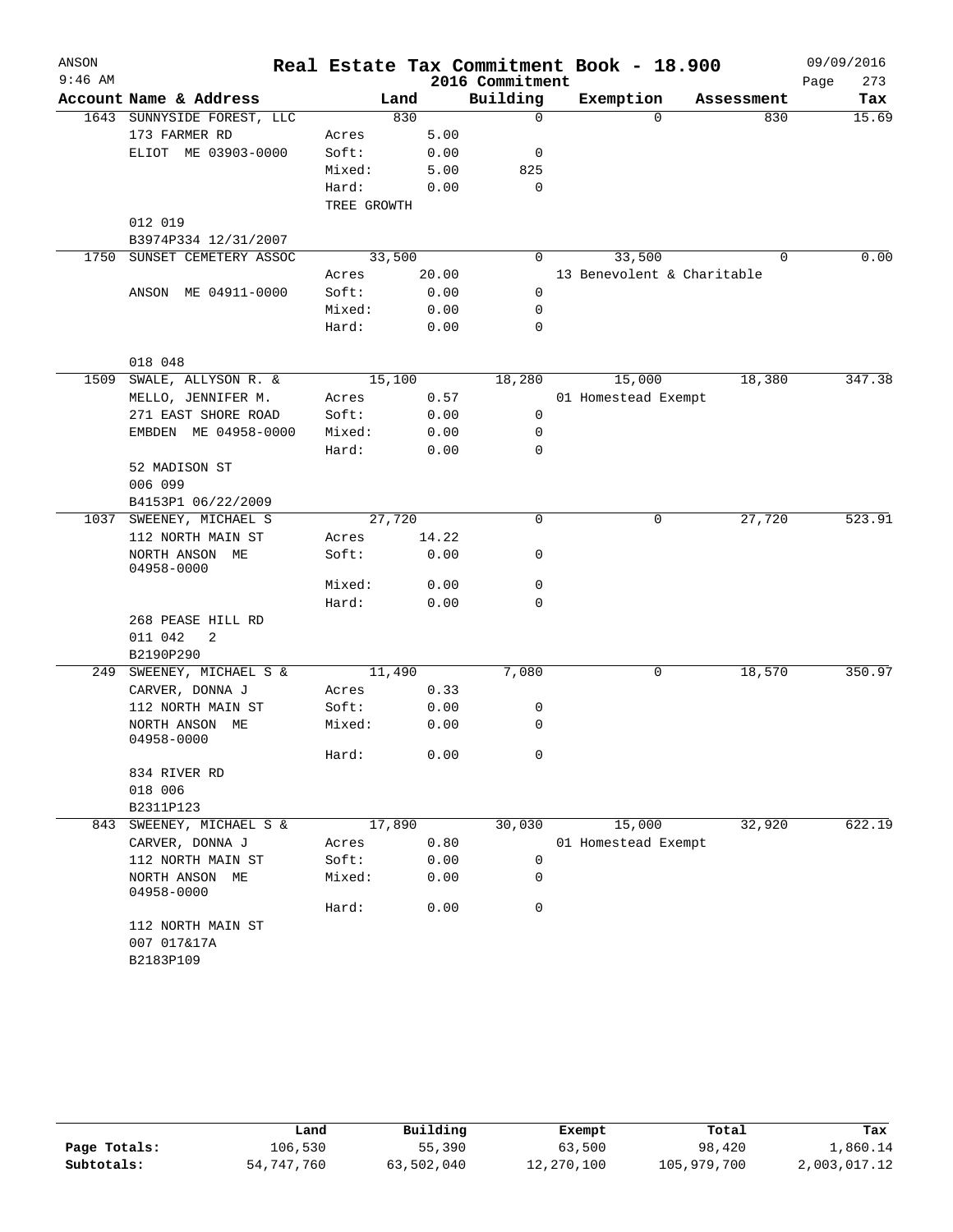|                        |        |        | 2016 Commitment | Real Estate Tax Commitment Book - 18.900 |            | 09/09/2016<br>274<br>Page |
|------------------------|--------|--------|-----------------|------------------------------------------|------------|---------------------------|
| Account Name & Address |        | Land   | Building        | Exemption                                | Assessment | Tax                       |
| SWIHART, PATRICK E.,   |        | 27,650 | 25,400          | $\Omega$                                 | 53,050     | 1,002.65                  |
| WILLIAMS, BREA P.      | Acres  | 14.15  |                 |                                          |            |                           |
| 9 WHITETAIL WAY        | Soft:  | 0.00   | 0               |                                          |            |                           |
| ANSON ME 04911-3046    | Mixed: | 0.00   | $\mathbf 0$     |                                          |            |                           |
|                        | Hard:  | 0.00   | $\mathbf 0$     |                                          |            |                           |
| 9 Whitetail Way        |        |        |                 |                                          |            |                           |
|                        |        |        |                 |                                          |            |                           |
| B4618P196 01/02/2013   |        |        |                 |                                          |            |                           |
| 1071 SWING, BETTY LEE  |        | 13,950 | $\mathbf 0$     | 0                                        | 13,950     | 263.66                    |
|                        | Acres  | 2.30   |                 |                                          |            |                           |
| FALL RIVER MA          | Soft:  | 0.00   | 0               |                                          |            |                           |
|                        | Mixed: | 0.00   | 0               |                                          |            |                           |
|                        | Hard:  | 0.00   | $\mathbf 0$     |                                          |            |                           |
| FOUR MILE SQUARE RD    |        |        |                 |                                          |            |                           |
| B3369P272 08/30/2004   |        |        |                 |                                          |            |                           |
| 1072 SWING, BETTY LEE  |        | 13,950 | $\mathbf 0$     | 0                                        | 13,950     | 263.66                    |
|                        | Acres  | 2.30   |                 |                                          |            |                           |
| FALL RIVER MA          | Soft:  | 0.00   | 0               |                                          |            |                           |
|                        | Mixed: | 0.00   | $\mathbf 0$     |                                          |            |                           |
|                        | Hard:  | 0.00   | 0               |                                          |            |                           |
| FOUR MILE SQUARE ROAD  |        |        |                 |                                          |            |                           |
| 92 SWING, BETTYLEE     |        | 21,720 | $\mathbf 0$     | 0                                        | 21,720     | 410.51                    |
|                        | Acres  | 11.82  |                 |                                          |            |                           |
| FALL RIVER MA          | Soft:  | 0.00   | 0               |                                          |            |                           |
|                        | Mixed: | 0.00   | 0               |                                          |            |                           |
|                        | Hard:  | 0.00   | $\mathbf 0$     |                                          |            |                           |
| FOUR MILE SQ ROAD      |        |        |                 |                                          |            |                           |
|                        |        |        |                 |                                          |            |                           |
| 243 TABOR, ROBERT W    |        | 40,110 | $\mathbf 0$     | 0                                        | 40,110     | 758.08                    |
| 45 LAKEVIEW DRIVE      | Acres  | 41.22  |                 |                                          |            |                           |
| МE                     | Soft:  | 0.00   | 0               |                                          |            |                           |
|                        | Mixed: | 0.00   | 0               |                                          |            |                           |
|                        | Hard:  | 0.00   | 0               |                                          |            |                           |
|                        |        |        |                 |                                          |            |                           |
|                        |        |        |                 |                                          |            |                           |
| 558 TAYLOR, ALAN R &   |        | 8,940  | 54,840          | 15,000                                   | 48,780     | 921.94                    |
|                        | Acres  | 0.20   |                 | 01 Homestead Exempt                      |            |                           |
| ANSON ME 04911-0231    | Soft:  | 0.00   | 0               |                                          |            |                           |
|                        | Mixed: | 0.00   | 0               |                                          |            |                           |
|                        | Hard:  | 0.00   | 0               |                                          |            |                           |
|                        |        |        |                 |                                          |            |                           |
|                        |        |        |                 |                                          |            |                           |
|                        |        |        |                 |                                          |            |                           |
|                        |        |        |                 |                                          |            |                           |

|              | Land       | Building   | Exempt     | Total       | Tax          |
|--------------|------------|------------|------------|-------------|--------------|
| Page Totals: | 126,320    | 80,240     | 15,000     | 191,560     | 3,620.50     |
| Subtotals:   | 54,874,080 | 63,582,280 | 12,285,100 | 106,171,260 | 2,006,637.62 |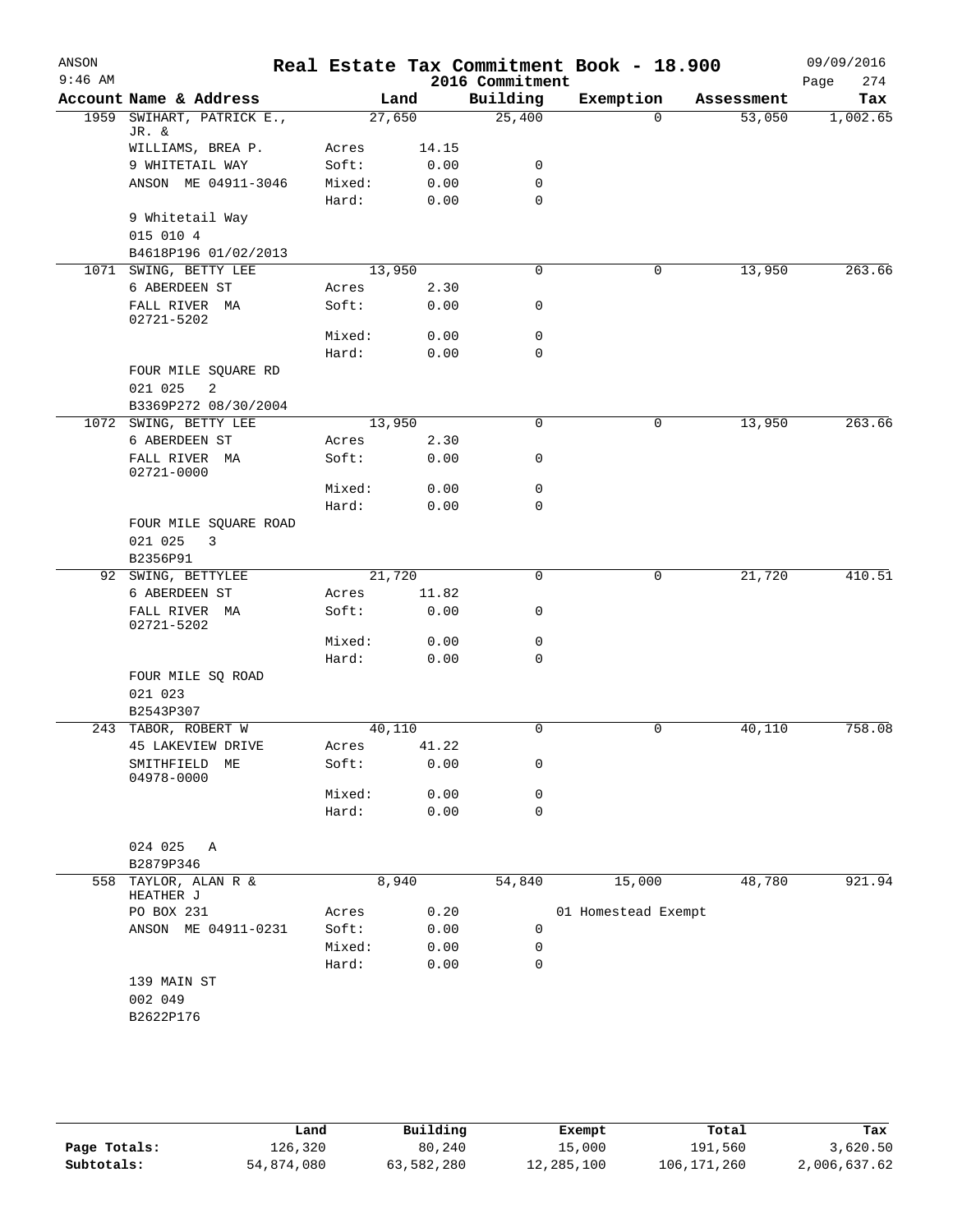| ANSON        |                                           |            |            |                             | Real Estate Tax Commitment Book - 18.900 |             | 09/09/2016         |
|--------------|-------------------------------------------|------------|------------|-----------------------------|------------------------------------------|-------------|--------------------|
| $9:46$ AM    | Account Name & Address                    | Land       |            | 2016 Commitment<br>Building | Exemption                                | Assessment  | Page<br>275<br>Tax |
|              | 1774 TAYLOR, BRANDON A.                   | 7,750      |            | 27,150                      | 0                                        | 34,900      | 659.61             |
|              | TAYLOR, DARLENE S.                        | Acres      | 0.15       |                             |                                          |             |                    |
|              | 1234 NEW SHARON ROAD                      | Soft:      | 0.00       | 0                           |                                          |             |                    |
|              |                                           |            |            |                             |                                          |             |                    |
|              | STARKS ME 04911-0000                      | Mixed:     | 0.00       | 0                           |                                          |             |                    |
|              |                                           | Hard:      | 0.00       | 0                           |                                          |             |                    |
|              | 134 MAIN ST                               |            |            |                             |                                          |             |                    |
|              | 002 006                                   |            |            |                             |                                          |             |                    |
|              | B4859P23 11/18/2014 B3014P138             |            |            |                             |                                          |             |                    |
| 55           | TAYLOR, DARLENE                           | 8,720      |            | 41,980                      | 0                                        | 50,700      | 958.23             |
|              | 1226 NEW SHARON RD                        | Acres      | 0.19       |                             |                                          |             |                    |
|              | STARKS ME 04911                           | Soft:      | 0.00       | 0                           |                                          |             |                    |
|              |                                           | Mixed:     | 0.00       | 0                           |                                          |             |                    |
|              |                                           | Hard:      | 0.00       | 0                           |                                          |             |                    |
|              | 80 MAIN ST                                |            |            |                             |                                          |             |                    |
|              |                                           |            |            |                             |                                          |             |                    |
|              | 001 022                                   |            |            |                             |                                          |             |                    |
|              | B4482P261 10/25/2011                      |            |            |                             |                                          |             |                    |
|              | 1652 TAYLOR, JESSICA R.                   | 28,300     |            | $\mathbf 0$                 | 0                                        | 28,300      | 534.87             |
|              | TAYLOR, RALPH W.                          | Acres      | 14.80      |                             |                                          |             |                    |
|              | 1039 BISCAY ROAD                          | Soft:      | 0.00       | 0                           |                                          |             |                    |
|              | BREMEN ME 04551                           | Mixed:     | 0.00       | 0                           |                                          |             |                    |
|              |                                           | Hard:      | 0.00       | 0                           |                                          |             |                    |
|              | TOWN FARM ROAD                            |            |            |                             |                                          |             |                    |
|              | 022 012 001                               |            |            |                             |                                          |             |                    |
|              | B5008P24 03/04/2016                       |            |            |                             |                                          |             |                    |
|              |                                           |            |            |                             |                                          |             |                    |
| 631          | TAYLOR, KATHERINE                         | 20,000     |            | 14,510                      | 0                                        | 34,510      | 652.24             |
|              | 138 SOLON ROAD                            | Acres      | 1.00       |                             |                                          |             |                    |
|              | NORTH ANSON ME                            | Soft:      | 0.00       | 0                           |                                          |             |                    |
|              | 04958-0000                                |            |            |                             |                                          |             |                    |
|              |                                           | Mixed:     | 0.00       | $\mathbf 0$                 |                                          |             |                    |
|              |                                           | Hard:      | 0.00       | 0                           |                                          |             |                    |
|              | 138 SOLON RD                              | B5009P0251 |            |                             |                                          |             |                    |
|              | 017 044<br>G                              |            |            |                             |                                          |             |                    |
|              | B5009P251 03/16/2016 B4922P133 06/23/2015 |            |            |                             |                                          |             |                    |
|              | 1596 TD BANK, N.A.                        | 10,000     |            | 80,850                      | 0                                        | 90,850      | 1,717.07           |
|              | ATTN: OREO DEPARTMENT                     | Acres      | 0.25       |                             |                                          |             |                    |
|              | 70 GRAY ROAD                              | Soft:      | 0.00       | 0                           |                                          |             |                    |
|              | WEST FALMOUTH ME 04105 Mixed:             |            | 0.00       | 0                           |                                          |             |                    |
|              |                                           |            |            |                             |                                          |             |                    |
|              |                                           | Hard:      | 0.00       | 0                           |                                          |             |                    |
|              | 120 MAIN ST                               |            |            |                             |                                          |             |                    |
|              | 002 001                                   |            |            |                             |                                          |             |                    |
|              | B4768P340 03/03/2014                      |            |            |                             |                                          |             |                    |
| 1007         | TDS TELECOM                               | 12,080     |            | 0                           | 0                                        | 12,080      | 228.31             |
|              | PROPERTY TAX TEAM                         | Acres      | 0.45       |                             |                                          |             |                    |
|              | 525 JUNCTION RD                           | Soft:      | 0.00       | 0                           |                                          |             |                    |
|              | MADISON WI 53717                          | Mixed:     | 0.00       | 0                           |                                          |             |                    |
|              |                                           | Hard:      | 0.00       | 0                           |                                          |             |                    |
|              |                                           |            |            |                             |                                          |             |                    |
|              | 006 036                                   |            |            |                             |                                          |             |                    |
|              |                                           |            |            |                             |                                          |             |                    |
|              | B796P41                                   |            |            |                             |                                          |             |                    |
|              | 1732 TDS TELECOM                          | 32,630     |            | 267,370                     | 0                                        | 300,000     | 5,670.00           |
|              | PROPERTY TAX TEAM                         | Acres      | 2.75       |                             |                                          |             |                    |
|              | 525 JUNCTION RD                           | Soft:      | 0.00       | 0                           |                                          |             |                    |
|              | MADISON WI 53717                          | Mixed:     | 0.00       | 0                           |                                          |             |                    |
|              |                                           | Hard:      | 0.00       | 0                           |                                          |             |                    |
|              | 155 NORTH MAIN ST                         |            |            |                             |                                          |             |                    |
|              | 017 019<br>$\, {\bf B}$                   |            |            |                             |                                          |             |                    |
|              |                                           |            |            |                             |                                          |             |                    |
|              |                                           |            |            |                             |                                          |             |                    |
|              |                                           |            |            |                             |                                          |             |                    |
|              | Land                                      |            | Building   |                             | Exempt                                   | Total       | Tax                |
| Page Totals: | 119,480                                   |            | 431,860    |                             | 0                                        | 551,340     | 10,420.33          |
| Subtotals:   | 54,993,560                                |            | 64,014,140 | 12,285,100                  |                                          | 106,722,600 | 2,017,057.95       |
|              |                                           |            |            |                             |                                          |             |                    |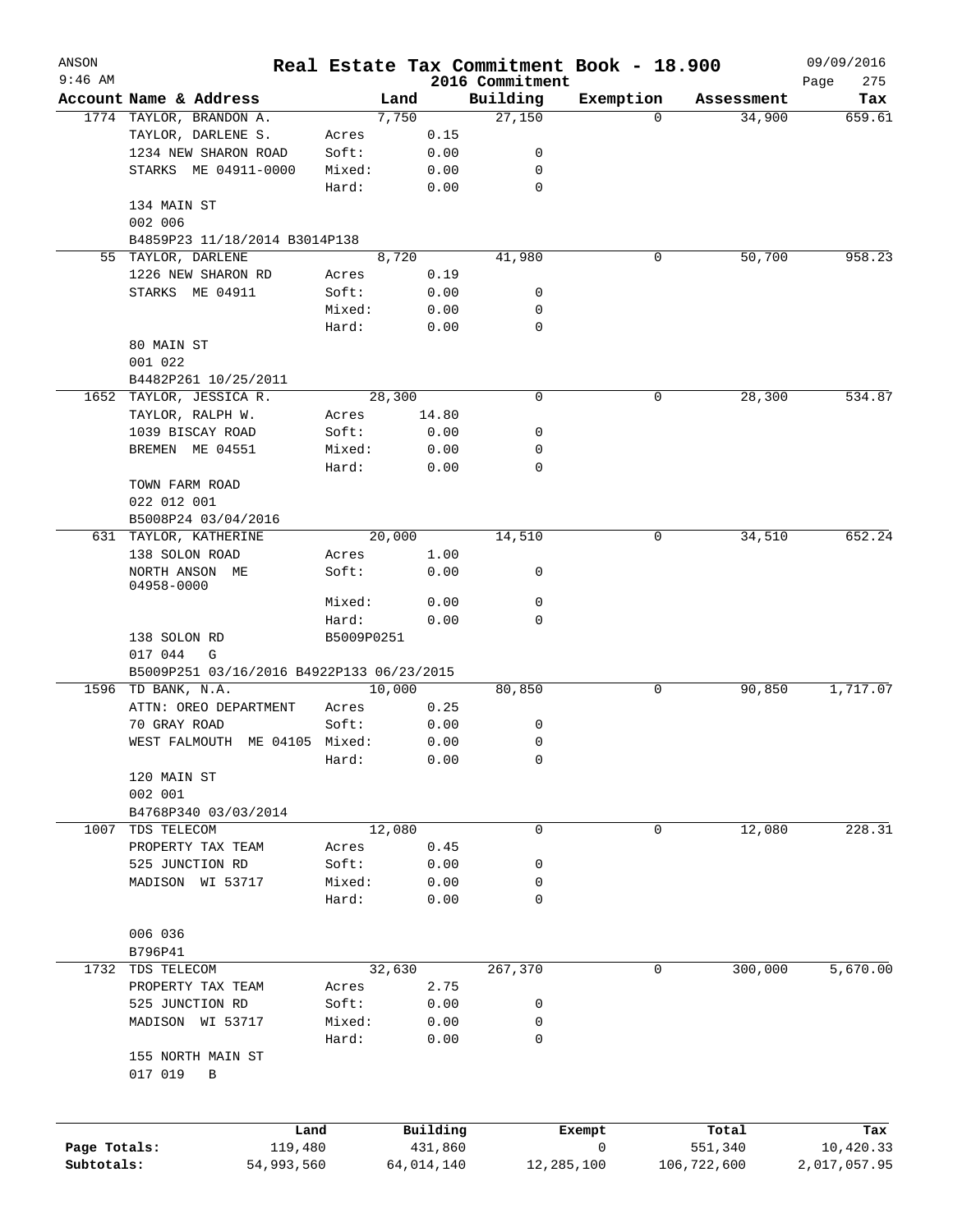| ANSON     |                                 |            |       |                 | Real Estate Tax Commitment Book - 18.900 |                     | 09/09/2016  |
|-----------|---------------------------------|------------|-------|-----------------|------------------------------------------|---------------------|-------------|
| $9:46$ AM |                                 |            |       | 2016 Commitment |                                          |                     | 276<br>Page |
|           | Account Name & Address          |            | Land  | Building        | Exemption                                | Assessment          | Tax         |
|           | 1733 TDS TELECOM                | 18,000     |       | 342,060         |                                          | 360,060<br>$\Omega$ | 6,805.13    |
|           | PROPERTY TAX TEAM               | Acres      | 0.36  |                 |                                          |                     |             |
|           | 525 JUNCTION RD                 | Soft:      | 0.00  | 0               |                                          |                     |             |
|           | MADISON WI 53717                | Mixed:     | 0.00  | 0               |                                          |                     |             |
|           |                                 | Hard:      | 0.00  | 0               |                                          |                     |             |
|           | 2 ELM ST                        |            |       |                 |                                          |                     |             |
|           | 006 033 & 34                    |            |       |                 |                                          |                     |             |
| 1006      | TDS TELECOM                     | 15,000     |       | 16,660          |                                          | 31,660<br>0         | 598.37      |
|           | 525 JUNCTION ROAD               | Acres      | 0.25  |                 |                                          |                     |             |
|           | MADISON WI 53717                | Soft:      | 0.00  | 0               |                                          |                     |             |
|           |                                 | Mixed:     | 0.00  | 0               |                                          |                     |             |
|           |                                 | Hard:      | 0.00  | 0               |                                          |                     |             |
|           | 444 CAMPGROUND RD               |            |       |                 |                                          |                     |             |
|           | 018 015<br>B                    |            |       |                 |                                          |                     |             |
|           | B750P339                        |            |       |                 |                                          |                     |             |
|           | 1051 TENNENT, SEAN N &          | 13,420     |       | 51,950          | 15,000                                   | 50,370              | 951.99      |
|           | SHERYL J                        |            |       |                 |                                          |                     |             |
|           | 7 NORTH MAIN STREET             | Acres      | 0.45  |                 | 01 Homestead Exempt                      |                     |             |
|           | NORTH ANSON ME<br>04958-0313    | Soft:      | 0.00  | 0               |                                          |                     |             |
|           |                                 | Mixed:     | 0.00  | 0               |                                          |                     |             |
|           |                                 | Hard:      | 0.00  | 0               |                                          |                     |             |
|           | 7 NORTH MAIN ST                 |            |       |                 |                                          |                     |             |
|           | 006 031                         |            |       |                 |                                          |                     |             |
|           | B1546P120                       |            |       |                 |                                          |                     |             |
|           | 551 TESMACHER, MICHAEL G        | 21,000     |       | 0               |                                          | 0<br>21,000         | 396.90      |
|           | 47 FAHI POND ROAD               | Acres      | 12.00 |                 |                                          |                     |             |
|           | NORTH ANSON<br>МE               | Soft:      | 0.00  | 0               |                                          |                     |             |
|           | 04958-0000                      | Mixed:     |       | 0               |                                          |                     |             |
|           |                                 | Hard:      | 0.00  | 0               |                                          |                     |             |
|           |                                 |            | 0.00  |                 |                                          |                     |             |
|           |                                 | B4930P0332 |       |                 |                                          |                     |             |
|           | 017 051                         |            |       |                 |                                          |                     |             |
|           | B4930P332 07/13/2015            |            |       |                 |                                          |                     |             |
|           | 1319 TESMACHER, MICHAEL G       |            | 8,400 | $\mathbf 0$     |                                          | 0<br>8,400          | 158.76      |
|           | 47 FAHI POND ROAD               | Acres      | 1.60  |                 |                                          |                     |             |
|           | NORTH ANSON<br>ME<br>04958-0000 | Soft:      | 0.00  | 0               |                                          |                     |             |
|           |                                 | Mixed:     | 0.00  | 0               |                                          |                     |             |
|           |                                 | Hard:      | 0.00  | 0               |                                          |                     |             |
|           |                                 | B4930P0332 |       |                 |                                          |                     |             |
|           | 007 013                         |            |       |                 |                                          |                     |             |
|           | B4930P332 07/13/2015            |            |       |                 |                                          |                     |             |
|           | 1275 TESMACHER, MICHAEL G       | 20,450     |       | 26,740          |                                          | 47,190<br>0         | 891.89      |
|           | 47 FAHI POND ROAD               | Acres      | 1.30  |                 |                                          |                     |             |
|           | NORTH ANSON ME<br>04958-0000    | Soft:      | 0.00  | 0               |                                          |                     |             |
|           |                                 | Mixed:     | 0.00  | 0               |                                          |                     |             |
|           |                                 | Hard:      | 0.00  | 0               |                                          |                     |             |
|           | 47 FAHI POND RD<br>007 014      | B4930P0332 |       |                 |                                          |                     |             |
|           | B4930P332 07/13/2015            |            |       |                 |                                          |                     |             |

|              | Land       | Building     | Exempt     | Total         | Tax          |
|--------------|------------|--------------|------------|---------------|--------------|
| Page Totals: | 96,270     | 437,410      | 15,000     | 518,680       | 9,803.04     |
| Subtotals:   | 55,089,830 | 64, 451, 550 | 12,300,100 | 107, 241, 280 | 2,026,860.99 |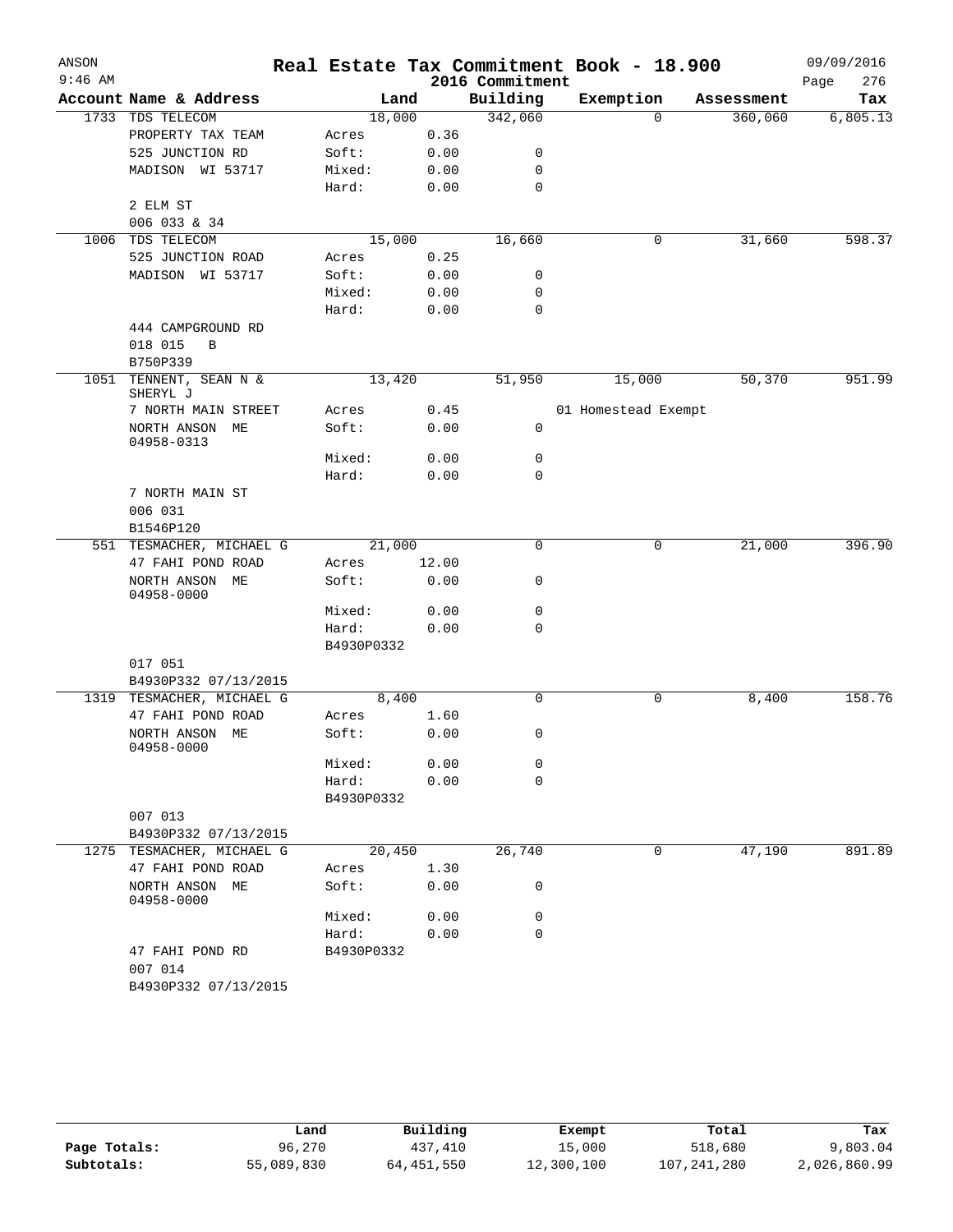| ANSON     |                                           |            |      |                 | Real Estate Tax Commitment Book - 18.900 |            | 09/09/2016  |
|-----------|-------------------------------------------|------------|------|-----------------|------------------------------------------|------------|-------------|
| $9:46$ AM |                                           |            |      | 2016 Commitment |                                          |            | 277<br>Page |
|           | Account Name & Address                    | Land       |      | Building        | Exemption                                | Assessment | Tax         |
|           | 426 TEWKSBURY, PETER L SR                 | 14,140     |      | $\mathbf 0$     | $\Omega$                                 | 14,140     | 267.25      |
|           | PO BOX 496                                | Acres      | 0.50 |                 |                                          |            |             |
|           | OAKLAND ME 04963-0000                     | Soft:      | 0.00 | 0               |                                          |            |             |
|           |                                           | Mixed:     | 0.00 | 0               |                                          |            |             |
|           |                                           | Hard:      | 0.00 | $\mathbf 0$     |                                          |            |             |
|           | 001 061 & 62<br>B2494P119                 |            |      |                 |                                          |            |             |
|           | 1690 TEWKSBURY, PETER L SR                | 6,630      |      | $\mathbf 0$     | 0                                        | 6,630      | 125.31      |
|           | PO BOX 496                                | Acres      | 0.11 |                 |                                          |            |             |
|           | OAKLAND ME 04963-0000                     | Soft:      | 0.00 | 0               |                                          |            |             |
|           |                                           | Mixed:     | 0.00 | 0               |                                          |            |             |
|           |                                           | Hard:      | 0.00 | 0               |                                          |            |             |
|           | 003 053                                   |            |      |                 |                                          |            |             |
|           | B2494P119                                 |            |      |                 |                                          |            |             |
|           | 1052 THEBARGE, MARK R                     | 20,380     |      | 56,460          | 0                                        | 76,840     | 1,452.28    |
|           | 43 DENNETT ROAD                           | Acres      | 1.25 |                 |                                          |            |             |
|           | DAYTON ME 04005-0000                      | Soft:      | 0.00 | 0               |                                          |            |             |
|           |                                           | Mixed:     | 0.00 | 0               |                                          |            |             |
|           |                                           | Hard:      | 0.00 | 0               |                                          |            |             |
|           | 57 PREBLE AVE                             | B4961P0142 |      |                 |                                          |            |             |
|           | 004 016                                   |            |      |                 |                                          |            |             |
|           | B4961P142 10/05/2015<br>THEBERGE, ANDRE & | 8,250      |      | 39,770          |                                          |            | 907.58      |
| 1348      | PATRICIA                                  |            |      |                 | 0                                        | 48,020     |             |
|           | 113 DILL RD                               | Acres      | 0.17 |                 |                                          |            |             |
|           | STARKS ME 04911                           | Soft:      | 0.00 | 0               |                                          |            |             |
|           |                                           | Mixed:     | 0.00 | 0               |                                          |            |             |
|           |                                           | Hard:      | 0.00 | 0               |                                          |            |             |
|           | 35 FINCH ST                               |            |      |                 |                                          |            |             |
|           | 003 032<br>Α                              |            |      |                 |                                          |            |             |
|           | B4666P233 05/29/2013                      |            |      |                 |                                          |            |             |
|           | 1245 THIBAULT, LOUIS J                    | 20,080     |      | 1,880           | 0                                        | 21,960     | 415.04      |
|           | 46 RAND ROAD                              | Acres      | 6.58 |                 |                                          |            |             |
|           | ANSON ME 04911                            | Soft:      | 0.00 | 0               |                                          |            |             |
|           |                                           | Mixed:     | 0.00 | 0               |                                          |            |             |
|           |                                           | Hard:      | 0.00 | 0               |                                          |            |             |
|           | 46 RAND RD                                |            |      |                 |                                          |            |             |
|           | 013 022                                   |            |      |                 |                                          |            |             |
|           | B4984P285 12/11/2015 B2940P194            |            |      |                 |                                          |            |             |
|           | 1558 THIBODEAU, HAROLD A.,<br>III         | 23,300     |      | 50,740          | 0                                        | 74,040     | 1,399.36    |
|           | 224 SOLON RD                              | Acres      | 3.20 |                 |                                          |            |             |
|           | NORTH ANSON ME<br>04958-0000              | Soft:      | 0.00 | 0               |                                          |            |             |
|           |                                           | Mixed:     | 0.00 | 0               |                                          |            |             |
|           |                                           | Hard:      | 0.00 | 0               |                                          |            |             |
|           | 224 SOLON RD                              |            |      |                 |                                          |            |             |
|           | 024 019                                   |            |      |                 |                                          |            |             |
|           | B4900P278 04/28/2015 B4628P94 10/29/2012  |            |      |                 |                                          |            |             |

|              | Land       | Building   | Exempt     | Total       | Tax          |
|--------------|------------|------------|------------|-------------|--------------|
| Page Totals: | 92,780     | 148,850    |            | 241,630     | 4,566.82     |
| Subtotals:   | 55,182,610 | 64,600,400 | 12,300,100 | 107,482,910 | 2,031,427.81 |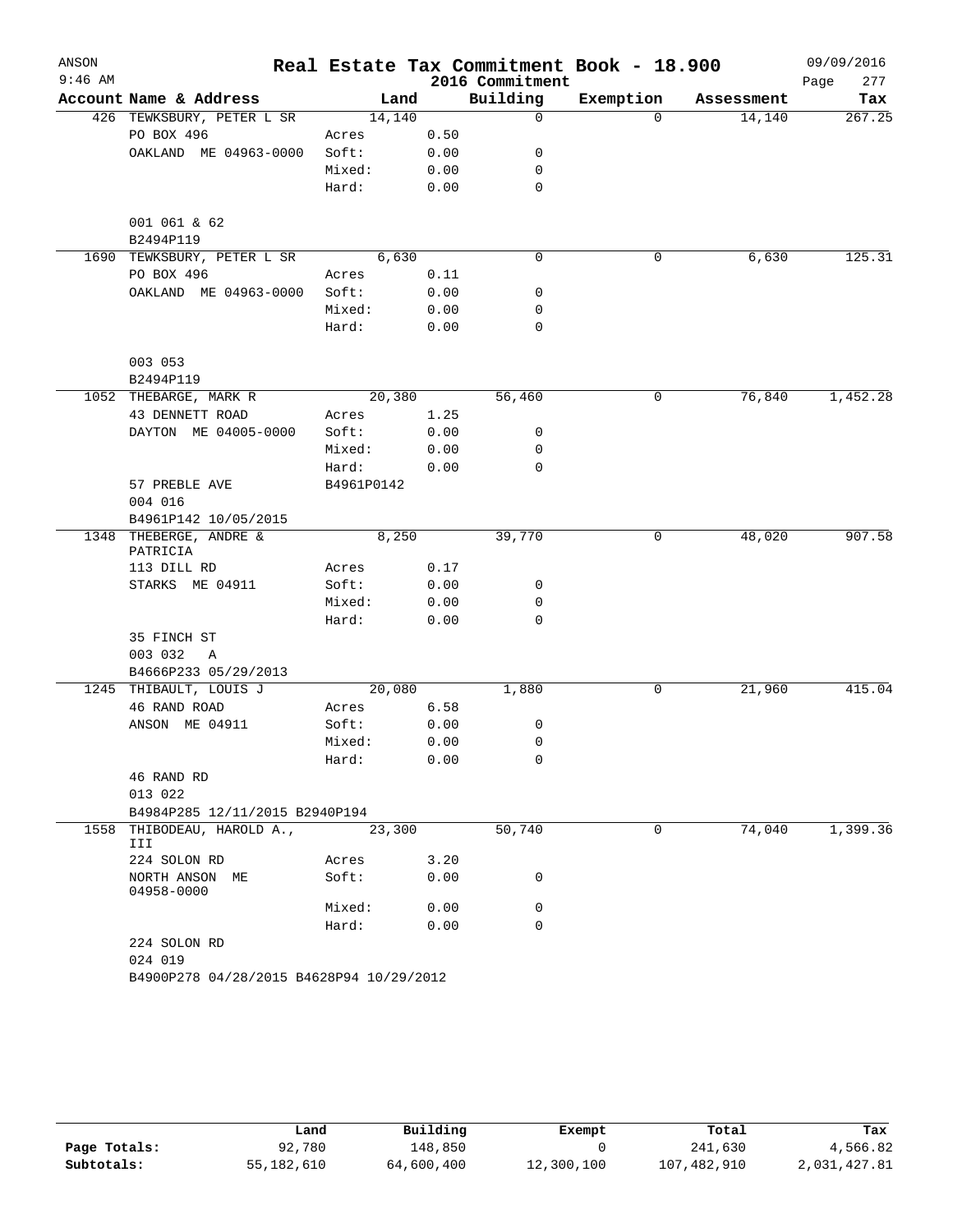| ANSON<br>$9:46$ AM  |                                      |            |       | 2016 Commitment | Real Estate Tax Commitment Book - 18.900 |            | 09/09/2016<br>278 |
|---------------------|--------------------------------------|------------|-------|-----------------|------------------------------------------|------------|-------------------|
|                     | Account Name & Address               |            | Land  | Building        | Exemption                                | Assessment | Page<br>Tax       |
|                     | 1386 THIEM, AL                       | 41,500     |       | 23,900          | 0                                        | 65,400     | 1,236.06          |
|                     | THIEM, SUSAN                         | Acres      | 20.00 |                 |                                          |            |                   |
|                     | 424 FRANKLIN STREET                  | Soft:      | 0.00  | 0               |                                          |            |                   |
|                     | BALLSTON SPA NY 12020                | Mixed:     | 0.00  | 0               |                                          |            |                   |
|                     |                                      | Hard:      | 0.00  | 0               |                                          |            |                   |
|                     | 938 WEST MILLS RD                    |            |       |                 |                                          |            |                   |
|                     | 012 003 A                            |            |       |                 |                                          |            |                   |
|                     | B4782P79 05/09/2014                  |            |       |                 |                                          |            |                   |
| 849                 | THOMAS, HEATHER L.                   | 14,140     |       | 46,310          | 0                                        | 60,450     | 1,142.51          |
|                     | 391 WEST MILLS ROAD                  | Acres      | 0.50  |                 |                                          |            |                   |
| ANSON ME 04911-0191 |                                      | Soft:      | 0.00  | 0               |                                          |            |                   |
|                     |                                      | Mixed:     | 0.00  | 0               |                                          |            |                   |
|                     |                                      | Hard:      | 0.00  | 0               |                                          |            |                   |
|                     | 391 WEST MILLS RD                    |            |       |                 |                                          |            |                   |
|                     | 011 028<br>B                         |            |       |                 |                                          |            |                   |
|                     | B4171P315 04/11/2009                 |            |       |                 |                                          |            |                   |
|                     | 1502 THOMAS, MAURICE                 | 10,390     |       | 31,680          | 0                                        | 42,070     | 795.12            |
|                     | 159 DECKER ROAD                      | Acres      | 0.27  |                 |                                          |            |                   |
|                     | MERCER ME 04957                      | Soft:      | 0.00  | 0               |                                          |            |                   |
|                     |                                      | Mixed:     | 0.00  | 0               |                                          |            |                   |
|                     |                                      | Hard:      | 0.00  | 0               |                                          |            |                   |
|                     | 21 ARNOLDS LN                        |            |       |                 |                                          |            |                   |
|                     | 001 019<br>$\, {\bf B}$              |            |       |                 |                                          |            |                   |
|                     | B2833P311                            |            |       |                 |                                          |            |                   |
|                     | 332 THOMPSON, PETER F &<br>LEIMOMI R | 9,170      |       | 38,820          | 0                                        | 47,990     | 907.01            |
|                     | PO BOX 258                           | Acres      | 0.21  |                 |                                          |            |                   |
|                     | KINGFIELD ME 04947                   | Soft:      | 0.00  | 0               |                                          |            |                   |
|                     |                                      | Mixed:     | 0.00  | 0               |                                          |            |                   |
|                     |                                      | Hard:      | 0.00  | 0               |                                          |            |                   |
|                     | 73 MAIN ST                           | B4964P0230 |       |                 |                                          |            |                   |
|                     | 001 092                              |            |       |                 |                                          |            |                   |
|                     | B4964P230 10/14/2015                 |            |       |                 |                                          |            |                   |
|                     | 1641 THOMPSON, PETER F &             |            | 9,380 | 33,240          | 0                                        | 42,620     | 805.52            |
|                     | LEIMOMI R<br>PO BOX 258              | Acres      | 0.22  |                 |                                          |            |                   |
|                     | KINGFIELD ME                         | Soft:      | 0.00  | 0               |                                          |            |                   |
|                     | 04947-0258                           |            |       |                 |                                          |            |                   |
|                     |                                      | Mixed:     | 0.00  | 0               |                                          |            |                   |
|                     |                                      | Hard:      | 0.00  | 0               |                                          |            |                   |
|                     | 5 WILSON ST                          |            |       |                 |                                          |            |                   |
|                     | 001 115                              |            |       |                 |                                          |            |                   |
|                     | B4573P300 09/07/2012                 |            |       |                 |                                          |            |                   |
| 1353                | THOMPSON, PETER F &                  | 11,830     |       | 58,360          | 0                                        | 70,190     | 1,326.59          |
|                     | LEIMOMI R                            |            |       |                 |                                          |            |                   |
|                     | PO BOX 258                           | Acres      | 0.35  |                 |                                          |            |                   |
|                     | KINGFIELD ME 04947                   | Soft:      | 0.00  | 0               |                                          |            |                   |
|                     |                                      | Mixed:     | 0.00  | 0               |                                          |            |                   |
|                     | 32 ARNOLDS LN                        | Hard:      | 0.00  | $\Omega$        |                                          |            |                   |
|                     | 001 015                              | B4964P0228 |       |                 |                                          |            |                   |
|                     |                                      |            |       |                 |                                          |            |                   |
|                     | B4964P228 10/14/2015                 |            |       |                 |                                          |            |                   |

|              | Land       | Building   | Exempt     | Total       | Tax          |
|--------------|------------|------------|------------|-------------|--------------|
| Page Totals: | 96,410     | 232,310    |            | 328,720     | 6,212.81     |
| Subtotals:   | 55,279,020 | 64,832,710 | 12,300,100 | 107,811,630 | 2,037,640.62 |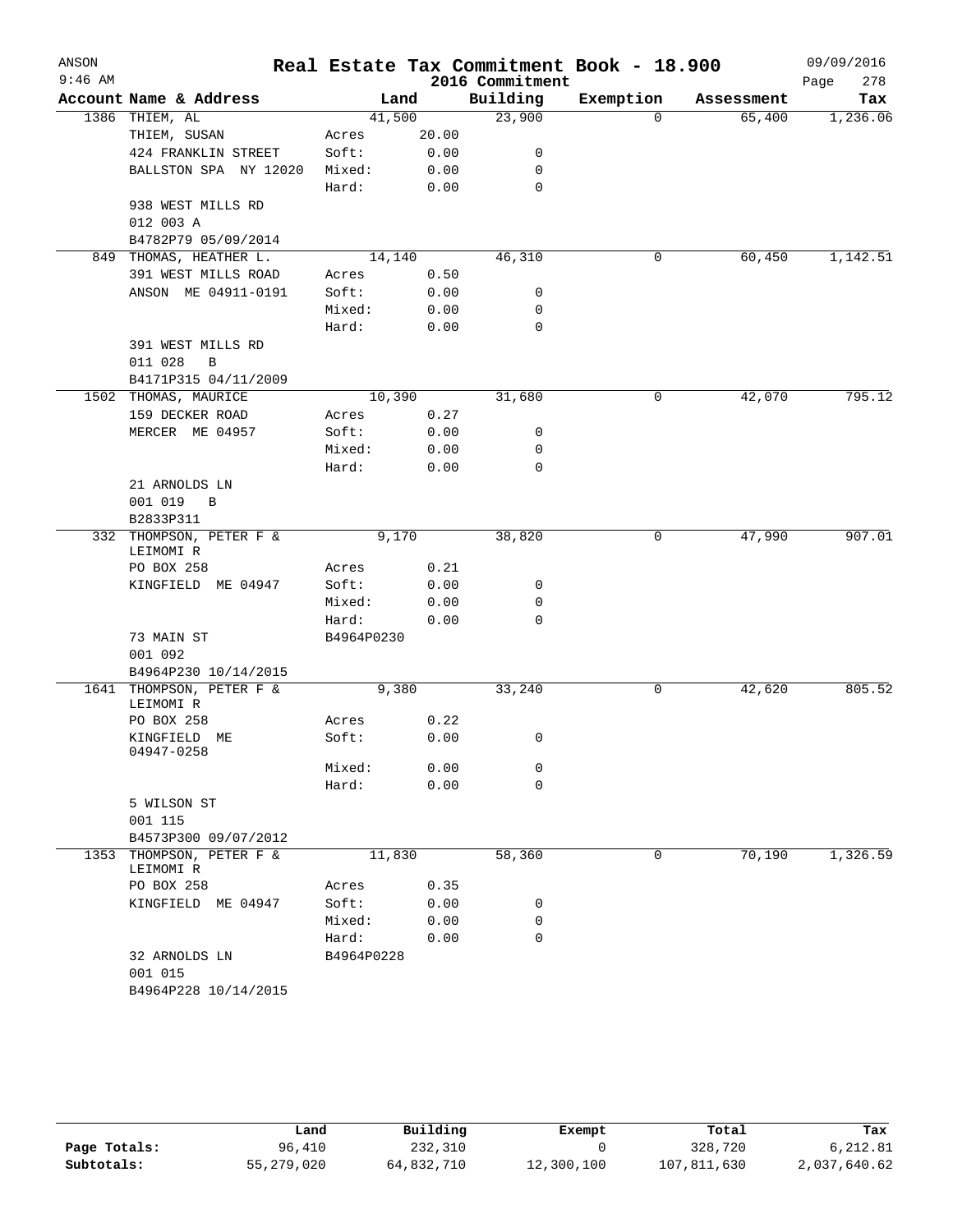| ANSON     |                                           |                 |        |              |                 | Real Estate Tax Commitment Book - 18.900 |            | 09/09/2016  |
|-----------|-------------------------------------------|-----------------|--------|--------------|-----------------|------------------------------------------|------------|-------------|
| $9:46$ AM |                                           |                 |        |              | 2016 Commitment |                                          |            | 279<br>Page |
|           | Account Name & Address                    |                 | Land   |              | Building        | Exemption                                | Assessment | Tax         |
|           | 234 THOMPSON, PETER F.                    |                 | 6,000  |              | 10,730          | $\Omega$                                 | 16,730     | 316.20      |
|           | PO BOX 258                                | Acres           |        | 0.09         |                 |                                          |            |             |
|           | KINGFIELD ME<br>04947-0258                | Soft:           |        | 0.00         | 0               |                                          |            |             |
|           |                                           | Mixed:          |        | 0.00         | 0               |                                          |            |             |
|           |                                           | Hard:           |        | 0.00         | $\mathbf 0$     |                                          |            |             |
|           | 830 RIVER RD                              |                 |        |              |                 |                                          |            |             |
|           | 018 005<br>C                              |                 |        |              |                 |                                          |            |             |
|           | B4188P277 09/08/2009                      |                 |        |              |                 |                                          |            |             |
|           | 1460 THOMPSON, PETER F.                   |                 | 14,280 |              | 56,760          | 0                                        | 71,040     | 1,342.66    |
|           | PO BOX 258                                | Acres           |        | 0.51         |                 |                                          |            |             |
|           | KINGFIELD ME 04947                        | Soft:           |        | 0.00         | 0               |                                          |            |             |
|           |                                           | Mixed:          |        | 0.00         | 0               |                                          |            |             |
|           |                                           | Hard:           |        | 0.00         | $\mathbf 0$     |                                          |            |             |
|           | 85 ELM ST                                 |                 |        |              |                 |                                          |            |             |
|           | 009 024                                   |                 |        |              |                 |                                          |            |             |
|           | B4772P105 04/09/2014                      |                 |        |              |                 |                                          |            |             |
|           | 920 THOMPSON, PETER F.                    |                 | 9,170  |              | 36,740          | 0                                        | 45,910     | 867.70      |
|           | PO BOX 258                                | Acres           |        | 0.21         |                 |                                          |            |             |
|           | KINGFIELD ME<br>04947-0258                | Soft:           |        | 0.00         | 0               |                                          |            |             |
|           |                                           | Mixed:          |        | 0.00         | 0               |                                          |            |             |
|           |                                           | Hard:           |        | 0.00         | 0               |                                          |            |             |
|           | 26 ARNOLDS LN                             |                 |        |              |                 |                                          |            |             |
|           | 001 013                                   |                 |        |              |                 |                                          |            |             |
|           | B4325P60 10/04/2010                       |                 |        |              |                 |                                          |            |             |
|           | 1565 THOMPSON, ROBERT S.,                 |                 | 4,280  |              | 1,320           | 0                                        | 5,600      | 105.84      |
|           | SR. & CAROL A.                            |                 |        |              |                 |                                          |            |             |
|           | 18 EMBDEN POND RD                         | Acres           |        | 0.26         |                 |                                          |            |             |
|           | NORTH ANSON ME 04958                      | Soft:<br>Mixed: |        | 0.00<br>0.00 | 0<br>0          |                                          |            |             |
|           |                                           | Hard:           |        | 0.00         | 0               |                                          |            |             |
|           | 22 EMBDEN POND RD                         |                 |        |              |                 |                                          |            |             |
|           | 009 009                                   |                 |        |              |                 |                                          |            |             |
|           | B4451P352 10/11/2011                      |                 |        |              |                 |                                          |            |             |
|           | 1566 THOMPSON, ROBERT S.,                 |                 | 10,200 |              | 41,100          | 21,000                                   | 30,300     | 572.67      |
|           | SR. & CAROL S.                            |                 |        |              |                 |                                          |            |             |
|           | 18 EMBDEN POND RD                         | Acres           |        | 0.26         |                 | 01 Homestead Exempt                      |            |             |
|           | NORTH ANSON ME 04958                      | Soft:           |        | 0.00         | 0               | 02 Resident Veteran                      |            |             |
|           |                                           | Mixed:          |        | 0.00         | $\Omega$        |                                          |            |             |
|           |                                           | Hard:           |        | 0.00         | $\mathbf 0$     |                                          |            |             |
|           | 18 EMBDEN POND RD<br>009 008              |                 |        |              |                 |                                          |            |             |
|           | B4451P352 10/11/2011                      |                 |        |              |                 |                                          |            |             |
|           | 1598 THOMPSON, SAMUEL D                   |                 | 26,150 |              | 18,830          | 0                                        | 44,980     | 850.12      |
|           | 75 CAMPGROUND ROAD                        | Acres           |        | 5.10         |                 |                                          |            |             |
|           | NORTH ANSON, ME<br>04958-7100             | Soft:           |        | 0.00         | 0               |                                          |            |             |
|           |                                           | Mixed:          |        | 0.00         | 0               |                                          |            |             |
|           |                                           | Hard:           |        | 0.00         | 0               |                                          |            |             |
|           | 75 CAMPGROUND RD<br>015 037<br>2          | B4982P043       |        |              |                 |                                          |            |             |
|           | B4982P043 12/02/2015 B4188P243 09/07/2009 |                 |        |              |                 |                                          |            |             |

|              | Land       | Building   | Exempt     | Total       | Tax          |  |
|--------------|------------|------------|------------|-------------|--------------|--|
| Page Totals: | 70,080     | 165,480    | 21,000     | 214,560     | 4,055.19     |  |
| Subtotals:   | 55,349,100 | 64,998,190 | 12,321,100 | 108,026,190 | 2,041,695.81 |  |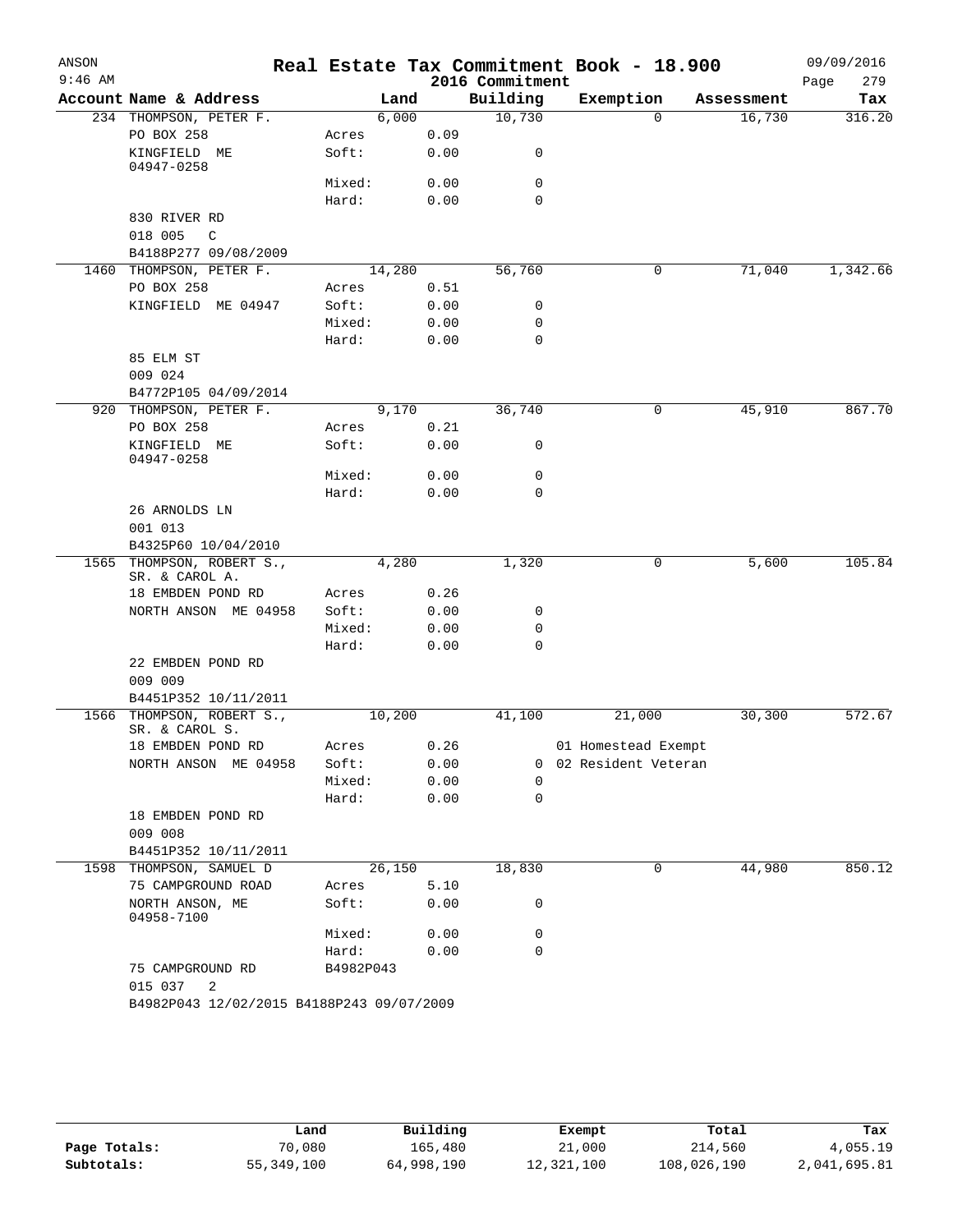| ANSON<br>$9:46$ AM |                                           |        |       | 2016 Commitment | Real Estate Tax Commitment Book - 18.900 |            | 09/09/2016<br>280<br>Page |
|--------------------|-------------------------------------------|--------|-------|-----------------|------------------------------------------|------------|---------------------------|
|                    | Account Name & Address                    | Land   |       | Building        | Exemption                                | Assessment | Tax                       |
|                    | 1752 THOMPSON, WILLIAM H.                 | 26,000 |       | 3,170           | 0                                        | 29,170     | 551.31                    |
|                    | PO BOX 61                                 | Acres  | 5.00  |                 |                                          |            |                           |
|                    | ANSON ME 04911-0000                       | Soft:  | 0.00  | 0               |                                          |            |                           |
|                    |                                           | Mixed: | 0.00  | 0               |                                          |            |                           |
|                    |                                           | Hard:  | 0.00  | 0               |                                          |            |                           |
|                    | 343 WEST MILLS RD                         |        |       |                 |                                          |            |                           |
|                    | 011 032                                   |        |       |                 |                                          |            |                           |
|                    | B4721P7 10/07/2013                        |        |       |                 |                                          |            |                           |
| 1627               | THORPE, BRIAN J.                          | 14,140 |       | 38,390          | 15,000                                   | 37,530     | 709.32                    |
|                    | PO BOX 621                                | Acres  | 0.50  |                 | 01 Homestead Exempt                      |            |                           |
|                    | ANSON ME 04911-0000                       | Soft:  | 0.00  | 0               |                                          |            |                           |
|                    |                                           | Mixed: | 0.00  | 0               |                                          |            |                           |
|                    |                                           | Hard:  | 0.00  | 0               |                                          |            |                           |
|                    | 190 RIVER RD                              |        |       |                 |                                          |            |                           |
|                    | 015 033                                   |        |       |                 |                                          |            |                           |
|                    | B3905P142 09/07/2007<br>TIME WARNER CABLE | 27,640 |       | $\mathbf 0$     |                                          | 27,640     | 522.40                    |
| 333                | NORTHEAST LLC                             |        |       |                 | 0                                        |            |                           |
|                    | ATTN: PROPERTY TAX<br>DEPT                | Acres  | 10.14 | 0               |                                          |            |                           |
|                    | 7910 CRESCENT EXECUTIVE<br><b>DR</b>      | Soft:  | 0.00  |                 |                                          |            |                           |
|                    | CHARLOTTE NC<br>28217-0000                | Mixed: | 0.00  | 0               |                                          |            |                           |
|                    |                                           | Hard:  | 0.00  | $\mathbf 0$     |                                          |            |                           |
|                    | 272 CAMPGROUND RD<br>B                    |        |       |                 |                                          |            |                           |
|                    | 015 043<br>B4587P288 09/30/2012           |        |       |                 |                                          |            |                           |
|                    | 1792 TINGLEY, RAY M & LINDA               | 38,900 |       | 108,290         | 15,000                                   | 132,190    | 2,498.39                  |
|                    | J                                         |        |       |                 |                                          |            |                           |
|                    | 237 FAHI POND RD                          | Acres  | 21.00 |                 | 01 Homestead Exempt                      |            |                           |
|                    | NORTH ANSON ME<br>04958-0000              | Soft:  | 0.00  | 0               |                                          |            |                           |
|                    |                                           | Mixed: | 0.00  | 0               |                                          |            |                           |
|                    |                                           | Hard:  | 0.00  | 0               |                                          |            |                           |
|                    | 237 FAHI POND RD                          |        |       |                 |                                          |            |                           |
|                    | 024 014                                   |        |       |                 |                                          |            |                           |
|                    | 1791 TINGLEY, RAY M & LINDA               | 12,370 |       | 840             | 0                                        | 13,210     | 249.67                    |
|                    | J                                         |        |       |                 |                                          |            |                           |
|                    | 237 FAHI POND RD                          | Acres  | 0.68  |                 |                                          |            |                           |
|                    | NORTH ANSON ME<br>04958-0000              | Soft:  | 0.00  | 0               |                                          |            |                           |
|                    |                                           | Mixed: | 0.00  | 0               |                                          |            |                           |
|                    |                                           | Hard:  | 0.00  | $\mathbf 0$     |                                          |            |                           |
|                    |                                           |        |       |                 |                                          |            |                           |
|                    | 023 041<br>I                              |        |       |                 |                                          |            |                           |
|                    | B921P149                                  |        |       | $\mathbf 0$     |                                          |            |                           |
| 706                | TINGLEY, RAY M. & LINDA<br>J.             | 14,250 |       |                 | 0                                        | 14,250     | 269.33                    |
|                    | 237 FAHI POND RD                          | Acres  | 5.50  |                 |                                          |            |                           |
|                    | NORTH ANSON ME<br>04958-0000              | Soft:  | 0.00  | 0               |                                          |            |                           |
|                    |                                           | Mixed: | 0.00  | 0               |                                          |            |                           |
|                    |                                           | Hard:  | 0.00  | $\mathbf 0$     |                                          |            |                           |
|                    |                                           |        |       |                 |                                          |            |                           |
|                    | 024 029                                   |        |       |                 |                                          |            |                           |
|                    | B4542P178 06/26/2012                      |        |       |                 |                                          |            |                           |
|                    |                                           |        |       |                 |                                          |            |                           |
|                    |                                           |        |       |                 |                                          |            |                           |

|              | Land       | Building   | Exempt     | Total       | Tax          |
|--------------|------------|------------|------------|-------------|--------------|
| Page Totals: | 133,300    | 150,690    | 30,000     | 253,990     | 4,800.42     |
| Subtotals:   | 55,482,400 | 65,148,880 | 12,351,100 | 108,280,180 | 2,046,496.23 |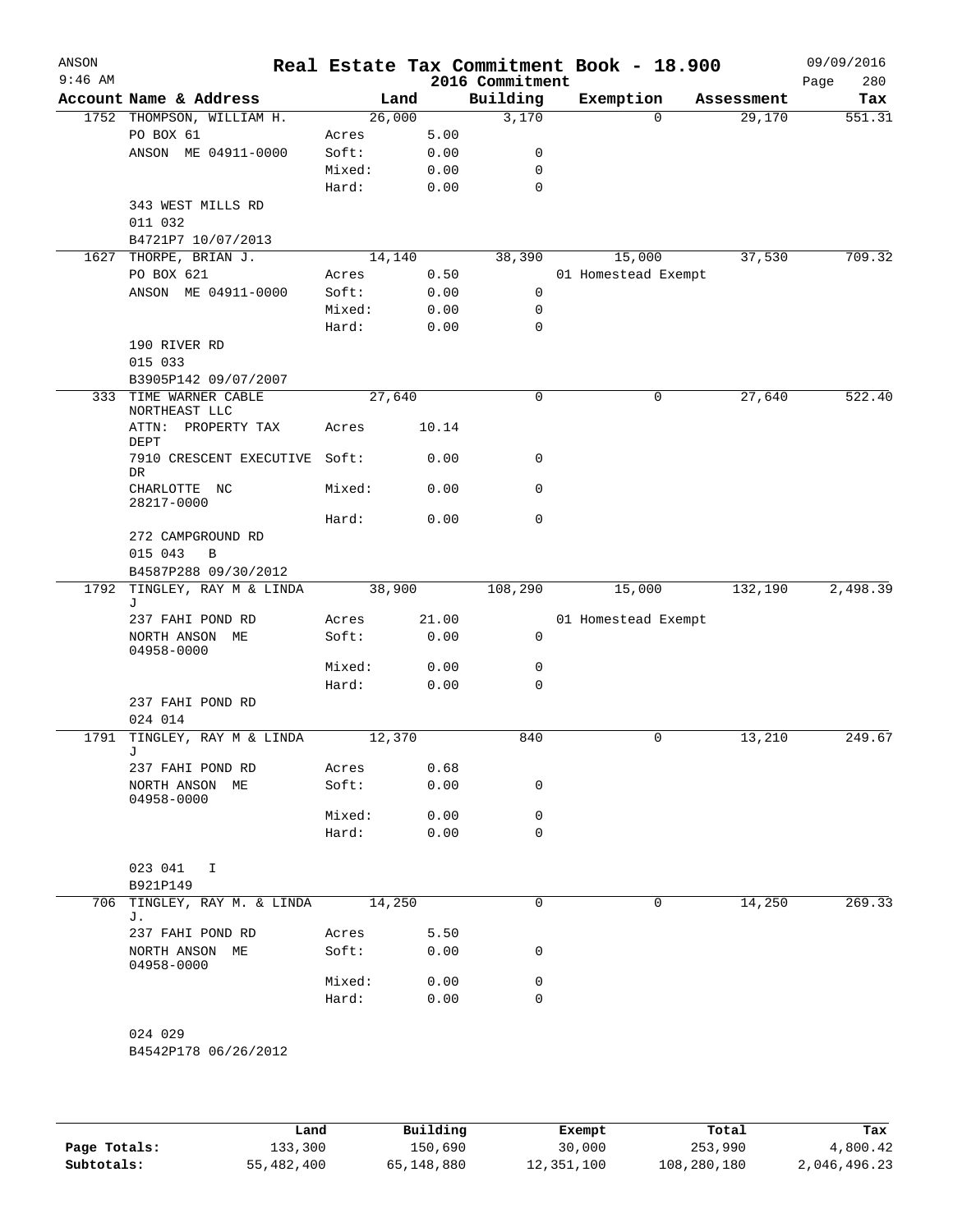| ANSON     |                                         |                |       |                             | Real Estate Tax Commitment Book - 18.900 |            | 09/09/2016         |
|-----------|-----------------------------------------|----------------|-------|-----------------------------|------------------------------------------|------------|--------------------|
| $9:46$ AM | Account Name & Address                  | Land           |       | 2016 Commitment<br>Building | Exemption                                | Assessment | 281<br>Page<br>Tax |
|           | 1079 TINGLEY, SHANNON                   | 23,000         |       | 68,990                      | 15,000                                   | 76,990     | 1,455.11           |
|           | 168 FAHI POND ROAD                      | Acres          | 3.00  |                             | 01 Homestead Exempt                      |            |                    |
|           | NORTH ANSON ME 04958                    | Soft:          | 0.00  | 0                           |                                          |            |                    |
|           |                                         | Mixed:         | 0.00  | 0                           |                                          |            |                    |
|           |                                         | Hard:          | 0.00  | 0                           |                                          |            |                    |
|           | 168 FAHI POND RD                        |                |       |                             |                                          |            |                    |
|           | 023 009<br>B                            |                |       |                             |                                          |            |                    |
|           | B1837P155                               |                |       |                             |                                          |            |                    |
| 1078      | TINGLEY, SHANNON &                      | 13,020         |       | $\mathbf 0$                 | 0                                        | 13,020     | 246.08             |
|           | CHESTNUT, GEORGE E III                  | Acres          | 1.68  |                             |                                          |            |                    |
|           | 168 FAHI POND ROAD                      | Soft:          | 0.00  | 0                           |                                          |            |                    |
|           | NORTH ANSON ME 04958                    | Mixed:         | 0.00  | 0                           |                                          |            |                    |
|           |                                         | Hard:          | 0.00  | $\mathbf 0$                 |                                          |            |                    |
|           | 023 009<br>B 1<br>B1838P75              |                |       |                             |                                          |            |                    |
| 1912      | TIROCCHI, WILLIAM J &<br>DOROTHY A      | 15,740         |       | $\mathbf 0$                 | 0                                        | 15,740     | 297.49             |
|           | 41 SHUN PIKE POLE 10                    | Acres          | 3.49  |                             |                                          |            |                    |
|           | NORTH SCITUATE RI<br>02857-2033         | Soft:          | 0.00  | 0                           |                                          |            |                    |
|           |                                         | Mixed:         | 0.00  | 0                           |                                          |            |                    |
|           |                                         | Hard:          | 0.00  | $\Omega$                    |                                          |            |                    |
|           | HOLLIN WAITE HILL RD                    |                |       |                             |                                          |            |                    |
|           | 020 014<br>4                            |                |       |                             |                                          |            |                    |
|           | B3759P19 10/13/2006                     |                |       |                             |                                          |            |                    |
|           | 1084 TOCE, DAVID L & DIANE M            | 26,140         |       | 14,830                      | 0                                        | 40,970     | 774.33             |
|           | 259 COUNTRY CLUB RD                     | Acres          | 5.09  |                             |                                          |            |                    |
|           | NEW BRITIAN CT<br>06053-0000            | Soft:          | 0.00  | 0                           |                                          |            |                    |
|           |                                         | Mixed:         | 0.00  | 0                           |                                          |            |                    |
|           |                                         | Hard:          | 0.00  | 0                           |                                          |            |                    |
|           | 664 PEASE HILL RD                       |                |       |                             |                                          |            |                    |
|           | 012 009<br>$\overline{\mathbf{3}}$      |                |       |                             |                                          |            |                    |
|           | B1521P292                               |                |       |                             |                                          |            |                    |
| 101       | TOLMAN, MARK S.                         | 12,370         |       | 68,920                      | 0                                        | 81,290     | 1,536.38           |
|           | 147 BENNETT HILL RD                     | Acres          | 0.17  |                             |                                          |            |                    |
|           | NEW PORTLAND ME 04961                   | Soft:          | 0.00  | 0                           |                                          |            |                    |
|           |                                         | Mixed:         | 0.00  | 0                           |                                          |            |                    |
|           |                                         | Hard:          | 0.00  | 0                           |                                          |            |                    |
|           | 114 MAIN ST<br>002 001<br>$\mathsf{C}$  |                |       |                             |                                          |            |                    |
|           | B4369P159 02/18/2011                    |                |       |                             |                                          | 137,760    |                    |
| 1055      | TONEY, ERIC L. ESTATE<br>86 IDALLA ROAD | 33,700         | 14.00 | 104,060                     | 0                                        |            | 2,603.66           |
|           | WORCESTER, MA                           | Acres<br>Soft: | 0.00  | 0                           |                                          |            |                    |
|           | 01606-1043                              | Mixed:         | 0.00  | 0                           |                                          |            |                    |
|           |                                         | Hard:          | 0.00  | $\mathbf 0$                 |                                          |            |                    |
|           | 295 EMBDEN POND RD                      |                |       |                             |                                          |            |                    |
|           | 023 024<br>Е<br>B4470P47 11/23/2011     |                |       |                             |                                          |            |                    |

|              | Land       | Building   | Exempt     | Total       | Tax          |
|--------------|------------|------------|------------|-------------|--------------|
| Page Totals: | 123,970    | 256,800    | 15,000     | 365,770     | 6.913.05     |
| Subtotals:   | 55,606,370 | 65,405,680 | 12,366,100 | 108,645,950 | 2,053,409.28 |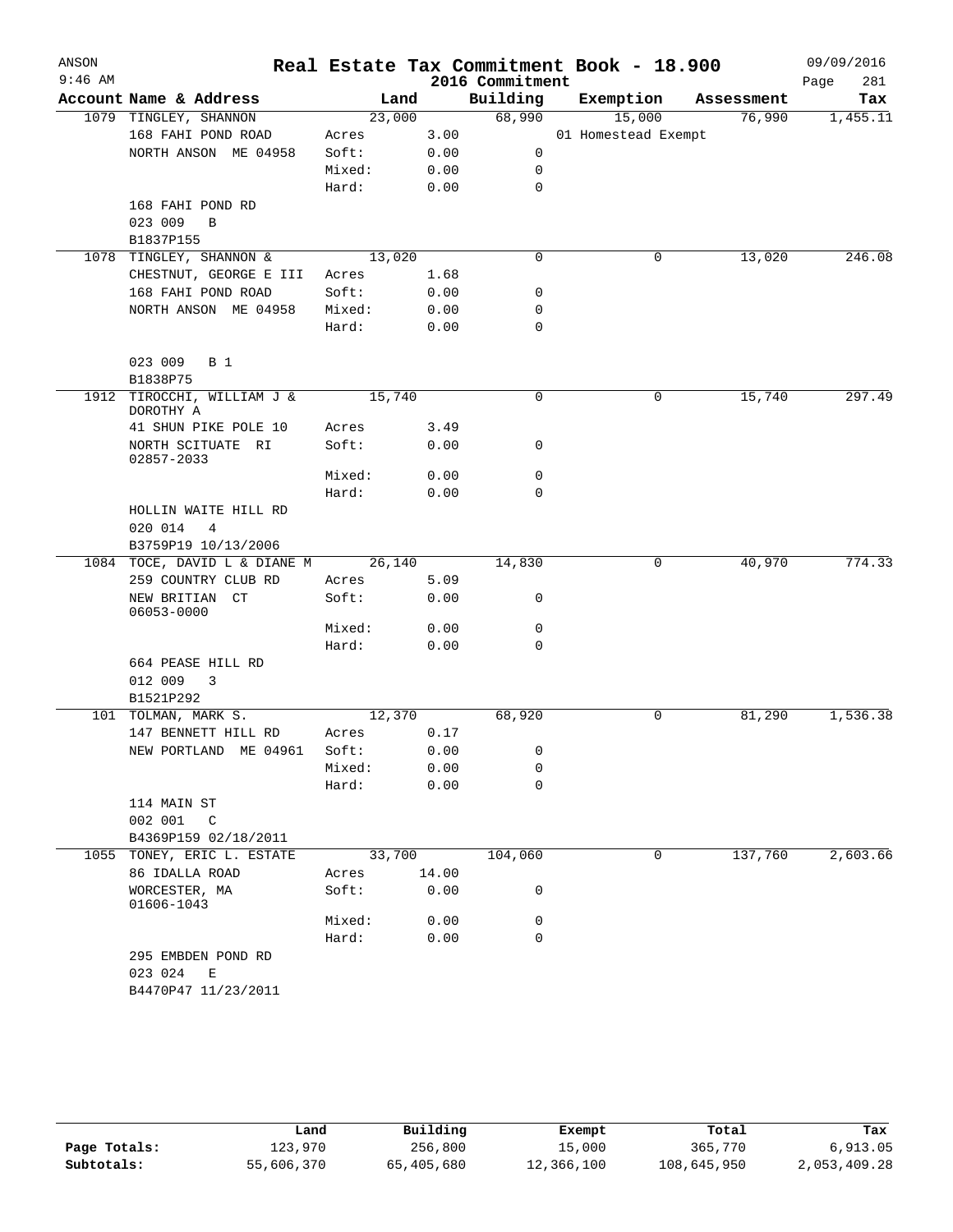| ANSON     |                                     |        |        |                 | Real Estate Tax Commitment Book - 18.900 |            | 09/09/2016  |
|-----------|-------------------------------------|--------|--------|-----------------|------------------------------------------|------------|-------------|
| $9:46$ AM |                                     |        |        | 2016 Commitment |                                          |            | Page<br>282 |
|           | Account Name & Address              |        | Land   | Building        | Exemption                                | Assessment | Tax         |
|           | 1735 TORNO, ROBERT D JR &           |        | 4,950  | $\mathbf 0$     | $\mathbf 0$                              | 4,950      | 93.56       |
|           | TORNO, RYAN S                       | Acres  | 3.30   |                 |                                          |            |             |
|           | PO BOX 106                          | Soft:  | 0.00   | 0               |                                          |            |             |
|           | EAST LEBANON<br>МE<br>04027-0106    | Mixed: | 0.00   | 0               |                                          |            |             |
|           |                                     | Hard:  | 0.00   | 0               |                                          |            |             |
|           | OFF BARRON ROAD                     |        |        |                 |                                          |            |             |
|           | 022 002<br>2                        |        |        |                 |                                          |            |             |
|           | B3040P5                             |        |        |                 |                                          |            |             |
|           | 1511 TORRANCE, MARGARET J.          |        | 6,630  | 0               | 0                                        | 6,630      | 125.31      |
|           | PO BOX 613                          | Acres  | 0.11   |                 |                                          |            |             |
|           | ANSON ME 04911-0000                 | Soft:  | 0.00   | 0               |                                          |            |             |
|           |                                     | Mixed: | 0.00   | 0               |                                          |            |             |
|           |                                     | Hard:  | 0.00   | 0               |                                          |            |             |
|           | 18 RANDALL ST                       |        |        |                 |                                          |            |             |
|           | 003 052                             |        |        |                 |                                          |            |             |
|           | B4068P72 10/28/2008                 |        |        |                 |                                          |            |             |
|           | 1913 TOUSSAINT, ERIC                |        | 17,190 | 0               | 0                                        | 17,190     | 324.89      |
|           | 8 WALL STREET                       | Acres  | 4.46   |                 |                                          |            |             |
|           | WEBSTER MA 01570-0000               | Soft:  | 0.00   | 0               |                                          |            |             |
|           |                                     | Mixed: | 0.00   | 0               |                                          |            |             |
|           |                                     | Hard:  | 0.00   | 0               |                                          |            |             |
|           | HOLLIN WAITE HILL RD                |        |        |                 |                                          |            |             |
|           | 020 014<br>5                        |        |        |                 |                                          |            |             |
|           | B3421P42 12/13/2004                 |        |        |                 |                                          |            |             |
|           | 372 TOWNSEND, JAMES A &<br>JUSTIN A |        | 17,950 | 26,510          | 0                                        | 44,460     | 840.29      |
|           | 5 SPRUCE STREET                     | Acres  | 2.30   |                 |                                          |            |             |
|           | RICHMOND ME 04357-0000 Soft:        |        | 0.00   | 0               |                                          |            |             |
|           |                                     | Mixed: | 0.00   | 0               |                                          |            |             |
|           |                                     | Hard:  | 0.00   | 0               |                                          |            |             |
|           | 513 FOUR MILE SQUARE RD             |        |        |                 |                                          |            |             |
|           | 021 022<br>$\mathsf{C}$             |        |        |                 |                                          |            |             |
|           | B4357P311 12/20/2010                |        |        |                 |                                          |            |             |
|           | 11 TRABUE, MARK D.                  |        | 13,380 | 52,020          | 15,000                                   | 50,400     | 952.56      |
|           | PO BOX 455                          | Acres  | 0.22   |                 | 01 Homestead Exempt                      |            |             |
|           | ANSON ME 04911                      | Soft:  | 0.00   | 0               |                                          |            |             |
|           |                                     | Mixed: | 0.00   | 0               |                                          |            |             |
|           |                                     | Hard:  | 0.00   | 0               |                                          |            |             |
|           | 11 INGALLS ST                       |        |        |                 |                                          |            |             |
|           | 002 046                             |        |        |                 |                                          |            |             |
|           | B4601P156 11/21/2012                |        |        |                 |                                          |            |             |
| 1088      | TRASK, TERRENCE L &                 |        | 44,500 | 0               | 0                                        | 44,500     | 841.05      |
|           | IRIS L                              |        |        |                 |                                          |            |             |
|           | 11 TRASK LN                         | Acres  | 50.00  |                 |                                          |            |             |
|           | JAY ME 04239-0000                   | Soft:  | 0.00   | 0               |                                          |            |             |
|           |                                     | Mixed: | 0.00   | 0               |                                          |            |             |
|           |                                     | Hard:  | 0.00   | 0               |                                          |            |             |
|           |                                     |        |        |                 |                                          |            |             |
|           | 020 006                             |        |        |                 |                                          |            |             |
|           | B537P310                            |        |        |                 |                                          |            |             |

|              | Land       | Building   | Exempt     | Total       | Tax          |
|--------------|------------|------------|------------|-------------|--------------|
| Page Totals: | 104,600    | 78,530     | 15,000     | 168,130     | 3,177.66     |
| Subtotals:   | 55,710,970 | 65,484,210 | 12,381,100 | 108,814,080 | 2,056,586.94 |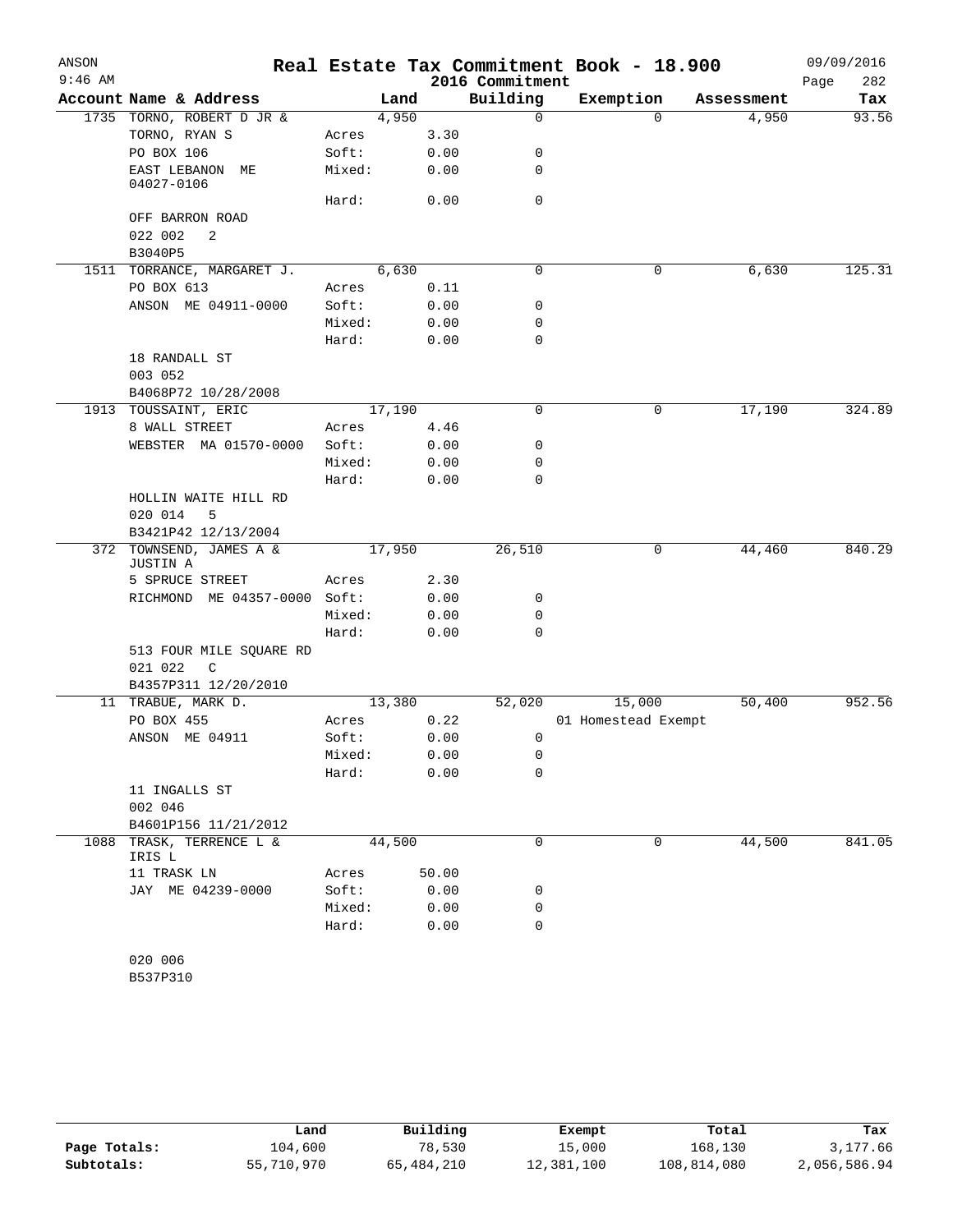| ANSON<br>$9:46$ AM |                          |        |            |                             | Real Estate Tax Commitment Book - 18.900 |             |            | 09/09/2016         |
|--------------------|--------------------------|--------|------------|-----------------------------|------------------------------------------|-------------|------------|--------------------|
|                    | Account Name & Address   |        | Land       | 2016 Commitment<br>Building | Exemption                                |             | Assessment | Page<br>283<br>Tax |
|                    | 1096 TRAVERS, MICHAEL &  |        | 43,300     | 21,780                      | 15,000                                   |             | 50,080     | 946.51             |
|                    | TRAVERS, JAQUELINE       | Acres  | 22.60      |                             | 01 Homestead Exempt                      |             |            |                    |
|                    | PO BOX 14                | Soft:  | 0.00       | 0                           |                                          |             |            |                    |
|                    | ANSON ME 04911-0014      | Mixed: | 0.00       | 0                           |                                          |             |            |                    |
|                    |                          | Hard:  | 0.00       | $\mathbf 0$                 |                                          |             |            |                    |
|                    | 758 PEASE HILL RD        |        |            |                             |                                          |             |            |                    |
|                    | 012 014                  |        |            |                             |                                          |             |            |                    |
|                    | B1355P63                 |        |            |                             |                                          |             |            |                    |
|                    | 4 TRAVERS, SCOTT A &     |        | 24,600     | 19,420                      |                                          | 0           | 44,020     | 831.98             |
|                    | LEIGH, LAWRENCE D        | Acres  | 10.50      |                             |                                          |             |            |                    |
|                    |                          |        |            |                             |                                          |             |            |                    |
|                    | <b>40 CLUBHOUSE LANE</b> | Soft:  | 0.00       | 0                           |                                          |             |            |                    |
|                    | AUBURN ME 04210-9068     | Mixed: | 0.00       | 0                           |                                          |             |            |                    |
|                    |                          | Hard:  | 0.00       | $\mathbf 0$                 |                                          |             |            |                    |
|                    | 241 PULLEN CORNER RD     |        |            |                             |                                          |             |            |                    |
|                    | 018 021<br>I             |        |            |                             |                                          |             |            |                    |
|                    | B3696P33 06/14/2006      |        |            |                             |                                          |             |            |                    |
| 1679               | TRIPP, BEVERLY E.        |        | 20,530     | 34,890                      | 15,000                                   |             | 40,420     | 763.94             |
|                    | PO BOX 463               | Acres  | 1.35       |                             | 01 Homestead Exempt                      |             |            |                    |
|                    | NORTH ANSON ME           | Soft:  | 0.00       | 0                           |                                          |             |            |                    |
|                    | 04958-0463               |        |            |                             |                                          |             |            |                    |
|                    |                          | Mixed: | 0.00       | 0                           |                                          |             |            |                    |
|                    |                          | Hard:  | 0.00       | 0                           |                                          |             |            |                    |
|                    | 190 FAHI POND RD         |        |            |                             |                                          |             |            |                    |
|                    | 023 009 F                |        |            |                             |                                          |             |            |                    |
|                    | B4431P169 08/19/2011     |        |            |                             |                                          |             |            |                    |
|                    | 1095 TRIPP, DONNA M      |        | 10,000     | $\Omega$                    |                                          | 0           | 10,000     | 189.00             |
|                    | PO BOX 148               | Acres  | 0.25       |                             |                                          |             |            |                    |
|                    | ANSON ME 04911-0148      | Soft:  | 0.00       | 0                           |                                          |             |            |                    |
|                    |                          | Mixed: | 0.00       | 0                           |                                          |             |            |                    |
|                    |                          | Hard:  | 0.00       | 0                           |                                          |             |            |                    |
|                    |                          |        |            |                             |                                          |             |            |                    |
|                    | 001 074<br>1             |        |            |                             |                                          |             |            |                    |
|                    | B3677P77 05/12/2006      |        |            |                             |                                          |             |            |                    |
|                    | 1094 TRIPP, DONNA M      |        | 10,000     | 71,090                      | 15,000                                   |             | 66,090     | 1,249.10           |
|                    | PO BOX 148               | Acres  | 0.25       |                             | 01 Homestead Exempt                      |             |            |                    |
|                    | ANSON ME 04911-0148      | Soft:  | 0.00       | 0                           |                                          |             |            |                    |
|                    |                          | Mixed: | 0.00       | 0                           |                                          |             |            |                    |
|                    |                          | Hard:  | 0.00       | 0                           |                                          |             |            |                    |
|                    | 18 SECOND ST             |        |            |                             |                                          |             |            |                    |
|                    | 001 073                  |        |            |                             |                                          |             |            |                    |
|                    |                          |        |            |                             |                                          |             |            |                    |
|                    | B3677P77 05/12/2006      |        |            | $\mathbf 0$                 |                                          |             |            |                    |
| 818                | TRIPP, FRANK E estate    |        | 9,360      |                             |                                          | 0           | 9,360      | 176.90             |
|                    | c/o NICHOLE RICHARDSON   | Acres  | 23.40      |                             |                                          |             |            |                    |
|                    | 55 LANEY ROAD            | Soft:  | 0.00       | 0                           |                                          |             |            |                    |
|                    | MADISON ME 04950-0000    | Mixed: | 0.00       | 0                           |                                          |             |            |                    |
|                    |                          | Hard:  | 0.00       | 0                           |                                          |             |            |                    |
|                    | 87 FLETCHER RD           |        |            |                             |                                          |             |            |                    |
|                    | 013 001<br>$\mathbb{C}$  |        |            |                             |                                          |             |            |                    |
|                    | B3625P120 01/18/2006     |        |            |                             |                                          |             |            |                    |
| 817                | TRIPP, FRANK E ESTATE    |        | 17,600     | $\mathbf 0$                 |                                          | 0           | 17,600     | 332.64             |
|                    | ΟF                       |        |            |                             |                                          |             |            |                    |
|                    | C/O NICHOLE RICHARDSON   | Acres  | 44.00      |                             |                                          |             |            |                    |
|                    | 55 LANEY ROAD            | Soft:  | 0.00       | 0                           |                                          |             |            |                    |
|                    | MADISON ME 04950-0000    | Mixed: | 0.00       | 0                           |                                          |             |            |                    |
|                    |                          | Hard:  | 0.00       | 0                           |                                          |             |            |                    |
|                    |                          |        |            |                             |                                          |             |            |                    |
|                    | 014 033                  |        |            |                             |                                          |             |            |                    |
|                    | B3625P120 01/18/2006     |        |            |                             |                                          |             |            |                    |
|                    | Land                     |        | Building   |                             | Exempt                                   | Total       |            | Tax                |
| Page Totals:       | 135,390                  |        | 147,180    |                             | 45,000                                   | 237,570     |            | 4,490.07           |
| Subtotals:         | 55,846,360               |        | 65,631,390 |                             | 12,426,100                               | 109,051,650 |            | 2,061,077.01       |
|                    |                          |        |            |                             |                                          |             |            |                    |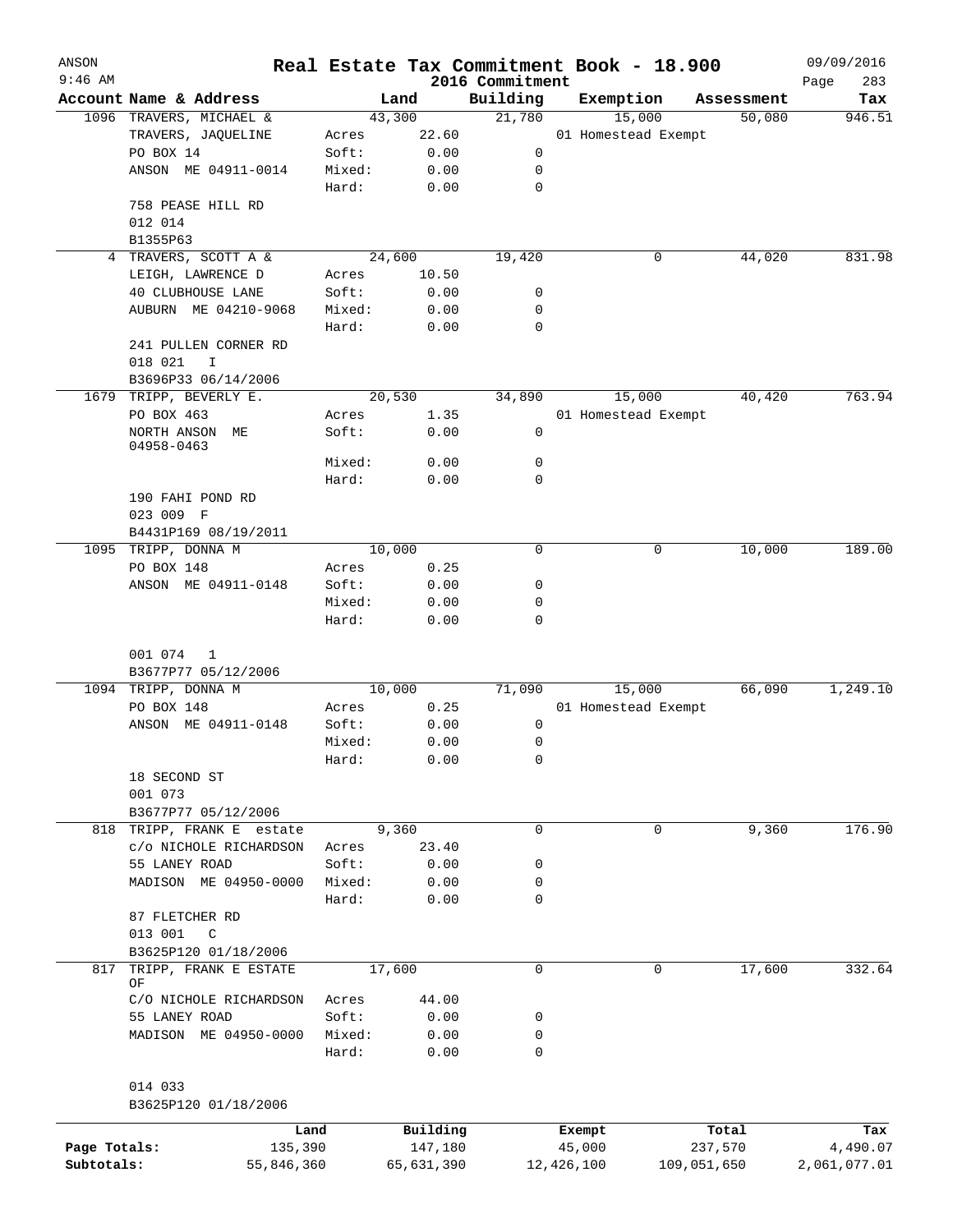| ANSON     |                                                    |        |        |                             | Real Estate Tax Commitment Book - 18.900 |            | 09/09/2016         |
|-----------|----------------------------------------------------|--------|--------|-----------------------------|------------------------------------------|------------|--------------------|
| $9:46$ AM | Account Name & Address                             |        | Land   | 2016 Commitment<br>Building | Exemption                                | Assessment | Page<br>284<br>Tax |
| 1659      | TRIPP, FRANK E ESTATE                              | 82,510 |        | 19,660                      | $\Omega$                                 | 102,170    | 1,931.01           |
|           | ΟF                                                 |        |        |                             |                                          |            |                    |
|           | C/O NICHOLE RICHARDSON                             | Acres  | 101.02 |                             |                                          |            |                    |
|           | 55 LANEY ROAD                                      | Soft:  | 0.00   | 0                           |                                          |            |                    |
|           | MADISON ME 04950-0000                              | Mixed: | 0.00   | 0                           |                                          |            |                    |
|           |                                                    | Hard:  | 0.00   | $\mathbf 0$                 |                                          |            |                    |
|           | 014 040                                            |        |        |                             |                                          |            |                    |
|           | B3625P120 01/18/2006                               |        |        |                             |                                          |            |                    |
|           | 1062 TRIPP, MARY                                   | 25,400 |        | 21,840                      | 15,000                                   | 32,240     | 609.34             |
|           | 58 SAINT MARYS ST APT<br>101                       | Acres  | 4.60   |                             | 01 Homestead Exempt                      |            |                    |
|           | BIDDEFORD, ME<br>04005-2475                        | Soft:  | 0.00   | 0                           |                                          |            |                    |
|           |                                                    | Mixed: | 0.00   | 0                           |                                          |            |                    |
|           |                                                    | Hard:  | 0.00   | $\Omega$                    |                                          |            |                    |
|           | 148 EMBDEN POND RD<br>023 034<br>B                 |        |        |                             |                                          |            |                    |
|           | B1361P307                                          |        |        |                             |                                          |            |                    |
|           | 108 TRONERUD, ANDY                                 | 29,500 |        | 33,040                      | 0                                        | 62,540     | 1,182.01           |
|           | 3 THOMPSON AVENUE<br>8A                            | Acres  | 8.00   |                             |                                          |            |                    |
|           | SOUTH HAMILTON MA<br>01982-0000                    | Soft:  | 0.00   | 0                           |                                          |            |                    |
|           |                                                    | Mixed: | 0.00   | 0                           |                                          |            |                    |
|           |                                                    | Hard:  | 0.00   | $\mathbf 0$                 |                                          |            |                    |
|           | 1061 VALLEY RD                                     |        |        |                             |                                          |            |                    |
|           | 020 022<br>Α                                       |        |        |                             |                                          |            |                    |
|           | B4801P169 06/30/2014 B3051P76                      |        |        |                             |                                          |            |                    |
| 1911      | TRONERUD, ANDY                                     | 15,350 |        | 0                           | 0                                        | 15,350     | 290.12             |
|           | 3 THOMPSON AVENUE<br>8A                            | Acres  | 3.23   |                             |                                          |            |                    |
|           | SOUTH HAMILTON MA<br>01982-0000                    | Soft:  | 0.00   | 0                           |                                          |            |                    |
|           |                                                    | Mixed: | 0.00   | 0                           |                                          |            |                    |
|           |                                                    | Hard:  | 0.00   | 0                           |                                          |            |                    |
|           | VALLEY RD                                          |        |        |                             |                                          |            |                    |
|           | 020 014<br>3                                       |        |        |                             |                                          |            |                    |
|           | B4801P169 06/30/2014                               |        |        |                             |                                          |            |                    |
| 1612      | TROTT, ERIK C                                      | 26,410 |        | 58,740                      | 0                                        | 85,150     | 1,609.34           |
|           | 29 STONES POINT ROAD                               | Acres  | 5.27   |                             |                                          |            |                    |
|           | CUSHING ME 04563                                   | Soft:  | 0.00   | 0                           |                                          |            |                    |
|           |                                                    | Mixed: | 0.00   | 0                           |                                          |            |                    |
|           |                                                    | Hard:  | 0.00   | $\mathbf 0$                 |                                          |            |                    |
|           | 99 STARKS RD<br>010 011<br>$\mathbf{1}$<br>B2620P1 |        |        |                             |                                          |            |                    |
| 1808      | TROTT, KENNETH & GRETA                             | 26,840 |        | 97,410                      | 15,000                                   | 109,250    | 2,064.82           |
|           | 38 SMITH RD                                        | Acres  | 5.56   |                             | 01 Homestead Exempt                      |            |                    |
|           | ANSON ME 04911-0000                                | Soft:  | 0.00   | 0                           |                                          |            |                    |
|           |                                                    | Mixed: | 0.00   | 0                           |                                          |            |                    |
|           |                                                    | Hard:  | 0.00   | 0                           |                                          |            |                    |
|           | 38 SMITH RD                                        |        |        |                             |                                          |            |                    |
|           | 010 011<br>3                                       |        |        |                             |                                          |            |                    |
|           | B1147P73                                           |        |        |                             |                                          |            |                    |
|           |                                                    |        |        |                             |                                          |            |                    |
|           |                                                    |        |        |                             |                                          |            |                    |

|              | Land       | Building   | Exempt     | Total       | Tax          |
|--------------|------------|------------|------------|-------------|--------------|
| Page Totals: | 206,010    | 230,690    | 30,000     | 406,700     | 7,686.64     |
| Subtotals:   | 56,052,370 | 65,862,080 | 12,456,100 | 109,458,350 | 2,068,763.65 |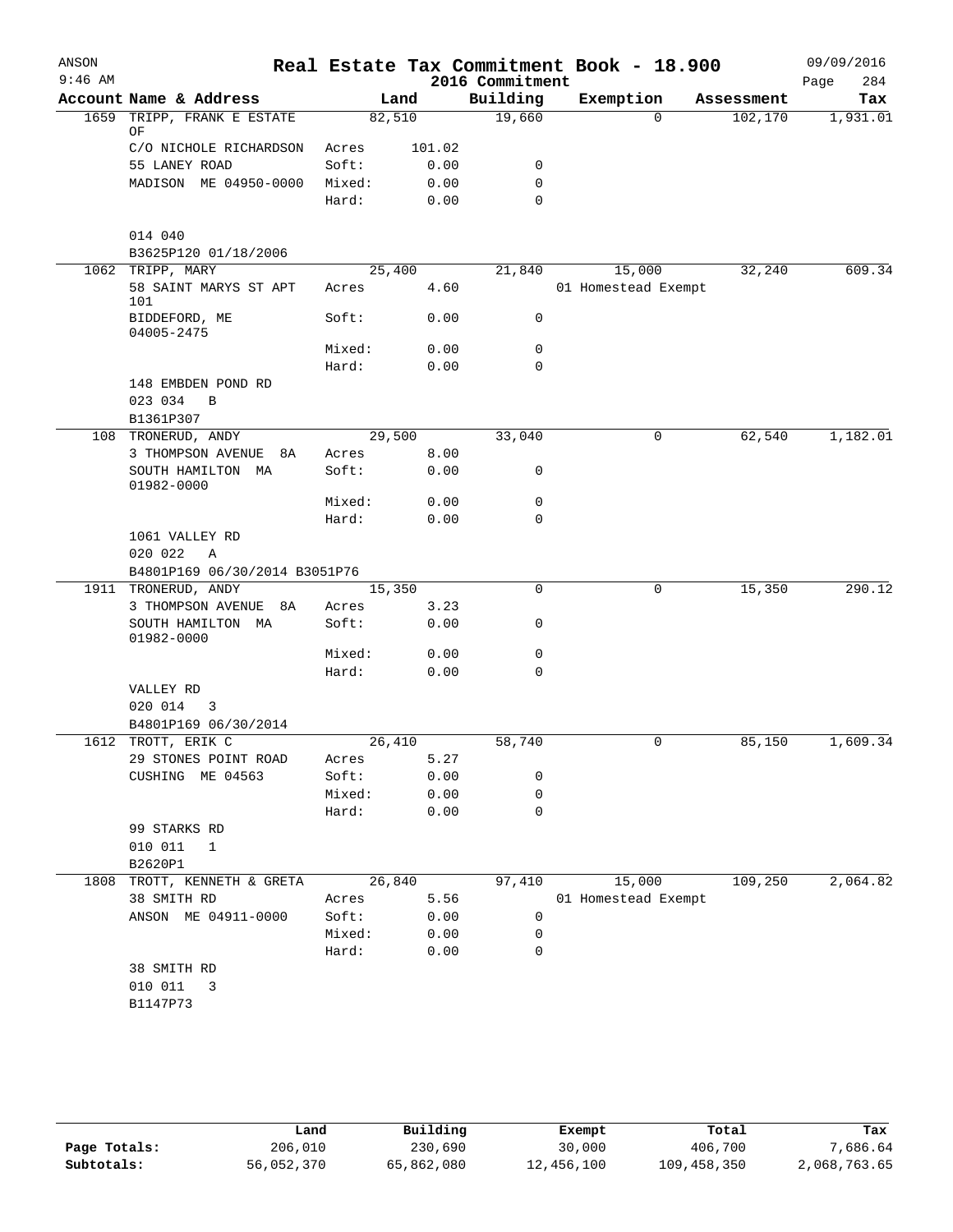| ANSON<br>$9:46$ AM |                                       |        |       | 2016 Commitment | Real Estate Tax Commitment Book - 18.900 |            | 09/09/2016<br>Page<br>285 |
|--------------------|---------------------------------------|--------|-------|-----------------|------------------------------------------|------------|---------------------------|
|                    | Account Name & Address                |        | Land  | Building        | Exemption                                | Assessment | Tax                       |
|                    | 455 TRUDEAU, ERIC P.                  | 13,000 |       | $\mathbf 0$     | $\Omega$                                 | 13,000     | 245.70                    |
|                    | PO BOX 9                              | Acres  | 13.00 |                 |                                          |            |                           |
|                    | ANSON ME 04911-0009                   | Soft:  | 0.00  | 0               |                                          |            |                           |
|                    |                                       | Mixed: | 0.00  | 0               |                                          |            |                           |
|                    |                                       | Hard:  | 0.00  | 0               |                                          |            |                           |
|                    | 015 004                               |        |       |                 |                                          |            |                           |
|                    | B4437P212 08/23/2011                  |        |       |                 |                                          |            |                           |
|                    | 1571 TRUDEAU, ERIC P.                 | 40,300 |       | 80,630          | 15,000                                   | 105,930    | 2,002.08                  |
|                    | PO BOX 9                              | Acres  | 33.00 |                 | 01 Homestead Exempt                      |            |                           |
|                    | ANSON ME 04911-0009                   | Soft:  | 0.00  | 0               |                                          |            |                           |
|                    |                                       | Mixed: | 0.00  | 0               |                                          |            |                           |
|                    |                                       | Hard:  | 0.00  | 0               |                                          |            |                           |
|                    | 139 LLOYD RD                          |        |       |                 |                                          |            |                           |
|                    | 015 003                               |        |       |                 |                                          |            |                           |
|                    | B4610P31 12/19/2012                   |        |       |                 |                                          |            |                           |
|                    | 1609 TRUDEAU, JESSE                   | 23,400 |       | 55,900          | 15,000                                   | 64,300     | 1,215.27                  |
|                    | 85 LLOYD ROAD                         | Acres  | 6.90  |                 | 01 Homestead Exempt                      |            |                           |
|                    | ANSON, ME 04911-3351                  | Soft:  | 0.00  | 0               |                                          |            |                           |
|                    |                                       | Mixed: | 0.00  | 0               |                                          |            |                           |
|                    |                                       | Hard:  | 0.00  | 0               |                                          |            |                           |
|                    | 85 LLOYD RD                           |        |       |                 |                                          |            |                           |
|                    | 015 003A                              |        |       |                 |                                          |            |                           |
|                    | B4573P287 09/07/2012                  |        |       |                 |                                          |            |                           |
|                    | 1335 TRUDEAU, JON & DARYN P.          | 27,800 |       | 36,520          | $\mathbf 0$                              | 64,320     | 1,215.65                  |
|                    | PO BOX 325                            | Acres  | 6.30  |                 |                                          |            |                           |
|                    | WOODSTOCK CT<br>06281-0000            | Soft:  | 0.00  | 0               |                                          |            |                           |
|                    |                                       | Mixed: | 0.00  | 0               |                                          |            |                           |
|                    |                                       | Hard:  | 0.00  | $\mathbf 0$     |                                          |            |                           |
|                    | 166 GREENLEAF RD<br>013 022<br>7      |        |       |                 |                                          |            |                           |
|                    | B4058P16 09/29/2008                   |        |       |                 |                                          |            |                           |
| 1823               | TRUDEAU, ROBERT L &<br><b>JANET M</b> | 31,200 |       | 78,980          | 15,000                                   | 95,180     | 1,798.90                  |
|                    | 115A HOLLIN WAITE HILL<br><b>RD</b>   | Acres  | 9.70  |                 | 01 Homestead Exempt                      |            |                           |
|                    | ANSON ME 04911                        | Soft:  | 0.00  | $\Omega$        |                                          |            |                           |
|                    |                                       | Mixed: | 0.00  | 0               |                                          |            |                           |
|                    |                                       | Hard:  | 0.00  | 0               |                                          |            |                           |
|                    | 115 A HOLLIN WAITE HILL<br>RD         |        |       |                 |                                          |            |                           |
|                    | 014 045<br>Α                          |        |       |                 |                                          |            |                           |
|                    | B3779P290 12/01/2006                  |        |       |                 |                                          |            |                           |
|                    | 430 TUCCI, JAMES A JR &<br>CYNTHIA R  | 10,000 |       | 44,980          | 15,000                                   | 39,980     | 755.62                    |
|                    | PO BOX 97                             | Acres  | 0.25  |                 | 01 Homestead Exempt                      |            |                           |
|                    | ANSON ME 04911-0097                   | Soft:  | 0.00  | 0               |                                          |            |                           |
|                    |                                       | Mixed: | 0.00  | 0               |                                          |            |                           |
|                    |                                       | Hard:  | 0.00  | 0               |                                          |            |                           |
|                    | 14 SECOND ST<br>001 072               |        |       |                 |                                          |            |                           |
|                    | B2783P77                              |        |       |                 |                                          |            |                           |

|              | Land       | Building   | Exempt     | Total       | Tax          |
|--------------|------------|------------|------------|-------------|--------------|
| Page Totals: | 145,700    | 297,010    | 60,000     | 382,710     | 7,233.22     |
| Subtotals:   | 56,198,070 | 66,159,090 | 12,516,100 | 109,841,060 | 2,075,996.87 |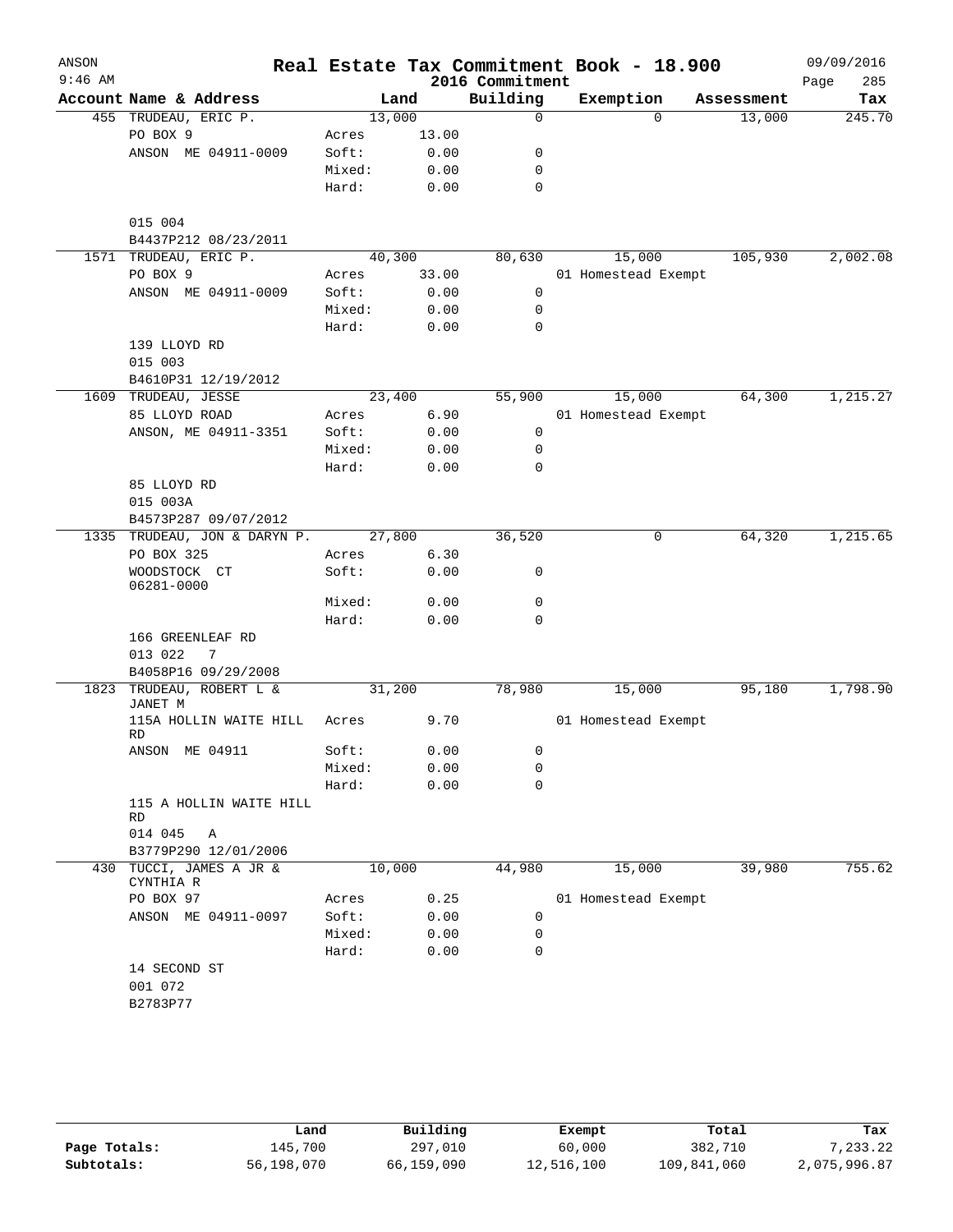|           |                                                    |              |        |                             | Real Estate Tax Commitment Book - 18.900 |            | 09/09/2016         |
|-----------|----------------------------------------------------|--------------|--------|-----------------------------|------------------------------------------|------------|--------------------|
| $9:46$ AM | Account Name & Address                             |              | Land   | 2016 Commitment<br>Building | Exemption                                | Assessment | 286<br>Page<br>Tax |
|           | 474 TURCOTTE, ALFRED                               |              | 8,000  | 39,020                      | $\Omega$                                 | 47,020     | 888.68             |
|           | PO BOX 244                                         | Acres        | 0.16   |                             |                                          |            |                    |
|           | SOLON ME 04979-0244                                | Soft:        | 0.00   | 0                           |                                          |            |                    |
|           |                                                    | Mixed:       | 0.00   | 0                           |                                          |            |                    |
|           |                                                    | Hard:        | 0.00   | $\mathbf 0$                 |                                          |            |                    |
|           | 93 MAIN ST                                         |              |        |                             |                                          |            |                    |
|           | 001 043                                            |              |        |                             |                                          |            |                    |
|           | B2677P182                                          |              |        |                             |                                          |            |                    |
| 1104      | TURCOTTE, PETER A &<br>SHEILA A                    |              | 8,720  | 32,280                      | 15,000                                   | 26,000     | 491.40             |
|           | 10 MAIN STREET                                     | Acres        | 0.19   |                             | 01 Homestead Exempt                      |            |                    |
|           | ANSON ME 04911-3319                                | Soft:        | 0.00   | $\mathbf 0$                 |                                          |            |                    |
|           |                                                    | Mixed:       | 0.00   | $\mathbf 0$                 |                                          |            |                    |
|           |                                                    | Hard:        | 0.00   | $\mathbf 0$                 |                                          |            |                    |
|           | 10 MAIN ST                                         | B4935P049 JT |        |                             |                                          |            |                    |
|           | 001 118                                            |              |        |                             |                                          |            |                    |
|           | B4935P49 07/28/2015                                |              |        |                             |                                          |            |                    |
|           | 985 TURCOTTE, SHEILA A &<br>PETER A                |              | 4,800  | 0                           | 0                                        | 4,800      | 90.72              |
|           | PO BOX 415                                         | Acres        | 0.19   |                             |                                          |            |                    |
|           | ANSON ME 04911-0415                                | Soft:        | 0.00   | 0                           |                                          |            |                    |
|           |                                                    | Mixed:       | 0.00   | 0                           |                                          |            |                    |
|           |                                                    | Hard:        | 0.00   | $\mathbf 0$                 |                                          |            |                    |
|           | 12 MAIN ST<br>001 119                              | B4938P0216   |        |                             |                                          |            |                    |
|           | B4938P216 07/31/2015                               |              |        |                             |                                          |            |                    |
|           | 218 TURGEON, GARRY L                               |              | 12,810 | 60,480                      | 21,000                                   | 52,290     | 988.28             |
|           | TURGEON, JUDITH L                                  | Acres        | 0.41   |                             | 01 Homestead Exempt                      |            |                    |
|           | 69 OLD POINT AVE                                   | Soft:        | 0.00   | $\overline{0}$              | 02 Resident Veteran                      |            |                    |
|           | MADISON ME 04950                                   | Mixed:       | 0.00   | 0                           |                                          |            |                    |
|           |                                                    | Hard:        | 0.00   | $\mathbf 0$                 |                                          |            |                    |
|           | 43 ELM ST                                          |              |        |                             |                                          |            |                    |
|           | 006 043                                            |              |        |                             |                                          |            |                    |
| 1101      | B4825P188 08/29/2014<br>TURNER, DEBRA D & DAVID    |              | 42,000 | 73,390                      | 15,000                                   | 100,390    | 1,897.37           |
|           | W                                                  |              |        |                             |                                          |            |                    |
|           | 118 FOUR MILE SQUARE RD Acres                      |              | 25.00  |                             | 01 Homestead Exempt                      |            |                    |
|           | ANSON ME 04911-0000                                | Soft:        | 0.00   | $\mathbf{0}$                |                                          |            |                    |
|           |                                                    | Mixed:       | 0.00   | 0                           |                                          |            |                    |
|           |                                                    | Hard:        | 0.00   | 0                           |                                          |            |                    |
|           | 118 FOUR MILE SQUARE RD<br>021 025<br>$\mathbb{C}$ |              |        |                             |                                          |            |                    |
|           | B2556P178 B1590P178                                |              |        |                             |                                          |            |                    |
| 1103      | TURNER, GERALD H                                   |              | 10,200 | 70,850                      | 15,000                                   | 66,050     | 1,248.35           |
|           | PO BOX 35                                          | Acres        | 0.26   |                             | 01 Homestead Exempt                      |            |                    |
|           | NORTH ANSON ME<br>04958-0035                       | Soft:        | 0.00   | 0                           |                                          |            |                    |
|           |                                                    | Mixed:       | 0.00   | 0                           |                                          |            |                    |
|           |                                                    | Hard:        | 0.00   | 0                           |                                          |            |                    |
|           | 14 WATER ST                                        |              |        |                             |                                          |            |                    |
|           | 006 037                                            |              |        |                             |                                          |            |                    |
|           | B818P55                                            |              |        |                             |                                          |            |                    |

|              | Land       | Building   | Exempt     | Total       | Tax          |
|--------------|------------|------------|------------|-------------|--------------|
| Page Totals: | 86,530     | 276,020    | 66,000     | 296,550     | 5,604.80     |
| Subtotals:   | 56,284,600 | 66,435,110 | 12,582,100 | 110,137,610 | 2,081,601.67 |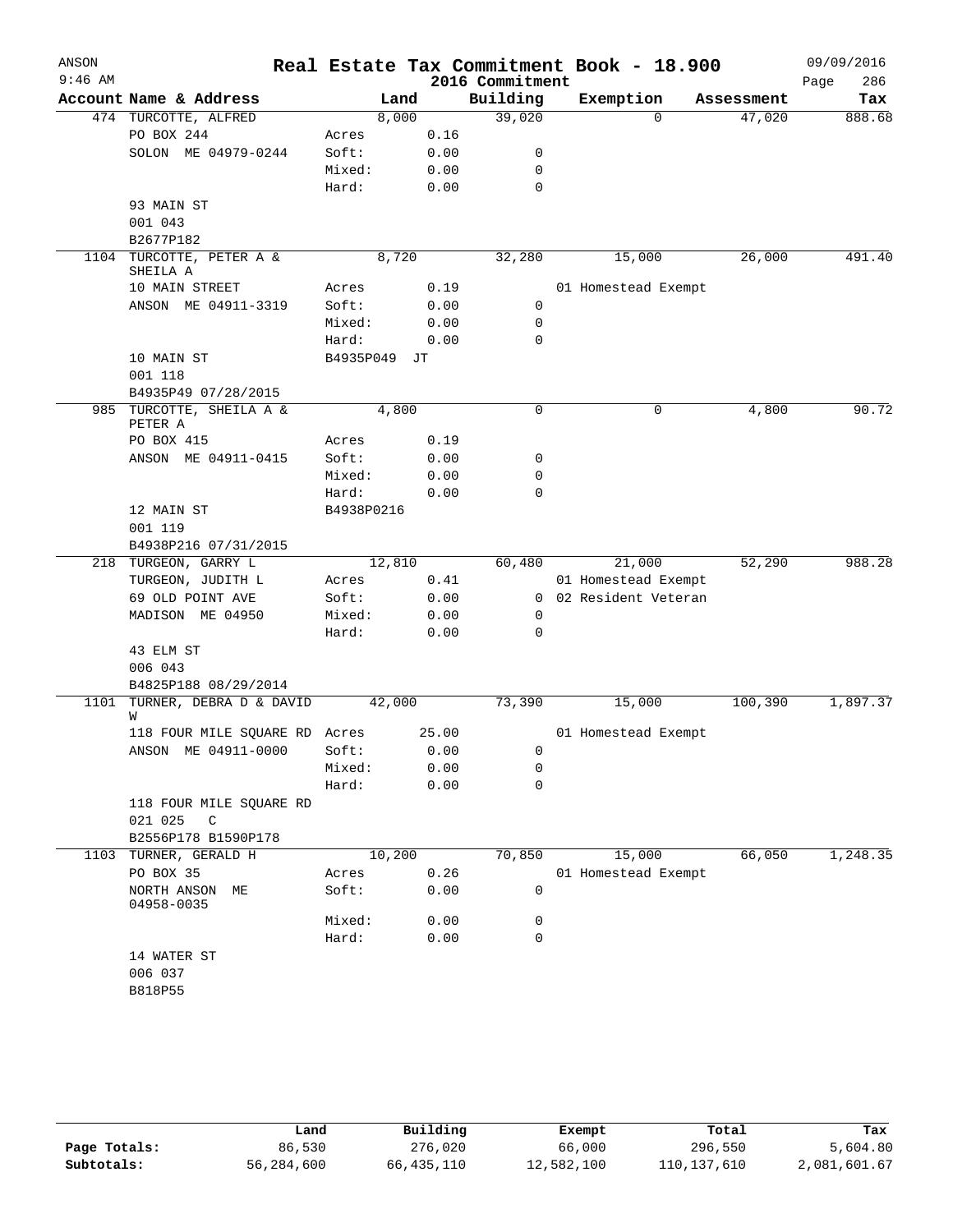| ANSON<br>$9:46$ AM |                                          |              |                |              | 2016 Commitment | Real Estate Tax Commitment Book - 18.900 |          |             | 09/09/2016<br>287<br>Page |
|--------------------|------------------------------------------|--------------|----------------|--------------|-----------------|------------------------------------------|----------|-------------|---------------------------|
|                    | Account Name & Address                   |              |                | Land         | Building        | Exemption                                |          | Assessment  | Tax                       |
|                    | 94 TURNER, JOSHUA L &                    |              |                | 11,660       | 27,020          |                                          | $\Omega$ | 38,680      | 731.05                    |
|                    | CHRISTINA L                              |              |                |              |                 |                                          |          |             |                           |
|                    | PO BOX 567<br>ANSON ME 04911-0567        |              | Acres<br>Soft: | 0.34<br>0.00 | 0               |                                          |          |             |                           |
|                    |                                          |              | Mixed:         | 0.00         | 0               |                                          |          |             |                           |
|                    |                                          |              | Hard:          | 0.00         | 0               |                                          |          |             |                           |
|                    | 9 SPEAR HILL RD                          |              |                |              |                 |                                          |          |             |                           |
|                    | 001 104                                  |              |                |              |                 |                                          |          |             |                           |
|                    | B4728P329 10/25/2013                     |              |                |              |                 |                                          |          |             |                           |
|                    | 1777 TURNER, LAWRENCE &<br>DEBRA J       |              |                | 18,970       | 114,870         | 15,000                                   |          | 118,840     | 2,246.08                  |
|                    | PO BOX 356                               |              | Acres          | 0.90         |                 | 01 Homestead Exempt                      |          |             |                           |
|                    | ANSON ME 04911-0356                      |              | Soft:          | 0.00         | 0               |                                          |          |             |                           |
|                    |                                          |              | Mixed:         | 0.00         | 0               |                                          |          |             |                           |
|                    |                                          |              | Hard:          | 0.00         | 0               |                                          |          |             |                           |
|                    | 155 MAIN ST<br>002 056 & 57<br>B2714P156 |              |                |              |                 |                                          |          |             |                           |
|                    | 996 TURNER, PHILIP                       |              |                | 8,490        | 14,910          |                                          | 0        | 23,400      | 442.26                    |
|                    | PO BOX 57                                |              | Acres          | 0.18         |                 |                                          |          |             |                           |
|                    | ANSON ME 04911-0057                      |              | Soft:          | 0.00         | 0               |                                          |          |             |                           |
|                    |                                          |              | Mixed:         | 0.00         | 0               |                                          |          |             |                           |
|                    |                                          |              | Hard:          | 0.00         | 0               |                                          |          |             |                           |
|                    | 75 MAIN ST                               |              |                |              |                 |                                          |          |             |                           |
|                    | 001 091                                  |              |                |              |                 |                                          |          |             |                           |
| 1105               | B4659P22 05/13/2013<br>TURNER, PHILIP W  |              |                | 9,590        | 48,820          | 15,000                                   |          | 43,410      | 820.45                    |
|                    | PO BOX 57                                |              | Acres          | 0.23         |                 | 01 Homestead Exempt                      |          |             |                           |
|                    | ANSON ME 04911-0057                      |              | Soft:          | 0.00         | 0               |                                          |          |             |                           |
|                    |                                          |              | Mixed:         | 0.00         | 0               |                                          |          |             |                           |
|                    |                                          |              | Hard:          | 0.00         | 0               |                                          |          |             |                           |
|                    | 34 BOW ST                                |              |                |              |                 |                                          |          |             |                           |
|                    | 003 037                                  |              |                |              |                 |                                          |          |             |                           |
|                    | B1415P181                                |              |                |              |                 |                                          |          |             |                           |
| 1127               | TURNER, PHILIP W                         |              |                | 21,000       | 0               |                                          | 0        | 21,000      | 396.90                    |
|                    | PO BOX 57                                |              | Acres          | 7.00         |                 |                                          |          |             |                           |
|                    | ANSON ME 04911-0057                      |              | Soft:          | 0.00         | 0               |                                          |          |             |                           |
|                    |                                          |              | Mixed:         | 0.00         | 0               |                                          |          |             |                           |
|                    |                                          |              | Hard:          | 0.00         | 0               |                                          |          |             |                           |
|                    | HORSEBACK ROAD                           |              |                |              |                 |                                          |          |             |                           |
|                    | 019 037<br>$\mathbb{D}$                  |              |                |              |                 |                                          |          |             |                           |
| 1688               | B2595P140<br>TURNER, PHILIP W.           |              |                | 10,390       | 0               |                                          | 0        | 10,390      | 196.37                    |
|                    | PO BOX 57                                |              | Acres          | 0.27         |                 |                                          |          |             |                           |
|                    | ANSON ME 04911-0057                      |              | Soft:          | 0.00         | 0               |                                          |          |             |                           |
|                    |                                          |              | Mixed:         | 0.00         | 0               |                                          |          |             |                           |
|                    |                                          |              | Hard:          | 0.00         | 0               |                                          |          |             |                           |
|                    | 49 RANDALL ST                            |              |                |              |                 |                                          |          |             |                           |
|                    | 003 036<br>Α                             |              |                |              |                 |                                          |          |             |                           |
|                    | B4257P210 03/09/2010                     |              |                |              |                 |                                          |          |             |                           |
|                    | 1705 TURNER, PHILIP W.                   |              |                | 13,590       | 0               |                                          | 0        | 13,590      | 256.85                    |
|                    | PO BOX 57                                |              | Acres          | 0.23         |                 |                                          |          |             |                           |
|                    | ANSON ME 04911-0057                      |              | Soft:          | 0.00         | 0               |                                          |          |             |                           |
|                    |                                          |              | Mixed:         | 0.00         | 0               |                                          |          |             |                           |
|                    |                                          |              | Hard:          | 0.00         | 0               |                                          |          |             |                           |
|                    | 45 RANDALL ST                            |              |                |              |                 |                                          |          |             |                           |
|                    | 003 036<br>D                             |              |                |              |                 |                                          |          |             |                           |
|                    | B4257P210 03/09/2010                     |              |                |              |                 |                                          |          |             |                           |
|                    |                                          | Land         |                | Building     |                 | Total<br>Exempt                          |          | Tax         |                           |
| Page Totals:       |                                          | 93,690       |                | 205,620      |                 | 30,000                                   |          | 269,310     | 5,089.96                  |
| Subtotals:         |                                          | 56, 378, 290 |                | 66,640,730   |                 | 12,612,100                               |          | 110,406,920 | 2,086,691.63              |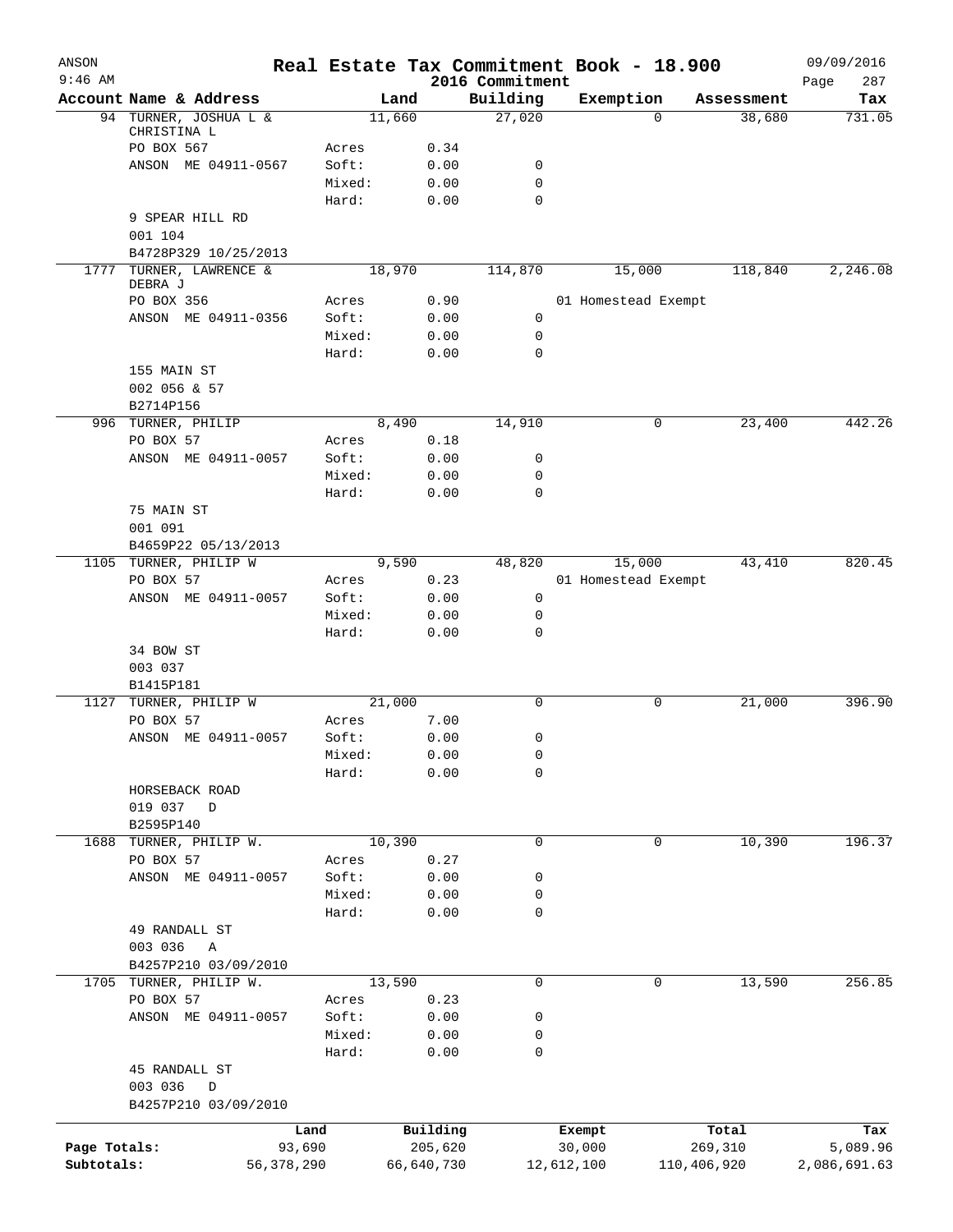| ANSON<br>$9:46$ AM         |                                                           |                 |                       |                             |  | Real Estate Tax Commitment Book - 18.900 |                        | 09/09/2016               |
|----------------------------|-----------------------------------------------------------|-----------------|-----------------------|-----------------------------|--|------------------------------------------|------------------------|--------------------------|
|                            | Account Name & Address                                    |                 | Land                  | 2016 Commitment<br>Building |  | Exemption                                | Assessment             | Page<br>288<br>Tax       |
| 1106                       | TURNER, RANDALL P &                                       |                 | 16,610                | 54,240                      |  | 15,000                                   | 55,850                 | 1,055.57                 |
|                            | LISA L                                                    |                 |                       |                             |  |                                          |                        |                          |
|                            | PO BOX 355                                                | Acres           | 0.69                  |                             |  | 01 Homestead Exempt                      |                        |                          |
|                            | ANSON ME 04911-0355                                       | Soft:<br>Mixed: | 0.00<br>0.00          | 0<br>0                      |  |                                          |                        |                          |
|                            |                                                           | Hard:           | 0.00                  | 0                           |  |                                          |                        |                          |
|                            | 46 SPEAR HILL RD                                          |                 |                       |                             |  |                                          |                        |                          |
|                            | 003 007                                                   |                 |                       |                             |  |                                          |                        |                          |
|                            | B1207P11                                                  |                 |                       |                             |  |                                          |                        |                          |
|                            | 975 TURNER, VINTON B &                                    |                 | 12,540                | 7,560                       |  | 0                                        | 20,100                 | 379.89                   |
|                            | BASLEY, NANCY A<br>47 GROTON SCHOOL RD                    | Acres<br>Soft:  | 17.60<br>0.00         | 0                           |  |                                          |                        |                          |
|                            | AYER MA 01432-0000                                        | Mixed:          | 16.00                 | 2,640                       |  |                                          |                        |                          |
|                            |                                                           | Hard:           | 0.00                  | 0                           |  |                                          |                        |                          |
|                            |                                                           | TREE GROWTH     |                       |                             |  |                                          |                        |                          |
|                            | 024 030                                                   |                 |                       |                             |  |                                          |                        |                          |
|                            | B2516P276                                                 |                 |                       |                             |  |                                          |                        |                          |
|                            | 47 TUTTLE, ARTHUR R                                       |                 | 29,620                |                             |  | 0                                        | 67,850                 | 1,282.37                 |
|                            | 272 POND RD. BOX 65                                       | Acres           | 52.00                 |                             |  |                                          |                        |                          |
|                            | MT VERNON ME<br>04352-0000                                | Soft:           | 21.80                 | 2,616                       |  |                                          |                        |                          |
|                            |                                                           | Mixed:          | 26.20                 | 4,323                       |  |                                          |                        |                          |
|                            |                                                           | Hard:           | 0.00                  | 0                           |  |                                          |                        |                          |
|                            | 314 FOUR MILE SQUARE RD TREE GROWTH                       |                 |                       |                             |  |                                          |                        |                          |
|                            | 021 017                                                   |                 |                       |                             |  |                                          |                        |                          |
|                            | B2863P98<br>1244 TYNER COWPER, CHERYL A.                  |                 | 27,700                | 29,770                      |  | 15,000                                   | 42,470                 | 802.68                   |
|                            | 50 FOUR MILE SQUARE RD                                    | Acres           | 8.00                  |                             |  | 01 Homestead Exempt                      |                        |                          |
|                            | ANSON ME 04911                                            | Soft:           | 0.00                  | 0                           |  |                                          |                        |                          |
|                            |                                                           | Mixed:          | 0.00                  | 0                           |  |                                          |                        |                          |
|                            |                                                           | Hard:           | 0.00                  | 0                           |  |                                          |                        |                          |
|                            | 50 FOUR MILE SQUARE RD                                    |                 |                       |                             |  |                                          |                        |                          |
|                            | 021 006                                                   |                 |                       |                             |  |                                          |                        |                          |
|                            | B4284P44 06/16/2010<br>1557 VAILLANCOURT, PAMELA          |                 | 68,500                | 70,360                      |  | 15,000                                   | 123,860                | 2,340.95                 |
|                            | 110 CROSS RD                                              | Acres           | 81.00                 |                             |  | 01 Homestead Exempt                      |                        |                          |
|                            | ANSON ME 04911-0000                                       | Soft:           | 0.00                  | 0                           |  |                                          |                        |                          |
|                            |                                                           | Mixed:          | 0.00                  | 0                           |  |                                          |                        |                          |
|                            |                                                           | Hard:           | 0.00                  | 0                           |  |                                          |                        |                          |
|                            | 110 CROSS RD                                              |                 |                       |                             |  |                                          |                        |                          |
|                            | 011 035 & 36                                              |                 |                       |                             |  |                                          |                        |                          |
|                            | B3344P323 07/19/2004 B1145P126<br>1108 VAILLANCOURT, RINO |                 | 21,500                | 114,300                     |  | 15,000                                   | 120,800                | 2,283.12                 |
|                            | PO BOX 127                                                | Acres           | 2.00                  |                             |  | 01 Homestead Exempt                      |                        |                          |
|                            | ANSON ME 04911-0127                                       | Soft:           | 0.00                  | 0                           |  |                                          |                        |                          |
|                            |                                                           | Mixed:          | 0.00                  | 0                           |  |                                          |                        |                          |
|                            |                                                           | Hard:           | 0.00                  | 0                           |  |                                          |                        |                          |
|                            | 120 WEST MILLS RD                                         |                 |                       |                             |  |                                          |                        |                          |
|                            | 010 012<br>C                                              |                 |                       |                             |  |                                          |                        |                          |
|                            | B1021P898<br>824 VAN GULICK, JOHN D.                      |                 | 32,600                | 44,090                      |  | 15,000                                   | 61,690                 | 1,165.94                 |
|                            | 204 GREENLEAF RD                                          | Acres           | 11.10                 |                             |  | 01 Homestead Exempt                      |                        |                          |
|                            | ANSON ME 04911                                            | Soft:           | 0.00                  | 0                           |  |                                          |                        |                          |
|                            |                                                           | Mixed:          | 0.00                  | 0                           |  |                                          |                        |                          |
|                            |                                                           | Hard:           | 0.00                  | 0                           |  |                                          |                        |                          |
|                            | 204 GREENLEAF RD                                          |                 |                       |                             |  |                                          |                        |                          |
|                            | 013 022<br>4<br>B4422P102 04/21/2011                      |                 |                       |                             |  |                                          |                        |                          |
|                            |                                                           |                 |                       |                             |  |                                          |                        |                          |
|                            |                                                           | Land            | Building              |                             |  | Total<br>Exempt                          |                        | Tax                      |
| Page Totals:<br>Subtotals: | 209,070<br>56,587,360                                     |                 | 358,550<br>66,999,280 | 12,687,100                  |  | 75,000                                   | 492,620<br>110,899,540 | 9,310.52<br>2,096,002.15 |
|                            |                                                           |                 |                       |                             |  |                                          |                        |                          |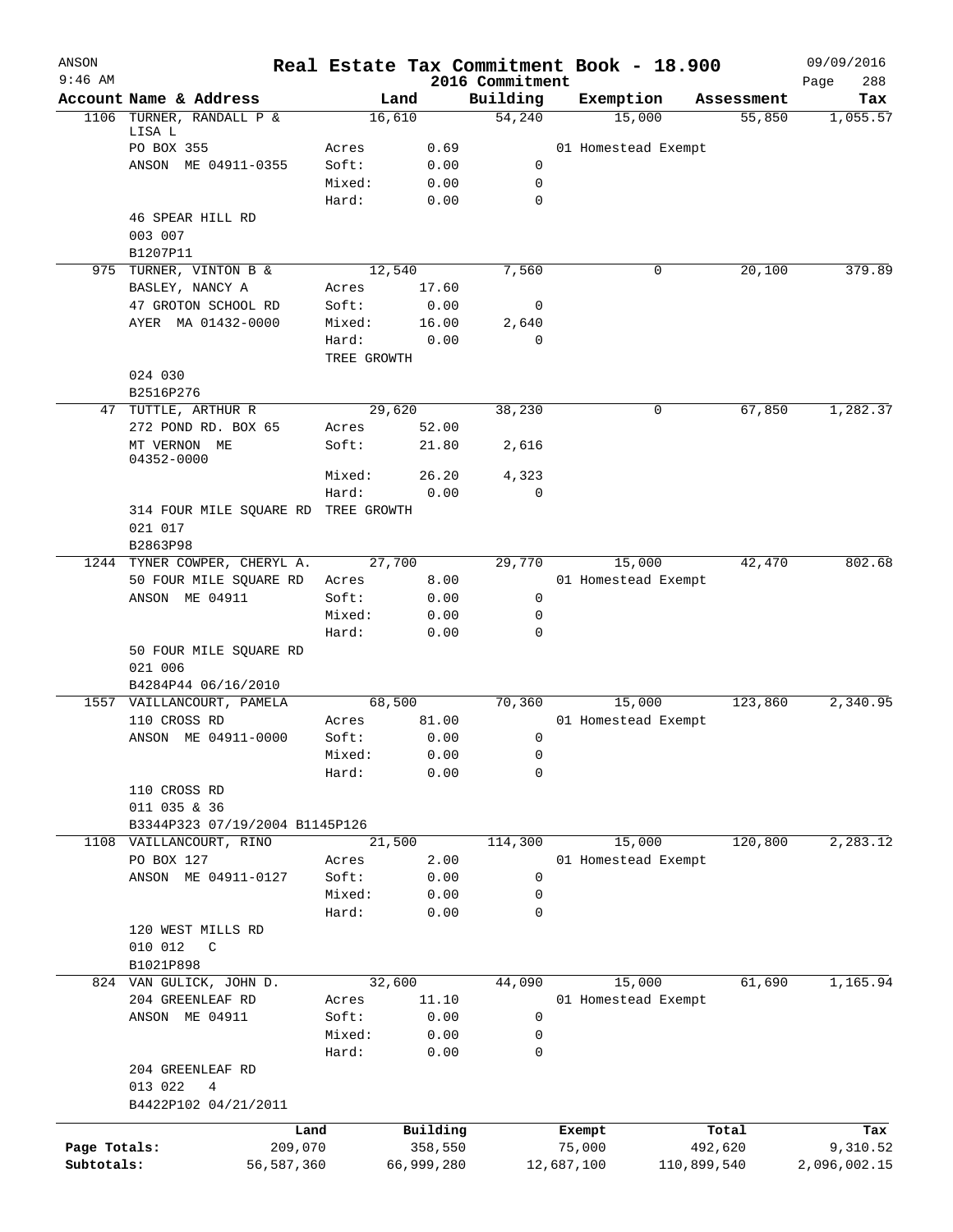| ANSON     |                                     |            |       |                 | Real Estate Tax Commitment Book - 18.900 |            | 09/09/2016  |
|-----------|-------------------------------------|------------|-------|-----------------|------------------------------------------|------------|-------------|
| $9:46$ AM |                                     |            |       | 2016 Commitment |                                          |            | 289<br>Page |
|           | Account Name & Address              |            | Land  | Building        | Exemption                                | Assessment | Tax         |
|           | 65 VAN KIRK, HENRIETTA              | 20,750     |       | $\mathbf 0$     | $\Omega$                                 | 20,750     | 392.18      |
|           | 6 CARRABASSETT ROAD                 | Acres      | 1.50  |                 |                                          |            |             |
|           | NORTH ANSON ME 04958                | Soft:      | 0.00  | 0               |                                          |            |             |
|           |                                     | Mixed:     | 0.00  | 0               |                                          |            |             |
|           |                                     | Hard:      | 0.00  | $\mathbf 0$     |                                          |            |             |
|           | 022 019                             |            |       |                 |                                          |            |             |
|           | B4021P79 07/08/2008                 |            |       |                 |                                          |            |             |
|           | 1240 VAN KIRK, MARK &               |            | 0     | 30,470          | 15,000                                   | 15,470     | 292.38      |
|           | HENRIETTA                           |            |       |                 |                                          |            |             |
|           | 6 CARRABASSETT ROAD                 |            |       |                 | 01 Homestead Exempt                      |            |             |
|           | NORTH ANSON ME<br>04958-7305        |            |       |                 |                                          |            |             |
|           |                                     |            |       |                 |                                          |            |             |
|           | 6 CARRABASSETT RD                   |            |       |                 |                                          |            |             |
|           | 022 019<br>ON                       |            |       |                 |                                          |            |             |
|           | 1904 VARTANIAN, JOHN M &<br>JULIE A | 29,730     |       | 27,890          | 15,000                                   | 42,620     | 805.52      |
|           | PO BOX 152                          | Acres      | 4.82  |                 | 01 Homestead Exempt                      |            |             |
|           | ANSON ME 04911-0152                 | Soft:      | 0.00  | $\mathbf 0$     |                                          |            |             |
|           |                                     | Mixed:     | 0.00  | 0               |                                          |            |             |
|           |                                     | Hard:      | 0.00  | $\mathbf 0$     |                                          |            |             |
|           | 30 DOVER LANE                       |            |       |                 |                                          |            |             |
|           | 018 014 2                           |            |       |                 |                                          |            |             |
|           | B4029P181 07/16/2008                |            |       |                 |                                          |            |             |
|           | 1812 VAUGH, STEPHEN D.              | 41,500     |       | 0               | 0                                        | 41,500     | 784.35      |
|           | 12 ROSE LANE                        | Acres      | 35.00 |                 |                                          |            |             |
|           | SAUGERTIES NY<br>12477-0000         | Soft:      | 0.00  | 0               |                                          |            |             |
|           |                                     | Mixed:     | 0.00  | 0               |                                          |            |             |
|           |                                     | Hard:      | 0.00  | 0               |                                          |            |             |
|           | 011 034                             |            |       |                 |                                          |            |             |
|           | B3946P62 11/24/2007                 |            |       |                 |                                          |            |             |
|           | 1889 VEILLEUX, LYN F                | 12,000     |       | 0               | 0                                        | 12,000     | 226.80      |
|           | 306 DAVENPORT HILL ROAD Acres       |            | 1.00  |                 |                                          |            |             |
|           | JAY ME 04239                        | Soft:      | 0.00  | 0               |                                          |            |             |
|           |                                     | Mixed:     | 0.00  | 0               |                                          |            |             |
|           |                                     | Hard:      | 0.00  | 0               |                                          |            |             |
|           | OFF MILK STREET                     | B4931P0285 |       |                 |                                          |            |             |
|           | 006 093 A                           |            |       |                 |                                          |            |             |
|           | B4931P285 07/15/2015                |            |       |                 |                                          |            |             |
|           | 1169 VELJKOVIC, VOISLAV             | 16,970     |       | 26,770          | 15,000                                   | 28,740     | 543.19      |
|           | PO BOX 647                          | Acres      | 0.72  |                 | 01 Homestead Exempt                      |            |             |
|           | ANSON ME 04911-0000                 | Soft:      | 0.00  | 0               |                                          |            |             |
|           |                                     | Mixed:     | 0.00  | 0               |                                          |            |             |
|           |                                     | Hard:      | 0.00  | 0               |                                          |            |             |
|           | 108 RIVER RD                        |            |       |                 |                                          |            |             |
|           | 004 029                             |            |       |                 |                                          |            |             |
|           | B3360P71 08/11/2004                 |            |       |                 |                                          |            |             |

|              | Land       | Building   | Exempt     | Total       | Tax          |
|--------------|------------|------------|------------|-------------|--------------|
| Page Totals: | 120,950    | 85,130     | 45,000     | 161,080     | 3,044.42     |
| Subtotals:   | 56,708,310 | 67,084,410 | 12,732,100 | 111,060,620 | 2,099,046.57 |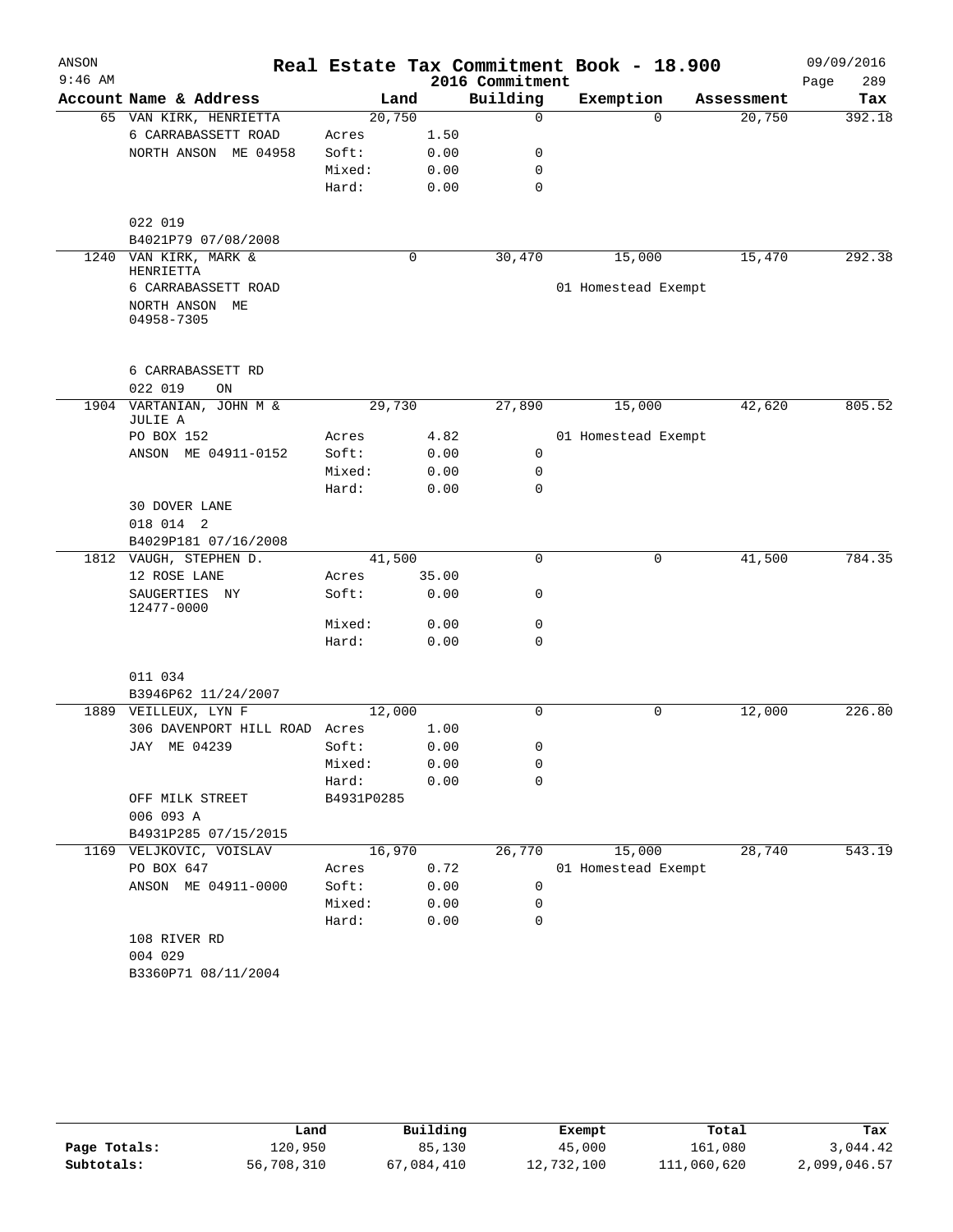| ANSON     |                                     |                      |          |                             | Real Estate Tax Commitment Book - 18.900 |            | 09/09/2016         |
|-----------|-------------------------------------|----------------------|----------|-----------------------------|------------------------------------------|------------|--------------------|
| $9:46$ AM | Account Name & Address              |                      | Land     | 2016 Commitment<br>Building | Exemption                                | Assessment | 290<br>Page<br>Tax |
|           | 1193 VERIZON WIRELESS               |                      | $\Omega$ | 199,210                     | $\Omega$                                 | 199,210    | 3,765.07           |
|           | REAL ESTATE - TAX                   |                      |          |                             |                                          |            |                    |
|           | PO BOX 2549                         |                      |          |                             |                                          |            |                    |
|           | ADDISON TX 75001                    |                      |          |                             |                                          |            |                    |
|           |                                     |                      |          |                             |                                          |            |                    |
|           | 440 CAMPGROUND RD                   | TENANT IN POSSESSION |          |                             |                                          |            |                    |
|           | 015 045<br>ON                       |                      |          |                             |                                          |            |                    |
|           | B2508P136                           |                      |          |                             |                                          |            |                    |
|           | 300 VICNEIRE, CHRISTOPHER           | 19,500               |          | 11,700                      | 15,000                                   | 16,200     | 306.18             |
|           | M. &                                |                      |          |                             |                                          |            |                    |
|           | DUNPHY, HOLLYE J.                   | Acres                | 4.00     |                             | 01 Homestead Exempt                      |            |                    |
|           | PO BOX 112                          | Soft:                | 0.00     | 0                           |                                          |            |                    |
|           | NORTH ANSON ME                      | Mixed:               | 0.00     | 0                           |                                          |            |                    |
|           | 04958-0112                          |                      |          | 0                           |                                          |            |                    |
|           |                                     | Hard:                | 0.00     |                             |                                          |            |                    |
|           | 746 RIVER RD                        |                      |          |                             |                                          |            |                    |
|           | 017 006<br>B4409P146 06/29/2011     |                      |          |                             |                                          |            |                    |
|           | 299 VICNEIRE, CHRISTOPHER           | 17,000               |          | 0                           | 0                                        | 17,000     | 321.30             |
|           | M. &                                |                      |          |                             |                                          |            |                    |
|           | DUNPHY, HOLLYE J.                   | Acres                | 17.00    |                             |                                          |            |                    |
|           | PO BOX 112                          | Soft:                | 0.00     | 0                           |                                          |            |                    |
|           | NORTH ANSON ME 04958                | Mixed:               | 0.00     | 0                           |                                          |            |                    |
|           |                                     | Hard:                | 0.00     | 0                           |                                          |            |                    |
|           |                                     |                      |          |                             |                                          |            |                    |
|           | 018 002                             |                      |          |                             |                                          |            |                    |
|           | B4409P146 06/29/2011                |                      |          |                             |                                          |            |                    |
|           | 1110 VICNEIRE, JAMES P SR           | 40,910               |          | 61,170                      | 15,000                                   | 87,080     | 1,645.81           |
|           | 119 GRUMPY MEN AVENUE               | Acres                | 96.00    |                             | 01 Homestead Exempt                      |            |                    |
|           | NORTH ANSON ME 04958                | Soft:                | 4.00     | 480                         |                                          |            |                    |
|           |                                     | Mixed:               | 47.00    | 7,755                       |                                          |            |                    |
|           |                                     | Hard:                | 33.00    | 5,973                       |                                          |            |                    |
|           | 119 GRUMPY MEN AVE                  | TREE GROWTH          |          |                             |                                          |            |                    |
|           | 024 018                             |                      |          |                             |                                          |            |                    |
|           | B1408P9                             |                      |          |                             |                                          |            |                    |
|           | 609 VICNEIRE, JAMES P., JR.         | 18,230               |          | $\Omega$                    | 0                                        | 18,230     | 344.55             |
|           | PO BOX 548                          | Acres                | 59.00    |                             |                                          |            |                    |
|           | BINGHAM ME 04920-0548               | Soft:                | 7.00     | 840                         |                                          |            |                    |
|           |                                     | Mixed: 41.00         |          | 6,765                       |                                          |            |                    |
|           |                                     | Hard: 9.00           |          | 1,629                       |                                          |            |                    |
|           |                                     | TREE GROWTH          |          |                             |                                          |            |                    |
|           | 024 028                             |                      |          |                             |                                          |            |                    |
|           | B4497P189 02/27/2012                |                      |          |                             |                                          |            |                    |
|           | 1174 VIEKMAN, PETER W &<br>MARGARET | 17,550               |          | 55,540                      | 15,000                                   | 58,090     | 1,097.90           |
|           | 54 PREBLE AVE                       | Acres                | 0.77     |                             | 01 Homestead Exempt                      |            |                    |
|           | ANSON ME 04911-0000                 | Soft:                | 0.00     | 0                           |                                          |            |                    |
|           |                                     | Mixed:               | 0.00     | 0                           |                                          |            |                    |
|           |                                     | Hard:                | 0.00     | 0                           |                                          |            |                    |
|           | 54 PREBLE AVE                       |                      |          |                             |                                          |            |                    |
|           | 004 023                             |                      |          |                             |                                          |            |                    |
|           | B3566P320 10/04/2005                |                      |          |                             |                                          |            |                    |
|           |                                     |                      |          |                             |                                          |            |                    |
|           |                                     |                      |          |                             |                                          |            |                    |

|              | ⊥and       | Building     | Exempt     | Total       | Tax          |
|--------------|------------|--------------|------------|-------------|--------------|
| Page Totals: | 113,190    | 327,620      | 45,000     | 395,810     | ,480.81      |
| Subtotals:   | 56,821,500 | 67, 412, 030 | 12,777,100 | 111,456,430 | 2,106,527.38 |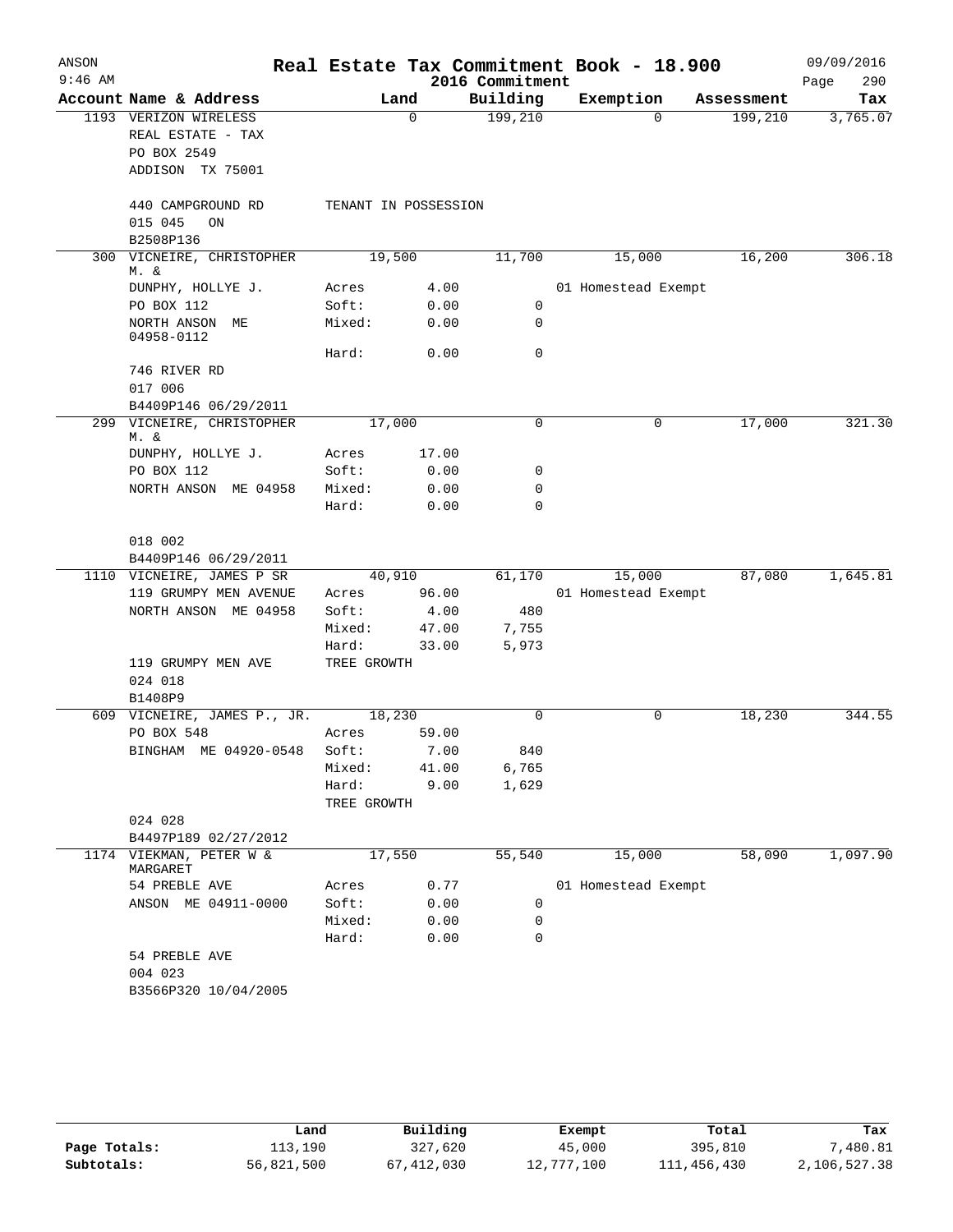| ANSON        |                                    |              |        |            |                             | Real Estate Tax Commitment Book - 18.900 |             | 09/09/2016         |
|--------------|------------------------------------|--------------|--------|------------|-----------------------------|------------------------------------------|-------------|--------------------|
| $9:46$ AM    | Account Name & Address             |              | Land   |            | 2016 Commitment<br>Building | Exemption                                | Assessment  | Page<br>291<br>Tax |
|              | 1112 VILES, DAVID D.,              |              | 33,500 |            | 46,900                      | 0                                        | 80,400      | 1,519.56           |
|              | TRUSTEE<br>c/o EARL AND PAULINE    |              | Acres  | 12.00      |                             |                                          |             |                    |
|              | VILES<br>678 VALLEY ROAD           |              | Soft:  | 0.00       | 0                           |                                          |             |                    |
|              | ANSON ME 04911-0000                |              | Mixed: | 0.00       | 0                           |                                          |             |                    |
|              |                                    |              | Hard:  | 0.00       | 0                           |                                          |             |                    |
|              | 678 VALLEY RD<br>019 023           |              |        |            |                             |                                          |             |                    |
|              | B4313P199 09/03/2010               |              |        |            |                             |                                          |             |                    |
|              | 1322 VILES, GLENN & CLAUDIA        |              | 20,420 |            | 39,580                      | 0                                        | 60,000      | 1,134.00           |
|              | PO BOX 135                         |              | Acres  | 1.28       |                             |                                          |             |                    |
|              | NORTH ANSON ME<br>04958-0000       |              | Soft:  | 0.00       | 0                           |                                          |             |                    |
|              |                                    |              | Mixed: | 0.00       | 0                           |                                          |             |                    |
|              |                                    |              | Hard:  | 0.00       | 0                           |                                          |             |                    |
|              | 34 HALL ST<br>009 035              |              |        |            |                             |                                          |             |                    |
|              | B4037P261 08/12/2008               |              |        |            |                             |                                          |             |                    |
| 1817         | VILES, GLENN S &<br>CLAUDIA G      |              | 3,620  |            | 0                           | 0                                        | 3,620       | 68.42              |
|              | PO BOX 135                         |              | Acres  | 20.00      |                             |                                          |             |                    |
|              | NORTH ANSON ME<br>04958-0135       |              | Soft:  | 0.00       | 0                           |                                          |             |                    |
|              |                                    |              | Mixed: | 0.00       | 0                           |                                          |             |                    |
|              |                                    |              | Hard:  | 20.00      | 3,620                       |                                          |             |                    |
|              | 024 036                            |              |        |            |                             |                                          |             |                    |
|              | 1814 VILES, GLENN S &<br>CLAUDIA G |              | 10,390 |            | 49,070                      | 0                                        | 59,460      | 1,123.79           |
|              | PO BOX 135                         |              | Acres  | 0.27       |                             |                                          |             |                    |
|              | NORTH ANSON<br>04958-0135          | MЕ           | Soft:  | 0.00       | 0                           |                                          |             |                    |
|              |                                    |              | Mixed: | 0.00       | 0                           |                                          |             |                    |
|              |                                    |              | Hard:  | 0.00       | 0                           |                                          |             |                    |
|              | 3 HALL ST                          |              |        |            |                             |                                          |             |                    |
|              | 009 041                            |              |        |            |                             |                                          |             |                    |
|              | B1281P292                          |              |        |            |                             |                                          |             |                    |
| 1123         | VILES, GLENN S &<br>CLAUDIA G      |              | 6,350  |            | 0                           | $\mathbf 0$                              | 6,350       | 120.02             |
|              | PO BOX 135                         |              | Acres  | 0.28       |                             |                                          |             |                    |
|              | NORTH ANSON<br>04958-0135          | МE           | Soft:  | 0.00       | 0                           |                                          |             |                    |
|              |                                    |              | Mixed: | 0.00       | 0                           |                                          |             |                    |
|              |                                    |              | Hard:  | 0.00       | 0                           |                                          |             |                    |
|              |                                    |              |        |            |                             |                                          |             |                    |
|              | 009 038<br>Α<br>B1793P321          |              |        |            |                             |                                          |             |                    |
| 1119         | VILES, GLENN S &<br>CLAUDIA G      |              | 19,490 |            | 157,280                     | 15,000                                   | 161,770     | 3,057.45           |
|              | PO BOX 135                         |              | Acres  | 0.95       |                             | 01 Homestead Exempt                      |             |                    |
|              | NORTH ANSON<br>04958-0135          | МE           | Soft:  | 0.00       | 0                           |                                          |             |                    |
|              |                                    |              | Mixed: | 0.00       | 0                           |                                          |             |                    |
|              |                                    |              | Hard:  | 0.00       | $\mathbf 0$                 |                                          |             |                    |
|              | 65 ELM ST<br>009 027<br>B1812P249  |              |        |            |                             |                                          |             |                    |
|              |                                    | Land         |        | Building   |                             | Exempt                                   | Total       | Tax                |
| Page Totals: |                                    | 93,770       |        | 292,830    |                             | 15,000                                   | 371,600     | 7,023.24           |
| Subtotals:   |                                    | 56, 915, 270 |        | 67,704,860 |                             | 12,792,100                               | 111,828,030 | 2, 113, 550.62     |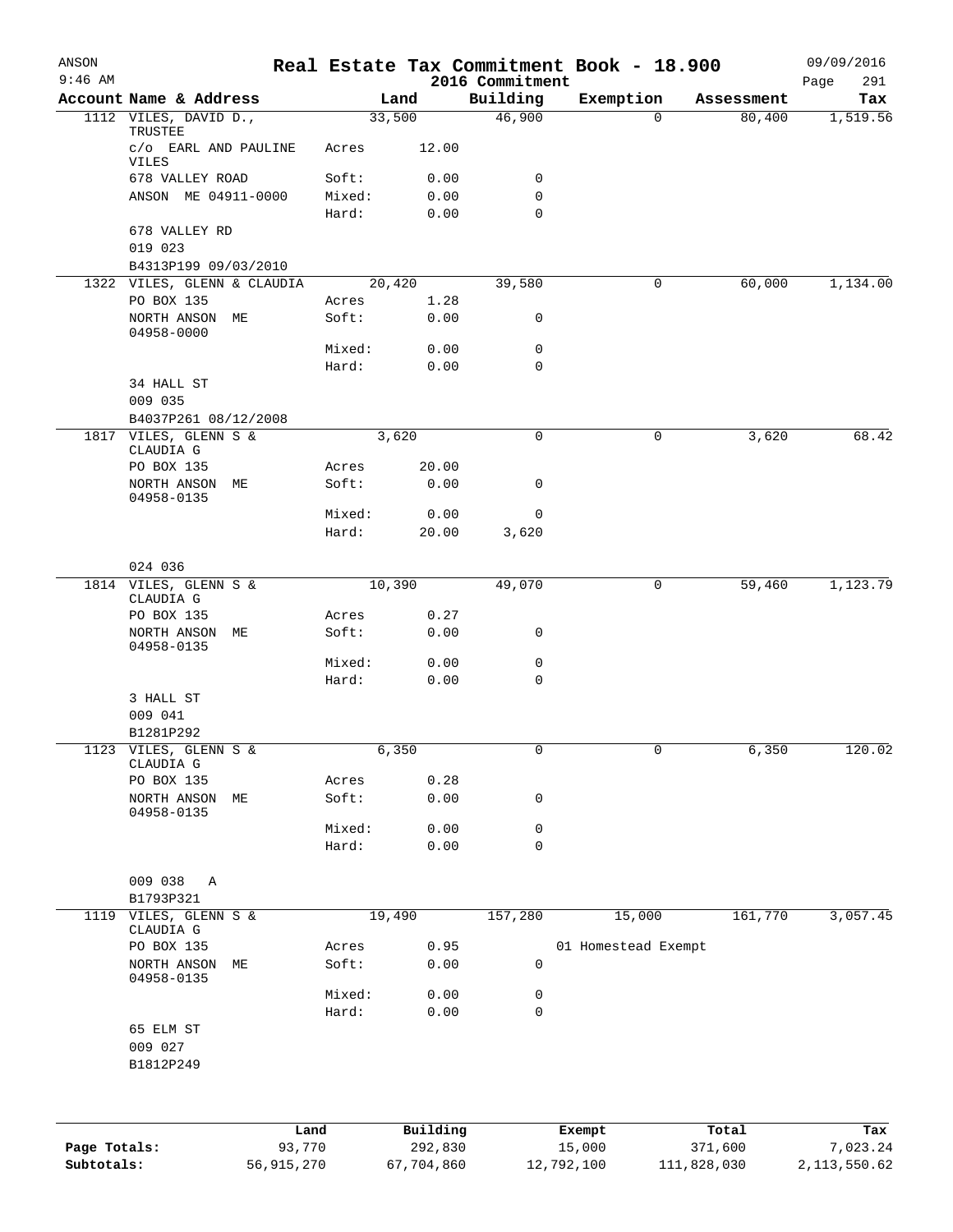| ANSON<br>$9:46$ AM |                                                                                                               |      |              |              | 2016 Commitment | Real Estate Tax Commitment Book - 18.900 |            | 09/09/2016<br>Page<br>292 |
|--------------------|---------------------------------------------------------------------------------------------------------------|------|--------------|--------------|-----------------|------------------------------------------|------------|---------------------------|
|                    | Account Name & Address                                                                                        |      |              | Land         | Building        | Exemption                                | Assessment | Tax                       |
|                    | 1125 VILES, MARY JANE                                                                                         |      | 17,780       |              | 89,680          | 15,000                                   | 92,460     | 1,747.49                  |
|                    | PO BOX 126                                                                                                    |      | Acres        | 0.79         |                 | 01 Homestead Exempt                      |            |                           |
|                    | NORTH ANSON ME                                                                                                |      | Soft:        | 0.00         | 0               |                                          |            |                           |
|                    | 04958-0126                                                                                                    |      |              |              |                 |                                          |            |                           |
|                    |                                                                                                               |      | Mixed:       | 0.00         | 0               |                                          |            |                           |
|                    |                                                                                                               |      | Hard:        | 0.00         | $\mathbf 0$     |                                          |            |                           |
|                    | 77 ELM ST<br>009 026                                                                                          |      |              |              |                 |                                          |            |                           |
|                    | B2473P138                                                                                                     |      |              |              |                 |                                          |            |                           |
|                    | 1116 VILES, WALTER T &                                                                                        |      | 20,870       |              | 67,400          | 21,000                                   | 67,270     | 1,271.40                  |
|                    | KENTON T                                                                                                      |      |              |              |                 |                                          |            |                           |
|                    | 717 RIVER ROAD                                                                                                |      | Acres        | 1.58         |                 | 01 Homestead Exempt                      |            |                           |
|                    | NORTH ANSON ME                                                                                                |      | Soft:        | 0.00         |                 | 0 08 Vietnam Veteran                     |            |                           |
|                    | 04958-0000                                                                                                    |      | Mixed:       | 0.00         | 0               |                                          |            |                           |
|                    |                                                                                                               |      | Hard:        | 0.00         | 0               |                                          |            |                           |
|                    | 717 RIVER RD                                                                                                  |      |              |              |                 |                                          |            |                           |
|                    | 017 001                                                                                                       |      |              |              |                 |                                          |            |                           |
|                    | B4733P162 11/13/2013                                                                                          |      |              |              |                 |                                          |            |                           |
|                    | 1082 VIOLA, VINCENZO & PAUL                                                                                   |      | 41,650       |              | 0               | 0                                        | 41,650     | 787.19                    |
|                    | V                                                                                                             |      |              |              |                 |                                          |            |                           |
|                    | 635 MOUNT ELAM ROAD                                                                                           |      | Acres        | 44.30        |                 |                                          |            |                           |
|                    | FITCHBURG MA<br>01420-0000                                                                                    |      | Soft:        | 0.00         | 0               |                                          |            |                           |
|                    |                                                                                                               |      | Mixed:       | 0.00         | 0               |                                          |            |                           |
|                    |                                                                                                               |      | Hard:        | 0.00         | 0               |                                          |            |                           |
|                    |                                                                                                               |      | B5008P141 JT |              |                 |                                          |            |                           |
|                    | 022 030<br>2<br>B5008P141 03/14/2016 B4268P41 05/05/2010 B4237P7<br>02/02/2010<br>1593 VIOLA, VINCENZO & PAUL |      | 39,050       |              | 0               | 0                                        | 39,050     | 738.05                    |
|                    | V                                                                                                             |      |              |              |                 |                                          |            |                           |
|                    | 635 MOUNT ELAM ROAD                                                                                           |      | Acres        | 30.10        |                 |                                          |            |                           |
|                    | FITCHBURG MA                                                                                                  |      | Soft:        | 0.00         | 0               |                                          |            |                           |
|                    | 01420-0000                                                                                                    |      | Mixed:       |              | 0               |                                          |            |                           |
|                    |                                                                                                               |      | Hard:        | 0.00<br>0.00 | 0               |                                          |            |                           |
|                    | CARRABASSETT ROAD                                                                                             |      | B4964P0171   |              |                 |                                          |            |                           |
|                    | 022 030<br>1                                                                                                  |      |              |              |                 |                                          |            |                           |
|                    | B4964P171 10/13/2015                                                                                          |      |              |              |                 |                                          |            |                           |
|                    | 1126 VIOLETTE, KATHRYN P &                                                                                    |      | 10,000       |              | 61,350          | 15,000                                   | 56,350     | 1,065.02                  |
|                    | O'DONALD, BRUCE W                                                                                             |      | Acres        | 0.25         |                 | 01 Homestead Exempt                      |            |                           |
|                    | PO BOX 503                                                                                                    |      | Soft:        | 0.00         | 0               |                                          |            |                           |
|                    | ANSON ME 04911-0503                                                                                           |      | Mixed:       | 0.00         | 0               |                                          |            |                           |
|                    |                                                                                                               |      | Hard:        | 0.00         | 0               |                                          |            |                           |
|                    | 4 SECOND ST                                                                                                   |      |              |              |                 |                                          |            |                           |
|                    | 001 070                                                                                                       |      |              |              |                 |                                          |            |                           |
|                    | B2469P52                                                                                                      |      |              |              |                 |                                          |            |                           |
| 1129               | VOELKEL, NORMAN                                                                                               |      | 23,620       |              | 12,000          | 0                                        | 35,620     | 673.22                    |
|                    | 412 RIVER RD                                                                                                  |      | Acres        | 15.00        |                 |                                          |            |                           |
|                    | NORTH ANSON ME<br>04958-0000                                                                                  |      | Soft:        | 2.00         | 240             |                                          |            |                           |
|                    |                                                                                                               |      | Mixed:       | 7.00         | 1,155           |                                          |            |                           |
|                    |                                                                                                               |      | Hard:        | 4.00         | 724             |                                          |            |                           |
|                    |                                                                                                               |      | TREE GROWTH  |              |                 |                                          |            |                           |
|                    | 016 006<br>C                                                                                                  |      |              |              |                 |                                          |            |                           |
|                    | B3909P59 09/12/2007                                                                                           |      |              |              |                 |                                          |            |                           |
|                    |                                                                                                               |      |              |              |                 |                                          |            |                           |
|                    |                                                                                                               |      |              |              |                 |                                          |            |                           |
|                    |                                                                                                               | Land |              | Building     |                 | Exempt                                   | Total      | Tax                       |
|                    |                                                                                                               |      |              |              |                 |                                          |            |                           |

|              | nand       | Building   | Exempt     | Total       | тах          |
|--------------|------------|------------|------------|-------------|--------------|
| Page Totals: | 152,970    | 230,430    | 51,000     | 332,400     | 6,282.37     |
| Subtotals:   | 57,068,240 | 67,935,290 | 12,843,100 | 112,160,430 | 2,119,832.99 |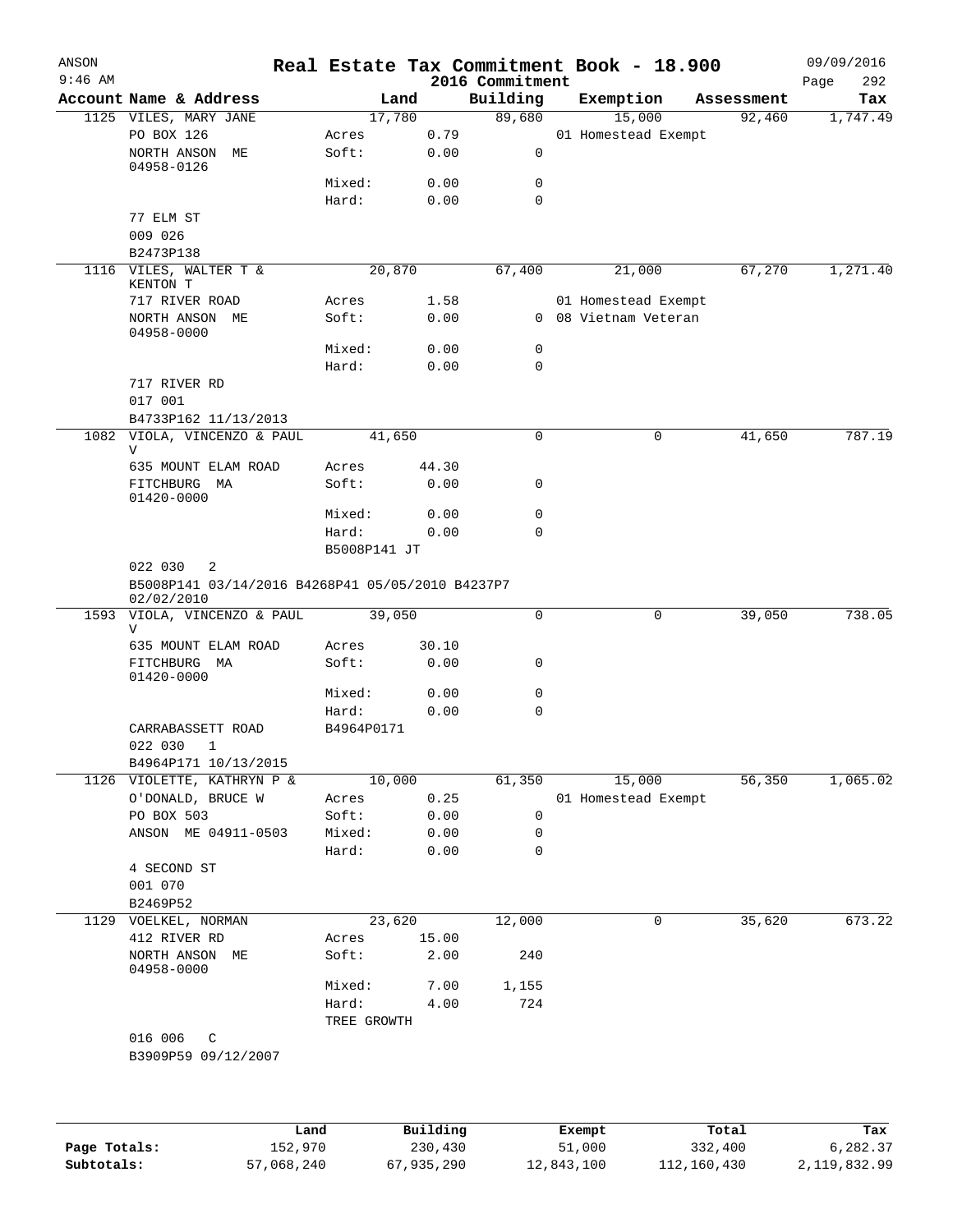| ANSON     |                                      |                |               |                 | Real Estate Tax Commitment Book - 18.900 |            | 09/09/2016  |
|-----------|--------------------------------------|----------------|---------------|-----------------|------------------------------------------|------------|-------------|
| $9:46$ AM |                                      |                |               | 2016 Commitment |                                          |            | Page<br>293 |
|           | Account Name & Address               | Land           |               | Building        | Exemption                                | Assessment | Tax         |
|           | 1825 VOELKEL, NORMAN                 | 4,080          |               | $\mathbf 0$     | $\Omega$                                 | 4,080      | 77.11       |
|           | 412 RIVER RD                         | Acres          | 25.00         |                 |                                          |            |             |
|           | NORTH ANSON ME<br>04958-0000         | Soft:          | 2.00          | 240             |                                          |            |             |
|           |                                      | Mixed:         | 20.00         | 3,300           |                                          |            |             |
|           |                                      | Hard:          | 3.00          | 543             |                                          |            |             |
|           |                                      | TREE GROWTH    |               |                 |                                          |            |             |
|           | 016 006                              |                |               |                 |                                          |            |             |
|           | B1530P235                            |                |               |                 |                                          |            |             |
|           | 1824 VOELKEL, NORMAN                 | 29,110         |               | 43,740          | 15,000                                   | 57,850     | 1,093.37    |
|           | 412 RIVER RD                         | Acres<br>Soft: | 40.00<br>3.00 | 360             | 01 Homestead Exempt                      |            |             |
|           | NORTH ANSON ME<br>04958-0000         |                |               |                 |                                          |            |             |
|           |                                      | Mixed:         | 25.00         | 4,125           |                                          |            |             |
|           |                                      | Hard:          | 9.00          | 1,629           |                                          |            |             |
|           | 412 RIVER RD                         | TREE GROWTH    |               |                 |                                          |            |             |
|           | 016 006<br>B<br>B3465P170 04/01/2005 |                |               |                 |                                          |            |             |
|           | 1068 VOTER, CINDY L                  | 25,980         |               | 37,270          | 15,000                                   | 48,250     | 911.93      |
|           | 1185 VALLEY ROAD                     | Acres          | 2.32          |                 | 01 Homestead Exempt                      |            |             |
|           | ANSON ME 04911                       | Soft:          | 0.00          | 0               |                                          |            |             |
|           |                                      | Mixed:         | 0.00          | 0               |                                          |            |             |
|           |                                      | Hard:          | 0.00          | 0               |                                          |            |             |
|           | 1185 VALLEY RD                       |                |               |                 |                                          |            |             |
|           | 020 027<br>B 4                       |                |               |                 |                                          |            |             |
|           | B3297P321 04/27/2004                 |                |               |                 |                                          |            |             |
|           | 1152 VOTER, MICHAEL L. &             | 20,090         |               | 40,170          | 15,000                                   | 45,260     | 855.41      |
|           | WASHBURN, JANE                       | Acres          | 1.06          |                 | 01 Homestead Exempt                      |            |             |
|           | PO BOX 287                           | Soft:          | 0.00          | 0               |                                          |            |             |
|           | ANSON ME 04911-0000                  | Mixed:         | 0.00          | 0               |                                          |            |             |
|           |                                      | Hard:          | 0.00          | 0               |                                          |            |             |
|           | 165 FAHI POND RD                     |                |               |                 |                                          |            |             |
|           | 024 011 B                            |                |               |                 |                                          |            |             |
|           | B3235P344                            |                |               |                 |                                          |            |             |
| 2012      | W. R. RHEA ASSOCIATES,<br>INC.       | 22,400         |               | 0               | 0                                        | 22,400     | 423.36      |
|           | 99 BOW STREET                        | Acres          | 8.90          |                 |                                          |            |             |
|           | FREEPORT ME 04032                    | Soft:          | 0.00          | 0               |                                          |            |             |
|           |                                      | Mixed:         | 0.00          | 0               |                                          |            |             |
|           |                                      | Hard:          | 0.00          | $\Omega$        |                                          |            |             |
|           | TOWN FARM ROAD                       |                |               |                 |                                          |            |             |
|           | 022 012 003                          |                |               |                 |                                          |            |             |
|           | B2015P65 09/25/2015                  |                |               |                 |                                          |            |             |
| 2011      | W. R. RHEA ASSOCIATES,<br>INC.       | 25,800         |               | 0               | 0                                        | 25,800     | 487.62      |
|           | 99 BOW STREET                        | Acres          | 12.30         |                 |                                          |            |             |
|           | FREEPORT ME 04032                    | Soft:          | 0.00          | 0               |                                          |            |             |
|           |                                      | Mixed:         | 0.00          | 0               |                                          |            |             |
|           |                                      | Hard:          | 0.00          | $\Omega$        |                                          |            |             |
|           | TOWN FARM ROAD                       |                |               |                 |                                          |            |             |
|           | 022 012 002                          |                |               |                 |                                          |            |             |
|           | B2015P65 09/25/2015                  |                |               |                 |                                          |            |             |

|              | Land       | Building   | Exempt     | Total       | Tax          |
|--------------|------------|------------|------------|-------------|--------------|
| Page Totals: | 127,460    | 121,180    | 45,000     | 203,640     | 3,848.80     |
| Subtotals:   | 57,195,700 | 68,056,470 | 12,888,100 | 112,364,070 | 2,123,681.79 |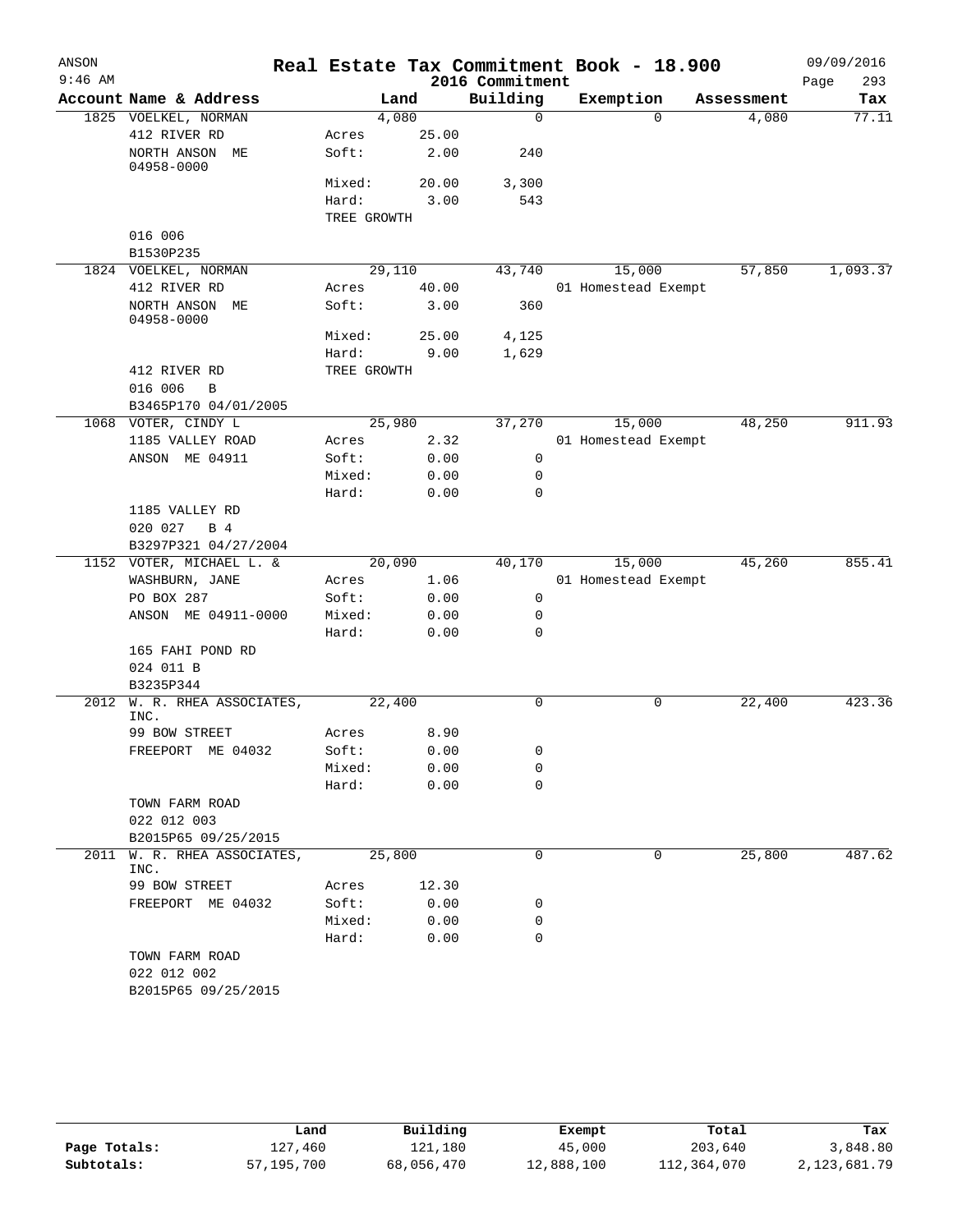|                                |                                                                                                                                                                 |                                                        |                                                                  |                                                                                                                                                                                                                 |                      | 09/09/2016<br>Page<br>294                                                                        |
|--------------------------------|-----------------------------------------------------------------------------------------------------------------------------------------------------------------|--------------------------------------------------------|------------------------------------------------------------------|-----------------------------------------------------------------------------------------------------------------------------------------------------------------------------------------------------------------|----------------------|--------------------------------------------------------------------------------------------------|
|                                |                                                                                                                                                                 |                                                        | Building                                                         | Exemption                                                                                                                                                                                                       | Assessment           | Tax                                                                                              |
|                                |                                                                                                                                                                 |                                                        | $\mathbf 0$                                                      | $\Omega$                                                                                                                                                                                                        | 26,000               | 491.40                                                                                           |
|                                | Acres                                                                                                                                                           |                                                        |                                                                  |                                                                                                                                                                                                                 |                      |                                                                                                  |
|                                | Soft:                                                                                                                                                           |                                                        | 0                                                                |                                                                                                                                                                                                                 |                      |                                                                                                  |
|                                | Mixed:                                                                                                                                                          |                                                        | 0                                                                |                                                                                                                                                                                                                 |                      |                                                                                                  |
|                                | Hard:                                                                                                                                                           |                                                        | 0                                                                |                                                                                                                                                                                                                 |                      |                                                                                                  |
| 29 PULLEN CORNER RD            |                                                                                                                                                                 |                                                        |                                                                  |                                                                                                                                                                                                                 |                      |                                                                                                  |
| 015 044<br>I <sub>1</sub>      |                                                                                                                                                                 |                                                        |                                                                  |                                                                                                                                                                                                                 |                      |                                                                                                  |
| B4497P191 02/24/2012           |                                                                                                                                                                 |                                                        |                                                                  |                                                                                                                                                                                                                 |                      |                                                                                                  |
| WACOME, BETTY                  |                                                                                                                                                                 |                                                        | $\mathbf 0$                                                      | 0                                                                                                                                                                                                               | 18,000               | 340.20                                                                                           |
| 29 PULLEN CORNER RD            | Acres                                                                                                                                                           |                                                        |                                                                  |                                                                                                                                                                                                                 |                      |                                                                                                  |
| NORTH ANSON ME<br>04958-0000   | Soft:                                                                                                                                                           |                                                        | 0                                                                |                                                                                                                                                                                                                 |                      |                                                                                                  |
|                                | Mixed:                                                                                                                                                          |                                                        | 0                                                                |                                                                                                                                                                                                                 |                      |                                                                                                  |
|                                | Hard:                                                                                                                                                           |                                                        | $\mathbf 0$                                                      |                                                                                                                                                                                                                 |                      |                                                                                                  |
| 015 044<br>Е                   |                                                                                                                                                                 |                                                        |                                                                  |                                                                                                                                                                                                                 |                      |                                                                                                  |
| B3673P89 05/08/2006            |                                                                                                                                                                 |                                                        |                                                                  |                                                                                                                                                                                                                 |                      |                                                                                                  |
|                                |                                                                                                                                                                 |                                                        | 26,270                                                           | 15,000                                                                                                                                                                                                          | 49,130               | 928.56                                                                                           |
| 29 PULLEN CORNER RD            | Acres                                                                                                                                                           |                                                        |                                                                  |                                                                                                                                                                                                                 |                      |                                                                                                  |
| NORTH ANSON ME<br>04958-0000   | Soft:                                                                                                                                                           |                                                        | $\mathbf 0$                                                      |                                                                                                                                                                                                                 |                      |                                                                                                  |
|                                | Mixed:                                                                                                                                                          |                                                        | 0                                                                |                                                                                                                                                                                                                 |                      |                                                                                                  |
|                                | Hard:                                                                                                                                                           |                                                        | $\Omega$                                                         |                                                                                                                                                                                                                 |                      |                                                                                                  |
| 19 PULLEN CORNER RD            |                                                                                                                                                                 |                                                        |                                                                  |                                                                                                                                                                                                                 |                      |                                                                                                  |
| 015 044<br>I                   |                                                                                                                                                                 |                                                        |                                                                  |                                                                                                                                                                                                                 |                      |                                                                                                  |
| B2338P343                      |                                                                                                                                                                 |                                                        |                                                                  |                                                                                                                                                                                                                 |                      |                                                                                                  |
|                                |                                                                                                                                                                 |                                                        | 10,470                                                           | 15,000                                                                                                                                                                                                          | 27,070               | 511.62                                                                                           |
| 504 VALLEY RD                  | Acres                                                                                                                                                           |                                                        |                                                                  |                                                                                                                                                                                                                 |                      |                                                                                                  |
| ANSON ME 04911-0000            | Soft:                                                                                                                                                           |                                                        | 0                                                                |                                                                                                                                                                                                                 |                      |                                                                                                  |
|                                | Mixed:                                                                                                                                                          |                                                        | 0                                                                |                                                                                                                                                                                                                 |                      |                                                                                                  |
|                                | Hard:                                                                                                                                                           |                                                        | 0                                                                |                                                                                                                                                                                                                 |                      |                                                                                                  |
| 504 VALLEY RD                  |                                                                                                                                                                 |                                                        |                                                                  |                                                                                                                                                                                                                 |                      |                                                                                                  |
| 019 036<br>C                   |                                                                                                                                                                 |                                                        |                                                                  |                                                                                                                                                                                                                 |                      |                                                                                                  |
| B4761P215 02/25/2014           |                                                                                                                                                                 |                                                        |                                                                  |                                                                                                                                                                                                                 |                      |                                                                                                  |
| WACOME, KEVIN C &<br>SHARON R  |                                                                                                                                                                 |                                                        | 0                                                                | 0                                                                                                                                                                                                               | 17,280               | 326.59                                                                                           |
| 25 BIGELOW HILL RD             | Acres                                                                                                                                                           |                                                        |                                                                  |                                                                                                                                                                                                                 |                      |                                                                                                  |
| NORRIDGEWOCK ME<br>04957-0000  | Soft:                                                                                                                                                           |                                                        | 0                                                                |                                                                                                                                                                                                                 |                      |                                                                                                  |
|                                | Mixed:                                                                                                                                                          |                                                        | 0                                                                |                                                                                                                                                                                                                 |                      |                                                                                                  |
|                                | Hard:                                                                                                                                                           |                                                        | $\mathbf 0$                                                      |                                                                                                                                                                                                                 |                      |                                                                                                  |
| 018 021<br>Η                   |                                                                                                                                                                 |                                                        |                                                                  |                                                                                                                                                                                                                 |                      |                                                                                                  |
| B3564P335 09/30/2005           |                                                                                                                                                                 |                                                        |                                                                  |                                                                                                                                                                                                                 |                      |                                                                                                  |
|                                |                                                                                                                                                                 |                                                        |                                                                  |                                                                                                                                                                                                                 |                      | 1,178.23                                                                                         |
|                                | Acres                                                                                                                                                           |                                                        |                                                                  |                                                                                                                                                                                                                 |                      |                                                                                                  |
|                                |                                                                                                                                                                 |                                                        |                                                                  |                                                                                                                                                                                                                 |                      |                                                                                                  |
|                                | Mixed:                                                                                                                                                          |                                                        | 0                                                                |                                                                                                                                                                                                                 |                      |                                                                                                  |
|                                | Hard:                                                                                                                                                           |                                                        | 0                                                                |                                                                                                                                                                                                                 |                      |                                                                                                  |
| 234 RIVER RD                   |                                                                                                                                                                 |                                                        |                                                                  |                                                                                                                                                                                                                 |                      |                                                                                                  |
|                                |                                                                                                                                                                 |                                                        |                                                                  |                                                                                                                                                                                                                 |                      |                                                                                                  |
| 015 066<br>B3792P58 12/22/2006 |                                                                                                                                                                 |                                                        |                                                                  |                                                                                                                                                                                                                 |                      |                                                                                                  |
| 21                             | Account Name & Address<br>1650 WACOME, BETTY<br>1794 WACOME, BETTY J<br>1826 WACOME, KERRY L.<br>229<br>744 WADE, JACOB L.<br>PO BOX 474<br>ANSON ME 04911-0474 | 29 PULLEN CORNER ROAD<br>NORTH ANSON ME 04958<br>Soft: | Land<br>26,000<br>18,000<br>37,860<br>31,600<br>17,280<br>21,950 | 5.00<br>0.00<br>0.00<br>0.00<br>11.00<br>0.00<br>0.00<br>0.00<br>16.36<br>0.00<br>0.00<br>0.00<br>20.00<br>0.00<br>0.00<br>0.00<br>10.10<br>0.00<br>0.00<br>0.00<br>40,390<br>2.30<br>0.00<br>0<br>0.00<br>0.00 | 2016 Commitment<br>0 | Real Estate Tax Commitment Book - 18.900<br>01 Homestead Exempt<br>01 Homestead Exempt<br>62,340 |

|              | Land         | Building   | Exempt     | Total       | Tax          |
|--------------|--------------|------------|------------|-------------|--------------|
| Page Totals: | 152,690      | ,130       | 30,000     | 199,820     | 3,776.60     |
| Subtotals:   | 57, 348, 390 | 68,133,600 | 12,918,100 | 112,563,890 | 2,127,458.39 |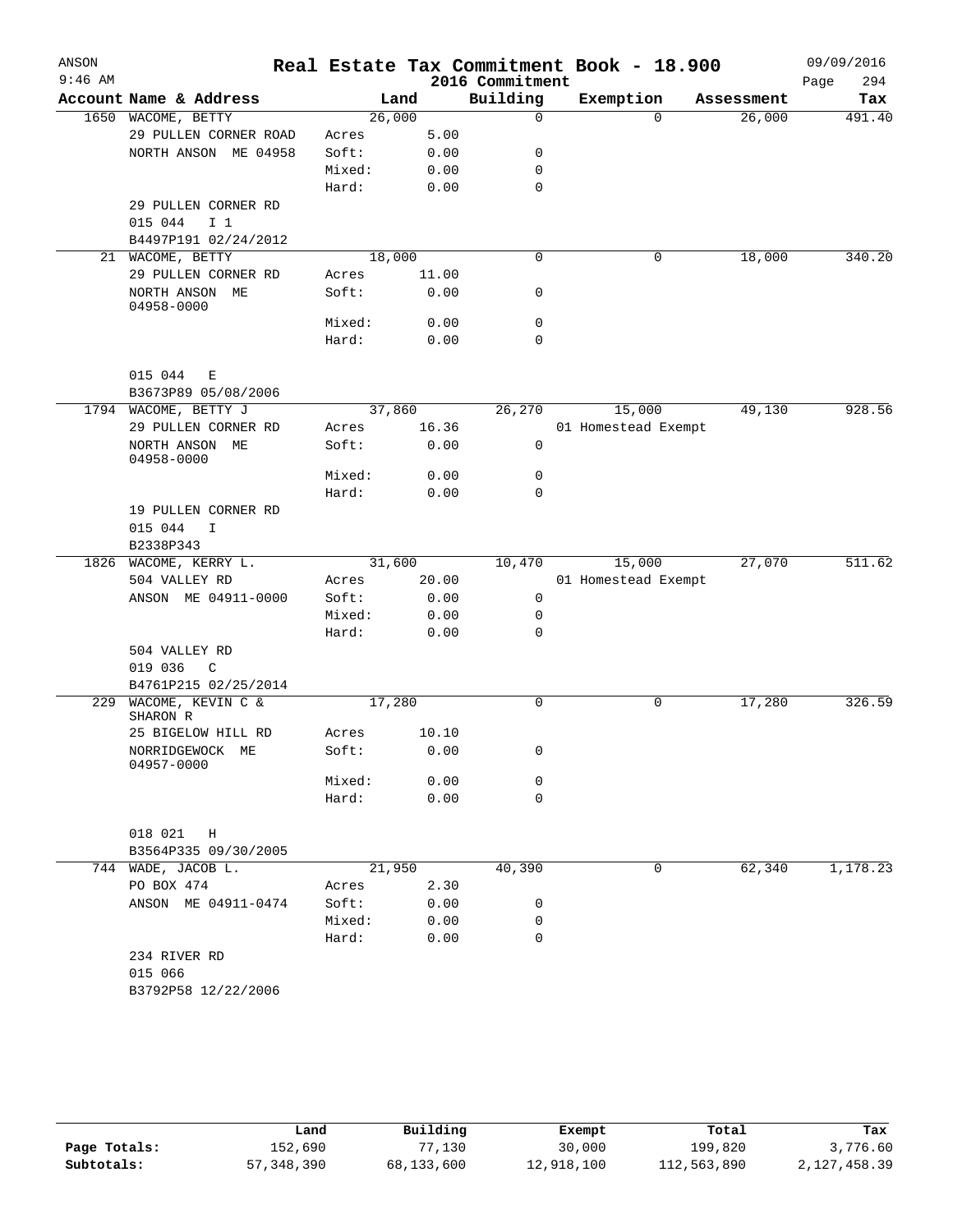| ANSON<br>$9:46$ AM |                                           |        |       | 2016 Commitment  | Real Estate Tax Commitment Book - 18.900 |            | 09/09/2016<br>295<br>Page |
|--------------------|-------------------------------------------|--------|-------|------------------|------------------------------------------|------------|---------------------------|
|                    | Account Name & Address                    | Land   |       | Building         | Exemption                                | Assessment | Tax                       |
|                    | 1049 WADLEIGH, THEODORE D &<br>LOIS J     | 16,610 |       | 64,780           | 15,000                                   | 66,390     | 1,254.77                  |
|                    | PO BOX 611                                | Acres  | 0.69  |                  | 01 Homestead Exempt                      |            |                           |
|                    | NORTH ANSON ME<br>04958-0611              | Soft:  | 0.00  | 0                |                                          |            |                           |
|                    |                                           | Mixed: | 0.00  | 0                |                                          |            |                           |
|                    |                                           | Hard:  | 0.00  | $\mathbf 0$      |                                          |            |                           |
|                    | 57 NORTH MAIN ST<br>006 089               |        |       |                  |                                          |            |                           |
|                    | B2769P109                                 |        |       |                  |                                          |            |                           |
|                    | 1500 WAITE, KATRINA                       | 20,600 |       | 0                | 0                                        | 20,600     | 389.34                    |
|                    | 31 PARK ST APT #3                         | Acres  | 7.10  |                  |                                          |            |                           |
|                    | SOUTH PARIS ME<br>04281-1315              | Soft:  | 0.00  | 0                |                                          |            |                           |
|                    |                                           | Mixed: | 0.00  | 0                |                                          |            |                           |
|                    |                                           | Hard:  | 0.00  | 0                |                                          |            |                           |
|                    | 013 022<br>6<br>B4485P12 01/12/2012       |        |       |                  |                                          |            |                           |
| 1137               | WALKER, ALAN W & ARLENE                   | 12,250 |       | 0                | 0                                        | 12,250     | 231.53                    |
|                    | S                                         |        |       |                  |                                          |            |                           |
|                    | 26 HILLTOP RD                             | Acres  | 19.00 |                  |                                          |            |                           |
|                    | ANSON ME 04911-0000                       | Soft:  | 0.00  | 0                |                                          |            |                           |
|                    |                                           | Mixed: | 0.00  | 0<br>$\mathbf 0$ |                                          |            |                           |
|                    |                                           | Hard:  | 0.00  |                  |                                          |            |                           |
|                    | 010 030                                   |        |       |                  |                                          |            |                           |
|                    | B2752P283                                 |        |       |                  |                                          |            |                           |
| 1142               | WALKER, ALAN W & ARLENE<br>S              | 28,000 |       | 0                | 0                                        | 28,000     | 529.20                    |
|                    | 26 HILLTOP RD                             | Acres  | 7.00  |                  |                                          |            |                           |
|                    | ANSON ME 04911-0000                       | Soft:  | 0.00  | 0                |                                          |            |                           |
|                    |                                           | Mixed: | 0.00  | 0                |                                          |            |                           |
|                    |                                           | Hard:  | 0.00  | 0                |                                          |            |                           |
|                    | 003 017                                   |        |       |                  |                                          |            |                           |
|                    | B2752P283<br>1138 WALKER, ALAN W & ARLENE | 36,000 |       | 84,670           | 15,000                                   | 105,670    | 1,997.16                  |
|                    |                                           |        |       |                  |                                          |            |                           |
|                    | 26 HILLTOP RD                             | Acres  | 14.50 |                  | 01 Homestead Exempt                      |            |                           |
|                    | ANSON ME 04911-0000                       | Soft:  | 0.00  | $\mathbf 0$      |                                          |            |                           |
|                    |                                           | Mixed: | 0.00  | 0                |                                          |            |                           |
|                    |                                           | Hard:  | 0.00  | 0                |                                          |            |                           |
|                    | 26 HILLTOP RD<br>010 037<br>B2752P283     |        |       |                  |                                          |            |                           |
|                    | 1141 WALKER, ALAN W & ARLENE              | 4,880  |       | 0                | 0                                        | 4,880      | 92.23                     |
|                    | S                                         |        |       |                  |                                          |            |                           |
|                    | 26 HILLTOP RD                             | Acres  | 3.25  |                  |                                          |            |                           |
|                    | ANSON ME 04911-0000                       | Soft:  | 0.00  | 0                |                                          |            |                           |
|                    |                                           | Mixed: | 0.00  | 0                |                                          |            |                           |
|                    |                                           | Hard:  | 0.00  | $\mathbf 0$      |                                          |            |                           |
|                    |                                           |        |       |                  |                                          |            |                           |
|                    | 003 016<br>B2752P283                      |        |       |                  |                                          |            |                           |
|                    |                                           |        |       |                  |                                          |            |                           |
|                    |                                           |        |       |                  |                                          |            |                           |

|              | Land       | Building   | Exempt     | Total       | Tax          |
|--------------|------------|------------|------------|-------------|--------------|
| Page Totals: | ⊥18,340    | 149,450    | 30,000     | 237,790     | 4,494.23     |
| Subtotals:   | 57,466,730 | 68,283,050 | 12,948,100 | 112,801,680 | 2,131,952.62 |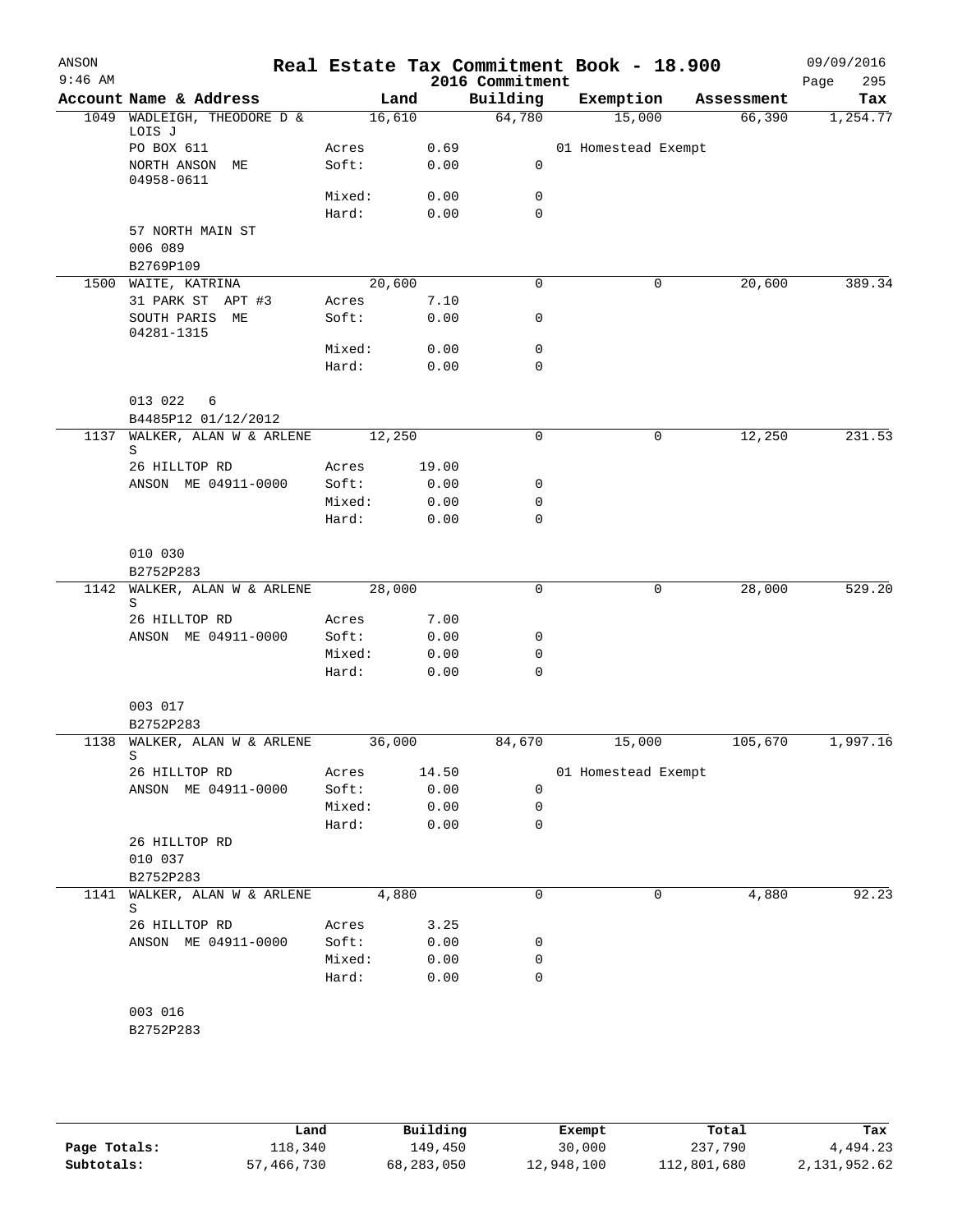| ANSON<br>$9:46$ AM |                                              |                 |                | 2016 Commitment  | Real Estate Tax Commitment Book - 18.900 |            | 09/09/2016<br>296<br>Page |
|--------------------|----------------------------------------------|-----------------|----------------|------------------|------------------------------------------|------------|---------------------------|
|                    | Account Name & Address                       |                 | Land           | Building         | Exemption                                | Assessment | Tax                       |
| 1136               | WALKER, ALAN W & ARLENE                      |                 | 8,000          | $\mathbf 0$      | $\Omega$                                 | 8,000      | 151.20                    |
|                    | S                                            |                 |                |                  |                                          |            |                           |
|                    | 26 HILLTOP RD<br>ANSON ME 04911-0000         | Acres           | 16.00          |                  |                                          |            |                           |
|                    |                                              | Soft:<br>Mixed: | 0.00<br>0.00   | 0<br>0           |                                          |            |                           |
|                    |                                              | Hard:           | 0.00           | $\mathbf 0$      |                                          |            |                           |
|                    | 010 029                                      |                 |                |                  |                                          |            |                           |
|                    | B2752P283                                    |                 |                |                  |                                          |            |                           |
|                    | 1067 WALKER, MARTHA A                        |                 | 7,750          | 29,690           | 15,000                                   | 22,440     | 424.12                    |
|                    | PO BOX 19                                    | Acres           | 0.15           |                  | 01 Homestead Exempt                      |            |                           |
|                    | ANSON ME 04911-0019                          | Soft:           | 0.00           | $\mathbf 0$      |                                          |            |                           |
|                    |                                              | Mixed:          | 0.00           | $\mathbf 0$      |                                          |            |                           |
|                    |                                              | Hard:           | 0.00           | $\mathbf 0$      |                                          |            |                           |
|                    | 8 BOW ST<br>003 025<br>Α                     |                 |                |                  |                                          |            |                           |
|                    | B2327P289                                    |                 |                |                  |                                          |            |                           |
| 1827               | WALKER, MARTHA L                             |                 | 21,200         | 91,460           | 15,000                                   | 97,660     | 1,845.77                  |
|                    | PO BOX 285                                   | Acres           | 1.80           |                  | 01 Homestead Exempt                      |            |                           |
|                    | ANSON ME 04911-0285                          | Soft:           | 0.00           | 0                |                                          |            |                           |
|                    |                                              | Mixed:          | 0.00           | 0                |                                          |            |                           |
|                    |                                              | Hard:           | 0.00           | $\mathbf 0$      |                                          |            |                           |
|                    | 28 HILLTOP RD                                |                 |                |                  |                                          |            |                           |
|                    | 010 037<br>A                                 |                 |                |                  |                                          |            |                           |
|                    | B2752P282                                    |                 |                |                  |                                          |            |                           |
|                    | 1458 WALLACE, MARK E &                       |                 | 13,120         | 59,650           | 15,000                                   | 57,770     | 1,091.85                  |
|                    | MCQUISTON, ELLEN L                           | Acres           | 0.43           |                  | 01 Homestead Exempt                      |            |                           |
|                    | 77 RANDALL ST<br>ANSON ME 04911-0000         | Soft:<br>Mixed: | 0.00<br>0.00   | 0<br>$\mathbf 0$ |                                          |            |                           |
|                    |                                              | Hard:           | 0.00           | $\mathbf 0$      |                                          |            |                           |
|                    | 77 RANDALL ST                                |                 |                |                  |                                          |            |                           |
|                    | 003 009                                      |                 |                |                  |                                          |            |                           |
|                    | B2691P310                                    |                 |                |                  |                                          |            |                           |
|                    | 1146 WALSH, ROBERT W JR                      |                 | 24,500         | 62,930           | 15,000                                   | 72,430     | 1,368.93                  |
|                    | PO BOX 514                                   | Acres           | 4.00           |                  | 01 Homestead Exempt                      |            |                           |
|                    | ANSON ME 04911-0514                          | Soft:           | 0.00           | 0                |                                          |            |                           |
|                    |                                              | Mixed:          | 0.00           | 0                |                                          |            |                           |
|                    |                                              | Hard:           | 0.00           | 0                |                                          |            |                           |
|                    | 128 MAIN ST<br>002 004                       |                 |                |                  |                                          |            |                           |
|                    | B1818P241                                    |                 |                |                  |                                          |            |                           |
| 1143               | WALTHER, CHARLES J.                          |                 | 16,970         | 48,920           | 0                                        | 65,890     | 1,245.32                  |
|                    | PO BOX 309                                   | Acres           | 0.72           |                  |                                          |            |                           |
|                    | ANSON ME 04911-0309                          | Soft:           | 0.00           | 0                |                                          |            |                           |
|                    |                                              | Mixed:          | 0.00           | 0                |                                          |            |                           |
|                    |                                              | Hard:           | 0.00           | $\mathbf 0$      |                                          |            |                           |
|                    | 88 HILLTOP RD                                |                 |                |                  |                                          |            |                           |
|                    | 004 001                                      |                 |                |                  |                                          |            |                           |
|                    | B4066P53 10/21/2008                          |                 |                |                  |                                          |            |                           |
|                    | 1306 WALTHER, CHARLES J. &<br>BLOOD, JILL L. | Acres           | 16,370<br>0.67 | $\mathbf 0$      | 0                                        | 16,370     | 309.39                    |
|                    | PO BOX 309                                   | Soft:           | 0.00           | 0                |                                          |            |                           |
|                    | ANSON ME 04911-0309                          | Mixed:          | 0.00           | 0                |                                          |            |                           |
|                    |                                              | Hard:           | 0.00           | 0                |                                          |            |                           |
|                    | 94 HILLTOP RD                                |                 |                |                  |                                          |            |                           |
|                    | 004 001 A                                    |                 |                |                  |                                          |            |                           |
|                    | B4717P225 10/02/2013                         |                 |                |                  |                                          |            |                           |
|                    |                                              |                 |                |                  |                                          |            |                           |
|                    |                                              | Land            | Building       |                  | Exempt                                   | Total      | Tax                       |
| Page Totals:       | 107,910                                      |                 | 292,650        |                  | 60,000                                   | 340,560    | 6,436.58                  |
| Subtotals:         | 57, 574, 640                                 |                 | 68,575,700     |                  | 13,008,100<br>113, 142, 240              |            | 2,138,389.20              |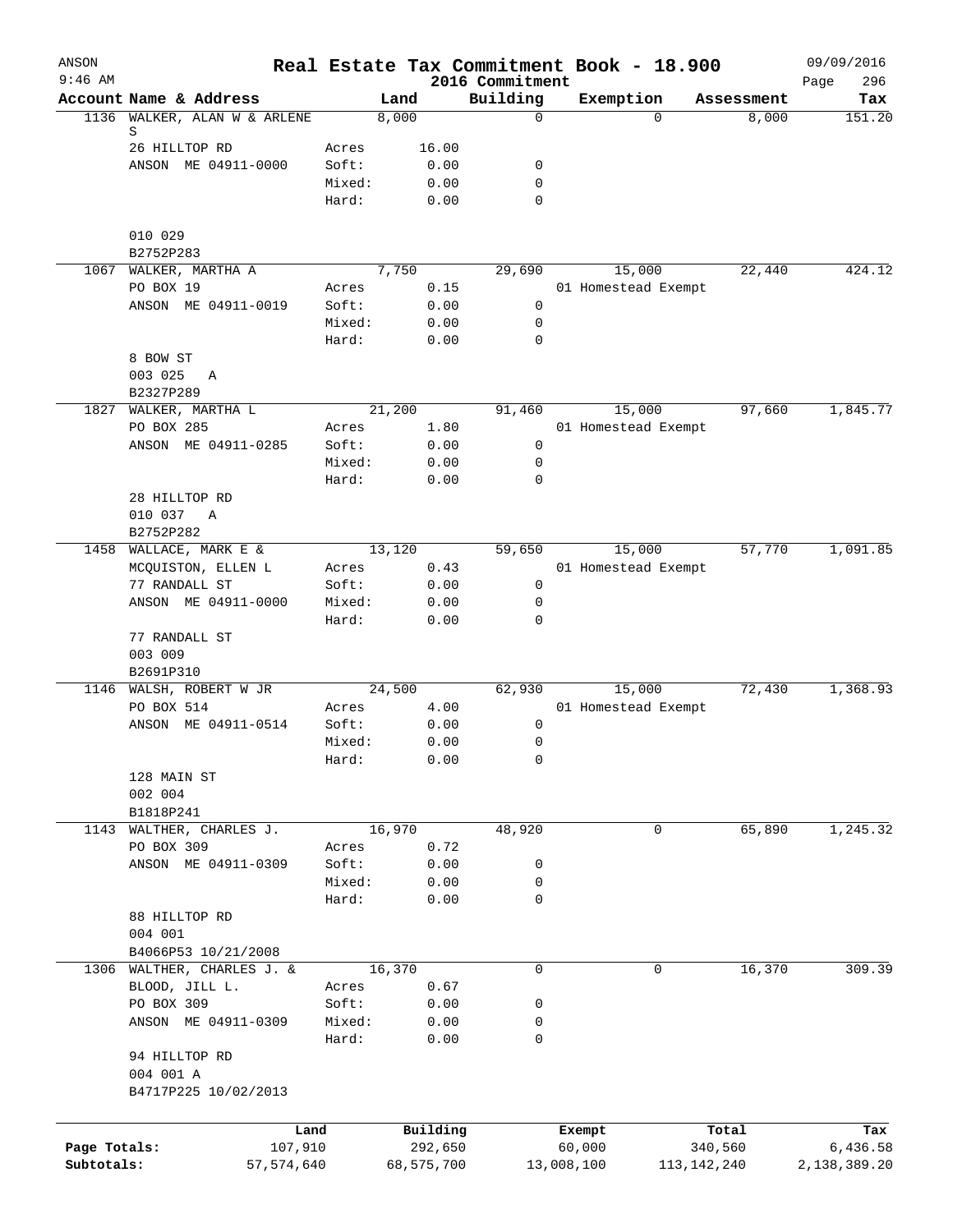| ANSON        |                                 | Real Estate Tax Commitment Book - 18.900 |            |                             |                     |   |             | 09/09/2016         |
|--------------|---------------------------------|------------------------------------------|------------|-----------------------------|---------------------|---|-------------|--------------------|
| $9:46$ AM    | Account Name & Address          | Land                                     |            | 2016 Commitment<br>Building | Exemption           |   | Assessment  | 297<br>Page<br>Tax |
|              | 1828 WALTHER, CHARLES J. &      | 18,000                                   |            | 20,120                      | 15,000              |   | 23,120      | 436.97             |
|              | BLOOD, JILL L.                  | Acres                                    | 3.00       |                             | 01 Homestead Exempt |   |             |                    |
|              | PO BOX 309                      | Soft:                                    | 0.00       | 0                           |                     |   |             |                    |
|              | ANSON ME 04911-0309             | Mixed:                                   | 0.00       | 0                           |                     |   |             |                    |
|              |                                 | Hard:                                    | 0.00       | 0                           |                     |   |             |                    |
|              | 276 A WEST MILLS RD             |                                          |            |                             |                     |   |             |                    |
|              | 011 009<br>F <sub>1</sub>       |                                          |            |                             |                     |   |             |                    |
|              | B3808P197 02/02/2007            |                                          |            |                             |                     |   |             |                    |
|              | 1631 WALTHER, TROY              |                                          | 0          | 10,850                      |                     | 0 | 10,850      | 205.07             |
|              | 94 HILLTOP ROAD                 |                                          |            |                             |                     |   |             |                    |
|              | ANSON ME 04911                  |                                          |            |                             |                     |   |             |                    |
|              | 94 HILLTOP RD                   |                                          |            |                             |                     |   |             |                    |
|              | 004 001 A ON                    |                                          |            |                             |                     |   |             |                    |
|              | 134 WALTZ, AMANDA M.            | 14,140                                   |            | 50,900                      |                     | 0 | 65,040      | 1,229.26           |
|              | PO BOX 41                       | Acres                                    | 0.50       |                             |                     |   |             |                    |
|              | NORTH ANSON ME 04958            | Soft:                                    | 0.00       | 0                           |                     |   |             |                    |
|              |                                 | Mixed:                                   | 0.00       | 0                           |                     |   |             |                    |
|              |                                 | Hard:                                    | 0.00       | 0                           |                     |   |             |                    |
|              | 19 SUMMER ST                    |                                          |            |                             |                     |   |             |                    |
|              | 006 085                         |                                          |            |                             |                     |   |             |                    |
|              | B4816P124 08/06/2014            |                                          |            |                             |                     |   |             |                    |
| 685          | WARNER, KEVIN K &               | 23,110                                   |            | 64,310                      | 15,000              |   | 72,420      | 1,368.74           |
|              | SUSANNAH M                      |                                          |            |                             |                     |   |             |                    |
|              | 107 HILLTOP RD                  | Acres                                    | 3.07       |                             | 01 Homestead Exempt |   |             |                    |
|              | ANSON ME 04911-0000             | Soft:                                    | 0.00       | $\mathsf{O}$                |                     |   |             |                    |
|              |                                 | Mixed:                                   | 0.00       | 0                           |                     |   |             |                    |
|              |                                 | Hard:                                    | 0.00       | 0                           |                     |   |             |                    |
|              | 107 HILLTOP RD                  |                                          |            |                             |                     |   |             |                    |
|              | 004 013                         |                                          |            |                             |                     |   |             |                    |
|              | B2492P139<br>2 WARNER, SUSANNAH | 8,000                                    |            | 50,600                      |                     | 0 | 58,600      | 1,107.54           |
|              | 107 HILTOP ROAD                 | Acres                                    | 0.16       |                             |                     |   |             |                    |
|              | ANSON ME 04911                  | Soft:                                    | 0.00       | 0                           |                     |   |             |                    |
|              |                                 | Mixed:                                   | 0.00       | 0                           |                     |   |             |                    |
|              |                                 | Hard:                                    | 0.00       | 0                           |                     |   |             |                    |
|              | 32 WILSON ST                    | B4949P0239                               |            |                             |                     |   |             |                    |
|              | 003 026                         |                                          |            |                             |                     |   |             |                    |
|              | B4949P239 08/28/2015            |                                          |            |                             |                     |   |             |                    |
|              | 1151 WASHBURN, JANE E           | 35,000                                   |            | 0                           |                     | 0 | 35,000      | 661.50             |
|              | 222 RIVER RD                    | Acres                                    | 31.00      |                             |                     |   |             |                    |
|              | MADISON ME 04950-0000           | Soft:                                    | 0.00       | 0                           |                     |   |             |                    |
|              |                                 | Mixed:                                   | 0.00       | 0                           |                     |   |             |                    |
|              |                                 | Hard:                                    | 0.00       | 0                           |                     |   |             |                    |
|              | 024 013                         |                                          |            |                             |                     |   |             |                    |
|              | B1458P17                        |                                          |            |                             |                     |   |             |                    |
|              | 1150 WASHBURN, JANE E           | 57,000                                   |            | 15,820                      |                     | 0 | 72,820      | 1,376.30           |
|              | 222 RIVER RD                    | Acres                                    | 58.00      |                             |                     |   |             |                    |
|              | MADISON ME 04950-0000           | Soft:                                    | 0.00       | 0                           |                     |   |             |                    |
|              |                                 | Mixed:                                   | 0.00       | 0                           |                     |   |             |                    |
|              |                                 | Hard:                                    | 0.00       | 0                           |                     |   |             |                    |
|              | 151 FAHI POND RD                |                                          |            |                             |                     |   |             |                    |
|              | 024 011                         |                                          |            |                             |                     |   |             |                    |
|              | B1458P17                        |                                          |            |                             |                     |   |             |                    |
|              |                                 |                                          |            |                             |                     |   |             |                    |
|              |                                 | Land                                     | Building   |                             | Exempt              |   | Total       | Tax                |
| Page Totals: | 155,250                         |                                          | 212,600    |                             | 30,000              |   | 337,850     | 6,385.38           |
| Subtotals:   | 57,729,890                      |                                          | 68,788,300 |                             | 13,038,100          |   | 113,480,090 | 2,144,774.58       |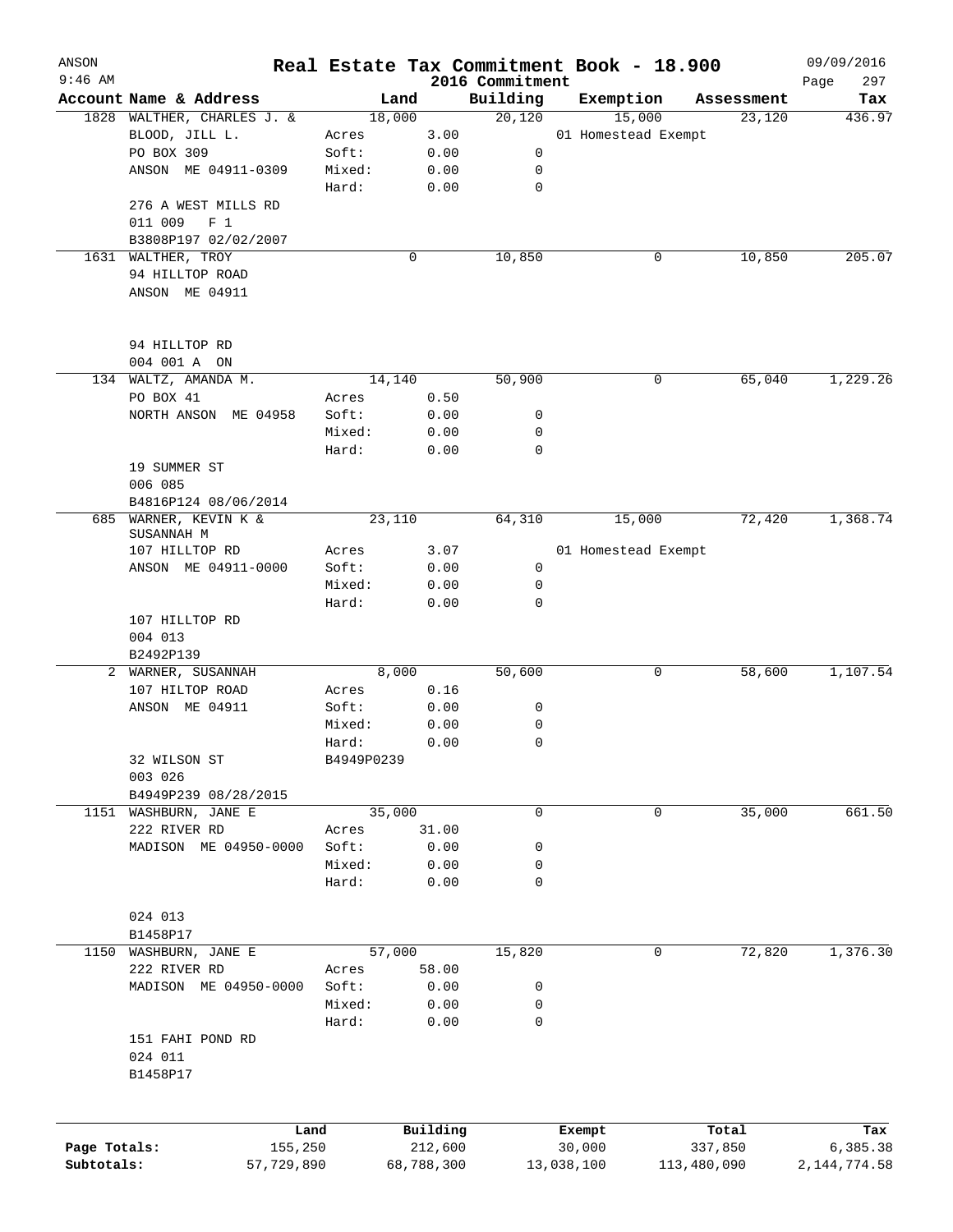| ANSON     |                                                 |                 |                |                      | Real Estate Tax Commitment Book - 18.900 |            | 09/09/2016  |
|-----------|-------------------------------------------------|-----------------|----------------|----------------------|------------------------------------------|------------|-------------|
| $9:46$ AM |                                                 |                 |                | 2016 Commitment      |                                          |            | 298<br>Page |
|           | Account Name & Address                          |                 | Land           | Building             | Exemption                                | Assessment | Tax         |
|           | 1155 WATT, PHILLIP W<br>BRANDJOCK ST #3A<br>TOP | Acres           | 18,360<br>5.24 | $\mathbf 0$          | $\Omega$                                 | 18,360     | 347.00      |
|           | #1<br>6020 INNSBRUCK                            | Soft:           | 0.00           | 0                    |                                          |            |             |
|           | TIROL, AUSTRIA<br><b>EUROPE</b>                 | Mixed:          | 0.00           | $\mathbf 0$          |                                          |            |             |
|           |                                                 | Hard:           | 0.00           | $\mathbf 0$          |                                          |            |             |
|           | 012 009<br>4<br>B1937P336                       |                 |                |                      |                                          |            |             |
|           | 1926 WAUGH, ROXANN                              |                 | 28,800         | 23,910               | 0                                        | 52,710     | 996.22      |
|           | 494 HORSEBACK ROAD                              | Acres           | 7.30           |                      |                                          |            |             |
|           | ANSON ME 04911                                  | Soft:           | 0.00           | 0                    |                                          |            |             |
|           |                                                 | Mixed:          | 0.00           | 0                    |                                          |            |             |
|           |                                                 | Hard:           | 0.00           | $\mathbf 0$          |                                          |            |             |
|           | 014 010 A                                       |                 |                |                      |                                          |            |             |
|           | B4794P218 06/11/2014 B4790P23 11/12/2010        |                 |                |                      |                                          |            |             |
| 2009      | WAUGH, ROXANN                                   |                 | 1,820          | $\mathbf 0$          | $\mathbf 0$                              | 1,820      | 34.40       |
|           | 494 HORSEBACK ROAD                              | Acres           | 11.00          |                      |                                          |            |             |
|           | ANSON ME 04911                                  | Soft:           | 0.00           | 0                    |                                          |            |             |
|           |                                                 | Mixed:<br>Hard: | 11.00<br>0.00  | 1,815<br>$\mathbf 0$ |                                          |            |             |
|           | 014 011 G<br>B4794P218 06/11/2014               |                 |                |                      |                                          |            |             |
| 1158      | WAUGH, TIMOTHY & ROXANN                         |                 | 24,500         | 67,490               | 15,000                                   | 76,990     | 1,455.11    |
|           | 494 HORSEBACK RD                                | Acres           | 4.00           |                      | 01 Homestead Exempt                      |            |             |
|           | ANSON ME 04911-0000                             | Soft:           | 0.00           | 0                    |                                          |            |             |
|           |                                                 | Mixed:          | 0.00           | 0                    |                                          |            |             |
|           |                                                 | Hard:           | 0.00           | 0                    |                                          |            |             |
|           | 494 HORSEBACK RD                                |                 |                |                      |                                          |            |             |
|           | 014 011 A                                       |                 |                |                      |                                          |            |             |
|           | B1290P5                                         |                 |                |                      |                                          |            |             |
| 1162      | WEBB, ERNESTINE L                               |                 | 27,500         | 33,560               | 21,000                                   | 40,060     | 757.13      |
|           | PO BOX 508                                      | Acres           | 6.00           |                      | 01 Homestead Exempt                      |            |             |
|           | ANSON ME 04911-0508                             | Soft:           | 0.00           |                      | 0 05 Non-resident Veteran Widow          |            |             |
|           |                                                 | Mixed:          | 0.00           | 0                    |                                          |            |             |
|           |                                                 | Hard:           | 0.00           | 0                    |                                          |            |             |
|           | 565 PEASE HILL RD<br>014 040<br>B               |                 |                |                      |                                          |            |             |
|           | B1719P187                                       |                 |                |                      |                                          |            |             |
|           | 67 WEBBER, BRADLEY J &                          |                 | 26,300         | 12,600               | 0                                        | 38,900     | 735.21      |
|           | VERTEFEVILLE, KATHY E                           | Acres           | 7.80           |                      |                                          |            |             |
|           | 62 REDFIELD CIRCLE                              | Soft:           | 0.00           | 0                    |                                          |            |             |
|           | DERRY NH 03038-0000                             | Mixed:          | 0.00           | 0                    |                                          |            |             |
|           |                                                 | Hard:           | 0.00           | $\mathbf 0$          |                                          |            |             |
|           | 187 FOUR MILE SQUARE RD<br>021 009<br>2         |                 |                |                      |                                          |            |             |
|           | B3242P283                                       |                 |                |                      |                                          |            |             |

|              | Land       | Building   | Exempt     | Total       | Tax          |
|--------------|------------|------------|------------|-------------|--------------|
| Page Totals: | 127,280    | 137,560    | 36,000     | 228,840     | 4,325.07     |
| Subtotals:   | 57,857,170 | 68,925,860 | 13,074,100 | 113,708,930 | 2,149,099.65 |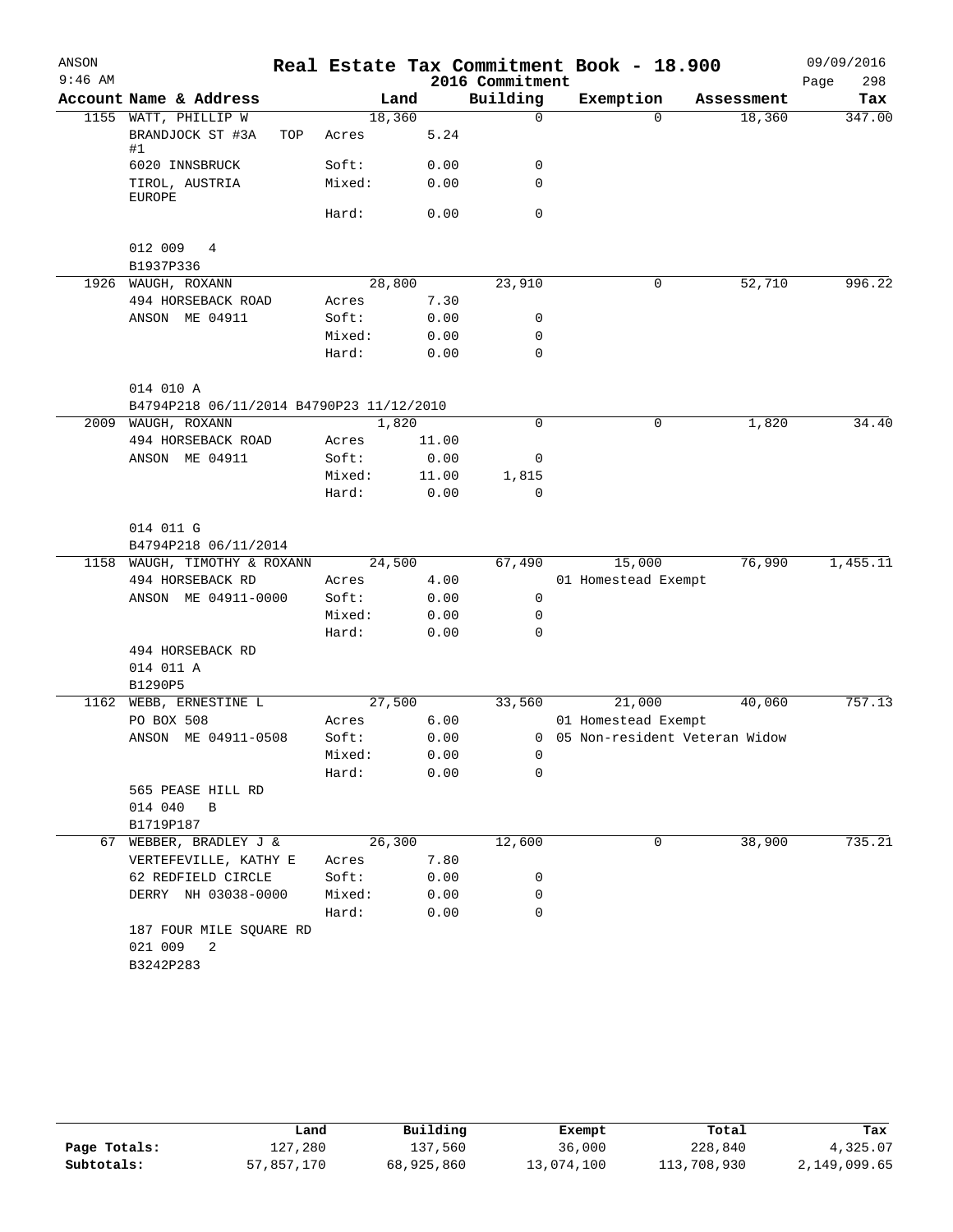| ANSON     |                                                                             |            |        |                 | Real Estate Tax Commitment Book - 18.900 |            | 09/09/2016  |
|-----------|-----------------------------------------------------------------------------|------------|--------|-----------------|------------------------------------------|------------|-------------|
| $9:46$ AM |                                                                             |            |        | 2016 Commitment |                                          |            | 299<br>Page |
|           | Account Name & Address                                                      |            | Land   | Building        | Exemption                                | Assessment | Tax         |
|           | 220 WEBBER, LOUISE E                                                        |            | 15,490 | 25,870          | $\Omega$                                 | 41,360     | 781.70      |
|           | 47 VILLAGE STREET                                                           | Acres      | 0.60   |                 |                                          |            |             |
|           | JEFFERSON ME<br>04348-0000                                                  | Soft:      | 0.00   | 0               |                                          |            |             |
|           |                                                                             | Mixed:     | 0.00   | 0               |                                          |            |             |
|           |                                                                             | Hard:      | 0.00   | 0               |                                          |            |             |
|           | 503 CAMPGROUND RD                                                           |            |        |                 |                                          |            |             |
|           | 018 012<br>B                                                                |            |        |                 |                                          |            |             |
|           | B3282P154                                                                   |            |        |                 |                                          |            |             |
|           | 1160 WEBBER, PHILIP B. JR.                                                  |            | 17,320 | 3,650           | 0                                        | 20,970     | 396.33      |
|           | 209 PLEASANT ST                                                             | Acres      | 0.75   |                 |                                          |            |             |
|           | NORTHBORO MA 01532                                                          | Soft:      | 0.00   | 0               |                                          |            |             |
|           |                                                                             | Mixed:     | 0.00   | 0               |                                          |            |             |
|           |                                                                             | Hard:      | 0.00   | 0               |                                          |            |             |
|           |                                                                             | B4955P0129 |        |                 |                                          |            |             |
|           | 017 009                                                                     |            |        |                 |                                          |            |             |
|           | B4955P129 09/13/2015 B4822P135 08/26/2014                                   |            |        |                 |                                          |            |             |
|           | 1161 WEBBER, PHILIP B. JR.                                                  |            | 14,140 | 63,850          | 0                                        | 77,990     | 1,474.01    |
|           | 209 PLEASANT ST                                                             | Acres      | 0.50   |                 |                                          |            |             |
|           | NORTHBORO MA 01532                                                          | Soft:      | 0.00   | 0               |                                          |            |             |
|           |                                                                             | Mixed:     | 0.00   | 0               |                                          |            |             |
|           |                                                                             | Hard:      | 0.00   | 0               |                                          |            |             |
|           | 749 RIVER RD                                                                | B4955P0129 |        |                 |                                          |            |             |
|           | 017 010                                                                     |            |        |                 |                                          |            |             |
|           | B4955P129 09/13/2015 B4822P135 08/26/2014                                   |            |        |                 |                                          |            |             |
|           | 1751 WEBER, JERRY W                                                         |            | 22,550 | 0               | 0                                        | 22,550     | 426.20      |
|           | 17011 MUSHTOWN RD                                                           | Acres      | 2.70   |                 |                                          |            |             |
|           | PRIOR LAKE MN<br>55372-0000                                                 | Soft:      | 0.00   | 0               |                                          |            |             |
|           |                                                                             | Mixed:     | 0.00   | 0               |                                          |            |             |
|           |                                                                             | Hard:      | 0.00   | 0               |                                          |            |             |
|           | 309 WEST MILLS RD                                                           |            |        |                 |                                          |            |             |
|           | 011 032<br>6                                                                |            |        |                 |                                          |            |             |
|           | B2500P148                                                                   |            |        |                 |                                          |            |             |
|           | 1159 WEBSTER, DAVID A                                                       |            | 38,250 | 0               | 0                                        | 38,250     | 722.93      |
|           | 24 GOFF ROAD                                                                | Acres      | 28.49  |                 |                                          |            |             |
|           | SIDNEY ME 04330-0000                                                        | Soft:      | 0.00   | 0               |                                          |            |             |
|           |                                                                             | Mixed:     | 0.00   | 0               |                                          |            |             |
|           |                                                                             | Hard:      | 0.00   | 0               |                                          |            |             |
|           | 020 009 G                                                                   |            |        |                 |                                          |            |             |
|           | B1868P153                                                                   |            |        |                 |                                          | 59,680     |             |
| 540       | WEBSTER, JOHN N &                                                           |            | 30,290 | 29,390          | 0                                        |            | 1,127.95    |
|           | CARLE, TIMOTHY A. ET AL Acres                                               |            | 55.00  |                 |                                          |            |             |
|           | PO BOX 178                                                                  | Soft:      | 4.00   | 480             |                                          |            |             |
|           | SO. BERWICK ME<br>03908-0000                                                | Mixed:     | 35.00  | 5,775           |                                          |            |             |
|           |                                                                             | Hard:      | 14.00  | 2,534           |                                          |            |             |
|           | 54 DEER WANDER RIDGE RD TREE GROWTH<br>012 010<br>B<br>B3605P100 12/06/2005 |            |        |                 |                                          |            |             |

|              | Land       | Building   | Exempt     | Total       | Tax          |
|--------------|------------|------------|------------|-------------|--------------|
| Page Totals: | 138,040    | 122,760    |            | 260,800     | 4,929.12     |
| Subtotals:   | 57,995,210 | 69,048,620 | 13,074,100 | 113,969,730 | 2,154,028.77 |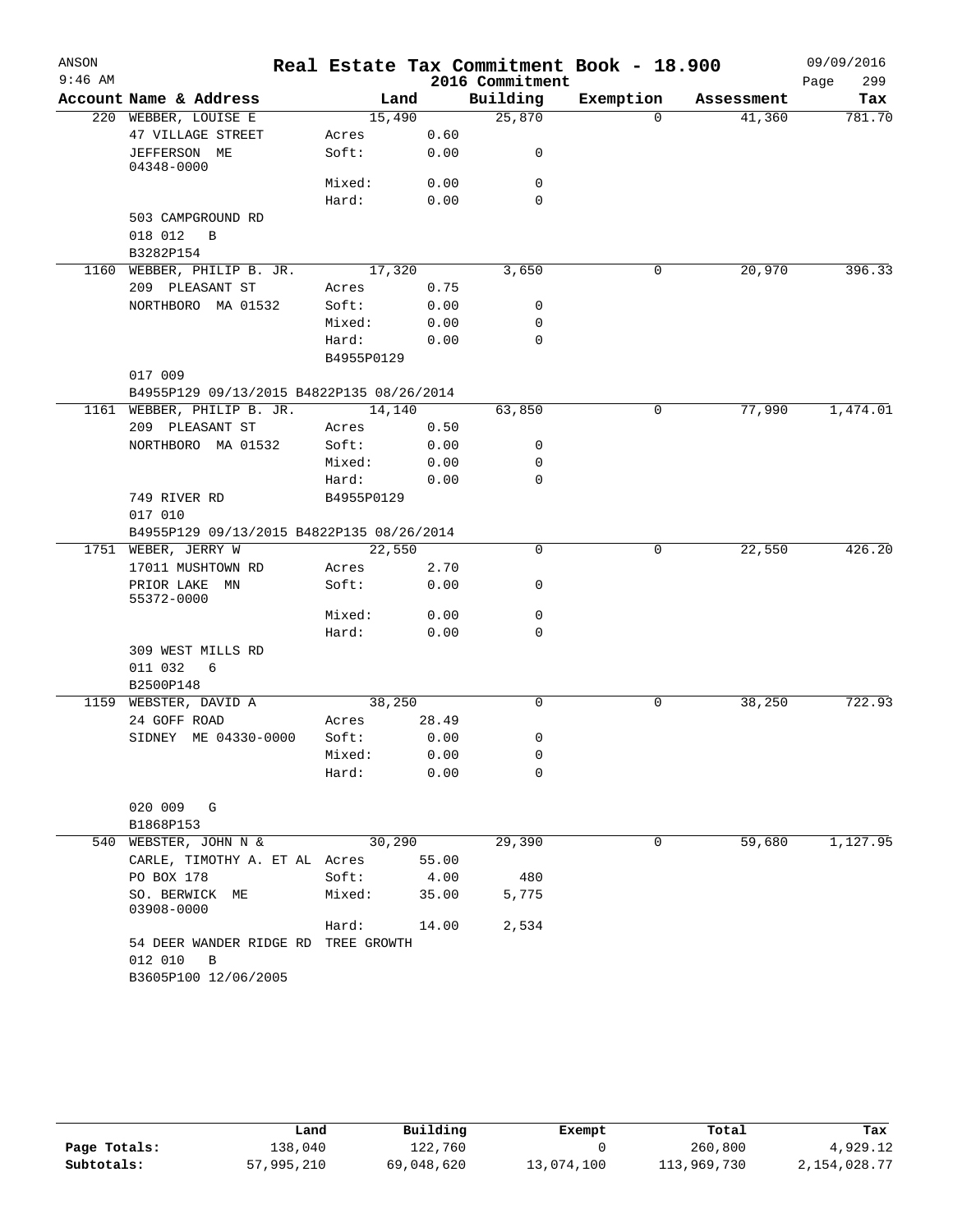| ANSON                   |                                           |                |              |                             | Real Estate Tax Commitment Book - 18.900 |                        | 09/09/2016         |
|-------------------------|-------------------------------------------|----------------|--------------|-----------------------------|------------------------------------------|------------------------|--------------------|
| $9:46$ AM               | Account Name & Address                    |                | Land         | 2016 Commitment<br>Building | Exemption                                |                        | 300<br>Page<br>Tax |
|                         | 930 WEDO, LINDA E.                        | 12,380         |              | $\mathbf 0$                 |                                          | Assessment<br>$\Omega$ | 233.98<br>12,380   |
|                         | 12974 COLONIAL TRAIL<br>WEST              | Acres          | 1.25         |                             |                                          |                        |                    |
|                         | SPRING GROVE VA<br>23881-0000             | Soft:          | 0.00         | 0                           |                                          |                        |                    |
|                         |                                           | Mixed:         | 0.00         | 0                           |                                          |                        |                    |
|                         |                                           | Hard:          | 0.00         | 0                           |                                          |                        |                    |
|                         | 011 012                                   |                |              |                             |                                          |                        |                    |
|                         | B4591P308 04/13/2012                      |                |              |                             |                                          |                        |                    |
| 253 WEESE, ELIZABETH A. |                                           | 34,400         |              | 68,140                      | 15,000                                   |                        | 1,654.51<br>87,540 |
|                         | 158 GREENLEAF RD                          | Acres          | 12.90        |                             | 01 Homestead Exempt                      |                        |                    |
|                         | ANSON ME 04911-0000                       | Soft:          | 0.00         | 0                           |                                          |                        |                    |
|                         |                                           | Mixed:         | 0.00         | 0                           |                                          |                        |                    |
|                         |                                           | Hard:          | 0.00         | $\mathbf 0$                 |                                          |                        |                    |
|                         | 158 GREENLEAF RD<br>013 022<br>8          |                |              |                             |                                          |                        |                    |
|                         | B3843P84 04/18/2007                       |                |              |                             |                                          |                        |                    |
| 673                     | WEESE, GARY L & SANDRA<br>J               | 26,800         |              | $\mathbf 0$                 |                                          | 0                      | 26,800<br>506.52   |
|                         | 205 LAKEVIEW DR                           | Acres          | 10.30        |                             |                                          |                        |                    |
|                         | SMITHFIELD ME<br>04978-0000               | Soft:          | 0.00         | 0                           |                                          |                        |                    |
|                         |                                           | Mixed:         | 0.00         | $\mathbf 0$                 |                                          |                        |                    |
|                         |                                           | Hard:          | 0.00         | $\mathbf 0$                 |                                          |                        |                    |
|                         | 015 044<br>A<br>B2879P149                 |                |              |                             |                                          |                        |                    |
|                         | 302 WEIS, BRANDY                          | 13,570         |              | 17,730                      |                                          | 0                      | 31,300<br>591.57   |
|                         | 382 NEW PORTLAND ROAD                     | Acres          | 0.46         |                             |                                          |                        |                    |
|                         | NORTH ANSON ME 04958                      | Soft:          | 0.00         | 0                           |                                          |                        |                    |
|                         |                                           | Mixed:         | 0.00         | 0                           |                                          |                        |                    |
|                         |                                           | Hard:          | 0.00         | $\mathbf 0$                 |                                          |                        |                    |
|                         | 382 NEW PORTLAND RD<br>023 041<br>Α       | B5012P0352     |              |                             |                                          |                        |                    |
|                         | B5012P352 03/30/2016 B4094P137 01/30/2009 |                |              |                             |                                          |                        |                    |
| 1973                    | WELCH, DEREK E.                           | 16,950         |              | 42,620                      |                                          | 0                      | 59,570<br>1,125.87 |
|                         | 29 WELCH RD                               | Acres          | 2.30         |                             |                                          |                        |                    |
|                         | NORTH ANSON ME 04958                      | Soft:          | 0.00         | 0                           |                                          |                        |                    |
|                         |                                           | Mixed:         | 0.00         | 0                           |                                          |                        |                    |
|                         |                                           | Hard:          | 0.00         | $\mathbf 0$                 |                                          |                        |                    |
|                         | 29 WELCH RD                               |                |              |                             |                                          |                        |                    |
|                         | 018 038 D 2                               |                |              |                             |                                          |                        |                    |
|                         | B4617P318 01/11/2013                      |                |              |                             |                                          |                        |                    |
| 787                     | WELCH, DULCIE DEE                         | 15,300         |              | 9,860                       |                                          | 0                      | 475.52<br>25,160   |
|                         | PO BOX 341<br>NORTH ANSON ME              | Acres<br>Soft: | 1.20<br>0.00 | 0                           |                                          |                        |                    |
|                         | 04958-0341                                | Mixed:         | 0.00         | 0                           |                                          |                        |                    |
|                         |                                           | Hard:          | 0.00         | 0                           |                                          |                        |                    |
|                         | 19 WELCH RD                               |                |              |                             |                                          |                        |                    |
|                         | 018 038<br>D 1                            |                |              |                             |                                          |                        |                    |
|                         | B2727P179 10/12/2000                      |                |              |                             |                                          |                        |                    |
|                         |                                           |                |              |                             |                                          |                        |                    |

|              | Land       | Building   | Exempt     | Total         | Tax          |
|--------------|------------|------------|------------|---------------|--------------|
| Page Totals: | 119,400    | 138,350    | 15,000     | 242,750       | 4,587.97     |
| Subtotals:   | 58,114,610 | 69,186,970 | 13,089,100 | 114, 212, 480 | 2,158,616.74 |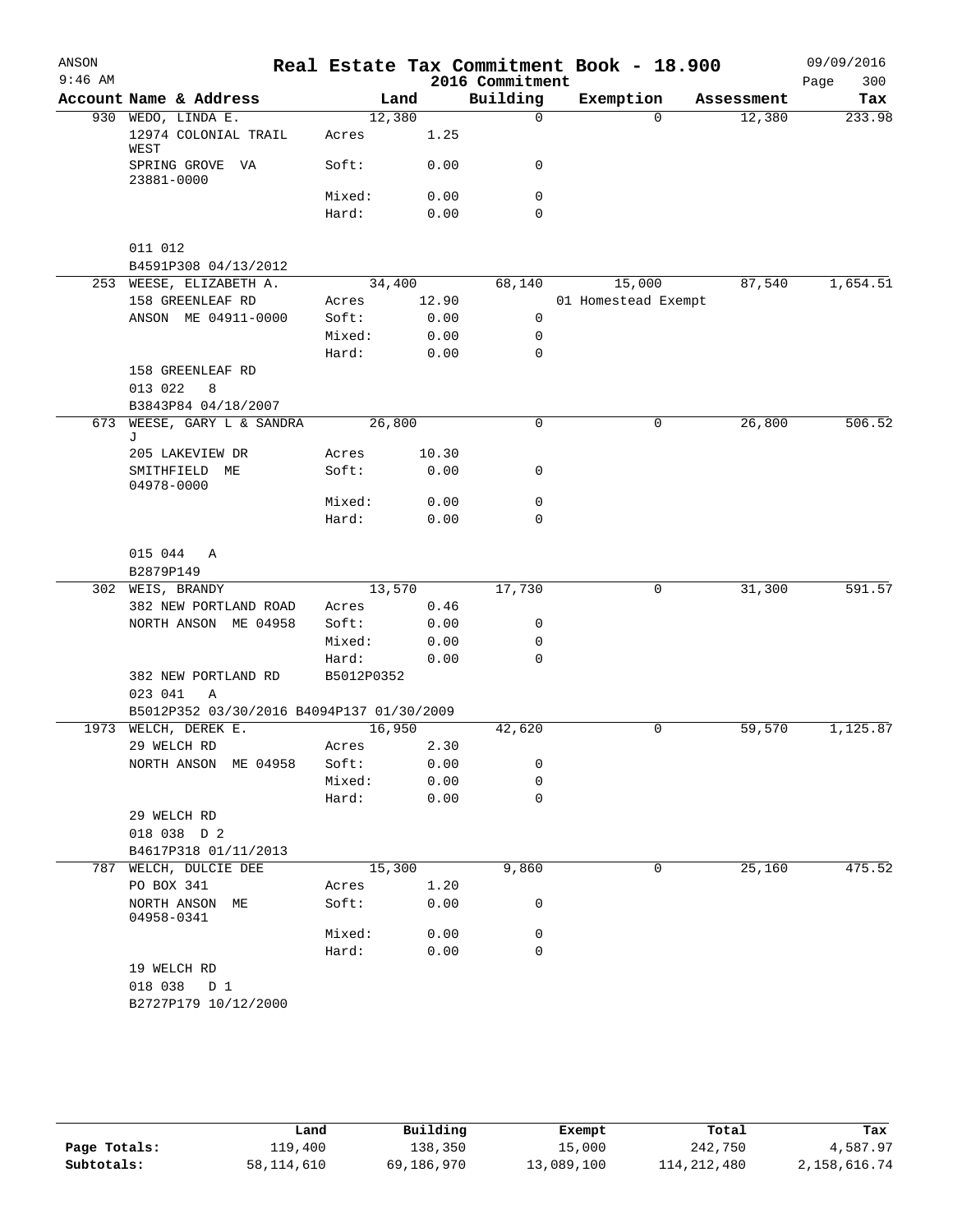| ANSON<br>$9:46$ AM |                                       |        |       | 2016 Commitment | Real Estate Tax Commitment Book - 18.900 |            | 09/09/2016<br>Page<br>301 |
|--------------------|---------------------------------------|--------|-------|-----------------|------------------------------------------|------------|---------------------------|
|                    | Account Name & Address                |        | Land  | Building        | Exemption                                | Assessment | Tax                       |
|                    | 646 WELCH, EDDIE                      | 23,500 |       | 0               | $\mathbf 0$                              | 23,500     | 444.15                    |
|                    | 15 WARREN HILL RD                     | Acres  | 8.00  |                 |                                          |            |                           |
|                    | ME 04917-0000<br>BELGRADE             | Soft:  | 0.00  | 0               |                                          |            |                           |
|                    |                                       | Mixed: | 0.00  | 0               |                                          |            |                           |
|                    |                                       | Hard:  | 0.00  | 0               |                                          |            |                           |
|                    | 381 FOUR MILE SQUARE RD               |        |       |                 |                                          |            |                           |
|                    | 021 018                               |        |       |                 |                                          |            |                           |
|                    | B1554P49                              |        |       |                 |                                          |            |                           |
| 1167               | WELCH, EDWARD GERALD                  | 55,000 |       | $\mathbf 0$     | 0                                        | 55,000     | 1,039.50                  |
|                    | 1250 EAST SHORE RD                    | Acres  | 71.00 |                 |                                          |            |                           |
|                    | EMBDEN ME 04958-3450                  | Soft:  | 0.00  | 0               |                                          |            |                           |
|                    |                                       | Mixed: | 0.00  | 0               |                                          |            |                           |
|                    |                                       | Hard:  | 0.00  | 0               |                                          |            |                           |
|                    | 018 038                               |        |       |                 |                                          |            |                           |
|                    | B1655P322                             |        |       |                 |                                          |            |                           |
| 1168               | WELCH, EDWARD GERALD &<br>RACHEL      | 26,750 |       | 58,800          | 0                                        | 85,550     | 1,616.90                  |
|                    | 1250 E SHORE ROAD                     | Acres  | 5.50  |                 |                                          |            |                           |
|                    | EMBDEN ME 04958-3450                  | Soft:  | 0.00  | 0               |                                          |            |                           |
|                    |                                       | Mixed: | 0.00  | 0               |                                          |            |                           |
|                    |                                       | Hard:  | 0.00  | $\Omega$        |                                          |            |                           |
|                    | 11 WELCH RD                           |        |       |                 |                                          |            |                           |
|                    | 018 038<br>D                          |        |       |                 |                                          |            |                           |
|                    | B811P467                              |        |       |                 |                                          |            |                           |
|                    | 1170 WELCH, JANICE L. &<br>LEROY W. & | 12,490 |       | 48,760          | 0                                        | 61,250     | 1,157.63                  |
|                    | MURRAY, GLORIA A.                     | Acres  | 0.39  |                 |                                          |            |                           |
|                    | 23 WHITE BIRCH DRIVE                  | Soft:  | 0.00  | 0               |                                          |            |                           |
|                    | EMBDEN ME 04958                       | Mixed: | 0.00  | 0               |                                          |            |                           |
|                    |                                       | Hard:  | 0.00  | 0               |                                          |            |                           |
|                    | 32 SPEAR HILL RD                      |        |       |                 |                                          |            |                           |
|                    | 003 005                               |        |       |                 |                                          |            |                           |
|                    | B4404P251 06/08/2011                  |        |       |                 |                                          |            |                           |
|                    | 1171 WELCH, LEROY                     | 12,490 |       | 10,010          | 15,000                                   | 7,500      | 141.75                    |
|                    | PO BOX 248                            | Acres  | 0.39  |                 | 01 Homestead Exempt                      |            |                           |
|                    | ANSON ME 04911-0248                   | Soft:  | 0.00  | 0               |                                          |            |                           |
|                    |                                       | Mixed: | 0.00  | 0               |                                          |            |                           |
|                    |                                       | Hard:  | 0.00  | 0               |                                          |            |                           |
|                    | 118 PREBLE AVE                        |        |       |                 |                                          |            |                           |
|                    | 004 003 F                             |        |       |                 |                                          |            |                           |
|                    | B1771P149                             |        |       |                 |                                          |            |                           |
|                    | 1165 WELCH, NANCY A                   | 23,750 |       | 70,600          | 15,000                                   | 79,350     | 1,499.72                  |
|                    | PO BOX 352                            | Acres  | 3.50  |                 | 01 Homestead Exempt                      |            |                           |
|                    | NORTH ANSON ME<br>04958-0352          | Soft:  | 0.00  | 0               |                                          |            |                           |
|                    |                                       | Mixed: | 0.00  | 0               |                                          |            |                           |
|                    |                                       | Hard:  | 0.00  | 0               |                                          |            |                           |
|                    | 248 VALLEY RD                         |        |       |                 |                                          |            |                           |
|                    | 018 038 G                             |        |       |                 |                                          |            |                           |
|                    | B3700P291 04/18/2006                  |        |       |                 |                                          |            |                           |

|              | Land       | Building     | Exempt       | Total       | Tax          |
|--------------|------------|--------------|--------------|-------------|--------------|
| Page Totals: | 153,980    | 188,170      | 30,000       | 312,150     | 5,899.65     |
| Subtotals:   | 58,268,590 | 69, 375, 140 | 13, 119, 100 | 114,524,630 | 2,164,516.39 |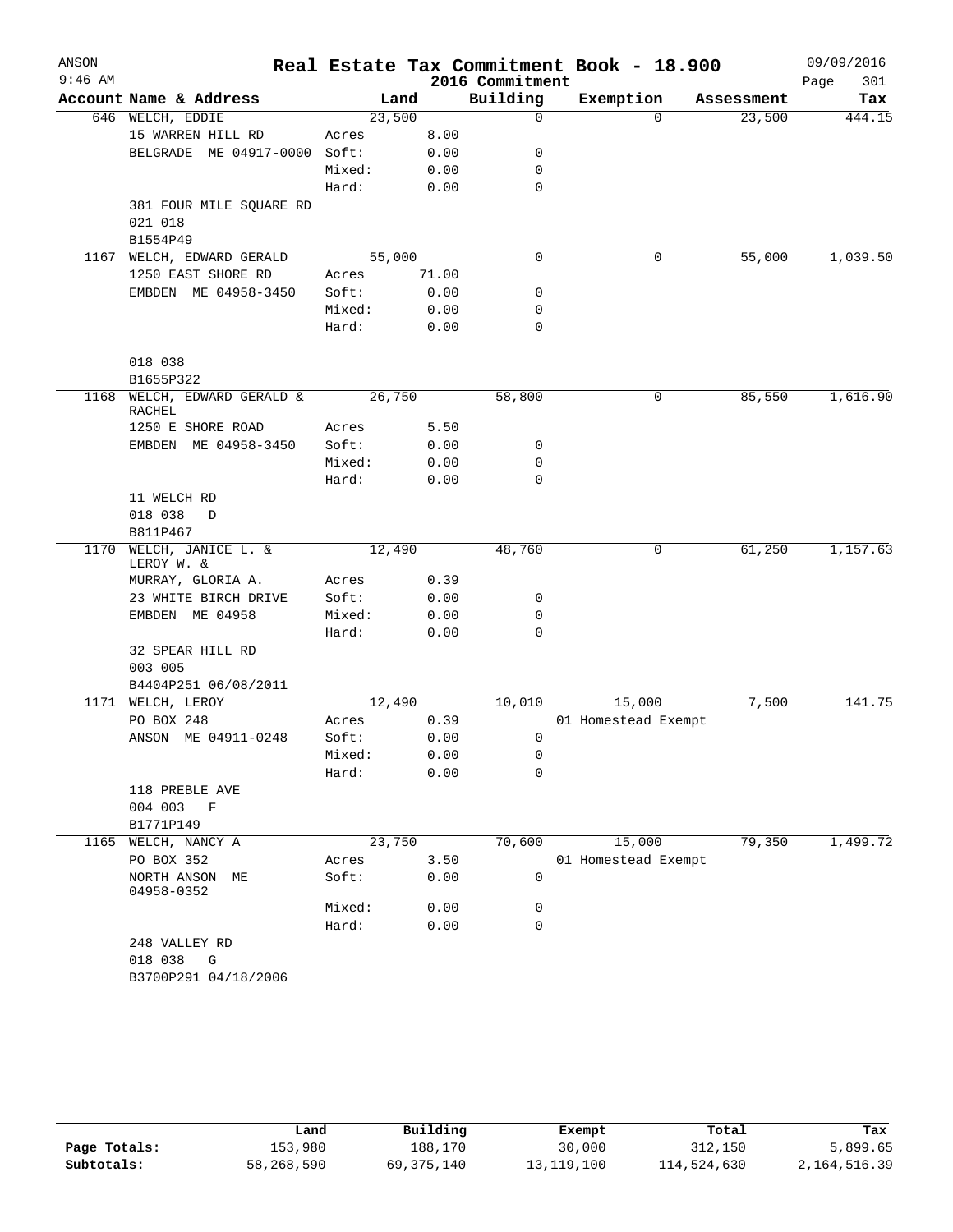| ANSON<br>$9:46$ AM |                                                      |             |        | 2016 Commitment | Real Estate Tax Commitment Book - 18.900 |            | 09/09/2016<br>302<br>Page |
|--------------------|------------------------------------------------------|-------------|--------|-----------------|------------------------------------------|------------|---------------------------|
|                    | Account Name & Address                               | Land        |        | Building        | Exemption                                | Assessment | Tax                       |
|                    | 907 WELCH, SANDRA J.                                 | 14,140      |        | 13,910          | 15,000                                   | 13,050     | 246.65                    |
|                    | PO BOX 26                                            | Acres       | 0.50   |                 | 01 Homestead Exempt                      |            |                           |
|                    | NORTH ANSON ME<br>04958-0026                         | Soft:       | 0.00   | 0               |                                          |            |                           |
|                    |                                                      | Mixed:      | 0.00   | 0               |                                          |            |                           |
|                    |                                                      | Hard:       | 0.00   | $\Omega$        |                                          |            |                           |
|                    | 616 FOUR MILE SQUARE RD<br>020 025<br>G <sub>1</sub> |             |        |                 |                                          |            |                           |
|                    | B3623P172 01/23/2006                                 |             |        |                 |                                          |            |                           |
|                    | 816 WELLS FARGO BANK, N.A.                           | 9,170       |        | 46,060          | 0                                        | 55,230     | 1,043.85                  |
|                    | C/O DOONAN, GRAVES &<br>LONGORIA, LLC                | Acres       | 0.21   |                 |                                          |            |                           |
|                    | 100 CUMMINGS CTR, STE<br>225D                        | Soft:       | 0.00   | 0               |                                          |            |                           |
|                    | BEVERLY MA 01915                                     | Mixed:      | 0.00   | 0               |                                          |            |                           |
|                    |                                                      | Hard:       | 0.00   | $\Omega$        |                                          |            |                           |
|                    | 10 MADISON ST<br>006 092                             |             |        |                 |                                          |            |                           |
|                    | B4794P132 06/10/2014 B4346P320 10/21/2010            |             |        |                 |                                          |            |                           |
|                    | 1241 WENTWORTH, AMY E                                | 24,880      |        | 80,160          | 15,000                                   | 90,040     | 1,701.76                  |
|                    | 175 EMBDEN POND RD                                   | Acres       | 4.25   |                 | 01 Homestead Exempt                      |            |                           |
|                    | NORTH ANSON ME<br>04958-0000                         | Soft:       | 0.00   | $\mathbf 0$     |                                          |            |                           |
|                    |                                                      | Mixed:      | 0.00   | 0               |                                          |            |                           |
|                    |                                                      | Hard:       | 0.00   | $\Omega$        |                                          |            |                           |
|                    | 175 EMBDEN POND RD                                   |             |        |                 |                                          |            |                           |
|                    | 023 019<br>B                                         |             |        |                 |                                          |            |                           |
|                    | B3441P1 02/07/2005                                   |             |        |                 |                                          |            |                           |
|                    | 180 WENTWORTH, JERROLD M &<br>CAROLYN C              | 18,150      |        | 0               | 0                                        | 18,150     | 343.04                    |
|                    | 421 PLAINS ROAD                                      | Acres       | 5.10   |                 |                                          |            |                           |
|                    | REIDFIELD ME<br>04355-0000                           | Soft:       | 0.00   | 0               |                                          |            |                           |
|                    |                                                      | Mixed:      | 0.00   | 0               |                                          |            |                           |
|                    |                                                      | Hard:       | 0.00   | 0               |                                          |            |                           |
|                    | 011 032<br>4<br>B3936P210 11/26/2007                 |             |        |                 |                                          |            |                           |
|                    | 1720 WESTON, WILLIAM N.,                             | 53,920      |        | 0               |                                          | 53,920     | 1,019.09                  |
|                    | TRUSTEE                                              |             |        |                 |                                          |            |                           |
|                    | PO BOX 577                                           | Acres       | 355.00 |                 |                                          |            |                           |
|                    | RUMFORD ME 04276-0577 Soft:                          |             | 60.70  | 7,284           |                                          |            |                           |
|                    |                                                      | Mixed:      | 185.50 | 30,608          |                                          |            |                           |
|                    |                                                      | Hard:       | 63.50  | 11,494          |                                          |            |                           |
|                    |                                                      | TREE GROWTH |        |                 |                                          |            |                           |
|                    | 012 007                                              |             |        |                 |                                          |            |                           |
|                    | B4012P28 06/16/2008                                  |             |        |                 |                                          |            |                           |
|                    | 1178 WHARTON, ARCHIE JR &                            | 37,000      |        | 0               | 0                                        | 37,000     | 699.30                    |
|                    | SHEPERD, DAVID                                       | Acres       | 26.00  |                 |                                          |            |                           |
|                    | 193 LINCOLN AVE                                      | Soft:       | 0.00   | 0               |                                          |            |                           |
|                    | VINELAND NJ 08360-0000 Mixed:                        |             | 0.00   | 0               |                                          |            |                           |
|                    |                                                      | Hard:       | 0.00   | 0               |                                          |            |                           |
|                    | 013 020<br>B1675P132                                 |             |        |                 |                                          |            |                           |
|                    |                                                      |             |        |                 |                                          |            |                           |

|              | Land       | Building   | Exempt       | Total       | Tax          |
|--------------|------------|------------|--------------|-------------|--------------|
| Page Totals: | 157,260    | 140.130    | 30,000       | 267,390     | 5,053.69     |
| Subtotals:   | 58,425,850 | 69,515,270 | 13, 149, 100 | 114,792,020 | 2,169,570.08 |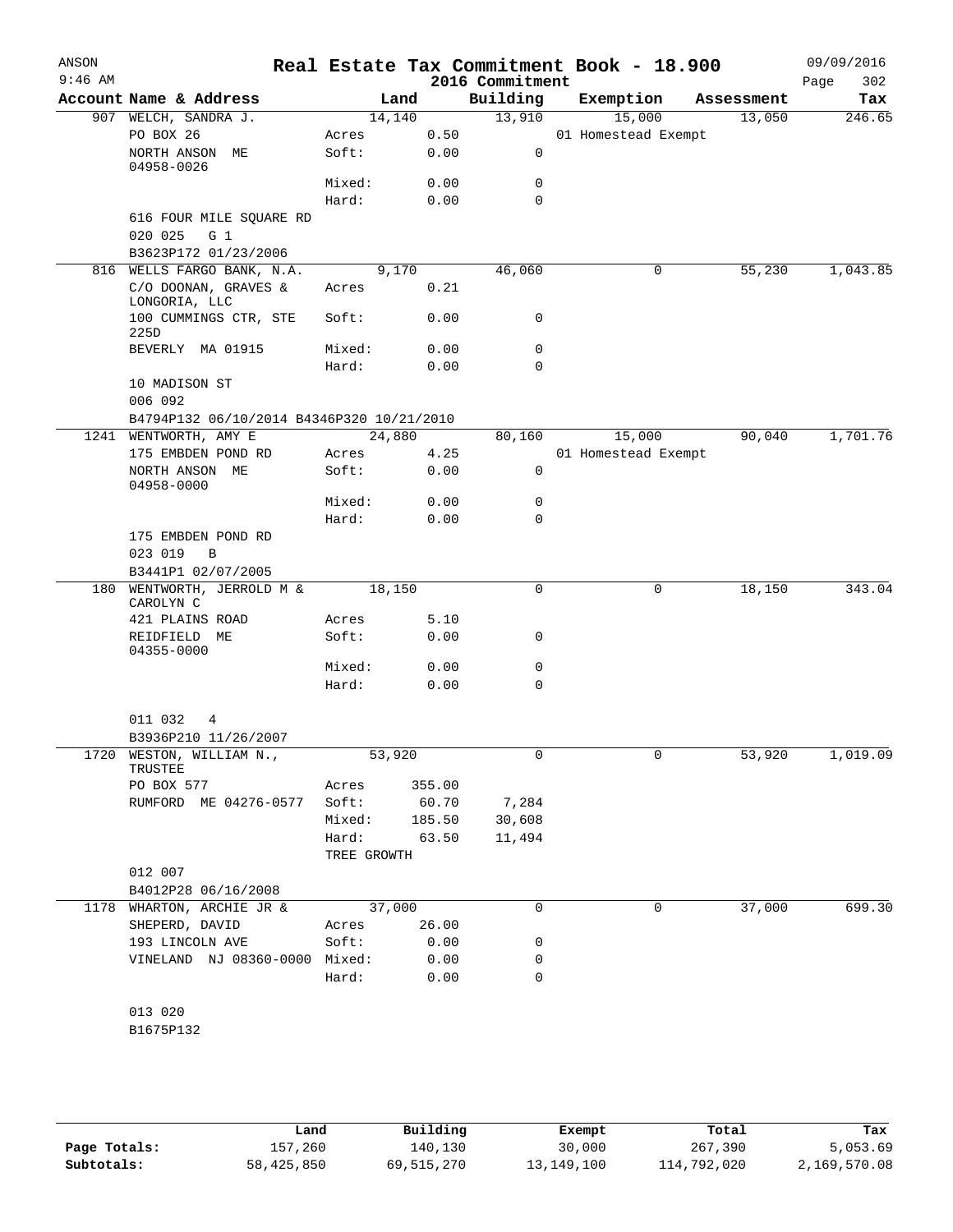| ANSON     |                                                       |                 |              |                 | Real Estate Tax Commitment Book - 18.900 |            | 09/09/2016  |
|-----------|-------------------------------------------------------|-----------------|--------------|-----------------|------------------------------------------|------------|-------------|
| $9:46$ AM |                                                       |                 |              | 2016 Commitment |                                          |            | 303<br>Page |
|           | Account Name & Address                                |                 | Land         | Building        | Exemption                                | Assessment | Tax         |
|           | 204 WHEELER, JAMIE O.<br>116 MADISON AVENUE APT Acres | 20,000          | 1.00         | $\mathbf 0$     | $\Omega$                                 | 20,000     | 378.00      |
|           | #1<br>SKOWHEGAN ME 04976                              | Soft:           | 0.00         | 0               |                                          |            |             |
|           |                                                       | Mixed:          | 0.00         | $\mathbf 0$     |                                          |            |             |
|           |                                                       | Hard:           | 0.00         | $\mathbf 0$     |                                          |            |             |
|           | 590 FOUR MILE SQUARE RD B4992P0138 JT<br>020 025<br>I |                 |              |                 |                                          |            |             |
|           | B4992P138 10/13/2016                                  |                 |              |                 |                                          |            |             |
|           | 1181 WHEELER, LESTER T &<br>DOROTHY B                 | 17,600          |              | 0               | $\mathbf 0$                              | 17,600     | 332.64      |
|           | 62 LAKEVIEW RD                                        | Acres           | 10.50        |                 |                                          |            |             |
|           | FOXBORO MA 02035-1733                                 | Soft:<br>Mixed: | 0.00<br>0.00 | 0<br>0          |                                          |            |             |
|           |                                                       | Hard:           | 0.00         | $\mathbf 0$     |                                          |            |             |
|           | 015 044 L<br>B2300P130                                |                 |              |                 |                                          |            |             |
|           | 74 WHEELER, SUSAN P.                                  | 21,380          |              | 51,320          | 15,000                                   | 57,700     | 1,090.53    |
|           | 120 SKIDMORE ROAD                                     | Acres           | 1.92         |                 | 01 Homestead Exempt                      |            |             |
|           | NORTH ANSON ME<br>04958-0000                          | Soft:           | 0.00         | 0               |                                          |            |             |
|           |                                                       | Mixed:          | 0.00         | 0               |                                          |            |             |
|           |                                                       | Hard:           | 0.00         | 0               |                                          |            |             |
|           | 120 SKIDMORE RD                                       |                 |              |                 |                                          |            |             |
|           | 023 014<br>Е                                          |                 |              |                 |                                          |            |             |
|           | B3886P200 07/26/2007                                  |                 |              |                 |                                          |            |             |
|           | 1180 WHEELOCK, BARRY &                                | 17,760          |              | 0               | 0                                        | 17,760     | 335.66      |
|           | PEARSON, GARY                                         | Acres           | 10.70        |                 |                                          |            |             |
|           | C/O PAUL SPERLING                                     | Soft:           | 0.00         | 0               |                                          |            |             |
|           | 147 READ ST                                           | Mixed:          | 0.00         | 0<br>0          |                                          |            |             |
|           | FALL RIVER MA<br>02720-0000                           | Hard:           | 0.00         |                 |                                          |            |             |
|           | 018 021<br>К                                          |                 |              |                 |                                          |            |             |
|           | B1292P26                                              |                 |              |                 |                                          |            |             |
| 1183      | WHICHER, CLIFFORD A, JR<br>12 CEDARWOOD LANE          | 28,000<br>Acres | 14.50        | 0               | 0                                        | 28,000     | 529.20      |
|           | ROWLEY MA 01969-0000                                  | Soft:           | 0.00         | 0               |                                          |            |             |
|           |                                                       | Mixed:          | 0.00         | 0               |                                          |            |             |
|           |                                                       | Hard:           | 0.00         | $\mathbf 0$     |                                          |            |             |
|           | 575 FOUR MILE SQUARE RD<br>020 026                    |                 |              |                 |                                          |            |             |
|           | B4244P328 12/14/2009 B1112P230                        |                 |              |                 |                                          |            |             |
|           | 628 WHIPPLE, CARA                                     | 18,550          |              | 61,040          | 0                                        | 79,590     | 1,504.25    |
|           | 970 FARMINGTON FALLS RD Acres                         |                 | 0.86         |                 |                                          |            |             |
|           | FARMINGTON ME<br>04938-0000                           | Soft:           | 0.00         | 0               |                                          |            |             |
|           |                                                       | Mixed:          | 0.00         | 0               |                                          |            |             |
|           |                                                       | Hard:           | 0.00         | $\mathbf 0$     |                                          |            |             |
|           | 539 HORSEBACK RD<br>014 010 1                         |                 |              |                 |                                          |            |             |
|           | B4755P184 10/30/2013                                  |                 |              |                 |                                          |            |             |

|              | Land       | Building   | Exempt       | Total       | Tax          |
|--------------|------------|------------|--------------|-------------|--------------|
| Page Totals: | 123,290    | 112,360    | 15,000       | 220,650     | 4,170.28     |
| Subtotals:   | 58,549,140 | 69,627,630 | 13, 164, 100 | 115,012,670 | 2,173,740.36 |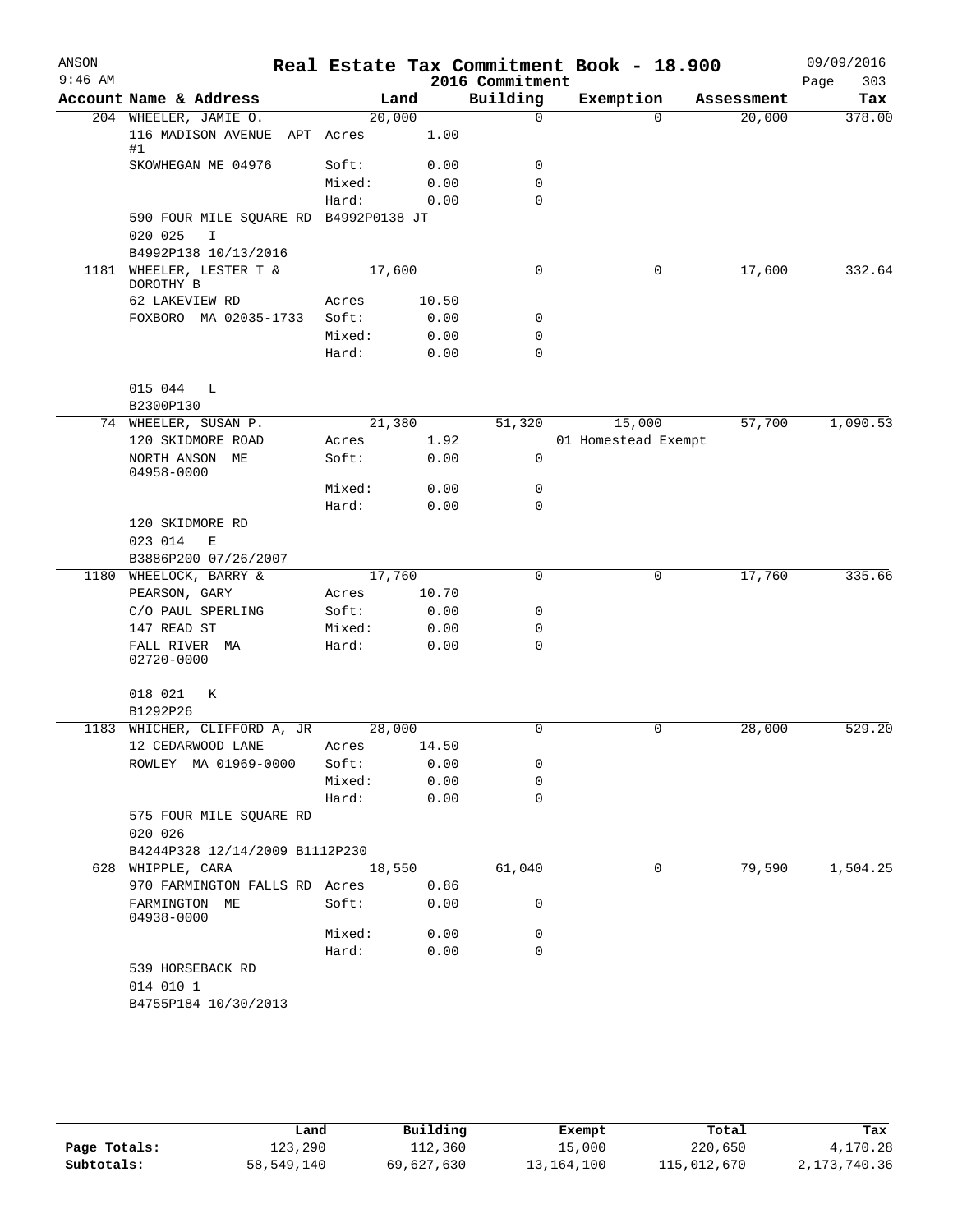| ANSON<br>$9:46$ AM |                                        |             |       | 2016 Commitment | Real Estate Tax Commitment Book - 18.900 |                                 | 09/09/2016<br>304<br>Page |
|--------------------|----------------------------------------|-------------|-------|-----------------|------------------------------------------|---------------------------------|---------------------------|
|                    | Account Name & Address                 | Land        |       | Building        | Exemption                                | Assessment                      | Tax                       |
|                    | 1186 WHITAKER, PEGGYANN O.             | 21,800      |       | 78,650          | 21,000                                   | 79,450                          | 1,501.61                  |
|                    | PO BOX 42                              | Acres       | 5.00  |                 | 01 Homestead Exempt                      |                                 |                           |
|                    | NORTH ANSON ME<br>04958-0042           | Soft:       | 0.00  |                 |                                          | 0 05 Non-resident Veteran Widow |                           |
|                    |                                        | Mixed:      | 0.00  | 0               |                                          |                                 |                           |
|                    |                                        | Hard:       | 0.00  | $\mathbf 0$     |                                          |                                 |                           |
|                    | 51 PATTERSON BRIDGE RD<br>017 039<br>C | LIFE ESTATE |       |                 |                                          |                                 |                           |
|                    | B4714P238 09/20/2013                   |             |       |                 |                                          |                                 |                           |
|                    | 1059 WHITCOMB, JOHN E. &<br>LINDA C.   | 18,150      |       | 0               | 0                                        | 18,150                          | 343.04                    |
|                    | 3 SCENIC VIEW DR                       | Acres       | 5.10  |                 |                                          |                                 |                           |
|                    | SMITHFIELD RI<br>02917-0000            | Soft:       | 0.00  | 0               |                                          |                                 |                           |
|                    |                                        | Mixed:      | 0.00  | $\mathbf 0$     |                                          |                                 |                           |
|                    |                                        | Hard:       | 0.00  | $\mathbf 0$     |                                          |                                 |                           |
|                    | 022 038<br>5<br>B3424P29 12/20/2004    |             |       |                 |                                          |                                 |                           |
|                    | 1786 WHITE, DONNA M                    | 11,580      |       | 0               | 0                                        | 11,580                          | 218.86                    |
|                    | 26 ELEANOR ST                          | Acres       | 1.22  |                 |                                          |                                 |                           |
|                    | PORTLAND ME 04103-0000 Soft:           |             | 0.00  | 0               |                                          |                                 |                           |
|                    |                                        | Mixed:      | 0.00  | $\mathbf 0$     |                                          |                                 |                           |
|                    |                                        | Hard:       | 0.00  | $\mathbf 0$     |                                          |                                 |                           |
|                    | 023 041<br>M<br>B2504P340              |             |       |                 |                                          |                                 |                           |
|                    | 1188 WHITE, WAYNE W.                   | 12,330      |       | 22,360          | 15,000                                   | 19,690                          | 372.14                    |
|                    | 60 PREBLE AVE                          | Acres       | 0.38  |                 | 01 Homestead Exempt                      |                                 |                           |
|                    | ANSON ME 04911-0000                    | Soft:       | 0.00  | 0               |                                          |                                 |                           |
|                    |                                        | Mixed:      | 0.00  | $\mathbf 0$     |                                          |                                 |                           |
|                    |                                        | Hard:       | 0.00  | $\mathbf 0$     |                                          |                                 |                           |
|                    | 60 PREBLE AVE<br>004 024               |             |       |                 |                                          |                                 |                           |
|                    | B814P681                               |             |       |                 |                                          |                                 |                           |
| 1039               | WHITE, WILLIAM A &<br>JOANNE E         | 45,800      |       | 27,690          | 15,000                                   | 58,490                          | 1,105.46                  |
|                    | PO BOX 446                             | Acres       | 38.00 |                 | 01 Homestead Exempt                      |                                 |                           |
|                    | NORTH ANSON ME<br>04958-0446           | Soft:       | 0.00  | $\mathbf 0$     |                                          |                                 |                           |
|                    |                                        | Mixed:      | 0.00  | 0               |                                          |                                 |                           |
|                    |                                        | Hard:       | 0.00  | $\mathbf 0$     |                                          |                                 |                           |
|                    | 567 VALLEY RD<br>019 012               |             |       |                 |                                          |                                 |                           |
| 1184               | WHITLOCK, EDWARD S                     | 13,120      |       | 18,900          | 15,000                                   | 17,020                          | 321.68                    |
|                    | 47 NEW PORTLAND ROAD                   | Acres       | 0.43  |                 | 01 Homestead Exempt                      |                                 |                           |
|                    | PO BOX 462                             | Soft:       | 0.00  | $\mathbf 0$     |                                          |                                 |                           |
|                    | NORTH ANSON ME<br>04958-0462           | Mixed:      | 0.00  | 0               |                                          |                                 |                           |
|                    |                                        | Hard:       | 0.00  | $\mathbf 0$     |                                          |                                 |                           |
|                    | 47 NEW PORTLAND RD<br>009 002          |             |       |                 |                                          |                                 |                           |
|                    | B4388P176 04/26/2011 B1772P71          |             |       |                 |                                          |                                 |                           |

|              | Land       | Building   | Exempt     | Total         | Tax          |
|--------------|------------|------------|------------|---------------|--------------|
| Page Totals: | 122,780    | 147,600    | 66,000     | 204,380       | 3,862.79     |
| Subtotals:   | 58,671,920 | 69,775,230 | 13,230,100 | 115, 217, 050 | 2,177,603.15 |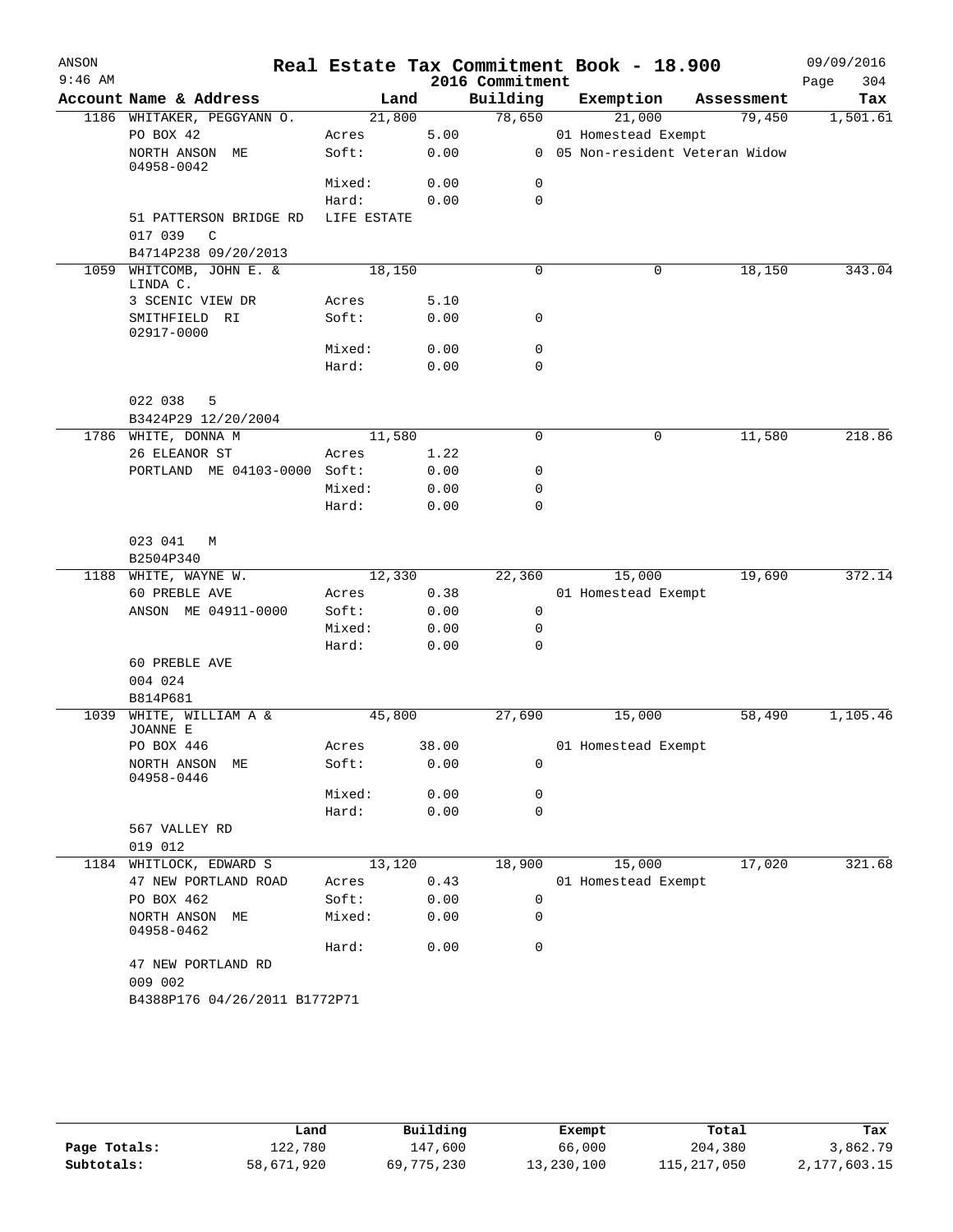| $9:46$ AM | Account Name & Address<br>737 WHITNEY, BRIAN M<br>61 PREBLE AVE  | Land        |        | 2016 Commitment<br>Building | Exemption                   |            | Page<br>305 |
|-----------|------------------------------------------------------------------|-------------|--------|-----------------------------|-----------------------------|------------|-------------|
|           |                                                                  |             |        |                             |                             | Assessment | Tax         |
|           |                                                                  |             | 35,240 | 78,580                      | $\mathbf 0$                 | 113,820    | 2,151.20    |
|           |                                                                  | Acres       | 77.40  |                             |                             |            |             |
|           | ANSON ME 04911-0000                                              | Soft:       | 11.40  | 1,368                       |                             |            |             |
|           |                                                                  | Mixed:      | 33.00  | 5,445                       |                             |            |             |
|           |                                                                  | Hard:       | 30.00  | 5,430                       |                             |            |             |
|           | 793 HORSEBACK RD                                                 | TREE GROWTH |        |                             |                             |            |             |
|           | 019 005<br>A                                                     |             |        |                             |                             |            |             |
|           | B2594P291                                                        |             |        |                             |                             |            |             |
| 48        | WHITNEY, BRIAN M                                                 |             | 4,370  | $\mathbf 0$                 | 0                           | 4,370      | 82.59       |
|           | 61 PREBLE AVE                                                    | Acres       | 26.00  |                             |                             |            |             |
|           | ANSON ME 04911-0000                                              | Soft:       | 0.00   | 0                           |                             |            |             |
|           |                                                                  | Mixed:      | 21.00  | 3,465                       |                             |            |             |
|           |                                                                  | Hard:       | 5.00   | 905                         |                             |            |             |
|           |                                                                  | TREE GROWTH |        |                             |                             |            |             |
|           | 018 034                                                          |             |        |                             |                             |            |             |
|           | B2594P291                                                        |             |        |                             |                             |            |             |
| 1153      | WHITTY, MEREDYTH R &<br>WATERMAN, CHRISTOPHER A                  | 28,400      |        | 63,310                      | 0                           | 91,710     | 1,733.32    |
|           | 455 PUTNAM PIKE                                                  | Acres       | 6.90   |                             |                             |            |             |
|           | CHEPACHET RI<br>02814-0000                                       | Soft:       | 0.00   | 0                           |                             |            |             |
|           |                                                                  | Mixed:      | 0.00   | 0                           |                             |            |             |
|           |                                                                  | Hard:       | 0.00   | 0                           |                             |            |             |
|           | 44 FISH RD                                                       | B4927P0342  |        |                             |                             |            |             |
|           | 013 016<br>1                                                     |             |        |                             |                             |            |             |
|           | B4927P0342 07/10/2015                                            |             |        |                             |                             |            |             |
|           | 2015 WILBER, RICHARD M                                           | 24,600      |        | 0                           | 0                           | 24,600     | 464.94      |
|           | C/O SHARRON M FULLER                                             | Acres       | 11.10  |                             |                             |            |             |
|           | PO BOX 364                                                       | Soft:       | 0.00   | 0                           |                             |            |             |
|           | ANSON ME 04911-0000                                              | Mixed:      | 0.00   | 0                           |                             |            |             |
|           |                                                                  | Hard:       | 0.00   | 0                           |                             |            |             |
|           |                                                                  | B4940P0142  |        |                             |                             |            |             |
|           | 014 038 004                                                      |             |        |                             |                             |            |             |
|           | B4940P142 08/04/2015                                             | 31,590      |        |                             |                             |            |             |
| 1207      | WILLARD, ROBERT A JR &<br><b>SANDRA</b><br>304 HOLLIN WAITE HILL |             |        | 24,430                      | 15,000                      | 41,020     | 775.28      |
|           | RD                                                               | Acres       | 10.09  |                             | 01 Homestead Exempt         |            |             |
|           | ANSON ME 04911-0000                                              | Soft:       | 0.00   | 0                           |                             |            |             |
|           |                                                                  | Mixed:      | 0.00   | 0                           |                             |            |             |
|           |                                                                  | Hard:       | 0.00   | $\mathbf 0$                 |                             |            |             |
|           | 304 HOLLIN WAITE HILL<br>RD                                      |             |        |                             |                             |            |             |
|           | 014 030<br>4                                                     |             |        |                             |                             |            |             |
|           | B1610P11                                                         |             |        |                             |                             |            |             |
|           | 1204 WILLETTE, PRISCILLA A                                       | 10,200      |        | 62,620                      | 21,000                      | 51,820     | 979.40      |
|           | PO BOX 266                                                       | Acres       | 0.26   |                             | 01 Homestead Exempt         |            |             |
|           | ANSON ME 04911-0266                                              | Soft:       | 0.00   |                             | 0 03 Resident Veteran Widow |            |             |
|           |                                                                  | Mixed:      | 0.00   | 0                           |                             |            |             |
|           |                                                                  | Hard:       | 0.00   | 0                           |                             |            |             |
|           | 17 KENNEBEC ST<br>001 008                                        | LIFE ESTATE |        |                             |                             |            |             |
|           | B2818P343                                                        |             |        |                             |                             |            |             |

|              | Land       | Building   | Exempt     | Total       | Tax          |
|--------------|------------|------------|------------|-------------|--------------|
| Page Totals: | 134,400    | 228,940    | 36,000     | 327,340     | 6,186.73     |
| Subtotals:   | 58,806,320 | 70,004,170 | 13,266,100 | 115,544,390 | 2,183,789.88 |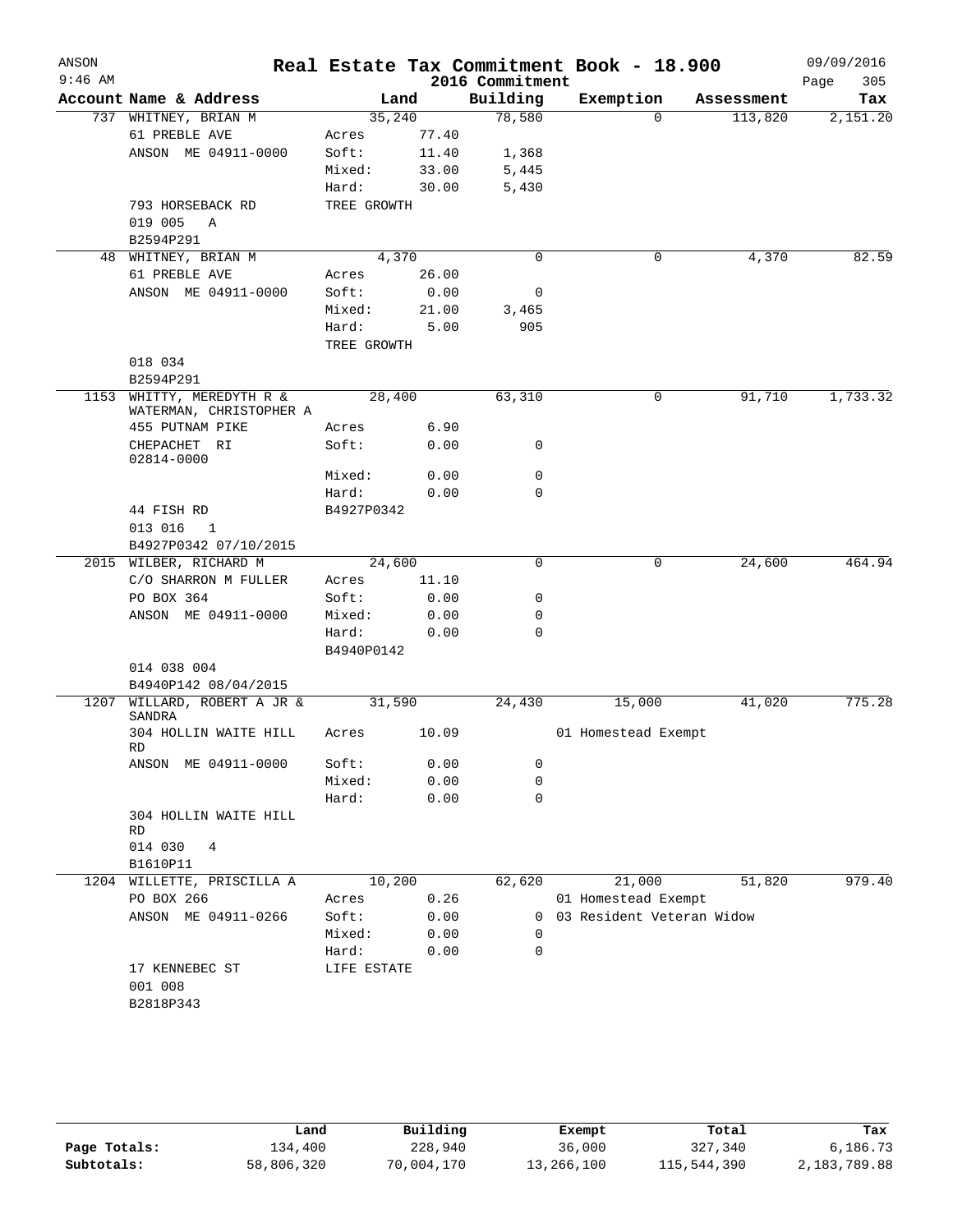| ANSON<br>$9:46$ AM |                                              |                         |              | 2016 Commitment | Real Estate Tax Commitment Book - 18.900 |            | 09/09/2016<br>306<br>Page |
|--------------------|----------------------------------------------|-------------------------|--------------|-----------------|------------------------------------------|------------|---------------------------|
|                    | Account Name & Address                       |                         | Land         | Building        | Exemption                                | Assessment | Tax                       |
|                    | 342 WILLEY, GERALD E. &                      |                         | 43,860       | 2,800           | $\mathbf{0}$                             | 46,660     | 881.87                    |
|                    | SCHEIB, PATRICIA L.,<br>TRUSTEE              | Acres                   | 166.00       |                 |                                          |            |                           |
|                    | 1022 WARREN HILL RD                          | Soft:                   | 15.00        | 1,800           |                                          |            |                           |
|                    | PALMYRA ME 04965-0000                        | Mixed:                  | 88.00        | 14,520          |                                          |            |                           |
|                    |                                              | Hard:<br>TREE GROWTH    | 61.00        | 11,041          |                                          |            |                           |
|                    | 019 044                                      |                         |              |                 |                                          |            |                           |
|                    | B4727P329 10/01/2013 B4115P318 03/12/2009    |                         |              |                 |                                          |            |                           |
|                    | 1845 WILLIAMS FARM, INC.                     | 16,000                  |              | $\mathbf 0$     | 0                                        | 16,000     | 302.40                    |
|                    | 644 RIVER RD                                 | Acres                   | 7.00         |                 |                                          |            |                           |
|                    | NORTH ANSON ME<br>04958-0000                 | Soft:                   | 0.00         | 0               |                                          |            |                           |
|                    |                                              | Mixed:                  | 0.00         | 0               |                                          |            |                           |
|                    |                                              | Hard:                   | 0.00         | 0               |                                          |            |                           |
|                    | 016 010<br>$B-1$<br>B4695P306 04/29/2013     |                         |              |                 |                                          |            |                           |
|                    | 1065 WILLIAMS FARMS, INC.                    |                         | 51,350       | 123,820         | 0                                        | 175,170    | 3,310.71                  |
|                    | 644 RIVER RD                                 | Acres                   | 87.70        |                 |                                          |            |                           |
|                    | NORTH ANSON ME<br>04958-0000                 | Soft:                   | 0.00         | 0               |                                          |            |                           |
|                    |                                              | Mixed:                  | 0.00         | 0               |                                          |            |                           |
|                    |                                              | Hard:                   | 0.00         | $\mathbf 0$     |                                          |            |                           |
|                    | RIVER RD<br>016 012 A                        | FARMLAND CLASS          |              |                 |                                          |            |                           |
|                    | B3519P233 07/18/2005                         |                         |              |                 |                                          |            |                           |
|                    | 1064 WILLIAMS FARMS, INC.                    |                         | 1,280        | $\mathbf 0$     | 0                                        | 1,280      | 24.19                     |
|                    | 644 RIVER RD                                 | Acres                   | 7.73         |                 |                                          |            |                           |
|                    | NORTH ANSON ME<br>04958-0000                 | Soft:                   | 0.00         | 0               |                                          |            |                           |
|                    |                                              | Mixed:                  | 0.00         | 0               |                                          |            |                           |
|                    |                                              | Hard:<br>FARMLAND CLASS | 0.00         | $\mathbf 0$     |                                          |            |                           |
|                    | 015 059                                      |                         |              |                 |                                          |            |                           |
|                    | B3519P233 07/18/2005                         |                         |              |                 |                                          |            |                           |
|                    | 1545 WILLIAMS FARMS, INC.                    |                         | 27,500       | 0               | 0                                        | 27,500     | 519.75                    |
|                    | 644 RIVER RD                                 | Acres                   | 50.00        |                 |                                          |            |                           |
|                    | NORTH ANSON ME<br>04958-0000                 | Soft:                   | 0.00         | 0               |                                          |            |                           |
|                    |                                              | Mixed:                  | 0.00         | 0               |                                          |            |                           |
|                    |                                              | Hard:                   | 0.00         | $\mathbf 0$     |                                          |            |                           |
|                    |                                              | FARMLAND CLASS          |              |                 |                                          |            |                           |
|                    | 018 041<br>C                                 |                         |              |                 |                                          |            |                           |
|                    | B4614P71 12/31/2012                          |                         |              |                 |                                          |            |                           |
|                    | 1846 WILLIAMS FARMS, INC.                    |                         | 28,200       | 60,510          | 0                                        | 88,710     | 1,676.62                  |
|                    | 644 RIVER RD<br>NORTH ANSON ME<br>04958-0000 | Acres<br>Soft:          | 6.70<br>0.00 | 0               |                                          |            |                           |
|                    |                                              | Mixed:                  | 0.00         | 0               |                                          |            |                           |
|                    |                                              | Hard:                   | 0.00         | 0               |                                          |            |                           |
|                    | 644 RIVER RD                                 |                         |              |                 |                                          |            |                           |
|                    | 016 014                                      |                         |              |                 |                                          |            |                           |
|                    | B4614P71 12/31/2012                          |                         |              |                 |                                          |            |                           |
|                    |                                              |                         |              |                 |                                          |            |                           |

|              | Land       | Building   | Exempt     | Total       | Tax          |
|--------------|------------|------------|------------|-------------|--------------|
| Page Totals: | 168,190    | 187.130    |            | 355,320     | 6,715.54     |
| Subtotals:   | 58,974,510 | 70,191,300 | 13,266,100 | 115,899,710 | 2,190,505.42 |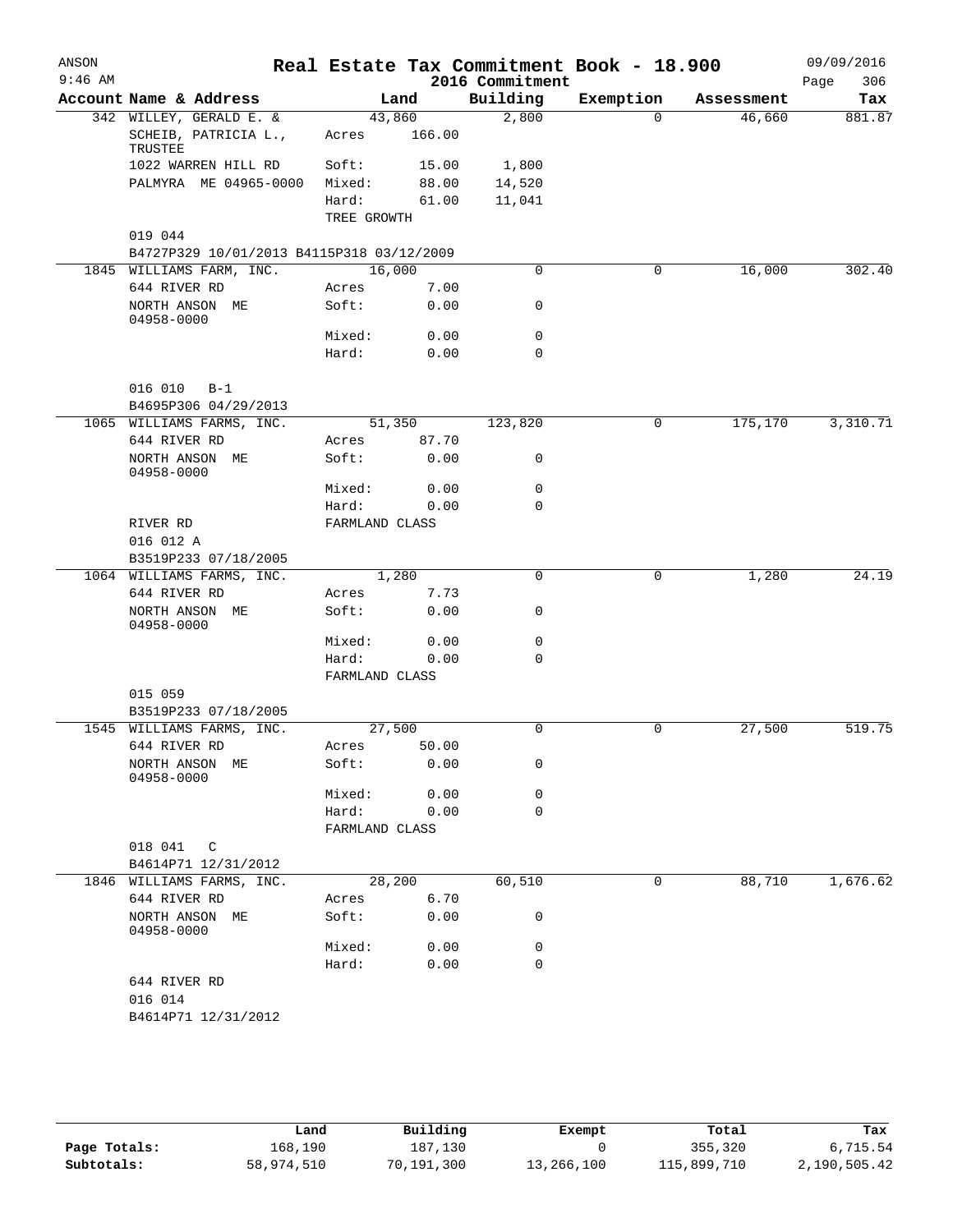| ANSON<br>$9:46$ AM |                                        |                |        | 2016 Commitment              | Real Estate Tax Commitment Book - 18.900 |            | 09/09/2016         |
|--------------------|----------------------------------------|----------------|--------|------------------------------|------------------------------------------|------------|--------------------|
|                    | Account Name & Address                 |                | Land   | Building                     | Exemption                                | Assessment | 307<br>Page<br>Tax |
|                    | 1844 WILLIAMS FARMS, INC.              |                | 5,600  | $\mathbf 0$                  | $\Omega$                                 | 5,600      | 105.84             |
|                    | 644 RIVER RD                           | Acres          | 16.00  |                              |                                          |            |                    |
|                    | NORTH ANSON ME<br>04958-0000           | Soft:          | 0.00   | 0                            |                                          |            |                    |
|                    |                                        | Mixed:         | 0.00   | $\mathbf 0$                  |                                          |            |                    |
|                    |                                        | Hard:          | 0.00   | $\Omega$                     |                                          |            |                    |
|                    |                                        | FARMLAND CLASS |        |                              |                                          |            |                    |
|                    | 016 026<br>$\overline{B}$              |                |        |                              |                                          |            |                    |
|                    | B4614P71 12/31/2012                    |                |        |                              |                                          |            |                    |
|                    | 1840 WILLIAMS FARMS, INC.              | 26,780         |        | $\mathbf 0$                  | 0                                        | 26,780     | 506.14             |
|                    | 644 RIVER RD                           | Acres          | 70.00  |                              |                                          |            |                    |
|                    | NORTH ANSON ME<br>04958-0000           | Soft:          | 0.00   | 0                            |                                          |            |                    |
|                    |                                        | Mixed:         | 0.00   | 0                            |                                          |            |                    |
|                    |                                        | Hard:          | 0.00   | $\mathbf 0$                  |                                          |            |                    |
|                    |                                        | FARMLAND CLASS |        |                              |                                          |            |                    |
|                    | 018 003 & 5B                           |                |        |                              |                                          |            |                    |
|                    | B4614P71 12/31/2012                    |                |        |                              |                                          |            |                    |
|                    | 1790 WILLIAMS FARMS, INC.              |                | 530    | $\mathbf 0$                  | 0                                        | 530        | 10.02              |
|                    | 644 RIVER RD                           | Acres          | 3.18   |                              |                                          |            |                    |
|                    | NORTH ANSON ME<br>04958-0000           | Soft:          | 0.00   | 0                            |                                          |            |                    |
|                    |                                        | Mixed:         | 0.00   | $\mathbf 0$                  |                                          |            |                    |
|                    |                                        | Hard:          | 0.00   | 0                            |                                          |            |                    |
|                    |                                        | FARMLAND CLASS |        |                              |                                          |            |                    |
|                    | 015 056                                |                |        |                              |                                          |            |                    |
|                    | B3519P233 07/18/2005                   |                |        |                              |                                          |            |                    |
|                    | 1837 WILLIAMS FARMS, INC.              | 104,520        |        | 444,010                      | 0                                        | 548,530    | 10,367.22          |
|                    | 644 RIVER RD                           | Acres          | 141.60 |                              |                                          |            |                    |
|                    | NORTH ANSON ME<br>04958-0000           | Soft:          | 0.00   | 0                            |                                          |            |                    |
|                    |                                        | Mixed:         | 0.00   | 0                            |                                          |            |                    |
|                    |                                        | Hard:          | 0.00   | 0                            |                                          |            |                    |
|                    | 637 RIVER RD                           |                |        | ALSO LOT 18, FARMLAND CLASS  |                                          |            |                    |
|                    | 016 019, 21, 22<br>B4614P71 12/31/2012 |                |        |                              |                                          |            |                    |
|                    | 1850 WILLIAMS FARMS, INC.              |                | 4,710  | $\mathbf 0$                  | 0                                        | 4,710      | 89.02              |
|                    | 644 RIVER RD                           | Acres          | 26.00  |                              |                                          |            |                    |
|                    | NORTH ANSON ME                         | Soft:          | 0.00   | 0                            |                                          |            |                    |
|                    | 04958-0000                             |                |        |                              |                                          |            |                    |
|                    |                                        | Mixed:         | 0.00   | 0                            |                                          |            |                    |
|                    |                                        | Hard:          | 0.00   | $\mathbf 0$                  |                                          |            |                    |
|                    |                                        | FARMLAND CLASS |        |                              |                                          |            |                    |
|                    | 015 057                                |                |        |                              |                                          |            |                    |
|                    | B4614P71 12/31/2012                    |                |        |                              |                                          |            |                    |
|                    | 1839 WILLIAMS FARMS, INC.              | 21,120         |        | $\mathbf 0$                  | $\mathbf 0$                              | 21,120     | 399.17             |
|                    | 644 RIVER RD                           | Acres          | 95.00  |                              |                                          |            |                    |
|                    | NORTH ANSON ME<br>04958-0000           | Soft:          | 0.00   | 0                            |                                          |            |                    |
|                    |                                        | Mixed:         | 0.00   | $\mathbf 0$                  |                                          |            |                    |
|                    |                                        | Hard:          | 0.00   | 0                            |                                          |            |                    |
|                    |                                        |                |        | ALSO LOT 52B, FARMLAND CLASS |                                          |            |                    |
|                    | 015 051,52,53                          |                |        |                              |                                          |            |                    |
|                    | B4614P71 12/31/2012                    |                |        |                              |                                          |            |                    |

|              | Land         | Building   | Exempt     | Total       | Tax          |
|--------------|--------------|------------|------------|-------------|--------------|
| Page Totals: | 163,260      | 444,010    |            | 607,270     | 11, 477. 41  |
| Subtotals:   | 59, 137, 770 | 70,635,310 | 13,266,100 | 116,506,980 | 2,201,982.83 |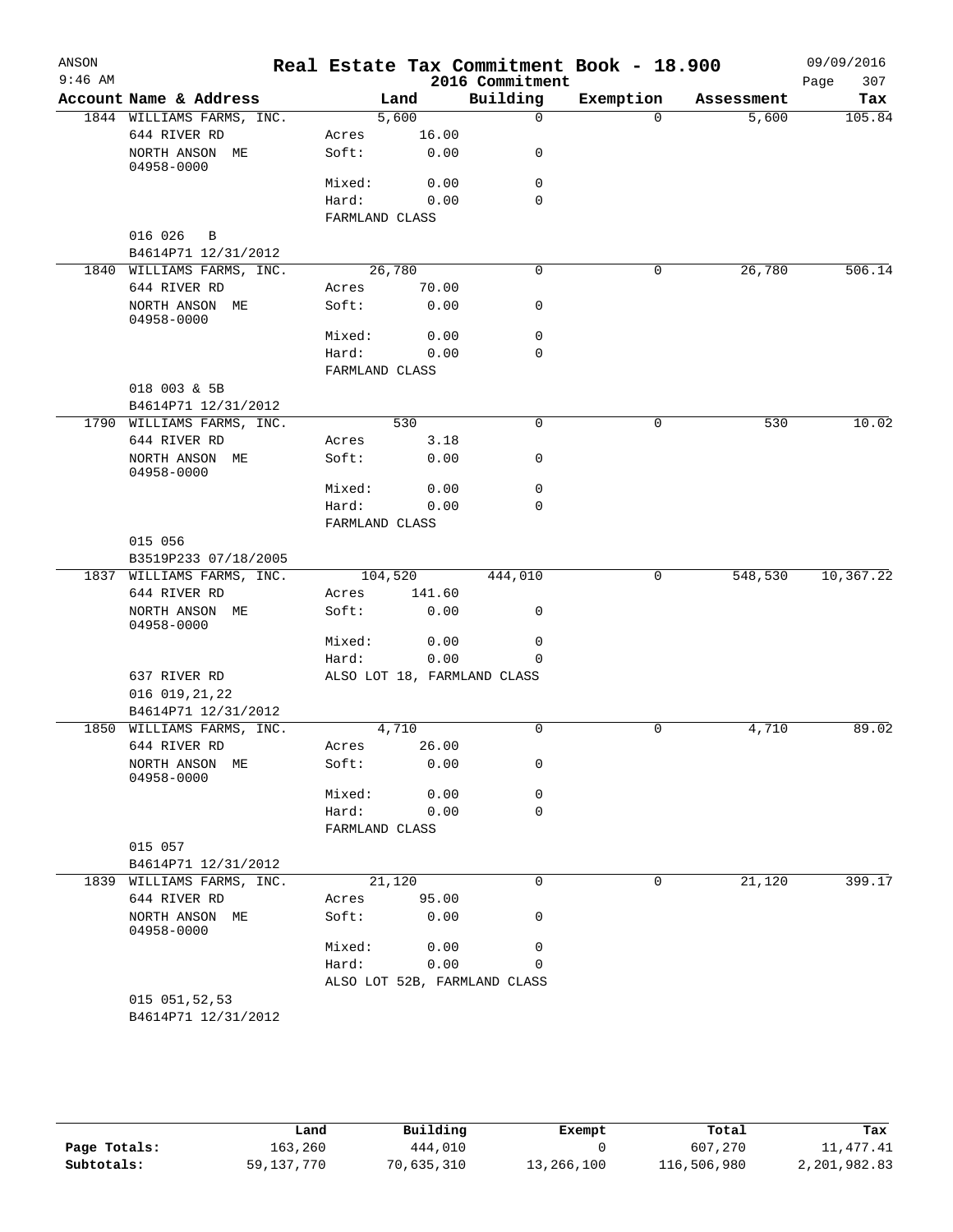| ANSON     |                              |                |        |                 | Real Estate Tax Commitment Book - 18.900 |            | 09/09/2016  |
|-----------|------------------------------|----------------|--------|-----------------|------------------------------------------|------------|-------------|
| $9:46$ AM |                              |                |        | 2016 Commitment |                                          |            | 308<br>Page |
|           | Account Name & Address       |                | Land   | Building        | Exemption                                | Assessment | Tax         |
|           | 1202 WILLIAMS FARMS, INC.    | 49,200         |        | $\mathbf 0$     | $\Omega$                                 | 49,200     | 929.88      |
|           | 644 RIVER RD                 | Acres          | 198.00 |                 |                                          |            |             |
|           | NORTH ANSON ME<br>04958-0000 | Soft:          | 0.00   | 0               |                                          |            |             |
|           |                              | Mixed:         | 0.00   | $\mathbf 0$     |                                          |            |             |
|           |                              | Hard:          | 0.00   | $\Omega$        |                                          |            |             |
|           |                              | FARMLAND CLASS |        |                 |                                          |            |             |
|           | 016 010                      |                |        |                 |                                          |            |             |
|           | B4614P71 12/31/2012          |                |        |                 |                                          |            |             |
|           | 436 WILLIAMS FARMS, INC.     |                | 0      | 17,950          | 0                                        | 17,950     | 339.26      |
|           | 644 RIVER RD                 |                |        |                 |                                          |            |             |
|           | NORTH ANSON ME<br>04958-0000 |                |        |                 |                                          |            |             |
|           |                              |                |        |                 |                                          |            |             |
|           | 28 AMY'S WAY                 |                |        |                 |                                          |            |             |
|           | 016 022<br>ON                |                |        |                 |                                          |            |             |
| 1433      | WILLIAMS FARMS, INC.         |                | 9,240  | $\mathbf 0$     | 0                                        | 9,240      | 174.64      |
|           | 644 RIVER RD                 | Acres          | 56.00  |                 |                                          |            |             |
|           | NORTH ANSON ME<br>04958-0000 | Soft:          | 0.00   | 0               |                                          |            |             |
|           |                              | Mixed:         | 0.00   | $\mathbf 0$     |                                          |            |             |
|           |                              | Hard:          | 0.00   | 0               |                                          |            |             |
|           |                              | FARMLAND CLASS |        |                 |                                          |            |             |
|           | 016 011                      |                |        |                 |                                          |            |             |
|           | 1427 WILLIAMS FARMS, INC.    |                | 0      | 5,430           | 0                                        | 5,430      | 102.63      |
|           | 644 RIVER RD                 |                |        |                 |                                          |            |             |
|           | NORTH ANSON ME<br>04958-0000 |                |        |                 |                                          |            |             |
|           | 32 AMY'S WAY                 |                |        |                 |                                          |            |             |
|           | 016 022<br>ON                |                |        |                 |                                          |            |             |
| 1229      | WILLIAMS FARMS, INC.         |                | 7,760  | $\mathbf 0$     | 0                                        | 7,760      | 146.66      |
|           | 644 RIVER RD                 | Acres          | 47.00  |                 |                                          |            |             |
|           | NORTH ANSON ME               | Soft:          | 0.00   | 0               |                                          |            |             |
|           | 04958-0000                   |                |        | 0               |                                          |            |             |
|           |                              | Mixed:         | 0.00   |                 |                                          |            |             |
|           |                              | Hard:          | 0.00   | 0               |                                          |            |             |
|           |                              | FARMLAND CLASS |        |                 |                                          |            |             |
|           | 015 058                      |                |        |                 |                                          |            |             |
|           | B4225P57 12/18/2009          |                |        |                 |                                          |            |             |
|           | 1717 WILLIAMS FARMS, INC.    | 63,660         |        | 0               | $\overline{0}$                           | 63,660     | 1,203.17    |
|           | 644 RIVER RD                 | Acres          | 159.10 |                 |                                          |            |             |
|           | NORTH ANSON ME<br>04958-0000 | Soft:          | 0.00   | 0               |                                          |            |             |
|           |                              | Mixed:         | 0.00   | 0               |                                          |            |             |
|           |                              | Hard:          | 0.00   | $\mathbf 0$     |                                          |            |             |
|           |                              | FARMLAND CLASS |        |                 |                                          |            |             |
|           | 023 035&36B                  |                |        |                 |                                          |            |             |
|           | B2894P136                    |                |        |                 |                                          |            |             |

|              | Land       | Building   | Exempt     | Total       | Tax          |
|--------------|------------|------------|------------|-------------|--------------|
| Page Totals: | 129,860    | 23,380     |            | 153,240     | 2,896.24     |
| Subtotals:   | 59,267,630 | 70,658,690 | 13,266,100 | 116,660,220 | 2,204,879.07 |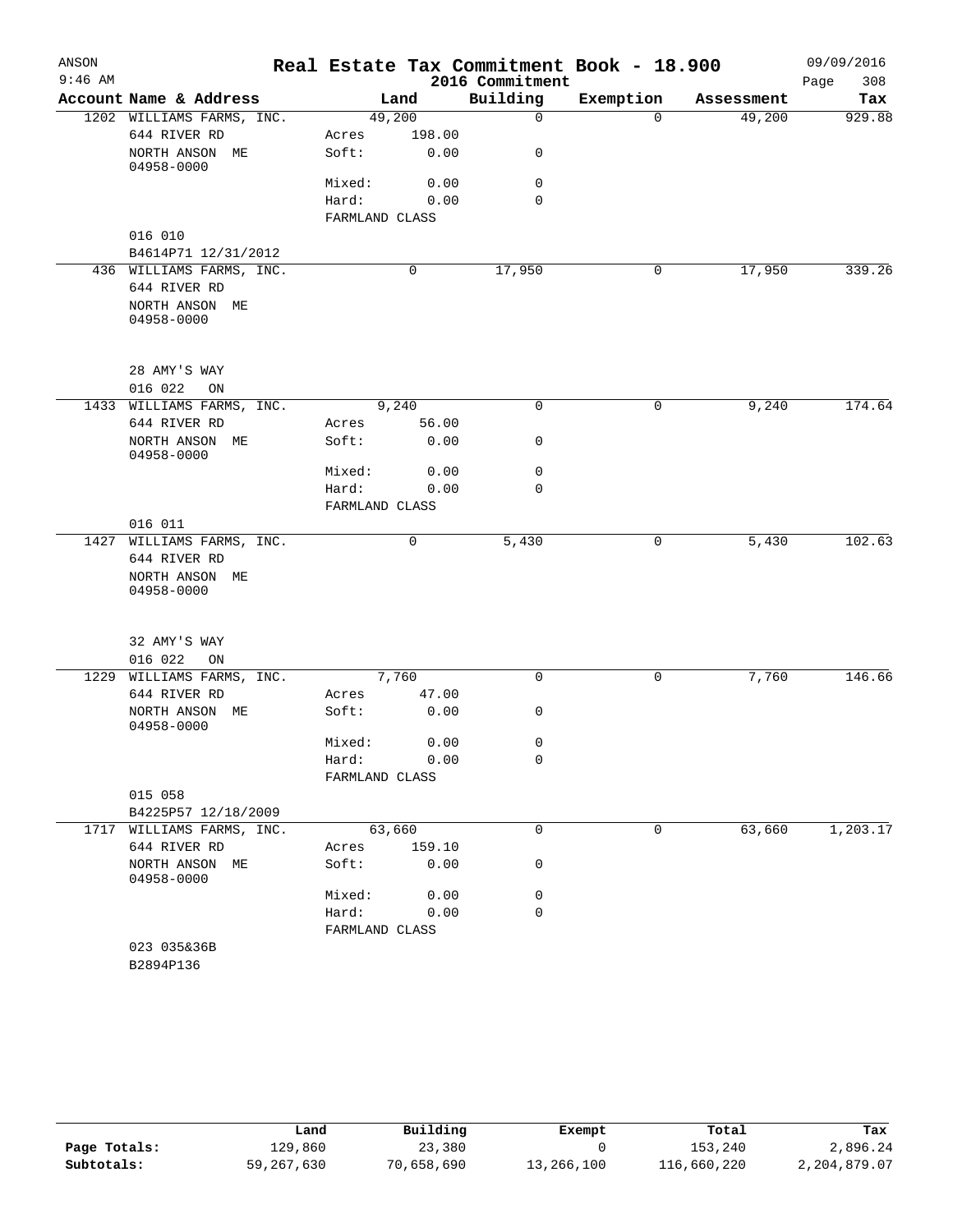| ANSON<br>$9:46$ AM |                                        |                |        | 2016 Commitment                   | Real Estate Tax Commitment Book - 18.900 |            | 09/09/2016<br>309<br>Page |
|--------------------|----------------------------------------|----------------|--------|-----------------------------------|------------------------------------------|------------|---------------------------|
|                    | Account Name & Address                 |                | Land   | Building                          | Exemption                                | Assessment | Tax                       |
|                    | 1789 WILLIAMS FARMS, INC.              |                | 27,700 | 22,900                            | $\Omega$                                 | 50,600     | 956.34                    |
|                    | 644 RIVER RD                           | Acres          | 6.20   |                                   |                                          |            |                           |
|                    | NORTH ANSON ME<br>04958-0000           | Soft:          | 0.00   | 0                                 |                                          |            |                           |
|                    |                                        | Mixed:         | 0.00   | 0                                 |                                          |            |                           |
|                    |                                        | Hard:          | 0.00   | $\Omega$                          |                                          |            |                           |
|                    | 591 RIVER RD                           | FARMLAND CLASS |        |                                   |                                          |            |                           |
|                    | 016 020                                |                |        |                                   |                                          |            |                           |
|                    | B3519P233 07/18/2005                   |                |        |                                   |                                          |            |                           |
|                    | 1835 WILLIAMS FARMS, INC.              |                | 27,760 | 3,220                             | 0                                        | 30,980     | 585.52                    |
|                    | 644 RIVER RD                           | Acres          | 75.10  |                                   |                                          |            |                           |
|                    | NORTH ANSON ME<br>04958-0000           | Soft:          | 0.00   | 0                                 |                                          |            |                           |
|                    |                                        | Mixed:         | 0.00   | 0                                 |                                          |            |                           |
|                    |                                        | Hard:          | 0.00   | 0                                 |                                          |            |                           |
|                    |                                        |                |        | ALSO LOTS 24 & 27B FARMLAND CLASS |                                          |            |                           |
|                    | 017 023&23B                            |                |        |                                   |                                          |            |                           |
|                    | B4614P71 12/31/2012                    |                |        |                                   |                                          |            |                           |
|                    | 1192 WILLIAMS FARMS, INC.              |                | 16,410 | 0                                 | 0                                        | 16,410     | 310.15                    |
|                    | 644 RIVER RD                           | Acres          | 27.35  |                                   |                                          |            |                           |
|                    | NORTH ANSON ME<br>04958-0000           | Soft:          | 0.00   | 0                                 |                                          |            |                           |
|                    |                                        | Mixed:         | 0.00   | 0                                 |                                          |            |                           |
|                    |                                        | Hard:          | 0.00   | $\mathbf 0$                       |                                          |            |                           |
|                    | RIVER RD                               | FARMLAND CLASS |        |                                   |                                          |            |                           |
|                    | 016 029A                               |                |        |                                   |                                          |            |                           |
|                    | B2005P186<br>1189 WILLIAMS FARMS, INC. |                | 41,400 | $\mathbf 0$                       | $\mathbf 0$                              | 41,400     | 782.46                    |
|                    | 644 RIVER RD                           | Acres          | 138.00 |                                   |                                          |            |                           |
|                    | NORTH ANSON ME                         | Soft:          | 0.00   | 0                                 |                                          |            |                           |
|                    | 04958-0000                             |                |        |                                   |                                          |            |                           |
|                    |                                        | Mixed:         | 0.00   | $\mathbf 0$                       |                                          |            |                           |
|                    |                                        | Hard:          | 0.00   | $\mathbf 0$                       |                                          |            |                           |
|                    |                                        | FARMLAND CLASS |        |                                   |                                          |            |                           |
|                    | 015 046<br>&46C                        |                |        |                                   |                                          |            |                           |
|                    | B1569P2 B1226P320                      |                |        |                                   |                                          |            |                           |
|                    | 1431 WILLIAMS FARMS, INC.              |                | 9,240  | 0                                 | 0                                        | 9,240      | 174.64                    |
|                    | 644 RIVER RD                           | Acres          | 56.00  |                                   |                                          |            |                           |
|                    | NORTH ANSON ME<br>04958-0000           | Soft:          | 0.00   | 0                                 |                                          |            |                           |
|                    |                                        | Mixed:         | 0.00   | 0                                 |                                          |            |                           |
|                    |                                        | Hard:          | 0.00   | $\mathbf 0$                       |                                          |            |                           |
|                    |                                        | FARMLAND CLASS |        |                                   |                                          |            |                           |
|                    | 015 054 & 55                           |                |        |                                   |                                          |            |                           |
|                    | B4606P8 12/07/2012                     |                |        |                                   |                                          |            |                           |
| 1199               | WILLIAMS FARMS, INC.                   |                | 10,320 | 0                                 | 0                                        | 10,320     | 195.05                    |
|                    | 644 RIVER RD                           | Acres          | 23.00  |                                   |                                          |            |                           |
|                    | NORTH ANSON ME<br>04958-0000           | Soft:          | 0.00   | 0                                 |                                          |            |                           |
|                    |                                        | Mixed:         | 0.00   | 0                                 |                                          |            |                           |
|                    |                                        | Hard:          | 0.00   | 0                                 |                                          |            |                           |
|                    |                                        | FARMLAND CLASS |        |                                   |                                          |            |                           |
|                    | 016 031                                |                |        |                                   |                                          |            |                           |
|                    | B4614P71 12/31/2012                    |                |        |                                   |                                          |            |                           |

|              | Land       | Building   | Exempt     | Total       | Tax          |
|--------------|------------|------------|------------|-------------|--------------|
| Page Totals: | 132,830    | 26,120     |            | 158,950     | 3,004.16     |
| Subtotals:   | 59,400,460 | 70,684,810 | 13,266,100 | 116,819,170 | 2,207,883.23 |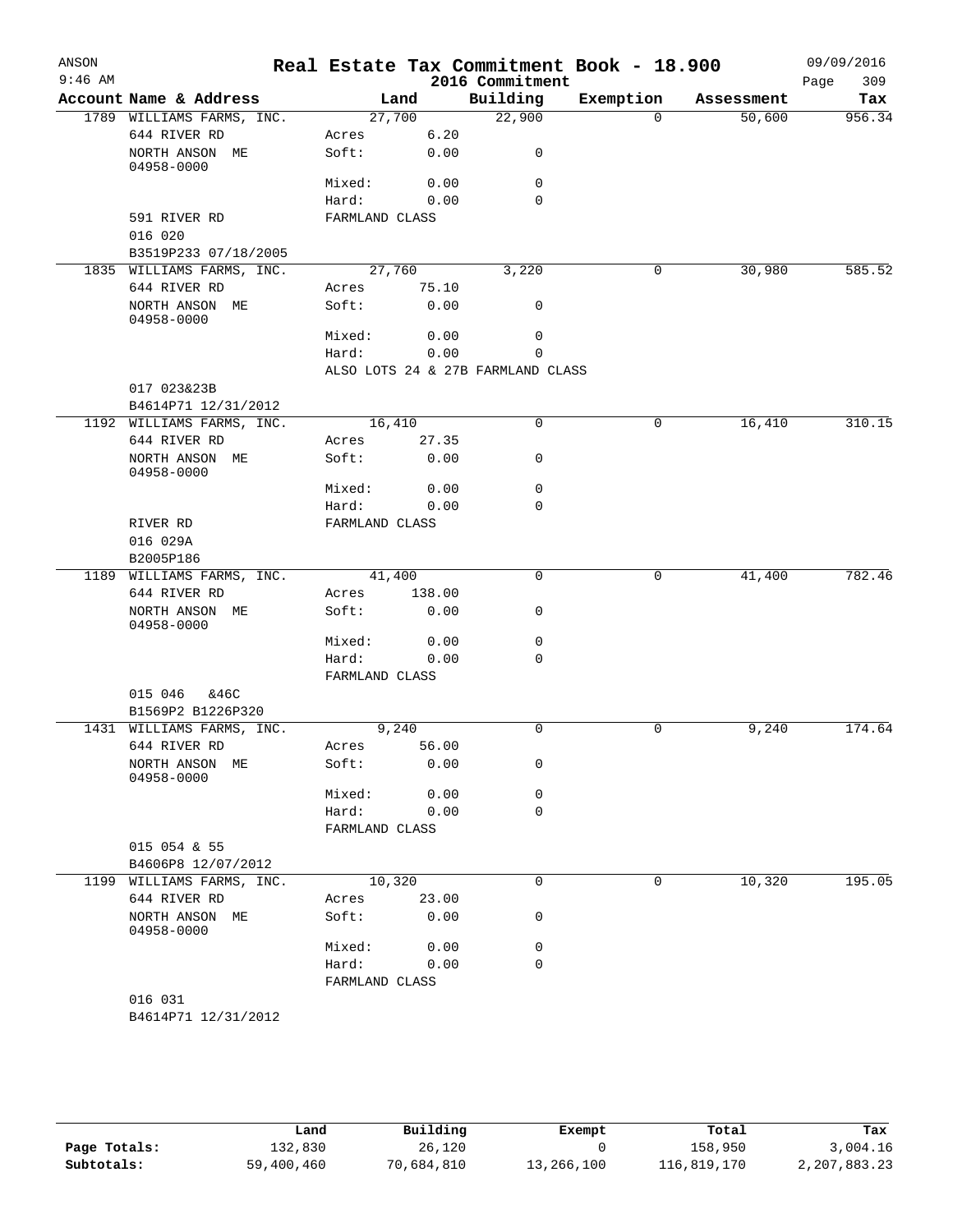| ANSON<br>$9:46$ AM |                                         |                         |        | 2016 Commitment | Real Estate Tax Commitment Book - 18.900 |            | 09/09/2016<br>310<br>Page |
|--------------------|-----------------------------------------|-------------------------|--------|-----------------|------------------------------------------|------------|---------------------------|
|                    | Account Name & Address                  |                         | Land   | Building        | Exemption                                | Assessment | Tax                       |
|                    | 1599 WILLIAMS FARMS, INC.               |                         | 4,950  | $\mathbf 0$     | $\Omega$                                 | 4,950      | 93.56                     |
|                    | 644 RIVER ROAD                          | Acres                   | 9.50   |                 |                                          |            |                           |
|                    | NORTH ANSON ME<br>04958-0000            | Soft:                   | 0.00   | 0               |                                          |            |                           |
|                    |                                         | Mixed:                  | 0.00   | $\mathbf 0$     |                                          |            |                           |
|                    |                                         | Hard:<br>FARMLAND       | 0.00   | $\Omega$        |                                          |            |                           |
|                    | 016 026                                 |                         |        |                 |                                          |            |                           |
|                    | B4614P71 12/31/2012                     |                         |        |                 |                                          |            |                           |
|                    | 962 WILLIAMS FARMS, INC.                | 60,020                  |        | $\mathbf 0$     | 0                                        | 60,020     | 1,134.38                  |
|                    | 644 RIVER RD                            | Acres                   | 127.20 |                 |                                          |            |                           |
|                    | NORTH ANSON ME<br>04958-0000            | Soft:                   | 0.00   | $\mathbf 0$     |                                          |            |                           |
|                    |                                         | Mixed:                  | 0.00   | $\mathbf 0$     |                                          |            |                           |
|                    |                                         | Hard:                   | 0.00   | $\mathbf 0$     |                                          |            |                           |
|                    |                                         | FARMLAND CLASS          |        |                 |                                          |            |                           |
|                    | 017 013, 2, 14                          |                         |        |                 |                                          |            |                           |
|                    | B4614P71 12/31/2012                     |                         |        |                 |                                          |            |                           |
|                    | 1575 WILLIAMS FARMS, INC.               |                         | 3,180  | 0               | 0                                        | 3,180      | 60.10                     |
|                    | 644 RIVER RD                            | Acres                   | 5.30   |                 |                                          |            |                           |
|                    | NORTH ANSON ME<br>04958-0000            | Soft:                   | 0.00   | 0               |                                          |            |                           |
|                    |                                         | Mixed:                  | 0.00   | $\mathbf 0$     |                                          |            |                           |
|                    |                                         | Hard:                   | 0.00   | $\mathbf 0$     |                                          |            |                           |
|                    |                                         | FARMLAND CLASS          |        |                 |                                          |            |                           |
|                    | 016 023<br>B                            |                         |        |                 |                                          |            |                           |
|                    | B2202P34                                |                         |        |                 |                                          |            |                           |
|                    | 1194 WILLIAMS FARMS, INC.               | 28,080                  |        | $\mathbf 0$     | 0                                        | 28,080     | 530.71                    |
|                    | 644 RIVER RD                            | Acres                   | 83.00  |                 |                                          |            |                           |
|                    | NORTH ANSON ME<br>04958-0000            | Soft:                   | 0.00   | $\mathbf 0$     |                                          |            |                           |
|                    |                                         | Mixed:                  | 0.00   | $\mathbf 0$     |                                          |            |                           |
|                    |                                         | Hard:                   | 0.00   | $\mathbf 0$     |                                          |            |                           |
|                    | 261 VALLEY RD<br>018 037<br>$\mathbf B$ | FARMLAND CLASS          |        |                 |                                          |            |                           |
|                    | B4614P71 12/31/2012                     |                         |        |                 |                                          |            |                           |
|                    | 967 WILLIAMS FARMS, INC.                |                         | 3,660  | 0               | 0                                        | 3,660      | 69.17                     |
|                    | 644 RIVER RD                            | Acres                   | 10.00  |                 |                                          |            |                           |
|                    | NORTH ANSON ME<br>04958-0000            | Soft:                   | 0.00   | 0               |                                          |            |                           |
|                    |                                         | Mixed:                  | 0.00   | 0               |                                          |            |                           |
|                    |                                         | Hard:<br>FARMLAND CLASS | 0.00   | $\mathbf 0$     |                                          |            |                           |
|                    | 018 040                                 |                         |        |                 |                                          |            |                           |
|                    | B2894P136                               |                         |        |                 |                                          |            |                           |
|                    | 1198 WILLIAMS FARMS, INC.               |                         | 230    | $\mathbf 0$     | 0                                        | 230        | 4.35                      |
|                    | 644 RIVER RD                            | Acres                   | 0.15   |                 |                                          |            |                           |
|                    | NORTH ANSON ME<br>04958-0000            | Soft:                   | 0.00   | 0               |                                          |            |                           |
|                    |                                         | Mixed:                  | 0.00   | $\mathbf 0$     |                                          |            |                           |
|                    |                                         | Hard:                   | 0.00   | $\mathbf 0$     |                                          |            |                           |
|                    | 016 025<br>B4614P71 12/31/2012          |                         |        |                 |                                          |            |                           |

|              | Land       | Building   | Exempt     | Total       | Tax          |
|--------------|------------|------------|------------|-------------|--------------|
| Page Totals: | 100,120    |            |            | 100,120     | 1,892.27     |
| Subtotals:   | 59,500,580 | 70,684,810 | 13,266,100 | 116,919,290 | 2,209,775.50 |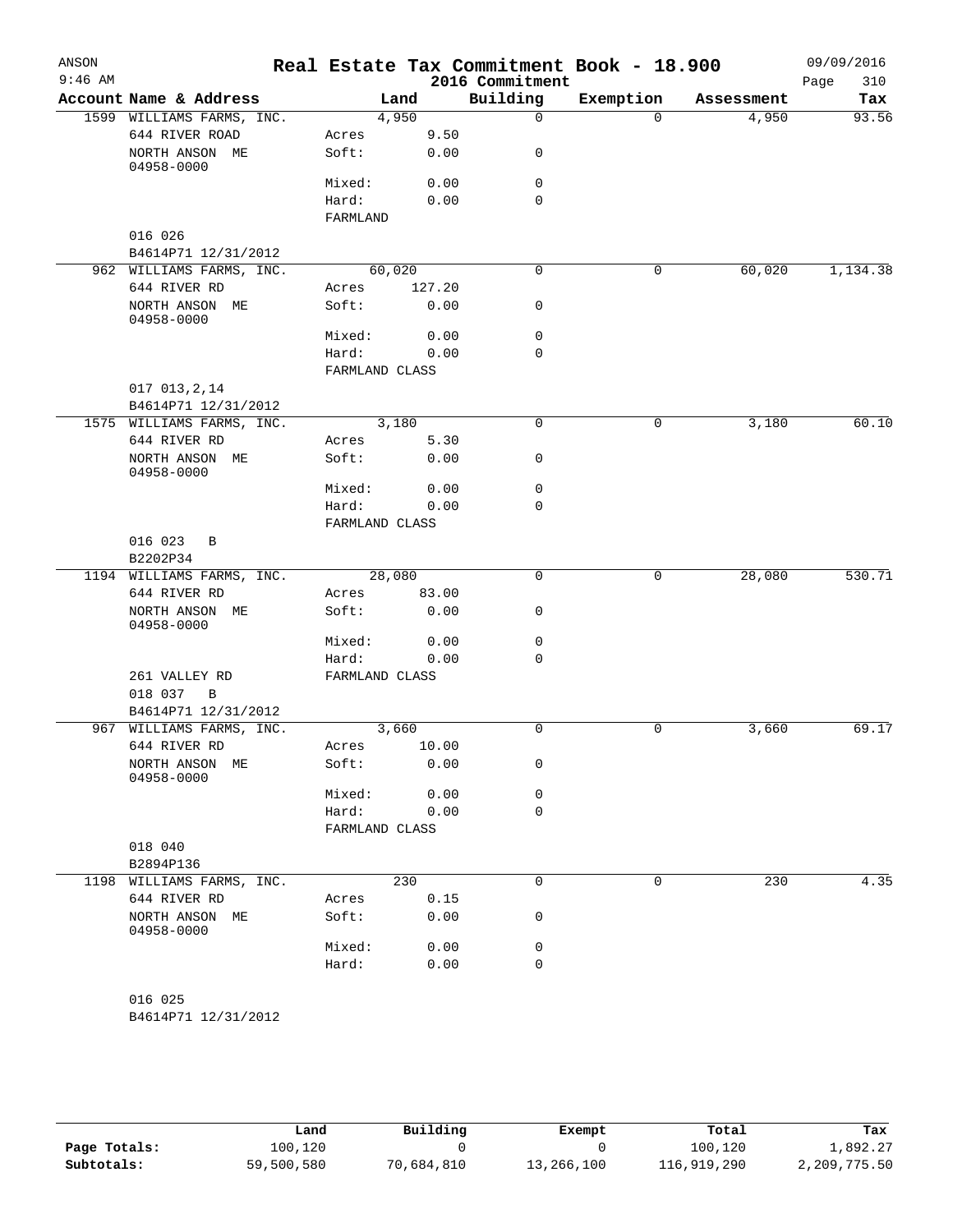| ANSON     |                                        |                 |                |                 | Real Estate Tax Commitment Book - 18.900 |            | 09/09/2016  |
|-----------|----------------------------------------|-----------------|----------------|-----------------|------------------------------------------|------------|-------------|
| $9:46$ AM |                                        |                 |                | 2016 Commitment |                                          |            | Page<br>311 |
|           | Account Name & Address                 |                 | Land           | Building        | Exemption                                | Assessment | Tax         |
|           | 1195 WILLIAMS FARMS, INC.              |                 | 6,600          | $\mathbf 0$     | $\Omega$                                 | 6,600      | 124.74      |
|           | 644 RIVER RD                           | Acres           | 11.00          |                 |                                          |            |             |
|           | NORTH ANSON ME<br>04958-0000           | Soft:           | 0.00           | 0               |                                          |            |             |
|           |                                        | Mixed:          | 0.00           | 0               |                                          |            |             |
|           |                                        | Hard:           | 0.00           | $\Omega$        |                                          |            |             |
|           |                                        |                 | FARMLAND CLASS |                 |                                          |            |             |
|           | 016 024                                |                 |                |                 |                                          |            |             |
|           | B4614P71 12/31/2012                    |                 |                |                 |                                          |            |             |
|           | 1847 WILLIAMS, ANDY R. &<br>CORALEE A. |                 | 21,500         | 163,900         | 15,000                                   | 170,400    | 3,220.56    |
|           | 636 RIVER RD                           | Acres           | 2.00           |                 | 01 Homestead Exempt                      |            |             |
|           | NORTH ANSON ME<br>04958-0000           | Soft:           | 0.00           | 0               |                                          |            |             |
|           |                                        | Mixed:          | 0.00           | 0               |                                          |            |             |
|           |                                        | Hard:           | 0.00           | 0               |                                          |            |             |
|           | 636 RIVER RD                           |                 |                |                 |                                          |            |             |
|           | 016 014A                               |                 |                |                 |                                          |            |             |
|           | B3604P104 12/09/2005                   |                 |                |                 |                                          |            |             |
| 1987      | WILLIAMS, ANDY R.,<br>TRUSTEE &        |                 | 14,100         | 0               | 0                                        | 14,100     | 266.49      |
|           | BRUCE, ROBERT, TRUSTEE                 | Acres           | 5.40           |                 |                                          |            |             |
|           | 636 RIVER RD                           | Soft:           | 0.00           | 0               |                                          |            |             |
|           | NORTH ANSON ME 04958                   | Mixed:          | 0.00           | 0               |                                          |            |             |
|           |                                        | Hard:           | 0.00           | $\mathbf 0$     |                                          |            |             |
|           | 80 AMY'S WAY                           |                 |                |                 |                                          |            |             |
|           | 016 021 A                              |                 |                |                 |                                          |            |             |
|           | B3818P289 03/06/2007                   |                 |                |                 |                                          |            |             |
|           | 1935 WILLIAMS, DANA                    |                 | 8,100          | $\mathbf 0$     | 0                                        | 8,100      | 153.09      |
|           | PO BOX 726                             | Acres           | 5.60           |                 |                                          |            |             |
|           | BINGHAM ME 04920                       | Soft:           | 0.00           | 0               |                                          |            |             |
|           |                                        | Mixed:          | 0.00           | 0               |                                          |            |             |
|           |                                        | Hard:           | 0.00           | 0               |                                          |            |             |
|           |                                        |                 |                |                 |                                          |            |             |
|           | 023 043 B                              |                 |                |                 |                                          |            |             |
| 1858      | WILLIAMS, DANA E.<br>PO BOX 726        |                 | 18,000         | 0               | 0                                        | 18,000     | 340.20      |
|           |                                        | Acres<br>Soft:  | 5.00<br>0.00   | 0               |                                          |            |             |
|           | BINGHAM ME 04920-0726                  |                 |                |                 |                                          |            |             |
|           |                                        | Mixed:<br>Hard: | 0.00<br>0.00   | 0<br>0          |                                          |            |             |
|           |                                        |                 |                |                 |                                          |            |             |
|           | 023 036<br>Α                           |                 |                |                 |                                          |            |             |
|           | B4528P213 05/18/2012                   |                 |                |                 |                                          |            |             |
|           | 1351 WILLIAMS, GABRIEL K.              |                 | 8,850          | 0               | 0                                        | 8,850      | 167.27      |
|           | 2325 W QUEEN AVE                       | Acres           | 52.00          |                 |                                          |            |             |
|           | SPOKANE, WA 99205-5758                 | Soft:           | 0.00           | 0               |                                          |            |             |
|           |                                        | Mixed:          | 0.00           | 0               |                                          |            |             |
|           |                                        | Hard:           | 45.00          | 8,145           |                                          |            |             |
|           |                                        | TREE GROWTH     |                |                 |                                          |            |             |
|           | 014 016                                |                 |                |                 |                                          |            |             |
|           | B4036P189 08/06/2008                   |                 |                |                 |                                          |            |             |
|           |                                        |                 |                |                 |                                          |            |             |

|              | Land         | Building   | Exempt     | Total         | Tax          |
|--------------|--------------|------------|------------|---------------|--------------|
| Page Totals: | 77,150       | 163,900    | 15,000     | 226,050       | 4,272.35     |
| Subtotals:   | 59, 577, 730 | 70,848,710 | 13,281,100 | 117, 145, 340 | 2,214,047.85 |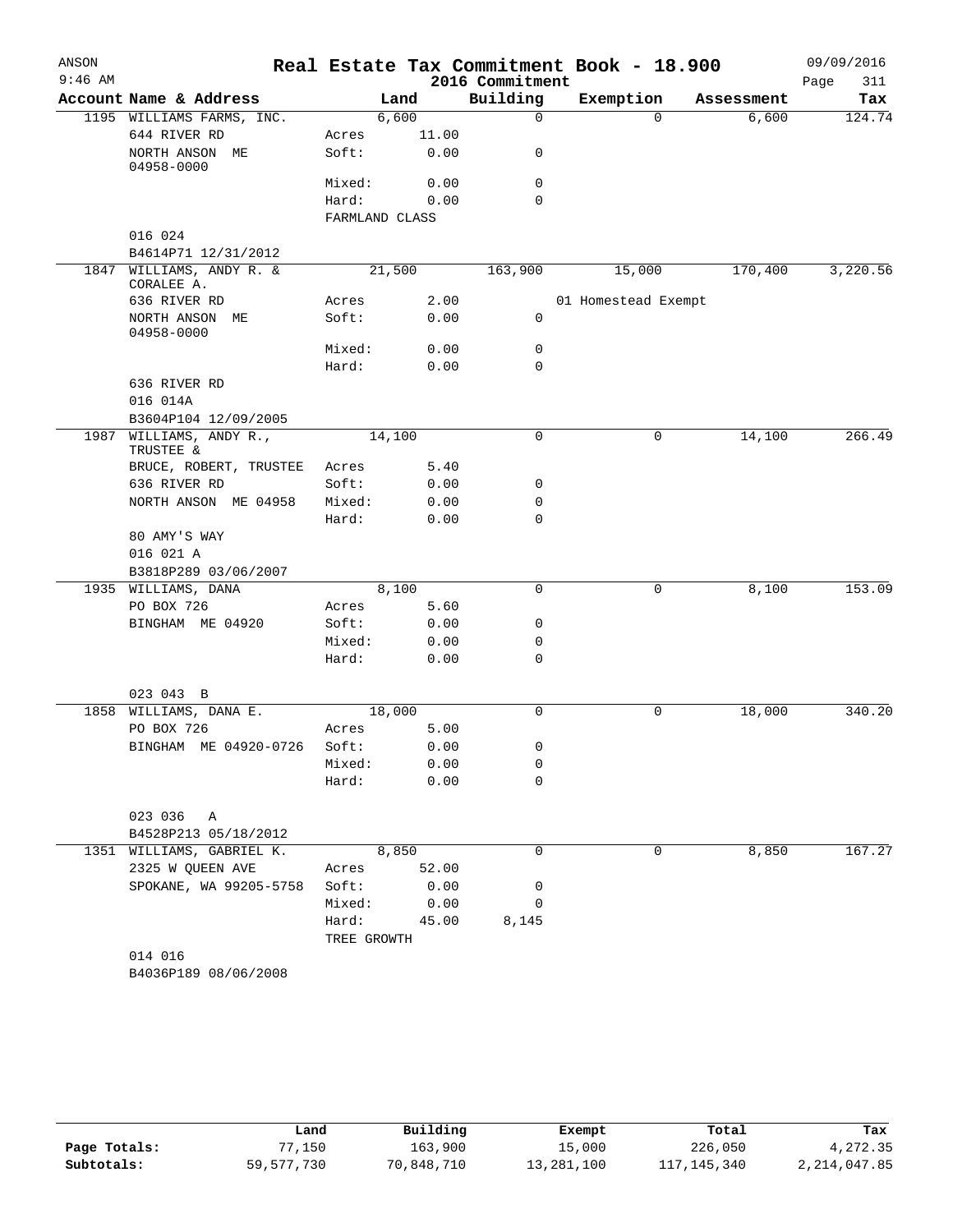| ANSON<br>$9:46$ AM |                                  |             |        | 2016 Commitment | Real Estate Tax Commitment Book - 18.900 |            | 09/09/2016<br>Page<br>312 |
|--------------------|----------------------------------|-------------|--------|-----------------|------------------------------------------|------------|---------------------------|
|                    | Account Name & Address           |             | Land   | Building        | Exemption                                | Assessment | Tax                       |
|                    | 999 WILLIAMS, GABRIEL K.         | 30,360      |        | 13,760          | 0                                        | 44,120     | 833.87                    |
|                    | 2325 W QUEEN AVE                 | Acres       | 100.00 |                 |                                          |            |                           |
|                    | SPOKANE, WA 99205-5758           | Soft:       | 25.00  | 3,000           |                                          |            |                           |
|                    |                                  | Mixed:      | 42.00  | 6,930           |                                          |            |                           |
|                    |                                  | Hard:       | 30.00  | 5,430           |                                          |            |                           |
|                    | 104 QUILL HILL RD                | TREE GROWTH |        |                 |                                          |            |                           |
|                    | 014 015                          |             |        |                 |                                          |            |                           |
|                    | B4036P189 08/06/2008             |             |        |                 |                                          |            |                           |
| 1852               | WILLIAMS, RICHARD                | 16,610      |        | 99,340          | 15,000                                   | 100,950    | 1,907.96                  |
|                    | 532 RIVER RD                     | Acres       | 2.07   |                 | 01 Homestead Exempt                      |            |                           |
|                    | NORTH ANSON ME<br>04958-0000     | Soft:       | 0.00   | 0               |                                          |            |                           |
|                    |                                  | Mixed:      | 0.00   | 0               |                                          |            |                           |
|                    |                                  | Hard:       | 0.00   | $\mathbf 0$     |                                          |            |                           |
|                    | 532 RIVER RD                     |             |        |                 |                                          |            |                           |
|                    | 016 010<br>C                     |             |        |                 |                                          |            |                           |
|                    | 1291 WILLIAMS, RICHARD L.        | 41,500      |        | 201,340         | 0                                        | 242,840    | 4,589.68                  |
|                    | 532 RIVER RD                     | Acres       | 20.00  |                 |                                          |            |                           |
|                    | NORTH ANSON ME<br>04958-0000     | Soft:       | 0.00   | 0               |                                          |            |                           |
|                    |                                  | Mixed:      | 0.00   | 0               |                                          |            |                           |
|                    |                                  | Hard:       | 0.00   | $\mathbf 0$     |                                          |            |                           |
|                    | 671 RIVER RD                     |             |        |                 |                                          |            |                           |
|                    | 016 017                          |             |        |                 |                                          |            |                           |
|                    | B4188P250 09/03/2009             |             |        |                 |                                          |            |                           |
| 1205               | WILLIAMS, RICKEY &<br>LESLEY     | 18,140      |        | $\mathbf 0$     | 0                                        | 18,140     | 342.85                    |
|                    | 31 ALEXANDER DR                  | Acres       | 5.09   |                 |                                          |            |                           |
|                    | SOUTH DENNIS<br>МA<br>02660-0000 | Soft:       | 0.00   | 0               |                                          |            |                           |
|                    |                                  | Mixed:      | 0.00   | 0               |                                          |            |                           |
|                    |                                  | Hard:       | 0.00   | $\mathbf 0$     |                                          |            |                           |
|                    | 012 009<br>6<br>B1487P169        |             |        |                 |                                          |            |                           |
| 1383               | WILLS, BARBARA HARVIE            | 25,400      |        | 61,000          | 15,000                                   | 71,400     | 1,349.46                  |
|                    | PO BOX 114                       | Acres       | 4.60   |                 | 01 Homestead Exempt                      |            |                           |
|                    | NORTH ANSON<br>ME<br>04958-0114  | Soft:       | 0.00   | $\mathbf 0$     |                                          |            |                           |
|                    |                                  | Mixed:      | 0.00   | 0               |                                          |            |                           |
|                    |                                  | Hard:       | 0.00   | $\mathbf 0$     |                                          |            |                           |
|                    | 69 UNION ST                      |             |        |                 |                                          |            |                           |
|                    | 005 036                          |             |        |                 |                                          |            |                           |
|                    | B2256P257                        |             |        |                 |                                          |            |                           |
| 1854               | WILLS, CHRISTINE M               | 44,800      |        | $\mathbf 0$     | 0                                        | 44,800     | 846.72                    |
|                    | PO BOX 114                       | Acres       | 32.00  |                 |                                          |            |                           |
|                    | NORTH ANSON ME<br>04958-0114     | Soft:       | 0.00   | 0               |                                          |            |                           |
|                    |                                  | Mixed:      | 0.00   | 0               |                                          |            |                           |
|                    |                                  | Hard:       | 0.00   | $\mathbf 0$     |                                          |            |                           |
|                    | 171 EMBDEN POND RD<br>023 018    |             |        |                 |                                          |            |                           |
|                    | B2210P116                        |             |        |                 |                                          |            |                           |
|                    |                                  |             |        |                 |                                          |            |                           |

|              | Land       | Building   | Exempt       | Total       | Tax          |
|--------------|------------|------------|--------------|-------------|--------------|
| Page Totals: | 176.810    | 375,440    | 30,000       | 522,250     | 9,870.54     |
| Subtotals:   | 59,754,540 | 71,224,150 | 13, 311, 100 | 117,667,590 | 2,223,918.39 |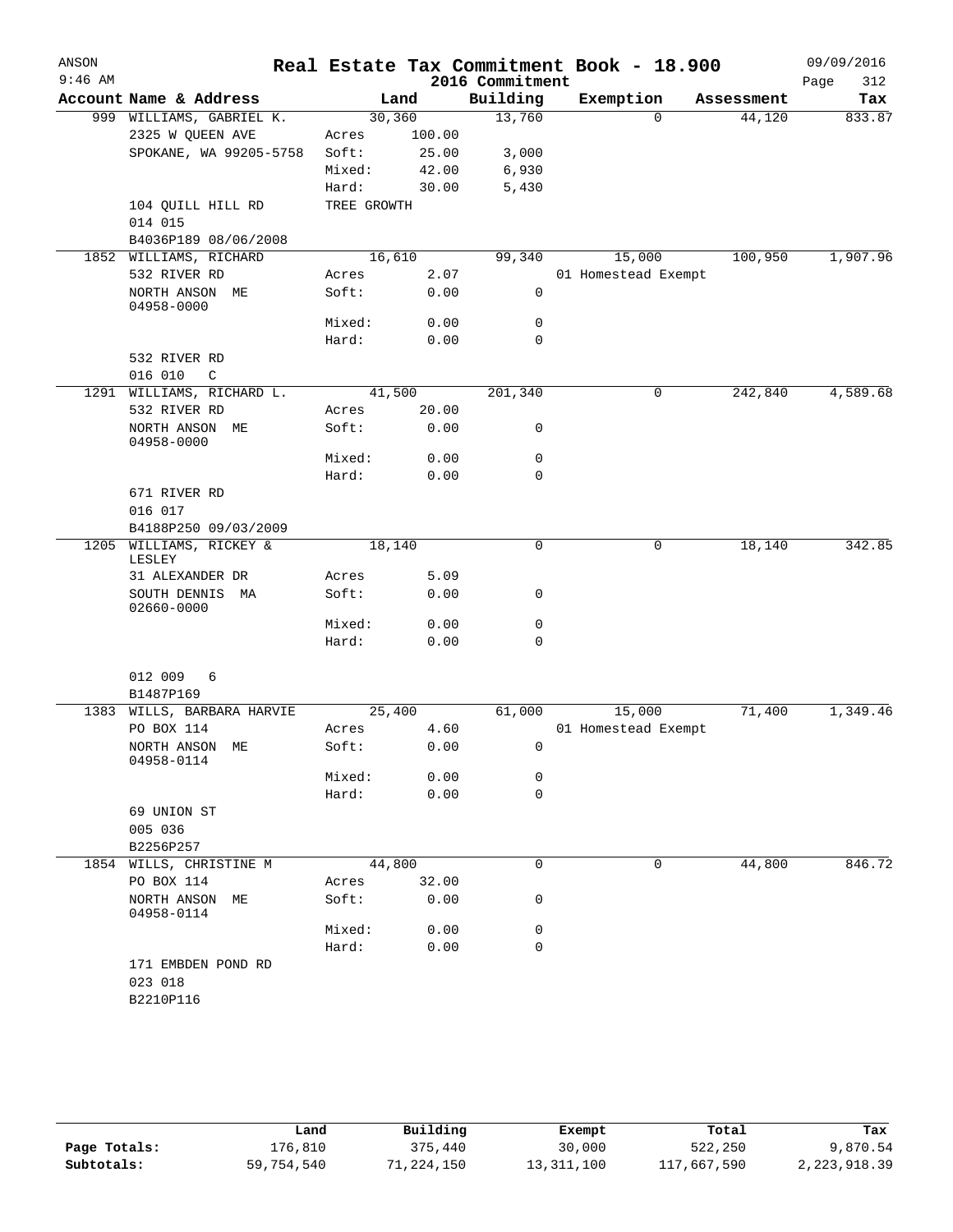| ANSON     |                                     |            |      |      |                 | Real Estate Tax Commitment Book - 18.900 |            | 09/09/2016  |
|-----------|-------------------------------------|------------|------|------|-----------------|------------------------------------------|------------|-------------|
| $9:46$ AM |                                     |            |      |      | 2016 Commitment |                                          |            | Page<br>313 |
|           | Account Name & Address              |            | Land |      | Building        | Exemption                                | Assessment | Tax         |
|           | 1190 WILLS, EDWARD                  | 21,000     |      |      | 0               | $\Omega$                                 | 21,000     | 396.90      |
|           | PO BOX 51195                        | Acres      |      | 7.50 |                 |                                          |            |             |
|           | PALO ALTO CA<br>94303-0000          | Soft:      |      | 0.00 | 0               |                                          |            |             |
|           |                                     | Mixed:     |      | 0.00 | 0               |                                          |            |             |
|           |                                     | Hard:      |      | 0.00 | $\mathbf 0$     |                                          |            |             |
|           | 015 005<br>Α<br>B1344P87            |            |      |      |                 |                                          |            |             |
|           | 1396 WILSON, SCOTT                  | 7,480      |      |      | 630             | 0                                        | 8,110      | 153.28      |
|           | PO BOX 221                          | Acres      |      | 0.14 |                 |                                          |            |             |
|           | CLINTON ME 04927-0221               | Soft:      |      | 0.00 | 0               |                                          |            |             |
|           |                                     | Mixed:     |      | 0.00 | 0               |                                          |            |             |
|           |                                     | Hard:      |      | 0.00 | 0               |                                          |            |             |
|           | 63 RANDALL ST<br>003 036<br>B       | B4976P0311 |      |      |                 |                                          |            |             |
|           | B4976P311 11/19/2015 B2366P16       |            |      |      |                 |                                          |            |             |
|           | 1209 WITHEE, HARRY &<br>CHARLOTTE S | 12,330     |      |      | 84,640          | 21,000                                   | 75,970     | 1,435.83    |
|           | PO BOX 26                           | Acres      |      | 0.38 |                 | 01 Homestead Exempt                      |            |             |
|           | ANSON ME 04911-0026                 | Soft:      |      | 0.00 | 0               | 08 Vietnam Veteran                       |            |             |
|           |                                     | Mixed:     |      | 0.00 | 0               |                                          |            |             |
|           |                                     | Hard:      |      | 0.00 | 0               |                                          |            |             |
|           | 20 BUSWELL ST                       |            |      |      |                 |                                          |            |             |
|           | 002 025                             |            |      |      |                 |                                          |            |             |
|           | B676P361                            |            |      |      |                 |                                          |            |             |
| 1145      | WITHEE, RONALD E., SR.<br>& ROSALYN | 7,750      |      |      | 59,430          | 15,000                                   | 52,180     | 986.20      |
|           | PO BOX 451                          | Acres      |      | 0.15 |                 | 01 Homestead Exempt                      |            |             |
|           | ANSON ME 04911-0451                 | Soft:      |      | 0.00 | 0               |                                          |            |             |
|           |                                     | Mixed:     |      | 0.00 | 0               |                                          |            |             |
|           |                                     | Hard:      |      | 0.00 | 0               |                                          |            |             |
|           | 30 WILSON ST<br>003 025             |            |      |      |                 |                                          |            |             |
|           | B4019P133 06/27/2008                |            |      |      |                 |                                          |            |             |
| 1210      | WOLFE, KEVIN                        | 23,000     |      |      | 15,060          | 0                                        | 38,060     | 719.33      |
|           | 150 LEWIS ST. APT #112              | Acres      |      | 3.00 |                 |                                          |            |             |
|           | LYNN MA 01902-4866                  | Soft:      |      | 0.00 | $\sigma$        |                                          |            |             |
|           |                                     | Mixed:     |      | 0.00 | 0               |                                          |            |             |
|           |                                     | Hard:      |      | 0.00 | 0               |                                          |            |             |
|           | 210 CARRABASSETT RD<br>022 024      |            |      |      |                 |                                          |            |             |
|           | B1157P842                           |            |      |      |                 |                                          |            |             |
|           | 1029 WOOD, DARRYL                   | 17,000     |      |      | 6,450           | 0                                        | 23,450     | 443.21      |
|           | 215 GEORGE THOMAS ROAD              | Acres      |      | 3.00 |                 |                                          |            |             |
|           | NEW SHARON ME<br>04655-0000         | Soft:      |      | 0.00 | 0               |                                          |            |             |
|           |                                     | Mixed:     |      | 0.00 | 0               |                                          |            |             |
|           |                                     | Hard:      |      | 0.00 | 0               |                                          |            |             |
|           | 269 CARRABASSETT RD<br>022 028      |            |      |      |                 |                                          |            |             |
|           | B4907P238 05/13/2015                |            |      |      |                 |                                          |            |             |

|              | Land       | Building   | Exempt     | Total       | Tax          |
|--------------|------------|------------|------------|-------------|--------------|
| Page Totals: | 88,560     | 166,210    | 36,000     | 218,770     | 4,134.75     |
| Subtotals:   | 59,843,100 | 71,390,360 | 13,347,100 | 117,886,360 | 2,228,053.14 |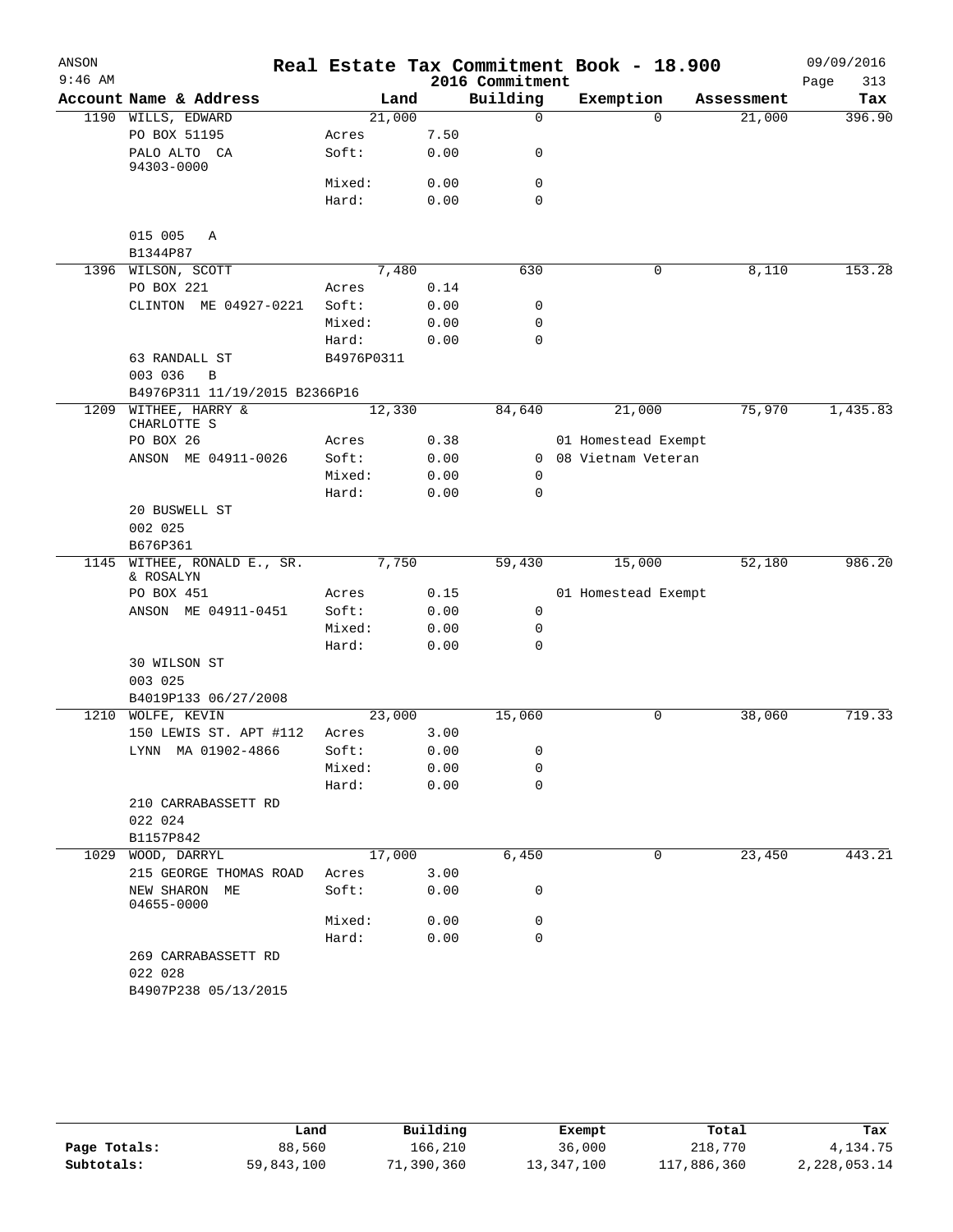| ANSON<br>$9:46$ AM |                                                                   |        |        |       | 2016 Commitment | Real Estate Tax Commitment Book - 18.900 |            | 09/09/2016<br>314<br>Page |
|--------------------|-------------------------------------------------------------------|--------|--------|-------|-----------------|------------------------------------------|------------|---------------------------|
|                    | Account Name & Address                                            |        | Land   |       | Building        | Exemption                                | Assessment | Tax                       |
|                    | 1215 WOOD, KEVIN M                                                |        | 44,500 |       | 0               | $\Omega$                                 | 44,500     | 841.05                    |
|                    | 8 PINE PLAIN RD                                                   | Acres  |        | 50.00 |                 |                                          |            |                           |
|                    | GEORGETOWN MA                                                     | Soft:  |        | 0.00  | 0               |                                          |            |                           |
|                    | 01833-0000                                                        | Mixed: |        | 0.00  | 0               |                                          |            |                           |
|                    |                                                                   | Hard:  |        | 0.00  | 0               |                                          |            |                           |
|                    |                                                                   |        |        |       |                 |                                          |            |                           |
|                    | 020 010<br>Α                                                      |        |        |       |                 |                                          |            |                           |
|                    | B893P850                                                          |        |        |       |                 |                                          |            |                           |
|                    | 1223 WOOD, PAMELA E                                               |        | 12,650 |       | 36,020          | 15,000                                   | 33,670     | 636.36                    |
|                    | PO BOX 473                                                        | Acres  |        | 0.40  |                 | 01 Homestead Exempt                      |            |                           |
|                    | ANSON ME 04911-0473                                               | Soft:  |        | 0.00  | $\mathbf 0$     |                                          |            |                           |
|                    |                                                                   | Mixed: |        | 0.00  | $\mathbf 0$     |                                          |            |                           |
|                    |                                                                   | Hard:  |        | 0.00  | 0               |                                          |            |                           |
|                    | 19 BUSWELL ST                                                     |        |        |       |                 |                                          |            |                           |
|                    | 002 033                                                           |        |        |       |                 |                                          |            |                           |
|                    | B2771P23                                                          |        |        |       |                 |                                          |            |                           |
|                    | 1216 WOODPECKER LOGGING INC                                       |        | 26,220 |       | 64,670          | 0                                        | 90,890     | 1,717.82                  |
|                    | C/O GARY DUNPHY                                                   | Acres  |        | 8.72  |                 |                                          |            |                           |
|                    | PO BOX 339                                                        | Soft:  |        | 0.00  | 0               |                                          |            |                           |
|                    | NORTH ANSON ME<br>04958-0339                                      | Mixed: |        | 0.00  | 0               |                                          |            |                           |
|                    |                                                                   | Hard:  |        | 0.00  | 0               |                                          |            |                           |
|                    |                                                                   |        |        |       |                 |                                          |            |                           |
|                    | 017 031<br>Α                                                      |        |        |       |                 |                                          |            |                           |
|                    | B438P325                                                          |        |        |       |                 |                                          |            |                           |
| 349                | WOODPECKER LOGGING,                                               |        | 20,500 |       | 0               | $\mathbf 0$                              | 20,500     | 387.45                    |
|                    | INC.                                                              |        |        |       |                 |                                          |            |                           |
|                    | PO BOX 339                                                        | Acres  |        | 7.00  |                 |                                          |            |                           |
|                    | NORTH ANSON ME                                                    | Soft:  |        | 0.00  | 0               |                                          |            |                           |
|                    | 04958-0339                                                        | Mixed: |        | 0.00  | 0               |                                          |            |                           |
|                    |                                                                   | Hard:  |        | 0.00  | 0               |                                          |            |                           |
|                    |                                                                   |        |        |       |                 |                                          |            |                           |
|                    | 017 031<br>D                                                      |        |        |       |                 |                                          |            |                           |
|                    | B4614P251 12/21/2012 B1103P170                                    |        |        |       |                 |                                          |            |                           |
|                    | 339 WOODPECKER LOGGING,                                           |        | 35,130 |       | 0               | 0                                        | 35,130     | 663.96                    |
|                    | INC.                                                              |        |        |       |                 |                                          |            |                           |
|                    | PO BOX 339                                                        | Acres  |        | 22.25 |                 |                                          |            |                           |
|                    | NORTH ANSON ME<br>04958-0339                                      | Soft:  |        | 0.00  | 0               |                                          |            |                           |
|                    |                                                                   | Mixed: |        | 0.00  | 0               |                                          |            |                           |
|                    |                                                                   | Hard:  |        | 0.00  | $\Omega$        |                                          |            |                           |
|                    |                                                                   |        |        |       |                 |                                          |            |                           |
|                    | 015 063<br>1                                                      |        |        |       |                 |                                          |            |                           |
|                    | B4833P293 08/05/2014 B4614P251 12/21/2012 B1468P251<br>10/07/1988 |        |        |       |                 |                                          |            |                           |
|                    | 186 WOOSTER, JAMES A.                                             |        | 16,850 |       | 64,020          | 0                                        | 80,870     | 1,528.44                  |
|                    | 18 HALL STREET                                                    | Acres  |        | 0.71  |                 |                                          |            |                           |
|                    | NORTH ANSON ME 04958                                              | Soft:  |        | 0.00  | 0               |                                          |            |                           |
|                    |                                                                   | Mixed: |        | 0.00  | 0               |                                          |            |                           |
|                    |                                                                   | Hard:  |        | 0.00  | 0               |                                          |            |                           |
|                    | 18 HALL ST                                                        |        |        |       |                 |                                          |            |                           |
|                    | 009 029                                                           |        |        |       |                 |                                          |            |                           |
|                    | B4869P335 01/16/2015 B4443P127 09/23/2011                         |        |        |       |                 |                                          |            |                           |
|                    |                                                                   |        |        |       |                 |                                          |            |                           |
|                    |                                                                   |        |        |       |                 |                                          |            |                           |
|                    |                                                                   |        |        |       |                 |                                          |            |                           |

|              | Land       | Building   | Exempt     | Total       | Tax             |
|--------------|------------|------------|------------|-------------|-----------------|
| Page Totals: | 155,850    | 164,710    | 15,000     | 305,560     | 5,775.08        |
| Subtotals:   | 59,998,950 | 71,555,070 | 13,362,100 | 118,191,920 | 2, 233, 828. 22 |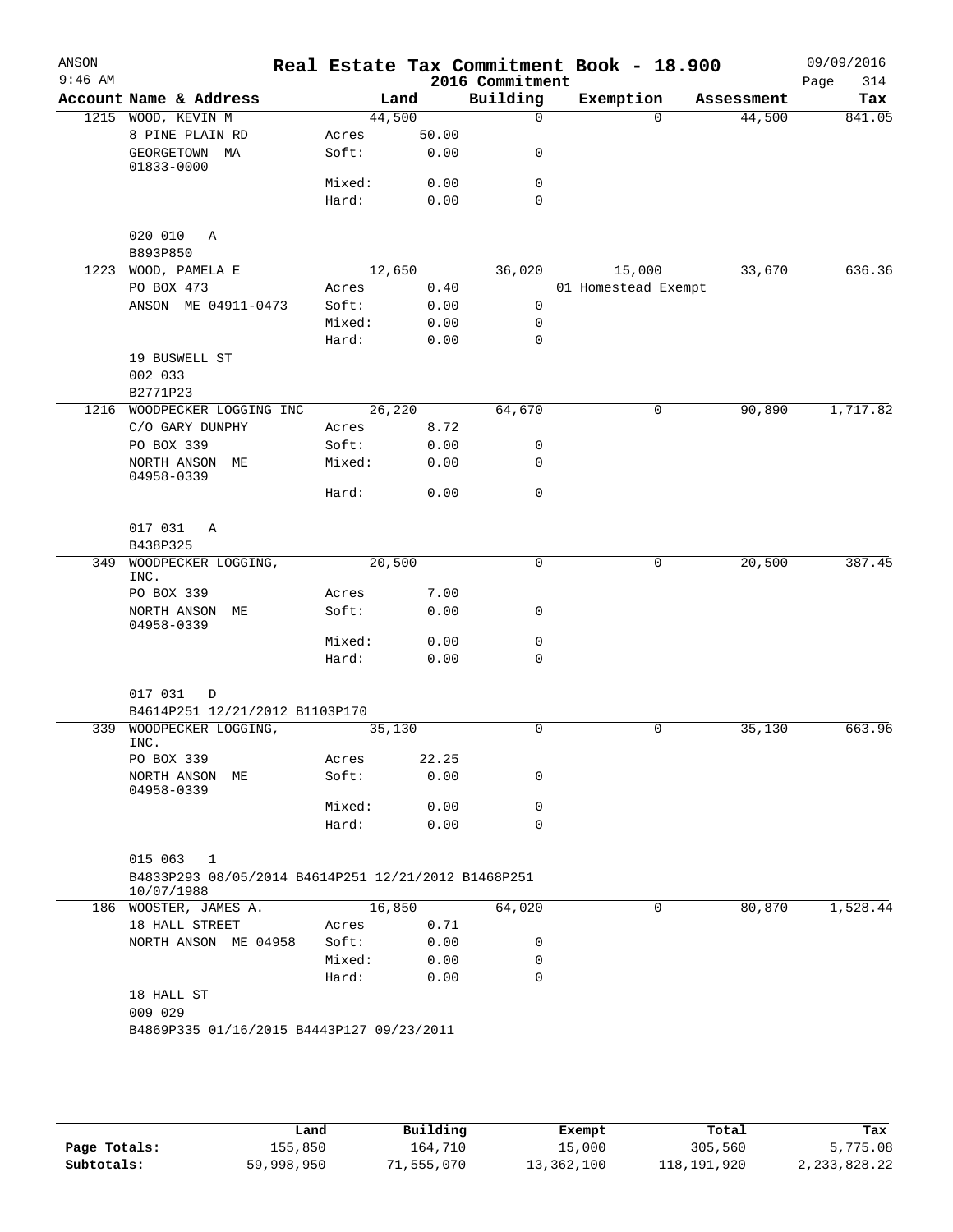| ANSON<br>$9:46$ AM |                              |        |        | 2016 Commitment | Real Estate Tax Commitment Book - 18.900 |            | 09/09/2016<br>Page<br>315 |
|--------------------|------------------------------|--------|--------|-----------------|------------------------------------------|------------|---------------------------|
|                    | Account Name & Address       |        | Land   | Building        | Exemption                                | Assessment | Tax                       |
| 1218               | WRIGHT, DAVID E &            |        | 25,250 | 65,240          | 15,000                                   | 75,490     | 1,426.76                  |
|                    | WRIGHT, SANDRA CARTER        | Acres  | 4.50   |                 | 01 Homestead Exempt                      |            |                           |
|                    | 335 CAMPGROUND RD            | Soft:  | 0.00   | 0               |                                          |            |                           |
|                    | NORTH ANSON ME<br>04958-0000 | Mixed: | 0.00   | 0               |                                          |            |                           |
|                    |                              | Hard:  | 0.00   | $\mathbf 0$     |                                          |            |                           |
|                    | 335 CAMPGROUND RD            |        |        |                 |                                          |            |                           |
|                    | 015 046 B                    |        |        |                 |                                          |            |                           |
|                    | B2031P216                    |        |        |                 |                                          |            |                           |
| 1267               | WRIGHT, JAMES G.             |        | 11,660 | 60,150          | 0                                        | 71,810     | 1,357.21                  |
|                    | 80 ELM STREET                | Acres  | 0.34   |                 |                                          |            |                           |
|                    | NORTH ANSON ME<br>04958-0000 | Soft:  | 0.00   | 0               |                                          |            |                           |
|                    |                              | Mixed: | 0.00   | 0               |                                          |            |                           |
|                    |                              | Hard:  | 0.00   | 0               |                                          |            |                           |
|                    | 80 ELM ST                    |        |        |                 |                                          |            |                           |
|                    | 008 019                      |        |        |                 |                                          |            |                           |
|                    | B4643P338 03/19/2013         |        |        |                 |                                          |            |                           |
| 1360               | WYMAN, JOSEPH                |        | 11,310 | 43,330          | 0                                        | 54,640     | 1,032.70                  |
|                    | 4 BLAIR STREET               | Acres  | 0.32   |                 |                                          |            |                           |
|                    | SKOWHEGAN ME<br>04976-0000   | Soft:  | 0.00   | 0               |                                          |            |                           |
|                    |                              | Mixed: | 0.00   | 0               |                                          |            |                           |
|                    |                              | Hard:  | 0.00   | 0               |                                          |            |                           |
|                    | 78 ELM ST                    |        |        |                 |                                          |            |                           |
|                    | 008 018                      |        |        |                 |                                          |            |                           |
|                    | B4975P229 11/06/2015         |        |        |                 |                                          |            |                           |
| 1477               | WYMAN, JOSEPH                |        | 9,380  | 10,560          | 0                                        | 19,940     | 376.87                    |
|                    | 4 BLAIR STREET               | Acres  | 0.22   |                 |                                          |            |                           |
|                    | SKOWEGAN ME 04976            | Soft:  | 0.00   | 0               |                                          |            |                           |
|                    |                              | Mixed: | 0.00   | 0               |                                          |            |                           |
|                    |                              | Hard:  | 0.00   | 0               |                                          |            |                           |
|                    | 3 CHURCH ST<br>001 080       |        |        |                 |                                          |            |                           |
|                    | B4897P188 04/22/2015         |        |        |                 |                                          |            |                           |
| 978                | WYSOSKI, TAMMY L             |        | 9,800  | 61,470          | 15,000                                   | 56,270     | 1,063.50                  |
|                    | 31 UNION STREET              | Acres  | 0.24   |                 | 01 Homestead Exempt                      |            |                           |
|                    | NORTH ANSON ME<br>04958-0000 | Soft:  | 0.00   | 0               |                                          |            |                           |
|                    |                              | Mixed: | 0.00   | 0               |                                          |            |                           |
|                    |                              | Hard:  | 0.00   | $\mathbf 0$     |                                          |            |                           |
|                    | 31 UNION ST                  |        |        |                 |                                          |            |                           |
|                    | 005 029                      |        |        |                 |                                          |            |                           |
|                    | B2833P56                     |        |        |                 |                                          |            |                           |
|                    | 1224 YARNELL, LESTER N       |        | 18,150 | 0               | 0                                        | 18,150     | 343.04                    |
|                    | 61 MULHANY DR                | Acres  | 5.10   |                 |                                          |            |                           |
|                    | HARTFORD CT 06118-0000 Soft: |        | 0.00   | 0               |                                          |            |                           |
|                    |                              | Mixed: | 0.00   | 0               |                                          |            |                           |
|                    |                              | Hard:  | 0.00   | $\mathbf 0$     |                                          |            |                           |
|                    |                              |        |        |                 |                                          |            |                           |
|                    | 012 009<br>8                 |        |        |                 |                                          |            |                           |
|                    | B1824P115                    |        |        |                 |                                          |            |                           |

|              | Land       | Building   | Exempt     | Total       | Tax          |
|--------------|------------|------------|------------|-------------|--------------|
| Page Totals: | 85,550     | 240,750    | 30,000     | 296,300     | 5,600.08     |
| Subtotals:   | 60,084,500 | 71,795,820 | 13,392,100 | 118,488,220 | 2,239,428.30 |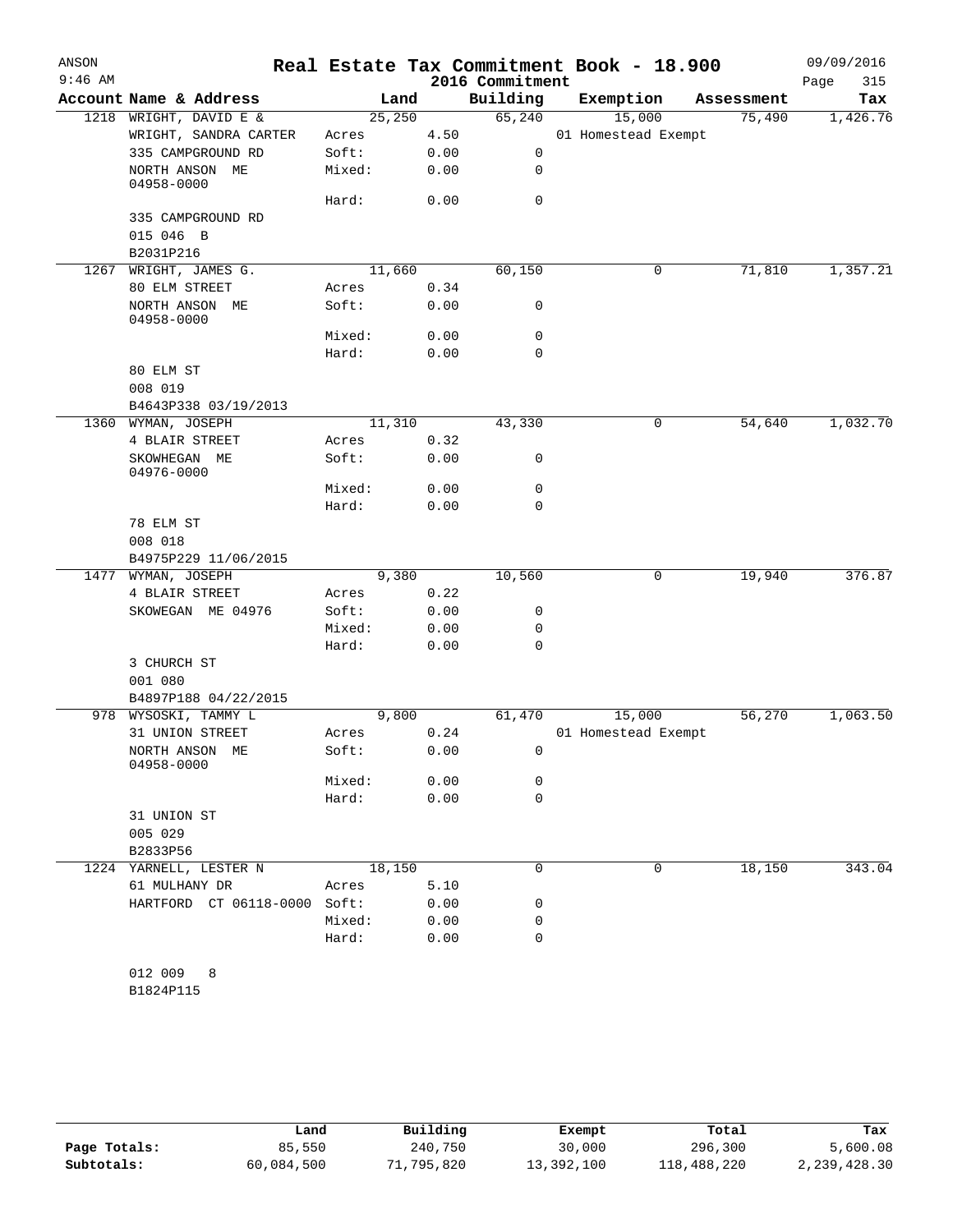| ANSON     |                              |        |        |       |                 | Real Estate Tax Commitment Book - 18.900 |            | 09/09/2016  |
|-----------|------------------------------|--------|--------|-------|-----------------|------------------------------------------|------------|-------------|
| $9:46$ AM |                              |        |        |       | 2016 Commitment |                                          |            | 316<br>Page |
|           | Account Name & Address       |        | Land   |       | Building        | Exemption                                | Assessment | Tax         |
|           | 1226 YORK, OLIVER T.         |        | 11,490 |       | 55,170          | 15,000                                   | 51,660     | 976.37      |
|           | PO BOX 140                   | Acres  |        | 0.33  |                 | 01 Homestead Exempt                      |            |             |
|           | ANSON ME 04911-0140          | Soft:  |        | 0.00  | 0               |                                          |            |             |
|           |                              | Mixed: |        | 0.00  | 0               |                                          |            |             |
|           |                              | Hard:  |        | 0.00  | $\mathbf 0$     |                                          |            |             |
|           | 33 WILSON ST                 |        |        |       |                 |                                          |            |             |
|           | 003 028                      |        |        |       |                 |                                          |            |             |
|           | B3562P1 09/27/2005           |        |        |       |                 |                                          |            |             |
|           | 648 YOUNG, GEORGE V. Jr.     |        | 16,610 |       | 81,940          | 15,000                                   | 83,550     | 1,579.10    |
|           | 248 SOUTH MAIN STREET        | Acres  |        | 0.69  |                 | 01 Homestead Exempt                      |            |             |
|           | AUBURN ME 04210              | Soft:  |        | 0.00  | 0               |                                          |            |             |
|           |                              | Mixed: |        | 0.00  | 0               |                                          |            |             |
|           |                              | Hard:  |        | 0.00  | 0               |                                          |            |             |
|           | 33 PINE ST                   |        |        |       |                 |                                          |            |             |
|           | 002 034&35&36                |        |        |       |                 |                                          |            |             |
|           | B3852P233 05/22/2007         |        |        |       |                 |                                          |            |             |
| 1228      | YOUNG, HATTIE E,<br>TRUSTEE  |        | 44,500 |       | 77,110          | 15,000                                   | 106,610    | 2,014.93    |
|           | 49 WEST MILLS RD             | Acres  |        | 25.00 |                 | 01 Homestead Exempt                      |            |             |
|           | ANSON ME 04911-0000          | Soft:  |        | 0.00  | 0               |                                          |            |             |
|           |                              | Mixed: |        | 0.00  | 0               |                                          |            |             |
|           |                              | Hard:  |        | 0.00  | 0               |                                          |            |             |
|           | 49 WEST MILLS RD             |        |        |       |                 |                                          |            |             |
|           | 010 013                      |        |        |       |                 |                                          |            |             |
|           | B2588P237                    |        |        |       |                 |                                          |            |             |
|           | 1874 YOUNG, LLEWELLYN A.     |        | 25,560 |       | $\mathbf 0$     | 0                                        | 25,560     | 483.08      |
|           | PO BOX 235                   | Acres  |        | 2.04  |                 |                                          |            |             |
|           | NORTH ANSON ME<br>04958-0235 | Soft:  |        | 0.00  | 0               |                                          |            |             |
|           |                              | Mixed: |        | 0.00  | 0               |                                          |            |             |
|           |                              | Hard:  |        | 0.00  | $\mathbf 0$     |                                          |            |             |
|           | 14 PEASE HILL RD             |        |        |       |                 |                                          |            |             |
|           | 010 015                      |        |        |       |                 |                                          |            |             |
|           | B3533P279 08/08/2005         |        |        |       |                 |                                          |            |             |
|           | 580 YOUNG, MICKEY H &        |        | 21,880 |       | 51,600          | 15,000                                   | 58,480     | 1,105.27    |
|           | PAMELA R                     |        |        |       |                 |                                          |            |             |
|           | PO BOX 159                   | Acres  |        | 2.25  |                 | 01 Homestead Exempt                      |            |             |
|           | ANSON ME 04911-0159          | Soft:  |        | 0.00  | 0               |                                          |            |             |
|           |                              | Mixed: |        | 0.00  | 0               |                                          |            |             |
|           |                              | Hard:  |        | 0.00  | 0               |                                          |            |             |
|           | 105 MAIN ST                  |        |        |       |                 |                                          |            |             |
|           | 001 041                      |        |        |       |                 |                                          |            |             |
|           | B2151P128                    |        |        |       |                 |                                          |            |             |
|           | 783 YOUNG, TRUDY A           |        | 15,100 |       | 28,410          | 15,000                                   | 28,510     | 538.84      |
|           | PO BOX 235                   | Acres  |        | 0.57  |                 | 01 Homestead Exempt                      |            |             |
|           | NORTH ANSON ME<br>04958-0235 | Soft:  |        | 0.00  | 0               |                                          |            |             |
|           |                              | Mixed: |        | 0.00  | 0               |                                          |            |             |
|           |                              | Hard:  |        | 0.00  | $\mathbf 0$     |                                          |            |             |
|           | 24 PATTERSON BRIDGE RD       |        |        |       |                 |                                          |            |             |
|           | 017 037<br>1                 |        |        |       |                 |                                          |            |             |
|           | B1735P91                     |        |        |       |                 |                                          |            |             |
|           |                              |        |        |       |                 |                                          |            |             |

|              | Land       | Building   | Exempt     | Total       | Tax          |
|--------------|------------|------------|------------|-------------|--------------|
|              |            |            |            |             |              |
| Page Totals: | 135,140    | 294,230    | 75,000     | 354,370     | 6,697.59     |
| Subtotals:   | 60,219,640 | 72,090,050 | 13,467,100 | 118,842,590 | 2,246,125.89 |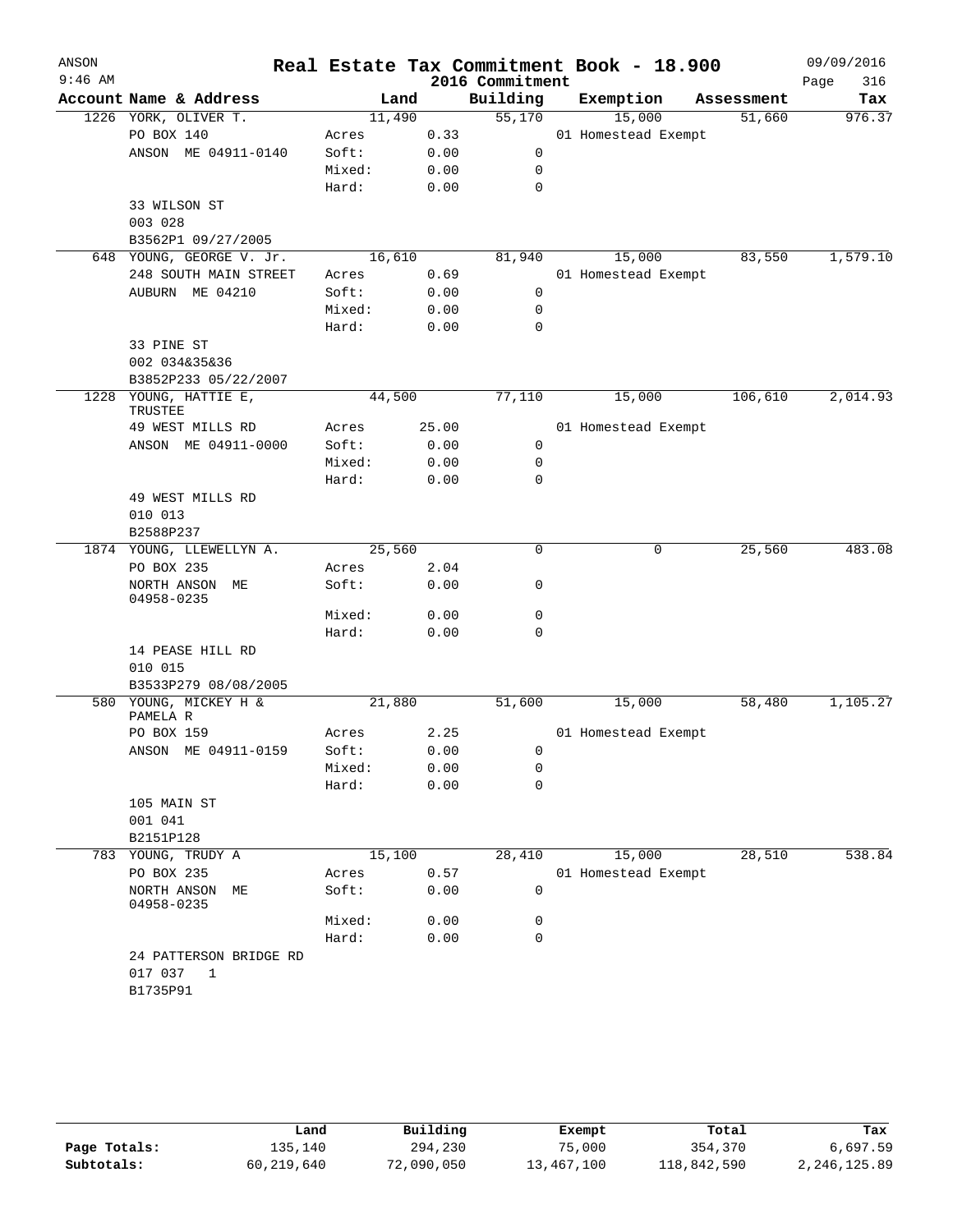| ANSON     |                                       |        |        |       |                 | Real Estate Tax Commitment Book - 18.900 |            | 09/09/2016  |
|-----------|---------------------------------------|--------|--------|-------|-----------------|------------------------------------------|------------|-------------|
| $9:46$ AM |                                       |        |        |       | 2016 Commitment |                                          |            | Page<br>317 |
|           | Account Name & Address                |        | Land   |       | Building        | Exemption                                | Assessment | Tax         |
|           | 765 ZALUSKI, NATHAN                   |        | 7,750  |       | 33,660          | 15,000                                   | 26,410     | 499.15      |
|           | PO BOX 187                            | Acres  |        | 0.15  |                 | 01 Homestead Exempt                      |            |             |
|           | ANSON ME 04911-0187                   | Soft:  |        | 0.00  | 0               |                                          |            |             |
|           |                                       | Mixed: |        | 0.00  | $\mathbf 0$     |                                          |            |             |
|           |                                       | Hard:  |        | 0.00  | $\mathbf 0$     |                                          |            |             |
|           | 16 SPEAR HILL RD                      |        |        |       |                 |                                          |            |             |
|           | 001 100                               |        |        |       |                 |                                          |            |             |
|           | B3906P129 09/11/2007                  |        |        |       |                 |                                          |            |             |
|           | 1842 ZARTMAN, TODD R &<br>PATRICIA M  |        | 0      |       | 14,400          | 0                                        | 14,400     | 272.16      |
|           | 63 EDGEWOOD RD                        |        |        |       |                 |                                          |            |             |
|           | RINGWOOD NJ 07456                     |        |        |       |                 |                                          |            |             |
|           |                                       |        |        |       |                 |                                          |            |             |
|           |                                       |        |        |       |                 |                                          |            |             |
|           | 7 PAIGE DR                            |        |        |       |                 |                                          |            |             |
|           | 009 010 ON                            |        |        |       |                 |                                          |            |             |
|           | 1232 ZELONIS, TIMOTHY J               |        | 65,700 |       | 0               | 0                                        | 65,700     | 1,241.73    |
|           | PO BOX 430                            | Acres  |        | 85.00 |                 |                                          |            |             |
|           | PELHAM NH 03076-0430                  | Soft:  |        | 0.00  | 0               |                                          |            |             |
|           |                                       | Mixed: |        | 0.00  | 0               |                                          |            |             |
|           |                                       | Hard:  |        | 0.00  | 0               |                                          |            |             |
|           |                                       |        |        |       |                 |                                          |            |             |
|           | 019 020                               |        |        |       |                 |                                          |            |             |
|           | B1305P8                               |        |        |       |                 |                                          |            |             |
|           | 296 ZIEGLER, JAMES CRAIG &            |        | 16,500 |       | 0               | 0                                        | 16,500     | 311.85      |
|           | ZIEGLER, GALE ELAINE                  | Acres  |        | 33.00 |                 |                                          |            |             |
|           | PO BOX 351                            | Soft:  |        | 0.00  | 0               |                                          |            |             |
|           | SOUTH GARDINER ME<br>04359-0351       | Mixed: |        | 0.00  | 0               |                                          |            |             |
|           |                                       | Hard:  |        | 0.00  | $\mathbf 0$     |                                          |            |             |
|           | 020 027                               |        |        |       |                 |                                          |            |             |
|           | B2731P39                              |        |        |       |                 |                                          |            |             |
|           | 295 ZIEGLER, JAMES CRAIG &            |        | 53,350 |       | 0               | 0                                        | 53,350     | 1,008.32    |
|           | ZIEGLER, GALE ELAINE                  | Acres  |        | 58.70 |                 |                                          |            |             |
|           | PO BOX 351                            | Soft:  |        | 0.00  | 0               |                                          |            |             |
|           | SOUTH GARDINER ME<br>04359-0351       | Mixed: |        | 0.00  | 0               |                                          |            |             |
|           |                                       | Hard:  |        | 0.00  | $\mathbf 0$     |                                          |            |             |
|           | 020 032 & 33                          |        |        |       |                 |                                          |            |             |
| 1469      | B2731P39<br>ZIKORUS, MICHAEL &        |        | 30,270 |       | 95,870          | 15,000                                   | 111,140    | 2,100.55    |
|           | MAUREEN V                             |        |        |       |                 |                                          |            |             |
|           | 3220 ESTATE GOLDEN ROCK Acres<br>#125 |        |        | 8.77  |                 | 01 Homestead Exempt                      |            |             |
|           | CHRISTAINSTED, VI<br>00820-4358       | Soft:  |        | 0.00  | 0               |                                          |            |             |
|           |                                       | Mixed: |        | 0.00  | 0               |                                          |            |             |
|           |                                       | Hard:  |        | 0.00  | 0               |                                          |            |             |
|           | 25 CAMPGROUND RD                      |        |        |       |                 |                                          |            |             |
|           | 015 063                               |        |        |       |                 |                                          |            |             |
|           | B2958P207                             |        |        |       |                 |                                          |            |             |
|           |                                       |        |        |       |                 |                                          |            |             |

|              | Land       | Building   | Exempt     | Total       | Tax          |
|--------------|------------|------------|------------|-------------|--------------|
| Page Totals: | 173,570    | 143,930    | 30,000     | 287,500     | 5,433.76     |
| Subtotals:   | 60,393,210 | 72,233,980 | 13,497,100 | 119,130,090 | 2,251,559.65 |